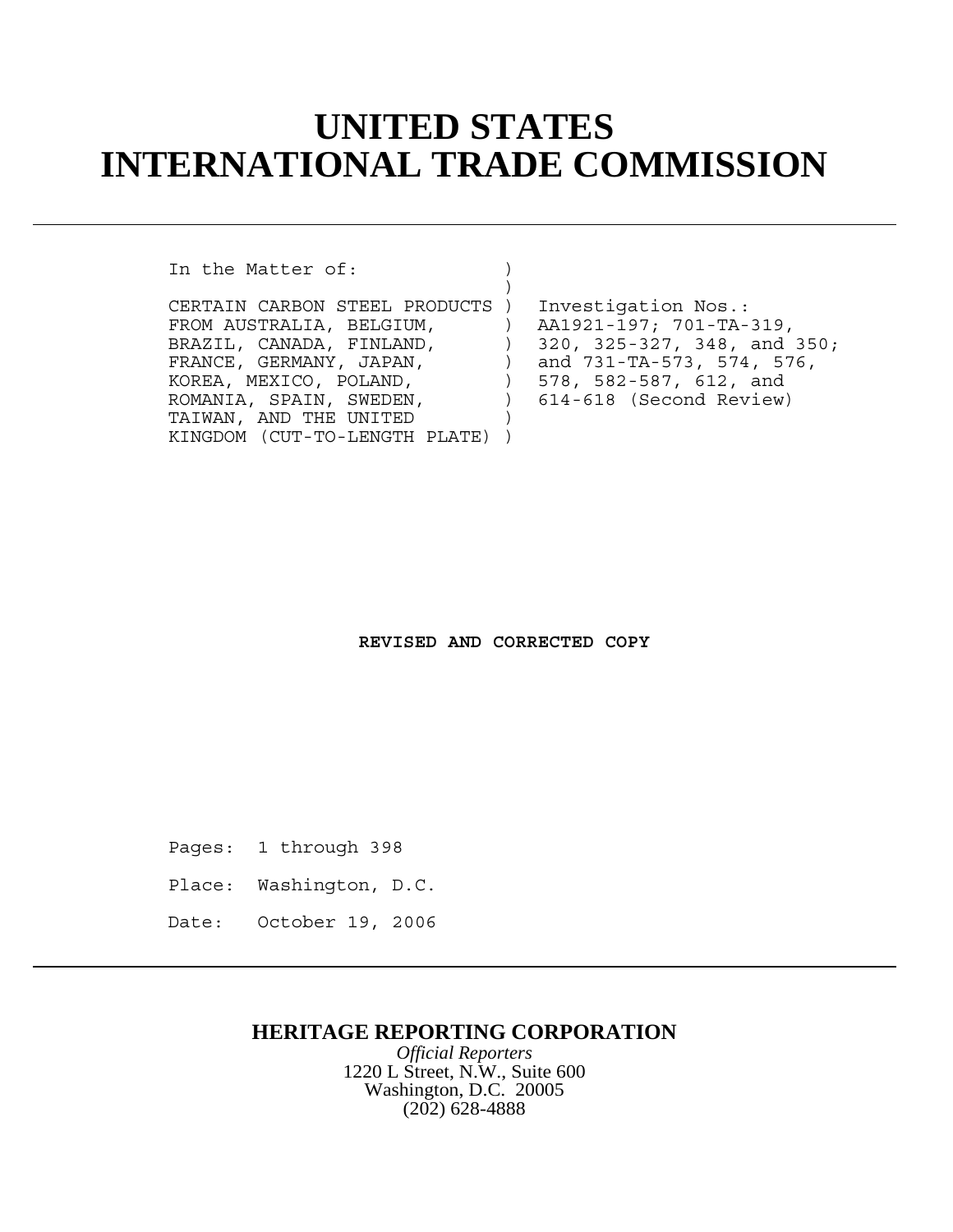THE UNITED STATES INTERNATIONAL TRADE COMMISSION

| Investigation Nos.:<br>AA1921-197; 701-TA-319,<br>320, 325-327, 348, and 350;<br>BELGIUM, BRAZIL, CANADA, )<br>FINLAND, FRANCE, GERMANY, )<br>and 731-TA-573, 574, 576,<br>578, 582-587, 612, and<br>POLAND, ROMANIA, SPAIN, ) 614-618 (Second Review) |
|--------------------------------------------------------------------------------------------------------------------------------------------------------------------------------------------------------------------------------------------------------|
| Thursday,<br>October 19, 2006                                                                                                                                                                                                                          |
|                                                                                                                                                                                                                                                        |

Room No. 101 U.S. International Trade Commission 500 E Street, S.W. Washington, D.C.

The hearing commenced, pursuant to notice, at 9:32 a.m., before the Commissioners of the United States International Trade Commission, the Honorable DANIEL R. PEARSON, Chairman, presiding.

APPEARANCES:

On behalf of the International Trade Commission:

Commissioners:

DANIEL R. PEARSON, CHAIRMAN SHARA L. ARANOFF, VICE CHAIRMAN JENNIFER A. HILLMAN, COMMISSIONER STEPHEN KOPLAN, COMMISSIONER DEANNA TANNER OKUN, COMMISSIONER CHARLOTTE R. LANE, COMMISSIONER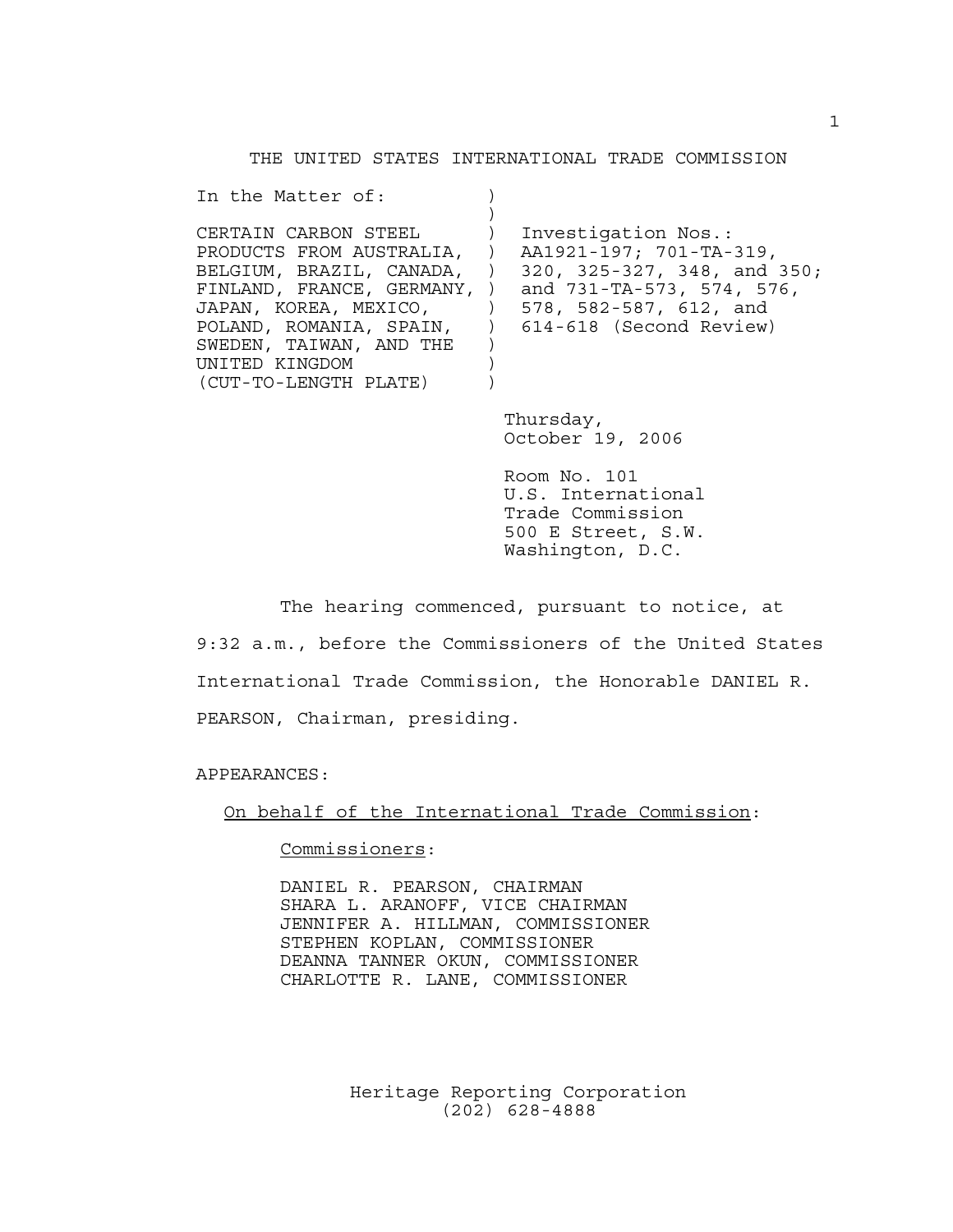Staff:

MARILYN R. ABBOTT, SECRETARY TO THE COMMISSION WILLIAM R. BISHOP, HEARINGS AND MEETINGS COORDINATOR SHARON D. BELLAMY, HEARINGS AND MEETINGS ASSISTANT MICHAEL SZUSTAKOWSKI, INVESTIGATOR HEATHER SYKES, INDUSTRY ANALYST KELLY CLARK, ECONOMIST MARY KLIR, ACCOUNTANT/AUDITOR MARY JANE ALVES, ATTORNEY DAVID FISHBERG, ATTORNEY GABRIEL ELLENBERGER, RESEARCH ASSISTANT DOUGLAS CORKRAN, SUPERVISORY INVESTIGATOR

#### CONGRESSIONAL APPEARANCES:

THE HONORABLE PETER J. VISCLOSKY, U.S. Congressman, 1st District, State of Indiana THE HONORABLE JO BONNER, U.S. Congressman,  $1<sup>s</sup>$ District, State of Alabama

STATE GOVERNMENT APPEARANCE:

SARAH BITTLEMAN, Director, Washington, D.C. Office of the Governor of Oregon, on behalf of the Honorable Theodore Kulongoski, Governor of Oregon

#### EMBASSY APPEARANCES:

KENNETH SMITH RAMOS, Director General for International Trade Negotiations, Undersecretary for International Trade Negotiations, Secretary of the Economy, Embassy of Mexico ADRIANA DIAZ ORTIZ, Director of International Assistance for Mexican Exporters, Unit for International Commercial Practices, Secretary of the Economy, Embassy of Mexico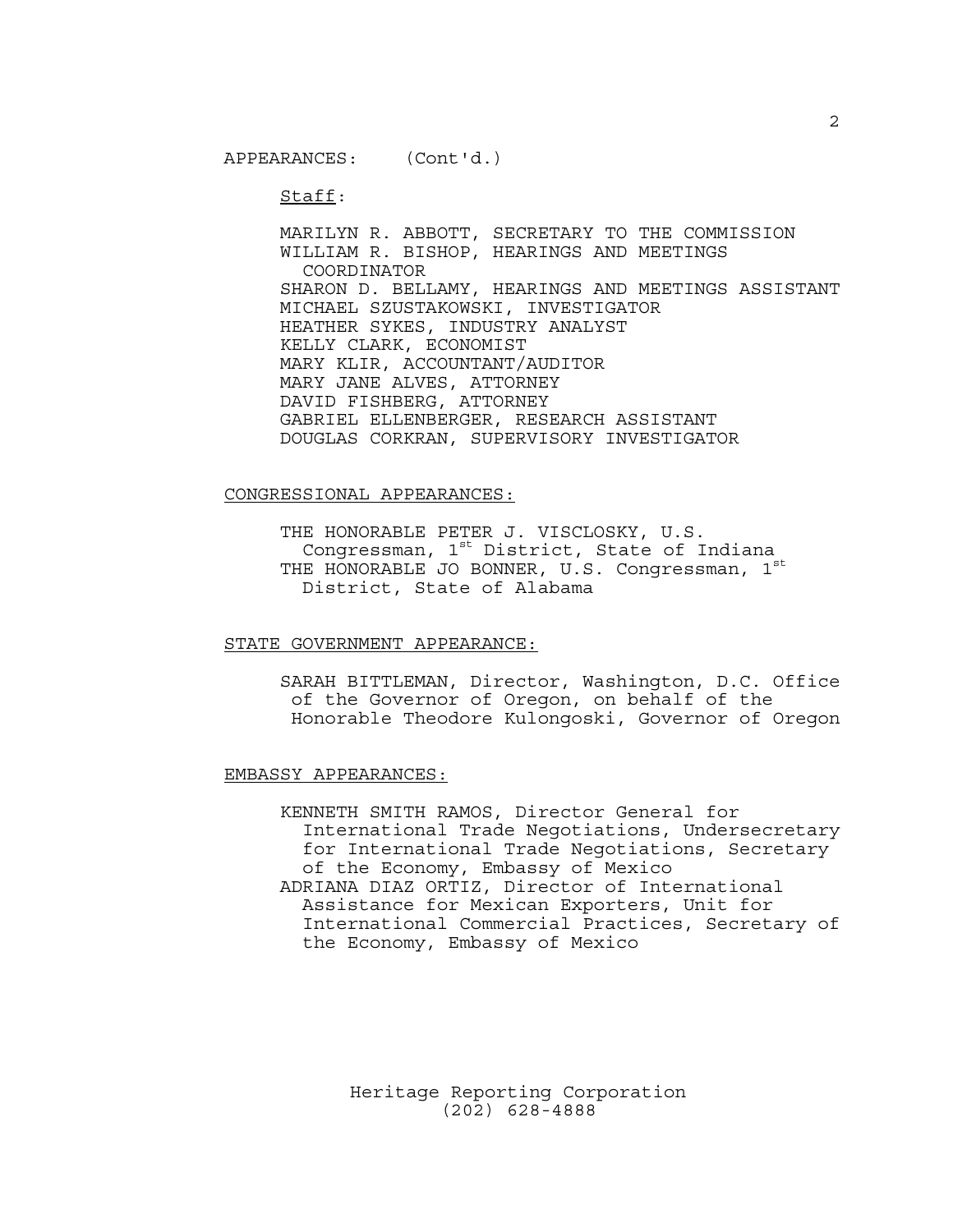In Support of the Continuation of Countervailing Duty and Antidumping Duty Orders:

On behalf of Mittal Steel USA Inc. and United Steel, Paper and Forestry, Rubber, Manufacturing, Energy, Allied Industrial and Service Workers International Union, AFL-CIO-CLC:

THOMAS CONWAY, International Vice President (Administration), USW ROBERT W. INSETTA, Director, Plate Products, Sales and Markets, Mittal Steel USA LAWRENCE F. FABINA, Manager, Continuous Improvement, Burns Harbor Plant, Mittal Steel USA MATTHEW HABENICHT, Plate Commercial Product Manager, Mittal Steel USA TERENCE P. STEWART, Esquire

SARAH V. STEWART, Esquire ELIZABETH A. ARGENTI, Esquire Stewart & Stewart Washington, D.C.

On behalf of Nucor Corporation:

PATRICK J. MCFADDEN, National Sales and Marketing Manager, Plate Products, Nucor FRANK RUANE, Director, Corporate Purchasing, Olympic Steel DAVID A. RIKER, Principal, CRA International, Inc.

ALAN H. PRICE, Esquire TIMOTHY C. BRIGHTBILL, Esquire Wiley Rein & Fielding LLP Washington, D.C.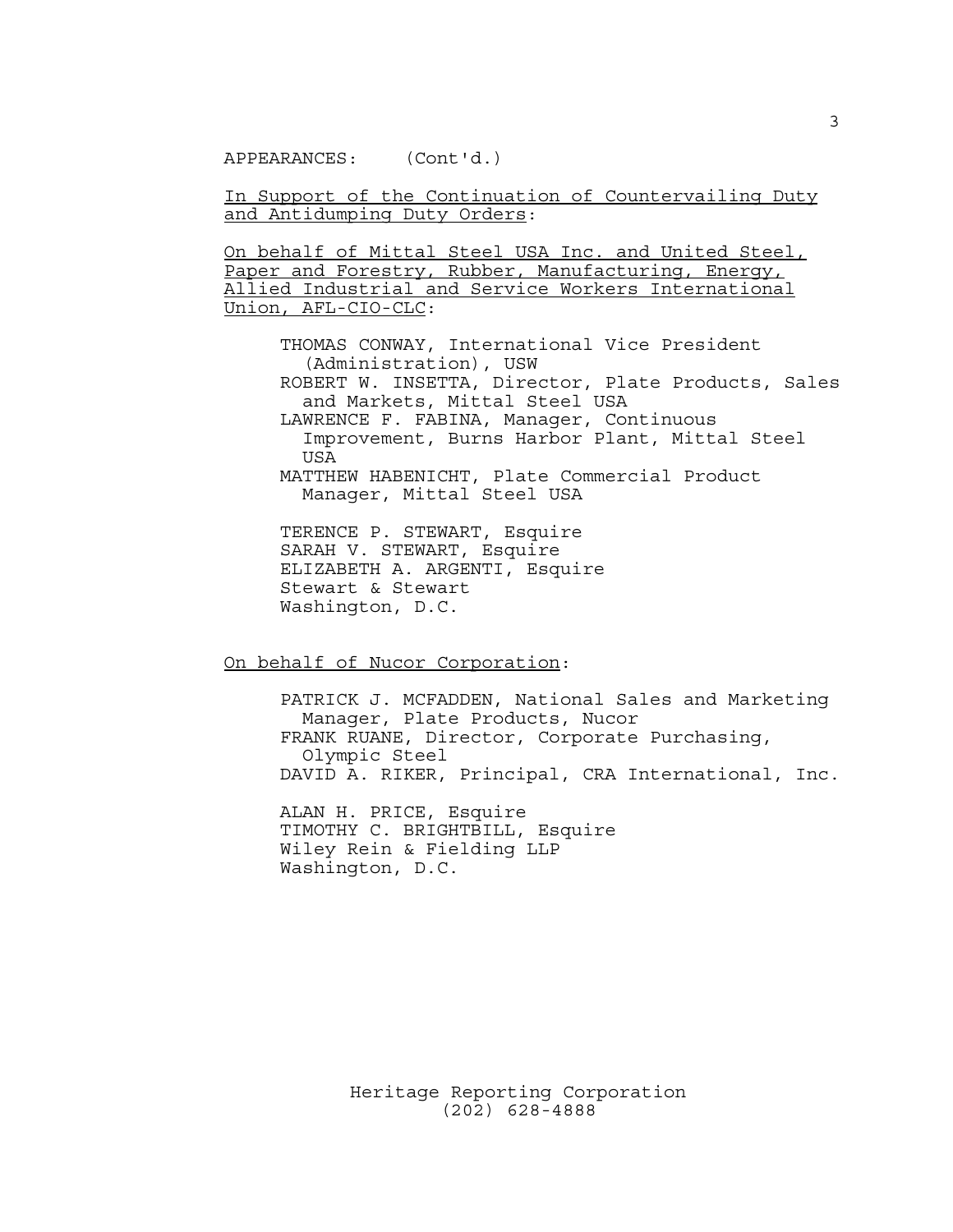In Support of the Continuation of Countervailing Duty and Antidumping Duty Orders:

On behalf of IPSCO Steel Inc. and Oregon Steel Mills:

JOHN TULLOCH, Senior Vice President and Chief Commercial Officer, IPSCO Steel Inc. GLENN GILMORE, Trade Supervisor, IPSCO Steel Inc. SCOTT MONTROSS, Vice President, Sales and Marketing, Oregon Steel Mills KENT THIES, National Marketing Director, Oregon Steel Mills TOM BALLOU, Director, Plate and Flat-Rolled Products, O'Neal Steel ROBERT HELTZEL, JR., President, Kenilworth Steel ROBERT SCOTT, Economist, Schagrin Associates and the Economic Policy Institute

ROGER B. SCHAGRIN, Esquire Schagrin Associates Washington, D.C.

In Opposition to the Continuation of Countervailing Duty and Antidumping Duty Orders:

On behalf of AG der Dillinger Huttenwerke, Salzgitter AG Stahl und Technologie,and ThyssenKrupp Steel AG:

MARC E. MONTALBINE, Esquire deKieffer & Horgan Washington, D.C.

On behalf of Companhia Siderugica Paulista (COSPIA) and Usinas Siderurgicas de Minas Gerais SA (USIMINAS):

CHRISTOPHER DUNN, Esquire Willkie Farr & Gallagher LLP Washington, D.C.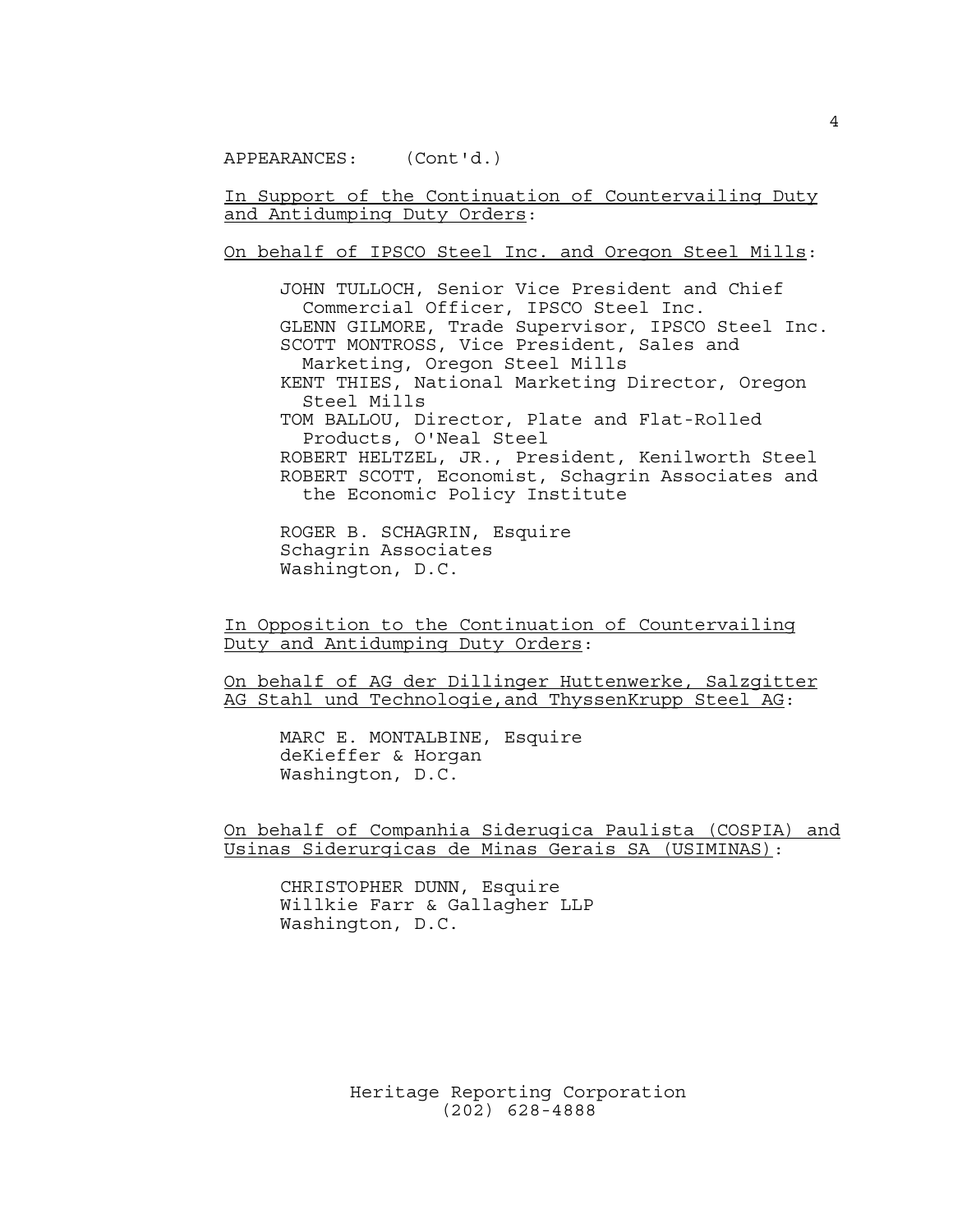In Opposition to the Continuation of Countervailing Duty and Antidumping Duty Orders:

On behalf of Altos Hornos de Mexico S.A. de C.V. (AHMSA):

> JUAN CASTILLO RAMIREZ, Director, Government Relations, AHMSA LUIS A. LANDOIS GARZA, Director, Sales, AHMSA FEDERICO J. REYES VILLARREAL, Manager, Corporate Finance, AHMSA LUIS GUILLERMO VALDES PORTALES, Assistant Manager, Corporate, AHMSA THOMAS J. PRUSA, Professor of Economics, Rutgers University BRUCE MALASHEVICH, Economist, Economic Consulting Services, LLC JIM DOUGAN, Economist, Economic Consulting Services, LLC KENNETH J. PIERCE, Esquire MATTHEW P. MCCULLOUGH, Esquire DAVID T. HARDIN, Esquire Willkie Farr & Gallagher LLP Washington, D.C. On behalf of Corus Group PLC: RICHARD WHITE, General Manager, Sales and Marketing, Sections & Plates, Corus U.K. Ltd. PAUL PARKINS, Sales Manager, Energy International, Corus U.K. Ltd. PETER J. JOYCE, Sales Manager, Americas, Corus

> America Inc. PATRICK J. BOYLE, XX, Murray International Metals, a division of Edgen Carbon Products Group LLC BRUCE MALASHEVICH, President, Economic Consulting Services LLC

JIM DOUGAN, Economist, Economic Consulting Services LLC

RICHARD O. CUNNINGHAM, Esquire GREGORY S. MCCUE, Esquire WILLIAM G. ISASI, Esquire MICHAEL PASS, Esquire Steptoe & Johnson LLP Washington, D.C.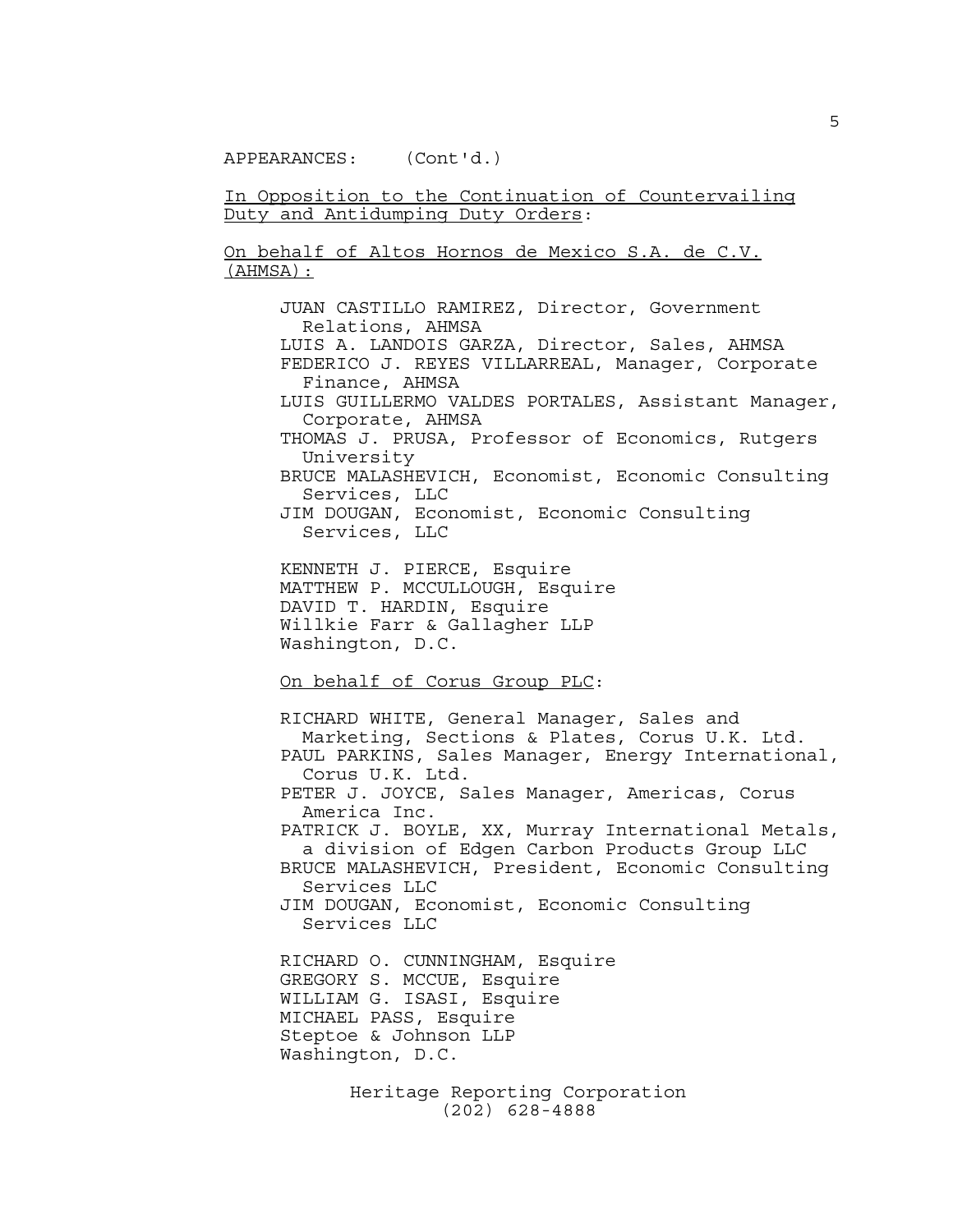In Opposition to the Continuation of Countervailing Duty and Antidumping Duty Orders:

On behalf of Caterpillar Inc.:

DENNIS KUNKA, Steel Plate Commodity Manager, Global Purchasing, Caterpillar CHERYL IVY, Senior Legal Assistant, Caterpillar JOHNNA PURCELL, Corporate Attorney, Caterpillar

NEIL R. ELLIS, Esquire MARIA DIGIULIAN, Esquire Sidley Austin LLP Washington, D.C.

On behalf of Duferco Clabecq S.A. and Duferco Steel, Inc.:

JAY C. CAMPBELL, Esquire EMILY LAWSON, Esquire White & Case LLP Washington, D.C.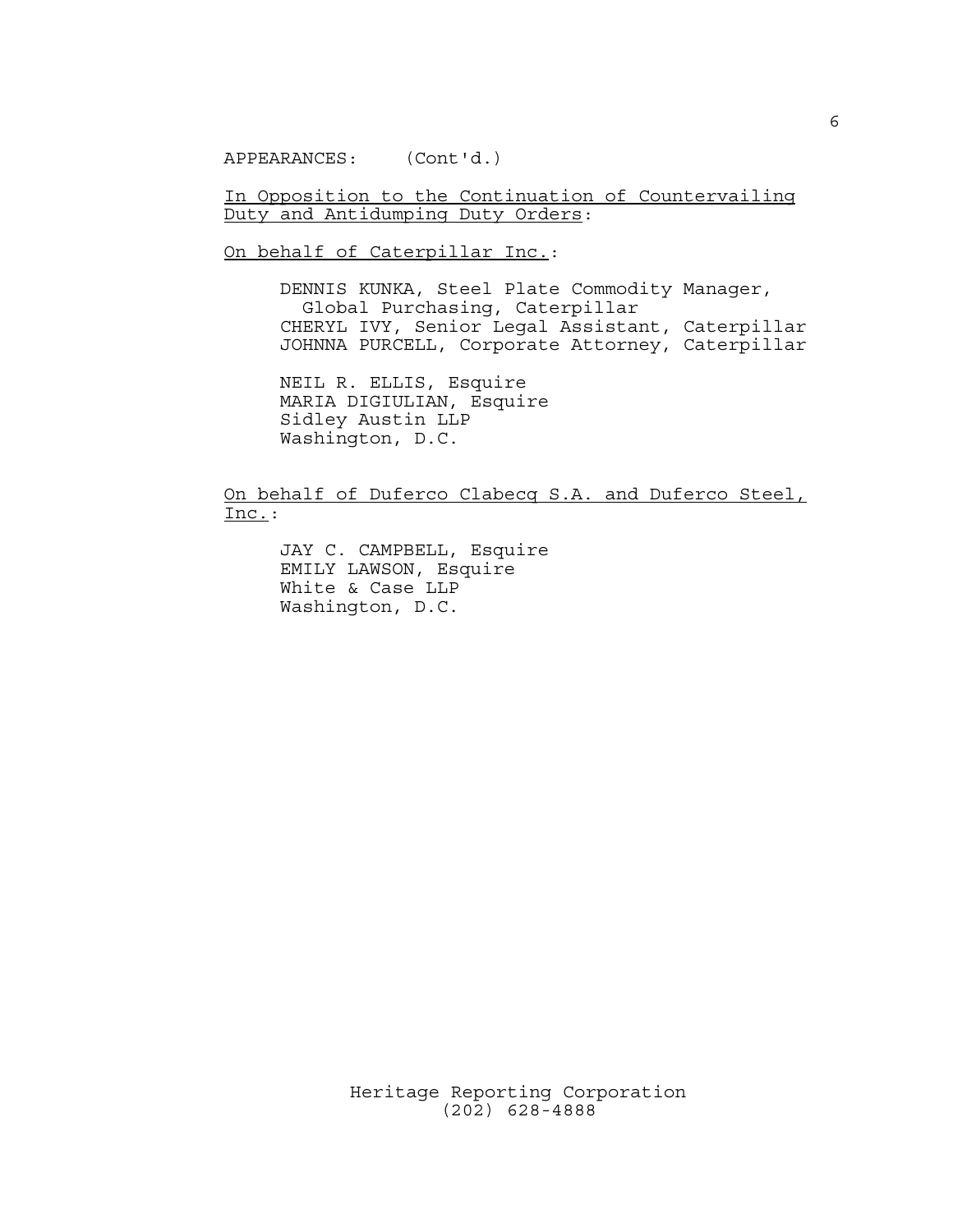## I N D E X

7

| TESTIMONY OF THE HONORABLE PETER J. VISCLOSKY,<br>U.S. CONGRESSMAN, 1ST DISTRICT, STATE OF INDIANA                                                                                                 | 13 |
|----------------------------------------------------------------------------------------------------------------------------------------------------------------------------------------------------|----|
| TESTIMONY OF THE HONORABLE JO BONNER, U.S.<br>CONGRESSMAN, 1ST DISTRICT, STATE OF ALABAMA                                                                                                          | 15 |
| TESTIMONY OF SARAH BITTLEMAN, DIRECTOR, WASHINGTON,<br>D.C. OFFICE OF THE GOVERNOR OF OREGON, ON BEHALF<br>OF THE HONORABLE THEODORE KULONGOSKI, GOVERNOR OF<br>OREGON                             | 21 |
| TESTIMONY OF KENNETH SMITH RAMOS, DIRECTOR GENERAL<br>FOR INTERNATIONAL TRADE NEGOTIATIONS, UNDERSECRETARY<br>FOR INTERNATIONAL TRADE NEGOTIATIONS, SECRETARY OF<br>THE ECONOMY, EMBASSY OF MEXICO | 24 |
| TESTIMONY OF ADRIANA DIAZ ORTIZ, DIRECTOR OF<br>INTERNATIONAL ASSISTANCE FOR MEXICAN EXPORTERS, UNIT<br>FOR INTERNATIONAL COMMERCIAL PRACTICES, SECRETARY OF<br>THE ECONOMY, EMBASSY OF MEXICO     | 30 |
| OPENING STATEMENT OF ROGER B. SCHAGRIN, ESQUIRE,<br>SCHAGRIN ASSOCIATES                                                                                                                            | 35 |
| OPENING STATEMENT OF KENNETH J. PIERCE, ESQUIRE,<br>WILLKIE FARR & GALLAGHER LLP                                                                                                                   | 39 |
| TESTIMONY OF ROGER B. SCHAGRIN, ESQUIRE,<br>SCHAGRIN ASSOCIATES                                                                                                                                    | 44 |
| TESTIMONY OF JOHN TULLOCH, SENIOR VICE PRESIDENT<br>AND CHIEF COMMERCIAL OFFICER, IPSCO STEEL INC.                                                                                                 | 44 |
| TESTIMONY OF PATRICK J. MCFADDEN, NATIONAL SALES<br>AND MARKETING MANAGER, PLATE PRODUCTS, NUCOR                                                                                                   | 50 |
| TESTIMONY OF ROBERT W. INSETTA, DIRECTOR, PLATE<br>PRODUCTS, SALES AND MARKETS, MITTAL STEEL USA                                                                                                   | 54 |
| TESTIMONY OF LAWRENCE F. FABINA, MANAGER, CONTINUOUS<br>IMPROVEMENT, BURNS HARBOR PLANT, MITTAL STEEL USA                                                                                          | 60 |
| TESTIMONY OF SCOTT MONTROSS, VICE PRESIDENT, SALES<br>AND MARKETING, OREGON STEEL MILLS                                                                                                            | 64 |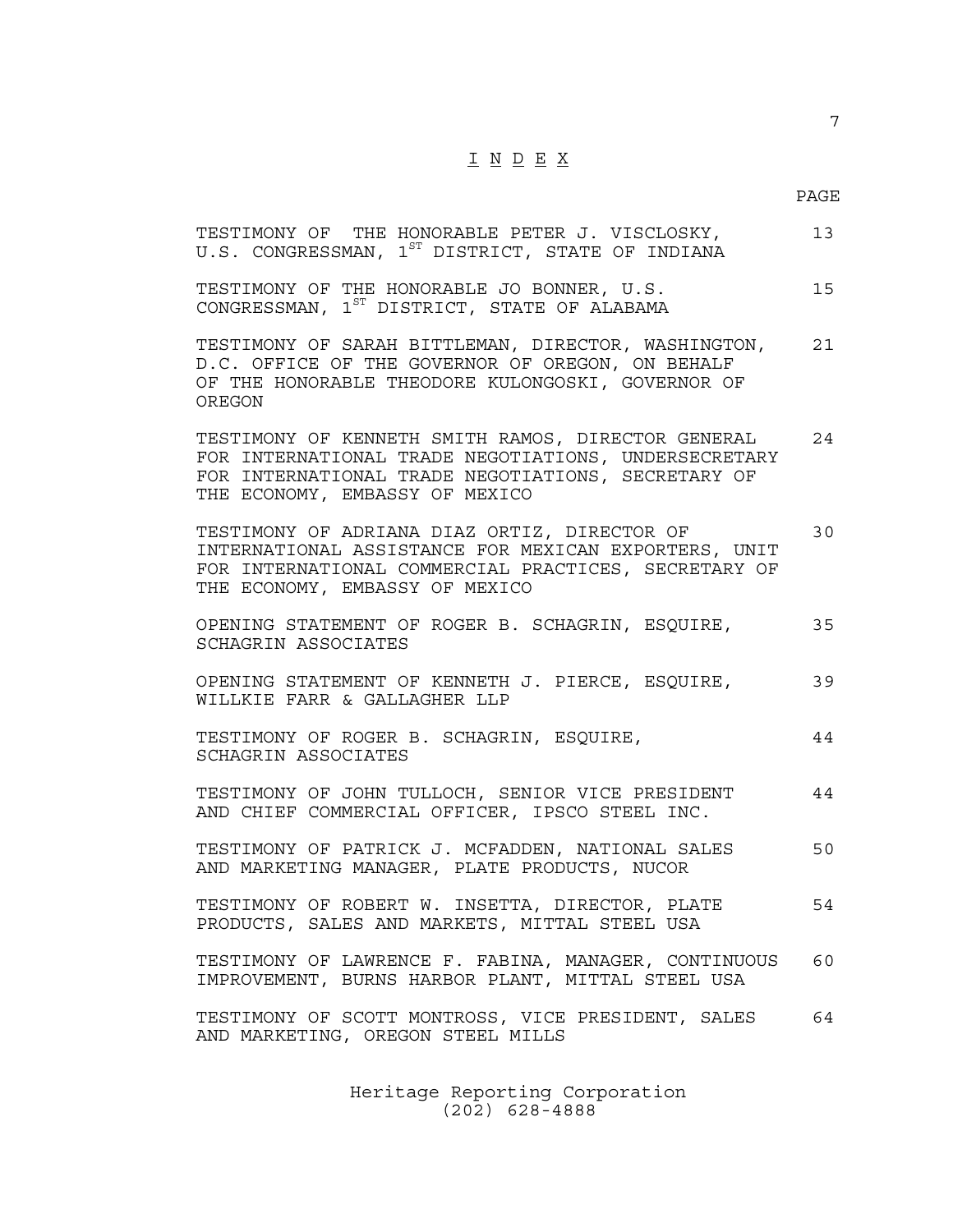# $\underline{\texttt{I}} \ \underline{\texttt{N}} \ \underline{\texttt{D}} \ \underline{\texttt{E}} \ \underline{\texttt{X}}$

PAGE

8

| TESTIMONY OF THOMAS CONWAY, INTERNATIONAL VICE<br>PRESIDENT (ADMINISTRATION), USW              | 68  |
|------------------------------------------------------------------------------------------------|-----|
| TESTIMONY OF TOM BALLOU, DIRECTOR, PLATE AND<br>FLAT-ROLLED PRODUCTS, O'NEAL STEEL             | 71  |
| TESTIMONY OF ROBERT HELTZEL, JR., PRESIDENT,<br>KENILWORTH STEEL                               | 74  |
| TESTIMONY OF FRANK RUANE, DIRECTOR, CORPORATE<br>PURCHASING, OLYMPIC STEEL                     | 76  |
| TESTIMONY OF ROBERT SCOTT, ECONOMIST, SCHAGRIN<br>ASSOCIATES AND THE ECONOMIC POLICY INSTITUTE | 79  |
| TESTIMONY OF DAVID A. RIKER, PRINCIPAL, CRA<br>INTERNATIONAL, INC.                             | 89  |
| TESTIMONY OF GLENN GILMORE, TRADE SUPERVISOR,<br>IPSCO STEEL INC.                              | 102 |
| TESTIMONY OF TIMOTHY C. BRIGHTBILL, ESQUIRE,<br>WILEY REIN & FIELDING LLP                      | 108 |
| TESTIMONY OF ALAN H. PRICE, ESQUIRE,<br>WILEY REIN & FIELDING LLP                              | 124 |
| TESTIMONY OF TERENCE P. STEWART, ESQUIRE,<br>STEWART & STEWART                                 | 169 |
| TESTIMONY OF KENNETH J. PIERCE, ESQUIRE,<br>WILLKIE FARR & GALLAGHER LLP                       | 227 |
| TESTIMONY OF RICHARD O. CUNNINGHAM, ESQUIRE,<br>STEPTOE & JOHNSON LLP                          | 229 |
| TESTIMONY OF DENNIS KUNKA, STEEL PLATE COMMODITY<br>MANAGER, GLOBAL PURCHASING, CATERPILLAR    | 231 |
| TESTIMONY OF JIM DOUGAN, ECONOMIST, ECONOMIC<br>CONSULTING SERVICES, LLC                       | 235 |
| TESTIMONY OF THOMAS J. PRUSA, PROFESSOR OF<br>ECONOMICS, RUTGERS UNIVERSITY                    | 246 |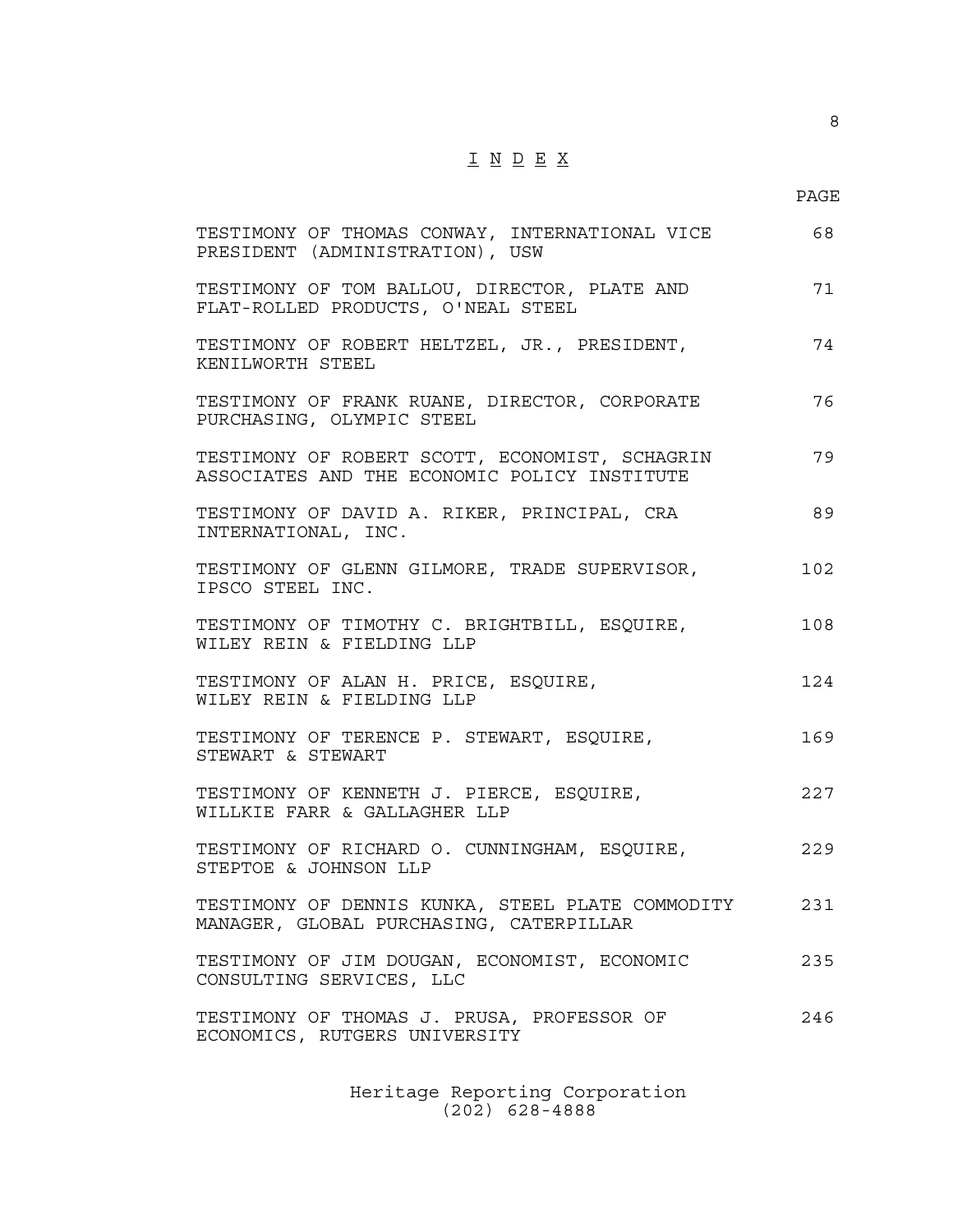# $\underline{\texttt{I}} \underline{\texttt{N}} \underline{\texttt{D}} \underline{\texttt{E}} \underline{\texttt{X}}$

9

| TESTIMONY OF RICHARD WHITE, GENERAL MANAGER, SALES<br>AND MARKETING, SECTIONS & PLATES, CORUS U.K. LTD.             | 257 |
|---------------------------------------------------------------------------------------------------------------------|-----|
| TESTIMONY OF PAUL PARKINS, SALES MANAGER, ENERGY 259<br>INTERNATIONAL, CORUS U.K. LTD.                              |     |
| TESTIMONY OF PETER J. JOYCE, SALES MANAGER,<br>AMERICAS, CORUS AMERICA INC.                                         | 261 |
| TESTIMONY OF PATRICK J. BOYLE, XX, MURRAY<br>INTERNATIONAL METALS, A DIVISION OF EDGEN CARBON<br>PRODUCTS GROUP LLC | 262 |
| TESTIMONY OF BRUCE MALASHEVICH, ECONOMIST, ECONOMIC 264<br>CONSULTING SERVICES, LLC                                 |     |
| TESTIMONY OF CHRISTOPHER DUNN, ESQUIRE,<br>WILLKIE FARR & GALLAGHER LLP                                             | 273 |
| TESTIMONY OF MARC E. MONTALBINE, ESQUIRE,<br>DEKIEFFER & HORGAN                                                     | 275 |
| TESTIMONY OF MATTHEW P. MCCULLOUGH, ESQUIRE,<br>WILLKIE FARR & GALLAGHER LLP                                        | 278 |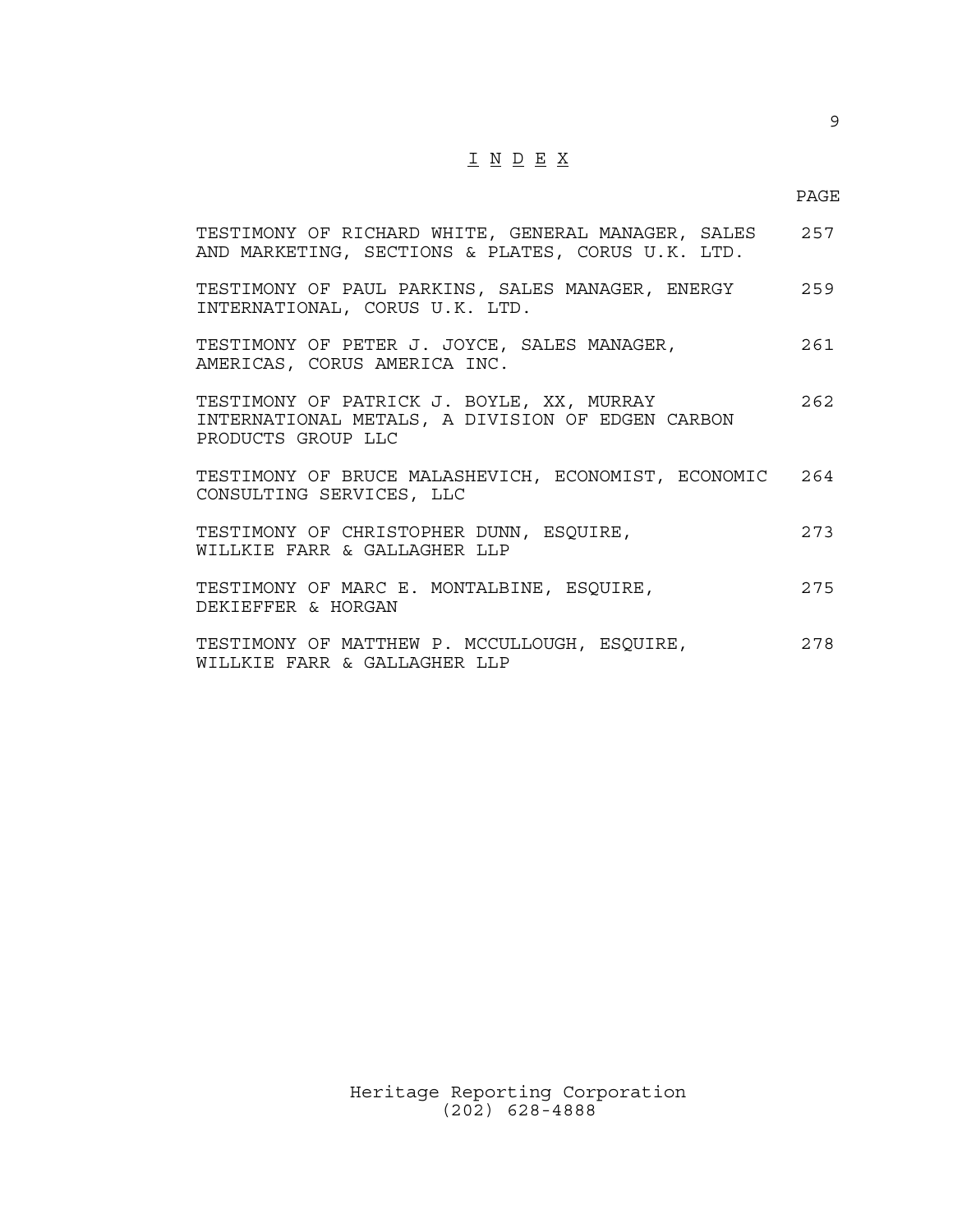## I N D E X

10

| TESTIMONY OF FEDERICO J. REYES VILLARREAL,<br>MANAGER, CORPORATE FINANCE, AHMSA   | 310 |
|-----------------------------------------------------------------------------------|-----|
| TESTIMONY OF JAY C. CAMPBELL, ESQUIRE,<br>WHITE & CASE LLP                        | 328 |
| TESTIMONY OF LUIS A. LANDOIS GARZA, DIRECTOR,<br>SALES, AHMSA                     | 345 |
| CLOSING STATEMENT OF RICHARD O. CUNNINGHAM, ESQUIRE, 390<br>STEPTOE & JOHNSON LLP |     |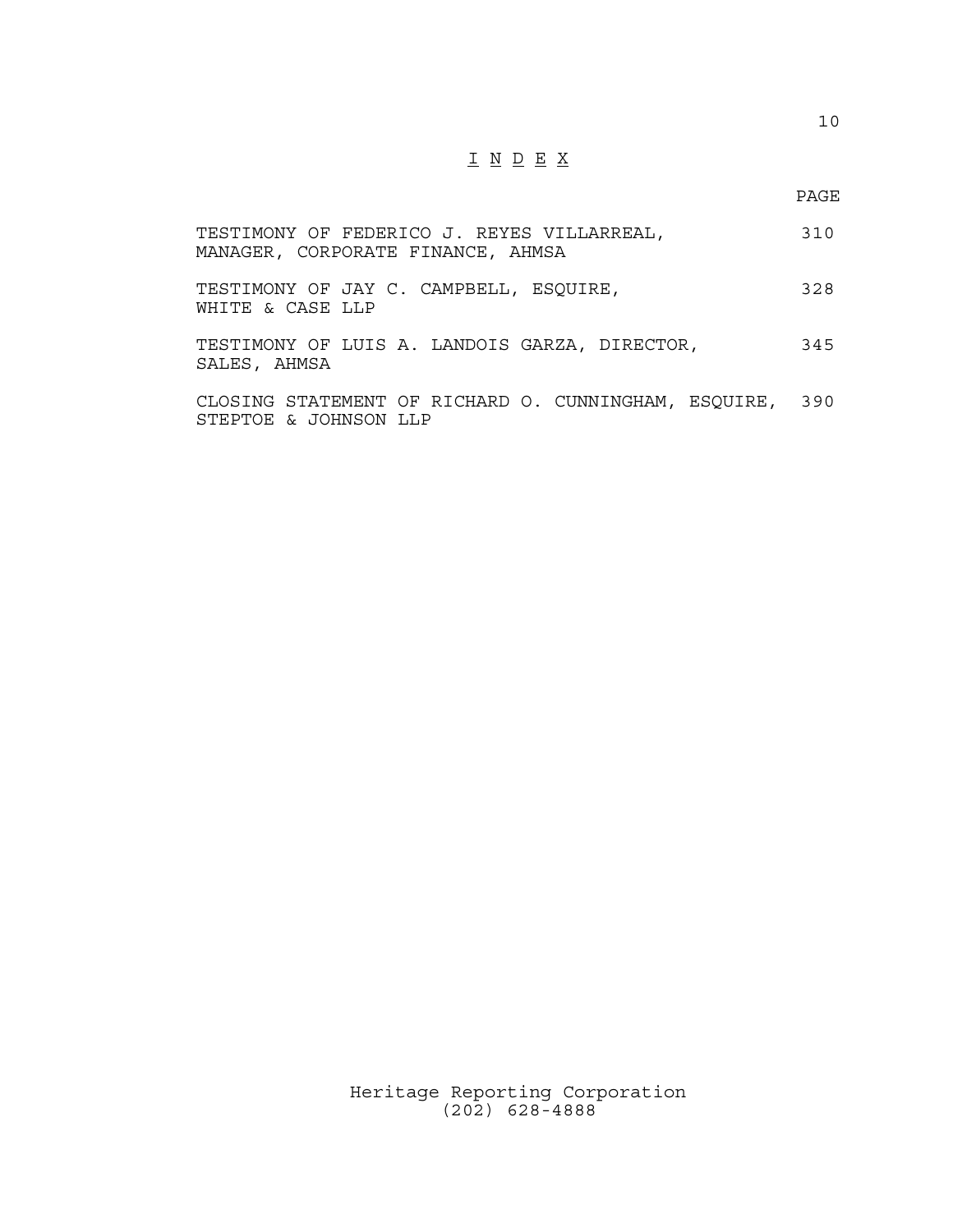| 1  | $\underline{P} \underline{R} \underline{O} \underline{C} \underline{E} \underline{E} \underline{D} \underline{I} \underline{N} \underline{G} \underline{S}$ |
|----|-------------------------------------------------------------------------------------------------------------------------------------------------------------|
| 2  | (9:32 a.m.)                                                                                                                                                 |
| 3  | CHAIRMAN PEARSON: Good morning. On behalf                                                                                                                   |
| 4  | of the U.S. International Trade Commission I welcome                                                                                                        |
| 5  | you to day two of the hearings on Investigation Nos.                                                                                                        |
| 6  | AA1921-197; 701-TA-319, 320, 325-327, 348, and 350;                                                                                                         |
| 7  | and Investigation Nos. 731-TA-573, 574, 576, 578,                                                                                                           |
| 8  | 582-587, 612, and 614-618 (Second Review) involving                                                                                                         |
| 9  | Certain Carbon Steel Products from Australia, Belgium,                                                                                                      |
| 10 | Brazil, Canada, Finland, France, Germany, Japan,                                                                                                            |
| 11 | Korea, Mexico, Poland, Romania, Spain, Sweden, Taiwan,                                                                                                      |
| 12 | and the United Kingdom.                                                                                                                                     |
| 13 | The purpose of these second five-year review                                                                                                                |
| 14 | investigations is to determine whether revocation of                                                                                                        |
| 15 | the countervailing duty and antidumping orders on                                                                                                           |
| 16 | certain carbon steel products from those countries                                                                                                          |
| 17 | would be likely to lead to continuation or recurrence                                                                                                       |
| 18 | of material injury to an industry in the United States                                                                                                      |
| 19 | within a reasonably foreseeable time. Today's hearing                                                                                                       |
| 20 | will focus on cut-to-length plate.                                                                                                                          |
| 21 | Notices of investigation, lists of witnesses                                                                                                                |
| 22 | and transcript order forms are available at the                                                                                                             |
| 23 | Secretary's desk. I understand that parties are aware                                                                                                       |
| 24 | of the time allocations. Any questions regarding the                                                                                                        |
| 25 | time allocations should be directed to the Secretary.                                                                                                       |
|    | Heritage Reporting Corporation                                                                                                                              |

(202) 628-4888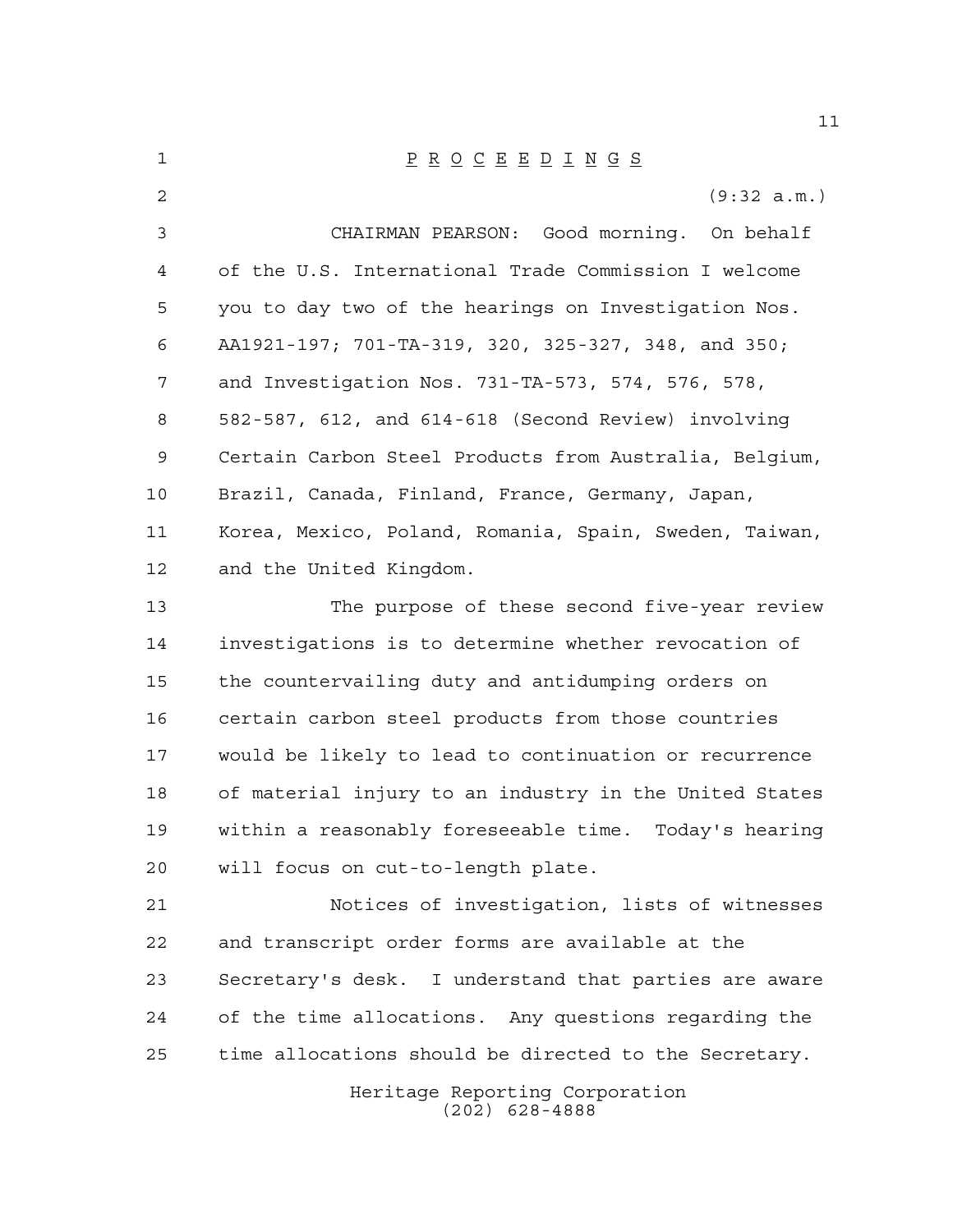As all written material will be entered in full into the record, it need not be read to us at this time. Parties are reminded to give prepared testimony to the Secretary. Please do not place testimony directly on the public distribution table. All witnesses must be sworn in by the Secretary before presenting testimony. Finally, if you will be submitting documents that contain information you wish classified as business confidential your requests should comply with Commission Rule 201.6. Madam Secretary, are there any preliminary matters? MS. ABBOTT: Yes, Mr. Chairman. With your permission we will add Cheryl Ivy, Senior Legal Assistant, and Johnna Purcell, Corporate Attorney, for Caterpillar to page 7 of the calendar. CHAIRMAN PEARSON: Seeing no objection, we agree. MS. ABBOTT: Our first congressional appearance will be by the Honorable Peter J. Visclosky, United States Representative, 1st District, State of Indiana. CHAIRMAN PEARSON: Welcome back, Congressman Visclosky.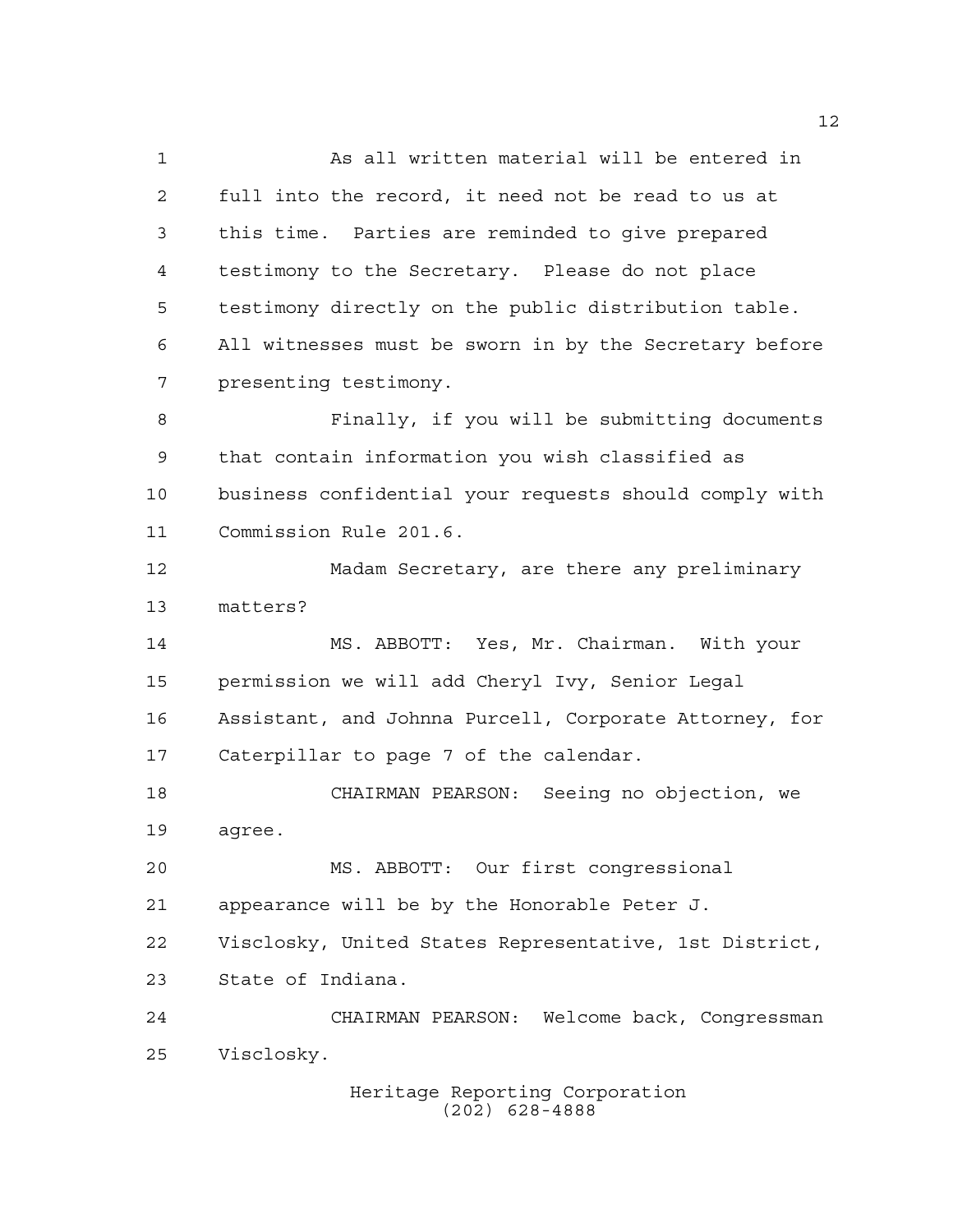MR. VISCLOSKY: Mr. Chairman, thank you and all the members of the Commission. I understand you had a very late evening Tuesday, so I will try to be as succinct as possible.

 I do again appreciate the opportunity of being able to give testimony. I am here in this sunset review to ask that the orders in place on cut- to-length steel plate be maintained. I believe the issues before you are very important for our national security.

 As a member of the Defense Appropriations Subcommittee in the House of Representatives, I believe that the health of the plate industry has profound implications for our national security. The plants that make cut-to-length plate make a variety of plate products that are essential to aircraft carriers, armor combat vehicles, Coast Guard cutters and destroyers.

 In fact, all of the steel plate used to construct U.S. Navy destroyers since 1998 has come from the plate plant in Burns Harbor, Indiana, and one-third of aircraft carrier products use plate from this facility. The Defense Department counts on a limited number of domestic suppliers to meet this critical need, and we should not allow dumped and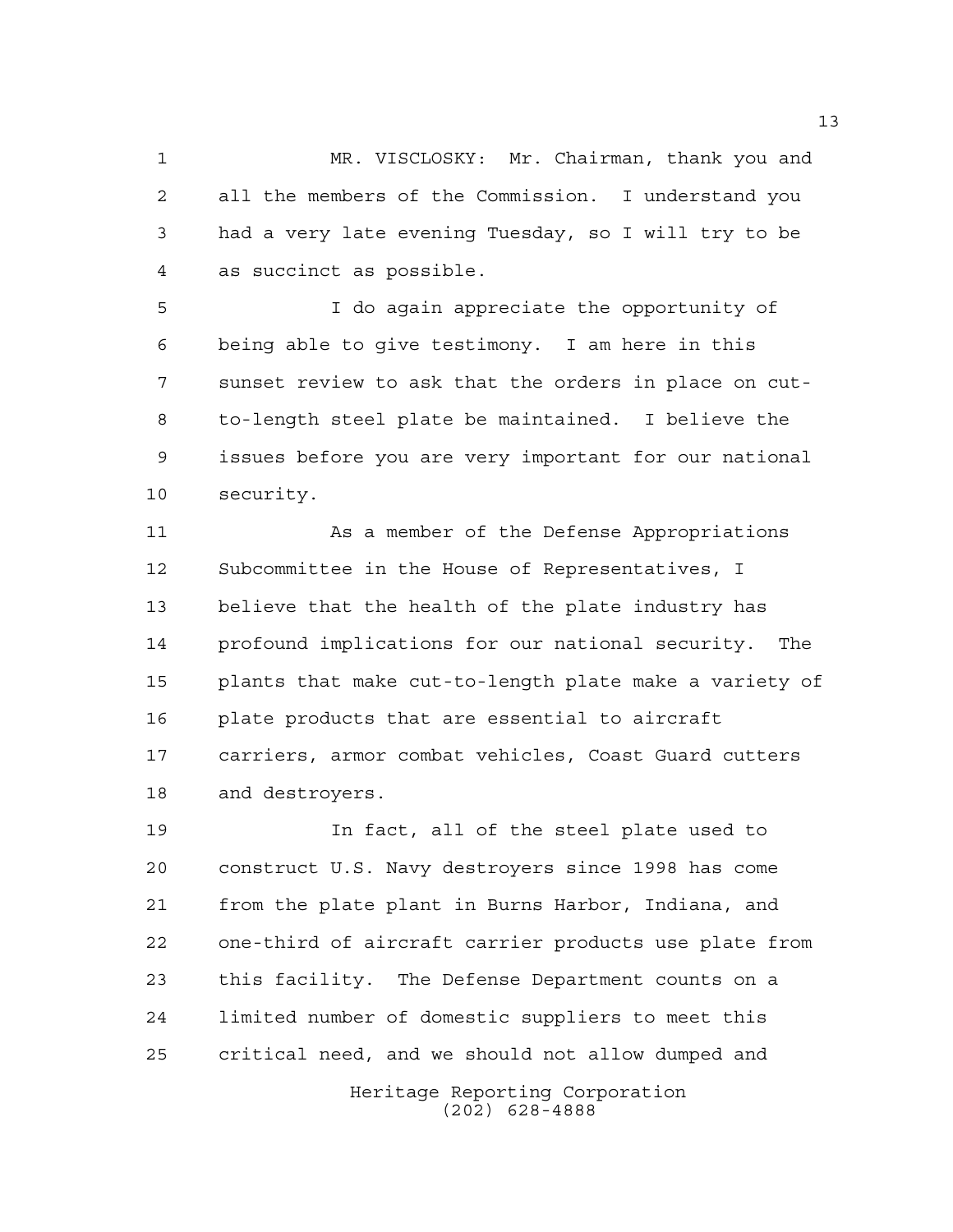subsidized imports to injure these suppliers.

 I do believe there is adequate supply in the United States. This product is made by producers in the states of Indiana, Pennsylvania, Iowa, Alabama, North Carolina and Oregon.

 On March 8 of this year, the Commerce Department, as they did on the CORE issue two days ago, indicated that, "We determine that revocation of the antidumping duty orders on plate would likely lead to continuation or recurrence of dumping at the following percentages," which range from six to 109 percent.

 We have also seen, as with the CORE products, imports from nonsubject countries significantly increase by a factor of 50 percent from July of 2005 to July of 2006 and imports in August of 2006 increasing by an additional 18 percent over the month of July.

Heritage Reporting Corporation I do believe if the orders were lifted that injury would occur. The plate industry is on more solid footing today, but I would point out that it has lost money in four of the last six and a half years under review. While the industry has returned to profitability after 2004 and 2005, we did see a quadrupling of their capital investment, so they are

(202) 628-4888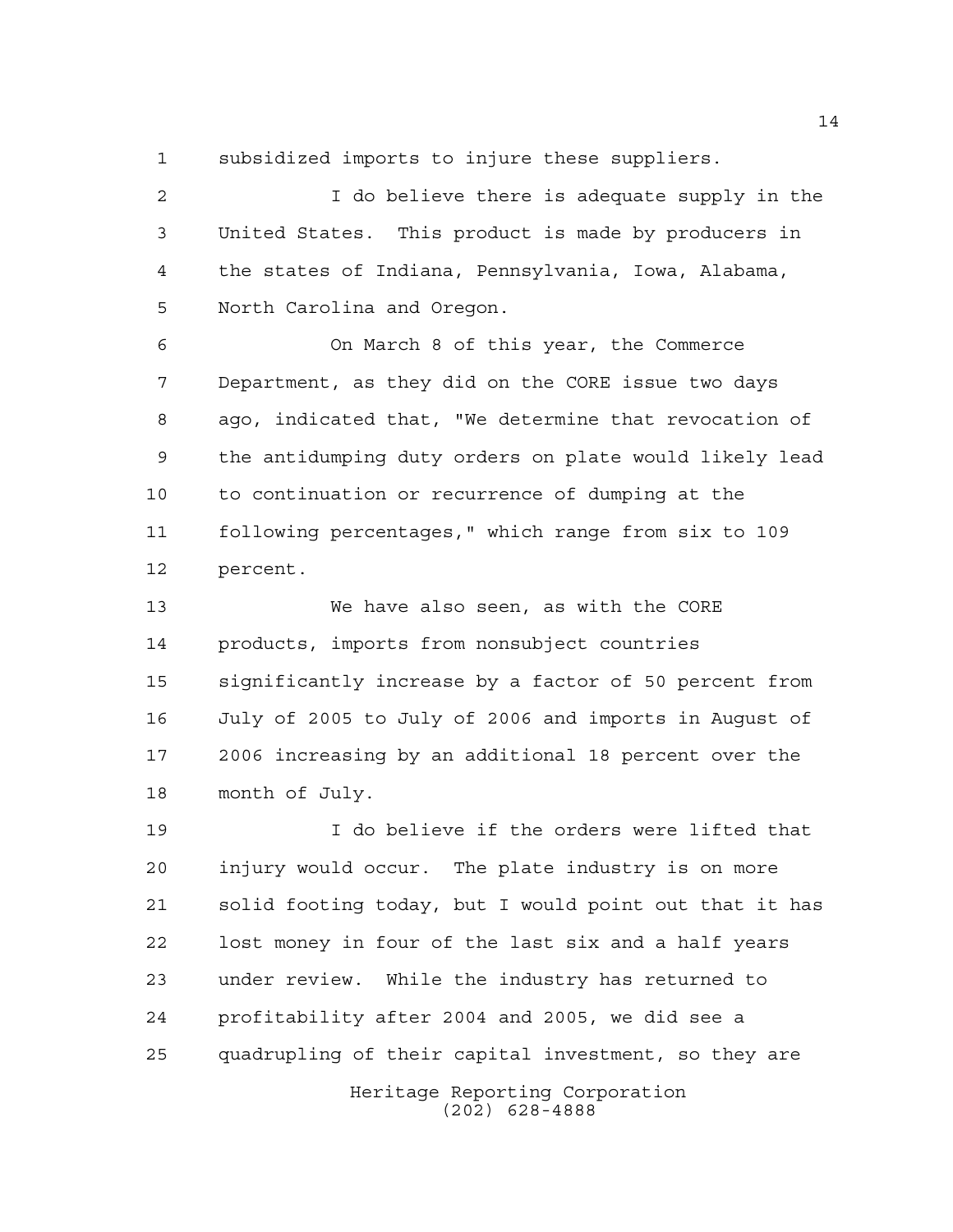doing their very best.

Heritage Reporting Corporation (202) 628-4888 I would conclude by pointing out that we have also seen 1,300 American citizens lose their jobs in the cut-to-length plate industry since the year 2000, and I am convinced again that injury would reoccur. I do appreciate again the opportunity to testify, your attentiveness and again the serious nature in which you address all of these issues. CHAIRMAN PEARSON: Thank you, Congressman. 11 Are there any questions for Representative Visclosky? (No response.) MR. VISCLOSKY: Mr. Chairman, thank you very much. CHAIRMAN PEARSON: It's very good having you here again. Thank you. MS. ABBOTT: The Honorable Jo Bonner, United States Representative, 1st District, State of Alabama. CHAIRMAN PEARSON: Welcome to the International Trade Commission, Representative. MR. BONNER: Thank you. CHAIRMAN PEARSON: Please proceed. MR. BONNER: Thank you, Mr. Chairman. It's good to be back with you and your colleagues, other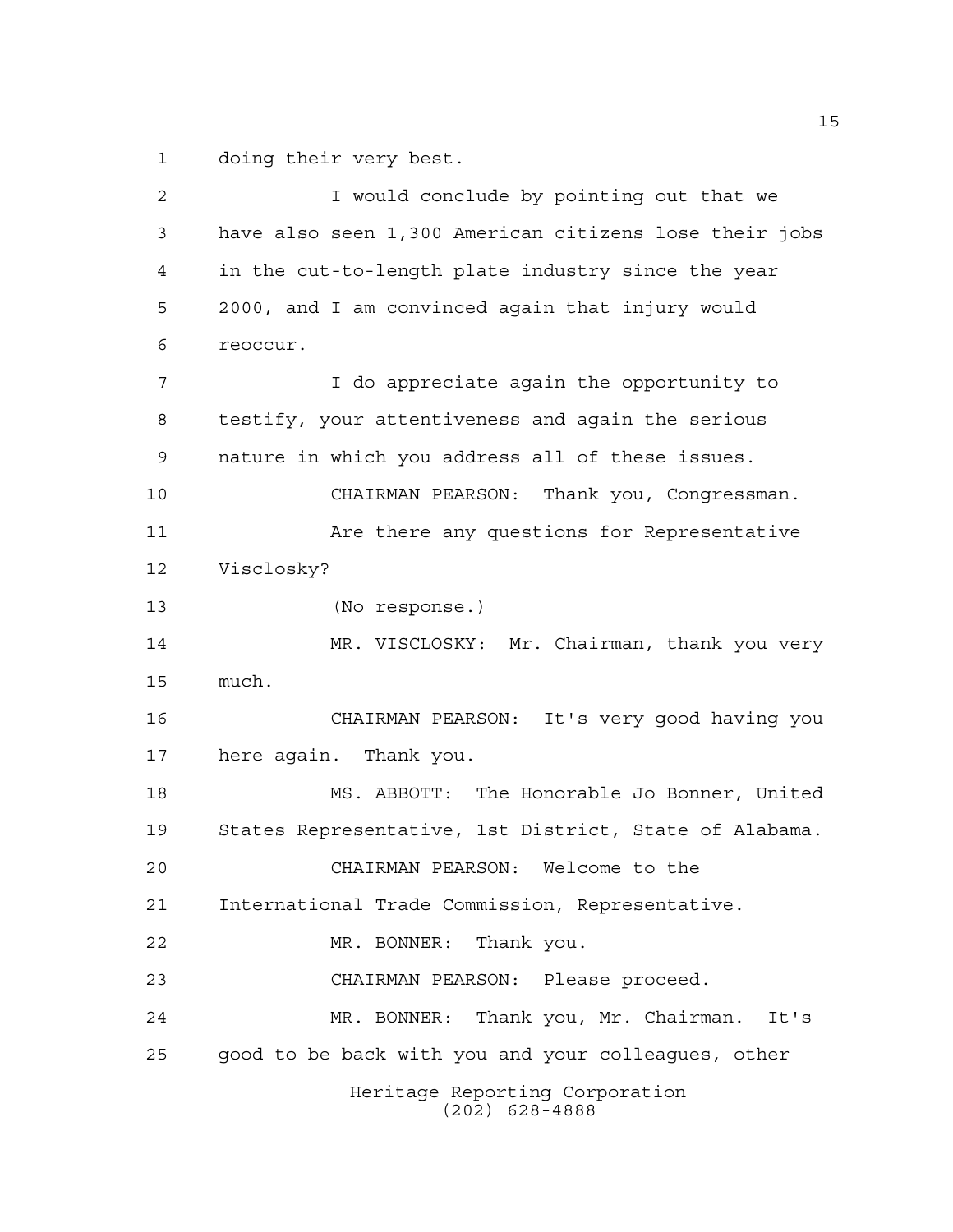members of the Commission. Thank you for giving me this opportunity to speak today regarding the manufacture of cut-to-length plate in the United States and the impact of imports on our domestic manufacturers.

 As my colleague, Pete Visclosky, just mentioned to you with concerns that he raised, in the overall part of the domestic steel market CTL plate is relatively small, yet it is essential to the infrastructure of the United States.

 CTL plate is the building block for highway bridges, offshore drilling rigs and large diameter pipe distribution centers. Plate is also used for 14 rail cars, water towers, wind towers, utility poles and transmission towers. It is also a key component 16 for many defense applications that supply the U.S. military, which Congressman Visclosky just mentioned in his testimony.

 To be sure, plate is essential for infrastructure, and it is essential to rebuild infrastructure after natural and manmade disasters. Some, hopefully none in this room, might conclude that it does not matter where that plate comes from, domestic or foreign, but in fact it does matter very much.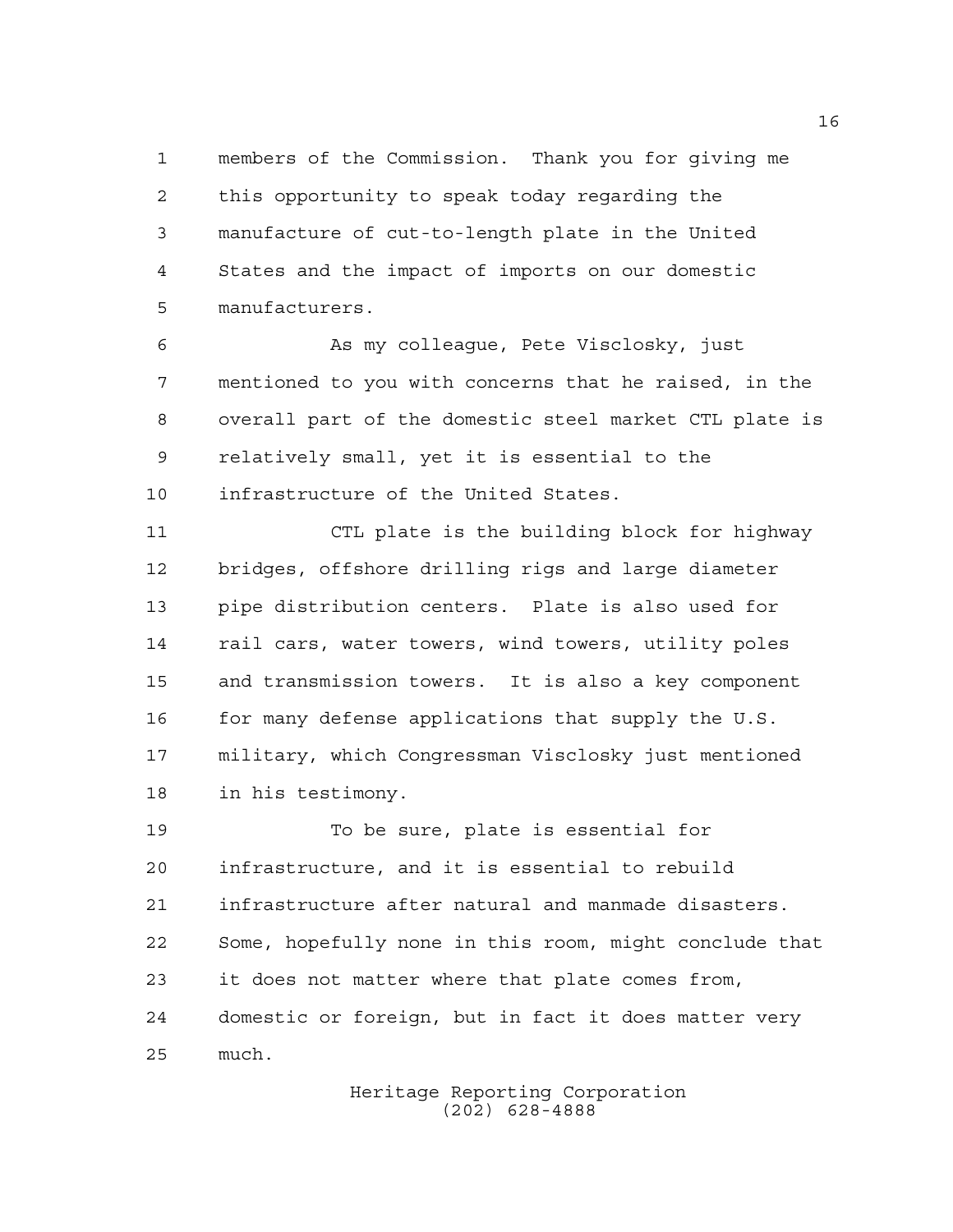The commodity grades of plate and the sale of those grades underpin the ability of domestic manufacturers to make more specialized plate that goes into energy infrastructure. Moreover, the steady stream of commodity plate sales provides the ability to finance capital improvements, upgrade equipment and undertake the research needed to improve product.

 Mr. Chairman and members of the Commission, the IPSCO facility located in my district just outside of Mobile, Alabama, was able to respond quickly to the requirements for rebuilding oil and gas infrastructure following the worst natural disaster in U.S. history, Hurricane Katrina, which just so happened to hit my district as well.

 These were specialized grades that without a healthy CTL plate industry these grades would not have been produced locally, nor would they have been available just-in-time. Last fall, if you remember, 19 just-in-time meant we needed it yesterday.

 In the past few years, the mantra from Wall Street has been that the domestic steel industry needs to consolidate. That is happening, I might add, but consolidation does not happen without capital, and capital formation does not happen in a weakened steel sector.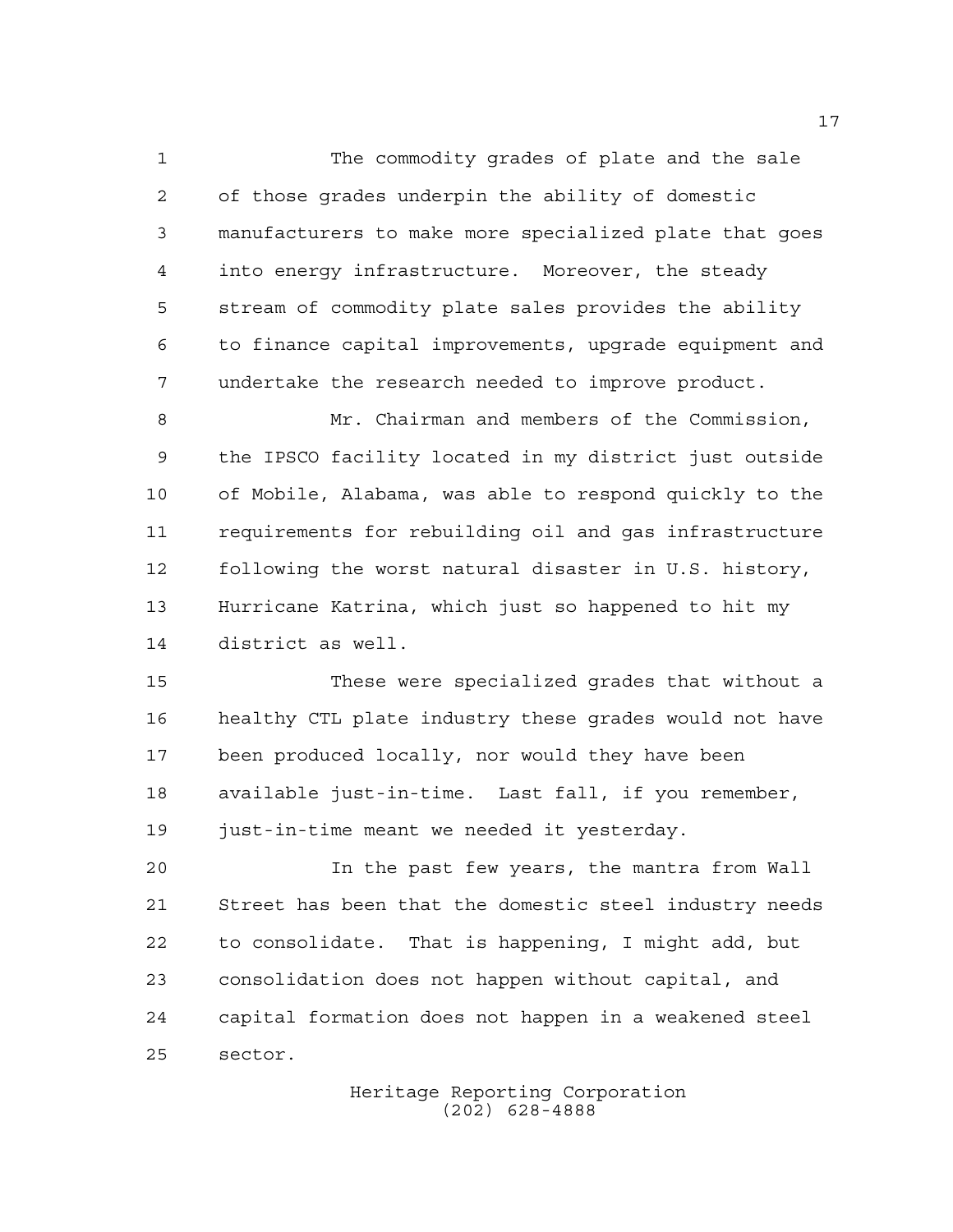Yes, the conditions for the domestic steel industry have improved, and these improvements have resulted in reinvestment. As an example, the IPSCO facility in Alabama has put over \$50 million back into the Mobile facility and is making a \$30 million investment at its Iowa facility. The company has also doubled it research facility and brought in testing equipment not previously available anywhere in North America.

 Ladies and gentlemen, these are the actions of a healthy industry. Import data from the Department of Commerce indicates that imports for 2006 are consistently above those of 2005, and 2005 showed an increase over 2004 and 2003. This could be considered a trend, and by year's end I am told that imports will represent about 15 percent of the market.

 To me, that indicates there is a healthy market for fairly traded plate. Additionally, it is worth noting that there are no shortages being reported in the plate market. It is my understanding that in fact CTL plate customers will testify later today in support of keeping these orders.

 The health of this market is dependent on fairly traded steel. The orders you're considering today were put in place to stop unfairly traded steel.

> Heritage Reporting Corporation (202) 628-4888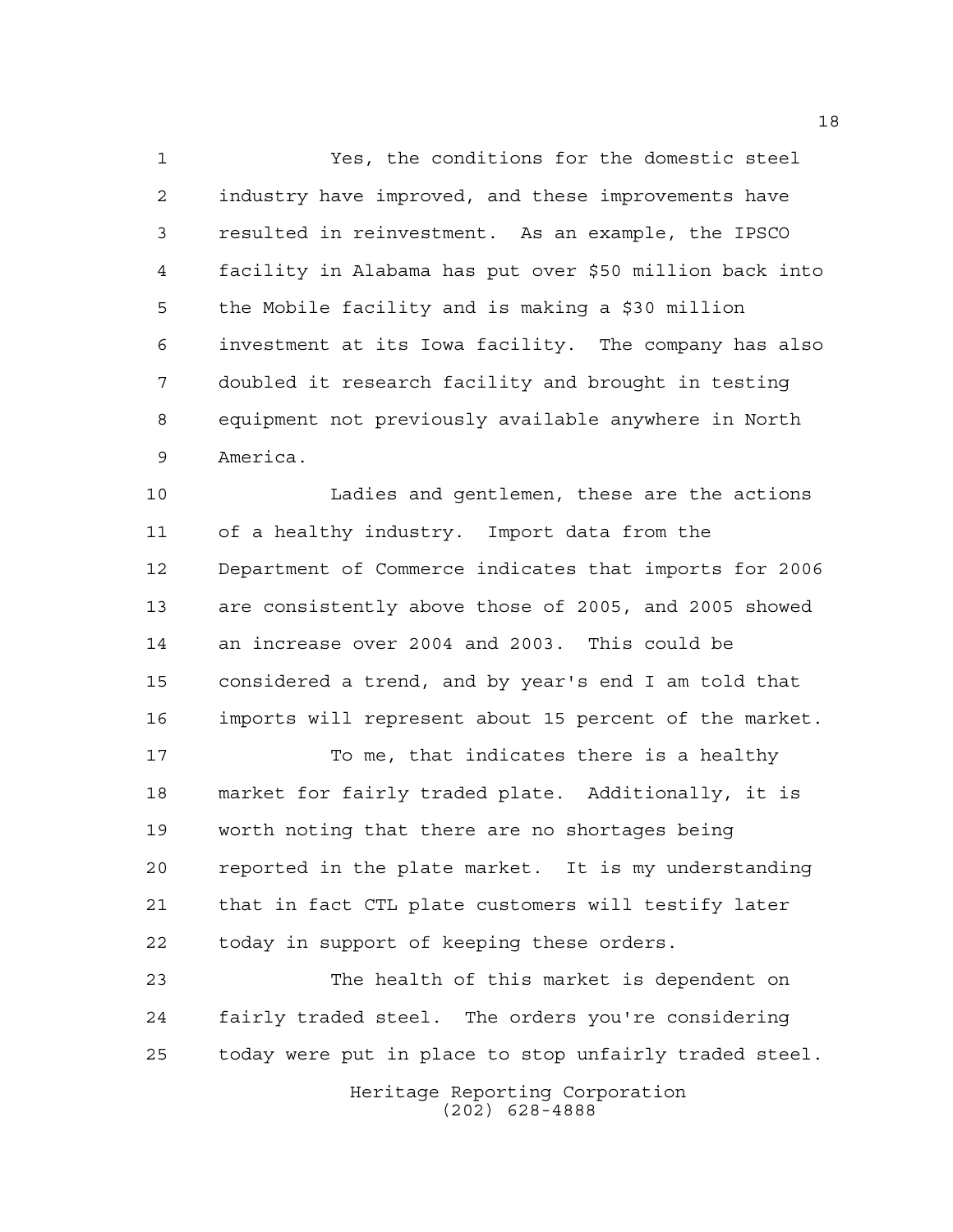The countries and companies subjected to the orders have an option. They can comply with the orders and import into this market. Companies can have the orders vacated after showing willingness to trade without subsidy or dumping. It has been done in the past, and it can be done again.

 In my district, IPSCO originally brought over 450 badly needed jobs to our area, and today they have become a true partner for progress for all of south Alabama. The investment IPSCO has made since it first opened has only increased employment, and the recent decision to invest another \$50 million will result in at least 50 new jobs for my area and may attract even more new business to south Alabama as well.

 After the hurricanes of the past couple years, IPSCO was not able to operate for roughly two days. Although they never lost power, they needed time to get their people back. During that time, they put their employees to work repairing houses in the area, brought diesel to the area to keep sewage treatment plants operating and donated over \$500,000 to the local Red Cross.

Heritage Reporting Corporation (202) 628-4888 In a time of disaster, one thing is certain. Imported steel is not going to help rebuild the Gulf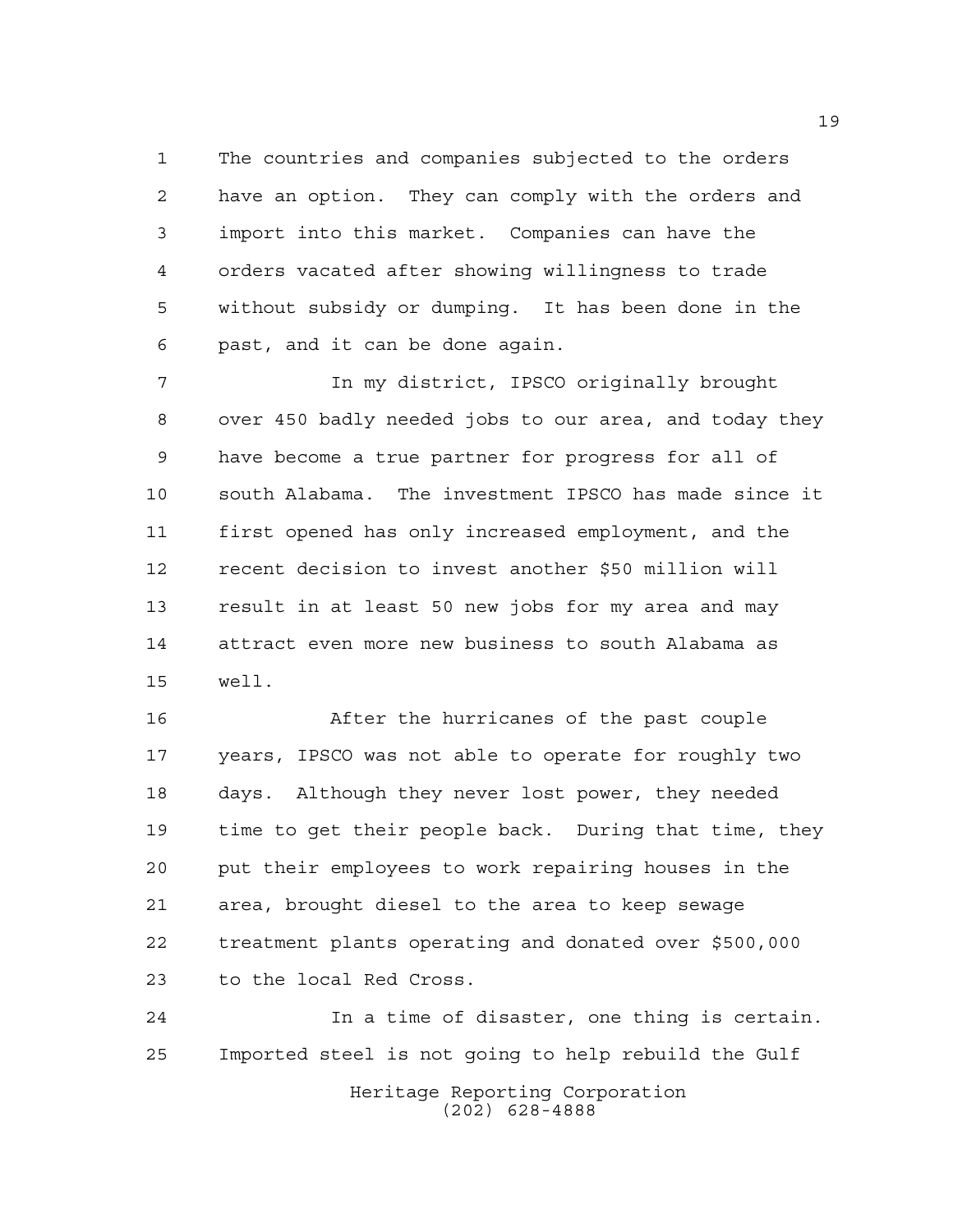Coast, but domestic healthy manufacturers can, will and do.

 The steel sector is also investing in upgrading technologies to meet increasingly tough new environmental standards. The United States has the highest rate of recycled steel product in the world. Approximately one-half of the steel plate produced in the U.S. is recycled, and that matters.

 The domestic steel industry produces steel more efficiently than any other country in the world and is working to bring energy intensity down even further. In fact, I would submit that the U.S. plate industry represented in this room today is spending significantly large amounts on breakthrough research and efficiency through partnerships with the U.S. Department of Energy. Again, this is an important byproduct of a healthy domestic industry.

18 As I said earlier, the CTL plate market in the U.S. is relatively small, which means it could easily be swamped by the influx of plate. Plate that is unfairly traded would only exacerbate the damage.

 I know that the plate market has been stable for a few years, but that is not a reason to abandon the principles of fair trade. Instead, I would submit it is a reason to keep what is working in place.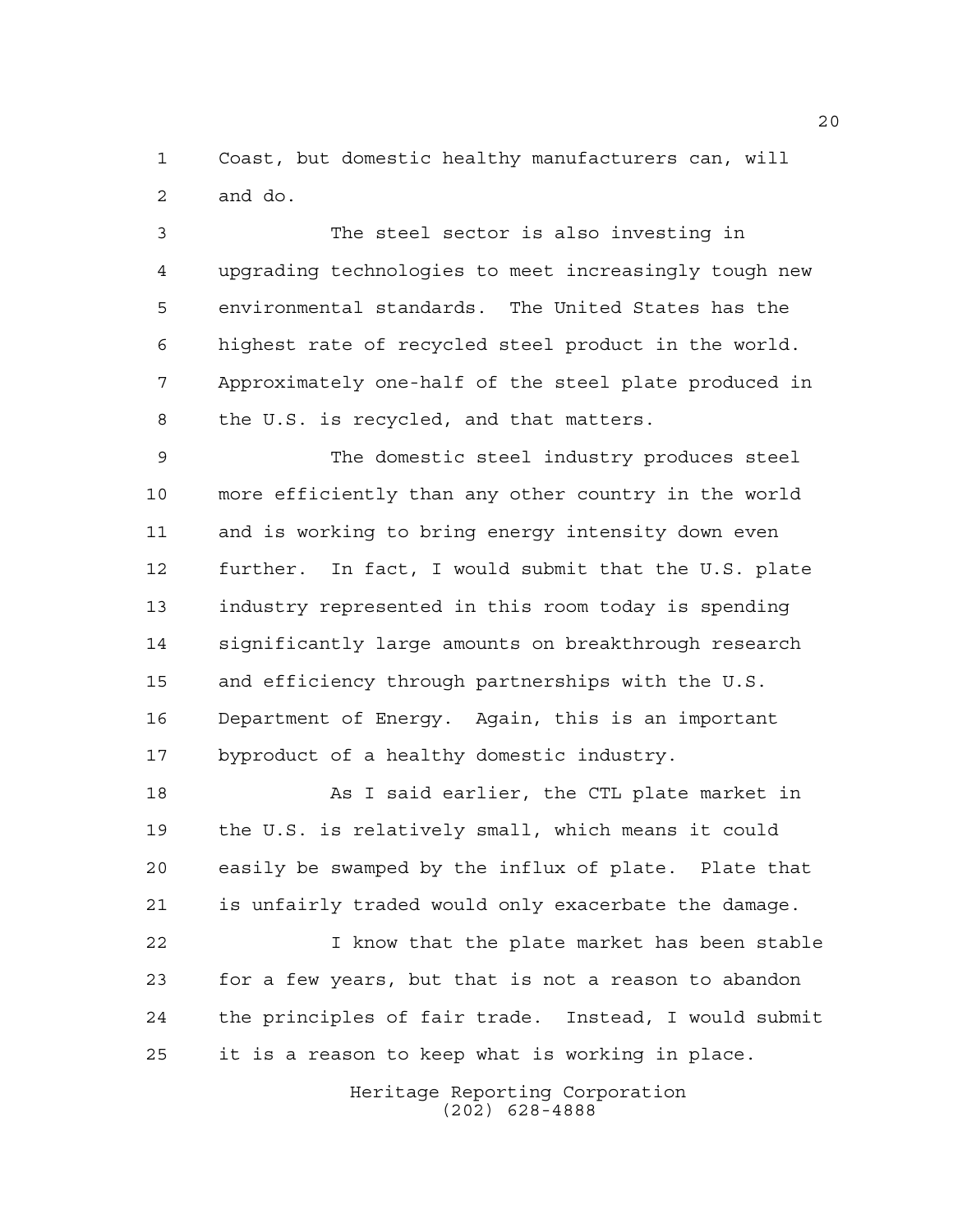Heritage Reporting Corporation (202) 628-4888 Mr. Chairman, thank you again for this opportunity to appear before you and your fellow Commissioners. I appreciate this opportunity. CHAIRMAN PEARSON: Thank you, Congressman. Does anyone have a question for Representative Bonner? (No response.) CHAIRMAN PEARSON: Thank you very much. We appreciate your trip here for this hearing. MS. ABBOTT: On behalf of the Honorable Theodore Kulongoski, Governor of Oregon, Sarah Bittleman, Director of the Washington, D.C. office. CHAIRMAN PEARSON: Good morning, Ms. Bittleman. Welcome to the Commission. MS. BITTLEMAN: Good morning, Mr. Chairman and Commission. I am the Director of the Governor of Oregon's Washington, D.C. office. The Governor asked that I read his very short testimony into the record this morning. Commissioners, I am writing in support of Oregon Steel Mills, a producer of cut-to-length plate products and the state's largest steel producer. Headquartered in Portland, Oregon, the company today provides 1,900 jobs to our residents and is an important contributor to our state and local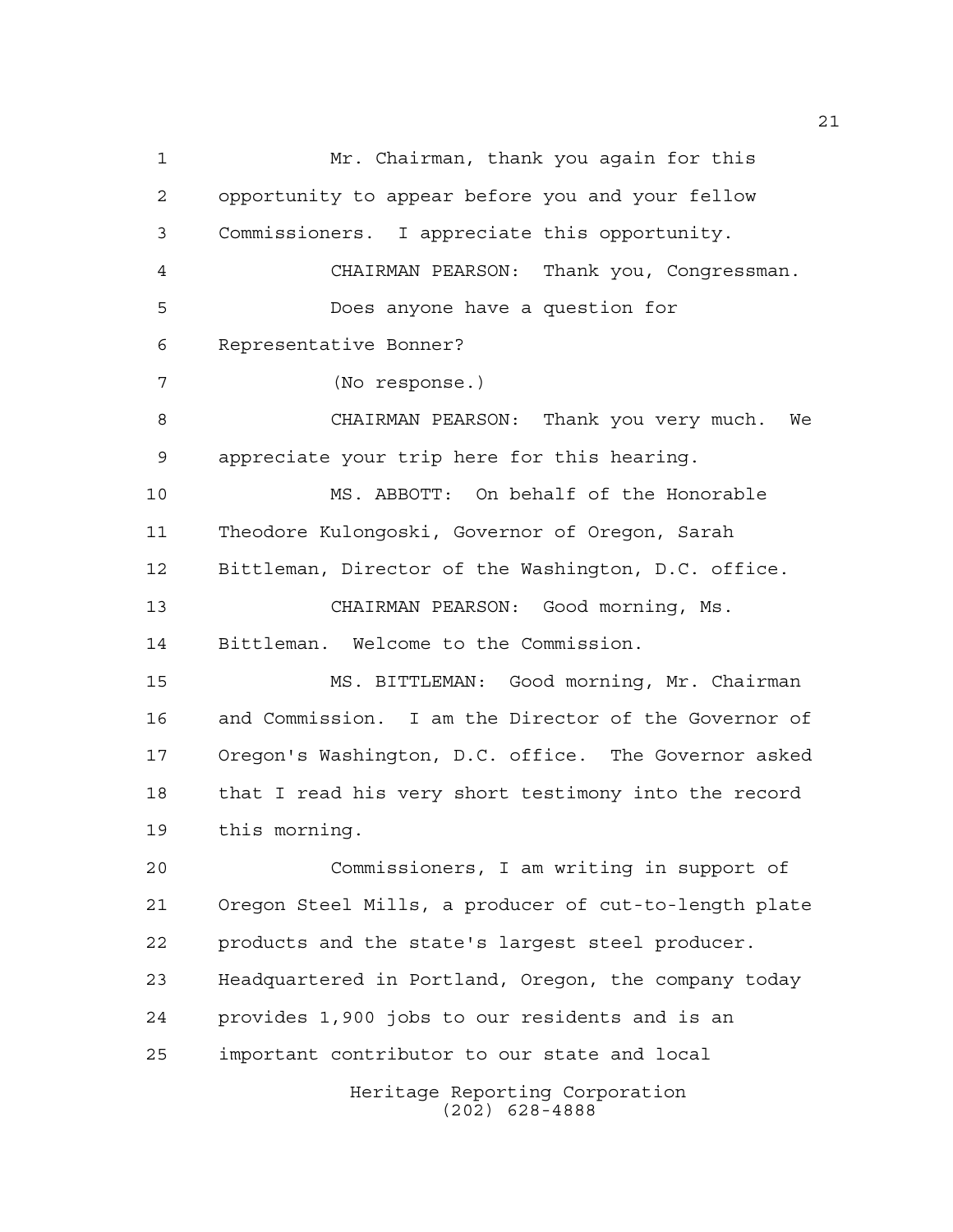economies. In addition, Oregon Steel Mills works closely with the Port of Portland on the transport of goods, which has resulted in new berths at the port.

 The company makes a variety of steel products and today has the only remaining plate rolling mill in the western United States. Oregon Still Mills is only one of two U.S. producers of armor plate. This product is made to retrofit armor kits for Humvees and military police vehicles, as well as other products used to protect our nation's servicemen and servicewomen.

 As part of their testimony, representatives of the company will explain that despite recent years of strong economic results, the industry is facing an uncertain future based on increasing imports and declining demands in the U.S. market.

 The existing orders on plate have ensured that unfairly traded plate has not disrupted the U.S. market. More importantly, the existing orders have also allowed the domestic industry and Oregon Steel Mills to compete on a level playing field. Further, a strong plate business is critical to the economic well-being and survival of Oregon Steel Mills.

Heritage Reporting Corporation (202) 628-4888 The State of Oregon is home to many of our businesses that rely on global trade. Steel and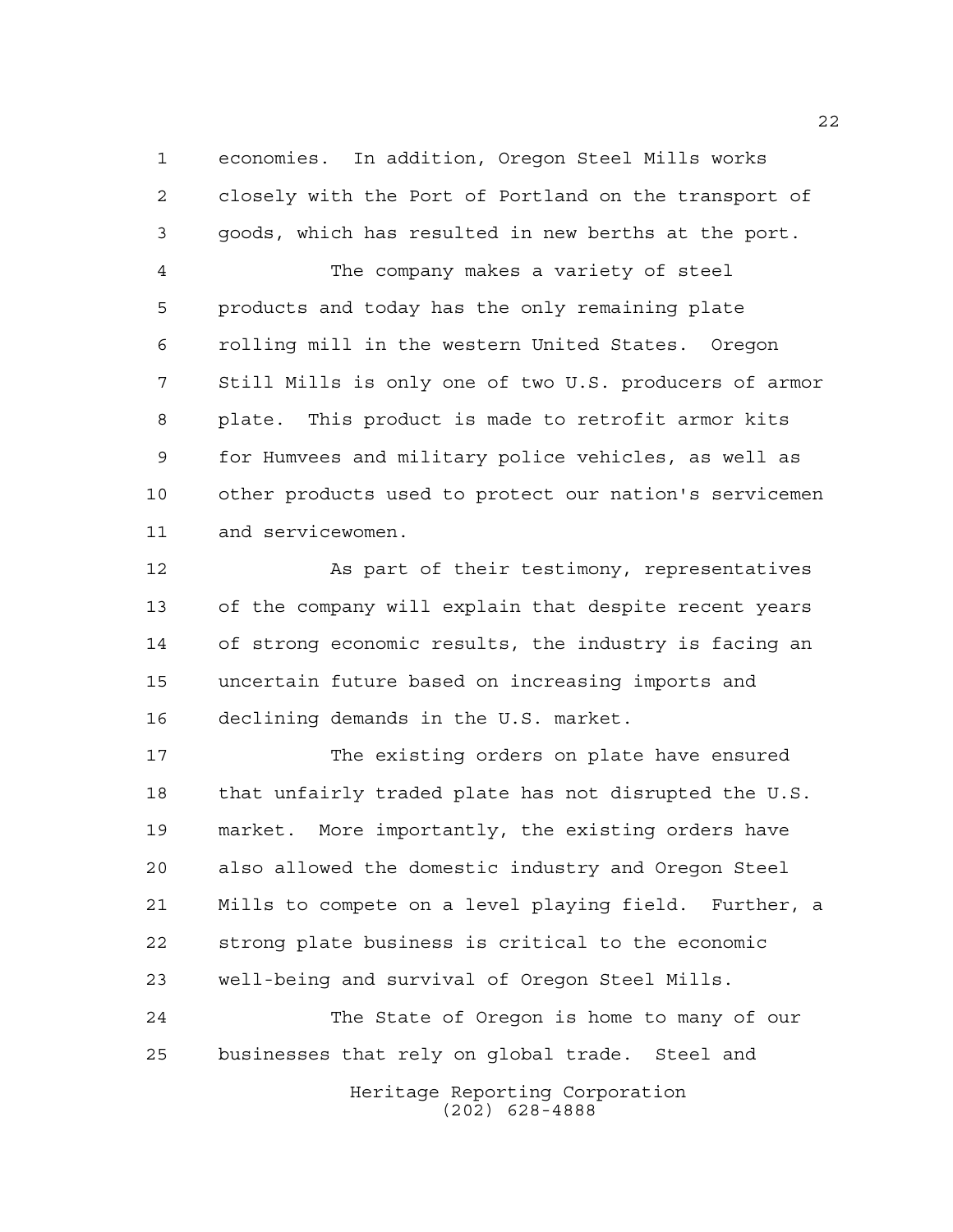Heritage Reporting Corporation (202) 628-4888 metals are an important component of our state's economy. Our state has launched a number of initiatives which will promote innovation and competition in the workplace, and I recently announced the development of the 2006 Innovation Plan, which we believe will help our businesses grow and allow our residents to have access to good paying jobs. Our state values the contributions made by the business community, and we want to ensure that there is a future for Oregon Steel Mills and the steel sector in our state. I would therefore request that the Commission take into consideration the facts provided to you by U.S. plate producers at this important hearing. Thank you for the opportunity to submit comments on this critical issue. Sincerely, Governor of Oregon, Theodore R. Kulongoski. CHAIRMAN PEARSON: Thank you. Does anyone have a question for Ms. Bittleman? (No response.) CHAIRMAN PEARSON: Thank you very much. MS. BITTLEMAN: Thank you very much. MS. ABBOTT: On behalf of the Embassy of Mexico, Kenneth Smith Ramos, Director General for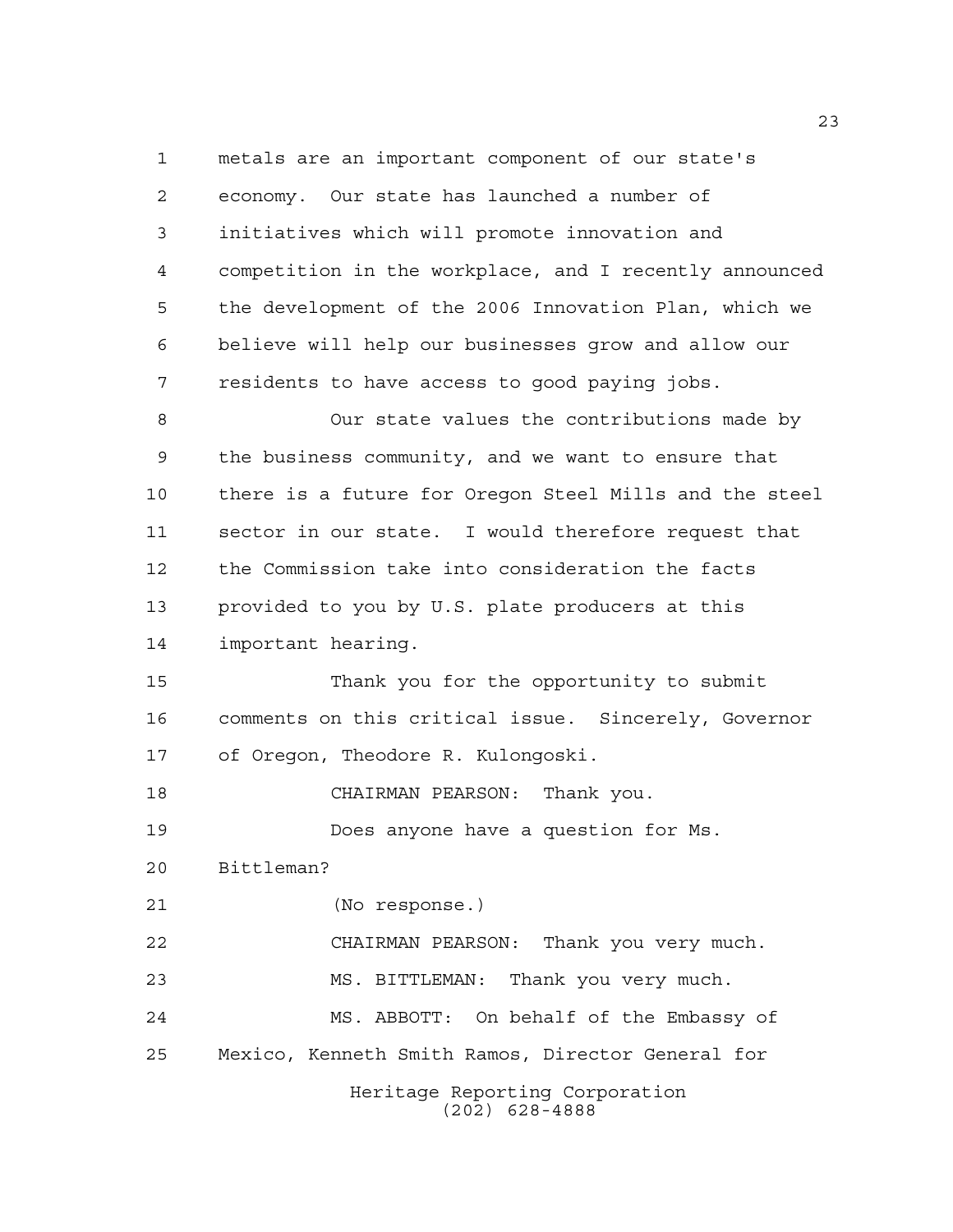International Trade Negotiations, and Adriana Diaz

Ortiz, Director of International Assistance for

Mexican Exporters.

 CHAIRMAN PEARSON: Welcome to both of you. Please proceed.

 MR. RAMOS: Good morning, Mr. Chairman, distinguished members of the Commission. It's a pleasure to be here. Thank you for the opportunity to present this testimony.

 My name is Kenneth Smith Ramos, and I serve as the Director General for International Trade Negotiations in Mexico, Secretary of the Economy. As such, I am intimately involved in Mexico's negotiation of trade agreements with the United States and elsewhere.

16 A necessary part of my job is to assess the effects of these agreements on Mexico's industries and ensure proper implementation and compliance with NAFTA commitments. I appreciate this opportunity to share my experience with the Commission in this case, which so epitomizes the mutually beneficial aspects of the NAFTA and its effects for our two countries on the cut-to-length plate industries.

Heritage Reporting Corporation (202) 628-4888 The conditions of competition underlying these mutual benefits help to explain why it is not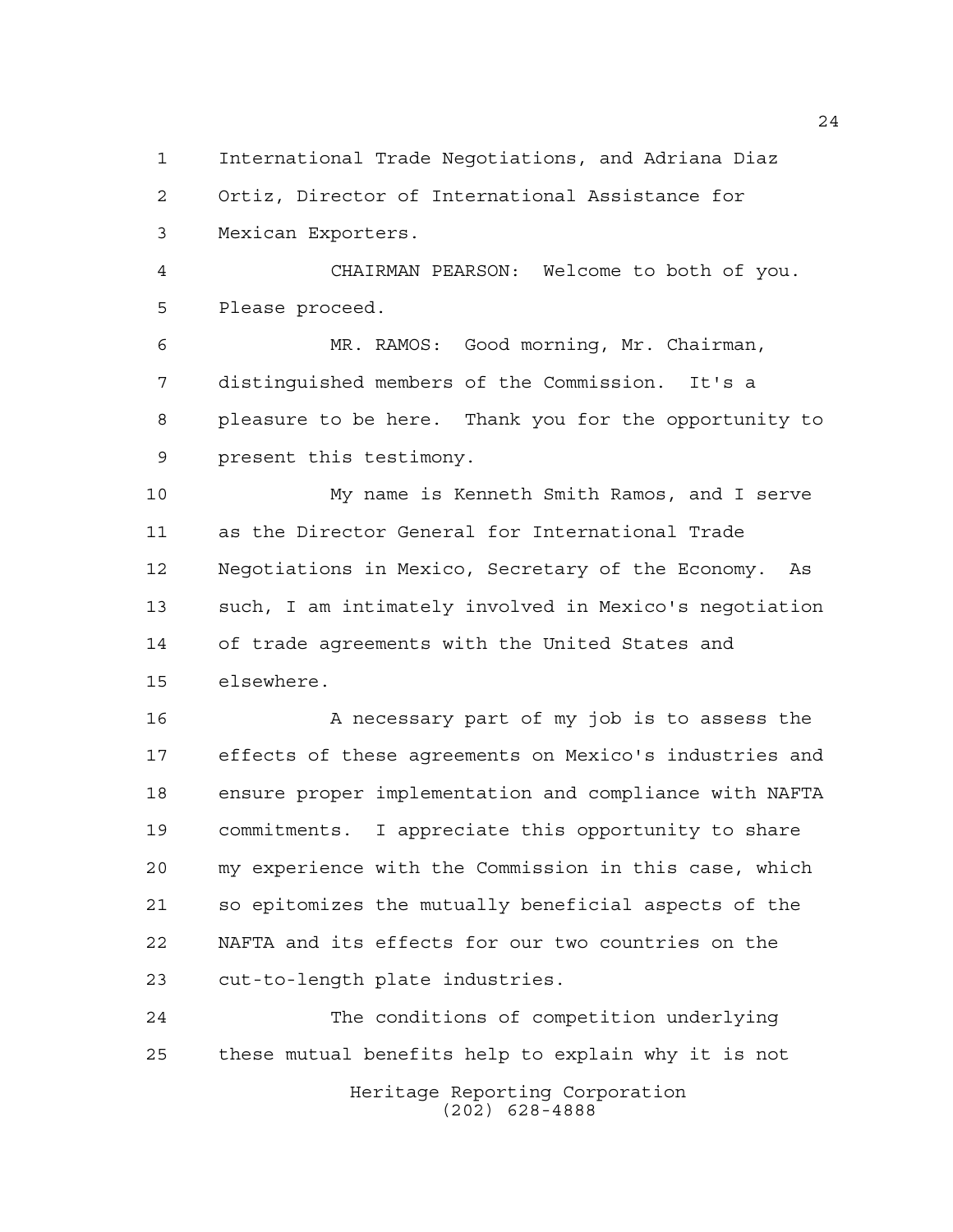likely that the Commission's requested revocation of the U.S. orders on CTL plate from Mexico would cause any harm to the U.S. industry.

 The North American Free Trade Agreement was implemented in 1994 to extend the benefits of free trade to the United States, Mexico and Canada. Since then, the value of trade between the U.S. and Mexico has increased more than 150 percent to approximately \$300 billion, and U.S. exports to Mexico have doubled.

 In addition, our two economies are increasingly integrated with one another through complementary trade patterns and interests. This is most evident with the now integrated North American cut-to-length steel plate industry

 U.S. CTL plate producers have operations in more than one NAFTA country. For example, IPSCO is in Canada and the United States, while Mittal is in the United States and reportedly soon to be in Mexico.

 The same is true with the major OEM purchasers of cut-to-length plate such as Caterpillar, John Deere and Trinity, all three of which manufacture and source from the United States and Mexico.

 Steel producers in NAFTA countries also source raw materials from the three. For instance, AHMSA, the sole integrated producer of CTL plate in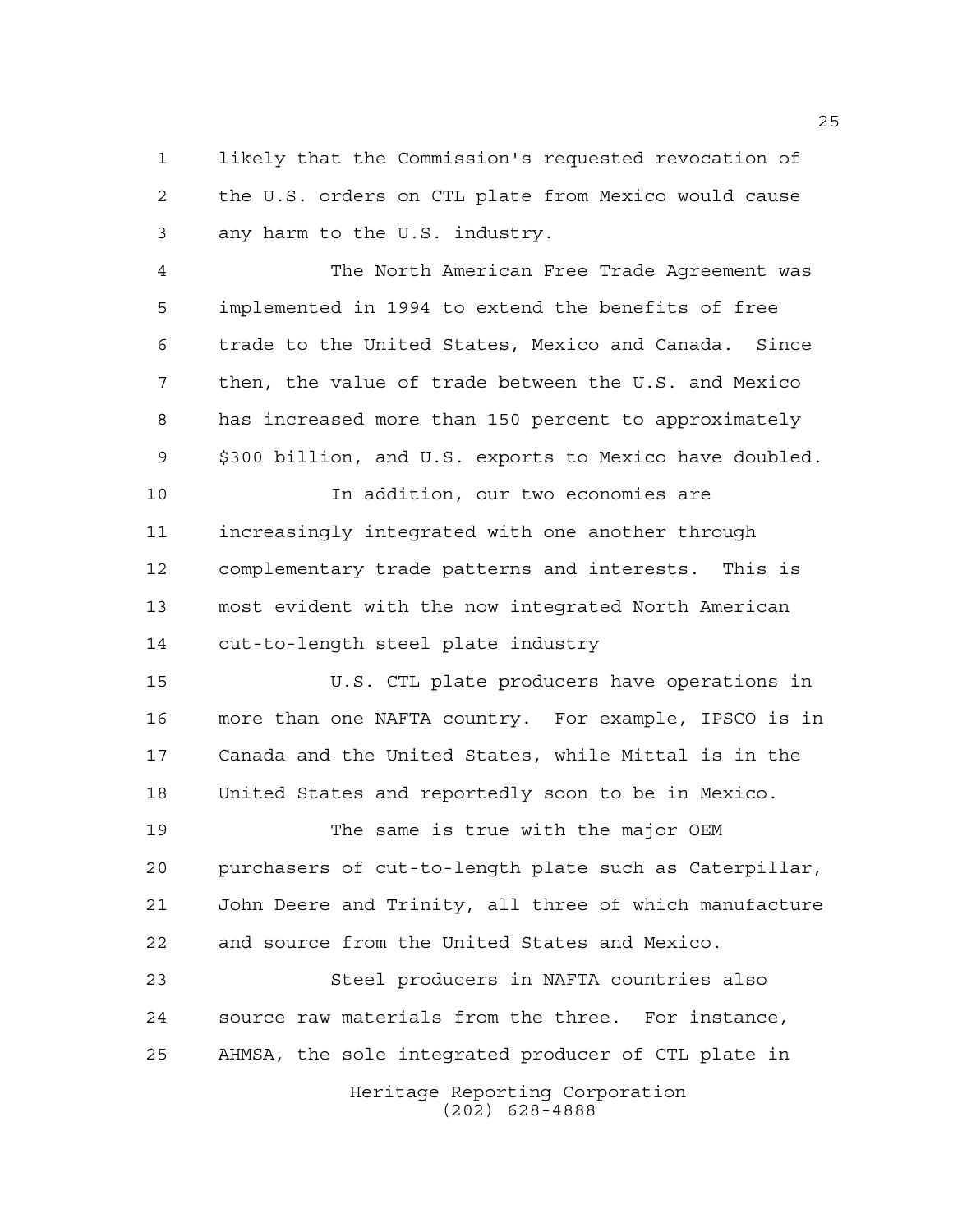Mexico, sources coal and iron ore from the United States to make its steel. Market integration is also found in pricing with CTL plate prices in Mexico closely tracking those of the United States based on U.S. public data.

 Large volumes of cut-to-length plate are now traded among NAFTA countries with U.S. exports constituting the vast majority of that trade. Since implementation of NAFTA, the U.S. industry's exports of CTL plate to Mexico have increased eleven-fold.

 In 2005, the U.S. industry exported to Mexico 458 times the amount of CTL plate the United States imported from Mexico. In the same year, the U.S. industry's exports to Mexico exceeded its exports to the entire world, excluding Canada, by 27 percent.

 As these numbers demonstrate, the U.S. industry has been afforded full advantage of NAFTA and the corresponding benefits of market integration. Meanwhile, demand in Mexico has kept exports of cut- to-length plate from Mexico at very low levels. Indeed, strong demand has not only kept Mexico from becoming a CTL plate export platform, but it has also made Mexico a net importer of this product.

Heritage Reporting Corporation (202) 628-4888 In the first half of 2006, almost half of all CTL plate consumed in Mexico was imported, mostly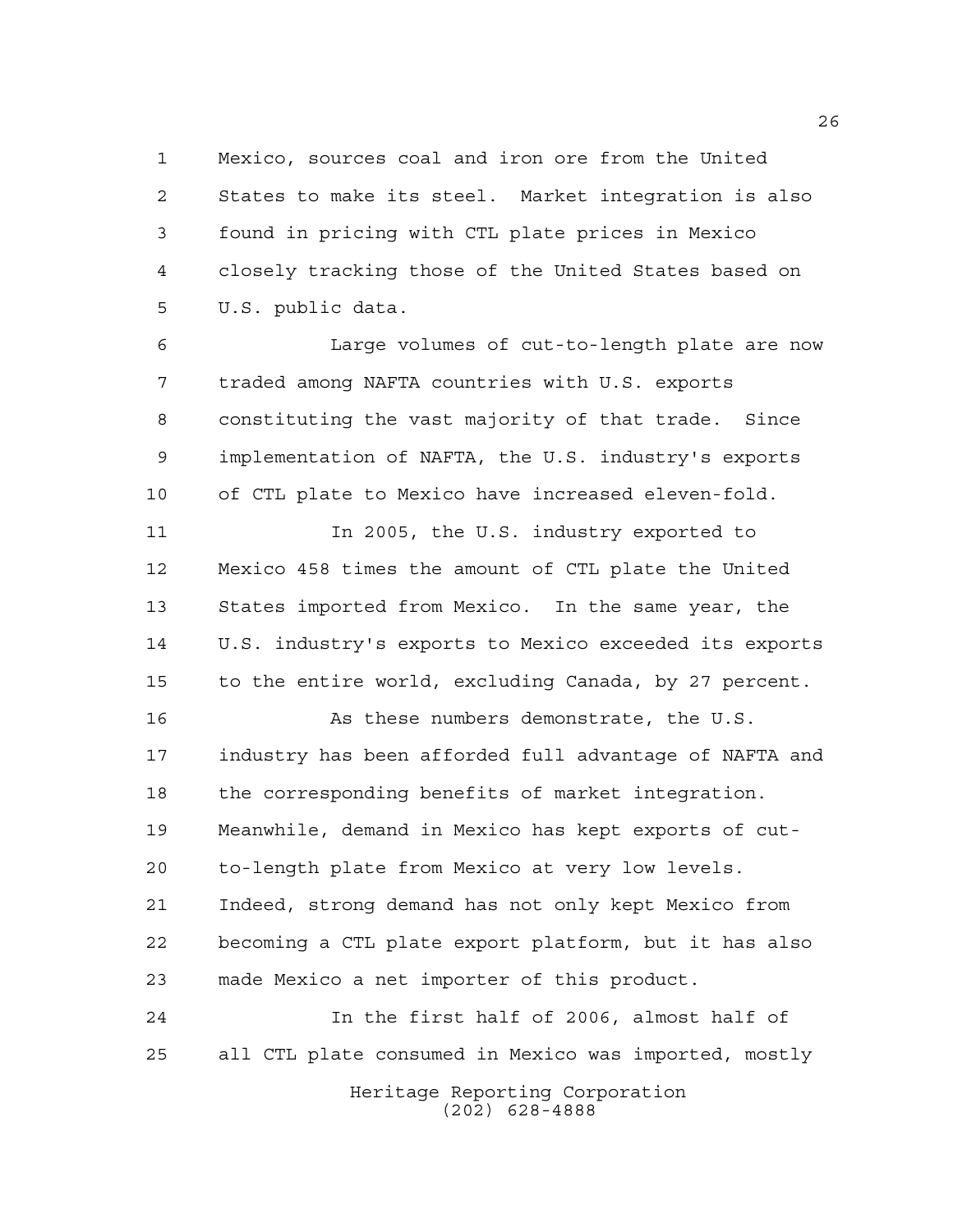from the United States. This should be no surprise, given that CTL plate demand in Mexico has grown by almost 40 percent since the year 2000, and AHMSA's production capacity has remained constant and unable to come even close to meeting demand.

 All reliable forecasts indicate that demand for cut-to-length plate in Mexico will continue to increase. GDP growth in Mexico is expected to surpass four percent this year. Growth in key sectors that consume CTL plate will also continue. Construction, a main driver of cut-to-length plate demand, is expected to rise by an annual rate of approximately four percent for the foreseeable future.

**Like in the United States, PEMEX and other**  energy companies are undertaking large projects to expand oil and gas production facilities throughout the country with new pipelines and rigs, both of which consume large amounts of CTL plate.

 Major U.S. multinational companies that consume cut-to-length plate are likewise expanding their operations in Mexico, and to be more competitive over non-NAFTA sources they need to be able to source NAFTA-wide when logistics demand.

Heritage Reporting Corporation (202) 628-4888 For instance, Trinity, a U.S. rail car producer, is shifting 50 percent of its total rail car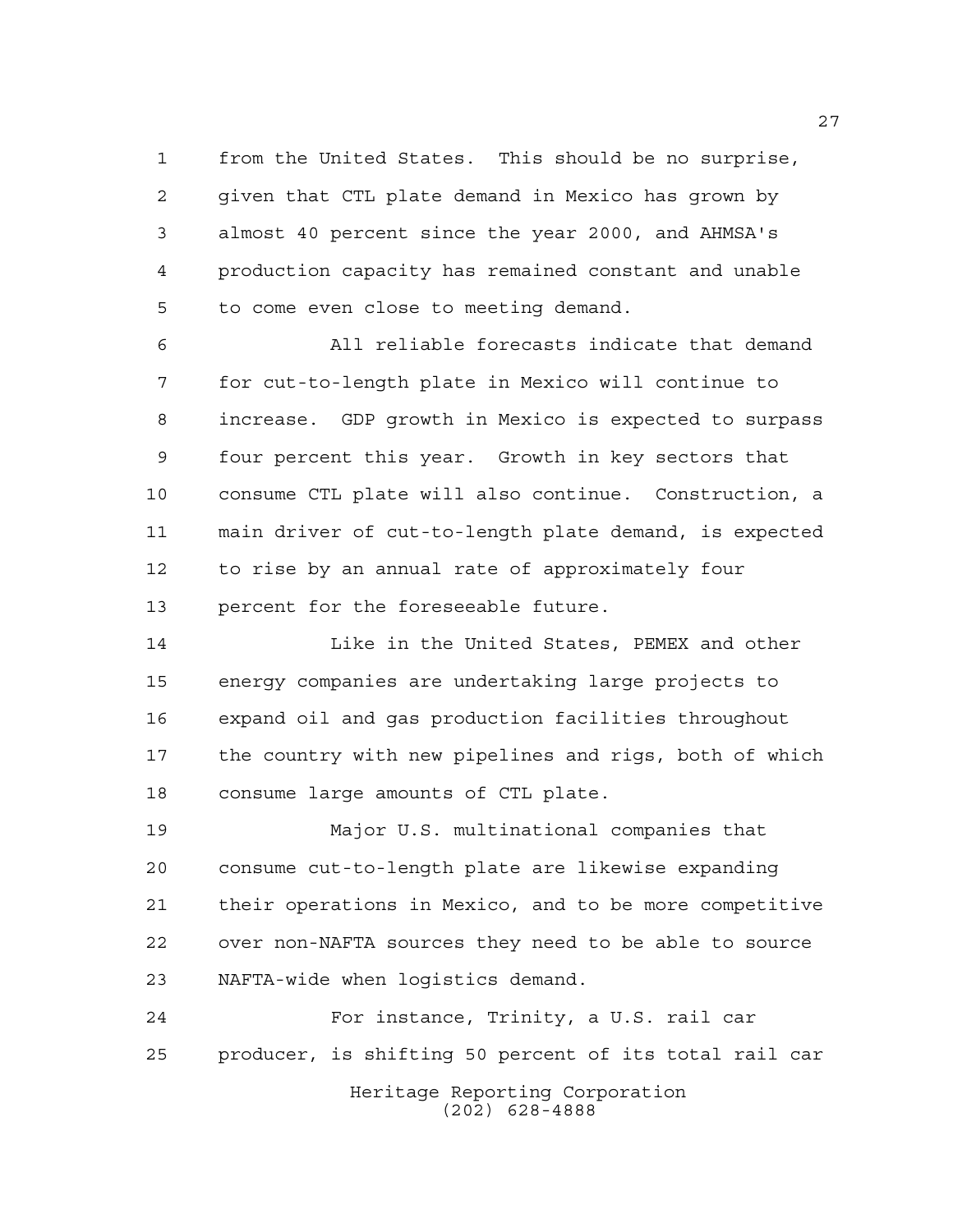production to Mexico within the next two years, and it is expected to continue to buy large amounts of CTL plate from mills on both sides of the border. All of this is expected to increase cut-to-length plate demand in Mexico by an annual rate of at least seven percent in the coming years.

 With home market demand continuing to increase, Mexico is not likely to become a significant exporter of cut-to-length plate and is certain to remain a net importer of this product.

 NAFTA integration is also illustrated by increasing cooperation among NAFTA governments and industry bodies. Through various organizations, NAFTA governments and industry have adopted the goal of a single North American steel industry.

 Just recently, the North American Competitive Council was created to strengthen the North American manufacturing base, including steel through further integration.

 Also, in 2002 the NAFTA countries created the North American Steel Trade Committee, an innovative forum which brings together the steel industries and governments of Canada, the United States and Mexico and whose objective is to develop a common strategy to increase the competitiveness of the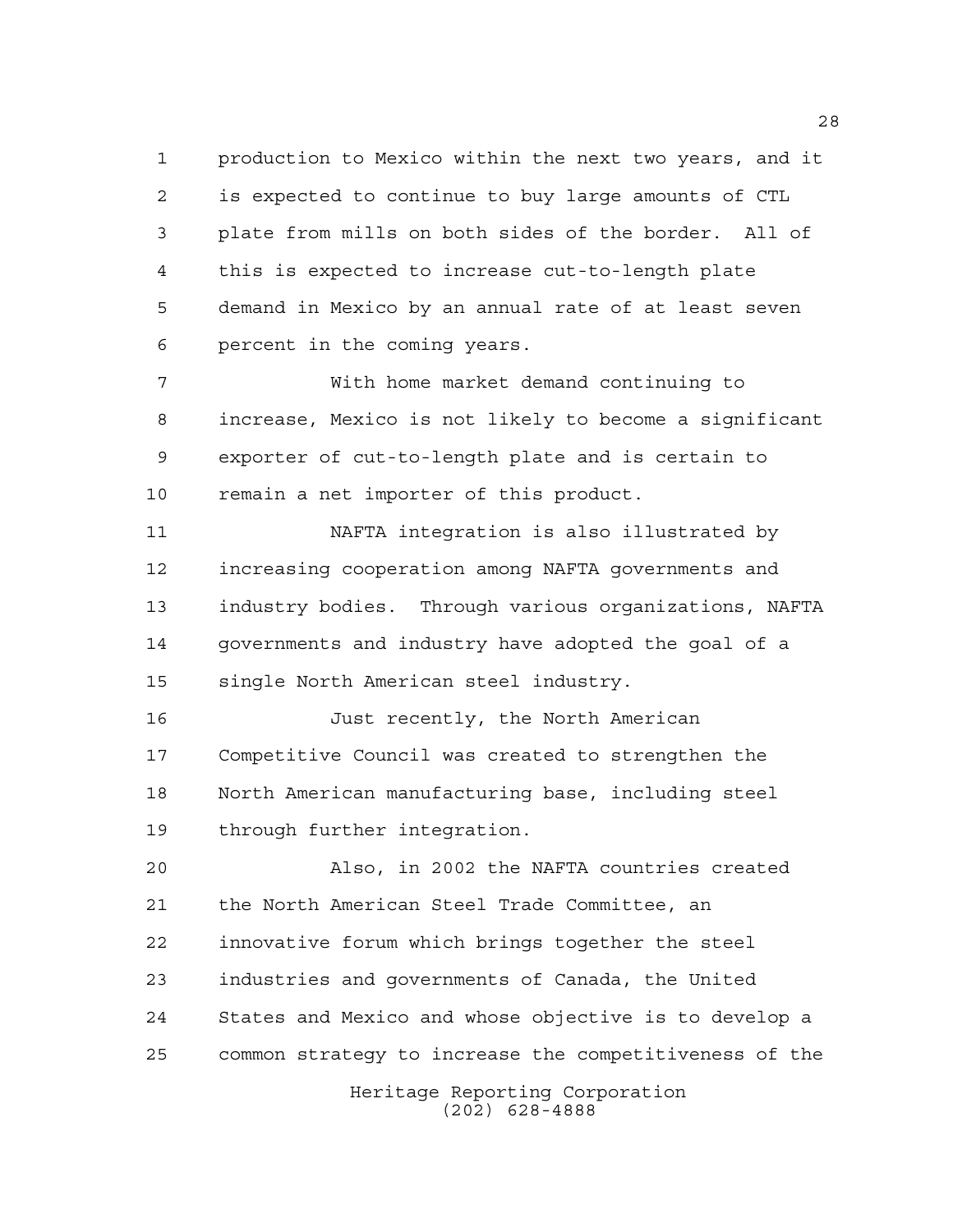steel sectors in the NAFTA region and find common solutions to many of the international challenges that the sector faces.

 That is how the NAFTA governments have presented joint positions in the OECD process aimed at reducing and eliminating subsidies in the steel sector worldwide. A key component of the committee is finding ways to facilitate intra-NAFTA steel trade, and reducing trade disputes is definitely a step in the right direction.

 This three-way coordination will make the North American cut-to-length plate industry even more integrated, efficient and globally competitive, so long as it is not hampered by unwarranted trade restraints among NAFTA members.

Heritage Reporting Corporation Experience has taught me that the effects of a trade agreement on industry are important and long- lasting. The market conditions arising from the considerable integration of the North American CTL steel plate industry, which is unique to Mexico among the countries subject to this review, undoubtedly impact the Mexican CTL plate industry from raw material sourcing to sales of cut-to-length plate and in the key downstream sectors that consume CTL plate. The Commission should make its determination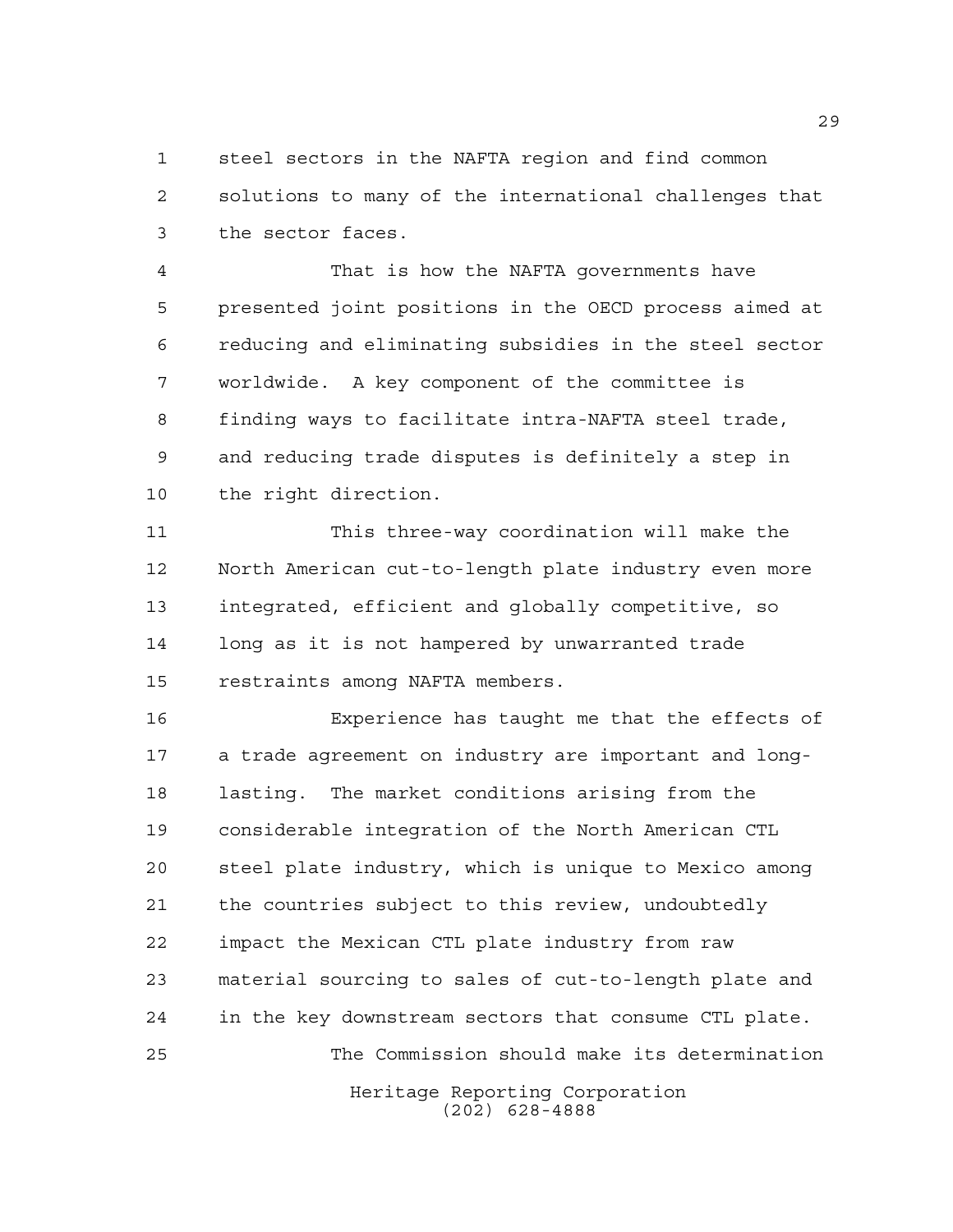as to Mexico with these consequential market

 conditions in mind. Specifically, revocation of the Mexican orders will not be likely to cause any harm to the U.S. industry. The Commission reached a closely analogous conclusion when it revoked the antidumping order on CTL plate from Canada in 2000. All the basic facts that supported that decision for Canada support the same decision for Mexico.

 The Canadian Government made this same determination when it revoked its antidumping order on cut-to-length plate from Mexico in 2003, and there was no harm to the Canadian industry.

 Because all the facts support it, we believe the time has come for the United States to also revoke the Mexican orders.

 Thank you for your time and attention. CHAIRMAN PEARSON: Thank you.

 MS. ORTIZ: Good morning, Mr. Chairman and members of the Commission. I am Adriana Diaz,

 Director of International Assistance for the Unit of International Trade Practices in Mexico, Secretary of Economy.

 Among other duties, I am responsible for monitoring trade barriers abroad concerning the potential of adverse effects on Mexico's industries,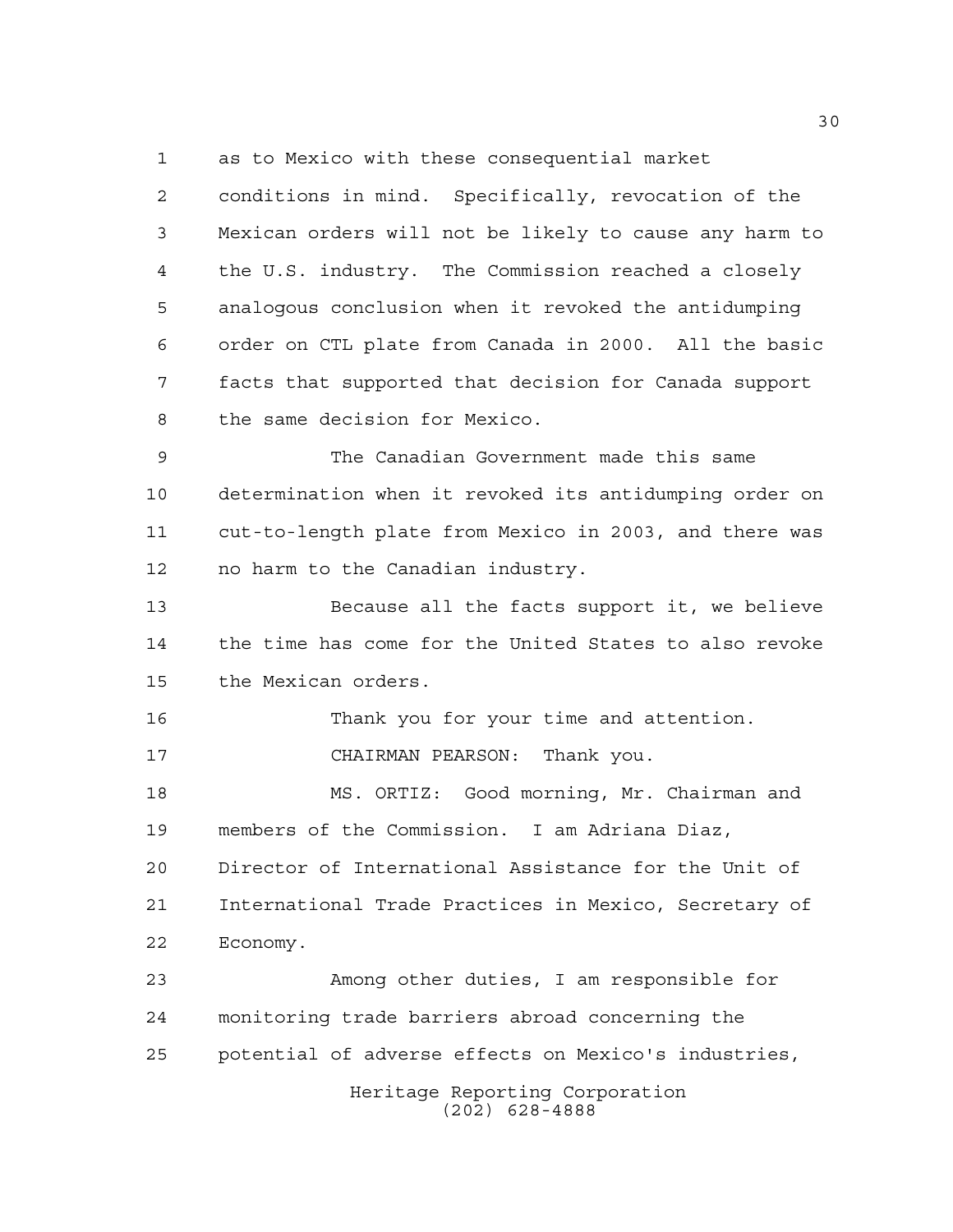including the steel industry.

| $\overline{c}$ | Nowadays there are no antidumping,                     |
|----------------|--------------------------------------------------------|
| 3              | countervailing or safeguard measures against Mexican   |
| 4              | exports of cut-to-length plate in other countries      |
| 5              | other than the U.S. order the Commission is now        |
| 6              | considering. Furthermore, Mexican exports of CTL       |
| 7              | plate are not relevant due to the facts as explained   |
| 8              | by Mr. Smith that home market demand constrains        |
| 9              | Mexican exports.                                       |
| 10             | This is evidenced by the Canadian                      |
| 11             | International Trade Tribunal's determination to revoke |
| 12             | its antidumping order on CTL plate from Mexico after   |
| 13             | the 2003 sunset review findings that revocation of the |
| 14             | order would not be likely to lead to material injury   |
| 15             | to the Canadian industry.                              |
| 16             | Since then, Mexican exports of plate to                |
| 17             | Canada have been from small to nonexistent. Thus,      |
| 18             | there were no exports from Mexico to Canada in 2004.   |
| 19             | During Canada's 2005 supply shortage following         |
| 20             | Stelco's closure of its plate operations, Mexico       |
| 21             | shipped only 11,000 tons to Canada, which accounts for |
| 22             | 1.7 percent of total CTL plate imports into Canada     |
| 23             | that year, while the U.S. accounts for 62.5 percent    |
| 24             | during 2006.                                           |
| 25             | Mexico has exported only 23 tons to Canada.            |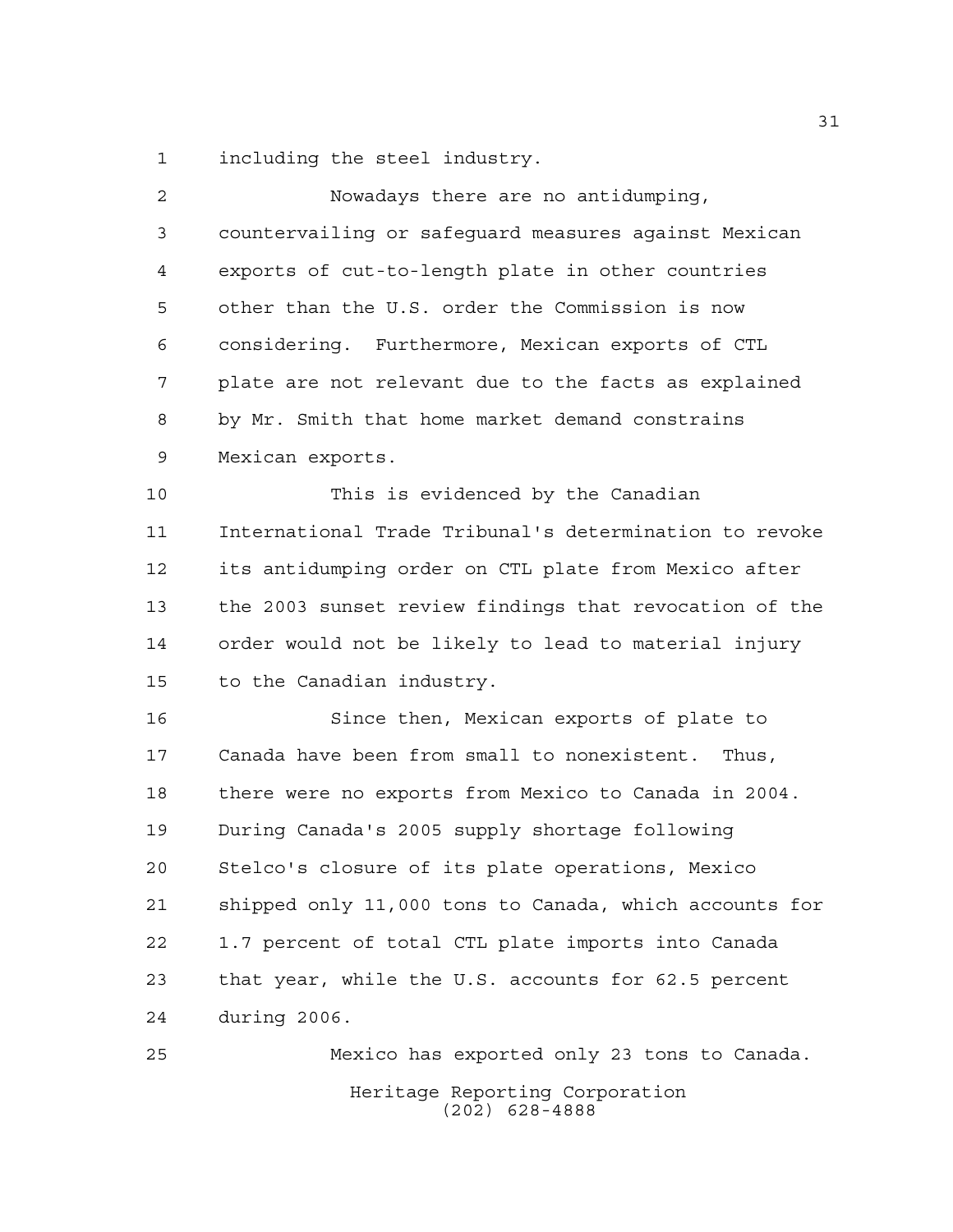Mexican exports to Canada have been extremely low following revocation, even though total imports into Canada increased substantially.

 It is important to mention that Mexico is a net importer of cut-to-length plate due to AHMSA's inability to meet home market demand, notwithstanding its dedication of virtually all of its capacity to serve the home market.

 Considering the current market conditions and the prior experience in Canada, I expect the same pattern of trade if the U.S. orders on Mexican CTL plate are revoked. In fact, as demand in Mexico continues to increase, it is likely that CTL imports into Mexico will also increase, especially from the United States and possibly China.

 Currently Mexico's only significant barrier to CTL plate imports are antidumping orders against Russia, Ukraine and Romania, three countries against which the U.S. has also imposed antidumping restraints. Also, the United States maintains orders on CTL plate from many other countries, including China.

Heritage Reporting Corporation Among other commitments undertaken at the North American Steel Trade Committee, Mexico has implemented an import monitoring system for steel

(202) 628-4888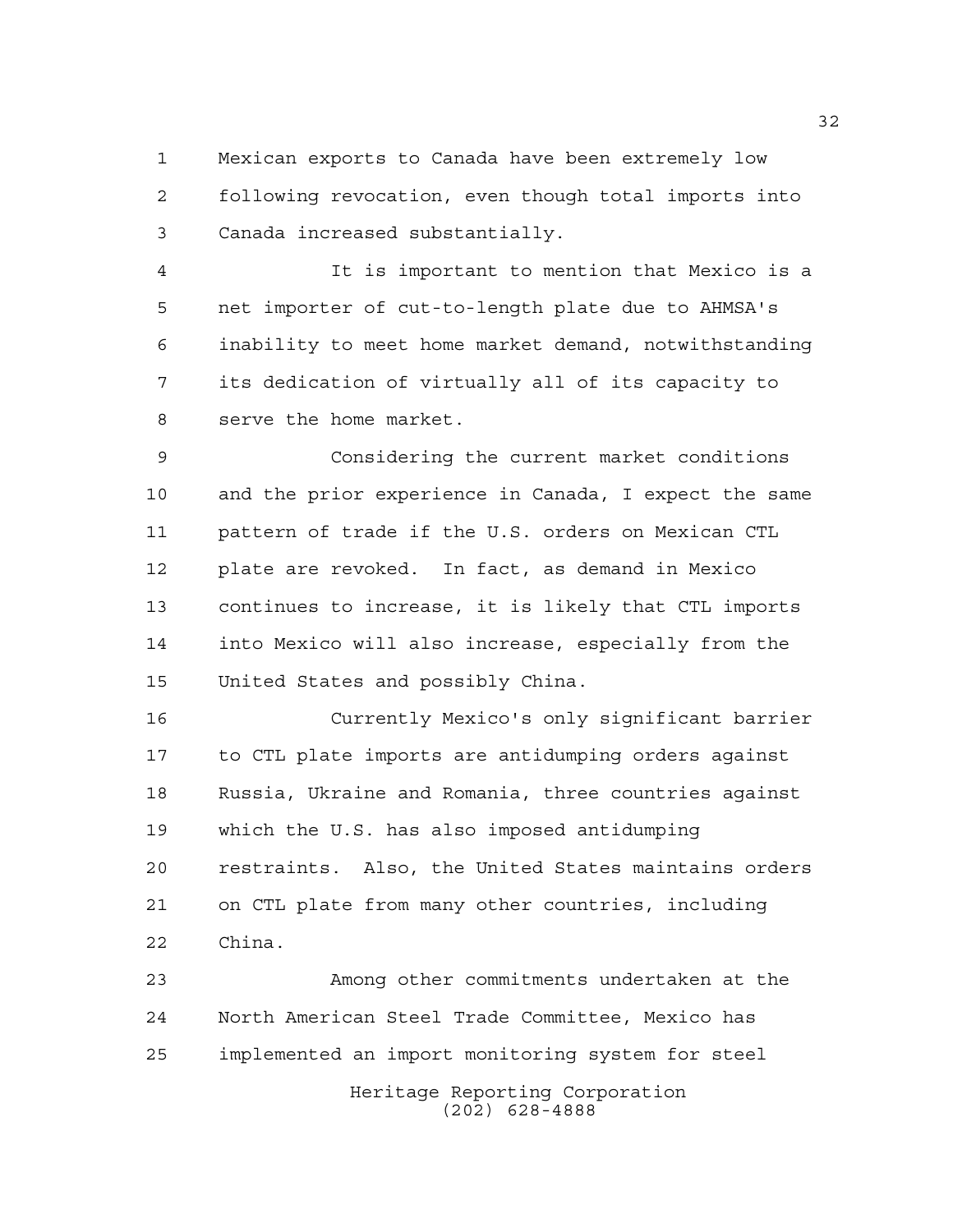Heritage Reporting Corporation (202) 628-4888 products. Given these conditions of competition and what is reasonably foreseeable, it is hard to see how revocation of the U.S. orders on CTL plate from Mexico could have any adverse impact on the U.S. mills. Based on the Canadian experience and home market demand, significant exports to the United States would not be likely if the Commission revokes the Mexican order. Indeed, it seems to me that the Mexican and U.S. CTL plate industries share common interests in the North American market. Both are better served by balanced complementary actions by our two governments instead of continuing one where it limits trade among NAFTA partners. Thank you. CHAIRMAN PEARSON: Thank you. 17 Are there any questions for Ms. Diaz Ortiz or Mr. Smith Ramos? (No response.) CHAIRMAN PEARSON: Seeing none, thank you very much. Appreciate your testimony. MS. ABBOTT: Opening remarks in support of continuation of orders will be by Roger B. Schagrin, Schagrin Associates. CHAIRMAN PEARSON: Madam Secretary, as we're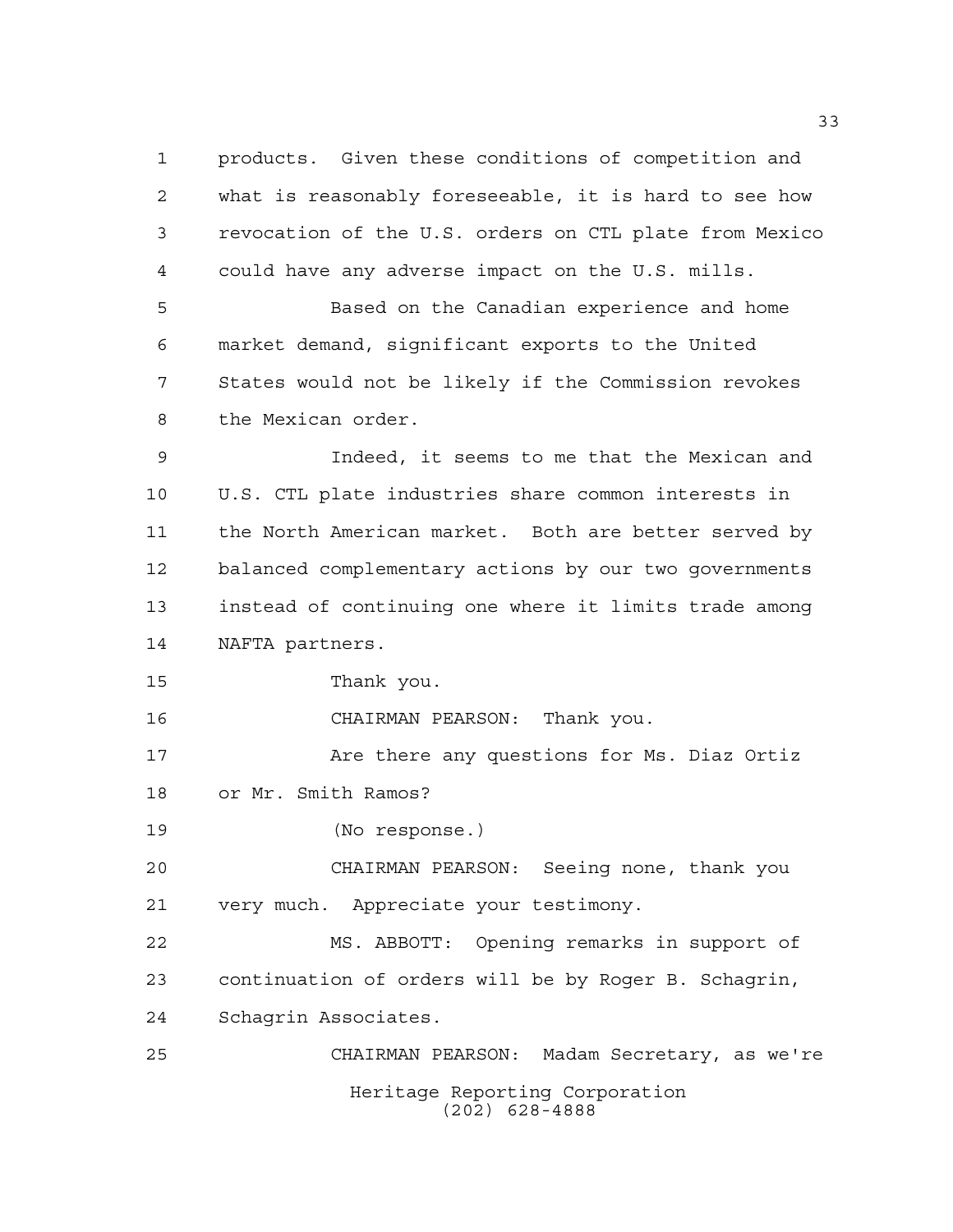moving to opening remarks I would just offer a couple comments.

 The first one has to do with Tuesday's hearing on corrosion-resistant steel. I've been advised by the Secretary that although this was not an intention we started out with, we did set what may be a modern day record for length of the hearing.

 The previous longest hearing was in conjunction with the 210 investigation, and that went until 9:25 in the evening, so we went beyond that by more than an hour and a half.

 I had the good sense not to conduct a poll of those who were here at that time. There was quite a crowd yet, some of whom I see here this morning, but had I done so I probably would not have won the Chairman of the Week award.

 I'll do what I can to try to keep it shorter today. I think we can move through this material reasonably well while considering it thoroughly, and so I just wanted to provide that background that I hope we don't repeat Tuesday's timeframe.

 The other thing I would mention is that we may break for lunch today prior to the conclusion of the questioning of the domestic industry panel, but I just don't know that yet. We'll see how it goes. If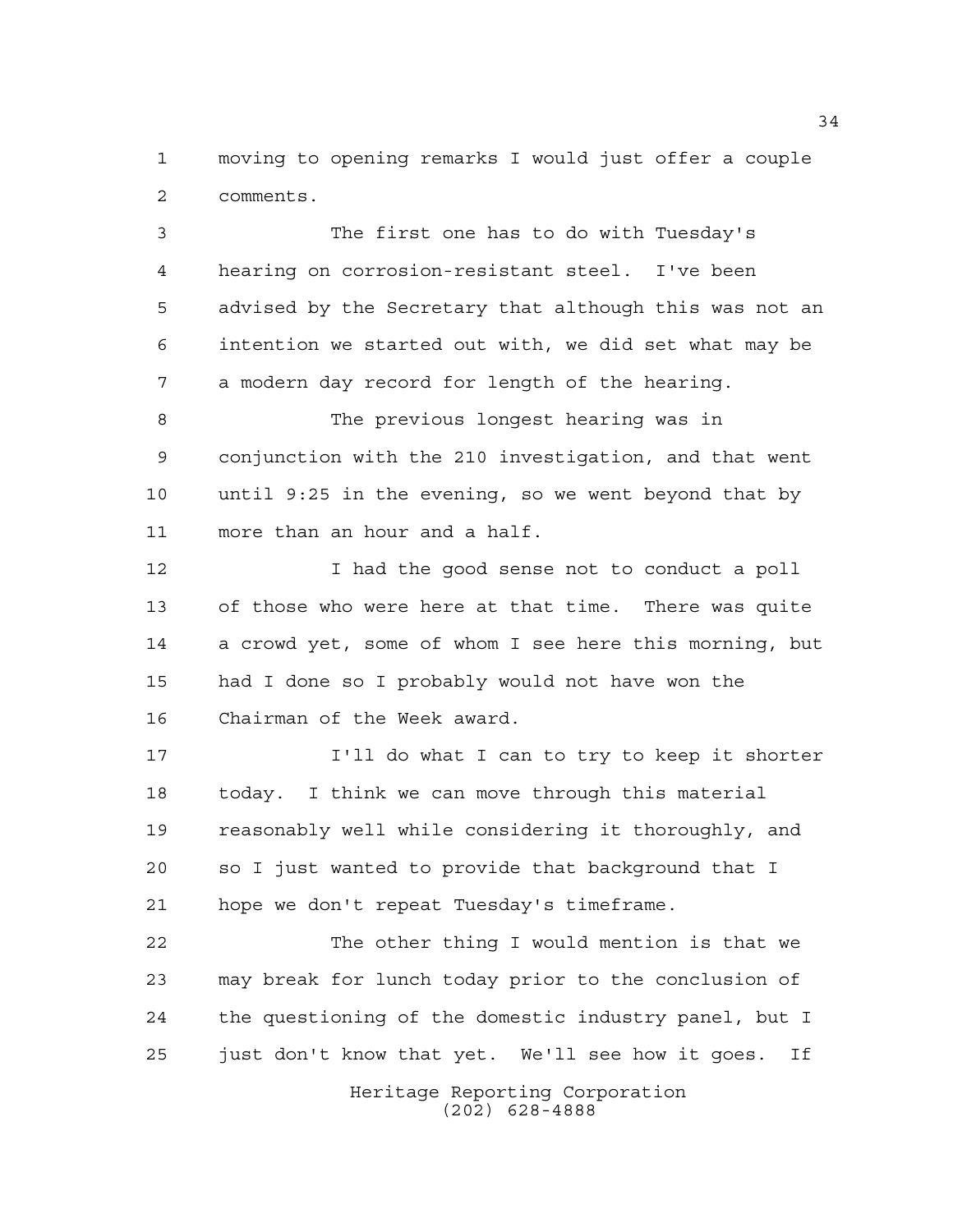it's starting to get a bit late we might do that and then come back and finish the questioning after lunch. Thank you for that opportunity to comment. Welcome, Mr. Schagrin. Your turn now. Please proceed.

 MR. SCHAGRIN: Thank you, and good morning, Chairman Pearson and members of the Commission. I am sorry I missed that marathon hearing on Tuesday. I'm not completely sorry, of course. I am sure that we will have a very educational and erudite hearing today, though I am sure much shorter.

12 I will also commit to you, because I've been known to be long-winded in the past, that I will keep answers short and will do everything to move the hearing along.

 There are several conditions of competition in the U.S. cut-to-length plate market that, taken together, will result in a recurrence of injury to the domestic industry caused by a surge of unfairly traded imports if the Commission were to sunset these orders.

 First, the cut-to-length plate market is increasingly focused on sales through service centers. During the original investigation, the Commission found that 43 percent of domestic shipments were to distributor service centers.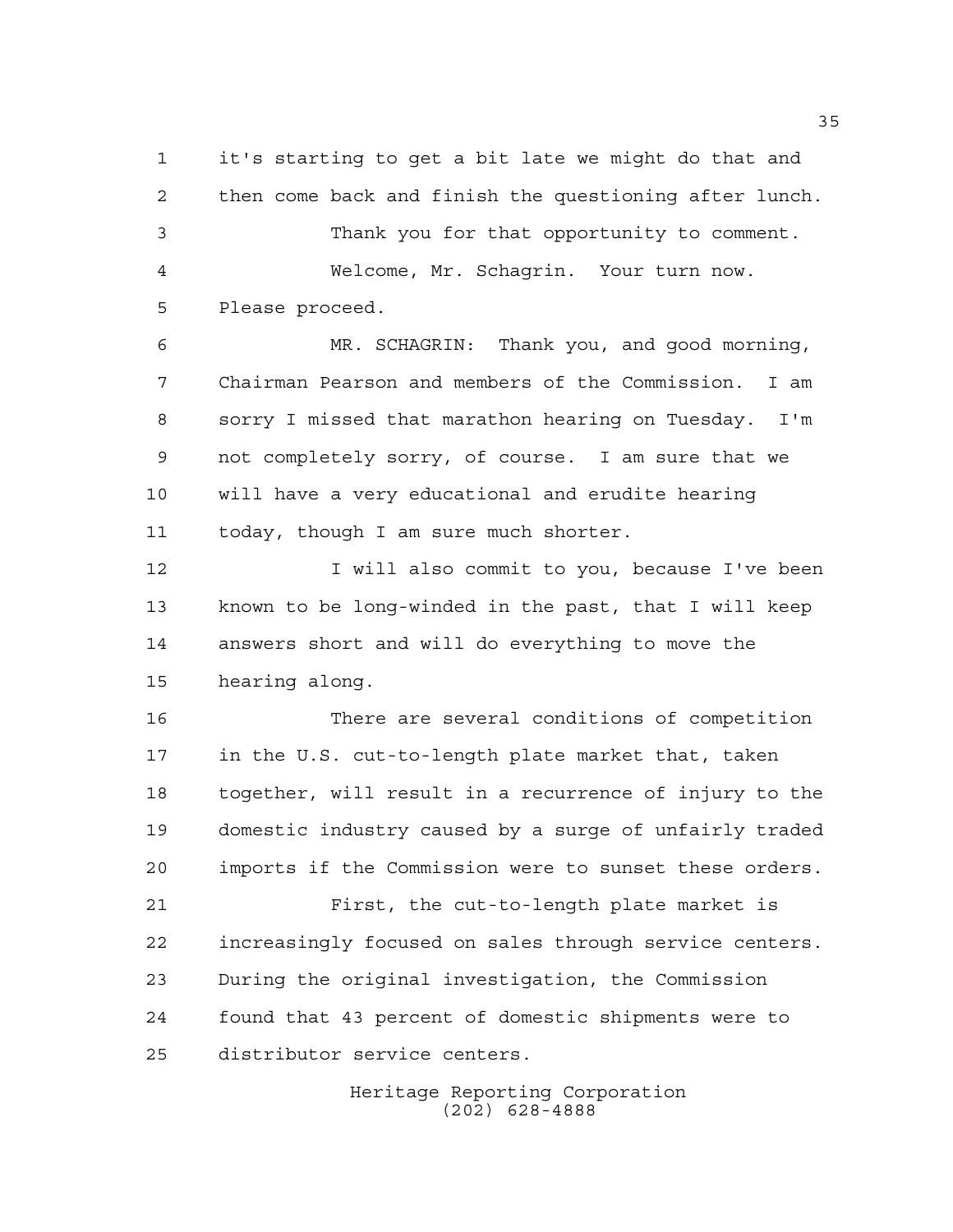At the outset of this review period, that number had increased to 53 percent, and by 2005 it was up to 60 percent of domestic shipments. For subject foreign producers, sales to service centers accounted for over 80 percent of their sales during the original period of investigation.

 Second, unlike some other steel or flat- rolled steel products, over three-quarters of domestic shipments of cut-to-length plate are sold by the domestic industry on a spot market basis. There are not many long-term contracts that would shield this industry from a sudden surge in imports.

 There is already existing significant excess capacity in the 11 countries subject to this review, and the Commission should make adverse inferences on excess export capacity for the two countries that did not have producers respond to the Commission's questionnaires.

 The record here is replete with factual information, and the Commission can have no doubt that with every passing day excess capacity to produce cut- to-length plate in China is growing, and Chinese exports to markets around the world will continue to grow exponentially.

Heritage Reporting Corporation (202) 628-4888 Therefore, within a reasonably foreseeable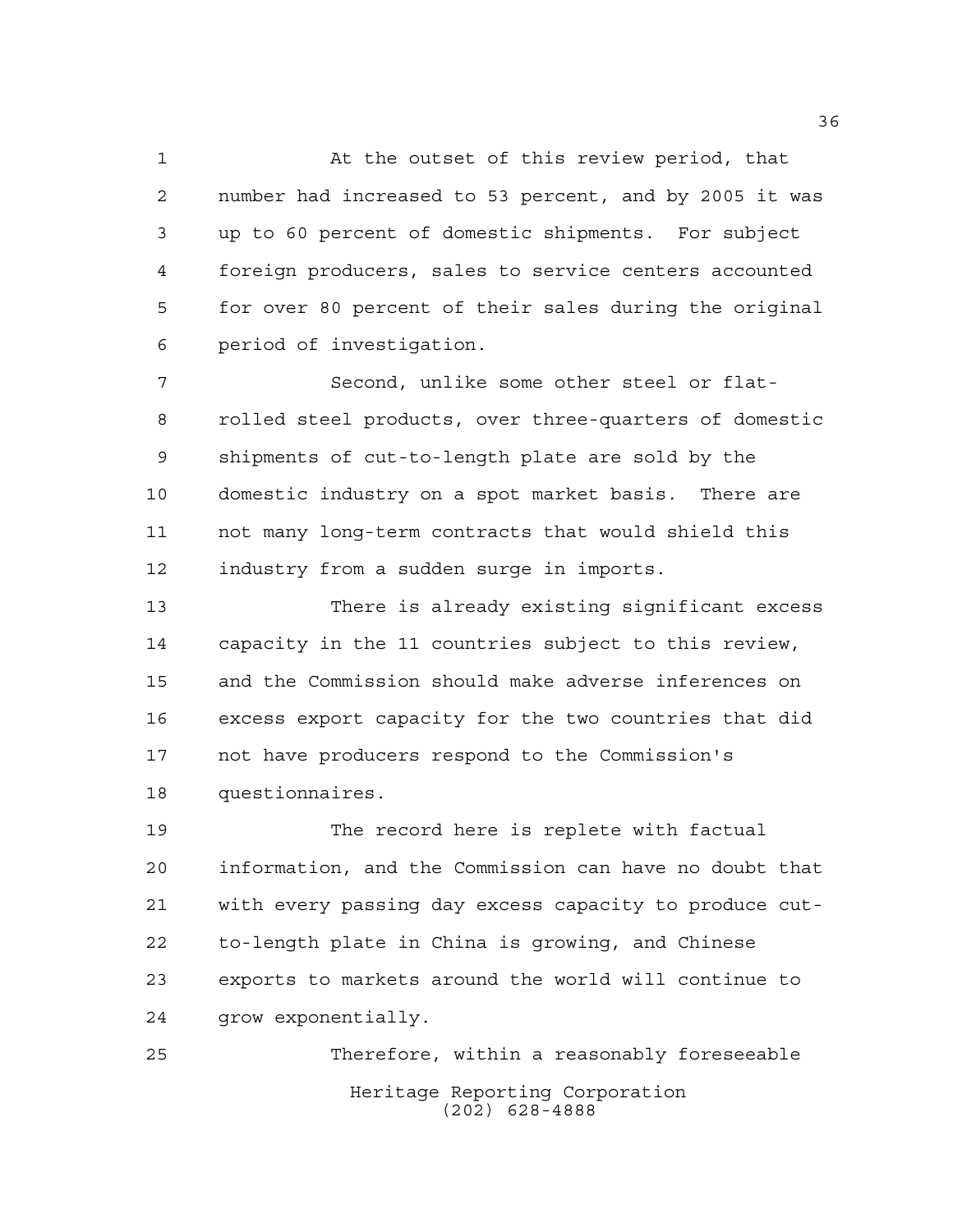timeframe producers in the subject countries will have more tonnage displaced from their home market and principal export markets. They will wish to continue operating their capital intensive cut-to-length plate operations at high rates of utilization, and they will increasingly target their exports on the most attractive cut-to-length plate in the world, the United States of America.

 Some of these same producers profess a lack of interest in the Canadian market, but after the Canadian Tribunal's sunset orders imports of cut-to- length plate into Canada have surged. Regardless of demand forecasts, whether strong or weakening, and the amount of quantity of inventory stocked by service centers and end users, the records of past Commission investigations, and there have been many on this product, demonstrate that there will be injury to the domestic industry by surging imports even during periods of strong demand.

 In 2006, imports are already increasing significantly from nonsubject countries with imports up by 56 percent through August compared to last year. These increased imports are leading to a serious inventory glut in the U.S. market, and due to reduced order books some domestic mills are already announcing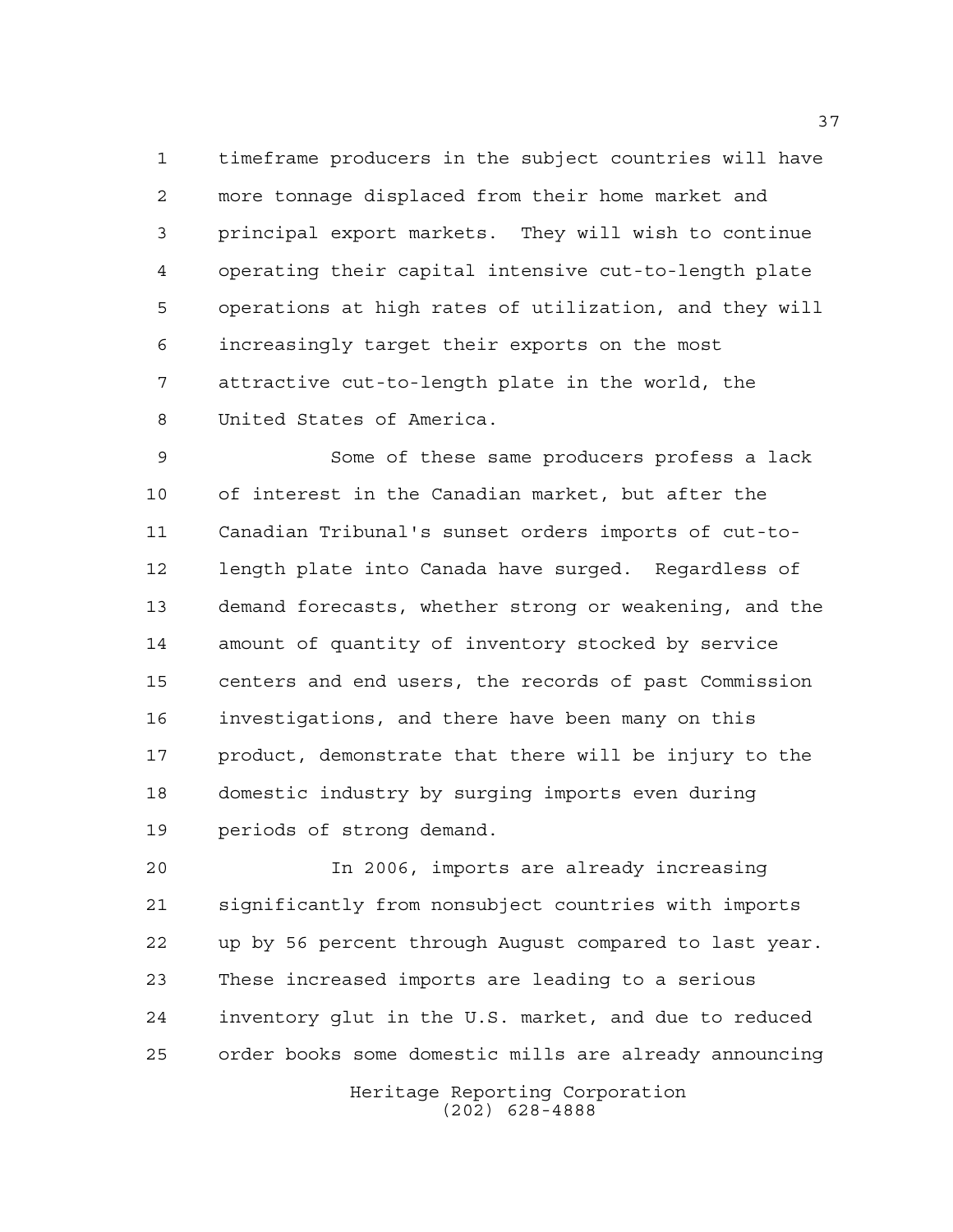production cutbacks for the fourth quarter of 2006.

 Despite healthy recent results for the domestic industry, this industry is vulnerable to increased imports. The combination of the market being centered on spot market sales to distributors who are willing to buy imports at prices that are lower than domestic prices means that a future massive surge of imports is merely a phone call, facsimile or e-mail away to a host of major service centers the day after the Commission's determination.

 The major import stocking distributors like Ranger and Superior have now expanded from use into the midwest. As soon as major import orders are placed, order books for domestic companies will plummet, future production and shipments will suffer, and there will be massive price and profitability effects on the domestic industry in short order.

 As a consequence, the domestic industry will no longer be able to continue with the investments necessary to stay competitive and to develop the future products demanded by the marketplace.

 For these reasons, on behalf of the domestic producers and their employees, we urge the Commission to continue these orders against unfairly traded imports of cut-to-length plate.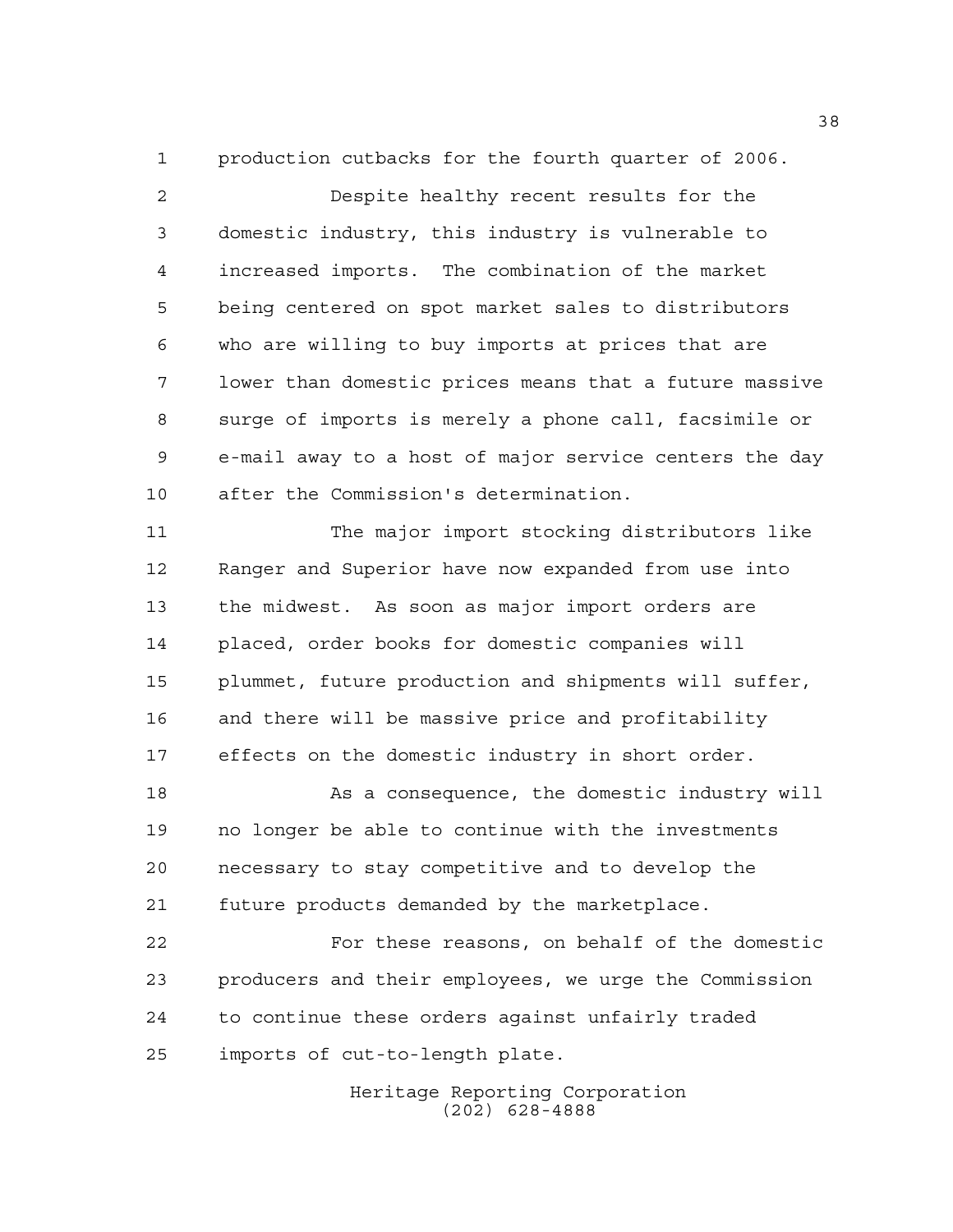Thank you.

 CHAIRMAN PEARSON: Thank you, Mr. Schagrin. MS. ABBOTT: Opening remarks in opposition to continuation of orders will be by Kenneth J. Pierce, Willkie Farr & Gallagher. CHAIRMAN PEARSON: Welcome, Mr. Pierce. MR. PIERCE: Good morning, Mr. Chairman. Good morning, Commissioners. I'm Ken Pierce of Willkie Farr & Gallagher, counsel for Mexican and Brazilian producers. This opening statement is on behalf of Respondents that filed the joint prehearing brief on cumulated issues. Commissioners, what you'll hear from Petitioners today you have heard before. Just one year ago, in the last cut-to-length plate sunset review, then, like now, they said they were on the

 brink of disaster with demand about to plummet, which would force prices down in the face of rising cost, causing a fatal cost/price squeeze.

 Their Chicken Little claims are as false today as they were then, but this time the Commission has a record to test them. The domestic cut-to-length plate industry is by far the strongest among all flat products, an important consideration for the Commission, given Petitioners' diversionary arguments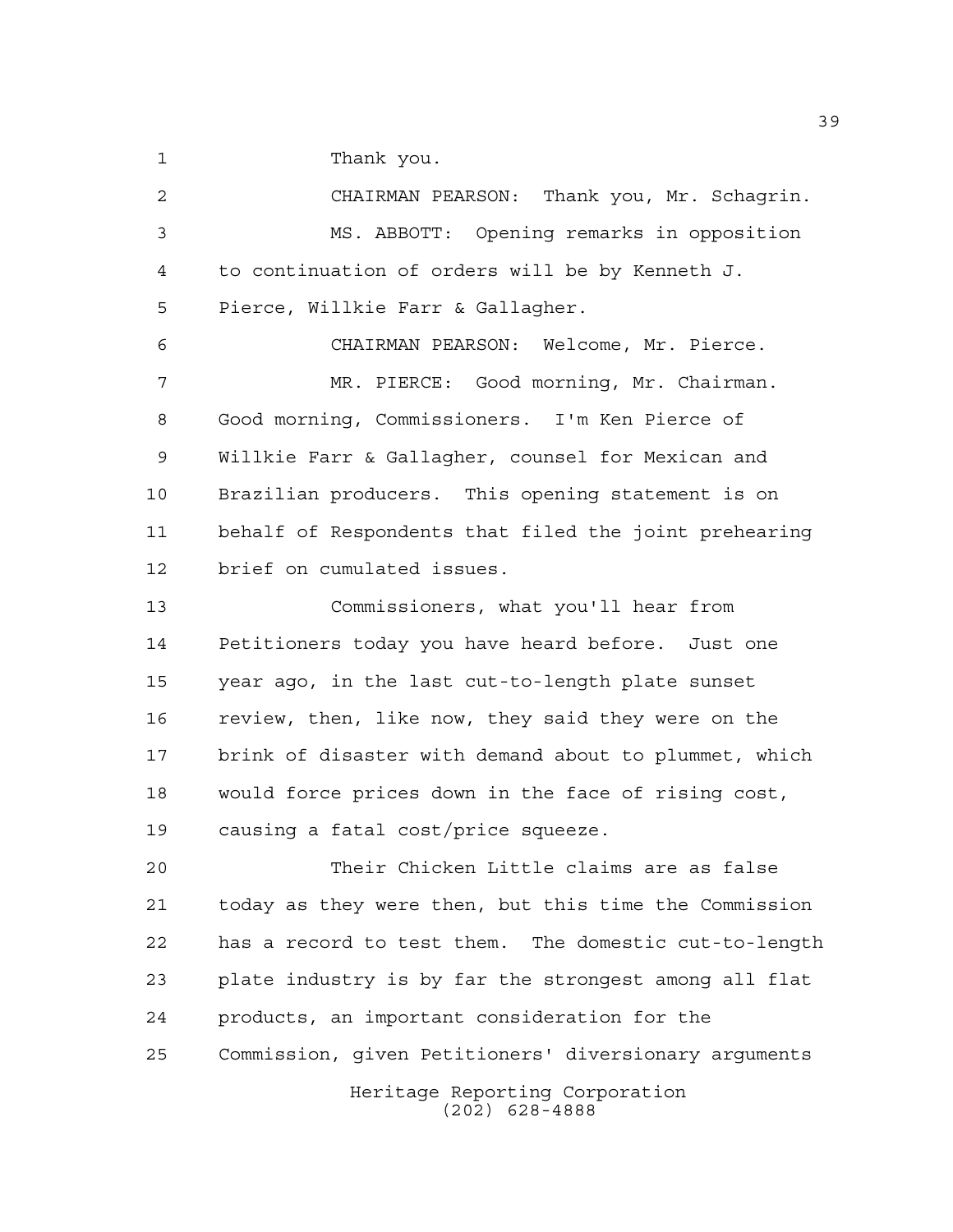concerning nonsubject steel products and countries.

 The industry at issue today has operating margins well above 20 percent for three years running, a 40 percent rate of return on investments, pricing increases for August, September and October deliveries, a spread of more than \$400 per ton between material cost and prices with a 39 percent markup over cost of goods sold.

 The cash has been pouring into the domestic industry's coffers despite what they told you last year. Net cashflow for just 2005 and interim 2006 exceeds depreciation for the entire period of review by over \$1 billion.

 The domestic industry is extremely strong and profitable. It will be for a long time because its health is due to the fundamental realignments, consolidations, restructurings and labor agreements that followed on the 201 restraints and associated subsidies.

 This spectacular sustained turnaround has nothing to do with the orders now under consideration. It will continue long past their revocation. Demand is strong for the foreseeable future. Our prehearing brief is replete with recent industry statements confirming this, statements made when their opposition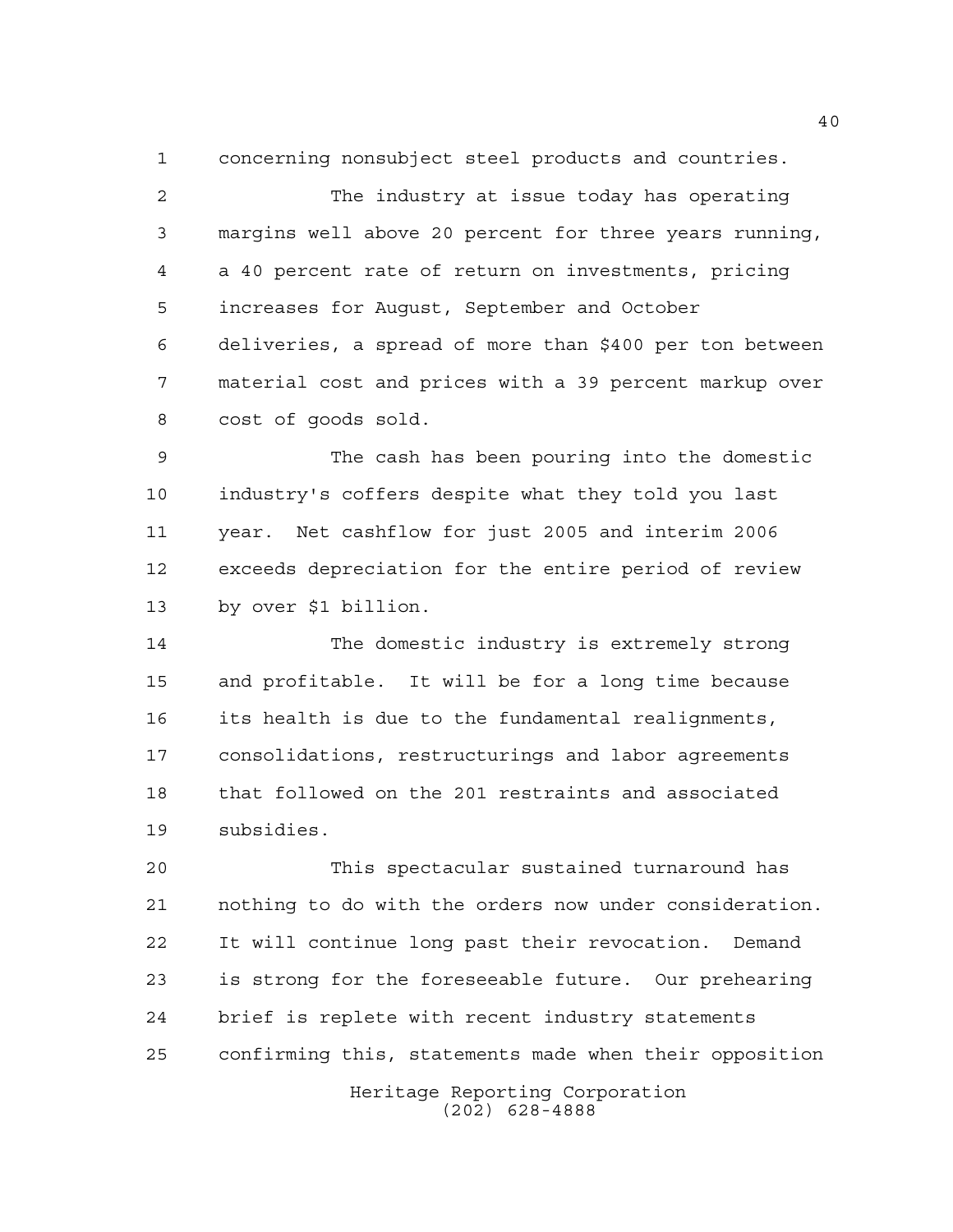to sunset revocation was not under Commission scrutiny.

 The Commission should direct Petitioners to submit for the record a group forecast by IPSCO, Mittal, Nucor and Oregon Steel that was presented this September to the Metal Service Center Institute's Forecast Conference. Strong demand projections were reported for all the major downstream applications. This demand has helped make cut-to-length plate the premium flat-rolled industry today and for the foreseeable future.

 Respondents' joint brief also details the evidence that demand and prices are strong worldwide. Respondents are operating at near full capacity. Respondents have healthy profits in their existing markets and no rational reason to shift significant quantities to the United States.

 Petitioners again raise the specter of China, but their argument on China stumbles and falls over the facts in this case. China is subject to an antidumping order on cut-to-length plate, but is not subject to the sunset review, forcing Petitioners in this case to base their claims on incredibly weak causal speculation.

Heritage Reporting Corporation (202) 628-4888 The subject countries export little plate to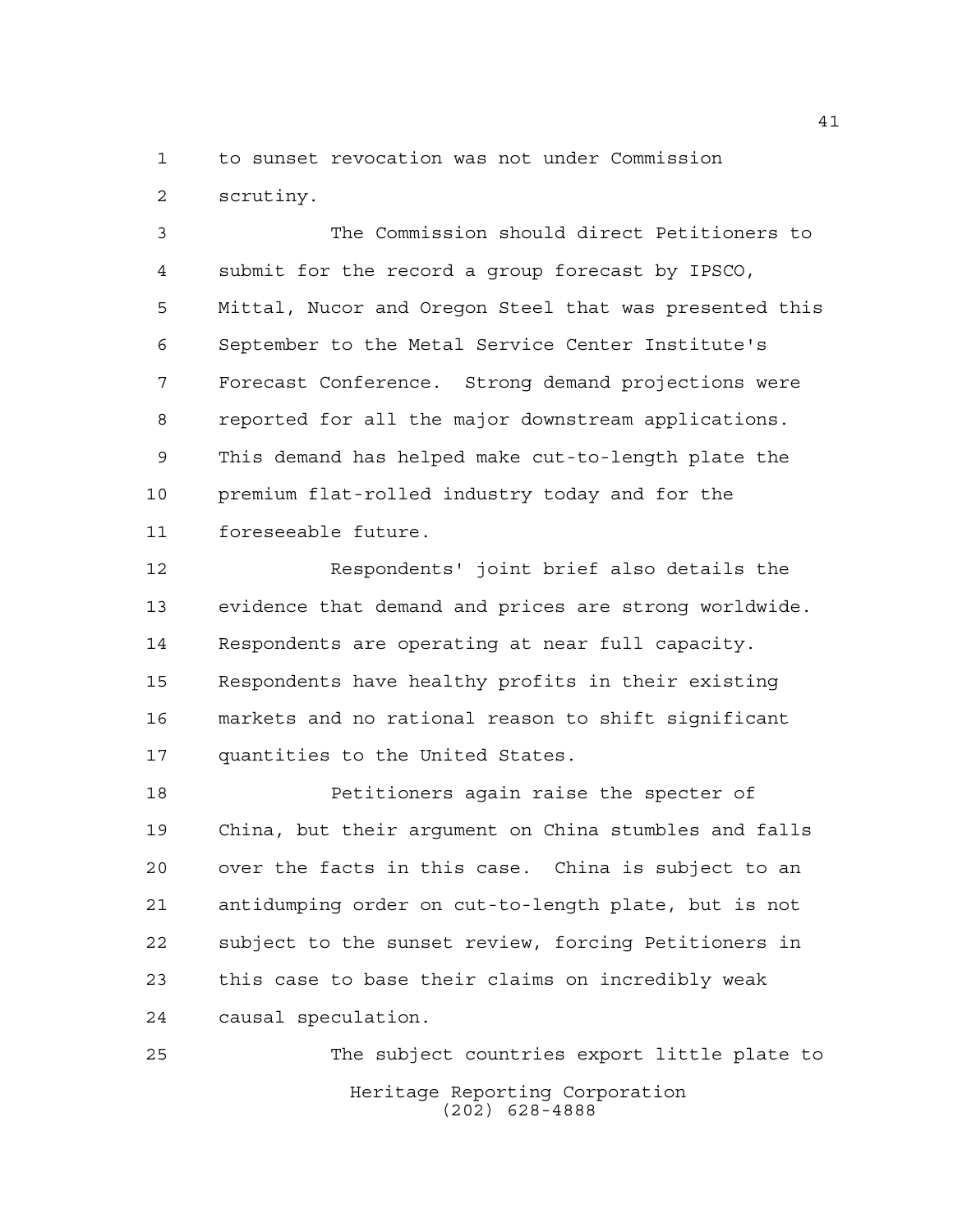China, and those that import plate from China, the EU and Mexico, are about to seek trade restraints against China. China has been exporting plate for three years already at the same time the domestic industry has risen to meteoric profits. In this review, the China arguments are desperation.

 Concerning Petitioners' claims about excess foreign capacity and Canada's revocation of its plate antidumping orders, the Commission has before it this morning the right people to ask.

 Romania accounted for well over half of all subject imports during the period of review. Romania is Mittal, and Mittal is here as a Petitioner this morning. We suggest the Commission ask Petitioners about past and likely future imports from Romania, the largest subject source.

 With respect to Canada, a nonsubject country, the U.S. was by far the largest source of imports following Canada's sunset revocations. The Commission should ask the Petitioners why. Since Canada is the largest source of U.S. imports and the Commission has the largest Canadian producer here, it can ask IPSCO about its exports to and from Canada to best understand market shortages and allocation following the closure of Stelco's plate operations.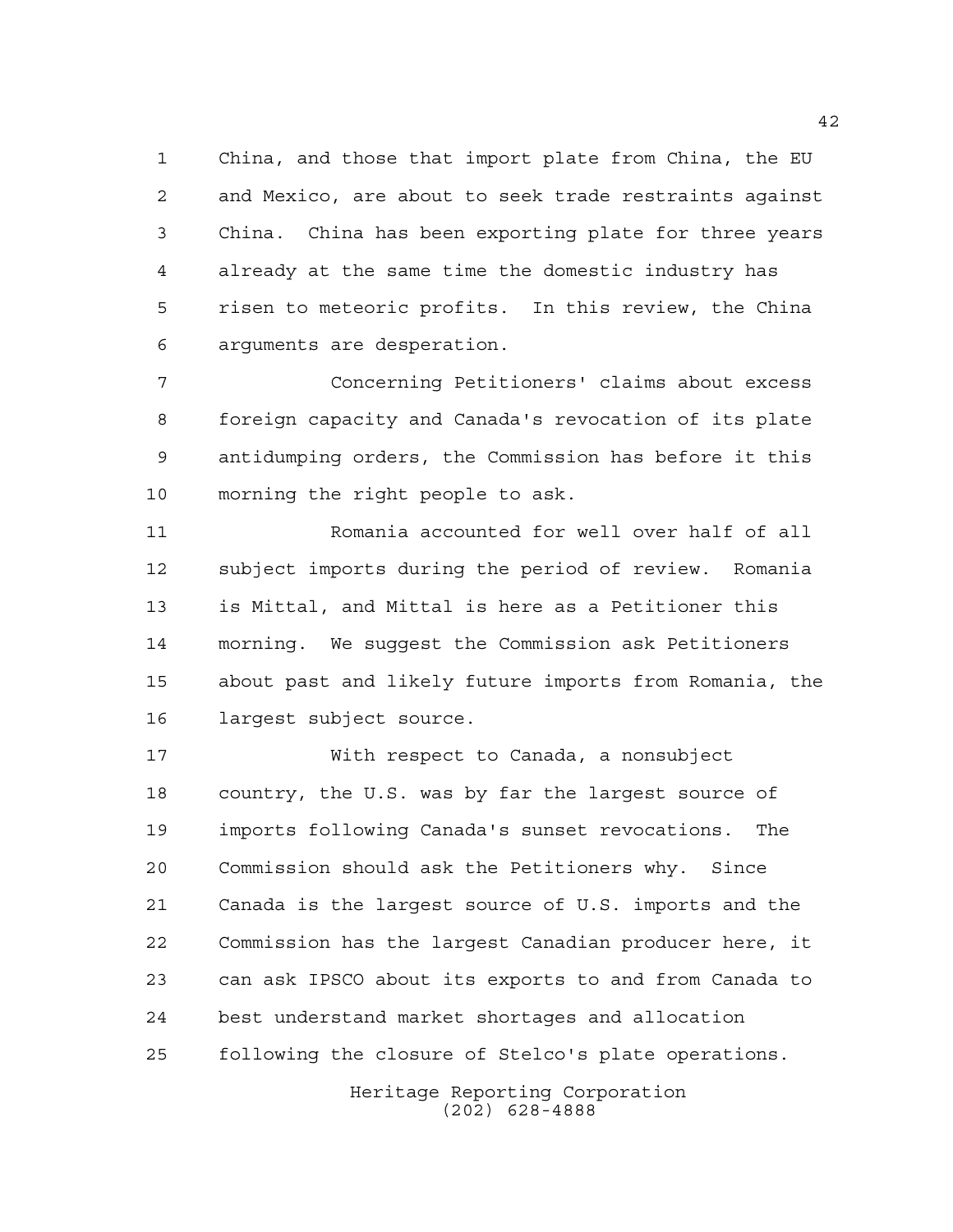Mittal is reported to be considering building a plate mill in Mexico, and several of this morning's witnesses export substantial amounts of plate to Mexico, so the Commission can ask them about demand in Mexico as well.

 Rarely does the Commission have the opportunity to test what it was told by a domestic industry just one year later in a subsequent sunset review. We are confident the Commission will seize this opportunity to learn the truth.

 The Commission was misled by Petitioners one year ago, and they are seeking to do the same again today on many issues from their available capacity to their lack of internal investment in market studies. The list goes on.

 The credible evidence in this sunset record is overwhelming that cumulated revocation is not likely to lead to material injury to the domestic industry within a reasonably foreseeable time. We ask that the Commission so vote.

Thank you.

Heritage Reporting Corporation CHAIRMAN PEARSON: Thank you, Mr. Pierce. MS. ABBOTT: Will the first panel in support of the continuation of countervailing duty and antidumping duty orders please come forward and be

(202) 628-4888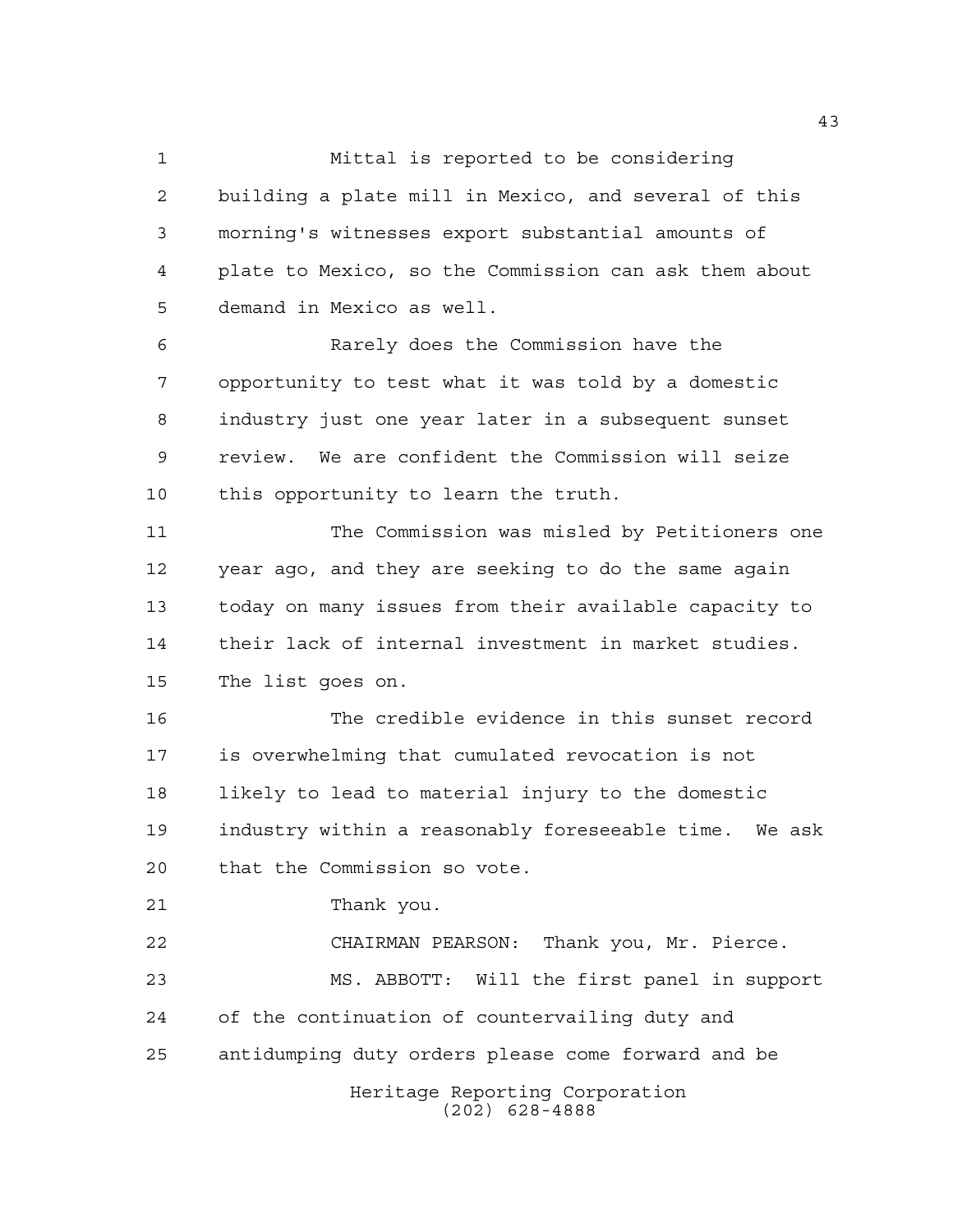seated?

Heritage Reporting Corporation (202) 628-4888 Mr. Chairman, the witnesses have been sworn. (Witnesses sworn.) CHAIRMAN PEARSON: I'd like to welcome the panel. I know many of you have traveled a good distance to be here. We look forward very much to your presentation. Mr. Schagrin, are you guiding this process? MR. SCHAGRIN: Yes. I'll be quarterbacking the panel. CHAIRMAN PEARSON: Please proceed. MR. SCHAGRIN: This panel would like to begin its testimony with Mr. John Tulloch of IPSCO Steel. Mr. Tulloch? MR. TULLOCH: Good morning, Chairman Pearson and members of the Commission. For the record, my name is John Tulloch, and I'm Executive Vice President and Chief Commercial Officer of IPSCO Steel, Inc. I've been in the industry for 32 years, including 29 years with IPSCO, and I'm accompanied today by Glenn Gilmore, who heads up our trade activities. In the USA, IPSCO has two of the most efficient plate mills in the world with greenfield mills built in Montpelier, Iowa, in 1997 and Mobile, Alabama, in 2001. We also have two cut-to-length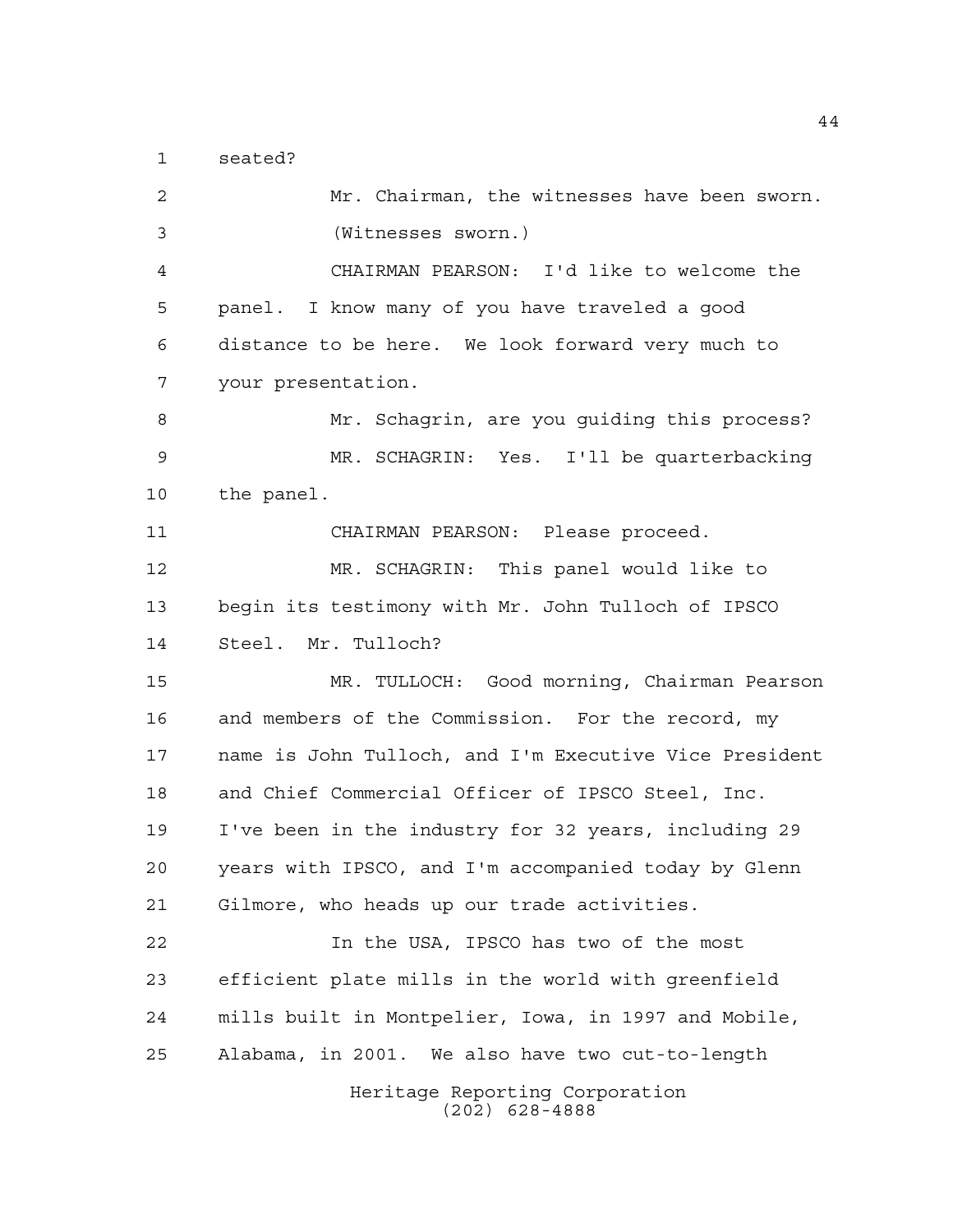lines, one in Minnesota and one constructed in 2002 in Houston, Texas, where coil plate, either ours or that of other companies, is cut to length.

 In addition to the original cost of over \$1 billion for these facilities, IPSCO has continued to invest in the U.S. market and in the past year has spent nearly \$50 million to add a new heat treat facility in our Mobile plant that is now ramping up 170,000 tons of capacity to heat treat plate that we make at that facility to better serve the higher end of the U.S. plate market.

 We recently announced a \$30 million vacuum degassing investment in Montpelier to increase the range of plate produced there.

 Financial results following the start up of our plate mills in the United States was so negative that as we ended 2004 IPSCO had a tax loss carryforward of approximately \$400 million directly related to these U.S. plants. Fortunately, 2004 was a turnaround year for the plate industry due in large part to surge in global demand, which reduced import pressure on the U.S. market, reduced imports supply amid higher prices in the U.S. market.

 Since 2004, however, we have seen a steady and significant increase in imports of plate into the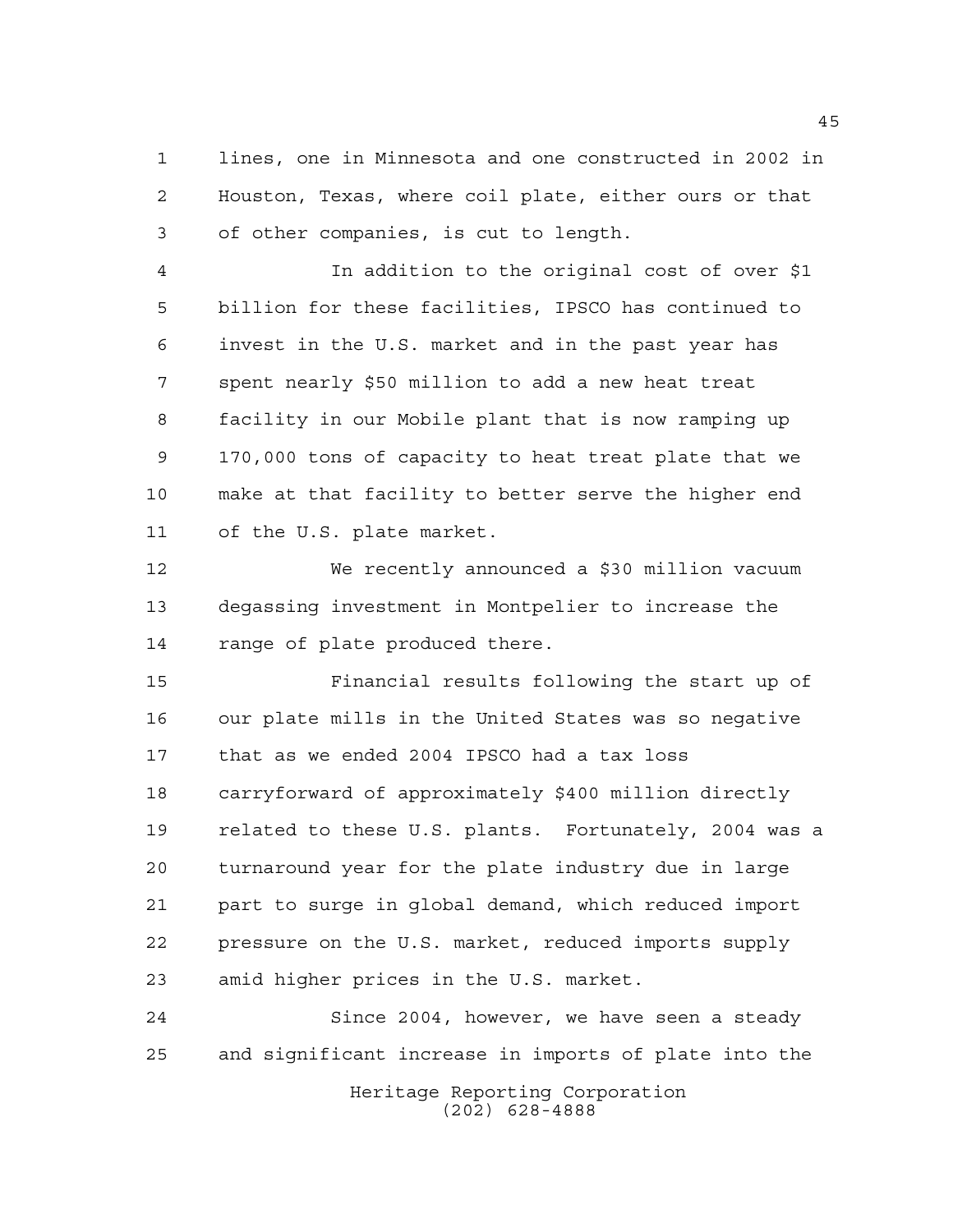U.S. market. While demand in the U.S. has remained buoyant, it has slowed down in particular in the service center segment, and that, coupled with the rising import levels, has placed U.S. producers at risk.

 Because the overwhelming majority of plate flows to the market through distributors instead of through direct sales from mills to end users, changes in distributor inventories can either accelerate apparent demand above the underlying demand levels or decelerate demand below the underlying demand levels.

 Therefore, we very closely review the Mittal service center industry data to determine the amount of total purchases by service centers, their shipping levels, their inventory level and their trends in stocking or destocking inventory.

 In July and August of 2006, service centers received 15 percent more in terms of purchase deliveries from domestic mills and imports than the service centers were shipping to their customers. This resulted in a significant increase in service center inventories, which are now over 1.4 million tons, one of the highest levels ever for plate inventories.

Heritage Reporting Corporation (202) 628-4888 We saw a clear signal, and I think you'll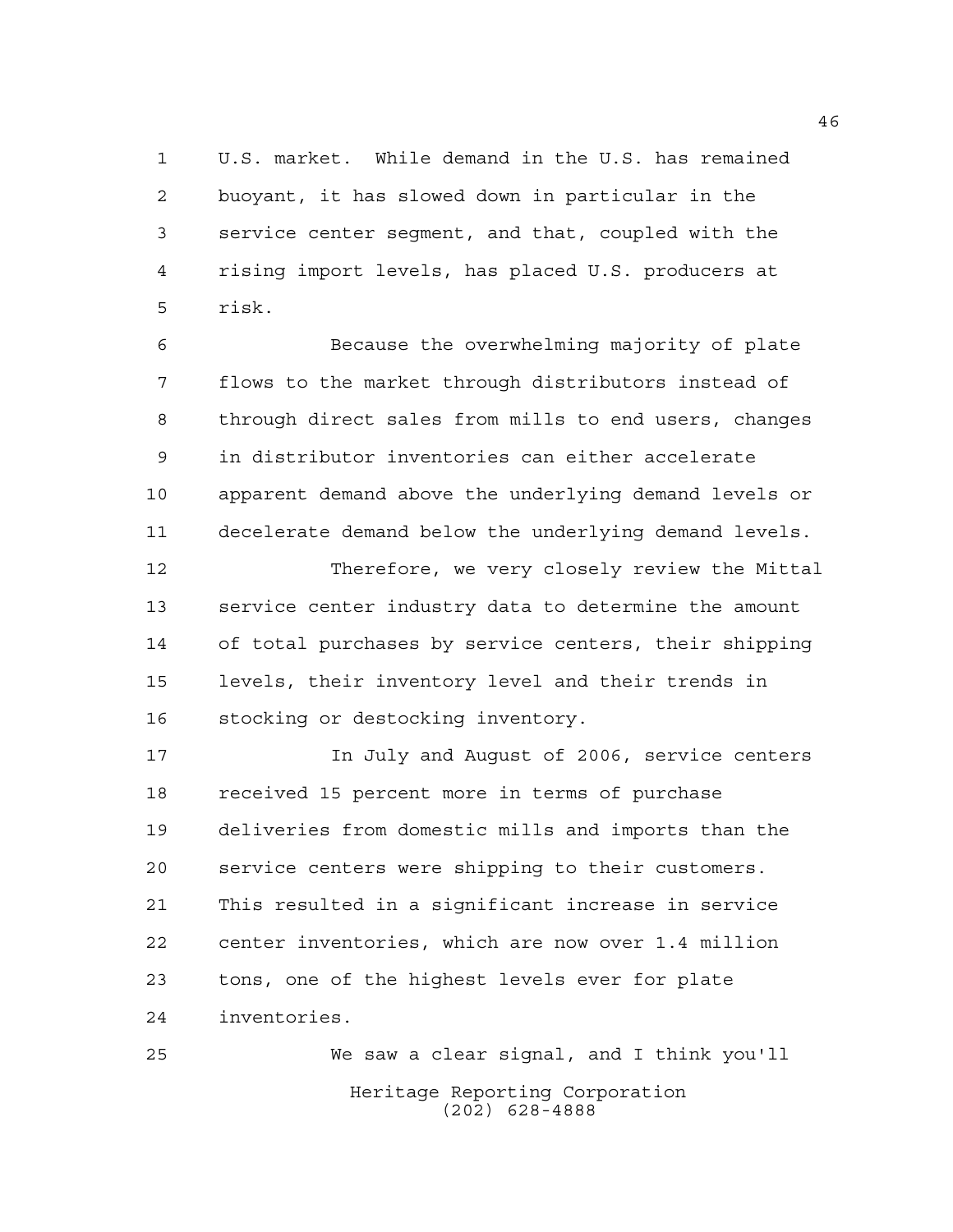hear more about this from the distributor panel later this morning, that distributors are even now reducing their inventories, thus depressing demand for shipments from mills.

 Imports have a significant impact on distributor inventory changes and distributor perceptions of price in the marketplace. This is true for several reasons. As the Commission knows, except for imports from Mexico and Canada imports generally have longer lead times than the domestic industry. Moreover, when imports arrive they tend to arrive in large quantities all at once in a shipment at port, in contrast to a truckload or trainload arriving from domestic suppliers.

 As a result, in a period such as the period we are presently in distributors have large quantities of imports arriving that they purchased several months ago at a time when their perceptions of the need to stock inventory were different than they are now. Thus, the inventory destocking falls mostly on the shoulders of the domestic mills as distributors tell us that they don't presently need more of a product because their inventories are too high.

Heritage Reporting Corporation (202) 628-4888 The market is further distorted when the distributors stop placing orders with importers or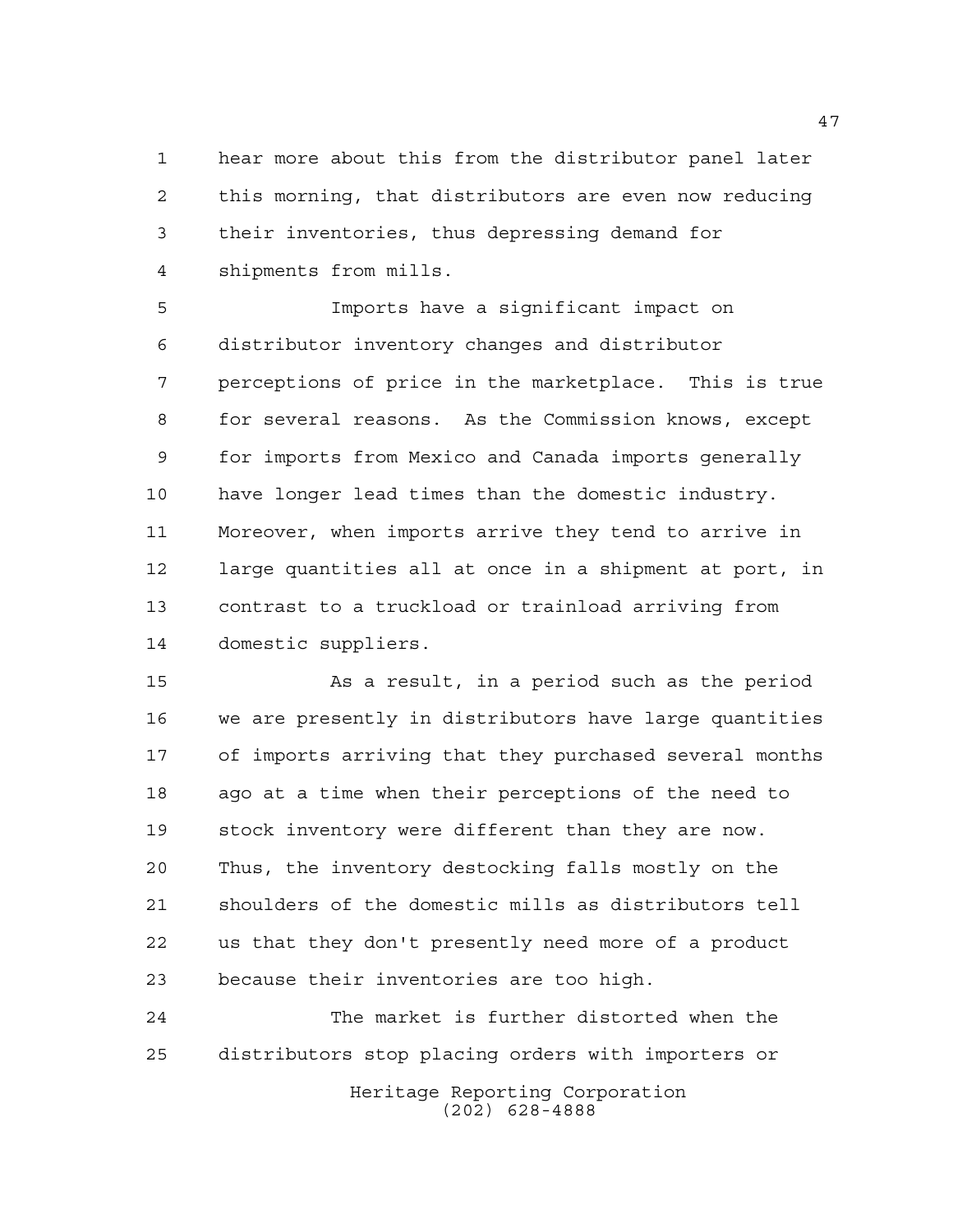brokers. When that happens, the foreign mills get hungry about maintaining their export levels to the United States, and they start dropping their prices significantly in order to entice distributors to place future orders.

 Distributors then turn to us and say we don't really need a lot of product right now, but if you want to sell us product we need a lower price from you. This is exactly the mode we're in at present.

 Compounding this problem is the fact that major plate import stocking houses, which originally 12 just had large stocking depots in Houston, have now expanded with the recent opening of supply depots in both Tulsa and Chicago. This puts larger quantities of imports right into the heart of the major markets 16 for the domestic industry.

 In periods of inventory destocking, price pressures can create a vicious circle, particularly when import supplies are ample. Imports in the U.S. market are already ample, and, as you have already heard, we have had significant increases in plate imports already even while these 11 countries are subject to orders.

Heritage Reporting Corporation (202) 628-4888 Unleashing unfairly traded imports from the excess capacity present amongst these 11 countries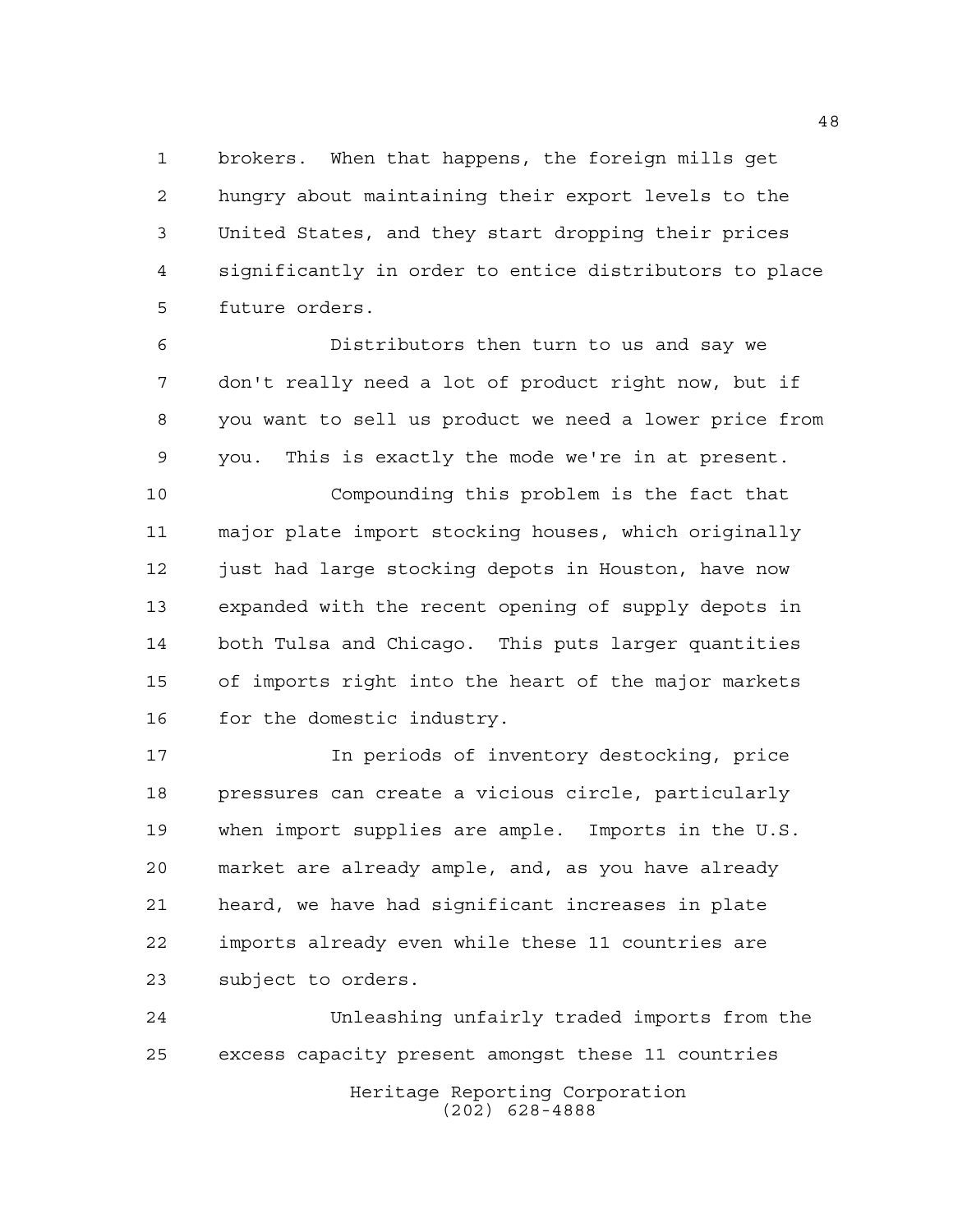into the most sought after market in the world would unquestionably have serious negative impact on IPSCO's plate business.

 Let me conclude by sharing with you that IPSCO has firsthand knowledge of the impact of sunsetting plate orders. We are one of only two remaining plate producers in Canada. In 2004 and 2005, the Canadian International Trade Tribunal, the Canadian equivalent of this Commission, sunset orders on cut-to-length plate against eight countries. Imports of cut-to-length plate in Canada have surged since those orders were sunset.

 As a result, the Canadian industry has lost over 19 percent of the Canadian market in the last two years, and pricing in the Canadian market,

 notwithstanding the significant strengthening of the Canadian dollar, has been driven lower.

 The situation in Canada indicates that assertions of higher Asian and European demand, as well as assertions of no interest in the North American market, quickly give way to increased exports upon sunset of plate relief.

 On behalf of our company and our over 1,000 employees directly engaged in plate production in our four U.S. facilities, we respectfully request that you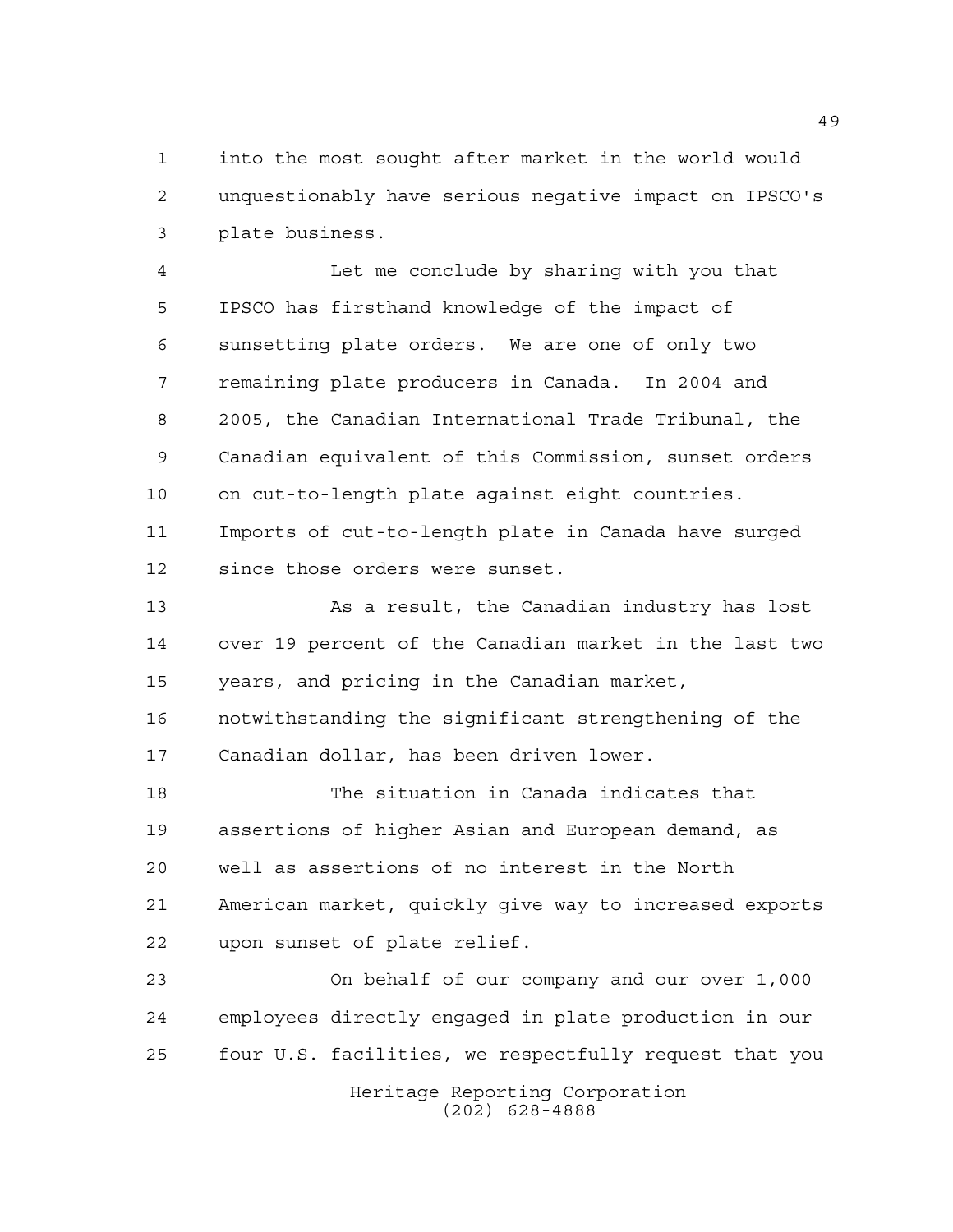maintain these unfair trade orders on cut-to-length plate.

Thank you.

 MR. MCFADDEN: Thank you, Chairman Pearson and members of the Commission. My name is Pat McFadden. I'm National Sales and Marketing Manager, Plate Products, Nucor Hertford County.

 I welcome this opportunity to discuss with you why the antidumping and countervailing duty orders under review are essential to the continued health and stability of the domestic cut-to-length steel plate industry.

 As you know, Nucor produces plate at our mill in Hertford County, North Carolina, and at our Tuscaloosa, Alabama, mill purchased from Corus in 2004. The Hertford mill is a telling example of what has happened in the plate industry over the past several years.

 We began production at Hertford in late 2000. For four straight years, Nucor suffered losses on our plate business. Starting in the second quarter of 2004, we have seen better times and experienced solid financial returns since then thanks in large part to the protection afforded by these and other orders on plate, but have been in this business long

> Heritage Reporting Corporation (202) 628-4888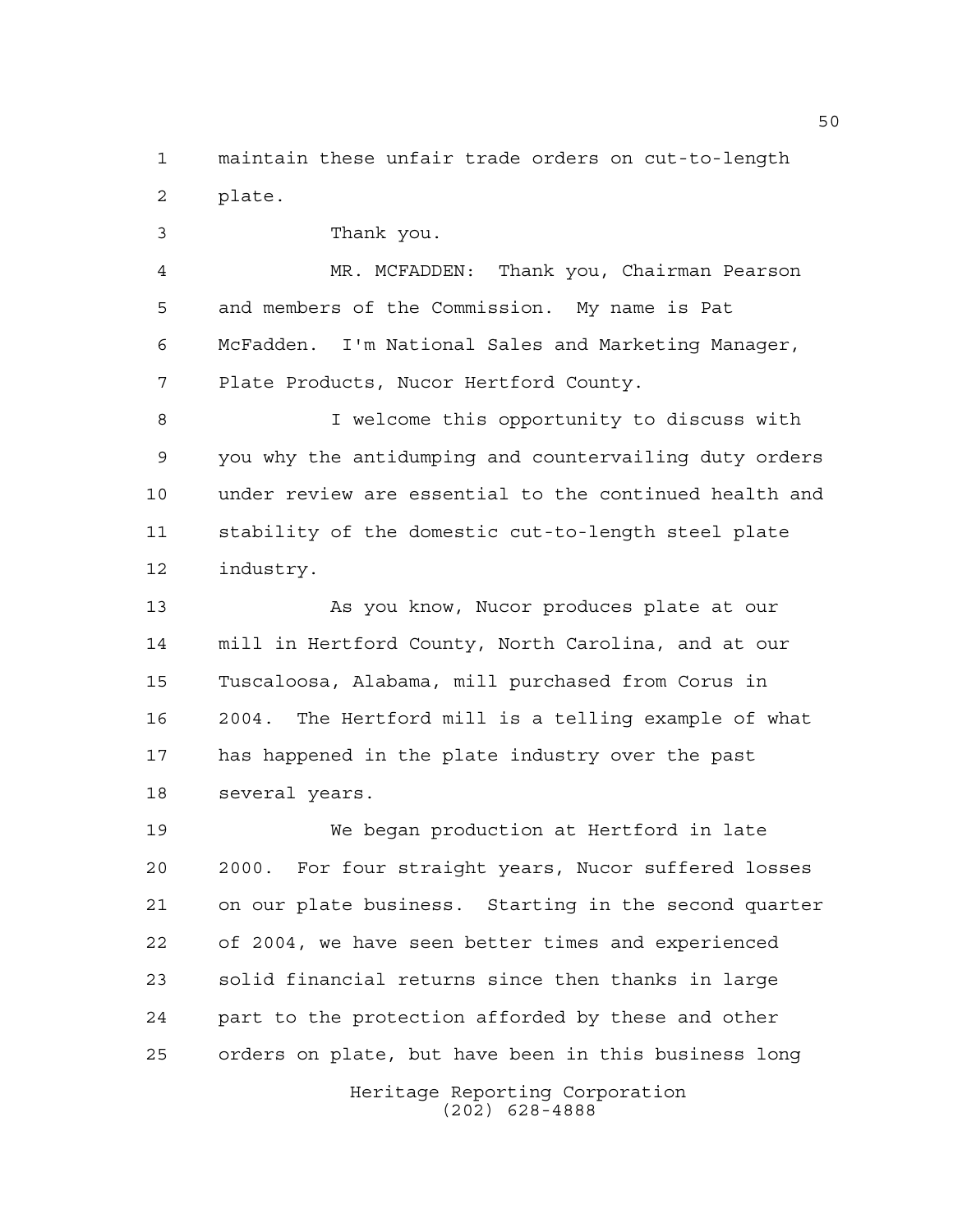enough to know that the good times are likely to be short-lived.

 The positive returns we've experienced over the past two years can quickly turn to long periods of substantial losses. In fact, if the orders are revoked Nucor will experience harm to its plate operations and will likely return to years of weaker financial performance.

 To look forward, there are three areas of concern for the health of Nucor's plate business. The first is global oversupply caused in large part by China's continued production expansion. Over the next five years, more than 68 million tons of new plate capacity are expected to come on line around the world, far in excess of even the most optimistic growth projections. China is the main culprit, though subject producers are also certainly responsible.

 China's steel producers, who are heavily subsidized by the Chinese Government, continue to build plate capacity without regard for market forces. China's growth has displaced millions of tons of plate imports, including imports from subject countries.

 China is also exporting millions of tons of plate, forcing producers around the world, including those subject to these orders, to search for new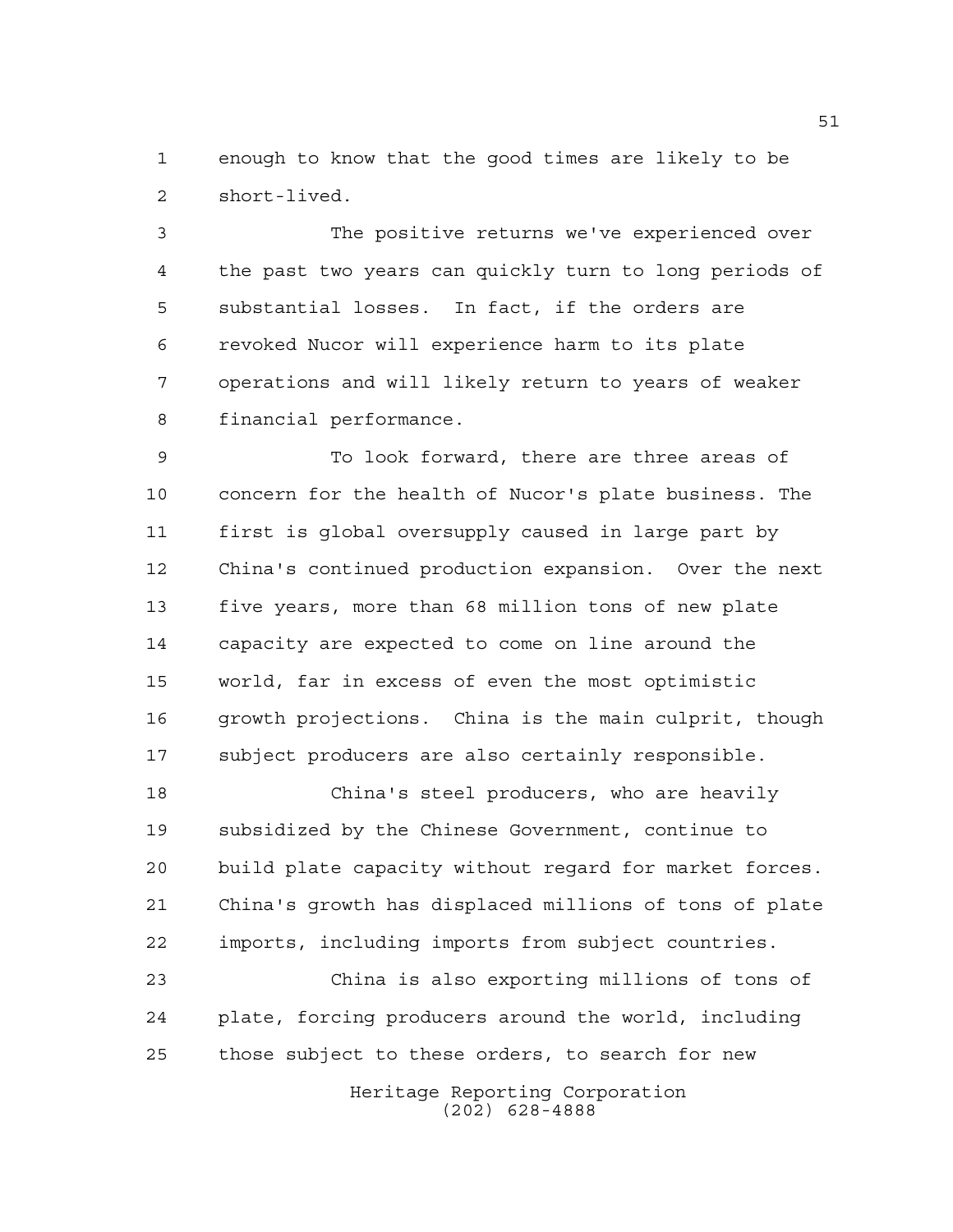markets for their products. If the orders are revoked, the thing I'm most concerned about is that we will see a domino effect caused by this massive oversupply. Nucor and the U.S. plate market will be assaulted by imports from those countries that are themselves being assaulted by Chinese exports.

 The bottom line is that the U.S. remains the most attractive market in the world in terms of its pricing, size and distribution system. Without the orders, the excess supply will come here. This is especially true given the significant production capacity and export dependence of the subject countries.

 The second area of concern is that the cut- to-length plate is a commodity product such that import surges can quickly harm our pricing. Over the past several months, we have seen substantial increases in imports from Asia. These imports are coming in at \$150 to \$200 per ton under U.S. prices and by now have infected the domestic supply.

 The result should be no surprise. Forced to compete with these prices, U.S. prices will likely drop \$40 to \$50 per ton by the end of the year. In addition, our order books are already taking a hit. We're experiencing sales volumes to be down 10 percent

Heritage Reporting Corporation (202) 628-4888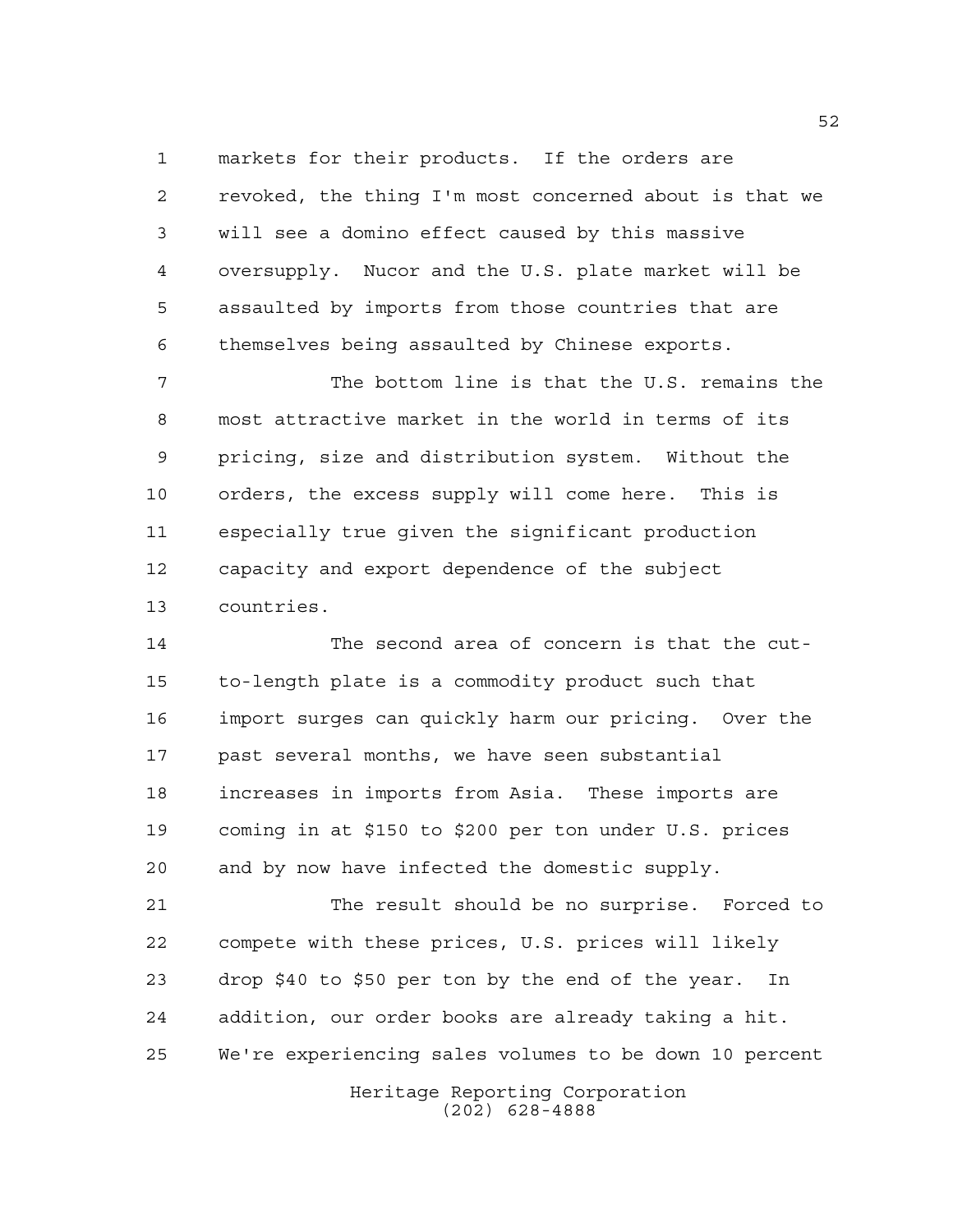in October and 15 to 20 percent in November.

 Imports frankly are a wildcard which we have little control over. They quickly enter this market and cause immediate and substantial volume and price damage. The only control we have is through the AD and CVD orders.

 If the orders are revoked, such damage is a virtual certainty as subject imports will again return to the U.S. market in large volumes. Our prices will fall, our order books will suffer, and our workers will work less and earn less.

 My third concern for the health of Nucor's plate business is that the strong demand that has enabled our financial recovery over the past two years is not projected to continue. Our business is driven primarily by the construction equipment and heavy machinery industries.

 Growth in these industries appears to be peaking in 2006 and is projected to taper off in 2007 by as much as five to 10 percent. If the orders are revoked at the same time that demand for plate is declining, subject imports will cause even greater harm to the U.S. plate market.

 Finally, I understand that you have heard complaints about the unavailability of domestic plate.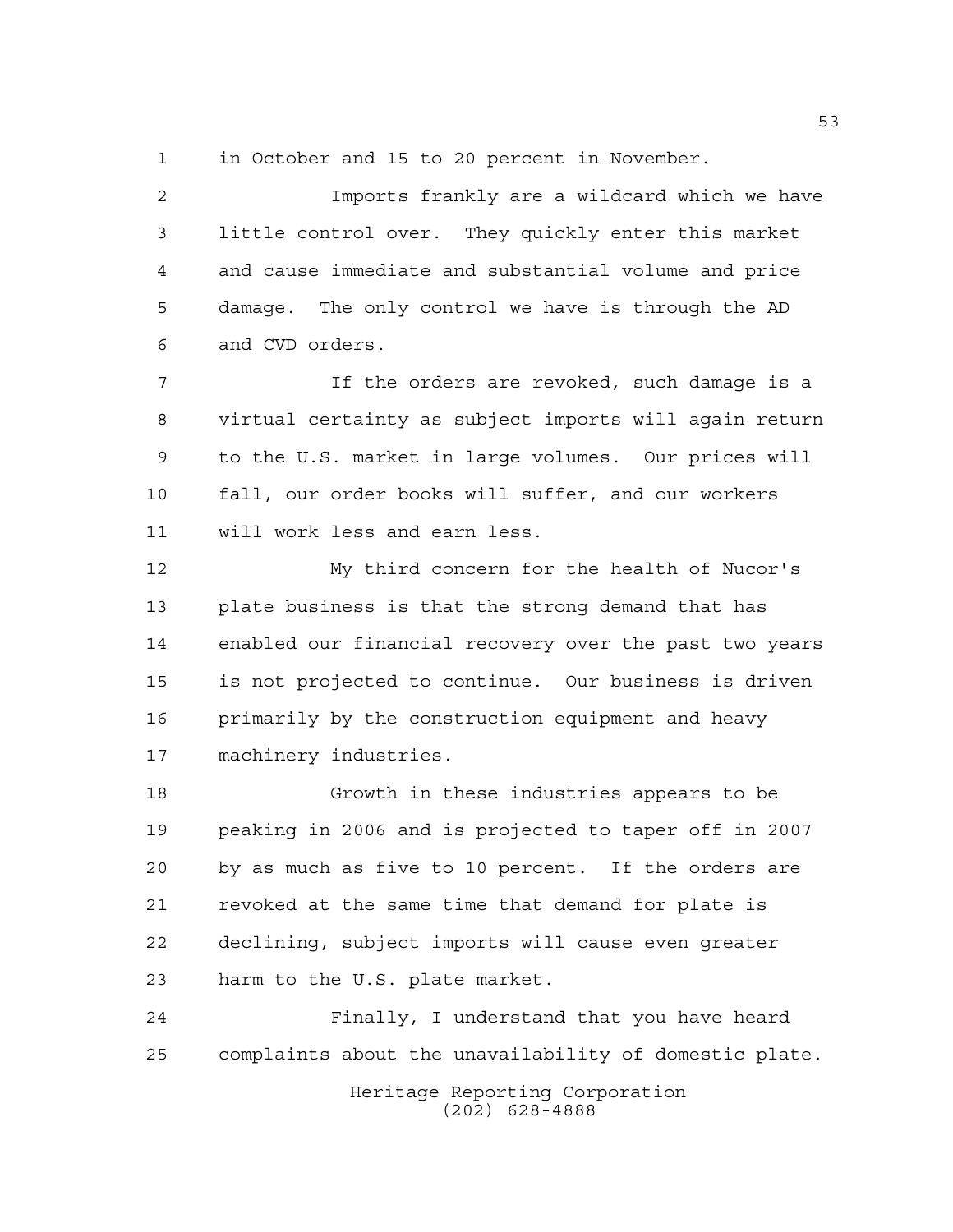In October 2005, we changed our quench box at the Hertford County mill. It took us until March of 2006 to run the new equipment at maximum efficiency.

 During this six month period, we dealt with the normal issues related to upgrading a mill and had to manage that impact. This issue is now resolved. We need orders, and our mills are open.

 In short, if the antidumping and countervailing duties are revoked we can expect the return of leaner years for the domestic plate industry. There is too much global oversupply, and the U.S. market is too inviting a target for dumping. Imports from subject countries have devastated the U.S. market, and they will do so again if given the opportunity. I urge the Commission to leave these orders in place. They're very important to Nucor, our workers and their families. Thank you. MR. INSETTA: Good morning, Chairman Pearson and Commissioners. My name is Bob Insetta. I am Director of Plate Products for Mittal Steel USA Sales and Marketing Group.

 I am accompanied today by Larry Fabina, Mittal Steel USA's Manager of Continuous Improvement, and Matt Habenicht, Mittal Steel USA's Commercial Plate Manager. We are here today to support

Heritage Reporting Corporation (202) 628-4888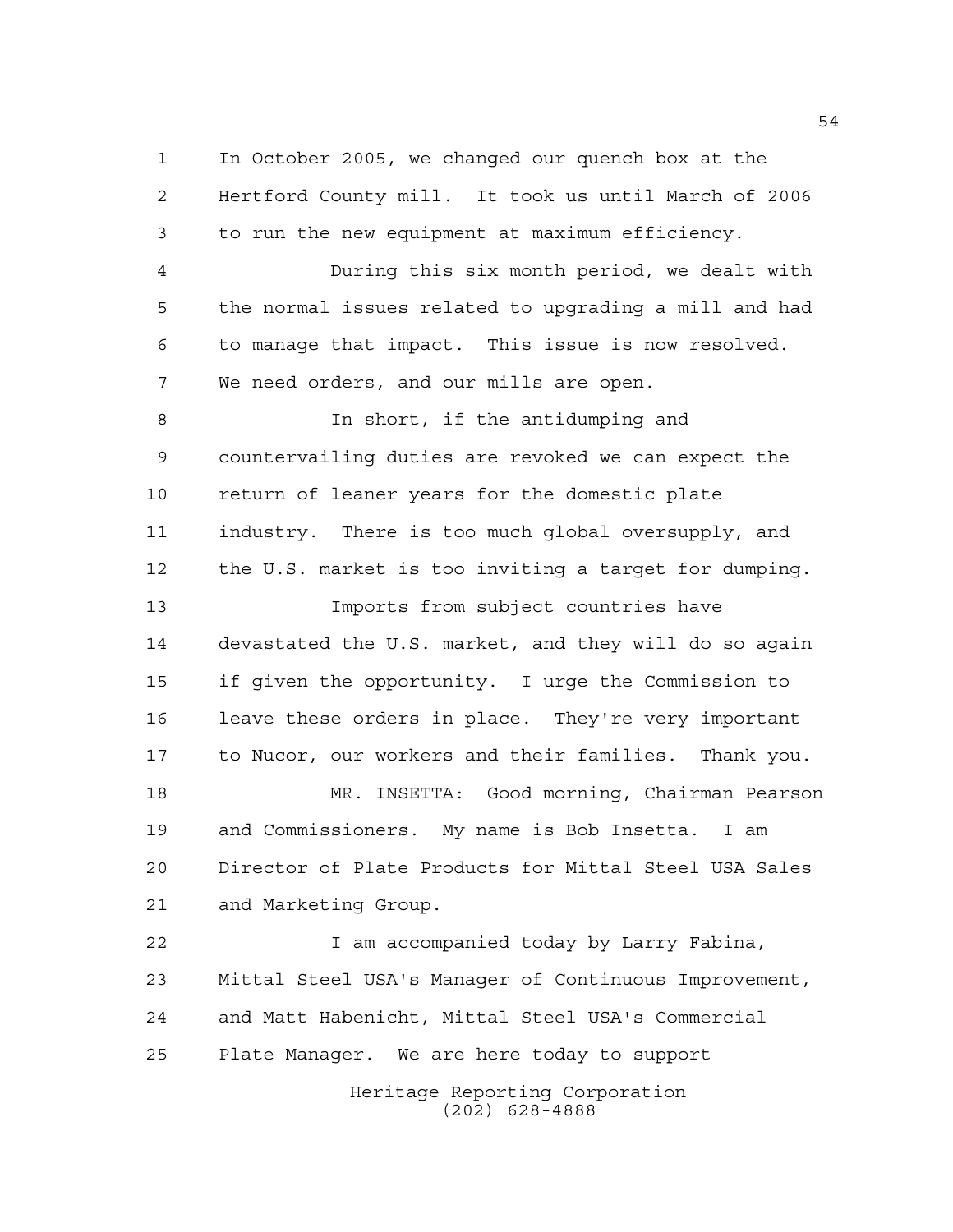continuation of the orders on imports of cut-to-length plate from Belgium, Brazil, France, Germany, Mexico, Poland, Sweden, Spain, Taiwan and the United Kingdom. My responsibilities span all of our plate mills in both Pennsylvania and Indiana. They include providing strategic direction for marketing, establishing pricing, obtaining competitive market intelligence and, most importantly, ensuring that our mills are filled with a valuable mix of profitable business and our customers receive a world class product.

 In my 27 years of experience with the sales and marketing of plate products, I have worked for Lukens Steel Company, Bethlehem Lukens Plate, International Steel Group and now Mittal Steel USA. I have appeared before the Commission on several occasions and appreciate the opportunity to do so again.

 Each time I have come before you my message has been the same. The trade laws are critical to preventing price collapses, rapidly declining profits and massive disinvestment that results from dumped and subsidized imports of plate.

Heritage Reporting Corporation (202) 628-4888 Last fall when I testified in the sunset review on cut-to-length plate from six other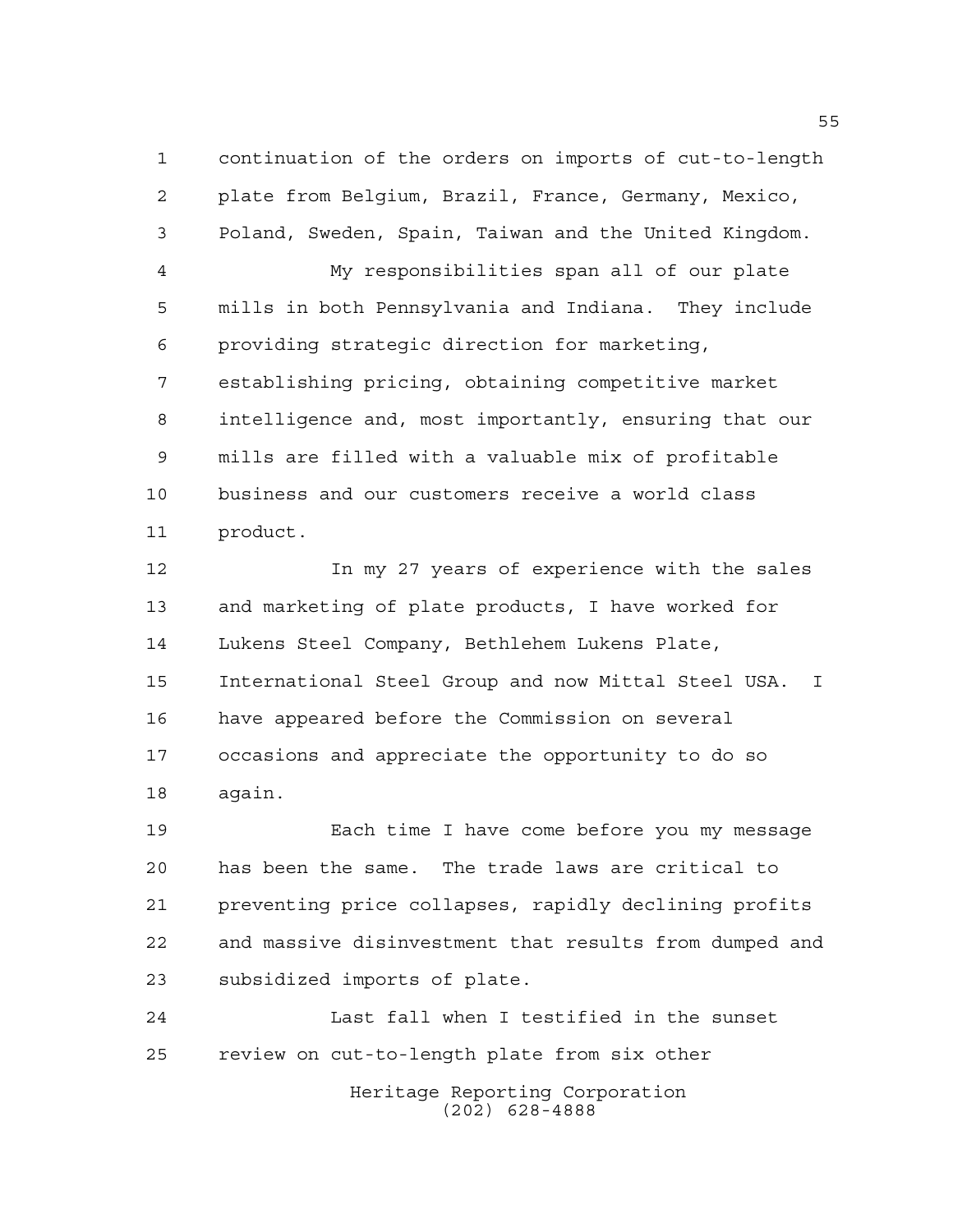countries, our prices had fallen over \$100 per ton in only a few months. Thanks to the Commission's affirmative determinations on orders covering five of those countries, the price declines did not worsen, and we were able to continue to operate profitably in 2006 without significantly increased dumped imports.

7 As imports of plate from noncovered countries surged this past year, imports from those five countries were restrained. Other factors that contributed to our recovery of market conditions in 2006 include unforeseen spikes in demand at a time when unforeseen outages restricted supply. These conditions were temporary. Supply has been restored, and by all accounts demand growth in 2007 is not forecast to continue at the robust levels experienced in 2006.

 You will hear arguments that the U.S. plate market is strong with healthy prices and profits. After years of losses as a result of unfair trade, we are pleased to finally be generating reasonable returns for our products, particularly as costs have risen.

 It is no wonder that the industry is operating profitably in this most recent peak in the cycle. The U.S. market is one of the most attractive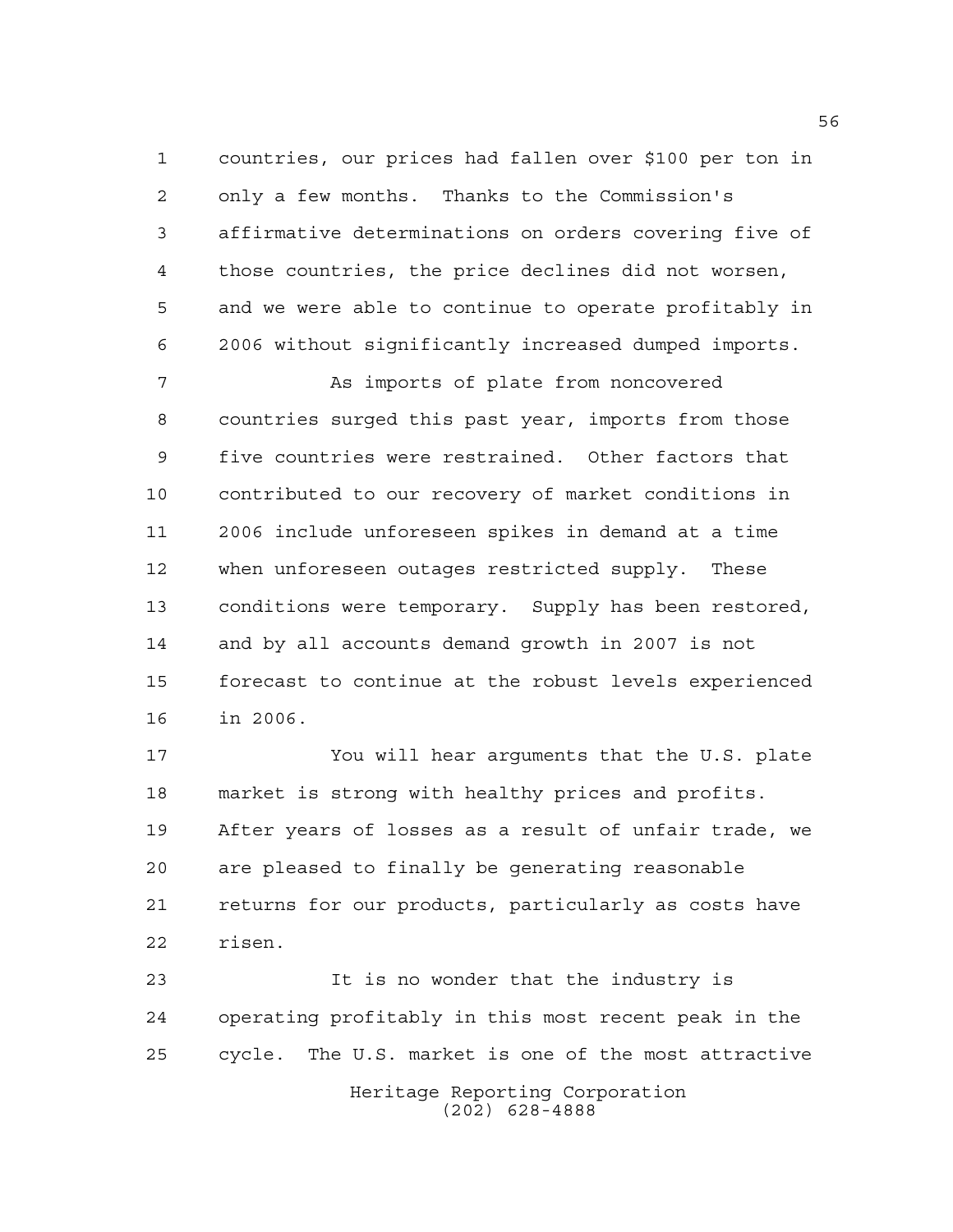and sought after export markets in the world. As such, there are orders and suspension agreements restraining imports of plate from 19 major steel producing countries, including those under review today.

 The orders are essential to ensuring that there is not a reversal of this positive performance as the market cools and demand growth slows. Because plate is primarily sold on the spot market, prices for plate are subject to large and sudden swings.

 At times when imports are increasing and service centers are destocking, U.S. prices have come under tremendous pressure. Recent evidence of this is the fact that spot prices for plate fell over \$100 per ton in 2005 under these very conditions.

 While in 2006 there have been spikes in imports of plate, this has occurred at a time of unforeseen outages at domestic mills and rapidly increasingly service center inventories.

 As the rate of importation on a monthly basis is now twice that from 2005 with service center inventories at a level exceeding the peak from the last destocking period and with U.S. mills back in full operation, the pricing pressures the industry is already starting to experience are likely to be more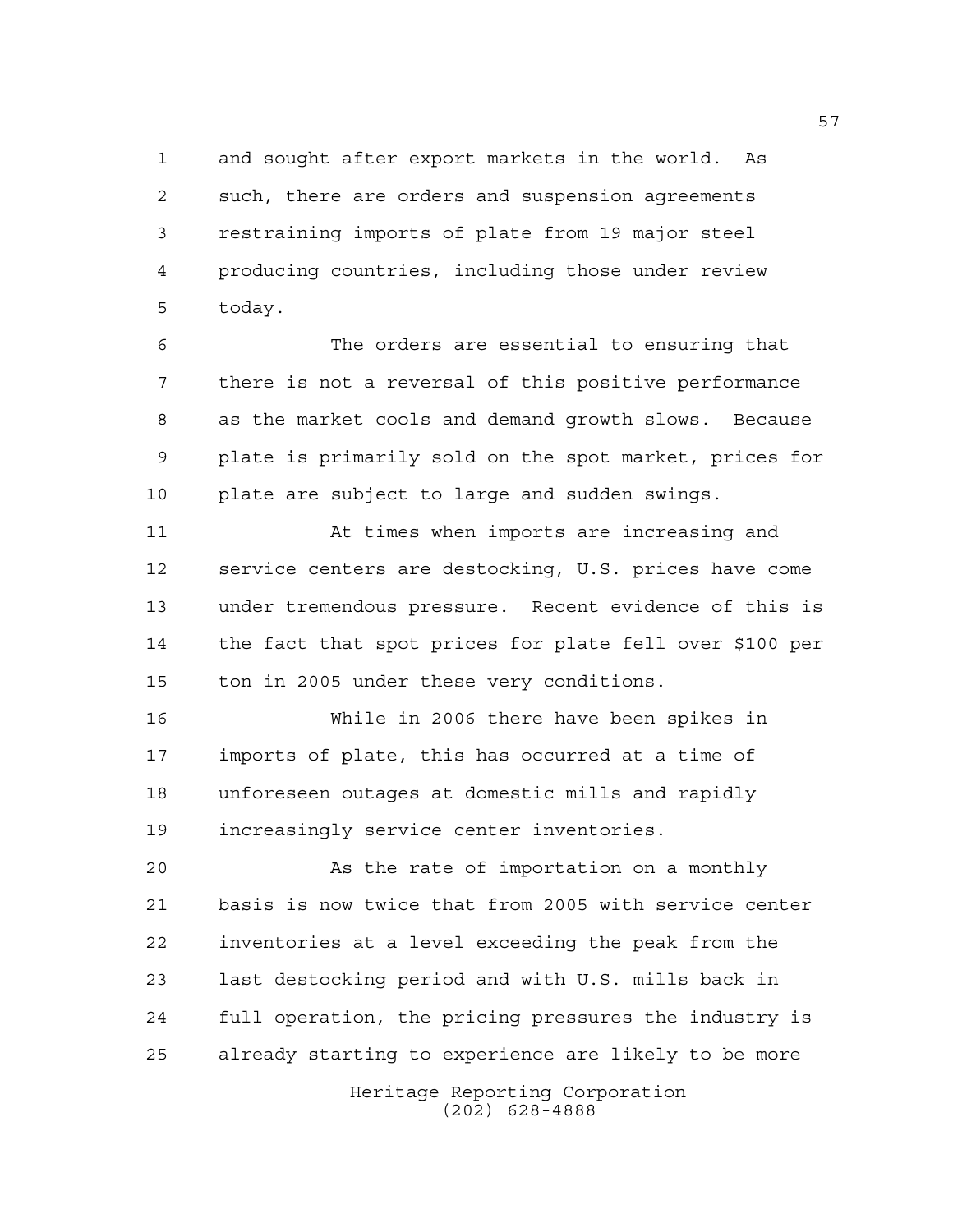severe than those experienced in 2005.

 In my experience and as the facts confirm, this is a lethal combination for U.S. spot market prices. Already the beginnings of destocking are in evidence as plate resale prices have begun to fall. Revocation of the orders will deepen and hasten the magnitude of these price pressures. Subject countries are likely to increase exports of plate to the United States if the orders are removed. Do not be misled by their minimal presence in the U.S. market now, which reflects their past pricing practices and imposition of the orders. What remains unchanged is these countries' dependence on exports and continuing search for the most attractive profit maximizing export market. Comparatively higher U.S. prices are the magnet that will attract these imports if trade relief is removed. Recent comparisons of U.S. prices and prices in markets like Asia and the CIS countries show differences of as much as \$400 per ton or more. I cannot think of a company in the world that would not take advantage of that price differential to increase their profits. The incentive to increase or shift exports to the United States is more pronounced as global

> Heritage Reporting Corporation (202) 628-4888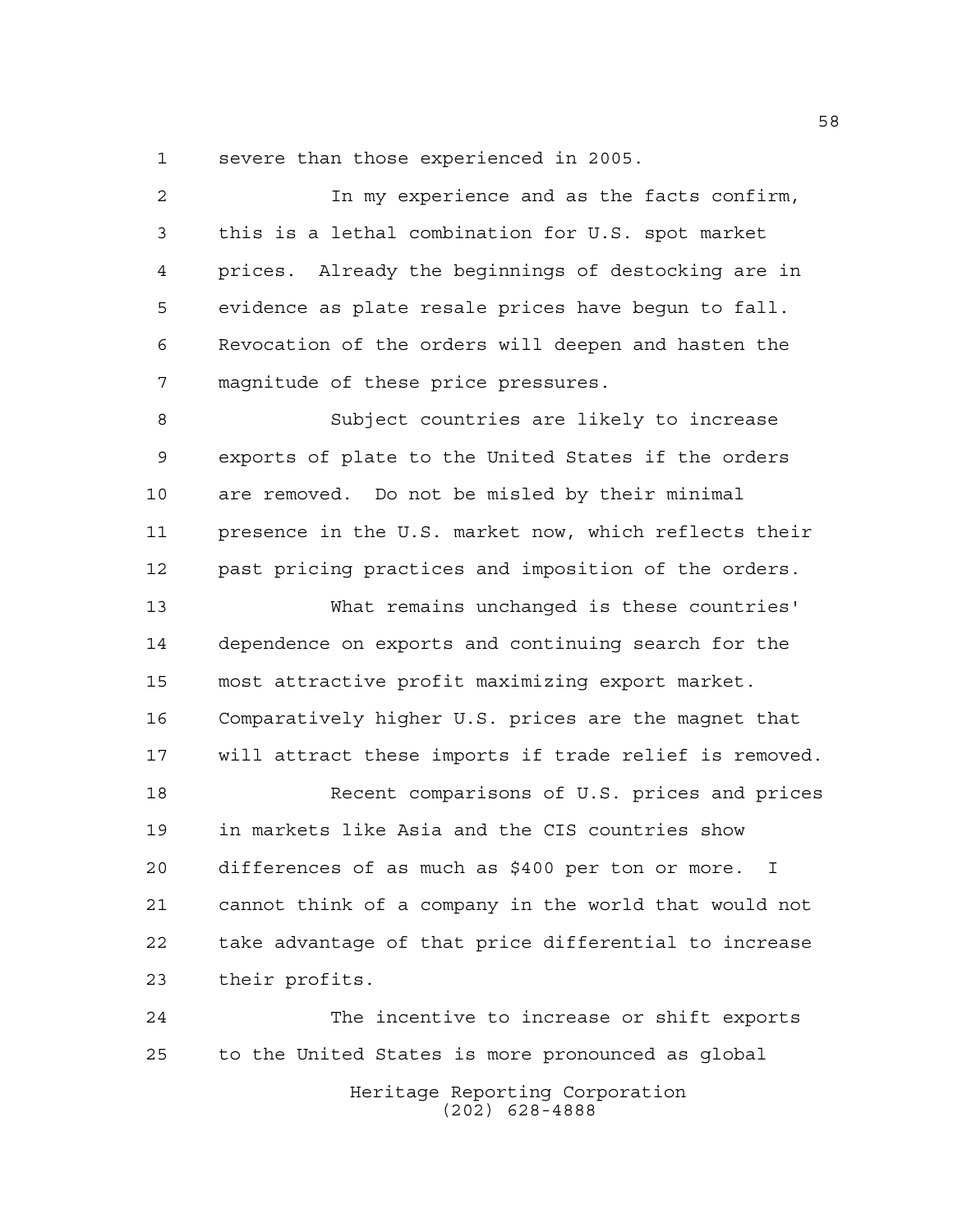plate capacity increasingly outweighs global demand. Millions of tons of plate making capacity are coming on line in both subject and nonsubject countries.

 The mounting imbalance between supply and demand is intensified by the ramp up of production and capacity in China. Since 2003, there has been an eight million ton swing in China's net trade in plate. This figure is actually larger than total U.S. plate consumption in 2005.

 This shift has displaced subject country exports and has resulted in a massive surge of low- priced Chinese exports of plate into subject countries' home markets. Without the orders, these countries will look to the U.S. market first to offload excess production displaced by Chinese imports. This will bring added downward pressure on domestic prices.

 The domestic industry is already losing market share to low-priced imports from producers in Canada, Thailand and Malaysia, nearly four percentage points in the first half of 2006 compared to 2005. Examples of low-priced offers from the latter two countries are attached to our confidential brief. Revocation of the orders will permit subject producers to expand exports by increasing price

> Heritage Reporting Corporation (202) 628-4888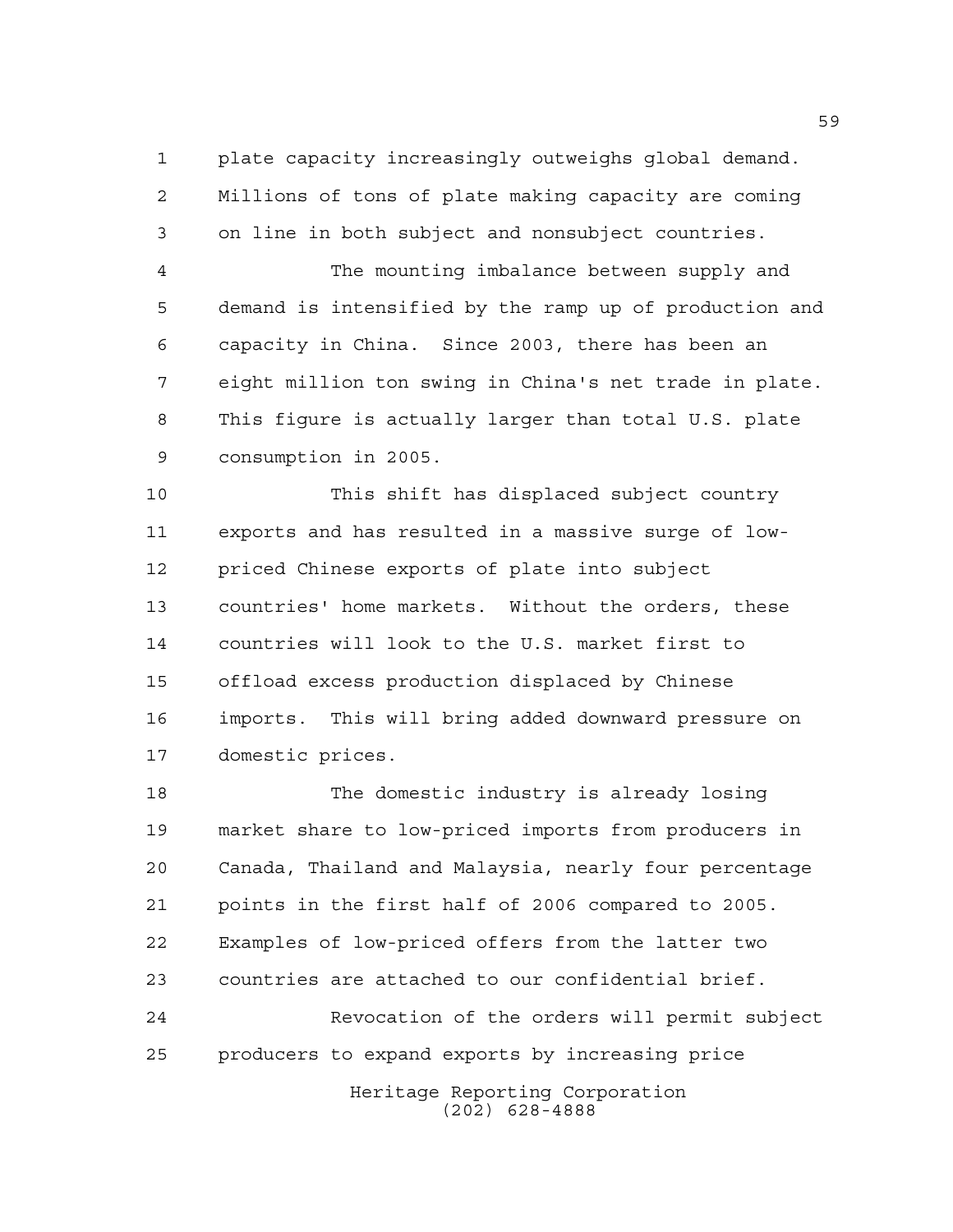aggression, gaining market share and injuring the domestic industry.

 On behalf of Mittal Steel USA, I urge you to continue the antidumping and countervailing duty orders under review. Thank you.

 MR. FABINA: Mr. Chairman and Commissioners, I am Larry Fabina, Manager of Continuous Improvement for the Burns Harbor Plant of Mittal Steel USA. Thank you for this opportunity to appear again before you in support of the continuation of trade relief on imports of plate.

 I have 33 years of experience in the steel industry with almost half of that dedicated to the plate business. Prior to my most recent position, I was responsible for the operations, maintenance and quality of the plate mills at Burns Harbor and the heat treat facility in Gary, Indiana.

 Mittal Steel USA has four plate mills that are currently in operation serving our customers nationwide with a wide variety of plate produced to different dimensions and chemistries. Our plate is used for applications ranging from construction equipment to oil rigs to armored Humvees in Iraq. In 2003, International Steel Group acquired the Gary plate mill and the heat treat operation.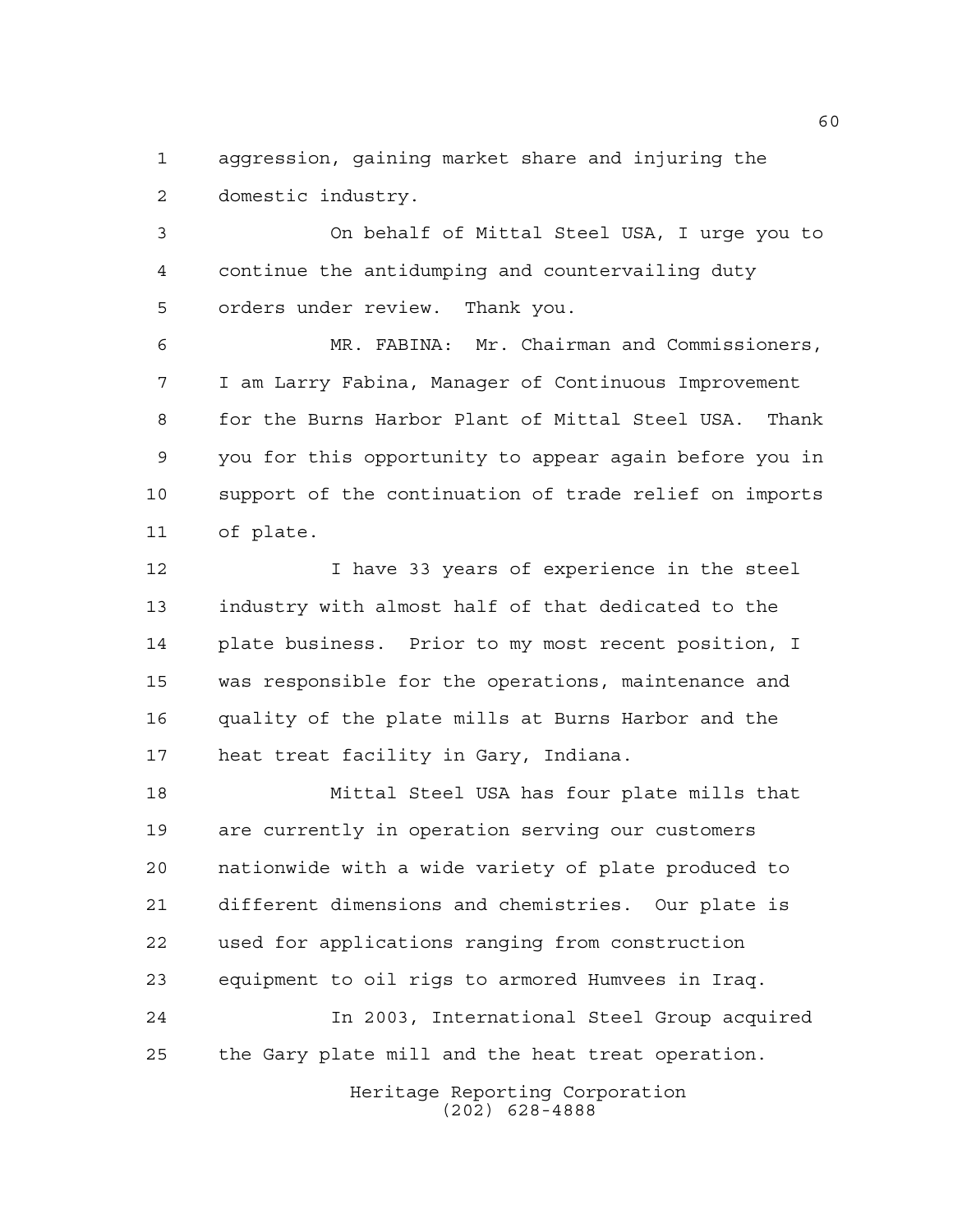While we have utilized the heat treat capabilities to maximize our product mix, marketing conditions did not and have not justified running the Gary plate mill. Had we done so, we would have sacrificed efficiency and capacity utilization at our other mills.

 This is important to the steel business since we have to run at high levels in order to cover our costs and provide stable jobs for our crews. For example, we only brought on the 110 inch plate mill on line in April 2005 when we felt confident that the demand would be there to justify such a move. That mill had been idle for nearly five years.

 Due to the softening order books over the summer of 2005, we actually had to temporarily idle that mill for seven weeks in the fall. Today, while that mill is running, there is capacity available to increase production if so required.

 In recent months, two of our mills were idled due to unplanned outages which temporarily resulted in tightness of supply in the market. In June of 2006, we had a motor failure at the Conshohocken plate mill and a down blast furnace at our Sparrows Point mill as a result of an electrical storm. Both are fully operational ahead of schedule, and we are back to normal operations.

> Heritage Reporting Corporation (202) 628-4888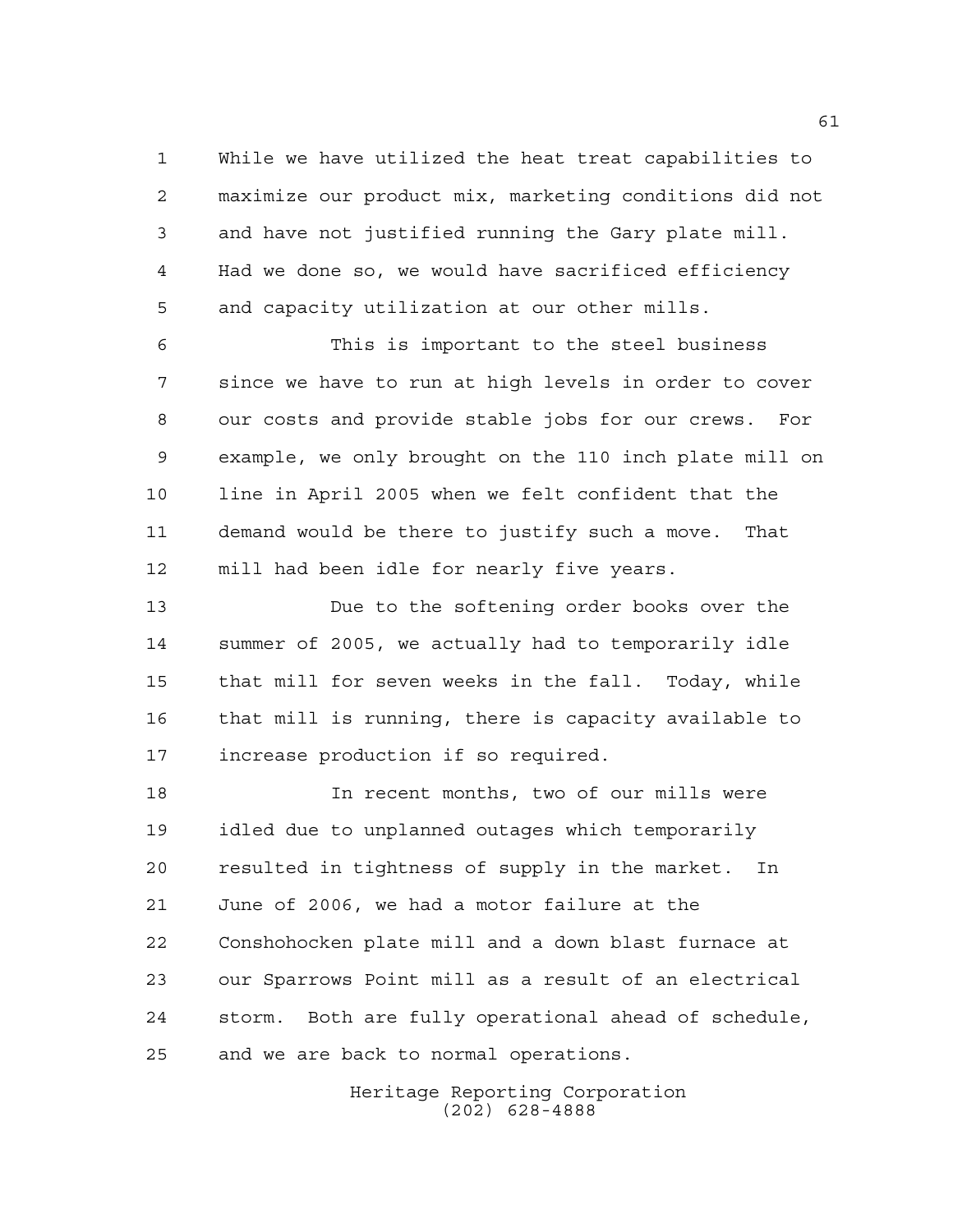One of our most critical issues that steel producers face is finding innovative ways to operate in a more cost effective manner. Over the last nine months, I have been coordinating efforts throughout Mittal Steel USA to reduce our energy costs.

 Since we are an energy intensive business, the escalating cost and availability of natural gas and industrial electricity are of paramount concern to our long-term competitiveness and cost structure. The cost of natural gas has increased fourfold since the 1990s. Then the price per MMBtu was approximately \$2. Today it is over \$8, as your staff report reflects.

 Even though the cost of natural gas has eased somewhat in the recent months, we project that the long-term cost will remain far above the historical levels.

 Energy is not the only input that has increased in recent years. Cost of scrap and iron ore, while subject to some fluctuations, have doubled since 2000 and are not projected to ease significantly any time soon.

 Combined, these increased costs require that we continue maintaining prices that are considerably higher than in the past. Higher costs also mean that our business is increasingly exposed to rapid

> Heritage Reporting Corporation (202) 628-4888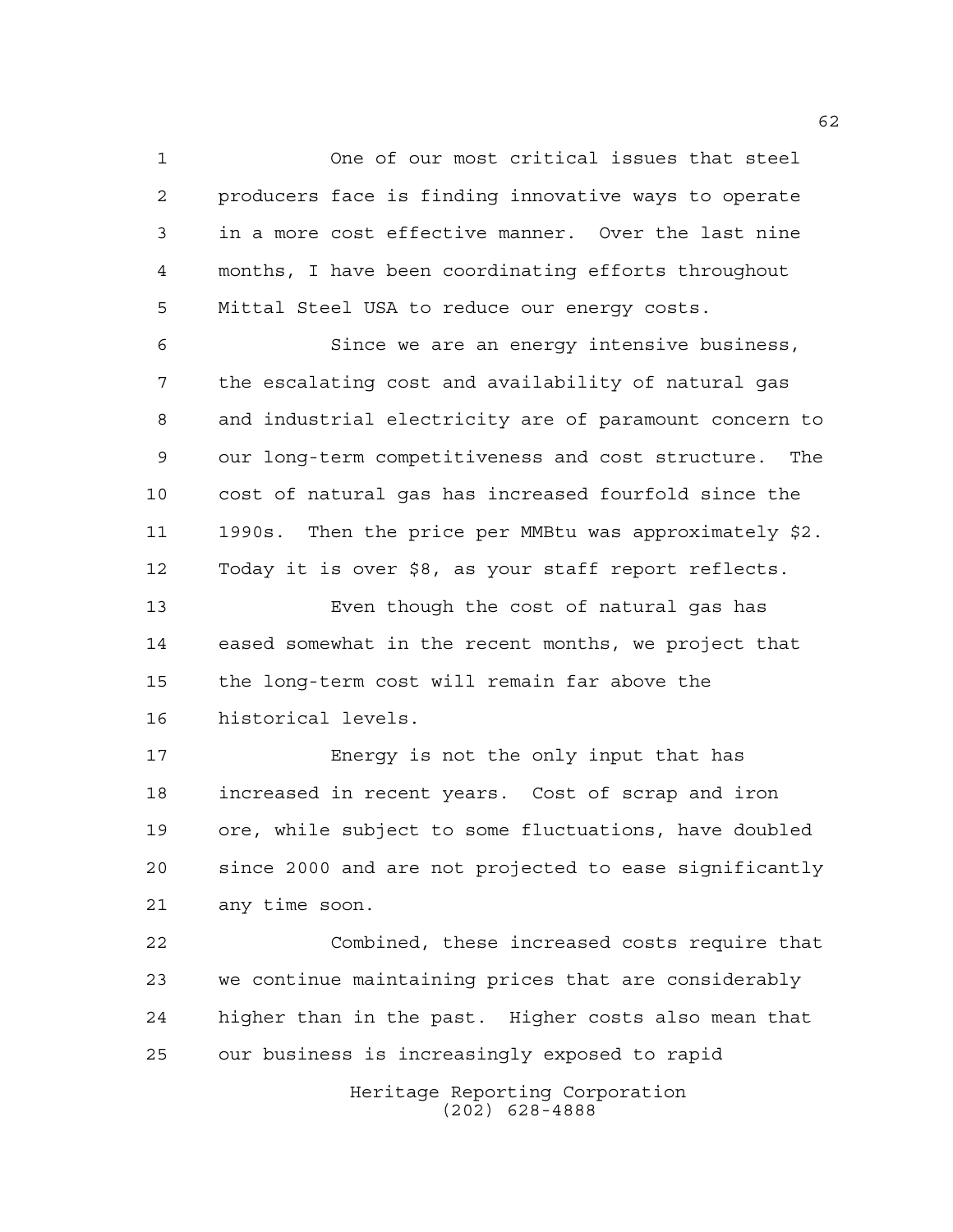fluctuation in prices for plate.

Heritage Reporting Corporation (202) 628-4888 The orders under review have helped minimize the volatility of our plate prices and have contributed to helping us cover these rising raw material and energy costs. Without them, our prices would quickly come under pressure while costs remain constant. This increases the potential for a cost/ price squeeze, which has historically been the result when import supply increases and prices come under pressure. I would also like to take a moment to explain how the orders under review complement the increased production efficiencies gained by industry consolidation and restructuring. As the Commission is aware, Mittal Steel USA is a pioneer in the domestic industry's consolidation efforts. As someone who has spent years in the operations, I can tell you that consolidation has not come without a price. American institutions like Bethlehem Steel Corporation that have operated nearly a century were forced into bankruptcy, and numerous others were closed for good. However, these sacrifices paved the way for increased synergy and productivity. The orders under review have allowed our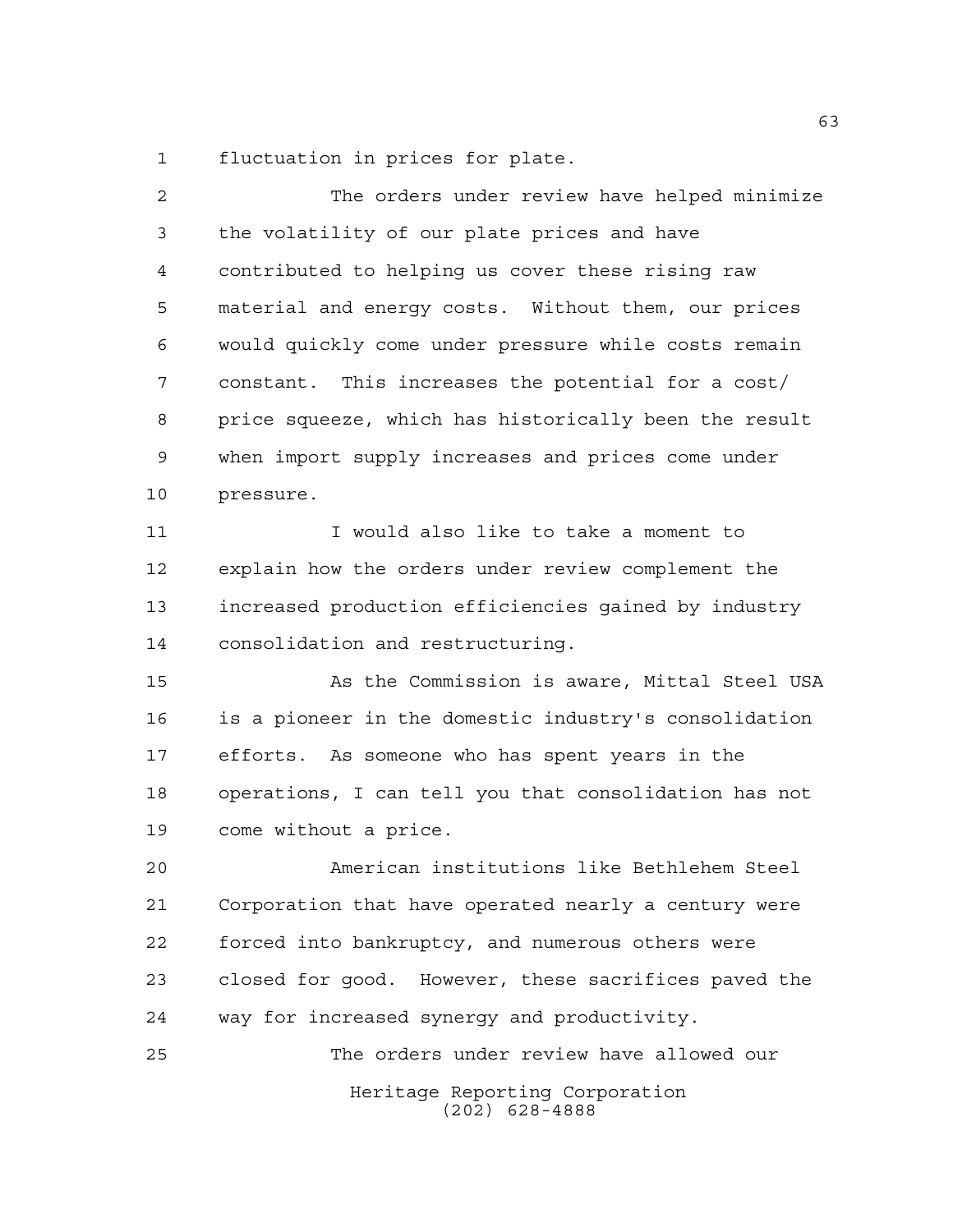company to respond to market conditions in a forward looking manner rather than in response to the distortions caused by unfair trade. However, make no mistake. No amount of consolidation could shield us from having to severely cut our prices and curtail production in response to a surge of subject imports if orders are revoked.

 This would result in a loss of sales and market share, put tremendous pressure on our margins as we struggle to cover our fixed costs and impede further reinvestment in modernization of equipment, as well as basic maintenance.

 These orders must be continued so the domestic plate industry can continue to progress with the assurance that we are competing on fair terms.

Thank you.

 MR. MONTROSS: Good morning, Chairman Pearson and members of the Commission. For the record, my name is Scott Montross, and I'm Vice President of Marketing and Sales at Oregon Steel Mills. I am accompanied today by Kent Thies, our National Marketing Manager.

 Oregon Steel Mills was founded in 1926 and has been in Portland, Oregon, since the late 1960s and is the only remaining plate rolling mill in the

> Heritage Reporting Corporation (202) 628-4888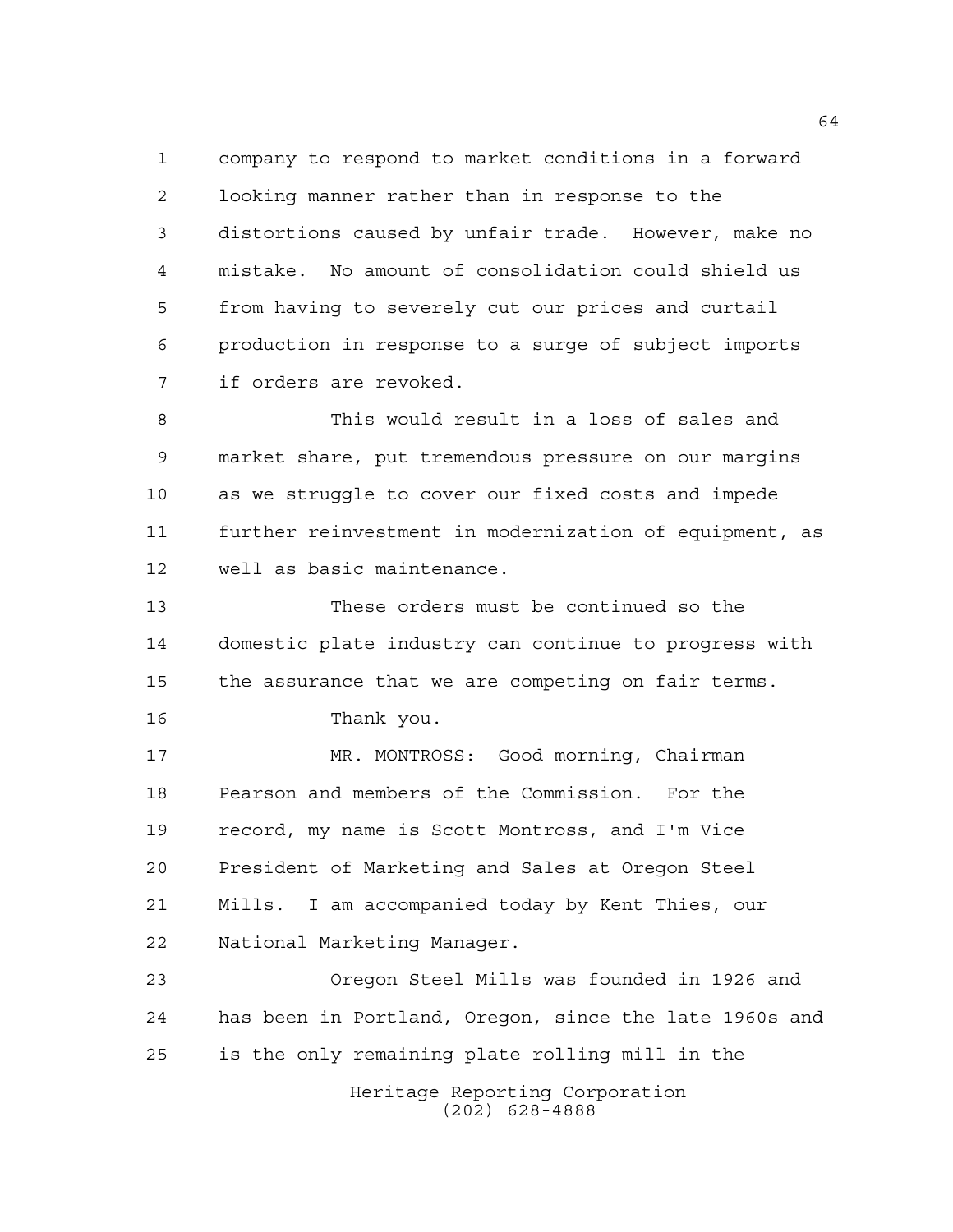western United States and one of only two U.S.

 producers of armor plate for military application. Our armor plate is used in such applications as retrofit kits for the Humvees, military security vehicles that are currently in use in Iraq, police vehicles, as well as inserts for bulletproof vests. In 1997, we at Oregon Steel Mills invested about \$30 million in a new Steckel combination mill designed to produce world-class quality cut plate products. Just as that investment was nearing completion, the west coast was hit with successive waves of unfairly traded imports, which ultimately resulted in the industry filing two sets of trade cases in order to gain relief from unfair trade practices.

 For Oregon Steel Mills, the damage had already been done, and by late in 2003 we were on the verge of joining a long list of other steel companies that were already in bankruptcy. However, the resurgence in the world plate market late in 2003, driven by tremendous growth in China and in other countries of Asia, relieved west coast import pressures and allowed Oregon Steel Mills to increase prices on its cut plate products to profitable levels for the first time in many years.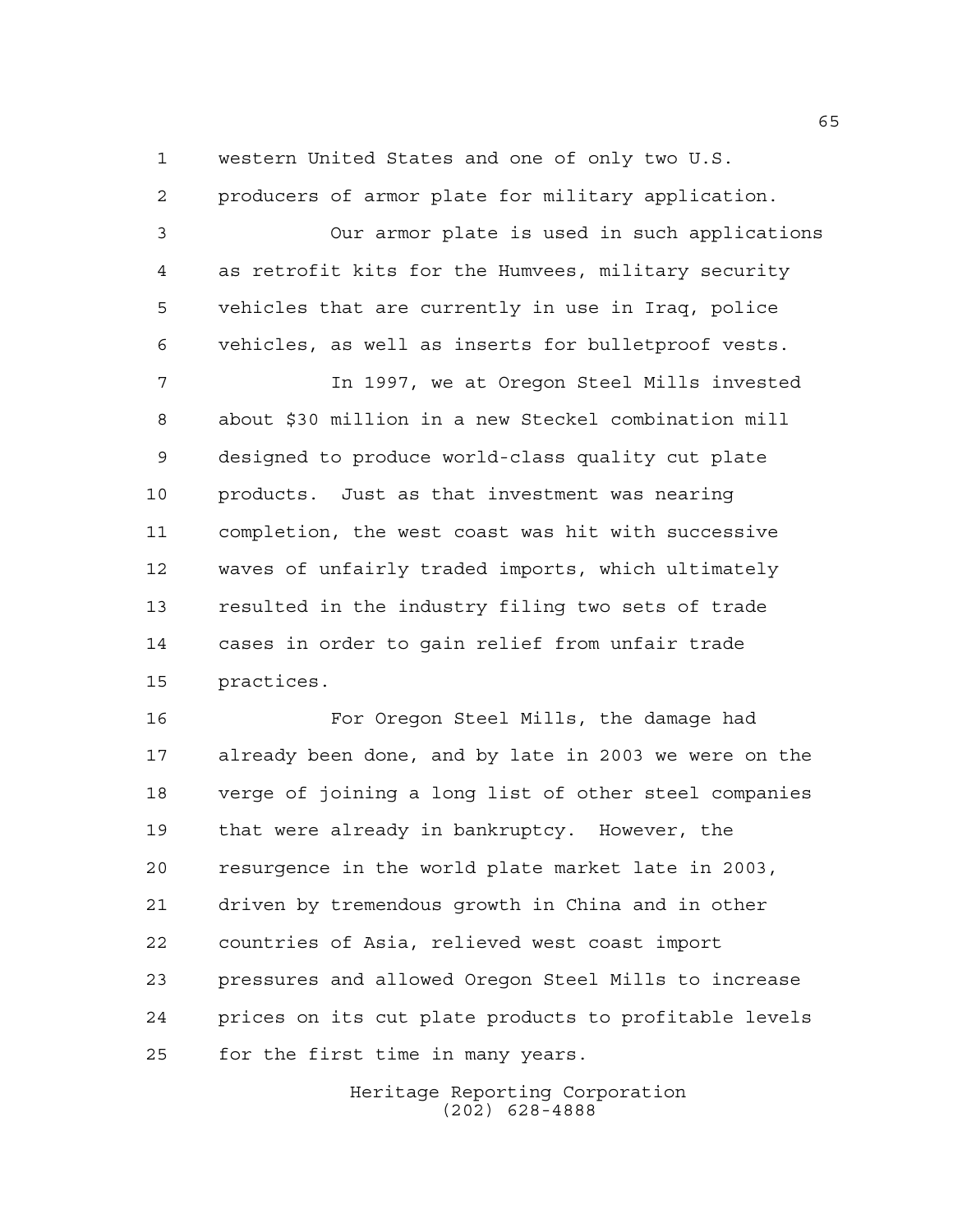After a strong 2004 from a price, volume and profitability standpoint and a 2005 that was relatively strong but that began to show the impact of increased imports to the west coast of the United States, our cut plate business has once again begun to deteriorate in 2006 under pressure from a massive west coast import surge.

 Through the first half of 2006, imports to the west coast were on pace to represent over 30 percent of the west coast's market consumption. We believe that China is a significant factor in the current west coast market import surge.

 China has added so much plate capacity that their growing exports are having a significant impact on the world plate market by displacing production in the home markets of some of the world's leading foreign plate producers, displaced production that is showing up on the west coast of the United States in the form of the current import surge.

 Even though up to this point direct imports from China have not been a factor due to high dumping duties and are not subject of this review, they still must be considered because their impact has been felt by driving other displaced imports to the west coast, a situation that is certain to get much worse due to

> Heritage Reporting Corporation (202) 628-4888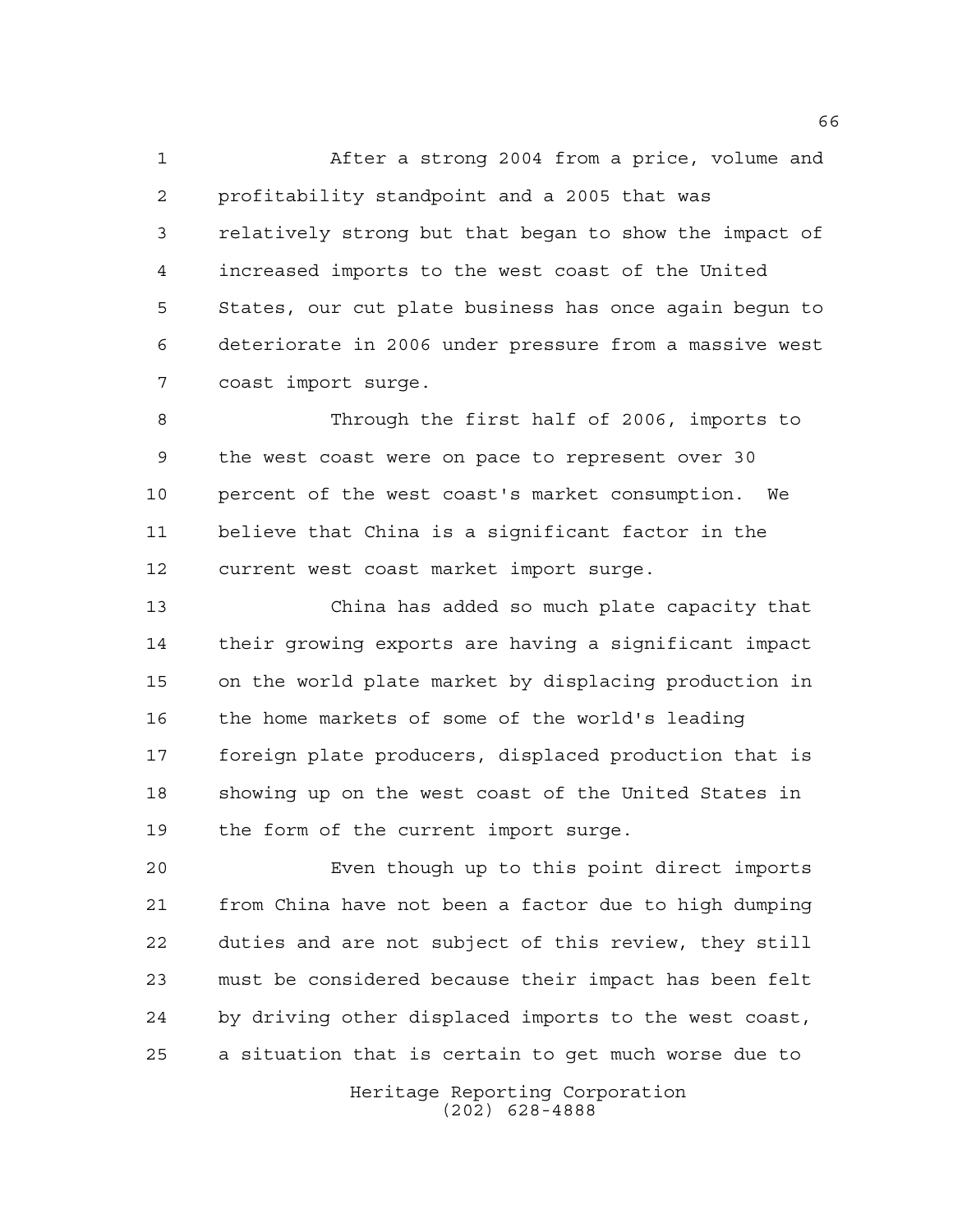the increasing Chinese exports of cut plate to the world market and current projections of cut plate capacity growth in China between 2006 and 2010.

 We at Oregon Steel Mills have felt the impact throughout the whole year of 2006 as we've struggled to maintain efficient rolling schedules on our plate mill. Even as west coast distributors were building inventories, they were doing so by purchasing low-priced, unfairly traded imports instead of increased purchases from Oregon Steel Mills.

 The result has been that our trade plate business has dropped to its lowest level in several years, and as orders have declined the price has been quick to follow. We have seen a relatively slow, steady decline in prices over the last several weeks on the west coast and a rather abrupt -- in excess of \$30 per ton -- decline in prices over the last three weeks.

 It's a common market misconception that Oregon Steel's main business activity is in the large diameter pipe business, and therefore we are less vulnerable to imports than some other steel companies. This is definitely not true as is apparent by looking at the consequences of the massive imports surges that occurred on the west coast between 1997

Heritage Reporting Corporation (202) 628-4888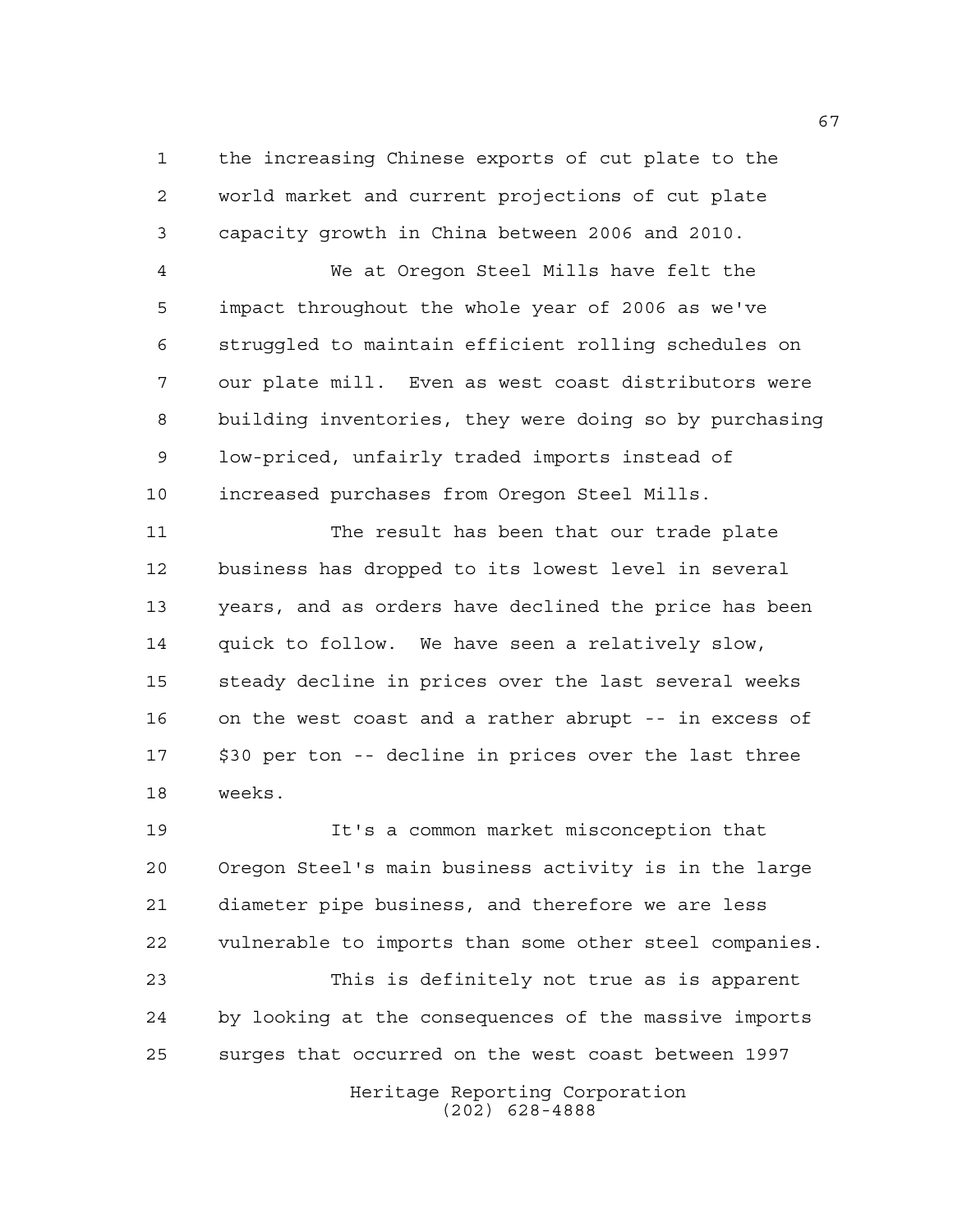and 2002 which brought Oregon Steel Mills to the brink of bankruptcy, a situation that we must prevent from reoccurring, but that we fear could easily be set in motion by massive capacity growth in China and the effects that it is having on the rest of the plate producing world and the west coast of the United States.

 We at Oregon Steel Mills have over 800,000 tons of cut plate capacity available annually, more than enough capacity to consistently supply the west coast distributors, manufacturers and end users regardless of the ups and downs of our own internal plate usage for large diameter pipe and without the help of massive import surges into the west coast of the United States.

 I sincerely hope that I've presented the Commission with a few points that illustrate the tenuous nature of the current west coast plate market. I appreciate the opportunity to come and explain our situation to you, and on behalf of the 1,900 employees at Oregon Steel Mills I would respectfully request that the Commission keep these orders in place. Thank you. MR. CONWAY: Mr. Chairman, members of the

Commission, I am Tom Conway, Vice President of the

Heritage Reporting Corporation (202) 628-4888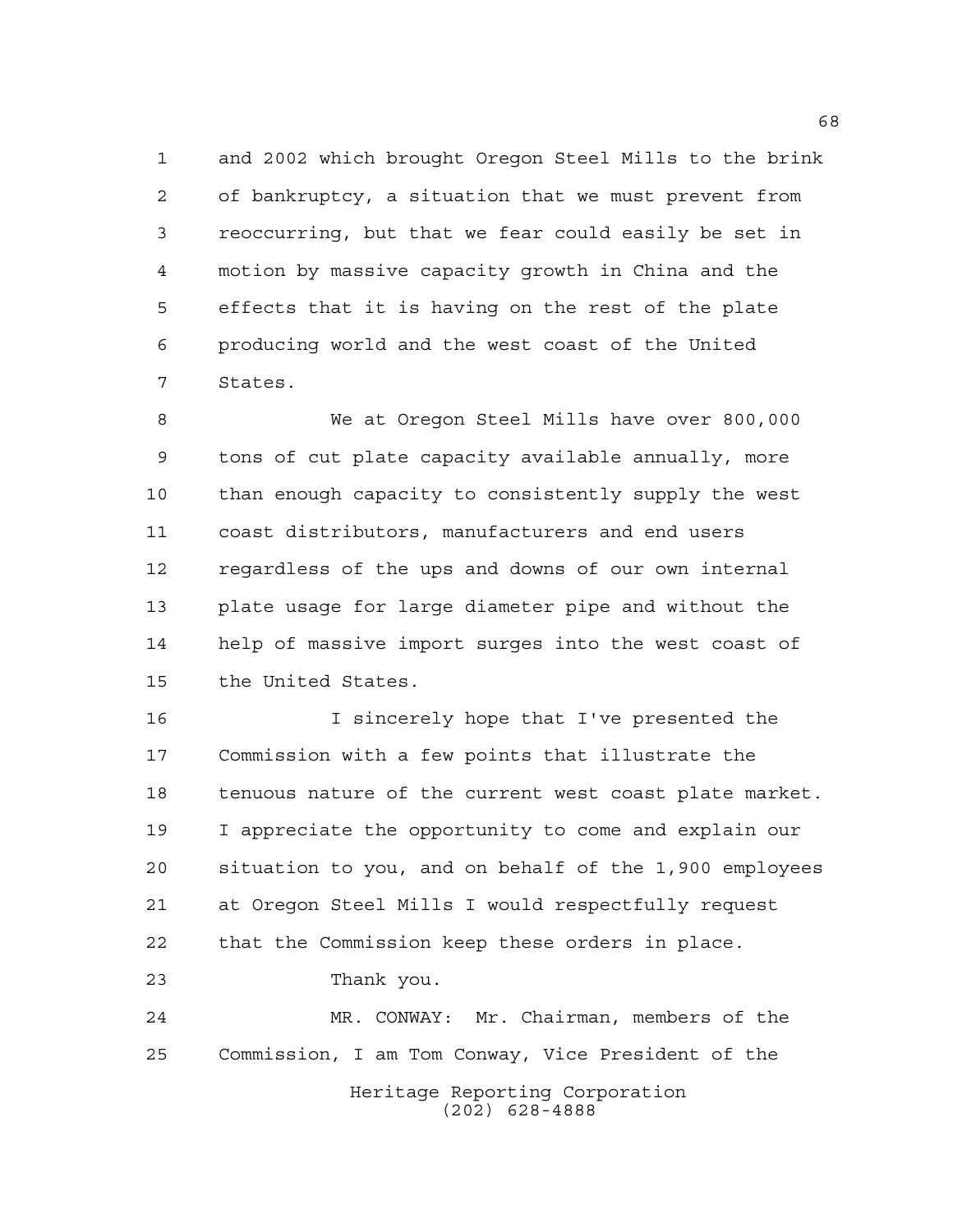United Steelworkers Union.

 Our union represents workers at a number of the domestic plate producers identified by the Commission's staff, and on behalf of those workers I'm here to ask you to maintain these orders on the imports of cut-to-length plate.

 I'm not here to tell you what these orders mean to any one of these specific companies or either to the industry as a whole. I am here to talk to you about what they mean to the individuals, to the hundreds of thousands of steelworkers and retirees whose livelihoods depend on the health of the steel industry.

 One of the orders in this case has been in place since 1979 and the other since 1993. They are among numerous other orders covering plate imports from an additional eight countries. This demonstrates the long history of unfair trade practices that has taken a toll on our U.S. plate industry.

 In the face of dumped and subsidized imports, U.S. firms have gone bankrupt. Tens of thousands of workers have lost their jobs, and hundreds of thousands of retirees have lost their healthcare and full pension benefits.

Heritage Reporting Corporation (202) 628-4888 The industry has only recently started to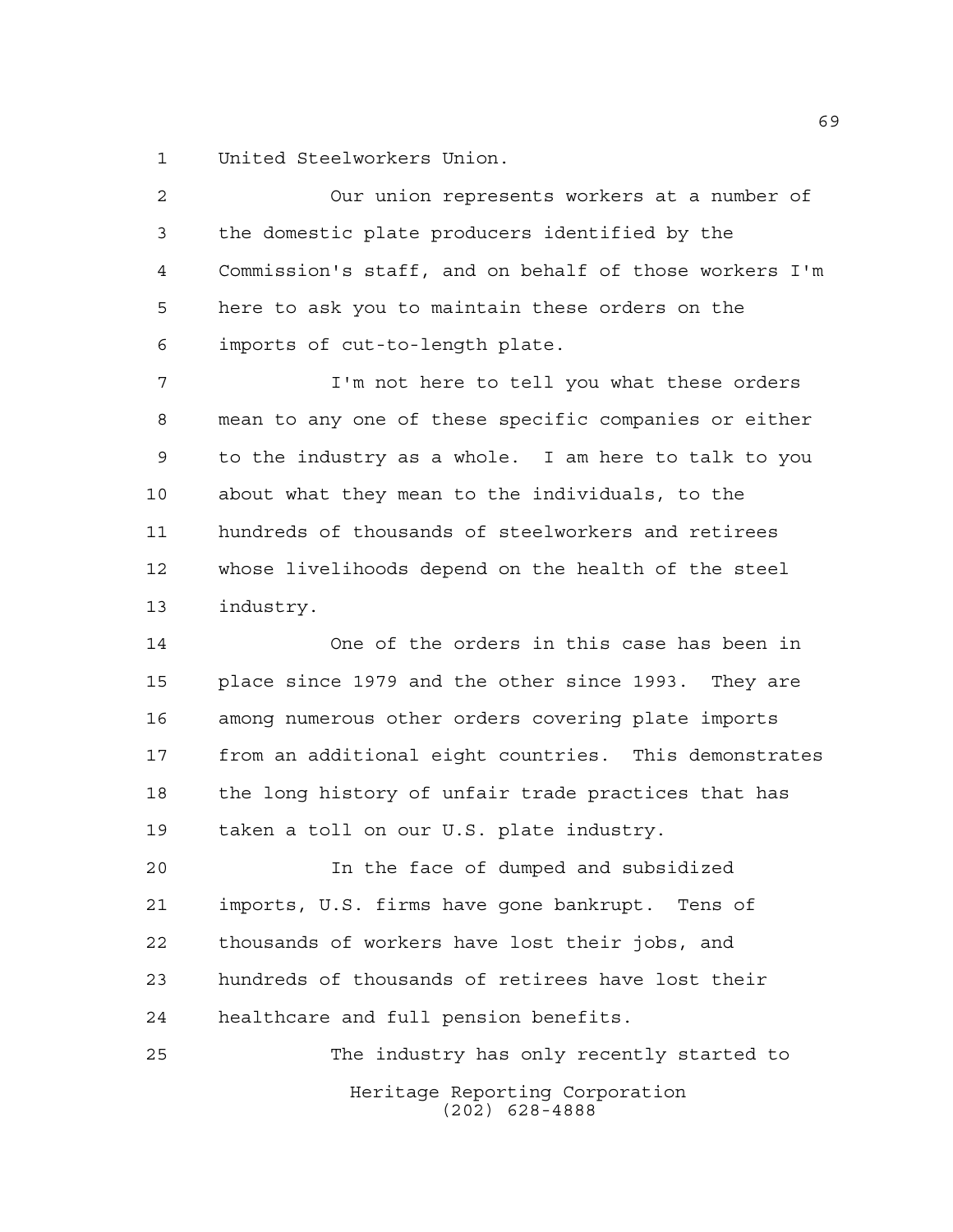turn around, a feat that would have not been possible without these orders. By restricting unfair imports, the orders have provided some security and some confidence that the U.S. industry could restructure and get back on its feet.

 Our union has worked with our employers to negotiate an innovative collective bargaining agreement that requires continued investment in the industry's future. We've also worked with the steel companies to create trusts, VEBA trusts, to provide for the retirees who are left behind. Through the VEBAs, a portion of the company's profits go into a trust fund for the retired steelworkers who lost so much when companies fell prey to the unfairly traded imports.

 Mittal Steel and U.S. Steel, companies that produce cut-to-length plate, have contributed hundreds of millions of dollars to VEBAs that provide retirees with prescription drug benefits and reimbursement for insurance premiums. These trusts ensure that tens of thousands of retired steelworkers regain at least some portion of what they lost.

Heritage Reporting Corporation (202) 628-4888 While we made important strides, continued profits are essential to the industry's health. Company contributions to the VEBAs are tied directly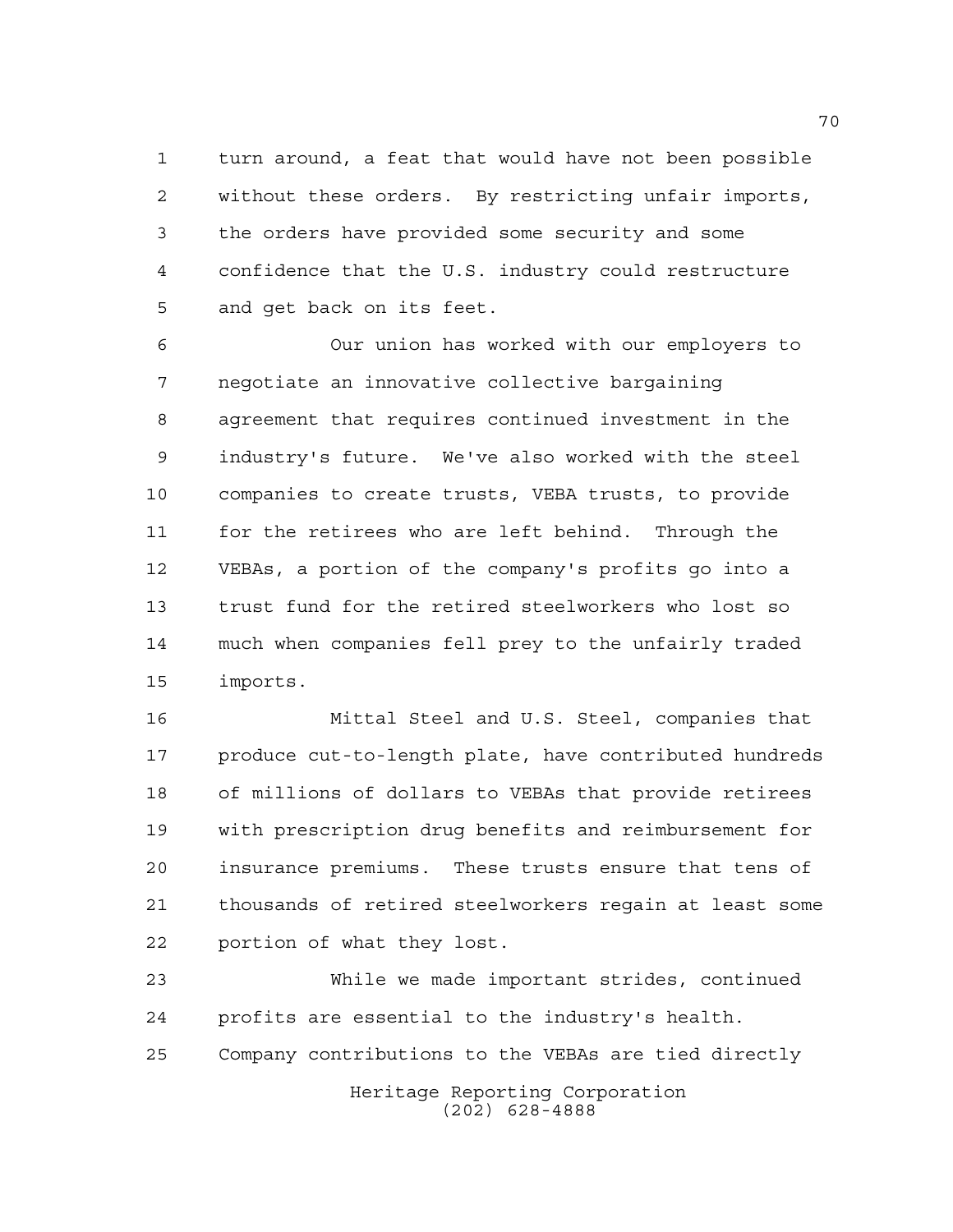to the profit stream. If the steel industry declines, our retirees' futures will once again be placed in jeopardy. Profits are also necessary for the much needed capital investments, investments the companies cannot make if the future of the industry is uncertain.

7 Removing the orders now when raw material costs remain sky high, when global plate capacity is rising and when demand growth is slowing would open a door to a resurgence of unfair plate imports.

 Steelworkers and retirees have already made huge sacrifices and are just starting to benefit from the industry's recovery. Please do not make it worse by revoking these orders and once again allowing unfair imports to undermine the livelihood of our members and their families.

 Thank you again for your time and attention. MR. BALLOU: Good morning, Chairman Pearson and members of the Commission. For the record, my name is Tom Ballou. I am the Director of Plate, Flat- Roll and Tubing Products for O'Neal Steel. O'Neal is headquartered in Birmingham, Alabama.

 I have been in the steel industry for 30 years, and I've been with O'Neal for 18 years. O'Neal has 26 full line service centers throughout the United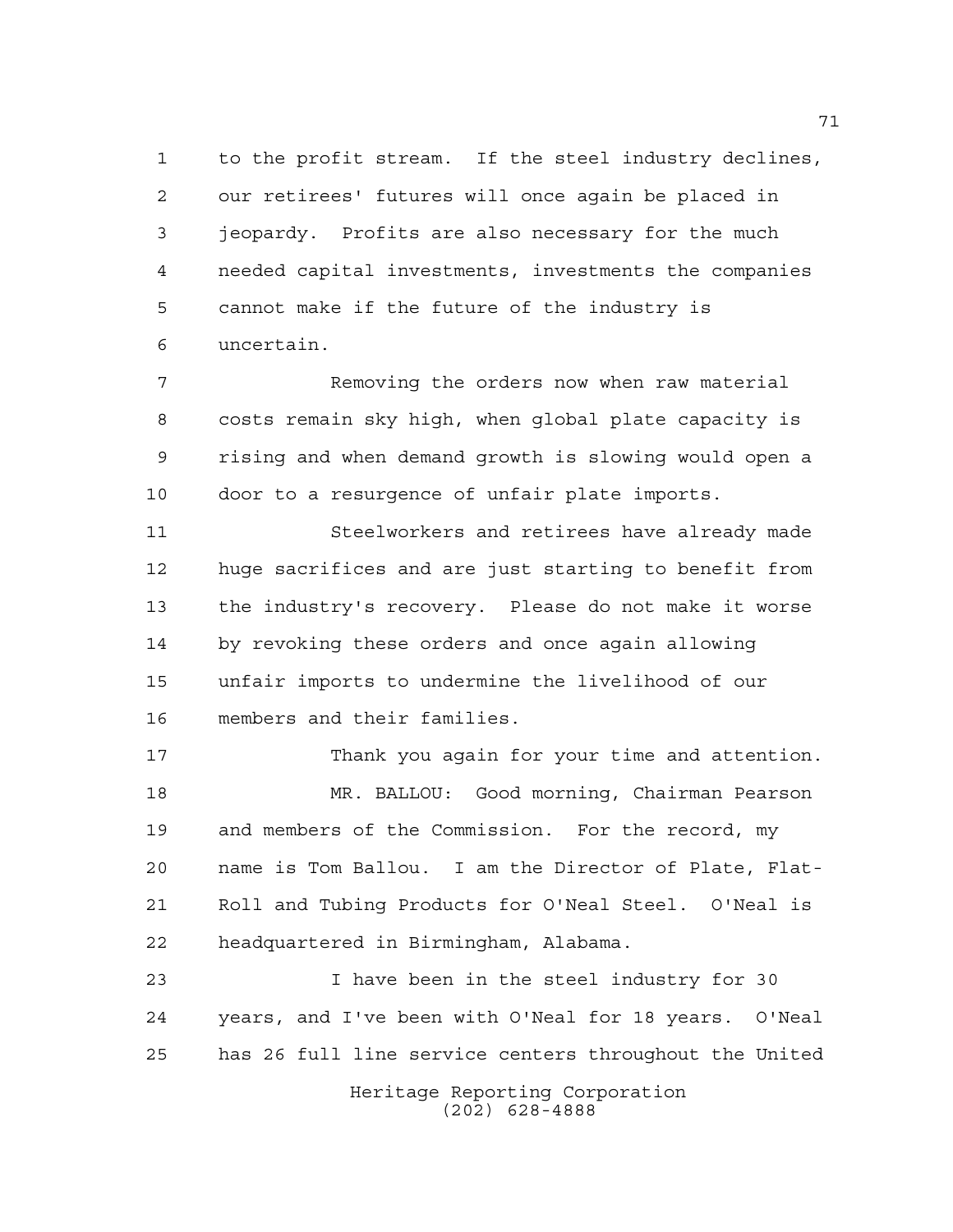States, which are concentrated in the midwest, southeast and Gulf Coast.

 O'Neal is one of the largest plate processing service centers in the United States. We process plate by burning, cutting, bending, shaping, welding and other operations for customers in a wide

variety of plate consuming industries.

 These customers include auto and truck industries and associated parts producers, as well as the agriculture, construction equipment, barge building, ship building, rail car and construction industries. We no longer cut coiled plate into cut-to-length plate on cut-to-length lines.

 For the entire period that I've been with O'Neal, we have purchased both domestic and imported products. We are in favor of fairly traded imports providing fair competition against our domestic suppliers.

 As a full line service center, O'Neal stocks over 200,000 tons of steel products. Discrete plate is the single largest component of this inventory by a wide amount. Consequently, it is our single largest investment.

Heritage Reporting Corporation (202) 628-4888 24 As we have witnessed many times in the past, whenever there is a surge of unfairly traded plate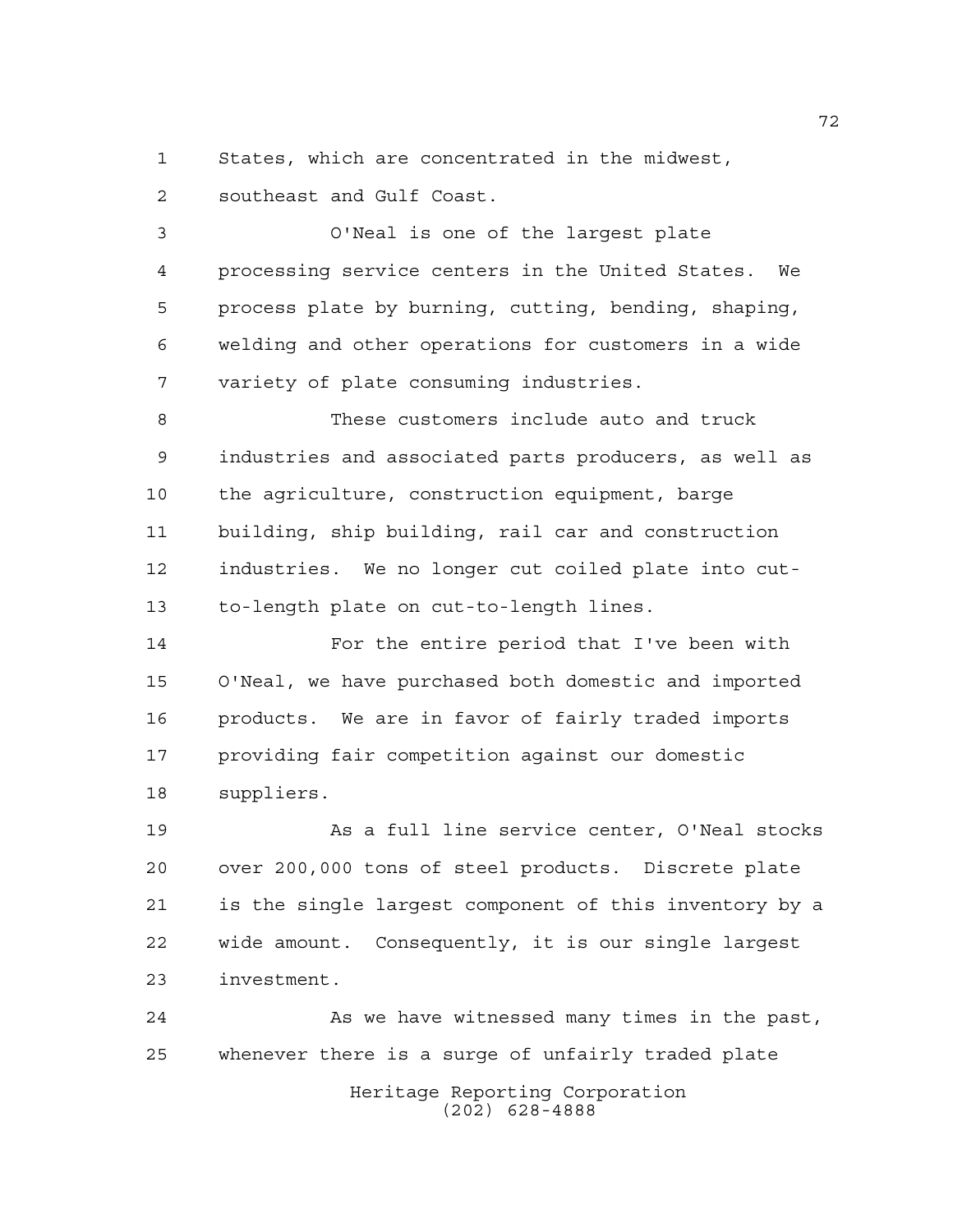imports into the U.S. market the inventory value of our plate falls significantly, and this has negative financial repercussions for our company.

 In fact, O'Neal has grown mostly through acquisitions of small service center chains or individual service centers that have experienced serious financial squeezes caused by this inventory devaluation in which they lacked the financial strength to survive.

 Given our size and our exposure to so many plate end use markets, I would like to provide our assessment of the market. My best analogy would be that for the past two years or so everyone in the plate market has been running something that's similar to the Daytona 500.

 We have seen exceptionally strong economic growth in this country, and we were playing catch up from some abnormally low capital investment levels early in the decade in areas such as agriculture and construction equipment, barge building and rail cars.

 Now, based on what is typical in the business cycle and following 17 rate increases from the Fed, it's clear to me that the plate market is getting off of the racetrack and back on the road at normal speeds.

> Heritage Reporting Corporation (202) 628-4888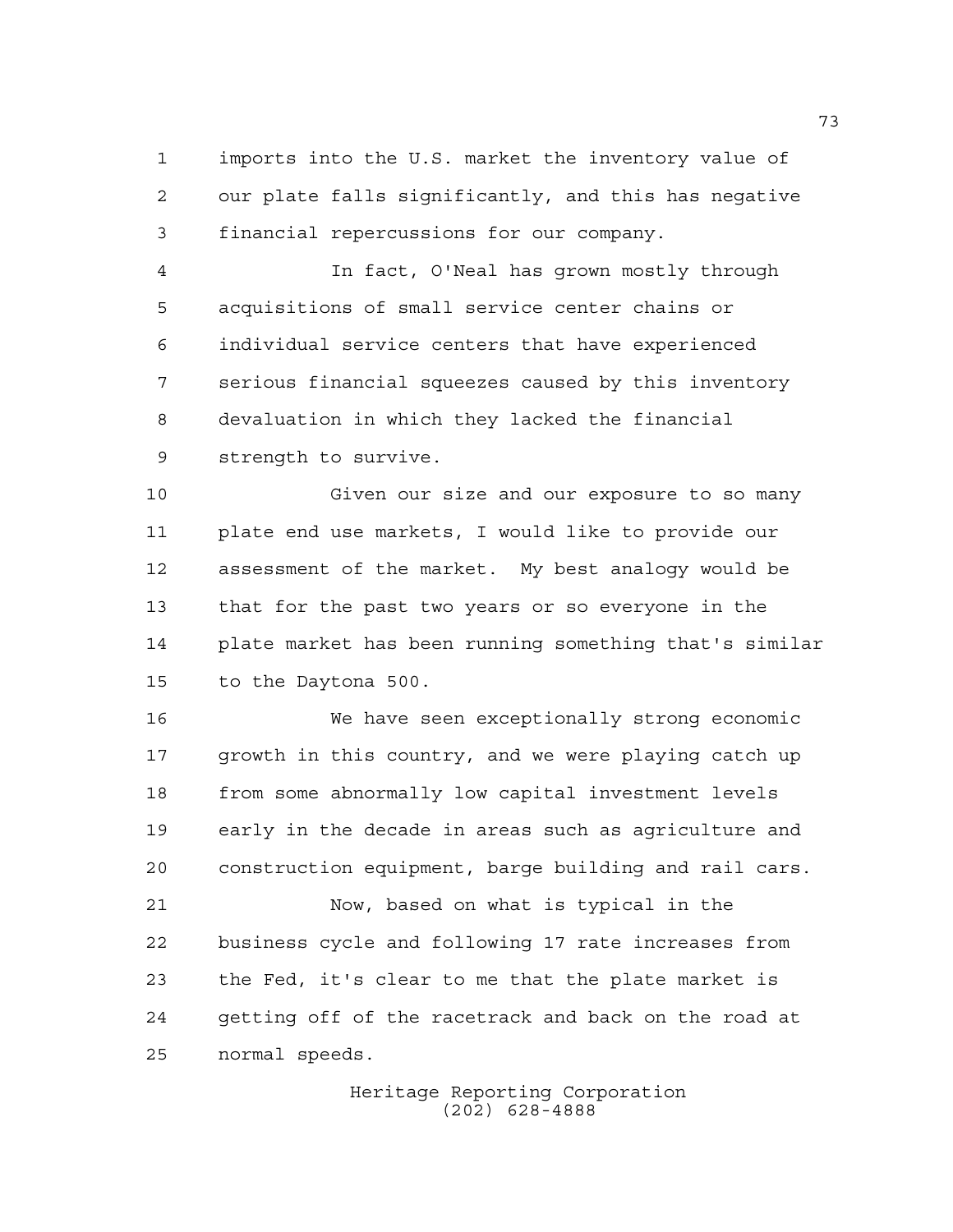As a result, it is time for O'Neal and other service centers to start curbing our inventories in line with flattening demand. In line with slower demand, we are seeing plate transaction prices fall moderately from both domestic and foreign sources. I am here because I know from past experience that a number of the foreign producers who are subject to this review are capable of bringing

 large tonnages back into the U.S. market. The last thing O'Neal Steel needs at a time of flowing or flat demand for plate products and at a time of high inventory levels is for there to be a surge of low- priced plate imports that cause inventory values to tank.

 For this reason, I ask you to carefully review the record and ensure that fair trade practices continue in the plate market.

 Thank you for the opportunity to testify here again today.

 MR. HELTZEL: Good morning, Chairman Pearson and members of the Commission. My name is Bob Heltzel, Jr., president of Kenilworth Steel Company of Warren, Ohio.

Heritage Reporting Corporation (202) 628-4888 Kenilworth is a steel service center specializing in the distribution of domestic carbon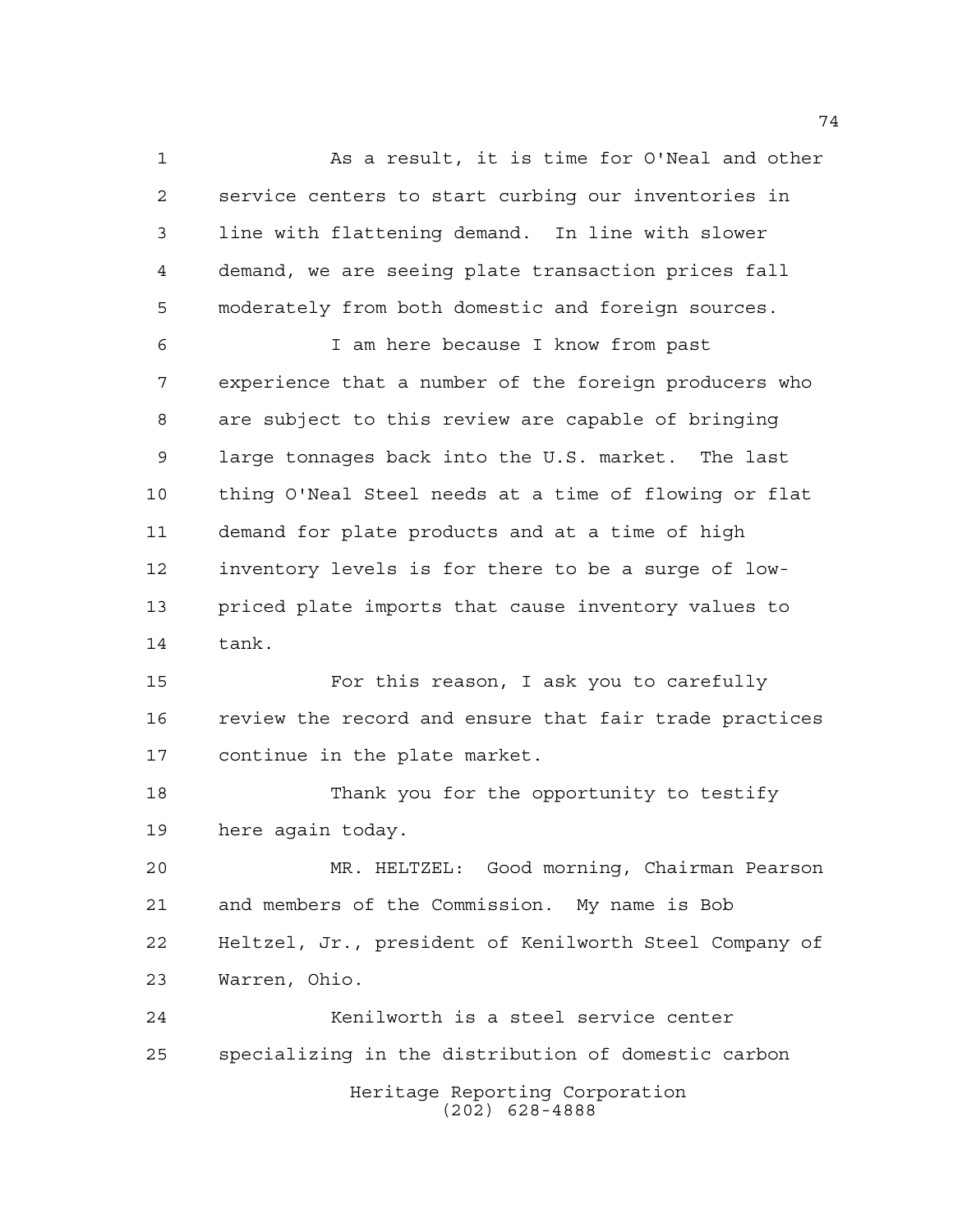and alloy steel plate. This year, Kenilworth

 celebrates its 25th anniversary. I have been part of the steel industry for 36 years.

 Kenilworth's primary marketing area encompasses a 400 mile radius of Warren, Ohio, which includes Pittsburgh, Pennsylvania; Cleveland, Ohio; Detroit, Michigan; Buffalo, New York; and Chicago, Illinois.

 The manufacturing base, OEMs and their suppliers, has experienced significant downsizing, consolidations and bankruptcies this past decade. In the midwest, I believe much of this is a direct result of dumped and subsidized imported steel products.

 Kenilworth Steel purchases 90 percent of its requirements from domestic sources. These plants are located in the midwest and southeast primarily. Even with such a close proximity to our supply sources, we continue to receive offers to place orders with foreign producers.

Heritage Reporting Corporation (202) 628-4888 Present market for carbon and alloy plate remains stable. Even with a slight volatility in raw material surcharges, which remains the same for all global steel producers, the main concern is the base price, which represents 85 to 90 percent of our cost. Given the opportunity to return to the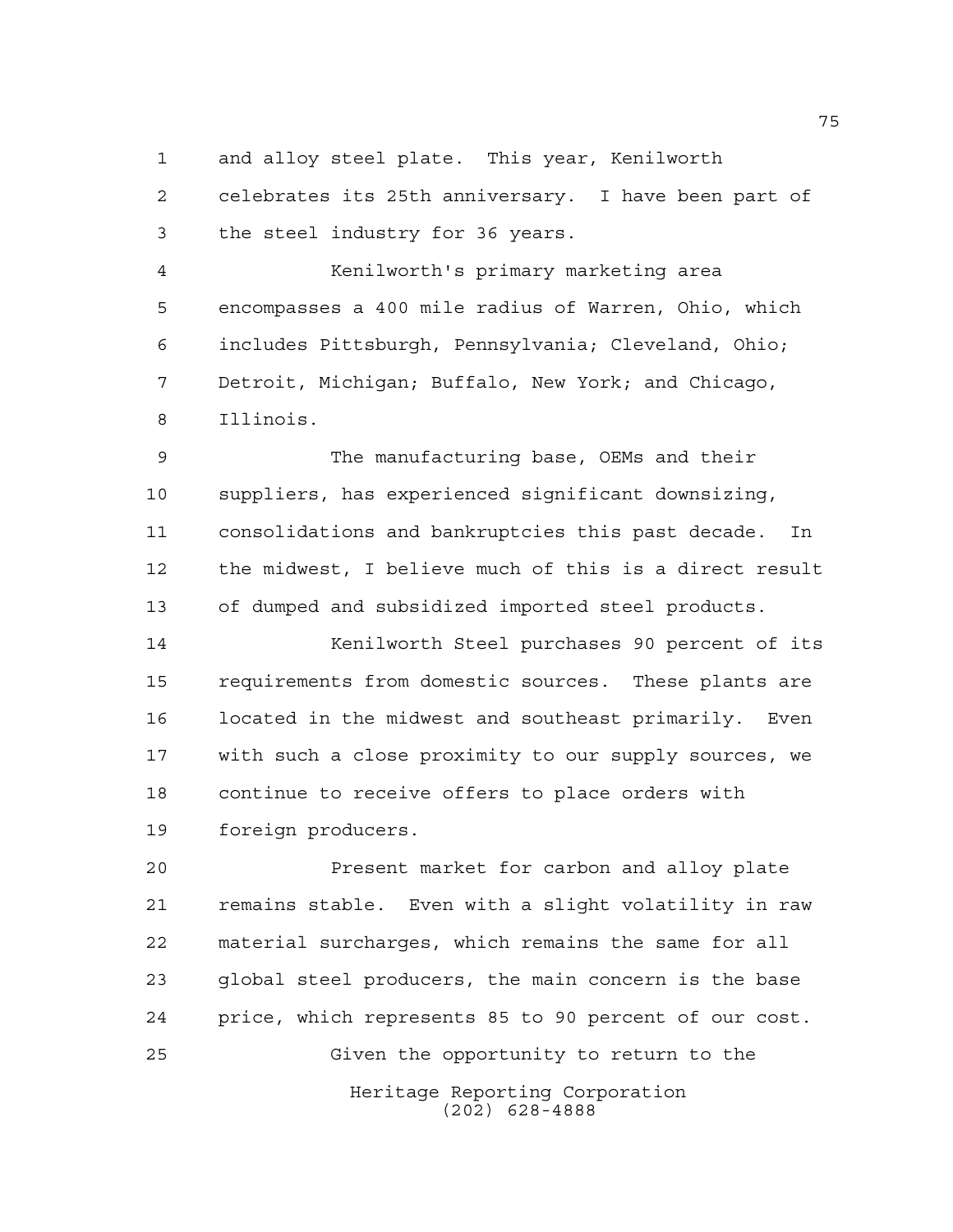dumping syndromes of the 1990s and the early 2000 years, these 11 country exports to the U.S. could again cause havoc to the domestic steel industry. This is at a time when the domestic industry again has committed itself to largest capital expenditures to provide world class products.

 In closing, are we going to watch the industry collapse and impact the benefits and stability of thousands of lives again? For all these reasons, I would respectfully ask the Commission to continue the orders. Thank you.

 MR. RUANE: Good morning. My name is Frank Ruane. I am the Director of Corporate Purchasing for Olympic Steel in Cleveland, Ohio.

 Olympic has 12 processing and distribution facilities nationwide and employs more than 1,100 workers. While Olympic Steel was profitable as a whole last year, we were challenged in managing a sizeable devaluation of our plate inventory.

 I'm wearing two hats today. First, Olympic is a plate processor. We take coiled plate, which is not subject to these investigations, and process it into cut-to-length plate and other fabricated parts. We have the capacity to process about 1.2 million tons of cut-to-length plate. Therefore, Olympic is a major

> Heritage Reporting Corporation (202) 628-4888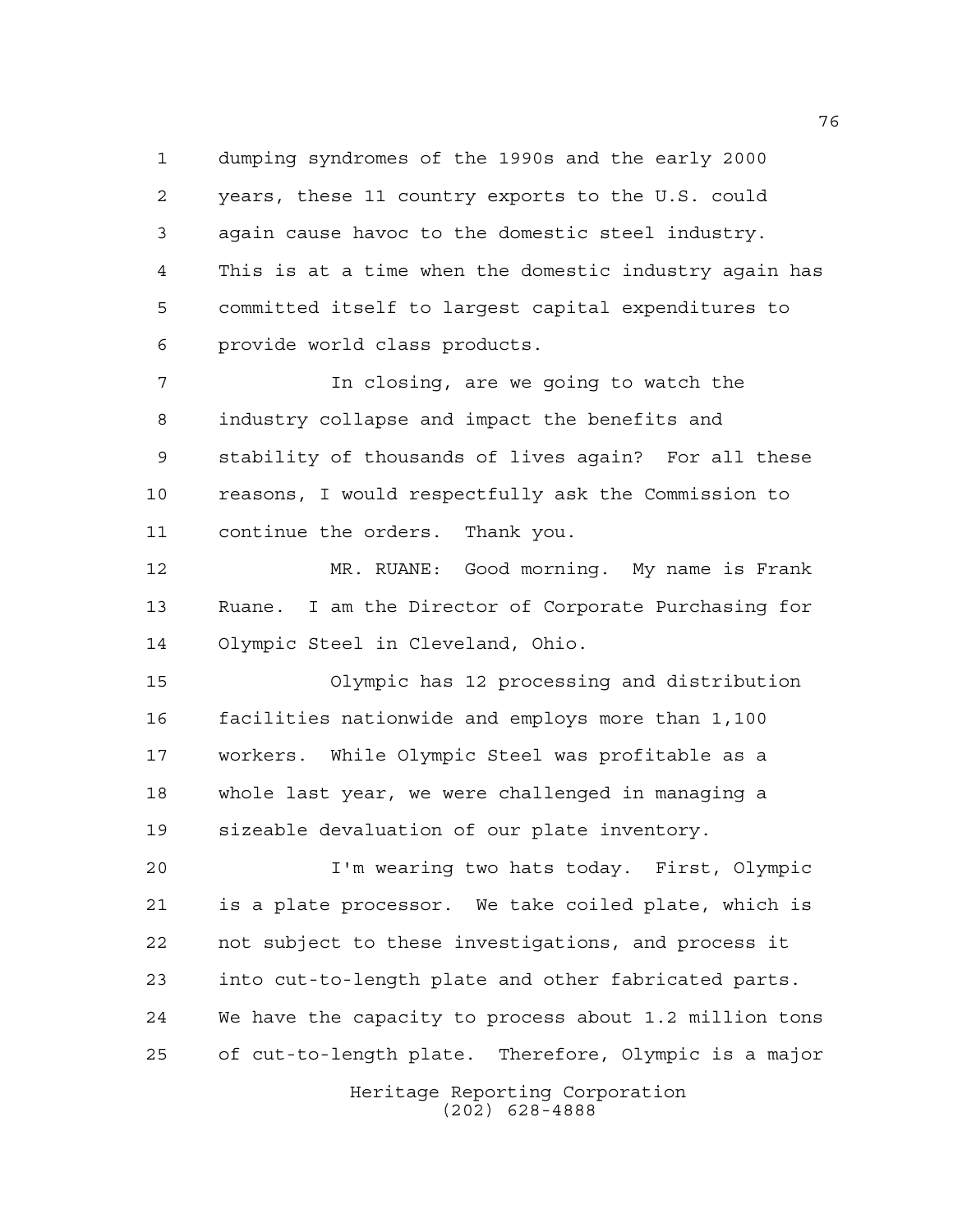purchaser of plate and coils as our production starts with coil plate that we buy from steel mills or other sources.

 We purchase coil plate from many of the major domestic mills, as well as from a variety of trading companies representing foreign producers, more than 16 different sources over a recent period. We are also a significant purchaser of cut-to-length plate, the overwhelming majority of which is melted and manufactured in the United States.

 Since Olympic is a large consumer of plate, I can tell you that there is a significant price spread between the United States and the rest of the world on plate products. For example, the discrete plate price in China is over \$440 per ton less than this marketplace, more than 50 percent lower. Plate product for export in the Black Sea is more than \$165 per ton below this marketplace. These areas tend to set the benchmark price for all marketplaces.

 Without the effect of the orders we are discussing today and other successful applications of our trade laws, the U.S. market would be a dumping ground. One thing I am certain of is that if the antidumping orders covering plate are removed it will absolutely change the pricing of plate.

> Heritage Reporting Corporation (202) 628-4888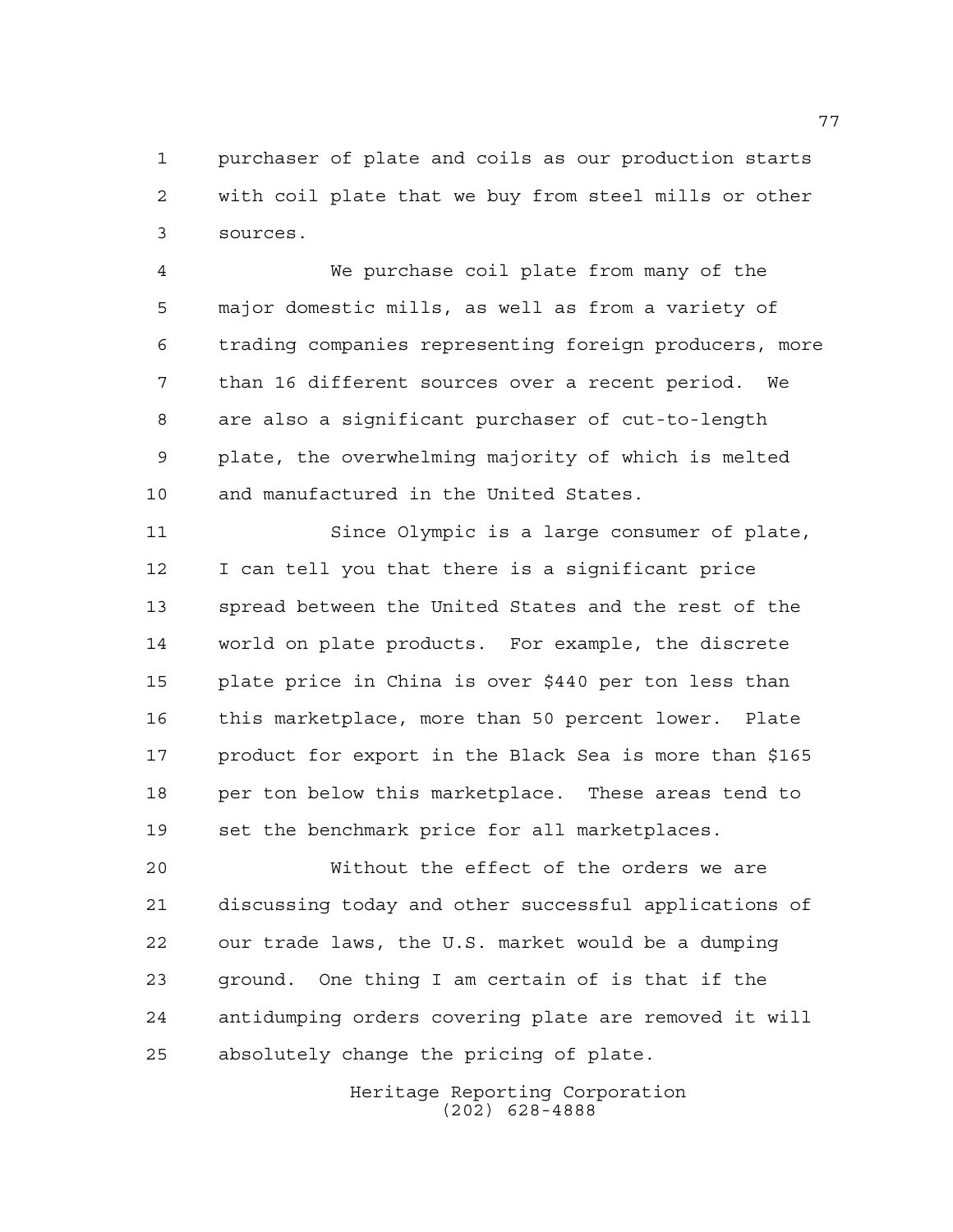Imports from the subject countries would be priced to attract business away from domestic producers, therefore increasing the already substantial supply in the United States. Further, the wider variety of imports available then compete on price with each other. The result will be a cycle of continuously lower prices. I have no doubt about it. As a buyer, I can also assure the Commission that there is plenty of plate supply available today. Olympic has increased its sales and its inventory of plate. Inventories also increased for our industry as a whole for eight consecutive months. Today inventories are swelling, and prices are falling modestly as appropriate in a business cycle. If the dumping orders go away, prices will decline rapidly. When prices fall like that, the value of my most at-risk asset, current inventory, falls right along with it. That hurts my company, its workers and its shareholders. A \$100 price decline over Olympic's 270,000 ton inventory costs \$27 million. Is a \$100 per ton price drop possible? I can tell you that U.S. produced plate and plate from import sources is a commodity, always interchangeable.

> Heritage Reporting Corporation (202) 628-4888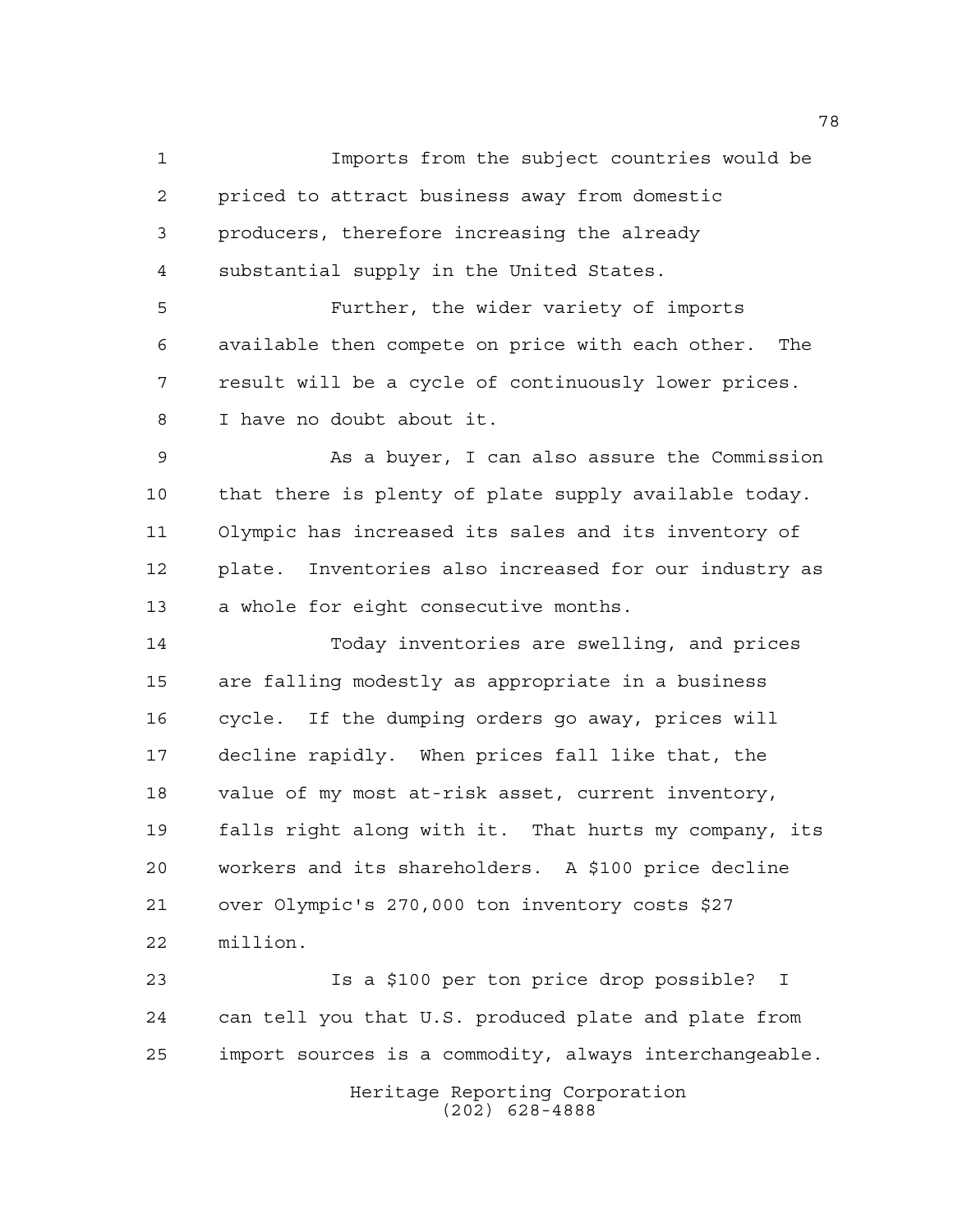This applies to all of the countries subject to these cases and most others besides. These products all compete with each other and, like any other commodity, they compete based on price. The tons flow swiftly to the most attractive markets.

 \$100 per ton is approximately 12 percent of today's U.S. selling price. The drop in price in the U.S. from January to August in '05 was \$50 per ton with these orders in place. By comparison, during the same period Europe experienced a drop of more than \$200 per ton, four times the negative change in the United States. Should these dumping orders be removed, a \$100 per ton drop in the U.S. could just be the start.

 I very much appreciate this opportunity to share Olympic's views with the Commission. Thank you for your attention.

 MR. SCOTT: Good morning, Chairman Pearson and members of the Commission. For the record, my name is Dr. Robert Scott.

 My colleague, Dr. Robert Blecker, regrets that he cannot be here this morning, but he'll be happy to answer questions in our posthearing submission.

Heritage Reporting Corporation (202) 628-4888 Preparing our prehearing economic brief, Dr.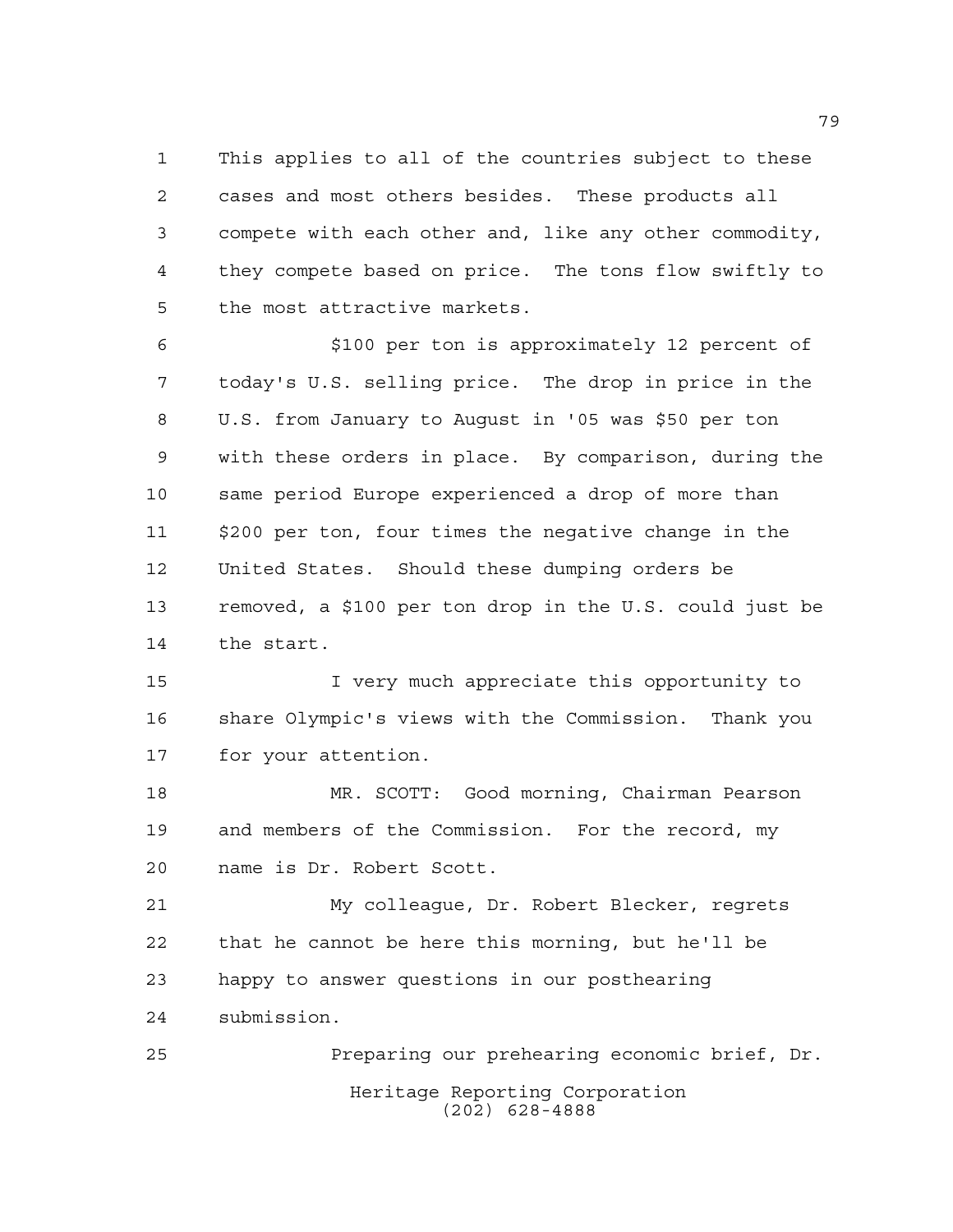Blecker and I show that demand for cut-to-length plate is highly cyclical and tightly linked to gross domestic product and output in the major plate consuming sectors. In our brief we show that plate demand closely follows real investment in plate using activities such as nonresidential construction, industrial equipment and transportation equipment.

 We also provide an econometric model of the underlying macroeconomic drivers of the U.S. demand for plate. As the model shows, the plate demand is positively affected by GDP growth and industrial production and negatively affected by real interest rates.

 Although we recognize that the economic cycle affecting the plate market has been strong until recently, we also believe that a likely downturn in the overall U.S. economy will severely impact the CTL plate market in the U.S. in the near future.

 According to our forecast using our econometric model, if the U.S. economy has a growth slowdown -- that's just a soft landing as it's called -- in 2007, plate demand will be 429,000 tons or 6.3 percent lower than it otherwise would be, and in 2008 it would be 591,000 tons lower or 8.4 percent lower than it otherwise would be if the economy remained

> Heritage Reporting Corporation (202) 628-4888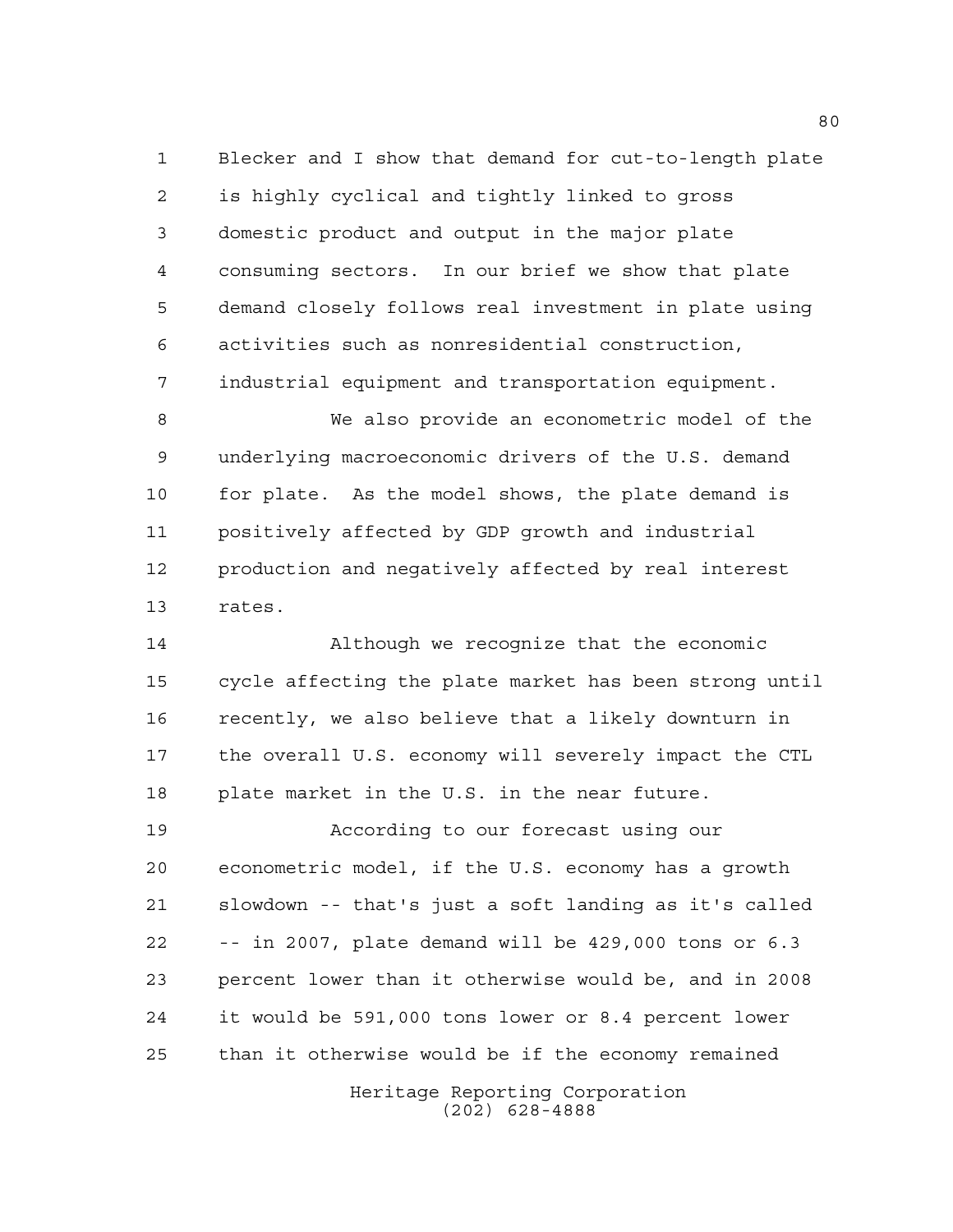strong in 2008.

| $\overline{2}$ | Research for a number of highly respected                |
|----------------|----------------------------------------------------------|
| 3              | economists and available economic data also indicate     |
| 4              | that an economic slowdown or recession is likely by      |
| 5              | Many prominent economists whose views are cited<br>2007. |
| 6              | in our submission think that a downturn in the U.S.      |
| 7              | economy is already in the pipeline and that the risk     |
| 8              | of a recession in the next year is in excess of 50       |
| 9              | percent.                                                 |
| 10             | Even if an actual recession does not occur,              |
| 11             | the same data suggests that a significant growth         |
| 12             | slowdown is likely. The collapse of the housing          |
| 13             | bubble, which is reducing consumer spending, is a        |
| 14             | major factor in predictions of the coming downturn.      |
| 15             | Although the housing slump directly affects              |
| 16             | the plate market only in relation to highrise            |
| 17             | condominium construction, nonresidential construction    |
| 18             | generally follows residential construction with a lag    |
| 19             | of about 12 to 18 months.                                |
| 20             | In addition, the interest rate increases                 |
| 21             | already instituted by the Fed are destined to slow the   |
| 22             | economy. Although the Federal Reserve has recently       |
| 23             | taken a pause in its interest rate hikes, it has also    |
| 24             | made clear that it will resume raising interest rates    |
| 25             | if inflation does not slow down enough in response to    |
|                | Heritage Reporting Corporation                           |

(202) 628-4888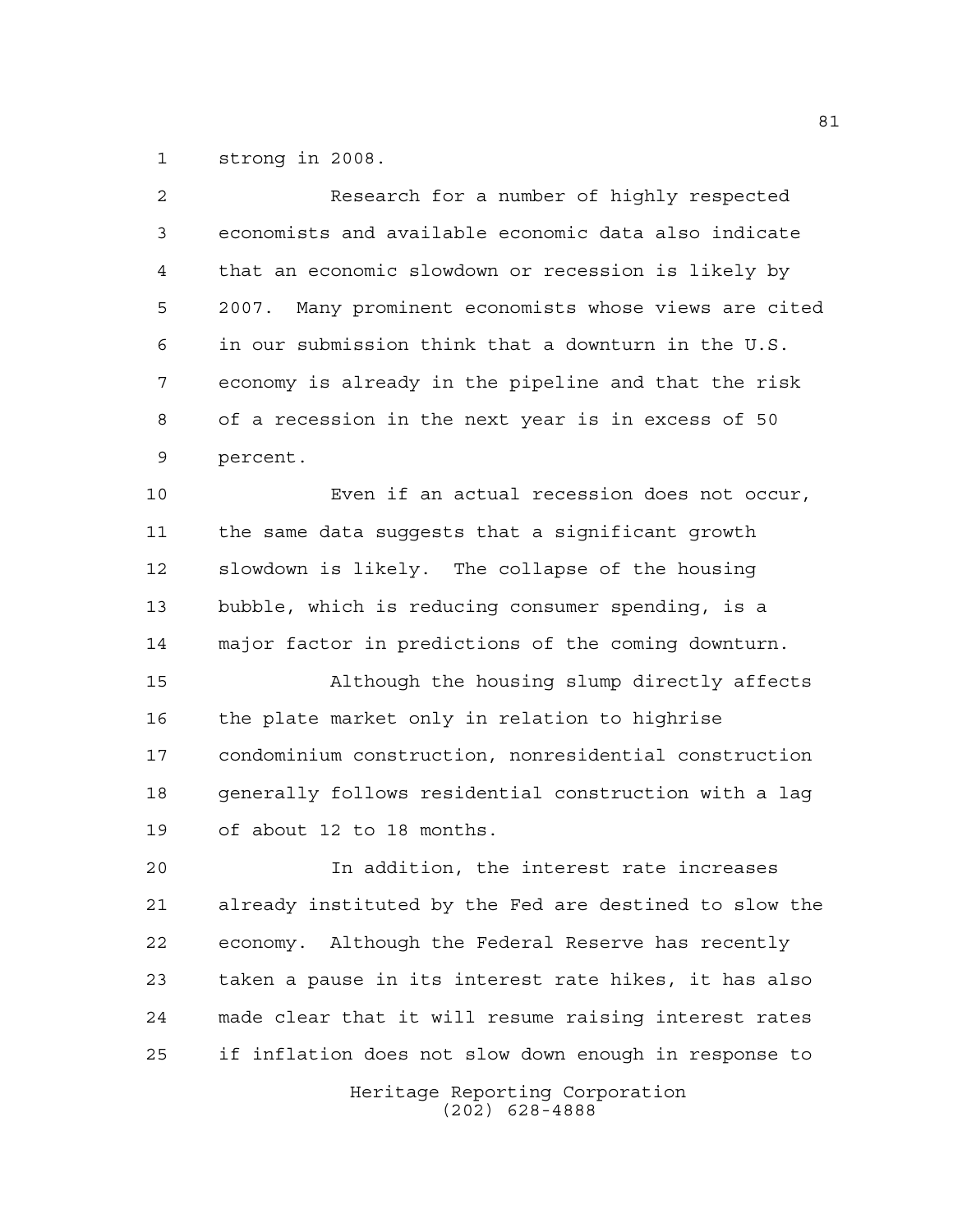previous increases.

 In remarks on October 4, Federal Reserve Chairman Ben Bernanke stated that the bank remained "concerned about inflation."

 Financial markets have interpreted this as a signal that the Fed will not lower interest rates in response to the weakening domestic economy. This view was reinforced by more recent economic data showing strong retail sales in September. The current stance of the Fed virtually guarantees an economic slowdown by the end of this year or early next.

 At the same time, Bernanke also confirmed in his speech on October 4 that the substantial correction in the housing sector is hurting the economy. In particular, he estimated the housing slowdown "will probably take about a percentage point off growth in the second half of this year and probably something going into next year as well."

 A downturn in the U.S. economy is also likely to lead to a global slowdown, which could trigger recession, a slower growth in many countries, including subject countries in this investigation, which would then have a greater incentive to dump unfairly traded plate in the U.S. market.

Heritage Reporting Corporation (202) 628-4888 Mexico in particular is especially sensitive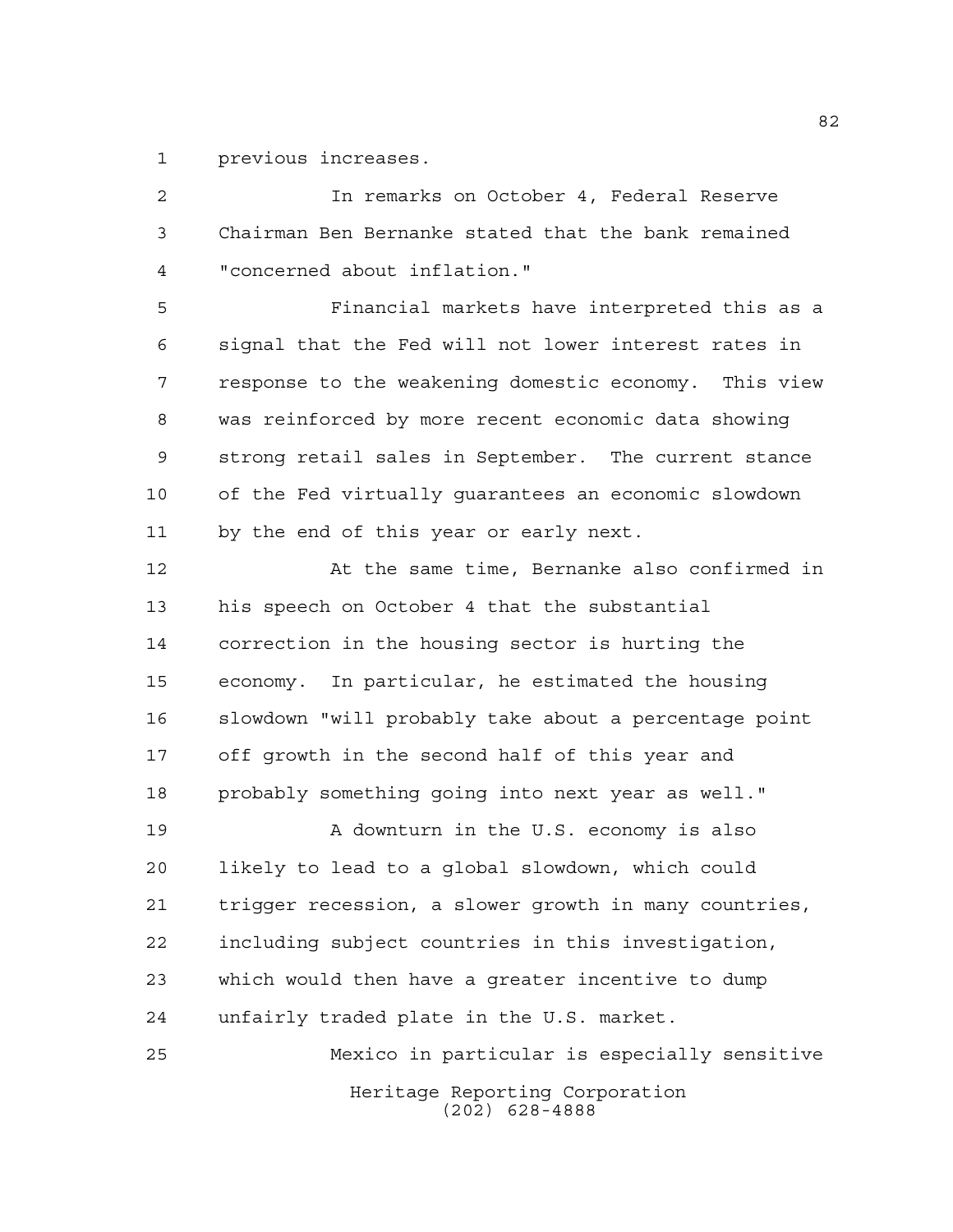to the U.S. business cycle due to the NAFTA agreement, as Dr. Blecker has shown in his academic research, which has also been confirmed by a recent World Bank Study. There are signs that a global glut in steelmaking capacity is developing, leading to price softening and expectations of demand declines in the future as reported in the industry press. Again, citations are given in our brief.

 While there is no doubt that the U.S. plate market has been strong until recently, the industry for the foreseeable future will be highly dependent on the growth of the economy and GDP and other macroeconomic conditions such as interest rates in the next few months and years.

 Past experience demonstrates that even if the economy does not slow down, the domestic industry can be damaged by recurrence of dumped imports. In 1998 and 1999 when demand reached a cyclical peak similar to the levels in 2006, dumping of CTL plate rapidly reduced domestic shipments, prices and operating margins as shown in the record in the prehearing staff report.

Heritage Reporting Corporation (202) 628-4888 If the orders in these cases are revoked, recurrence of dumping of CTL plate by subject producers could quickly disrupt the domestic plate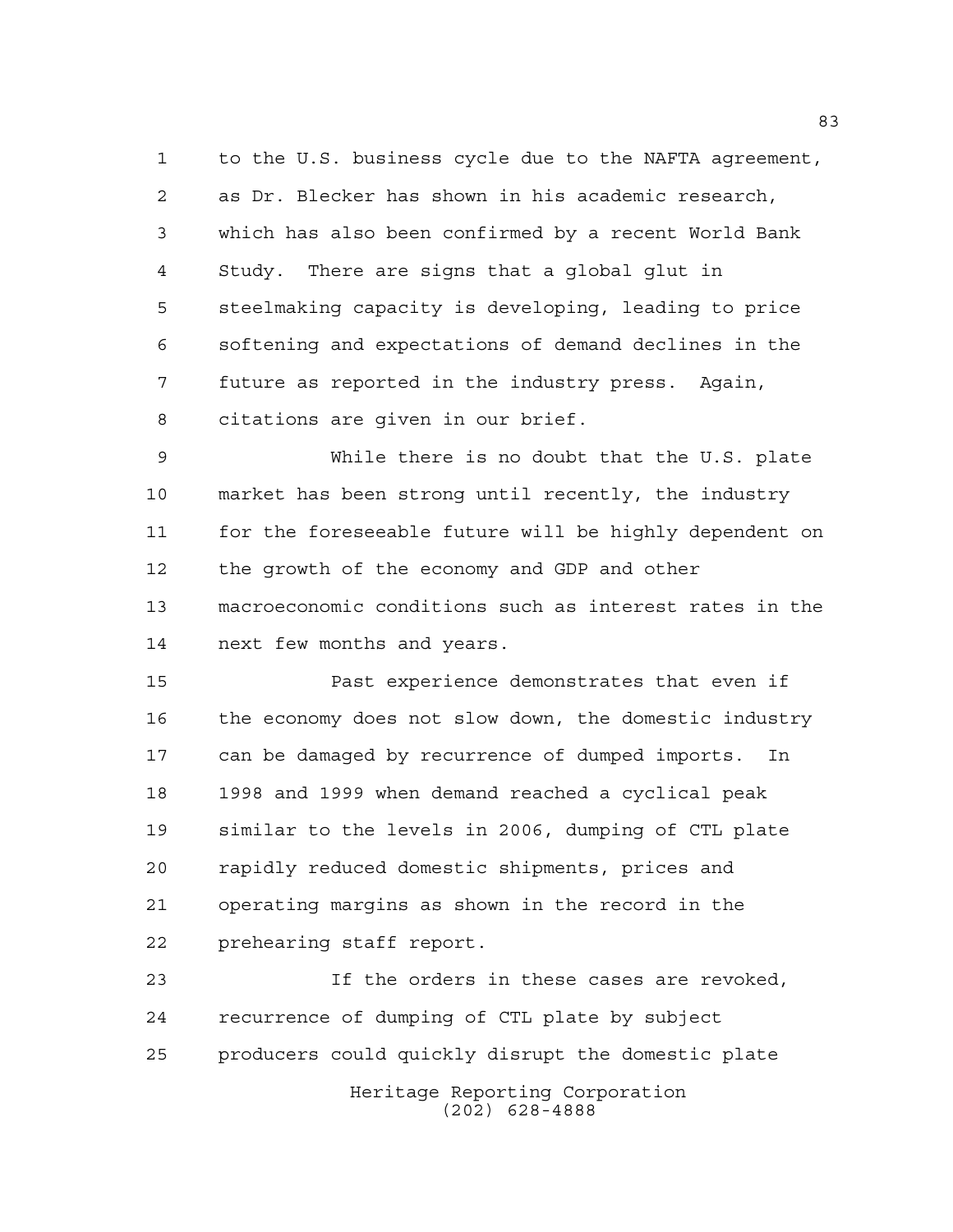Heritage Reporting Corporation (202) 628-4888 market. This would bring about a rapid end to the recovery experienced by the domestic plate industry in the past two years while they enjoy the benefit of relief in these and other investigations. Thank you very much. MR. SCHAGRIN: Thank you. Chairman Pearson, members of the Commission, that completes our direct testimony. We would be happy to answer your questions. CHAIRMAN PEARSON: Okay. Thank you. We will begin the questioning this morning with Commissioner Lane. COMMISSIONER LANE: Good morning. Welcome back to all of you who were here on Tuesday. For those of you who didn't have that wonderful experience, maybe we can relive it today. 17 Twould note for the record, Mr. Schagrin, had you been here on Tuesday we probably wouldn't have gotten out until midnight. I know that several of you have touched on this issue this morning, and I don't want to be redundant, but I feel it necessary to ask it anyway. When making its affirmative determination in last year's CTL plate case, the Commission noted the domestic industry's increased profits, production and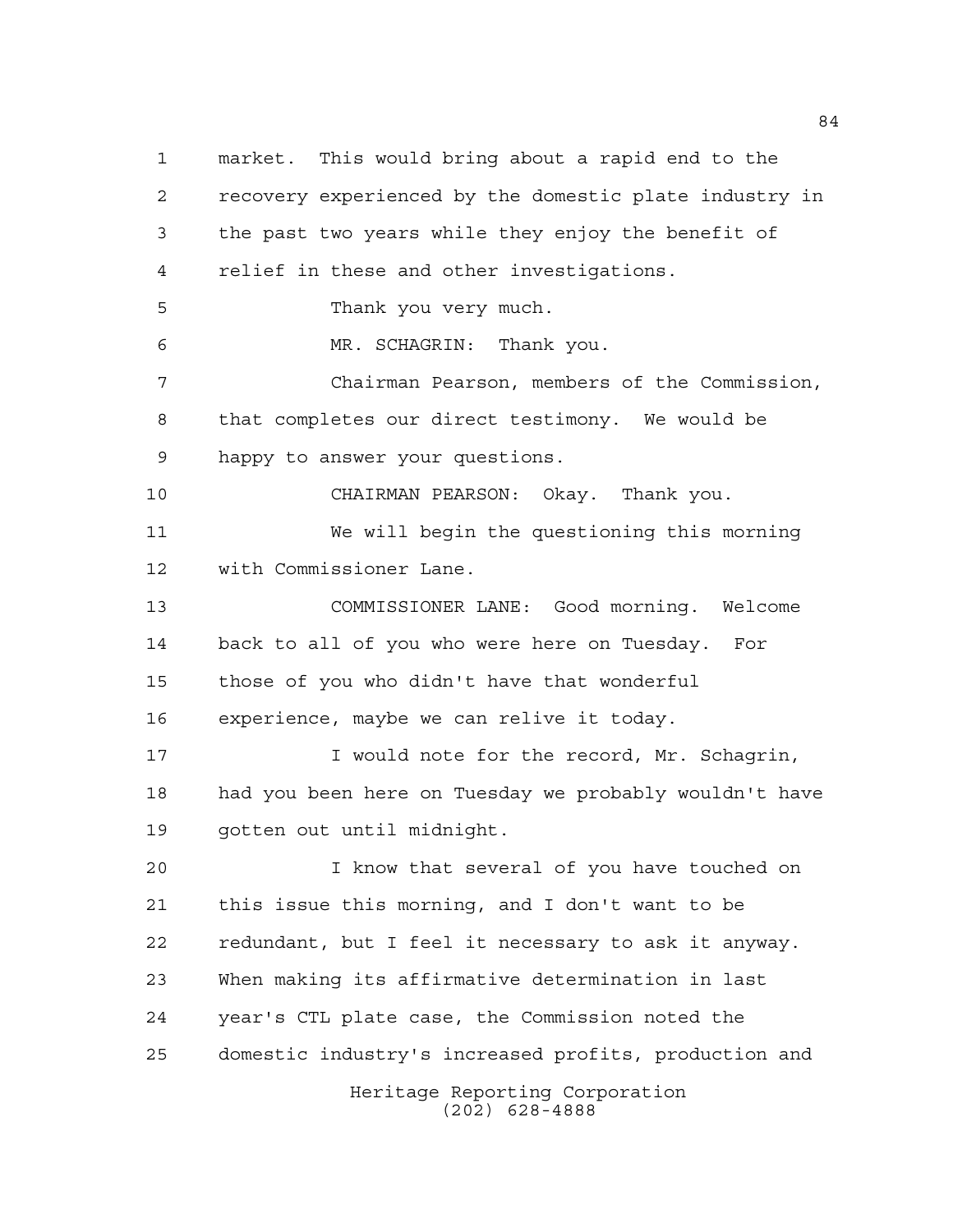productivity in the final year of the period of

 review, but ultimately found that "the conditions that have enabled the industry to realize its recent profits are not likely to continue into the reasonably foreseeable future."

 However, data in the current cut-to-length plate investigations suggest that the levels of profitability experienced by the domestic industry in 2004 continued in 2005 and interim 2006. Do the continued profits of the industry in 2005 and interim 2006 indicate that profitable conditions are likely to continue?

 MR. TULLOCH: This is John Tulloch. Clearly 2004 was a buildup, 2005 and then 2006 have been excellent years in the plate business. I think that's apparent from the data.

 We certainly had a period at the beginning of 2005 where inventories were coming down. Things did look like they were slowing down. That changed as we went through into '06, and pricing has remained at a good level and volumes have remained at a good level.

 As was described from the gentleman from Mittal and from Nucor, they did have outages, which we think had a material effect on what happened in the

> Heritage Reporting Corporation (202) 628-4888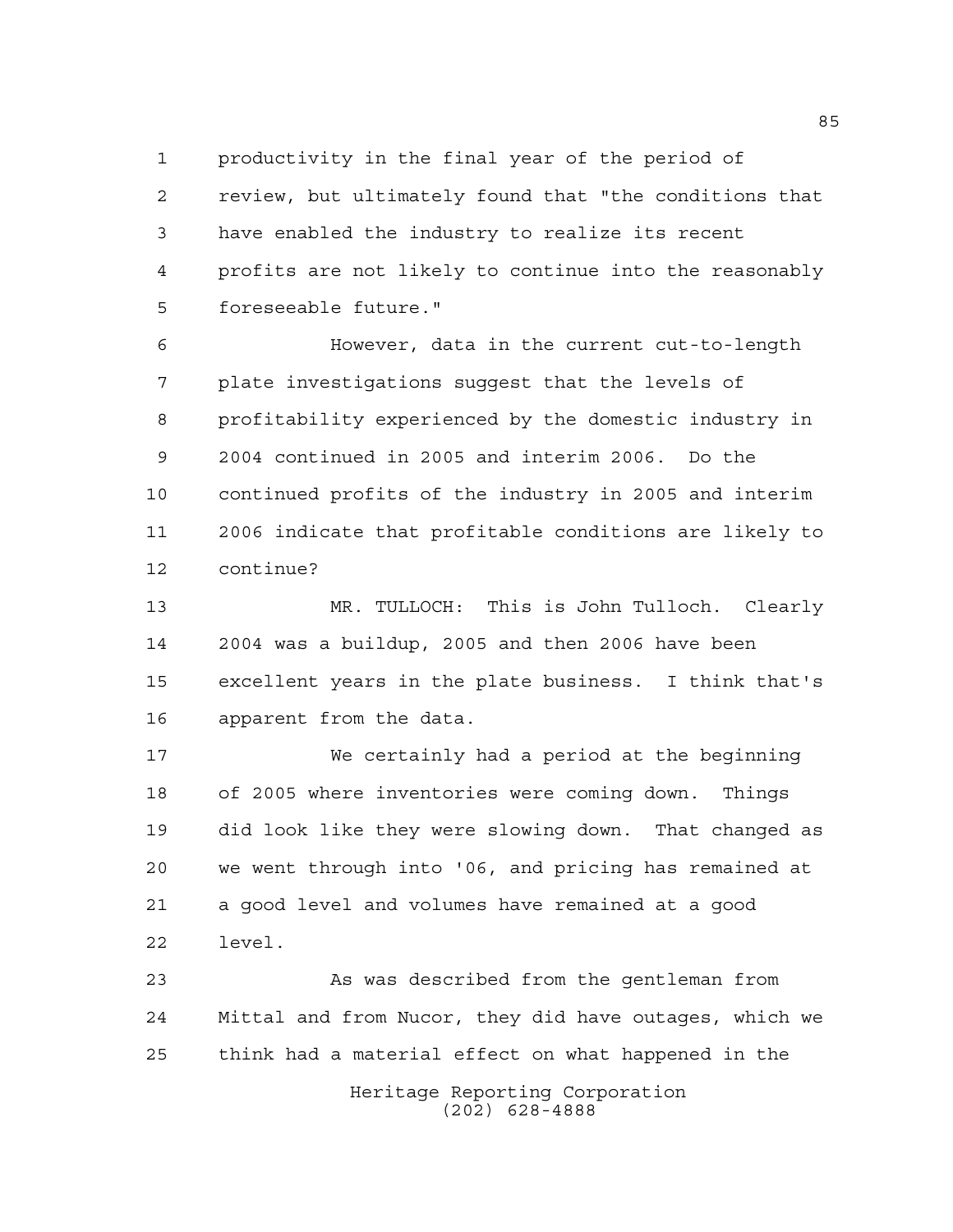middle of 2006. You know, this is a very volatile industry, and we as a company have been quite open about the fact the end use of plate has remained strong, and we see it remaining strong.

 I noticed in the Caterpillar brief, the public brief, they've quoted extensively from our public statements in that area, but we make quite a distinction, quite frankly, on the end use and the sale of plate that goes into the market in general, the other component being the distribution sector.

 The distribution sector has not had the same strength. We try and look through that at the end use. The end use we think remains strong, and we ourselves pick up on comments from people like Caterpillar that it will remain strong.

 A huge part of this business is about supply, and it's that supply piece, you know. We get often asked, for example, by investment analysts what keeps you awake at night? Well, it's the supply piece that keeps us awake at night. That supply piece, the biggest volatility there is the import piece. That can change so fast. We've seen that in a number of cases and a number of markets.

Heritage Reporting Corporation (202) 628-4888 Certainly we've been in a strong period. We have been in a strong period. We have seen our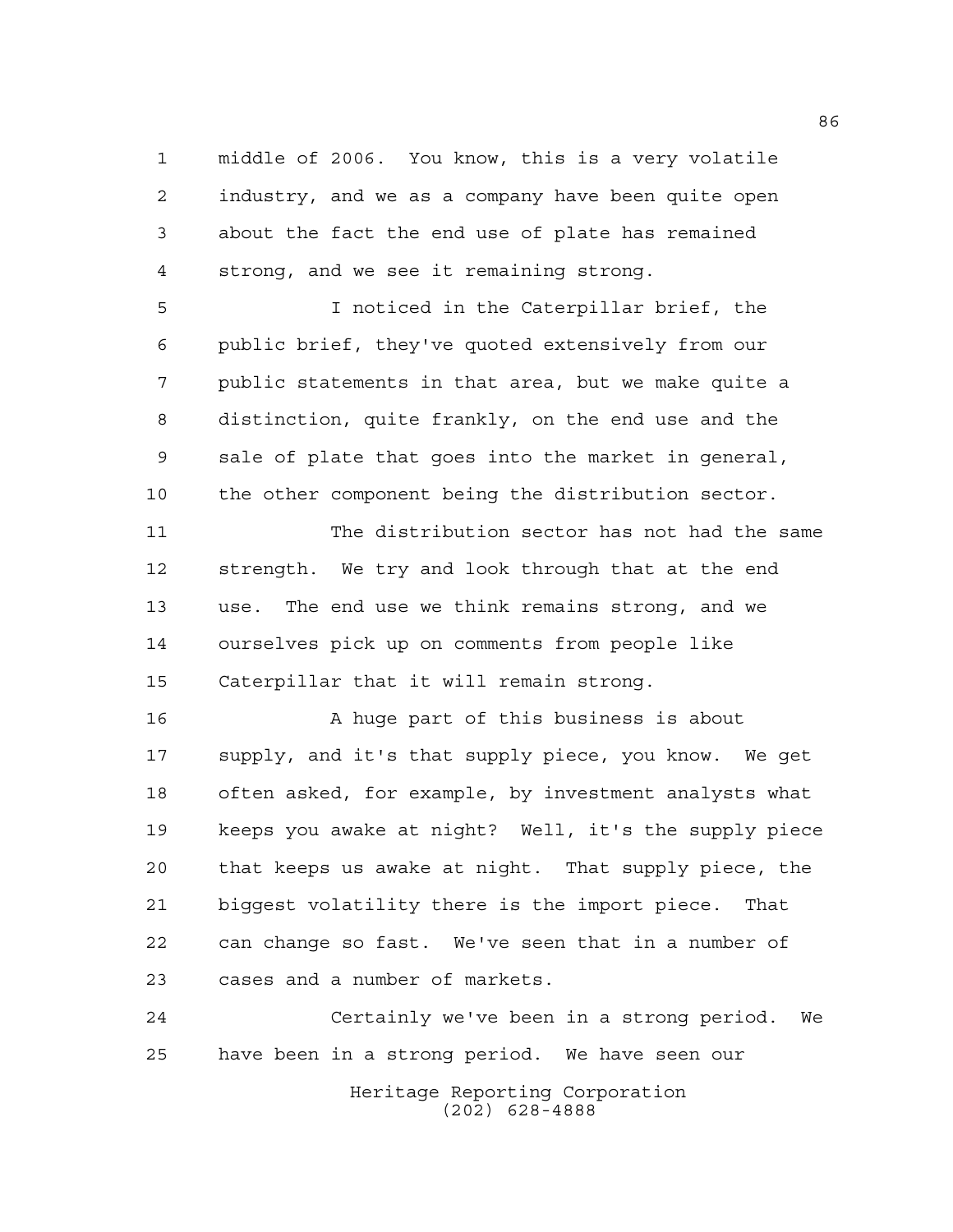Heritage Reporting Corporation (202) 628-4888 distributor orders as a company drop in the fourth quarter significantly. I mean, if we go through individual distributors, for example, 20 percent, 40 percent. The maximum is 68 percent. These are orders in the fourth quarter over the prior quarters. We are going to be idling some facilities through the fourth quarter in order to -- rather than jamming -- try to reduce their inventories. It doesn't make sense to try and push that up. There certainly is a change. It's a very volatile business. I mean, we've been at very high levels that last couple of years, but we were at extremely low levels for the years before that. We do need to make money when times are good, and we believe we've done that, but it's a supply issue that is the biggest worry for us. MR. INSETTA: Commissioner? COMMISSIONER LANE: Yes? MR. INSETTA: If I may add to what John just stated? My name is Bob Insetta, and I'm with Mittal Steel. I think I'd like to just emphasize what John said about the supply side, in particular as it related in this past year to the steady rise in imports and the production disruptions that we saw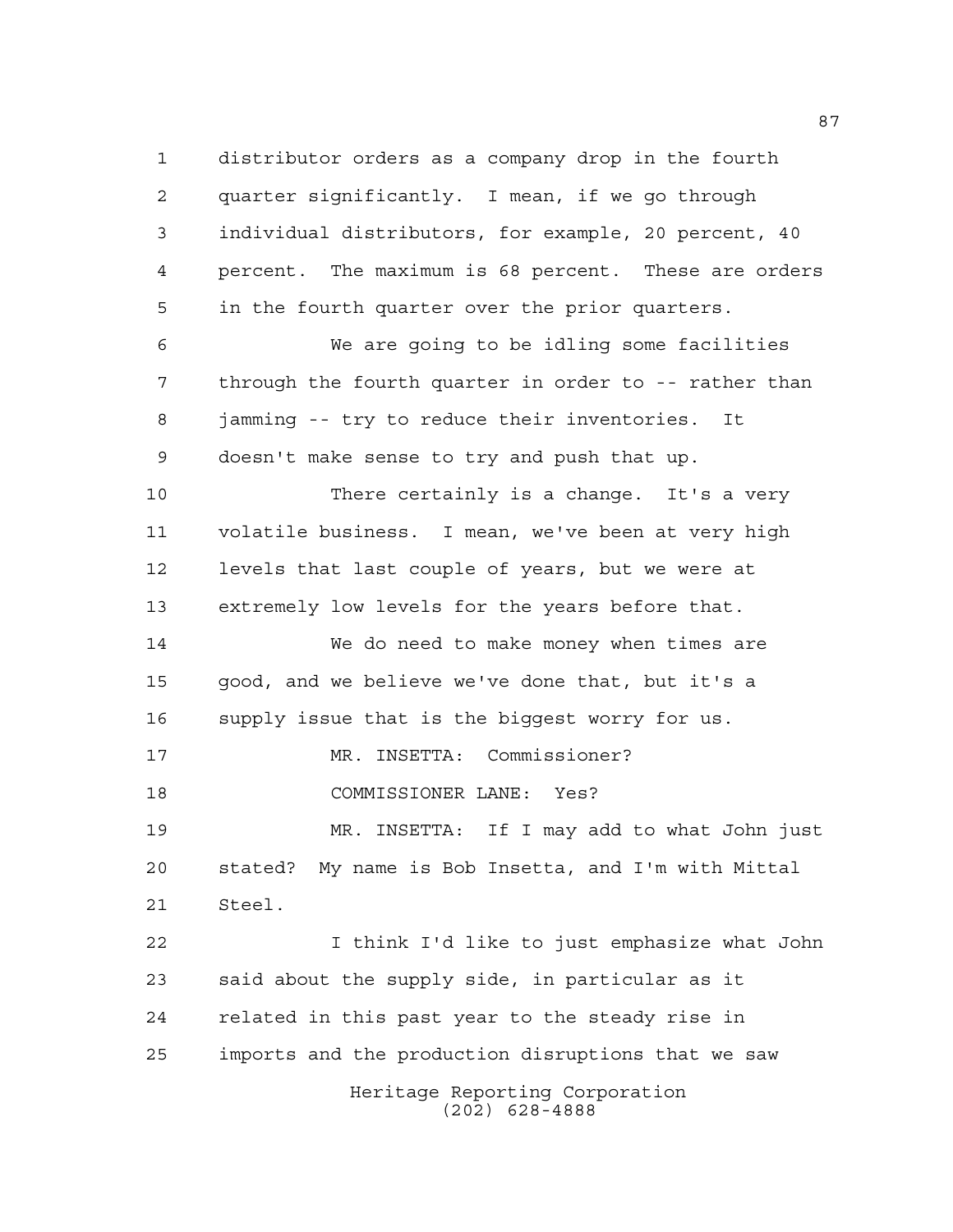domestically.

2 1f you look at the imports where they are as we sit here today and compare them to the point at which destocking began last year, the imports are significantly higher today than they were at that time.

 I think what we saw as these imports increased from the beginning of 2006 is that most of the increase was absorbed by this domestic disruption. We can provide additional information in the posthearing submission. If any of the other domestic mills would like to support that, I think they can also do the same thing.

 The point is there were a significant number of tons that came out of the domestic shipments that were replaced by these imports. We are now back into a situation where our production is up to levels that we have manned the facilities for, and imports keep growing.

 To reiterate Mr. Tulloch's comment, the supply side right now I believe is in a lot worse shape than it was this time last year when destocking started, and therefore the pricing pressures are more of a concern now than they were then.

Heritage Reporting Corporation (202) 628-4888 COMMISSIONER LANE: Okay. Let me just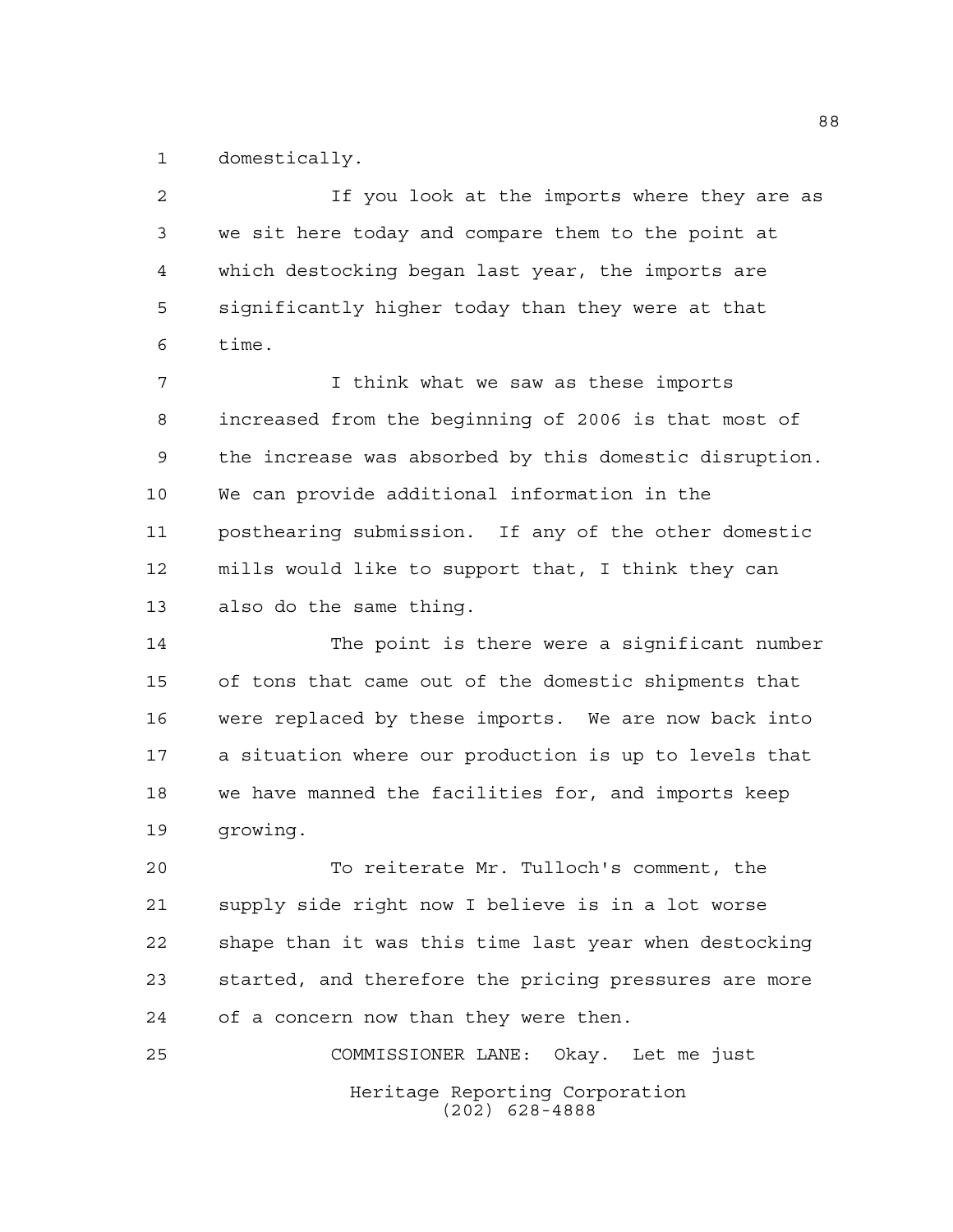Heritage Reporting Corporation (202) 628-4888 clarify one point you made. When you say that the imports are up, are you talking about subject imports? MR. INSETTA: Yes. COMMISSIONER LANE: Okay. MR. INSETTA: Yes. COMMISSIONER LANE: Okay. Thank you. MR. INSETTA: No. I'm sorry. Nonsubject. COMMISSIONER LANE: Nonsubject imports. MR. INSETTA: Yes. COMMISSIONER LANE: Okay. Thank you. Yes, sir? I'm sorry. Hold up your -- MR. RIKER: This is David Riker. COMMISSIONER LANE: Okay. thank you. MR. RIKER: I'm an economist. We've heard the domestic industry testify that they've decided not to invest in additional CTL plate capacity, and I think this is very significant because the investment decisions, just like your five-year sunset review, are forward looking. The Respondents' lawyers argue that you should ignore financial performance in the first half of the POR, and assume instead that this financial performance that you're asking about is here to stay, that it will persist. Under this rosy scenario, we could ask why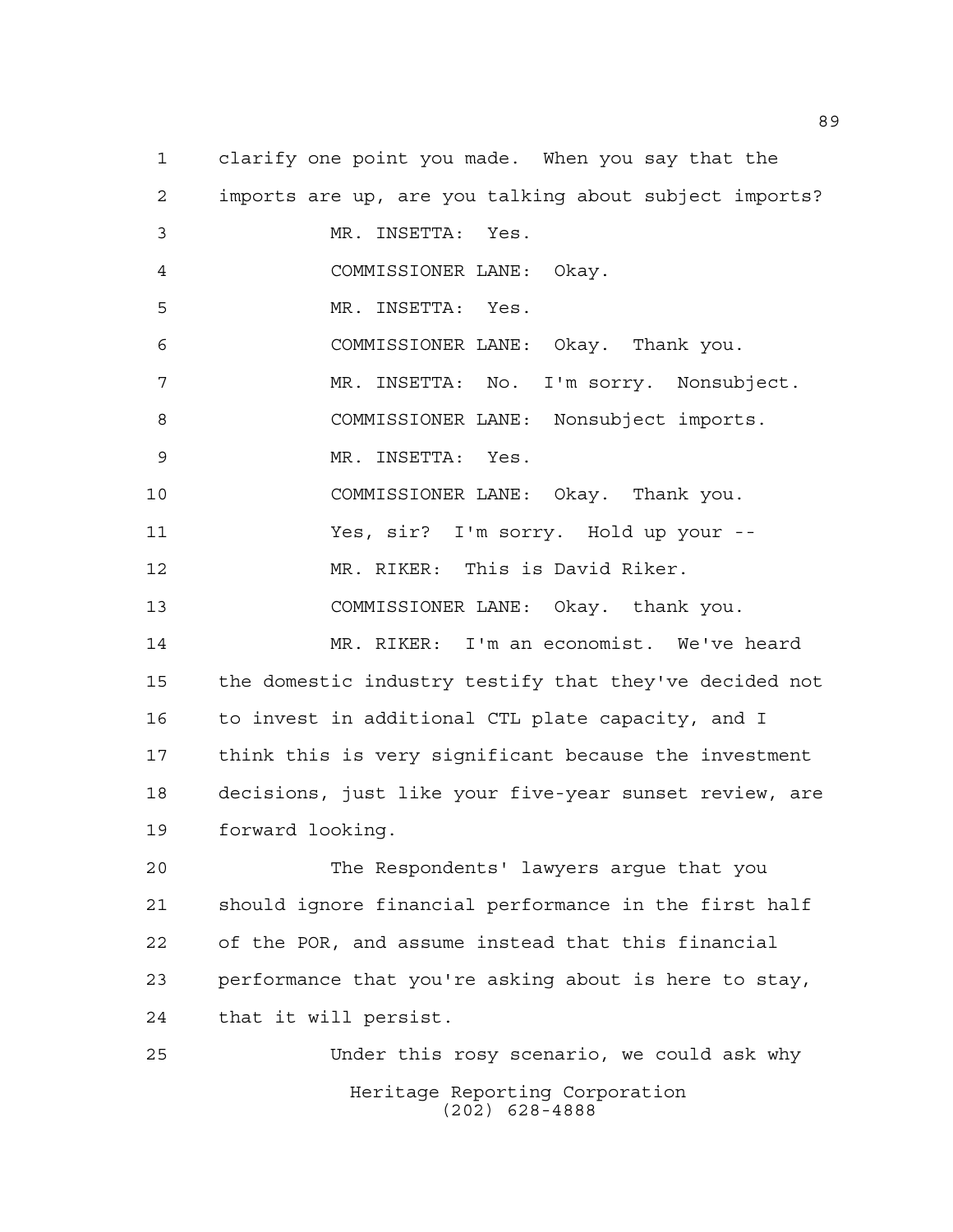Heritage Reporting Corporation (202) 628-4888 doesn't the domestic industry invest in more capacity? Clearly the industry knows better. They know that the market is subject to significant volatility as they've testified this morning, and their recognition of this volatility and the likelihood that the current conditions won't persist I think is reflected in their decision to forego additional CTL plate capacity additions, a point that was made to me particularly by Mr. McFadden at Nucor. COMMISSIONER LANE: Okay. Thank you. Dr. Scott, did you want to answer that too, please? MR. SCOTT: Briefly. Very, very briefly. Robert Scott, economist with Schagrin Associates. Of course, if the Commission had decided to sunset the orders a year ago that would have probably resulted in more imports coming in, and it would have I think injured the domestic producers. At that time I was involved in that case as well. We were expecting the economy to slow, and in fact it has slowed in the third and we predict and I think it's widely expected it will slow in the fourth quarter, I think with in the foreseeable future, considering that case. Finally, since September of last year when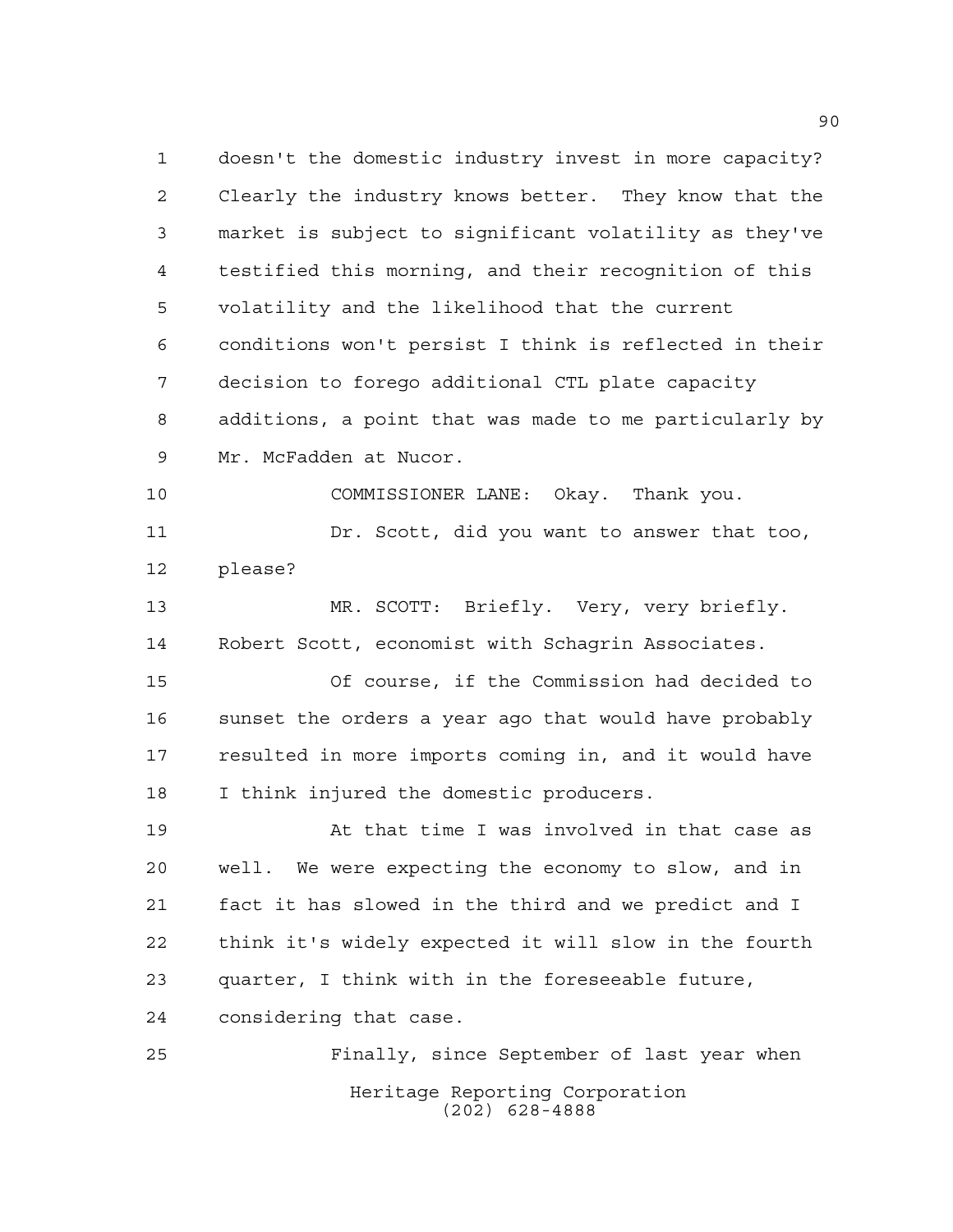Heritage Reporting Corporation (202) 628-4888 those cases were heard, the Fed has raised interest rates by 2.25 percentage points. That certainly clouds the economic outlook even more going forward. Thank you. COMMISSIONER LANE: Okay. Thank you. Mr. Schagrin, in Mr. Pierce's opening remarks he referred to a group forecast that was made by four companies about demand. Is it possible that that be put in the record if you have it? MR. SCHAGRIN: Yes, we can supply that with our posthearing submission. COMMISSIONER LANE: Okay. thank you. The staff report indicates that 24 out of 35 responding purchasers reported that there had been problems with supply, with most reporting that domestic mills had placed them on allocation or controlled order entry from early 2004 to mid 2005. 18 Are any purchasers still on allocation, and do any parties anticipate that the market conditions which led the domestic mills to place purchasers on allocation will recur in the reasonably foreseeable future? That's a nice, short question for the last minute. MR. TULLOCH: In IPSCO's case we have nobody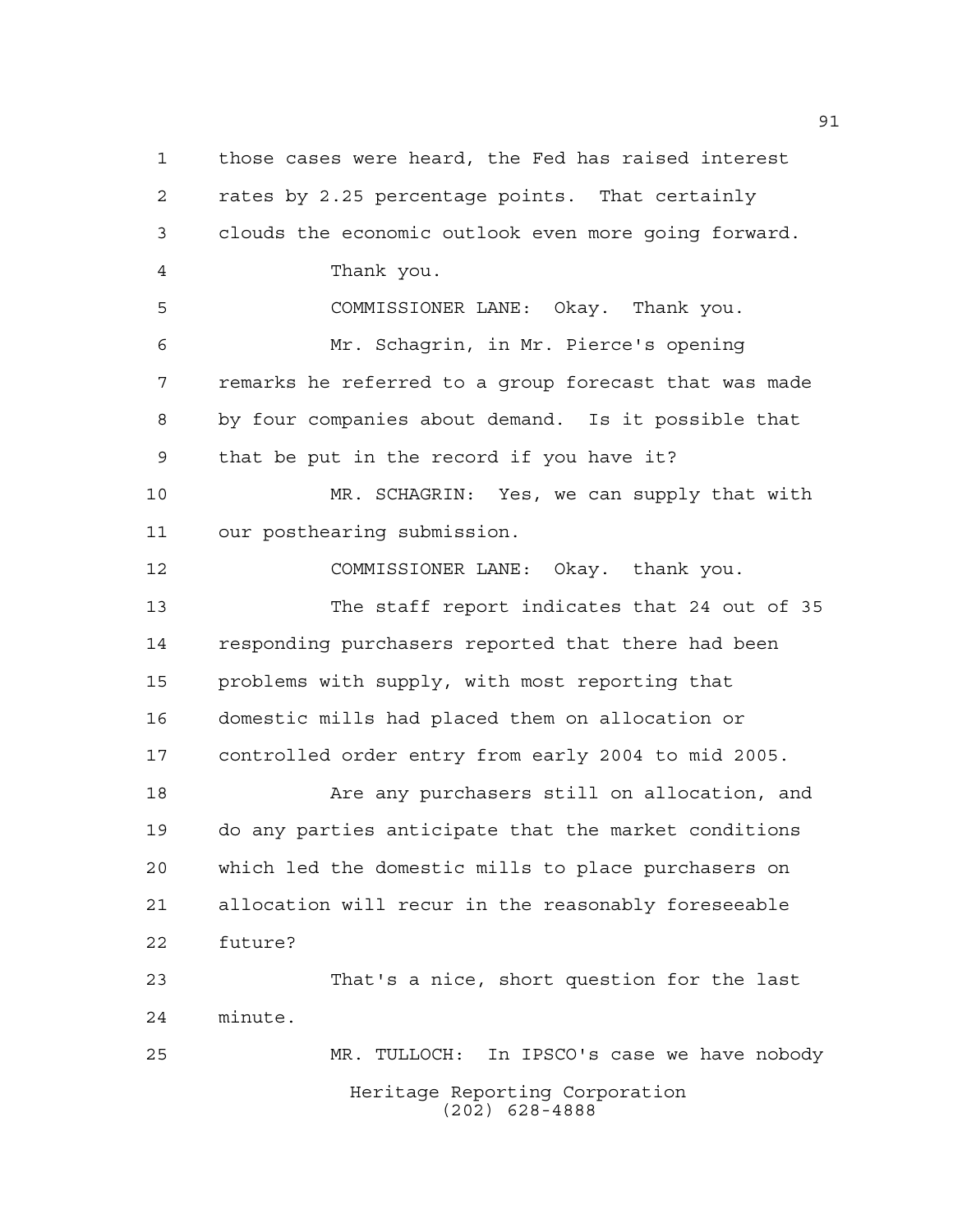on allocation today. That has changed quite

Heritage Reporting Corporation dramatically. In fact, as I said, we have available capacity for anybody who wants to step up. MR. MCFADDEN: The same at Nucor. We're wide open, and I expect us to be that way in the future. COMMISSIONER LANE: Okay. Thank you. MR. MONTROSS: It is exactly the same at Oregon Steel Mills. We have not and do not put people on allocation, and we don't see that any time in the foreseeable future. MR. RUANE: Commissioner Lane? Frank Ruane with Olympic Steel. We would be one of those people that would have been placed on allocation. The allocation is really simply a reservation system that allows the steel mills to manage how actually long their lead time is. Whether you are on this reservation system does not really prevent you from building inventories. At Olympic Steel, as well as the distribution industry in general, our inventories rose from the end of '03 to the end of '04, from the end of '04 to the end of '05 and from '05 until today and so there's been constant inventory growth in the supply chain

(202) 628-4888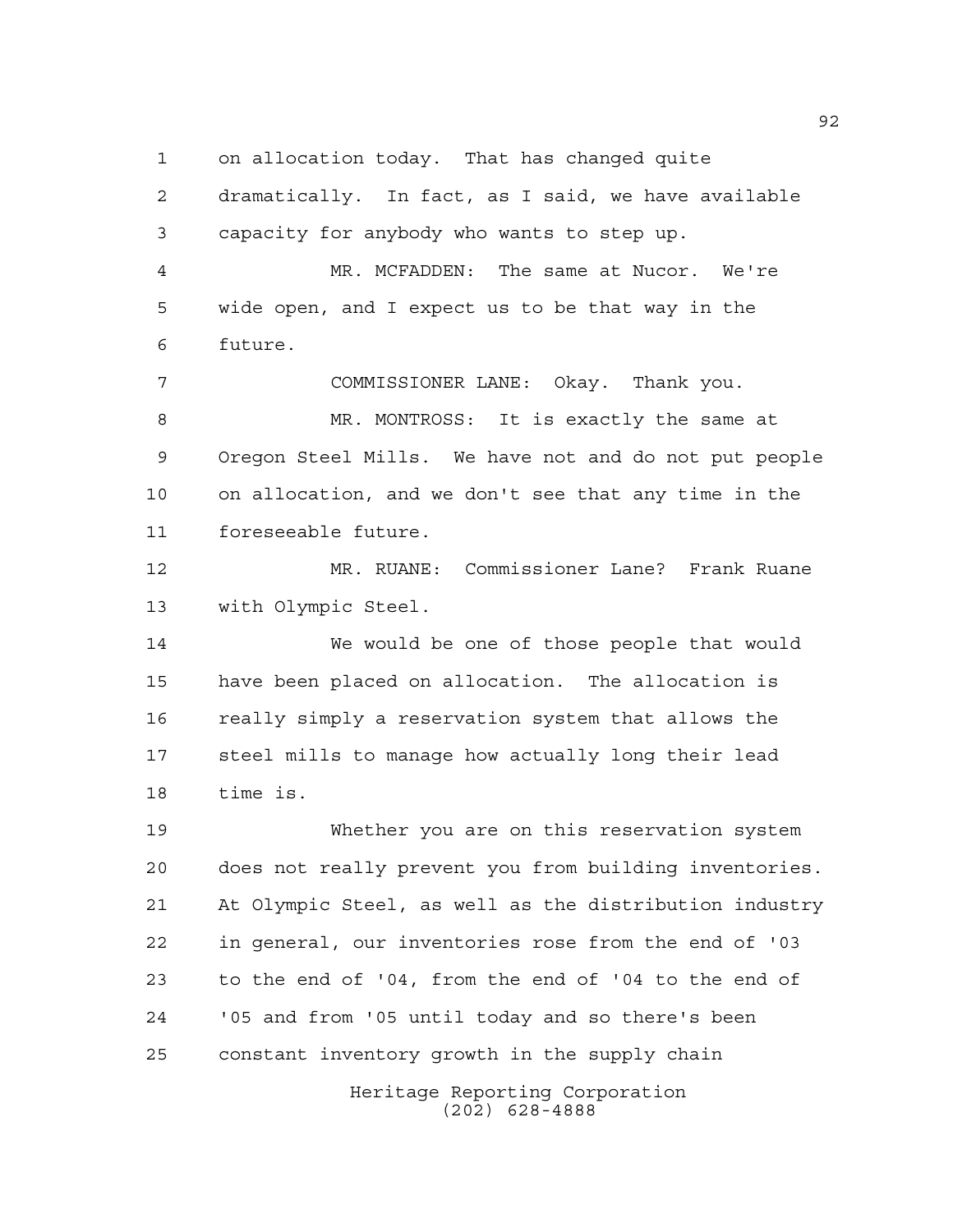regardless of the period of reservations.

Heritage Reporting Corporation (202) 628-4888 COMMISSIONER LANE: Okay. Thank you. Thank you, Mr. Chairman. CHAIRMAN PEARSON: I get to ask the second set of questions. This period of review was characterized by not very good financial performance the first several years and then towards the latter part of the period of review the earnings have been quite decent. Go back and review for me. What was it that led to the industry not doing well in the early part of the period of review? These subject imports of course have been constrained by orders since 1993 and so there must have been issues other than these subject imports that were causing problems for the industry. MR. TULLOCH: We have been active in the U.S. plate market since 1997 when we brought in new facilities. At that period as we brought our facilities on the market took a very sudden and quick downturn significantly related to a huge supply influx, which did lead to a number of reviews and cases. CHAIRMAN PEARSON: Would that have been related to the Asian financial difficulties?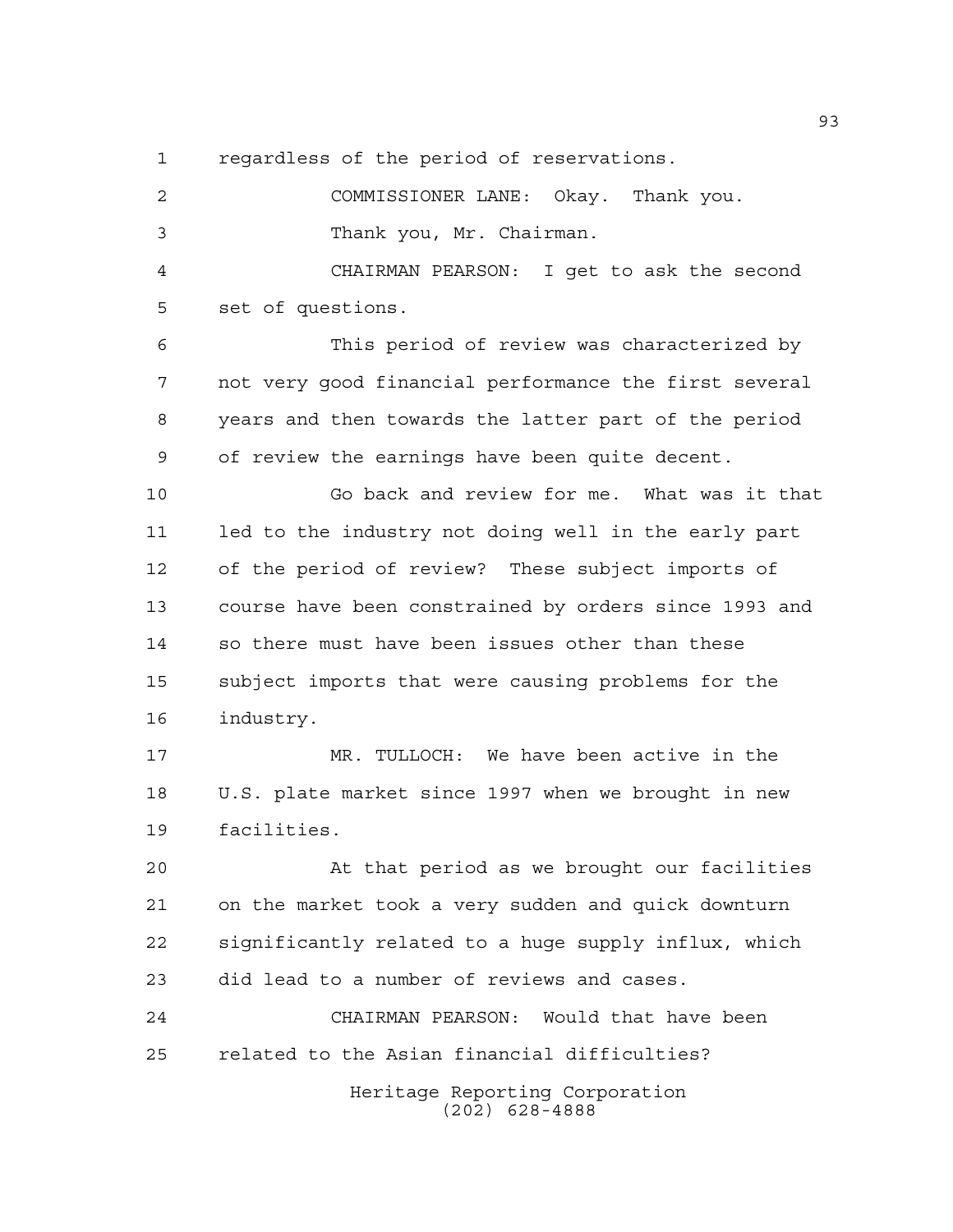MR. TULLOCH: Yes, typically around the time that I believe was ascribed to the Asian collapse. We also had a period where very many of the producers in the market were in an extended period of financial stress themselves, and we had a number of producers in the market who were just trying to get cash and survive. We went through a period of rather sluggish demand and massive oversupply and an extended period

 of therefore very poor financial results. That did turn around when basically global growth took off starting really in 2004.

 What happened was that it dried up or soaked up a lot of the excess supply that had been floating around the world for that period, and a lot of the allocations that we've talked about were the result of that sudden change. It was in that period of readjustment and through that. That in our view was what caused that period prior to 2004.

 CHAIRMAN PEARSON: Mr. McFadden? MR. MCFADDEN: Thank you. Our experience in the early 2000s was one of just growth and new capacity in the domestic market that happened with new mills coming on, ours included.

Heritage Reporting Corporation (202) 628-4888 At the same time in the cycle of what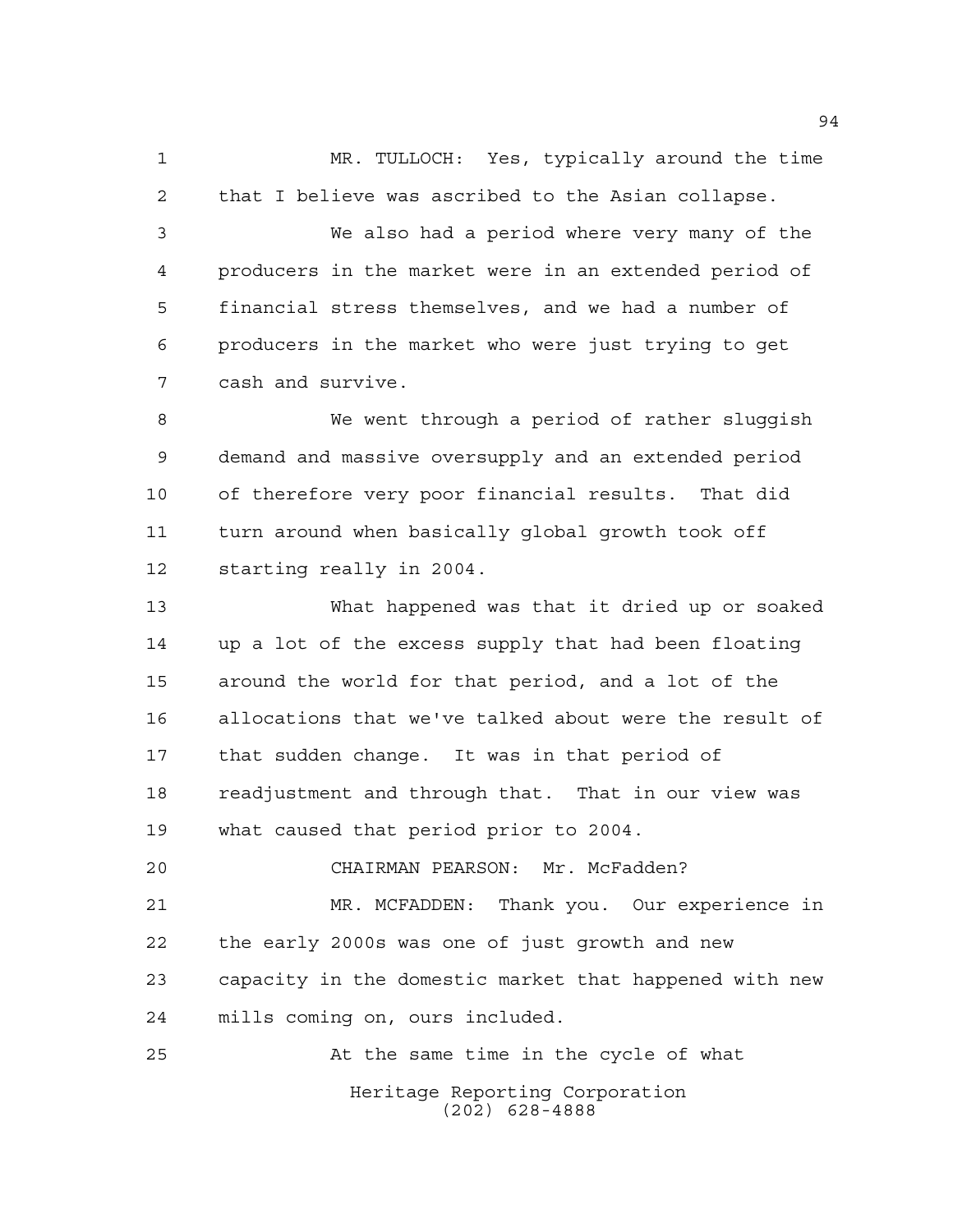happened in the years preceding there was heavy inventories, particularly the end users and the manufacturing sector, so the Caterpillars and the Deeres and those people had large inventories of semi- finished goods, and it took all that time from '00 to '03, thereabouts, for that to start to wear down. That was our experience.

8 CHAIRMAN PEARSON: Mr. Montross? MR. MONTROSS: From our perspective on the west coast, if you go back to the 1997 through 2002 timeframe -- as you put it, the Asian crisis time period -- our main competitor there was the imported products.

 We were in a position at that point in time where the company was very, very close to bankruptcy by the end of that point in time, so the fear, as I see it going forward on the west coast, is we've actually returned to import levels on the west coast that through the month of August of this year are already above any other year dating back to 1995, which is where the concern is.

 CHAIRMAN PEARSON: Okay. Remind me. Perhaps, Mr. Schagrin, you could do this. In those years I was working on other issues.

Heritage Reporting Corporation (202) 628-4888 The influx of imports relating to the Asian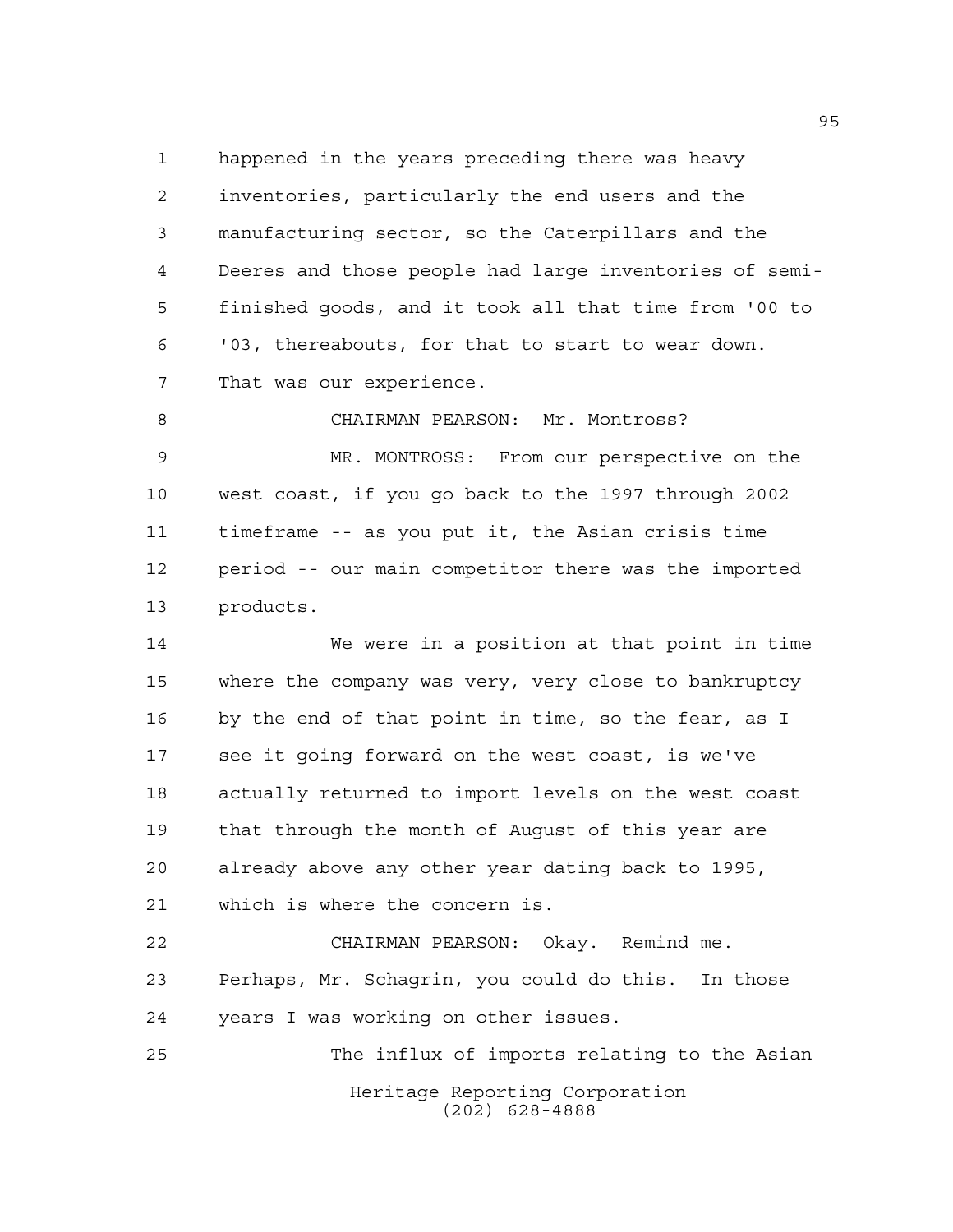financial difficulties, I assume that those were mostly nonsubject imports, or were there some subject imports that were able to price themselves in in that timeframe?

 MR. SCHAGRIN: At that time, among these 11 countries the only countries exporting significant amounts were really Romania and Mexico. We had very little imports from other subject countries.

 Those big surge of imports actually predated the Asian crisis because first we had the meltdown of the USSR, which a lot of people forget about, but those of us who are old enough remember the meltdown of the USSR. You know, that really occurred between '92 when the USSR first broke up and '94 and '95.

 By '96 we had massive amounts of plate arriving from Russia, Ukraine and lesser amounts from China, and that was because they were shifting from producing plate to making tanks, which is a good thing, to producing plate and exporting it to the United States.

 That even very much predated the Asian crisis and had a significant effect on the U.S. industry during a period of incredibly strong demand in the U.S. market in the '90s.

Heritage Reporting Corporation (202) 628-4888 Then we had the Asian crisis followed by the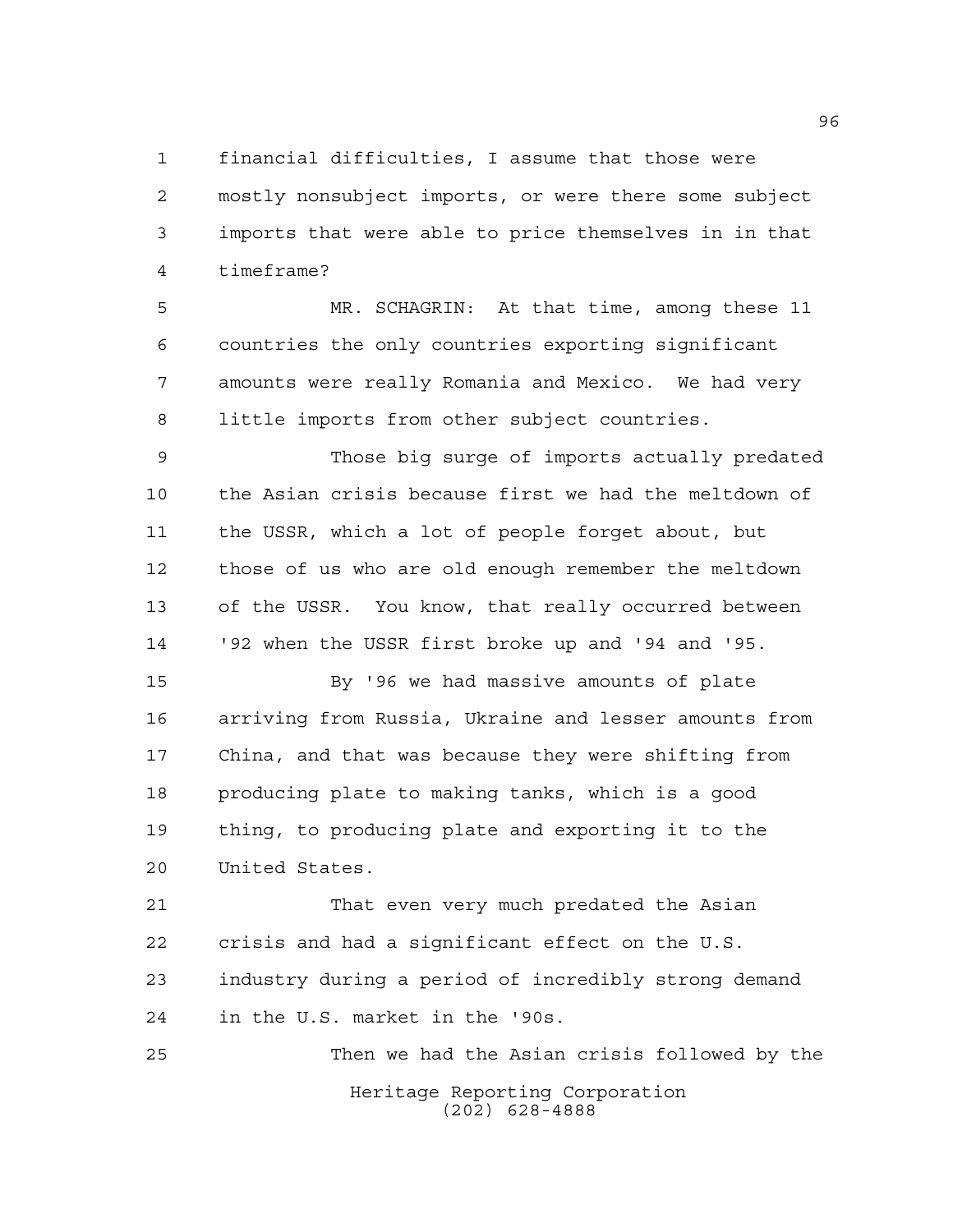first recession in the U.S. since I believe 1991 that occurred in 2001. In fact, the combination of what had been very high import levels and then the extra vulnerability caused by a weak demand led this Commission unanimously to find serious injury in the 201 case as to cut-to-length plate.

 We would say that two things have contributed to the rebound in the industry. First, the relief afforded by both the unfair trade orders and the 201 relief and then the growth in demand that occurred coming out of the recession which, and I think some of the distributors referred to this in their testimony, was really catch up on a lot of capital intensive items, so we saw even more growth in plate demand than the normal GDP.

 Just one follow-up that in part answers Commissioner Lane's earlier question as well, which is why did we say last September things could be problematic for 2006 and then they turned out so well?

 I don't think anyone realistically in September of last year could forecast that the U.S. economy would experience 5.6 percent first quarter GDP growth in 2006. That was really beneficial to the plate industry. It wasn't what people were forecasting last September.

> Heritage Reporting Corporation (202) 628-4888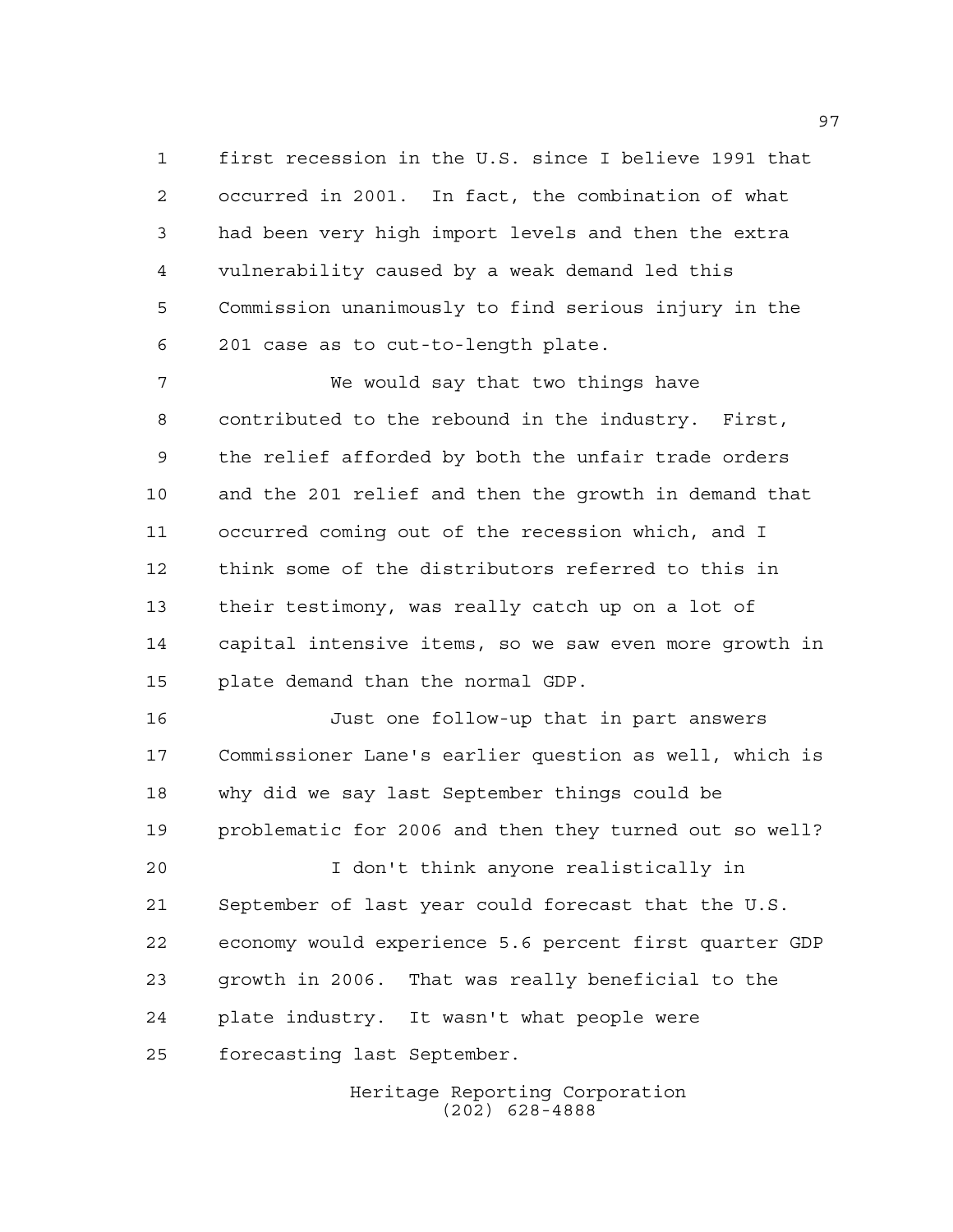If the people who appeared here knew the economy was going to grow by 5.5 percent in the first quarter, they would have made more money in the market and wouldn't need to be participating here.

 You know, no one on this panel, myself included, ever tried to mislead the Commission last year. Did the economic forecasts turn out a little differently? Yes, they did. We're happy for that. We'll see how the future forecasts turn out.

 CHAIRMAN PEARSON: You mentioned the 201 orders. Were there any antidumping or countervailing duty orders that were put in place following the Asian crisis and the imports at that point?

 MR. SCHAGRIN: Yes. We had cases which were the subject of last September's review, cases that were filed in 1999-2000 most against Asian countries, Korea, Japan, India and Indonesia, as well as Italy and France.

 Those were a direct result of the growth in imports in the 1998-1999 time period after the Commission had given relief against the imports in the China, Russia, Ukraine, South Africa cases, which were filed in late 1996.

 CHAIRMAN PEARSON: Okay. Thanks for that review of recent history.

> Heritage Reporting Corporation (202) 628-4888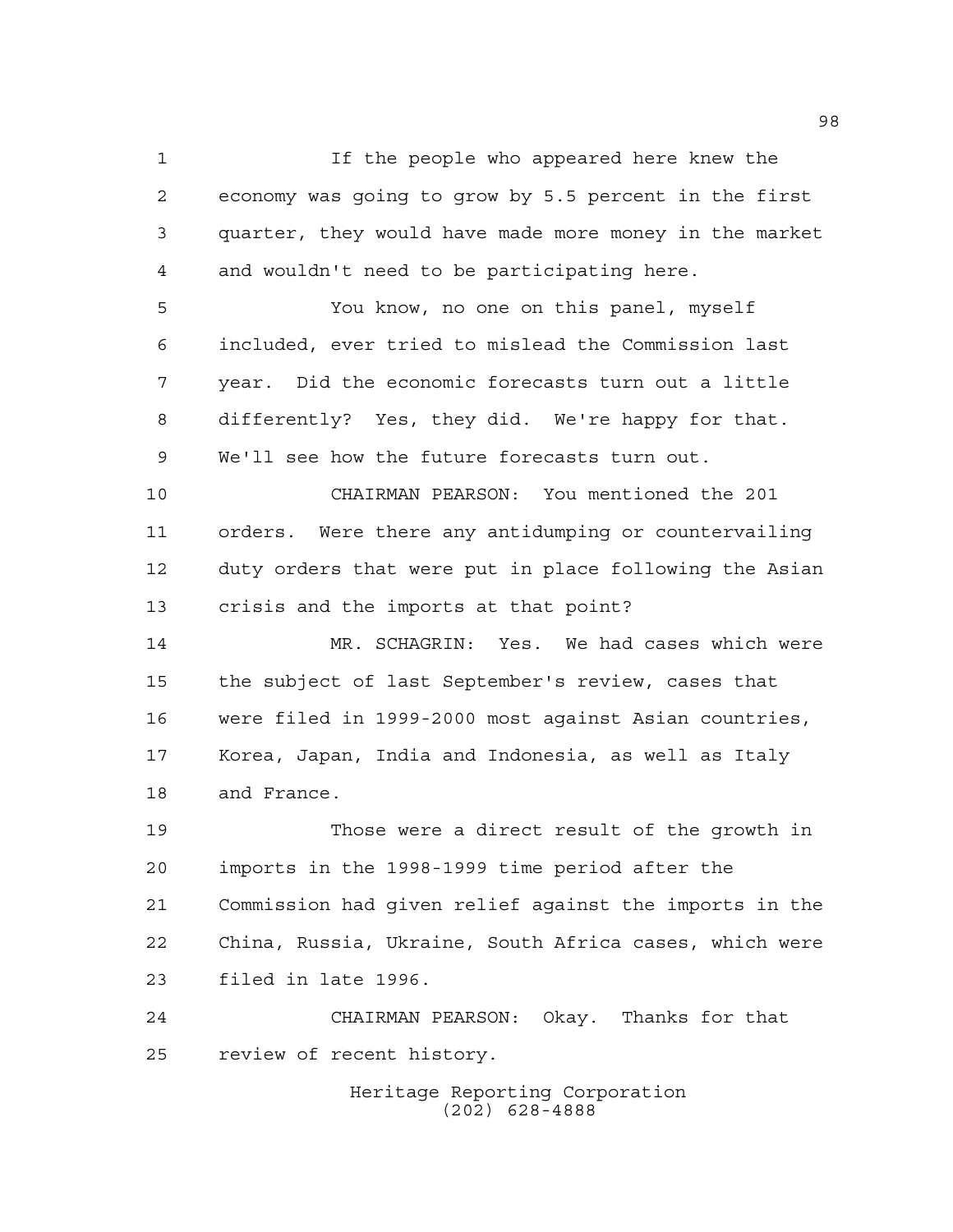Heritage Reporting Corporation (202) 628-4888 Is it possible to sort out how much of the difficulty that the industry had in the early part of the period of review was related to the import surge and how much of it was, for lack of a better term, self-inflicted by a bit of overenthusiasm in terms of investing in new facilities and bringing more capacity on line than the market could absorb at that moment? Has anyone tried to look at that question? Yes? In the back? MR. RIKER: David Riker, an economist. We did quite a lot of analysis in the context of the 201 both in the original investigation to look at the effect of the imports and then in the midterm review that I testified on. I'd be happy to provide that and point you to it and explain it in the posthearing if that's useful. CHAIRMAN PEARSON: Thank you. I would appreciate that. I have some interest in this because I have a bit of experience in an industry where there were substantial losses for a period of time, and the behavior of firms in those circumstances is much different than one would see in better circumstances. You can get into a snowballing situation where people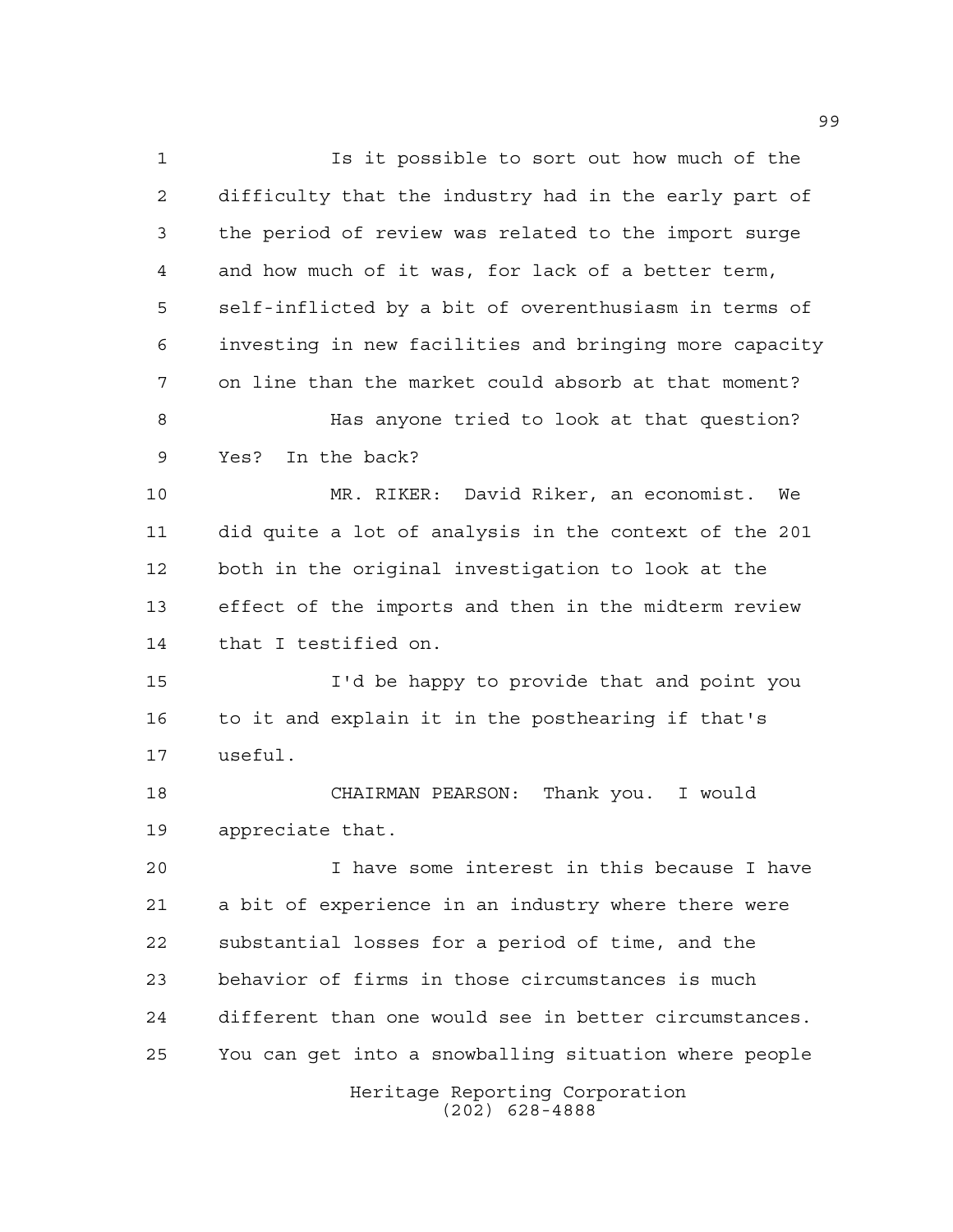pile on and prices tend to drop further.

2 I'm trying to understand whether the circumstances we see going forward are likely to lead to recurrence of that. If not, we might see less vulnerability than we would if we thought that was likely to recur. My light is turning yellow, so if there's any quick comment I'd take it. Otherwise we'll pass. MR. SCHAGRIN: I would just say, Chairman Pearson, that if you look at the overall domestic capacity there is additional present capacity in the U.S. market vis-à-vis even a strong U.S. demand situation as occurred in '05-'06, so while there may be less excess capacity than there had been before the shutdowns of Geneva Steel and Gulf States Steel, certainly any slowdown in demand or without a slowdown in demand the additional supply shock referred to by Mr. Tulloch can lead to the same kinds of imbalances we saw just several years ago. That's why we believe the industry remains

 vulnerable in the same way that it did just several years ago.

Heritage Reporting Corporation (202) 628-4888 CHAIRMAN PEARSON: Thank you. Vice Chairman Aranoff? VICE CHAIRMAN ARANOFF: Thank you, Mr.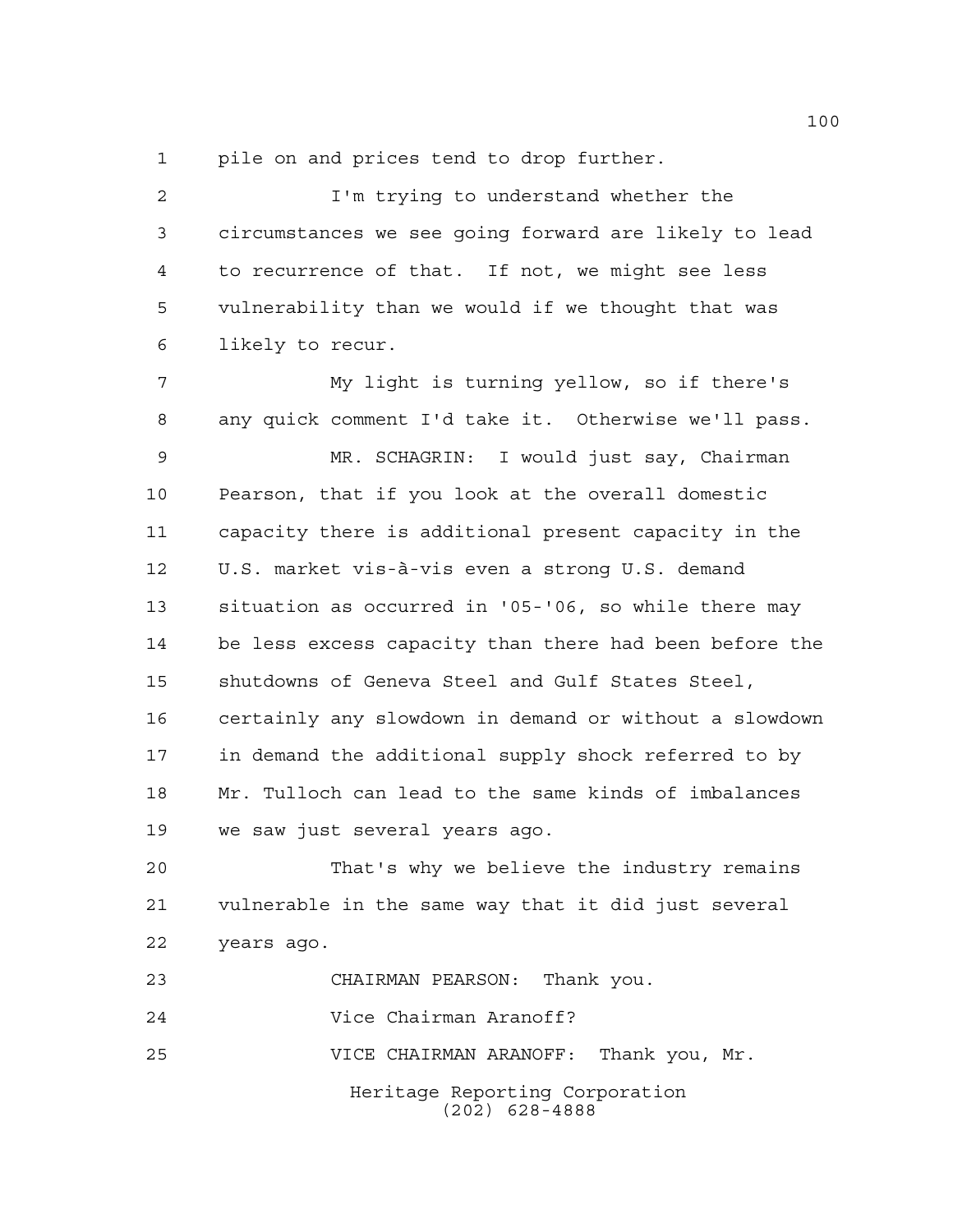Chairman.

Heritage Reporting Corporation Let me join my colleagues in welcoming this morning's panel here and particularly thanking all you who traveled to be with us today. We hope that unlike those who traveled to be with us on Tuesday, you make your flights out of town tonight, but you might want to have a Plan B. Let me start with a question about Canada. Mr. Tulloch in his testimony and perhaps others as well pointed to the recent experience in Canada as an example of the likely effects of revocation of these orders. 13 I want to probe that a little bit more. First of all, taking a look at our staff report my impression is that the volumes that went into Canada after revocation were measured in the tens of thousands of tons, as opposed to the U.S. market, which is consuming in the millions. When you describe that as a surge it may be relative to the size of the Canadian market, but does that tell us anything about the ability of producers and particularly subject producers to ship more to the United States? MR. TULLOCH: On the Canadian side, the market deteriorated very quickly. Clearly when

(202) 628-4888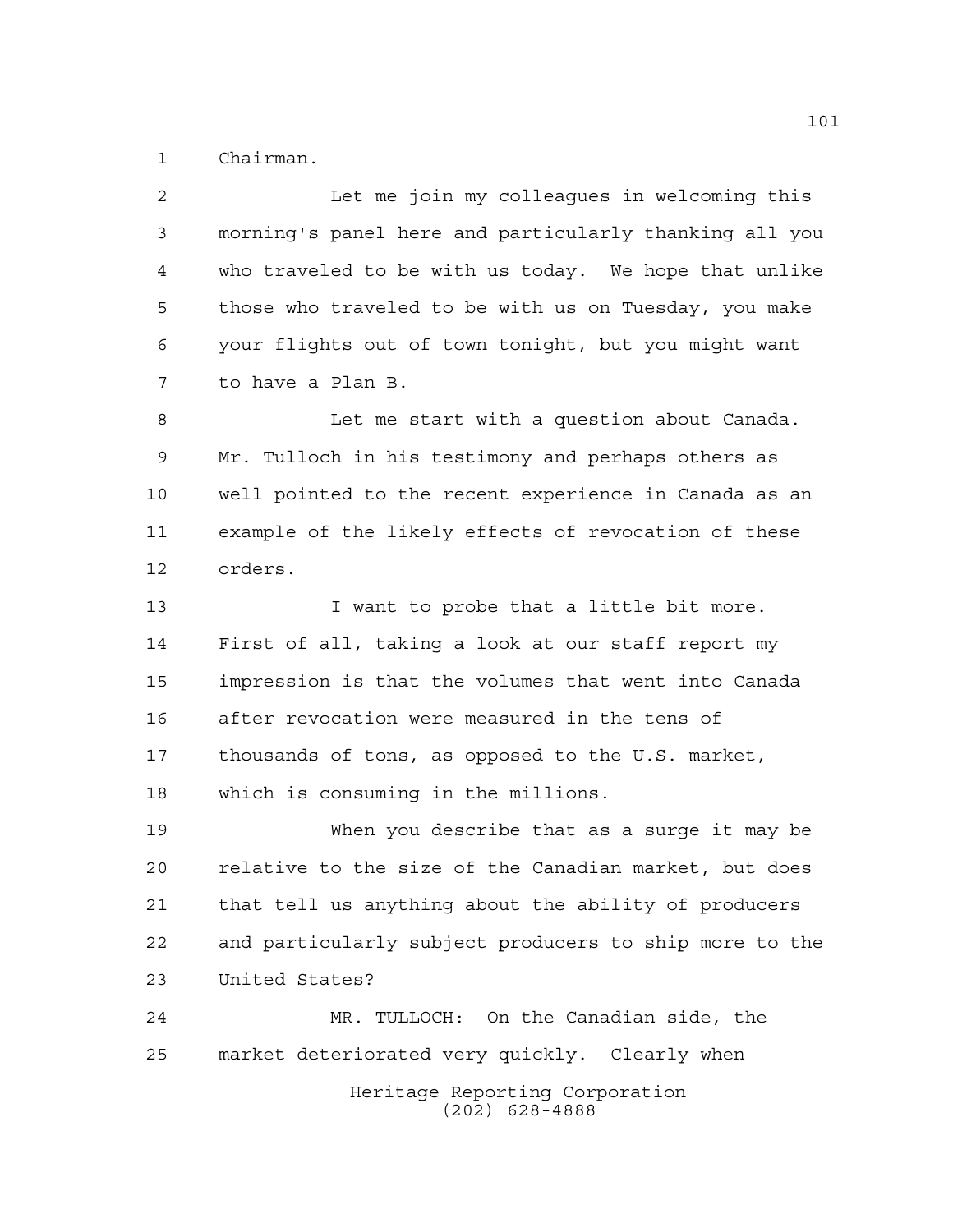conditions like that happen those of us who are trying to supply that market react ourselves in ways that we try and compete with those imports. It usually finds its expression in price.

 I think clearly the discussions that we have with customers in Canada very quickly turn to what's being offered from import sources right after the sunsetting of those orders.

 VICE CHAIRMAN ARANOFF: Of the surge in imports that was noted coming into Canada after the CITT revoked those orders, what portion of that increase represented product from countries that are subject to the reviews that we're looking at today? Do you know?

 MR. TULLOCH: I'd have to get you something in the posthearing brief, I think.

 VICE CHAIRMAN ARANOFF: Okay. I'd appreciate that.

 MR. SCHAGRIN: I'd invite Mr. Gilmore to answer and then, depending on his answer, I might be able to add something, Commissioner Aranoff.

Glenn?

 MR. GILMORE: Sure. My name is Glenn Gilmore. I'm with IPSCO.

Heritage Reporting Corporation (202) 628-4888 As an example, in June of 2005 the finding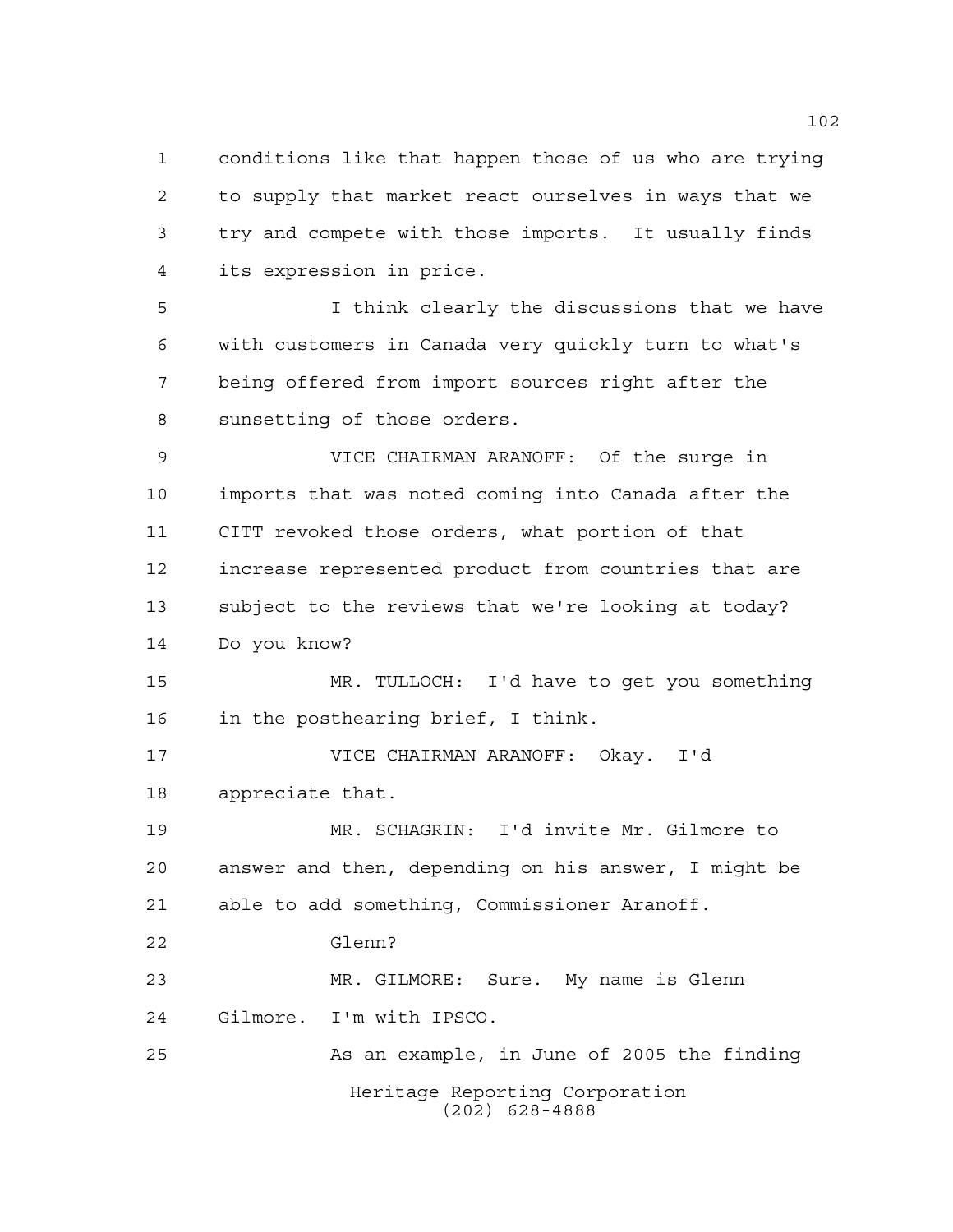was rescinded, and one of the named countries here, Brazil, in 2004 their imports into Canada were 1,800 tons, and in 2005 basically in the second half of 2005 they jumped to approximately 17,000 tons, and in Brazil in the first half of 2006 they're almost up to 40,000 tons.

 VICE CHAIRMAN ARANOFF: Okay. Well, I appreciate that. Anything that you can do in the posthearing to just break that out and show me.

 The second thing I'm interested in with respect to Canada is when someone says to us, and this often happens in these cases, well, another country revoked an order and here's what happens.

 A lot of times we find ourselves saying, you know, we don't know anything about conditions of competition in this other market so we can't say for certain that the conditions there are so similar to the conditions here that we can really rely on that as an example of what's likely to happen here.

 Is there anything that those of you who are doing business in Canada can tell me about whether there are demand issues, structural issues in that market that are similar to or different from what might happen in the U.S.?

Heritage Reporting Corporation (202) 628-4888 MR. TULLOCH: The market in Canada and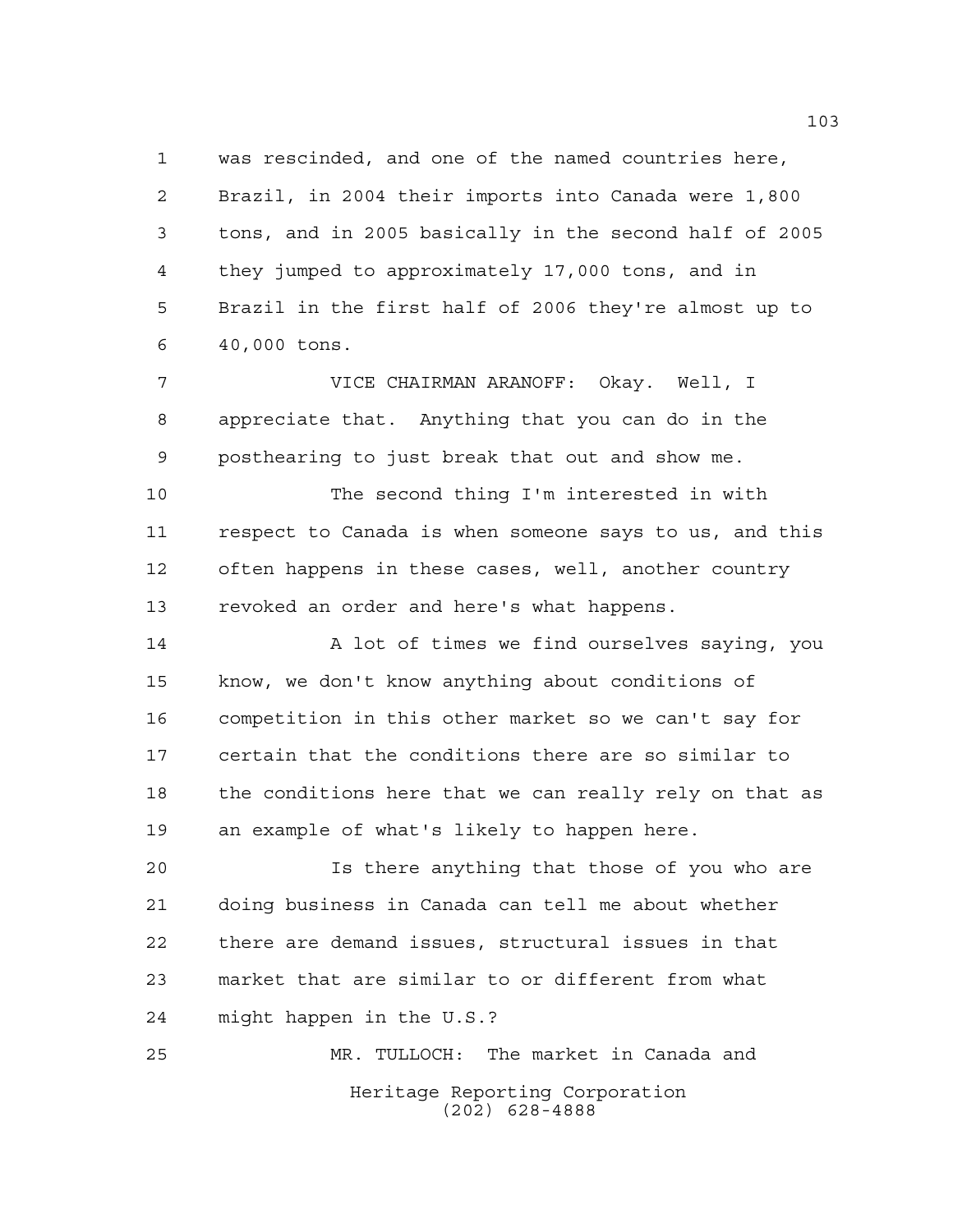particularly eastern Canada where most of the

 industrial activity takes place is very similar to the market we have in the U.S.

 Differences, if you look for them there, would be the exchange. They operate in a different currency, although that has tended to be washed out, and the pricing has tended to come between the two.

 The Canadian economy is likewise strong. A lot of the people that we supply in Canada, I'd have to look at the numbers, but I believe it could even be a larger distribution component in Canada.

 I believe it is more distribution, but a lot of those customers are in fact serving U.S. markets so it's probably more similar than anywhere else obviously that we deal in or any other two countries that we deal in.

 Can you tell me before and after the revocation of those orders in Canada about what percentage of the Canadian market is supplied by the Canadian product?

 MR. TULLOCH: We could certainly get those for you. I don't have that at my fingertips.

 VICE CHAIRMAN ARANOFF: Okay. I appreciate that.

Mr. Montross?

Heritage Reporting Corporation (202) 628-4888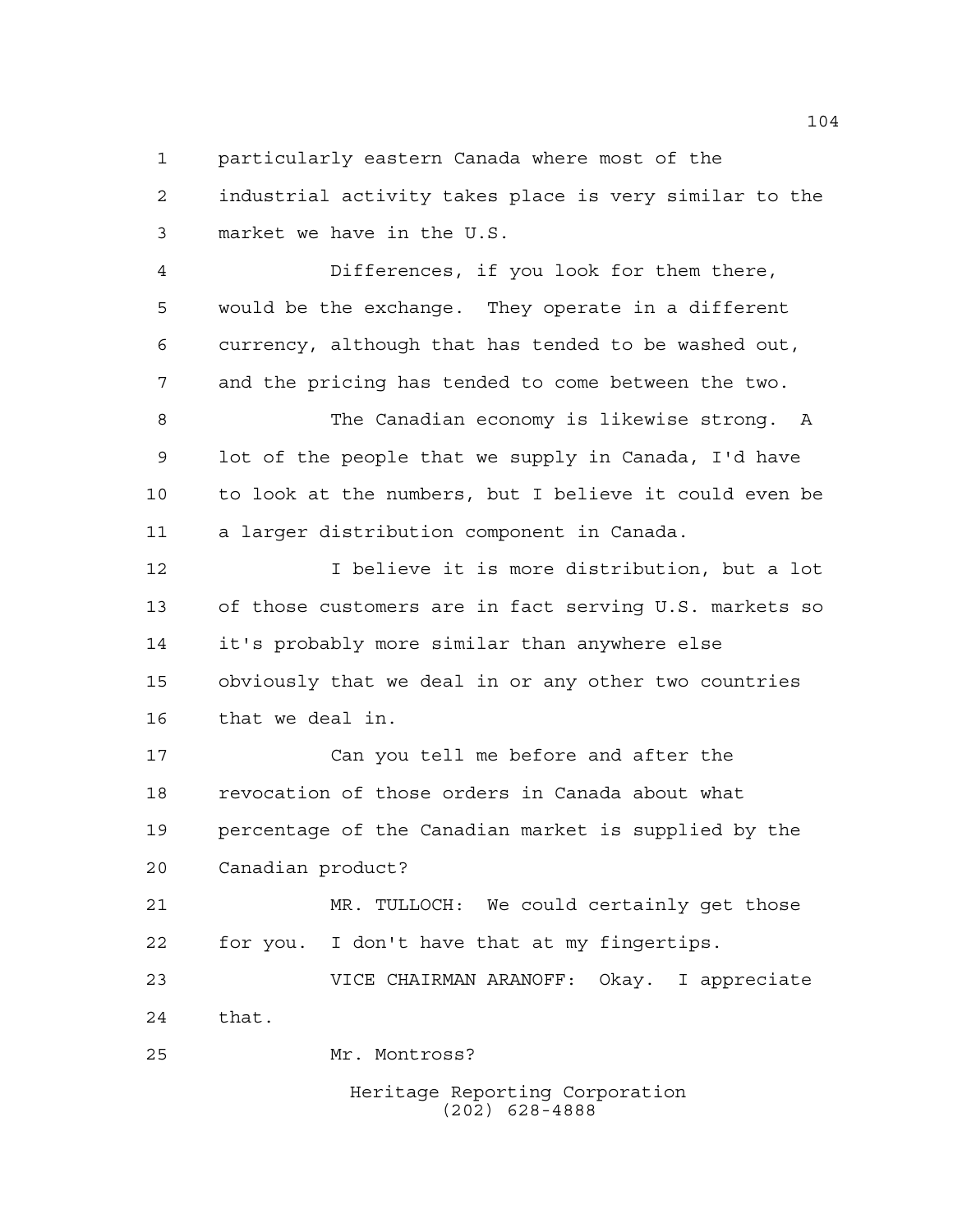MR. MONTROSS: Vice Chairman, we do at Oregon Steel Mills a significant amount of business on the west coast of Canada, and we find the business that we do there very similar to the west coast of the United States.

 It's subject to very rapid changes in volume requirements specifically by the distributors because of the import levels that actually come into the west coast of Canada.

 VICE CHAIRMAN ARANOFF: Okay. I don't want to belabor the point too much.

 MR. SCHAGRIN: And we'll supply the data, Vice Chairman Aranoff. Because I've already seen it, I can tell you here in the open that the Canadian industry now has less than half of the market in Canada.

 It's been an unbelievable change since the Tribunal sunset those orders. They've lost roughly about 17 percent market share points in just a two- year period since the Canadian Tribunal started sunsetting.

 You talk about things that keep you awake at night. I mean, I really worry that the same thing would happen in the United States that happened in Canada. The difference between the Canadian market

Heritage Reporting Corporation (202) 628-4888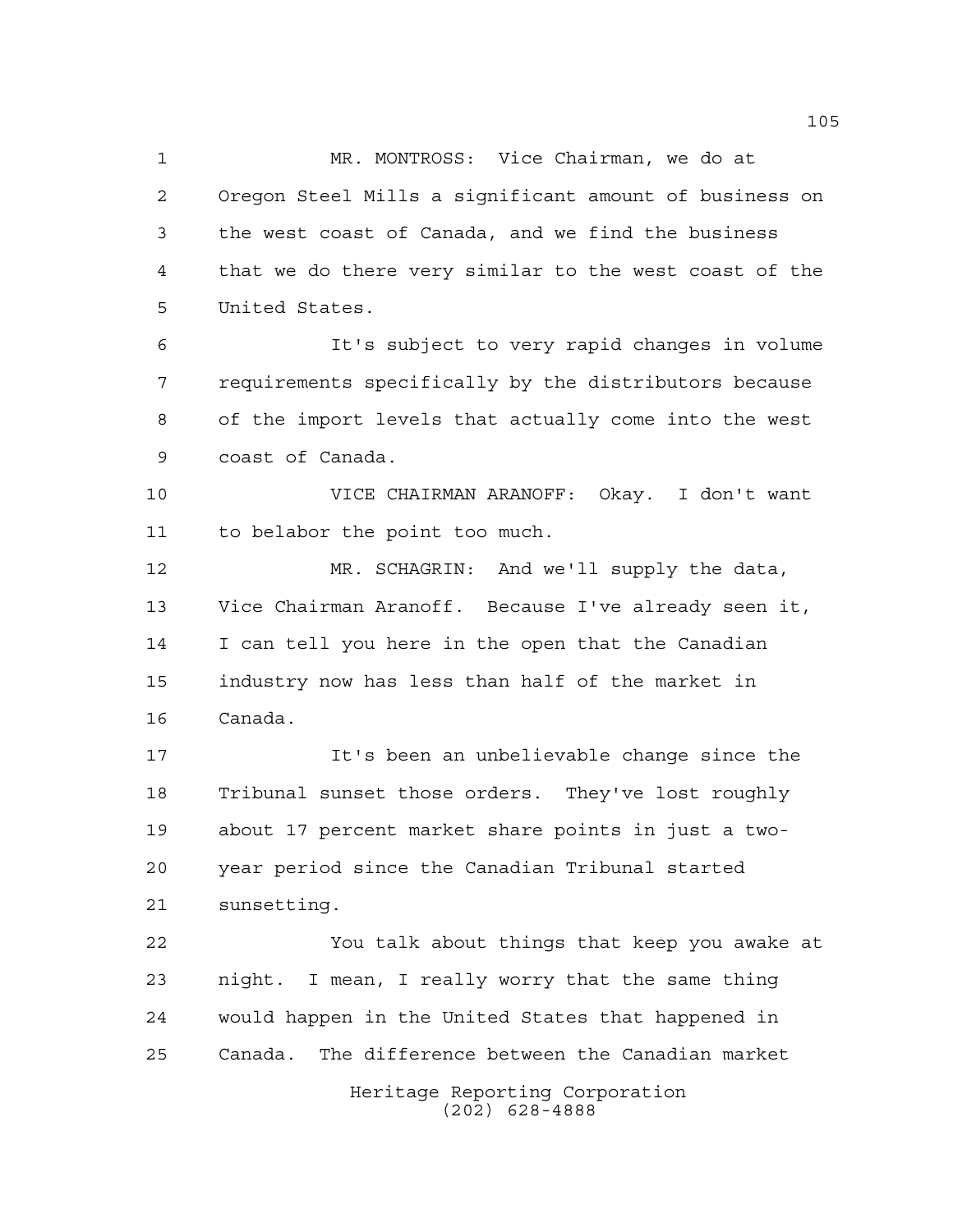Heritage Reporting Corporation and the U.S. is just really that they're about a tenth our size. Other than that, there's a lot of similarities. In fact, they're just like us, only different, eh? VICE CHAIRMAN ARANOFF: Okay. I take your point on that, and I'm looking forward to seeing the numbers. I would just note that, you know, one story I heard here was Brazil. Okay. You know, Mexico, also close by to Canada. You know, Taiwan, the only country we're looking at today that's in Asia. Everybody else is in Europe. **I** want to know whether what happened in Canada had anything to do with the European industry. There's a hand up way in the back. MR. RUANE: Commissioner Aranoff, Frank Ruane with Olympic Steel. One of the similarities between the Canadian marketplace and the United States marketplace is that the plate sales are on a spot price basis to distributors, so that is very equivalent. Your question about is the volume a very big issue, it is because it only takes a very small amount, a very small percentage of the marketplace, to trigger a change in everyone's spot price.

(202) 628-4888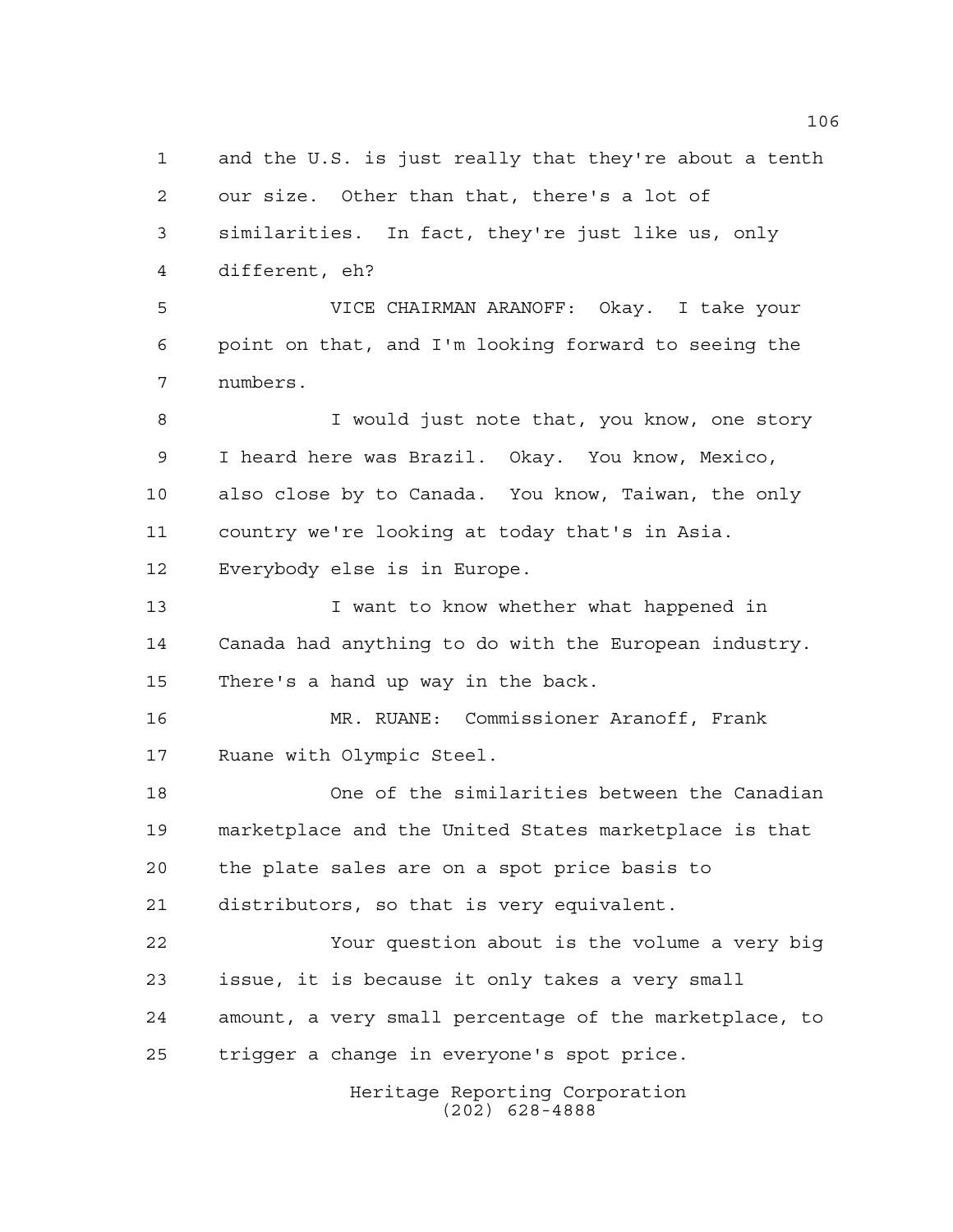While the quantities may not be as significant compared to the U.S. marketplace, the effect of that spot market change is extremely similar.

 VICE CHAIRMAN ARANOFF: Okay. I appreciate that. Obviously there's a magnitude issue between the Canadian market and the U.S. market, so I need to see the tie between the amount coming in from subject countries, their prices and whether the volumes which may have been significant enough to affect prices in Canada would also be significant enough to affect prices in the United States. I think you guys all get the question now.

 Let me turn to something different. This is a question that goes to cumulation. In looking back over what the Commission did in the first reviews in these cases, although a lot of arguments were made to the Commission about no discernable adverse impact for various of the countries, in looking at that the Commission asserted that because it considered the domestic industry to be in such a vulnerable condition that implied that what would be discernable in terms of adverse impact needed to only be relatively small. I wanted to ask counsel who are here to comment. Do you think that the Commission should be

> Heritage Reporting Corporation (202) 628-4888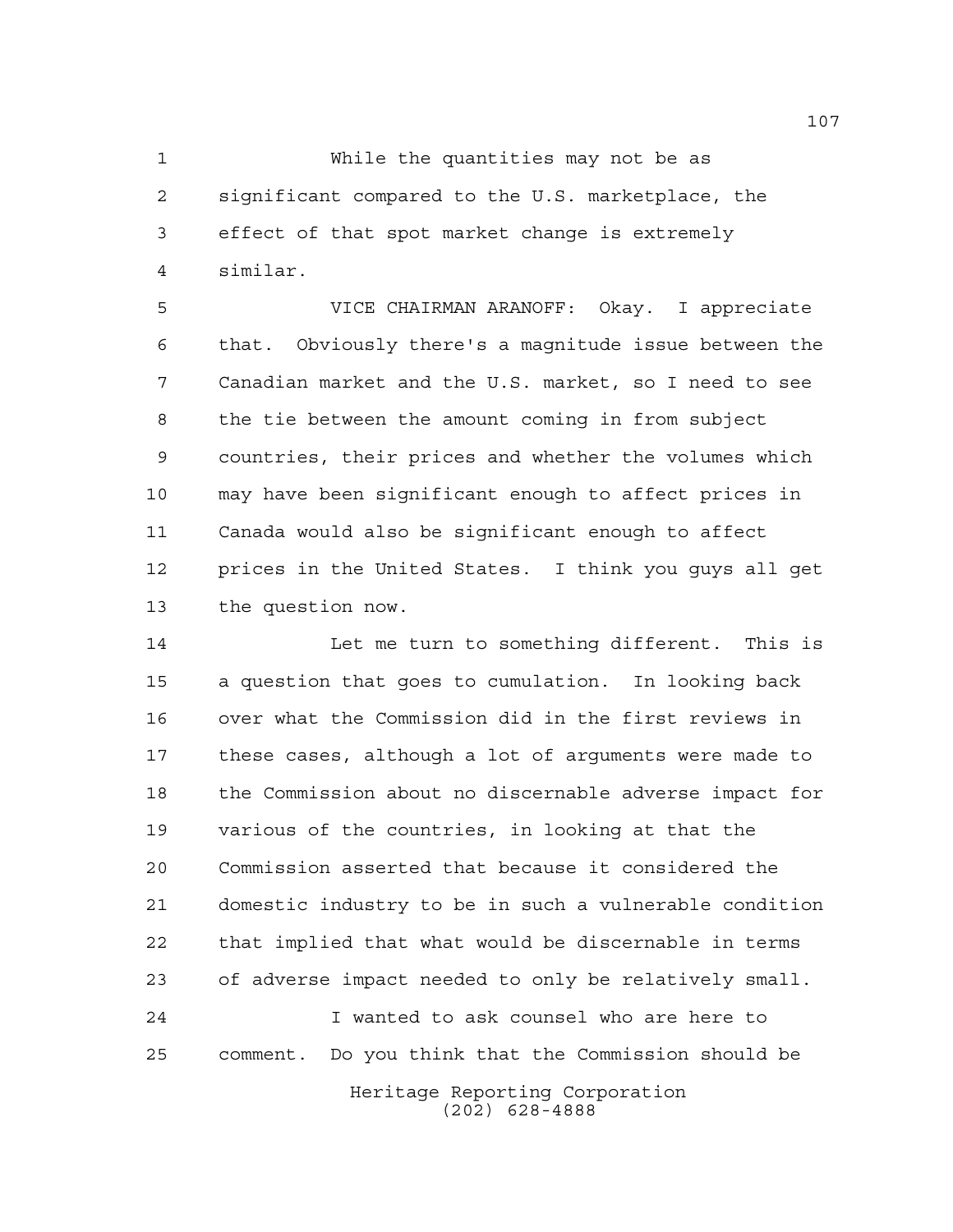applying no discernable adverse impact on this kind of I don't want to say sliding scale, but a relative assessment that the amount of impact that's discernable changes with the general health and profitability of the domestic industry?

 That's certainly what we said or what the Commission said -- I shouldn't say "we" because I wasn't here -- in the first review. Does anyone have thoughts on that?

 MR. BRIGHTBILL: Tim Brightbill, Wiley, Rein & Fielding. I think certainly there is still an element of vulnerability here to this industry and it's not apparent in the last year or two of operating profits, but it's apparent in the comments that the panel has made about the volatility of this market, and so when you're approaching the question of discernable adverse impact we think you should look at 18 the volatility of the market along with the other traditional factors that you've analyzed.

 Capacity utilization in the 11 subject countries. Is there an export orientation? There clearly is in many of those countries. The ability to product shift. That's particularly true here in plate and presence in the U.S. market. As we laid out in our brief each of the subject countries has at least a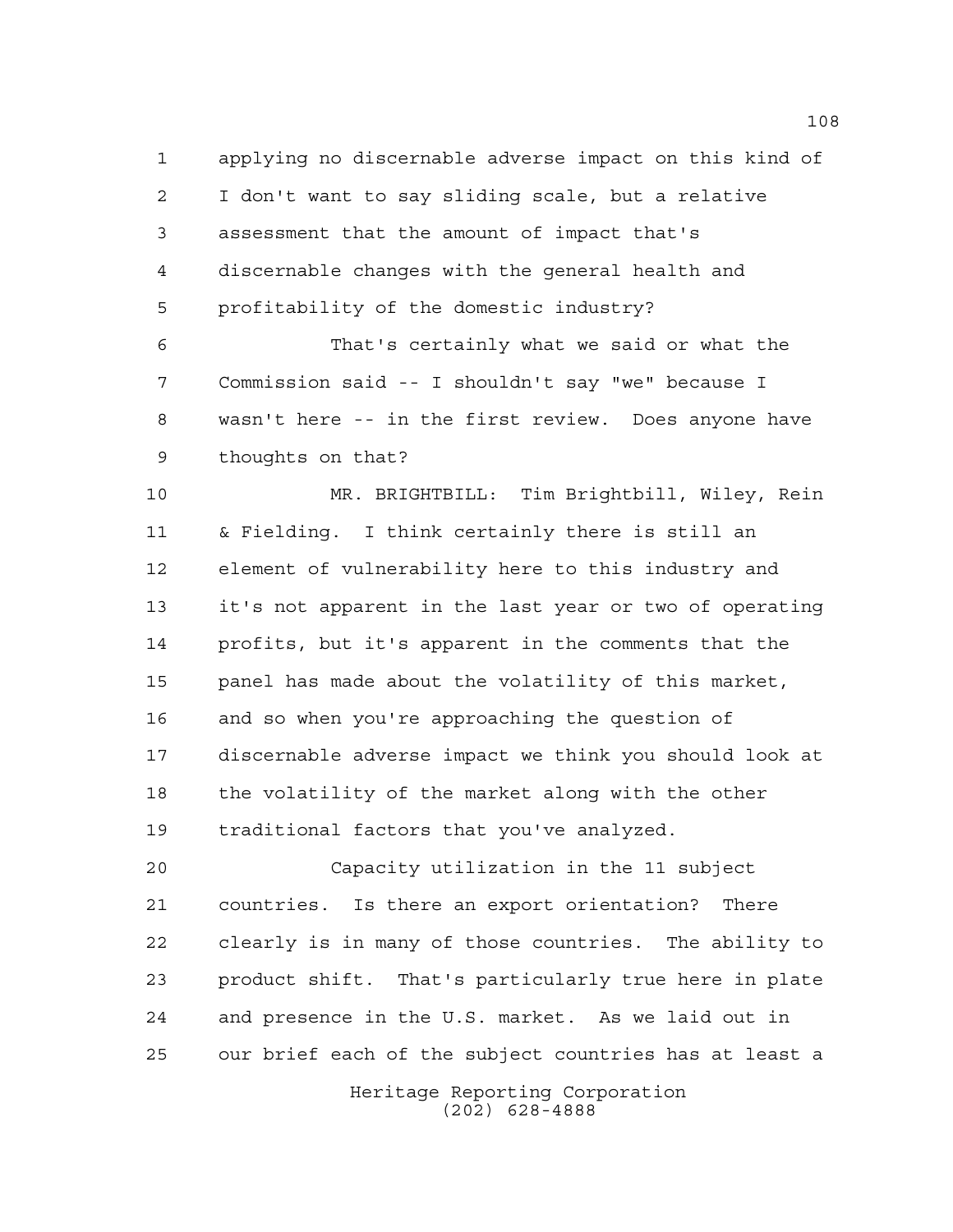certain percentage of U.S. apparent domestic

 consumption, and so they each would have a discernable adverse impact on the U.S. industry.

 Now, vulnerability is still an issue and it's reflected in the volatility that these witnesses have talked about.

 VICE CHAIRMAN ARANOFF: Okay. Appreciate that answer. My light has turned red, but if any other counsel want to comment on that in their posthearing briefs please feel free.

11 Thanks, Mr. Chairman.

 CHAIRMAN PEARSON: Commissioner Hillman? COMMISSIONER HILLMAN: Thank you very much and I, too, would join my colleagues in welcoming I believe all of you back to the Commission. We appreciate very much your taking the time to be with us this morning. Let me take you back just a little bit on the question that Vice Chairman Aranoff was 19 just asking with respect to Canada to ask for two other things to be factored into your analysis. One would be to make sure we understand exactly what happened on the price side.

 I know, Mr. Tulloch, you commented that once the CITT revoked these orders that there was a price affect as well as a volume affect, so if there is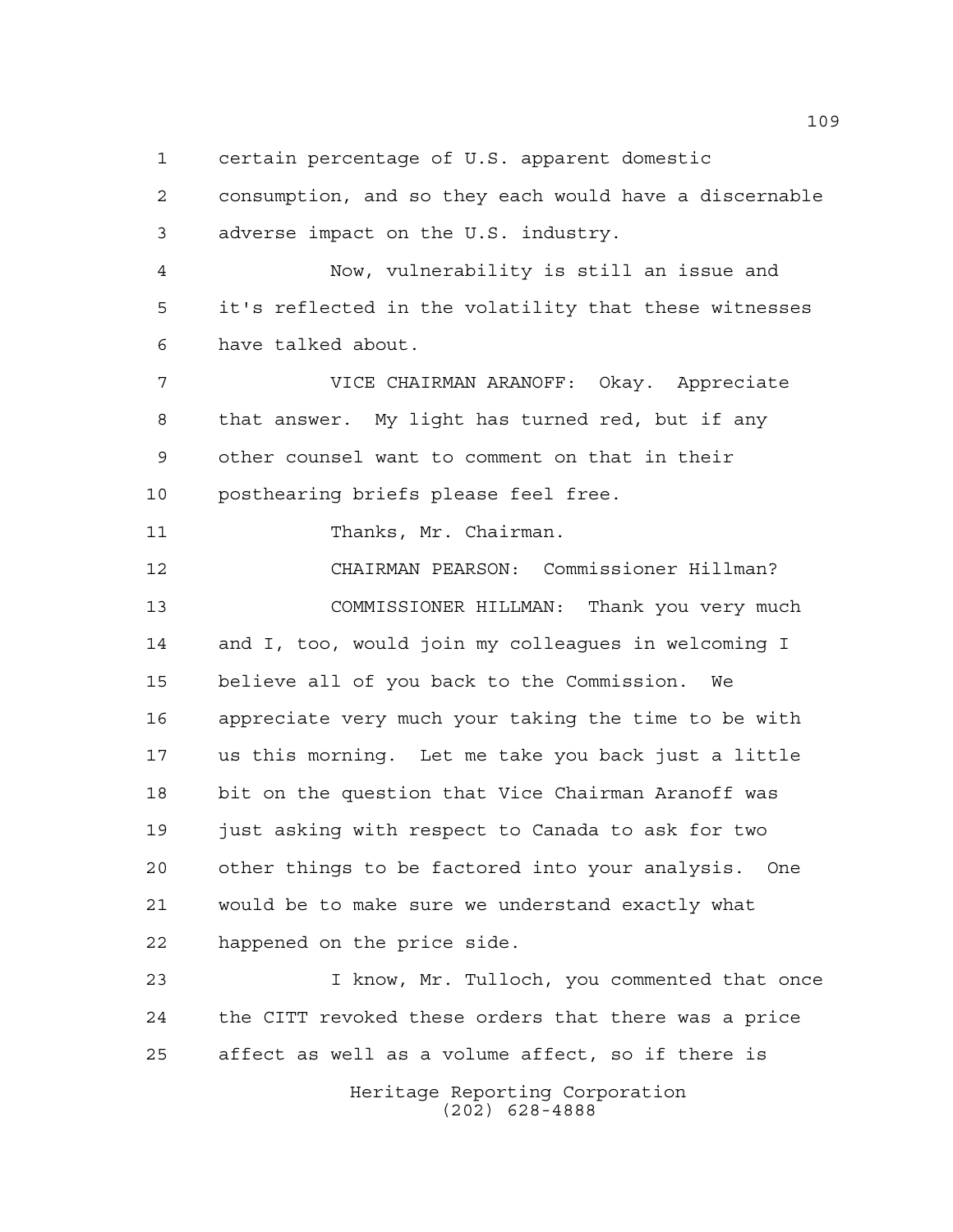actual data that can be put on the record in terms of what happened in Canada connected with those imports coming in following the revocation I think that would be helpful.

 The second thing that I would ask you to factor in is the issue of as I understand it Stelco closed their plate mill during this period of time. Again, I would ask you to add in anything that you can in terms of the implications of Stelco closing, again, whether those imports were drawn into the Canadian market as a result of Stelco's closing, whether or not the closure of Stelco had anything to do with the imports and any other things that should be put on the record with respect to that issue.

 MR. TULLOCH: We'd be pleased to provide some assessment on that.

 COMMISSIONER HILLMAN: Okay. The next thing I wanted to make sure I understand as clearly as I can because this strikes me as one of those issues where there appears to be a significant difference of view between what I'm hearing from this panel and what I've read in a number of the briefs concerns the issue of future demand.

Heritage Reporting Corporation (202) 628-4888 Some of you have been very careful in the way that you have described whether you're going to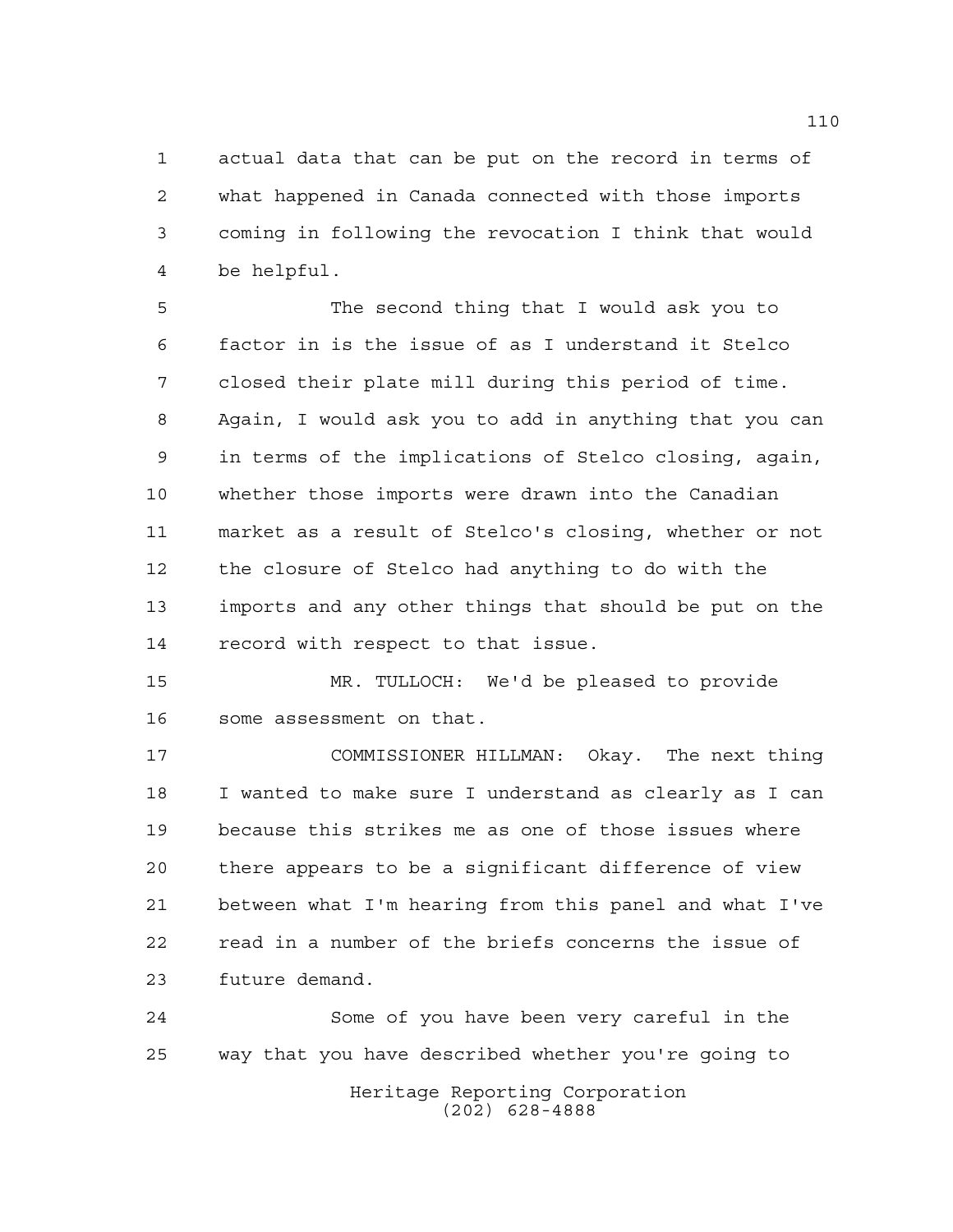see an actual decline in demand or whether what you're going to see is a decline in the rate of growth of demand. Obviously from our perspective there's somewhat of a difference whether you're going to see an actual reduction in the consumption of the product or whether you're just not going to see the consumption rising at the same pace at which it has been growing.

 I want to make sure I understand exactly what you all see and, again, it may be a little different from the mill perspective versus from the service center perspective, so if I can start first from the mill side of it, going forward for the next year what do you actually see in terms of consumption of cut to length product?

 Maybe I can start with you, Mr. Tulloch? MR. TULLOCH: Right. This you will find reflected in our public comments in various forms. We are expecting that the actual use, the end consumption of plate in the U.S., will continue to be at a strong level for some time here.

 COMMISSIONER HILLMAN: Strong level meaning higher than it is right now, but not going --

 MR. TULLOCH: No. No. We think it's at a high level now and will continue at that high level.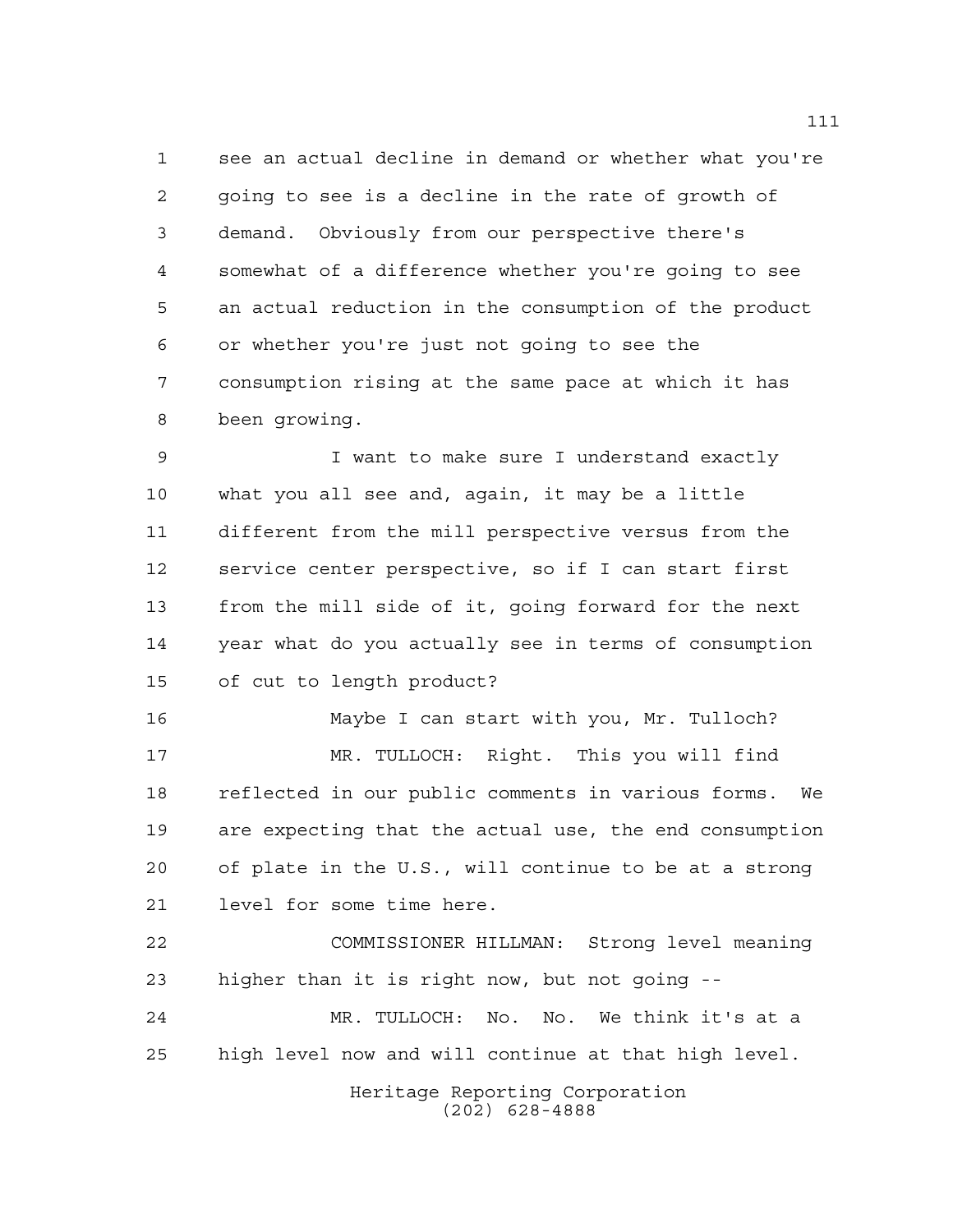We're not expecting significant growth in that going forward. If anything perhaps a decline. When you look at where plate is used it's typically in the energy sector, which has been strong. It's typically in the off-road transportation sector, it's typically in equipment construction, and all of those markets have been at a pretty high level and we expect them to stay at that sort of a level for a while.

 Now, this is the capital goods part of the economy, and so we have not seen what some of the sheet producers have seen as more the consumption of items, automobiles and appliances, we have not seen the residential construction impact, although we are starting to see it through a couple of our customers who supply equipment that are slowing down in that area and have reduced their orders accordingly.

 We read as others do the public statements of those companies who are in the plate using business and they're typically strong. Our order book is strongest in the case of large diameter pipe, which is firm through the third quarter of 2007 with significant prospects beyond that that aren't yet orders, but provided those pipelines go ahead we would expect that to be strong.

Heritage Reporting Corporation (202) 628-4888 In the case of barges and wind towers is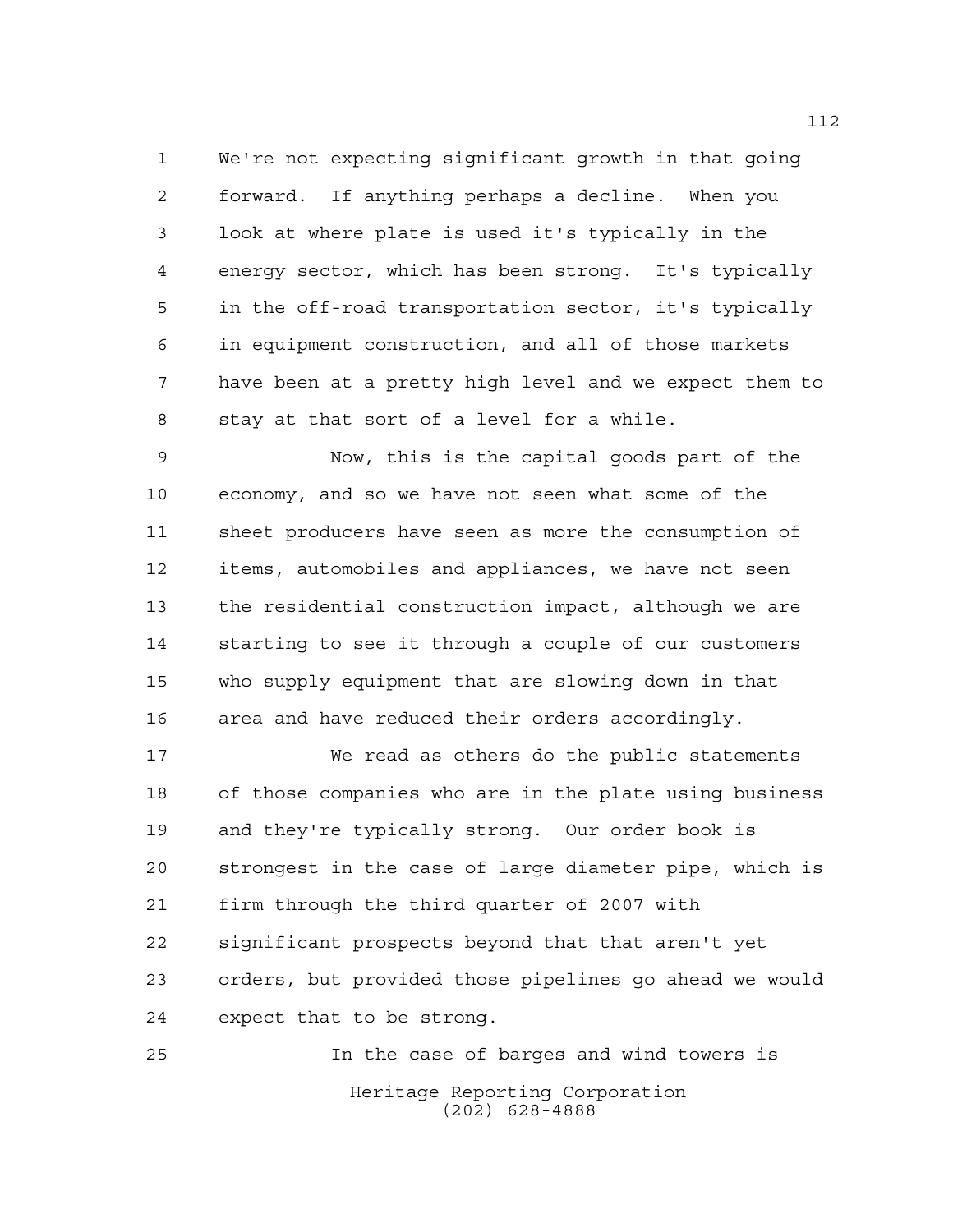probably the next strongest and that we would see into the first quarter, maybe the second quarter of 2007. Virtually everything else is on a quarter by quarter basis. I'm talking now about end users as distinct from distribution. So we have seen in the fourth quarter some reduction from people who themselves are saying business is very strong.

 We take that as being a bit of an inventory correction. We hope that's what it is. All of that is dependent on the economy continuing at the level that would support that capital investment in new infrastructure which is basically what we're talking about. So I think that probably gives you our view of what's going on there.

 That is quite distinct from the distribution side of the business, which as you know is a significant part of the plate business, and what we see of shipments from distributors to their customers, who are many of the same people, we're expecting that to be fairly stable as well. It's what happens to the inventories around that that bothers us the most. COMMISSIONER HILLMAN: All right. Others? Mr. McFadden? MR. MCFADDEN: Thank you. We have different perspectives in the market between some of the mills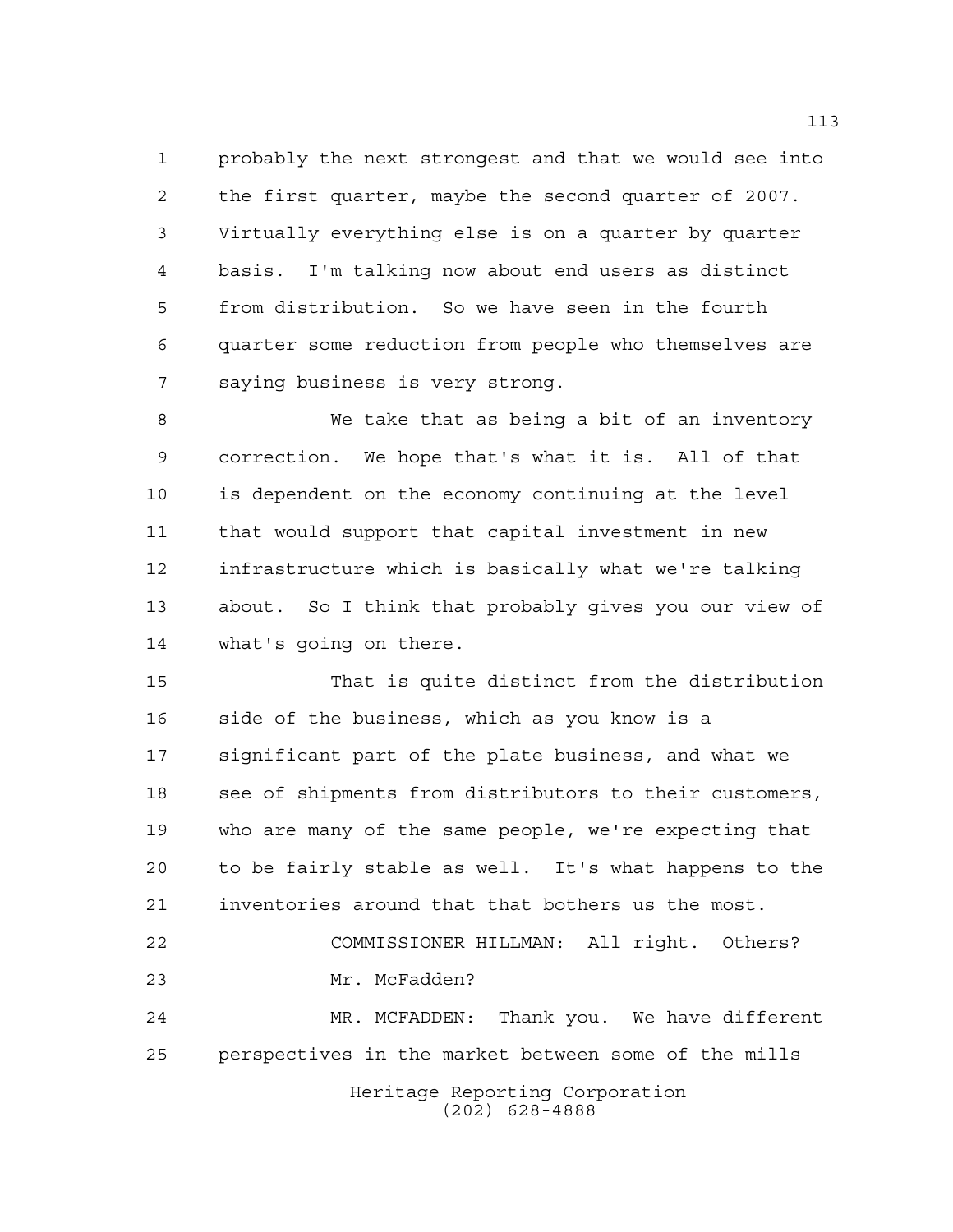because of the nature of the products that we make and the equipment that we have. Our mills at Nucor, we'd call them true commodity products that we're making. We're not adding value through heat treatment, or through any kind of processing, or things of that nature.

 Our shipments are 90 percent through distribution, so we're very exposed to the spot markets, and inventories, et cetera. With all that said we still see the year of 2007 to consume less plate than was consumed in the year 2006. I think the market peaked in 2006.

 We see that from the customers that we talk to who are telling us that their demand is going to be down next year five to 10 percent, particularly in heavy equipment, capital goods and machinery and those are really the largest parts of our customer base. So we are forecasting down both on volume and on price in 2007.

 COMMISSIONER HILLMAN: Okay. Mr. Montross? MR. MONTROSS: From our perspective at Oregon we have some cross-over business, similar markets with IPSCO, and we see the large diameter pipe side of business as very strong over the next year and a half or so, but that's only a relatively small

> Heritage Reporting Corporation (202) 628-4888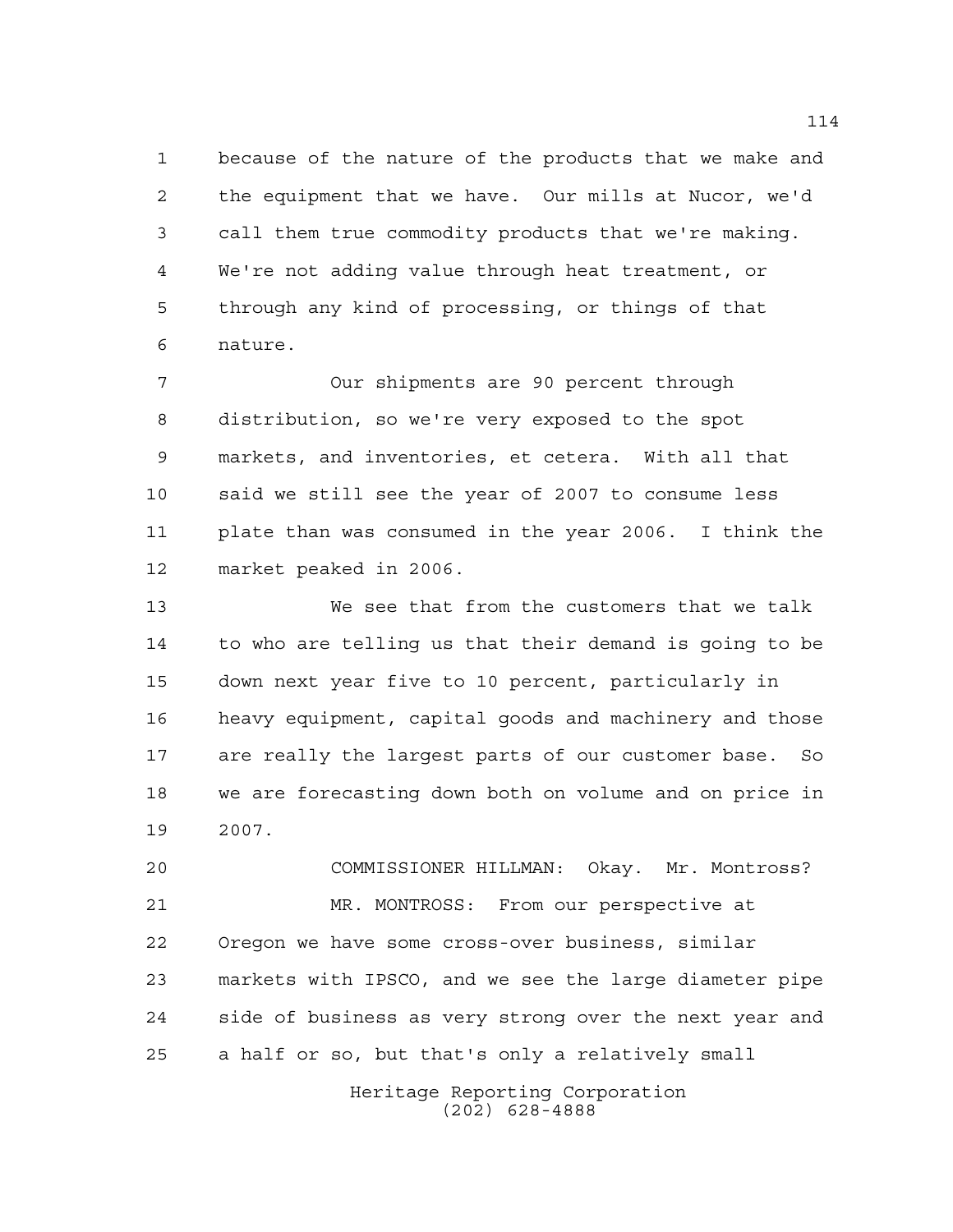section of our business.

Heritage Reporting Corporation (202) 628-4888 Maybe a little different from IPSCO, our concentration, we focus more in doing business with the service center side of the industry which really the demand is going to be dependent on what their inventory levels are. The feeling is with increased imports obviously their inventory levels will have a tendency to rise and we feel that if their inventories are going to have a tendency to rise based on increased imports that our overall demand from service centers will be down in 2007. COMMISSIONER HILLMAN: All right. Then you mentioned in your opening your focused on armored plate. 15 MR. MONTROSS: Yes. COMMISSIONER HILLMAN: I'm trying to make sure I understand. It's hard for me to suggest that's 18 likely to see a downward trend over the next year. MR. MONTROSS: Well, armored plate product, it's not a carbon plate, it's more of an alloyed plate that really I don't believe that we're discussing in these reviews. Just to answer that question it's a relatively small part of our overall business. If you're talking in the area of maybe 10,000 total tons of armor plate in one year that's a pretty substantial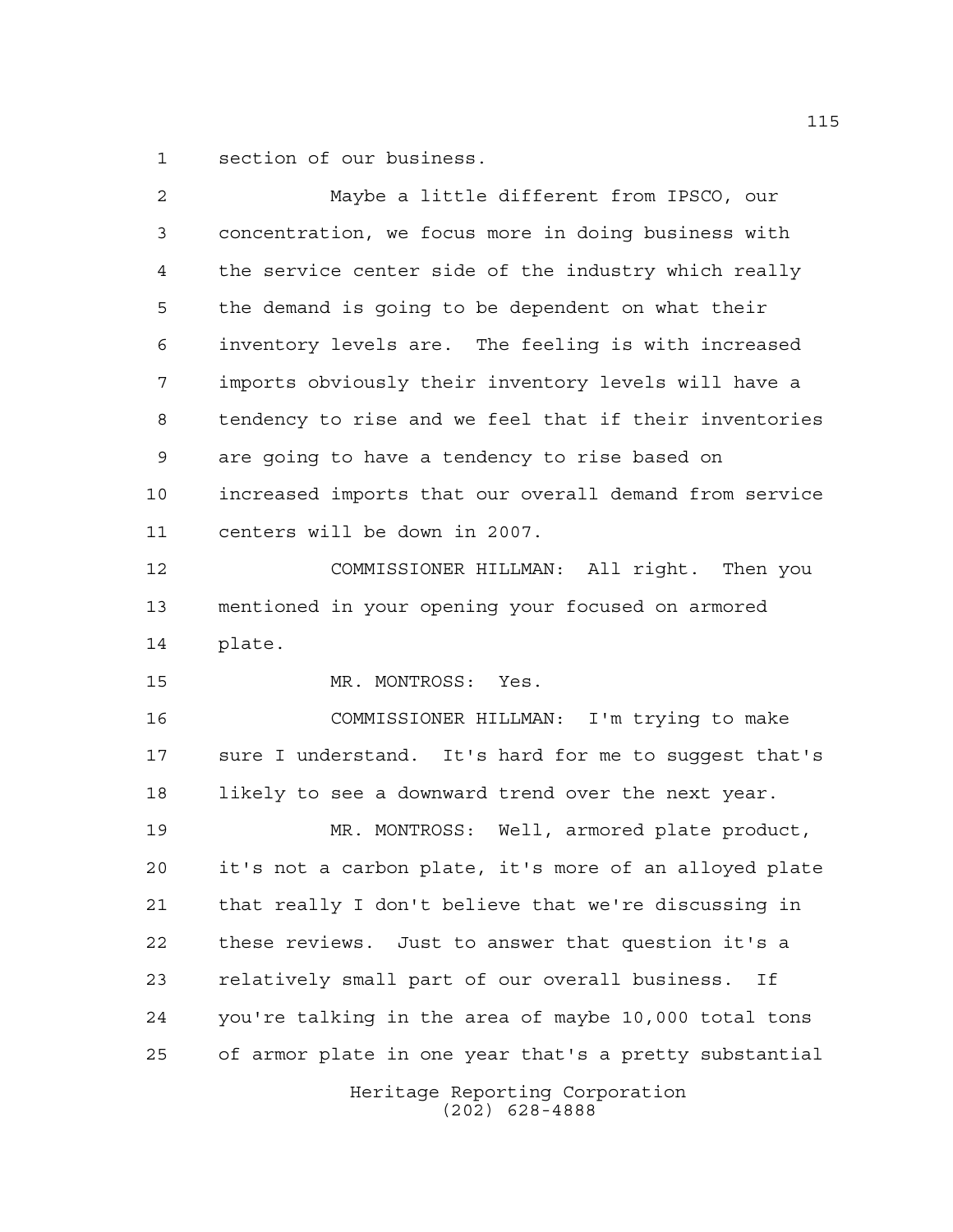year in armor plate.

Heritage Reporting Corporation (202) 628-4888 COMMISSIONER HILLMAN: Okay. Mr. Insetta? MR. INSETTA: Yes, Commissioner. Just to add to what was already stated I think another way to look at it would be contracts and contracts that we have with OEMs or fabricators really turn out to be the most known quantity that we can identify. Now, in our business it's not a huge part of our business. It may 20 to 25 percent overall including nonsubject. I don't know what that number would be for subject products, but in that percentage of our business we're pretty certain that next year will be a good year. COMMISSIONER HILLMAN: Good. When you say good I just want to make sure I'm understanding it. At about 2006 levels, slightly less than 2006, but 2006 was such a sky high level of consumption that you nonetheless are -- that's what I'm trying to understand. MR. INSETTA: Okay. It will be about like 2006. COMMISSIONER HILLMAN: About like 2006. MR. INSETTA: Yes. The rest of it we do see some risk. As an example the infrastructure side of the business with the bridge market. The bridge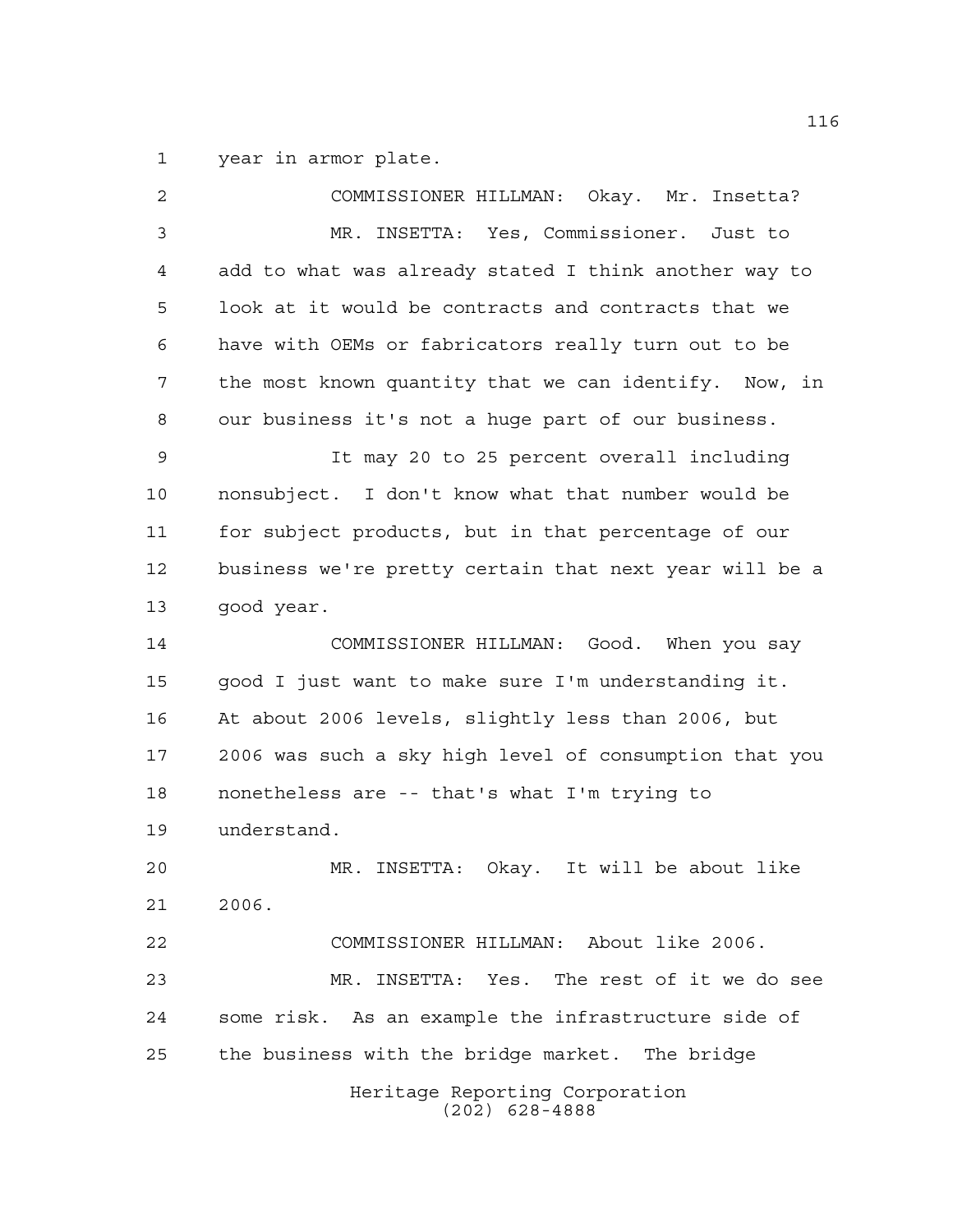market is a significant part of our business and there's been some pent up demand in that market for some time, but it hasn't materialized, so that's an area of risk that we would say has the potential for significant downs compared to this year rather than up. COMMISSIONER HILLMAN: Okay. Notwithstanding the fact that a major highway bill has passed, some of that funding now actually coming online, you're still saying that will not result in increase in consumption in that highway bridge sector? MR. INSETTA: I'm saying that's a risk area because we've seen that highway bill now in effect for a year and we still haven't seen the impact of it. So that's a risk area that we would see in consumption. COMMISSIONER HILLMAN: Okay. All right. MR. SCHAGRIN: Did you want to hear from the distributors, Commissioner Hillman, on their view? COMMISSIONER HILLMAN: Well, unfortunately that yellow light has come on, and so I'm not sure that I can hear answer. I've obviously heard some of the mill responses. I will need to come back to that on the next round. Thank you.

Thanks, Mr. Chairman.

Heritage Reporting Corporation (202) 628-4888 CHAIRMAN PEARSON: Commissioner Koplan?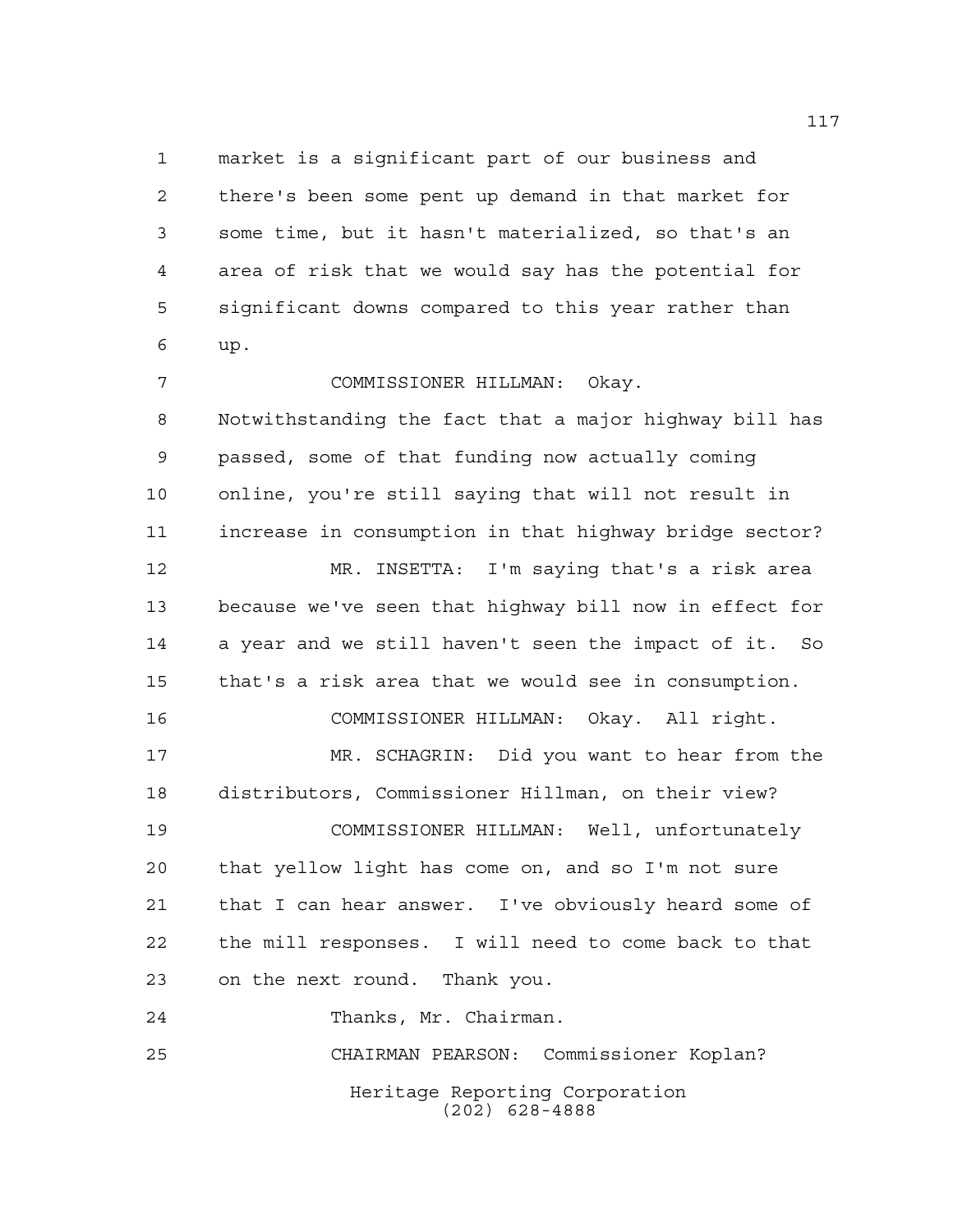COMMISSIONER KOPLAN: Thank you, Mr. Chairman.

 I want to thank the witnesses for their testimony and their answers to our questions thus far.

 I'd like to come back to Mr. Gilmore if I could as a follow-up to the Vice Chairman's question. You discussed Brazil with respect to Canada, so let me ask you this. On page 9 of Corus' prehearing brief they state, "Corus' selling practices in Canada since the order was rescinded demonstrate that it will not direct any additional subject plate produced in the United Kingdom to the United States".

 Further down the page they add, "for five full years after the Canadian revocation a period much longer than the Commission's usual definition of reasonably foreseeable Corus' exports to Canada have been", and I have to leave that out because it's business proprietary, "have been consistent with Corus' overall strategy to sell limited quantities for export outside its home EU zone".

Heritage Reporting Corporation (202) 628-4888 On page 10 they make similar representations about their imports from the Netherlands. How do you respond to their claim with respect to their sales to Canada? Do you have numbers that are different? MR. GILMORE: I don't have any numbers with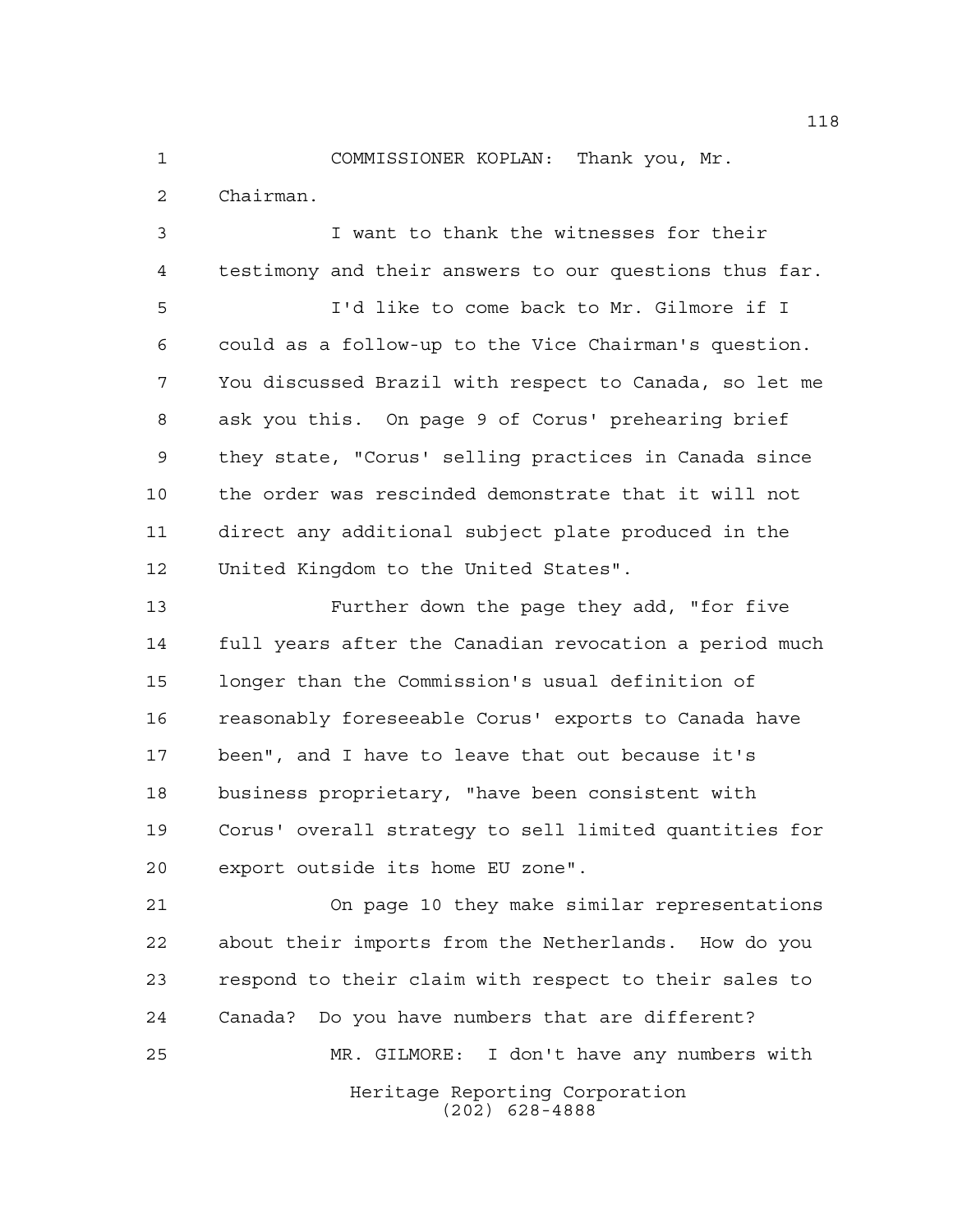the respect to the UK or Netherlands with me, but I can provide them in the posthearing brief. COMMISSIONER KOPLAN: Okay. Fine. If you'll deal with that I would appreciate that. Mr. Schagrin, I see you're nodding that you will do that as well. MR. SCHAGRIN: We'll supply all the import data for UK. Of course it will be UK data, not Corus data, but I think it will serve your purposes. COMMISSIONER KOPLAN: Right. As a follow-up for you, Mr. Stewart and Mr. Price, the reason I'm asking is and I'll say this, I'm going to make this request of the three of you for the posthearing, because in the first reviews I decumulated cut-to- length plate imports from the UK from the other subject countries and I voted to revoke the UK order. So other than the fact that Corus sold Tuscaloosa to Nucor in 2004, and that's discussed in our staff report in Part 4 on page 79, it appears to me that nearly all of the major conditions of competition that existed in 2000 with respect to the UK still remain, so I'd like the three of you to address that for me in the posthearing if you would. Mr. Stewart, you're nodding you will, Mr. Schagrin, you're nodding the same, and so is Mr. Price

Heritage Reporting Corporation (202) 628-4888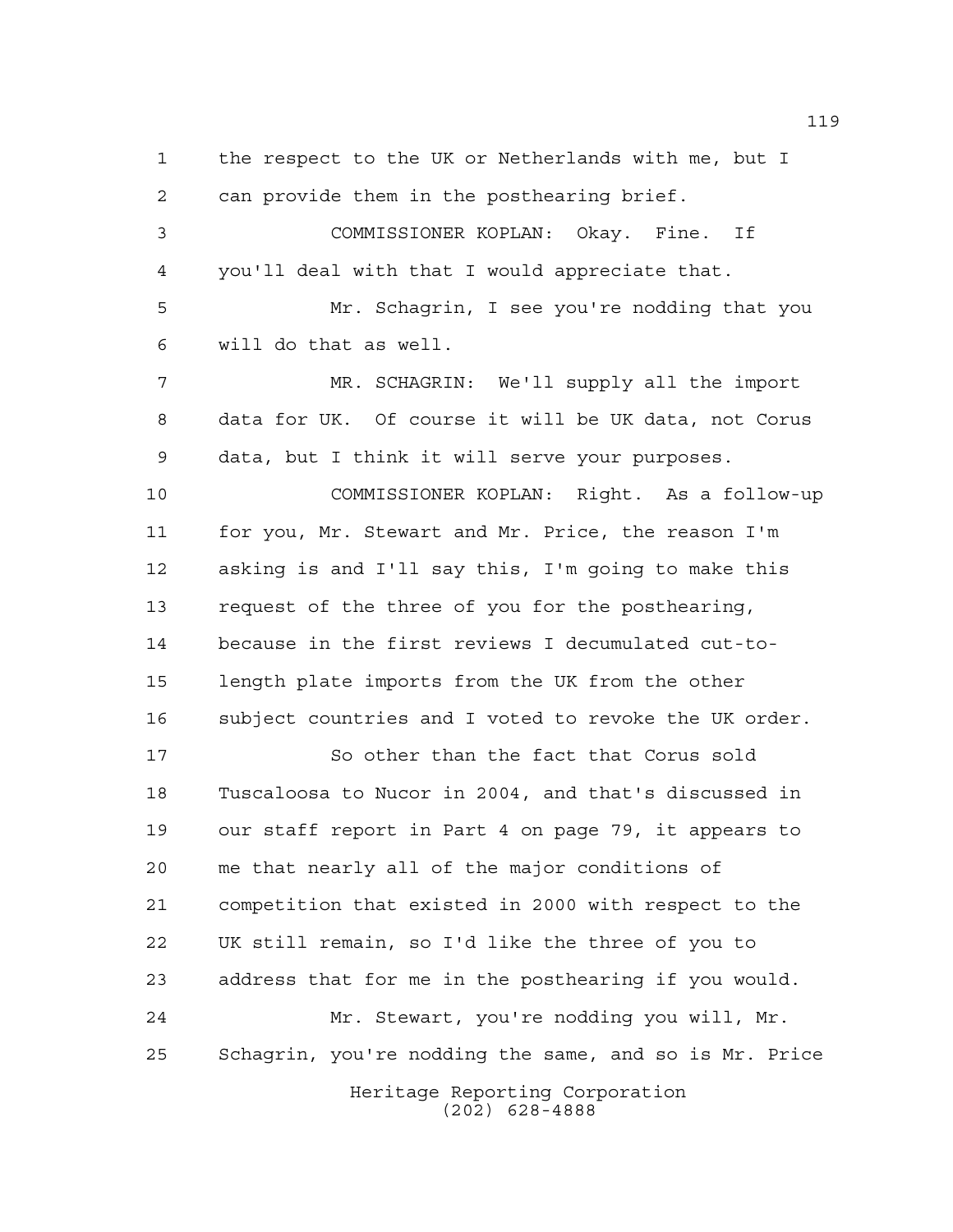and I'd appreciate that if you will.

 MR. BRIGHTBILL: Tim Brightbill from Wiley, Rein. Just one point. I would note that one of the big stories in the steel world this week was Corus' proposed acquisition by Tata of India and what affect that might have on Corus' behavior in the reasonably foreseeable future.

 COMMISSIONER KOPLAN: I appreciate that. I've read that story as well. I'm sure we all have. Thank you.

 Mr. Conway, I have a request of you for the posthearing. In your direct testimony you said our union has worked with our employers to negotiate innovative bargaining agreements that require continued investments in the industry's future.

 I take it from that we're talking about capital expenditures, so for the purposes of the posthearing could you provide or could you excerpt provisions from those collective bargaining agreements negotiated during the period of this review and submit them to us? I need your microphone.

 MR. CONWAY: Yes. We'll get them submitted in.

Heritage Reporting Corporation (202) 628-4888 COMMISSIONER KOPLAN: Thank you very much. I appreciate that. Let me come over now to an area of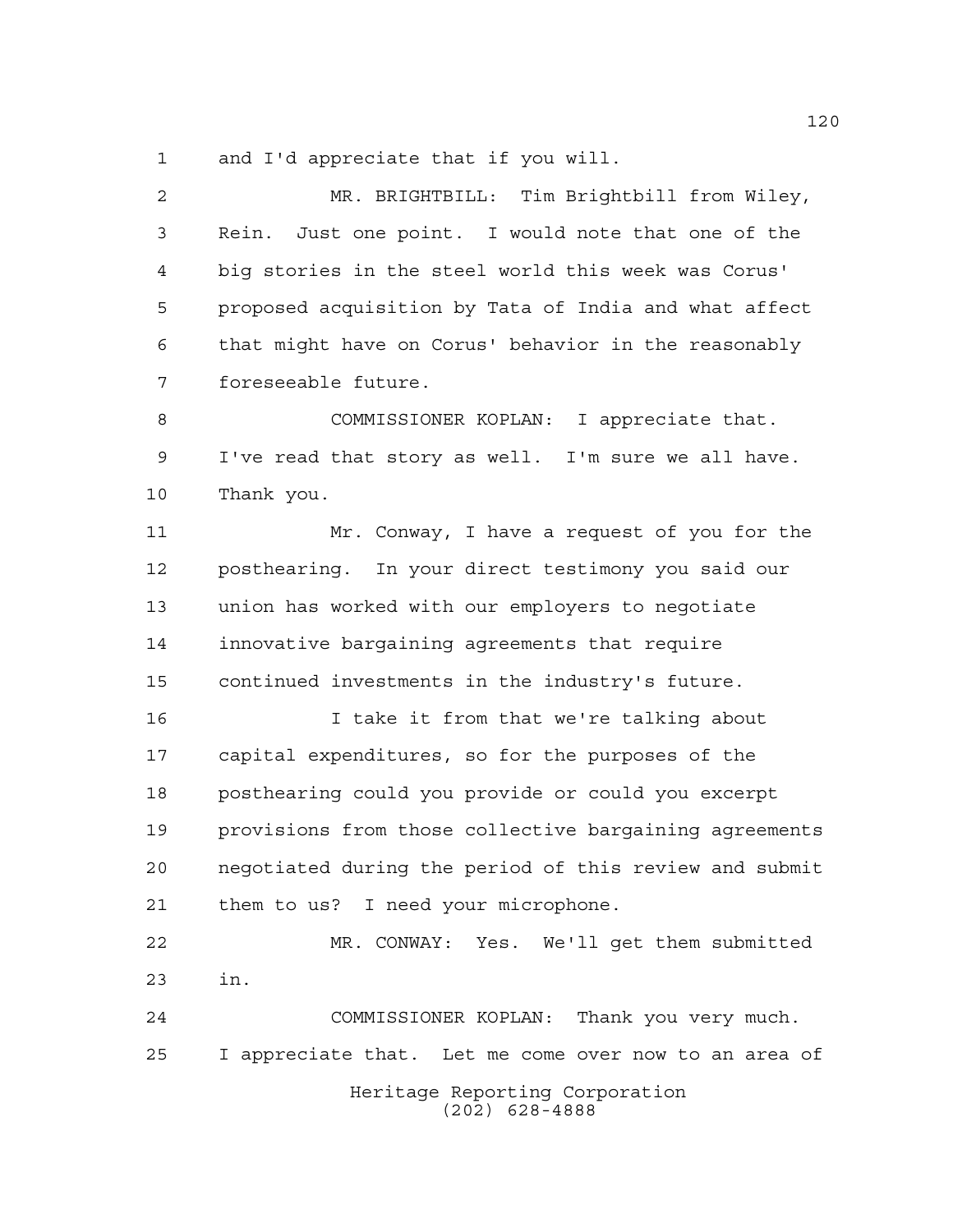questioning that my colleagues have already been inquiring about. I'd like to start with Mittal. On pages 79 to 80 of your brief you acknowledge that, "in 2004 the domestic CTL industry finally began to generate the returns necessary to cover its costs".

 You then recite its increases in capital expenditures for 2004 through the first half of 2006 and state, "despite these increases however the industry's capital expenditures are still below its depreciation costs". Question is this. With operating profits for the domestic industry exceeding 20 percent for that same period and cash flow amounts even higher than profits, and I'm referring to Table CTL3-9 in Part 3, page 16, why weren't capital expenditures significantly higher? Who would like to start?

 MR. FABINA: For us at Mittal Steel we acquired the -- I'm sorry. I'm Larry Fabina from Mittal Steel.

 COMMISSIONER KOPLAN: Because of the number of witnesses if you can reidentify yourself each time you speak that would be helpful to the court reporter. MR. FABINA: In Mittal Steel we acquired the Gary Works from U.S. Steel in 2003 and that was a pretty good size acquisition for us even though it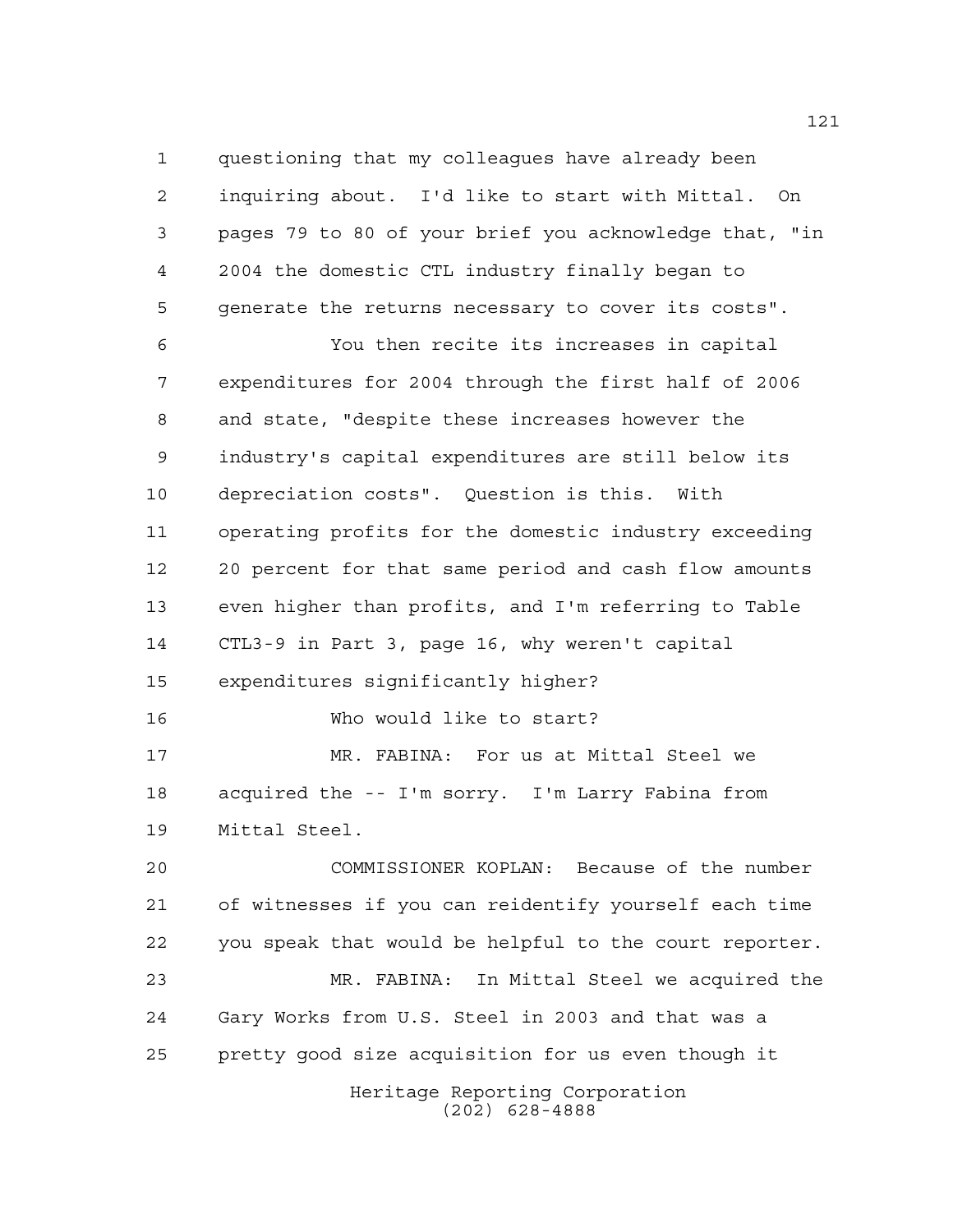didn't cost money. It was an exchange of properties. They got a pickling line and we got a plate mill. Actually, though, with that we had to put a lot of expense into that operation at Burns Harbor with bringing what we believed that equipment up to standards, okay?

 It's a piece for a piece, and so it really doesn't show as a capital expense, but it actually is a piece of equipment that we had to bring up so we can run that mill efficiently. So that was one aspect that wouldn't show on the books and we put a lot of time at Burns Harbor in doing that. The other one is in the plate business especially at Burns Harbor is that the capital that it takes to run that part of the business goes beyond the plate business.

 It goes to the blast furnace, it goes to the capital that it uses through the continuous castors in the steel making operations. So it just goes beyond the plate business. So the monies that we pay our supplier, which is our partners at Burns Harbor for those slabs, actually there has been capital put in those operations and major capital is going to be spent in the near future on our blast furnace to get them rebuilt.

Heritage Reporting Corporation (202) 628-4888 That actually becomes part of our plate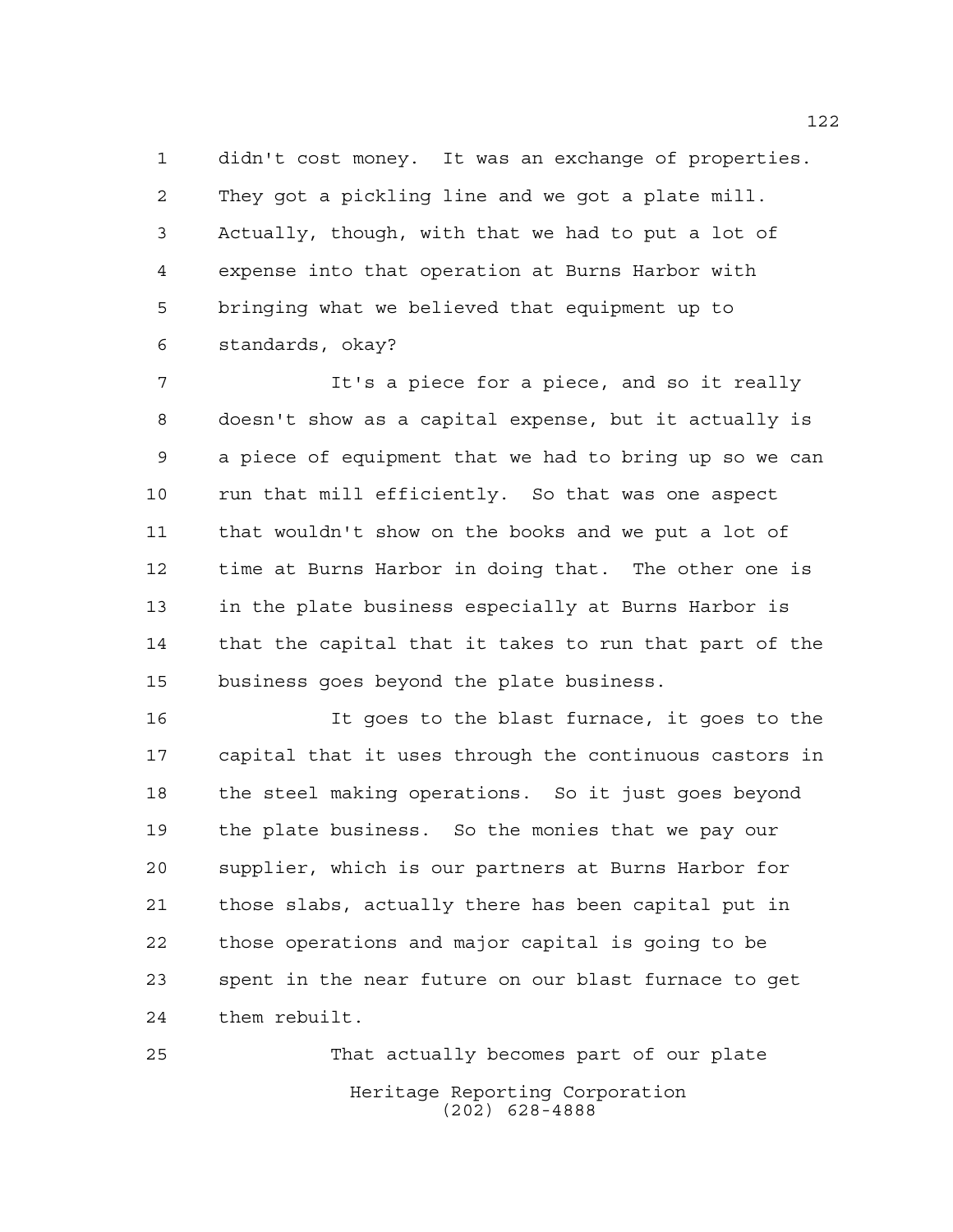business, but it doesn't show as part of the plate business.

 COMMISSIONER KOPLAN: Can you quantify this for purposes of the posthearing? I'm interested in what your wish list for capital expenditures would be between now and the foreseeable future through 2008, but I'm also interested in are you saying that you couldn't have done more once your profits reached the levels that they did in 2004 and have continued or are you saying that you've been able to accomplish up until now what you've wanted to?

 MR. FABINA: You always like to do more. We have a lot of projects on the books that actually are in the works and we will present those to you in the post. A lot of our mills are, it's not like IPSCO's or Nucor's mills. They are relatively new mills that we compete day in and day out with. Our mills are 40, 50, 60 years old, so all our money even though it doesn't go into capital and improvements we end up putting it into the maintaining and repairing of equipment.

 That's where a lot of our monies do go and it's bringing us back up to where it ought to run efficiently, but we do have projects on the books that we can submit.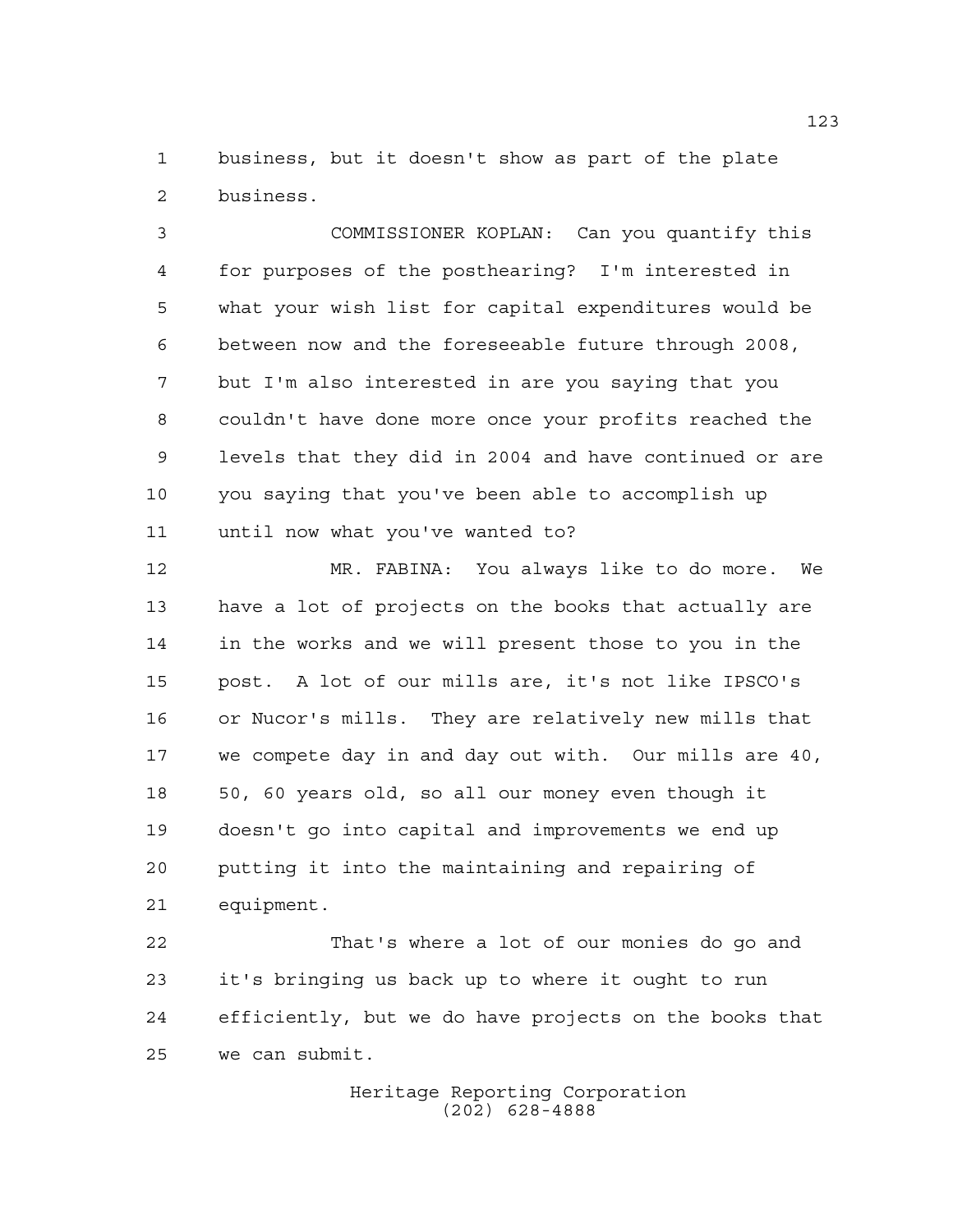Heritage Reporting Corporation (202) 628-4888 COMMISSIONER KOPLAN: If the other domestic industry witnesses have that kind of information, counsel, will you make sure that they submit that information for the posthearing as well? MR. SCHAGRIN: Yes, we will. Mr. Tulloch may have a comment. MR. TULLOCH: We have actually increased our capital spending. We went through a freeze obviously when things were so difficult financially and I had mentioned we had substantial losses embedded. Once we became profitable we've turned around and been investing and a lot of that has been value added equipment to the plate. Some of it is incremental growth, but it's typically around increasing for example the heat treatment of plate that we already make or moving to higher grades and better capabilities, so we can document that. CHAIRMAN PEARSON: Thank you. Mr. Price, if you would also submit that kind of information if it's available? MR. PRICE: Yes, we will. COMMISSIONER KOPLAN: Thank you. Mr. Fabina, at page 67 of Mittal's brief it states -- no. I won't do it because the yellow light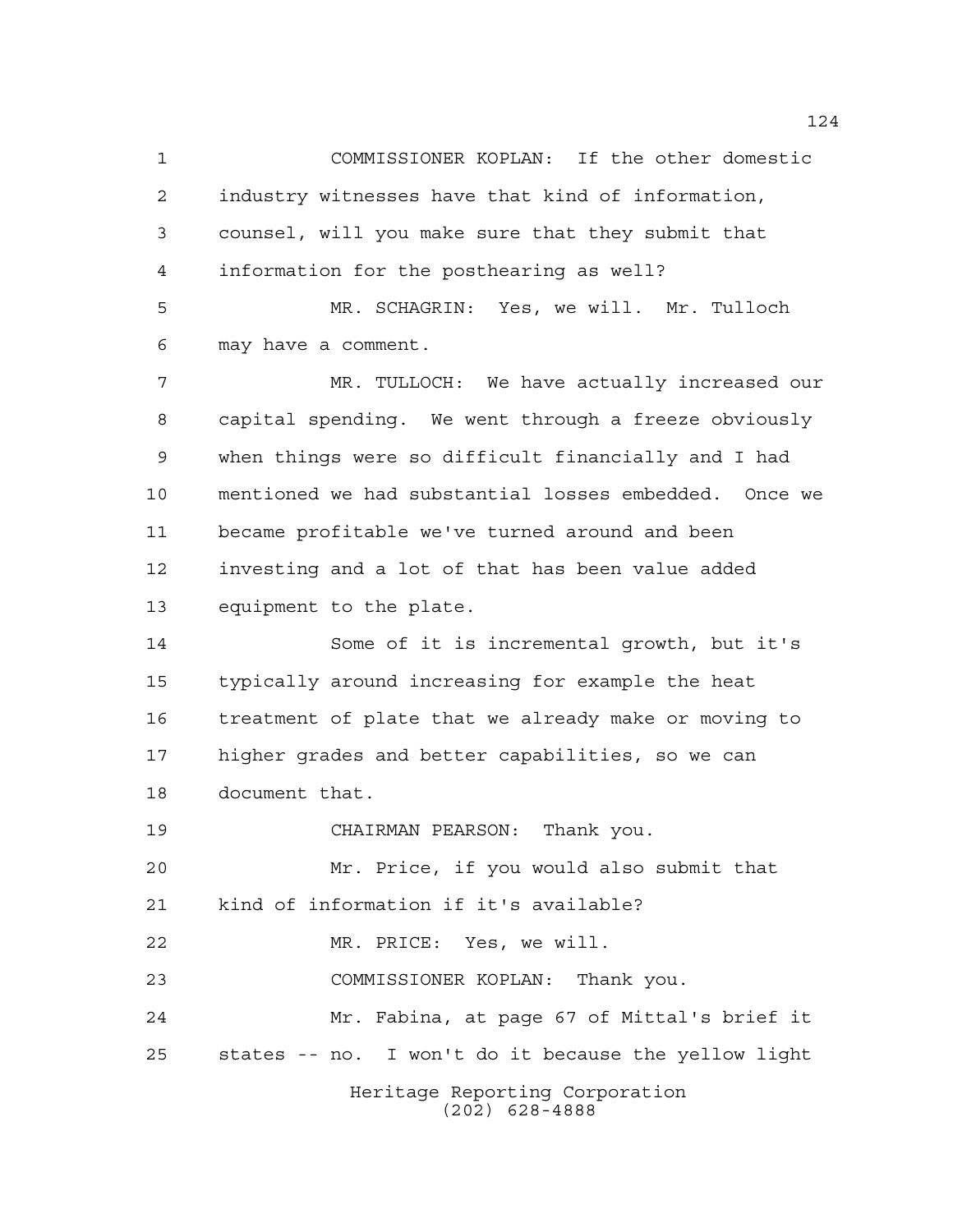is on, so I'll come back.

 Came close, though, Mr. Chairman. CHAIRMAN PEARSON: Excellent use of discretion, Commissioner. CHAIRMAN PEARSON: Commissioner Okun? COMMISSIONER OKUN: Thank you, Mr. Chairman. I join my colleagues in welcoming this panel here this morning. Very much appreciate you taking the time to be with us and answer our questions, and welcome back to all of you. **If I could as just a follow-up to**  Commissioner Koplan's question and that is to ask that in providing information on the capital expenditures that you may have in the works or what you're looking at the Commission has asked and I would just make a special plea here that to the extent that you can submit business plans that are forward looking that were not prepared in preparation of this case it would be extremely helpful.

 I would note in the CORE case that Nucor was able to provide us with a business plan that was forward looking and I hope that they can do that for this line as well I think both in terms of what you're looking at and what you've had to say about demand this morning and capital expenditures and to the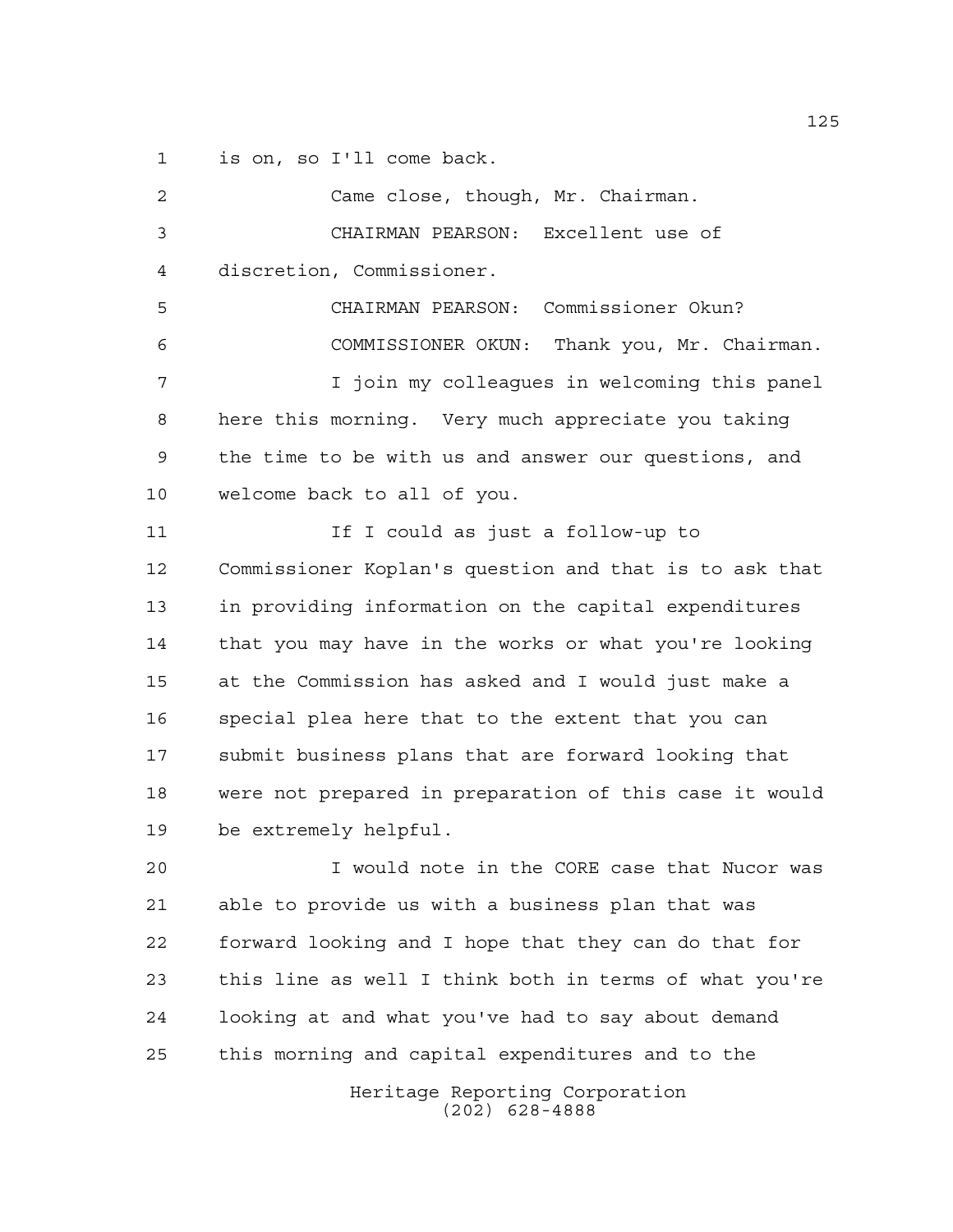extent that, it wasn't Mr. Scott, but one of the other economists, noted that whether or not they're investing or making future investments may be relevant, I'd like to see that from the businessman's plan as well.

 I'll go with that. Then for the producers one of the issues that came up in the review last year and has been talked about here today and in the briefs is that this industry has now identified as one with high fixed costs and thus needs to operate at high levels of capacity utilization. I note the record shows that last year the industry reported a capacity utilization figure of about 71 percent and profitability of more than 25 percent.

 In the first half of this year it's attained 80 percent capacity utilization and a profitability of more than 25 percent. So I'd like the producers if you could tell me now what would the industry define as high capacity utilization and what they believe their capacity utilization used to be looking forward.

 If you could help me out on whether that's changed over time. In other words one of the questions that we've been exploring in a number of these reviews is with the changes in the industry and the ability to lower fixed costs do some of these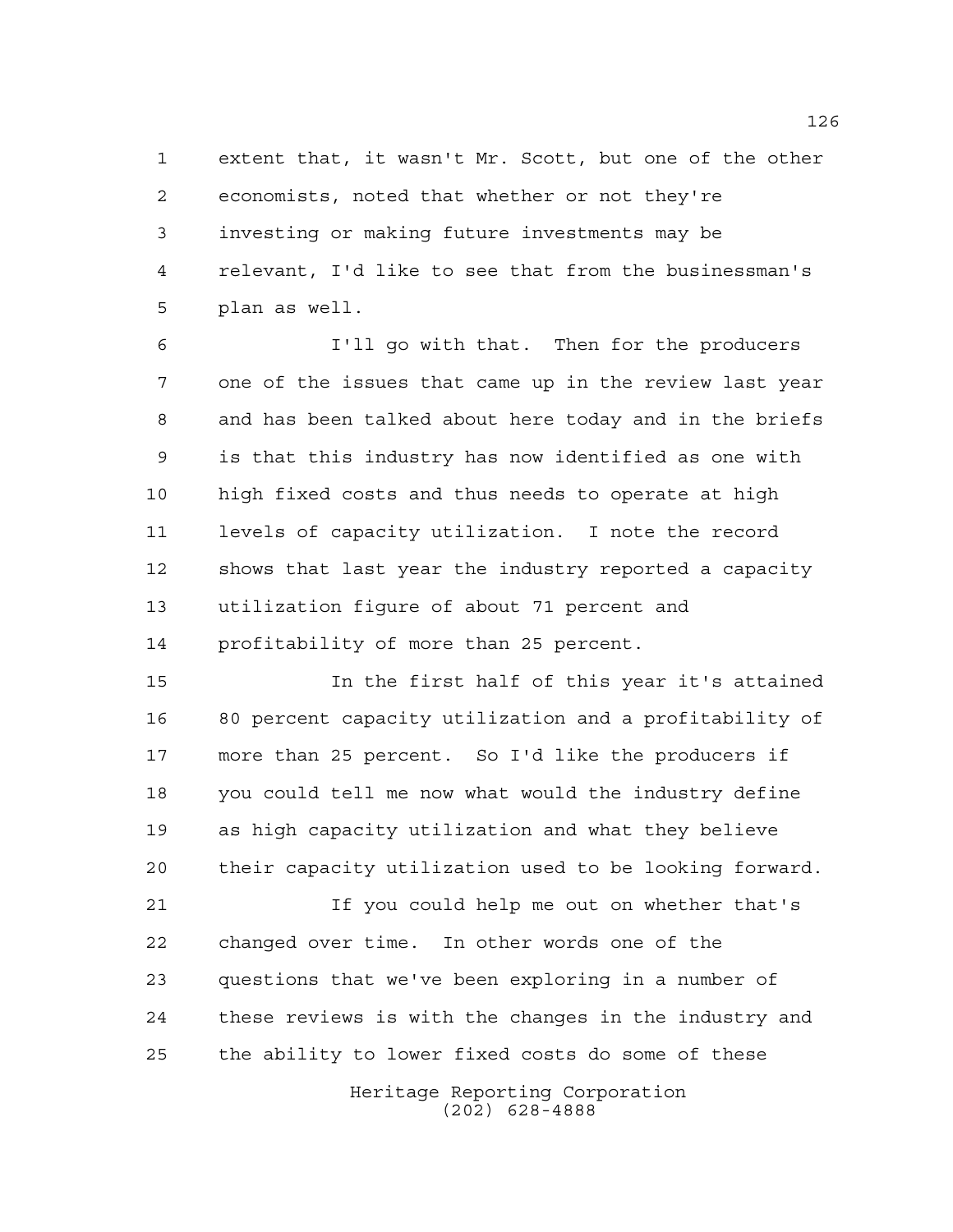numbers change from what we had looked at in the

 original investigation, even in the first review? So let me start on the front row and if the producers could all respond on that, on capacity utilization rates. How they relate to profitability, too.

 MR. MCFADDEN: Specific capacity rates, I'd like to submit those in posthearing, but I could talk about it in general terms. Now, our mills run best when they run full and our strategy and plan at Nucor is built around running our mills full. We compensate our workers based on productivity and it's in our interest to try to do that.

 In the last two years we've not run full for different reasons, but most of them stem back to the same swings and market demands that we've had. In 2005 we ran soft from the periods about April through October and during those times our workers were working at about 70 percent of what their normal hours would be.

Heritage Reporting Corporation 21 As we come into this year many of the other mills at Nucor have already gone into pullback and our plate mills are looking at very serious issues in November and December. At Tuscaloosa particularly we're looking at a load right now of about 60 percent

(202) 628-4888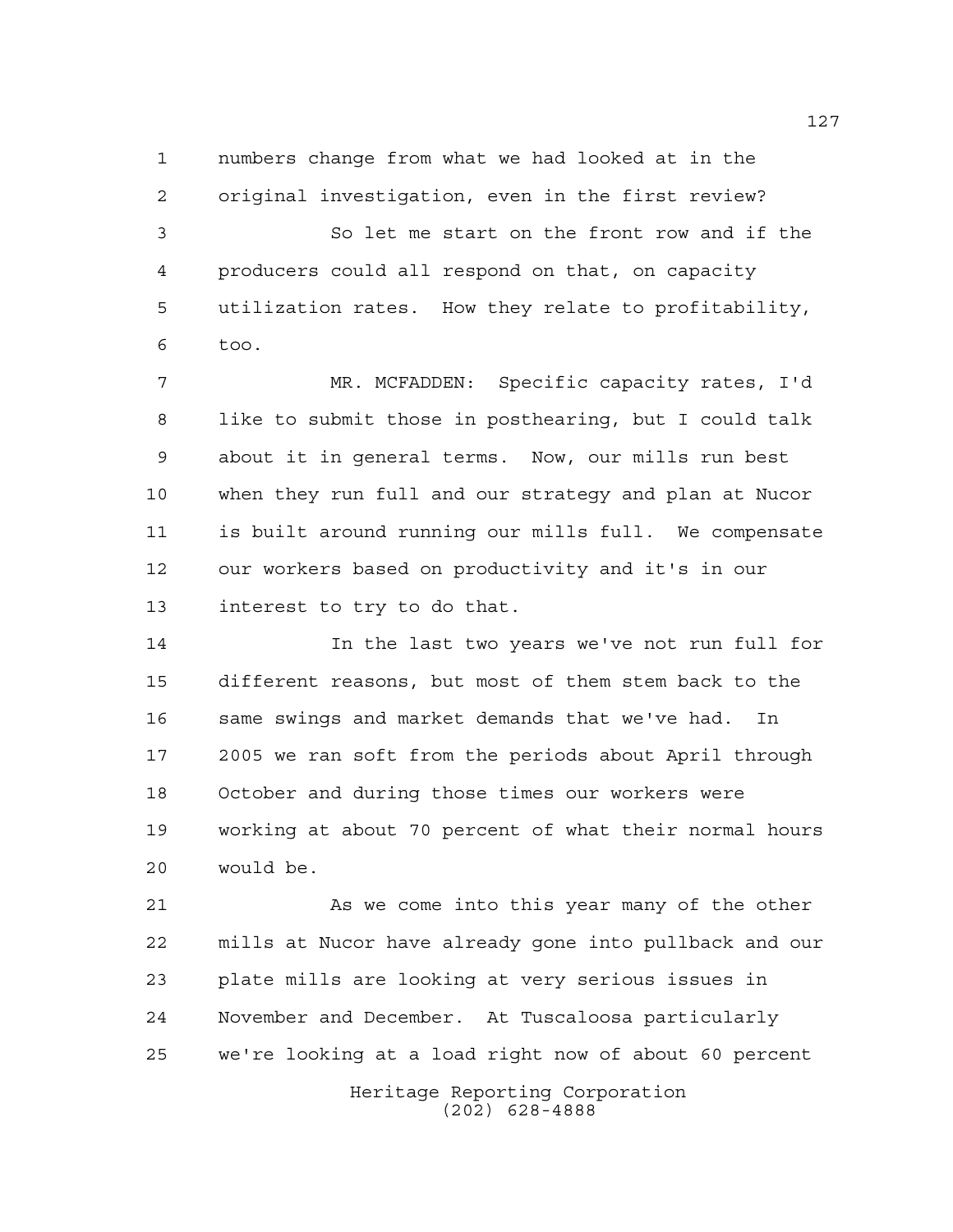of where it should be, so we're going to have a shortfall of production.

 That creates other issues in our facilities, particularly at the temperature and the speeds at which we operate, so our furnaces are running. Our equipment is built to run at 3,000 degrees and we turn it on and turn it off it's a radical shock to the whole system of how we make steel.

 So the general essence of what we'll supply to you is that we're not running at the level of capacity we want to, we're not at the capacities that our business is built around and enough said.

 COMMISSIONER OKUN: Okay. Mr. Tulloch? MR. TULLOCH: Yes. In our case likewise it's the format that we try and run at full capacity all the time and we actually spend a fair bit of time and effort trying to structure our business to be able to do that. In our case our plate mills are capable of making a range of products, not all of which ends up as cut-to-length plate, so we will adjust the mix we have on the mills and what we're buying and what products we're making.

 A lot of our product ends up going down the stream into tubular products to try and keep the mills running at a high degree of utilization. Having said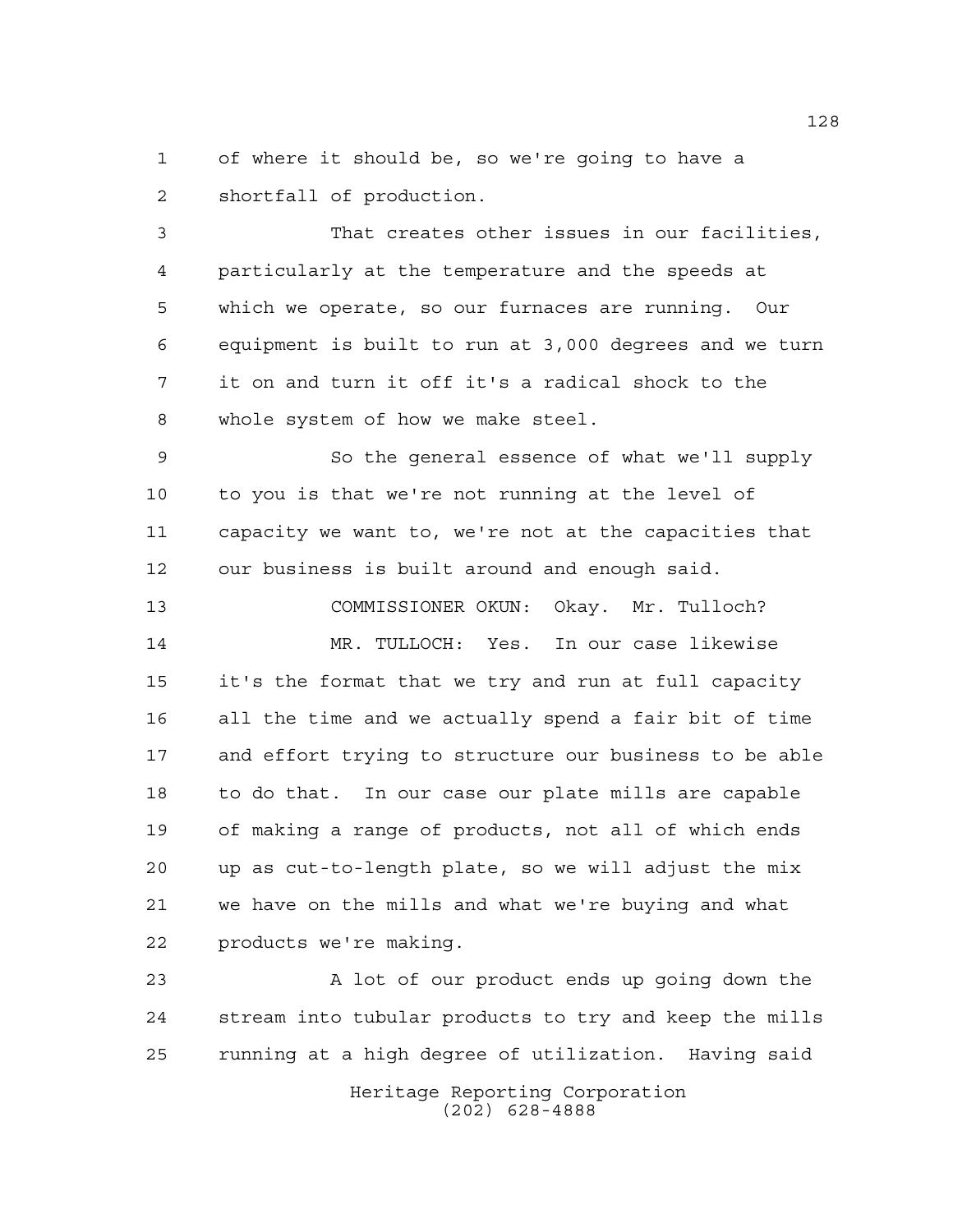that there are scheduled maintenance outages which reduce that number obviously depending on how you look at those. In the fourth quarter for the first time in a very long time we will actually be idling equipment.

 We'll take advantage of what maintenance we can do by bringing it forward, but we will be idling equipment because we don't have orders to fill that and that is directly related to the inventory change at the distribution level and the change in orders. Rather than try and just jam stuff into the market which just creates a bigger problem in the first quarter we've elected to take some time out in those facilities and we can provide you with what our plan is to do that.

 It's a fluid plan. If orders jump up and come back in we'll keep running, but we do have a plan around that.

 COMMISSIONER OKUN: Mr. Montross? MR. MONTROSS: We're very similar. Obviously we want to run our equipment as close to capacity as we can in order to spread the fixed costs across as many tons as we can. What I see going forward right now in the fourth quarter is that we're going to have a very difficult time specifically in November and December by doing that because the west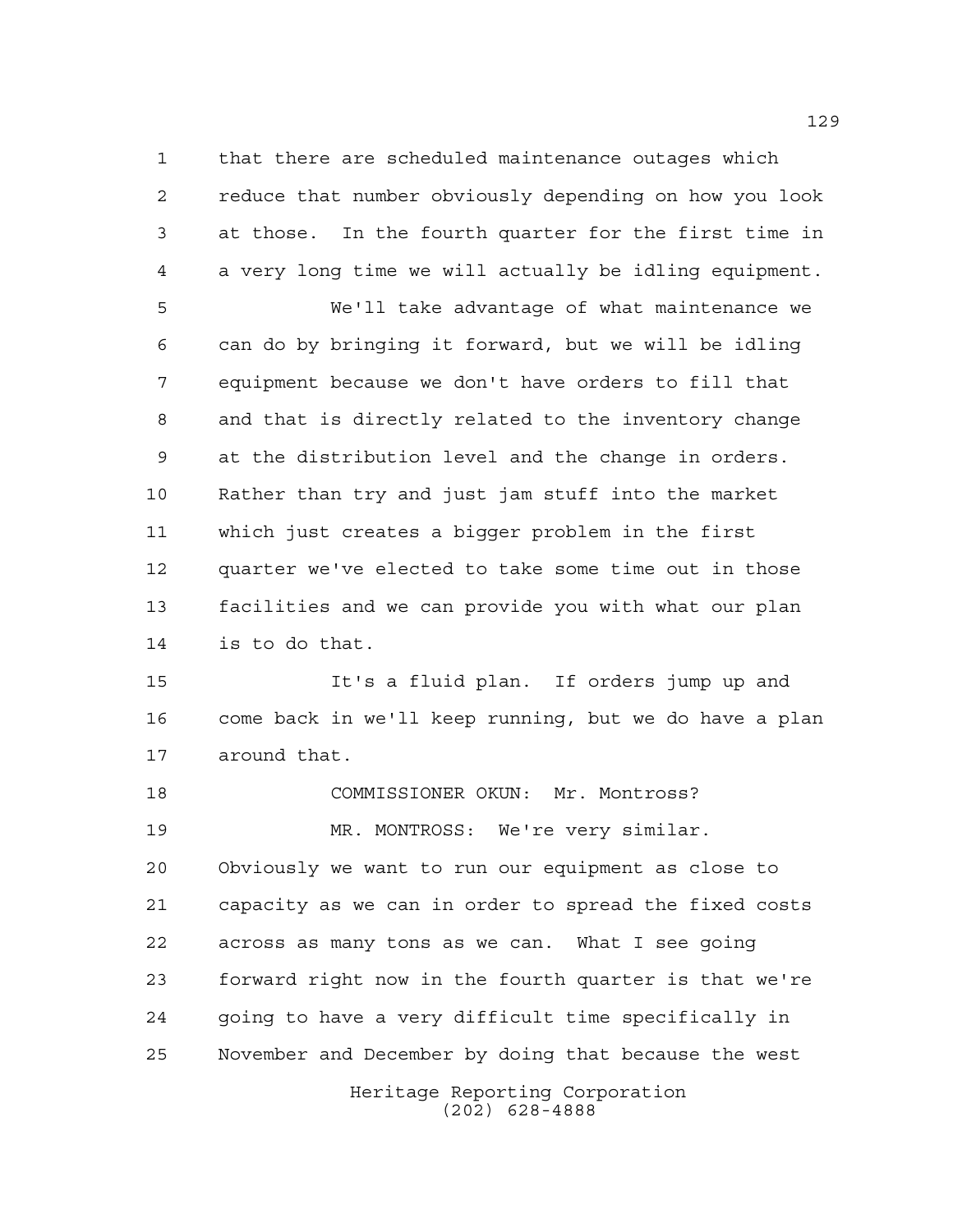coast service centers, we've seen a precipitous fall off in their buying patterns in that point in time. Like I said previously our concentration focuses on selling service centers and they're going through a period of destocking right now, so it's up in the air how we're going to be able to run the mill as far as number of days and what kind of capacity level we're going to be able to run at in November and December. I can't really even tell you what that capacity level is right now until we get there because like I said our business is very much spot and dependent on the service centers placing orders with us. COMMISSIONER OKUN: Okay. Mr. Insetta? Sure. MR. FABINA: I'm sorry. Larry Fabina will answer that one for Mittal. Our present capacity as stated is only the capacity that we are presently manned for, so you need to take a look at two aspects, the manning capabilities that we presently have or the

 equipment capabilities for capacity that we have. Presently the numbers that is in the report

 is what we can actually run with the people we have. The 160 inch plate mill at Burns Harbor, we are at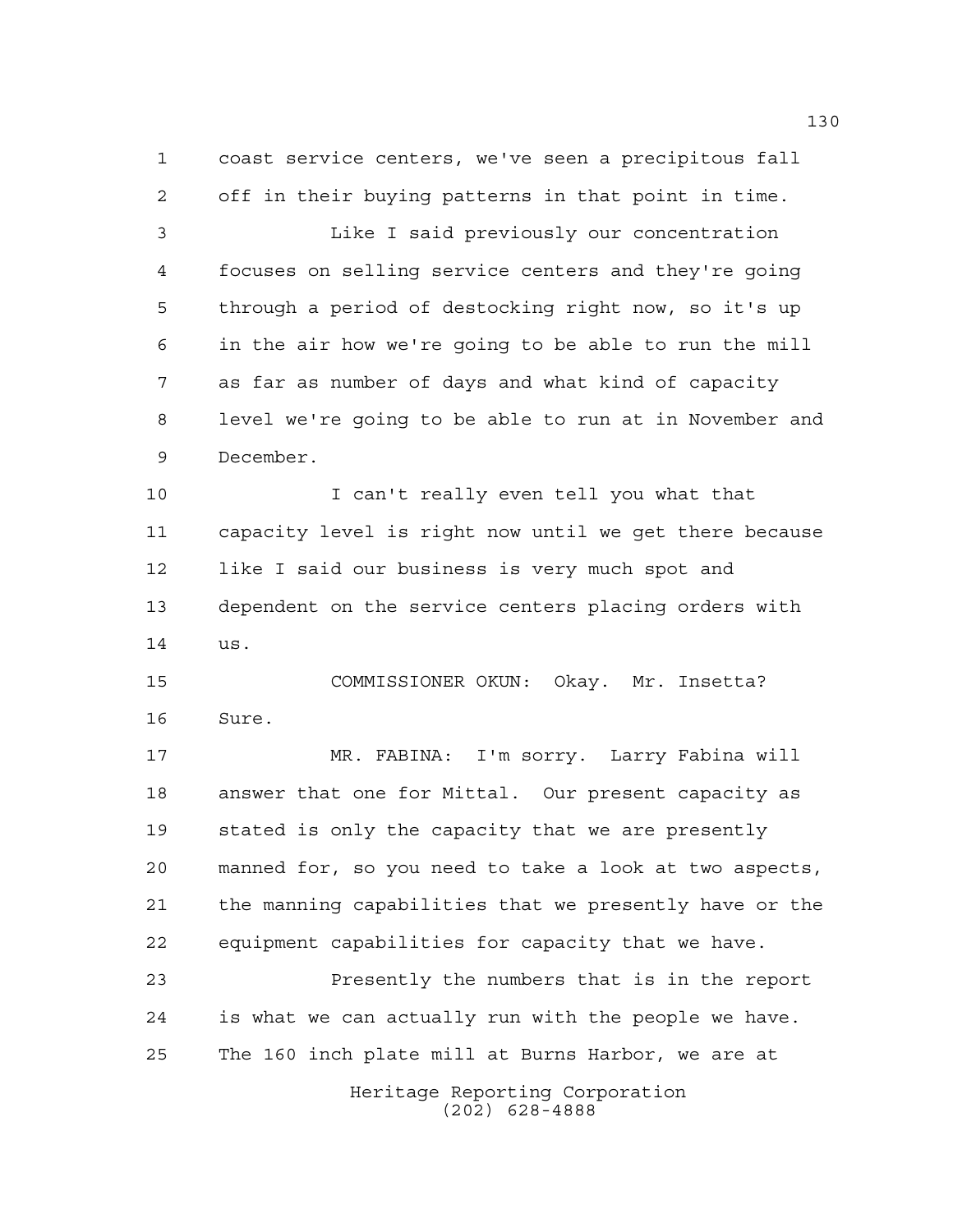about 90 to 95 percent at capacity. However, the 110 mill at Burns Harbor is really probably around 33 to 40 percent of capacity. As I said in my testimony that we had a decision to make last year.

 Do we bring on the 110 inch plate mill or not? That's a difficult decision to make. I know we had it idled for five years. When you take on and bring on a mill like that you take on a lot of responsibility for getting the mill up and running, is the market going to be there, but also for the people that we had to hire.

 We had to hire a sizeable number of people and make commitments to those people as it goes. The next step we would do is take a look is the market going to be there to take the next step? The next step is obviously if we have equipment to run more on we would have to hire more people. Again, that's a concern because back in 1998 I did the same thing.

 We had a plate mill that we ran the same as we did today at 33 percent or so, I quickly hired a crew of people, brought it up to about 66 percent and by the time I hired those people on the Asian crisis happened, and guess what, I had to lay those same people off within probably a year time period. Two years later we shut down that mill.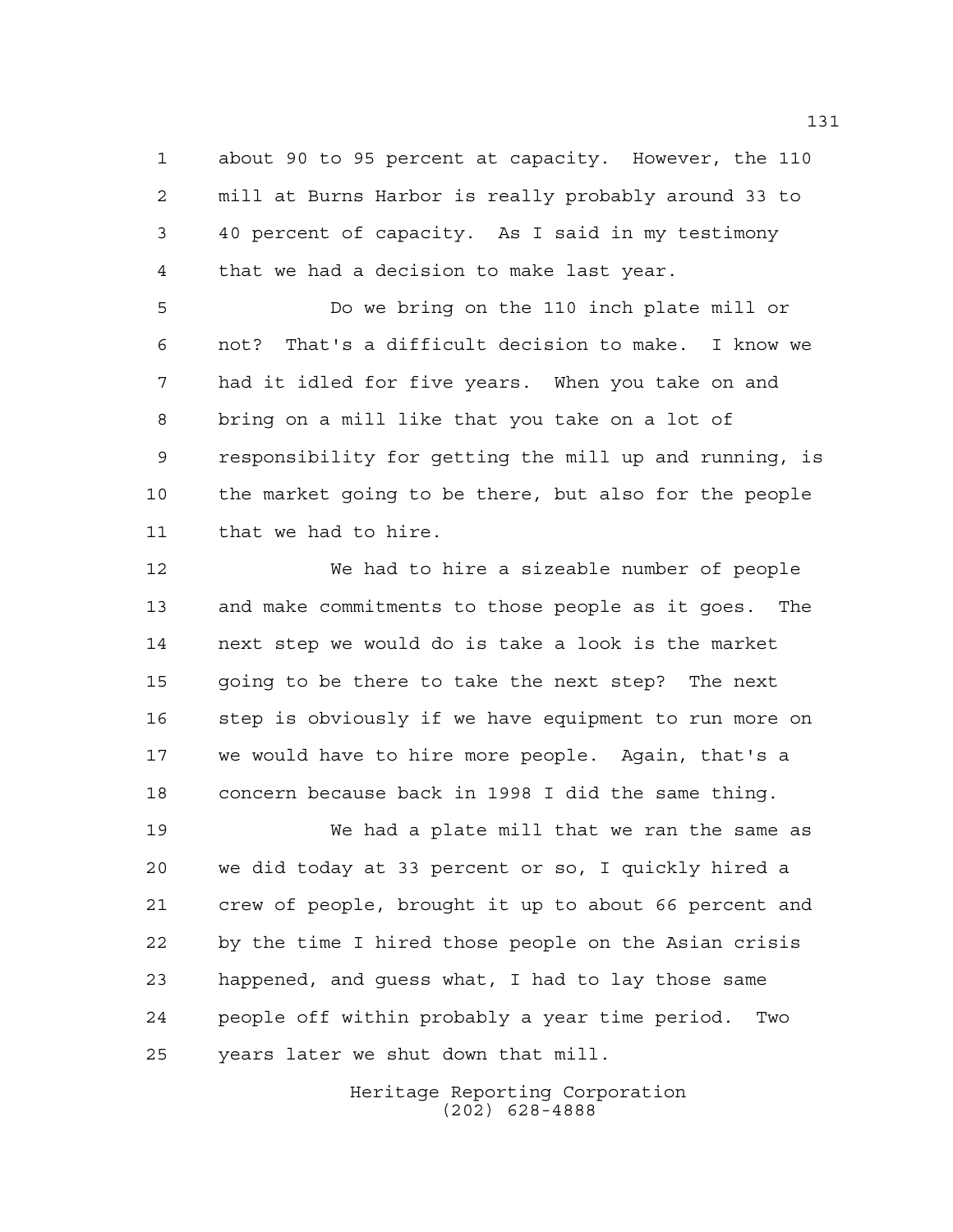The Conshohocken mill, it's probably about 80 percent at capacity and same thing at the Conshohocken mill. The Coatesville mill is really held back by the heating capabilities at the mill. The mill has no capacity, but you cannot heat the steel quick enough to roll it, so there's an issue there.

 The Gary plate mill has been idle since we acquired it. To bring it online first we would have to bring up the operations, the utilization of our present mills and we do have ability to do that. The Gary mill is a bigger item to take hold of. To bring that mill online we'd almost have to be assured of 400,000 to 600,000 tons of additional steel in the United States for four to five years.

 That commitment is hiring 400 to 500 people and you have to be running that at least 70 percent capacity to really take that option on.

 COMMISSIONER OKUN: Okay. Well, my yellow light has come on and I understand that each company has a slightly different situation, so perhaps for counsel and the economists here, when they submit this information the reason I'm asking this is to try to determine obviously looking forward are the companies able to continue to make money, be profitable, at

> Heritage Reporting Corporation (202) 628-4888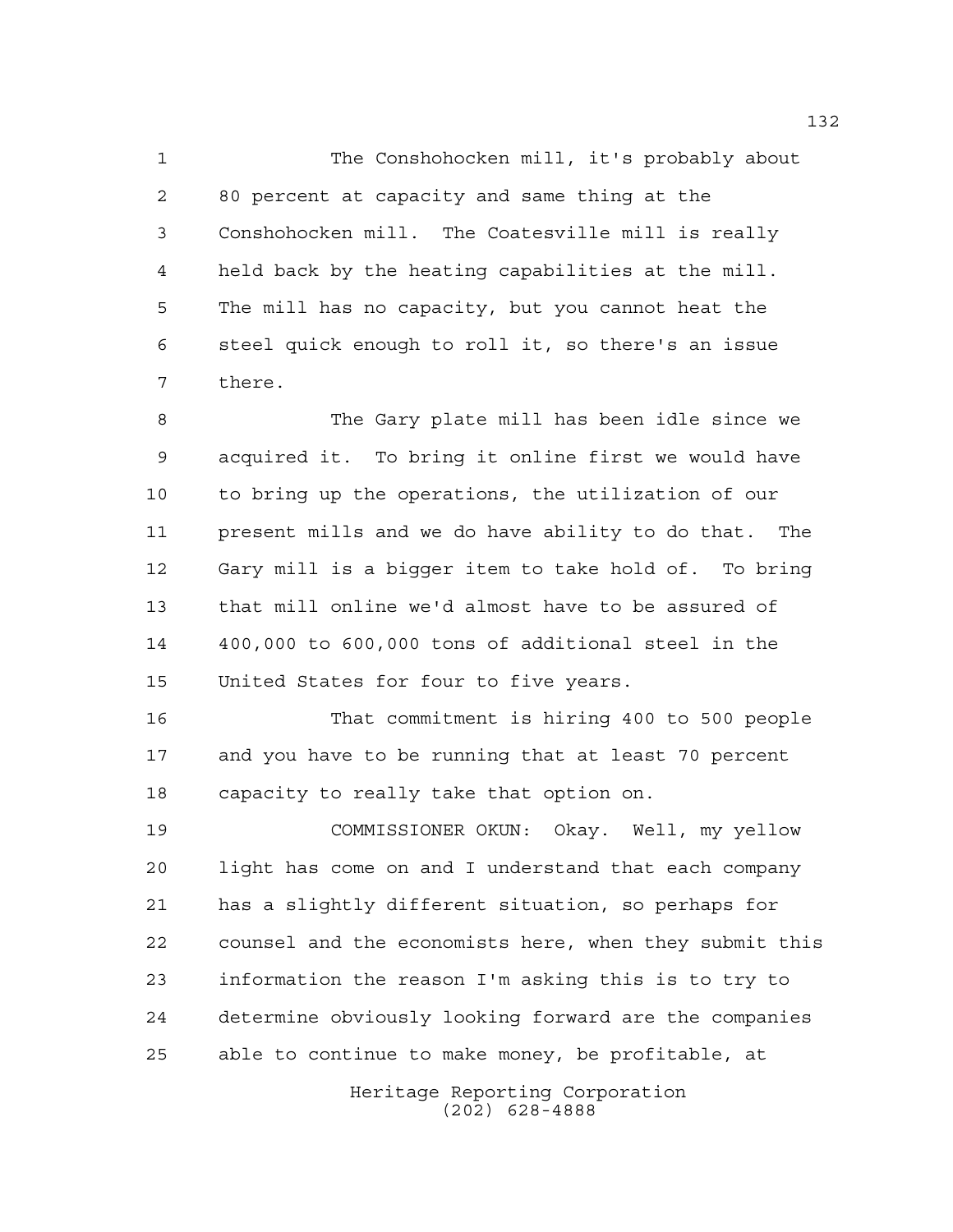slightly lower capacity utilization rates than we might have thought in the past based on what I see in this record with reduced costs?

 So if you can help me understand whether there has been a change there and how we should evaluate it I'd appreciate that. Rather than getting into another line of questions, Mr. Chairman, I'll stop there.

 CHAIRMAN PEARSON: Commissioner Lane? COMMISSIONER LANE: Thank you. I'd like to go back to a remark that Mr. Tulloch made in his opening remarks and that is your \$400 million tax loss carry forward. Are you going to be able to use that up, or did you use that up in 2004 and 2005, or if not are you likely to be able to use that up in the near future?

 MR. TULLOCH: We have used it all up and we're pleased to have done that.

 COMMISSIONER LANE: So you have used it up? MR. TULLOCH: It's gone. Yes.

 COMMISSIONER LANE: What year did you use it up?

 MR. TULLOCH: I think it was 2005, but I'll get you a date.

COMMISSIONER LANE: Okay. Thank you.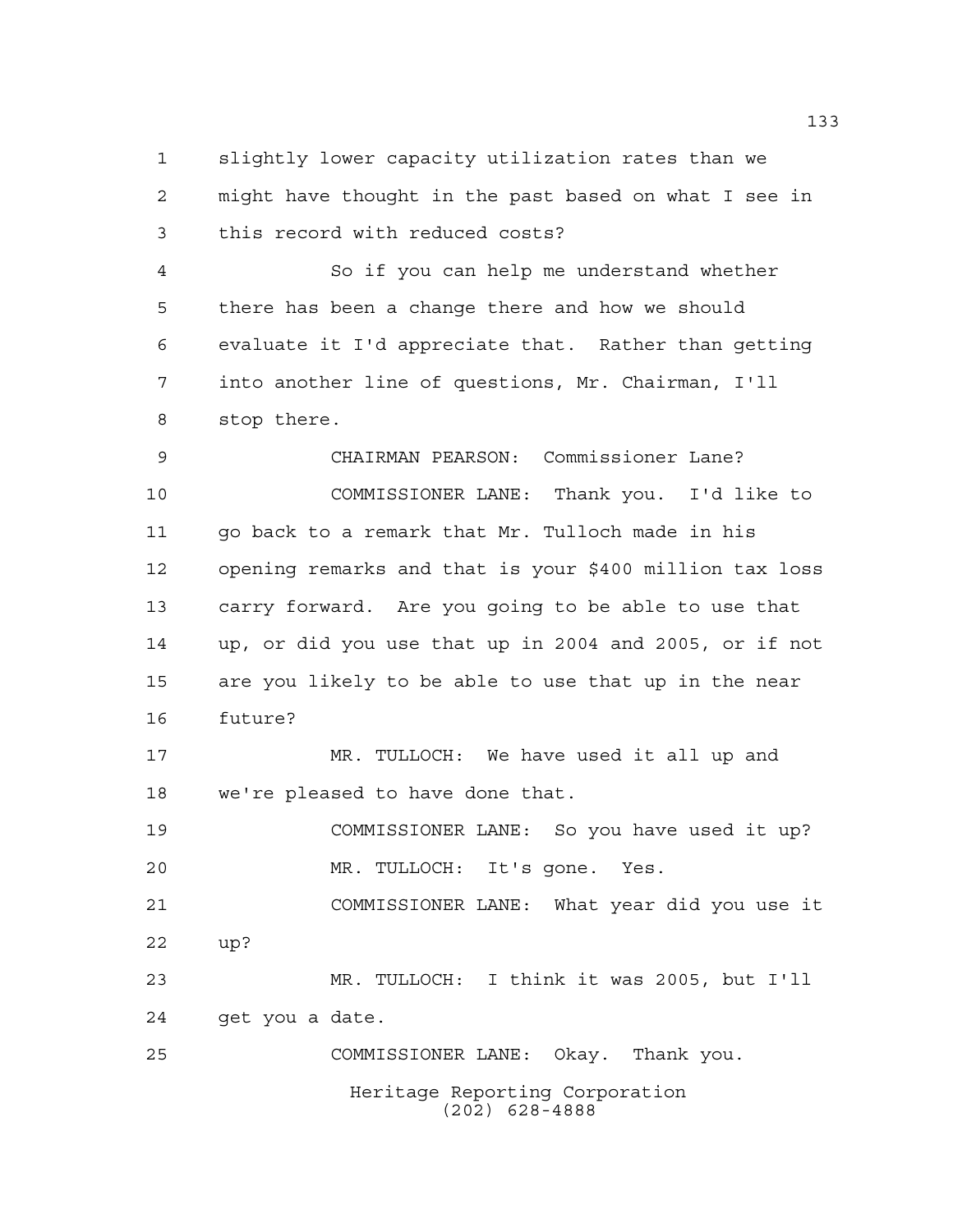MR. TULLOCH: Great.

 COMMISSIONER LANE: Now, several times today I've heard references to capital additions and increased capitalization. For each company represented here can you tell me what your historic capital structure has been and what current capital structures look like? I am guessing that you will want to provide this posthearing. If in response to Commissioner Okun you provide business plans I would like you to include sources of capital for any future capital additions and how that might change your capital structure. Specifically I would like you to provide short-term and long-term debt and equity percentages of total capital. Would you all want to respond to that now or provide it posthearing? MR. SCHAGRIN: I think we'll do it in our posthearing brief, Commissioner Lane, for each company. COMMISSIONER LANE: Okay. Thank you. Now, Mr. Tulloch, you also said that IPSCO is going to idle production in the fourth quarter of this year. Has that already been announced, and how long do you expect that to continue?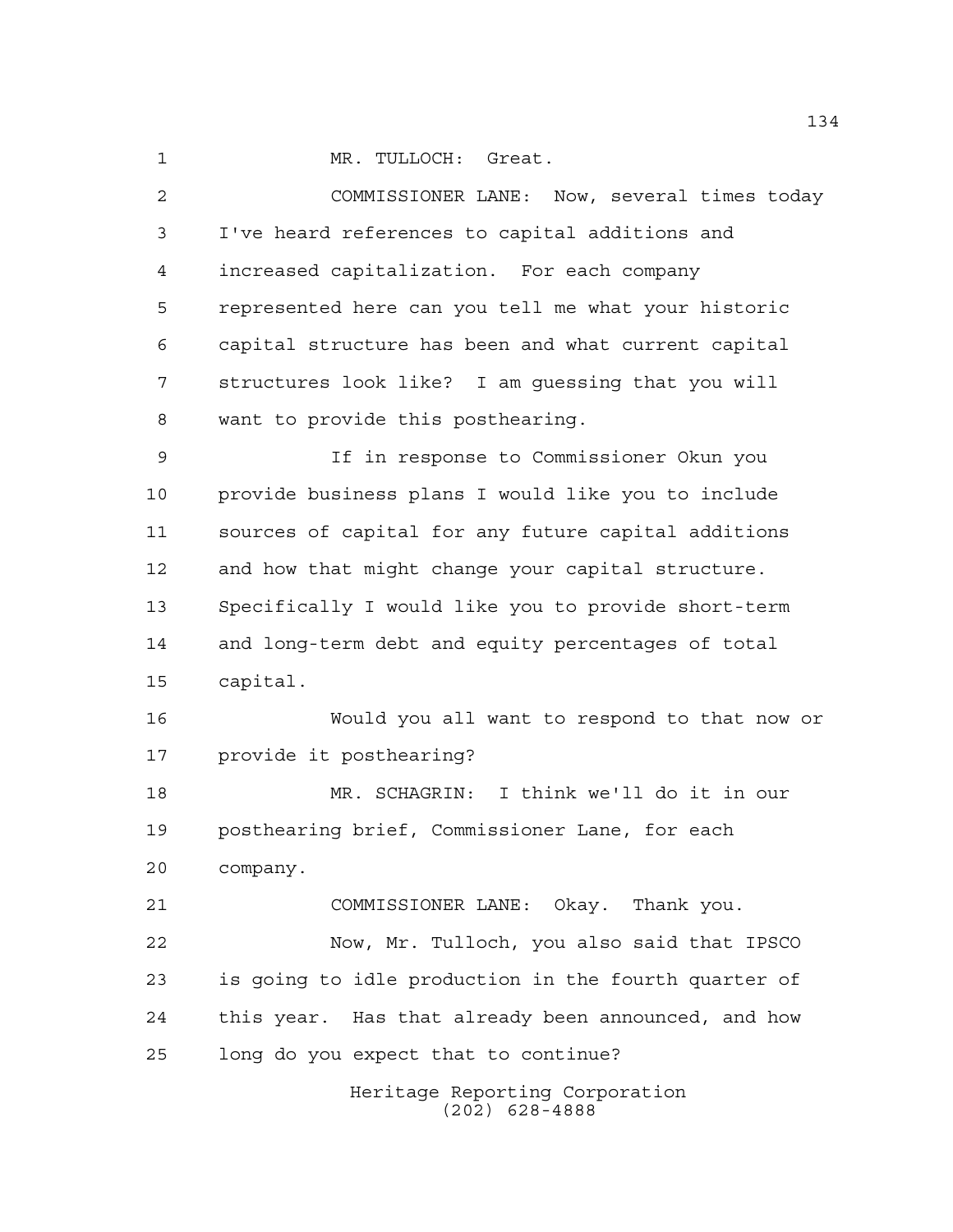MR. TULLOCH: Yes, it has been announced. We had put out a press release last Monday I believe it was just stating that because it was an unusual circumstance. It's been explained to our employees. We are hopeful that this is a fourth quarter phenomenon.

 We just don't have enough visibility of the first quarter yet, but we think given that it is an inventory correction and it is impacted through the plate market and pipe market that it should be through in the fourth quarter, so that's kind of perspective right now. That's what we've planned for. We'll deal with that when we see the first quarter, but we would hope we'll be through that.

 COMMISSIONER LANE: Does that mean that you are going to idle your plant completely and lay off the workers or how exactly are you going to do this?

 MR. TULLOCH: Well, in the case of the steel mills which is where we make the plate they will not be making plate for a number of days. Did that answer the question?

 COMMISSIONER LANE: Well, I'm not exactly sure.

Heritage Reporting Corporation (202) 628-4888 MR. TULLOCH: Well, in terms of the employees we will keep them on the payroll for that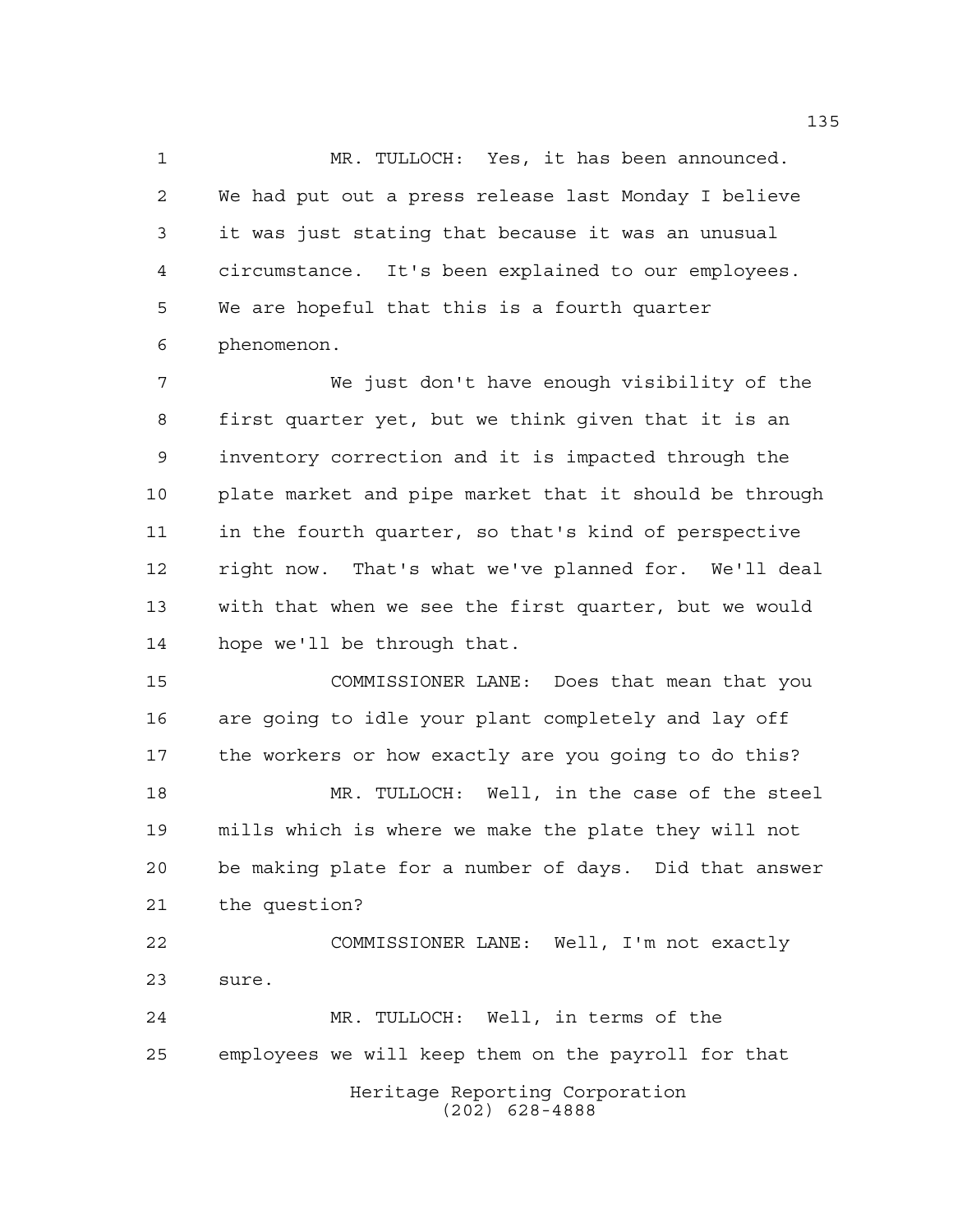period. It's just the way we treat our employees.

 COMMISSIONER LANE: Okay. Thank you. Mr. Montross, you suggested that Oregon might also be having to do a slow down or idle in the fourth quarter. When will you make that decision? MR. MONTROSS: Well, since our business is a very high percentage of spot business I would see if we were going to have a problem it would be in the November and December timeframe and we would probably have to make that decision sometime later this month. COMMISSIONER LANE: Okay. Any other? MR. TULLOCH: Perhaps I could just round out a little bit about what IPSCO's doing. We did bring forward a six day outage that was scheduled for the second quarter of next year into the fourth quarter of this year, so that's part of that outage. In our mill in Iowa we are taking a day off a week out of the schedule rather than a block.

 Certainly this is the high staff holiday quarter of course with Thanksgiving and Christmas, so as we get closer to those we'll decide about working those days or not.

 COMMISSIONER LANE: Okay. Thank you. MR. INSETTA: Commissioner? Bob Insetta, Mittal Steel.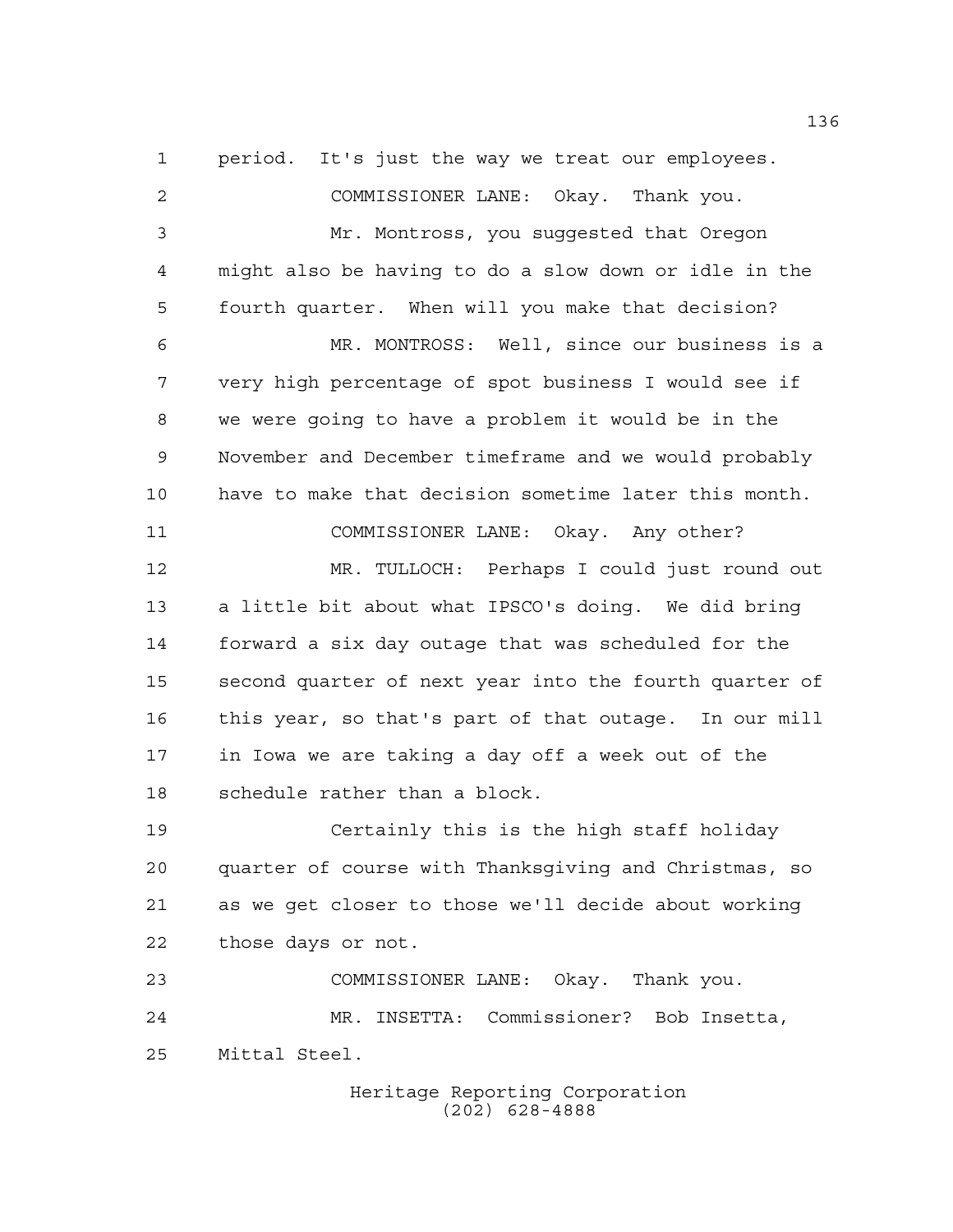COMMISSIONER LANE: Yes?

Heritage Reporting Corporation (202) 628-4888 MR. INSETTA: Yes. I would just add that on our Conshohocken facility in eastern Pennsylvania our order intake for the fourth quarter is down dramatically and we will not be idling any facilities, but we are reducing the terms that we're running on that facility. We're reducing the number of hours that we're actually making plate. COMMISSIONER LANE: Okay. Thank you. MR. MCFADDEN: Excuse me. Commissioner? Pat McFadden at Nucor. COMMISSIONER LANE: Yes? MR. MCFADDEN: Is it possible to comment on that as well? We probably are working a little differently right now than that. The market is what it is and we'll see how we end up by the end of the year with our mill loads, but our intention is to compete aggressively, try and load our mills, keep steel moving through for our employees to make. COMMISSIONER LANE: Okay. Thank you. Let me turn to another area now. There has been mention of increased natural gas and other energy costs. I would like to get some more detail on these energy costs. Could you provide the percentage of total cost of goods sold for each energy source, natural gas,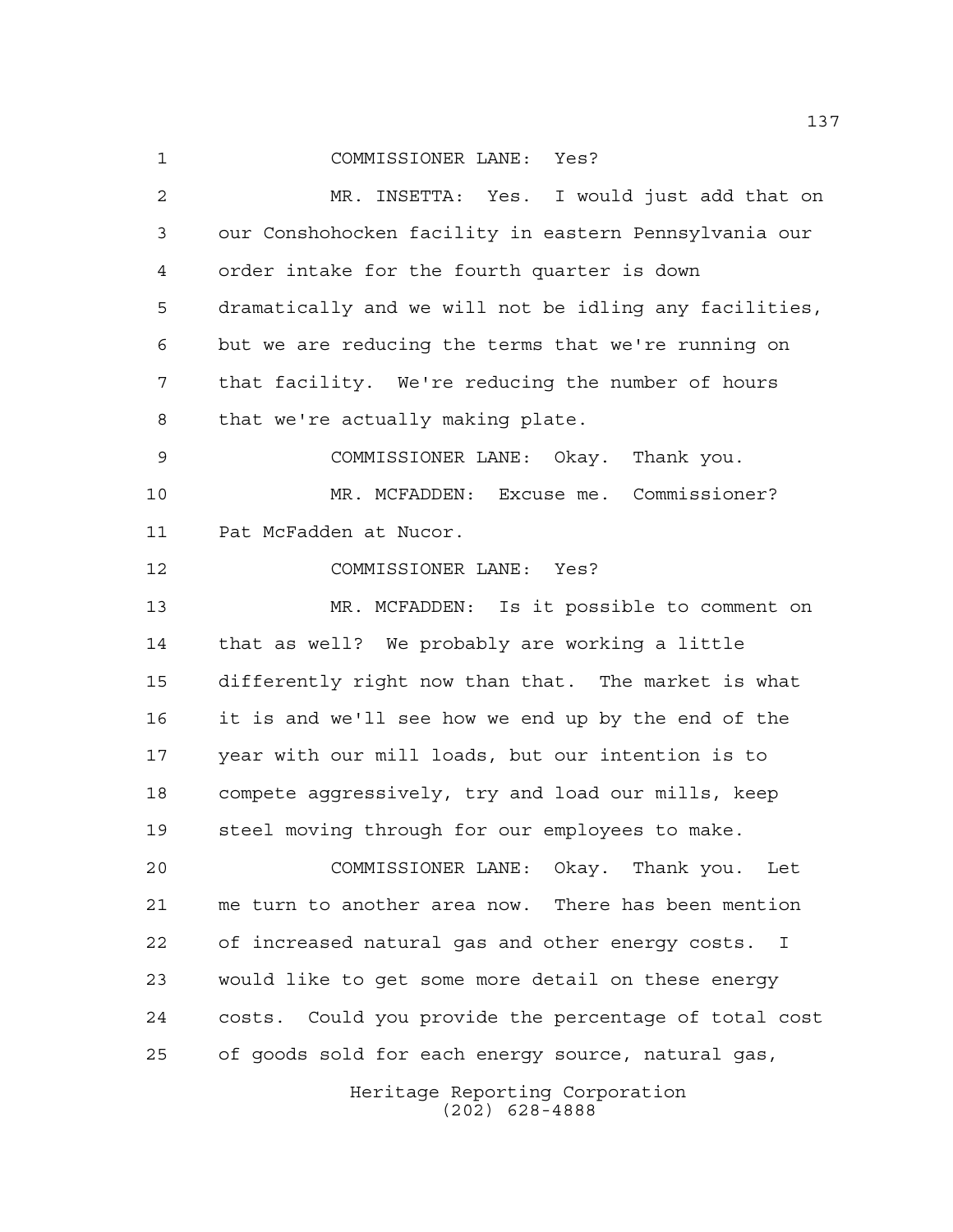Heritage Reporting Corporation (202) 628-4888 coal or coke and electricity, or if you would provide that breakdown on a dollar per ton basis that would be fine. MR. TULLOCH: We can get that for you. COMMISSIONER LANE: Okay. MR. SCHAGRIN: We'll do that in our posthearing brief, Commissioner Lane. COMMISSIONER LANE: Okay. Mr. Stewart? Mr. Price? MR. PRICE: Same. The posthearing brief. COMMISSIONER LANE: Okay. Thank you. Mr. Ruane? 13 MR. RUANE: Ruane. COMMISSIONER LANE: Okay. That's the way it looks, but I was afraid it had a different pronunciation. You mentioned 2005 price declines in the United States and even more significant price declines in the European Union. That leads me to the attractiveness of price in the United States compared to other markets. How do U.S. prices compare to prices in other markets, and are any price differences increasing, or decreasing, or are they staying the same? MR. RUANE: From the offers that we're seeing today it appears that the price differences are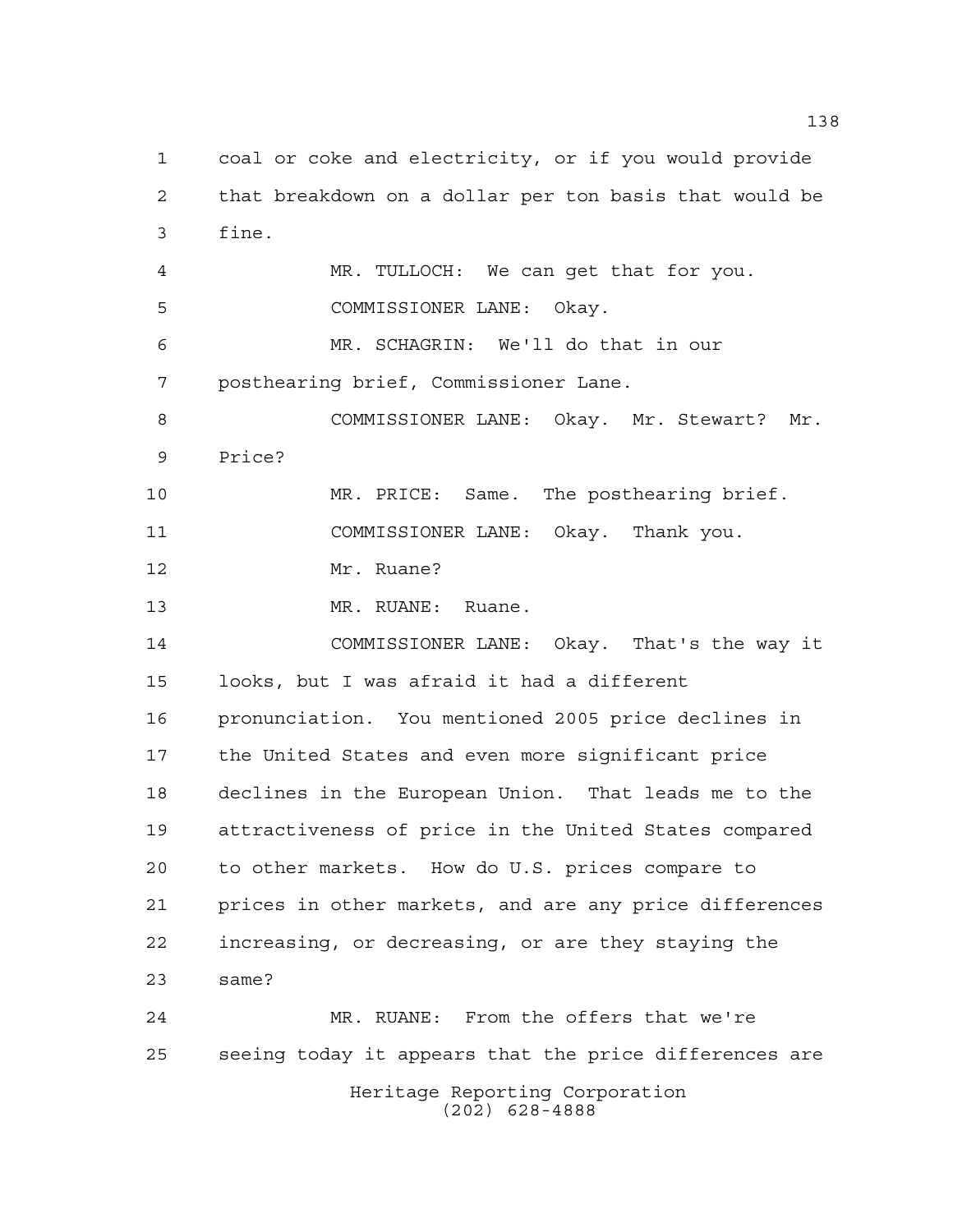increasing. Prices today happen to be similar in Europe to the United States, but both sides of the ocean are extremely volatile. What we're finding is that China does not have to really take any actions to affect pricing around the world. In fact on a passive basis they are importing less and simply by importing less the product that they were importing then flows to other

 markets around the world, and so that is really what's affecting the price spreads for us today.

 COMMISSIONER LANE: Okay. Does anyone else want to comment on that question?

Mr. McFadden?

 MR. MCFADDEN: This is Pat McFadden at Nucor. I think the price gap between Europe and the United States has been evident over the last 20 months. Seventeen of the last 20 month prices have been higher in the United States than they have been in Europe. I don't think that the European prices and United States prices track evenly even if they might be that way in any given month overall. The trend is there's a gap.

 COMMISSIONER LANE: Okay. Thank you. MR. SCHAGRIN: The only thing I would add, Commissioner Lane --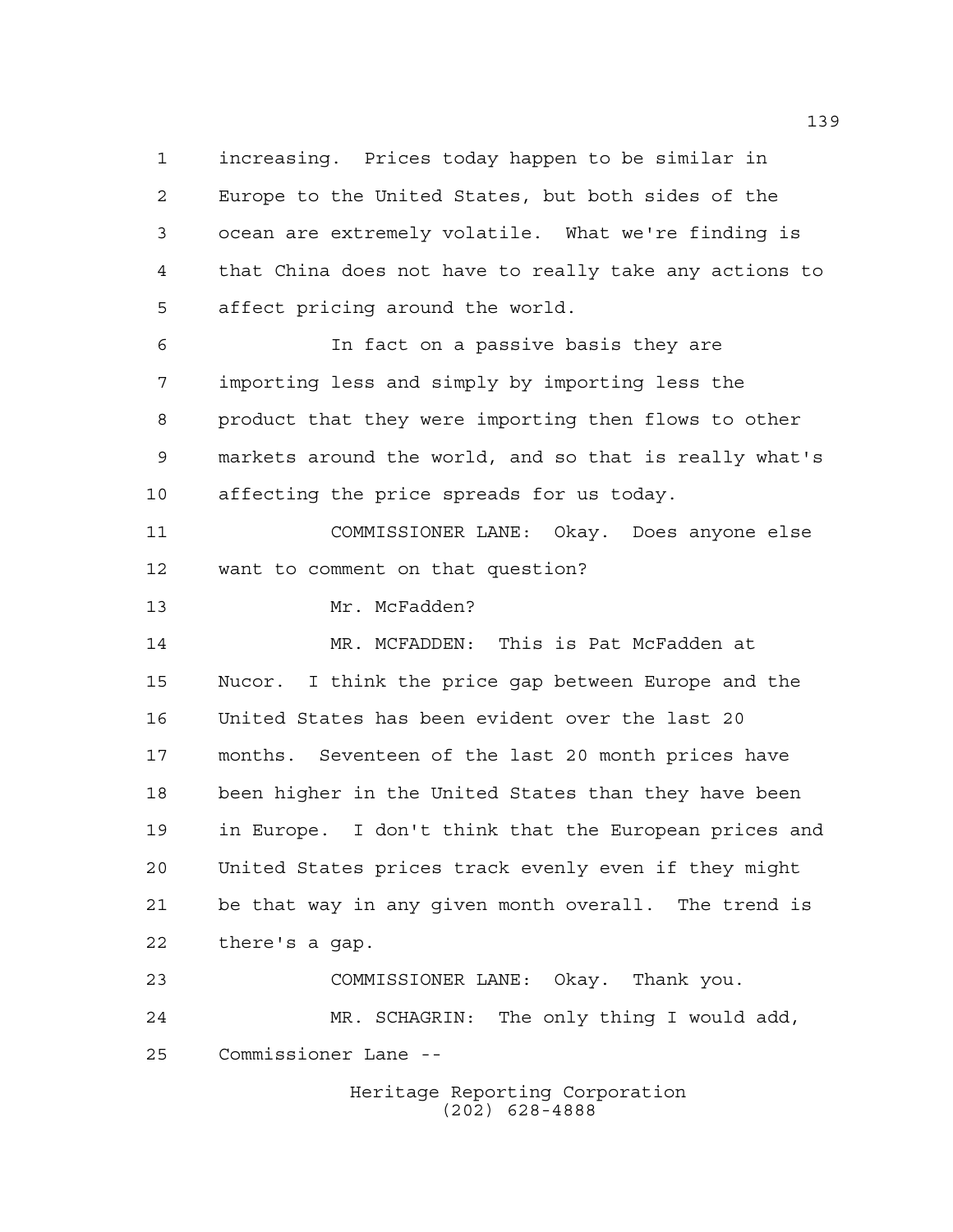COMMISSIONER LANE: Mr. Schagrin.

 MR. SCHAGRIN: -- yes, that I think affects this issue of pricing worldwide, it's public information that there's been a huge surge of imports from China into Europe and into a number of markets around the world. I found it interesting in just Mr. Pierce's introduction that he said well, there may be big imports from China, but both the EU and I believe he mentioned Mexico are about to start trade actions against China. I found that very interesting. Maybe he's preparing the cases, maybe they've been filed. I haven't heard of them. I do find a bit of contradiction in the position taken by the Respondents that say we're doing so well in our markets that we don't threaten the U.S. and we don't find the U.S. that attractive because their own markets are so attractive and then them saying, but we're really not doing so well, we're suffering injury and we're just about to file trade cases because we can demonstrate injury in the EU or Mexico. I'm sure that's something that the

 Commission will explore this afternoon, but I found it to be a significant internal contradiction that go to this price differential issue among markets.

Heritage Reporting Corporation (202) 628-4888 MR. PRICE: Alan Price, Wiley, Rein &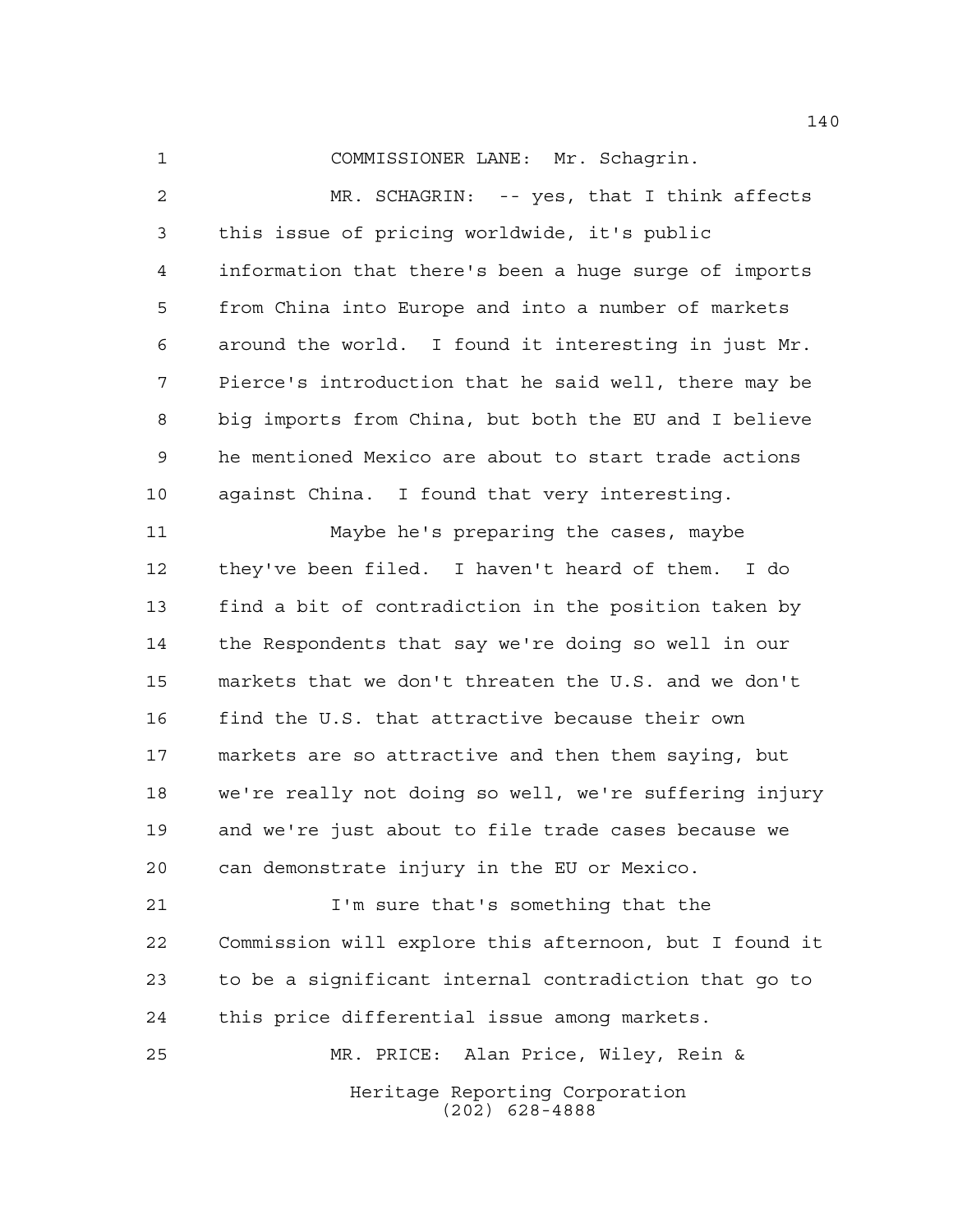Fielding.

| 2           | COMMISSIONER LANE: Yes, Mr. Price?                     |
|-------------|--------------------------------------------------------|
| 3           | MR. PRICE: I see the yellow light is on, so            |
| 4           | I won't take too long here. Ourselves and many of the  |
| 5           | participants in this room are very active in various   |
| 6           | OECD meetings where there is unanimity of the level of |
| 7           | subsidies that exist in China are overwhelming.        |
| 8           | Capacity growth going on in China is                   |
| $\mathsf 9$ | overwhelming the world market as we speak, so it's     |
| 10          | major fundamental shifts going on including affecting  |
| 11          | Europe quite dramatically where there are hundreds and |
| 12          | hundreds of thousands of tons of steel plate sitting   |
| 13          | on Spanish docks, similar reports to Italian docks.    |
| 14          | We've heard some of the comments regarding the         |
| 15          | Mexicans, we've heard the Brazilians complaining about |
| 16          | losing their export markets in Chile.                  |
| 17          | The distortions on the supply side,                    |
| 18          | Commissioner Pearson, are enormous and growing and     |
| 19          | it's of a magnitude frankly that everyone is looking   |
| 20          | at and can't explain except for the fact that market   |
| 21          | forces are being overwhelmed by huge government        |
| 22          | subsidies in China. They're just building capacity     |
| 23          | out in rates that no one can fathom and no one can     |
| 24          | deal with. It's affecting the entire global market     |
| 25          | very quickly.                                          |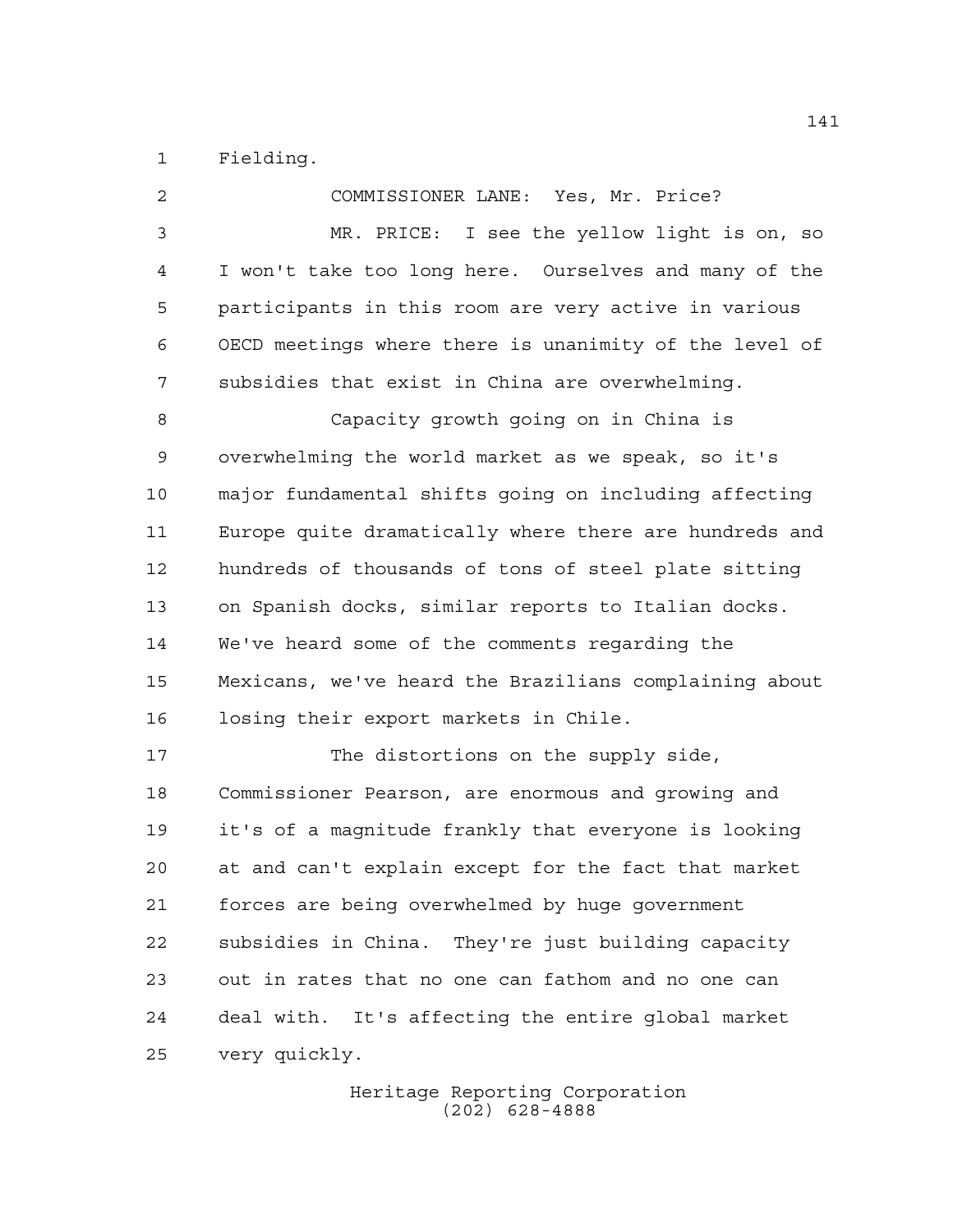So everyone walked up from 2004 and said short-term there was a supply shift and China drove world market prices up and now we're seeing China come on with so much capacity, as Ambassador Schwab has just said, 117,000,000 tons of excess capacity and and excess production now affecting the world market. Excess production of this market is very significant to the point where these same countries as Mr. Schagrin has just said are starting to talk about well, we may need to file trade cases and we are obviously being injured by that. So we see very significant supply side shocks here. COMMISSIONER LANE: Okay. Thank you, Mr. Price.

Thank you, Mr. Chairman.

 COMMISSIONER OKUN: If these orders are revoked and imports do rise in response would the reaction in the marketplace be the same as it was in the year 2000? The reason for asking this, I ask it in the context of the industry restructuring and consolidation that has occurred in the intervening years.

Heritage Reporting Corporation (202) 628-4888 I mean, my observation has been that companies with strong balance sheets are in a whole lot better position to deal with adverse developments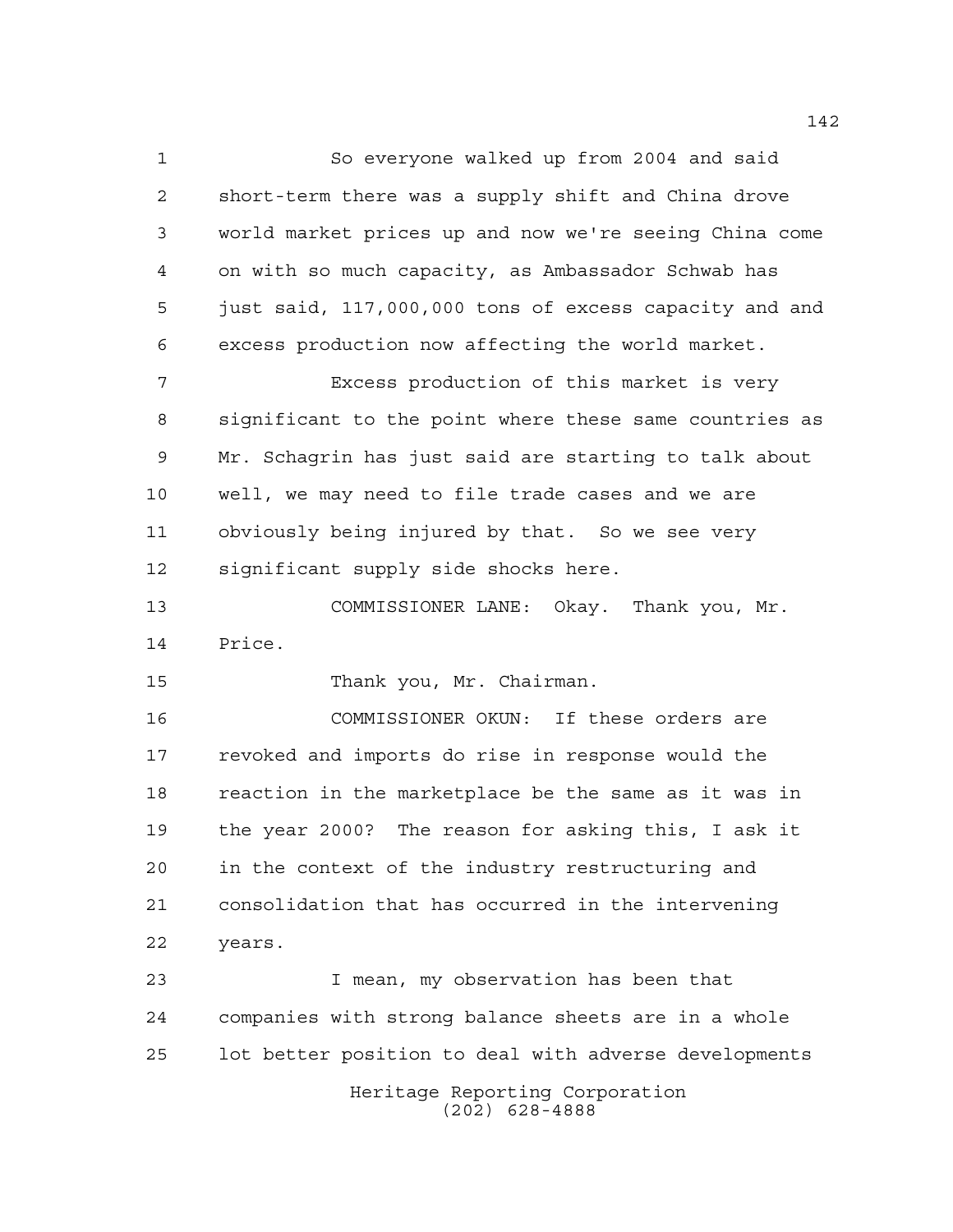in a marketplace than those with weak balance sheets.

 The question perhaps is if we saw this increase in imports would we have a normal competitive situation in the marketplace relative to the downward spiral that we saw in the 2000/2004 timeframe, 2003 timeframe, when we had firms in financial stress producing for cashflow and a very unfortunate set of market economics that came about because of that?

 So after rambling let me go back to the question. If these orders are revoked and imports do rise would the reaction in the marketplace be the same as it was in 2000?

 MR. TULLOCH: The first part obviously we're in a much better position to compete today than we were in 2000. I mean, financially we've got our balance sheet restructured and we're in good shape to do that. So the net affect of a surge of imports however affecting the price of the sort of orders that has been talked about here will very quickly start to erode that financial position, number one.

 Secondly, what we saw in that period of 2000 and that area was an exceptionally poor period. We don't have to go that deep to get into trouble, but I think the chances of going back to that situation we hope are pretty slim. It doesn't have to get that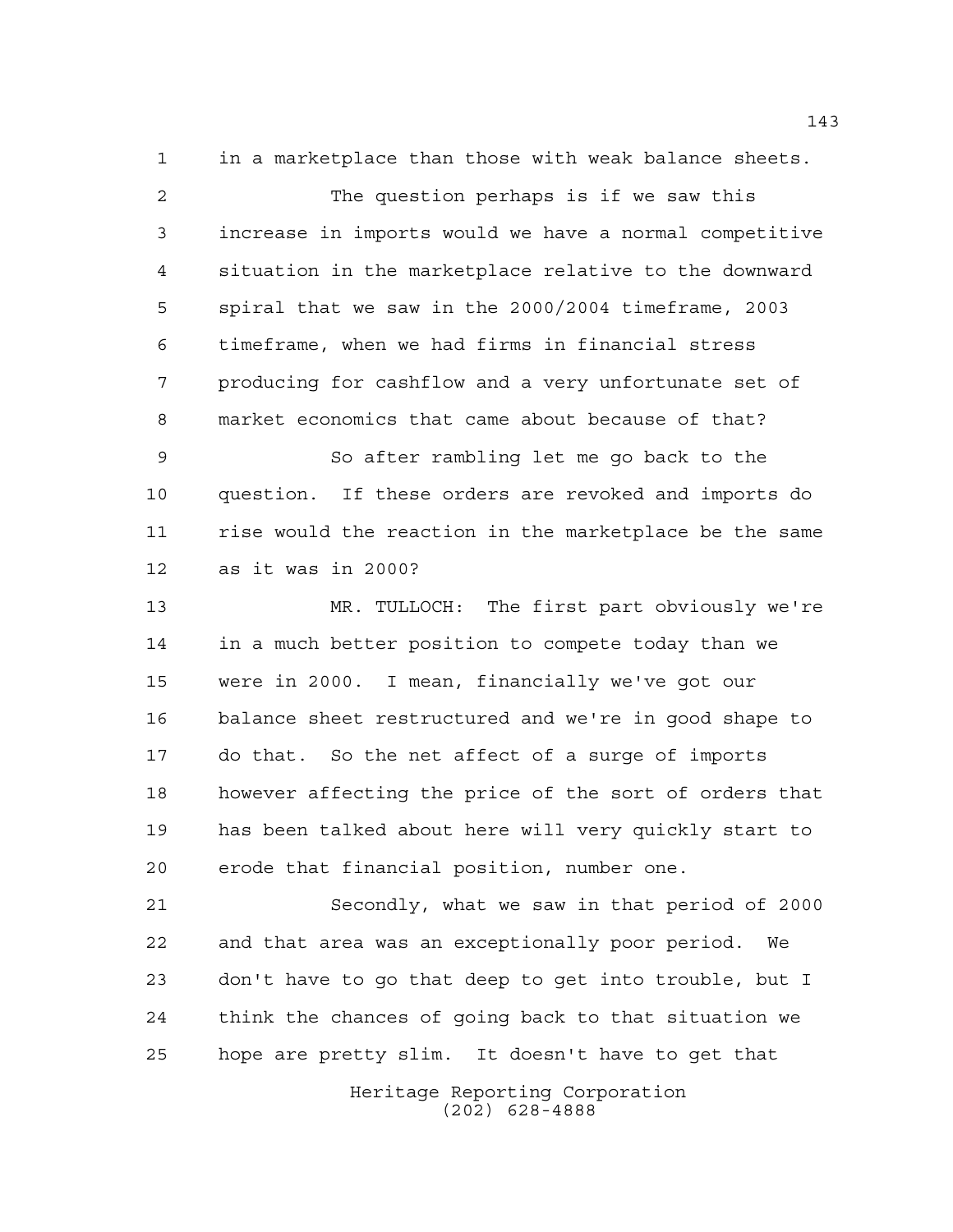bad.

 CHAIRMAN PEARSON: Mr. McFadden? MR. MCFADDEN: Pat McFadden at Nucor. Thank you. I think it's very difficult to try to pin down exactly one year to another will it be the same as in 2000? I have no way to know that, but I would say it would be very damaging. If the orders are pulled imports will come in. We have rising imports for the last three years in the markets right now approaching, but not there, approaching record levels certainly in that high end of over the last 20 years what we've seen. These are from nonsubject countries with orders in place already on the subject countries. So that will continue. There's new phenomenon now that were not on in place in 2000 such as a very dynamic and rapidly changing scrap price. That scrap price is a huge part of the risks of the business now. That element of risk, although there were many other risks

 in place in 2000, that piece of the risk was as significant. It was relatively stable.

 It's not the case now. The swing on both pricing and scrap that swings both sides over \$100 a ton within a matter of weeks makes it a very dangerous situation going forward.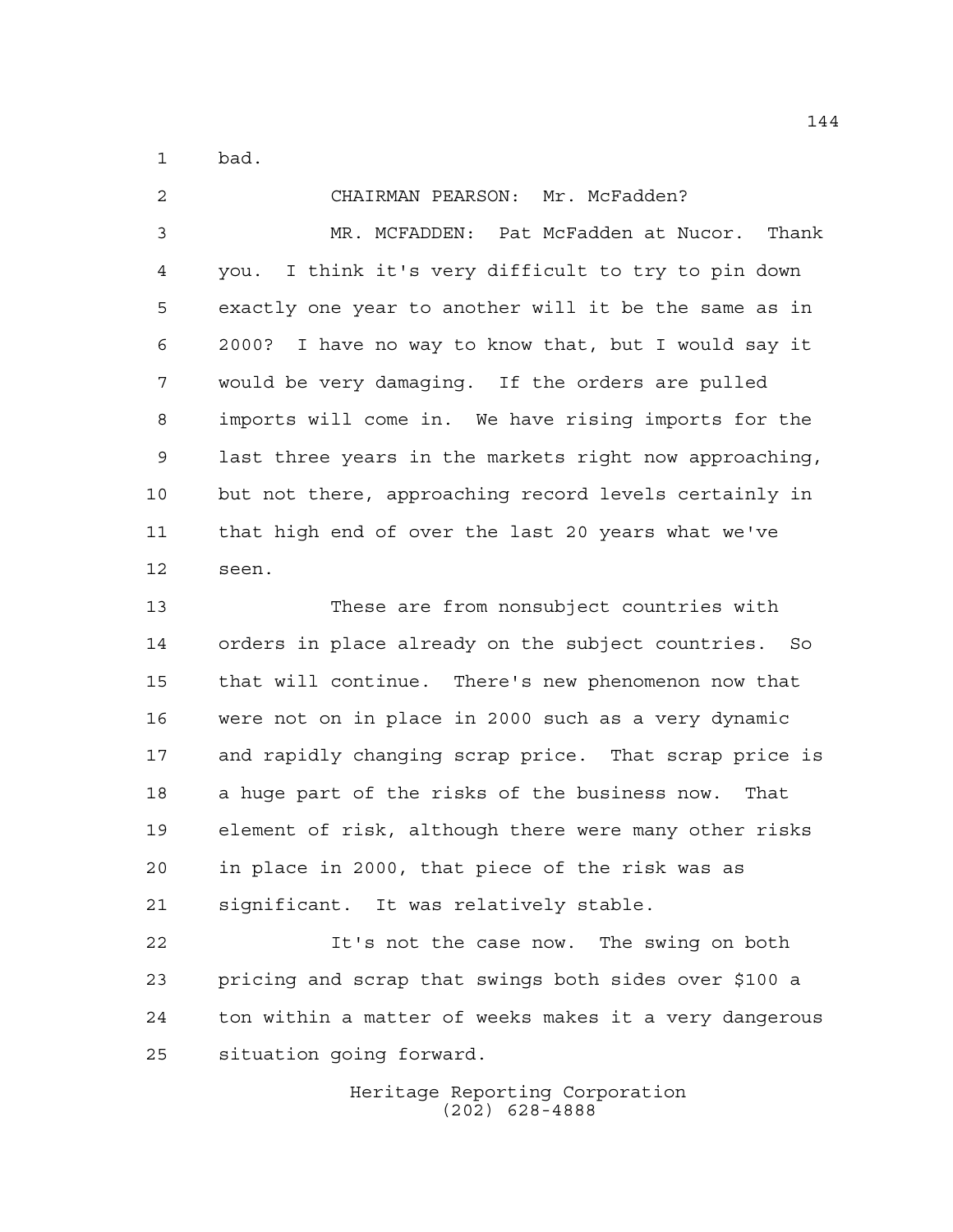MR. SCHAGRIN: I don't know if one of the distributors would like to add to this, but in discussing it last night and I think this would accelerate the problems that increased imports would cause.

 As bad as things were in 2000 distributors were looking at pricing of plate at amazingly low depressed price of maybe 15 cents a pound, \$300 a ton, and they probably thought well, I don't have to worry that much about where my inventory is because what's the chance that price is going to go from 15 cents to five cents?

 Well, now with a product in their inventory at 40 cents a pound and now they have to think if the ITC revokes these orders and there's going to be a surge of imports and the prices of plate could go quickly from 40 cents to 30 cents I don't want to have plate inventory. I invite any distributors. So I actually see in some ways, yes, the balance sheets of this industry are much better than the balance sheet in 2000.

 I know personally because when Gulf States and Geneva filed for bankruptcy they owed me lots of money, so that was very bad. IPSCO and Oregon are not in the same position and that's good for everyone,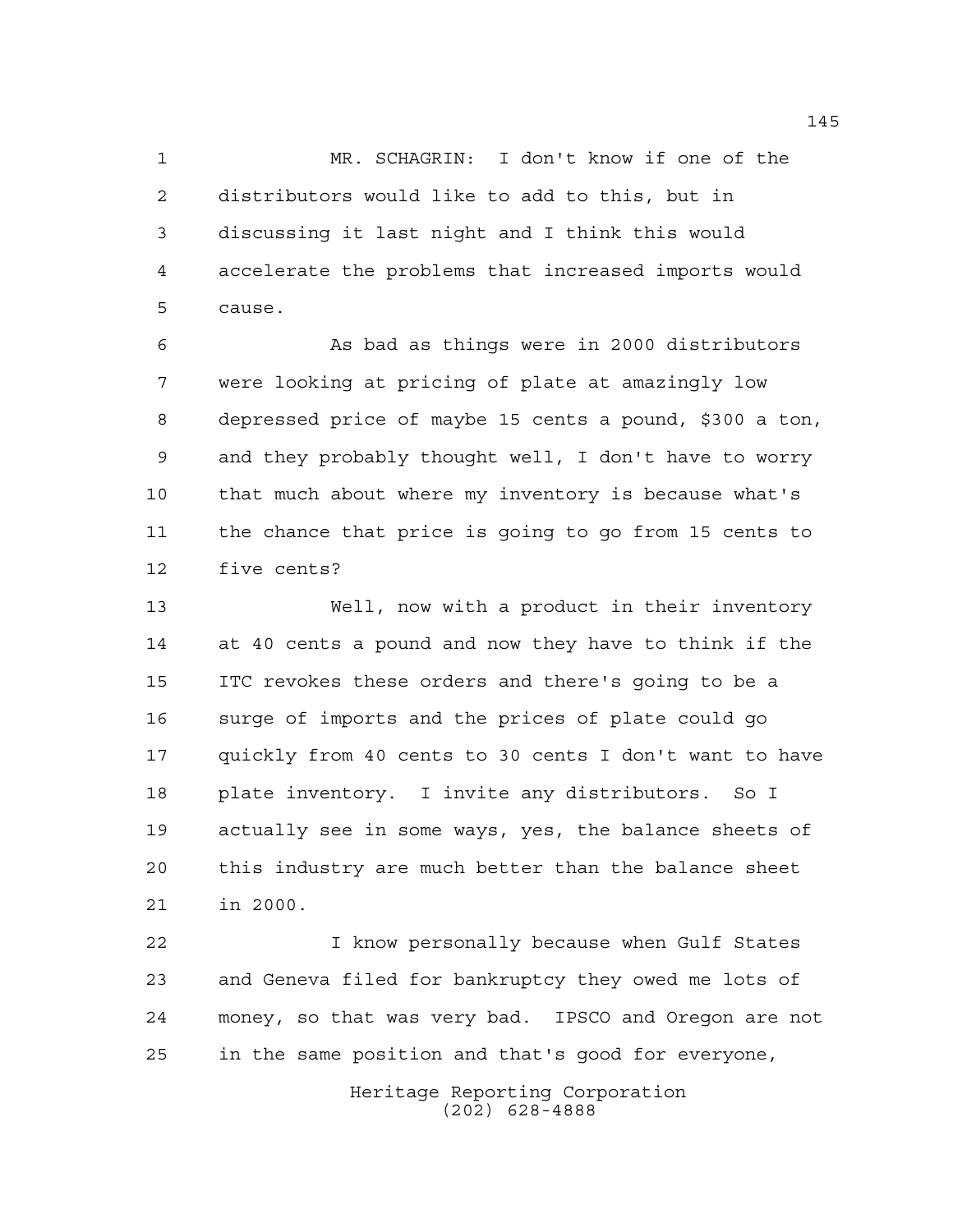myself included, but I invite the distributors.

 In some ways I believe some of these present market conditions make the industry even more vulnerable than they were in 2000 and that's because the inventory evaluations have further to fall and the worry that they could fall quickly could really have a significant influence in the market.

 I'd invite any distributors if you want to add to that.

 MR. HELTZEL: Mr. Chairman, Bob Heltzel. I think in the late 1900s and the early 2000s I know for one had an extreme commitment to the domestic industry thinking that it was a temporary situation and that we could fall through it. We all sat and saw something happen to the industry that none of us thought would happen being located in Warren, Ohio, between Pittsburgh and Cleveland.

 The steel workers, their families losing the pensions, losing the healthcare, well, losing their jobs first and then the tremendous amount of Korean builders and mill maintenance people, et cetera, et cetera, lost their jobs. We just never thought.

 If the foreign stuff comes in and starts coming in again I'm not going to make the assumption that it's temporary, I'm going to buy it, I'm going to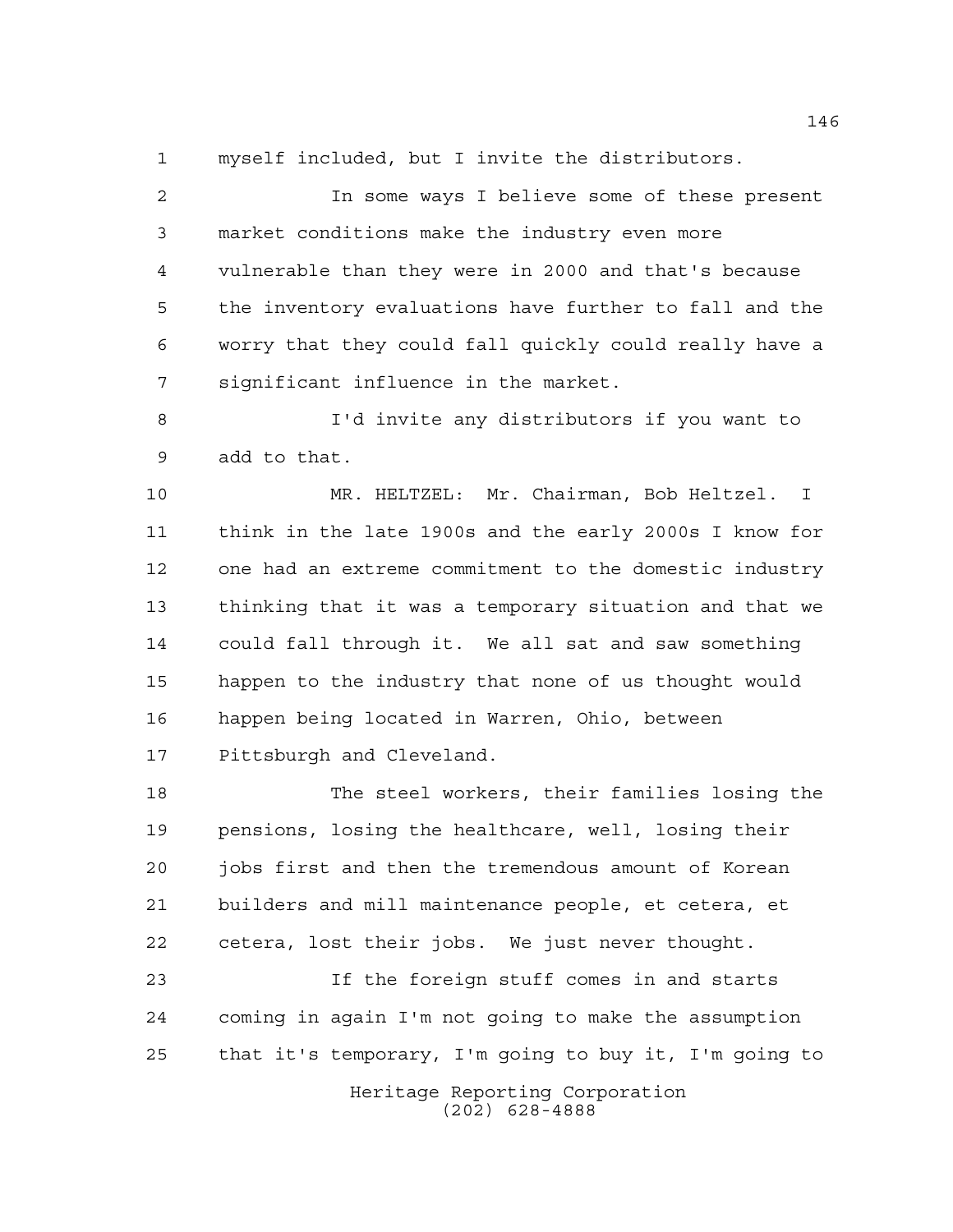lower the cost of my inventory, I'm going to compete and I'm going to ask the domestic suppliers to lower their price immediately. If they don't then I'll continue to buy the foreign material.

 CHAIRMAN PEARSON: Okay. Thank you. Following up on this is there a part of the world that's not currently covered by an order that has a large enough plate industry so that it could supply a substantial quantity of plate to the United States market in the event of a financial crisis or some other shock to the marketplace?

**I** mean, and I ask this question with the sense that the plate industry with the existing orders has one of the more regulated environments for shipping product to the United States of any of the steel sectors. You might correct me on that, but it's a fairly heavily regulated sector.

 So is there enough of the world not regulated so that in the event things go badly they could dump steel in here?

Mr. Insetta?

 MR. INSETTA: Yes. Mr. Commissioner, we have testified and I would just re-emphasize that the subject countries right now are under control, but the rise in the imports that we've seen have been from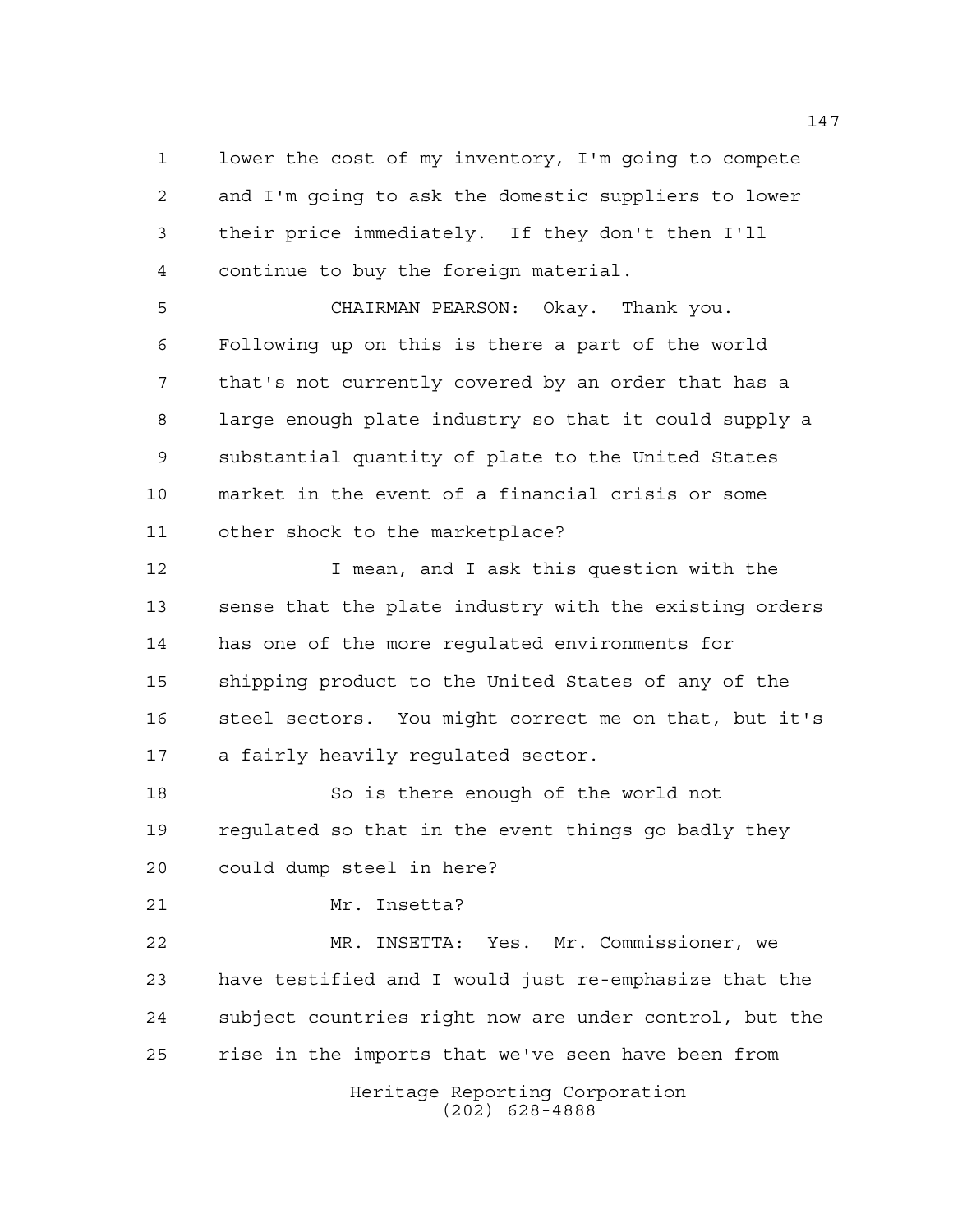noncovered countries like Malaysia, Thailand, Korea and so forth and these have been dramatic increases. So we would answer that just from looking at the data, yes, there's plenty of capacity out there in noncovered countries that will replace covered imports.

 MR. CHAIRMAN: I would just add, Chairman Pearson, that two countries really come to mind and those are Malaysia and Thailand. I think they're representative of a couple of different items in the marketplace. First, the mills in those countries are 12 relatively new mills with relatively large capacity.

 They are not making steel by either electric furnaces, nor blast furnaces, they are slap conversion mills. They are seeing lots of imports of Chinese plate into their own markets displacing them. We believe having done research on this that they are now largely converting Chinese slab into plate and then shipping to the United States.

 The Chinese mills can't ship the plate to the United States because of orders, but they ship slab to mills in Malaysia and Thailand at incredibly low prices and then those mills convert the Chinese slabs into plate and ship them to the United States. The growth in those imports have been incredible from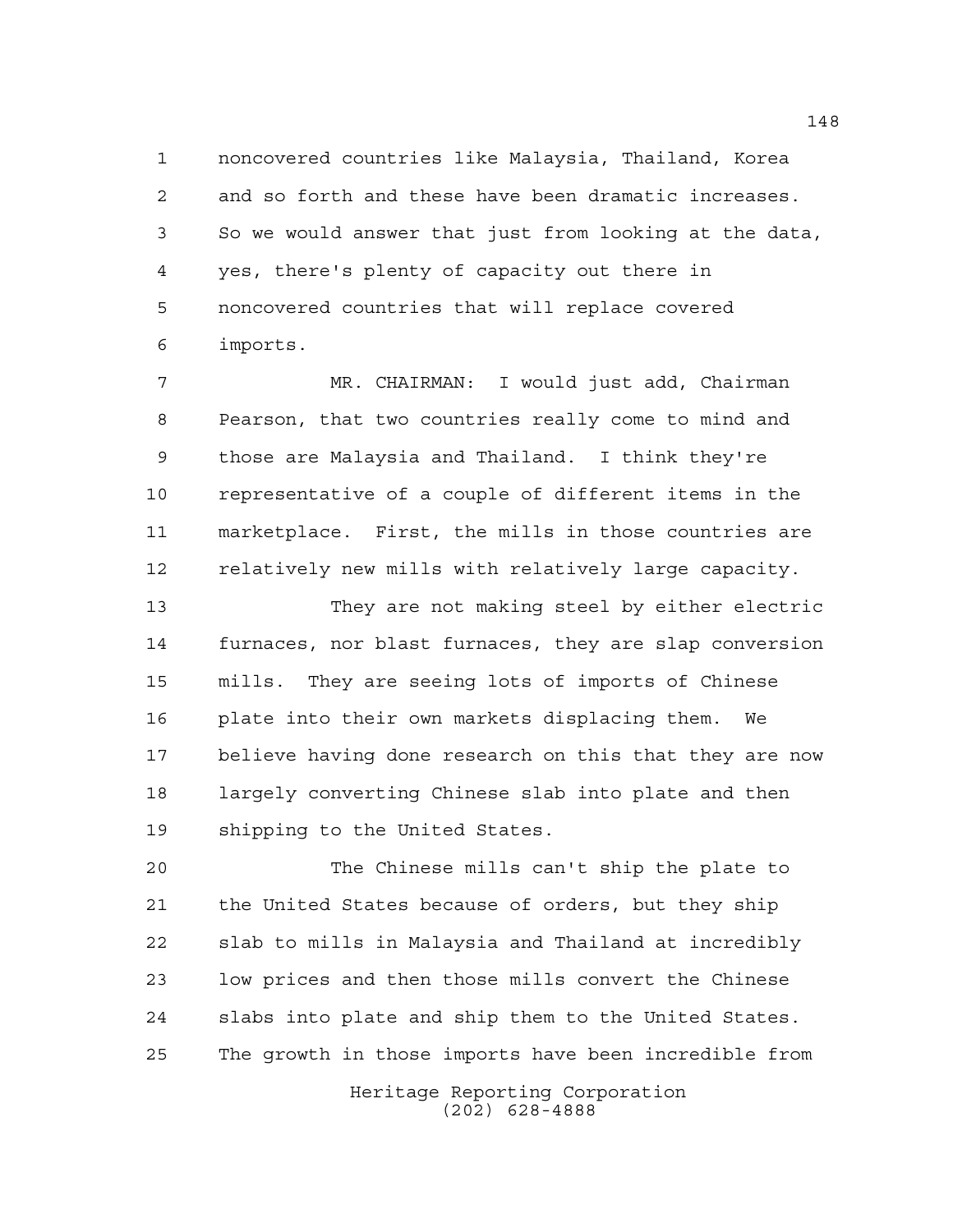very few tons to probably they'll be in the 250,000 to 300,000 ton range this year between those two countries. They seem to have the capability of soaring

quite a bit into the future as well.

CHAIRMAN PEARSON: Mr. Riker?

 MR. RIKER: Riker. Yes. Economist for the domestic industry. Just one quick point. In addition to the increase in nonsubject imports that we've seen in the last couple of years of course the subject countries can always -- in your scenario where there's a big steel crisis they can always send in subject imports at fair prices subject to the order.

 So the order is not a zero ton quota, but it is intended to maintain fair trade.

 CHAIRMAN PEARSON: Of course. I'm on my yellow light, but, Mr. Price, you had something to add?

Heritage Reporting Corporation (202) 628-4888 MR. PRICE: I would add somewhat similar to your point there is a fairly comprehensive set of orders in this industry and I think that comprehensive set of orders has an impact through its comprehensiveness here. I would say that if you remove this set of orders here there will be a significant additional impact on top of any other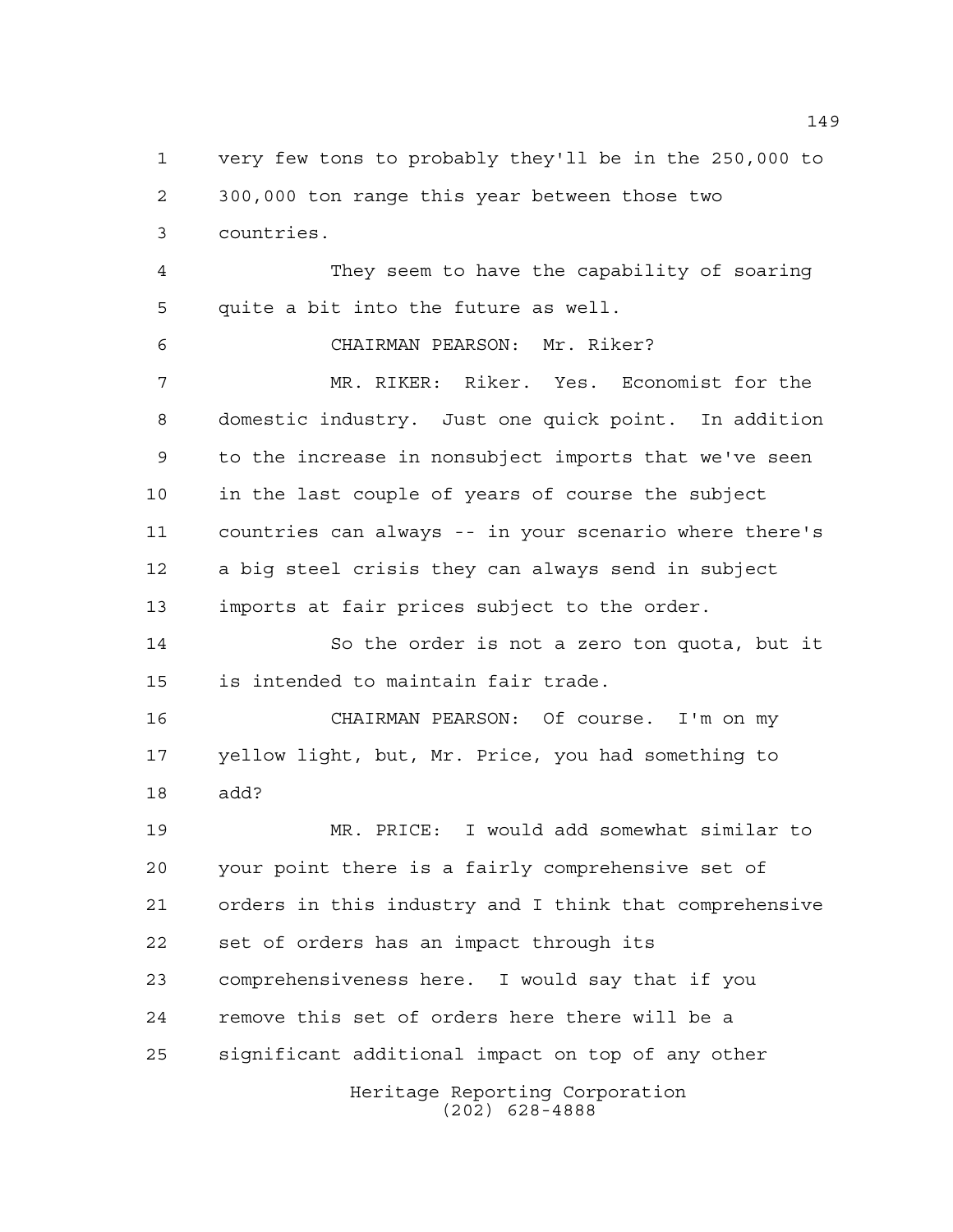available volumes, so you'd end up with significantly lower prices than you would otherwise end up with. CHAIRMAN PEARSON: Okay. Thank you. Madam Vice Chairman? VICE CHAIRMAN ARANOFF: Thank you, Mr. Chairman. This morning both the witnesses from the Mexican government and Mr. Pierce in his opening remark mentioned what they said the likely beginning of production by Mittal in Mexico, so I wanted to ask Mr. Insetta or anyone else who wants to comment what can you tell us about Mittal's plans with respect to the Mexican market? What's the timeframe and what affects will that have on conditions of competition in the U.S.? MR. INSETTA: Yes. Commissioner, we would submit something to you in posthearing on that, okay? VICE CHAIRMAN ARANOFF: Okay. MR. INSETTA: Thank you. VICE CHAIRMAN ARANOFF: Well, then I'm going to give you a long list of other questions that I'd like you to answer posthearing, please. In addition to what the plans are with respect to Mexico and how

 that might affect conditions of competition in the U.S. market, also with respect to the recent merger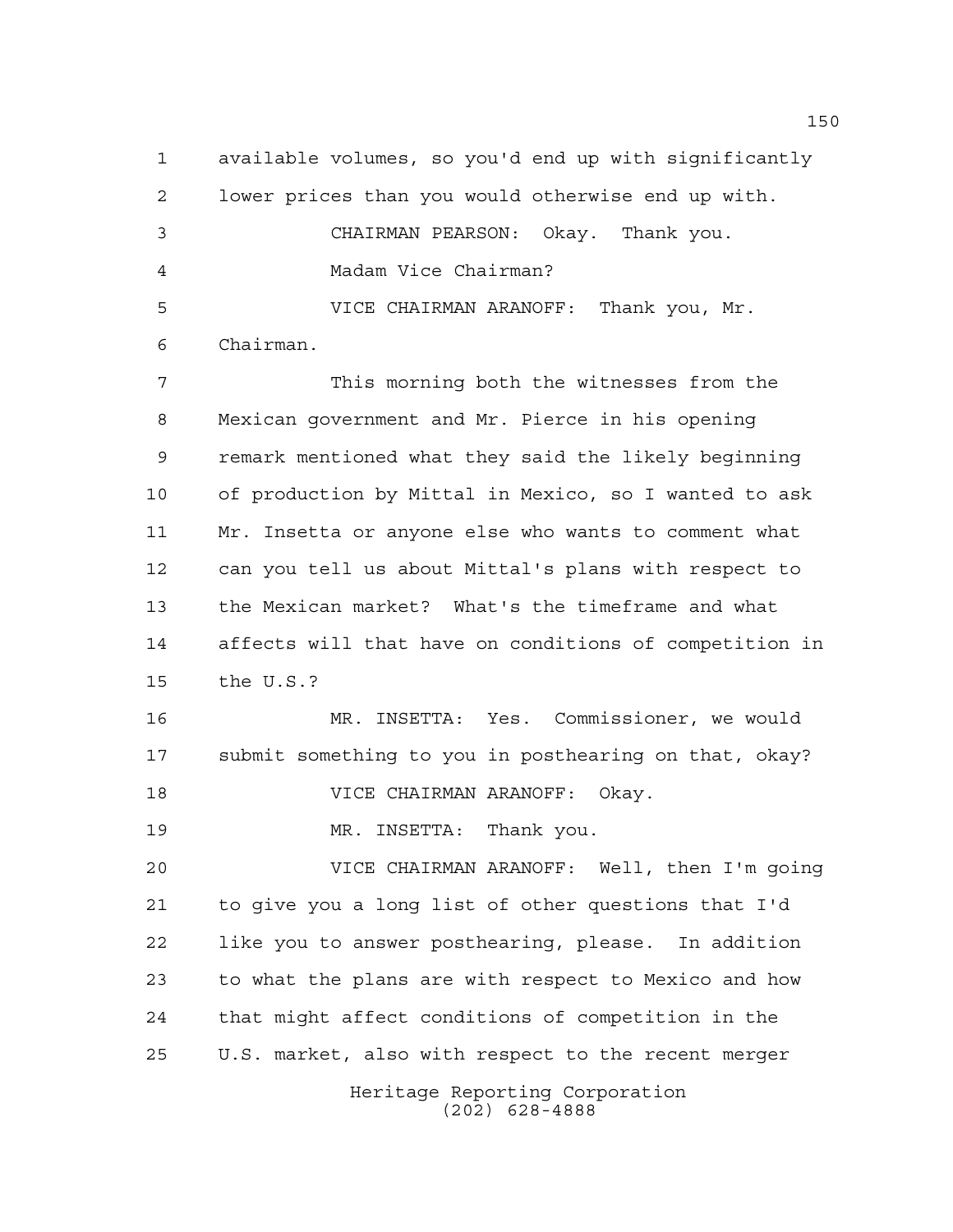with Arcelor and that makes you related I think to some European producers, so how that changes the conditions of competition compared to what we looked at in the first reviews.

 I don't know if that's something you want to comment on now or confidentially.

7 MR. INSETTA: Posthearing, please.

VICE CHAIRMAN ARANOFF: Okay.

MR. INSETTA: Thank you.

 VICE CHAIRMAN ARANOFF: In particular one of the things that I'm getting at in addition to just wanting some factual information about how you think this is going to affect the way that you and your related companies compete in this market in a number of sunset reviews the Commission has looked at the question of relationships between a U.S. producer and a subject producer and respondents will often make the argument to us see, they're not going to ship imports into the U.S. from their related subject producer that's going to hurt our U.S. operation.

 Frequently the Commission looks at that and says well, maybe that's true, but they could still ship imports that somehow didn't hurt their U.S. operation because they've rationalized their product mix, but it still might hurt other domestic producers.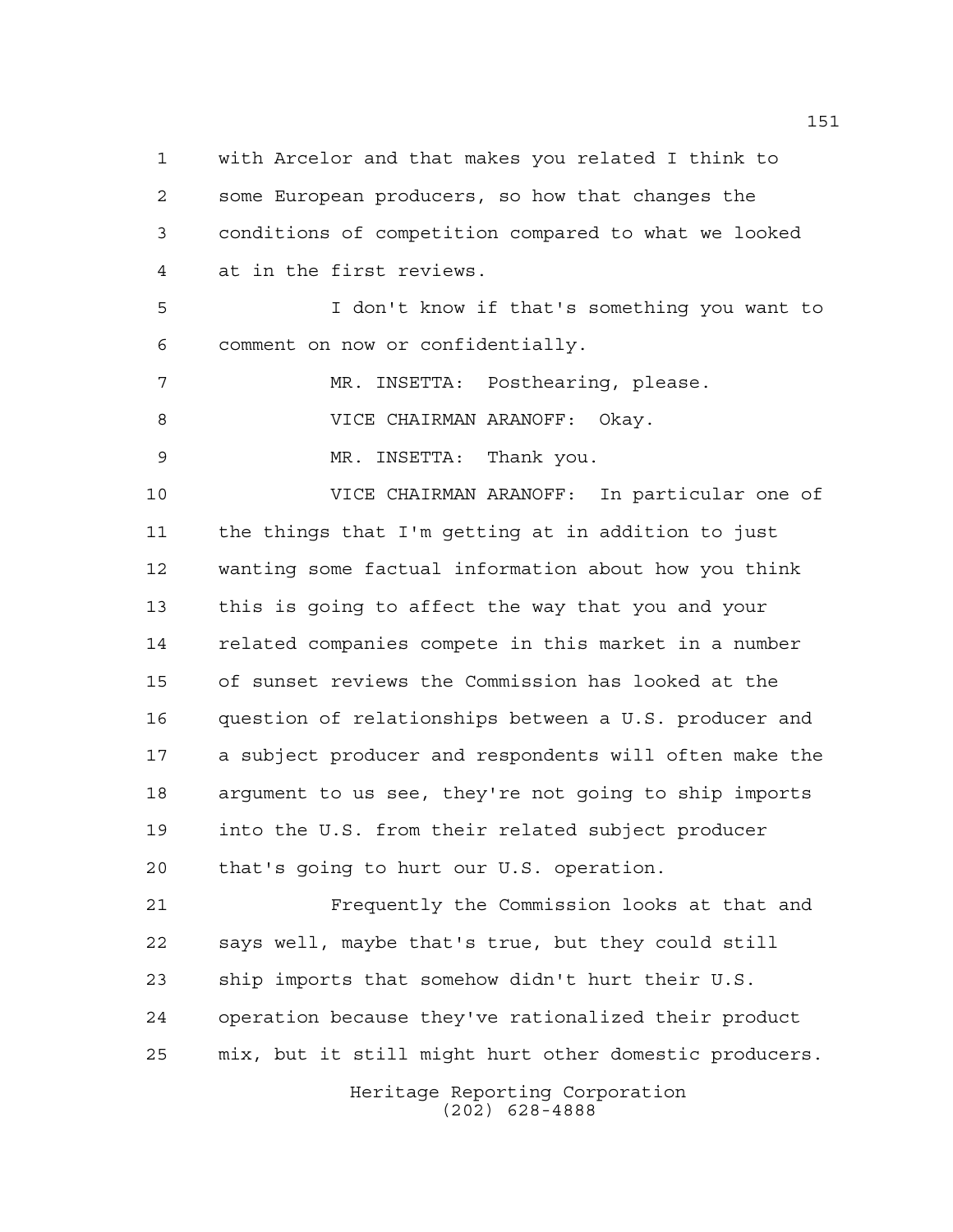So I want to assess how that type of an analysis would fit here, particularly in light of the testimony that I've heard from a number of you this morning that almost any ton of steel that comes into this market when it's not needed is going to drive prices down for everybody.

 So it seems like either these related producers are not going to be a problem because you don't want to send any steel here from them at all, that's going to drive down the prices for everyone, or this logic that we have just doesn't hold anymore. So that's the kind of thing that I'm trying to understand about the dynamics here.

 If any of the other domestic producers other than Mittal want to comment on how they see the affect on their U.S. operations from these new mergers that Mittal has just gone through I certainly welcome those comments either now or in your brief.

 MR. MCFADDEN: Pat McFadden at Nucor. I would love to make a comment about that. First, I would just say we'd be much more comfortable with the Commission maintaining the orders in place than we would ever be with a promise from Mittal Steel that they're not going to do something with imports into the United States, so we believe in the orders and

> Heritage Reporting Corporation (202) 628-4888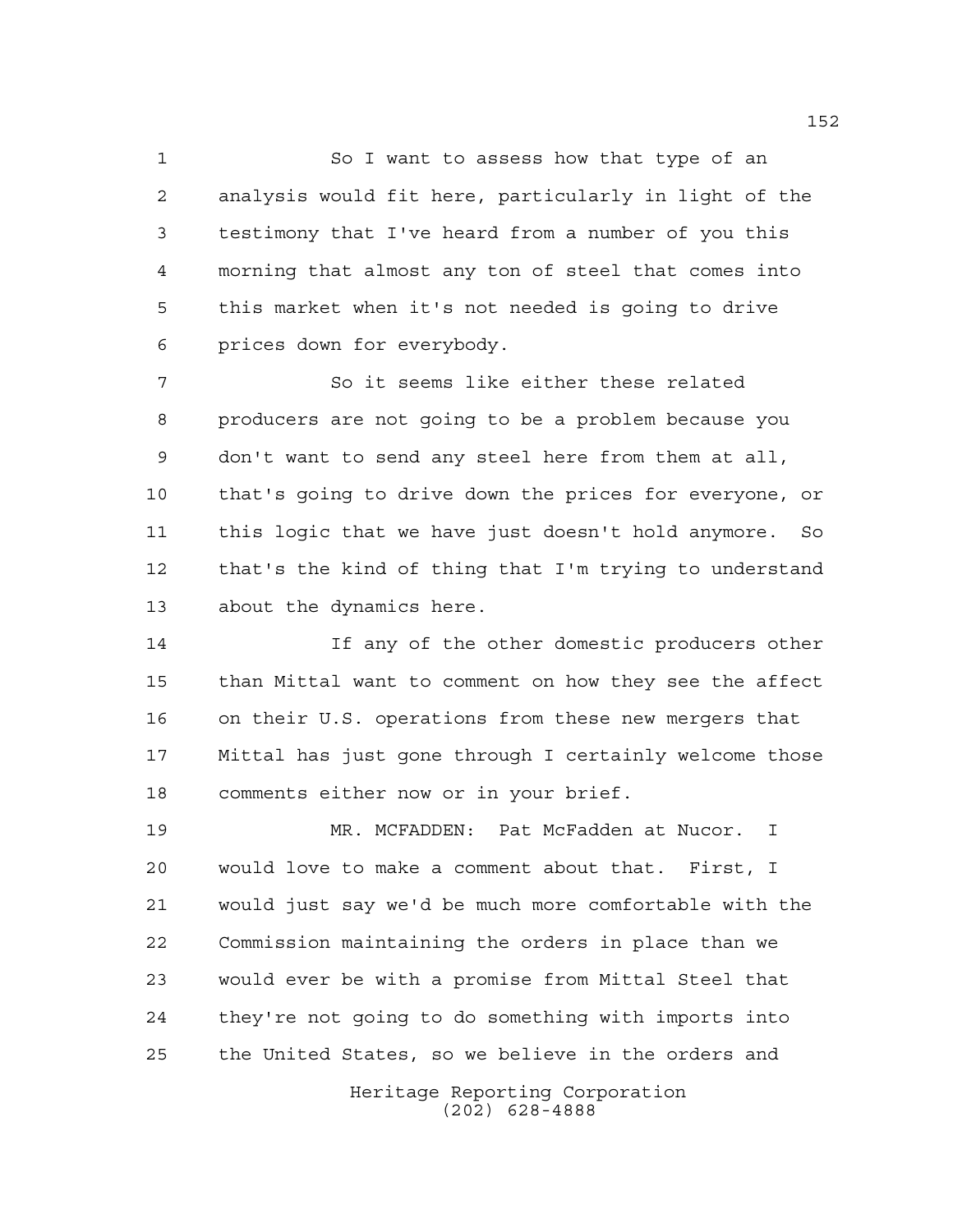want to see them be held.

| $\overline{a}$ | I have a young salesman that I lost in the             |
|----------------|--------------------------------------------------------|
| 3              | last two months who quit and went to work for Arcelor  |
| 4              | Mittal to sell foreign plate in the City of Houston.   |
| 5              | That's going to be a depot that's going to be put      |
| 6              | there specifically to sell this product. I spent a     |
| 7              | lot of time training him and he left, and so I'm       |
| 8              | concerned that there will be a lot of competition with |
| 9              | foreign plate whether it comes in from Arcelor, or     |
| 10             | Mittal, or the subject countries, Romania.             |
| 11             | Wherever it is it's an ongoing saga and                |
| 12             | enough said.                                           |
| 13             | VICE CHAIRMAN ARANOFF: Okay. Appreciate                |
| 14             | that comment.                                          |
| 15             | MR. SCHAGRIN: Vice Chairman, I would say as            |
| 16             | a legal point that I don't think this Commission       |
| 17             | should ever give overwhelming amount of weight to the  |
| 18             | fact that U.S. producers are affiliated with foreign   |
|                |                                                        |
| 19             | producers subject to an order as shielding the U.S.    |
| 20             | industry from imports as a general proposition.        |
| 21             | As to Mittal and Mittal Romania specifically           |
| 22             | in this review there is no question that Mittal        |
| 23             | Romania through their actions through the entire       |
| 24             | review period including the period when they've been   |
| 25             | part of Mittal or Mittal USA and their plate assets    |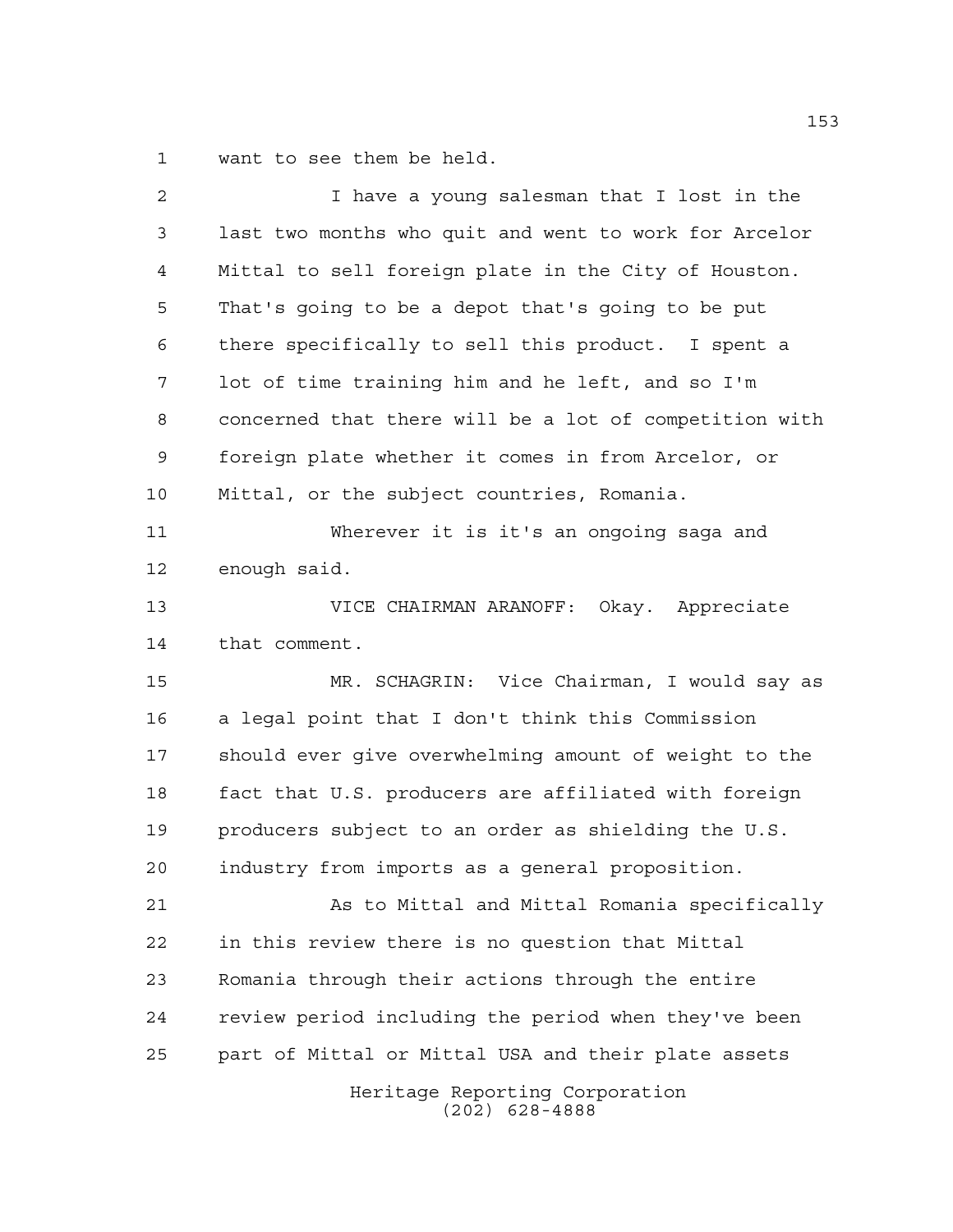has an overwhelming interest in the U.S. market.

 While the Respondents point to a big decline in imports from Romania we did administrative reviews from Romania. In the 2003 administrative review it raised the cash deposit rate from zero to 35 percent. That's what caused imports from Romania to decline, not the relationship and that's under appeal now at the CIT, so Mittal is obviously fighting to reduce the rates.

 The next review the rate went up to 75 percent. Now, mind you last month in the 2005 review requested by Mittal the preliminary margin was one percent. So when they get their margins down as they had several years ago they were shipping 80,000 to 100,000 tons to the U.S. which was very damaging. We got the numbers up.

 People who ask for reviews, who go to Court litigation, who pay attorneys at Arent Fox very good -- John Gurley, I have a lot of respect for him -- that's not the way people evidence no interest in the U.S. market, and so from the perspective of representing IPSCO and Oregon Steel Mills, and no affront to anybody from Mittal, I think Mr. McFadden just pointed out that they're hiring salespeople to sell imported plate into the U.S., to me here on this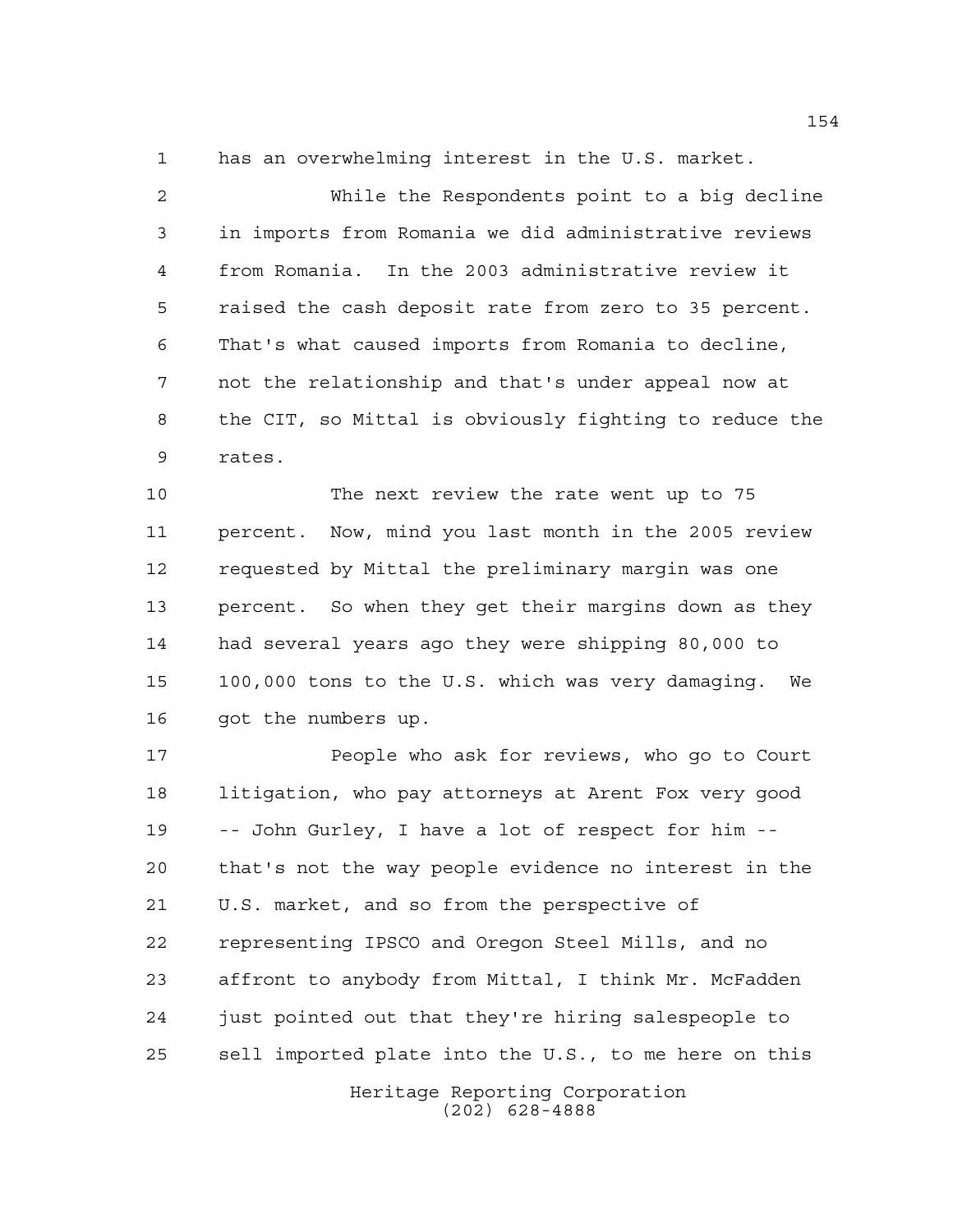record it's very clear that a relationship between Mittal and foreign plate producers will in no way shield the U.S. market if these orders are revoked. I think the evidence in this case is very clear.

 VICE CHAIRMAN ARANOFF: I take that argument. I would tend to say that the evidence on our record so far is a little more mixed than you describe it.

 Some of it's confidential so I can't even go there, but I would say we've seen a number of cases before us recently where we've had the U.S. Mittal operations and foreign operations owned by the same company taking opposite sides in the same case and I know Mr. Mittal is a visionary and I don't begin to understand how he plans to run his business, but that seems like a transitional sort of issue that probably is not going to be a long-term part of his business plan, so not sure that we can continue to assume based on past behavior during this review period that these operations are going to be operating at cross purposes to each other.

Heritage Reporting Corporation (202) 628-4888 MR. SCHAGRIN: We'll address it in our posthearing brief. I'll try and clean up in our posthearing brief any questions that might be raised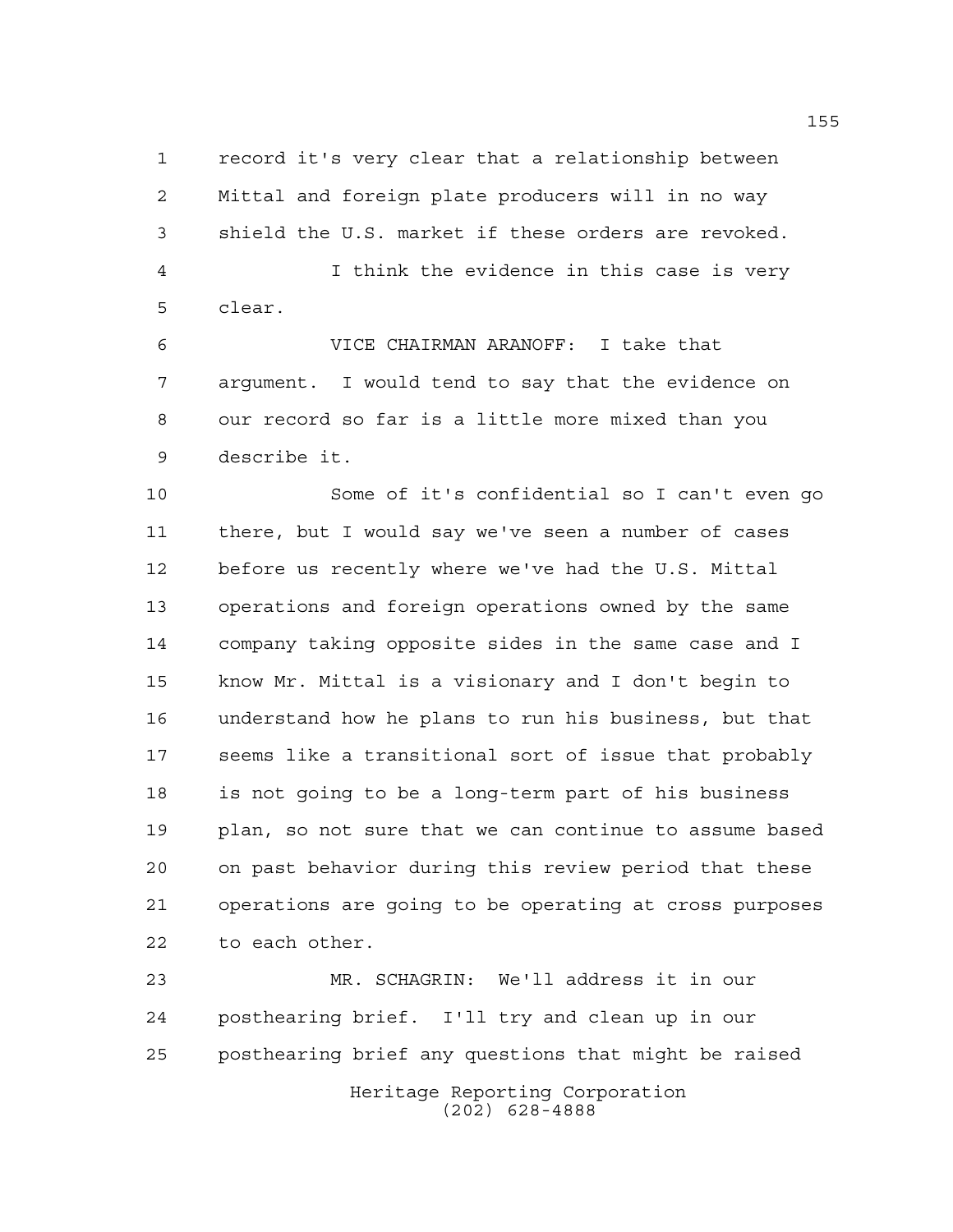from the record, but I would also say I don't think it meets the criteria of reasonable foreseeable timeframe for the Commission to assume that Mr. Mittal will change those operational issues within a reasonably foreseeable timeframe.

 Look, he's a very wealthy man. I have nothing but respect for him, but I don't think that's going to shield the U.S. industry from unfairly traded imports.

 VICE CHAIRMAN ARANOFF: Okay. Fair enough. Let me turn to another issue. There's been some discussion of the fact that service centers are going into a destocking phase and yet there was also reference to the fact that domestic producers have in the most recent months, August, September, October of this year, announced price increases. How are those consistent or inconsistent?

 MR. MCFADDEN: Pat McFadden at Nucor. We announced one price increase for the month of October and I can say that our prices in November will be lower than our prices are in October.

 VICE CHAIRMAN ARANOFF: Okay. MR. MCFADDEN: The point is that price increases are announced, price decreases are quietly discussed. Enough said.

> Heritage Reporting Corporation (202) 628-4888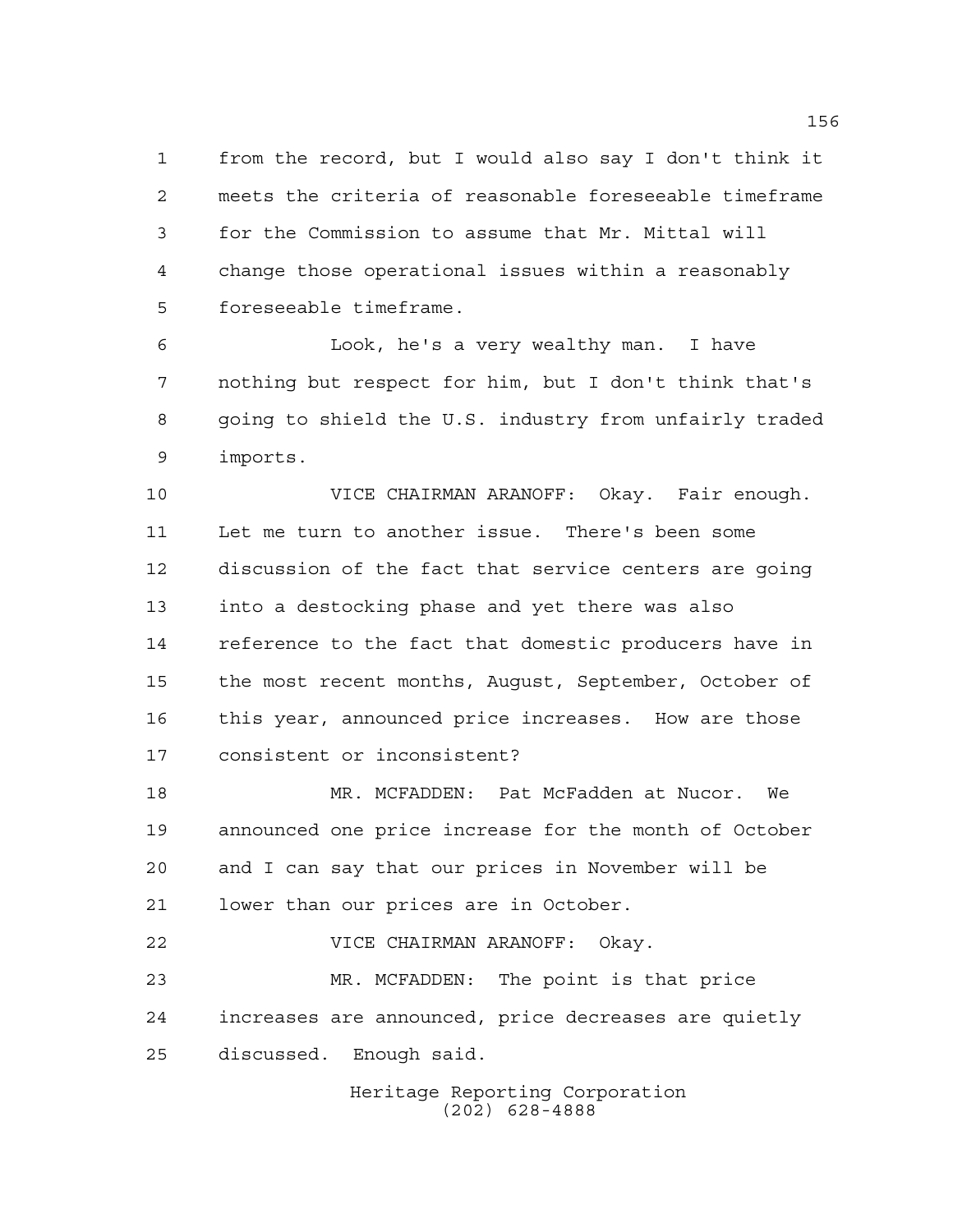VICE CHAIRMAN ARANOFF: Okay. Anybody else want to comment on --

 MR. TULLOCH: Yes. The October announcement was a bit of a flash in the pan. It did not turn into additional pricing.

 VICE CHAIRMAN ARANOFF: Okay. Well, anything that any of you can submit on the record to show us that these announced price increases over the last few months have in fact not been effective. Obviously we're looking at or past the end of the data that we have in our pricing data and our pricing data don't really show reversals in the price trend, so if there's anything you can submit to show us that your price increases are not sticking that would be very helpful.

Thank you, Mr. Chairman.

 CHAIRMAN PEARSON: Commissioner Hillman? COMMISSIONER HILLMAN: Thank you. One of the things that I'm trying to make sure I understand, I listened very carefully to your responses to Commissioner Okun with respect to this issue of capacity utilization and what you think you've been operating at and what might be optimal, I will say I am struggling with what I hear everybody saying which was we had a fair amount more capacity, we were at 70,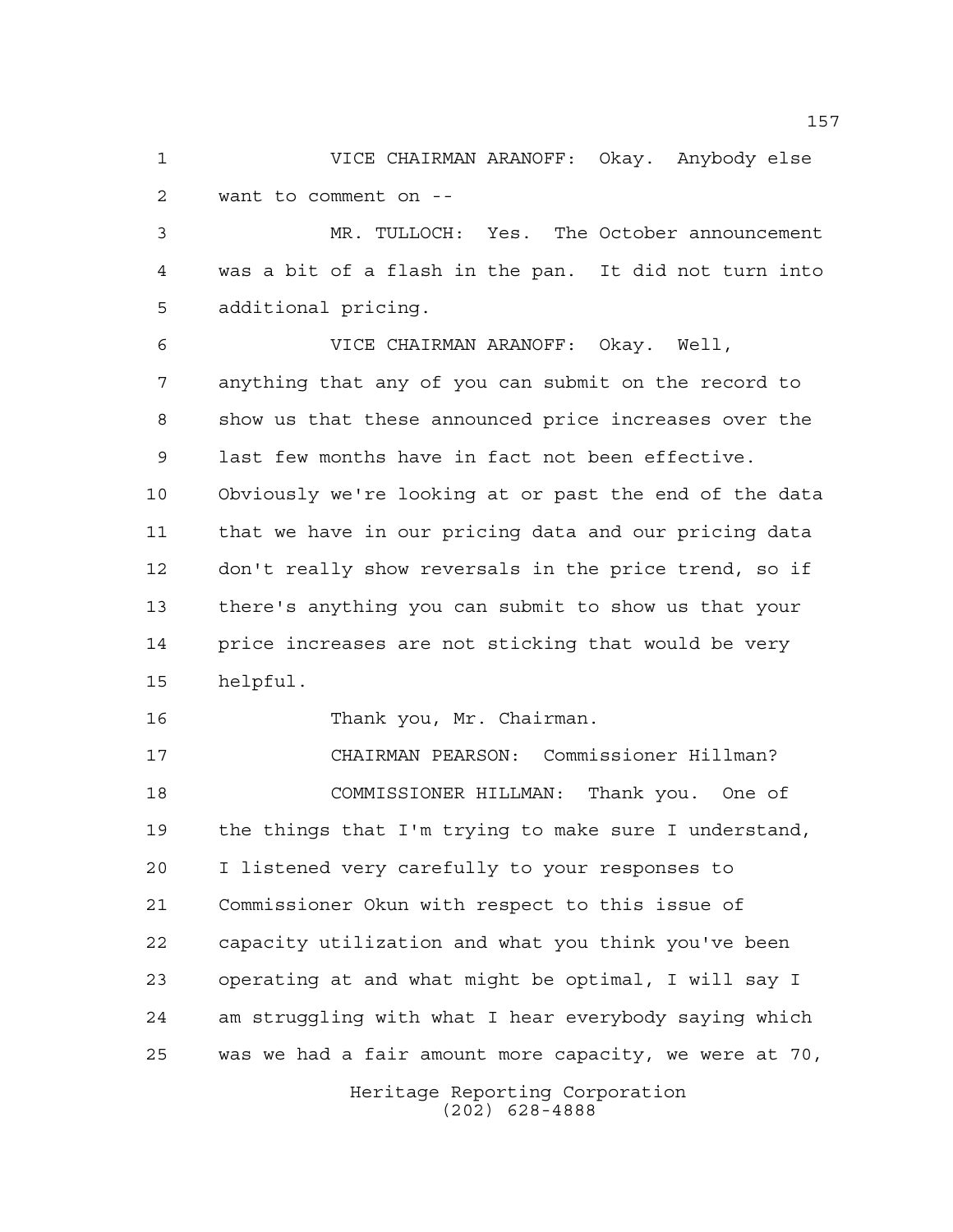we would have loved to have been full, everybody would loved to have run full.

 I'm struggling with contracting that with how high the prices went. If in fact you all had so much extra capacity that you would have loved to have sold more I'm struggling with then why did we see some products more than \$500 increases in prices and at least for the first time since I can recall sitting here plate prices being above the prices for high end corrosion product?

 So we clearly saw something happening in plate where you all were able to get these enormous increases in prices at a time when at least you're telling me there could have been a lot more supply put onto the market because you were sitting on excess capacity that you weren't using. How is that possible? How did these huge, huge price increases come about?

Heritage Reporting Corporation MR. MCFADDEN: Pat McFadden at Nucor. For our business our prices were driven over the last two years really by scrap and the trend and following track with scrap. I could say our prices peaked in the very first part of the first quarter of 2005. We've never had prices as high since then, and I believe we could submit that to you in a posthearing

(202) 628-4888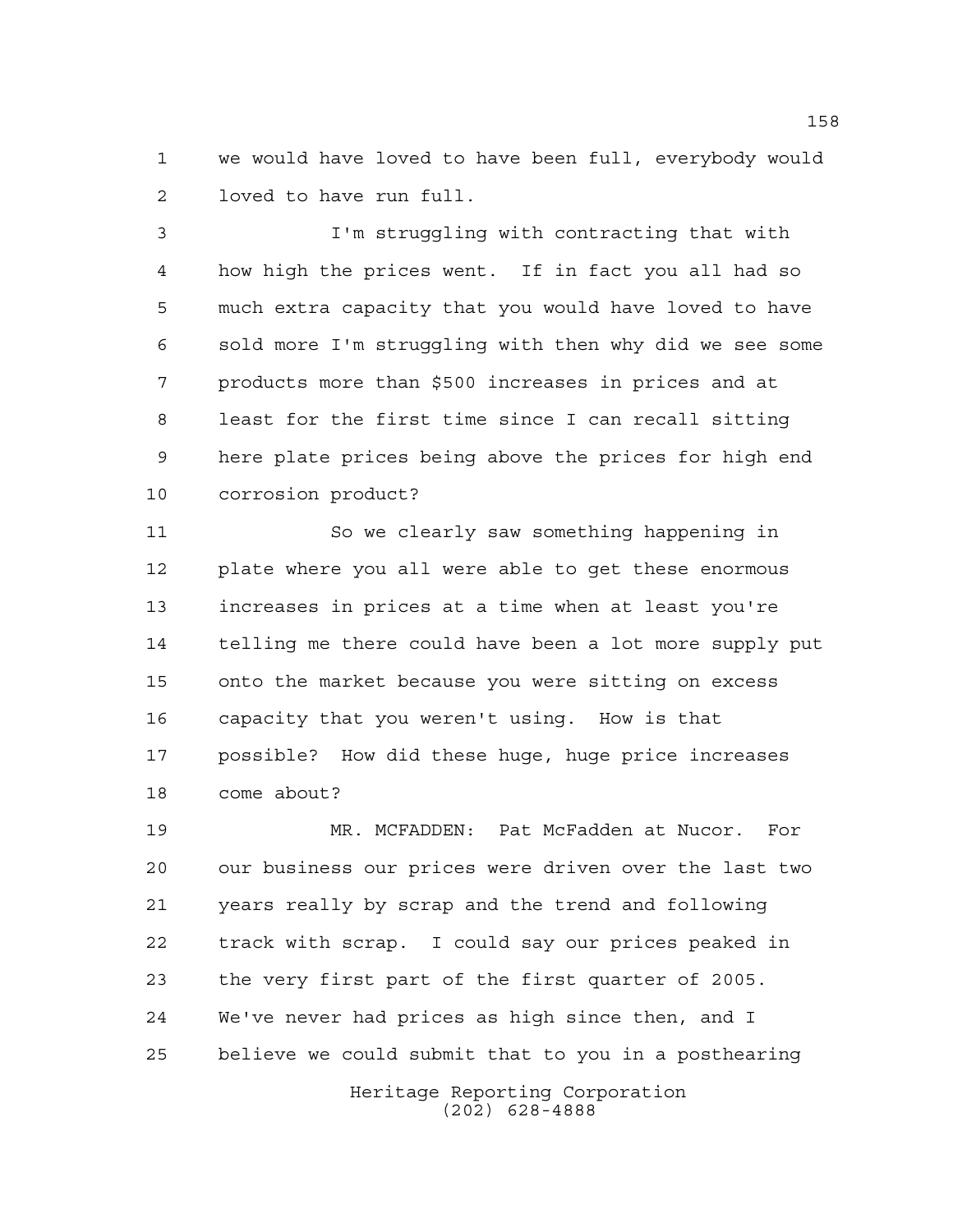brief.

 COMMISSIONER HILLMAN: Okay. Again, I understand the issue of tracking scrap and yet obviously the gap between the scrap prices and what you were able to sell for expanded very greatly over this period of time hence the reason that you're all showing such high profitability numbers, so that's what I'm struggling with is how is it possible that you were able to get the level of price increases that were achieved?

 MR. MCFADDEN: I think in the year of 2006 we didn't collect large amounts of price increases. Pricing moved in the year of 2005 and if I speak in general terms from a published basis of what you would see in a CRU index or something like that if the market price for plate in the first quarter of 2005 was 41 cents a pound it dropped to the summertime of that same year of 2005 to 32 or 33 cents a pound.

Heritage Reporting Corporation Then in the third and fourth quarters as demand started to escalate we went into outage in October and we didn't take the orders or the tons that we could have taken October through the months of February and prices slowly crept back up as really, again, demand -- again, for us in our business, construction equipment, heavy industry, these are

(202) 628-4888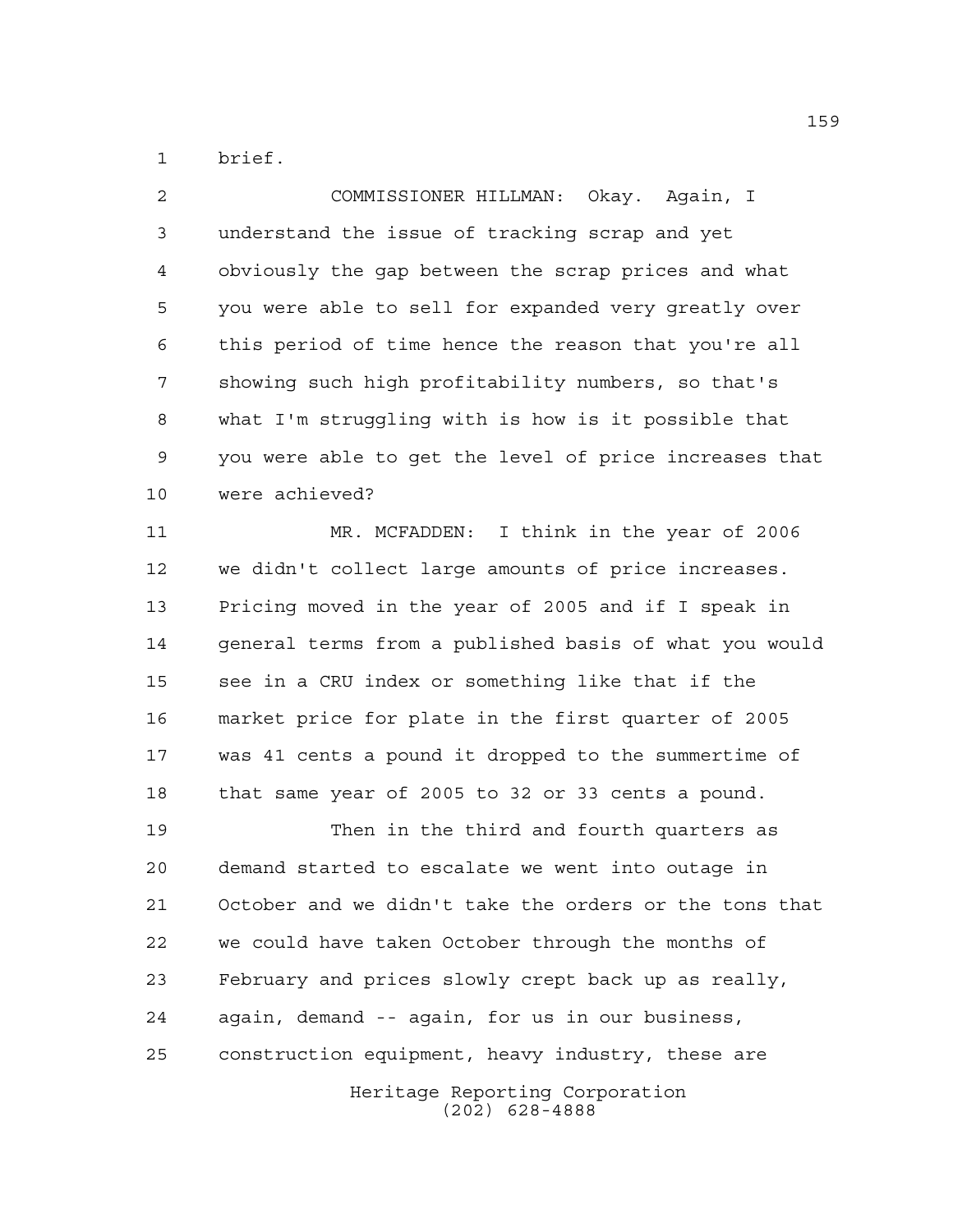industries that are fourth and first quarter loaded.

 It starts like a roller coaster and it starts going. September, October, November we start getting a pull demand and then June, July, August it starts to drop off. That to me was more the cycle than to say in the year of 2006 everything just went rampant. I think -- I think, we can submit for sure, okay, in posthearing -- we published something in the month of June of which we would have collected maybe it was \$10 or \$20, but in October as I said our November price will be lower than our October.

 COMMISSIONER HILLMAN: Others? Mr. Insetta? MR. INSETTA: I would agree with that on the subject products. If you look at the CRU data the prices peaked in the middle of 2004 and then came down fairly steadily into the middle of 2005. They've risen a little bit, but the degree is really much smaller than the run up we had seen since 2003 to the middle of 2004.

 As I think we've indicated earlier I believe that the downward price pressure at this moment in time for the fourth quarter and beyond is more significant than we've seen in a year and probably in my opinion more significant pressure down than we saw in the middle of 2005 when we did see some destocking.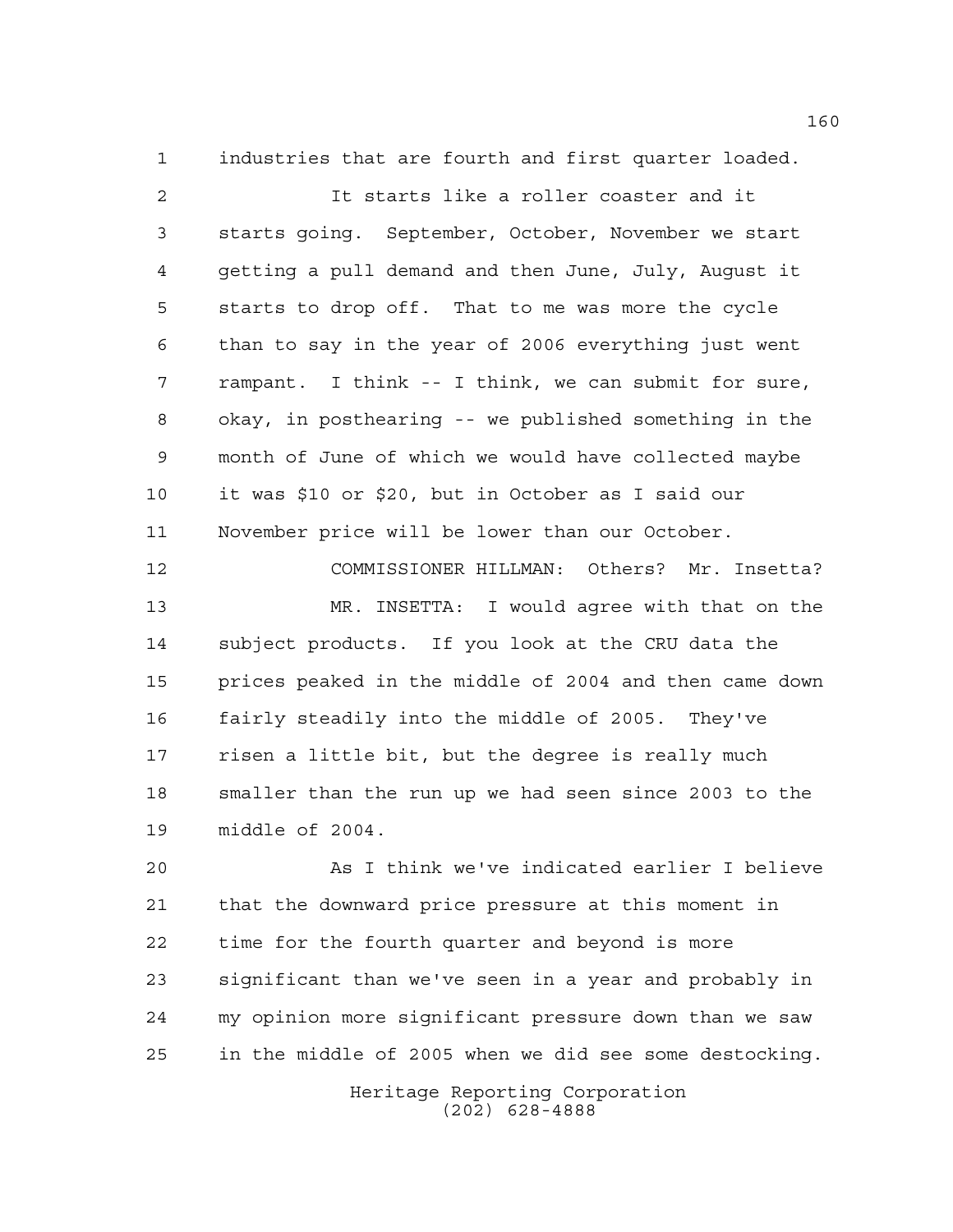COMMISSIONER HILLMAN: Like I said I'm struggling just to put it in perspective downward price pressure, but from appears to me to be an extraordinarily high level. So yes, you're coming down, but you're coming down from, again, a very high level. I'm struggling how to put that into context as well as to try to understand how is it that prices went as high as they did if there was all of this supply out there available? I don't know whether any of the service centers have any sense of it? MR. HELTZEL: Commissioner, Bob Heltzel. Obviously we're part of the instrument used in getting the prices increased in the marketplace because that's what we have to pay on a speculative basis anticipating on what the market is going to have and where the pricing is going to be looking out. Initially when the prices started to go up in the marketplace I think the first realization with our customer base was the fact that the prices had been severely depressed anyway from the damage that

 was done in the early 2000s and that when the price went up \$200 a ton or \$100 a ton let's say initially the market understood it because the price was so depressed and the price went down so low of course

> Heritage Reporting Corporation (202) 628-4888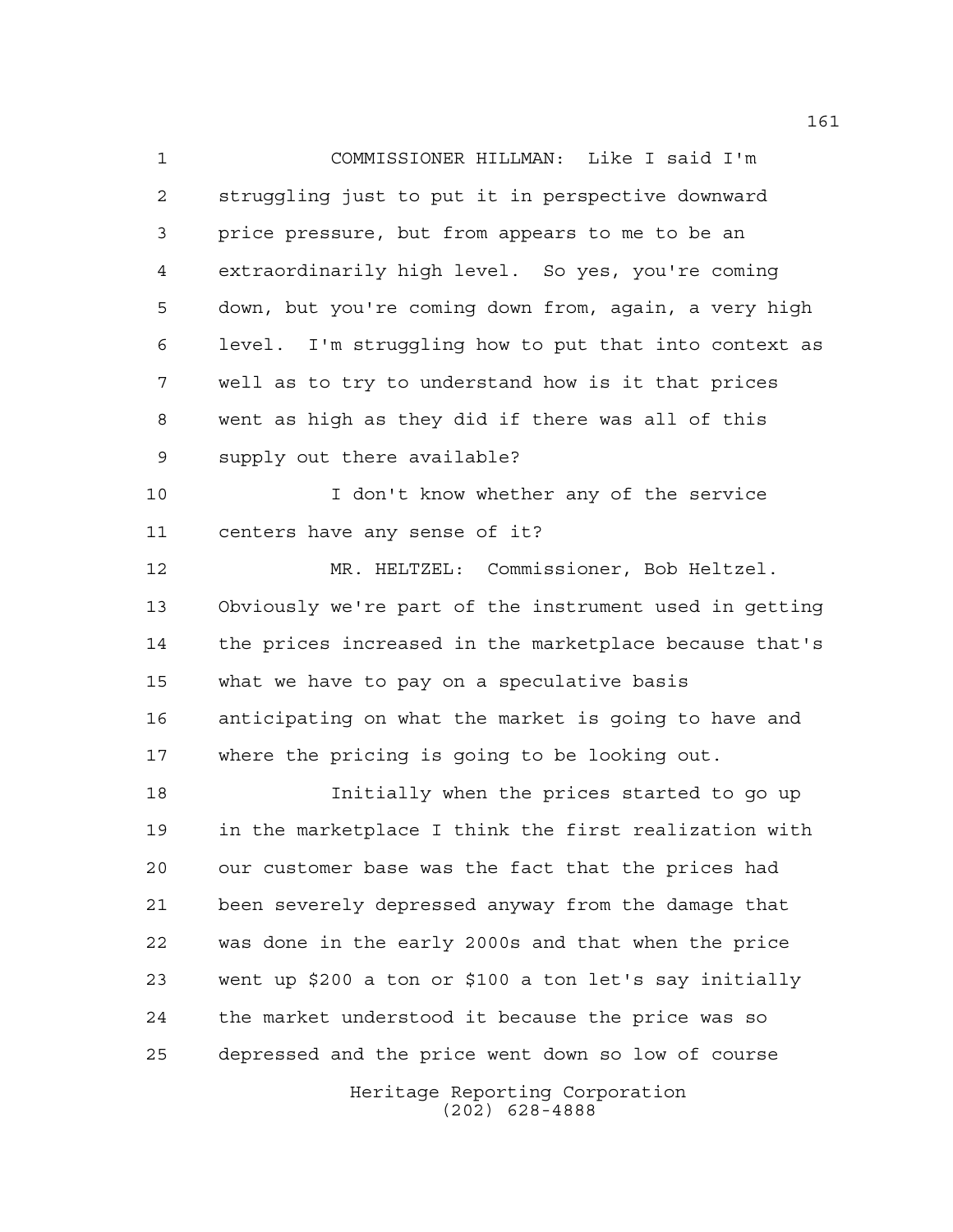along with a lot of their orders and which followed with their bankruptcies, et cetera, et cetera -- I don't mean the mills specifically, but some of the crane makers and mill equipment makers that lost their companies because of the mill bankruptcies -- so I think that's part of it is the fact that the prices were so depressed at the very beginning.

 COMMISSIONER HILLMAN: All right. No. I appreciate that response. One of the other things that we always struggle with in these cases is to understand the issue of the vulnerability to the industry and your condition and we've had a lot of discussion about the financial condition, the capital condition, of the industry at this point in time and what it means going forward.

 One of the other things that's very striking on this record has been the change in labor productivity where you've seen a huge, huge increase in the amount of product produced per labor component to it. I want to make sure I understand from your perspective kind of how that came about and whether it is likely in the future that we would continue to see this very dramatic increase in the level of productivity in this plate sector.

Heritage Reporting Corporation (202) 628-4888 MR. TULLOCH: Commissioner Hillman, if I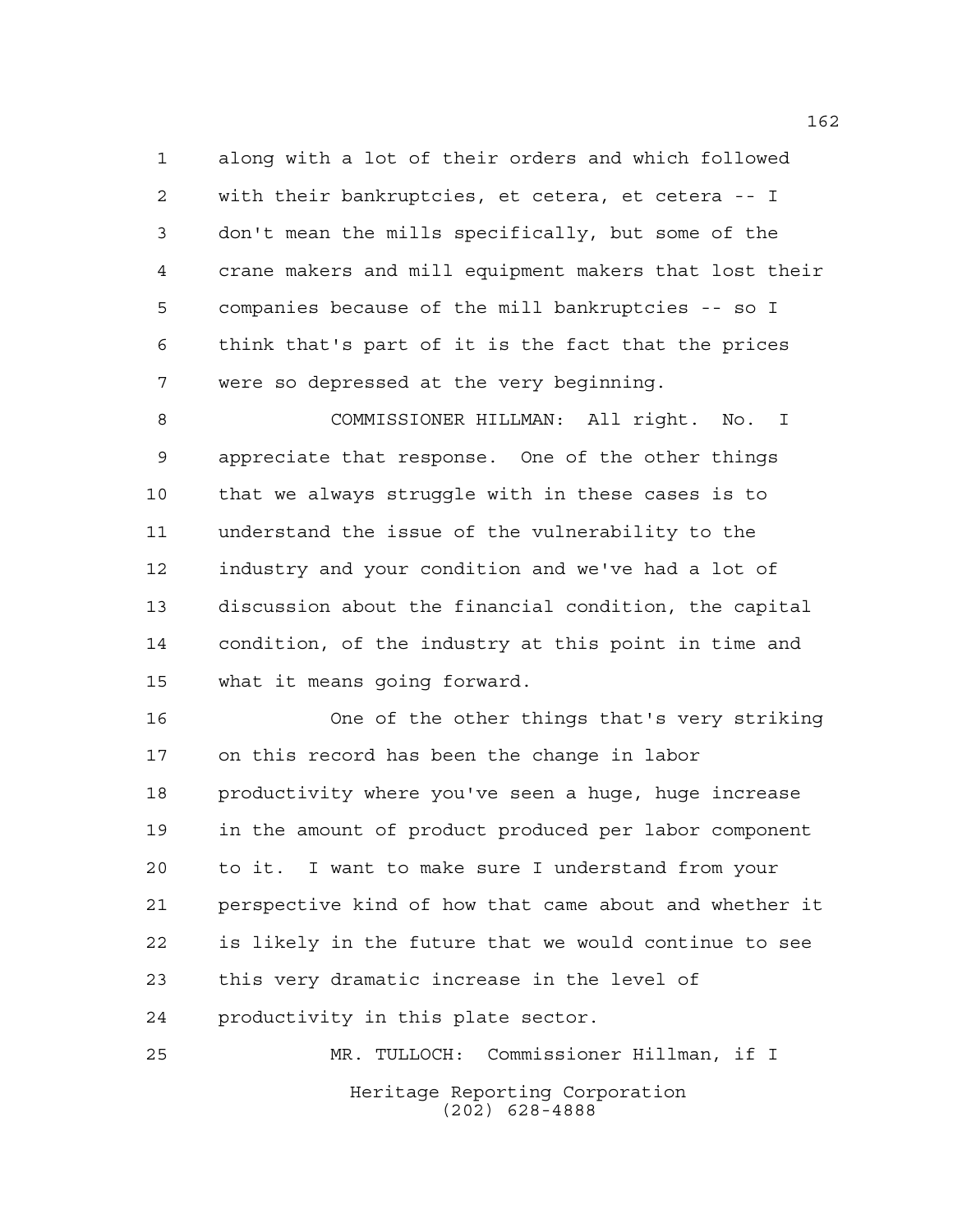could come back very quickly to your prior question. Now, we did not have excess capacity through that period. We were running at full capacity through the period when prices went up at IPSCO.

 Then secondly, just very quickly which may be more of a theory than a fact, but I think so many buyers of plate got badly short of plate in 2004 that they were scrambling to get up from wherever because the price of plate had been so low and so freely available that people didn't pay a lot of attention to that or as much attention.

 Security of supply for people who use a lot of plate became a very big deal in 2004 and quite frankly I think carried through into 2005. Now, with some time to adjust to that people are now saying I've now got my supply base back in line, I can go further afield.

 So I think there were some dynamics that went through that period and you'd have some people I think testifying later who can probably address that, but certainly there was a massive shift from not paying a lot of attention to supply to all of a sudden making sure first thing we've got to do is have plate and then we'll go forward from there.

Heritage Reporting Corporation (202) 628-4888 Then on the labor productivity I think if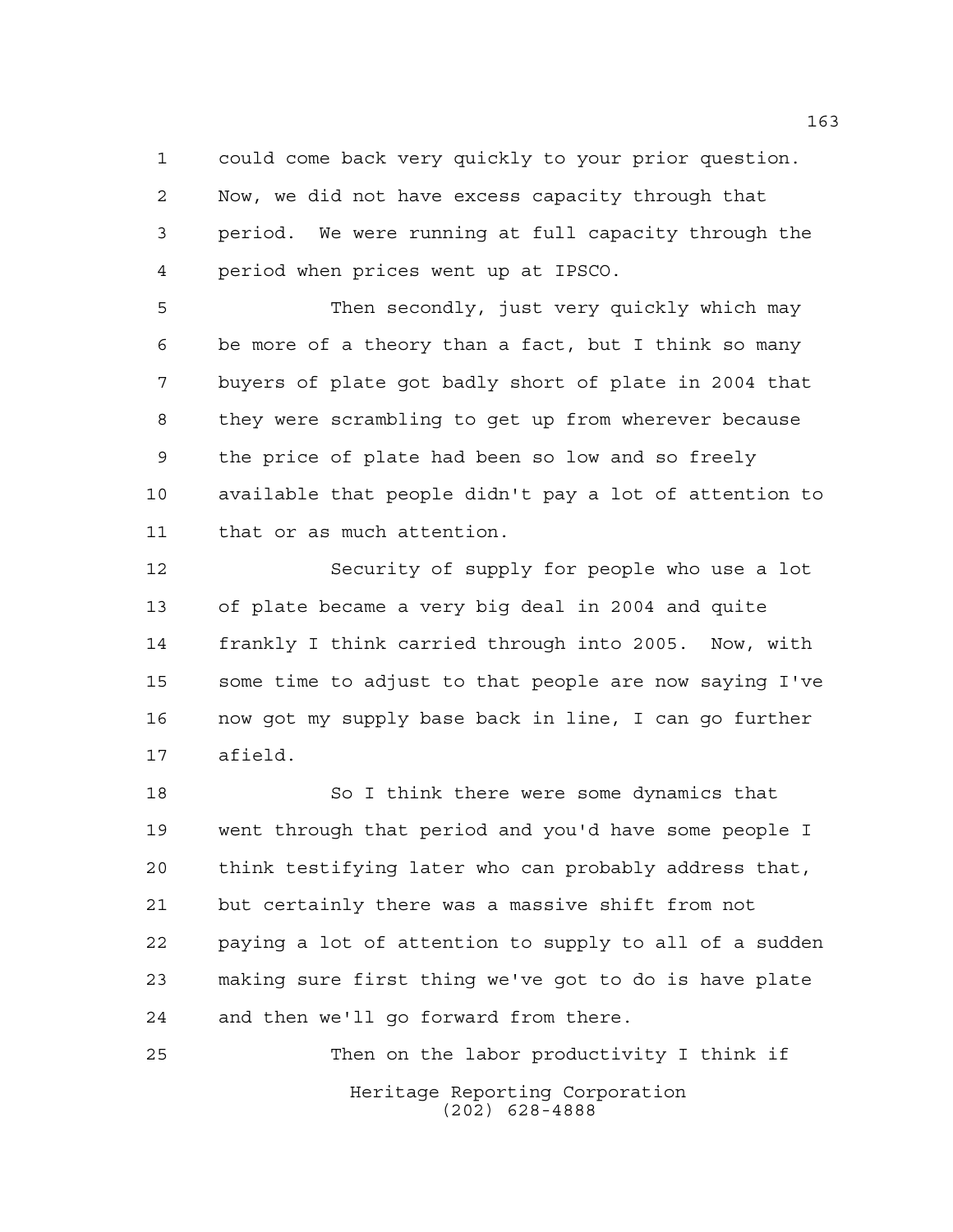you're looking at it on an industry basis clearly the entrance of the mini mill plate makers like ourselves, and Nucor, Tuscaloosa's role, certainly Oregon are significantly more efficient than the integrated mills which went out of the business. So I think if it's an industry statistic you are looking at that could explain part of that.

 The other one is that when you are running at a full degree of capacity for a while you get very good at it, and so your rates go up.

 COMMISSIONER HILLMAN: Okay. Going forward would we expect continued improvements in productivity?

 MR. TULLOCH: For our company clearly the mandate is to do that, but it will be incremental gains, not dramatic changes.

 MR. MCFADDEN: Pat McFadden at Nucor. Our experience was there was a quantum change with the technology in the way we make steel. We would not see that happen again. We would strive for continuous improvement, but the kind of change you saw in the period between 2000 and 2003/2004, we would not see that happen again, not to that degree.

Heritage Reporting Corporation (202) 628-4888 MR. FABINA: Lawrence Fabina from Mittal Steel. For Mittal Steel our product mix has a wide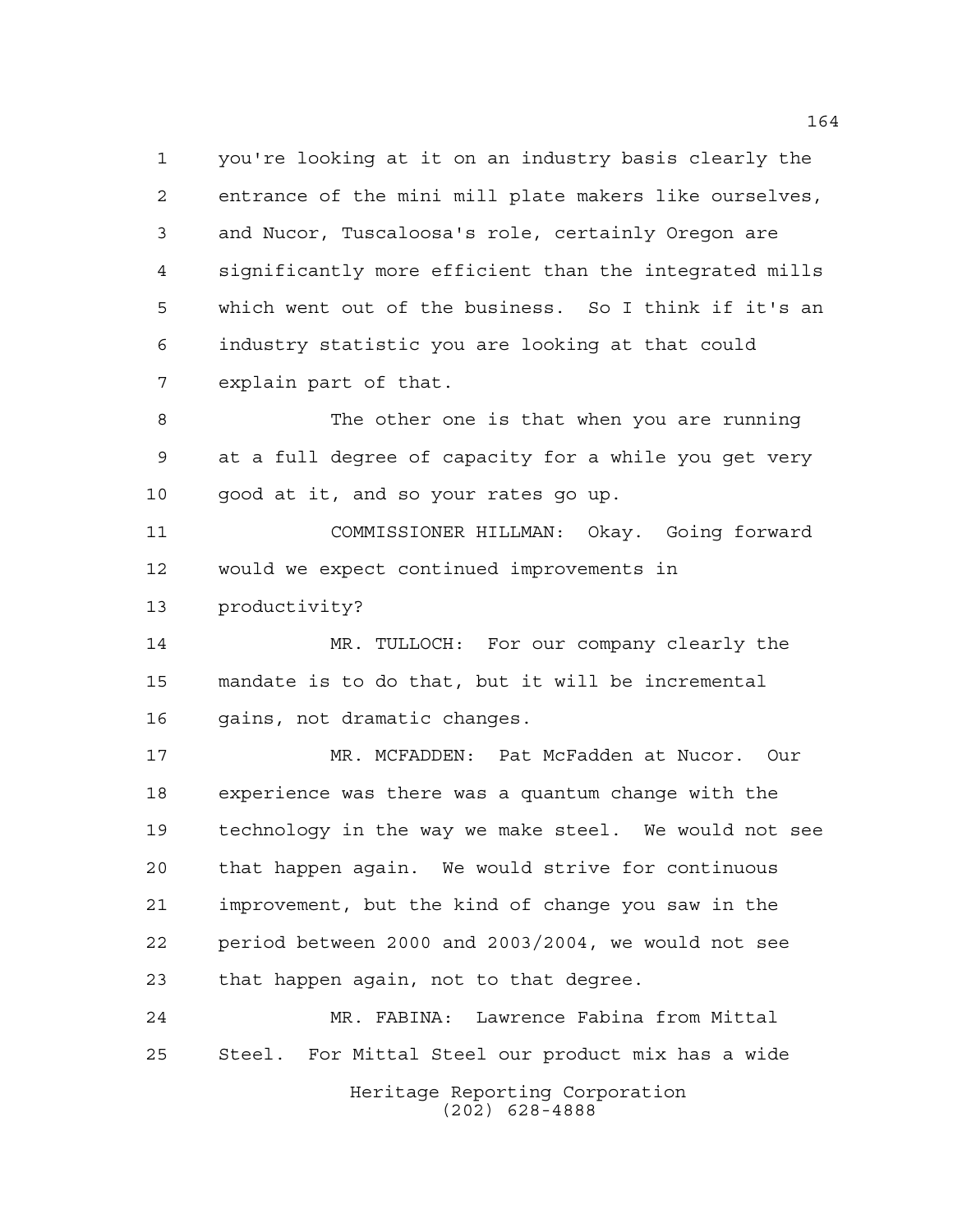variety from light gauge to heavy, from control rolled product which is time consuming on the mill to as rolled product as high productivity. Depending on a given month, or any given year, or any given day we can run our mill at running productivity levels of 50 or 60 tons an hour up to 150 tons an hour, so it depends at the time on what mix we're rolling.

 Back several years ago we had no line pipe on our mill and at times line pipe is a time consumer 10 for running. The other one is that with the new labor agreements we have new work practices and with those new work practices also came new incentive rates.

 Now, people working with people, management working with the union have improved that relationship and also the incentives where they are more related with tons and quality than they ever have been before, I believe the combination of those actually has improved our productivity over the last several years. COMMISSIONER HILLMAN: All right. Thank you very much. Appreciate those answers. Thank you, Mr. Chairman.

Heritage Reporting Corporation (202) 628-4888 MR. CONWAY: Commissioner, are we -- COMMISSIONER HILLMAN: Unfortunately, Mr. Conway, that red light has come on, so I will come back. I would appreciate your comments on this issue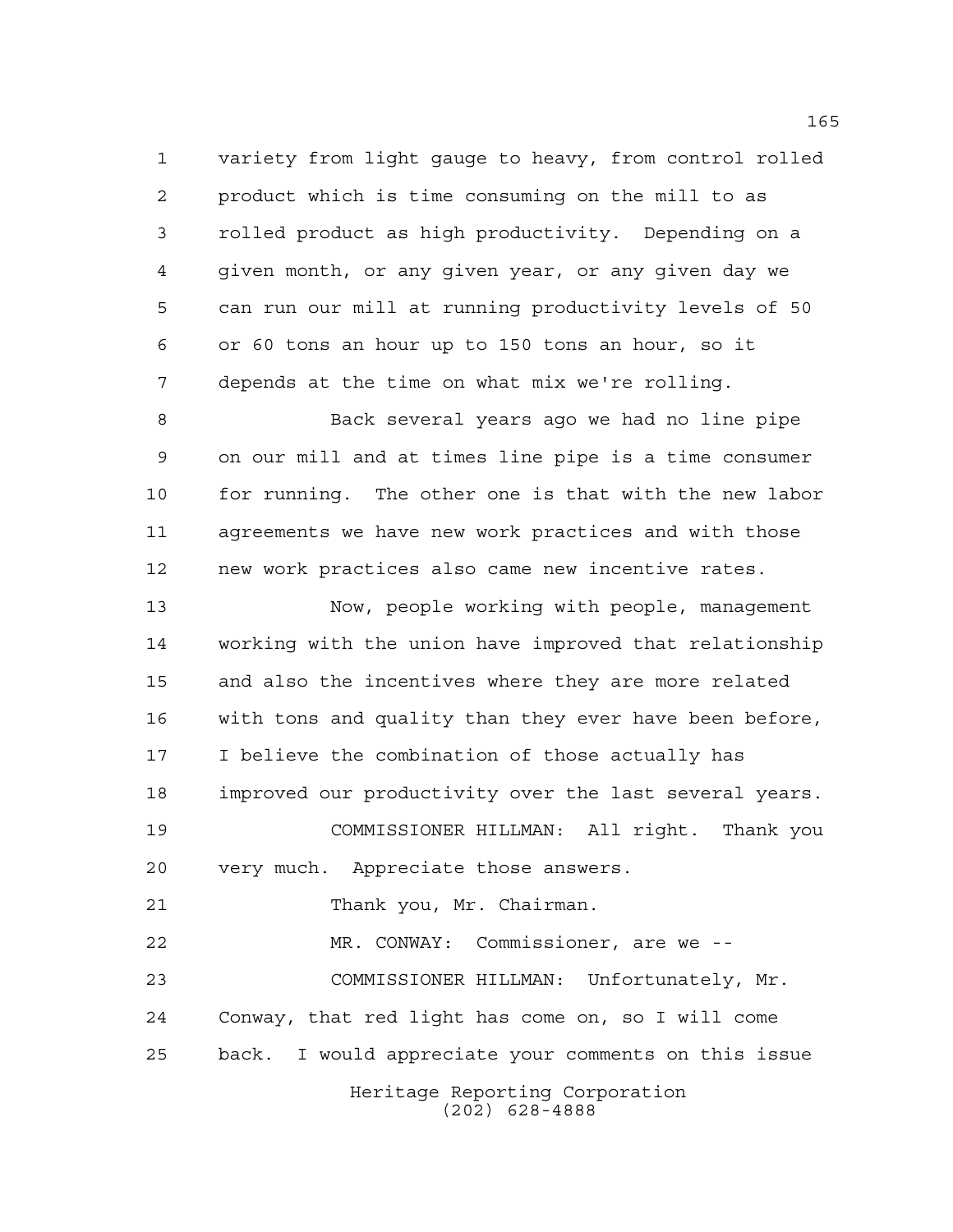of whether on a going forward basis we're likely to continue to see these kind of improvements. Thanks. CHAIRMAN PEARSON: Commissioner Koplan? COMMISSIONER KOPLAN: Thank you, Mr. Chairman.

 Dr. Riker, let me start with you. On page 11 of the CRA economic submission of October 6 it states, "although plate prices in western Europe are not as low as prices in the Asian market and reported price differences with the U.S. market are much smaller the economic incentive to divert sales from the local market to the U.S. market is just as real".

 Does your analysis take into account transportation differentials for shipping cut-to- length plate to the U.S. excluding an inland cost from the subject countries? If not I refer you to page 3 of Part 5 of the CTL of the staff reports which contains such data for 2005.

 MR. RIKER: This is David Riker for the record. I appreciate the question. Some of the description here is bracketed out, so I'll try to avoid that.

Heritage Reporting Corporation COMMISSIONER KOPLAN: I know that. MR. RIKER: The point that I'm making there is not that there is a significant difference between

(202) 628-4888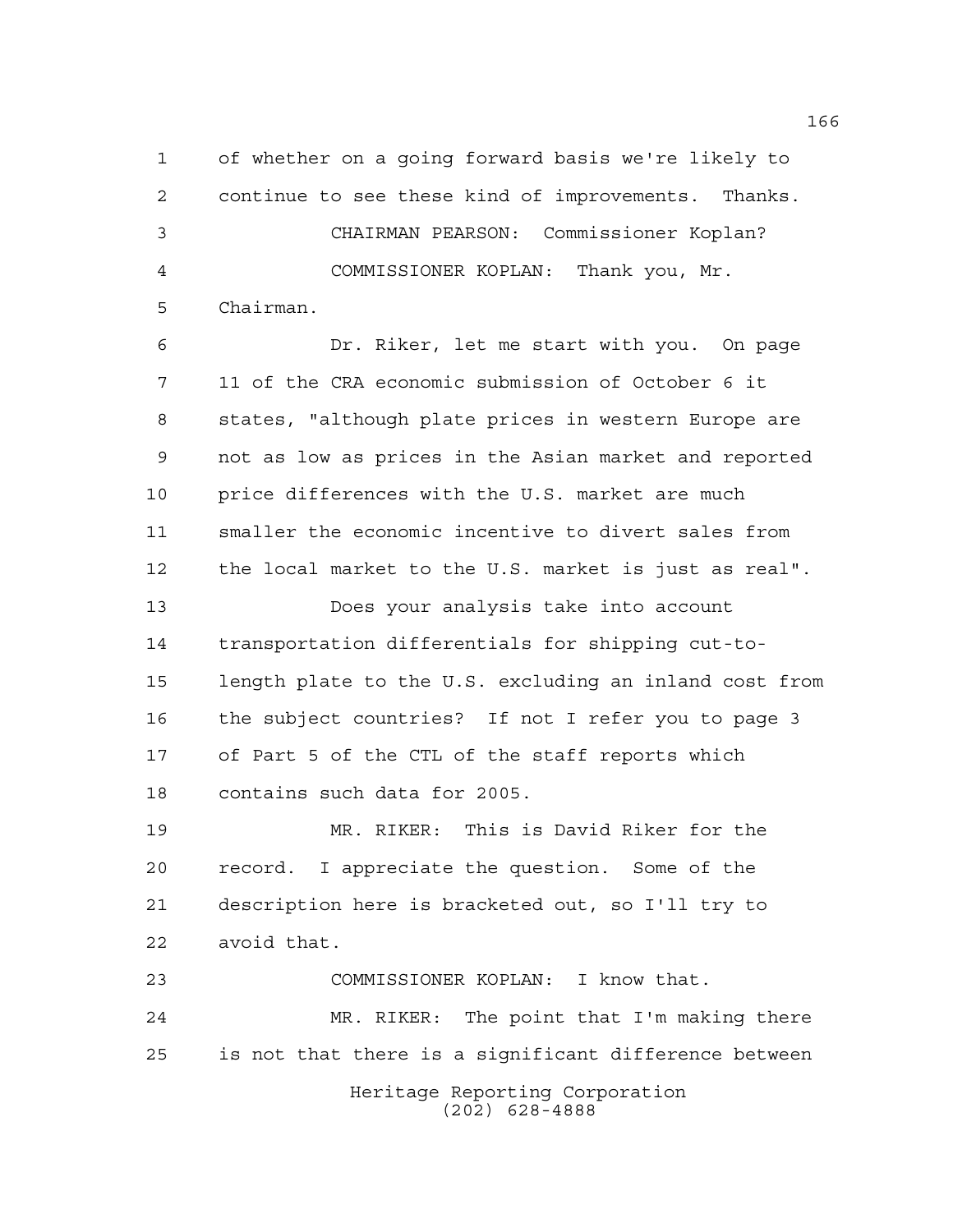prices in Europe and the U.S. Whether you do it on a transportation adjusted basis, which I think you should, or not the point is that many of the subject producers are European producers and they're shipping significant quantities to the low priced Asian market. COMMISSIONER KOPLAN: No, no. I appreciate what you're saying, but I'm wondering if in making that point you took those costs into affect?

 MR. RIKER: No. My point is that I think it's very much consistent with the high prices that you see in Europe because it's the maintenance of those high home market prices that drives the countries to export. I think that's what the record shows. I mean, I think that it's important to distinguish between price differentials in the Asian market, between the Asian market and the U.S. and the Europeans.

 There is quite close price parity I think as far as the published data that we've seen between Europe and the U.S., but that certainly doesn't preclude or dissuade the subject European producers from shipping significant quantities to the Asian market. With that price differential between Asia and the U.S. I expect a very significant diversion of those exports should the orders be sunsetted.

> Heritage Reporting Corporation (202) 628-4888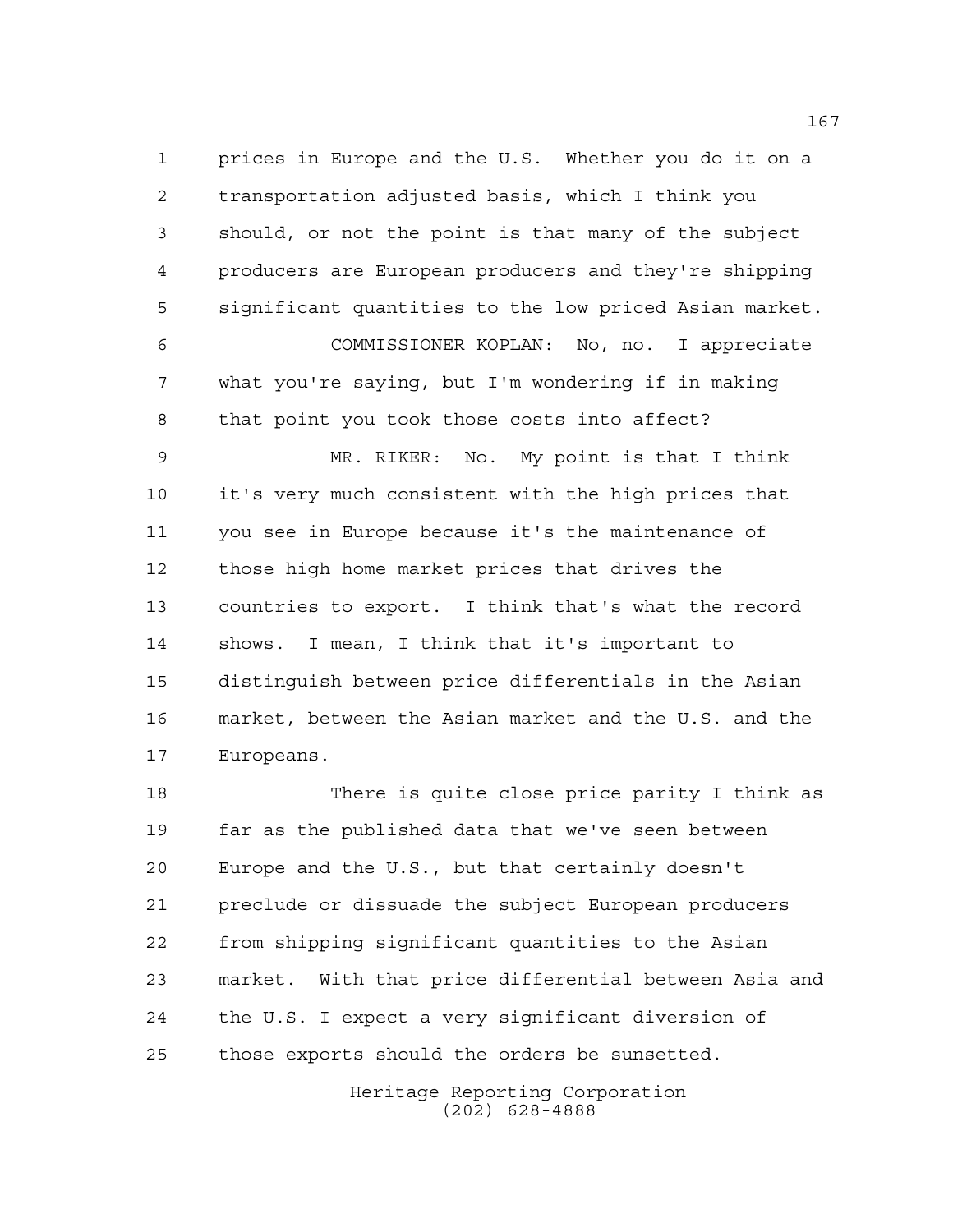COMMISSIONER KOPLAN: Well, you'd help me out if for purposes of the posthearing you could simply detail for me the incentive that European producers have to ship CTL plate to the U.S. at current prices giving the transportation differentials that I referred to in the staff report.

 I appreciate everything you're telling me, but if you'd do that as well I would appreciate that. MR. RIKER: Yes. I'd be happy to. COMMISSIONER KOPLAN: Thank you very much. This is for counsel. On page 96 of Part 4 of our staff report it states that with regard to, "published monthly prices for steel plate U.S. prices were generally higher than non-U.S. prices", and this is not your quote, but I'm looking at our staff report still, but according to Table 69 in Part 4 of our CTL portion of the staff report at page 4-100 which contains confidential data the price gap with certain non-U.S. markets narrowed considerably in 2006.

 I consider the relative prices in export markets for CTL plate to be an important factor for me. For purposes of the posthearing will you document your independent estimates of prices for CTL plate in the U.S., European, Brazilian and Asian markets for the last four months of 2006 through 2008?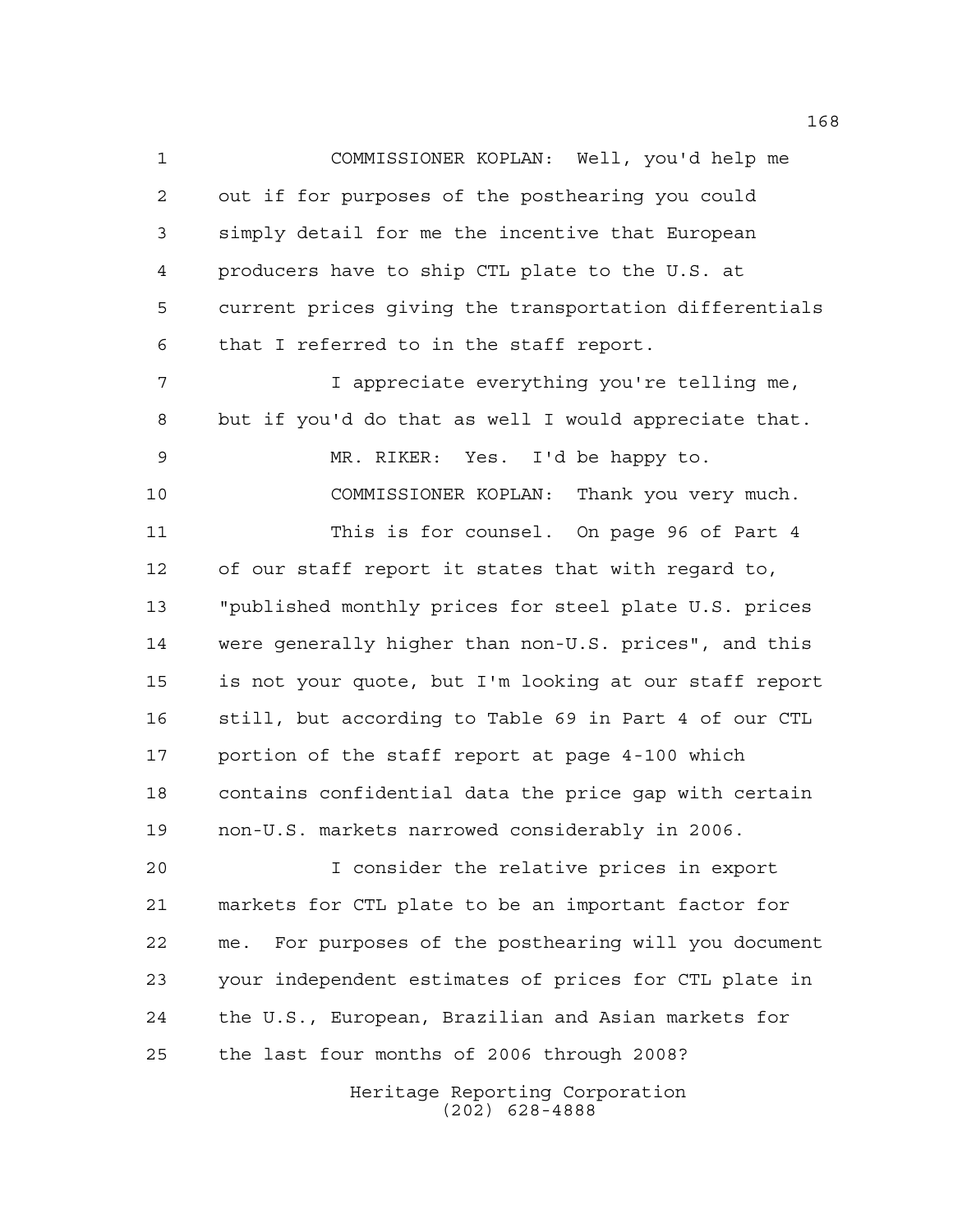Heritage Reporting Corporation Mr. Brightbill, you were -- MR. BRIGHTBILL: Tim Brightbill, Wiley, Rein. We will do that. COMMISSIONER KOPLAN: Thank you. Mr. Schagrin? MR. SCHAGRIN: We'll commiserate with our co-counsel and make sure it's addressed in the posthearing brief. COMMISSIONER KOPLAN: Mr. Price, you're nodding that you'll do the same? MR. PRICE: Well, Mr. Brightbill answered for me already. COMMISSIONER KOPLAN: He answered for you already. Okay. Move on. Mr. Stewart, you've been very quiet. CHAIRMAN PEARSON: He hasn't recovered from Tuesday yet. COMMISSIONER KOPLAN: Right. MR. STEWART: Just that there was no microphone close to me, Commissioner. COMMISSIONER KOPLAN: That's an oversight on our part. MR. STEWART: I was not quite sure of the last part of your request. I understood that you wanted the last few months in 2006.

(202) 628-4888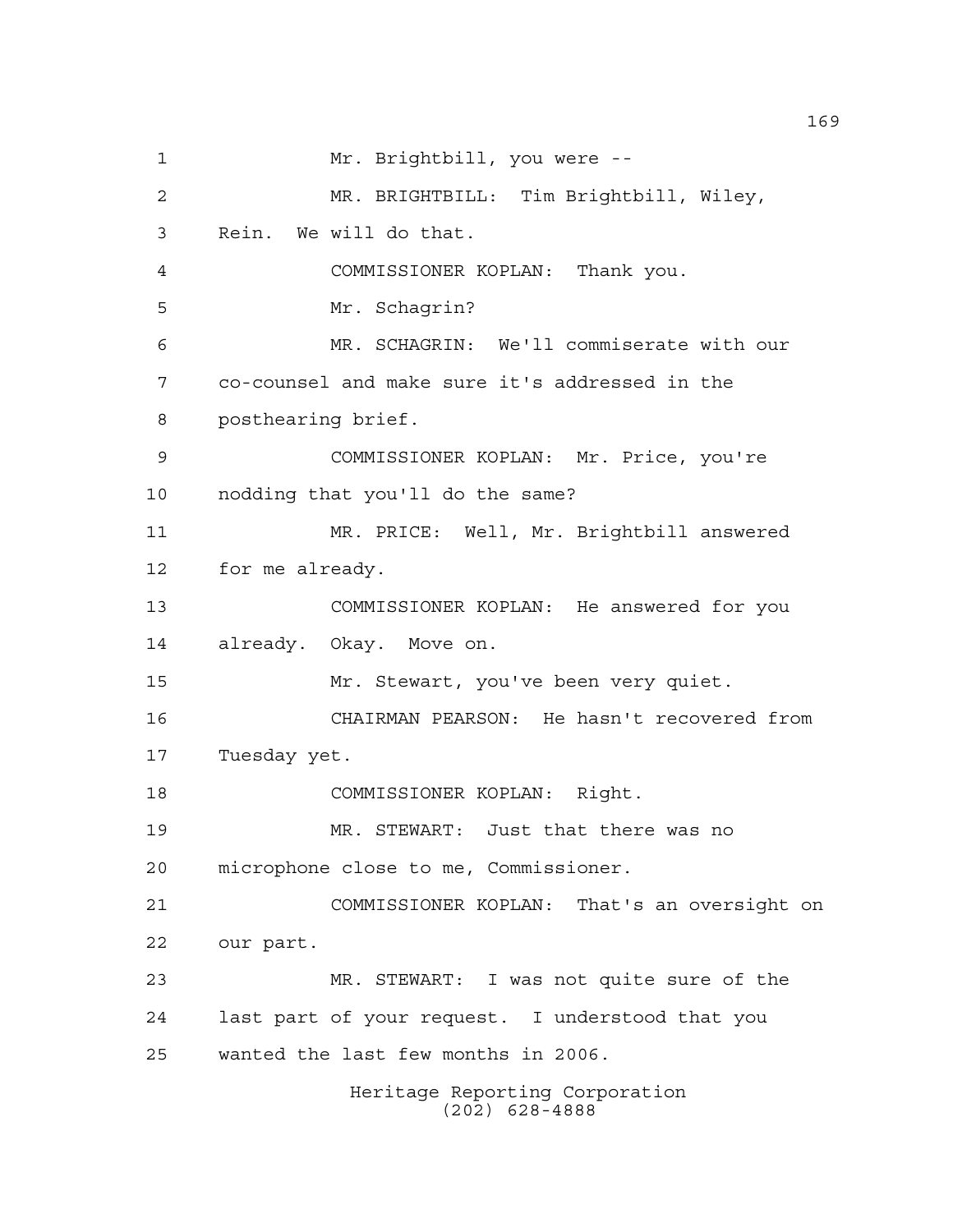COMMISSIONER KOPLAN: The last four months of 2006 through 2008. I'm looking for estimates here. MR. STEWART: Estimates of where prices will be? COMMISSIONER KOPLAN: Yes. Estimates of prices for CTL plate in the countries that I listed. MR. STEWART: Now, I understand. Thank you. COMMISSIONER KOPLAN: Thank you. Coming back to a question that Commissioner Hillman asked I think on her first round where she mentioned the highway bill. The staff report in Part 2, page 1, indicates that commodity grade CTL plate is used in part to produce, "general load bearing structures", and noncommodity grade is used in part to produce, "highway and railway bridges". Last year that highway bill totalling I think \$286.4 billion was enacted. What I'm interested

Heritage Reporting Corporation something now I'm happy to take it. MR. MONTROSS: I can say on Oregon Steel and Hitton Mill's behalf that it's having no impact on our

in is what impact that's having now and what impact

will it have in the foreseeable future on the demand

response now or in the posthearing, but if either Mr.

for cut-to-length plate? I can either take the

Insetta, Mr. McFadden or Mr. Montross want to say

(202) 628-4888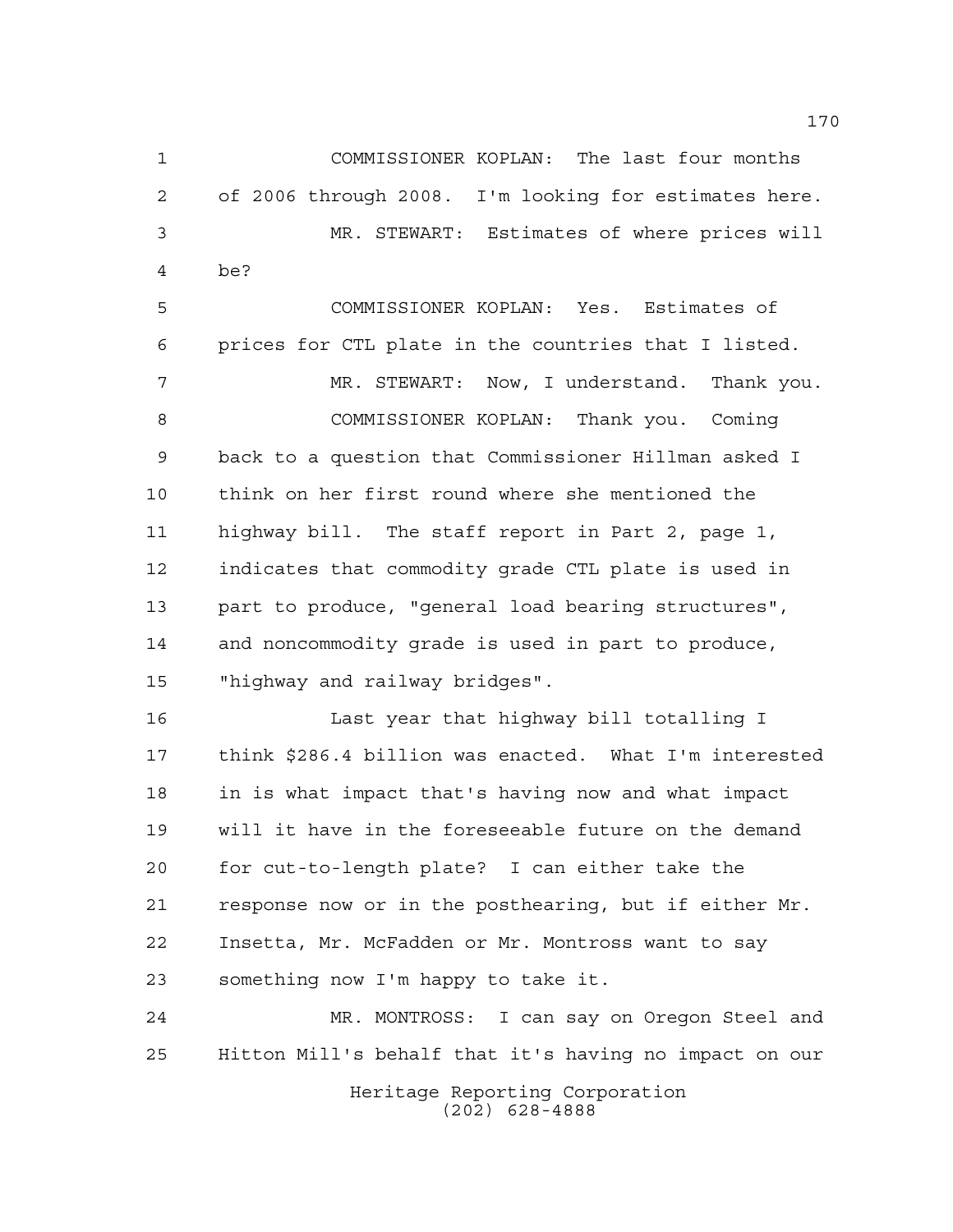plate at this point in time.

 COMMISSIONER KOPLAN: Okay. Thank you. In the foreseeable future? MR. MONTROSS: Nor in the foreseeable future. We have very little in the way of I would assume you're referring to bridge type business. COMMISSIONER KOPLAN: Mr. McFadden? 8 MR. MCFADDEN: The same for Nucor. COMMISSIONER KOPLAN: Okay. Mr. Insetta? MR. INSETTA: Yes. Commissioner, I guess we can supply more information in the posthearing, but just a couple of quick comments. The monies that are provided for that are also required to have a component of state matching funds, so as I mentioned earlier I think this is an area of risk in terms of actual expenditures of the funding. That's number one. Number two, there continue to be severe competitive issues with alternative materials and that

 in itself does not guarantee that the steel industry will be positively affected by the spending of any of the funds. I guess the third point to make would be even though the dollar amount is a big number the actual tonnage levels that are going to be consumed are not at all guaranteed to be anywhere near what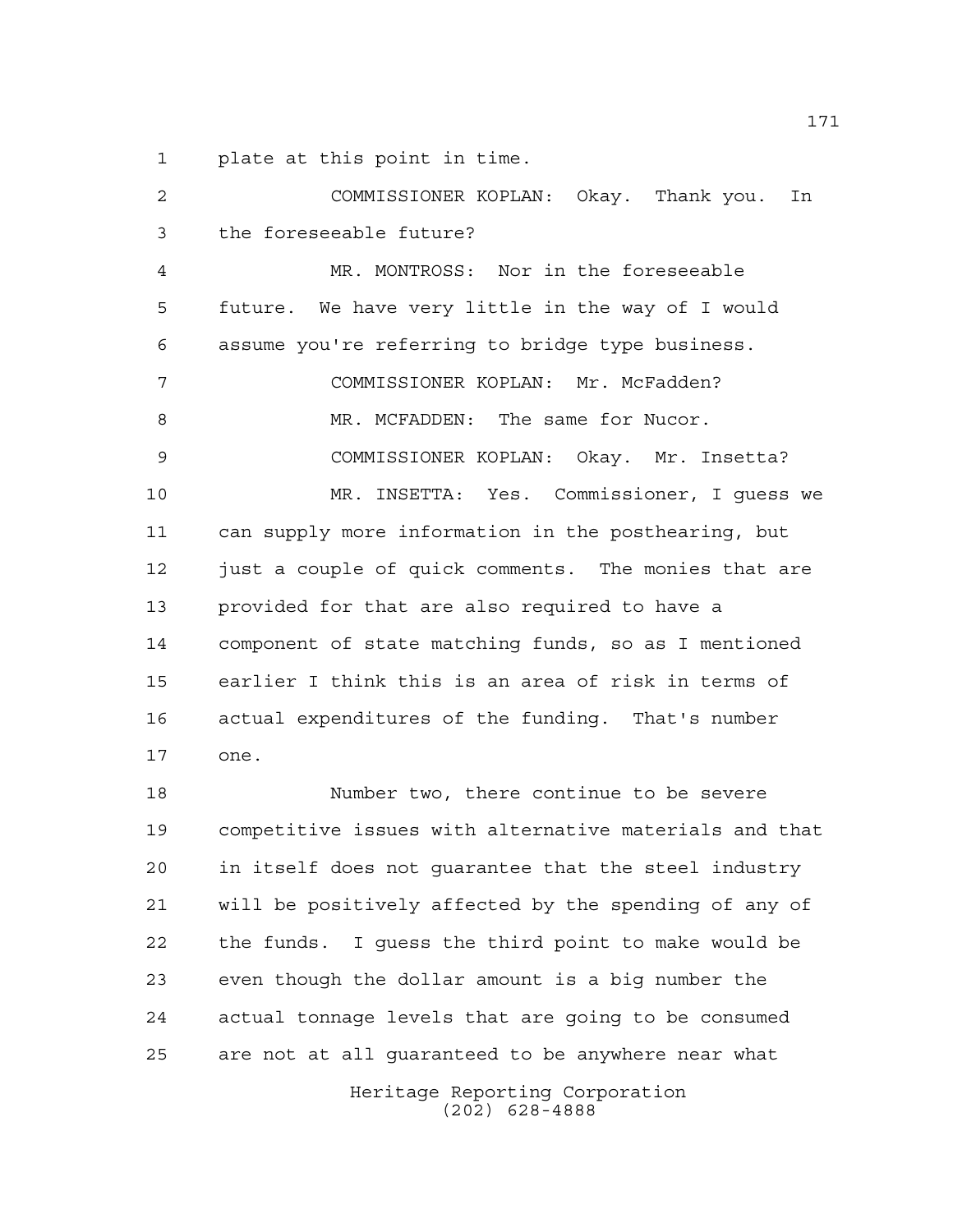they've been in the past because of rising costs, and different design elements and everything else.

 So those three points are just quick hits, but we can provide more in a posthearing submission.

 COMMISSIONER KOPLAN: Thank you. I appreciate your response and I look forward to your additional response for the posthearing.

 MR. PRICE: Excuse me. Alan Price. Can I add one quick comment on that? We've now seen the two biggest bridge projects in the United States go out to bid and bid has been rewarded on them. The San Francisco Bay Bridge span went to China in its entirety and it's actually being fabricated in China.

 Just this month the Dallas Woodall Rogers Bridge, which is also a very major bridge, went to Offshore Plate for the bid to be fabricated and steel prices were significantly lower, so it shows that just because these projects are out there and people think that there's a buy America component to them in fact there often isn't because there are waiver authorities and much of them are growing offshore at this point. COMMISSIONER KOPLAN: Thank you. Appreciate that.

Heritage Reporting Corporation (202) 628-4888 Mr. Fabina, my yellow light came on, you were next. I was going to save you from my next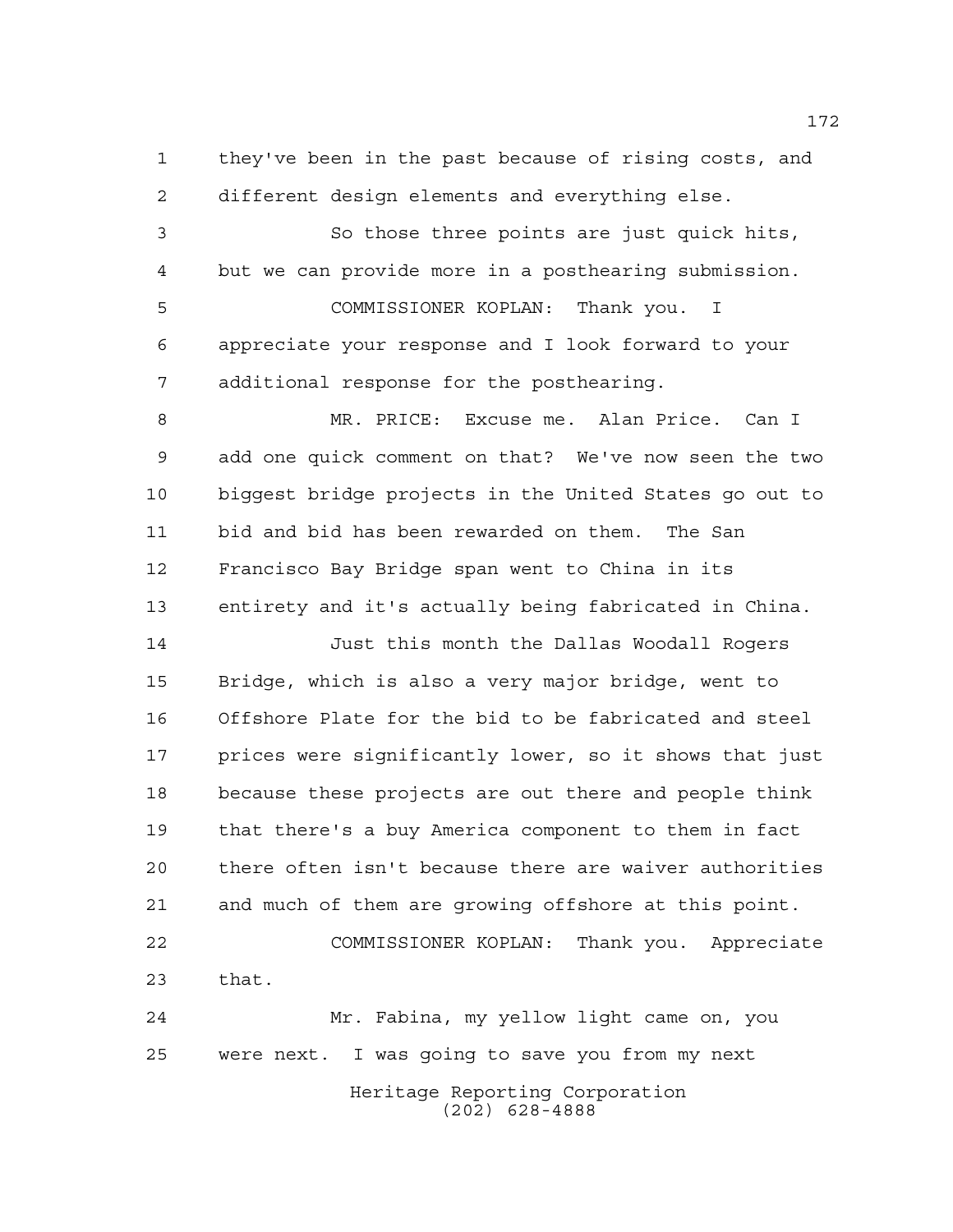round, but I still have a question for you.

Heritage Reporting Corporation (202) 628-4888 Go ahead, Mr. Chairman. Thank you. CHAIRMAN PEARSON: Commissioner Okun? COMMISSIONER OKUN: Mr. Tulloch, did you have a chance to comment on the transportation? MR. TULLOCH: We have a modest amount on the bridge area and we're not expecting significant growth in that area. COMMISSIONER OKUN: Okay. And, Mr. Fabina, was yours related to that or that was your comment? No. Okay. MR. FABINA: (Away from microphone). COMMISSIONER OKUN: No, no. I was just wondering whether Commissioner Koplan, whether you'd not had a chance to respond to his question. MR. FABINA: We're fine. COMMISSIONER OKUN: Okay. Great. Okay. Thank you. Mr. Schagrin, in your comments you had reminded us of the time period of the collapse of the Soviet Union and its repercussions which led to some of the suspension agreements. One of the I guess differences between the review last year and the review this year in terms of the make up of the subject countries is this is a much more eurocentric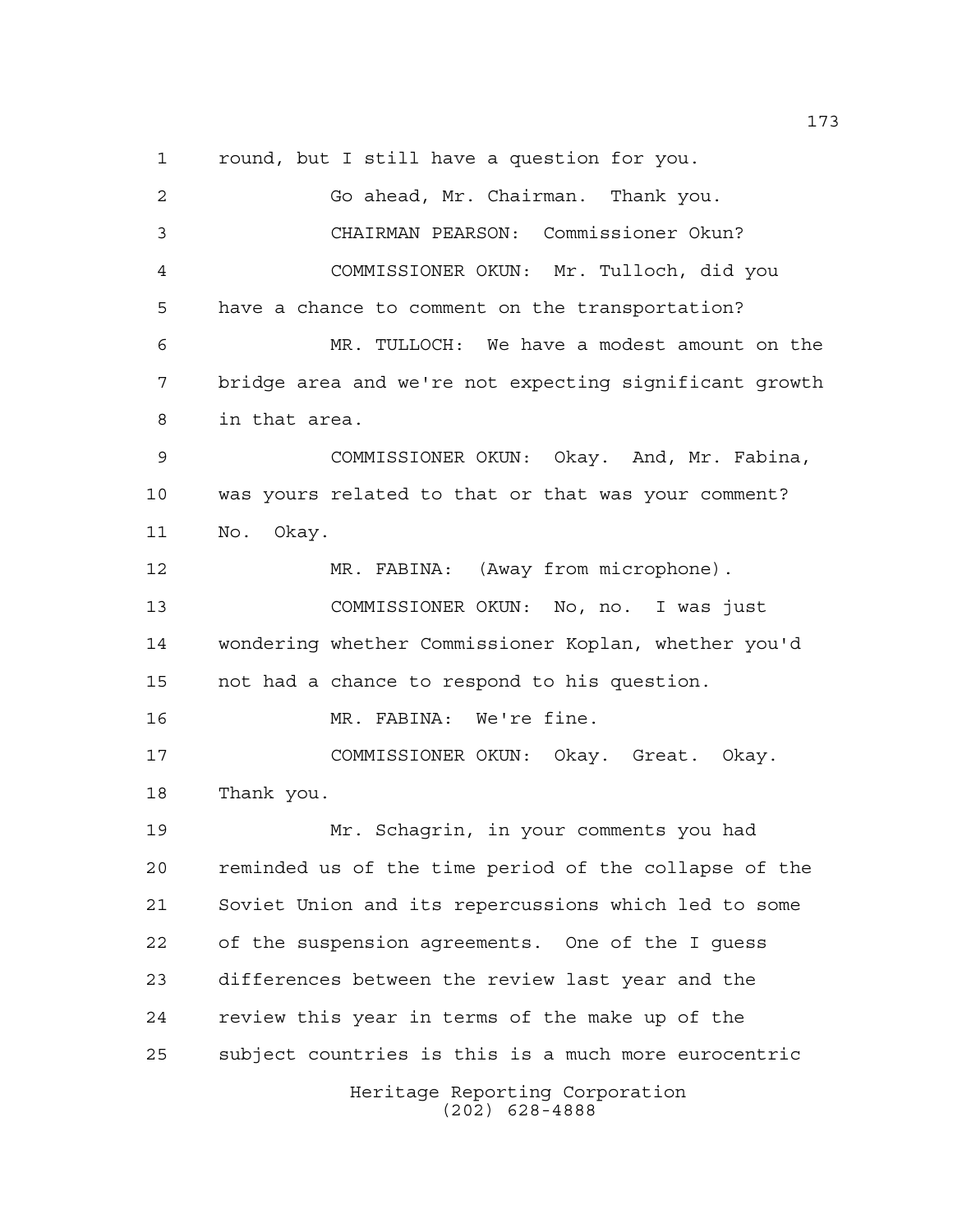group of countries.

 I wondered if you or others could discuss the current conditions in Russia and the implications that might have for plate and for the producers subject to this review. In particular because I'm not sure if I read this whether the EU maintains quantitative restrictions on Russian plate imports. If that's not on the record if you could let me know that as well? MR. SCHAGRIN: Commissioner Okun, we can

 give you the updated information. It's hard to believe, given the integration of Europe and the number of years it has been since the collapse of the Soviet Union, but because neither Russia nor Ukraine are members of the WTO, it is my understanding that even though the EU has said a number of times in the past that they were going to phase out their quota regimes with Russia and Ukraine, which very much include plate products, over a period of time that passed many years ago. They are still in force, and we can give you the updated information on what those levels are in our posthearing submission.

 It shows that the EU believes, and we also believe, that even with the growth of demand in Russia, as their economy has grown quite a bit from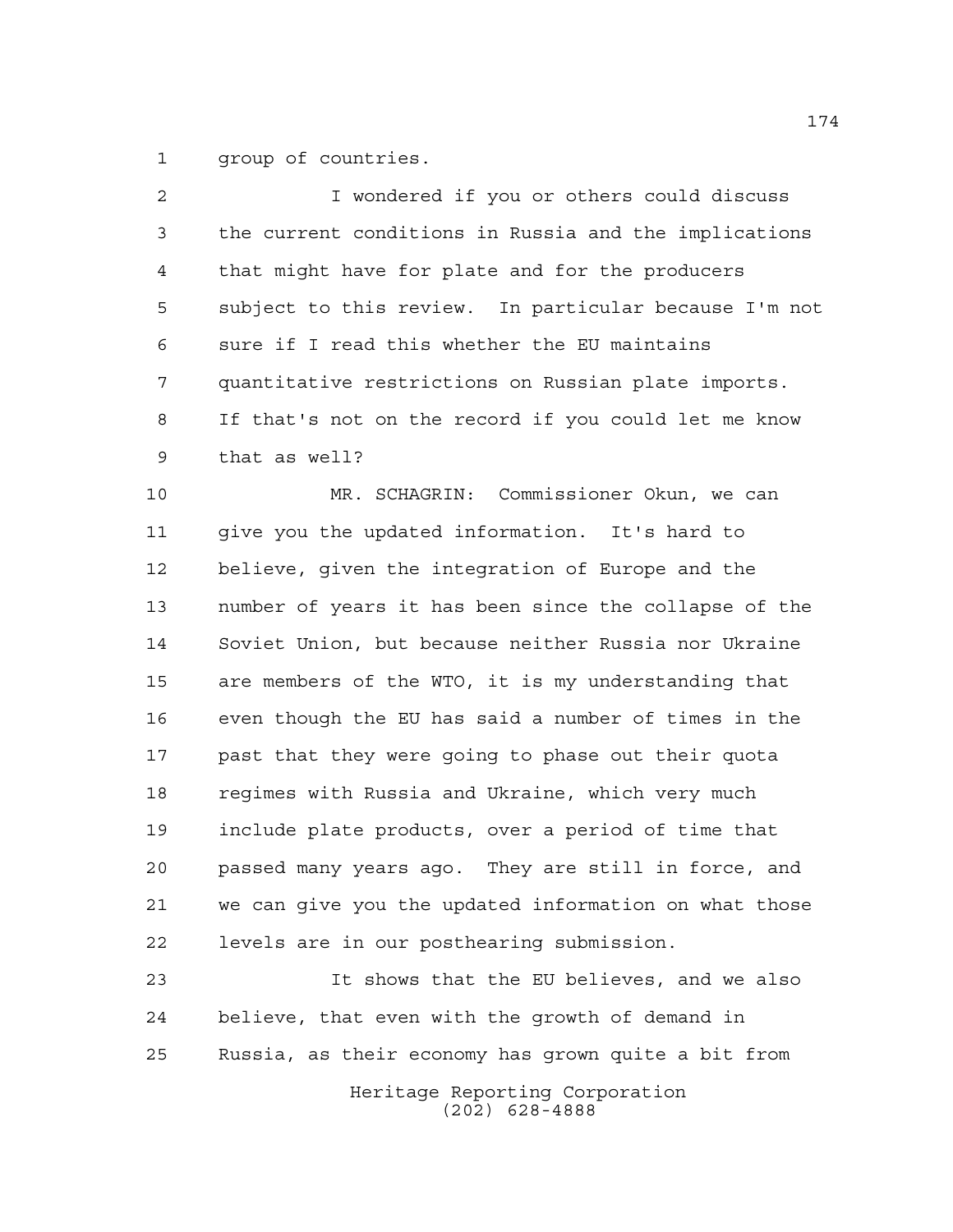the energy sector, from growth in Ukraine, those countries still have massive amounts of plate overcapacity. Getting back to Canada again, that's one of the countries that, when the orders were sunset in Canada, imports from the Ukraine into rather small Canadian market surged quite a bit, and we'll address that in our posthearing as well.

 COMMISSIONER OKUN: Okay. If you could do that because I think, again, one of the arguments made by a number of the Respondents is that, to the extent, what we've seen in their market is they will be looking to Russia and the other region to continue place their imports because it's a good market. To the extent you have conflicting information, provide that.

**I** see a hand on the back row.

 MR. RUANE: Yes, Commissioner. Thank you. I can speak a bit to the product that comes to the United States from the Black Sea today.

 COMMISSIONER OKUN: Will you just re-identify yourself?

 MR. RUANE: Frank Ruane from Olympic Steel. COMMISSIONER OKUN: Thank you.

 MR. RUANE: The product that would come here, as well as the rest of the world, but the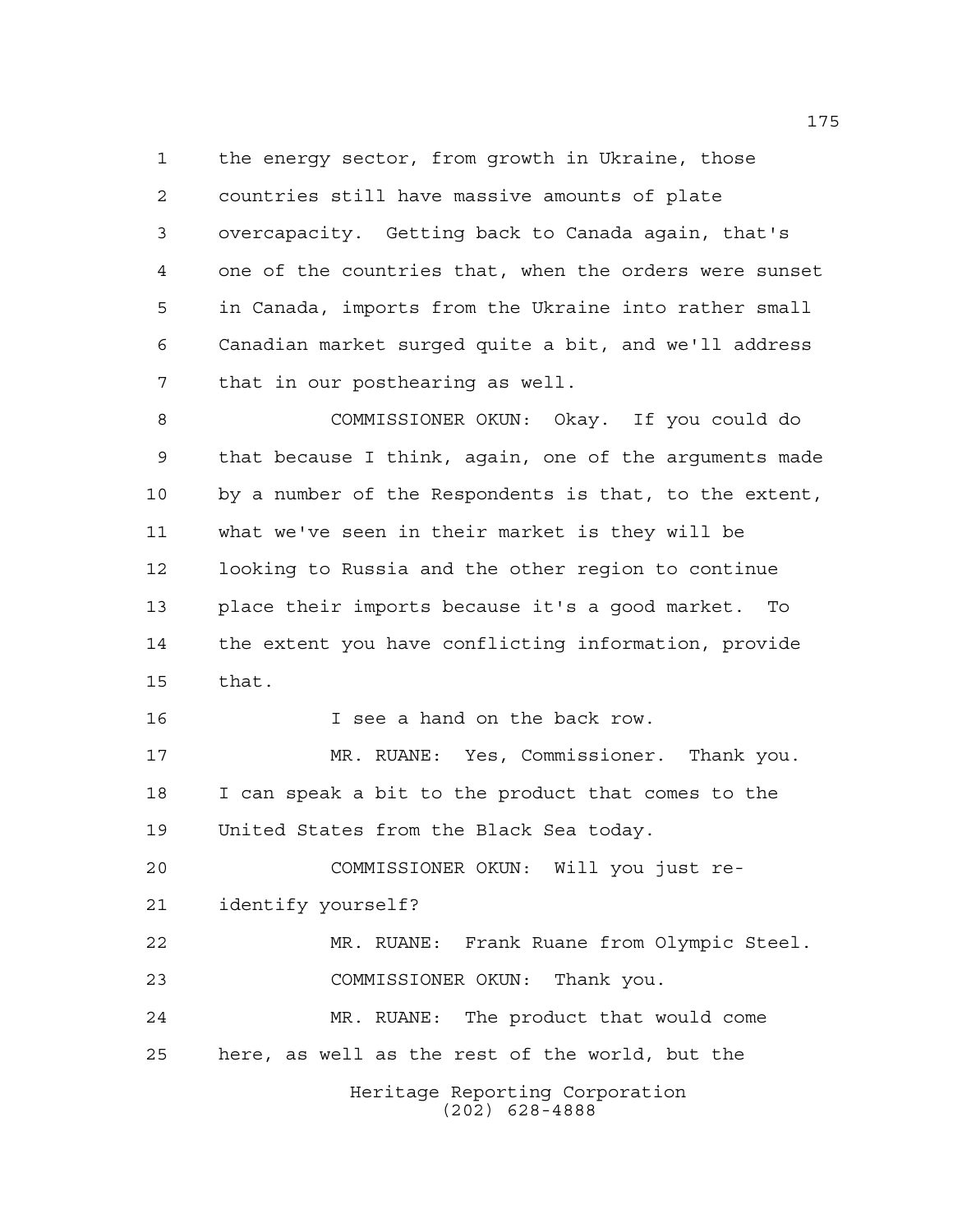product that comes here is subject to a quota, so there is only a certain amount of volume that can come. What I find is that that volume materializes very much in relationship to the required floor price.

 The way the floor price is calculated, basically, it becomes a trailing index. So they take pricing from several months that have passed, and that becomes the floor price for the next several months. What we find is that when that calculation is an advantaged calculation, we see very large imports against the allocation. When that trailing index does not leave the floor price to be below the domestic price, then there isn't imports from that area.

 COMMISSIONER OKUN: Okay. I appreciate those further comments.

 You had reminded me, Mr. Schagrin. On Canada, I just had a couple of other questions for the posthearing brief. This would be directed to you, Mr. Tulloch, because it goes into Canadian operations. When you're responding, if you could provide for us your company's Canadian operations' performance, both pre-order and post-order, that would be helpful as well.

Heritage Reporting Corporation (202) 628-4888 And then also, and I'm sure this will be part of the response you're giving, Mr. Schagrin,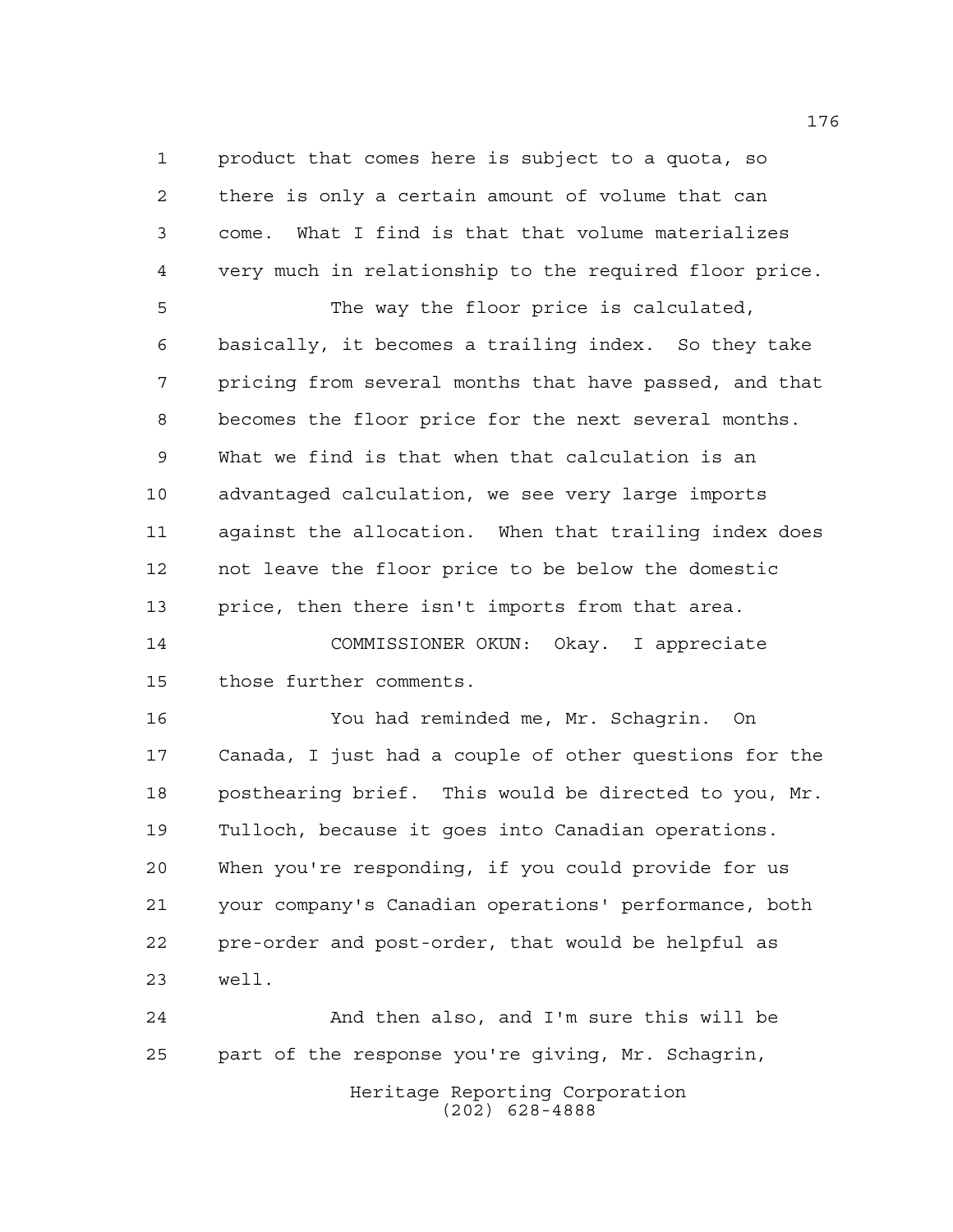which is to discuss, to the extent that a large percentage of the imports into Canada, as I understand it, are from the United States, what that means for the arguments made here that prices went down after the order, what role the United States' exports play in the market. I would appreciate that.

 Okay. This question probably goes to counsel and you, Mr. Scott, as well, although it could be that producers have a view on it. In looking at the capacity level of the subject countries in this review, in looking at their capacity level at the time of the original investigation and now, while individual countries may have added capacity or decreased capacity, if I look at it on a cumulated basis, the capacity level in these subject producer countries has declined by more than 20 percent between the original investigations and the current review.

18 Apparent consumption, as you know, though, has increased significantly since the original investigation, and even though, in the original investigation, we didn't include processors, even if you look at the processors since 1999, apparent consumption has increased by much more than the level of total subject import volume in the original investigation.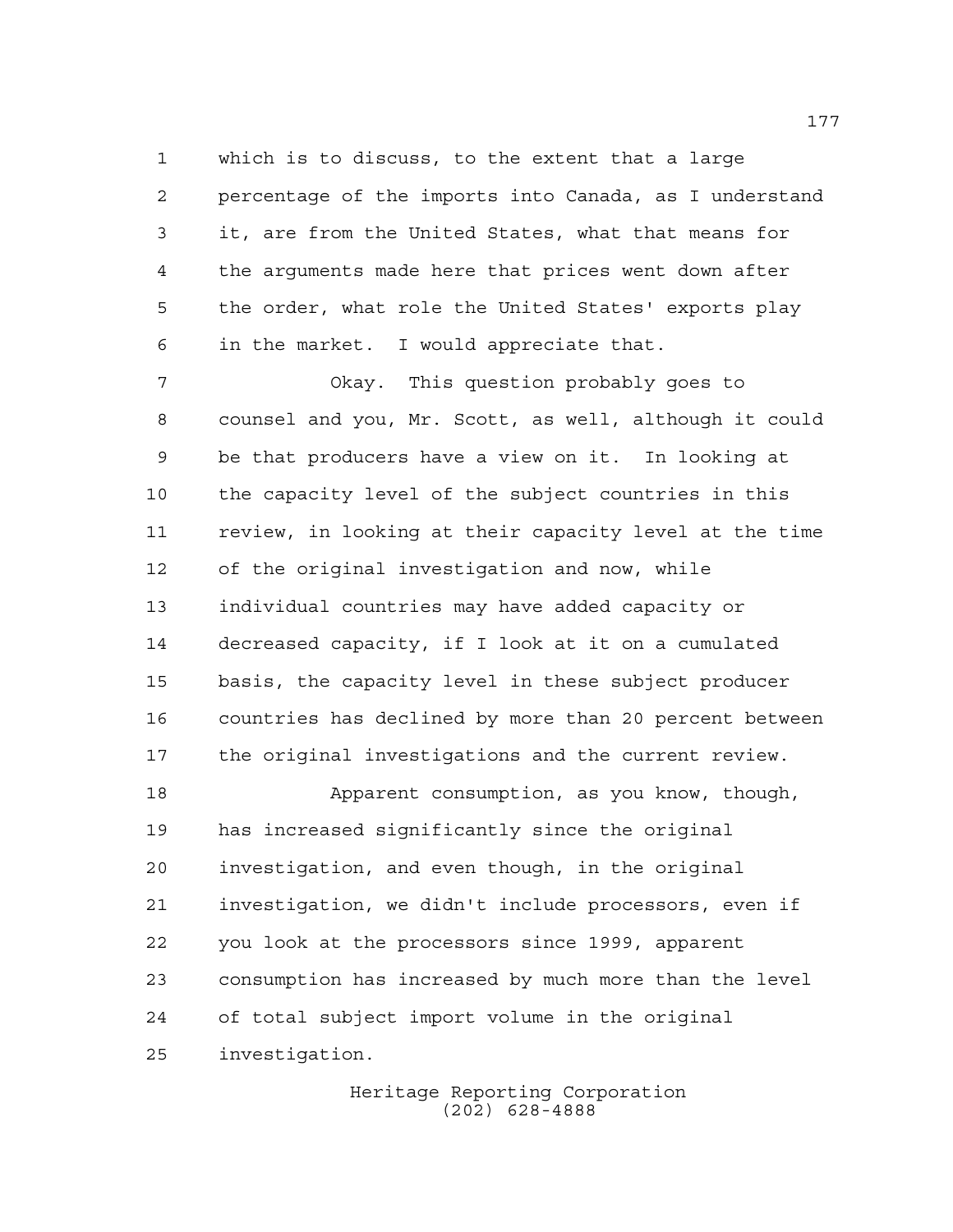My question is a volume question. With these decreases in capacity in the subject producer countries, why would I expect likely volume to be significant if the orders are lifted in a much larger U.S. market? MR. BRIGHTBILL: Tim Brightbill, Wiley Rein. First of all, I think it's an overstatement to say that there has been that much of a decline in capacity, and I think we've documented in our prehearing brief capacity that's going to be added by subject countries, as well as China and others, in the very near future. Secondly, I would say -- COMMISSIONER OKUN: I understand that, but, again, I'm looking now at the subject countries, not

 China. I understand your arguments about China, but I'm saying, from these countries, because, again, I think they are competing against nonsubjects in the market as well.

 MR. BRIGHTBILL: Sure. I think you have to look not only at capacity but also inventories and other factors, and I think those were shown, particularly by Dr. Riker in his submission, on how a small volume from the subject countries, even a small

volume, half a million tons or one million tons, would

Heritage Reporting Corporation (202) 628-4888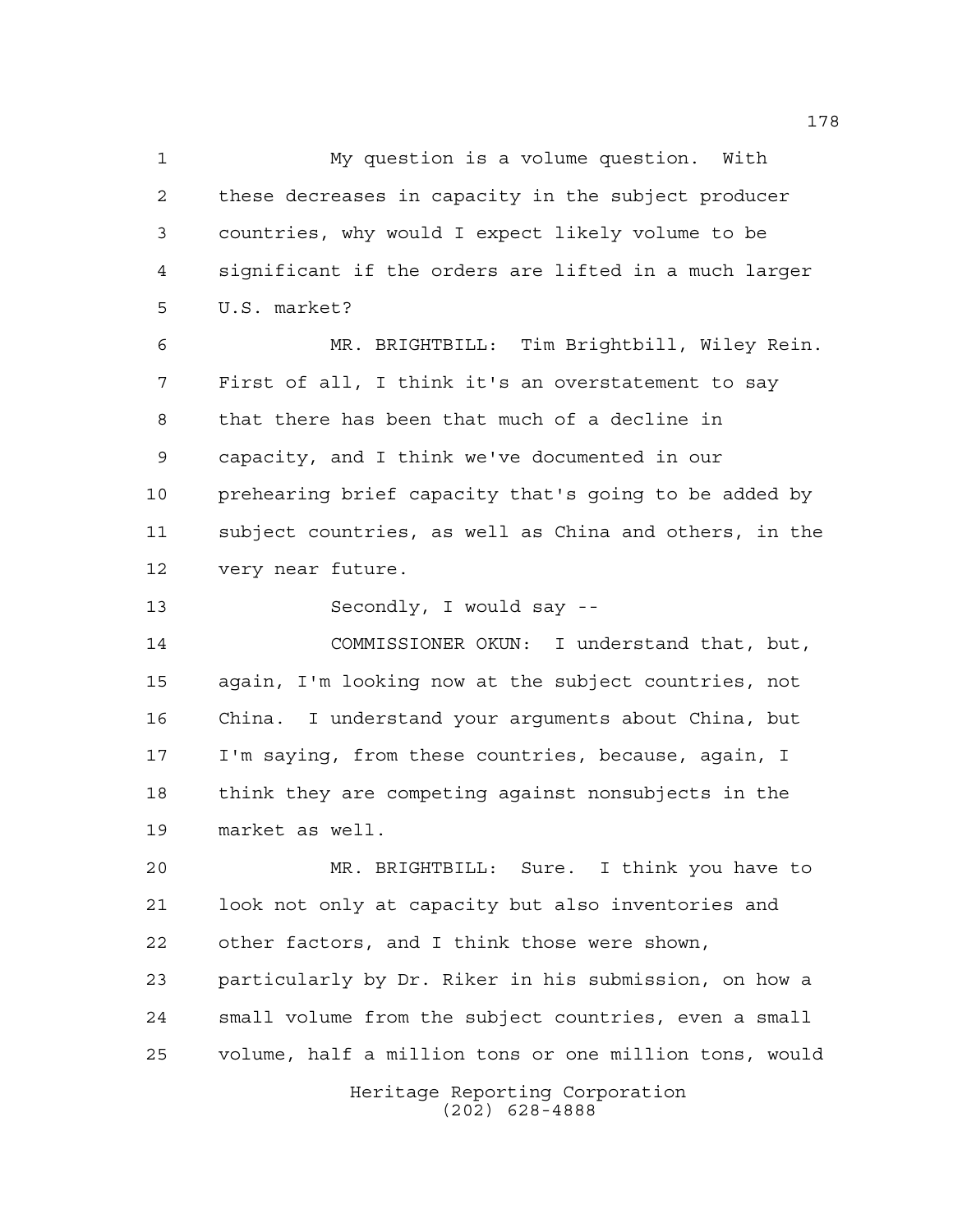have a significant impact on the U.S. market and that it's reasonable to expect that level of tonnage if you look not only at capacity but capacity and inventories and sales to other markets that would likely be switched to the United States.

 MR. RIKER: This is David Riker. COMMISSIONER OKUN: Yes.

 MR. RIKER: Hi. I guess I would just refer again to that economic submission, and what it does, and what you can do with your confidential data, is look at these statutory factors, which Mr. Brightbill identified -- excess capacity, excess inventories, exports to the low-priced Asian market, capacity additions -- for the subject countries and count the tons. Count the tons, and the tons are large relative to the U.S. market, and the question is just incentive.

 Is there an economic incentive, and I think what the record shows is that there are a lot of these tons that are going to the Asian market, either start there or are currently being exported there, and that there is a strong economic incentive to divert them to the U.S. market if the orders are sunsetted.

Heritage Reporting Corporation You know, China does figure into that because the oversupply in China is kind of the

(202) 628-4888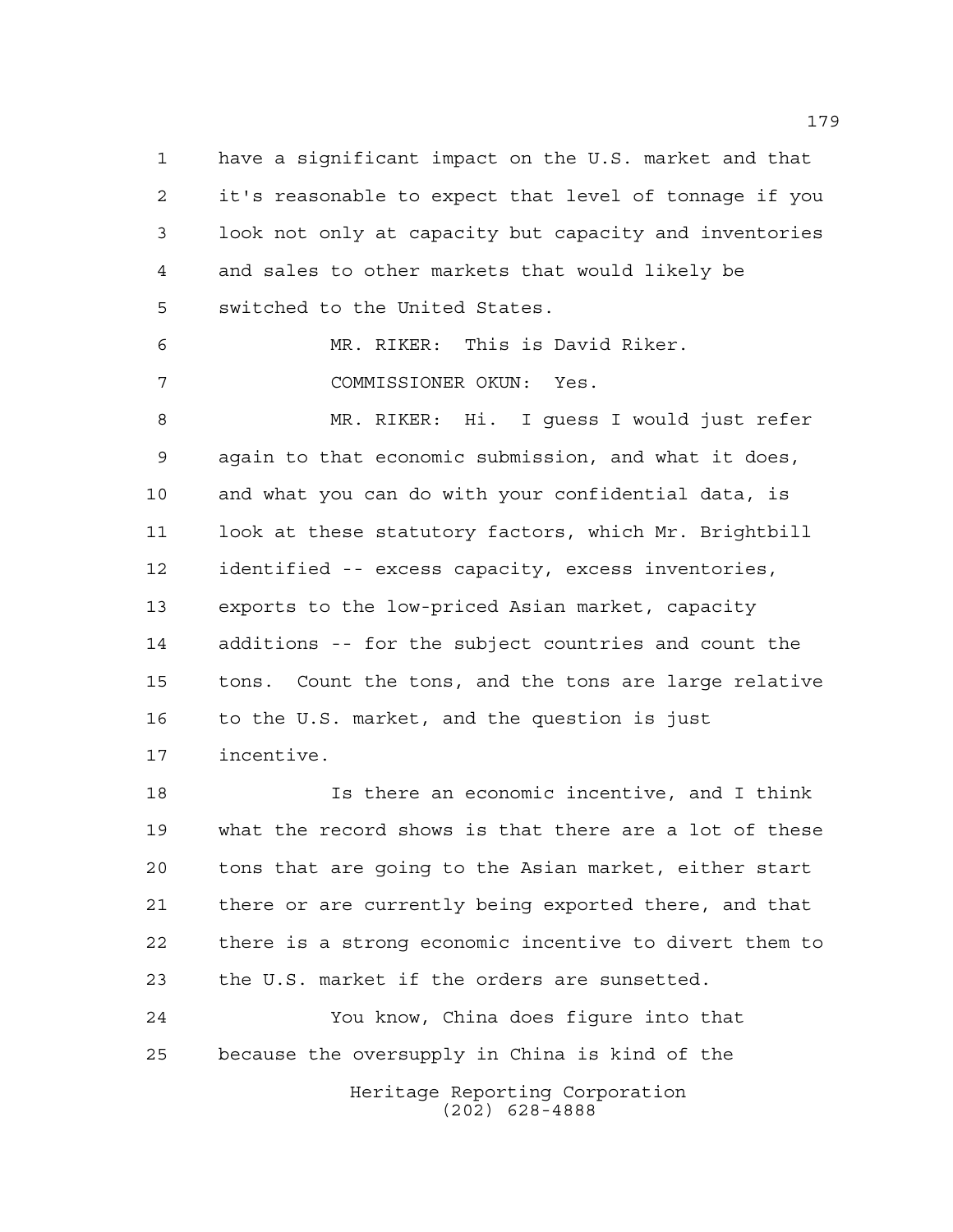fundamental driver bringing down Asian prices below U.S. prices, but the fact that there is a capacity for the specific subject foreign producers to send to the U.S. is the fact that they are actually participating in that market now, that low-priced Asian market.

 COMMISSIONER OKUN: Okay. Were there other comments on that? Mr. Schagrin?

8 MR. SCHAGRIN: I would just add, Commissioner Okun, that while capacity may have declined in these countries, the one factor that has remained quite constant is that, both in the original investigation, at the time of the first sunset review, and at the present time, that these producers still have a significant export orientation, and that export orientation was wonderful back in 2002, 2003, or 2004 when demand in China was booming, but all of these new Chinese mills hadn't come onstream yet.

 Now that much more Chinese capacity is coming on than demand warrants in China means that that export orientation towards Asia is a detriment for these mills. It does help them keep price levels up in their own country, instead of trying to pour it all into their own country, but it means that they are probably more likely to shift exports from Asia and the United States now than they would have been,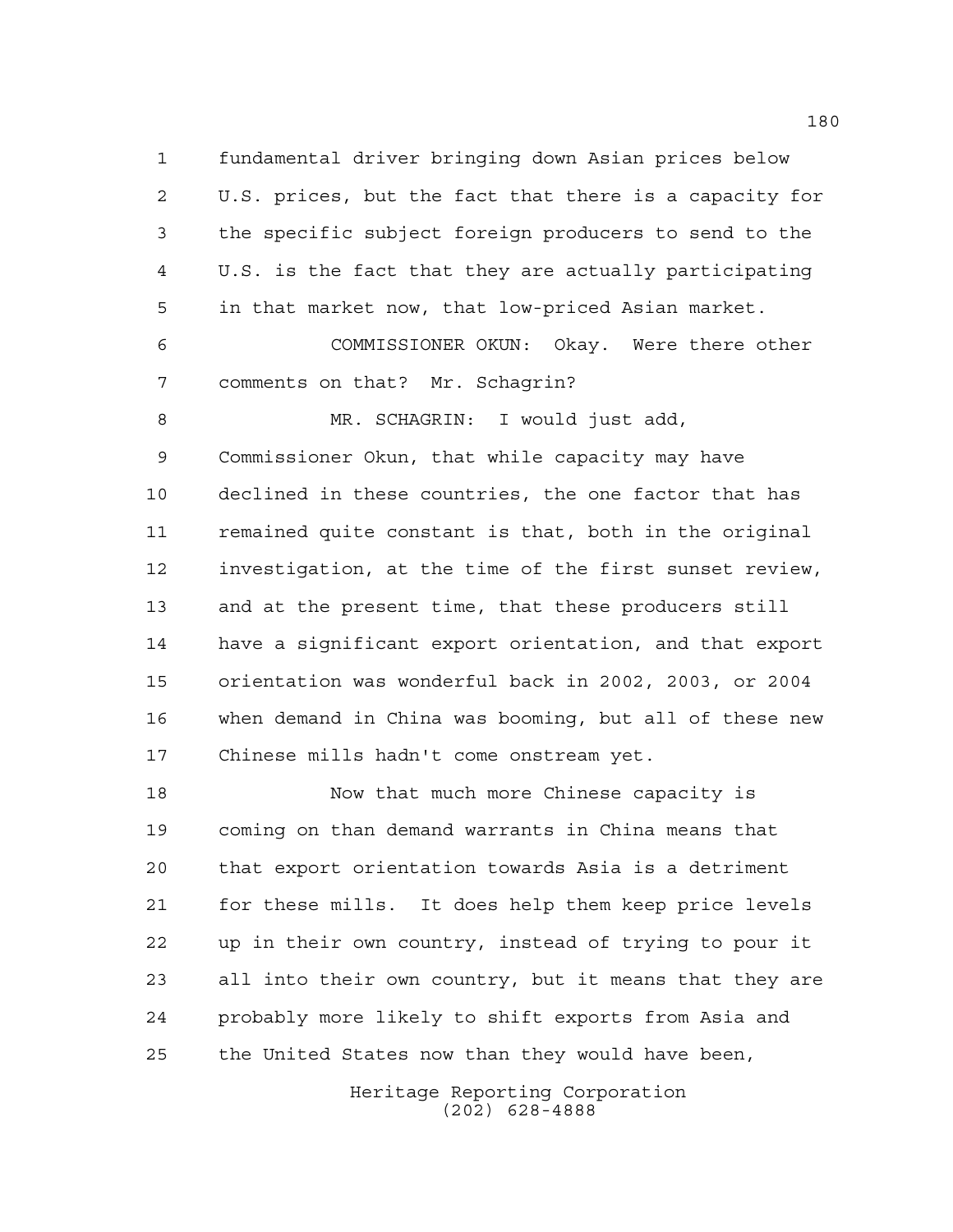either at the time of the first review or at the time of the original investigation.

 So I think that the Commission really has to take that into account, besides looking at just the capacity and present excess capacity numbers, has to look at the export orientation of the foreign producers.

 COMMISSIONER OKUN: I take your point, but I also think that part of the reason I'm asking this question about the overall levels is just we also have to look at the U.S. industry today versus the U.S. industry then and to the extent it's in a better position to compete with whatever that volume is. I'm trying to evaluate the significance of that.

 I had a China question, but I will, in light of the yellow light, I will wait for the next round, if it's not covered. Thank you very much.

 CHAIRMAN PEARSON: Before turning to Commissioner Lane, let me just mention that the Commission likes nothing better than to have a unanimous vote because it means that we all see things the same.

Heritage Reporting Corporation (202) 628-4888 In the current circumstances, we have six votes for holding lunch until the conclusion of questioning of this panel. We're making good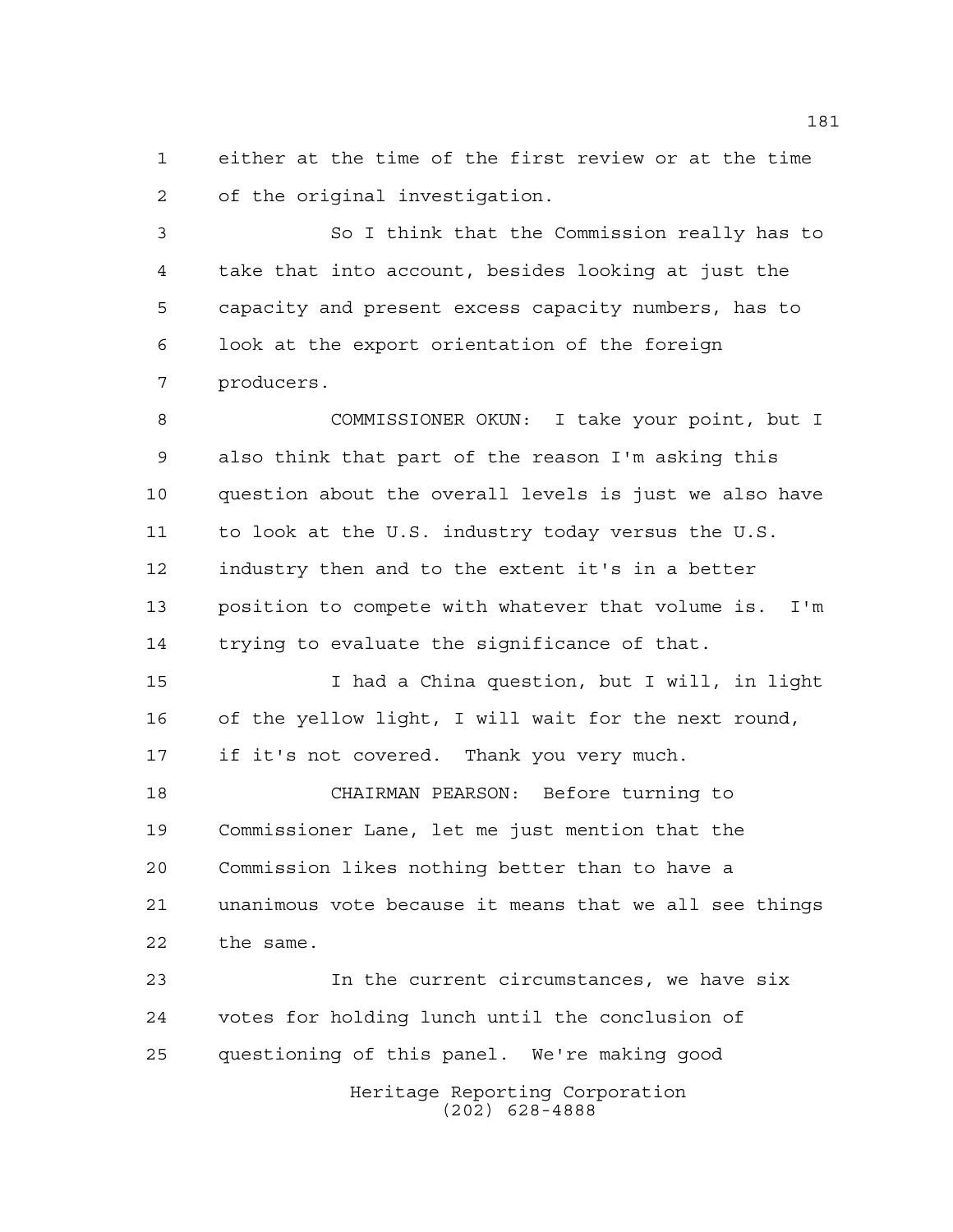progress. We're now through two rounds. We perhaps can wrap it up after the third round or not too much thereafter. So make your plans accordingly, please. MR. SCHAGRIN: We're unanimous in support. It's, of course, only the Commission's call, Chairman Pearson, but I'm sure this panel is as unanimous as the Commission on that issue. CHAIRMAN PEARSON: We are so far ahead of where we were on Tuesday, that this just seemed sensible. Commissioner Lane? COMMISSIONER LANE: Yes. I guess it took us a whole day on Tuesday for us to realize that we are the cause of how long the hearing goes. I have some questions about raw materials. The staff report, at V No. 2, states that domestic mills implemented raw material surcharges, starting in January 2004 but that recently U.S. producers have reportedly rolled surcharges into base prices. What impact do surcharges have on the domestic industry's ability to protect itself from the effects of higher raw material costs, and how has the implementation of surcharges changed over the period of review? MR. INSETTA: Commissioner, this is Bob Insetta from Mittal Steel. I would just start off by

> Heritage Reporting Corporation (202) 628-4888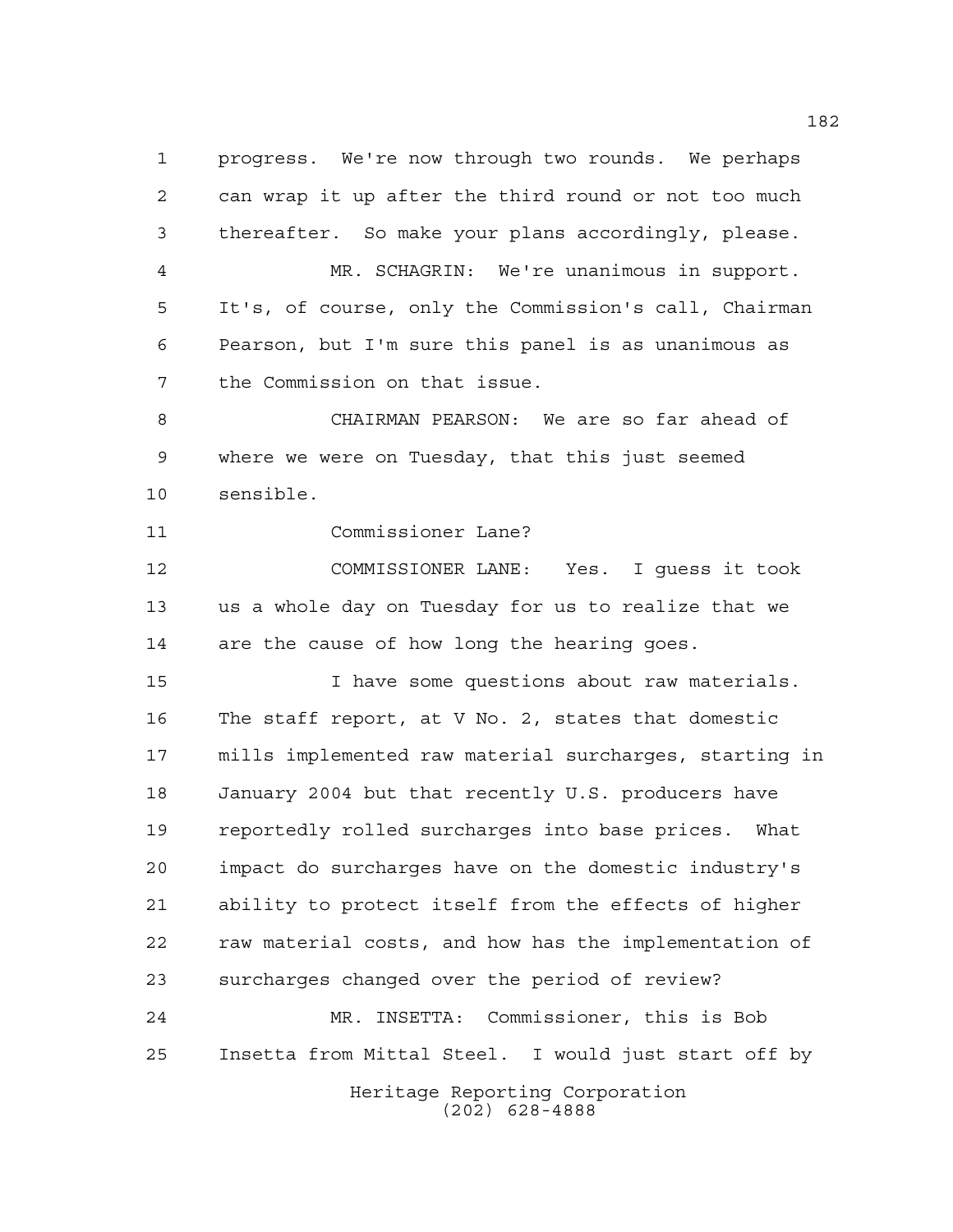saying, in November of last year, we made an official announcement to roll our surcharges into our price, and we no longer have raw material surcharges in place.

 COMMISSIONER LANE: Mr. Tulloch? MR. TULLOCH: From IPSCO's point of view, we did implement surcharges when scrap prices were soaring. Generally, this is not a cost-plus industry; otherwise, it would never make a loss, I guess. But that was one component of cost that was just beyond any ability to manage, so that turned into surcharges.

 Then as that settled out, the market, you're right, did absorb those surcharges into the pricing structure. So things like energy cost increases and ferro-alloy cost increases were taken as part of the normal cost structure, and scrap sort of adopted that, both because as time has passed, and people can adjust, but, secondly, because, competitively, that's where the market has gone.

 In our case, we still report a surcharge primarily because we did enter into some contracts in the period when surcharges were in place, and those contracts require that we calculate what the surcharge would be. So that's where it does affect our business. It's a rather small amount of contracts.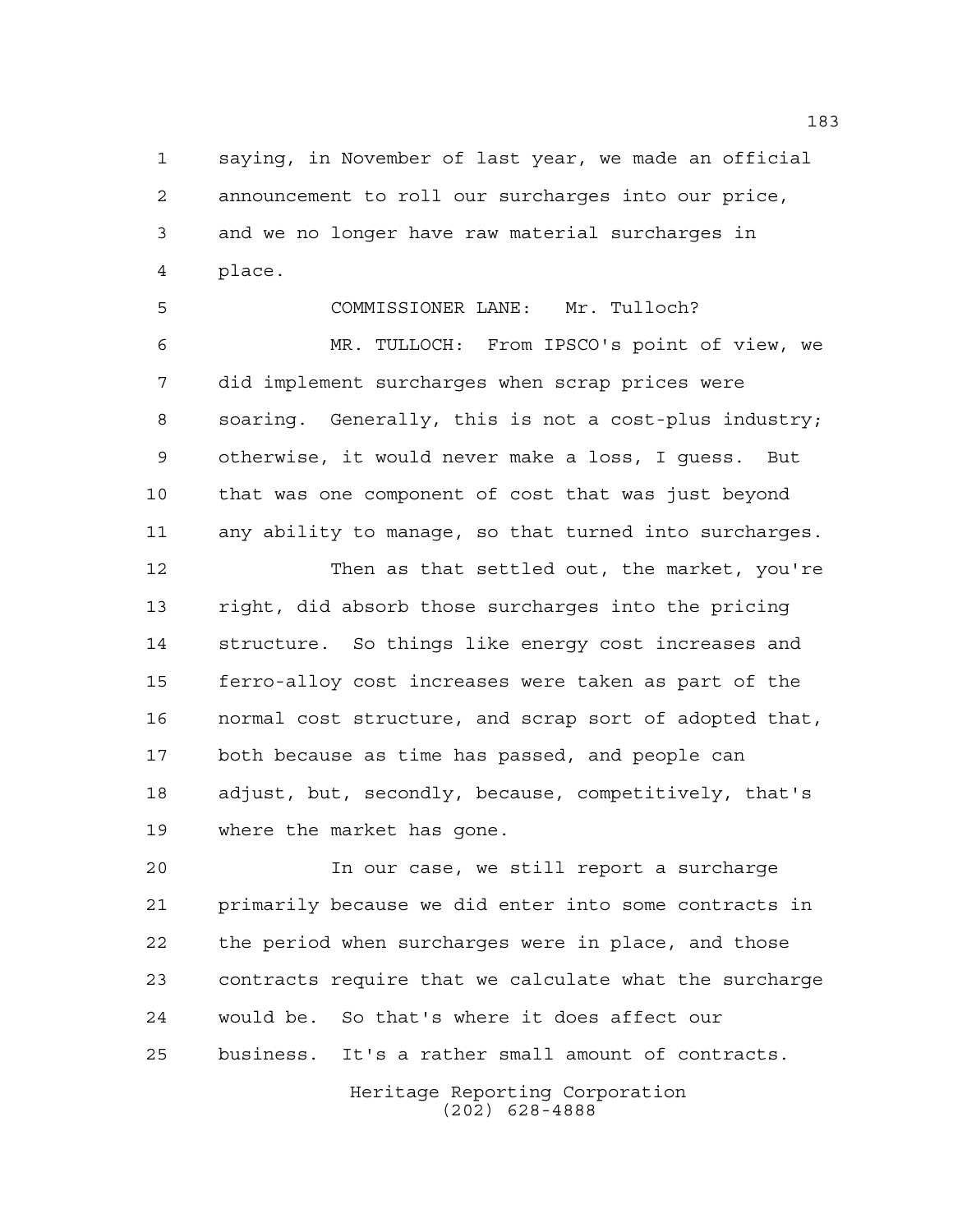COMMISSIONER LANE: Mr. Montross?

 MR. MONTROSS: Commission Lane, because the majority of our business is spot business, we don't use surcharges on the vast majority of it. The pieces that we have contractual business on, it's just a surcharge, potential of a surcharge, to protect both parties due to the potential of sharp market variations. But over 90 percent of our business is the spot side of the business, and we have no surcharges. COMMISSIONER LANE: Mr. McFadden? 12 MR. McFADDEN: Yes. We do use surcharge; however, ultimately, it's the transaction price, even with the component as scrap surcharge involved. So we transact as we have to. The unfortunate thing about the raw material surcharge that we'll use, or many of us use, is that it's scrap based, but there are many areas outside of scrap that have elevated as well, particularly in energy, natural gas, and all of the other raw materials that we use, natural elements and things like that, and we're not able to reflect that in how we price, but, at the end of the day, however we build the price, it's still a transaction price. A decision is made, an order is placed, and we have to be competitive.

> Heritage Reporting Corporation (202) 628-4888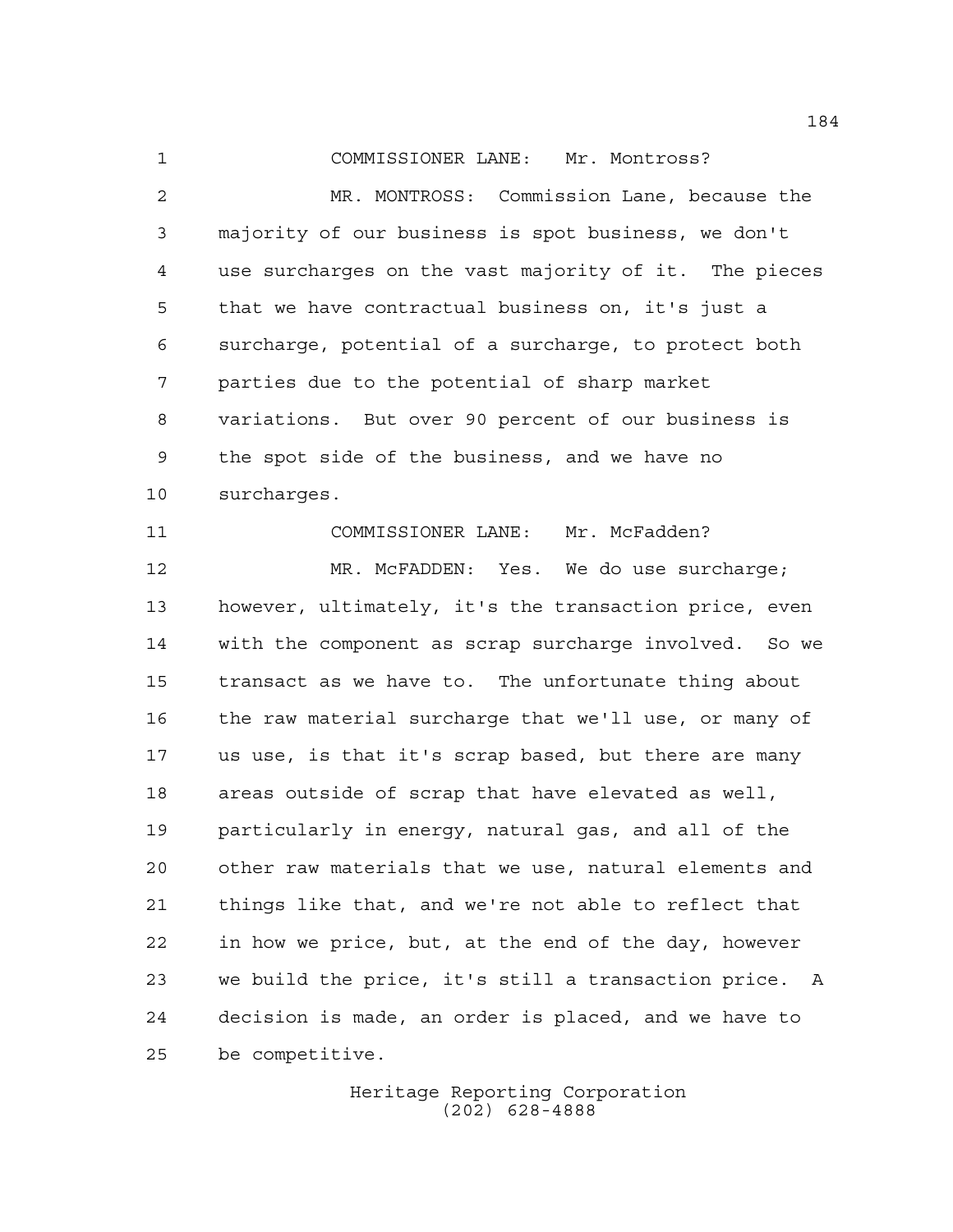COMMISSIONER LANE: Does anybody else want to respond to that question?

(No response.)

 COMMISSIONER LANE: Okay. Thank you. When surcharges are in place, are they used across the board for all customers, or are they used on a case-by-case basis or customer-by-customer basis?

 MR. TULLOCH: When we first implemented surcharges, they were across the board. As I described, that isn't how it's evolved since. A lot of the market has gone to the price covering all of those items, but there are some cases where remains because of a commitment made some time ago.

 The one item I should mention additionally, and it's not a big factor, but with surcharges -- we have a number of people who are trying to look at business that may stretch over an extended period of time, and it is impossible to know what the price of scrap is going to be, so we do talk about if we are, in fact, going to commit a price at a period well out into the future, there is going to have to be some sort of component that recognizes the price of scrap because there is no market mechanism to hedge against scrap.

Heritage Reporting Corporation (202) 628-4888 MR. McFADDEN: Pat McFadden at Nucor.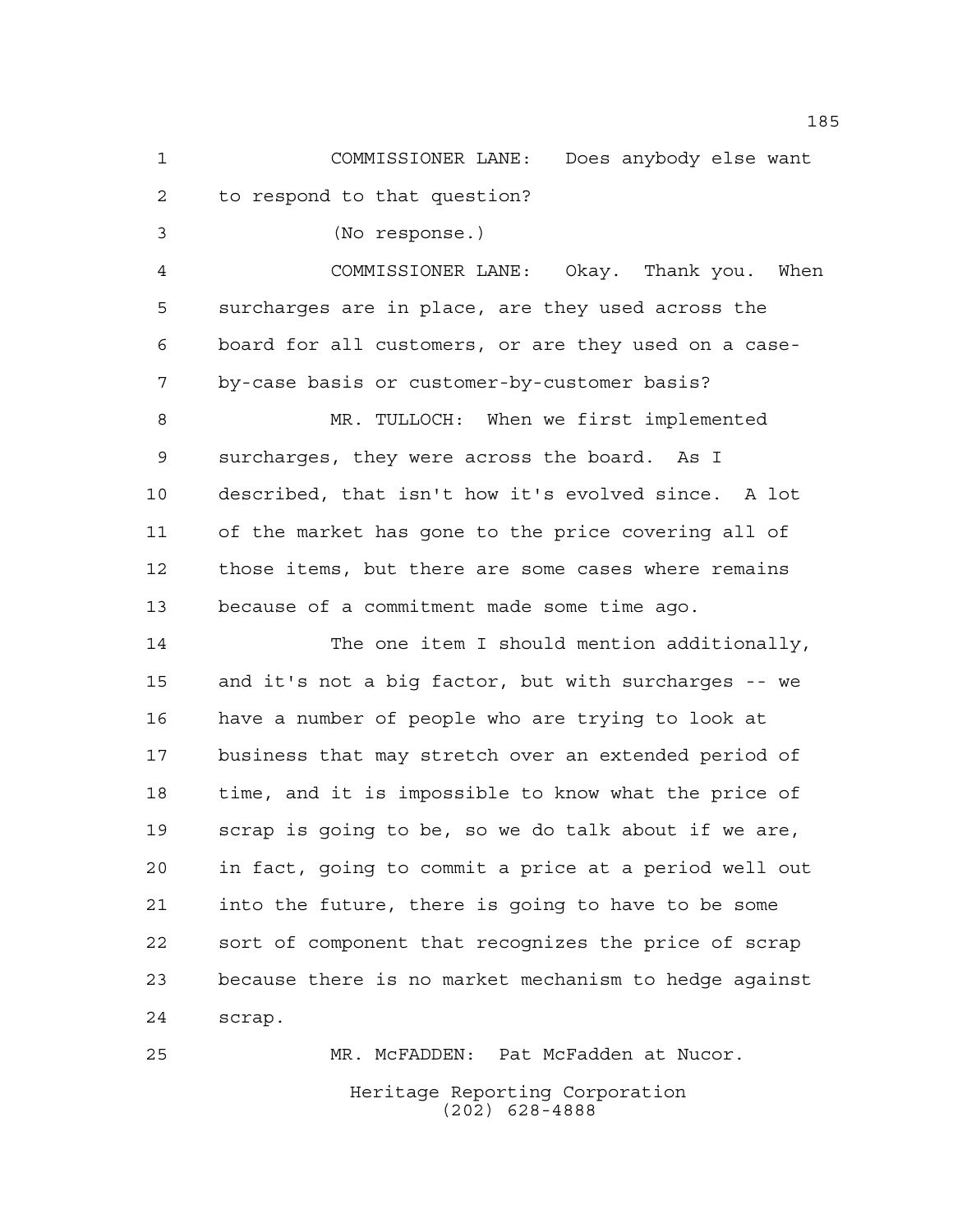Commissioner, we bill a surcharge on every invoice that we send out.

 COMMISSIONER LANE: Okay. Does anybody else want to respond to that?

(No response.)

 COMMISSIONER LANE: Okay. This next question; I'm sure that you all have responded to it, and maybe you need to tell me again so it will sink in, but, in looking at the period of review and looking at the amount of money that you were losing in the early part of the period and the amount of money that you are making now, and in looking at the cost of goods sold in the earlier period and what it costs now and what the average unit costs were in the early part and now, how on earth, in 2004, were you able to increase your average unit price almost by double and almost double what your costs went up. I'm just sort of amazed, and I would just sort of like an explanation of that.

 MR. TULLOCH: It was a market-driven situation. Things turned around extremely quickly, and the demand levels were staggering. It wasn't related just to a use demand, but all of a sudden -- COMMISSIONER LANE: Well, now, it doesn't look to me that the demand went up that much.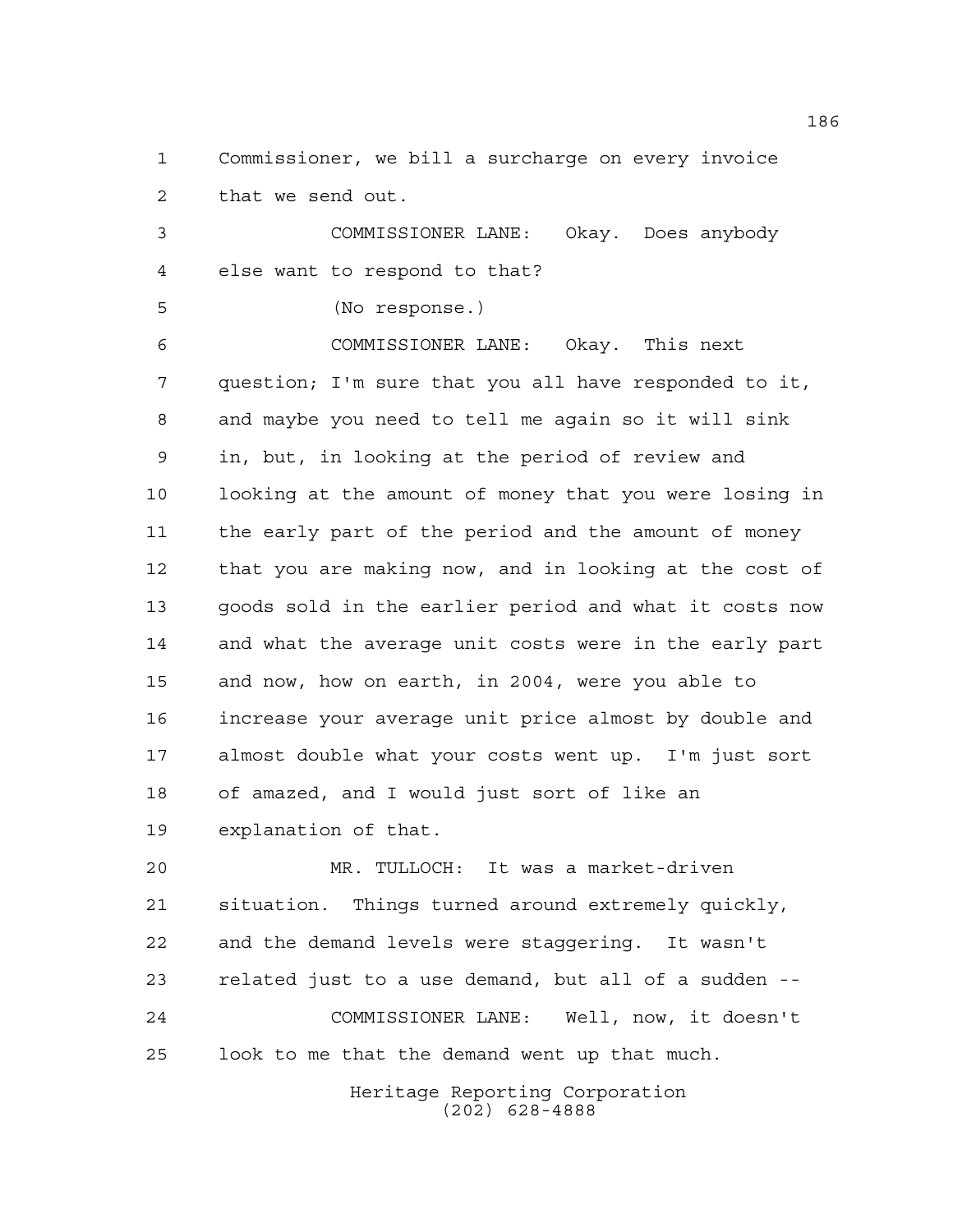MR. TULLOCH: Well, the demand that you're being asked for -- there is a limit to what you can ship because your equipment can only turn around so quickly. The requests for material, and, significantly, were coming obviously from the service center sector because there was a lot of money to be made in the chain. We also had other people who had not committed to buy steel for a period because it was generally available, and nobody saw this coming, who all of a sudden had to bring an order.

 So the request to supply plate ballooned to a number that would not show up in the statistics, which created an environment where the ability to raise the price was there. I don't know if that helps explain it, but the environment in 2004, the speed at which it turned around, which I don't think anybody, including ourselves, had a clue, really created a situation where that price recovery was able to take place very quickly.

 COMMISSIONER LANE: Mr. McFadden? MR. McFADDEN: Thank you. Our experience was, in '04, global demand for all products, not just steel plate, not just steel, global demand for all products was strong, and scrap, our key raw material, just absolutely exploded in its cost structure, and

Heritage Reporting Corporation (202) 628-4888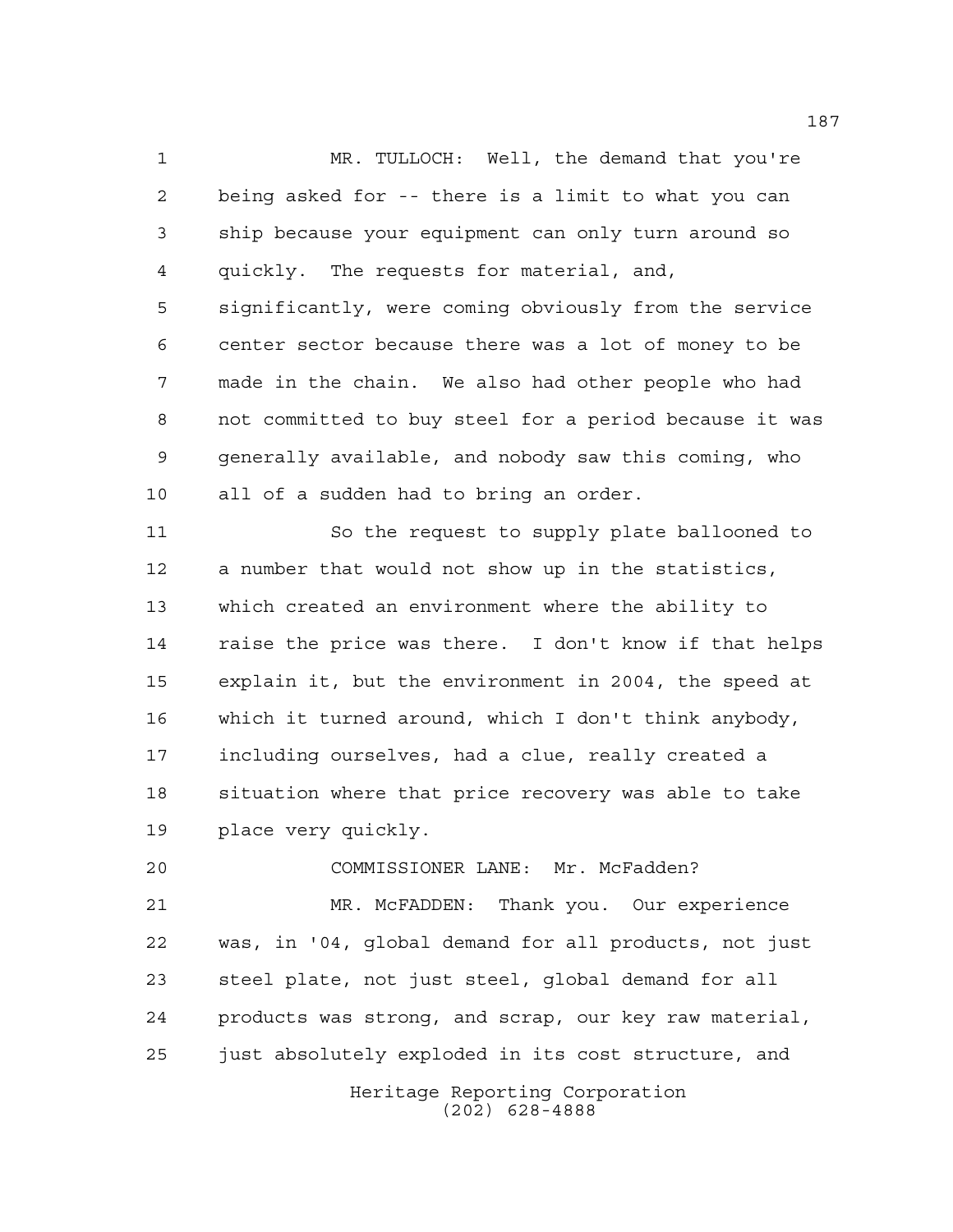the movement of scrap got very complicated. Scrap was moving all over the world and responded to all kinds of demand.

 That was the basis for what happened, and I believe all steel products, in 2004, doubled in price, whatever the parameters are, but exploded in price, and I think, for the plate product, the ability to recoup scrap costs and the change in scrap costs through the raw material surcharge was really the key ingredient where things started to change for at least our ability to sell our products based on what they cost.

 Prior to that point, we were prone to strictly market fundamentals of supply and demand: Imports come in, inventory drives up, prices go down. Since that time period, the elements of scrap are still a part of what we do, but the reality is we've evolved back to transaction prices, and we've got to sell steel, and the demand is not the same as it was, and we have different types of parameters, and we're prone again to the same market dynamics of imports come in, and inventories build, and prices go down. We just seem to be doing it a different point. COMMISSIONER LANE: Mr. Price?

Heritage Reporting Corporation (202) 628-4888 MR. PRICE: Well, I'll give you the answer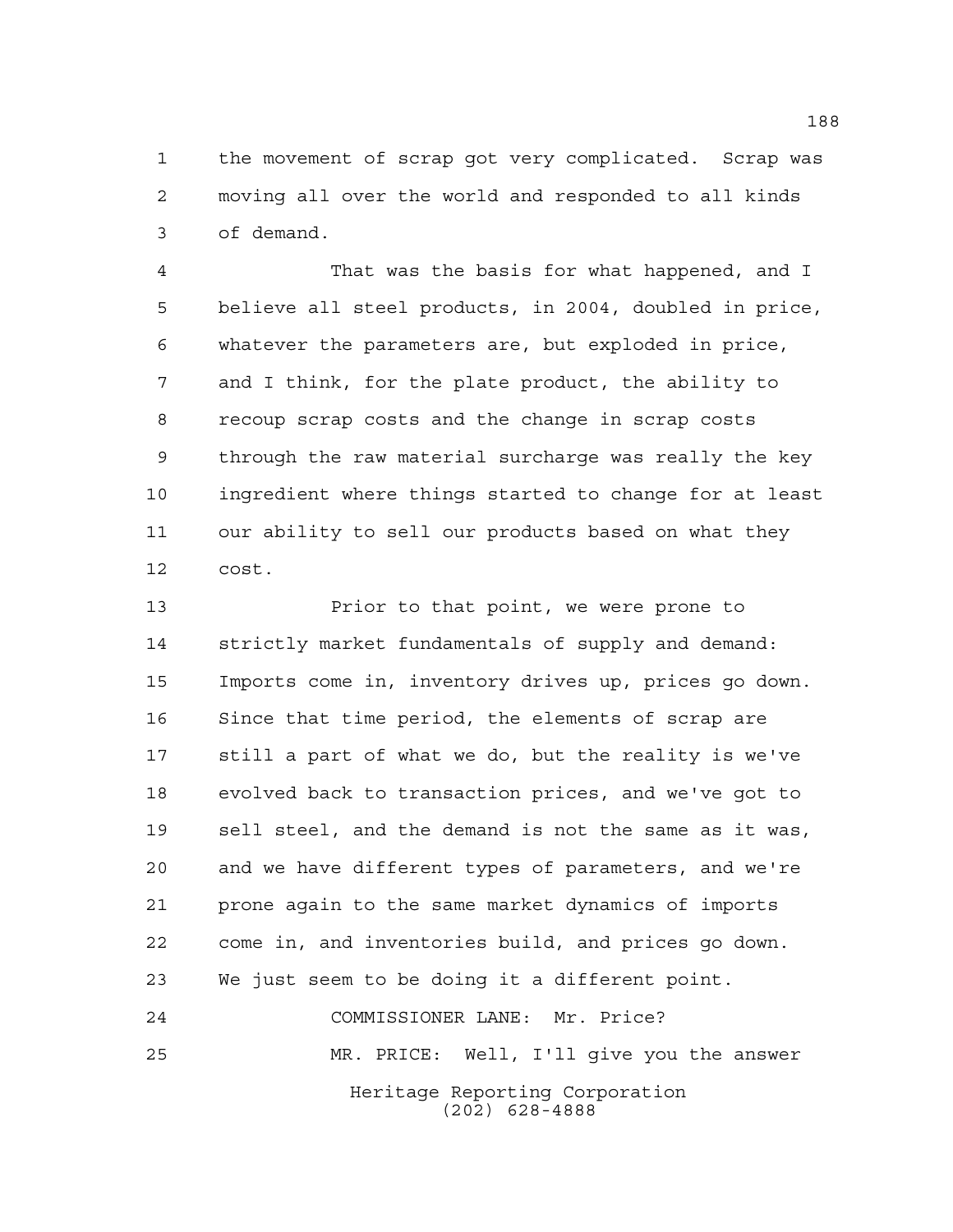that we all came up with at the OECD, which is China, China, China. It drove a spike-up in raw material costs. You saw that chart on Tuesday from Mittal Steel saying, oh, prices are up here, but iron ore costs also went up, which wasn't in that chart.

 So you have substantial raw material cost changes driven by their consumption rates. You have added to that an inbound increase in their demand, which has then been offset more recently as they build up this capacity beyond anyone's capabilities of absorbing it and their own capabilities of absorbing it and world market capabilities of absorbing it coming back out on the market now on the flip side of all of this.

 So there are some macro issues that play into '04 and as we see playing out in '07-'08.

 COMMISSIONER LANE: Okay. Thank you. Yes, sir?

Heritage Reporting Corporation (202) 628-4888 MR. BALLOU: Tom Ballou with O'Neal Steel. From our perspective, we saw '04 as what we termed internally kind of as the perfect storm. Inventories across the industry were very low. I won't get into why that was, but they were very low. Raw material costs at the mill levels spiked, and demand picked up; really literally, almost overnight, all three of these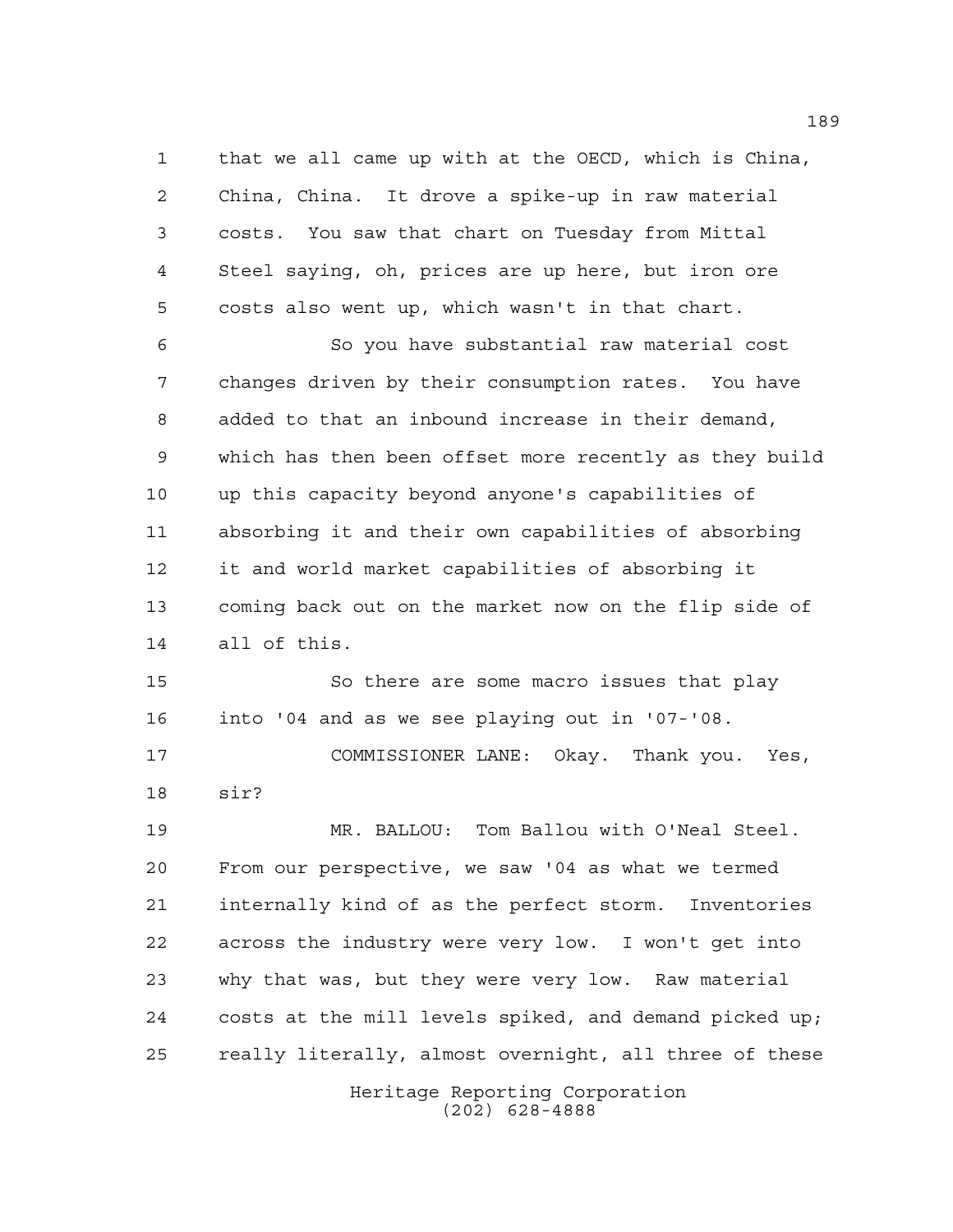things occurred. So it led to just a firestorm, frankly.

 COMMISSIONER LANE: Okay. Thank you. Thank you, Mr. Chairman.

 CHAIRMAN PEARSON: Normally, I don't focus too heavily on data that we see in an interim period, but for this investigation, we've got half-year data for 2005 and for 2006, and I am struck by the strength of the market that we've seen in the first half of 2006 relative to 2005. We've got apparent consumption up roughly 20 percent. We've got domestic production up roughly that same amount, and then because apparent consumption is a little larger than domestic production, we had imports rising to fill the difference.

 What's the difference in the market between last year and this year? Why has it been so strong in 2006?

Heritage Reporting Corporation MR. McFADDEN: Pat McFadden at Nucor. Again, it's a perspective issue. In my mind, the issue in 2005 is that it tanked. The first half of 2005, the market went down. I believe all steel products eroded. I believe sheet prices went from 30 cents to 20 cents a pound in the first six months of 2005. The plate prices, as I said earlier, went down

(202) 628-4888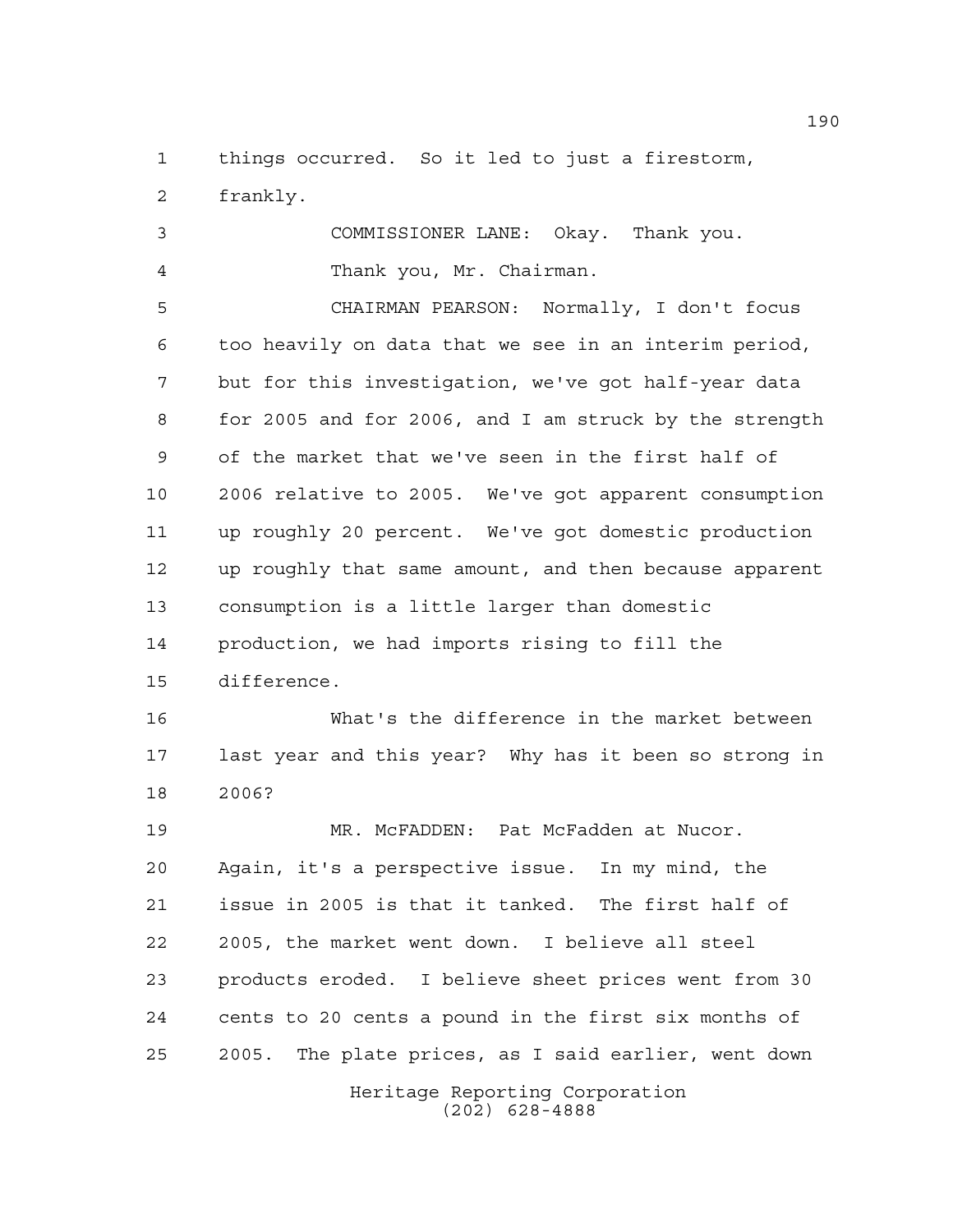as well, not to the same extreme but nearly to the same extreme.

 So the issue is really, I think, in the comparison of that time period, it's extreme what you saw in '05, which was a full inventory, a large amount of imports, overstocking, and eroded prices, and that's really the same point in time we're at right now. So we're at the very beginning of that same kind of pattern that we saw in the first half of '05. MR. HELTZEL: Chairman, Bob Heltzel, Kenilworth. We had quite a few customers, but some of our larger customers attributed it to, specifically, a tremendous demand of their product relative to, unfortunately, the disaster that Katrina put on this country. Quite a few of the rental companies -- Hertz, United, et cetera, et cetera -- in the Northeast, in the Midwest sent a lot of their goods down there immediately to help in the assistance, and a lot of the construction industry and our customer

 base was confronted immediately with building inventory to fulfill the responsibility they had to the distributorships in the Midwest and the Mideast. That's one thing that we noticed immediately. CHAIRMAN PEARSON: Mr. Ruane?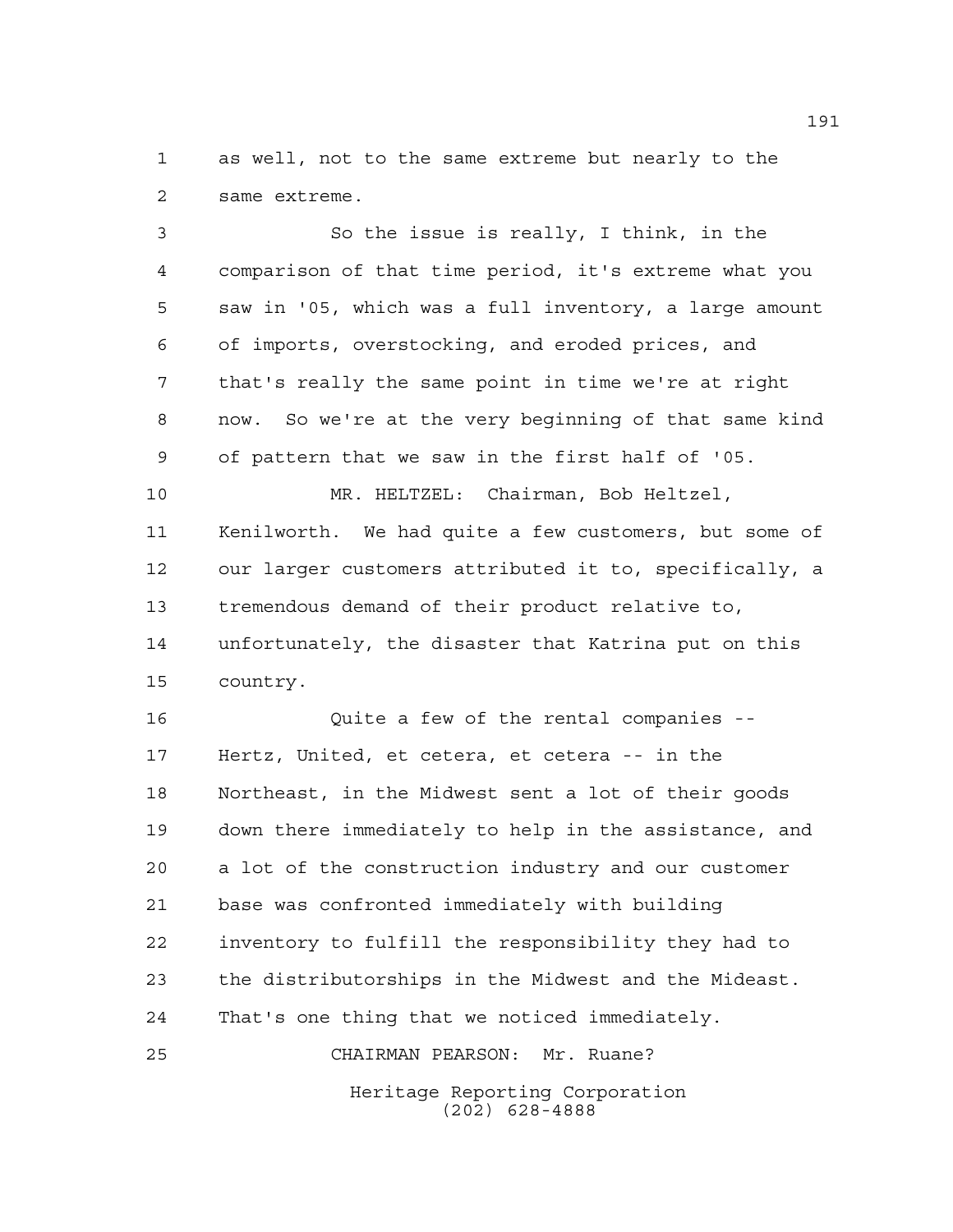MR. RUANE: Yes, sir. The consumption numbers, I think, that you're making reference to are apparent consumption, and that would include some significant inventory builds at the service center level. So a great deal of that is in my inventory today.

 But I would also say that demand has been up in '06 over '05 for distributors on a year-to-date basis, so our shipments are higher. They are not 20 percent higher; they are less than 10 percent higher.

 What we're finding, though, is, over the last couple of months, that degree of positive improvement over '05 has been deteriorating. The point is that as we enter the fourth quarter here, our shipments are forecasted to be less than the fourth quarter of '05, and it's very possible that '06 actually is a declining shipment year for service centers.

 Now, as we look at the economic conditions going into '07, we definitely suspect that '07 will be less than '06, from a distributor shipment level. CHAIRMAN PEARSON: Perhaps closer to the 2005 level? MR. RUANE: I think that it's possible that they could be less than that.

> Heritage Reporting Corporation (202) 628-4888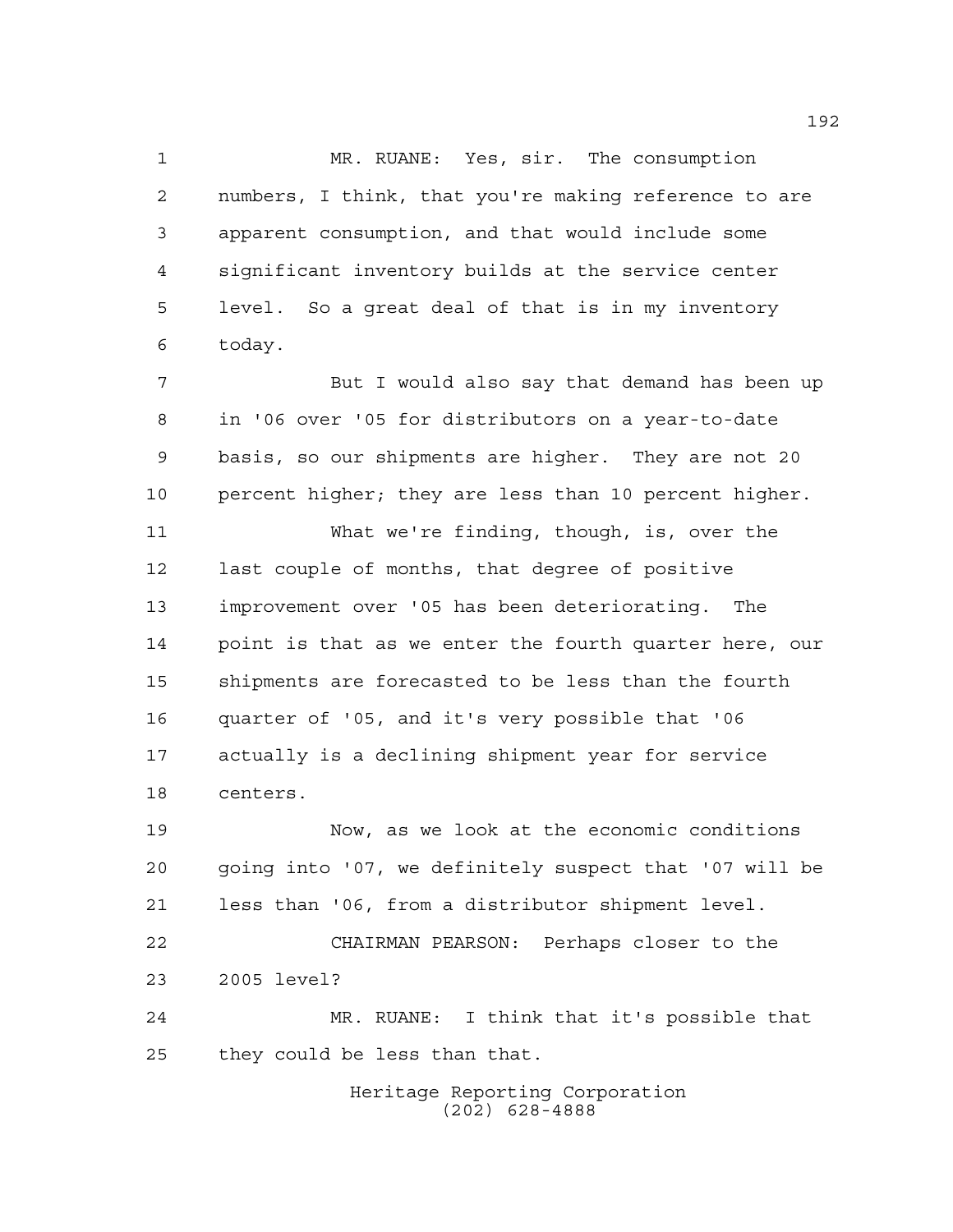COMMISSIONER LANE: Okay. Thank you.

Mr. Riker?

 MR. RIKER: Thank you. This is David Riker. I just wanted to point out, if you are making this interim period-to-interim period comparison, that operating margins went down, gross profit margins went down, I think, as you'll see in the public staff report. So to the extent that you follow the trends, I think perhaps it's not much of an improvement.

 CHAIRMAN PEARSON: Well, then, in capital- intensive businesses like this, I prefer to look at whole years when possible rather than interim. I'm always a little suspicious. This struck me as sufficiently unusual that it deserved a question, and I appreciate those answers.

 Mr. Ruane, if I could, let me go back to you on a somewhat related question. There was a lot of inventory accumulation during the period of review. Can you discuss the several years and what was going on with your inventories and why?

 MR. RUANE: Right. Our inventories are a function of really two things, and they are what our expected demand is, and what are the lead times at our producers? Those combinations have offset certain inventory targets, as well as the amount of orders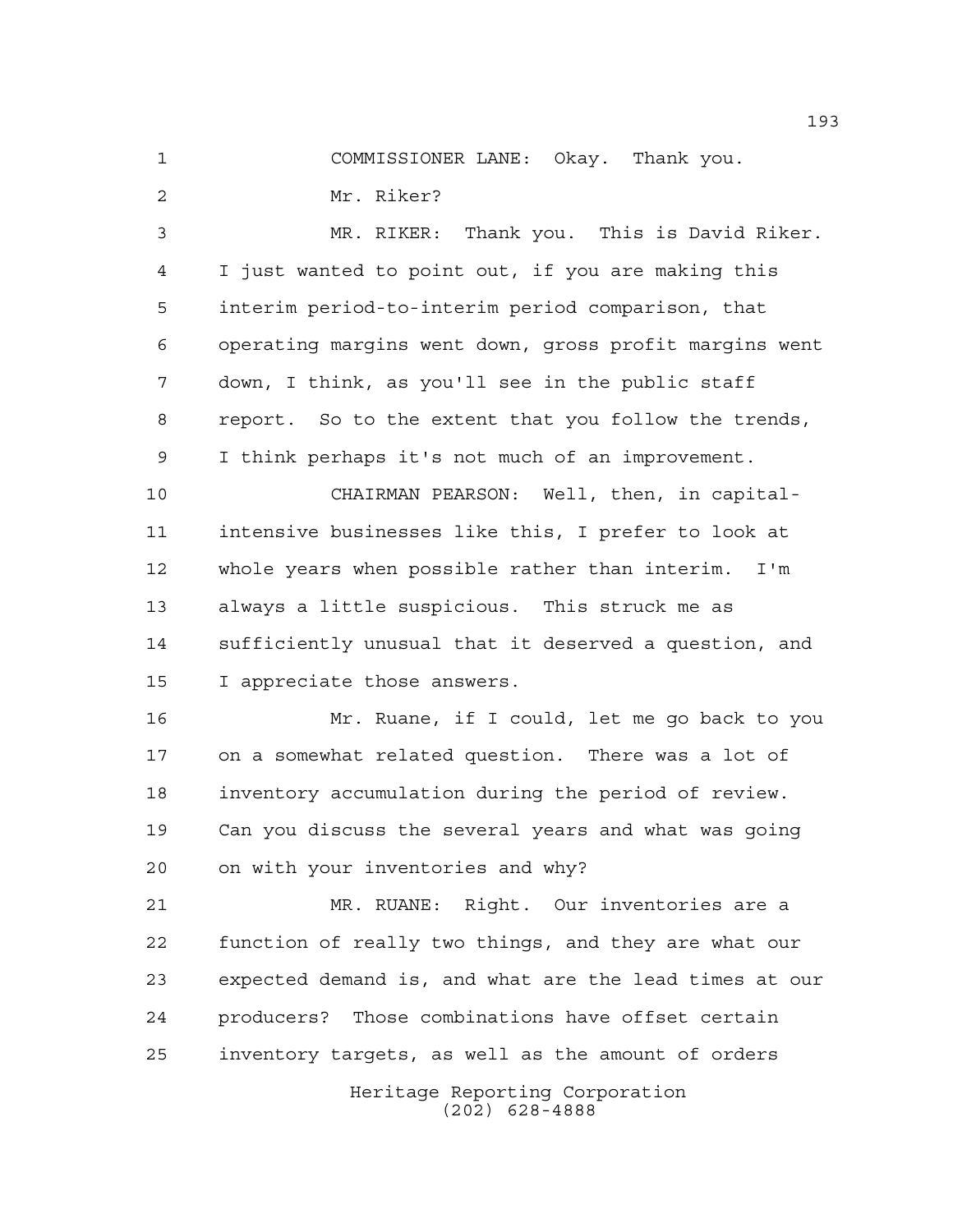that are open.

| $\overline{2}$ | So through this period, we were seeing                 |
|----------------|--------------------------------------------------------|
| 3              | continuous expansion of our demand view. At the same   |
| 4              | time, as you can imagine, the order rates were much    |
| 5              | more on the steel mills, and, hence, their lead times  |
| 6              | were moving out to a degree that they were actually    |
| 7              | trying to place reservations on orders so as we could  |
| 8              | have a realistic horizon as far as placing new orders. |
| 9              | If lead times are two to three months,                 |
| 10             | that's about the longest that I can possibly have an   |
| 11             | idea of what particular items I would like to order,   |
| 12             | and so the steel mills cooperate by allowing a         |
| 13             | reservation system that allows me to have some time to |
| 14             | understand exactly what I want to put on order.        |
| 15             | What's happened now, recently, as supply has           |
| 16             | increased further, largely with a lot of imports that  |
| 17             | have been arriving that have not been able to be       |
| 18             | absorbed by shipments, is that, combined with our      |
| 19             | expectations of lower demand, we are seeing shorter    |
| 20             | mill lead times, which kind of changes our entire      |
| 21             | order mathematics, and that's what the steel mills     |
| 22             | have been referring to as "destocking."                |
| 23             | So as our view of the future demand                    |
| 24             | diminishes, as well as the lead times of the steel     |
| 25             | mills diminish, it has a doubling effect on the amount |
|                | Heritage Reporting Corporation<br>$(202)$ 628-4888     |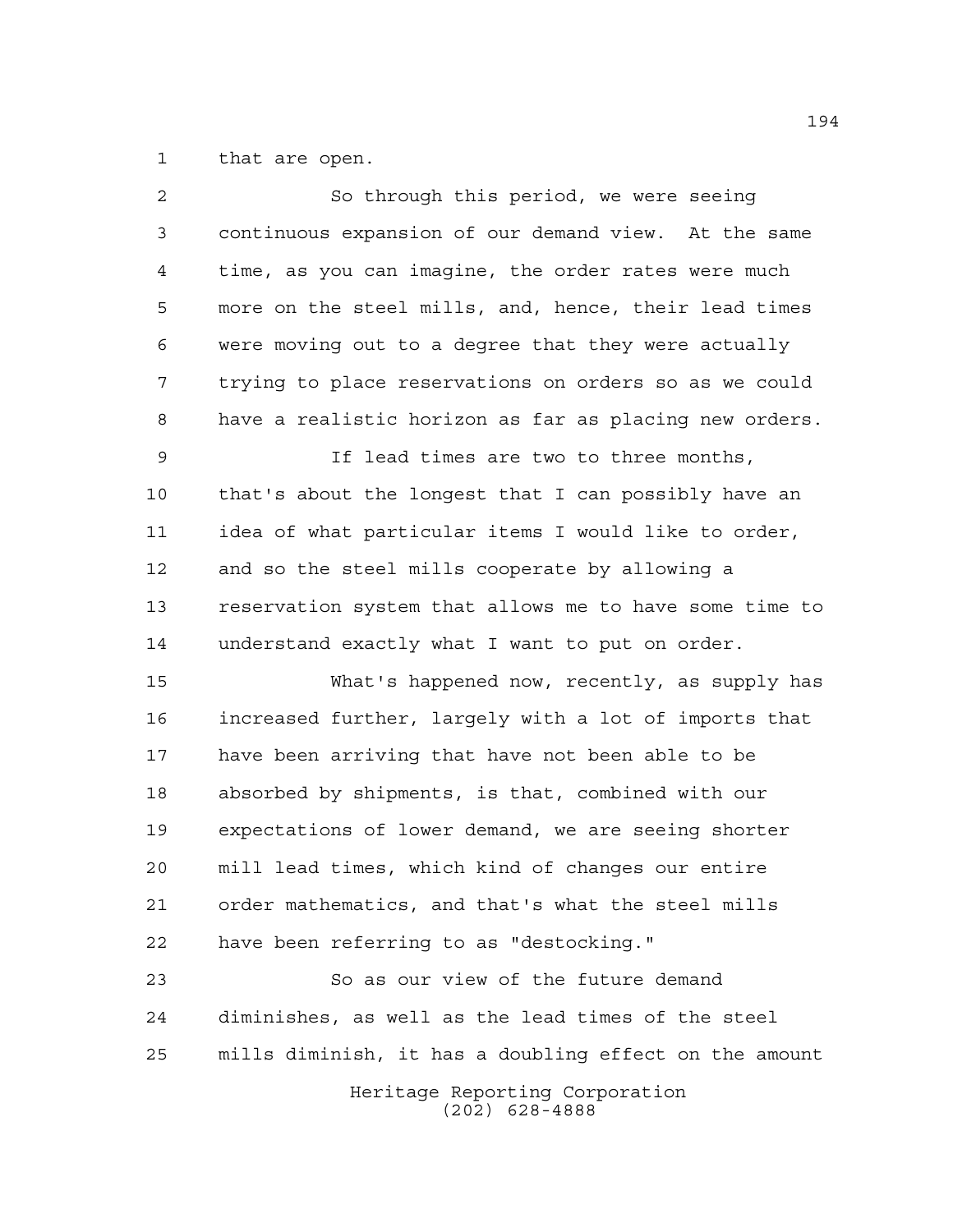of new orders that we're able to place and still

maintain an inventory target.

 CHAIRMAN PEARSON: Okay. Thank you. Could I follow up with one more question?

 I think you indicated earlier that you have in the range of a couple of hundred thousand tons of inventory.

8 MR. RUANE: Yes, sir.

 CHAIRMAN PEARSON: Do you have any financial hedging opportunities for that, or are you sitting on that much flat price risk? By my math, you have a lot of flat price risk if you're sitting on all of that unhedged.

 MR. RUANE: We absolutely do. From a commodity standpoint, if there is not a terminal marketplace that will allow us to hedge the steel nor the component of scrap that is within it; so both the 18 steel price and the scrap price are very volatile. So, yes, we do have a great deal of risk.

 The way that we manage that risk is in a number of fashions. The first is, is to try to maintain a level of inventory that represents a certain amount of ship days by which we think we can move our inventory to the correct position.

Heritage Reporting Corporation (202) 628-4888 The other way that we manage risk, and kind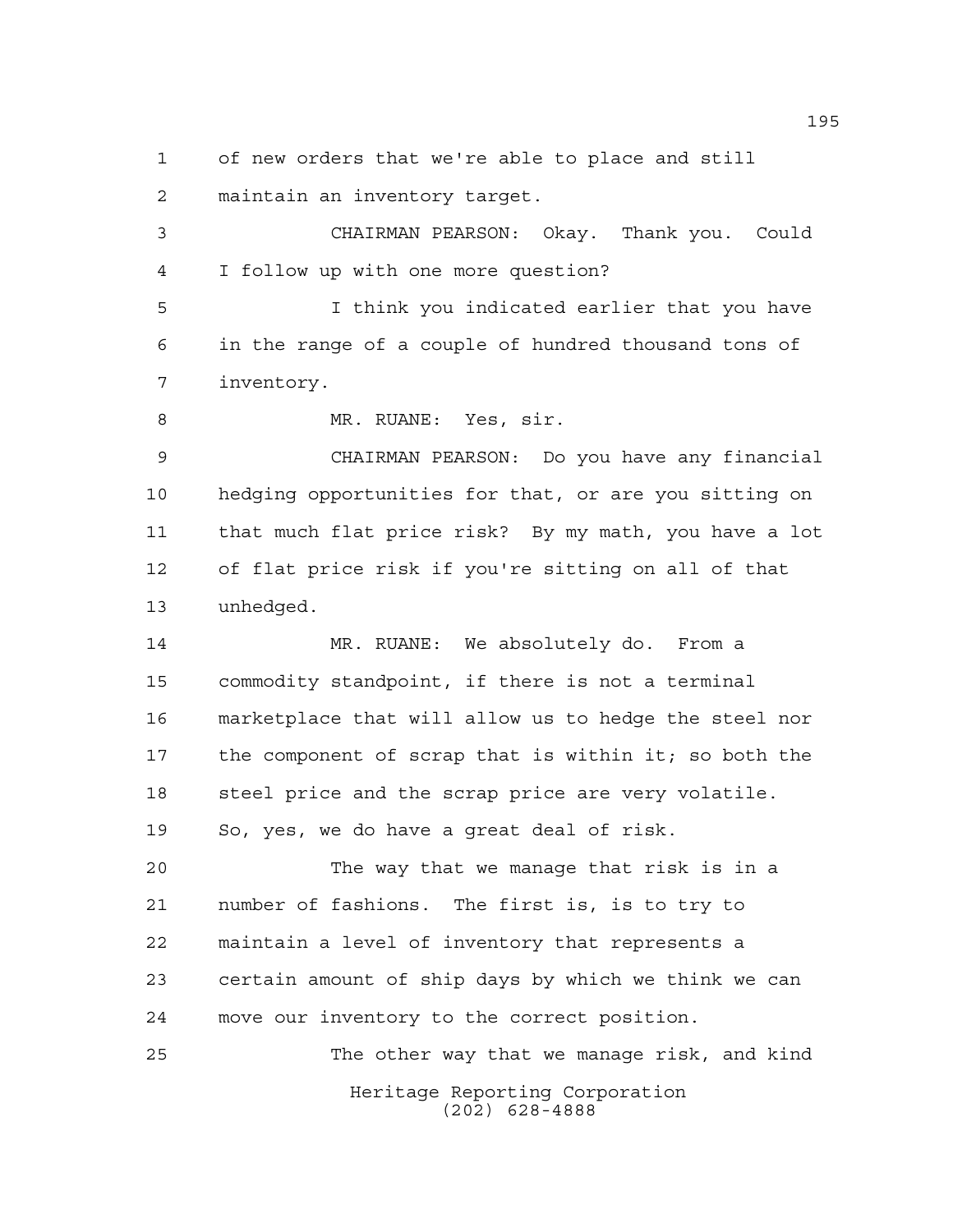of goes to a question of kind of purchasing imports, is that we look to manage risk by having the appropriate cost of goods sold at all times in our inventory. One of the ways that we do that is that we try to balance the amount of inventory that we have, that is, domestic versus foreign, the foreign typically lower placed, based on the percentages that the United States is receiving.

 So if the U.S. marketplace has a 20-percent foreign component, I'm looking to manage my position in inventory to also have a 20-percent foreign component to try to balance my cost of goods sold so I don't get very far out of line with where the cost of goods sold are. But other than kind of being very good speculators, we are wearing that risk. So at Olympic Steel today, I wear a risk of 270,000 tons of inventory.

 CHAIRMAN PEARSON: Have there been any efforts to develop a futures market or other financial risk-management devices, options, or derivatives of one sort or another that would allow some of that risk to be fobbed off to others?

 MR. RUANE: Yes, sir. In fact, the work on that is actually accelerating, and there are several exchanges that are looking to do a steel component.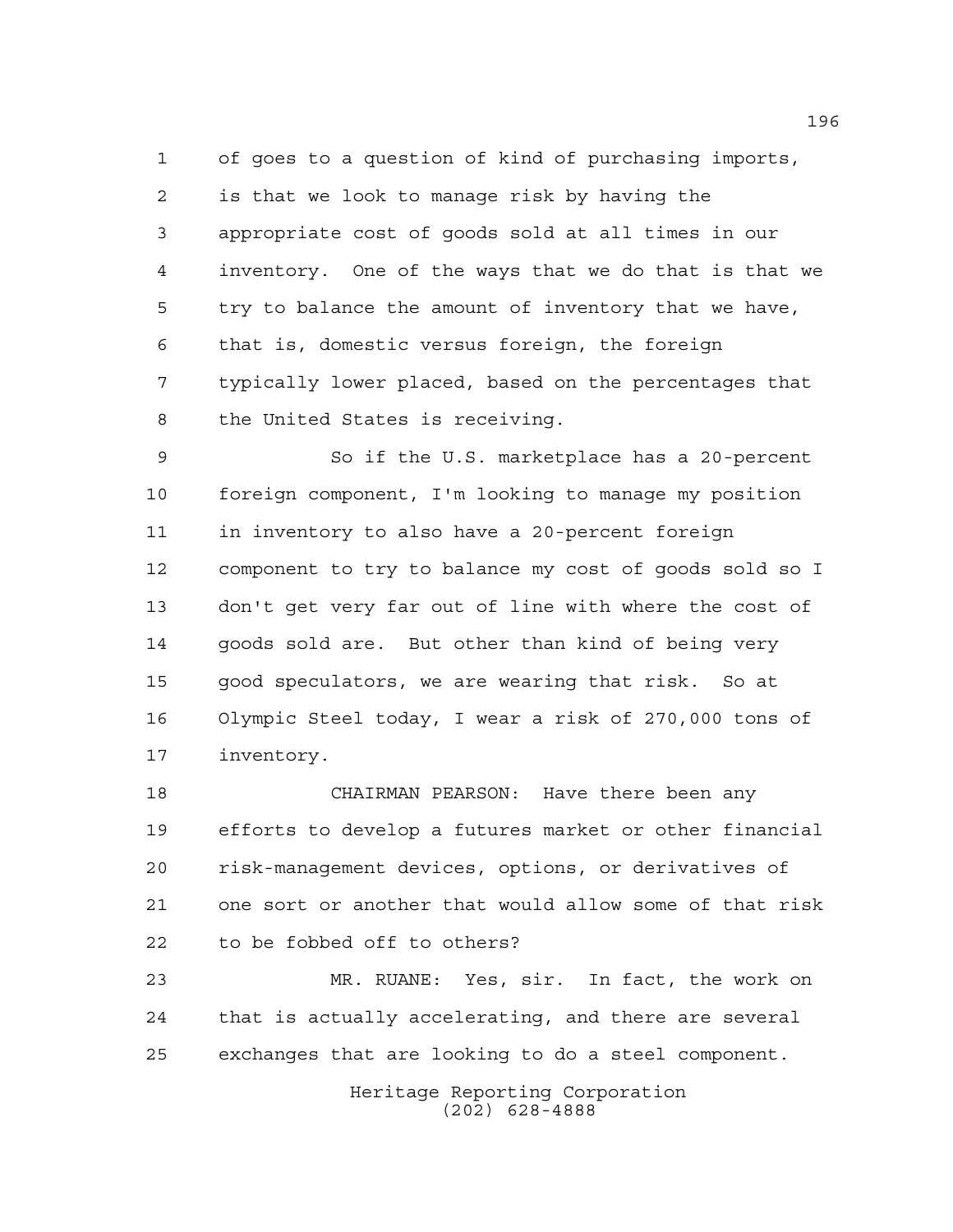The LME is looking at a steel component. NYMEX is also looking at a steel component. So the marketplace is moving in that direction. It is an enormous market around the world, as you can imagine, and so the financial community is very much looking forward to trying to find an index and a methodology to trade that.

 MR. BALLOU: Commissioner, Tom Ballou of O'Neal. I would just say that the first one who tried this was Enron, and they worked very hard at trying to sell it to the industry, with little success or no success, and the industry -- that subject came up at a steel strategy session in New York in June, and I would say -- I won't speak for the mills, but from a producing level, from just about every CEO in attendance at that session, they were, let's say, anti-index. They didn't see that being very successful, but there are still a lot of people working on it.

 CHAIRMAN PEARSON: Thank you for those comments. I would just note that there might be more steel price volatility now than there had been when Enron still was in business, so I don't know exactly what timeframe. If they were trying to institute some type of options or swap market at a time when prices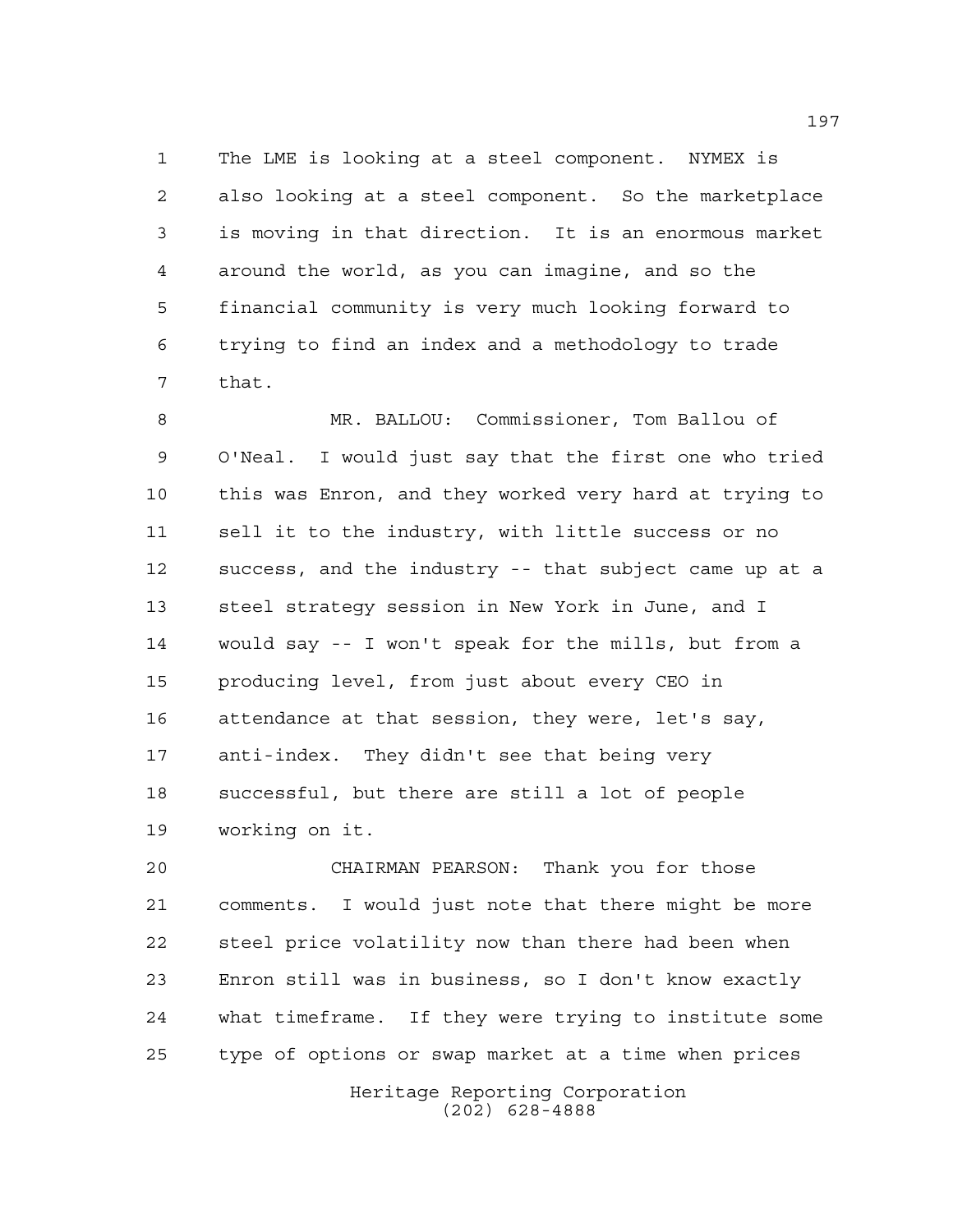were relatively stable, they probably wouldn't find as many takers as they might today.

 Mr. Ruane, I'm on my yellow light. MR. RUANE: Just to follow is that, in the Enron vein, there is a small, over-the-counter marketplace that is developing, and the folks from Coke, which do a lot of commodity training out in the Midwest, are instituting that. So it's very minor today, but they do report kind of a consistent growth pattern in over-the-counter trading. CHAIRMAN PEARSON: Thank you. MR. HELTZEL: One quick comment, and that's the issue of risk, Mr. Chairman, that Frank was dealing with. Our customers perceive that risk as well, and I think that's one reason why, to support the earlier testimony of one of the gentlemen from the domestic mills, is why the service centers are now buying 60 percent as opposed to 48 percent before, is that our customer base is also perceiving that risk and saying, "Hey, gentlemen, you take it." CHAIRMAN PEARSON: Okay. Thank you, and I thank my colleagues for your indulgence. I don't think I have any further questions. Madam Vice Chairman? VICE CHAIRMAN ARANOFF: Thank you, Mr.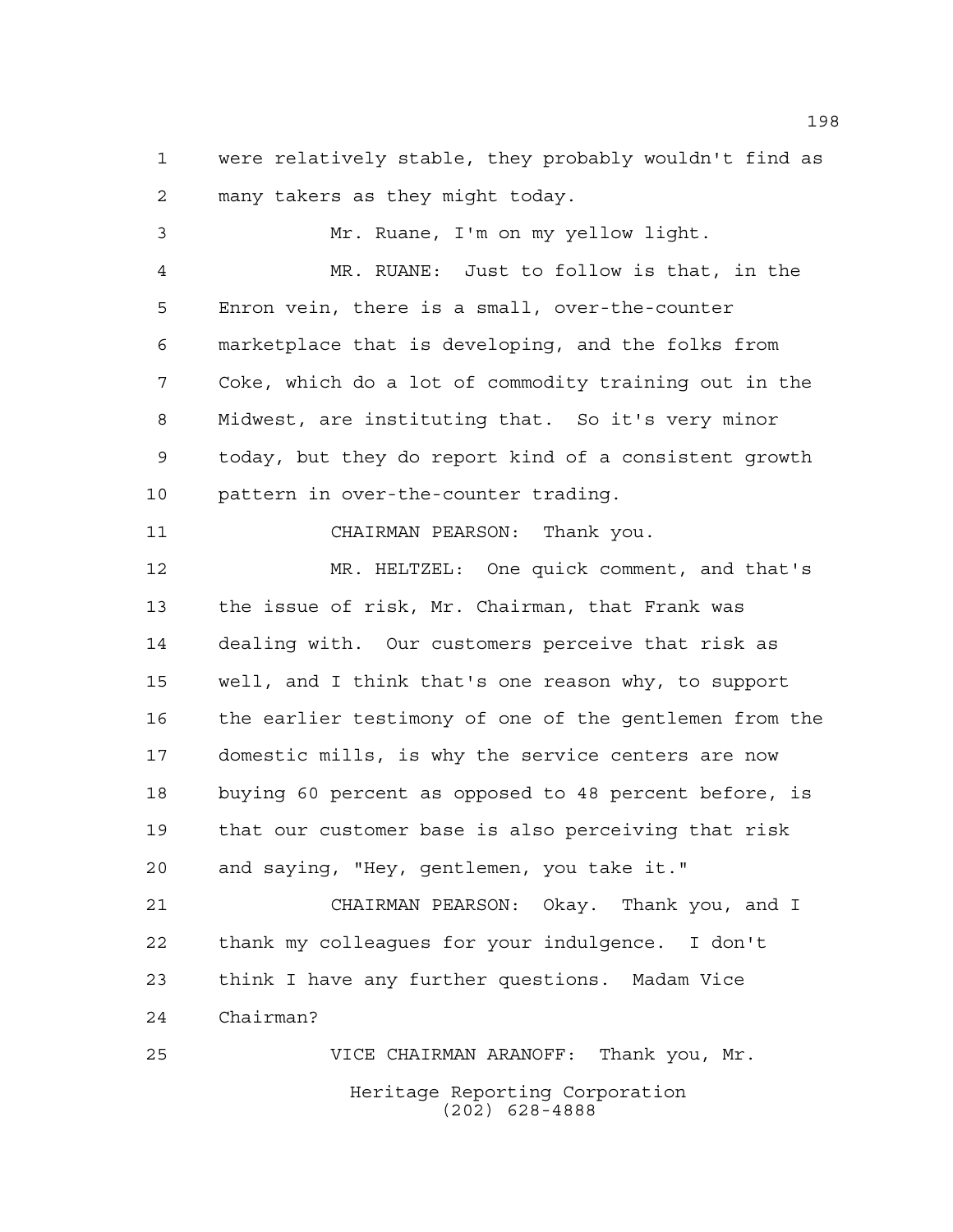Chairman. Hopefully, I'm just about through my questions as well.

 I don't think any of my colleagues has directly addressed this, although some have gotten close. All of the briefs of the domestic producers and all of the conversation that we've heard this morning makes the generalized statement that the subject producers are, as a group, very export oriented. I'm not sure, looking at their track record, that I would necessarily agree with respect to most or all of them.

 I took a look at it, and I have a chart that I put together, but it contains some confidential data, so I can't share it, but if you look, both at the amount that these exporters in these countries send to the home market, in the case of the European 17 producers, the amount they send within the European Union and then other, you come up with basically three tiers of countries within this group.

 There are two countries, by my calculations, Belgium and Romania, which have what I would view as a fairly substantial amount of their production that they export outside their home market and outside of the European Union. Germany and Brazil, a little less, but maybe you could say they are sort of export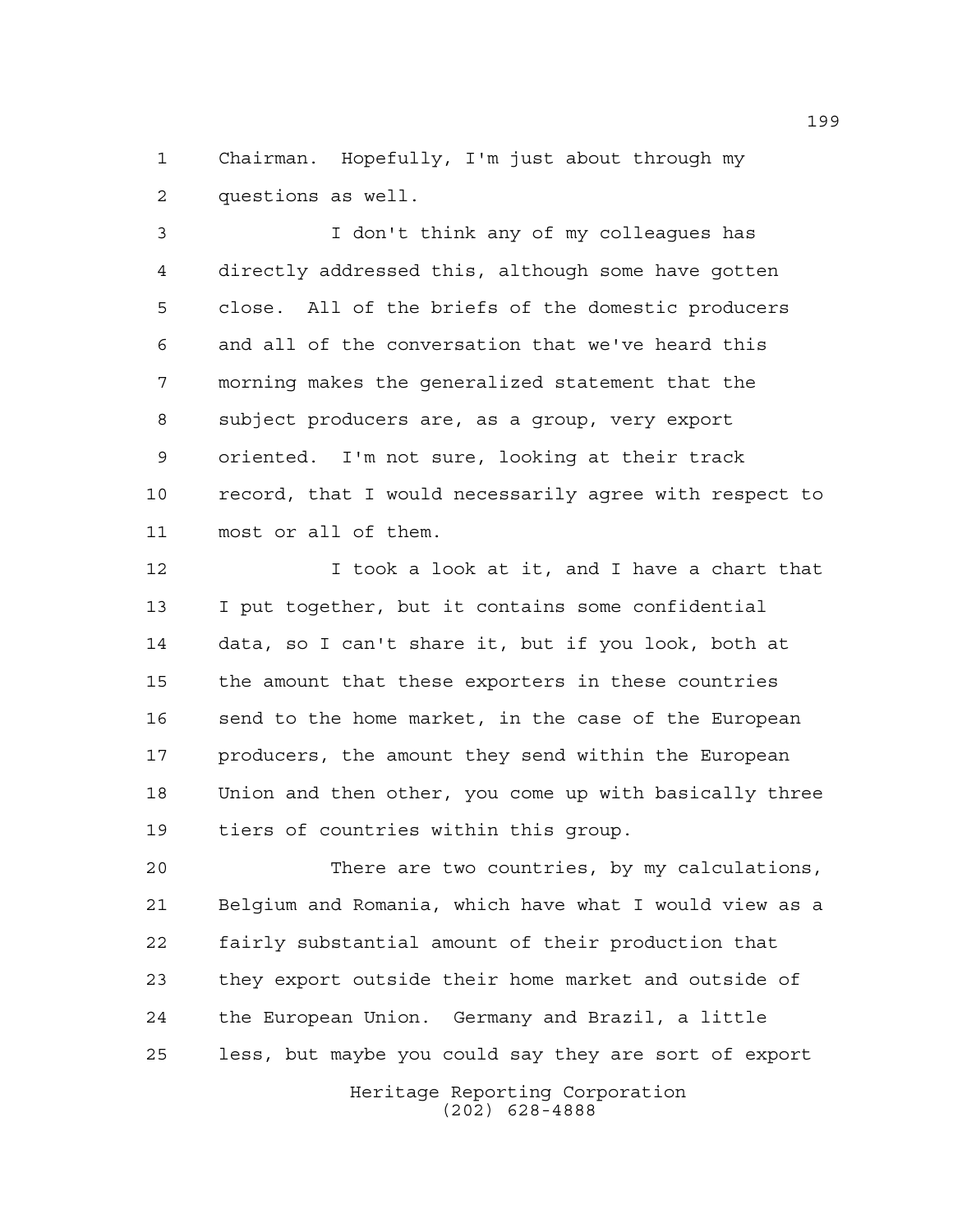oriented, and then the rest of them, leaving aside the two that we don't know as much about, Spain and Sweden, are really shipping very small amounts outside their home market or outside the European Union, where that's relevant.

 And with respect to the two that I mentioned, who are sort of the first tier, maybe the highest, you've got Romania that's about to join the European Union and Belgium, which maybe a share of what they do is exporting a lot, but it's not a very big producing country.

 Do any of you want to comment on a sort of a more disaggregated basis, to the extent that it's not confidential? I'm not sure that I see this, that you can make generation that these are very export-oriented producers.

 MR. RIKER: This is David Riker. I don't know if I have much to say about on a disaggregated basis, but, clearly, the comparison is your export- oriented -- I think the numbers that you're looking at is their exports relative to their total shipments, and if you look at simply the tons shipped, the question is, what is their impact? What could their impact be should the orders be sunsetted, should they come into the U.S. market?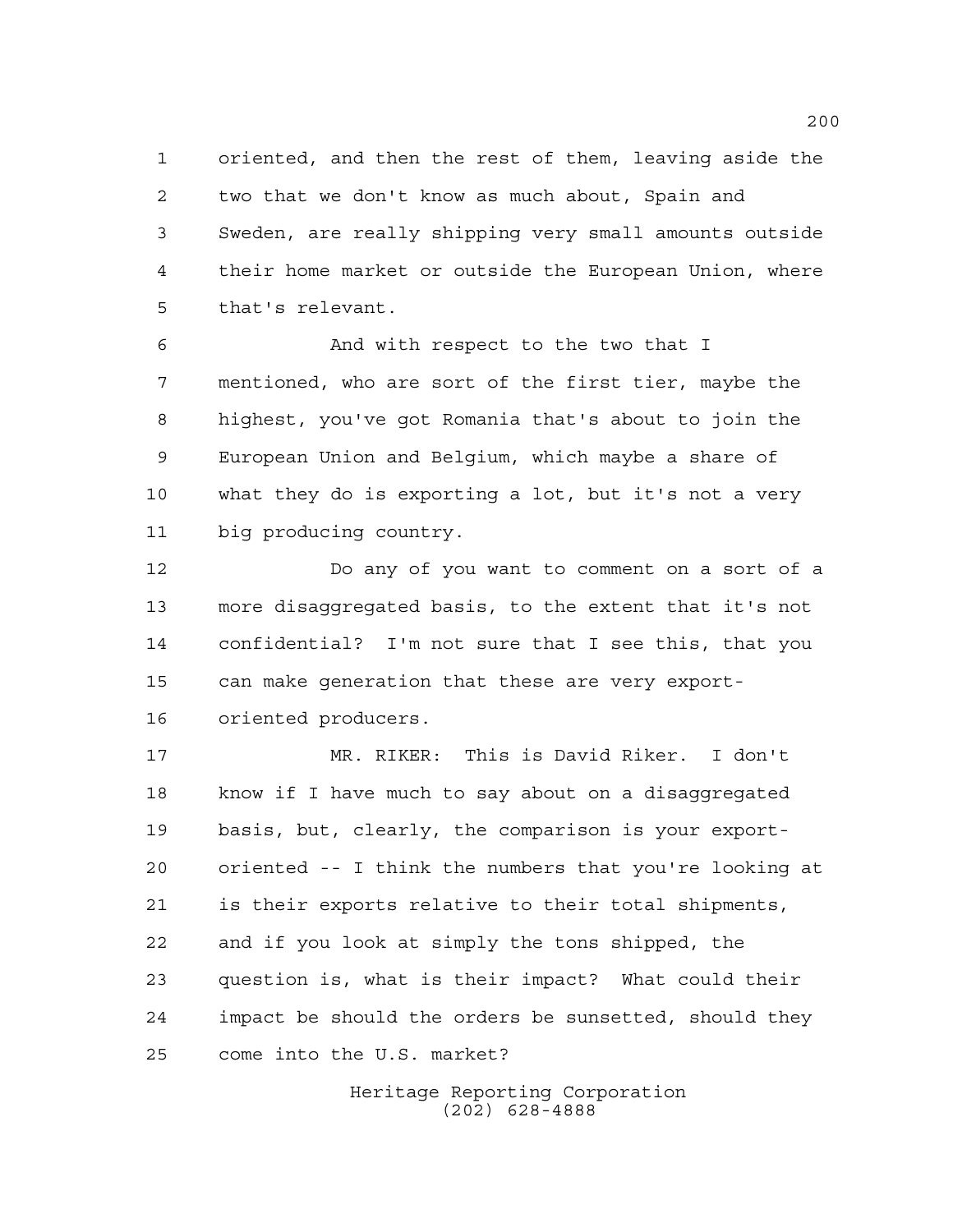So I deal with that in my economic

 submission. I think we briefed it. It is BPI, every which way I can imagine. But I think that what you'll see, even in the public version, is that there's a lot of exports, counting the tons, especially going to low-priced markets, that they have an incentive to come to the market, and you can quantify the financial impact that will come from this.

 One other point that we heard on Tuesday, and probably will hear this afternoon, is this notion of export oriented versus trade in the EU and how it should be viewed differently. I think that if you look at the record, and there is only one country that we can do this with on the public record, but we see Germany actually increasing its exports out of the EU, from 189,000 tons in 2000 to 264,000 tons in 2005.

 So I'm not sure that the record is necessarily consistent with Respondent's argument that they are becoming just reclusive and sticking to the EU market. I think that the volumes are there, and the incentives are there.

 MR. SCHAGRIN: Commissioner Aranoff, I would just add, as the economist just pointed out, the only public information is as to Germany on Table CTL-4-25, but that demonstrates that, in the interim period, the

> Heritage Reporting Corporation (202) 628-4888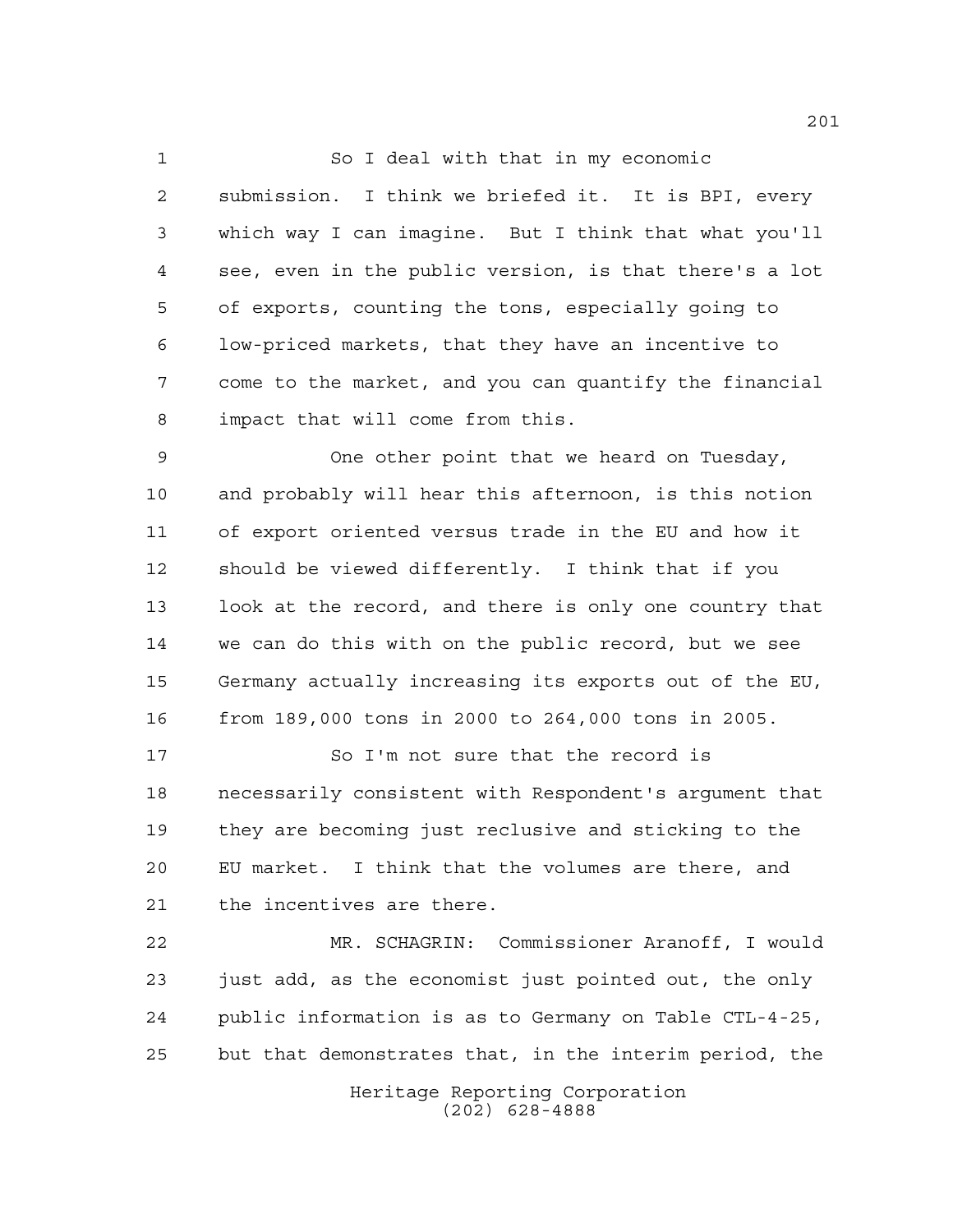exports from Germany to other Asia and all other markets as a percentage of their total shipments was the highest of any time period, and putting them together at 13.2 percent of what is given as a production in the first half of '06 is a million, 269. You know, we're talking just in the first half of 2006 about in excess of 150,000 tons.

 So you categorized that in your question as, I don't see that as very significant. Send just from one of the 11 countries something in the order of 150 to 300,000 tons potentially shifting from other Asia and other markets towards the U.S., and we're in real trouble.

 So it's just a question, you know, of subjectivity, characterization. We see that as very high, and we have to convince the Commission that it is significant.

 The other information, we'll have to address, I think, confidentially in our posthearing brief, if that would be okay with you, because it's all BPI.

Heritage Reporting Corporation (202) 628-4888 VICE CHAIRMAN ARANOFF: Okay. I invite you to address that confidentially. I'm, obviously, interested just, in country-by-country, looking at export orientation, and while I understand that, you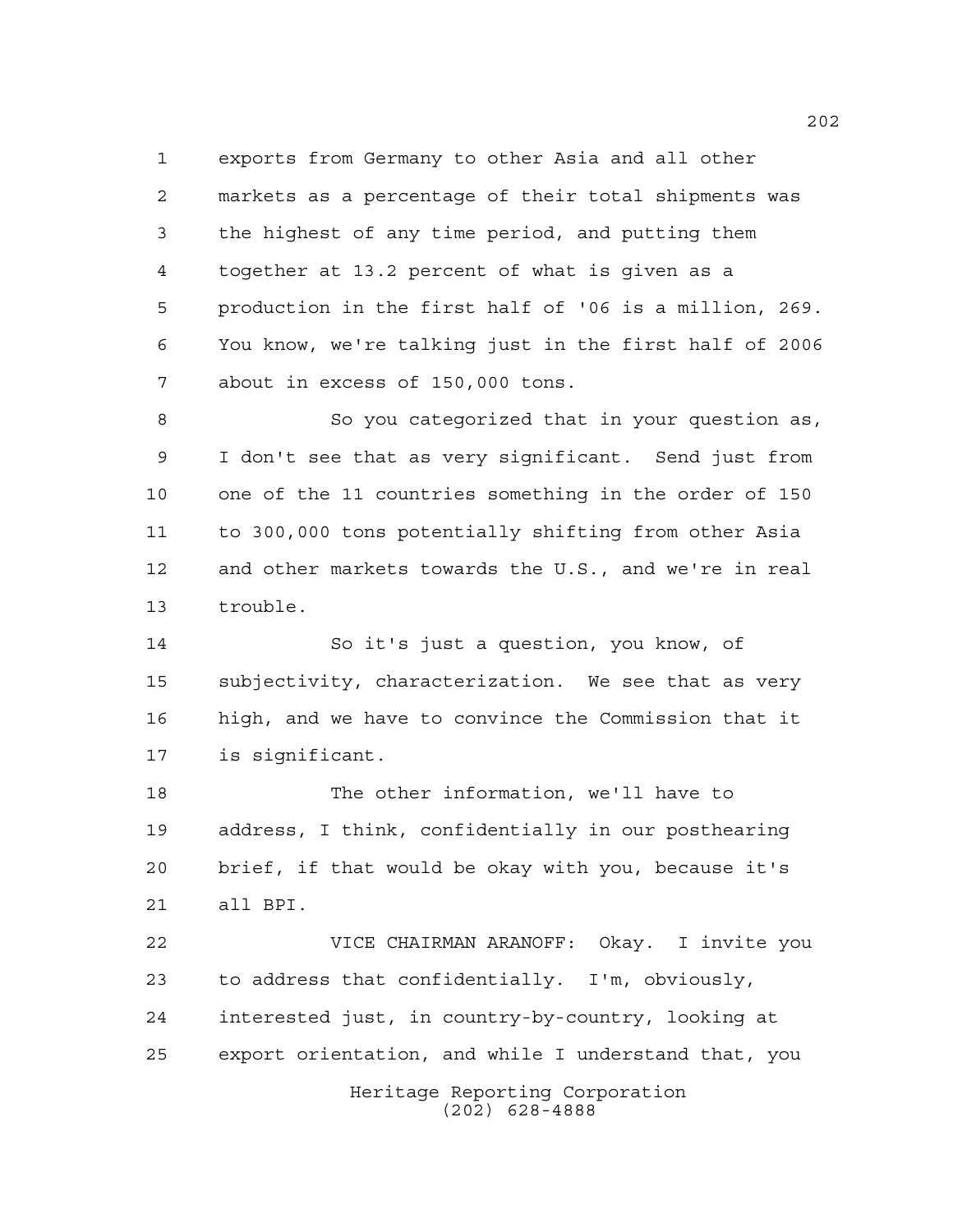know, exports within the European Union are exports in some sense of the word, I think it's also true that it takes a higher level of -- I'm not quite sure what the word is -- to push those exports outside of Europe than it might for a country that wasn't within the European Union.

 So if there is anything that you want to add about demand conditions in Europe that might suggest that the business plan that I think all of these producers have, that Europe is going to be their primary market, are not going to pan out for them, I would certainly be interested in seeing that, but let me move on.

 One final question: If you look at Table 1- 20 in our staff report, which is the one that lists all of the domestic producers and their market shares, you might get the impression that this is a very disaggregated, fragmented industry, which, I think, is somewhat deceptive, and perhaps that's because of the way that our data have put the mills and the processors together and also perhaps because we've gotten a better response, I think, from processors than we did in last year's case, or perhaps in the past.

Heritage Reporting Corporation (202) 628-4888 But I guess I would ask the producers who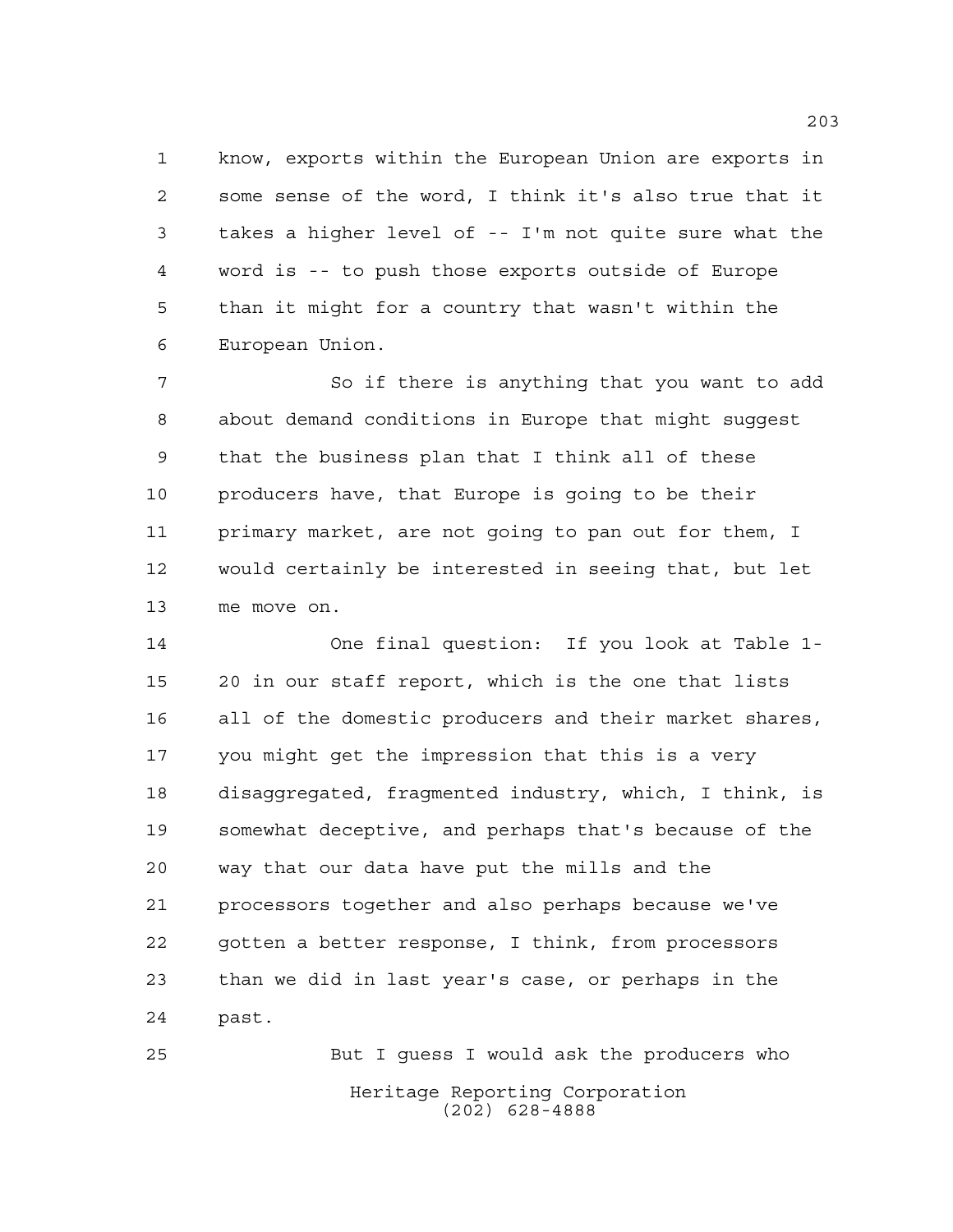Heritage Reporting Corporation are here today, do you view your industry, at this point, as being more fragmented and less consolidated than some of the other major segments of the steel market, or do you think that's just an anomaly of the way we've presented the data? MR. TULLOCH: I haven't looked at the table in question, but, at the producing-mill level, we see it as more consolidated than it was some years ago. Once you get to the processors of plate, it becomes very fragmented very quickly, but at the mill- producing level, those people actually making plate, clearly it's more consolidated than it has been. VICE CHAIRMAN ARANOFF: I don't know if I could ask you to speculate on whether you think consolidation has gone about as far as it's going to go. MR. TULLOCH: We speculate on that every day, but I don't have an answer. VICE CHAIRMAN ARANOFF: Do any of the other producers want to comment? (No response.) VICE CHAIRMAN ARANOFF: Not a popular question. Okay. Well, if there is anything that anyone wants to comment on in the posthearing brief, especially those of you who can look at the

(202) 628-4888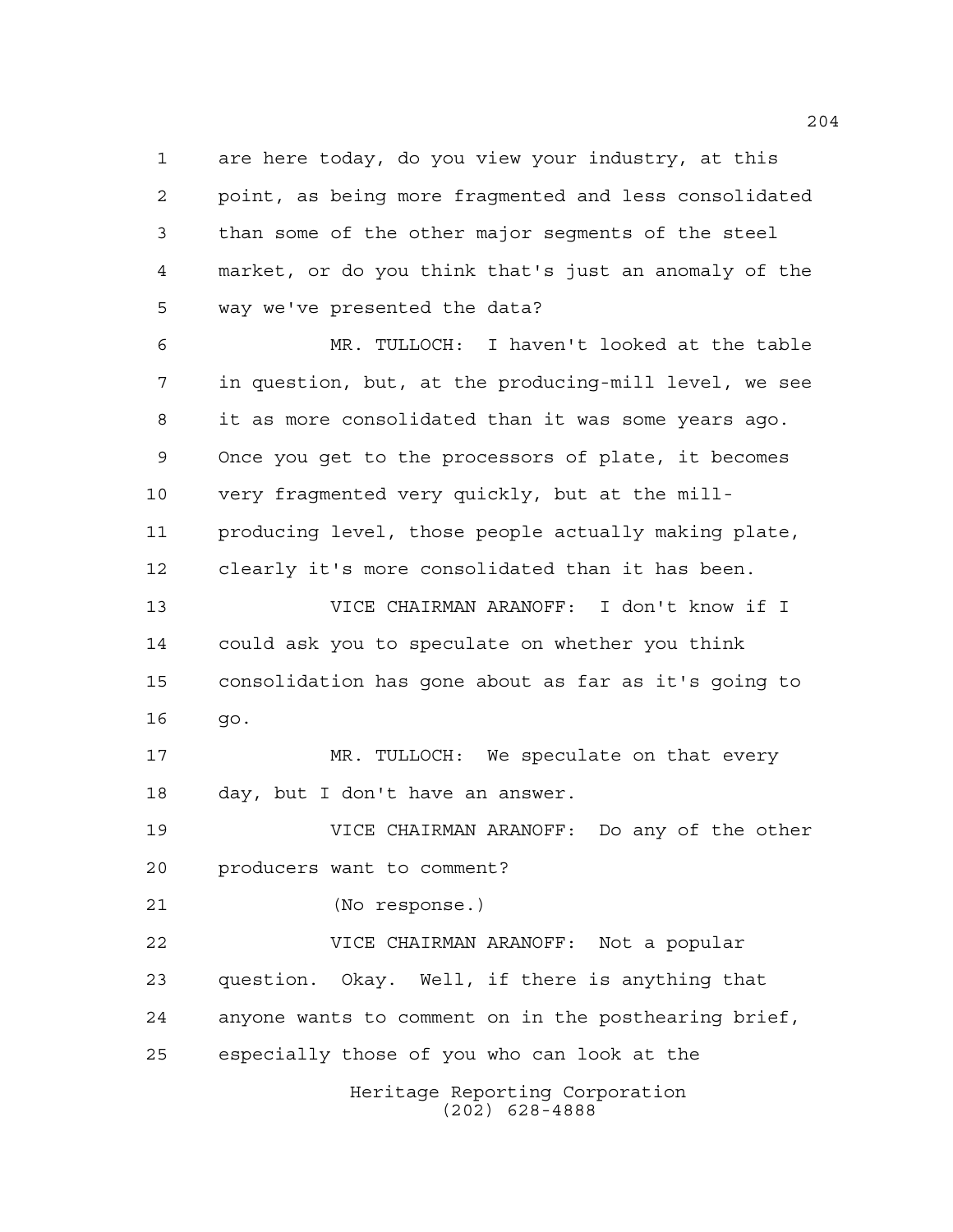confidential information in that table, please do. And with that, Mr. Chairman, I have no further questions.

 CHAIRMAN PEARSON: Commissioner Hillman? COMMISSIONER HILLMAN: Thank you. Mr. Conway, I did want to give you an opportunity to respond to the question that I was asking at the end. Again, I was noting that if we look at our staff report, we are seeing this tremendous increase in labor productivity. I realize, we measure it a little bit differently than you all do in terms of man hours per ton. We're looking more at tons produced per thousand hours worked, but, nonetheless, the number is going from in the 460 range all the way up to over 700 at the end of the period of review, a remarkable increase in productivity. I'm just curious, from your perspective, do

you think that trend is going to continue?

 MR. CONWAY: I think, incrementally, there will be more, but there won't be another quantum like that. We will never be able to make that. We did it by inducing a lot of people to leave the mills and reincented [sic] the way they work inside the shop and restructured what they do. So I think we will continue to seek opportunities, but it will now be on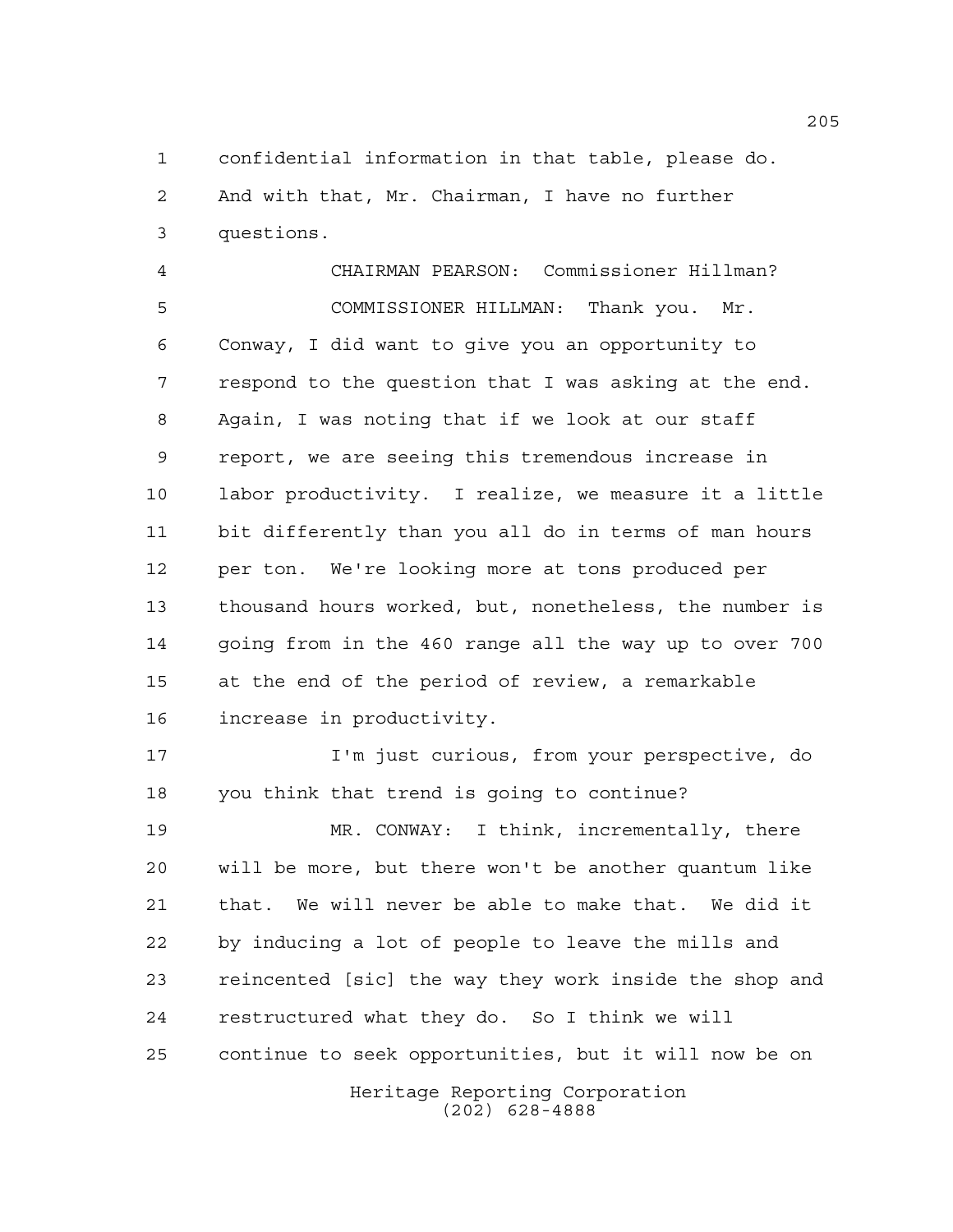the increment.

| 2  | COMMISSIONER HILLMAN: Okay. I appreciate                 |
|----|----------------------------------------------------------|
| 3  | that. If I can, then, go to some of the product mix      |
| 4  | issues. The Respondents have raised a number of          |
| 5  | issues around a couple of things that I wanted your      |
| 6  | response to. One is whether the product is made on a     |
| 7  | reversing mill versus a steckle mill, and the other is   |
| 8  | whether it is made with steel from a blast-oxygen        |
| 9  | process versus an electric arc process.                  |
| 10 | I just want to make sure I understand how                |
| 11 | much difference it makes in the market, and maybe it     |
| 12 | would be helpful for me to understand, from your         |
| 13 | perspective, how large a market segment is there for     |
| 14 | products that can only be made on a reversing mill or    |
| 15 | only be made with steel that starts from a blast-        |
| 16 | oxygen process. How big a market segment is there?       |
| 17 | MR. MCFADDEN: Pat McFadden at Nucor.                     |
| 18 | That's a tough question because it covers a lot of       |
| 19 | issues that we would really have to spend time talking   |
| 20 | I think, in posthearing, we could organize it and<br>to. |
| 21 | make it very simple, and you could read it. It would     |
| 22 | be easier than discussing it.                            |
| 23 | I would say a couple of things, though.<br>The           |
| 24 | language is an issue in how we communicate about         |
| 25 | equipment and the markets because steckle mills are      |
|    | Heritage Reporting Corporation<br>$(202)$ 628-4888       |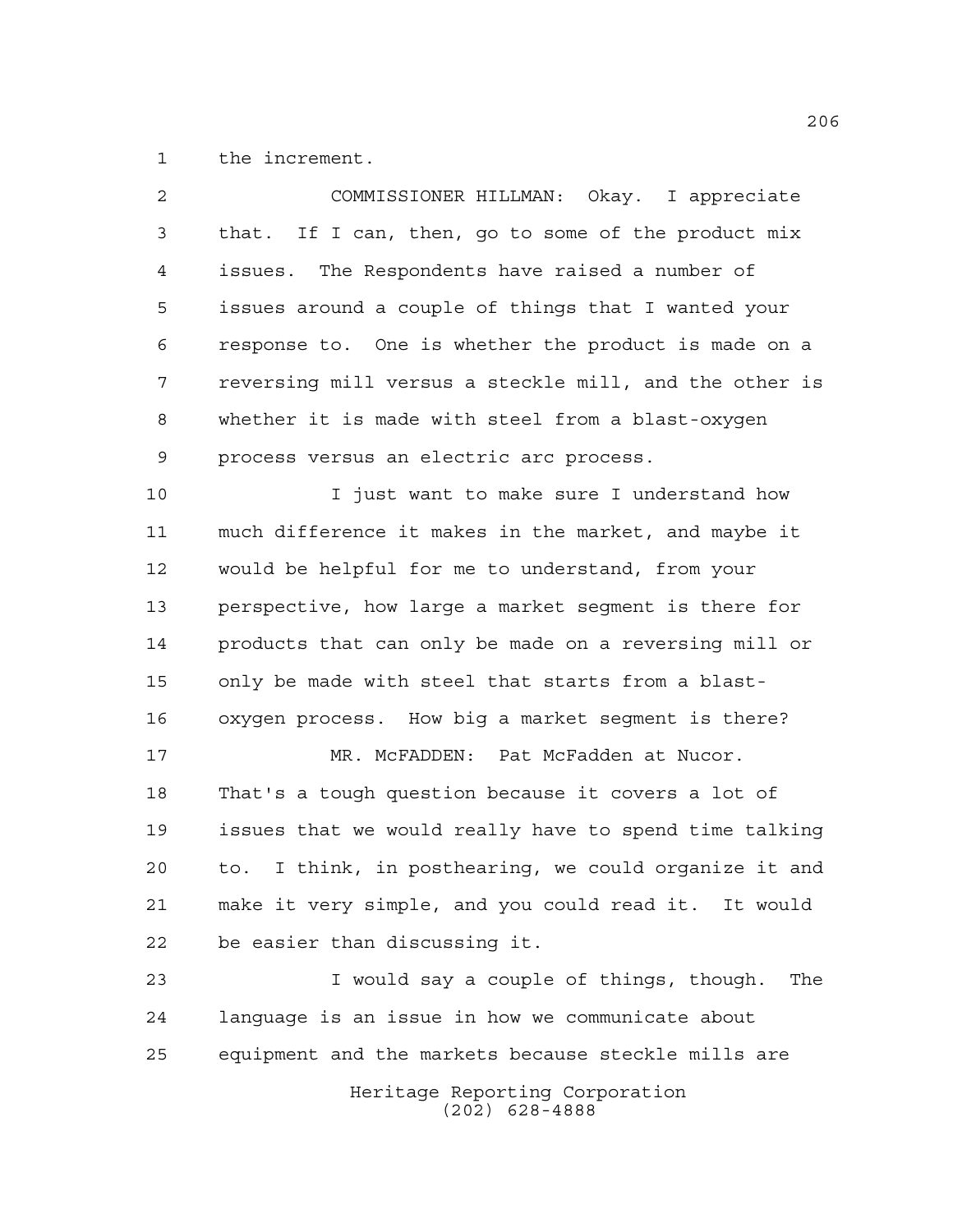actually reversing mills. They just have coil boxes that allow you to produce light-gauge plate in coil form.

 So amongst ourselves in our business, we've tried to communicate about the market with plate from coil versus discreet plate, regardless of what kind of facility it was actually produced on, and from a melt standpoint, whether it's a BOF furnace or an electric furnace, you can make plate from either one. It's more an issue of the function of whether it comes from coil, or it's produced discreet. I think we could submit to you very clear discreet versus plate from coil and try to surmise the market that way.

 COMMISSIONER HILLMAN: It would be helpful to understand. Obviously, some of this is the thickness, some of this is the chemical, some of this is the heat treating, some of this is width. I'm just trying to make sure I understand how much to make of the arguments that the Respondents are making in terms of where there may or may not be specific overlaps with domestic production and whether there are limitations in the U.S. market because of the way in which we are currently producing the majority of our plate product.

Heritage Reporting Corporation (202) 628-4888 MR. McFADDEN: We can do that. Just one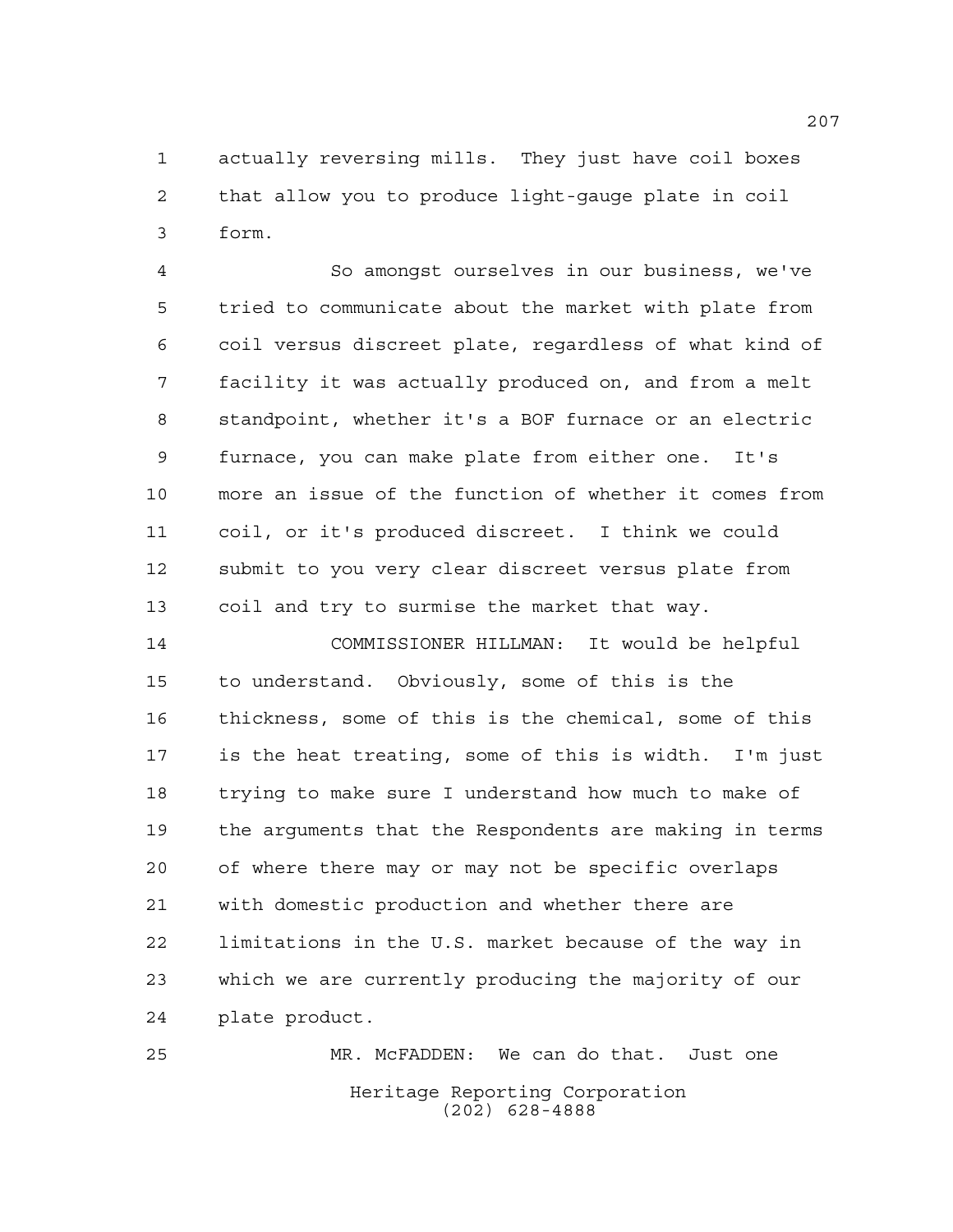last thing. The mills are very flexible now. That's another issue that's come with the technologies, and that's something that we'll expand on in the posthearing. Mills can do a lot of different things than they could do before.

 COMMISSIONER HILLMAN: One of the things, for example, that I would ask you in general is to respond very specifically to the cumulation arguments that are made in the individual briefs. I realize you briefed in general the issue of cumulation, but now we have very specific arguments from a number of the Respondents.

 The Germans, for example, argued that they are unique among the subject countries because the substantial majority of their product is thick plate 16 greater than an inch in thickness, and a relatively small share of it is of structural plate.

 Again, I'm trying to make sure I understand the context into which I should be reading those arguments. I would ask you very specifically to respond to that in light of this understanding of where the U.S. market sees itself, where the U.S. producers see themselves on this issue of thick, extra-wide, all of those other factors. MR. SCHAGRIN: I'll just say, in general,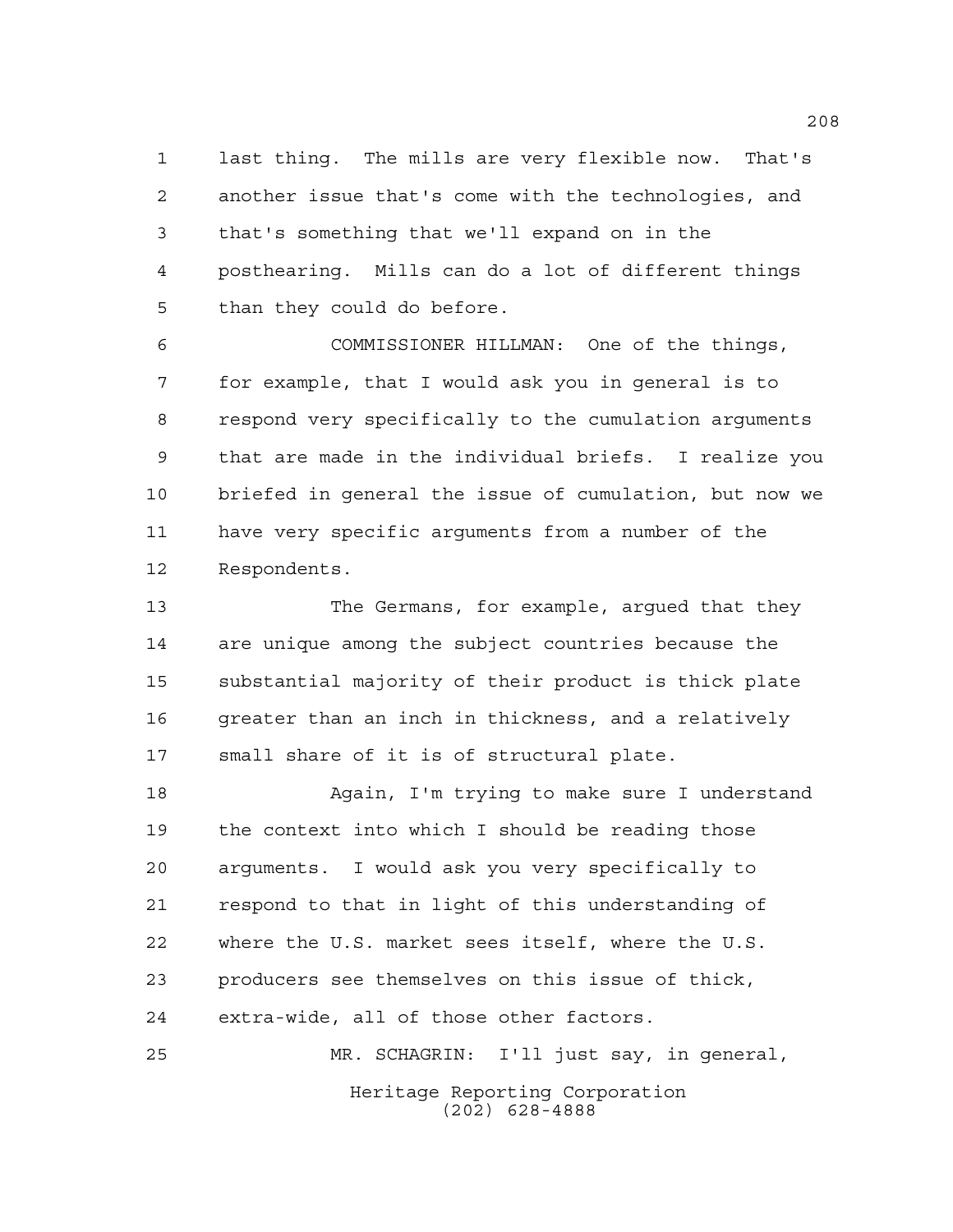Commissioner, most of the arguments made by the Respondents' individual briefs don't actually hold a lot of water, but I believe it would make most sense for us to respond to those in our posthearing briefs, and based on the public information in those briefs, we can get technical information and help from our clients, but we are aware, individually, through counsel, of our clients' capabilities in terms of size ranges, technical, et cetera. So I think we can certainly address those in posthearing.

 COMMISSIONER HILLMAN: I would appreciate that.

 On the issue of Mexico, I would ask you, because we have looked very carefully in some instances, on this issue of the degree to which the country is a net importer of product, and, obviously, that's one of the central arguments that the Mexicans are making, that that creates a very different dynamic for them, that they such a significant net importer and largely a net importer from the United States, that that places them in a very different mix in terms of how we should look on them vis-à-vis some of the other countries that are subject to this review. So, again, if that issue could be --

Heritage Reporting Corporation (202) 628-4888 MR. SCHAGRIN: We'll address that, but I'll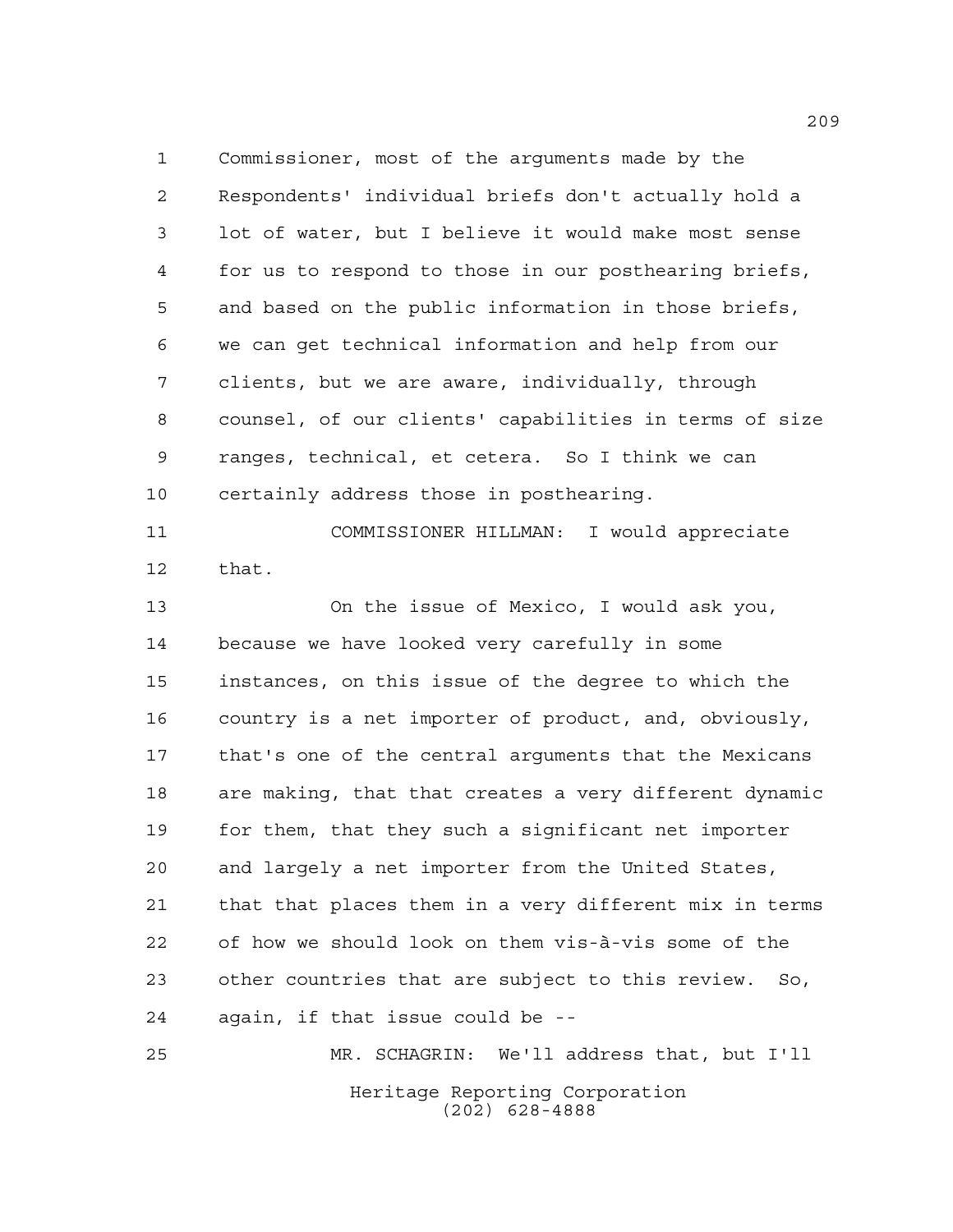address that partially here, Commissioner. I may, at times, be known for my frankness. You know, if it wasn't public, and there is public information -- we put it into our brief, a Spanish article from Mexican press within the last few weeks -- that AHMSA was going to double their plate capacity. I think it's an \$800 million investment, U.S. dollar. It may have been put in that article in terms of pesos, I believe it was, and this is in our brief. Then Mexico would probably be out of this case in a minute, based on, you know, their present capacity compared to the amount of imports in the market.

 What makes them different from other cases in which the Commission has let people out because they were large importers, couldn't satisfy their market, is the massive capacity expansion in the reasonably foreseeable timeframe.

 COMMISSIONER HILLMAN: That would be the other issue there that you really do need to address, is whether this project is likely to come online and be producing in what we would fairly describe as a reasonably foreseeable timeframe.

 MR. SCHAGRIN: I'm sure you will be asking them about it. We can only go by what we read in the press other than other information. Thank you.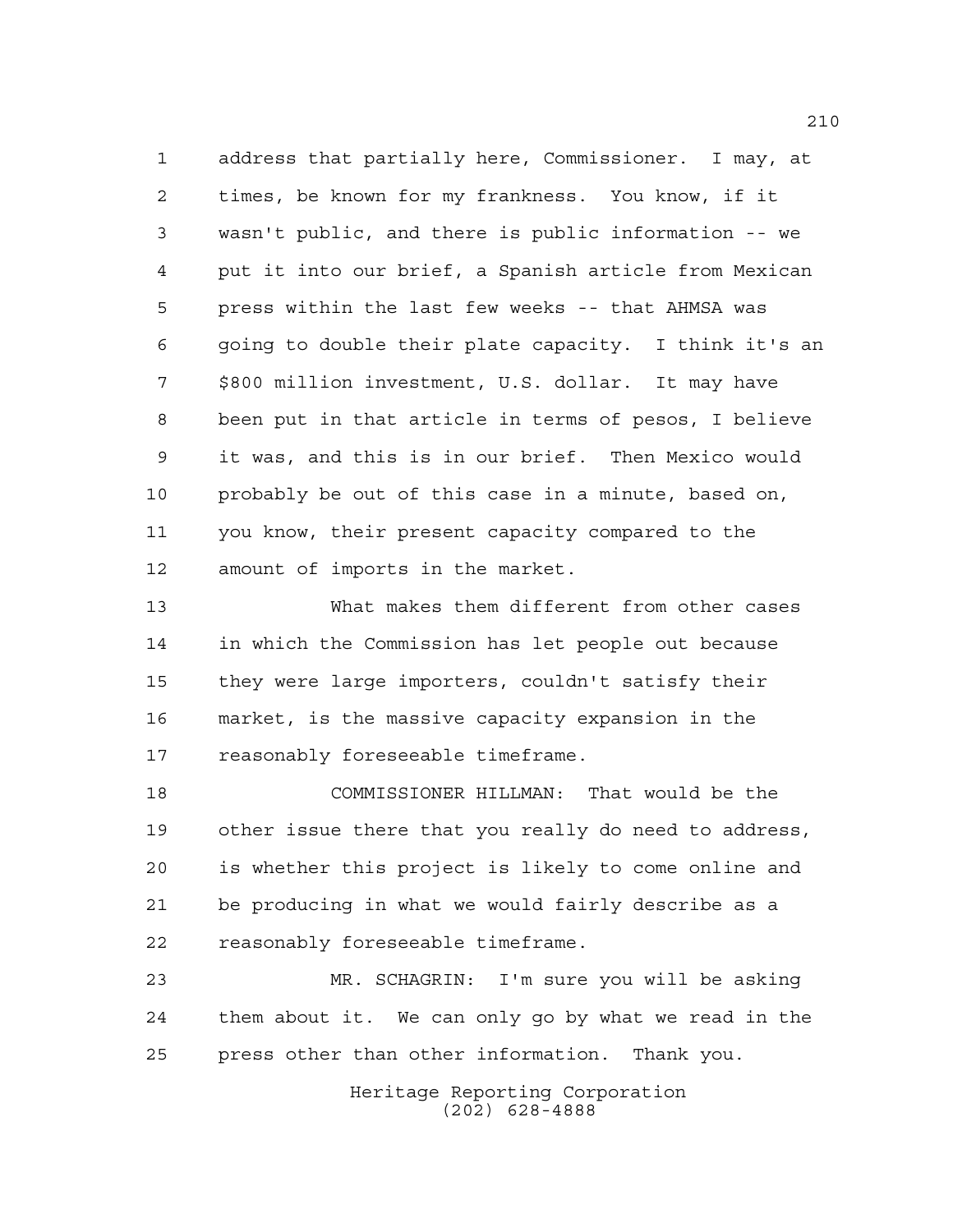COMMISSIONER HILLMAN: Two other issues. You all have spoken at length about the issue of China and where it fits into all of this and the capacity that's coming onboard. I would ask you, in the brief, to look very specifically at the data that is in the staff report, forecasts from a particular source -- the source is confidential, and the individual numbers are confidential, but it is forecasting production, as well as consumption, in a series of markets around the world, including, very specifically -- I think they describe it as the east and southeast Asian market, which would include China.

 Yes, they are showing production growth in relationship to outstrip consumption growth but at nowhere near the kind of levels that you are suggesting to us from China. I'm only asking you to please square your sense of what is going on in China with the data that came out of a very reputable forecasting study and is reported in our staff report because I don't think it suggests anywhere near the level of production excesses over consumption. It's over the increases in consumption that have been suggested in this testimony.

Heritage Reporting Corporation (202) 628-4888 MR. SCHAGRIN: I think we'll address it specifically in posthearings, but one comment now,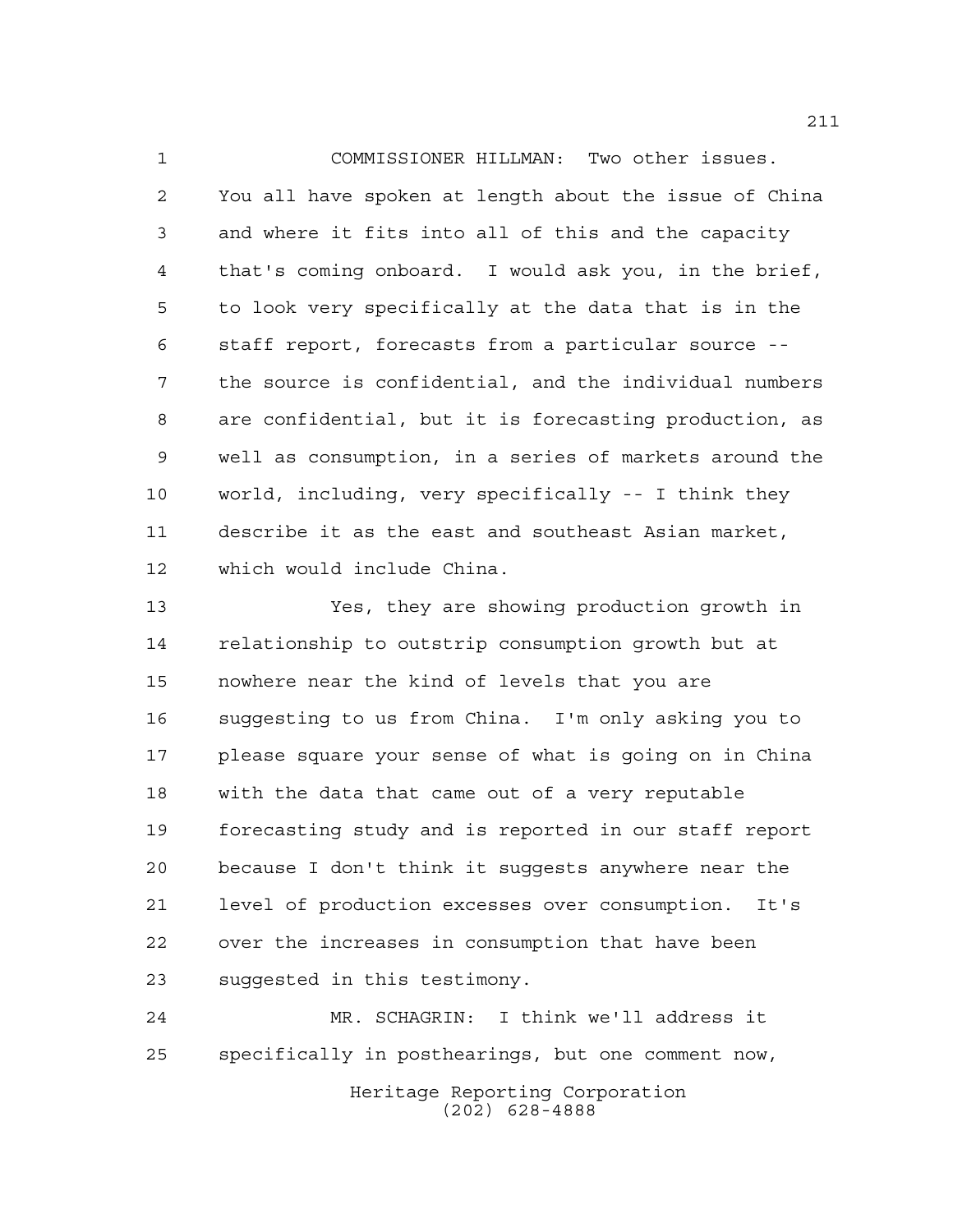without referring to that confidential report. Any respected forecaster who uses any information that comes out of the Chinese government automatically makes the information completely suspect. We have seen, at every international steel exhibition in the last two or three years, every intergovernmental, the Chinese government always say that the differences between demand and supply are very narrow for our steel industry. We're forcing a lot of mills to shut down. You all don't have things to worry about. 11 11 I had to listen to a lot of garbage from people from the Chinese government there in our 421 case, and people at USTR actually believe them, and maybe even the president of our country and -- COMMISSIONER HILLMAN: Okay. This is not -- the other thing I would say, it's my understanding that some of the data from this particular source would be available specifically for China. It is not currently available to us. So if some of you all that get this data would want to put that on the record specifically from China for us, it would be much appreciated,

 particularly if you are trying to make these arguments about China. Again, we don't currently have access to the particular pages of these studies that would show

> Heritage Reporting Corporation (202) 628-4888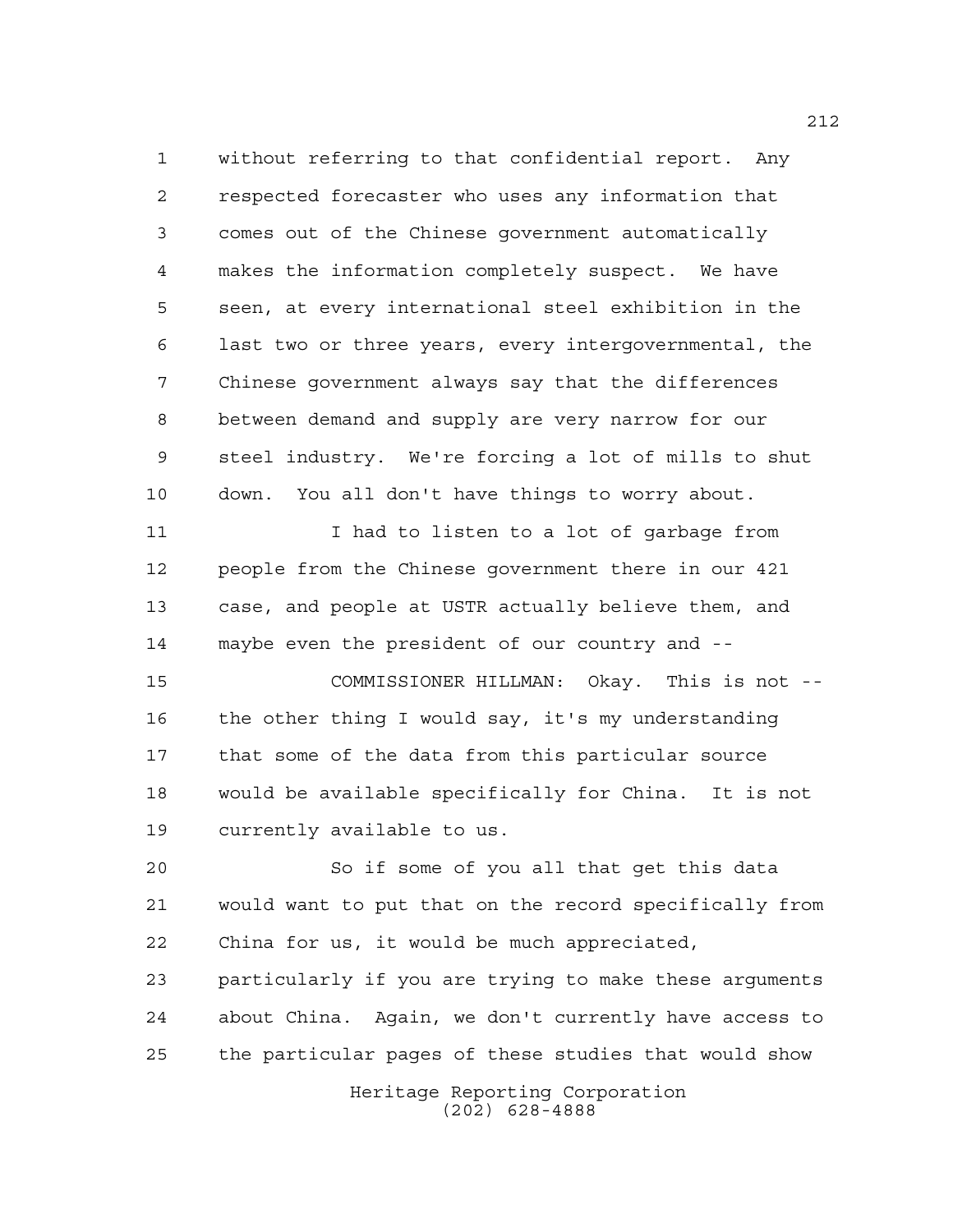us the individual China data. I believe some of you do. That would be helpful.

 MR. SCHAGRIN: We'll do that. COMMISSIONER HILLMAN: If I can focus, lastly, on one like-product issue. Respondents have raised the issue of wide, flat bar, and so I do want to ask you to address, in your posthearing briefs, what is your position on whether wide, flat bar should be kept together with cut-to-length plate as a single like product, or whether we should be treating it as a separate like product.

 Does the domestic industry produce wide, flat bar to the extent that it's produced? Do you think it should be considered a commodity-type product like cut to length, or is it more of a specialty product more like SPQ bar that we have seen in other cases? How interchangeable is wide, flat bar from CTL plate? Do you think we currently have domestic capacity on wide, flat bar to meet current demand?

 I don't know whether anybody wants to say anything in this setting about wide, flat bar. You don't care about it at all, it's all confidential, or -- Mr. Price.

Heritage Reporting Corporation (202) 628-4888 MR. PRICE: I think we'll respond in the post-conference brief. It's a very complicated series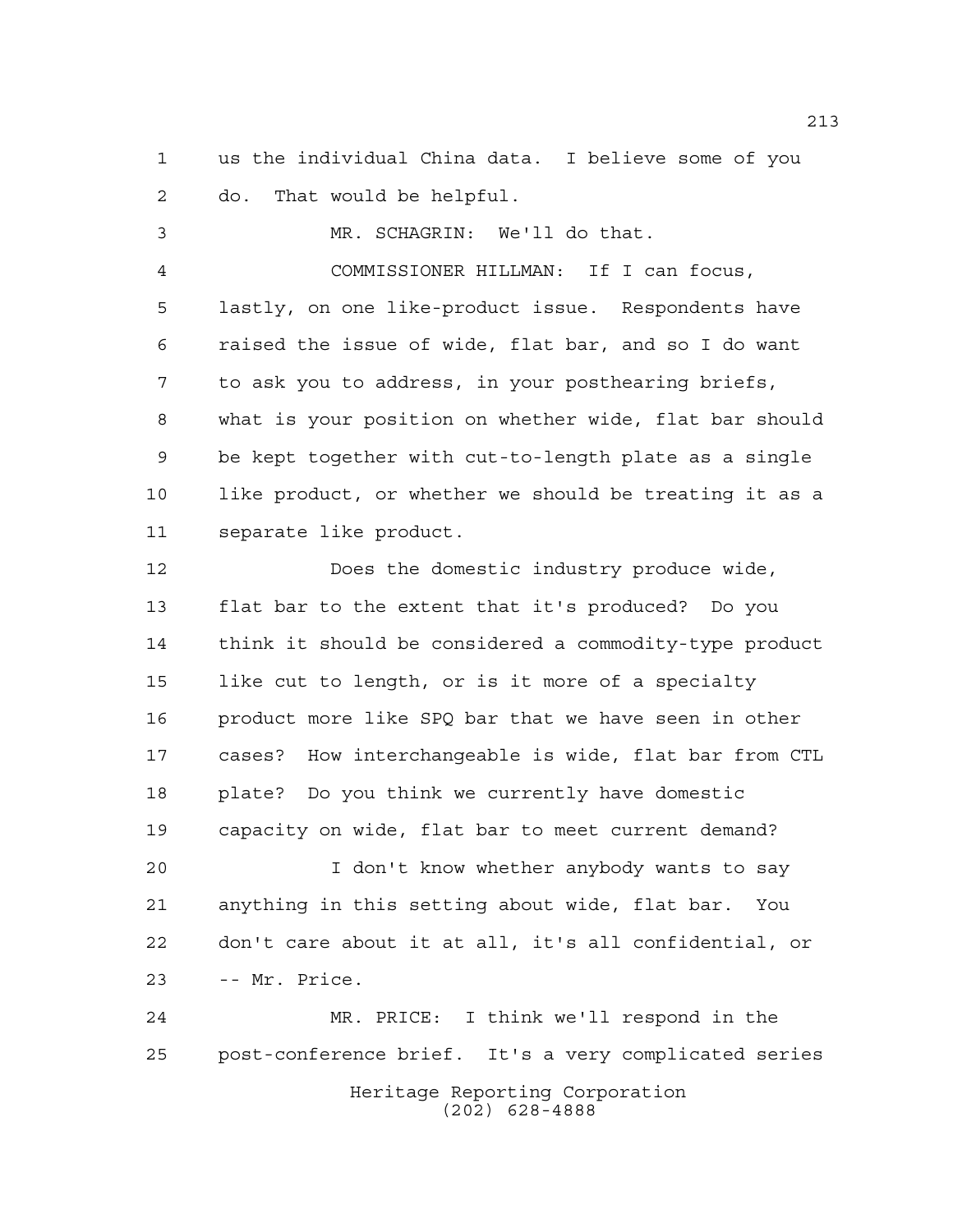Heritage Reporting Corporation (202) 628-4888 of questions in there, and we'll address them all. COMMISSIONER HILLMAN: Okay. MR. INSETTA: This is Bob Insetta from Mittal. We would say, on the interchangeability question, yes, flat bar is interchangeable with plate for many applications, and we do make flat bar. COMMISSIONER HILLMAN: Okay. Do you make it in your plate mills, or do you make it in a bar mill? MR. INSETTA: We make it in a bar mill. COMMISSIONER HILLMAN: Okay. And to the extent that you are adding this information, I do think we should understand whether it's made in your plate mills or whether it's made in your bar mills, just so we understand, from a supply standpoint, whether they are considered like, in that we are typically looking at whether it's the same facility, same workers, same all of those factors. Given that the yellow light is on, Mr. Chairman, I will stop there. Thank you. CHAIRMAN PEARSON: Thank you, Commissioner. Commissioner Koplan? COMMISSIONER KOPLAN: Thank you, Mr. Chairman. Mr. Fabina, this is the time. At page 67 of your brief, you note, and I'm quoting, "As the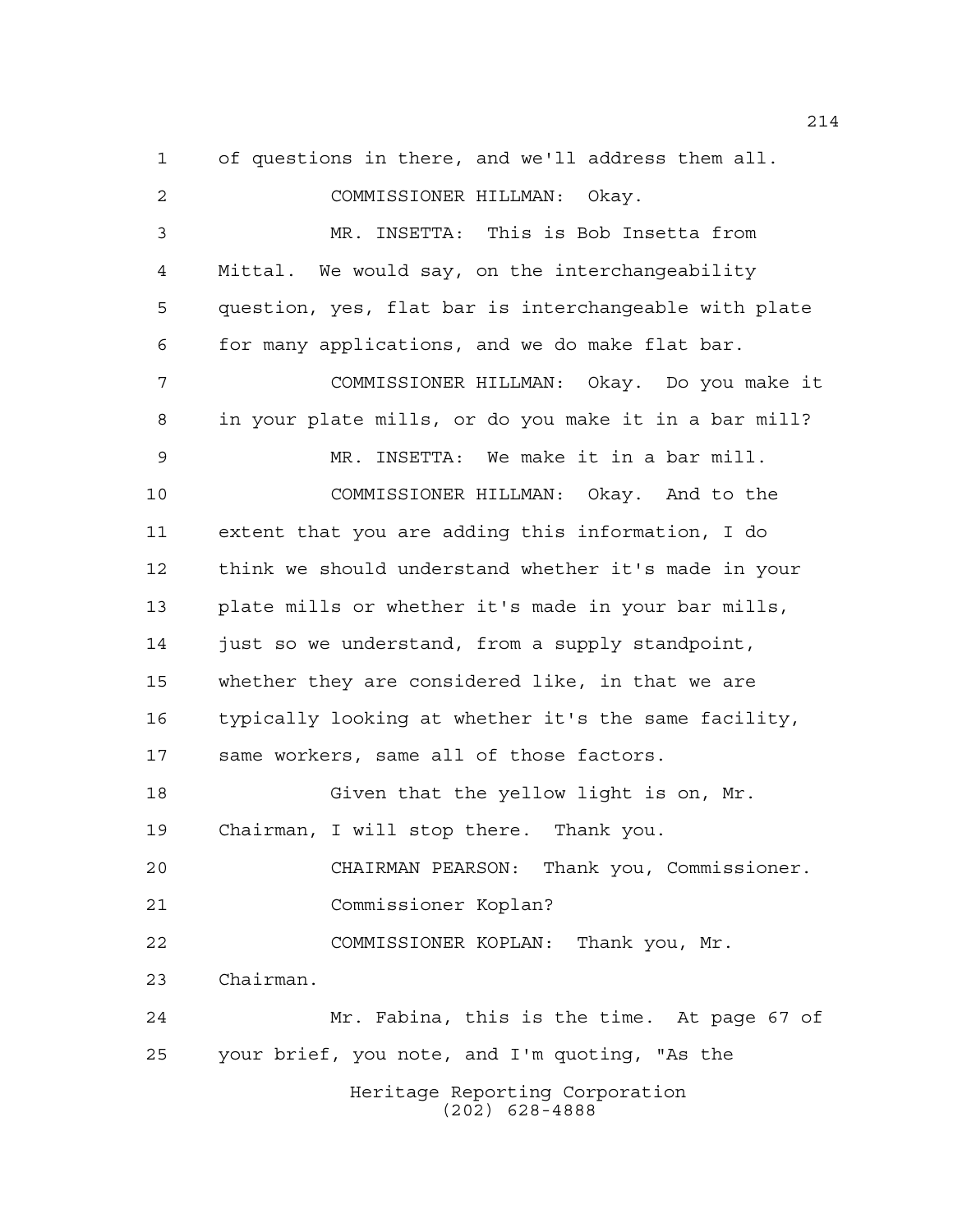Commission has found in previous sunset reviews regarding CTL plate, producers of carbon flat-steel products can easily switch production between subject and non subject products. My question is, can you tell me how costly is it to switch? That's the first part.

 MR. FABINA: Most of our product, we can switch with no cost at all. If we are switching or making a radical change where we may be going to a line-type product, we would have to change the work rolls, and they would take 30 minutes.

 COMMISSIONER KOPLAN: Okay. Could the three other domestic producers tell me whether their facilities have switched production between subject and nonsubject products in any significant way during the period of review? Have any of you done that? MR. TULLOCH: In our case, on the same

 facility, we can move material between nonsubject goods into the micro-alloyed and higher grades of material, and that would be not a difficult change to make.

 COMMISSIONER KOPLAN: Okay. Can I hear from the others?

 MR. McFADDEN: Pat McFadden, Nucor. We are not flexible to be able to switch products that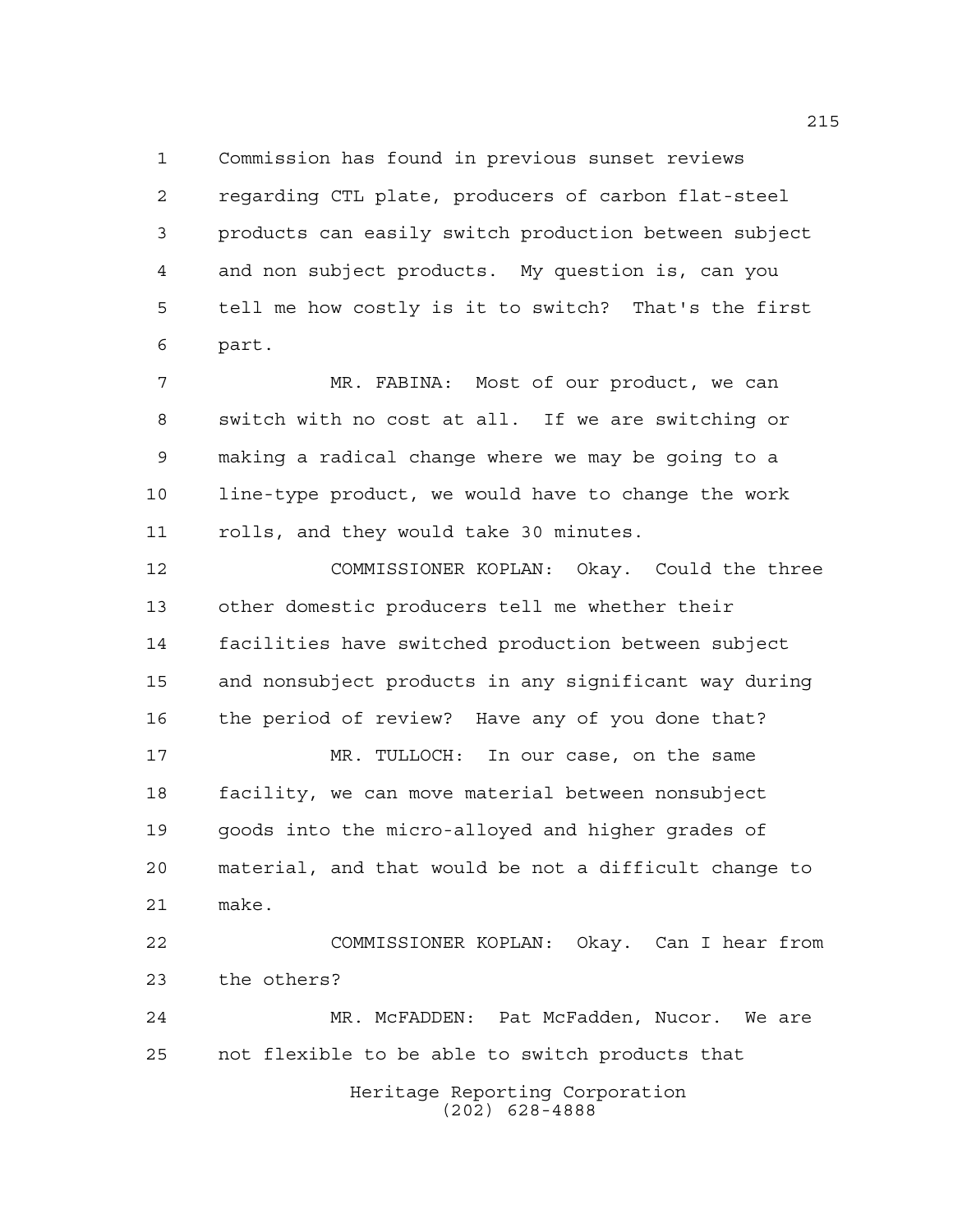easily. Our product mix is low-end, commodity carbon, and that's where we exist.

 COMMISSIONER KOPLAN: And Oregon? MR. MONTROSS: We have somewhat of a larger load of line pipe that we're running on our plate mill right now for internal consumption than we actually were during the last briefing. But, overall, we're still in a position now where we're still looking for trade orders because the line pipe still only fills a relatively small section of our order book. COMMISSIONER KOPLAN: Thank you for that. Just for purposes of the posthearing, if you could add what relative prices between subject and nonsubject products would need to be to be as an incentive to switch? And I would ask Respondents to provide that information in their posthearing briefs as well. MR. TULLOCH: The other component, of course, is the market for the nonsubject goods as well. There needs to be an outlet for it. COMMISSIONER KOPLAN: Mr. Brightbill? MR. BRIGHTBILL: Tim Brightbill. We'll do that. You're talking about subject and nonsubject plate only. Correct? COMMISSIONER KOPLAN: Yes.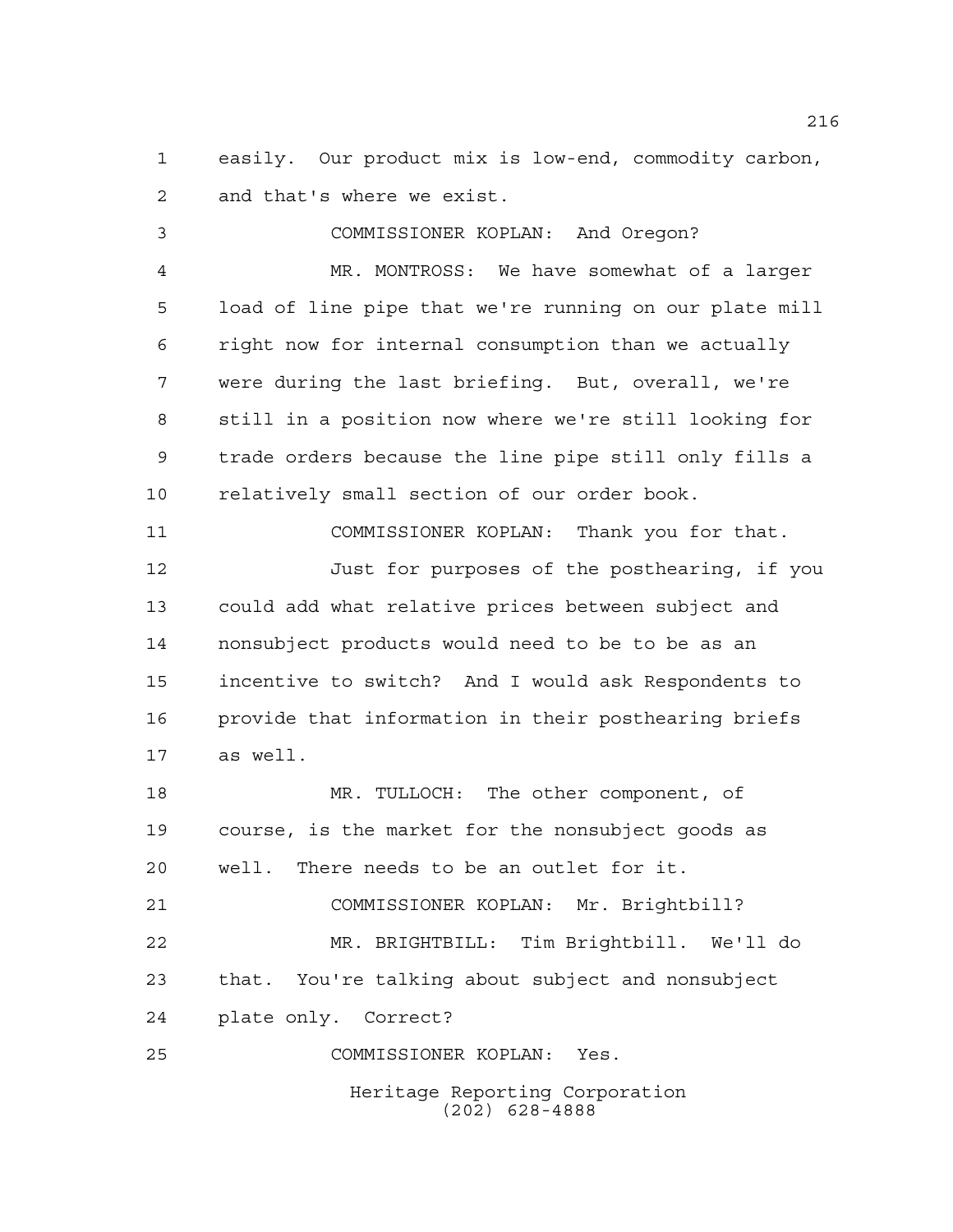MR. BRIGHTBILL: All right.

 COMMISSIONER KOPLAN: All right. Can you discuss -- this is for the industry witnesses -- in some detail the nature of the business cycle in the CTL plate market, including the typical length of an entire cycle in the U.S., and where in that cycle are we now? Mr. Tulloch?

 MR. TULLOCH: I'm not sure it would be in some detail. Certainly, the plate, it's -- on the capital goods spending. The demand tends to be a capital-goods-spending cycle, and that varies, depending on the parts of that product.

 We, in our experience, have certainly seen what we thought was an extended down period leading up until 2004. We have heard others say that this capital spending cycle will typically run for five to seven years. Certainly, we're three years into it now. But there's been a lot of changes globally in the steel industry, that I think it's very difficult to look at an historical analysis and be sure about what's going forward.

 We came through a period, from really the seventies through to the turn of the century, where there was very little difference in the world steel market in terms of new capacity coming and very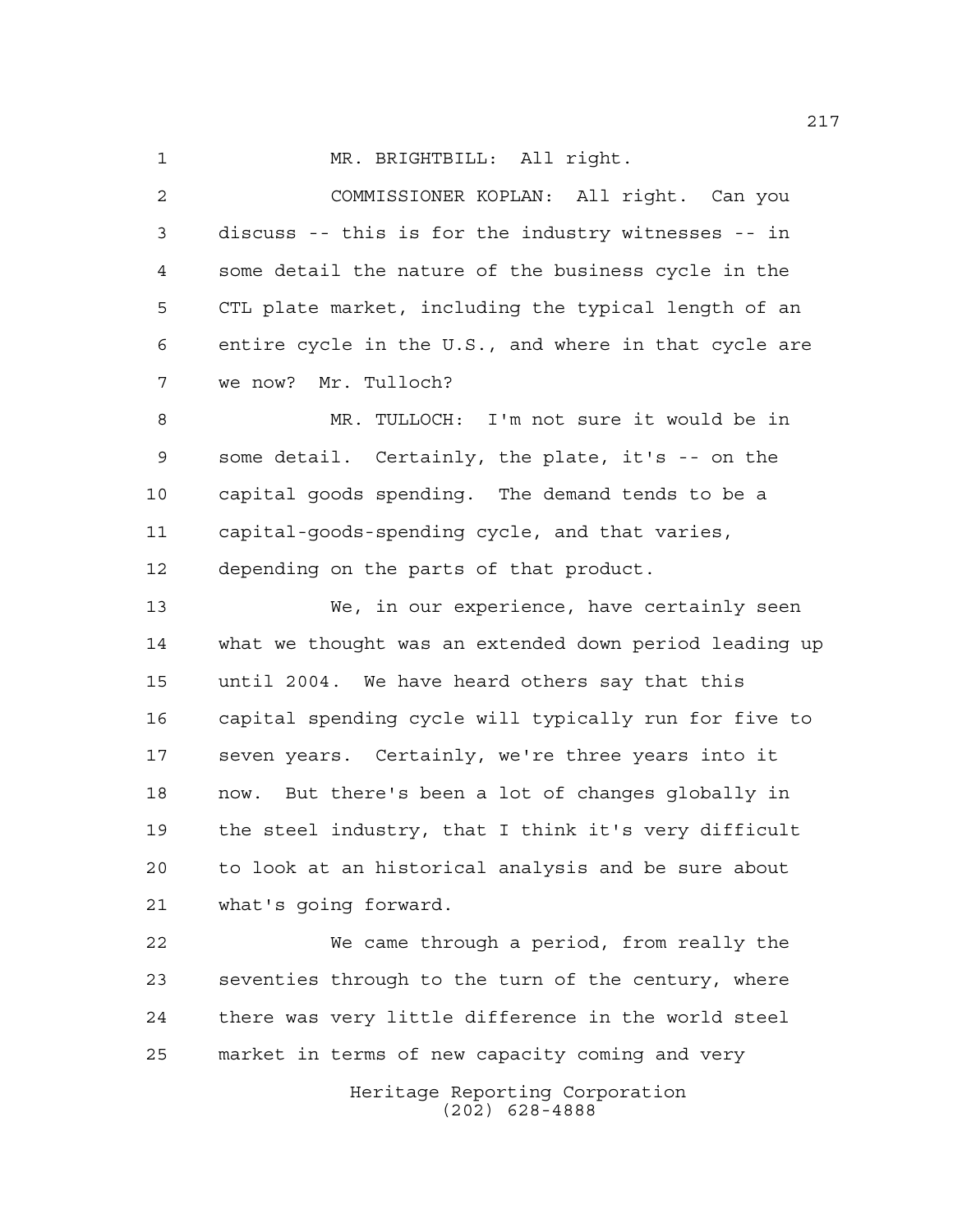slowly. That's changed overnight, and so we now have a totally different supply picture in the global steel industry and in the global plate industry.

 I started off as an economist at New Zealand Steel forecasting demand, and I learned very quickly that that's fine, as long as the underlying structure stays the same, but when that changes, now you're in trouble, and I think we're in that situation where the underlying structure in the steel market has shifted from the last several decades to where we are today. COMMISSIONER KOPLAN: Thank you for that. Do any of the other producers want to comment? Mr. McFadden? MR. McFADDEN: Thank you. It's hard to

 guess the timing of these cycles, how long they last, et cetera, but I do think we are at the beginning of a downward trend from where we've been over the last two and a half years to where we're at right now, and I base that on what the customers tell us about demand for product for their end users as they go forward. It's going to be down next year.

 COMMISSIONER KOPLAN: Thank you. Anyone else? No? All right. I'm moving to my last question.

Heritage Reporting Corporation (202) 628-4888 Mr. Insetta or Mr. McFadden, are there any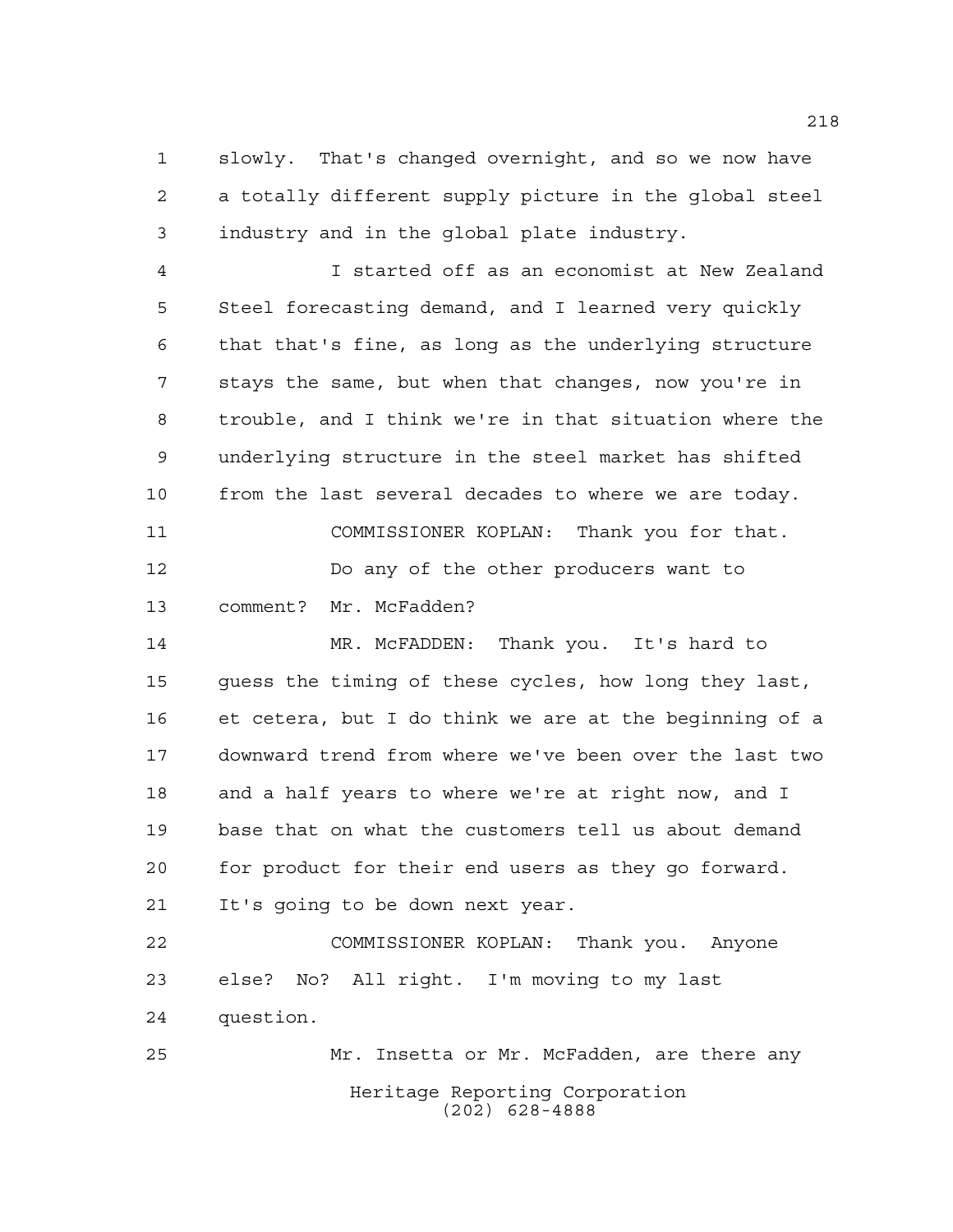CTL plate products imported because either the

 domestic industry does not produce them or cannot produce enough of them? Mr. Insetta?

 MR. INSETTA: Yes. I would say there are small niche areas where there are imports that either are very unusual in specification and product characteristics, and some because there has been a need for more supply.

 COMMISSIONER KOPLAN: Could you identify those for purposes of the posthearing, or do you want to do it now?

 MR. INSETTA: We can do that in the posthearing.

 COMMISSIONER KOPLAN: Okay. Mr. McFadden? MR. McFADDEN: I just think that the areas where that's the case; they are very small. The vast majority of imports that come in, you know, the Asian, the non countries right now that's coming in, it's 84 wide and one inch, half-inch 84, just in a glut in the market.

 COMMISSIONER KOPLAN: Thank you. With that, I think you all for your answers to my questions. I have nothing further.

Heritage Reporting Corporation (202) 628-4888 CHAIRMAN PEARSON: Commissioner Okun? COMMISSIONER OKUN: Thank you, Mr. Chairman.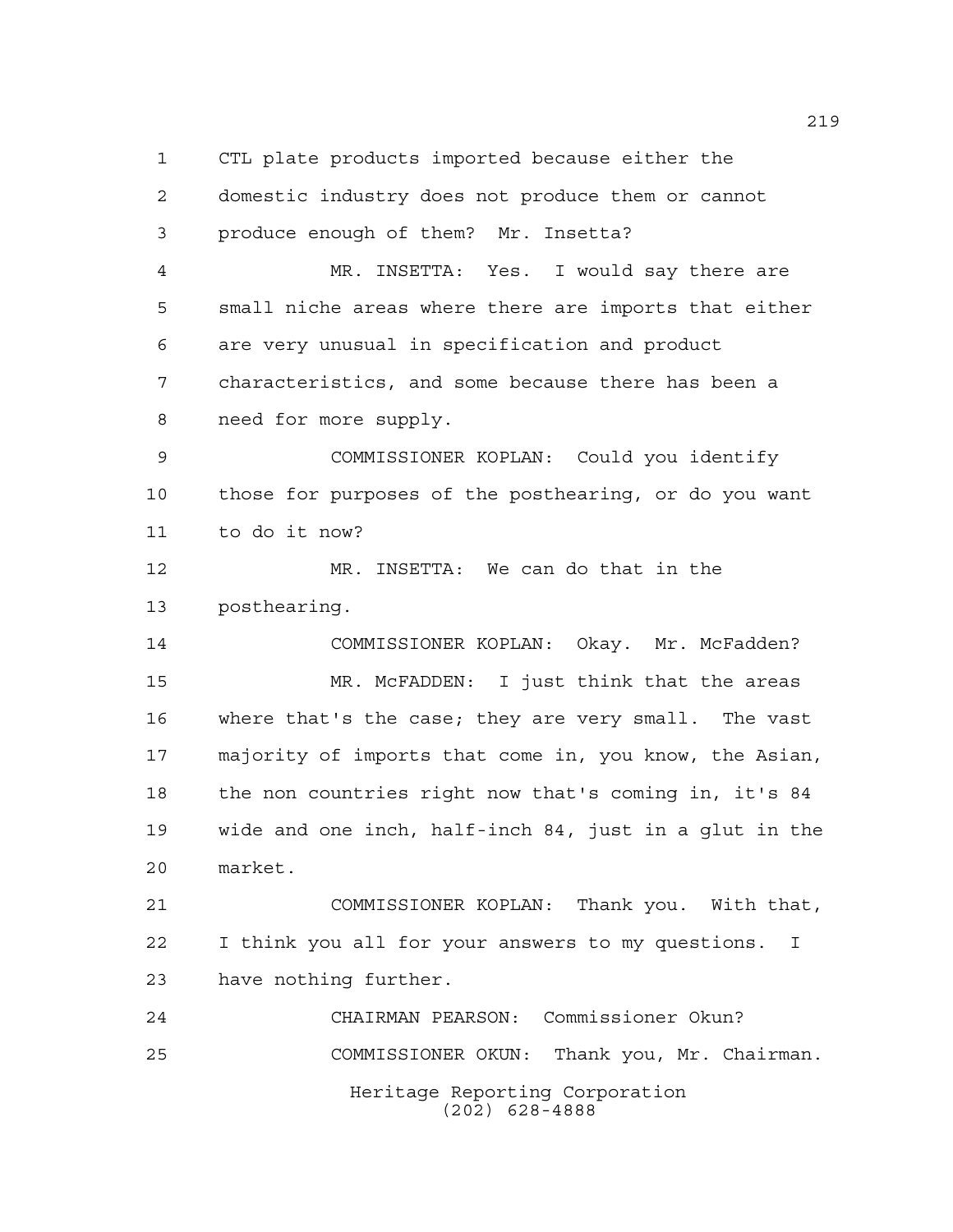Hopefully, just a few brief things to close out here. Mr. Schagrin, I noted with interest Commissioner Aranoff's question to you about how much weight we should place on corporate relationships and what they mean. In listening to Mr. Tulloch, it always reminds me of what I feel like, sitting here in the last couple of years, which is it's not your father's steel mill anymore, not your father's steel company. We need help in understanding how we should evaluate what these changes mean in a number of ways, and you've helped us do that today. For posthearing, Mr. Insetta, I wanted to

 make sure that you will also respond to the Mittal relationship with Romania and what it means, both, if you could, for purposes of posthearing, talk about the imports from Romania, why they came in, and then, looking forward, what that means in how we evaluate imports from Romania. I would appreciate looking at that as well.

 MR. INSETTA: Okay, Commissioner. We'll do. COMMISSIONER OKUN: Okay.

 MR. SCHAGRIN: Commission Okun, I can't help myself. I just have to say, unfortunately, it was never my father's steel mill.

Heritage Reporting Corporation (202) 628-4888 COMMISSIONER OKUN: All right. I thought we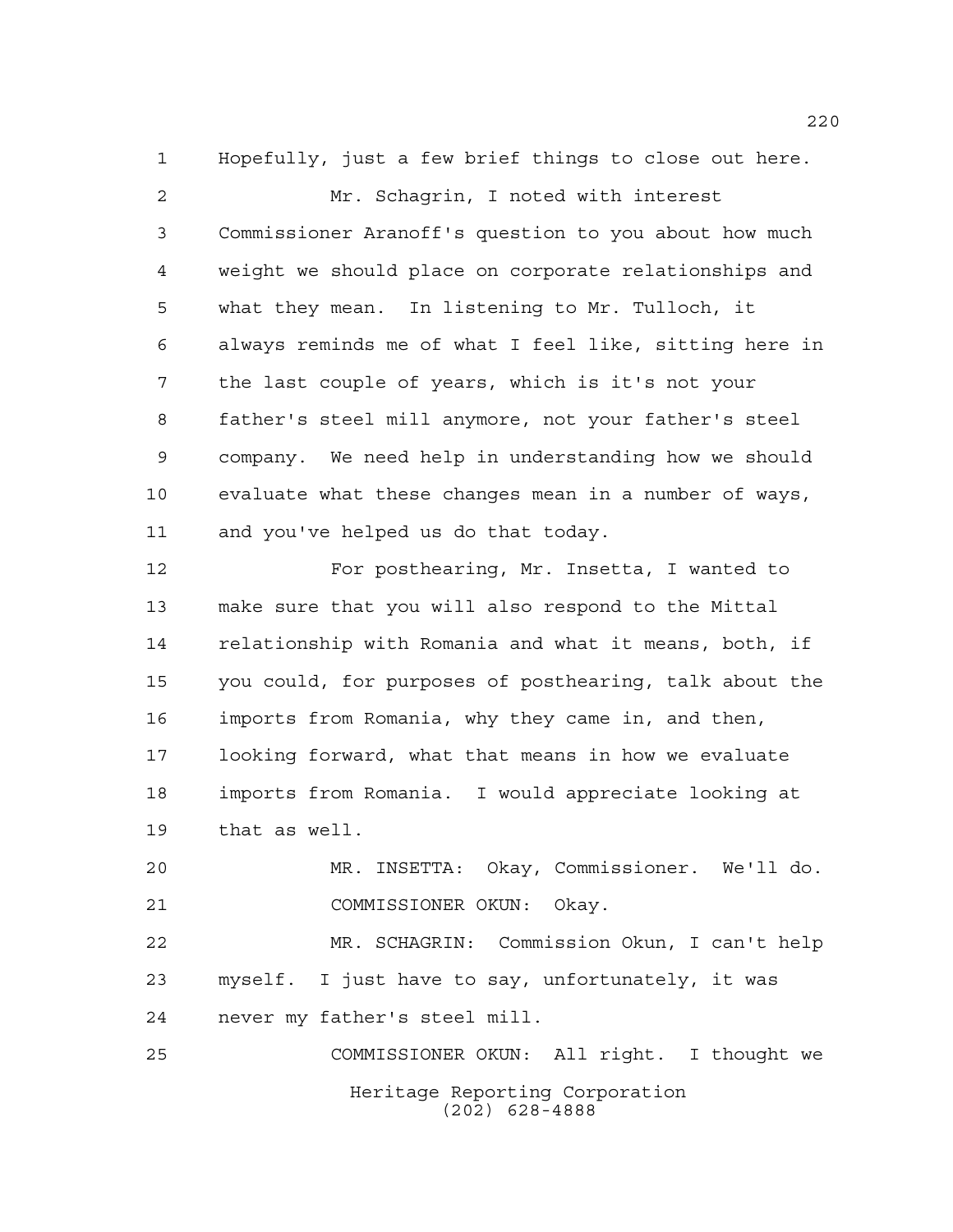would get someone on that one.

 Okay. Then, on the second follow-up -- I guess, just one point with respect to the questions about China and the forecasts, perhaps to note that, in looking at what we should rely on with respect to China in the last reviews, in the '05 reviews, I rely on the information in the staff report for purposes of looking at the reasonably foreseeable future and predicting what the impact of China would be. I think those forecasts have turned out to be more accurate than the forecasts that were on the record from the domestic industry.

 So, to the extent things have changed, if you can point that out to me, I would appreciate that.

 And, finally, just a question familiar, I hope, now to all counsel, which is, to the extent the Federal Circuit made a decision in Bratsk Aluminum regarding how we evaluate nonsubjects causation, if you would discuss for me whether it has any implications in a sunset analysis of how we look at nonsubject imports and their competitiveness and prices, and I think, in particular, in this case, when there was such a focus on what has happened with nonsubjects and what might happen with subject imports, help me understand whether you think there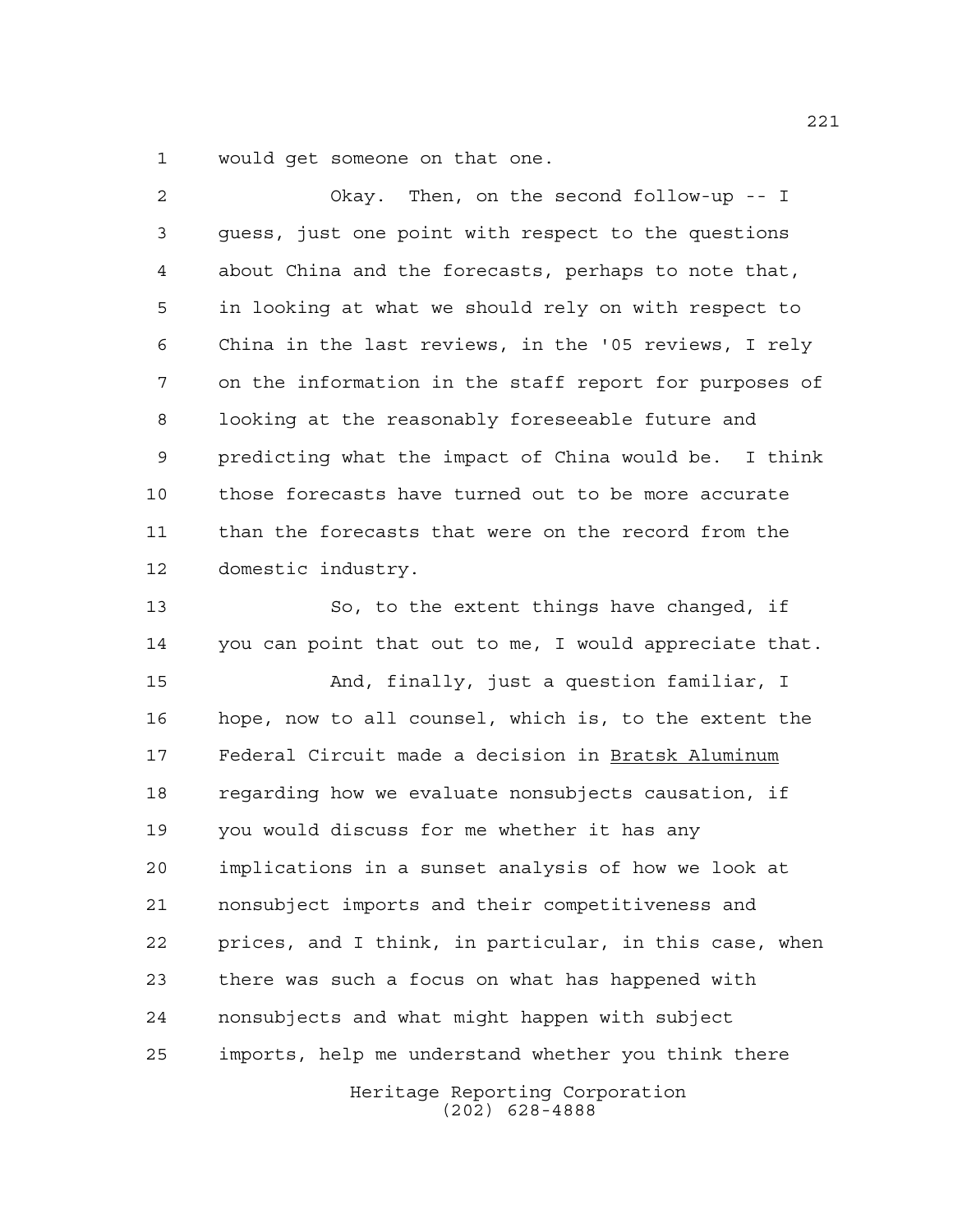are any implications in that analysis.

| 2  | I would note there that three commissioners            |
|----|--------------------------------------------------------|
| 3  | applied Bratsk in the Lined Paper Products case in a   |
| 4  | threat context. So if you could go through that as     |
| 5  | well, I would appreciate that from all counsel. They   |
| 6  | are all shaking their heads. They knew that one was    |
| 7  | coming.                                                |
| 8  | I think, with that, Mr. Chairman, I think              |
| 9  | everything else was covered by my colleagues, so thank |
| 10 | you very much.                                         |
| 11 | CHAIRMAN PEARSON: Commissioner Lane?                   |
| 12 | COMMISSIONER LANE: I just have two                     |
| 13 | questions.                                             |
| 14 | Mr. Conway, I would like to start -- oh, he            |
| 15 | left. Okay. Well, then I'll go to the second           |
| 16 | question.                                              |
| 17 | In the first sunset reviews in these                   |
| 18 | investigations, the Commission did not include micro-  |
| 19 | alloys in the domestic like product. However, in last  |
| 20 | year's Cut-to-length Pipe case, the Commission adopted |
| 21 | a single domestic like-product definition, which       |
| 22 | included Grade X-70 plate micro-alloy, steel plate,    |
| 23 | and plate cut from coils, finding that these products  |
| 24 | are part of a continuum of cut-to-length plate         |
| 25 | products.                                              |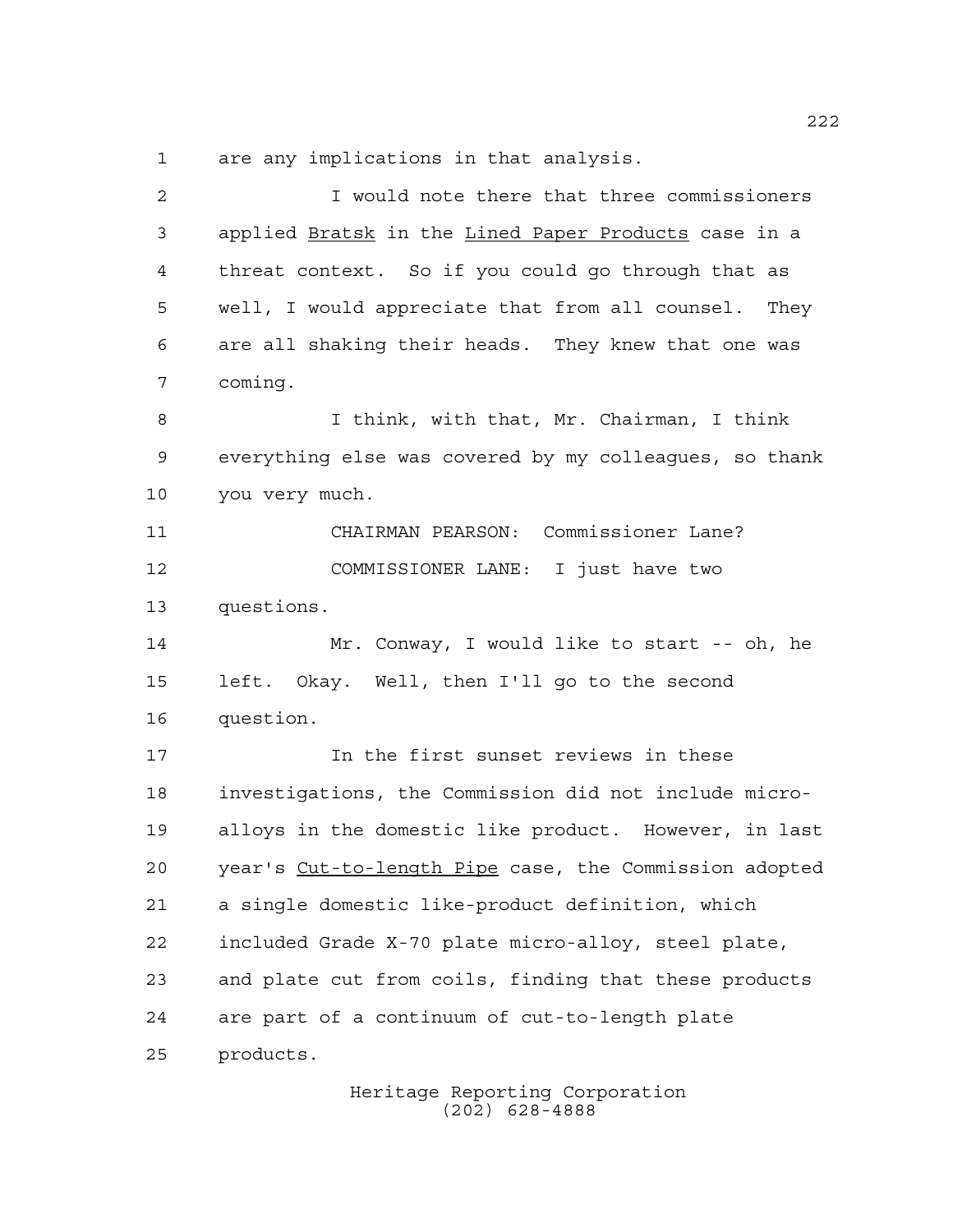Heritage Reporting Corporation (202) 628-4888 How should the Commission define the domestic like products in these current reviews? I'm especially interested to learn why we should or should not include micro-alloy, steel plate in the like- product definition. Would including micro-alloy in the domestic like product substantially change the Commission's analysis? 8 Mr. Schagrin, if you talk long enough, maybe Mr. Conway will be back. MR. SCHAGRIN: I'll just answer the last question first, which is, we don't believe including micro-alloy in the domestic industry like product would change the Commission's analysis. COMMISSIONER LANE: And do you take a position as to whether or not we should include it in the domestic like product? MR. SCHAGRIN: I think we'll do that in the posthearing brief. My gut feeling is that it should be included and has been included in all of the recent cases, and I think we would probably want to stay consistent instead of look like we're cherry picking like product, depending on the case. COMMISSIONER LANE: Okay. Thank you. Mr. Conway? MR. SCHAGRIN: Was that long enough? I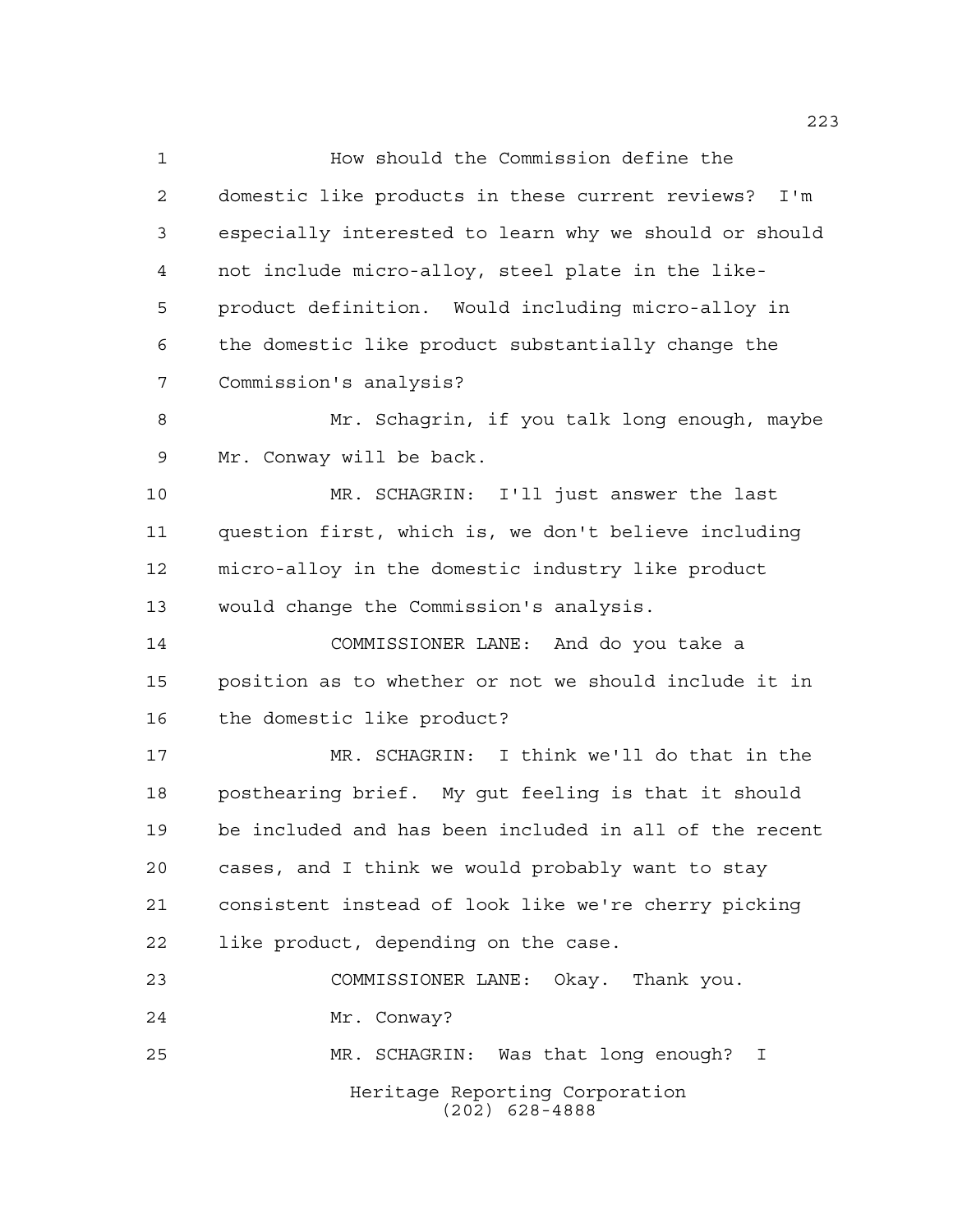talked long enough until Mr. Conway made it back.

 COMMISSIONER LANE: That was perfect. MR. SCHAGRIN: I hate when I have to do that.

 COMMISSIONER LANE: Mr. Conway, I'm interested in the present condition of the workers in this industry and the likely impact on those workers if these orders are lifted. There has been a lot of discussion of the current health of the domestic industry in view of the relatively healthy profit margins in 2004 and 2005.

 Looking at the production workers, I don't see any such upward trends in 2004 and 2005. Levels of employees have continued to decline in 2004 and 2005, and average hourly wages don't reflect any significant increases, even though productivity is continually climbing.

 Do you believe that we should consider the impact of lifting or retaining these orders on the domestic workers, and, if so, what impacts do you see occurring if these orders are lifted?

 MR. CONWAY: If the orders are lifted, then the imports flood back in. We expect we're going to find ourselves where we were when this crisis began, and we did the restructuring in the industry.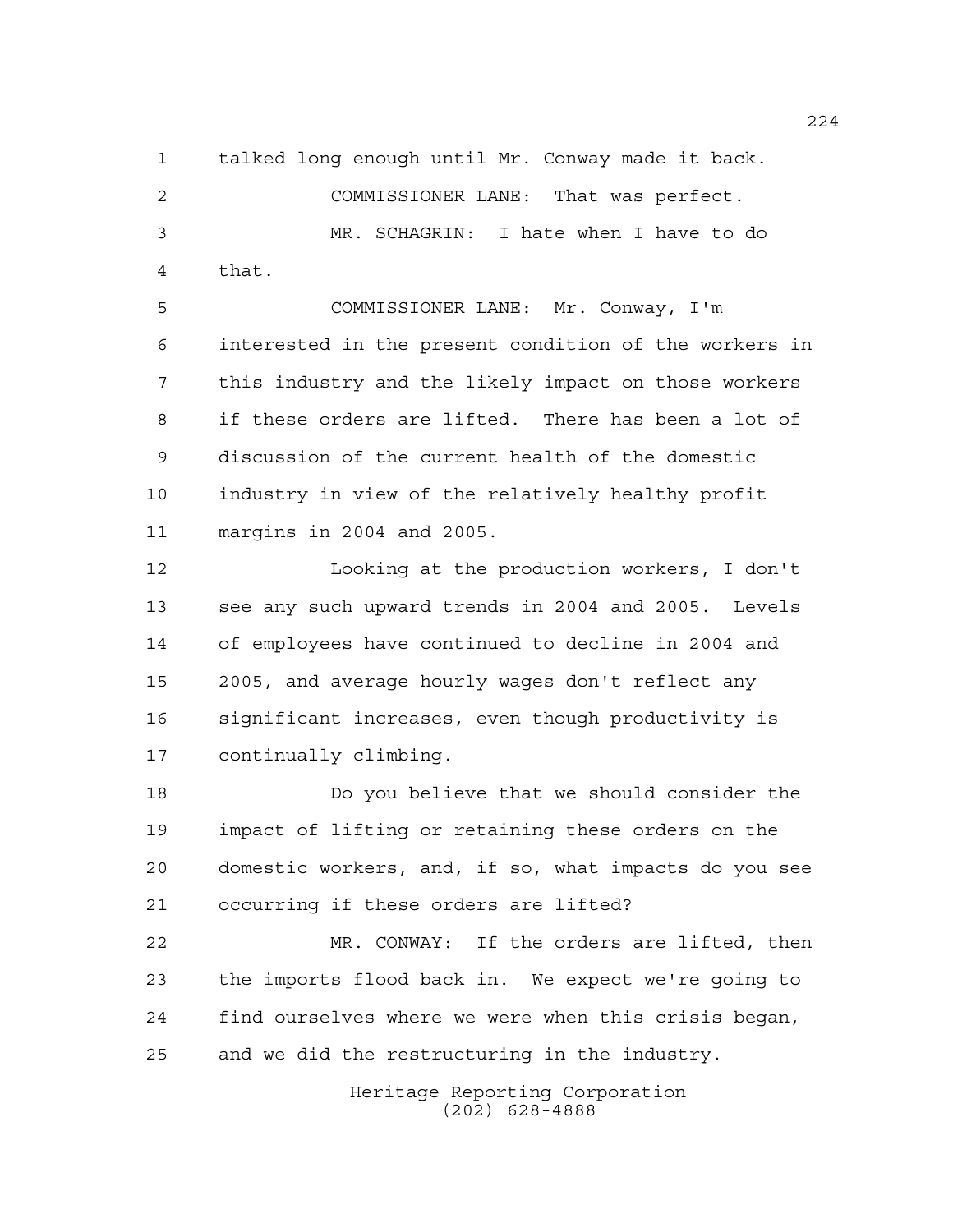We also note, with some anticipation, the amount of productivity and the steady state of the wages and intend to try and deal with it as soon as we have an opportunity, when our labor agreements come about, but, right now, this is the deal we have, and it's a deal that we needed to do, so we're living with it, and we don't want to return or find ourselves in a situation where we face the imports again and have a constant situation where wages are stagnant, and we can't have an effect on them.

 These are crucial to us. They are crucial to us, both in the profit stream for our retirees, and we are completely committed to trying to do what we can to keep that benefit. But in terms of increasing productivity, our people are working a lot harder, we have a lot fewer of them, and we recognize it and know it, and we'll get to it.

 COMMISSIONER LANE: Okay. Thank you. Thank you, Mr. Chairman. That's all I have. MR. CONWAY: I appreciate you noting it for the record as well so the rest of my colleagues here understand it.

COMMISSIONER LANE: Thank you.

CHAIRMAN PEARSON: Madam Vice Chairman,

anything further? Commissioner Hillman?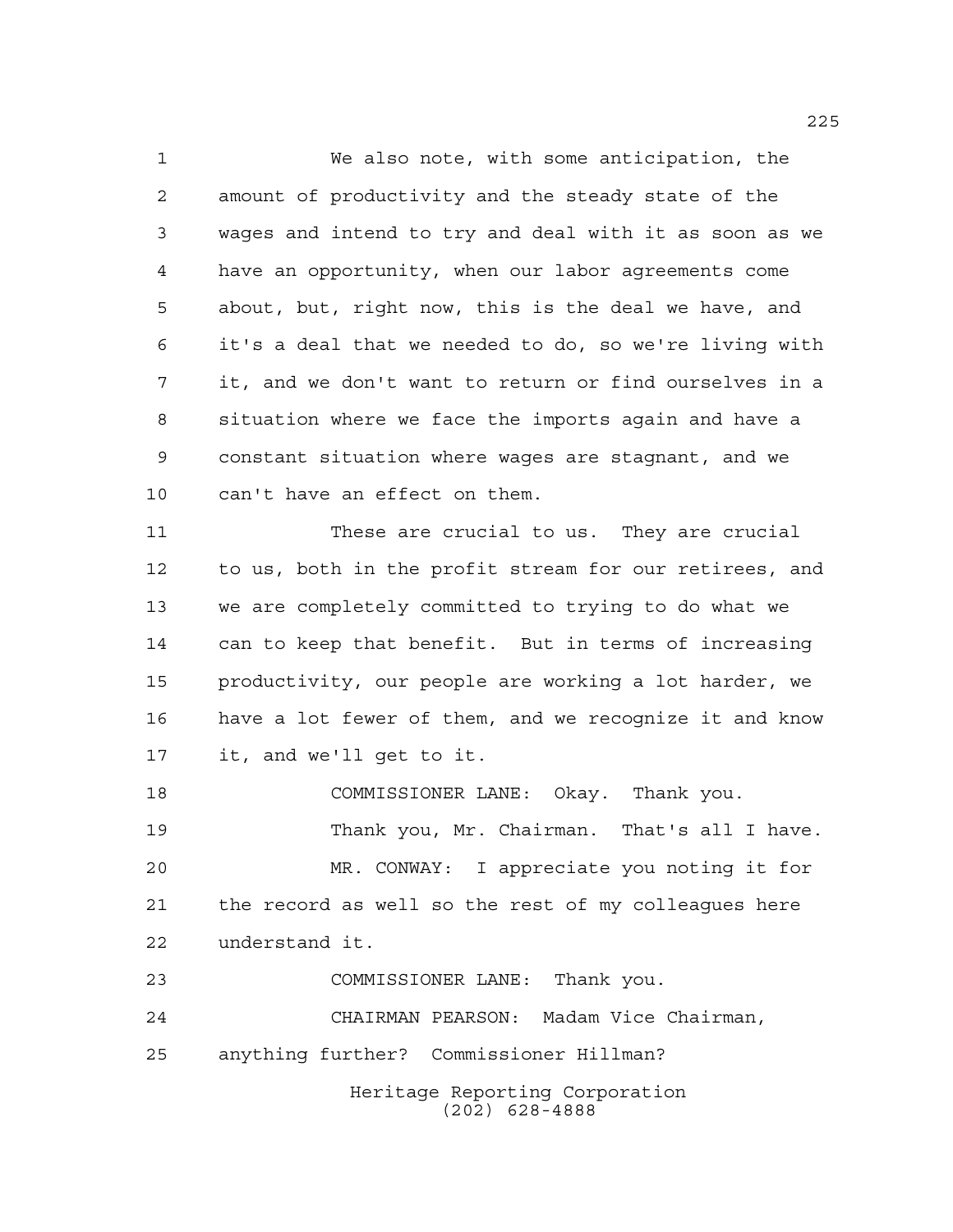No further questions from the dais? COMMISSIONER KOPLAN: Are you looking for some?

 CHAIRMAN PEARSON: If you wish. I'm accommodating the interests of every commissioner.

 Do members of the staff have questions for this panel?

 MR. CORKRAN: Douglas Corkran, Office of Investigations. Thank you, Chairman Pearson. I do have one question, and that involves much of the discussion this morning that was in response, I think, primarily to questions by Commissioners Okun and Lane.

 The discussion centered around idling of capacity that was to take place in the fourth quarter of this year, and to the extent that you're providing additional information on your operations, please do refer to page III-4 of the staff report from last year discussing maintenance and outages.

 To summarize very briefly, it essentially indicated that planned maintenance shutdowns are part of the production cycle, that such shutdowns are typically coordinated with customers, including production and inventory adjustments so as to minimize the impact, and, generally, that planned maintenance outages typically last one week and are taken annually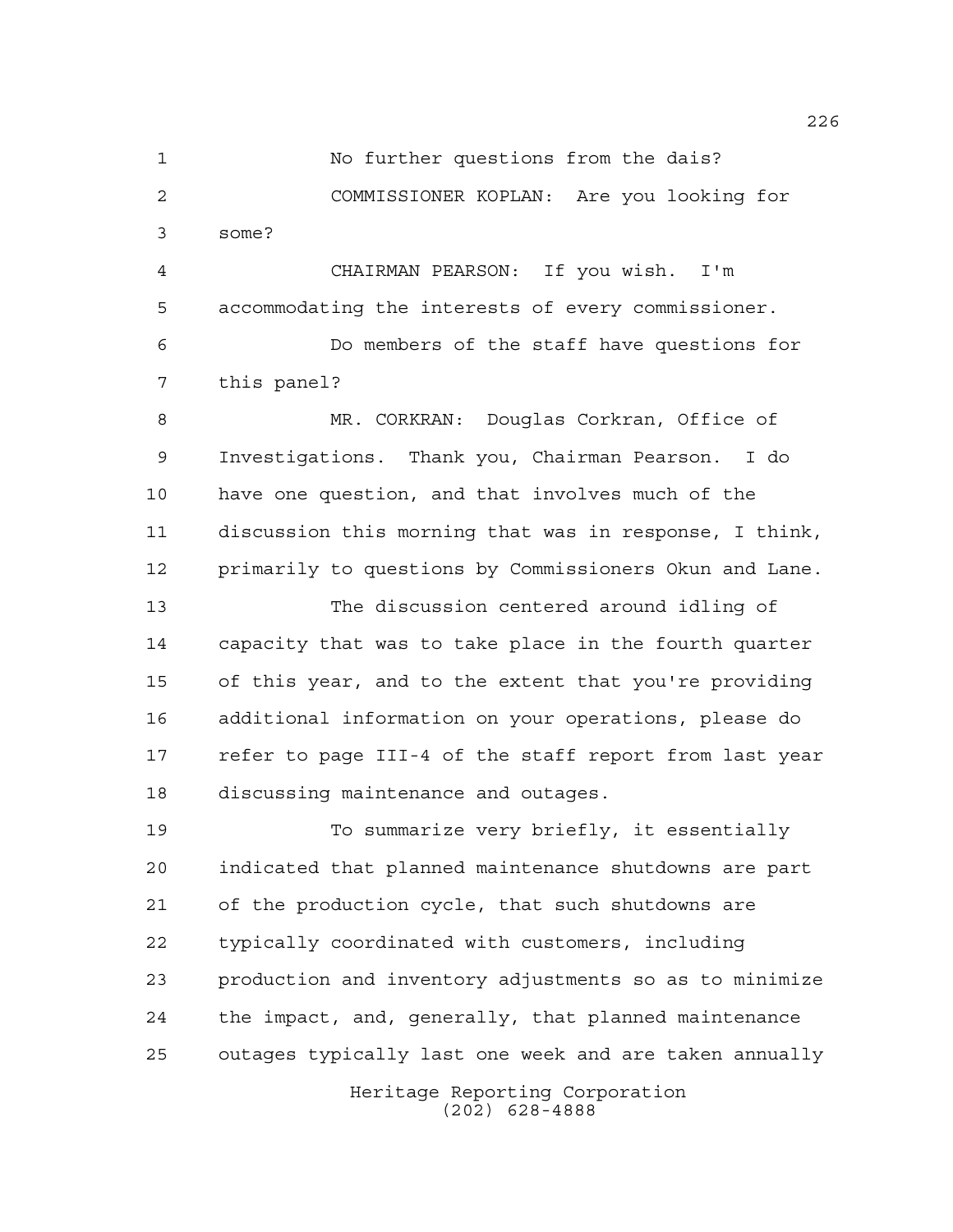or on a semi-annual basis.

 The real question would be, then, are these additional outages that you've been discussing, or are they simply part of the regular annual planned outages that are typical in producing plate? MR. TULLOCH: We'll certainly respond. I can tell you that what we're planning in Q-4 is quite separate and distinct from scheduled maintenance outage. MR. SCHAGRIN: Just for the record, we'll respond further in the posthearing brief, Mr. Corkran. MR. CORKRAN: Thank you very much. The staff has no further questions. CHAIRMAN PEARSON: Do parties in opposition to the continuation of the order have any questions for this panel? 17 MR. PIERCE: No, Mr. Chairman. CHAIRMAN PEARSON: Okay. Well, then we're getting to where we wanted to be. Let's break for lunch until five minutes before three, which will give a little extra time than my colleagues had anticipated. Be mindful that the room is not secure, so please take any confidential information with you. We stand in recess. //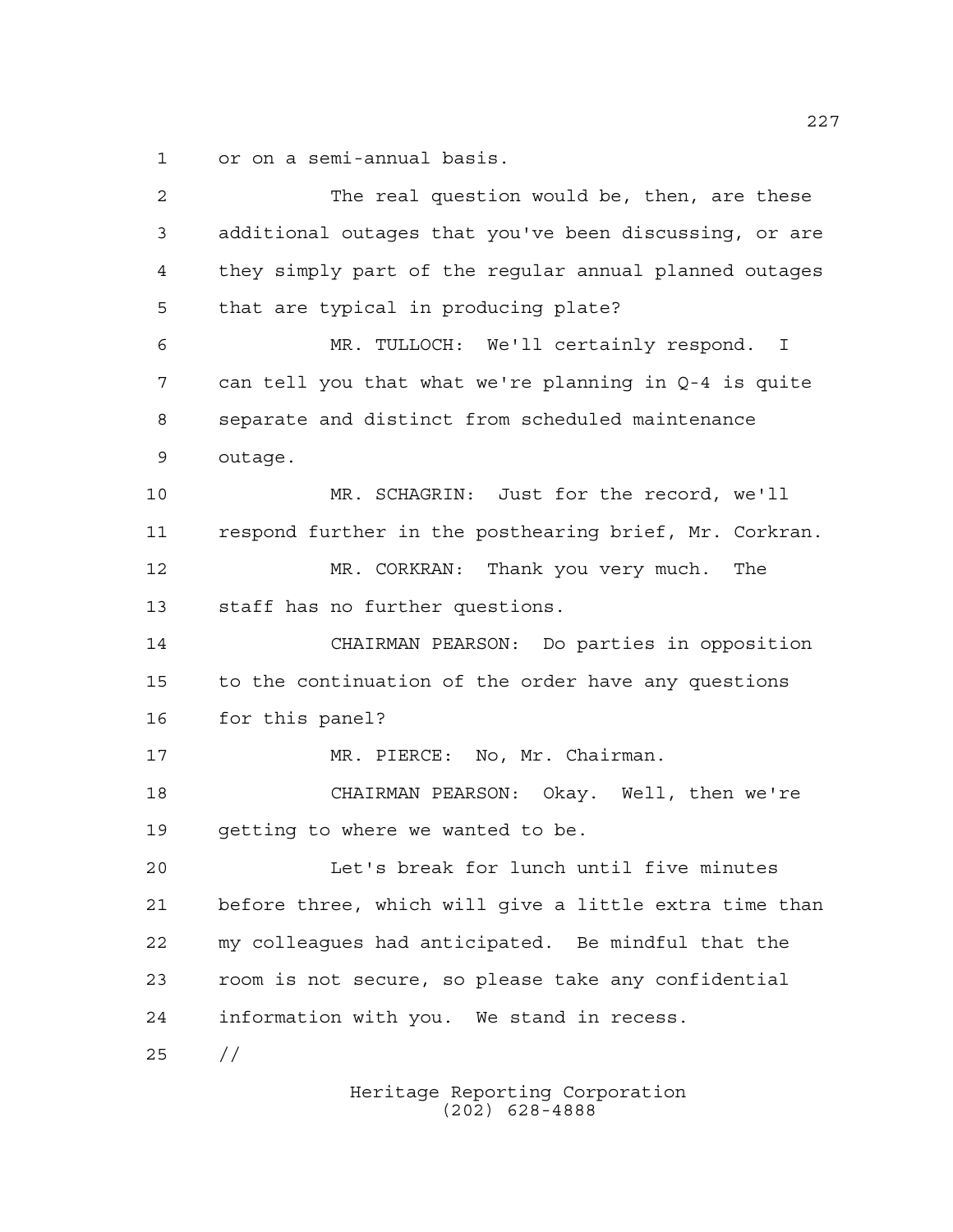| $\mathbf 1$      |                                           | (Whereupon, at 2:08 p.m., a luncheon recess |  |  |  |
|------------------|-------------------------------------------|---------------------------------------------|--|--|--|
| $\mathbf{2}$     | was taken.)                               |                                             |  |  |  |
| $\mathsf{3}$     | $\frac{1}{2}$                             |                                             |  |  |  |
| $\bf 4$          | $\frac{1}{2}$                             |                                             |  |  |  |
| 5                | $\!/\!$                                   |                                             |  |  |  |
| $\epsilon$       | $\frac{1}{2}$                             |                                             |  |  |  |
| $\boldsymbol{7}$ | $\frac{1}{2}$                             |                                             |  |  |  |
| $\,8\,$          | $\frac{1}{2}$                             |                                             |  |  |  |
| $\mathsf{S}$     | $\!/\!$                                   |                                             |  |  |  |
| $1\,0$           | $\frac{1}{2}$                             |                                             |  |  |  |
| $11\,$           | $\frac{1}{2}$                             |                                             |  |  |  |
| $12\,$           | $\frac{1}{2}$                             |                                             |  |  |  |
| $13$             | $\frac{1}{2}$                             |                                             |  |  |  |
| $14\,$           | $\frac{1}{2}$                             |                                             |  |  |  |
| $15\,$           | $\frac{1}{2}$                             |                                             |  |  |  |
| $16\,$           | $\frac{1}{2}$                             |                                             |  |  |  |
| $17\,$           | $\frac{1}{2}$                             |                                             |  |  |  |
| $1\,8$           | $\frac{1}{2}$                             |                                             |  |  |  |
| 19               | $\frac{\displaystyle /}{\displaystyle /}$ |                                             |  |  |  |
| $20$             | $\frac{1}{2}$                             |                                             |  |  |  |
| $2\sqrt{1}$      | $\frac{1}{2}$                             |                                             |  |  |  |
| $2\sqrt{2}$      | $\frac{1}{2}$                             |                                             |  |  |  |
| 23               | $\frac{1}{2}$                             |                                             |  |  |  |
| 24               | $\frac{1}{2}$                             |                                             |  |  |  |
| $25\,$           | $\frac{1}{2}$                             |                                             |  |  |  |
|                  |                                           |                                             |  |  |  |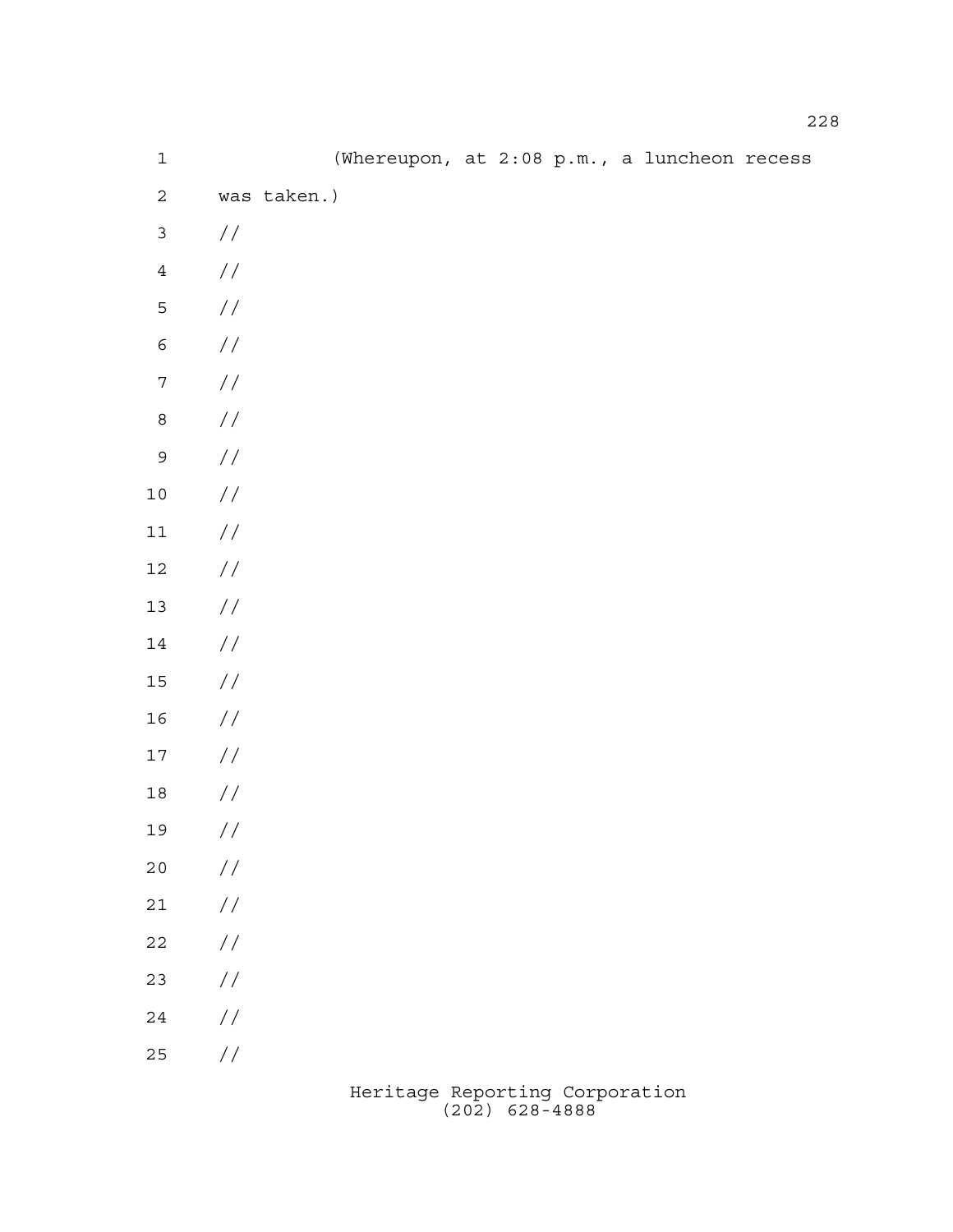Heritage Reporting Corporation (202) 628-4888 A F T E R N O O N S E S S I O N (2:58 p.m.) CHAIRMAN PEARSON: Let's come to order. Mr. Secretary, are there any preliminary matters? MR. BISHOP: Yes, Mr. Chairman. With your permission, we will have two more additions to the witness list, both on page 6: Mark David Davis, counsel for Davis & Lyman; and Alexander Sirick, counsel with Cameron & Hornbastel. They are on behalf of Corus Group. MR. CUNNINGHAM: Actually, could I correct that? They are on behalf of the United Kingdom. They are the counsel for the three smaller U.K. plate producers, although two of them, we contend, are really bar producers. 17 So they are here. If there are questions specifically about those companies and their products, we ask that they have themselves sworn so they are here to answer those questions. CHAIRMAN PEARSON: Excellent. Thank you for the clarification. Mr. Secretary, it would be correct to assume that all witnesses have been sworn. MR. BISHOP: Yes, Mr. Chairman.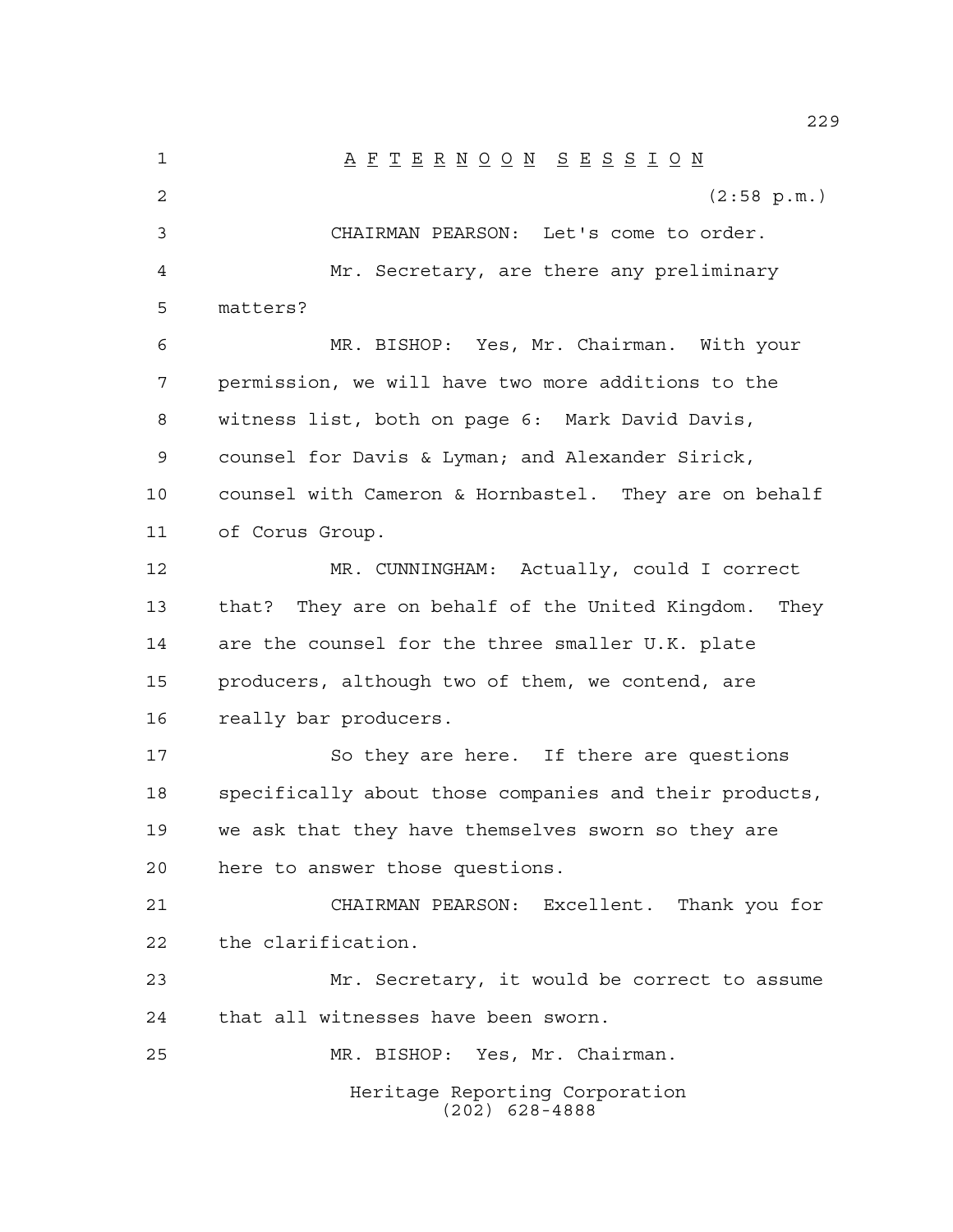Heritage Reporting Corporation (202) 628-4888 CHAIRMAN PEARSON: Okay. Very well. Let's begin. Mr. Cunningham, are you -- MR. CUNNINGHAM: Mr. Pierce will be the master of ceremonies. CHAIRMAN PEARSON: Wonderful. Please proceed. MR. PIERCE: Thank you, Mr. Chairman. Good afternoon. Good afternoon, Commissioners. I'm Ken Pierce, counsel for the Mexican producer, AHMSA, and this is Respondents' panel presenting cumulated arguments and noncumulated arguments for Mexico, the United Kingdom, and Germany. The first witness will be Dennis Kunka of Caterpillar to discuss how this major purchaser of cut-to-length plate sees market supply today. Next will be Jim Dougan of Economic Consulting Services to discuss the state of the domestic industry and demand. Mr. Dougan is followed by Dr. Thomas Prusa of Rutgers University. He will address China and Petitioners' economic models. Richard Cunningham of Steptoe & Johnson, with witnesses from the Corus Group, will discuss the United Kingdom on a decumulated basis. Dr. Prusa and I will then present the case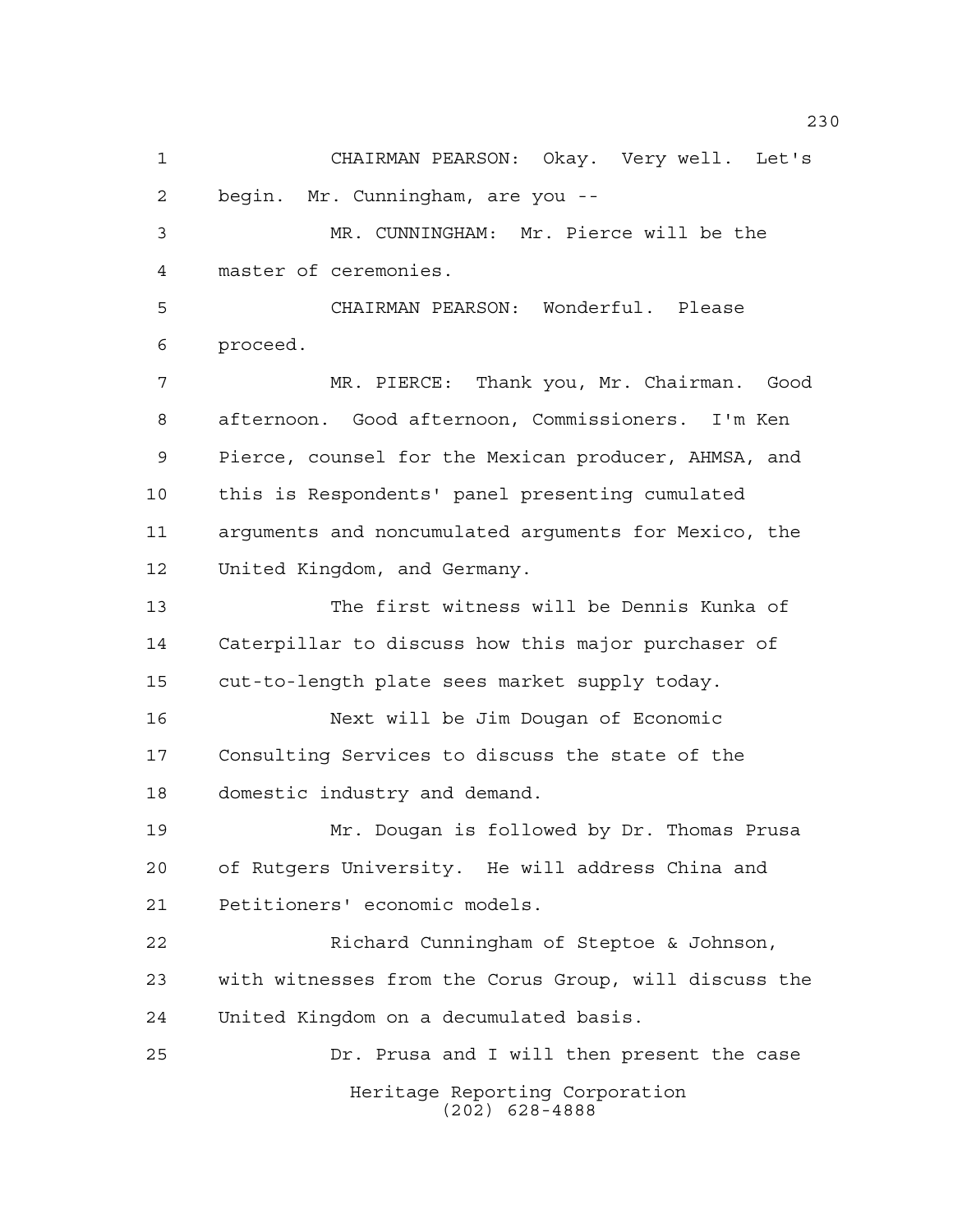for Mexico's decumulation and revocation.

Heritage Reporting Corporation (202) 628-4888 Chris Dunn, also of Willkie Farr, will address Petitioners' arguments specific to Brazil. Finally, Marc Montalbine of deKieffer & Horgan, counsel to the German mills, will explain why Germany should be decumulated. All of those presenting direct testimony and others appearing on the Commission's calendar for Respondents are available to answer questions from the commissioners or staff. Thank you. MR. KUNKA: Good afternoon. My name is Dennis Kunka. I am the North American steel plate purchasing manager for Caterpillar, Inc., with commercial responsibility for steel plate, sheet, and special sections consumed in the United States. I have been involved with steel procurement at Caterpillar for eight years and an employee of CAT for 16 years. I would like to briefly review CAT's role in the cut-to-length plate market and then explain the major changes that we have seen in the cut-to-length plate market in recent years in the U.S. Because of those changes in the market, CAT believes that the antidumping orders no longer serve their purpose and should be revoked. CAT is the world's leading manufacturer of construction and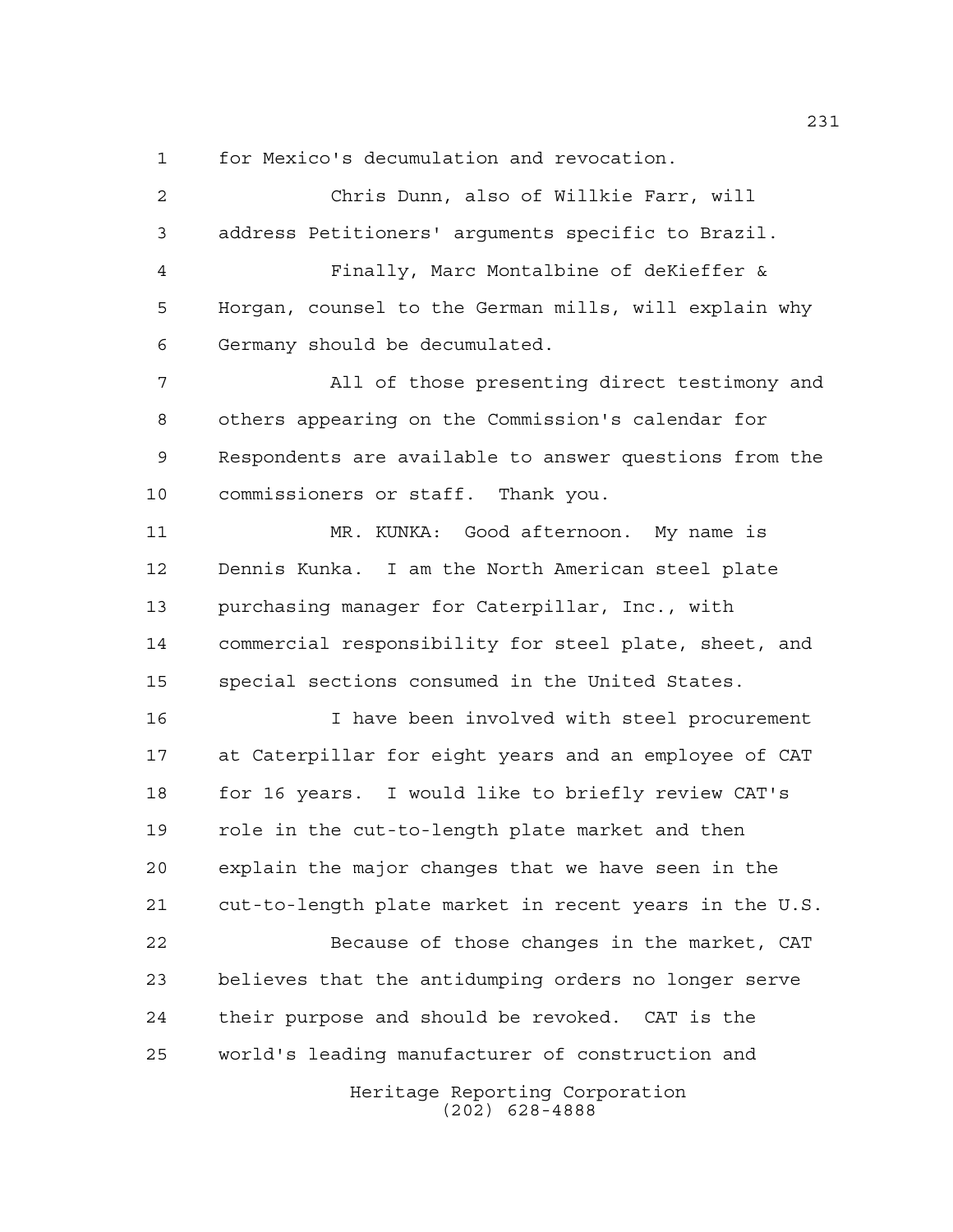mining equipment, diesel and natural gas engines, and industrial gas turbines. It employs almost 44,000 people in the United States. CAT purchases millions of dollars of cut-to-length plate every year from a number of major producers primarily in the United States.

 CAT uses that plate to manufacture its mining and construction equipment, and demand for that plate is driven by consumers' demand for the product it manufactures.

11 I work with CAT product and design groups and plate suppliers to manage CAT's purchasers of cut- to-length plate. CAT imposes stringent quality standards on the equipment that it manufactures. These standards extend to its suppliers, including suppliers of plate.

 Consequently, CAT bases its purchasing decisions for cut-to-length plate and all other inputs primarily on quality. In addition to meeting quality requirements, suppliers must meet CAT's delivery, logistics, and supply chain cost criteria.

 One of CAT's biggest purchasing problems with plate is the tight supply situation. While CAT's demand for plate has grown in recent years, the supply has not kept pace, and, on occasion, CAT has been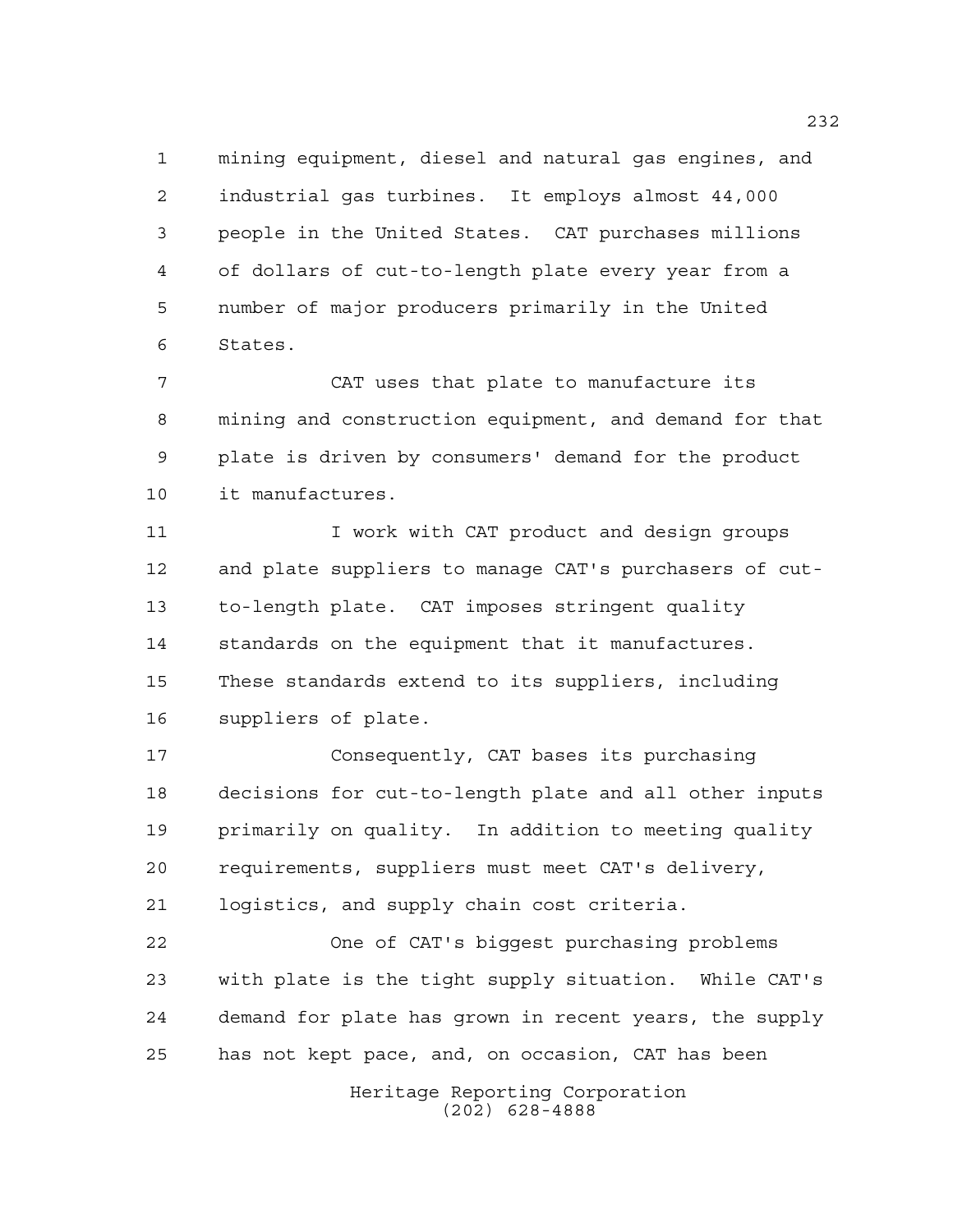placed on allocation. Such conditions have placed CAT in the untenable position of not being able to produce its products in a timely manner, as its customers require.

 CAT is concerned that continued tight supply conditions may lead to extended lead times in the near future. For example, recent press reports indicate that U.S. producers are going to cut production soon, worsening tight supply conditions. In addition, Caterpillar faced unprecedented price increases for cut-to-length plate. The U.S. suppliers of plate have dramatically raised prices since 2002. Despite Petitioners' claims that prices are currently falling. Caterpillar's fabrication suppliers have faced price increases throughout 2006, which they have sought to pass on to Caterpillar.

 Despite these supply and price issues, Caterpillar continues to purchase cut-to-length plate from U.S. suppliers because of the consistent high quality that these producers provide, because of its commitment to establishing and maintaining long-term supplier relationships, and because of other nonprice factors.

Heritage Reporting Corporation (202) 628-4888 These practices will not change on revocation of the antidumping orders because they are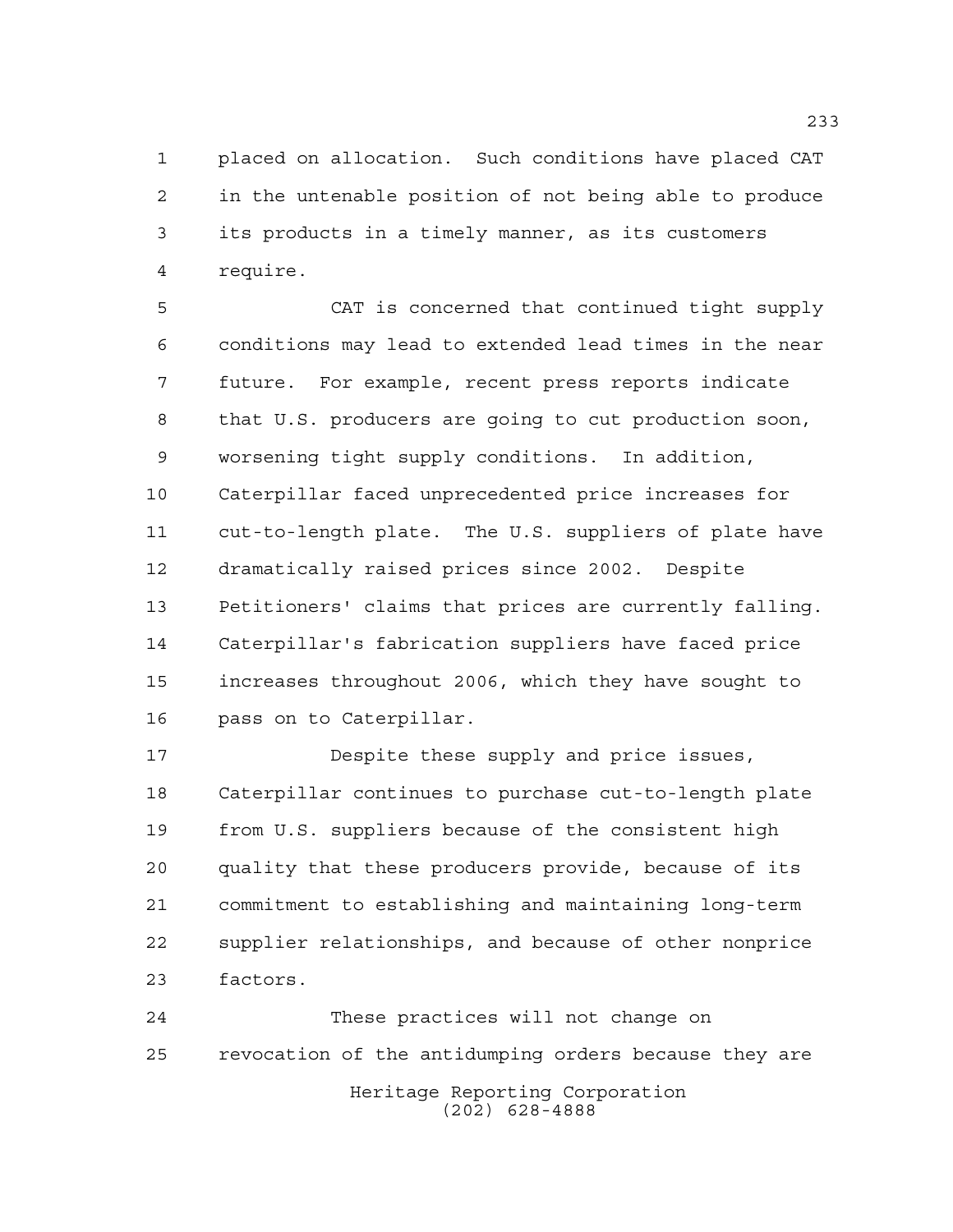an integral part of Caterpillar's business strategy. Revocation would simply provide Caterpillar with greater flexibility to relieve some of the current tight-supply issues it faces by importing small amounts of cut-to-length plate without the burden and uncertainty created by duties.

7 The case of Mexico, for example, revocation could provide Caterpillar with a more convenient, cut-to-length plate supply for its U.S. southwestern facilities and fabrication suppliers, thus helping Caterpillar to attain improved efficiencies with respect to logistics.

 Let me also say a few words about the conditions in the U.S. cut-to-length plate industry. We have seen a trend of consolidation among the producers in the industry over the past few years. Caterpillar welcomes this consolidation trend because it is making the industry more financially secure and providing more stable suppliers for CAT.

 This consolidation is also occurring on a global scale. For example, Mittal Steel, a company headquartered in The Netherlands, acquired ISG in 2005, which itself had acquired Bethlehem Steel in 2002.

Heritage Reporting Corporation (202) 628-4888 Thus, the domestic industry is far different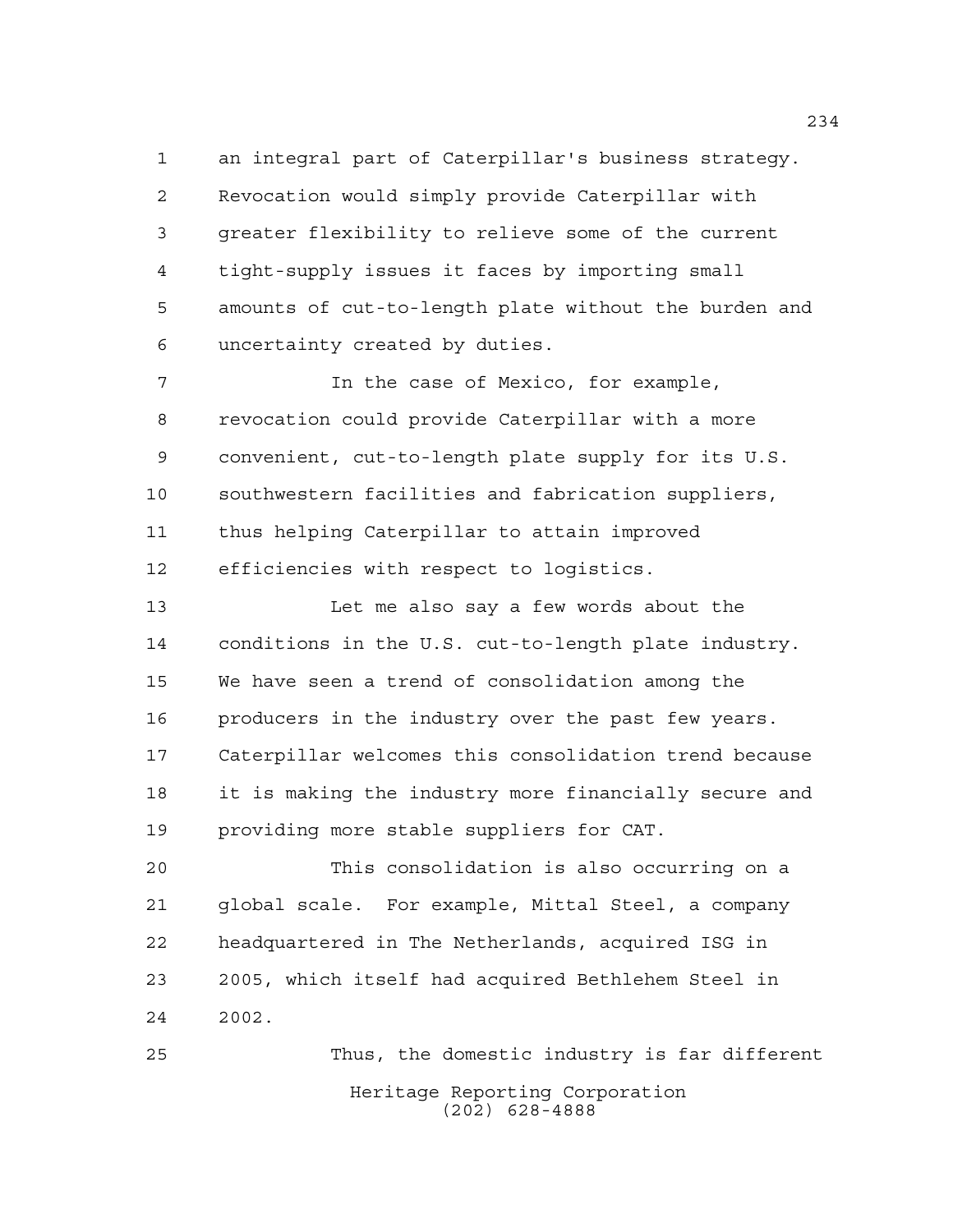and stronger than it was at the time of the original investigations many years ago. And in this position of strength, which is likely to continue for the foreseeable future, the industry needs no further government protection. Instead, the antidumping orders on cut-to-length plate from subject countries should be revoked to ease supply limitations and provide much needed flexibility to domestic consumers, such as Caterpillar.

 Thank you for your time this afternoon. MR. DOUGAN: Good afternoon. I'm Jim Dougan from ECS.

 In the time since this case was last before the Commission, a remarkable transformation has taken place in the U.S. CTL plate industry. Today, the domestic plate industry is a model of efficiency, having reinvented itself and, in the past two years alone, more than offset by billions of dollars every penny of operating loss incurred during the early years of the POR.

 Let me turn now to the critical issues confronting the Commission today. Domestic producers place a great deal of emphasis on the antidumping orders as an essential factor in their restructuring and financial improvement. The fact is, there was no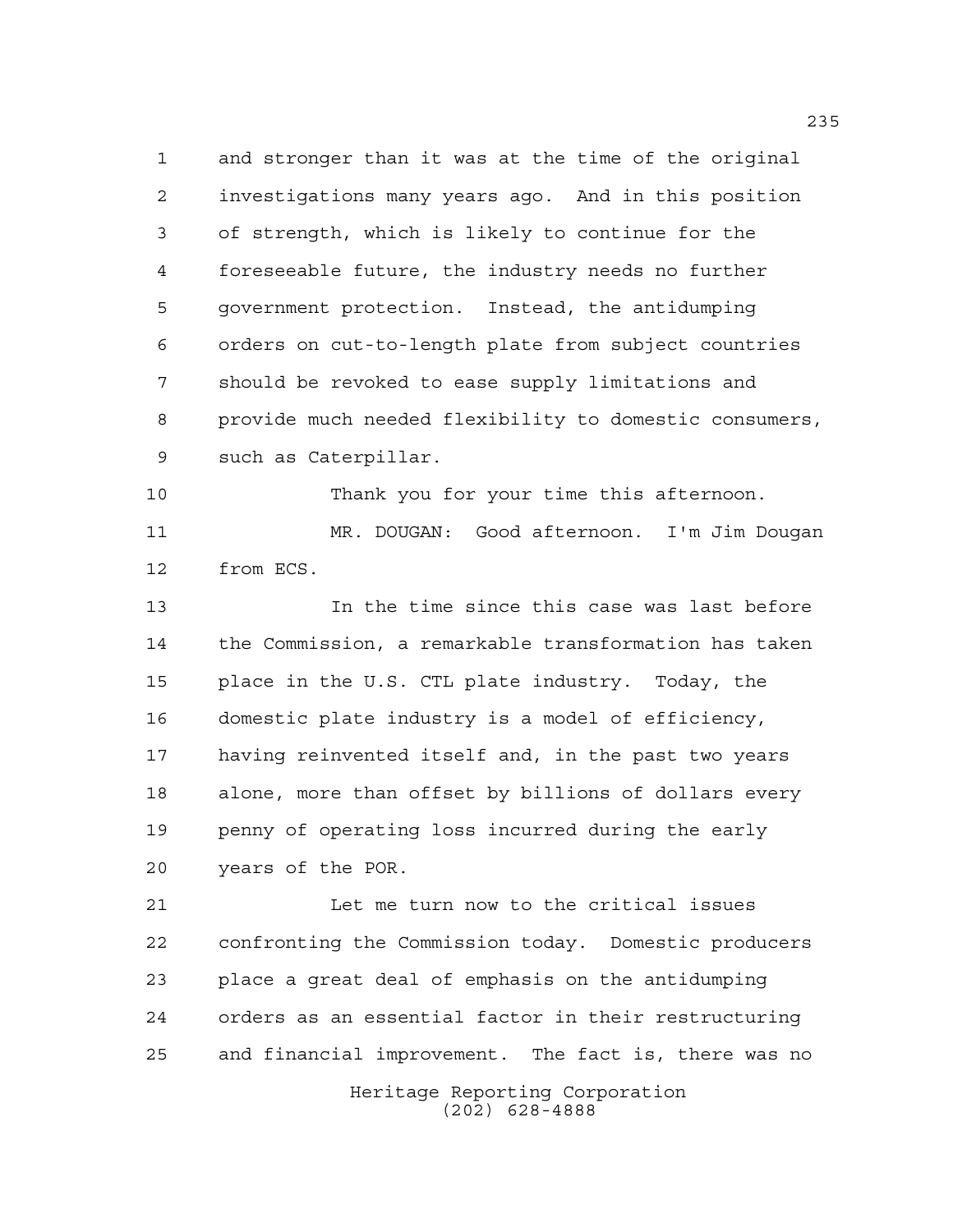correlation between the volume of imports and the health of the domestic industry during the POR. See the left-hand side of Slide 1.

 During periods of substantial import relief, including as many as 18 antidumping orders and the Section 201 remedy, the industry still lost money and faced declining prices. However, since the 201 relief was lifted in December 2003, the U.S. CTL plate industry has enjoyed a period of financial success unparalleled for decades, as you can see to the right- hand side of the chart. Indeed, a rise in imports, entirely driven, by the way, by nonsubject imports since the 201 relief was lifted, coincided with the record-breaking profits for the domestic industry.

 In sum, the domestic industry's improvement and continued success is driven not by any import relief but by two primary factors: one, strong demonstrate, with concurrent and continuing growth in each of the major end-use segments; and, two, the restructuring of the domestic industry, with the resulting improvements in its efficiency.

 The various trade press articles and government publications attached at Exhibits 2 and 5 to our joint brief are just a sample of the public record data that demand is expected to grow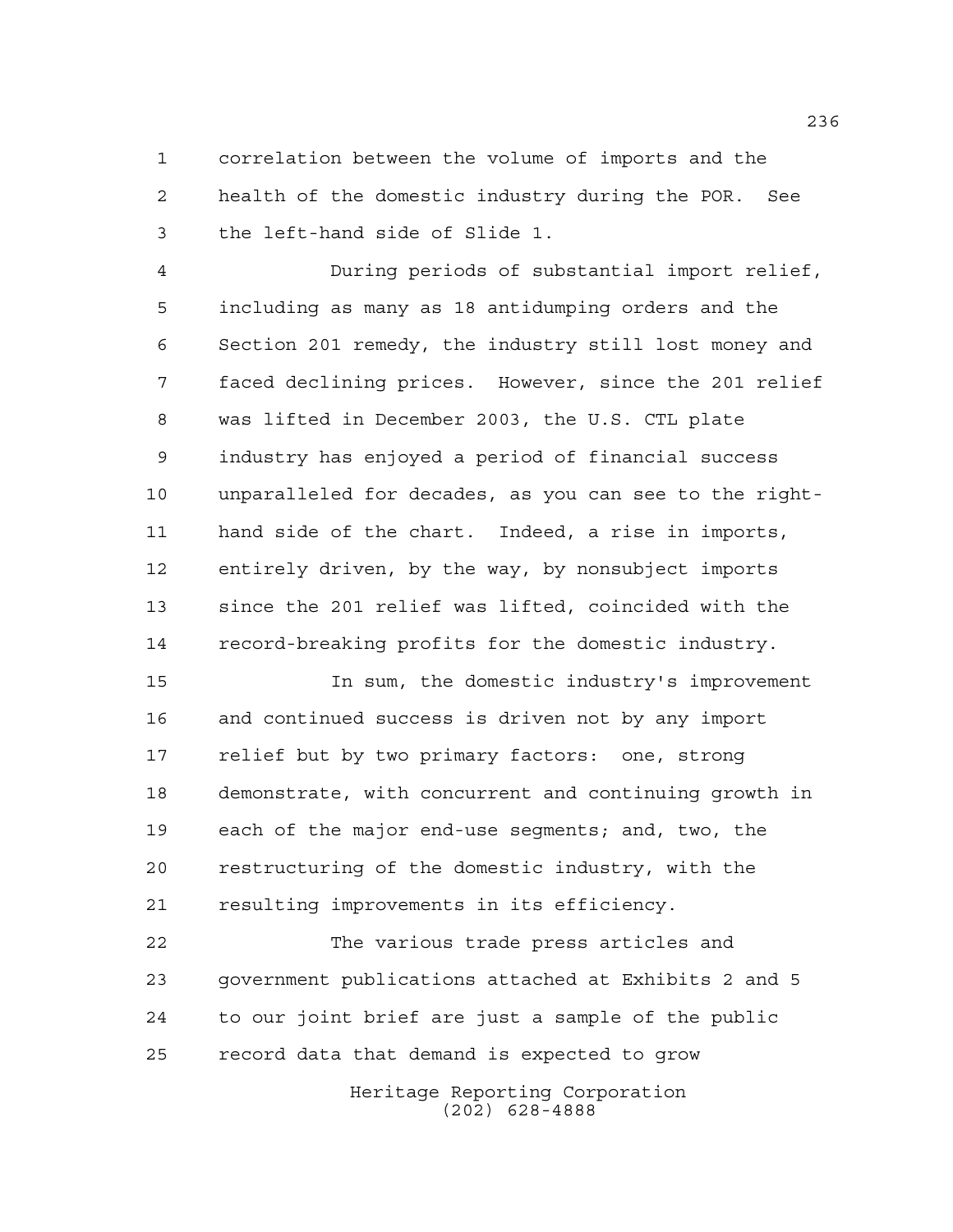simultaneously in all of the key end-use markets for CTL plate. This sustained growth includes booming demand in the energy industry, increased demand for rail cars and industrial equipment, and substantial increases in nonresidential construction activity enhanced by the Federal Highway Bill and hurricane reconstruction in the Gulf Coast region.

8 As a matter of fact, it appears that the four major domestic mills themselves -- IPSCO, Mittal, Nucor, and Oregon -- recently prepared a group forecast for the carbon and alloy plate industry that confirms this outlook. That forecast was presented in September of this year at the Mittal Service Center Institute's Economic Forecast Conference in Shaumberg, Illinois.

 While the Commission and Respondents did not have access to the report, nor was it provided in Petitioners' prehearing brief, key facts were cited in recent American Metal Market and Steel Business Briefing articles, and all point to an extremely strong demand outlook for the reasonably foreseeable future in the same key, end-use segments identified in the staff report.

Heritage Reporting Corporation (202) 628-4888 Nothing has changed since the September 2006 release of the domestic industry group forecast. Just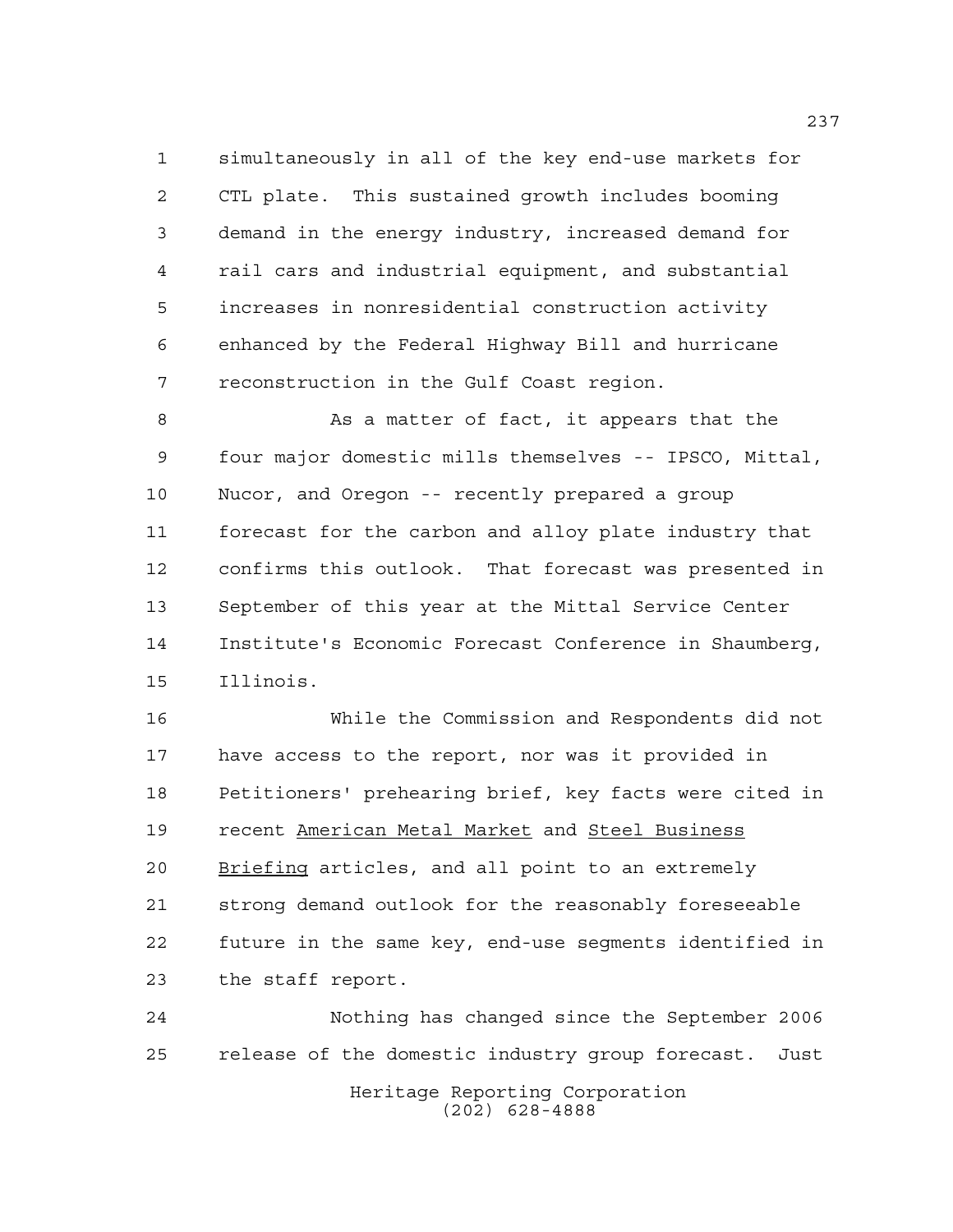last week, David Sutherland, the CEO of IPSCO, was quoted in Steel Business Briefing discussing the booming plate market and said, "Clearly, our customers, both in plate as well as pipe, believe next year will be quite strong, certainly through the middle part of the year. Plate consumers don't think much beyond a quarter or two, but they are feeling quite good about 2007."

 Thus, outside of these proceedings, the domestic mills paint a very different picture of plate demand than they presented in their prehearing briefs and in their testimony earlier today. Despite all evidence to the contrary, even from their own mouths, the domestic industry still claims that future demand growth for CTL plate will be undermined by, one, an impending recessing; and, two, a potential and temporary inventory adjustment.

 At Exhibit 3 to IPSCO's prehearing brief, Schagrin Associates presents an economic submission that forecasts a coming recession in the U.S. economy. While we plan to provide a more detailed critique and rebuttal of this analysis in our posthearing brief, a few points are worth noting here.

Heritage Reporting Corporation (202) 628-4888 The first, and most significant, point is that the Schagrin forecast, while an interesting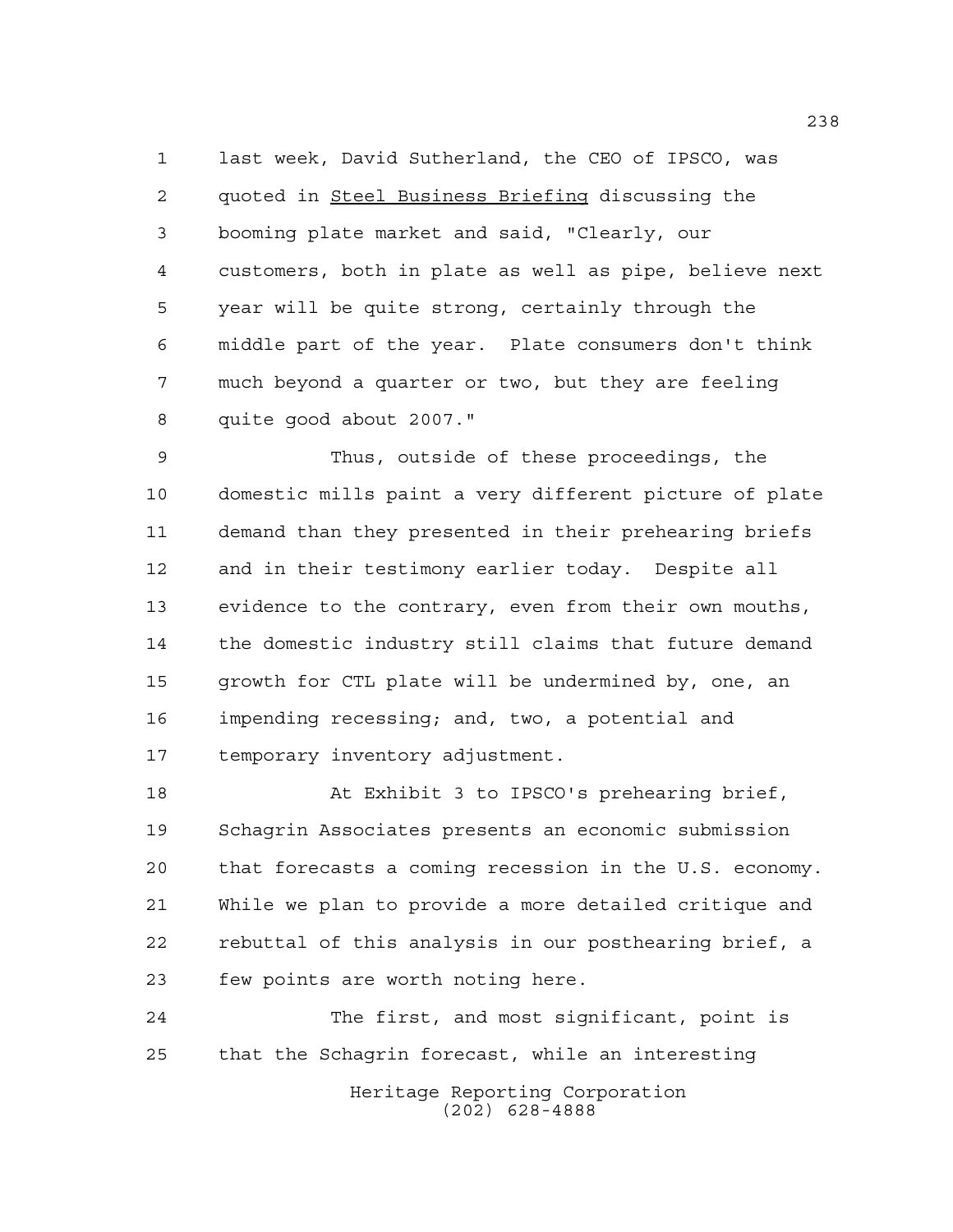theoretical construct, is at odds completely with the domestic producers' own forecasts based on their own order books, customer relations, and other firsthand market intelligence.

 Second, the Schagrin analysis explicitly recognizes that demand for plate responds to developments in certain key economic sectors, and I quote, "mainly nonresidential construction, industrial equipment, and transportation equipment." It then ignores measures of demand in these key economic sectors and forecasts plate demand on the much broader estimates of GDP and industrial production growth.

 It concedes that residential construction is not a major demand driver for CTL but that if the decline in the housing sector causes an overall downturn in the economy, which has not happened, nonresidential construction "will inevitably decline with the lag." Since nonresidential construction projects usually take more than a year to complete, this decline would not occur until 12 to 24 months later.

 In short, a cooling in the residential housing market might lead to a slowdown in the general economy sometime next year, which might be followed by a decline in nonresidential construction one to two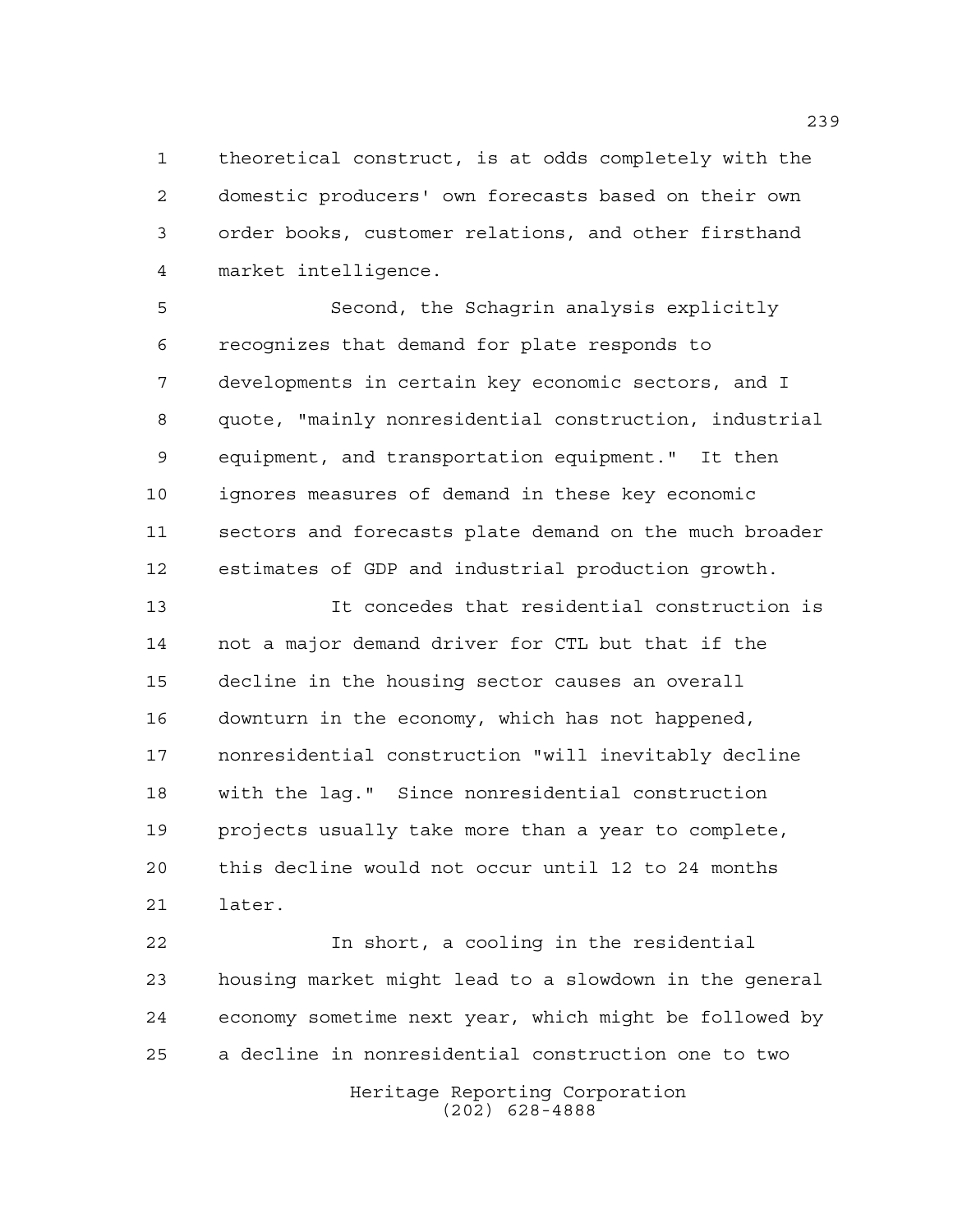years after that.

| 2  | Given all of the other variables at play,              |
|----|--------------------------------------------------------|
| 3  | this stretches the definition of "reasonably           |
| 4  | foreseeable future." And even if such a slowdown in    |
| 5  | nonresidential construction were to occur, its effect  |
| 6  | on plate demand likely would be offset by strong       |
| 7  | demand in the energy and transportation sectors.       |
| 8  | Third, to accept the arguments in the                  |
| 9  | Schagrin submission and the stated implications for    |
| 10 | the CTL market, the Commission must find that a        |
| 11 | recession, usually defined as a decline in GDP for two |
| 12 | consecutive quarters, is likely in the near term and   |
| 13 | that the negative effects thereof would occur within   |
| 14 | the reasonable foreseeable future. That would be pure  |
| 15 | speculation.                                           |
| 16 | Fourth, the Schagrin analysis only evidence            |
| 17 | of this supposed slowing demand is actually occurring  |
| 18 | in the market for CTL plate are data points referring  |
| 19 | to recent price declines in hot-rolled band and flat-  |
| 20 | rolled steel, in general. These points ignore the      |
| 21 | domestic industry's price increases for CTL plate in   |
| 22 | August, September, and October of this year.           |
| 23 | Respondents provided ample evidence of the tightness   |
| 24 | in the plate market and how its market differs from    |
| 25 | that for other steel products at Exhibit 6 to the      |
|    | Heritage Reporting Corporation                         |

(202) 628-4888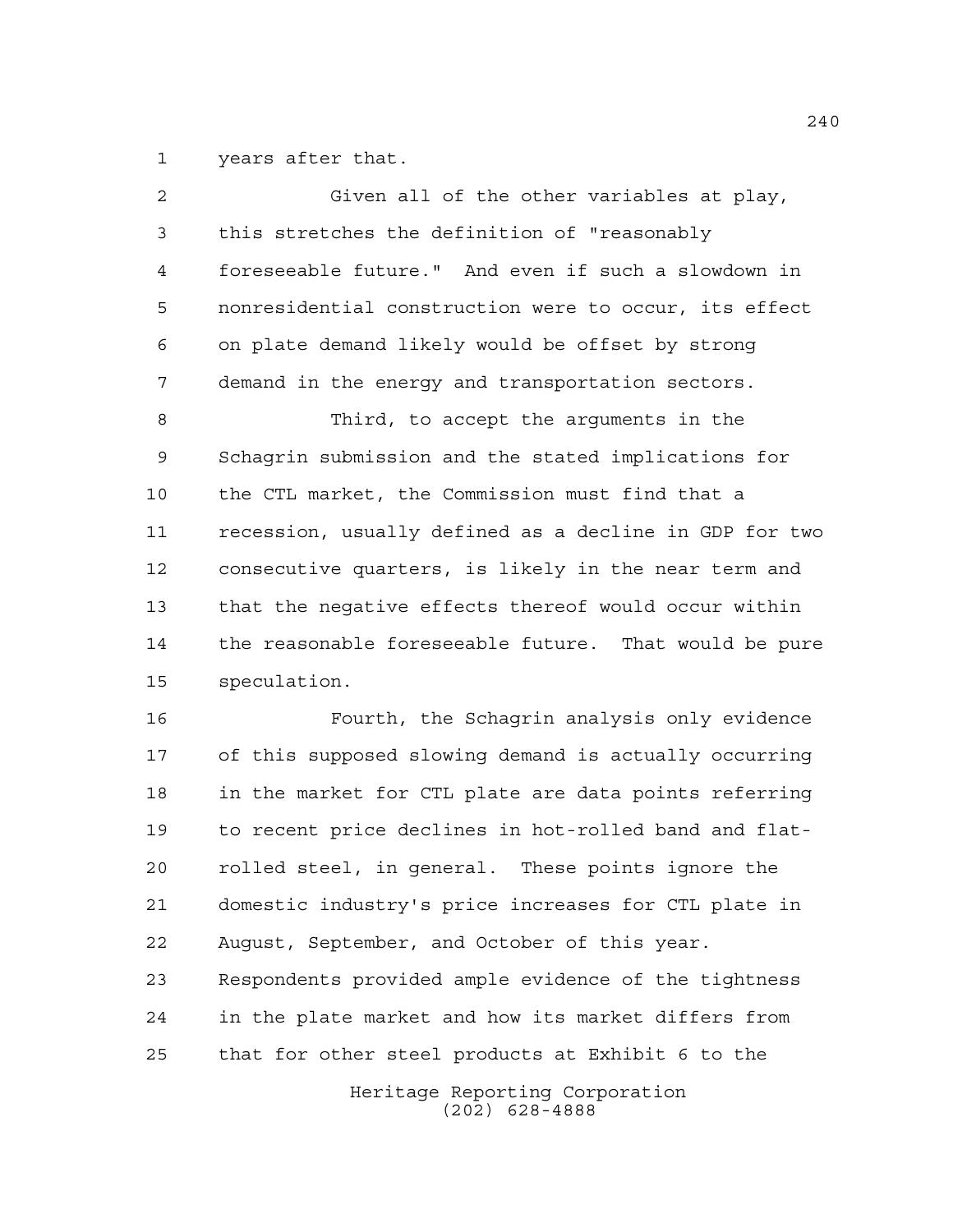joint brief.

 With regard to the inventory adjustment, we remind the Commission that the domestic industry made virtually the same arguments in this room last year, stating that the demand improvements in 2004 were a one-time boom, driven by panic buying on the part of customers and that demand was already declining exacerbated by an inventory correction. This testimony came at the same time that these companies were a full nine months into accruing operating profits at an annual rate of 25 percent sales. Moreover, any possible upcoming inventory adjustment is a natural function of increasing plate prices. Distributors desire to increase their stocks is reflective of their view that prices are increasing, which, in turn, is a consequence of high and continuing strong demand. The Commission should not be persuaded by these forecasts of recession or an inventory adjustment. We are seeing increases in real fundamental demand in the market, not so-called apparent consumption. Any possible inventory adjustment in the coming months, which has yet to materialize, will represent only a decline in apparent consumption at the service center level and not actual demand. The actual demand by the domestic producers'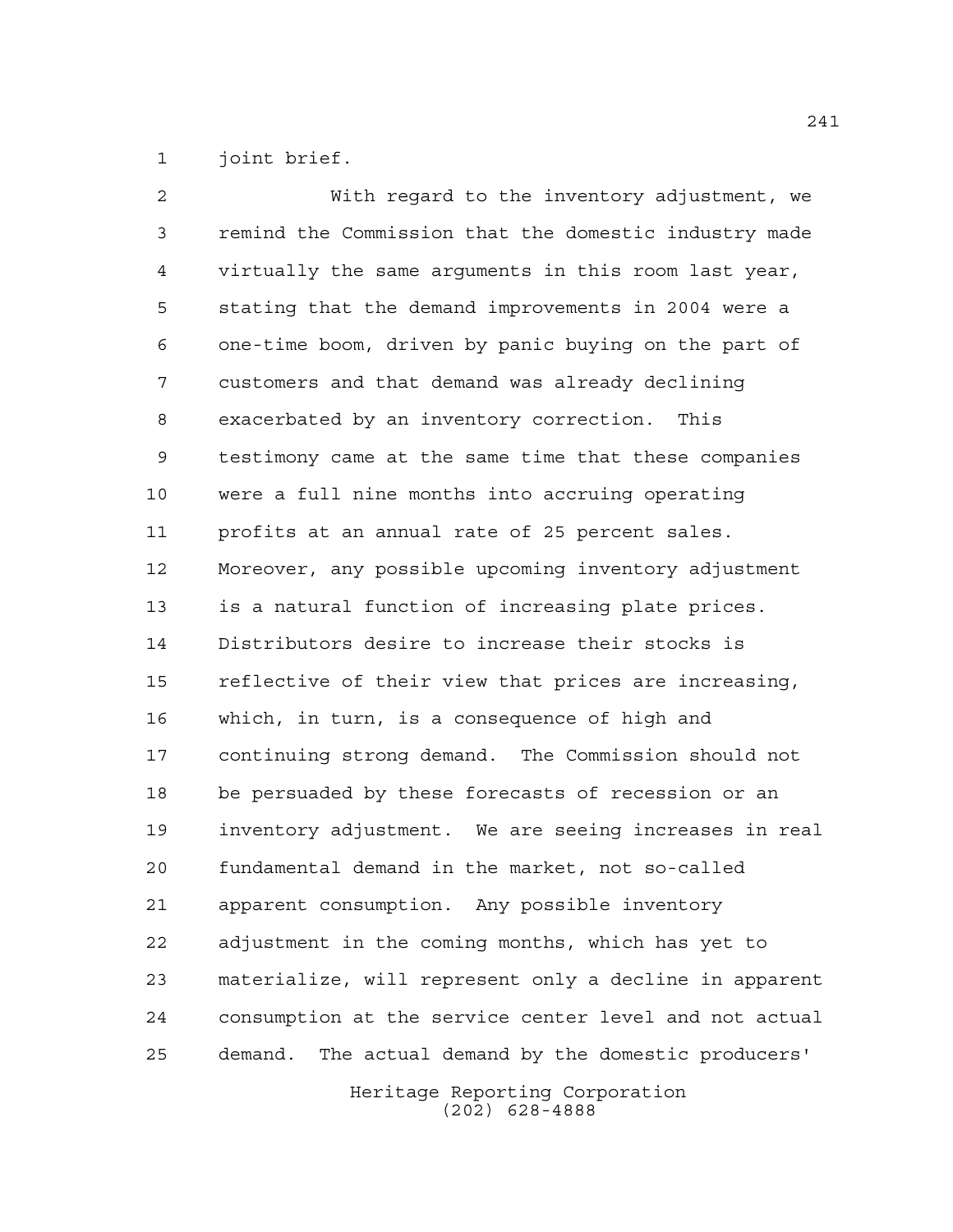own forecast and backed by actual advanced orders from their customers in key end-use markets through at least 2007 is extremely positive into the reasonably foreseeable future.

 But increase in demand is hardly the whole story. The domestic CTL plate industry has made significant improvements in its productivity and efficiency. It is literally not the same industry that existed at the time of the previous sunset review in 2000. Production has increased by 30 percent from 2000 to 2006. Over the full review period, labor productivity is up by 56 percent and unit labor costs have declined by over 30 percent. The increases in demand and improved efficiency has driven the domestic industry to new heights of market power and economic success, earning profits unprecedented in recent memory. Any rise in raw material costs witnessed over the review period has been completely passed on to customers. In 2005 and through at least June 2006, the domestic producers enjoyed a 40 percent markup over cost of goods sold. This is an improvement from the 33 percent markup of what Mr. Ballou described this morning as the perfect storm of 2004. Within the past few months, the industry has increased prices by \$70 a ton.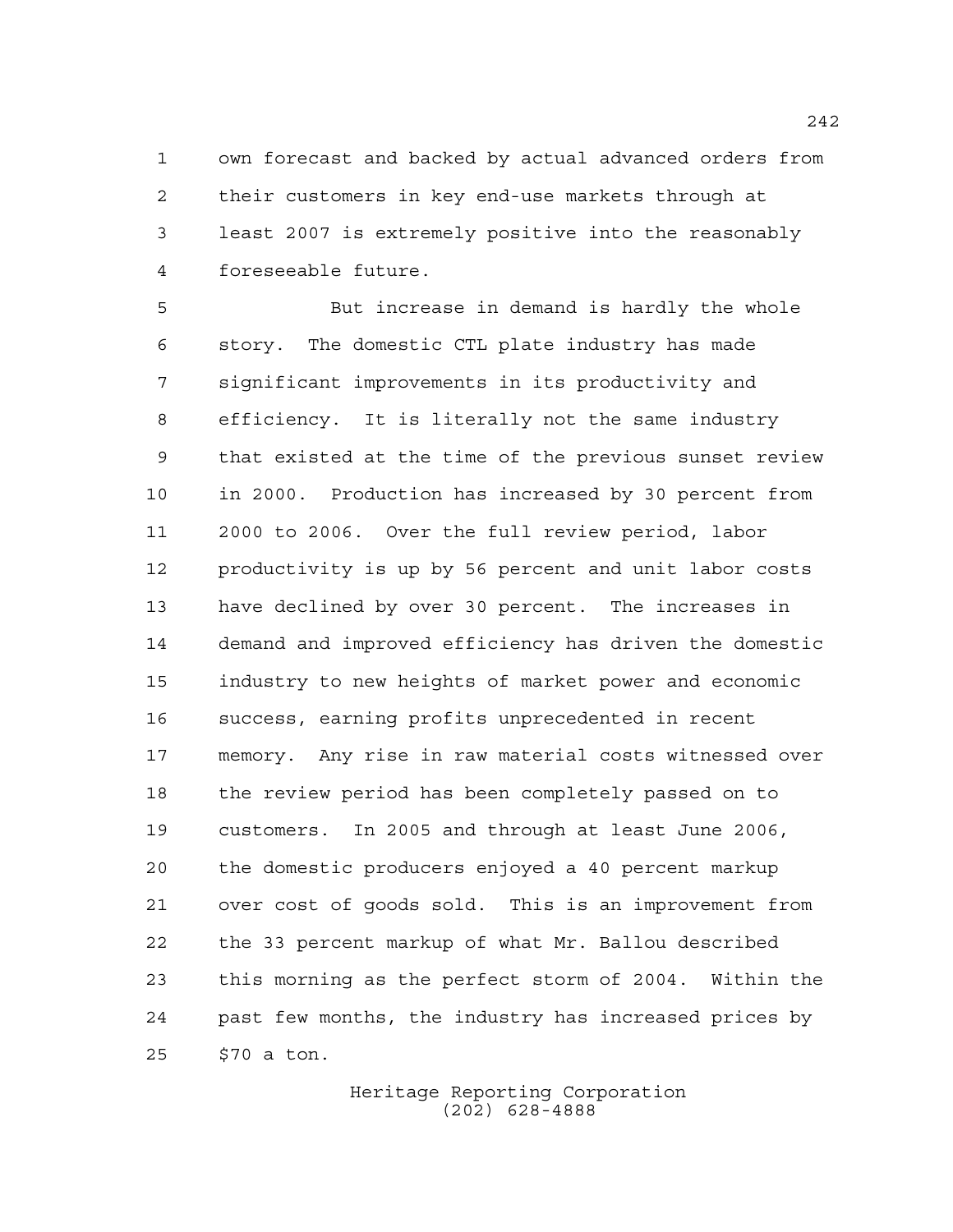Now, in 2004, the domestic industry earned \$794 million in operating profits, nearly equal to the total profits earned by the industry in the preceding 13 years. In 2005, the industry's profitability actually improved from this level, to a total profit of \$1.1 billion. Operating profit through June 2006 was \$634 million, even higher than 2005 on an annualized basis, and bringing total operating profits since 2004 to approximately \$2.5 billion. With these operating results, the domestic CTL plate industry is not vulnerable to injury by region of subject imports. The fact is the domestic CTL industry has been a wash in cash for the last two-and-a-half years. They merely have chosen not to spend it on their plate assets in the U.S. Please refer to slide 10 on the screen above. This exhibit shows that during the POR, domestic producers' capital expenditure were below their depreciation expense. This is the story domestic producers want you to see.

 What they prefer you didn't see is on the next page at slide 11. Cash flow is a metric that represents a reasonable proxy for the funds available to domestic producers for investment without having to resort to borrowing. This chart shows that the domestic industry's cash flow in 2004 alone was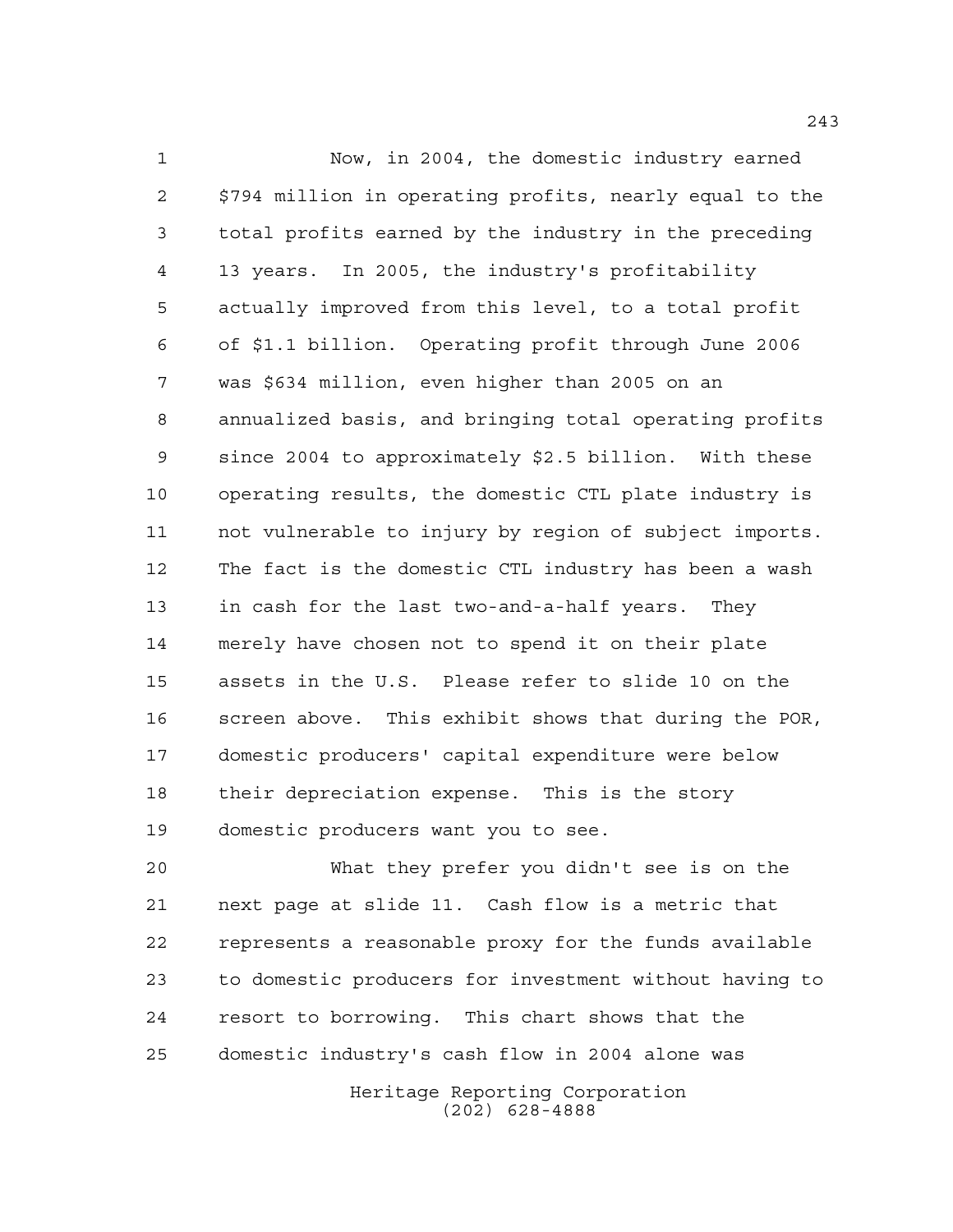sufficient to cover all depreciation expenses incurred from 2000 to 2004, which is represented by the orange box, with enough left over from that one year to recover the negative cash flows from 2000 to 2003, represented by the yellow box, and still cover the capital expenditures for 2004. That's the blue box. When one adds cash flow from 2005 and 2006 to the mix, the point is even more striking. Please look at slide 12. Domestic industry cash flow exceeds depreciation, the orange box, plus capital expenditures for the entire POR, the blue box, plus a repayment, if you will, of the negative cash flows of the 2000 to 2003 period, the yellow box, by nearly \$1.5 billion. That's the green box.

 Thus, the domestic industry's argument that the orders must remain in place until it earns capital required for future investments is specious. It has had the capital and it has chosen to spend it elsewhere.

 Despite the strong demand forecasts, the industry's demonstrated pricing power and their excellent financial results, the domestic mills continue to argue that they are vulnerable to injury, because the U.S. market will attract huge volumes of subject plate in the absence of the orders. Domestic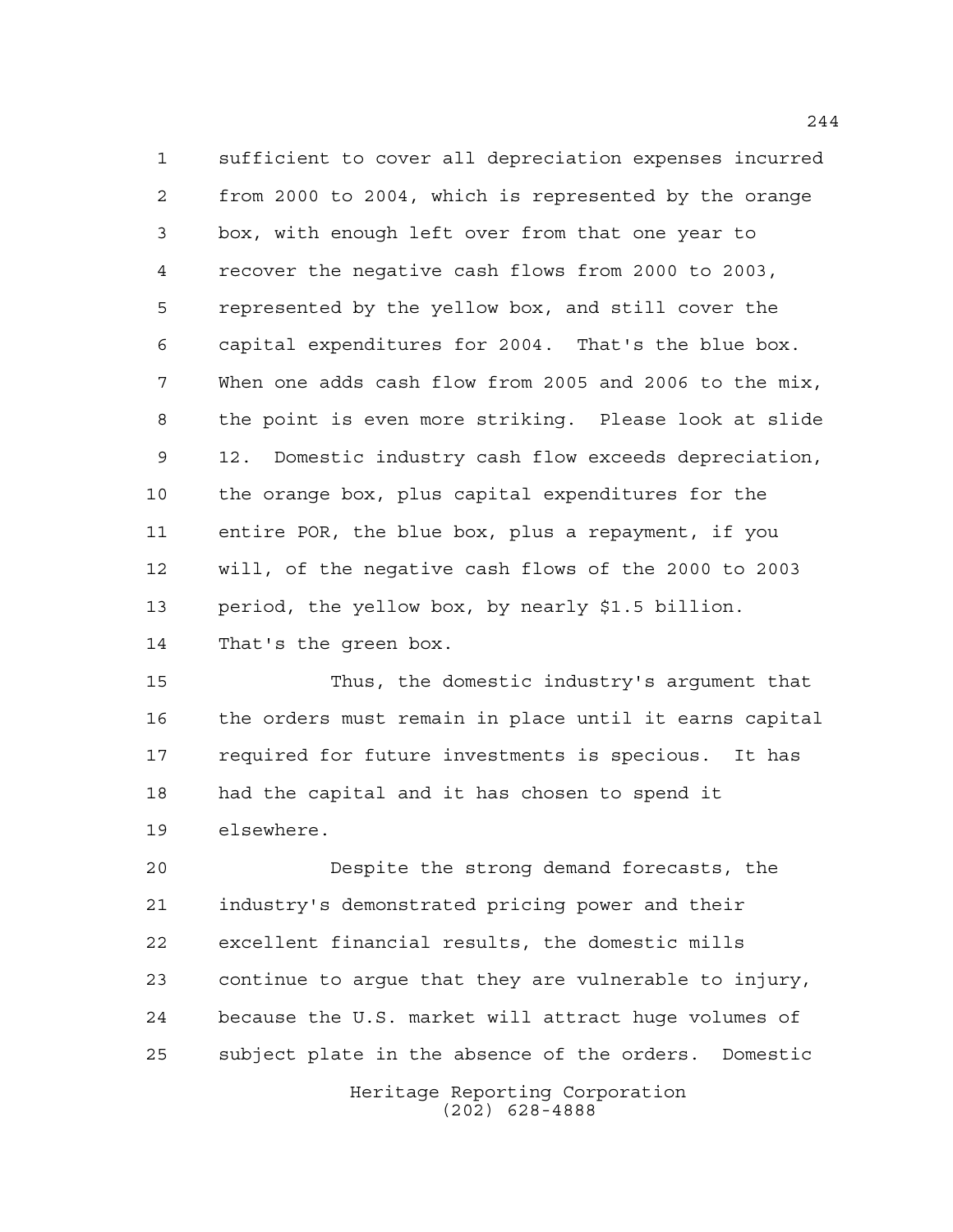producers claim that the U.S. is the prime market for plate across the globe and that its size and high prices make it a magnet for imports from all over the world. If this picture of the U.S. market was true in the past, it is certainly not true today. According to data in the staff report, the U.S. market's current share of global consumption is small and has been on a declining trend since the time of the original investigation. While the data, themselves, are confidential, I refer the Commissioners to Exhibits 12 and 13 of the joint Respondents' pre-hearing brief and ask if these data support the claim that the U.S. is the prime market in the global plate industry now or into the foreseeable future.

 But beyond mere size, arguments regarding the price differentials between the U.S. and other markets are grossly oversimplified and misleading. For one, the data relied upon by U.S. producers to develop these arguments is subject to the following caveats, as noted in the staff report, on page CTL-IV- 93. These data are collected based on different product categories, timing, and commercial considerations and, thereby, may not be directly comparable with one another. Moreover, such data are distinct from the pricing data purported in the staff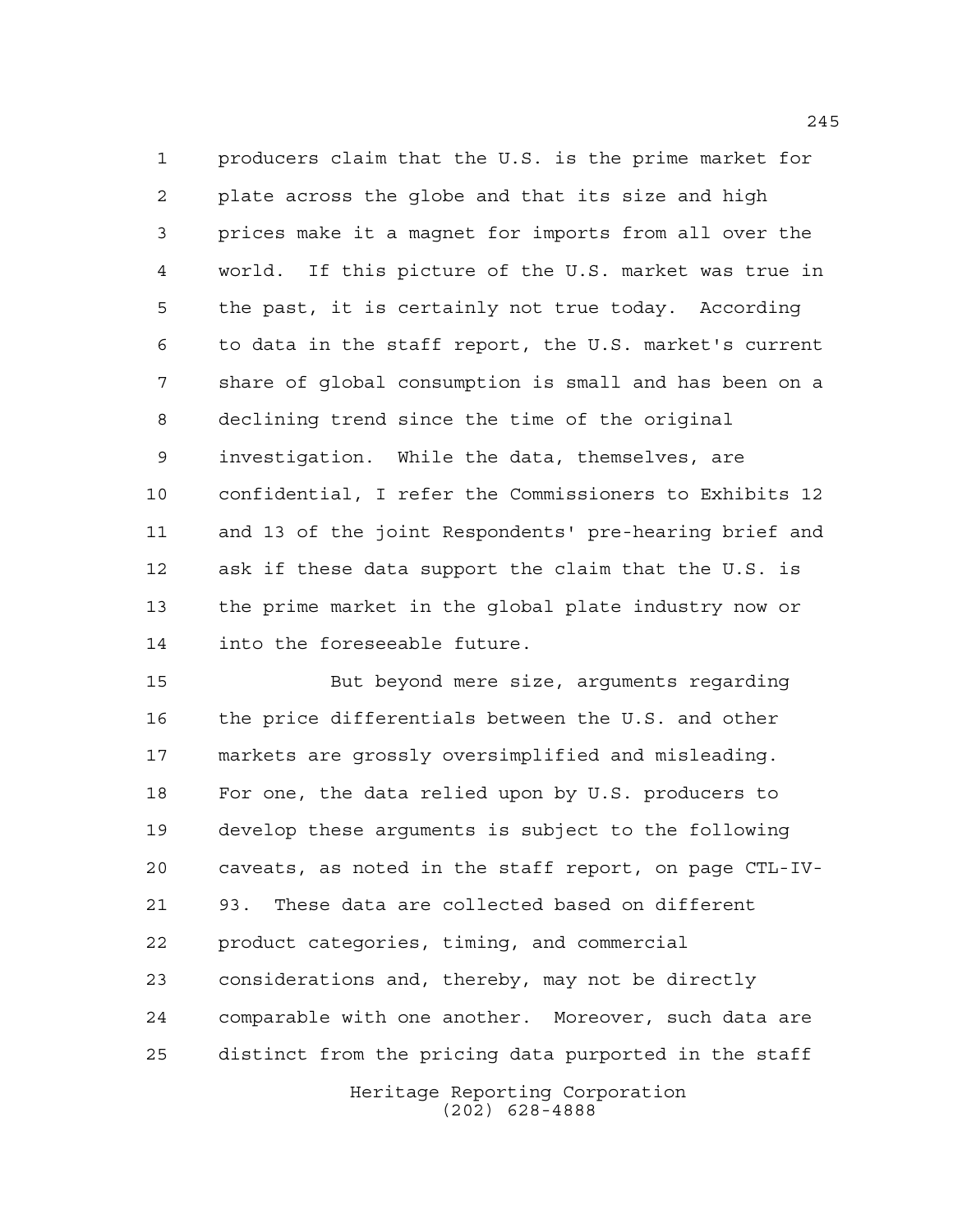report, which are collected directly from U.S.

 producers and U.S. importers via the Commissioner's questionnaires. While the exact data used in the analysis are confidential, I refer the Commission to pages 72 to 75 of the joint Respondents' pre-hearing brief and the corresponding exhibits at 20 to 23. This analysis shows, using data from the staff report and questionnaires, that the price differentials between markets do not exist to the degree claimed by the domestic industry, if they exist at all.

 Finally, the questionnaire data indicate that U.S. producers with the lowest prices do not gain market share at the expense of those with higher prices, suggesting that other non-price factors, such as lead times, are at play in determining market share. There is no reason to believe that the market dynamics would be any different for plate imports. This is particularly true, given the much more significant lead times and transportation costs associated with bringing imported plate to the U.S. market. This concludes my remarks. Thank you. MR. PRUSA: Good afternoon. My name is Tom Prusa and I'm a professor of economics at Rutgers University. Let me begin by discussing the question of subject foreign capacity. Capacity utilization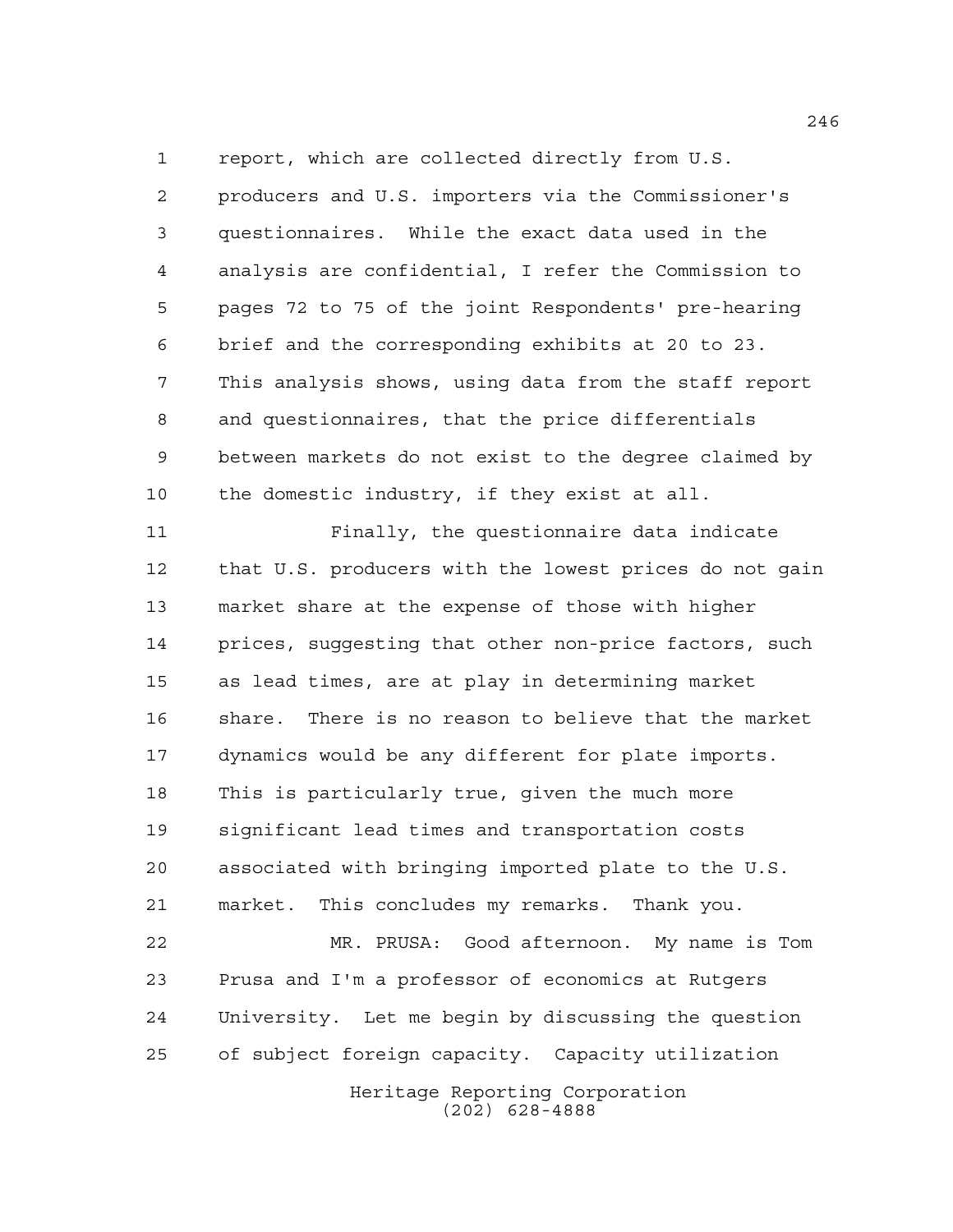rates of foreign producers in subject countries indicate little ability to export significant volumes to the United States. Due to confidentiality concerns, let me just say that the Respondents are operating at very high capacity utilization rates. This indicates little ability to direct or redirect shipments of cut-to-length plate to the United States. Accordingly, there is no basis to believe that the absence of the orders will likely cause significant volumes to be shipped to the United States.

 The pre-hearing report indicates that high subject supplier capacity utilization rates are not simply found in the interim period, but have characterized subject countries for several years. The inability of subject suppliers to shift supply from other markets to the United States is not just a passing phenomenon. Rather, it has been the condition in the market for a long time. Simply put, the cut- to-length plate market is tight, very tight. Let me mention two independent sources that confirm the tightness in the market.

 First, there are numerous trust articles confirming the findings in the pre-hearing report. Plate buyers are struggling to get their product into the United States. The number and the tone of these

Heritage Reporting Corporation (202) 628-4888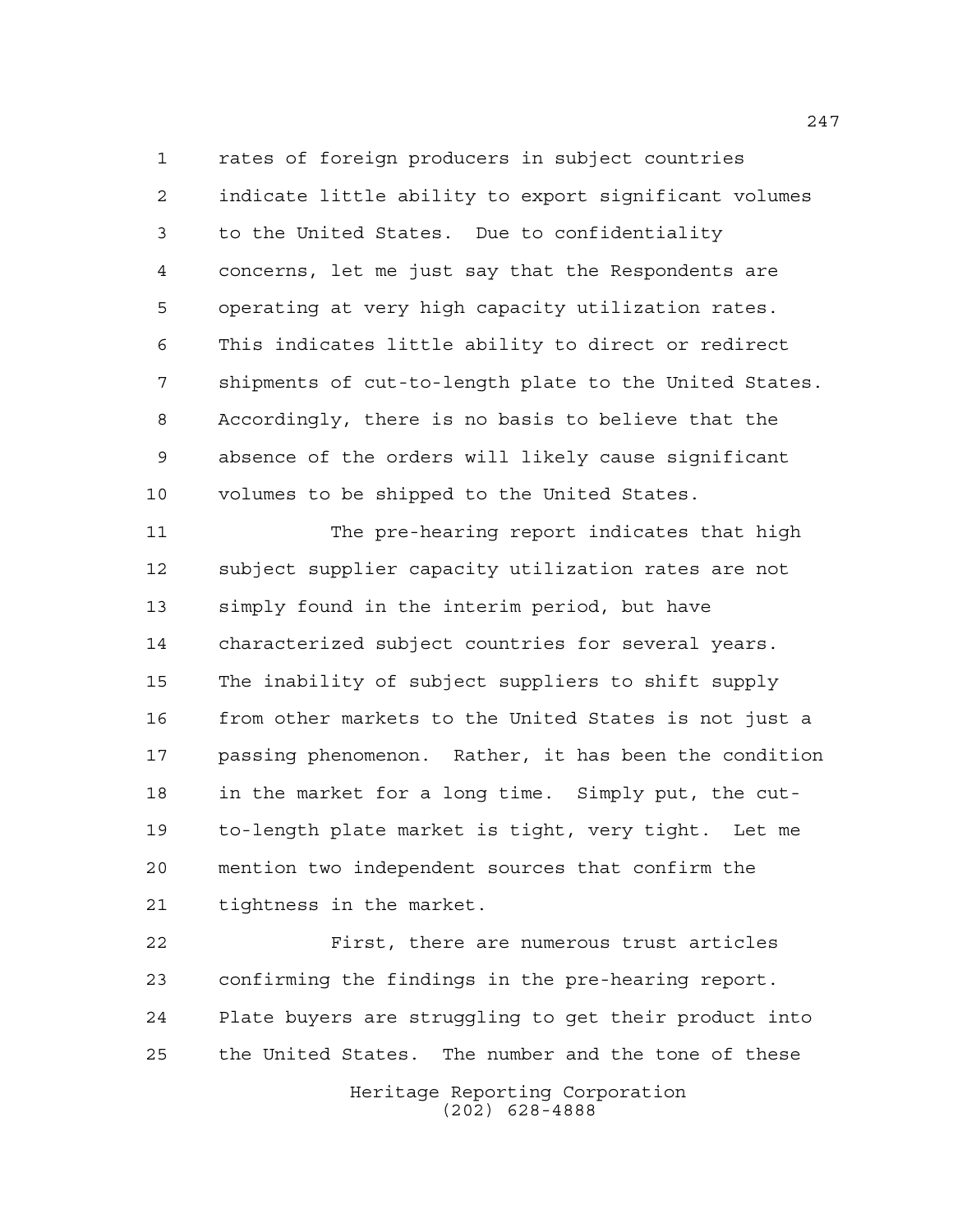articles suggest that domestic capacity utilization rates are notional, rather than practical. On October  $5<sup>th</sup>$ , Purchasing Magazine reported a survey of purchasers that cited plate among those products currently in short supply in the market. Plate buyers are also struggling to get their product abroad. As discussed in the pre-hearing brief, their reports of foreign plate buyers having order backlogs as long as a year.

 Second, the pre-hearing report indicates that capacity utilization in subject countries is higher than U.S. capacity utilization. This is noteworthy, because the economic study in Exhibit 1 of the Nucor brief notes that U.S. producers have little ability to increase their supply. But, if U.S. producers have little ability to increase their supply and if foreign producers are running their mills at higher capacity utilization, then surely foreign producers should not have the ability to ship significant quantities.

 Market shifting is a related issue. The Petitioners claim that the majority of subject countries' production is destined for export markets and that these exports would be diverted to the U.S. market. This claim is false. The Petitioners are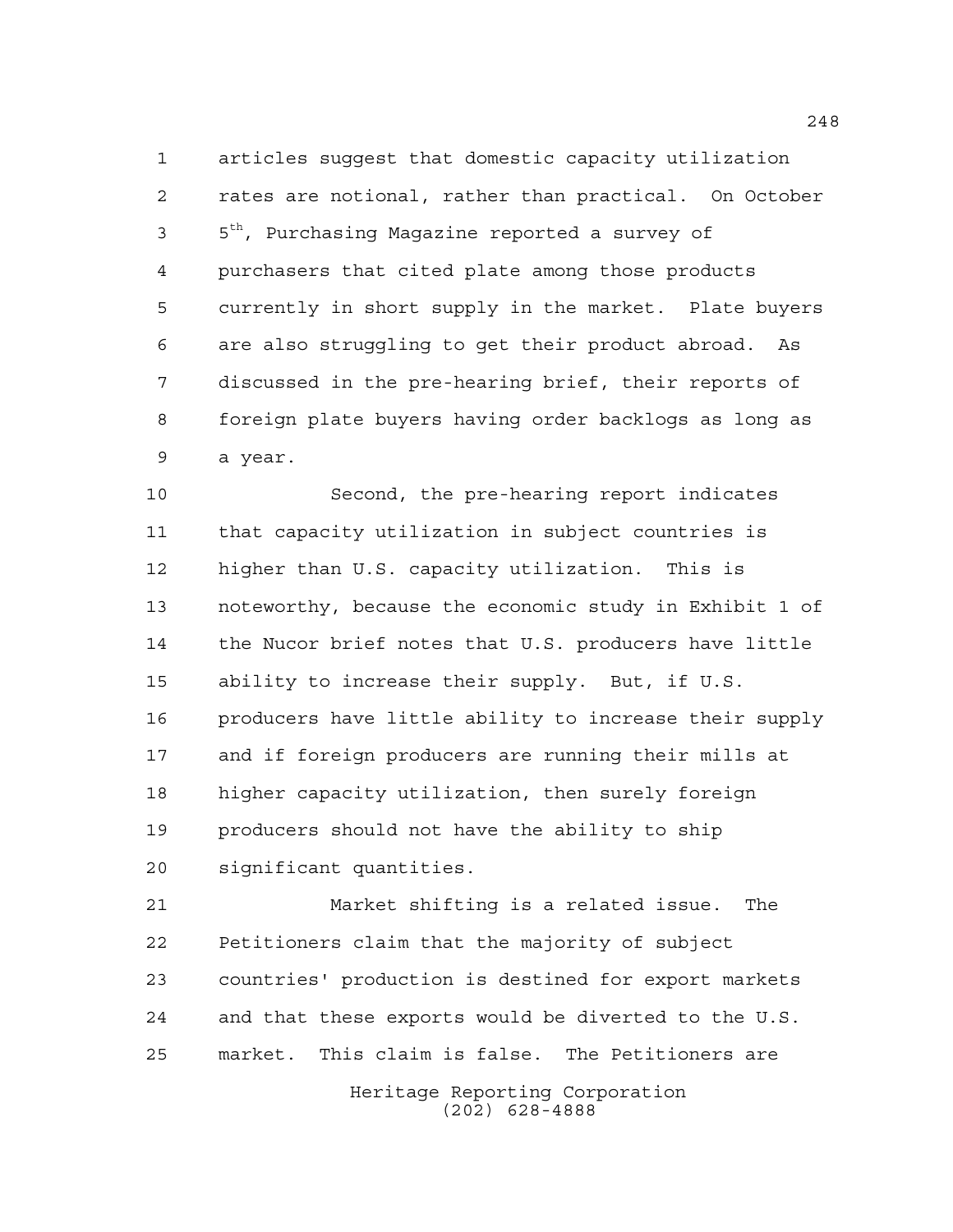deceiving the Commission to the true nature of most subject country sales. Seven of the subject countries are EU member states and Petitioners note that EU countries are subject suppliers with large export shares. However, the EU is a single common market. This means that intra-EU trade is properly viewed as home market trade. Once this is recognized, the Petitioners' export orientation argument falls apart. While intra-EU trade may technically be classified as exports, it does not reflect export orientation in the sense that Petitioners suggest. The market reality is that in order for subject countries to increase export shipments to the United States, they would have to terminate lucrative long-term relationships with current European or, more generally, home market customers.

 The second issue stems from Petitioners' suggestion that subject producers would or could resort to product shifting, in order to ship more cut- to-length plate to the United States, if the orders are revoked. Such allegations are unsubstantiated and are belied by the record in the proceeding. To begin with, Petitioners focus on phantom capacity among subject countries to produce more cut-to-length plate on hot-strip mills. No support is offered for this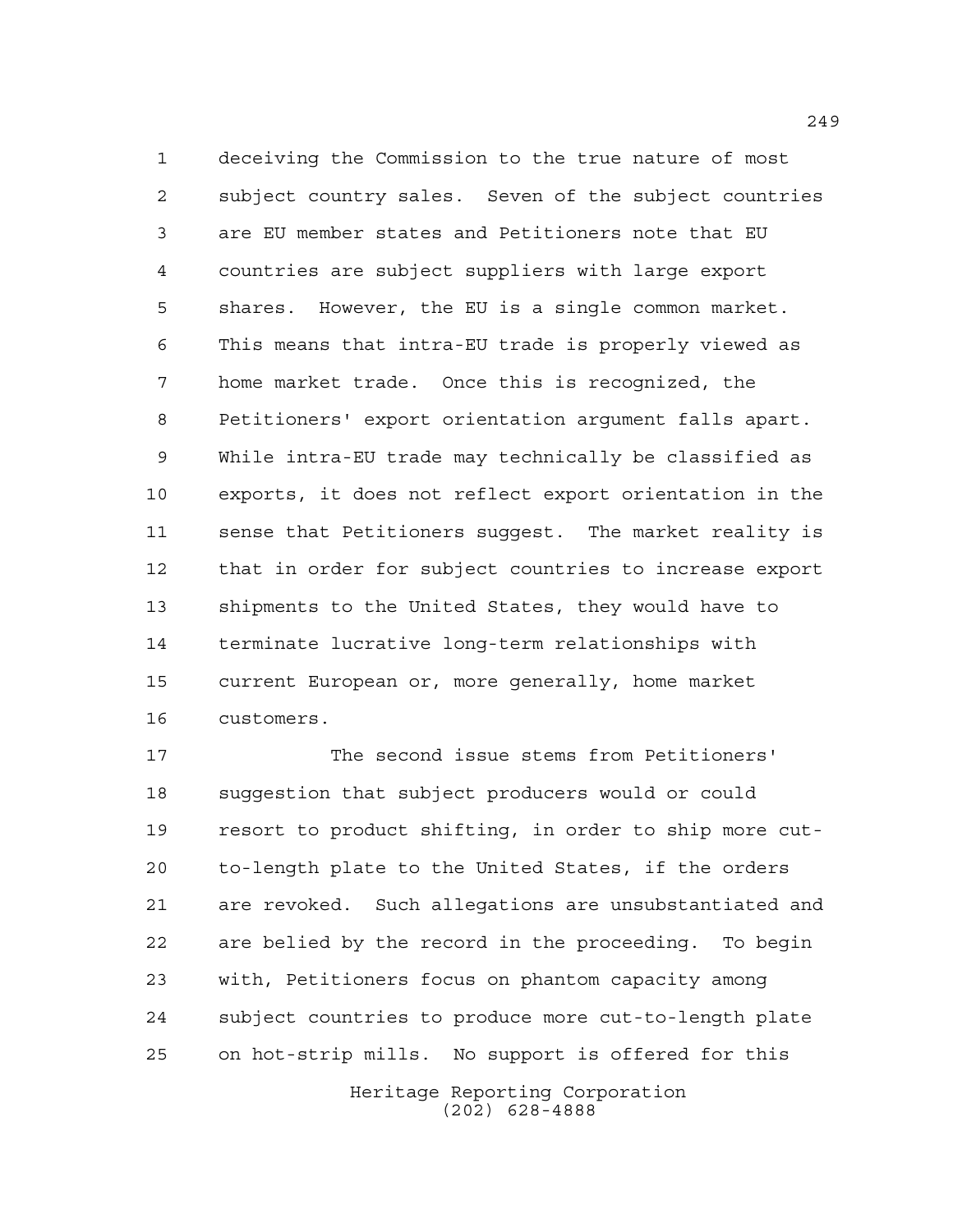claim, other than noting that it is possible to produce plate on a hot-strip mill. No effort is made to identify those subject producers that, in fact, operate hot-strip mills or what capacities such mills are currently operating.

 The Commission has previously found that hot-strip mills can only produce a narrow range of plate products. The Commission has also collected data on the percent of plate produced by subject producers on their hot-strip mills, which is roughly 10 to 11 percent of total cut-to-length plate production. That information is quite compelling, in light of the strong demand in prices in global markets for cut-to-length plate. Suffice it to say that if any product shifting would or could occur on hot-strip mills, it would have already happened. But the record data collected by the Commission reveals that it is not. The percentage of cut-to-length plate produced by subject producers on hot-strip mills is low, when one would have expected a much higher percentage if the Petitioners' claims regarding production shifting were, in fact, true.

Heritage Reporting Corporation (202) 628-4888 Petitioners, also, suggest that subject countries would shift from non-subject cut-to-length plate to subject plate. Again, there's no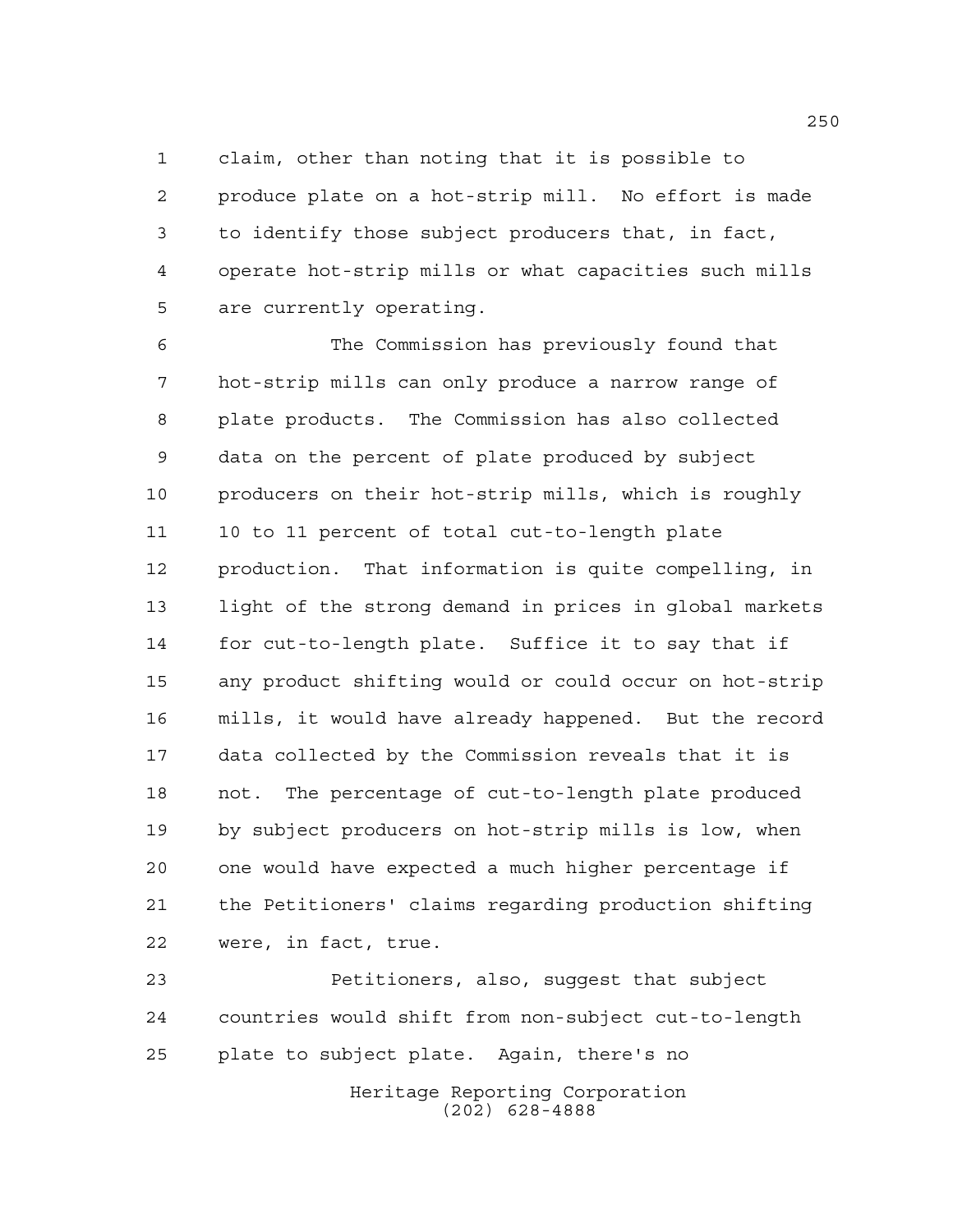substantiation for this claim. To the extent subject producers can produce both subject and non-subject cut-to-length plate on the same equipment, non-subject cut-to-length plate serves a much smaller segment in the market and tends to be more specialized. Non- subject cut-to-length plate is serving particular specialized demand and that is unlikely to be abandoned simply to sell more carbon cut-to-length plate. Again, if there was an incentive to abandon such specialized accounts, it would have already happened in today's global plate market. It has not.

12 12 I would now like to briefly discuss the economic study contained in Exhibit 1 of the Nucor brief. The study is so badly flawed, its results tell us nothing about the actual workings of the cut-to- length plate market. Their analysis is based on two findings. First, subject countries have ample excess and divertable capacity and, two, that world pricing for plate is far below current U.S. prices.

 With respect to the first finding, the study goes to great pains to argue that subject suppliers have millions of tons of cut-to-length plate just waiting to be shipped to the United States. This finding will surely come as a surprise to cut-to-length plate buyers in the subject countries, who are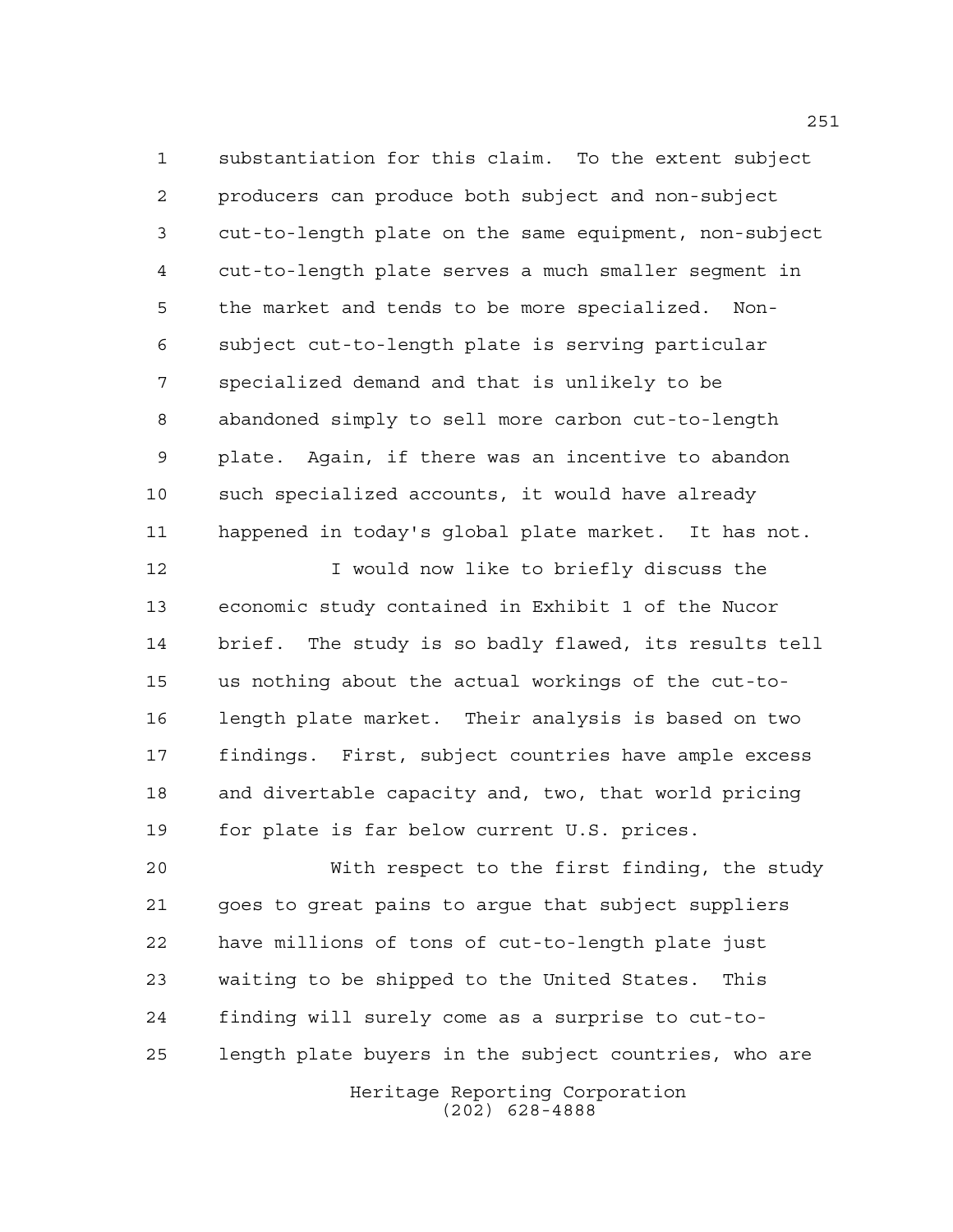on allocation right now. To get this inflated figure, the Petitioners assume that subject countries can run their mills indefinitely at 100 percent capacity utilization. Moreover, they fail to note that cut-to- length plate production in Romania, the subject country responsible for the majority of export to the United States, is fully controlled by Mittal. Moreover, Romania cut-to-length plate is predominantly engages that bring it into direct competition with the bulk of domestic product. This is not true for most subject suppliers. As I have already mentioned, the study acknowledges that U.S. mills cannot supply much additional cut-to-length plate due to capacity constraints. Nevertheless, the study asserts that subject mills can supply millions of tons of plate, notwithstanding that U.S. capacity utilization rates are less than subject countries. Their conclusion that there are millions of tons of divertable capacity

is fictitious.

Heritage Reporting Corporation The study's second major contention is that price differences across markets mean subject countries will divert supply. Their assertion ignores transportation costs. As was discussed this morning, the pre-hearing report detail significant transportation costs. In fact, the pre-hearing report

(202) 628-4888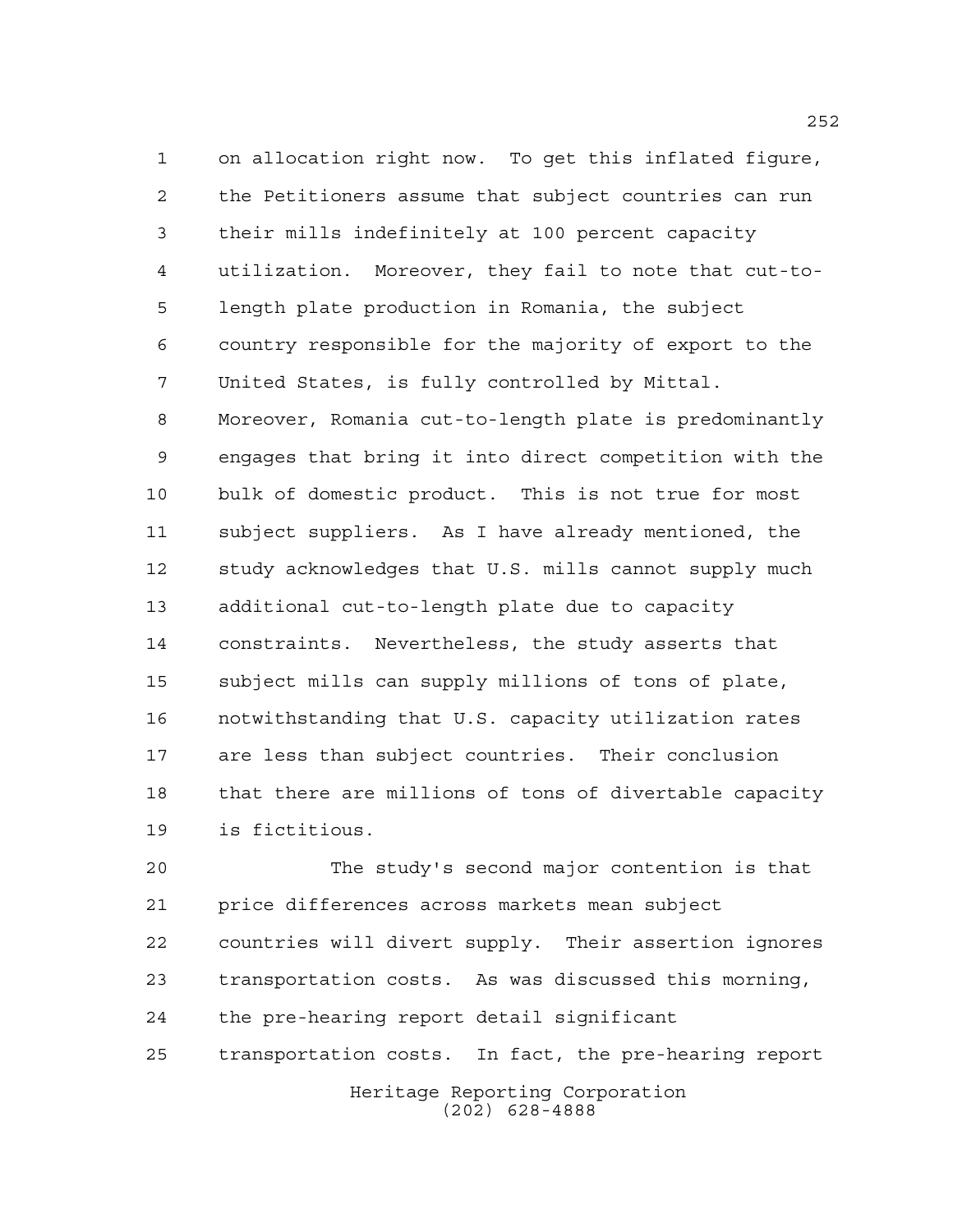indicates that transportation costs account for most of the differences in the prices across markets. Thus, the so-called findings that underlie their analysis are both imaginary and rejected by the data in the pre-hearing report.

 Further, the study is full of internal contradictions. For instance, the study begins by arguing that plate from all suppliers is wholly interchangeable. Yet, a few pages later, the study assumes that non-subject supply would not react to any increase in subject supply. Well, the only way this could happen is if plate from non-subject suppliers is somehow different from plate from subject suppliers, which according to their own words is not true. Said differently, the model is rigged and rigged in a way that contradicts their own assumptions.

 Let me, also, stress that the Petitioners' model is not the same as COMPAS. COMPAS allows import volumes to be determined by the market. But since COMPAS gives too small impact in this case, the Petitioners, instead, assume that subject country import volume will increase by a truly unrealistic amount. According to the Petitioners' theory, the volume of subject imports is not the result of supply and demand interaction, rather they prefer to pull a

> Heritage Reporting Corporation (202) 628-4888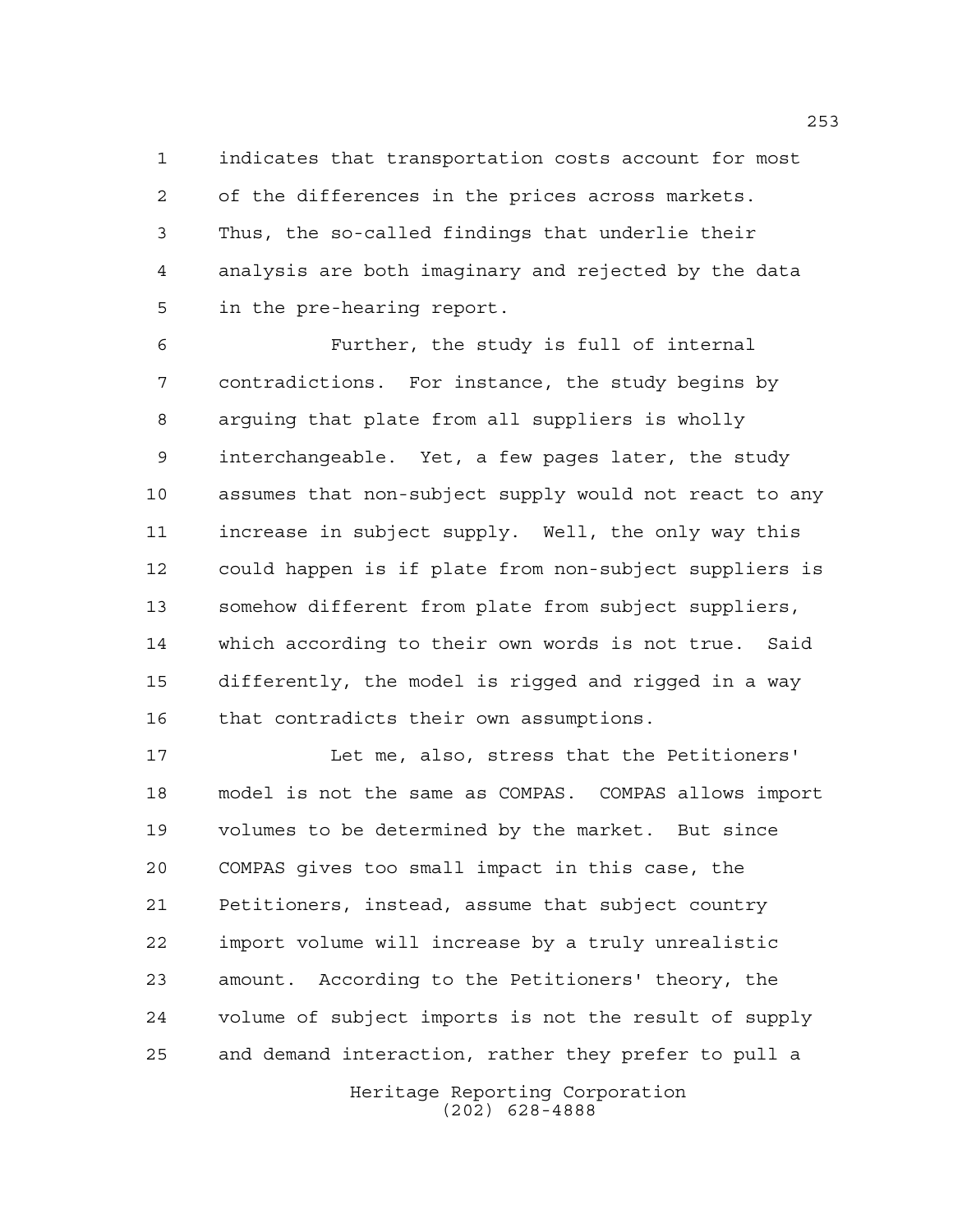number out of thin air. Ironically, at the end of the day, their simulation model highlights not the domestic industry's vulnerability, but its remarkable health. After all the convoluted effort and argument, one would have thought that the study would conclude that there is a dramatic impact of the contrived massive surge of subject imports. In an industry that has made an excess of 20 percent profit for three years running and is currently making over 25 percent operating margin, I would argue their rigged conclusion, in particular, the amount by which the operating margin is predicted to fall is not meaningful.

 The last topic I will address is China. Let me begin by reminding the Commission that China is not part of this investigation and is subject to antidumping orders for at least three more years. As a result, the domestic industry's belief that China's emergence justifies the Commission maintaining orders on cut-to-length plate from all suppliers requires a rather remarkable set of events to occur. We begin by noting that most subject countries do not ship significant tonnage of cut-to-length plate to China. Of subject countries' sales to China, two-thirds of from Taiwan. Most other subject countries ship no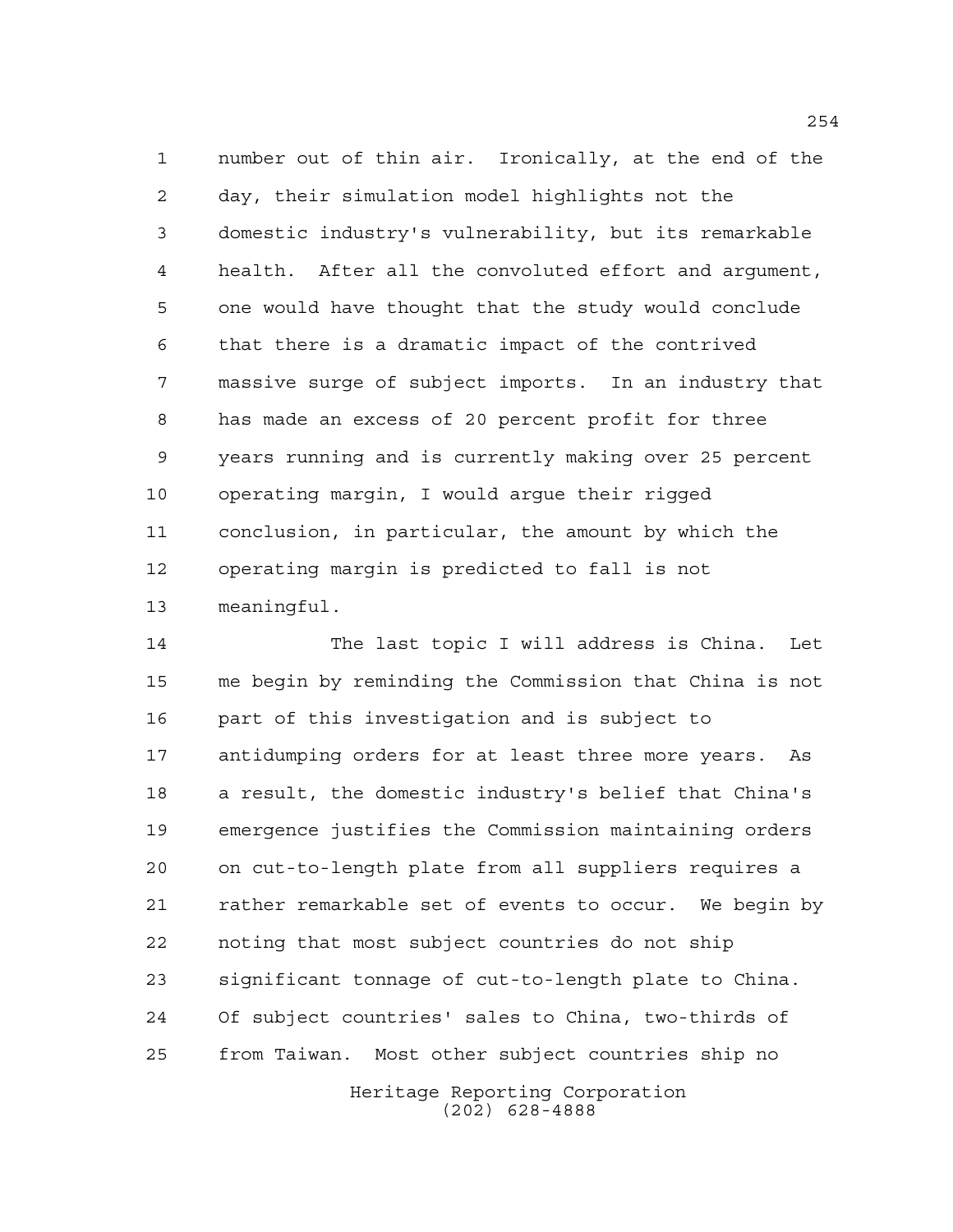more than a few thousand tons or less per year to 2 China. In addition, subject countries account for only about 20 percent of China's cut-to-length plate exports in the most recent period. Most of China's cut-to-length plate exports are destined for other markets.

 The Petitioners' argument also requires demand in subject countries grow sufficiently slowly, so Chinese exports create excess capacity for subject producers. Data in the pre-hearing report cast doubt on this argument, as demand projections that indicate demand growth would be quite strong for the reasonably foreseeable future. Moreover, the pre-hearing report indicates that demand growth in other markets will likely outpace demand growth in the United States. This last point is very important. As domestic industry's story that China requires a continuation of orders on subject countries, assumes that countries will chose to ship to the United States over other markets that are also growing and also have high prices.

Heritage Reporting Corporation Subject countries have long-standing relationships with existing plate customers in other markets. These other relationships dominate the potential prospect of additional U.S. sales. The

(202) 628-4888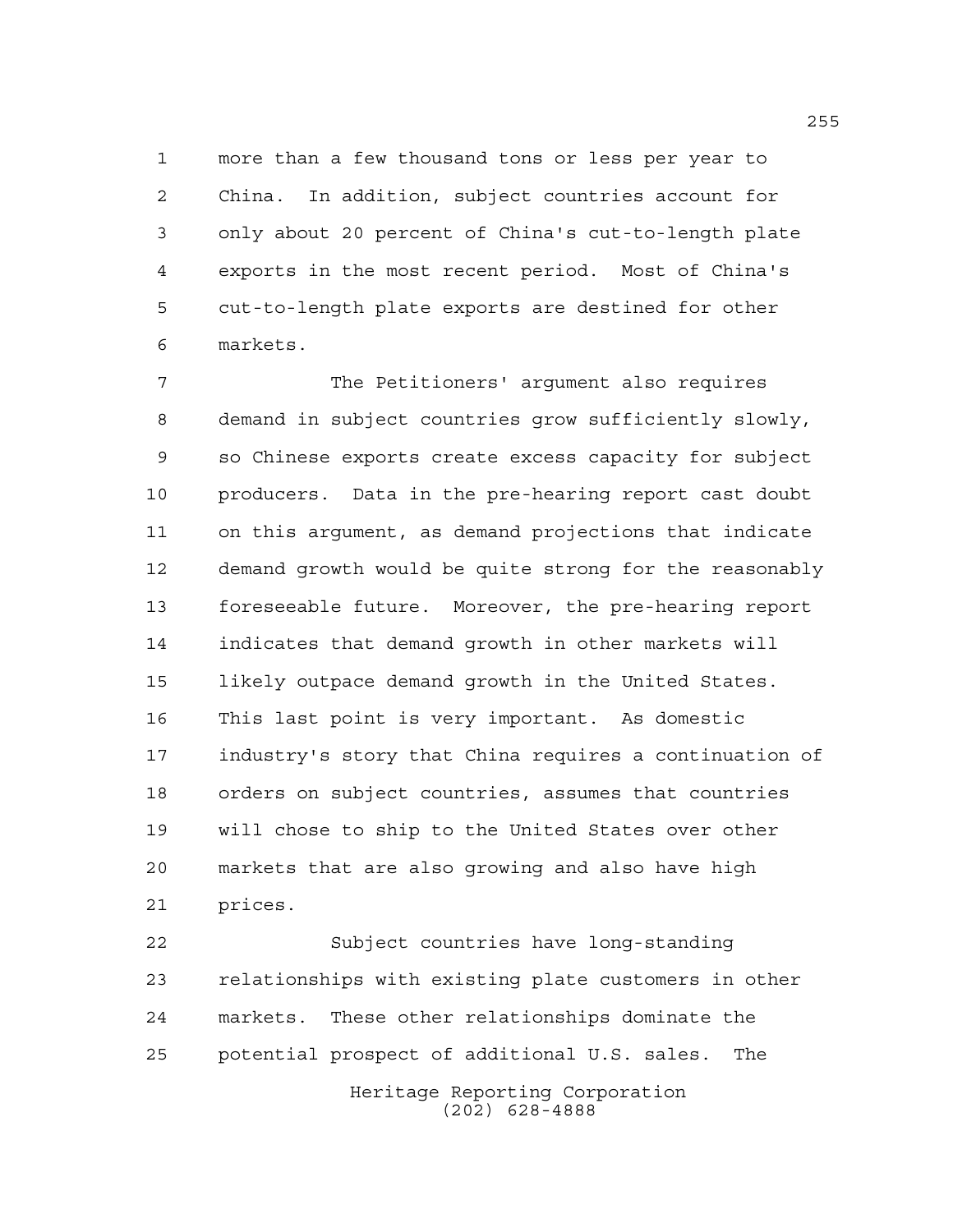domestic industry's view about the need for subject suppliers to ship to the United States market is rejected by record data. The domestic industry also assumes that the United States is the only country in the world concerned about the potential injurious effects of Chinese cut-to-length plate. This assumption is incorrect. The subject countries rank among the world's leading antidumping users. Seven subject countries are EU members, a long time heavy antidumping user. Two other subject countries, Mexico and Brazil, are also major users of antidumping laws. There have been several press reports that Mexico is considering an antidumping investigation against cut- to-length plate against China -- from China. According a press release provided in the Nucor brief, the EU is also considering an antidumping investigation against China. In fact, just two days ago, Steel Business Briefing reported that the threat of EU trade actions is leading the Chinese to restrict their plate exports.

 The bottom line is that in light of the industry's current performance, in light of the current and projected robust demand, and in light of the many strained assumptions required for the Petitioners' China argument to be valid, the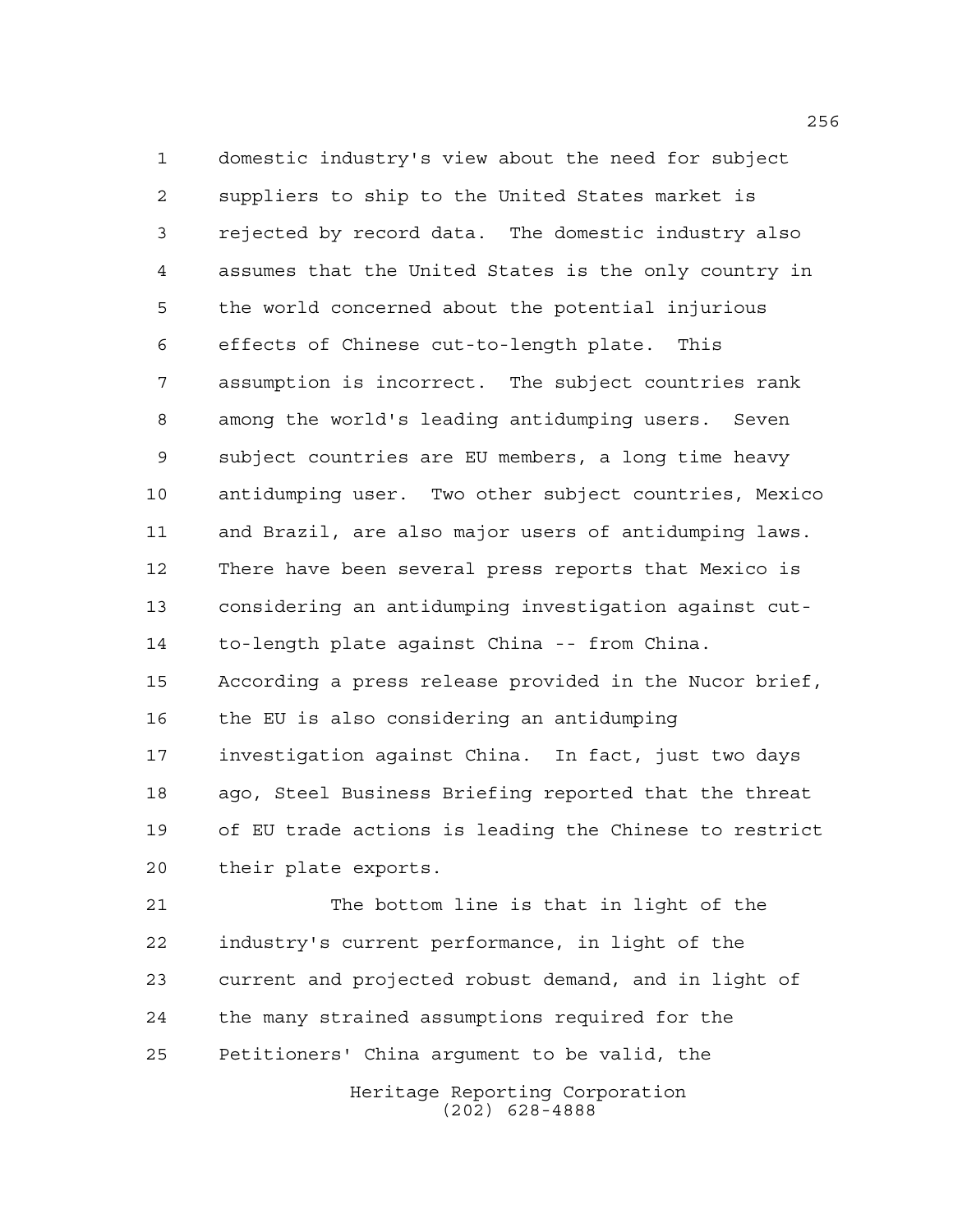Commissioner can and should disregard the China causation story as speculative and unsubstantiated. Thank you.

 MR. CUNNINGHAM: Good afternoon. I'm Dick Cunningham, counsel for the Corus Group. The Corus Group witnesses today will persuade the Commission, first, that termination of the order, as to the United Kingdom, poses no threat whatsoever to the domestic industry; and, second, that it is not appropriate to cumulate UK imports with those of other countries. But, at the outset, I want to emphasize to the Commission that if it is possible to prevail on this argument entirely by presenting witnesses from the British Isles with really charming accents, then we win hands down. In that regard, let me turn first to Mr. Richard White.

 MR. WHITE: That's the nicest thing that he's ever said to me.

(Laughter.)

Heritage Reporting Corporation (202) 628-4888 MR. WHITE: Good afternoon. My name is Richard White. I've been with Corus for 29 years, but for the last six years I've been general manager responsible for the sales and marketing of plate. Corus UK no longer employs its formal strategy of selling largely commodity plate products. Starting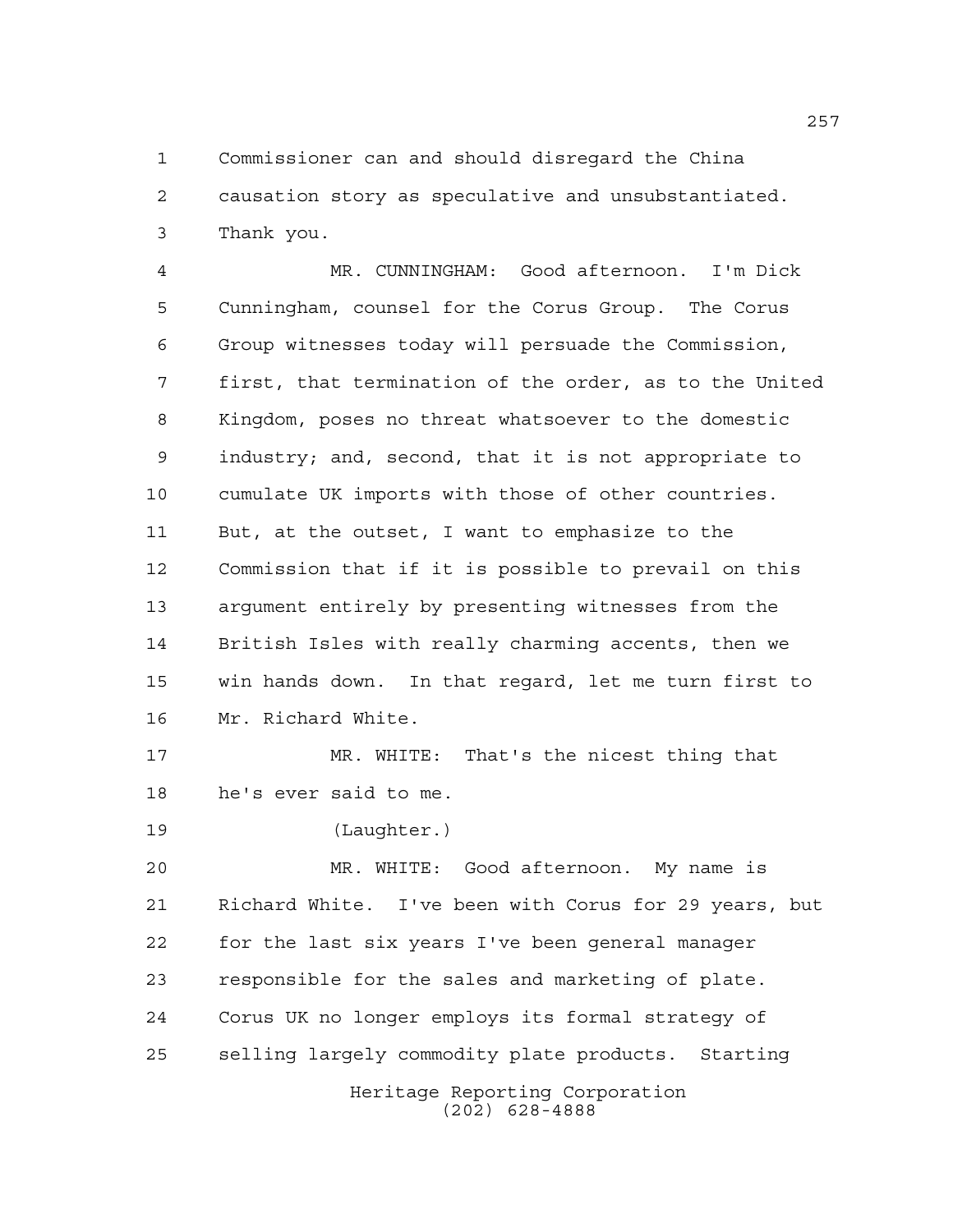informally in 2001 and more formally in 2003, Corus UK adopted a new strategy, touted the Corus Way, premised on greatly increasing the percentage of sales of specialized steel products and providing the most comprehensive service possible. As a result, our adoption and implementation of the Corus Way within the plate's business, Corus now sells plates, products in one of three models, depending on the market. Inside the United Kingdom, Corus continues to sell both commodity and specialized plate products largely to end-users, its own distribution business, and to specialized stockholders. In the rest of the European Union, which we consider to be our home market, Corus sells specialized plate products and some commodity plate. However, the EU commodity plate sales are mostly to long-term end users or customers and the shipbuilding and yellow goods industries that involve very specialized services. For example, one of Corus's principle commodity plate customers in the EU has been a customer for over 60 years. This customer recently renewed their long-term contract, which will account for a very large percentage of all Corus EU sales of commodity plate products.

 In exports to the rest of the world, Corus only sells small quantities of specialized plate,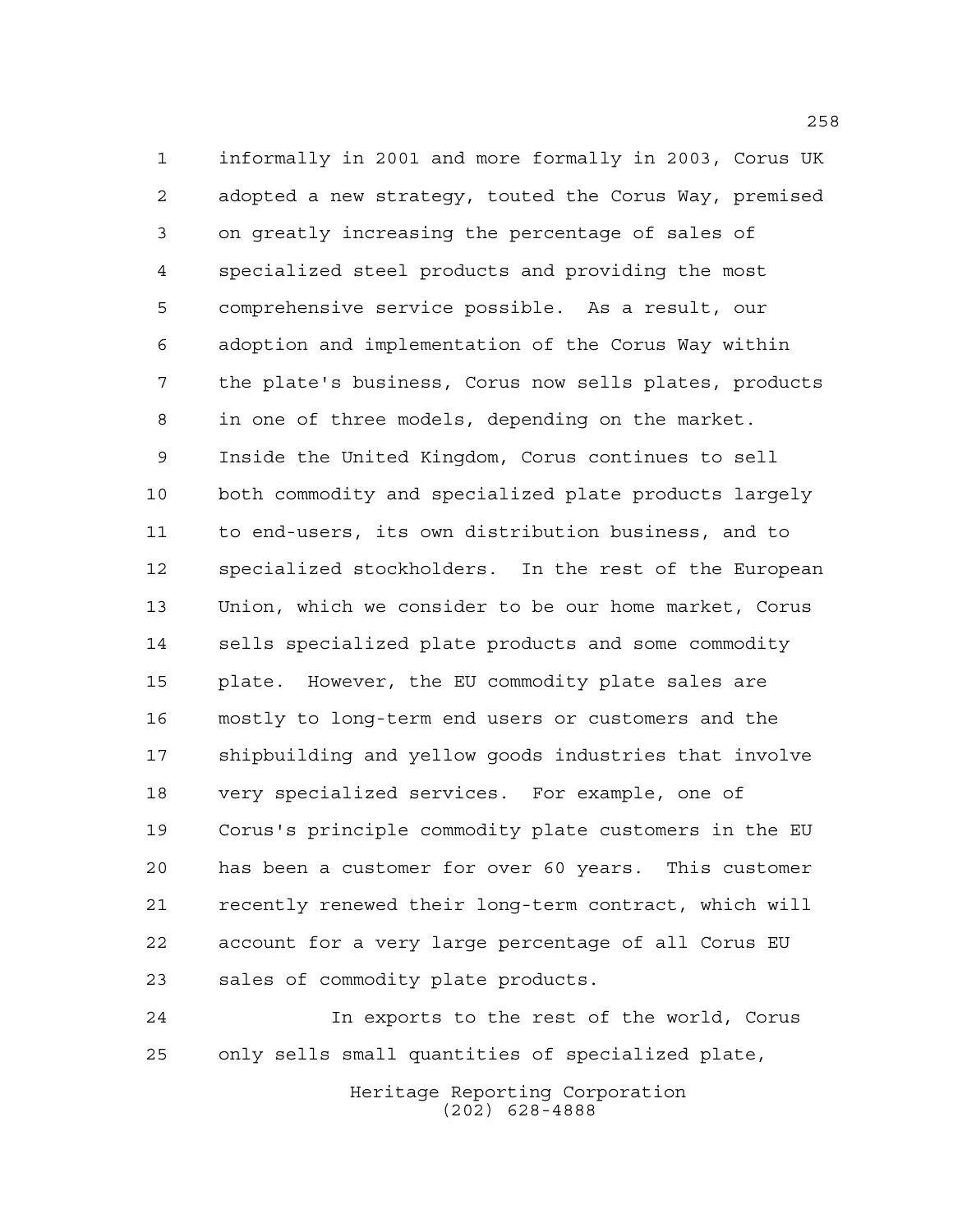plate products. Consistent with their strategy, Corus will only sell small quantities of specialized plate products in the United States, if the antidumping order on the UK plate is revoked. Thank you for allowing me to speak to you today. I will be happy to answer any questions.

 MR. CUNNINGHAM: We next turn to Mr. Paul Parkins.

 MR. PARKINS: Good afternoon. My name is Paul Parkins. For the past nine years, I've worked for Corus UK Limited, the sales manager, energy engineering, principally involving plate products. Prior to this position, I worked for Corus UK, British Steel Corus's predecessor, in primarily metallurgical roles, such as in product and process development. Total, I've worked in the British steel industry for over 23 years.

 Corus UK is the largest steel producer in the United Kingdom. It manufactures a variety of cut- to-length plate products, principally using reversing mill technology. Corus restrict sales outside the European Union to limited volumes, specialized cut-to- length plate products, to meet very exacting physical or chemical specifications, in which in the main part, is heat-treated plate, produced at Corus's extensive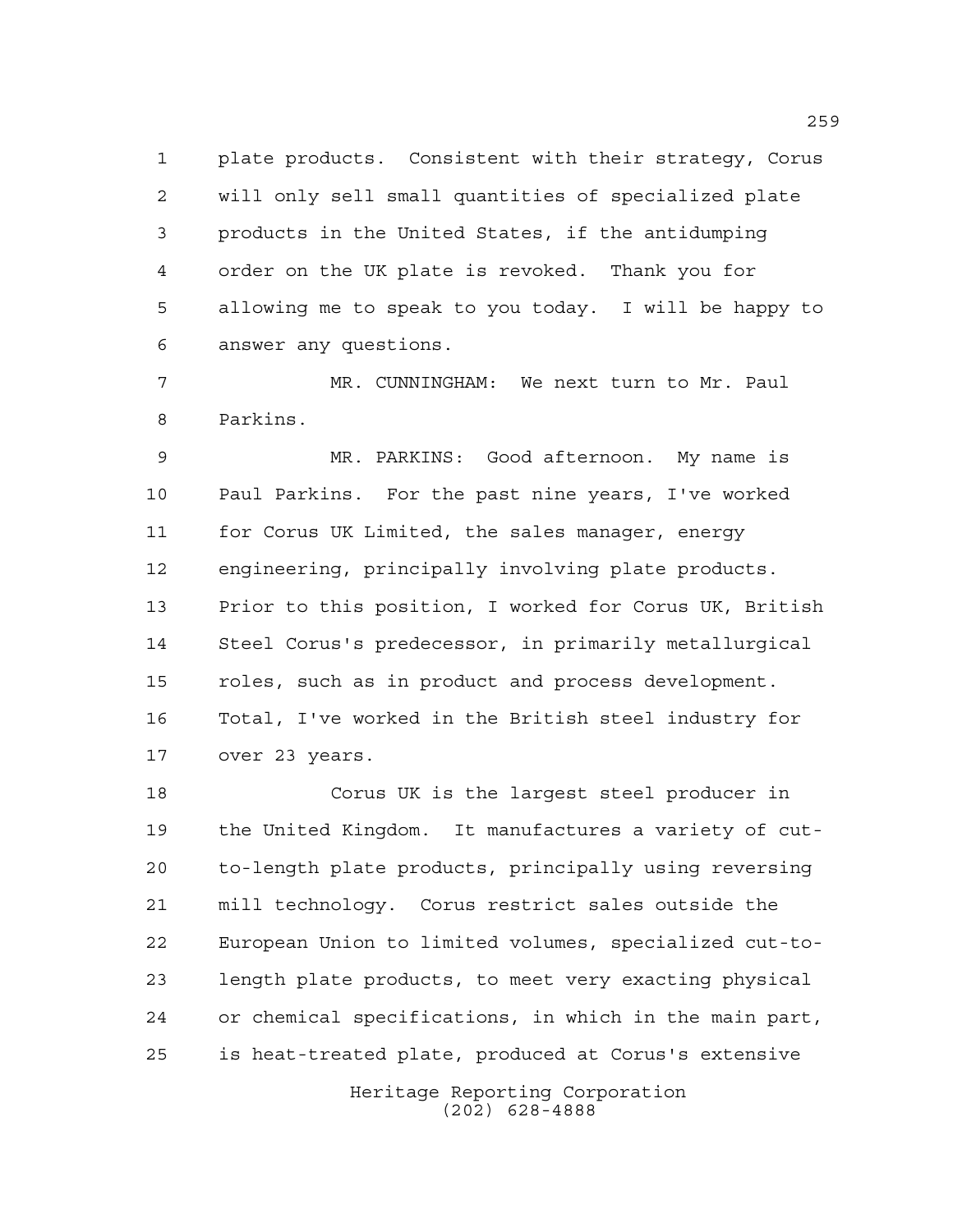heat treatment facilities.

 Corus UK has made significant investment over the last 10 years in areas such as ladle metallurgy and vacuum degassing. These investments have not increased capacity, because they are to improve product quality and value to the customer. Additionally, Corus UK is able to make plate thicker than many steel producers supplying plates up to eight inches thick. Corus spends more than \$240 million per year on research and development activities, to further refine its process capability, develop new products application, to meet ever more stringent customer requirements.

 In addition to the benefits provided by the physical capability of each process equipment, Corus provides specialized services to its customers. For example, by developing a full understanding of its customers' businesses, Corus is able to provide maximum flexibility in the dimensions applied to customary order and is able to deliver plate to much closely customer's manufacturing schedules.

 If the antidumping order on cut-to-length plate from the United Kingdom were revoked, Corus UK would only sell small quantities of these kinds of specialized plate products, with these specialized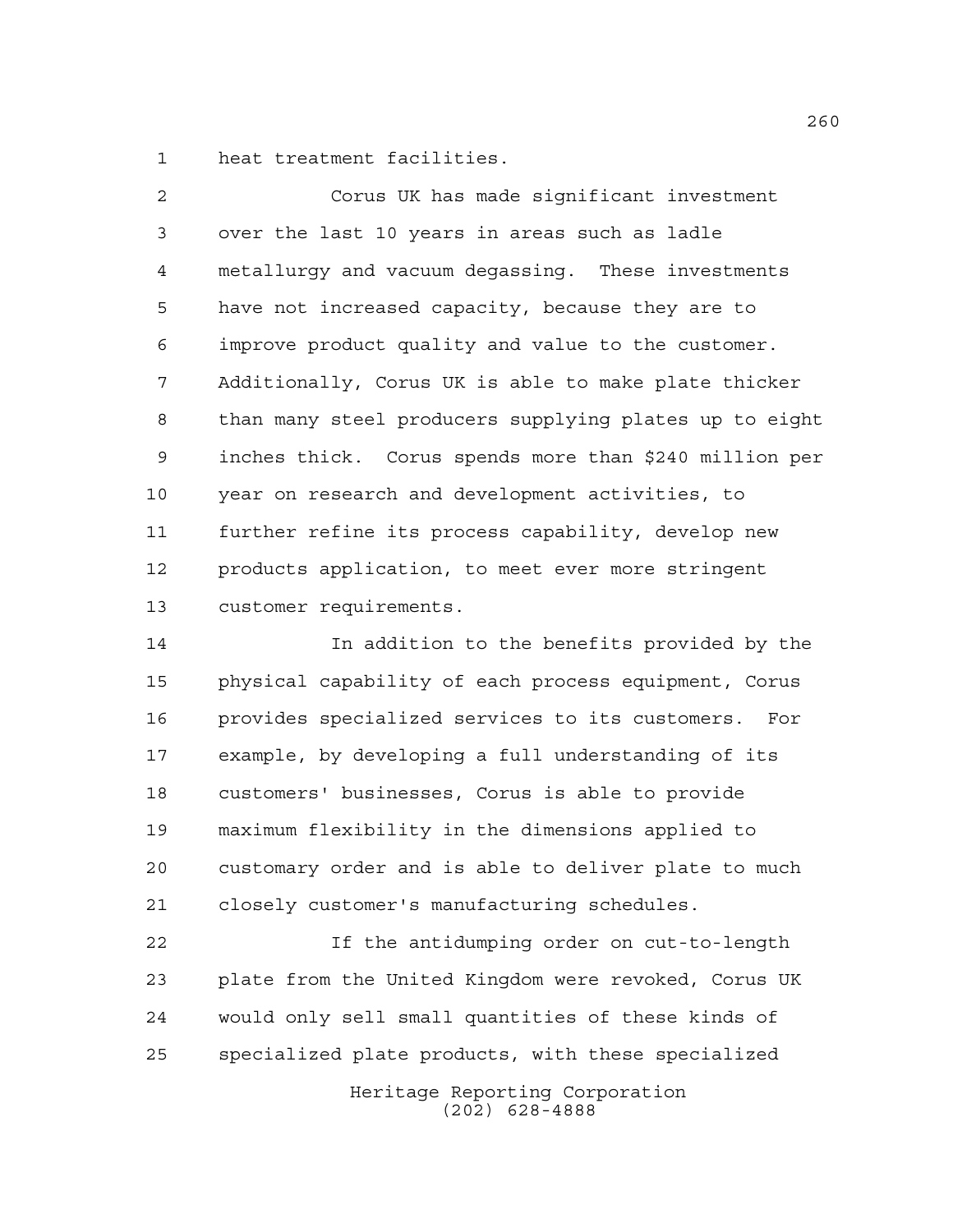services to the customers in the United States. Thank you for allowing me to speak to you and I will be happy to answer any questions you may have later. MR. CUNNINGHAM: As we proceed with this testimony, I trust the Commission is noticing that there is no resemblance whatsoever to the type of imports that the domestic industry complaints of. Let

me turn now to Pete Joyce of Corus UK.

 MR. JOYCE: Good afternoon. My name is Peter Joyce. I work at Corus, as a sales manager. Corus America Inc. sells a variety of steel products in the United States, including cut-to-length plate not subject to antidumping or countervailing duties. If the antidumping order is lifted, I expect Corus would sell modest quantities of specialized plate products in the United States, primarily to three market segments: (1) the offshore and energy sector; (2) the construction and mining sector; and three, the original equipment manufacturing sector. These sectors are experiencing exceptional prosperity. My customers and contacts consistently report that the cut-to-length plate market is expected to remain very strong for the foreseeable future and also that there is insufficient domestic cut-to-length plate supply to satisfy demand. In this regard, the Commission should

> Heritage Reporting Corporation (202) 628-4888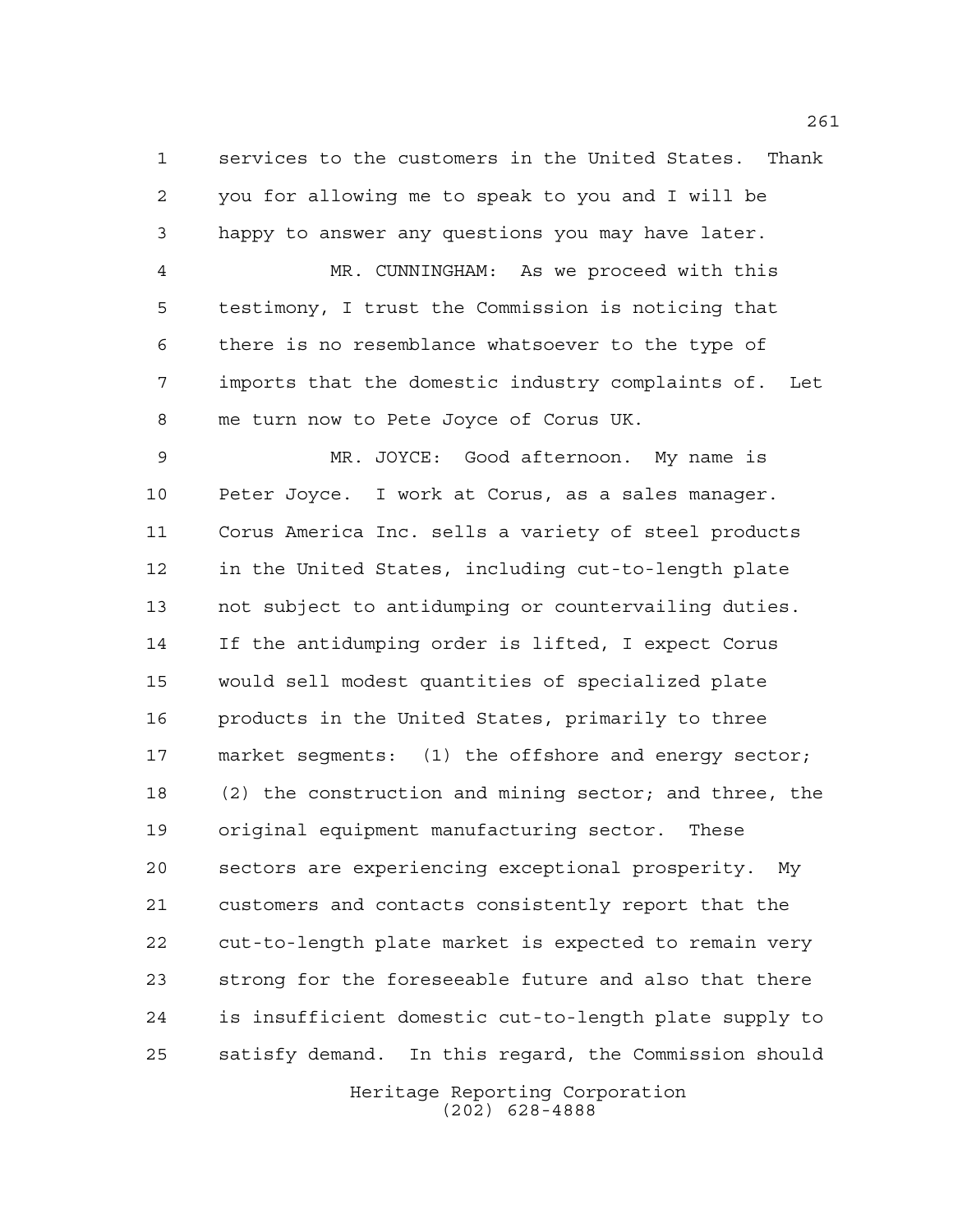note that current military needs and government work projects, such as the recently passed \$280 billion highway transportation bill almost always requires the use of large amounts of domestically-produced steel, because of Buy American conditions. As a result, other market segments, such as energy or construction must wait.

 I understand that cut-to-length plate customers are being forced to wait at least three or four months and as long as 12 months for certain specialized non-commodity products. Those specialized products are what we would offer in the United States, if this order is terminated. Thank you.

 MR. CUNNINGHAM: Now for a customer's viewpoint on these issues, let me turn to Patrick Boyle.

 MR. BOYLE: Good afternoon. My name is Pat Boyle and I'm the president of the Houston Office of Murray International Metals, a division of Edgen Carbon Products Group. I've been with the company for over 30 years. Murray supplies carbon structural steel shapes, plates, and tubulars to the offshore oil and gas construction industry. Murray has a long standing relationship with Corus Murray offices in the U.K., Dubai and Singapore all buy from Corus's plate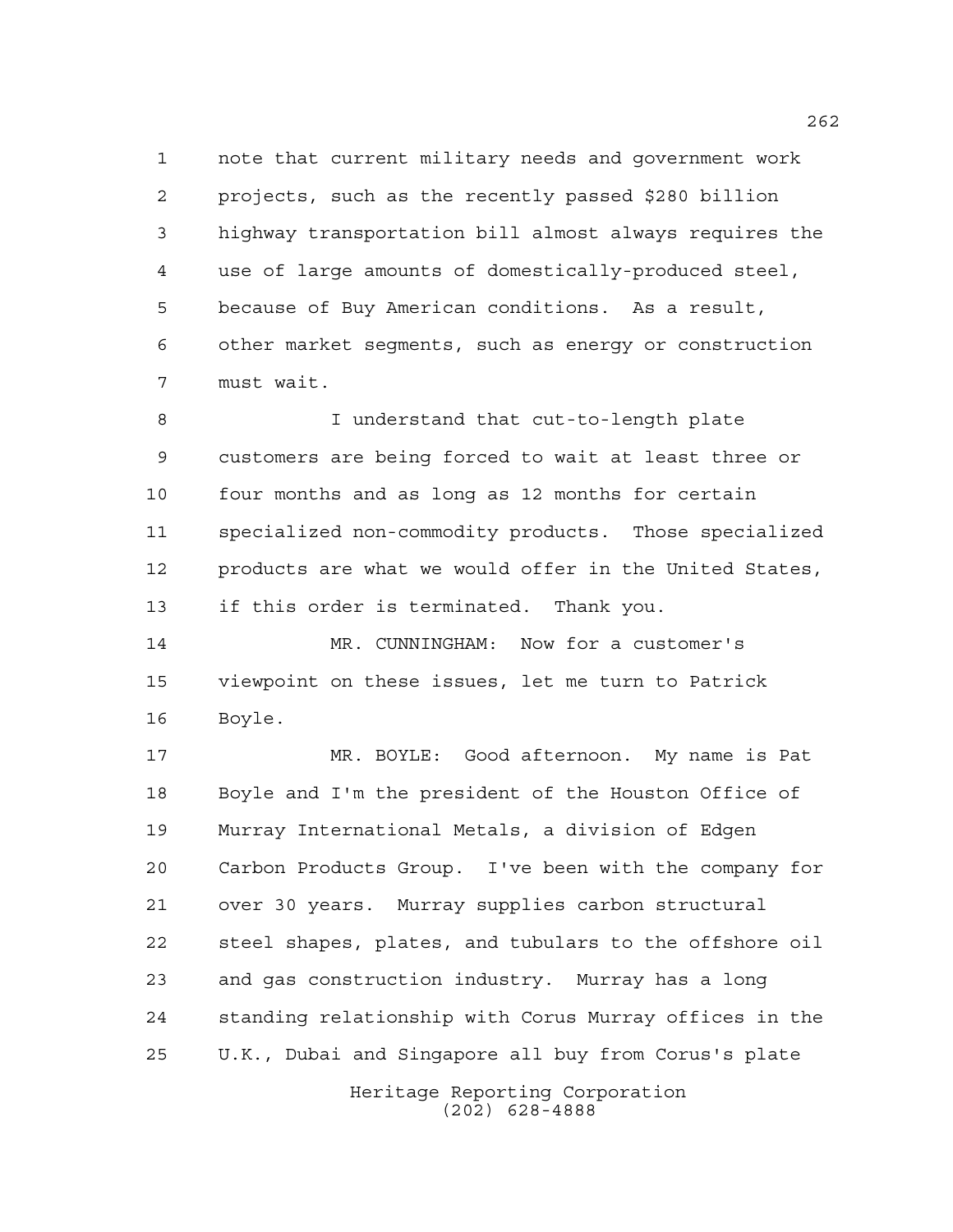mills in the U.K. If our Houston office could purchase from Corus in the U.K., I believe we could expand our business in the United States, which, in turn, would provide benefits for our customers. This would not displace purchases from U.S. producers. We do not purchase significant quantities of plates from U.S. producers. Our experience with U.S. producers is they do not have the specialized products that our customers seek from us. Moreover, my customers and other end users tell us that U.S. producers often have significant service and delivery issues with these specialized products.

13 13 If the antidumping order were lifted, I would expect our Houston office to purchase limited volumes of specialized products from Corus. We would not expect that Corus would switch significant volumes from our other offices, in order to supply the United States. For example, my colleagues in the Murray offices in the U.K., Dubai and Singapore simply are not going to allow the Houston office to utilize their tonnage. They need their tonnage to satisfy their customers.

Heritage Reporting Corporation I think Corus view us as a long-term strategic customer, to switch to the United States would not be a positive part of the relationship we

(202) 628-4888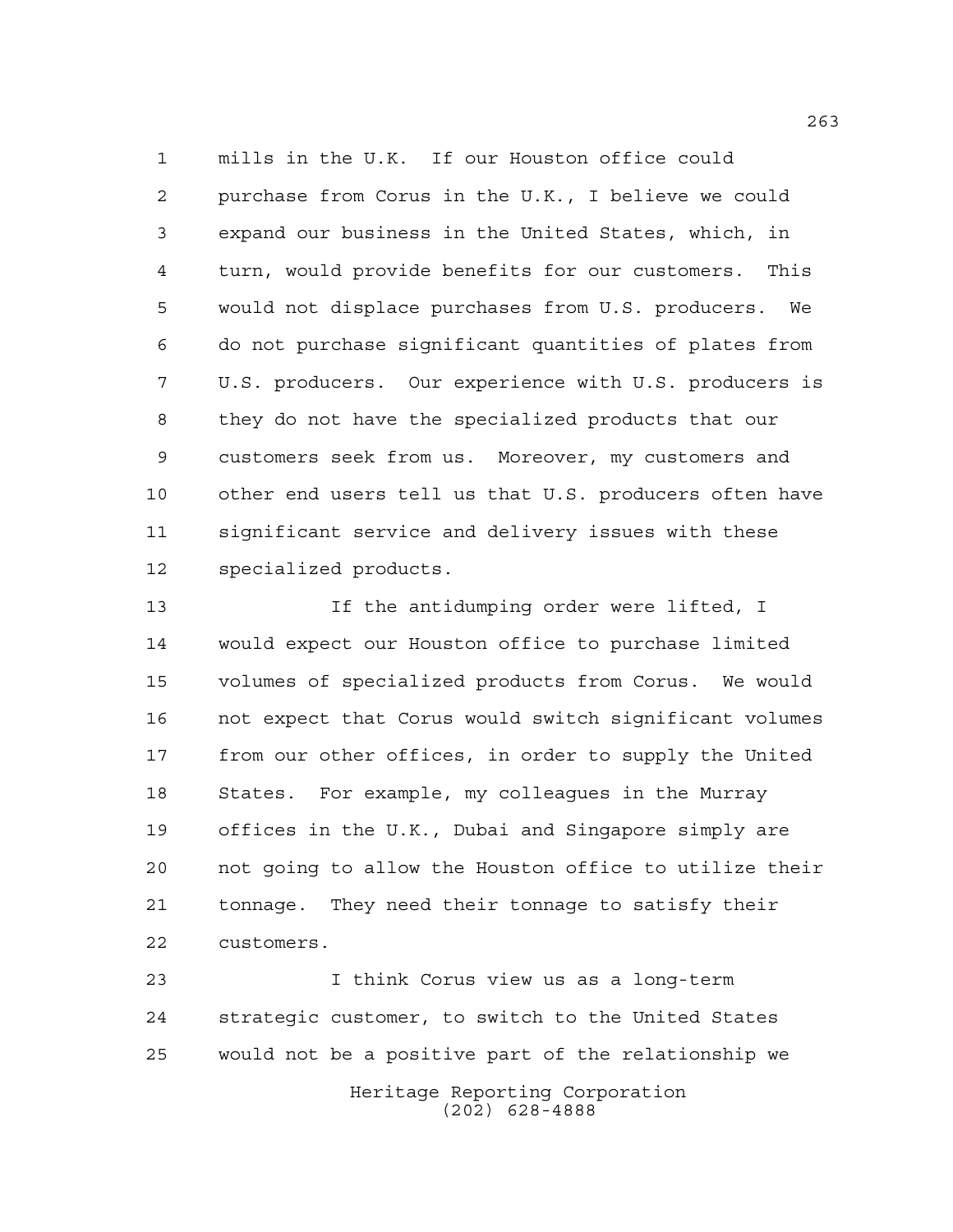enjoy. Thank you for allowing me to speak to you. I will be happy to answer any questions.

 MR. CUNNINGHAM: Finally for some economic views, but alas no accent whatsoever, I'll turn to Bruce Malaschevich. I would like to ask that the extended version of those remarks, which have been distributed, be incorporated in the record.

 MR. MALASHEVICH: Good afternoon, Mr. Chairman, members of the Commission. My oral testimony just briefly addresses the major economic contentions made by Petitioners, which simply do not apply at all to Corus's circumstances.

 First, U.K. exports were small in volume and declining in trend during the original investigation in this proceeding. Corus's plate capacity has been significantly reduced by physically dismantling major production facilities. Corus did not, as it could have done, bring in plate from affiliated plate mills in the Netherlands not subject to any order to maintain its position in the U.S. market, if it wanted to. It didn't. When Canada lifted its plate antidumping order, Corus's exports to Canada remained negligible and still are negligible. Finally, Corus's plate exports simply do not fit the producer's market profile, comprised of spot sales of commodity plate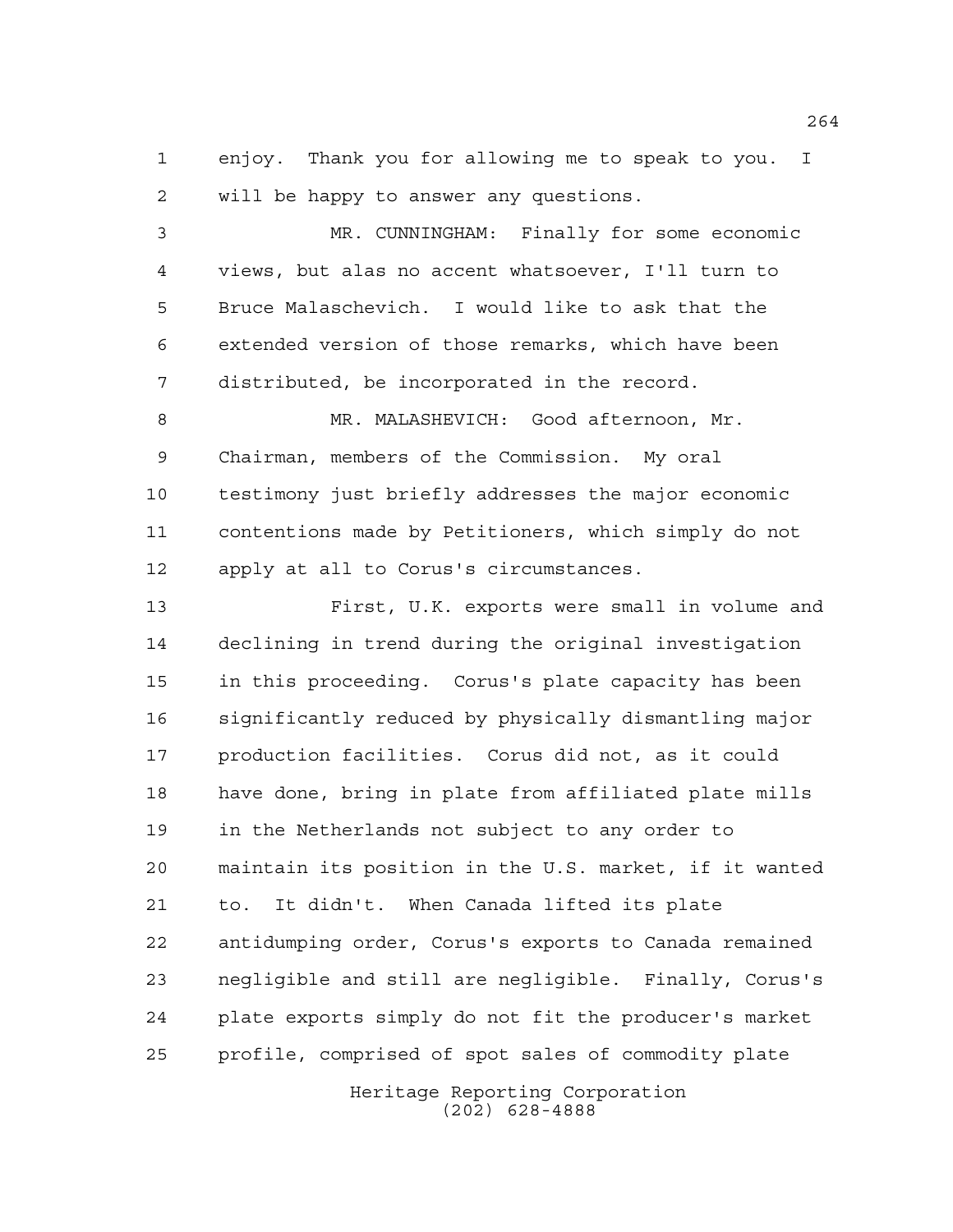sold through distributors.

 Since the order was entered in this case, Corus has adopted a corporate strategy of concentrating export sales outside the EU on specialty plate products produced only to order and only for sales directly to end users. It couldn't be any more different than what the domestic industry described this morning.

 IPSCO, in its brief, paints a dire picture of increases in subject countries' capacity and softening global demand. The capacity increase argument, like I said, does not apply at all to Corus. As to the claim of softening demand, I urge the Commission to look at the forecast, more specifically at the confidential figures at page 44 of Mittal's brief. If softening means anything more than some slowing in the rate of growth, Petitioners' own figures don't show it. In short, the domestic industry's import concerns do not relate at all to the circumstances of U.K. plate, and please see my prepared statement for more details. Thank you. MR. CUNNINGHAM: That concludes the U.K. testimony. MR. PIERCE: For the record, I'm Tim Ken Pierce, counsel to Altos Hornos de Mexico, the sole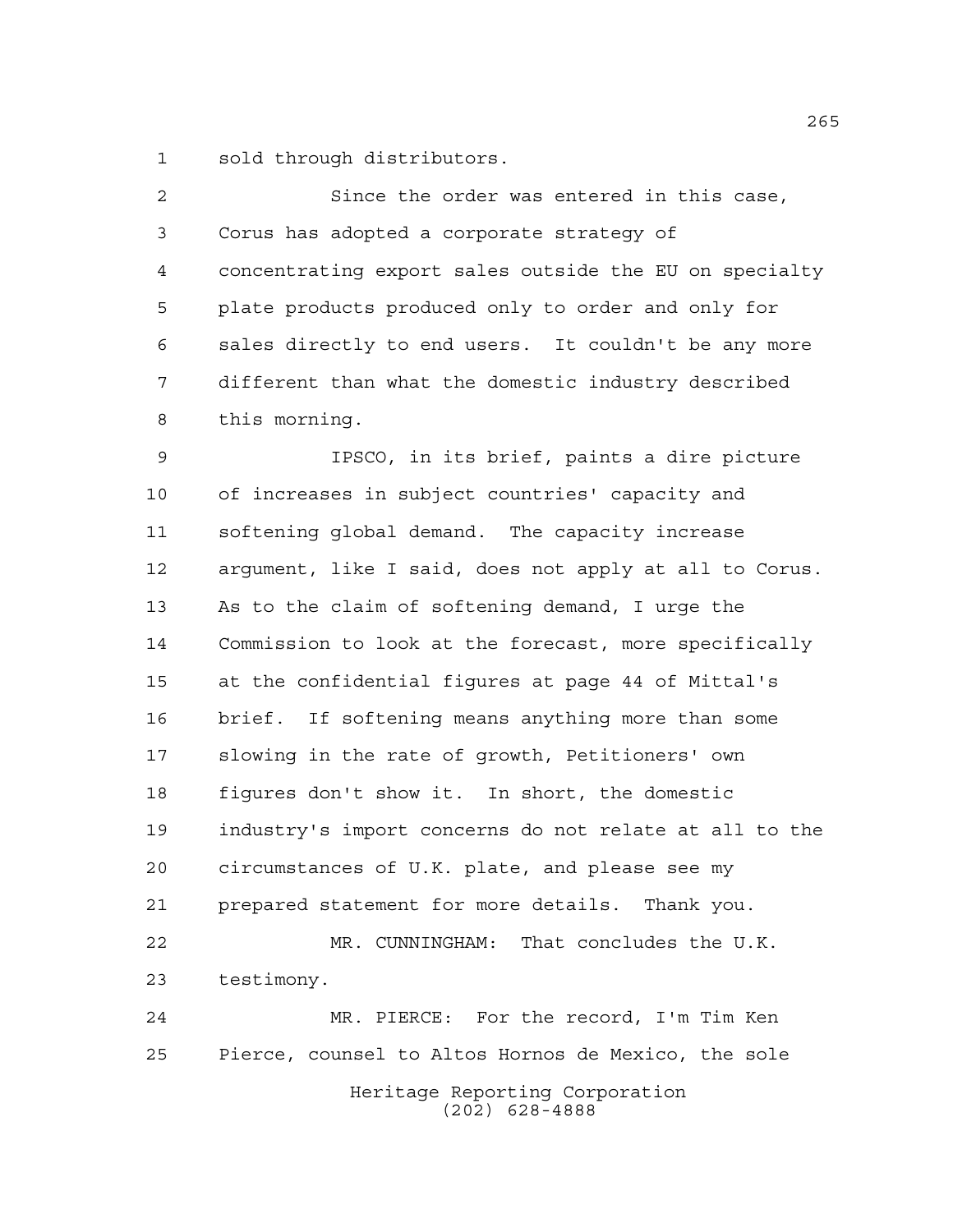Mexican mill, AHMSA. With me today to answer the Commission's questions is Luis Landois, AHMSA's director of sales, and Federico Reyes of AHMSA Corporate Finance.

 Mexico should not be cumulated, because its revocation would not be likely to have any discernible adverse impact on the domestic industry. Mexico's decumulation is, also, warranted in the Commission's discretion, because Mexico's condition of competition are so decidedly different from the other subject countries. Either way, a separate negative determination should be rendered on Mexico.

 Under NAFTA, Mexico and the domestic industry have closely aligned interest. Just as the order on Canada was revoked by the Commission in 2000, so should be Mexico's today. Mexico's shipments to Canada were small to nonexistent following Canada's 2003 revocation of its order on Mexico and so will be Mexico's shipments to the U.S., if the Commission revokes. For example, there was no surge of imports in Mexico when it was exempted from the 201 measures, just as there was none to Canada when Mexico was exempted from the Canadian safeguards. Running at full capacity, AHMSA cannot begin to meet growing demand in Mexico. It can supply only about half of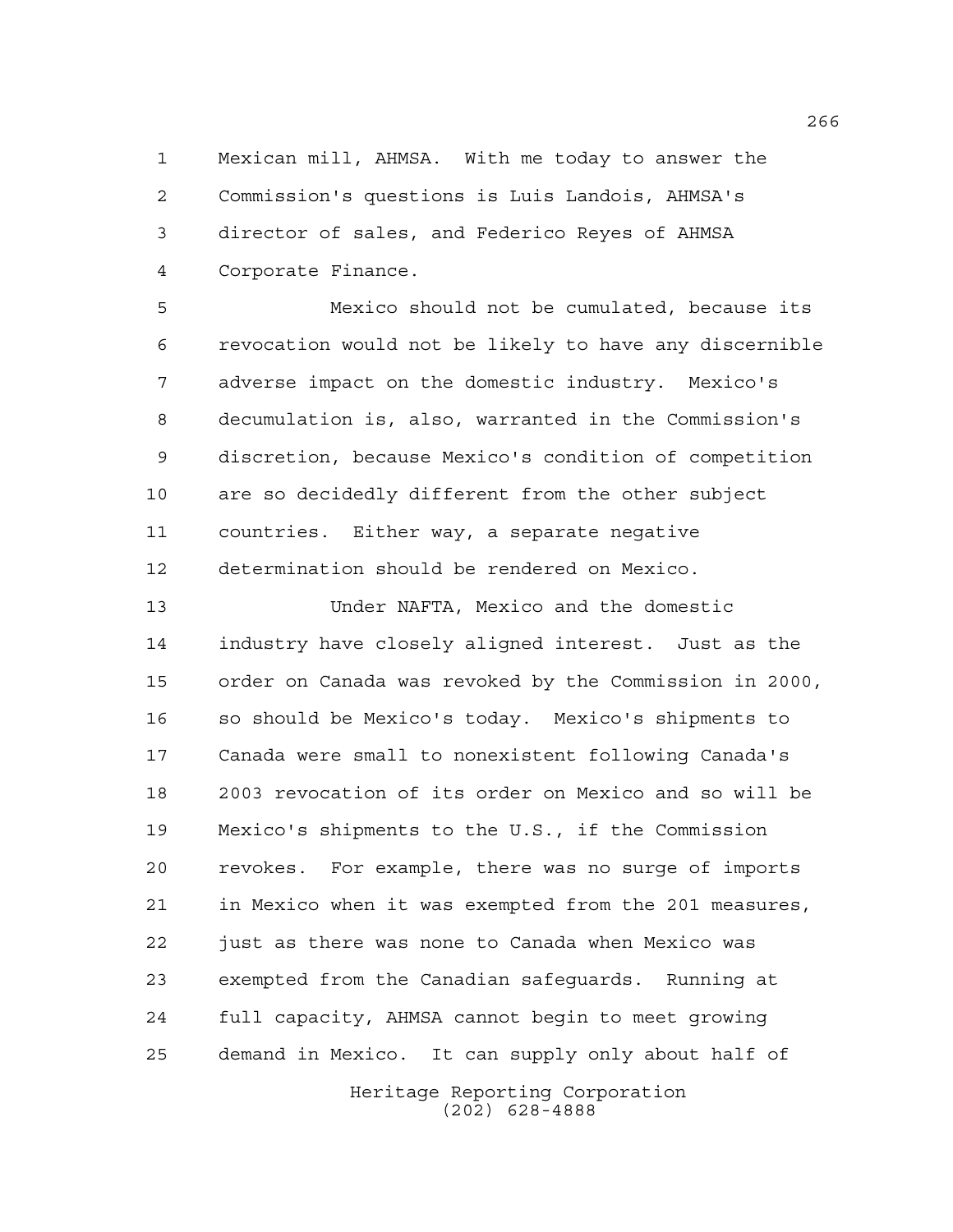home market consumption. This is why AHMSA makes virtually no exports, whether to China or anywhere else. This is why nearly a quarter of total Mexican demand is met by U.S. imports into Mexico.

 The fact is that the Mexican and U.S. cut- to-length markets are closely integrated. AHMSA sources millions of dollars of coal and iron ore to make steel for sale in Mexico from the United States. The domestic mills ship millions of dollars worth of cut-to-length plate to Mexico. Indeed, as shown on page 36 of Mexico's brief, AHMSA's prices in Mexico closely track U.S. market prices. And indeed in the 1999 review of Mexico's antidumping order on cut-to- length plate from the United States, AHMSA withdrew the petition to allow termination of that order and opened this NAFTA trade channel.

 Integration is also found in the fact that AHMSA will soon be filing an antidumping petition against cut-to-length plate in ports from China, so that all three NAFTA members will have orders against China in place in the foreseeable future. Given that Mexico is a net importer and that the U.S. is the largest import source, the U.S. mills will be the main beneficiary of an antidumping action limited to China. AHMSA's major home market customers are U.S.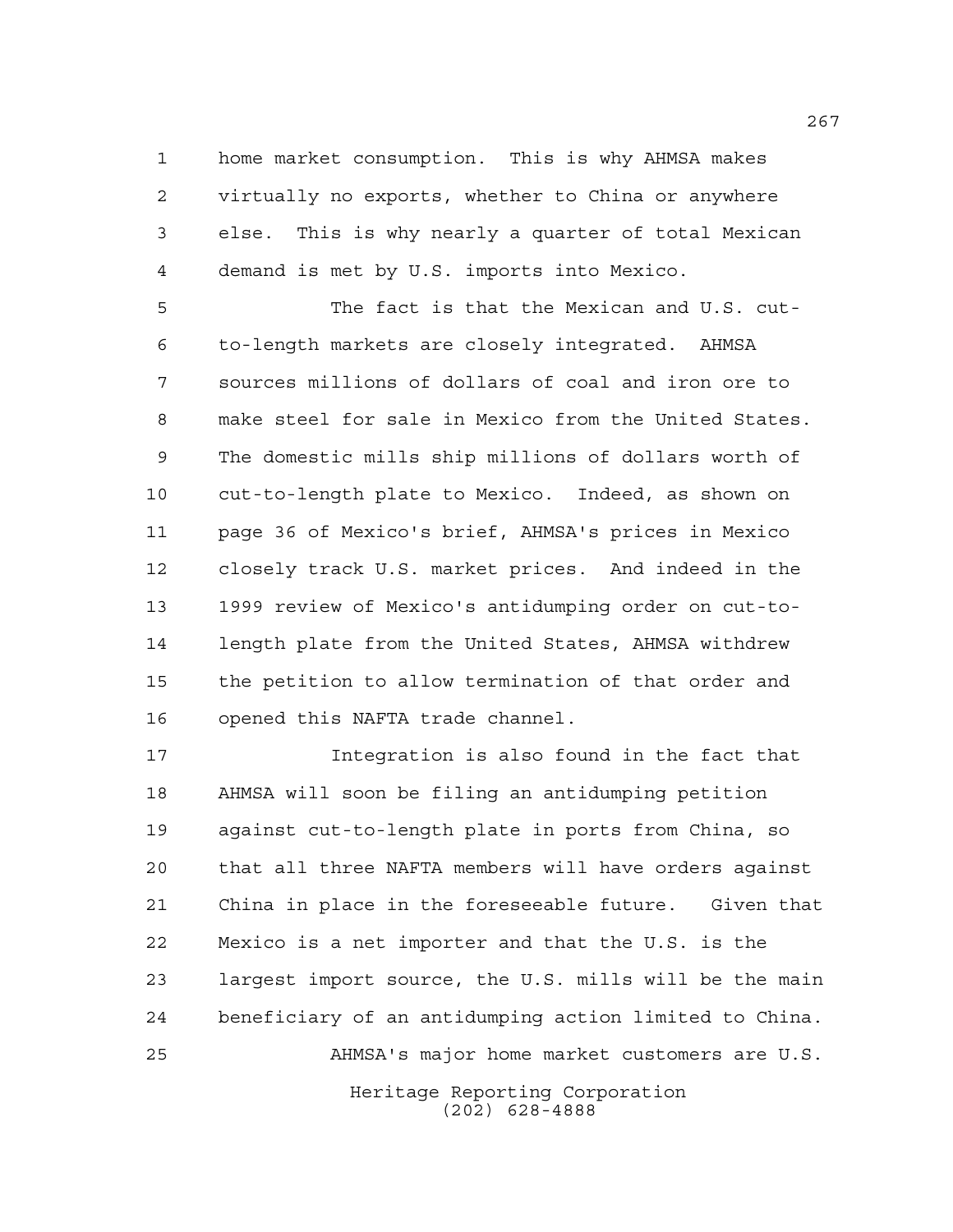multinational corporations with operations on both sides of the border. Because AHMSA is a qualified supplier and have improved the logistical efficiencies of their production, these American OEMs need the flexibility to source from AHMSA NAFTA-wide, even though AHMSA has no affiliated U.S. importer. Only revocation by the Commission will allow this. This is why AHMSA is seeking revocation. There is no other logical reason to do so, given its home market demand and orientation. Thank you. Dr. Prusa?

 MR. PRUSA: Once again, good afternoon. I'm Tom Prusa of Rutgers University. I now want to talk to you about issues specific to Mexico. When the Commission takes a close look at Mexico-U.S. cut-to- length plate trade, there is only one conclusion that can be drawn. Upon revocation of the Mexican orders individually, subject imports from Mexico will have no discernible adverse impact on the domestic industry.

 Mexico poses no risk to the United States cut-to-length plate industry. To begin with, subject imports from Mexico have been minuscule over the period of review. In fact, in almost all years, AHMSA, which is the only integrated steel mill that produces cut-to-length plate in Mexico, has shipped zero tons to the United States. The reason is quite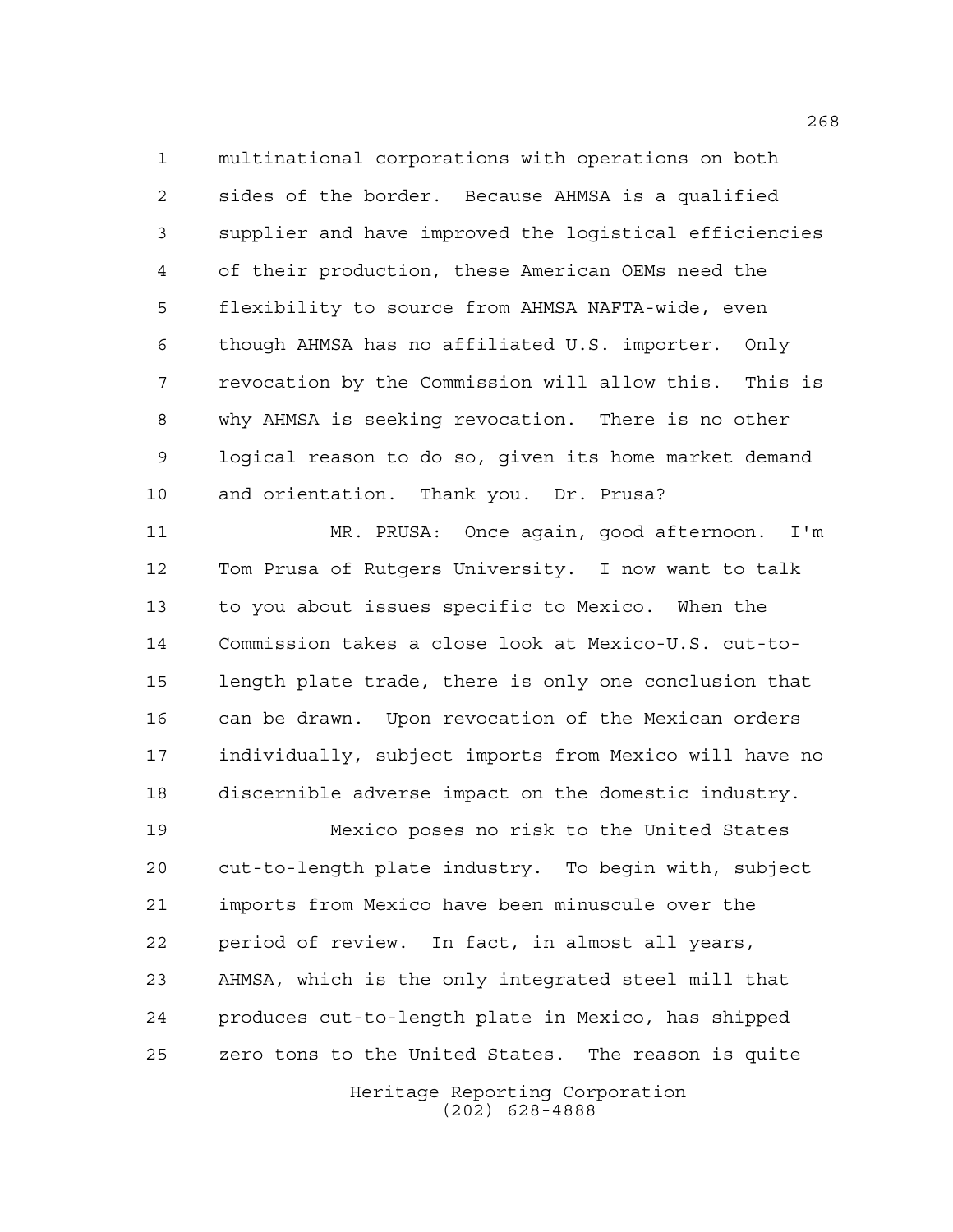simple. Even operating at 100 percent capacity, AHMSA cannot come close to satisfying Mexican home market demand. The truth is that Mexico must import hundreds of thousands of cut-to-length plate. And despite what Petitioners might have you believe, this is not a recent phenomenon. During the POR, Mexico never imported less than 180,000 tons of cut-to-length plate. Furthermore, Mexican's dependence on foreign cut-to-length plate supply is growing over time. Mexico's tiny exports and its large imports mean that Mexico is a large net importer of cut-to-length plate.

 It should be noted that the United States has been the largest supplier of cut-to-length plate to the Mexican market. That's right. The firms that were here this morning actually sell hundreds of thousands of tons of cut-to-length plate to Mexico each and every year. What kinds of magnitudes are we talking about? Well, in 2005, the U.S. cut-to-length plate exports to Mexico were more than 450, 450 times larger than the U.S.'s imports from Mexico. The U.S.- Mexico trade pattern totally contradicts the notion that Mexico would have a discernible impact on the United States.

Heritage Reporting Corporation (202) 628-4888 What has changed since the order was imposed? In a nutshell, Mexico's home market demand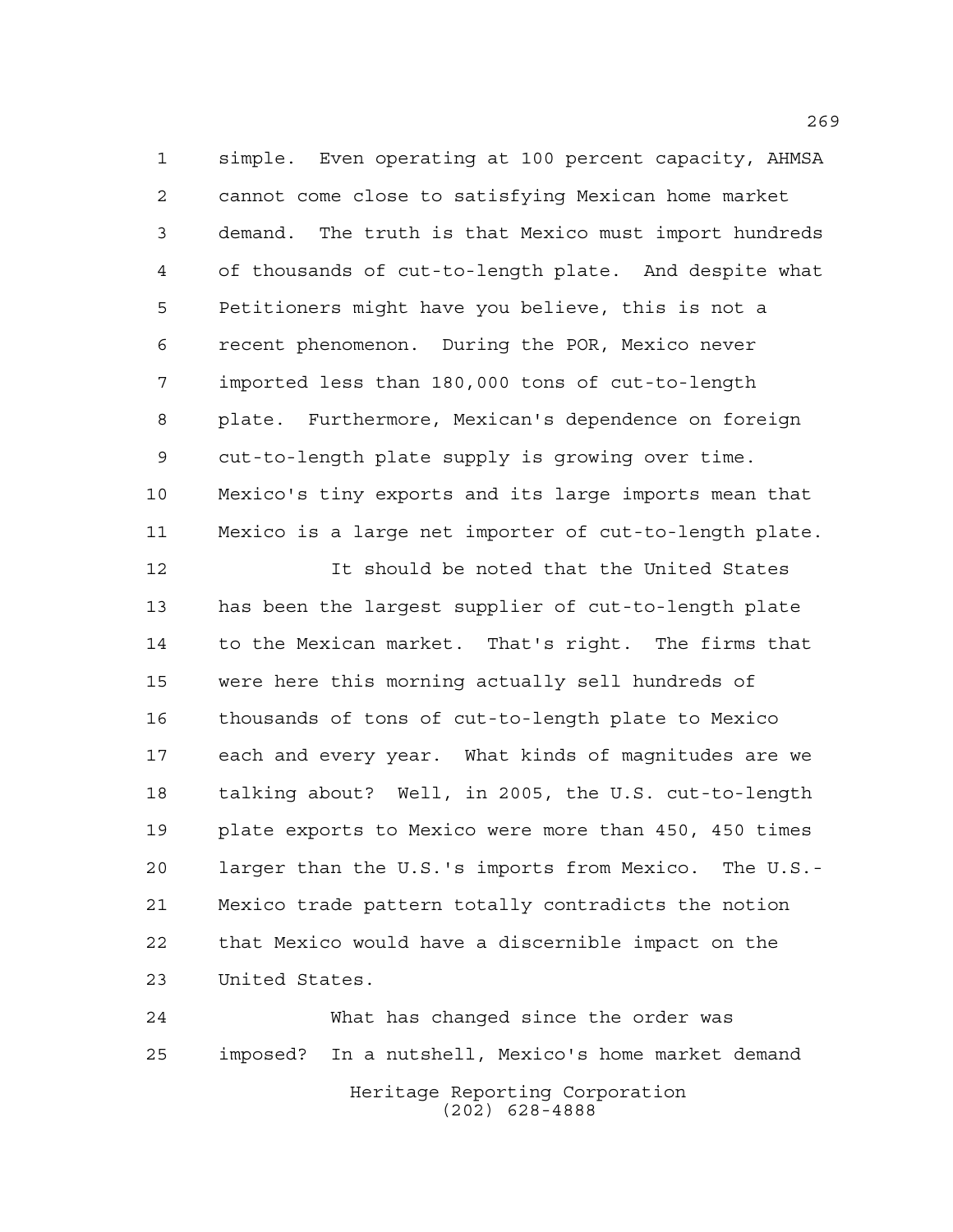for cut-to-length plate has grown dramatically and a lot of this growth is related to NAFTA. Cross border investments have transformed the Mexican economy and deepened the ties between Mexico and the United States. Investments have spurred growth in all key sectors that consume plate, including bridge building, pipelines, offshore platforms, residential and nonresidential construction, and other infrastructure development sectors.

 Here are some specifics. Construction activity in Mexico have grown at more than twice the rate in the last five years than during the 1993-2000 period. Housing construction is estimated to have grown 15 percent in 2004 and by another 13 percent in 2005. More broad measures of building and construction industry reveal that every year since 2002, the Mexican construction industry has grown faster than Mexican GDP and that that growth is increasing. The Mexican oil and natural gas industries are also booming and generating increased demand for cut-to-length plate. PEMEX, Mexico's state-owned oil company, is committed to expanding and modernizing its oil and gas production facilities for the remainder of the decade. As discussed in the brief, virtually all aspects of PEMEX reconstruction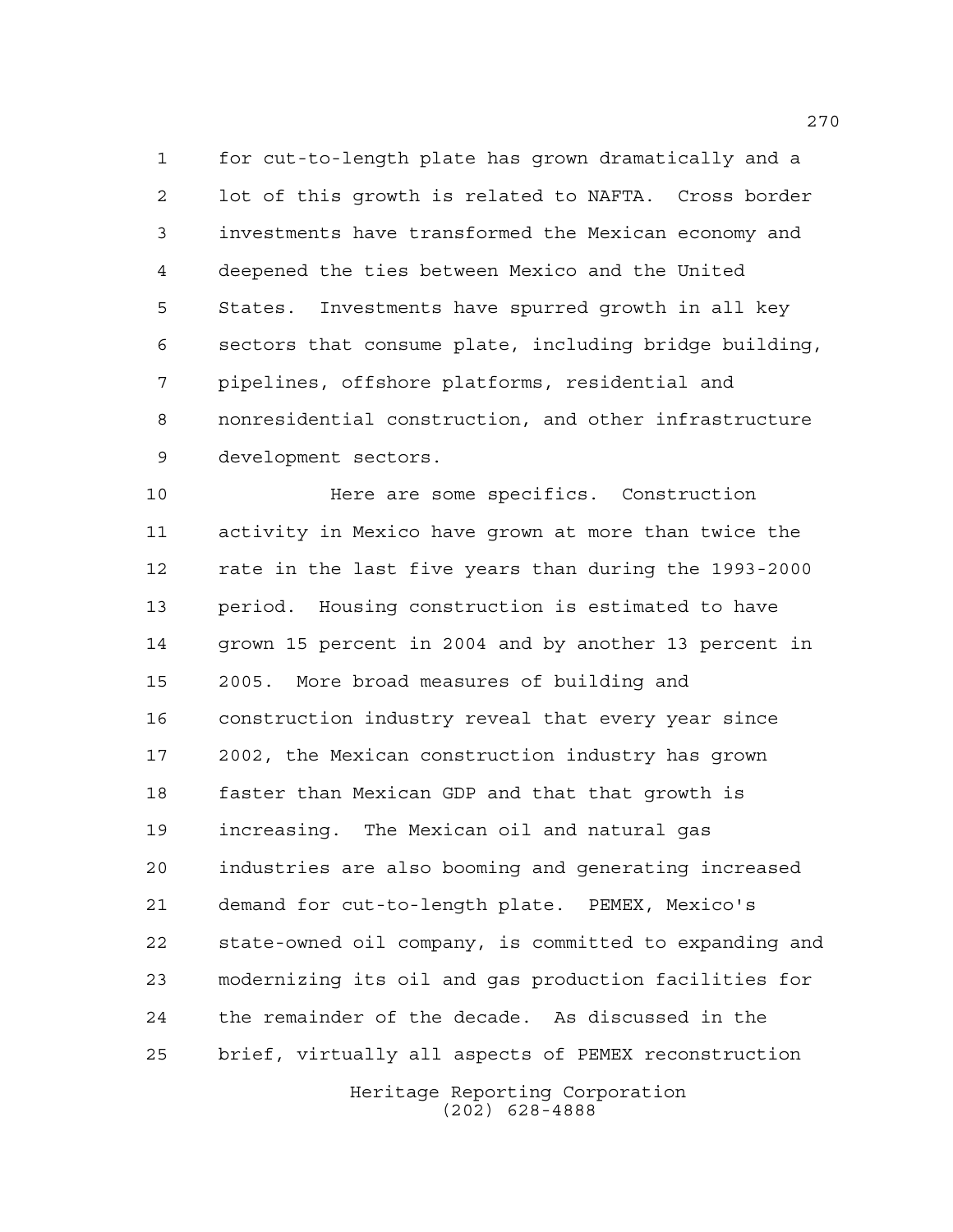for laying about 9,000 kilometers of pipeline, to the construction of 45 new oil well platforms will involve large quantities of cut-to-length plate.

 It seems that every day, there's another story about demand growth in Mexico. Just this week, Greenbrier, a U.S. company, announced a large new railcar facility in the same town as AHMSA's cut-to- length plate mill. This new facility is literally in AHMSA's backyard. This new facility, by itself, will consume about four percent of AHMSA's capacity. Note that this railcar facility should not be confused with the Trinity railcar expansion mentioned on page 16 of the Mexico brief.

 Looking forward, Mexico will continue to import huge quantities of cut-to-length for the reasonably foreseeable future, much of that plate from the United States. This reality is not contingent on some improbable growth projections, but will be the case even if there were no growth in Mexico's home market. Of course, no growth is more than pessimistic. It's unreasonable. The simple truth is that for the foreseeable future, AHMSA cannot produce any more cut-to-length plate than it already is. Mexico must import large quantities of cut-to-length plate.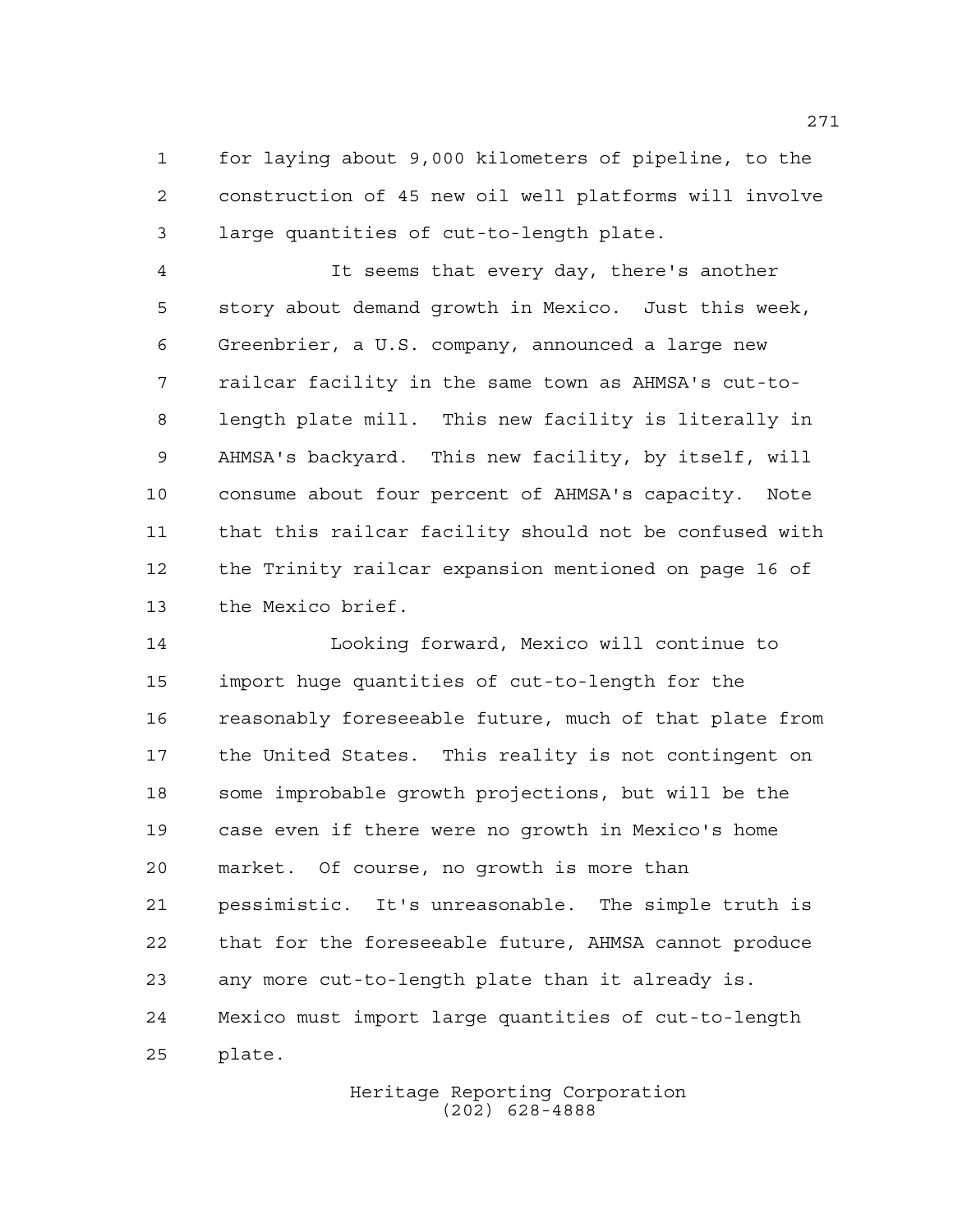Petitioners' brief attempt to deceive the Commission about the effect of AHMSA's planned capacity expansion. Let's set the record straight. First of all, AHMSA's expansion is still at the planning stage and will be on line in the first quarter 2009 at the earliest.

 Second, the expansion will increase AHMSA's subject cut-to-length plate capacity by less than 350,000 tons, not the 500,000 tons the Petitioners suggest.

 Third, Petitioners' brief suggests that AHMSA's expansion will threaten the U.S. industry within the reasonably foreseeable future. This is false. Given the uncertainty surrounding the new facility, any impact it might have on the market is surely beyond the reasonably foreseeable future. As shown on the chart, even with no or modest demand growth, Mexico will be importing large quantities of cut-to-length plate for the foreseeable future. However, we reject IPSCO's assertion that AHMSA's expansion is driven by export interest. Given projected growth in cut-to-length plate in Mexico, even after the AHMSA expansion, Mexico will still need to import over 270,000 tons of cut-to-length plate in 2009. The Petitioners suggest that one must project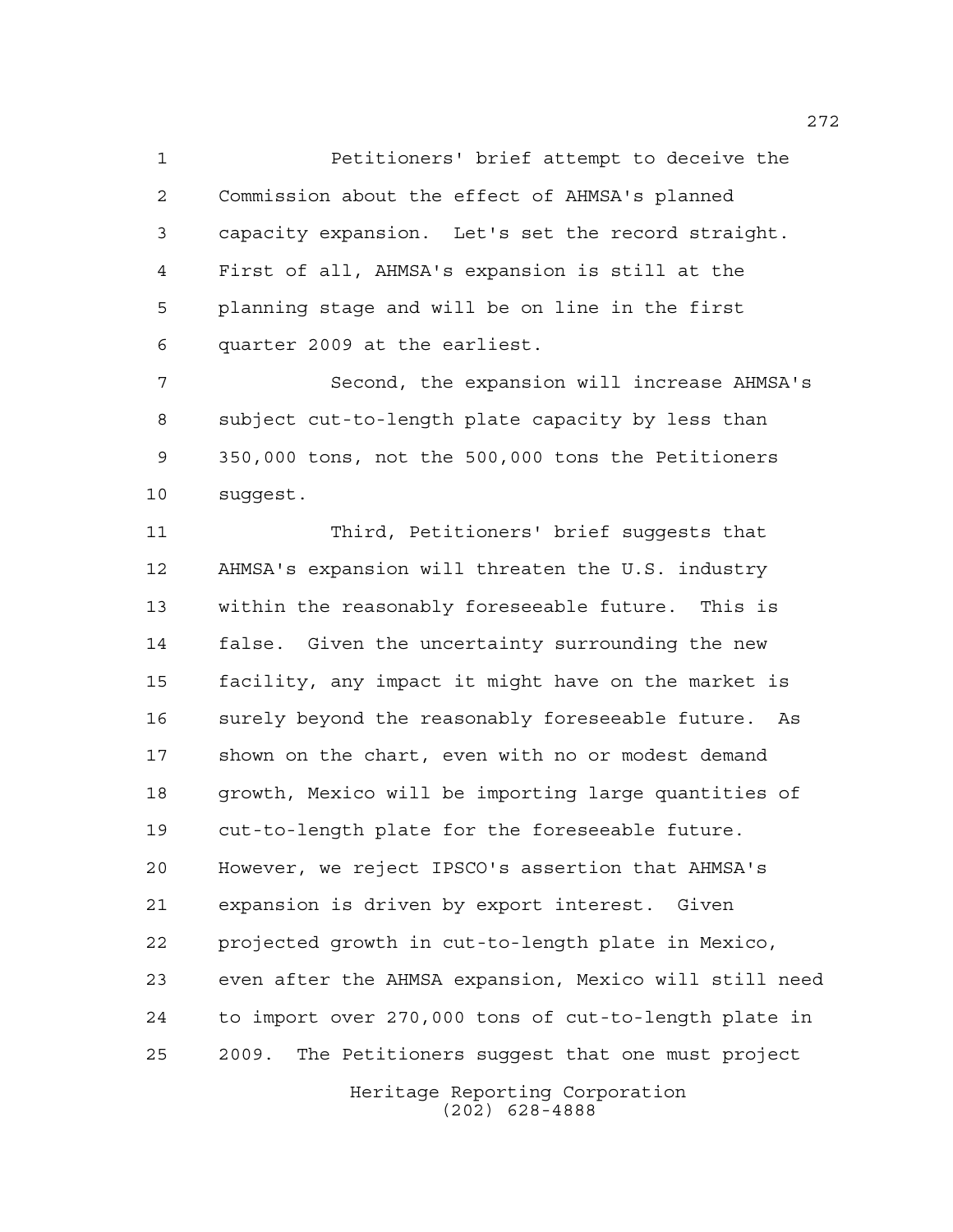out to 2016 to justify AHMSA's expansion. This is wrong. Given its huge shortfall in cut-to-length plate capacity, Mexico is nowhere near self- sufficiency now and will not be for the foreseeable future. Mexico will continue to import cut-to-length plate even if the planned capacity expansion comes to fruition. Thank you.

 MR. DUNN: Good afternoon. I'm Chris Dunn, counsel to Brazilian plate producers, USIMINAS and COSIPA. I'm appearing here today to set the record straight concerning certain allegations U.S. mills have made about Brazil's ability to export to the United States, if the order on plate is revoked.

 First, despite Petitioners' claims, the record in this case shows that Brazilian mills do not have available capacity to export significant quantities of plate to the U.S. Brazilians mills are operating at or near their practical capacity. The U.S. mills have conjured up phantom capacity by assuming that Brazilian mills could ship at 100 percent of their rated capacity levels or more immediately and indefinitely and that all this so- called unused capacity would come to the United States. It's just not true. At the high capacity utilization rates at which Brazilian mills are now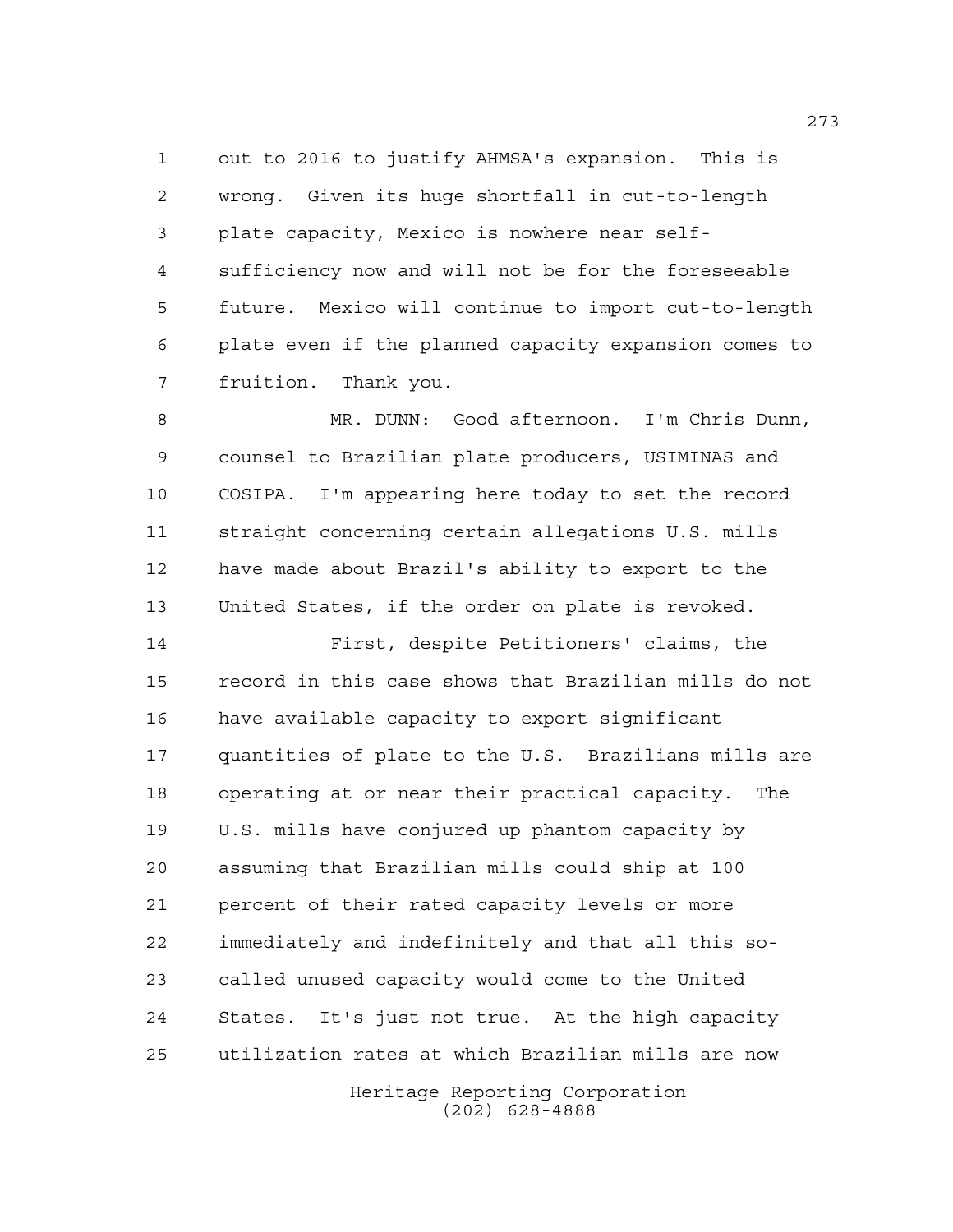operating, exporting to the U.S. would require them to postpone or forego necessary maintenance, increase overtime, and delay deliveries to existing customers. This, they are not likely to do.

 Brazilian producers have shown that the Brazilian market demand for plate is strong and growing rapidly, as Brazil moves to ensure energy self-sufficiency through the construction of large gas pipelines, new offshore drilling platforms, and the establishment of new fleet of jumbo ocean tankers. These projects require huge amounts of plate and will continue to do so over the foreseeable future. At the same time, Brazilian producers have developed substantial customers in other export markets, filling their order books. Brazil is not going to abandon existing domestic and export customers just to sell to the United States.

 Second, U.S. mills claim that because Brazilian mills increased their exports to Canada following the end of the Canadian dumping order, they will do so to the United States, if this order is revoked. However, the Canadian and U.S. examples are completely different. The major reason that the Canadian dumping order on plate was lifted is that there has been an acute shortage of plate in Canada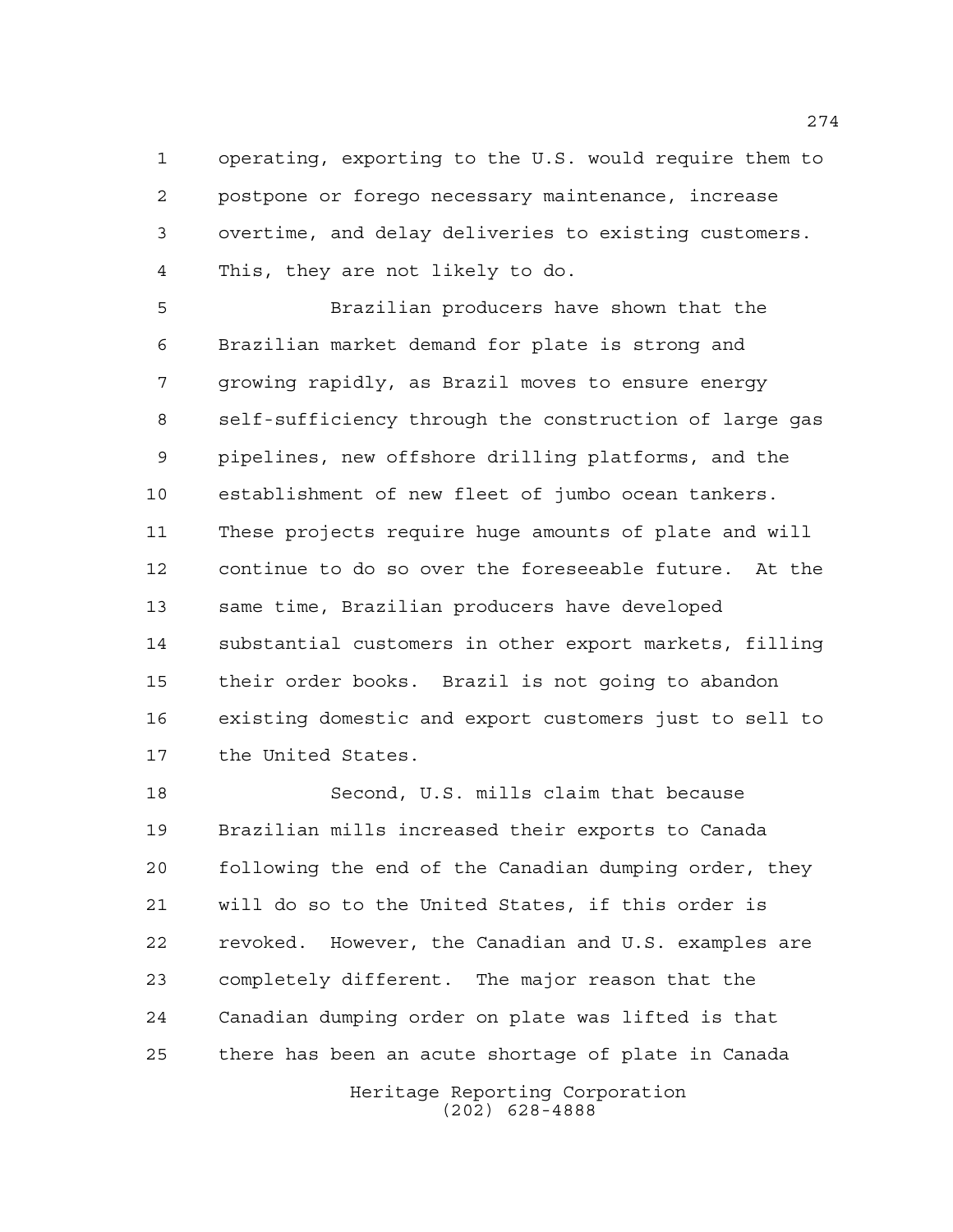since the closure of Stelco's plate mill in April of 2003. That closure removed some 900,000 tons of Canadian plate production from the market. The remaining Canadian plate producers have been unable to fulfill this vacuum. U.S. mills are acutely aware of the Canadian shortage, or they should be, because they vastly increased their exports to Canada, dwarfing anything the Brazilian mills shipped. Indeed, imports into Canada from U.S. mills alone were more than 25 times the level of imports from Brazil in 2005. Between 2005 and 2006, just the increase in imports from the United States alone is three-and-a-half times the total imports from Brazil this year. For U.S. mills to suggests that Brazil will increase its exports to the U.S. under these circumstances is just plain silly.

 MR. MONTALBINE: Good afternoon. My name is Marc Montalbine of the law firm deKieffer & Horgan. We represent the German plate producers in this five- year review. It is a pleasure to be back before the Commission. The last time I was here was in November of last year for the five-year review of cut-to-length plate from France, India, Indonesia, Italy, Japan, and Korea. In that proceeding, we represented the major French producer GTS Industries. As the Commission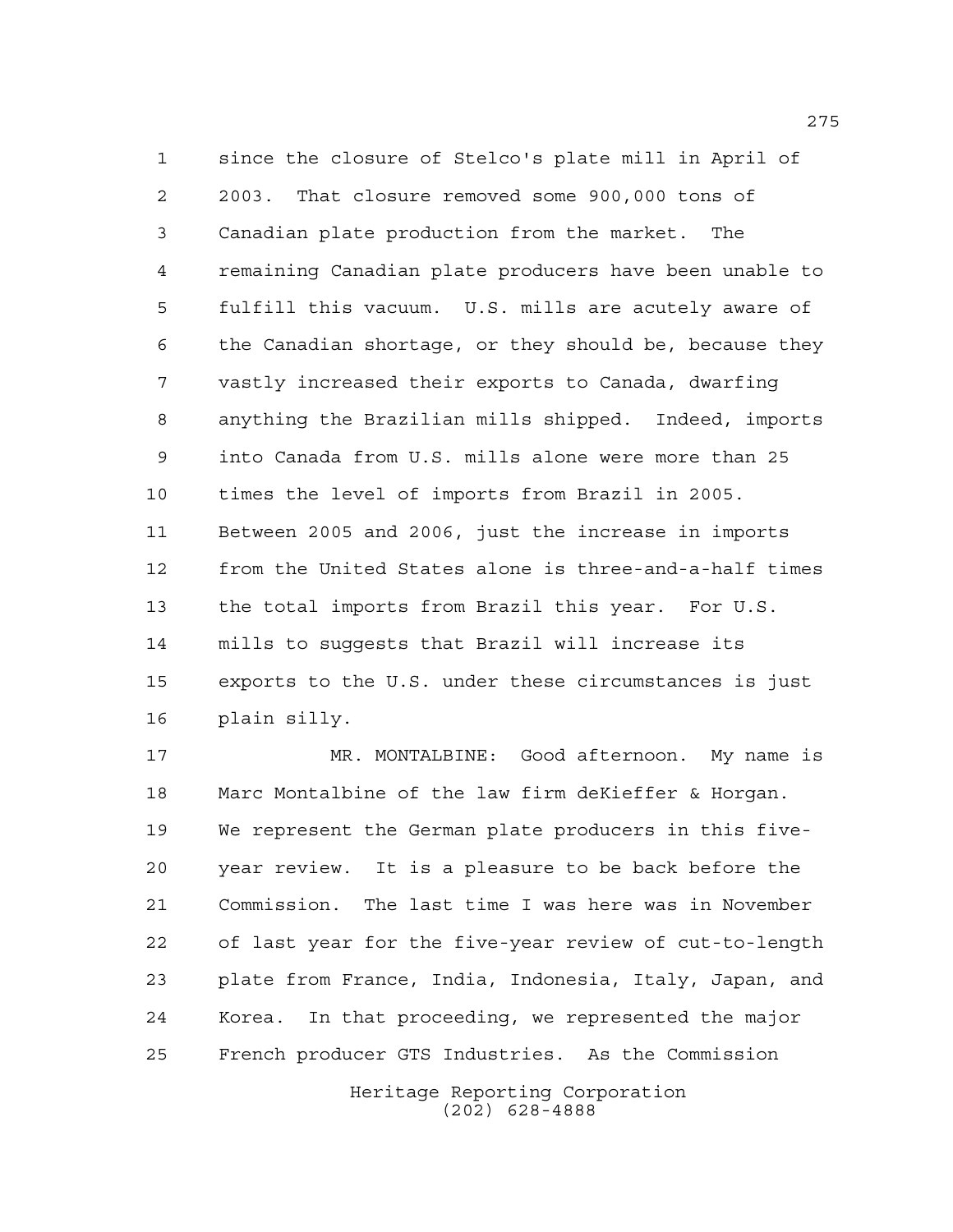will remember, you found that France should not be cumulated with the other countries in that case and that revoking the antidumping duty order against France would not be likely to lead to continuation or recurrence of material injury within the reasonably foreseeable time, and the Commission was correct.

 Since revocation of the French order, the quantities of imports have actually declined and the unit values have increased. The Commission will notice that the German industry in this case is very similar to the French industry in the 2005 review. Like the French industry, the German industry concentrates its production upon special grade products, such as line pipe plate that are not produced in sufficient quantities in the United States. In fact, the major French producer GTS is owned by the major German producer Dillinger and the two companies have a very similar product mix.

 The German industry has undergone a major restructuring since the original investigations in the early 1990s. Of the six producers in 1992, only three remain and total German production capacity has fallen by some 40 percent. Moreover, as the U.S. Department of Commerce found in the last five-year reviews, the German industry no longer benefits from any

> Heritage Reporting Corporation (202) 628-4888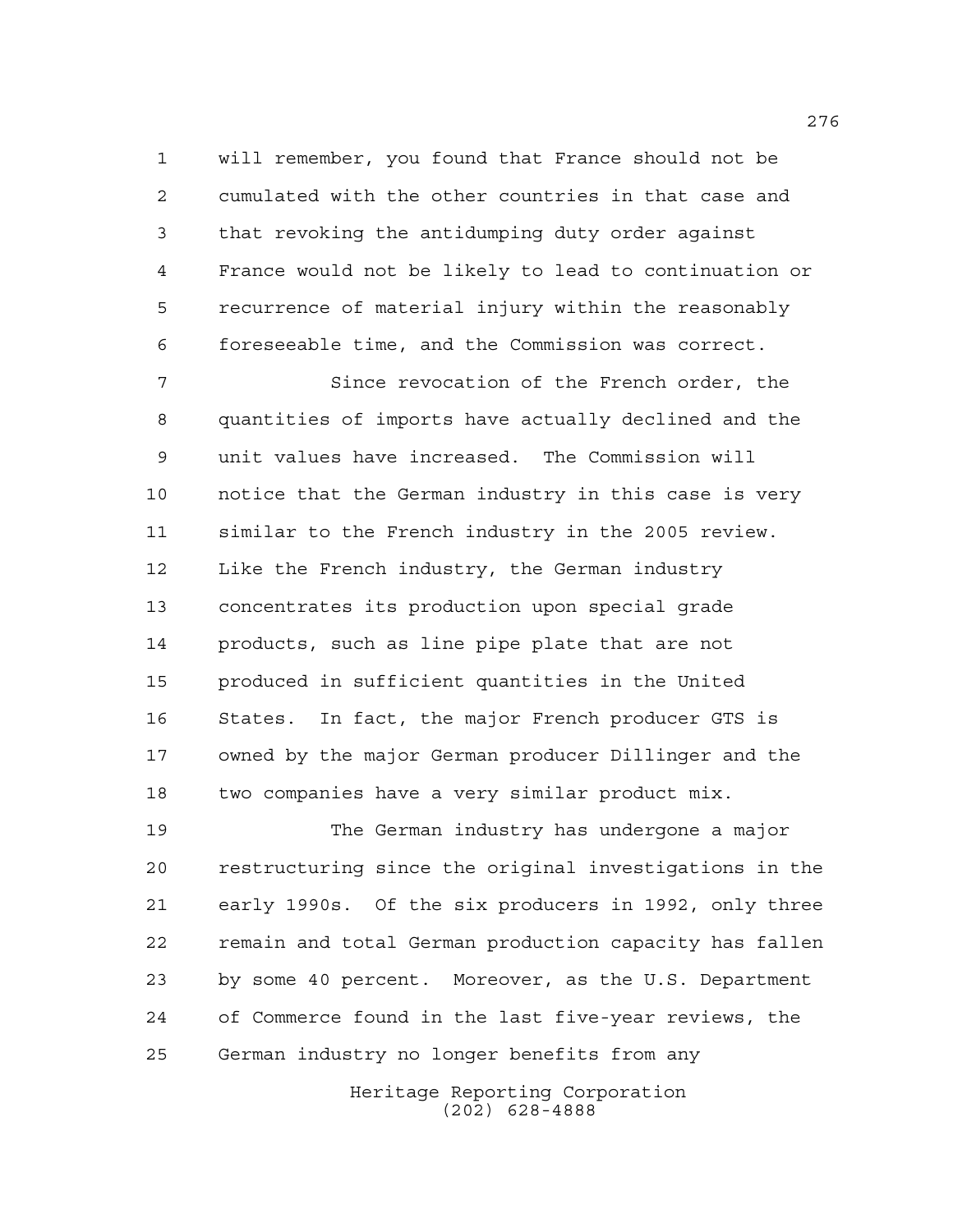countervailable subsidies. Accordingly, as it did in the French proceeding, we ask the Commission to consider the German industry on its own without cumulation and determine that revocation of the antidumping duty order against German will not be likely to lead to the continuation or recurrence of material injury within a reasonable foreseeable time. Thank you, very much.

 MR. DUNN: That concludes Respondents' panel. If we could reserve the balance of our time for rebuttal, I would appreciate it.

 CHAIRMAN PEARSON: Of course. Thank you all, very much. Welcome to this afternoon session. We are in good shape. We are going to get out of here before 11:00, I'm quite sure. Let's see, I get to start the afternoon questioning. Let me start by going back to one of the issues that we had discussed with the domestic industry. That involved the increase in apparent consumption that we saw during the interim period, from the first five months of 2005 to the first five months of 2006. Do you have any sense of how much of that increase in apparent consumption was attributable to inventory building by service centers, as compared to consumption that was actually effective demand in the marketplace? That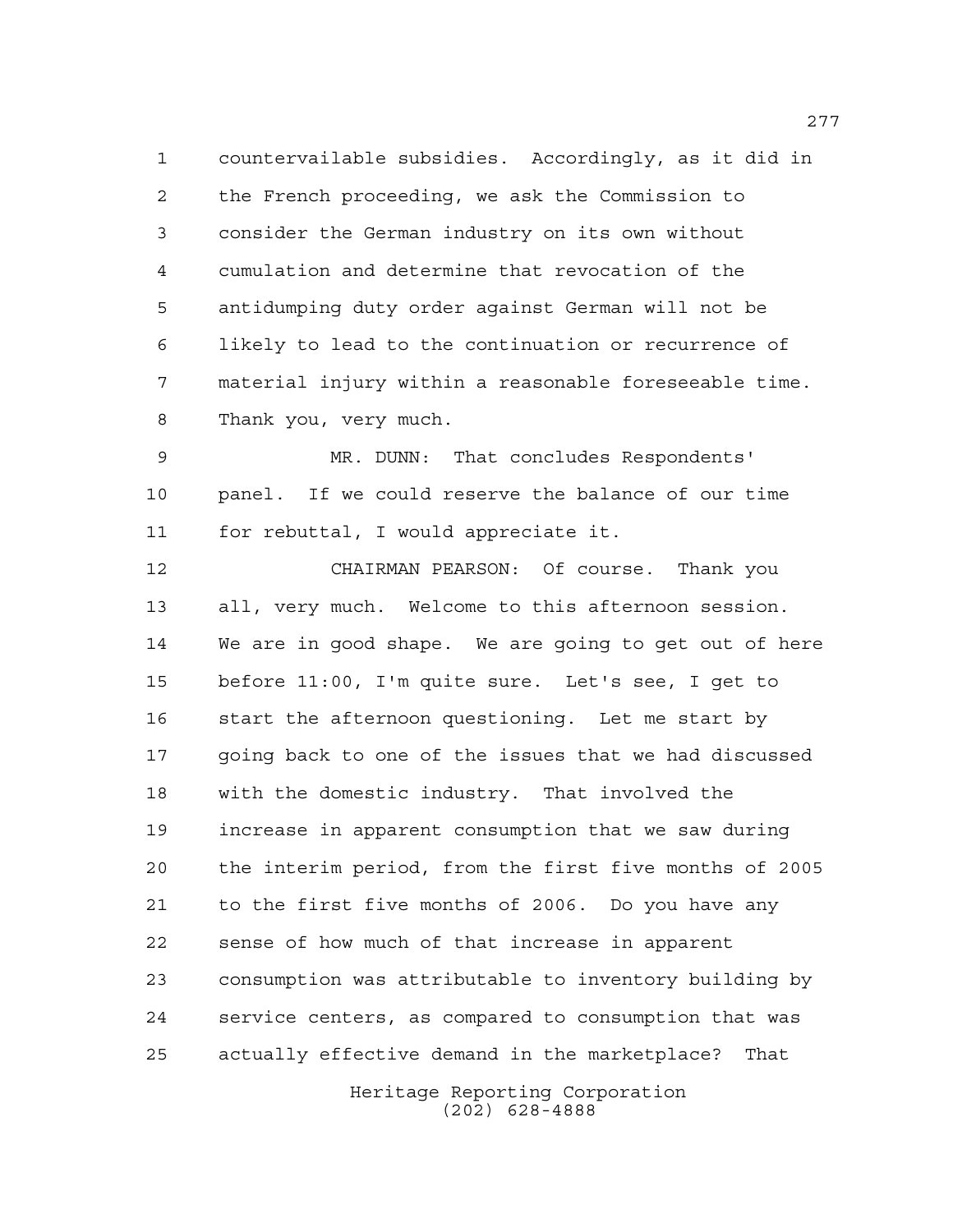would probably be a question for those, who have access to the confidential data, and maybe something to address in posthearing.

 MR. MALASHEVICH: I will take an initial stab at it, Mr. Chairman. Bruce Malashevich. I think the answer is a good bit of both. I cannot, at this time, offer a quantification, but we'll try to do so, as the best of our ability, posthearing.

 CHAIRMAN PEARSON: Would you agree with the characterization of the domestic industry, that the service center inventories are higher now than at anytime since the first half of 2001?

 MR. PRUSA: I do know in terms of -- the market is a lot bigger here, so to quote things in terms of just tonnage without taking into account that the market is two million tons bigger now than then, it's a little bit deceptive. I think that in terms of number of days of inventory, it's up a little bit, but not a huge amount.

 MR. MCCULLOUGH: Matt McCullough with Wilkie Farr. One thing that I think is a good indication of what service centers are looking at is if you look at the processor industry, because that data is public, that operator of service centers that are processors, I think it's a function of real demand and what they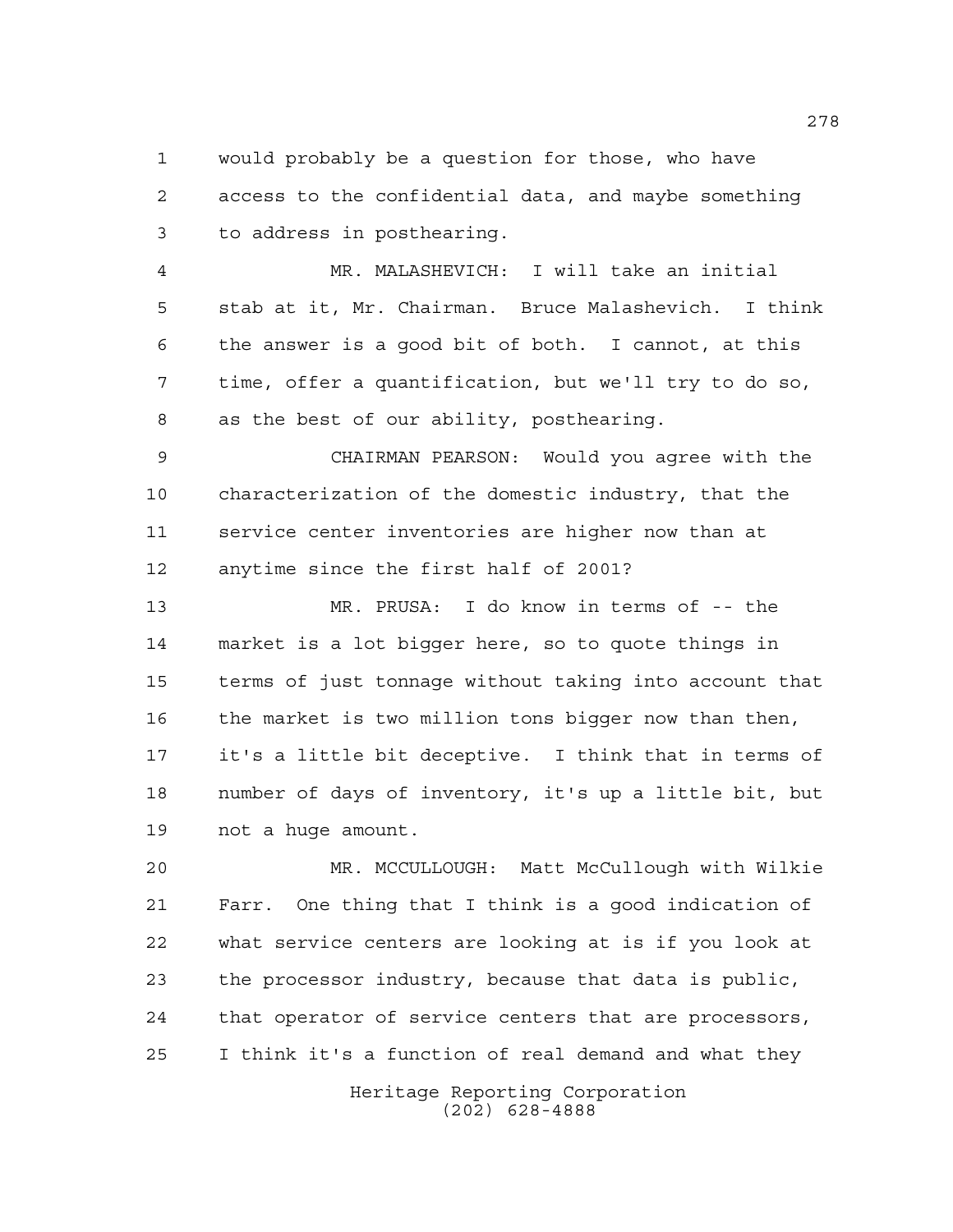think demand will be in the future. If you look at their performance, they increased shipments by over 13 percent between first half of 2005, which is record performance, to first half of 2006. And on top of that rather significant increase in shipments over record levels, they added additional inventory of about three percent during the same period, I think, which indicates they think there will be more demand out there.

CHAIRMAN PEARSON: Okay.

11 MR. CUNNINGHAM: Might I?

CHAIRMAN PEARSON: Please.

 MR. CUNNINGHAM: To put this in context, if you would look at the table to which Mr. Malaschevich referred, at page 44 of the Mittal brief, and look at the increases in demand that they have set forth in that table, what you see is a quite substantial increase in the year you're talking about, consistent with what you're saying, consistent to what he said. Part of it would be inventory building and part of it would be the increase in end-use demand. But if it were substantially or a major part due to inventory building, then one would expect to see the forecast consumption fall off in the next periods in that table. And as you can see, it doesn't.

> Heritage Reporting Corporation (202) 628-4888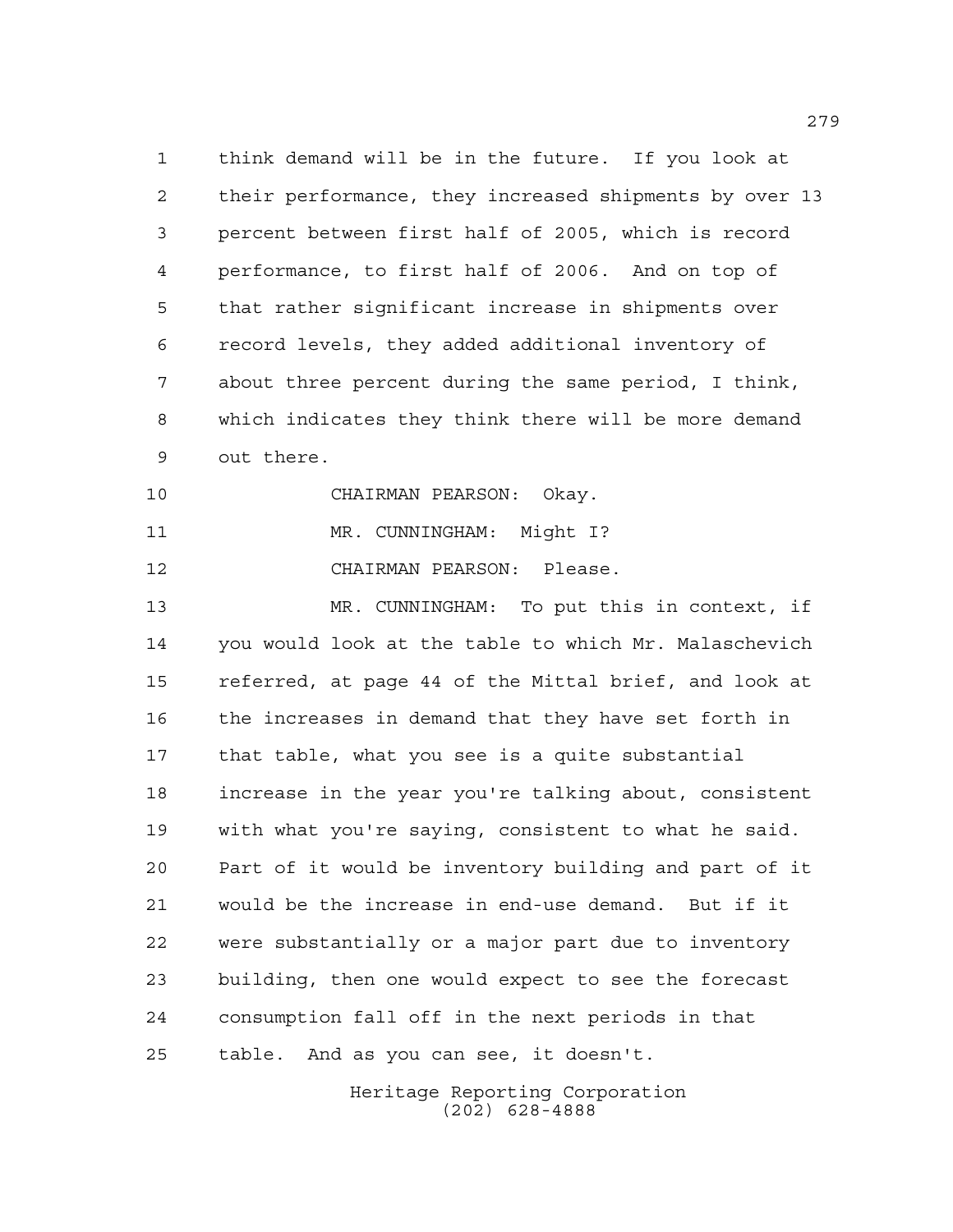Heritage Reporting Corporation (202) 628-4888 CHAIRMAN PEARSON: Okay. The firms represented here operate in quite a number of countries. Have we seen this same sort of inventory building either in distribution systems or held by producers in other countries? Is this a global phenomenon rather than a U.S. phenomenon? 7 MR. CUNNINGHAM: By that you mean a coordinated global phenomenon at the same time or just that this happens from time to time in all markets? CHAIRMAN PEARSON: I'm not looking for conspiracies. I'm just wondering if that's the way the marketplace is operating, if -- MR. CUNNINGHAM: You're not asking whether it was happening -- it was, in fact, happening at the same time, just does this happen? CHAIRMAN PEARSON: Are we seeing a global buildup in inventory -- 18 MR. CUNNINGHAM: Oh, I see. CHAIRMAN PEARSON: -- or simply a buildup in this country? MR. LANDOIS: Luis Landois from AHMSA, Mexico. In Mexico, also in the service centers, we have seen a little bit of inventory building. CHAIRMAN PEARSON: In the U.K.? MR. WHITE: In the U.K., there's been no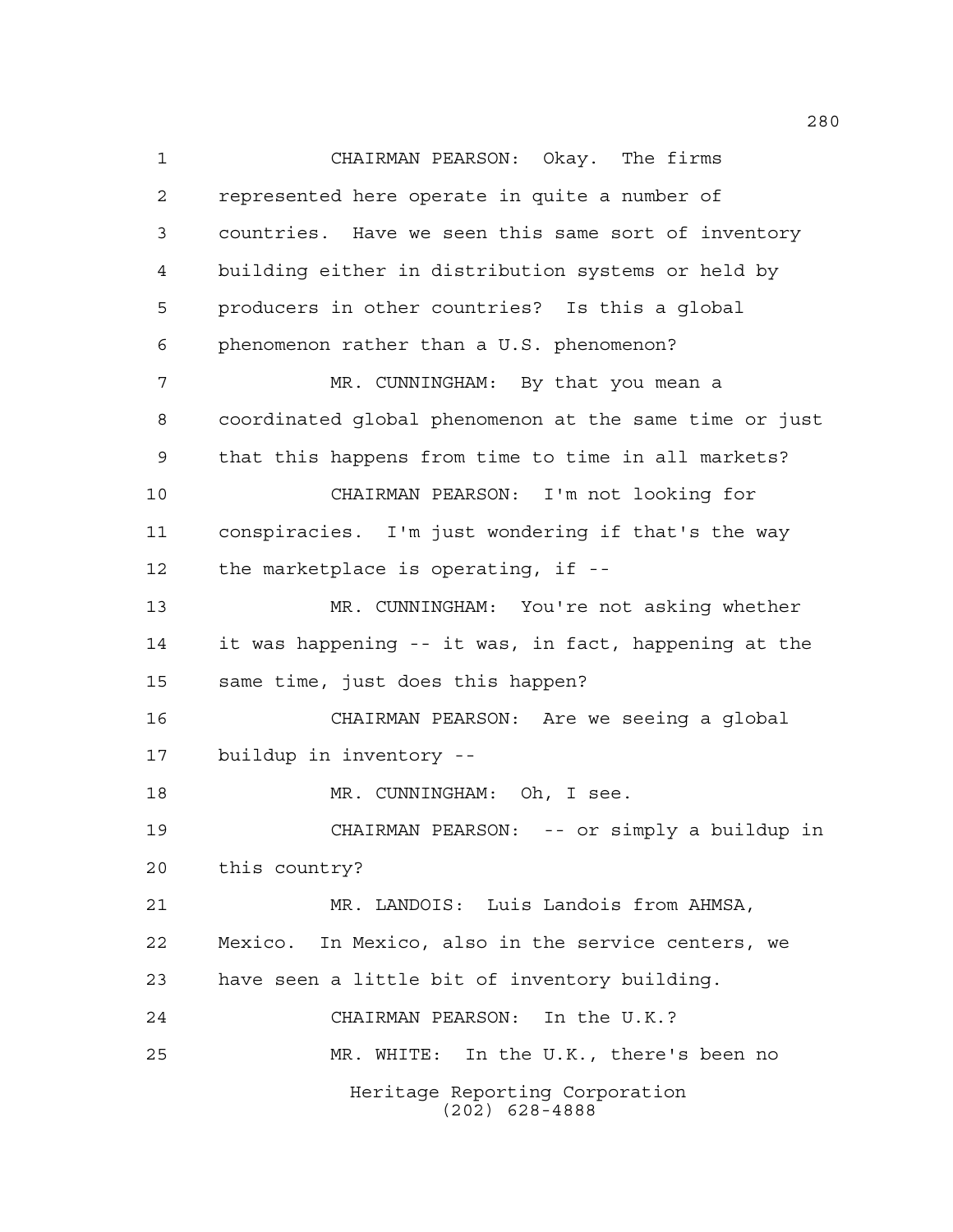Heritage Reporting Corporation significant stock build. If you want to look at Europe and get the most reliable data is Germany. The German statistics there was a continuing stock draw even into this year and there's been reversed a little. It's gone up slightly. I think it peaked at 580,000 tons, I think it dropped to 470,000 tons, and I think it's now at 500,000 tons. There's no cause of concern on the stock levels. The other thing that's worth noting, in terms of Germany, is the stock ton has remained constant. The same number of weeks stock relative to sales have remained constant over the last three or four months. So, even though the stock has risen from the very bottom level, the stock tonnage remained the same. So, it's kept in pace with increased sales. CHAIRMAN PEARSON: Okay. Mr. Parkins, did you have a comment? MR. PARKINS: No. MR. CUNNINGHAM: I would like to underline that these are temporary cyclical phenomena, that inventory buildups tend to occur as a consequence of significant price rises and then they are a corrective measure that lasts for a while, and then the inventories are worked off and prices go back up again. And I would commend to your attention the

(202) 628-4888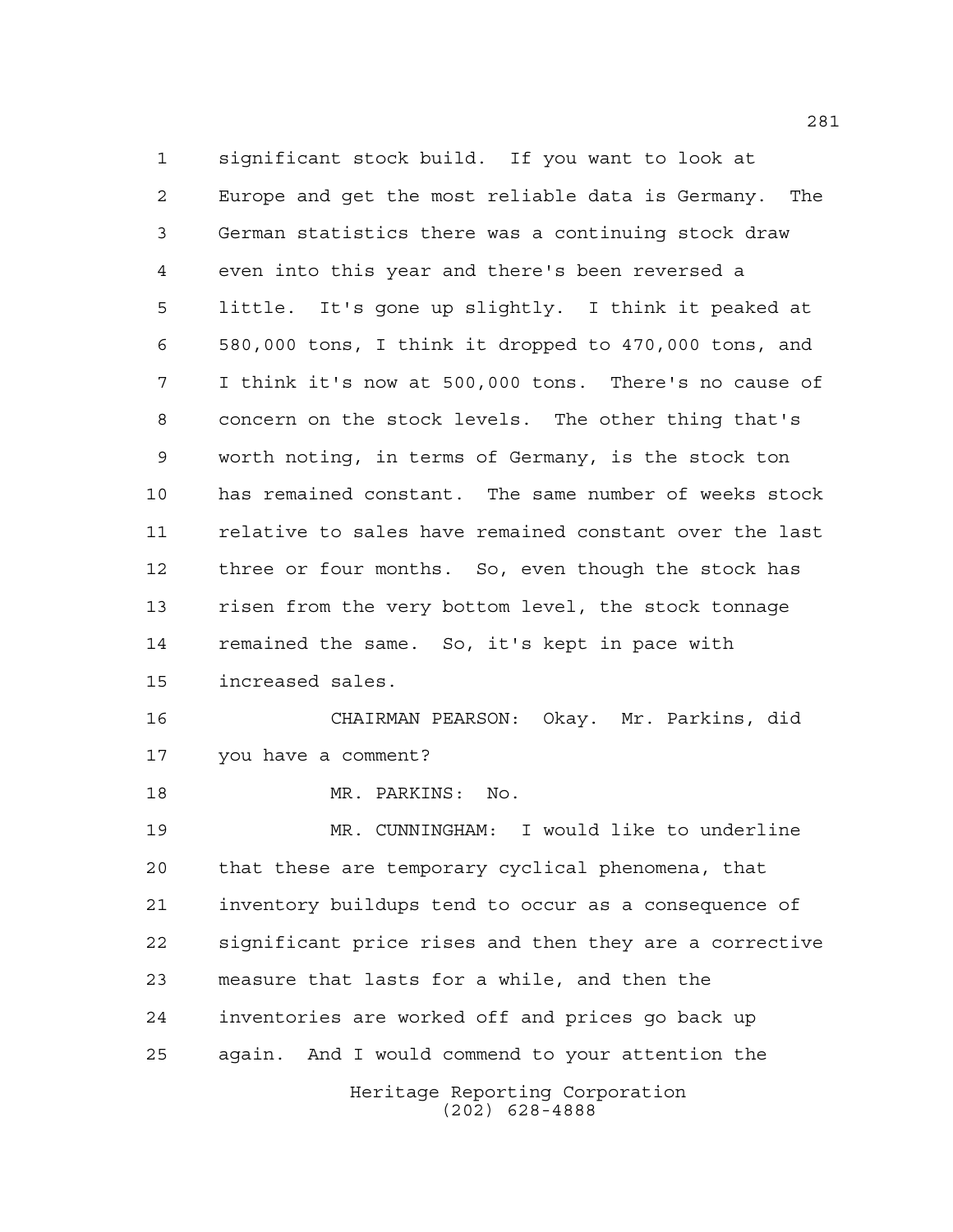charts at Tab 7 to Corus's pre-hearing brief, where you see, from a price standpoint, precisely that phenomenon and not only its downward part, but its corrective back upwards again when the inventory is worked off. What's important for a case like this is whether end-use demand is continuing to rise and that's why the table at page 44 of Mittal's brief is so crucial.

 CHAIRMAN PEARSON: Right. And, of course, the purpose for asking the question is to try to understand what might the effect be in the U.S. market, if, indeed, we do have a larger than average inventory right now and if it is worked off in the reasonably foreseeable future, is it going to be having some effects that might be causing problems. So, based on past experience, what is your expectation for how the current inventory held in the United States might be absorbed by the market? Dr. Prusa? MR. PRUSA: Well, all the demand

 projections, even this morning, were indicating that the market is very strong, pressure ports, buyers unable to get plate. So, the idea that this is going to cause some grave collapse in domestic plate prices, it seems -- the demand in -- the service centers have built up and my own guess is anticipation of further

> Heritage Reporting Corporation (202) 628-4888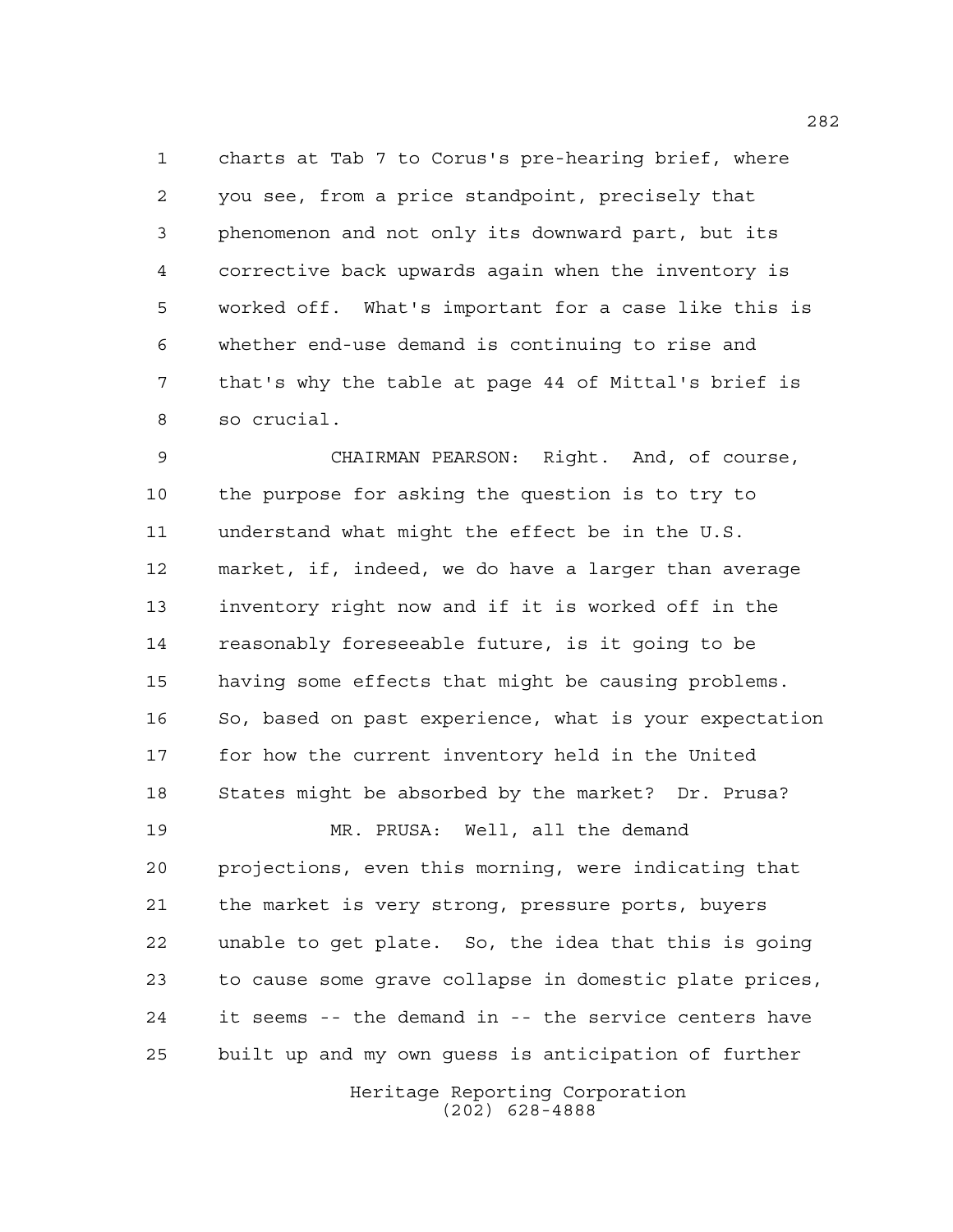price increases. So, they're trying to build up inventory in anticipation of end of the year. And, again, we had three straight months of announced price increases by the cut-to-length plate producers in the United States. How would you react if you know that three months from now that my prices are going to be \$70 a ton higher? I think I'll buy some plate today, if I can get it. I'll hold it inventory, because come November, they've already announced I will be paying \$70 a ton more. And it seems a natural reaction is to try to build up a little bit of inventory against already announced price increases. But, if you pin up demand and future demand is quite strong, it doesn't seem at all reasonable to think that you'll see prices fall significantly at all; actually, I would say prices fall at all.

 CHAIRMAN PEARSON: Other comments on U.S. inventory and how it might affect the market in the year or two ahead?

 MR. WHITE: If I can just refer back to some discussion this morning, which seemed to be of significant interest, and that was the effect on the U.S. stockholders of inventory, reduction of stock -- windfall losses, when the price falls. In the U.K. and Europe, most stockholders have enjoyed significant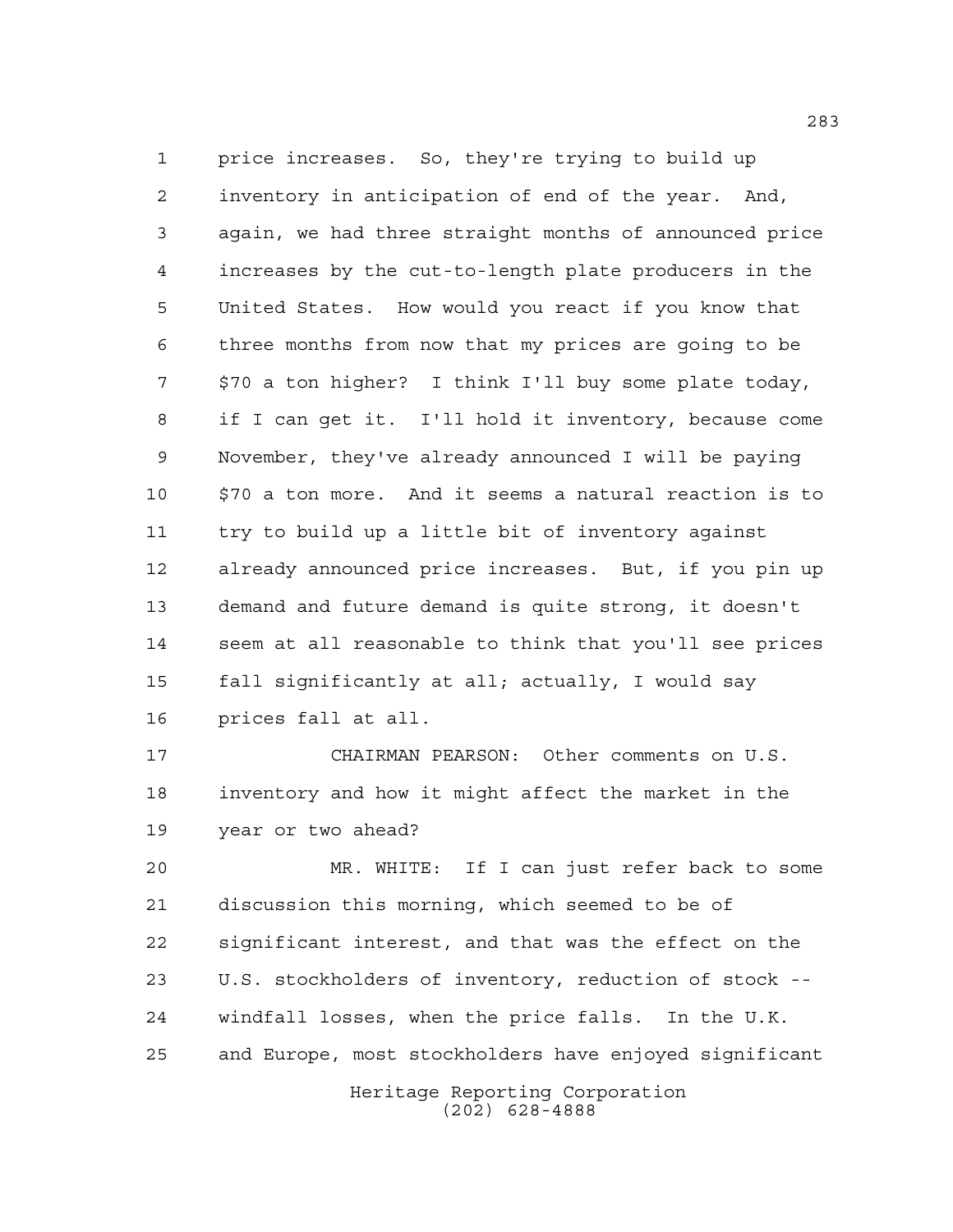profit growth, because they've been holding stocks in a rising market. Most stockholders make provisions, internal provisions for paying when the market is going to fall. So, in terms of hedging, although it may seem strange to people, who are not in the industry, that is usually the mechanism in Europe for mitigating against any future falls at some point.

 CHAIRMAN PEARSON: And for benefit of the court reporter, that was a comment by Mr. White.

 MR. CUNNINGHAM: Might I add just one quick comment on that, I wanted to add on to that. Dick Cunningham. This is a phenomenon of commodity plate in a spot market, sales that through inventory held by distributors. It doesn't effect nor would it be affected by those imports that go to the specialized part of the market and which go particularly direct to end users, which would not contribute to this nor would it be affected by this in any significant way.

 CHAIRMAN PEARSON: Okay. Well, I appreciate all of those comments. If there are further things that we should know for purposes of the posthearing about the current inventory levels in the United States and what they might mean for the market in the reasonably foreseeable future, by all means summarize that for us in the posthearing. Madam Vice Chairman?

> Heritage Reporting Corporation (202) 628-4888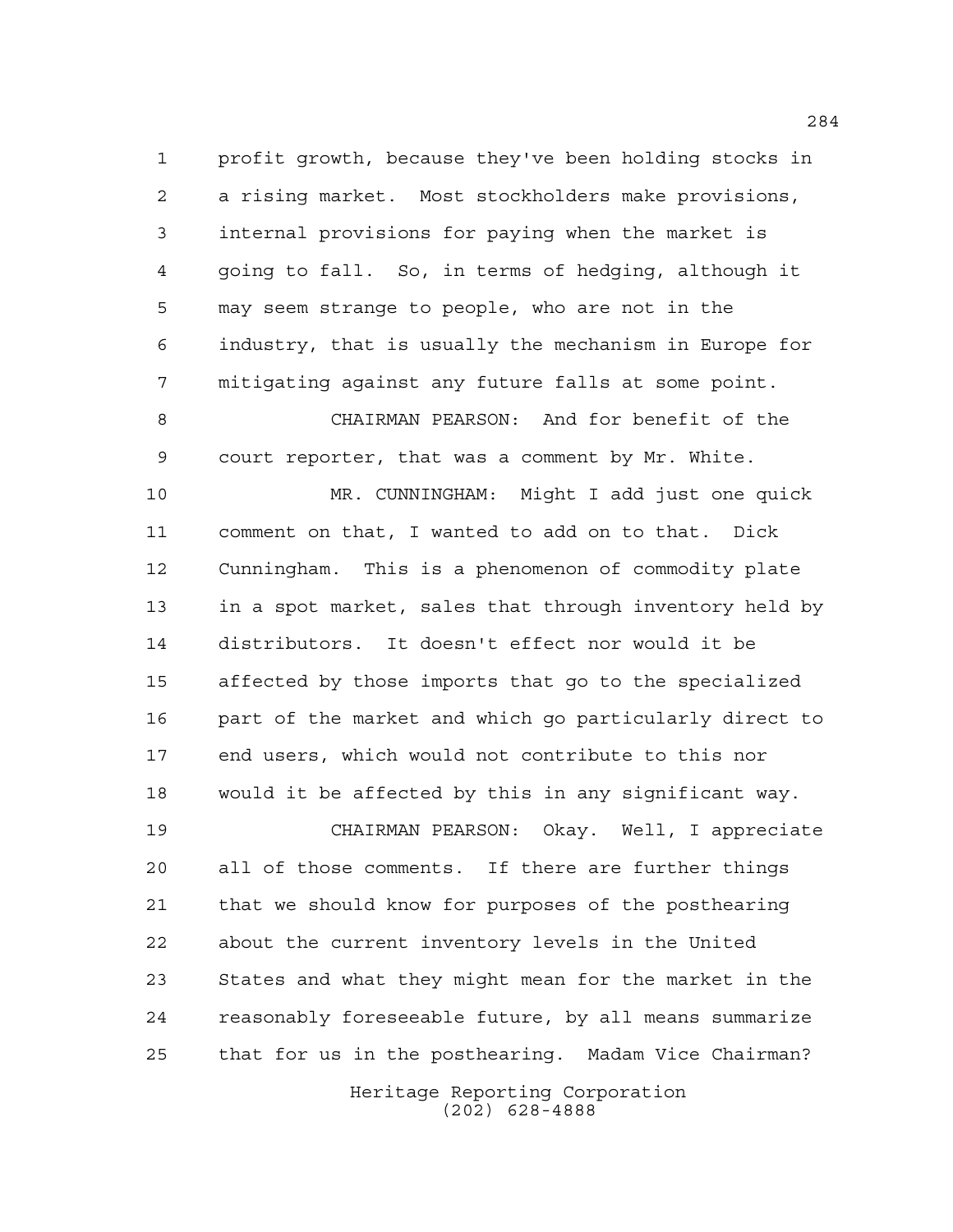VICE CHAIRMAN ARANOFF: Thank you, Mr. Chairman, and I join the Chairman in welcoming this afternoon's panel. Thank you, particularly those of you, who have traveled significant distances to be with us and answer our questions this afternoon.

 Let me begin with some questions for -- I believe that was Mr. White and Mr. -- is it Parkins -- Mr. Parkins from Corus. In your brief and in your testimony, you've told us that Corus has a business plan to restrict sales outside the home market to mostly more specialized higher value added products, and I can see why any producer in a relatively high cost country would want to move up the value chain like that. But what one plans to do and what one actually does are not always the same thing. The staff report definitely indicates that much of the production of your company continues to be in carbon structural steel plate less than an inch in thickness. So, to the extent that your business still is oriented towards more commodity-grade products, how does that effect your argument that, well, we have these, but we wouldn't send them here to the U.S.?

 MR. WHITE: Richard White, Corus. If I can explain to that. We've effectively transformed the business over the last three or four years. At one

Heritage Reporting Corporation (202) 628-4888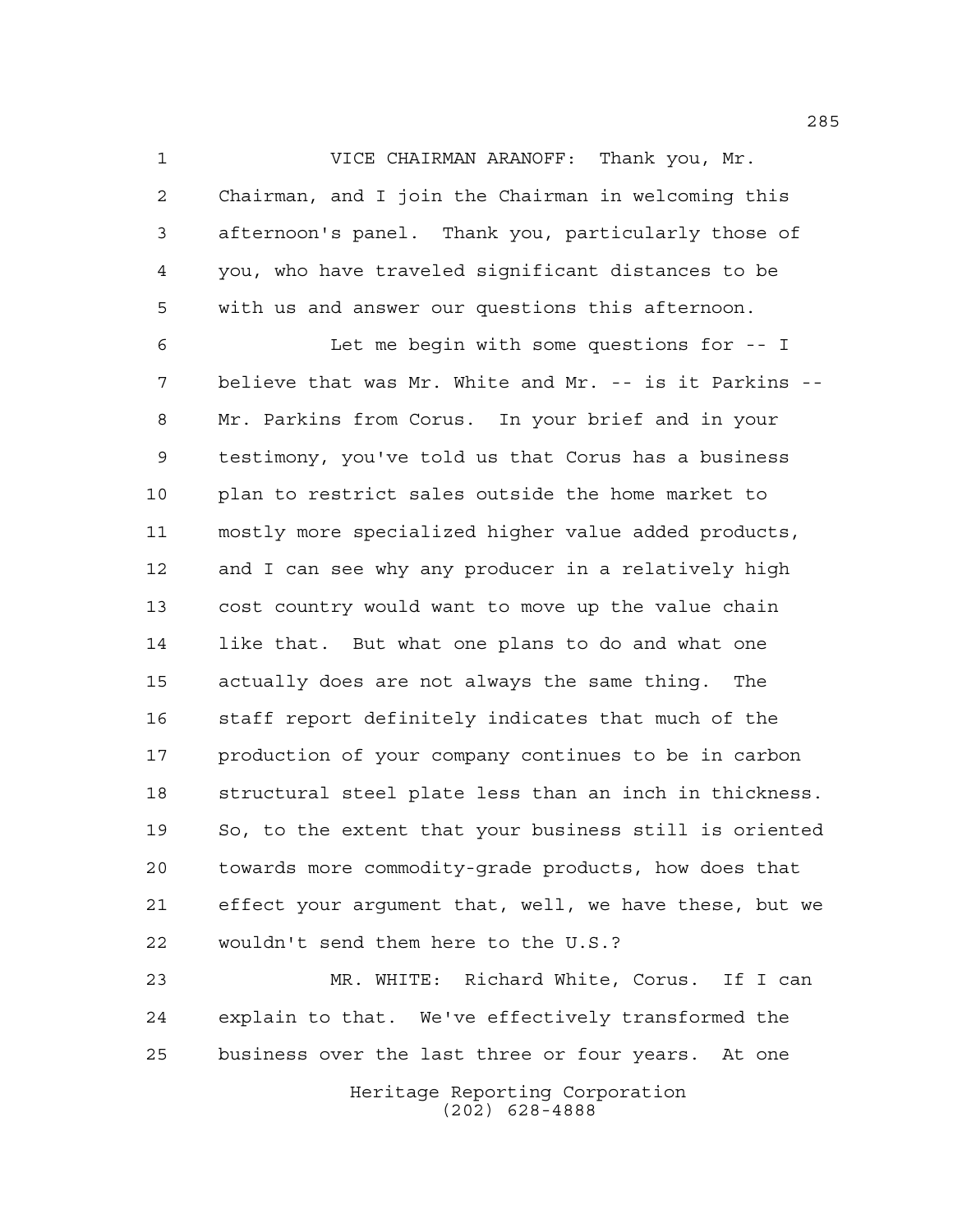point, we were very heavily dependent on European -- our European business was heavily dependent in sales of stockholders, distributors. This year, if we look at those distributors that we don't own, are not part of the company, our sales will be less than 14 percent to distributors in Europe. In fact, that's the whole distributors in total, non-Corus owned. And even within those -- that tonnage, we have segmented the tonnage and it's not commodity, as we would describe or think what is being feared by American producers. Within the European sales, there's a very high percentage of shipping plate, which although it could be termed commodity, it's associated with high service levels, very big plates. It's sometimes shop blasted. There are service levels that go with that, that are contractual terms. So, we wouldn't actually view that as commodity plate, as this group would understand commodity plate. But in our numbers that have been submitted, technically, it's still commodity plate from a chemistry perspective.

 VICE CHAIRMAN ARANOFF: Okay. And you do make a fair point there. And I guess I would ask all the parties when addressing this issue to be more precise than I perhaps was in asking the question. Nobody really does agree on precisely what's a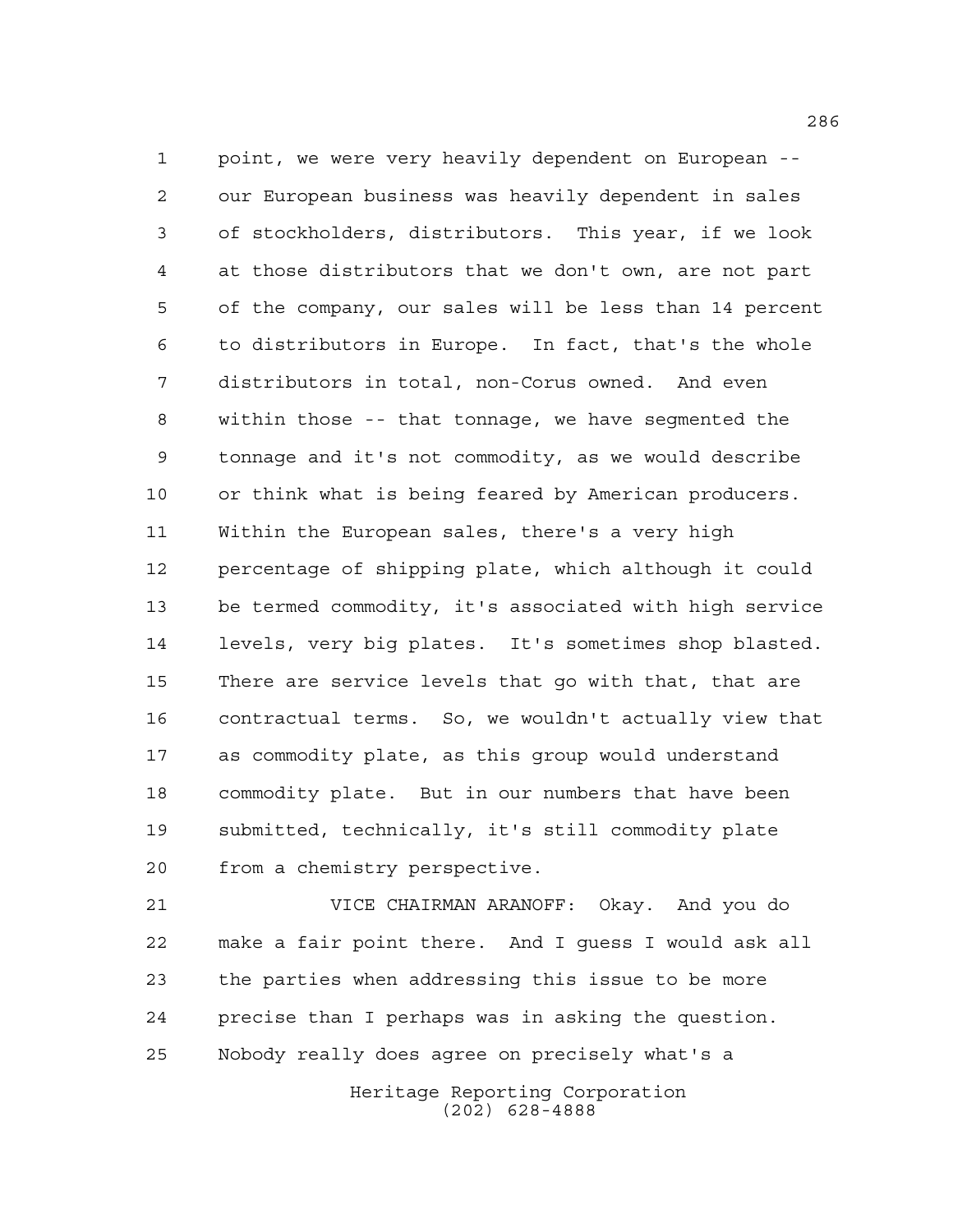specialty and not a specialty product here. And so, if you're talking about something that you view as specialized in one way or another, just the more specific you can be about why, that would be helpful in evaluating your argument. Mr. Cunningham, you want to respond?

 MR. CUNNINGHAM: Yes. This is Dick Cunningham. I might add a quick bit of history on this that may be helpful to the Commission. Commissioners, some of you have been here for a while and seen some of these other cases that involve plate from the U.K., know that Corus, until a few years ago, owned Tuscaloosa Steel and served -- additionally, Corus served the U.S. plate market primarily as a commodity plate supplier of various imports and then shipped it to serve the U.S. market for commodity plate by Tuscaloosa Steel. Its disposition of Tuscaloosa Steel and, frankly, substantially all of its other U.S. production facilities with a very few exceptions, is part of the plan and a tangible part of the plan of moving away from the commodity products to the specialized products. It's also away from dealing with the type of market that the U.S. industry says that it's having such trouble in, that is the market of sales on the spot market to distributors into their

> Heritage Reporting Corporation (202) 628-4888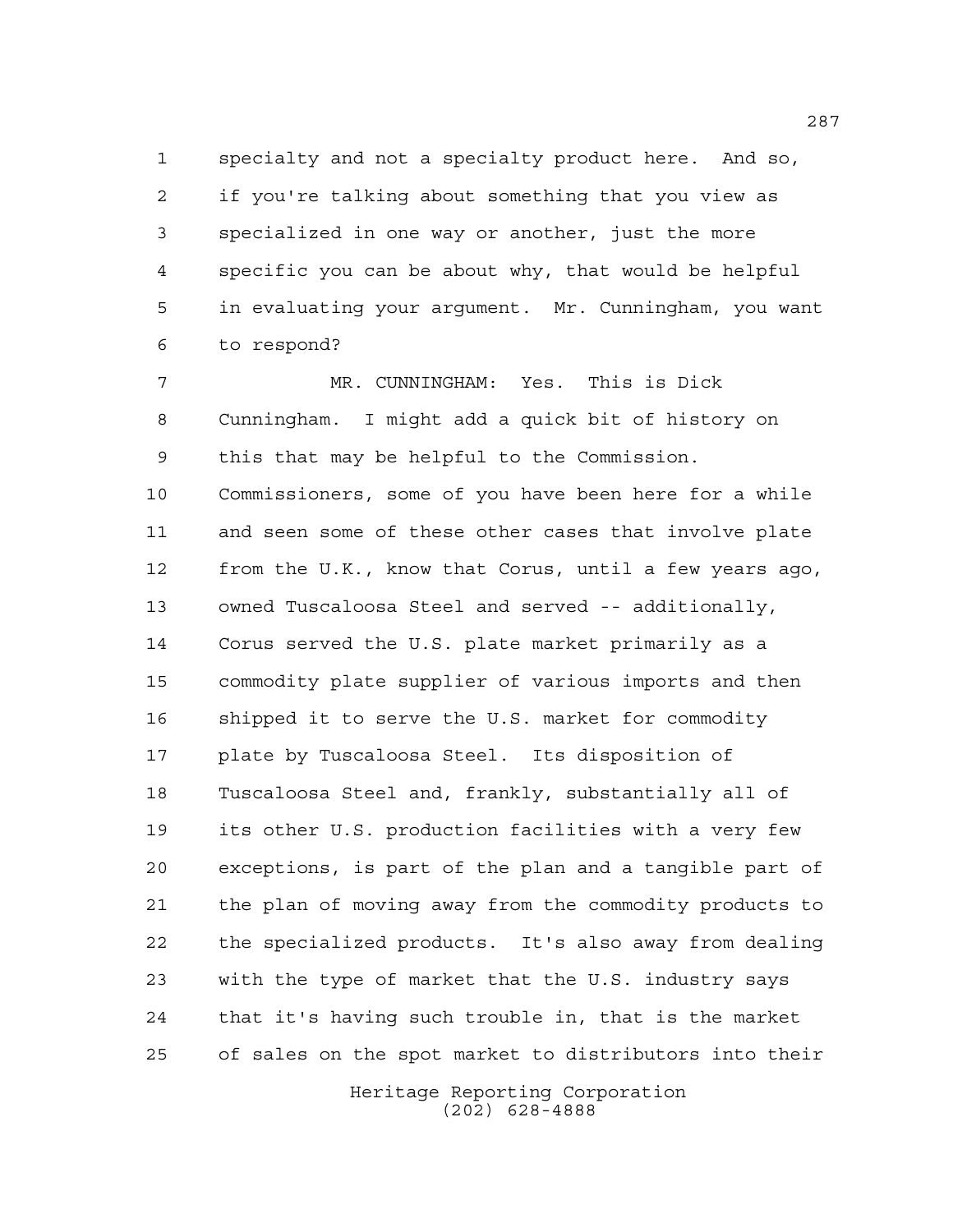inventory for subsequent resale. None, none of Corus's exports fit that category. We will show that in a table we'll give you afterwards and will show you what the products are that we sell and export outside the EU and I think it will be pretty clear to you that we don't -- whether you can define them all with a bright line between commodity and non-commodity, there is a clear bright line between what type of market we sell into and what general type of stuff we sell versus the stuff that the U.S. industry is concerned about and the stuff that some of the Respondents are selling.

 MR. MALASHEVICH: And one other point, Commissioner, if I may is to draw your attention to the existence of Corus's 100 percent owned facilities in the Netherlands, not a subject company, never was. And those facilities are quite major. There are two of them that produce plate. The product mix is nearly identical to the product mix in the U.K. and the staff report shows zero, not negligible or small or modest, zero from the Netherlands. So, I think that's a single most compelling fact, quite frankly, demonstrating that the U.K.'s business strategy, in fact, has been implemented. MR. PIERCE: Ken Pierce, if I may. I want

> Heritage Reporting Corporation (202) 628-4888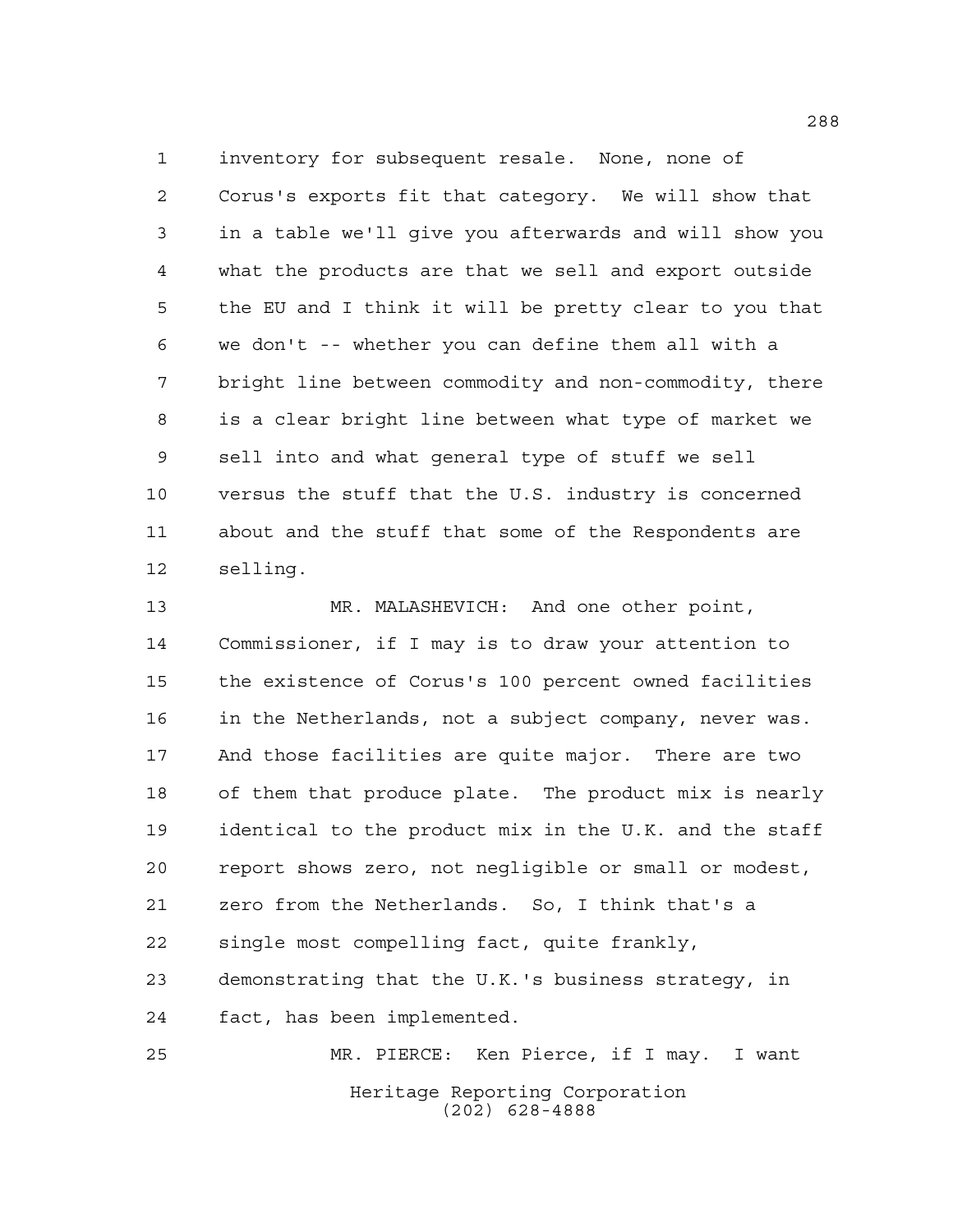to just underscore that with respect to Mexico, it's not a specialty product per se, but it does turn on the customer base; in other words, who we're looking to sell to are the OEMs that are operating on both sides of the border. And the Caterpillar, the Trinity, the John Deere, who are already are major customers in Mexico, they want the flexibility to also source for their southwestern United States operations. So, when you start looking at it in terms of separate countries, as Dick was alluding to, it's not just the specialty product, but it's also what channel, what types of customers is a country looking for.

 VICE CHAIRMAN ARANOFF: Right. Well, actually, I did have a follow-up question that I was coming to you on that. But, let me just ask all of you, obviously, you were asked in the questionnaire to report channels of distribution, as distributors or end users, and if I'm not much mistaken the percentage of subject imports going to distributors is pretty high. So, if what you're telling me is, yes, we send them to distributors, but it's not the same distributors that the domestic industry is talking about, I think that requires some -- MR. PRUSA: You, also, need to look at the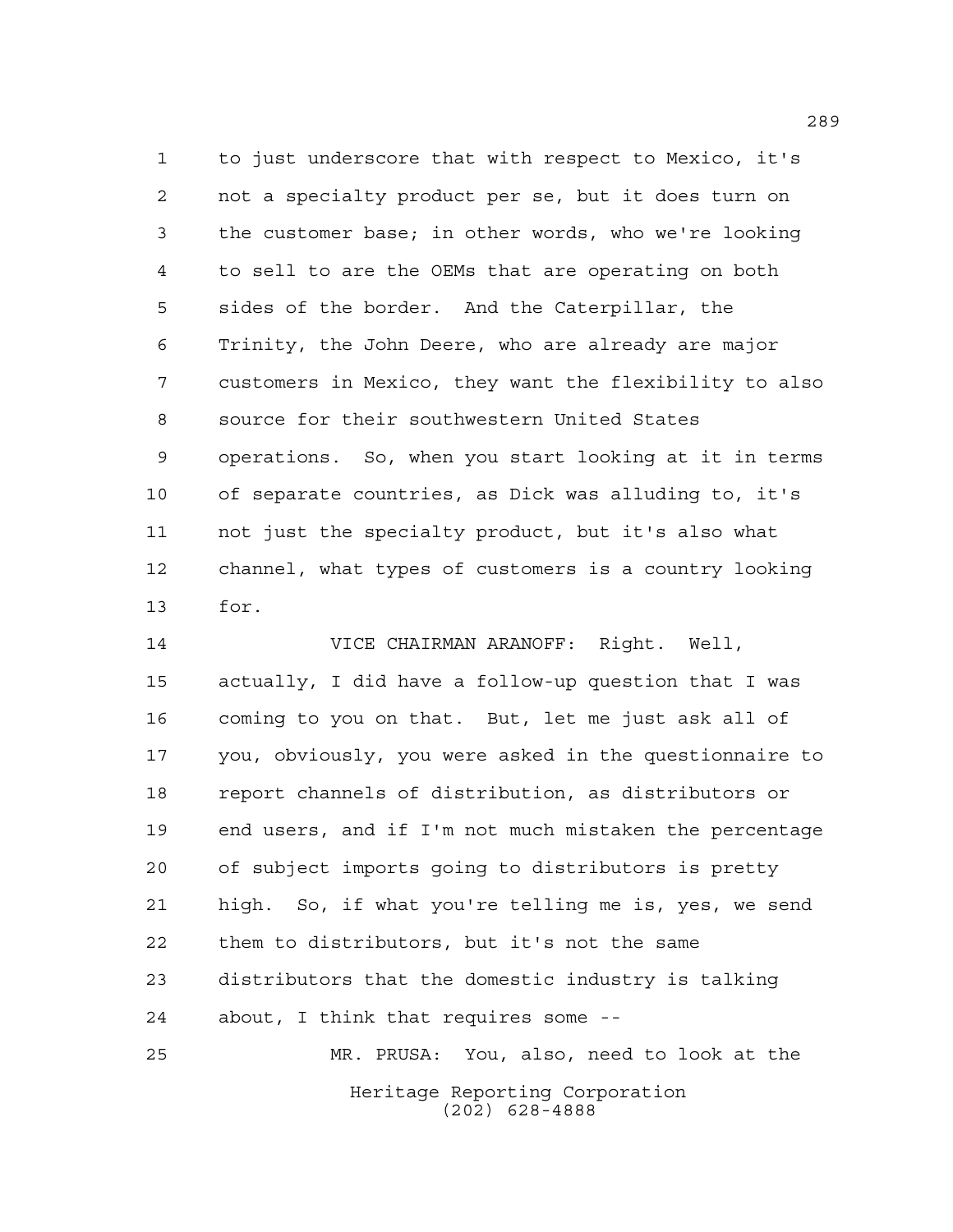source of most of subject imports and I think you can reconcile the fact that many of the people here on the panel are saying that is not us. And, in fact, the single biggest supplier of subject imports is Mittal. I think you can reconcile the two issues.

 MR. PIERCE: Exactly, because what you're -- Ken Pierce, sorry, what you're dealing with in Mexico's case is no imports virtually during the POR. So, who are you going to sell to? What are you doing here? And if you haven't shipped to the United States, why are you defending this case? And I'm trying to explain to you what our customers would be, but you won't see that in the record, in the sense of -- because there's been no imports in that distribution between distributors and OEMs.

 VICE CHAIRMAN ARANOFF: Okay. Well, Mr. Pierce, then, I mean, if your argument is, and certainly what you've said so far, you want to have the ability to sell to the U.S. facilities of the same customers that you already sell to in Mexico, can you give us a sense of the relative size of the U.S. versus Mexican operations of these customers, so that we can get a sense of this sort of -- how much you might be able to sell them?

Heritage Reporting Corporation (202) 628-4888 MR. PIERCE: Yes, I would be happy to in the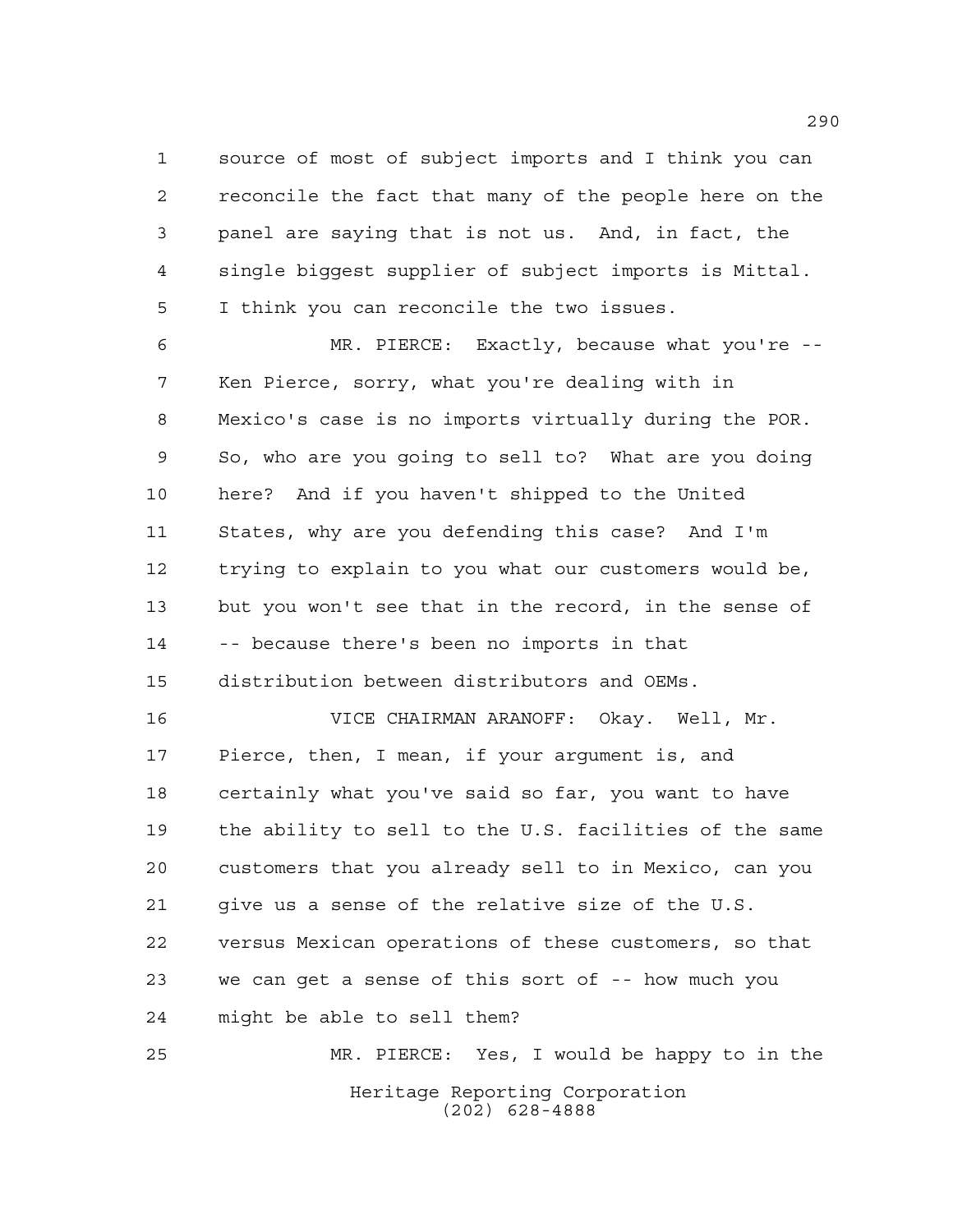Heritage Reporting Corporation (202) 628-4888 posthearing brief. I don't have those numbers here with me, but I would be happy to. VICE CHAIRMAN ARANOFF: Okay. MR. CUNNINGHAM: And Mr. Joyce has one clarification, too. MR. JOYCE: Yes. I just want to touch on the distributor comment. VICE CHAIRMAN ARANOFF: Okay. MR. JOYCE: There are certainly distributors that just move the plate, but the type of distributors that Corus might work with in the United States certainly have added value and very specific processing capabilities for end-use applications. VICE CHAIRMAN ARANOFF: Okay. I'm not sure that's different from the processor distributors, who were testifying this morning at the panel. MR. CUNNINGHAM: But, if the end-use application that's already sold before Corus sends to the distributor, that's the idea. VICE CHAIRMAN ARANOFF: Okay. MR. CUNNINGHAM: In other words, we don't sell on the spot market or into somebody's inventory. We sell to the end users. Whether it goes through a distributor for further processing may be something. But, it's a sale that's already arranged for. We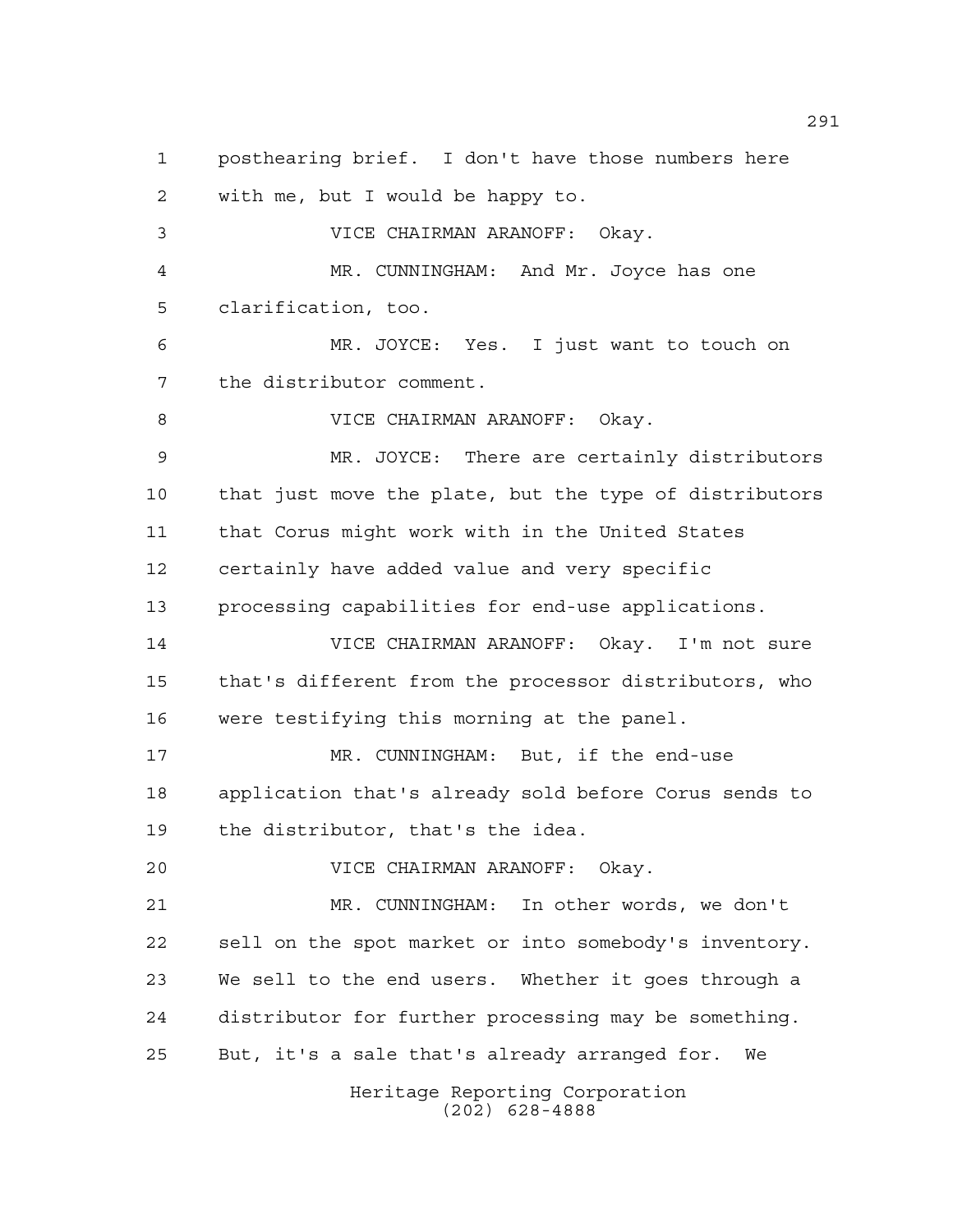produce the stuff.

Heritage Reporting Corporation (202) 628-4888 VICE CHAIRMAN ARANOFF: Okay. I appreciate that clarification. And since my yellow light is on, I'll have to get back to my next question. CHAIRMAN PEARSON: Commissioner Hillman? COMMISSIONER HILLMAN: Thank you and I, too, would welcome all of you here this afternoon and appreciate your taking the time and for many of you a lot of time to travel a long way to be with us this afternoon. We very much appreciate it. Mr. Kunka, if I could start with you on the Caterpillar side, just to make sure I understand the details of your testimony. You were comment on that both in your brief and in your testimony, that to the extent that Caterpillar would increase its imports if these orders were to be revoked, it would be to supplement U.S. purchasers, in light of tight supply and allocations. I just want to make sure I understand whether your testimony is, are you currently under an allocation? MR. KUNKA: No, not at this time, other than varying lead times throughout the year. COMMISSIONER HILLMAN: Okay. And to the extent that you have found supply to be restricted, I want to make sure I understand, is it with respect to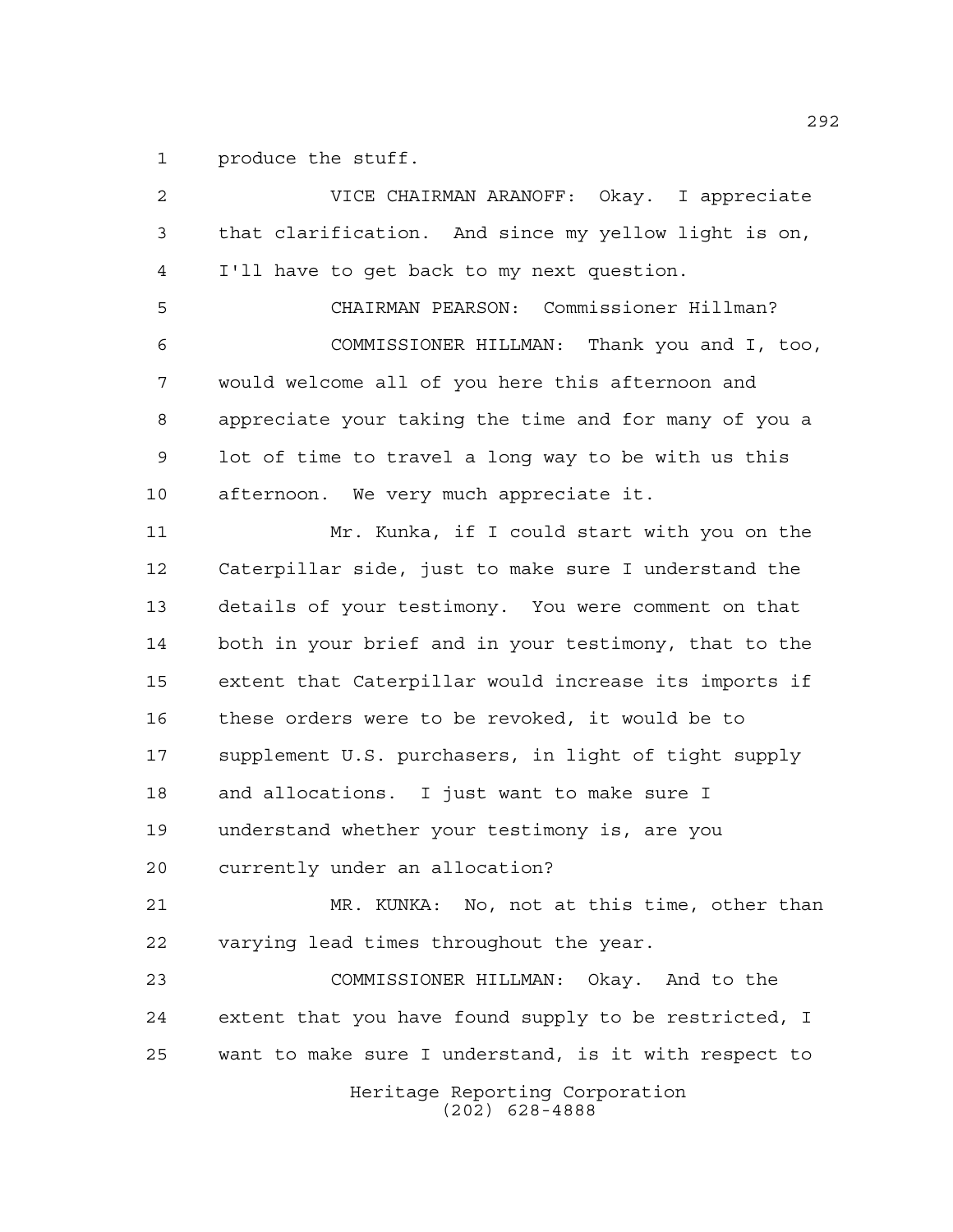general products or would you say it's more on the specialized products, where you were seeing supply tight?

 MR. KUNKA: In 2004, it was on almost all products. So, at this time now, it would be more specialized. By specialized, I mean plate that would be covered under this hearing, which would be like very heavy plate that can only be procured from one manufacturer in the U.S.

 COMMISSIONER HILLMAN: Okay. And you're saying currently, the supply situation is you are not under any allocations and for the more general product, you're not finding supply to be particularly tight. But with respect to these thicker applications, thicker requirements, still a relatively tight market?

MR. KUNKA: Yes, yes.

 COMMISSIONER HILLMAN: Okay. Just so I understand it, do you purchase all of your product directly or do you purchase through any of the service center distributors?

 MR. KUNKA: The majority of the steel plate that Caterpillar buys in the U.S. is direct. We purchase from service centers only when we have shortfalls.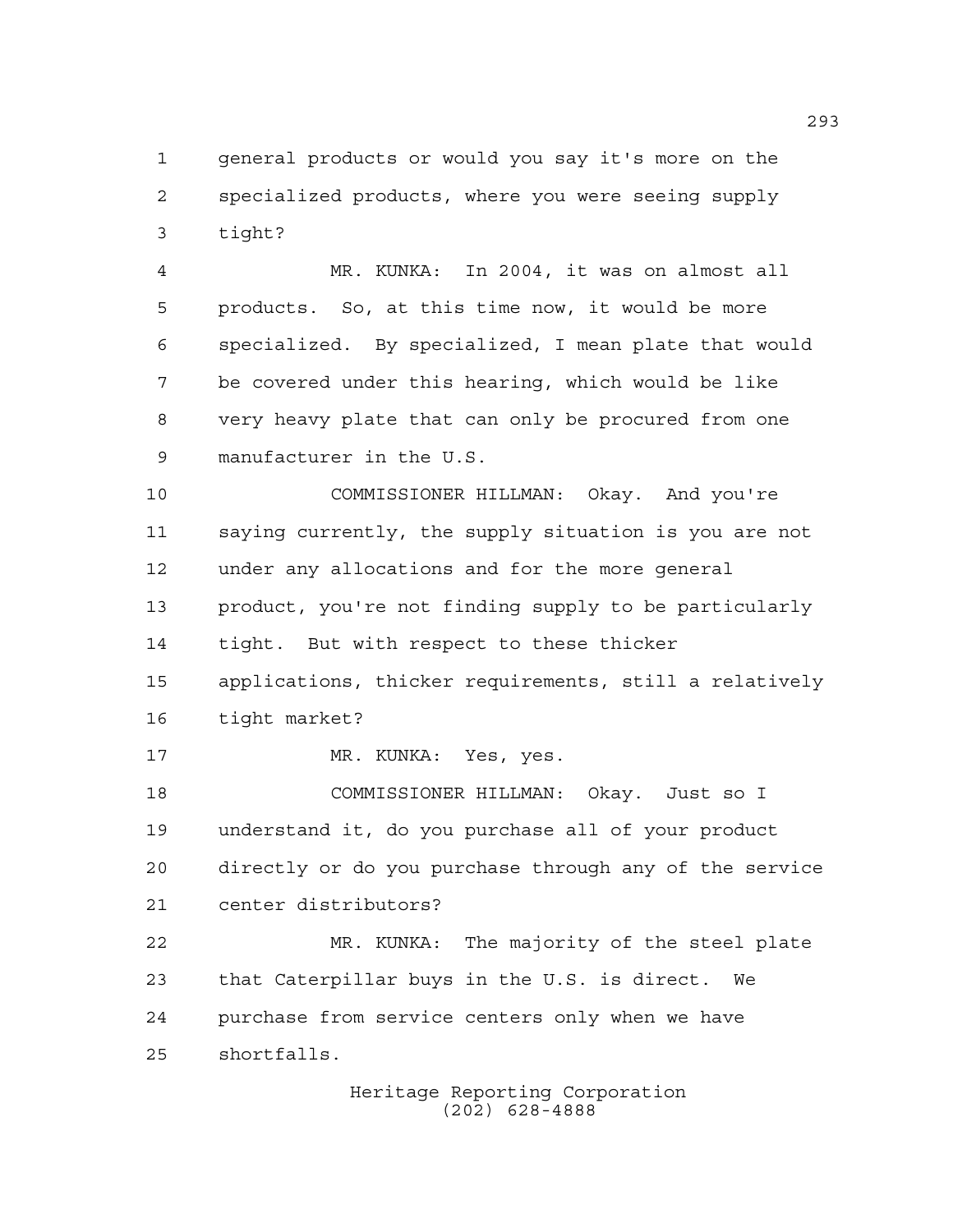Heritage Reporting Corporation (202) 628-4888 COMMISSIONER HILLMAN: Okay. And would you say that percentage has changed over this period of time? MR. KUNKA: Define period of time, meaning since the last -- COMMISSIONER HILLMAN: 2000 through 2006. MR. KUNKA: Yes. There were periods of time in 2004, when we had to procure material from service centers to help keep our factories running. And at times, even in this year, we have had to do that a couple of times, but not as often. COMMISSIONER HILLMAN: In 2006? MR. KUNKA: Yes. COMMISSIONER HILLMAN: Okay. It was available from the service centers, but it was outside of your normal process of going direct to the mills? MR. KUNKA: Correct. COMMISSIONER HILLMAN: Okay. All right, I appreciate that. Have you had to shift production from the United States to any production in any other countries, as a result of either high plate prices here or limited supply here? MR. KUNKA: On the heavy plate that I indicated, we have placed trial orders to examine that supply chain for that specialty plate in 2006.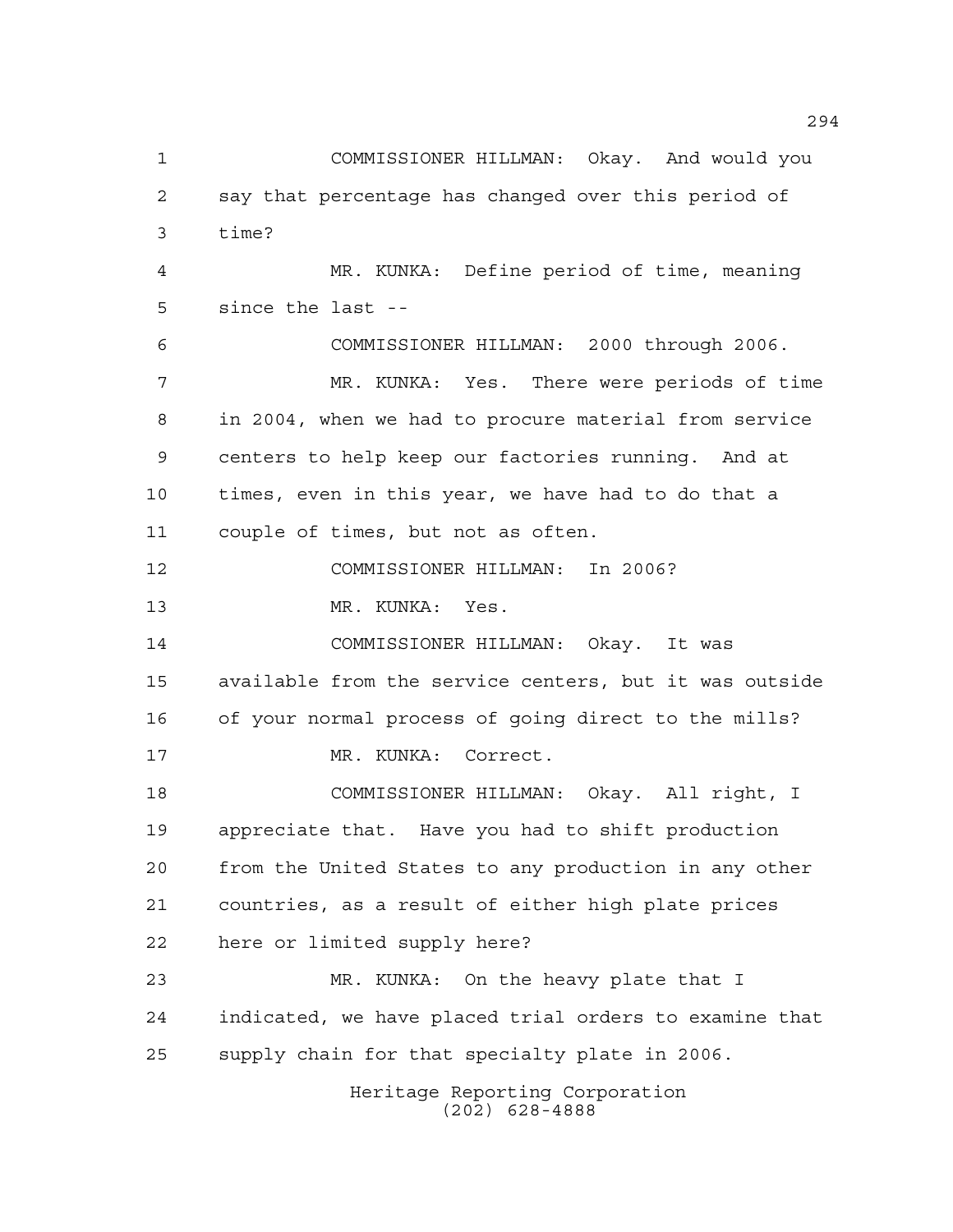Heritage Reporting Corporation (202) 628-4888 COMMISSIONER HILLMAN: Okay, but only for the thick product? MR. KUNKA: Correct. COMMISSIONER HILLMAN: Okay. To the extent that you're buying direct from the mills, is that on a contract basis? MR. KUNKA: Correct. COMMISSIONER HILLMAN: How long of a contract, typically? MR. KUNKA: It varies. I would prefer to answer that in the posthearing brief. COMMISSIONER HILLMAN: Fair enough. And I apologize. Any of these issues, if it involves confidential information and you would prefer to do so in the posthearing brief, that's fine. And then I'm just trying to make sure I understand, for the products for which Caterpillar uses this cut-to-length plate, if you could give me any sense of what share of the material cost the plate constitutes. MR. KUNKA: You're asking the material cost of the products that uses the plate? COMMISSIONER HILLMAN: Yes, how much -- what percentage of the cost of your mining thing, whatever that particular machine is, would plate be? MR. KUNKA: Again --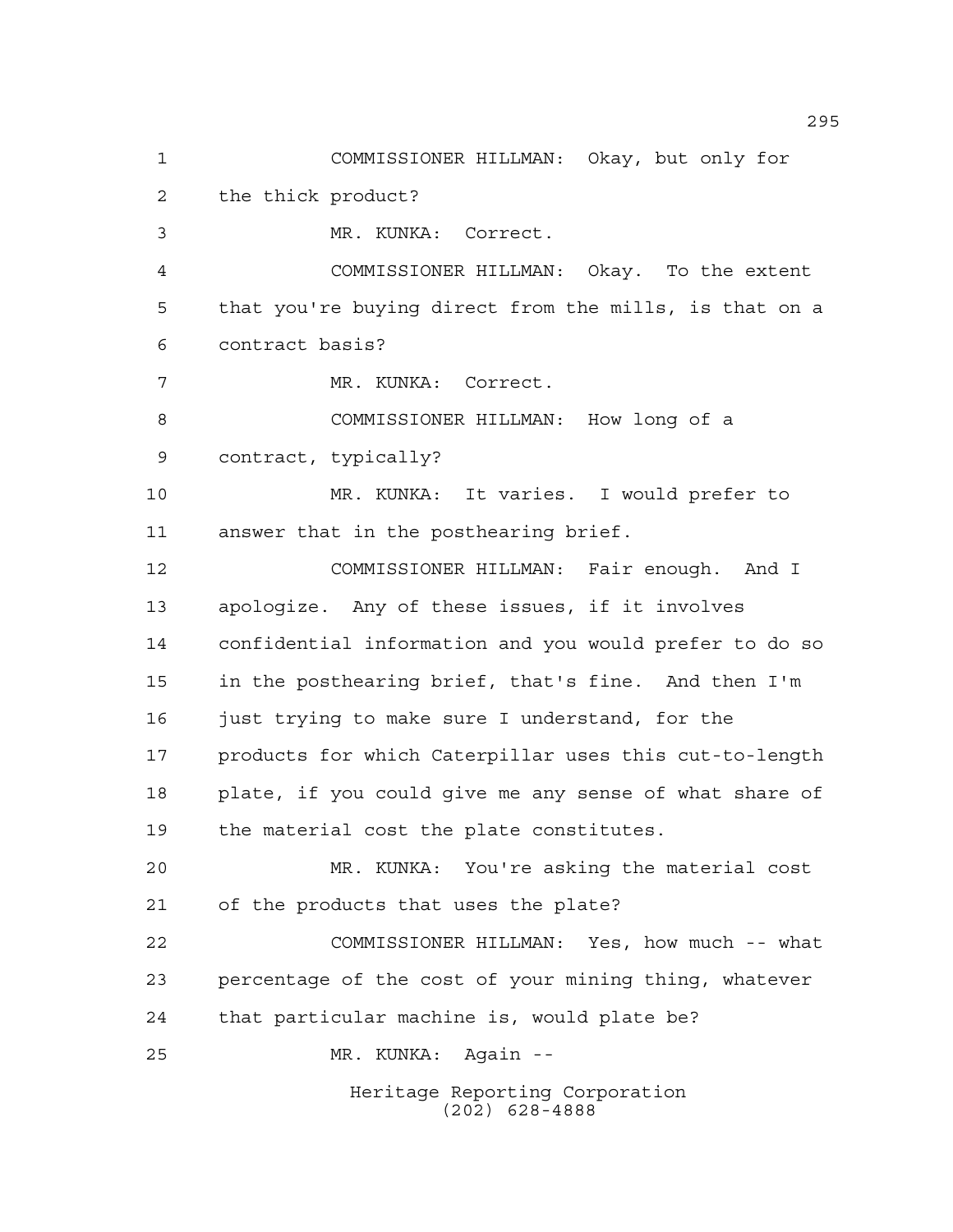COMMISSIONER HILLMAN: I mean, whatever the large Cat product is that's using this plate, what portion of the total cost is plate.

 MR. KUNKA: It varies quite a bit. I'd have to review some numbers and get you that in a posthearing brief.

 COMMISSIONER HILLMAN: Okay. If you could - - again, I'm not looking for an exact number, I'm just trying to get a sense of relative to the other things that you're procuring, where plate falls into that.

 MR. KUNKA: Considering like a dump truck or a bulldozer, they're primarily made of steel, it's going to be fairly high. Now, there are other steel components in there, such as forgings and castings and things like that. But, we'll get you a number in the posthearing brief for plate.

 COMMISSIONER HILLMAN: Okay. Thank you, very much. I appreciate it. If I could come, I guess to counsel, one of the issues that was talked about this morning was the fact that the percentage of product that is being sold through service centers appears from our data to have increased over this period of review. Petitioners are arguing that that means that it's more likely that imports will come into the market, since it is the service centers that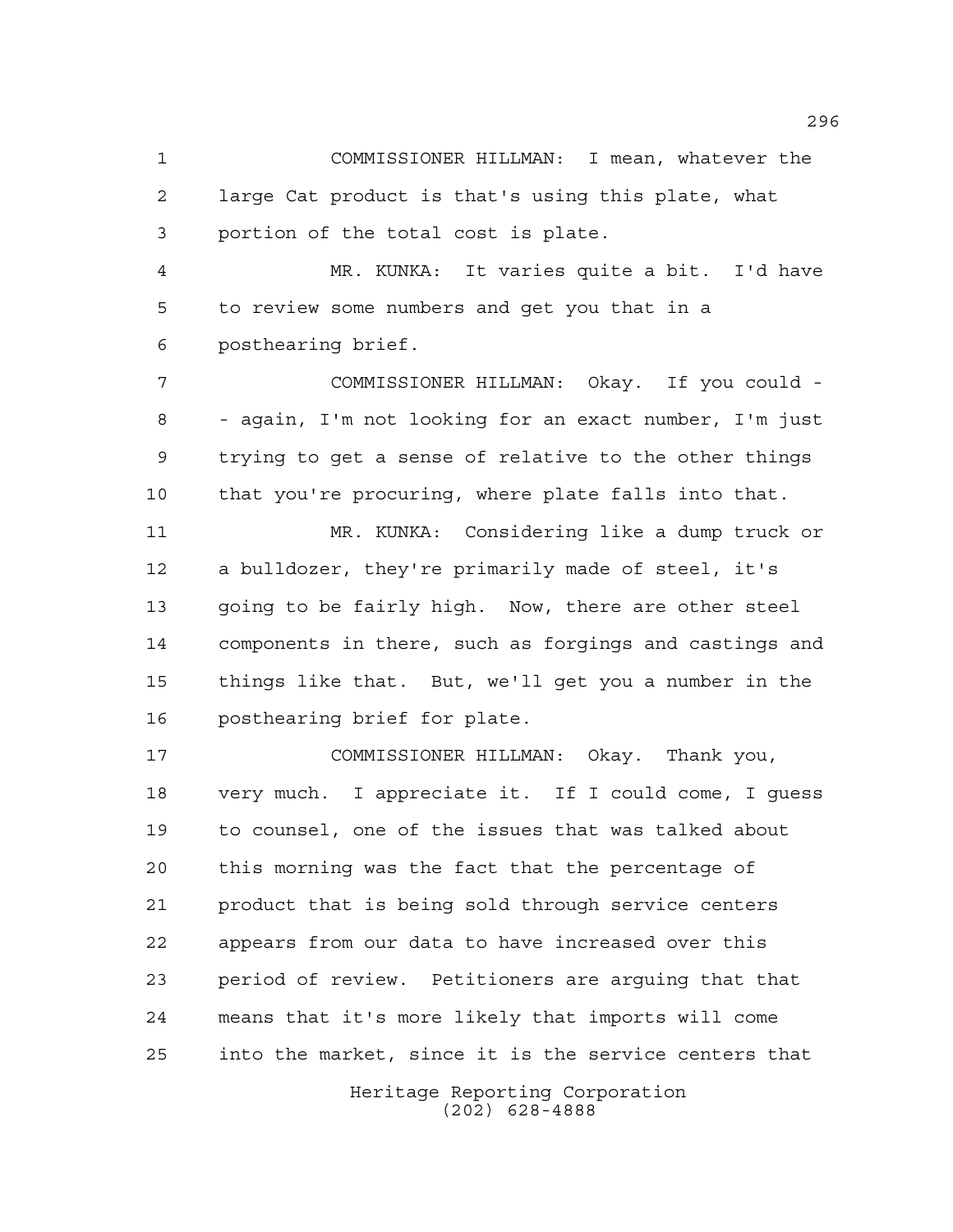are more out there in the market for product from a variety of sources. They're not the ones that tend to be purchasing directly from a single mill, as an end user might. I wondered if I could hear any response, as to how the Commission should consider this shift to a larger portion through the service centers and whether it says anything about their willingness to seek out additional sources of supply. Mr. Pierce?

 MR. PIERCE: Well, there's two ways to look at it. There's the individual country basis, of course, which we've already discussed, which country is going to be shifting to a distributor, to an OEM. But, secondly, as -- it's an interesting claim that they're making, because the sales -- shipments to service centers, distributors have increased over the last three years, the record shows. Imports, non- subject imports have increased over the last three years, the record shows. It, also, shows unbelievable record profits by the domestic industry. So, this process has been playing out the last three years that they claim it's going to injure them. You have the test case. You've seen it operating for the last three years and, yet, they're scoring profit ratios of 25 percent. I think it's a mountain out of a

> Heritage Reporting Corporation (202) 628-4888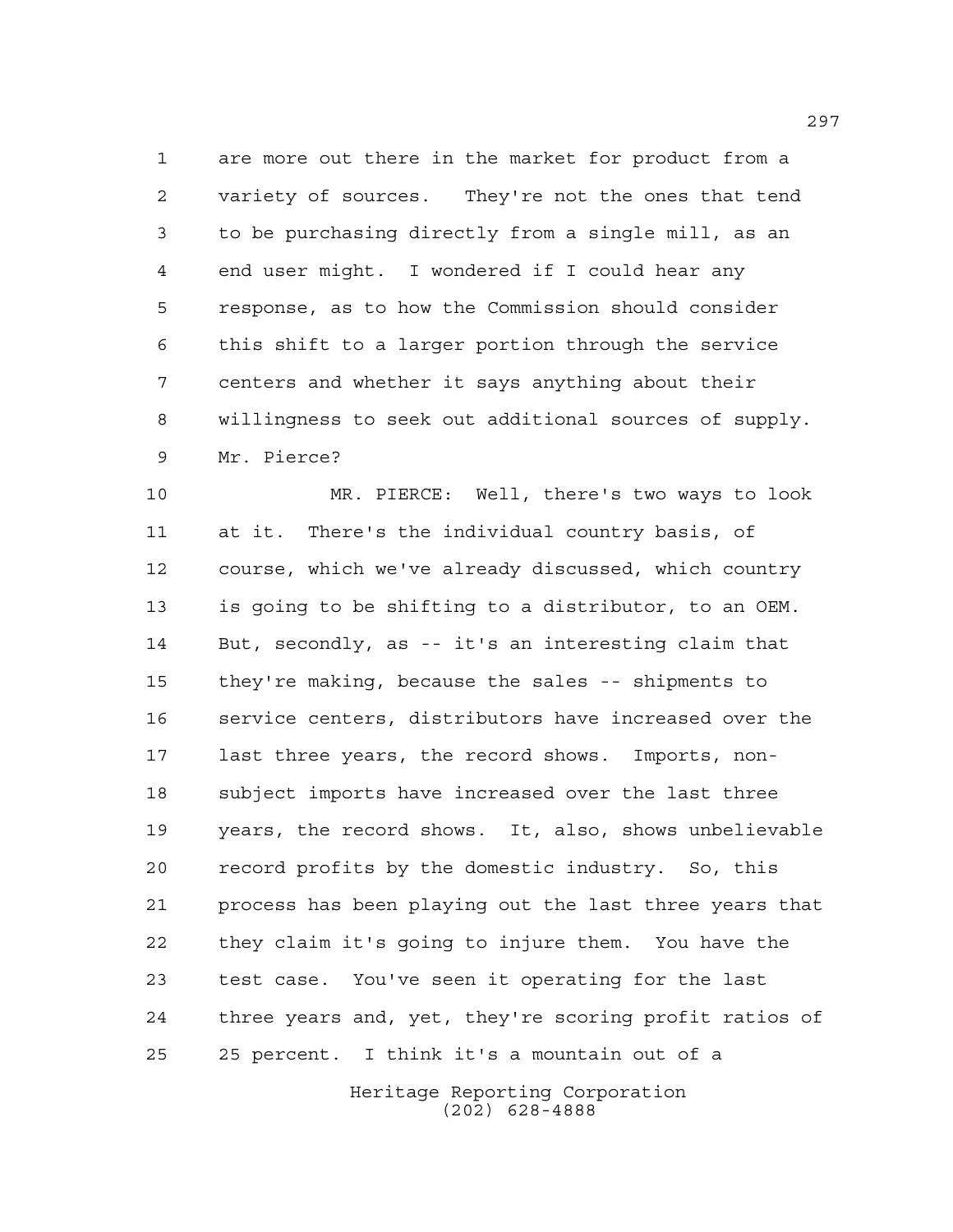molehill, frankly.

COMMISSIONER HILLMAN: Okay. Mr.

Montalbine?

 MR. MONTALBINE: I think you, also, have to make distinction between the commodity grades and the higher grades. As you saw in the French case, the service centers are not handling the special quality grades, such as line pipe. So, this whole activity that we're talking about is in commodity products that wouldn't be, for example, the types of things that are coming from Germany.

 COMMISSIONER HILLMAN: Okay. Actually, on the German side, the data would show a larger of the German producer shipments in the category of just other. I didn't know whether there was anything that you could tell us on the record about what that other is, again, trying to understand where this fits in the mix of product that's coming in.

 MR. MONTALBINE: We tried to address that a little bit in our pre-hearing brief; but, in that category is mainly clinched and tempered abrasion resistant type products that don't fit neatly into any of the other categories.

Heritage Reporting Corporation (202) 628-4888 COMMISSIONER HILLMAN: Okay, all right. I appreciate that. Okay, thank you. Again, going back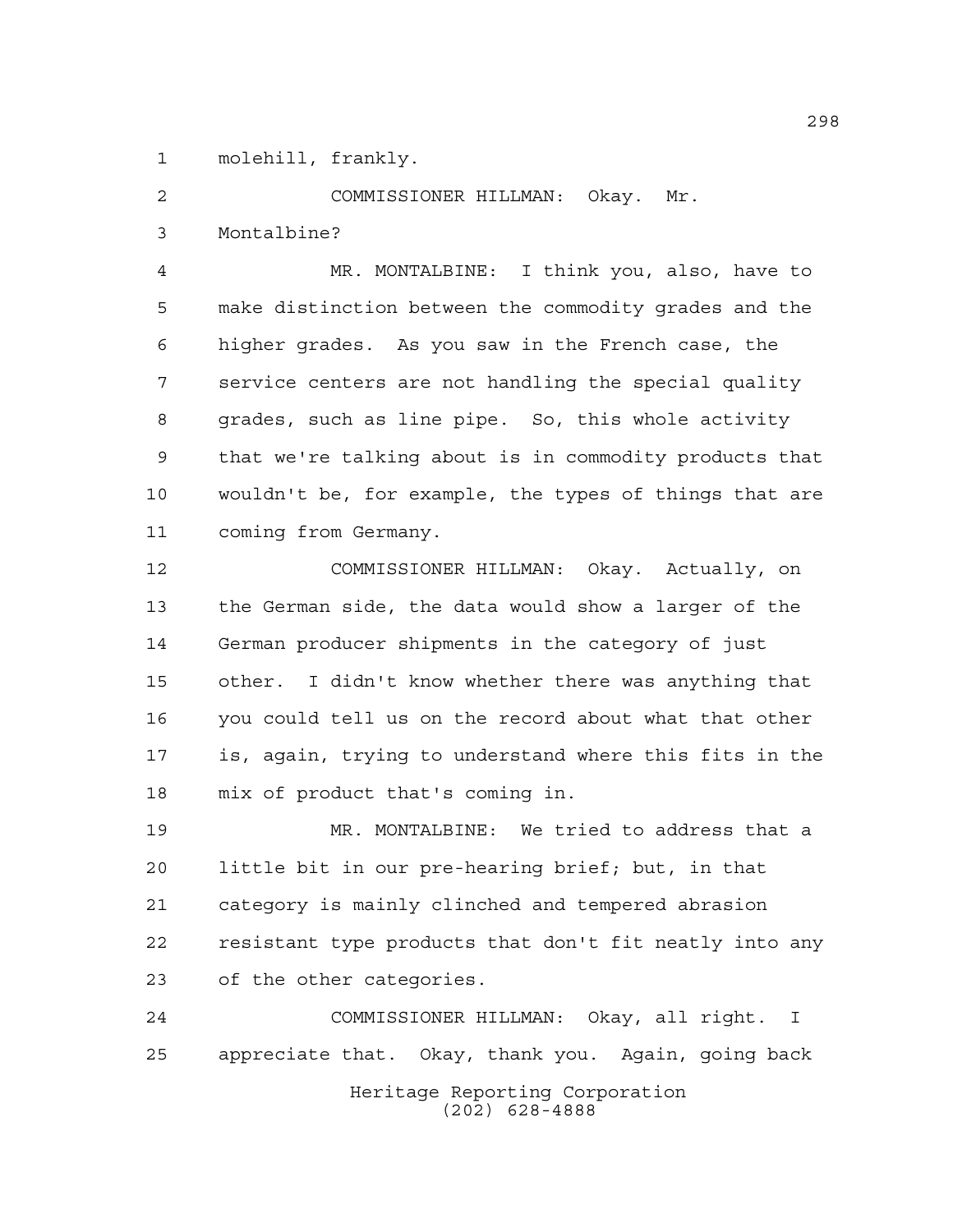to this issue of product shifting, the Commission collected a lot of data on foreign capacity to produce subject plate, as well as to produce other products on the same equipment. And I'm just wanting to make sure I understand whether there is anything you want to say on the appropriateness of the Commission considering all of that capacity, in assessing available foreign capacity. Again, I'm trying to make sure I understand whether you think, again, for this industry -- again, we've had some recent court cases, Siderca comes to mind, where the court has made it very clear that we have to have certain criteria met, if we are to honestly say that we think product shifting is likely to occur or, alternatively, is not going to occur, that we need to make sure that we're not looking at just the theoretical possibility, but in practical terms, whether for a lot of the foreign producers out there, who can produce both subject cut-to-length plate and other plate or other even flat products on those facilities, whether, in fact, there is a real ability to shift into the production of cut-to-length plate.

 MR. PRUSA: Commissioner Hillman, Tom Prusa. I mean, the cut-to-length plate market, by everyone's admission, for the last two-and-a-half years worldwide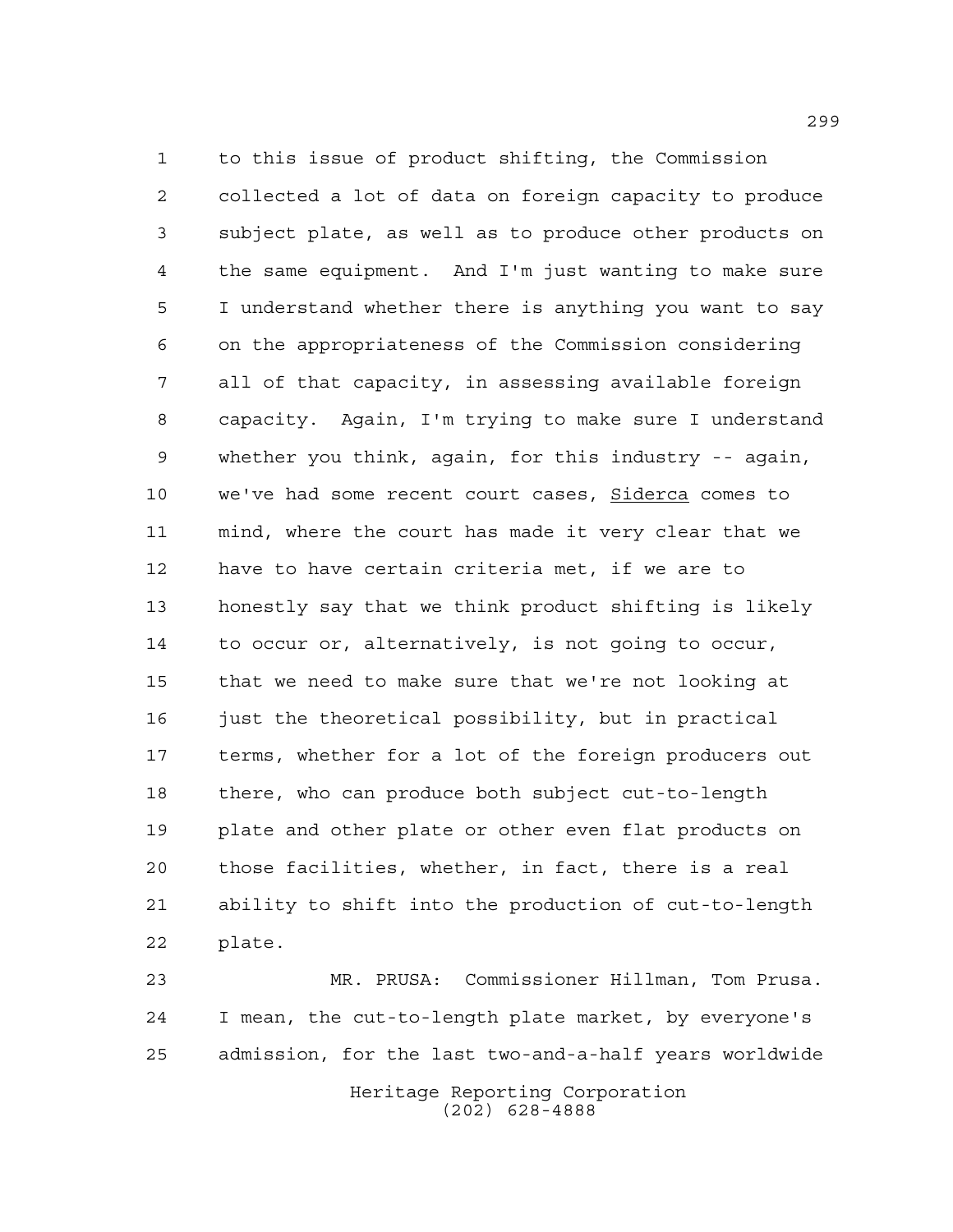has been gang busters, worldwide. Whether they want to say it was 2004, that was special, because it was China, but 2005 was not wired, oh, God, 2006 was whatever, worldwide cut-to-length plate market is hot. So to the extent -- whether or not you want to say they want to product shift to the United States, if these orders were off, the subject suppliers here are not product shifting in other markets they currently could sell to that are also in extremely tight demand right now. So, as I had in my affirmative testimony, you would have thought you had already seen product shifting from non-subject cut-to-length plate to the extent that they could, because there are -- this is a very -- globally, very, very desirable market to be in. But, you don't see it.

 COMMISSIONER HILLMAN: Do any of the producers want to comment from a practical standpoint how easy it is to shift in and out of subject product to non-subject product?

 MR. CUNNINGHAM: I suspect the producers are not exactly clear what non-subject product would be. COMMISSIONER HILLMAN: Okay, I'm sorry. The micro alloy, the X-70, any of the products that would be considered out of the scope. I'm just trying to understand from an absolute practical standpoint how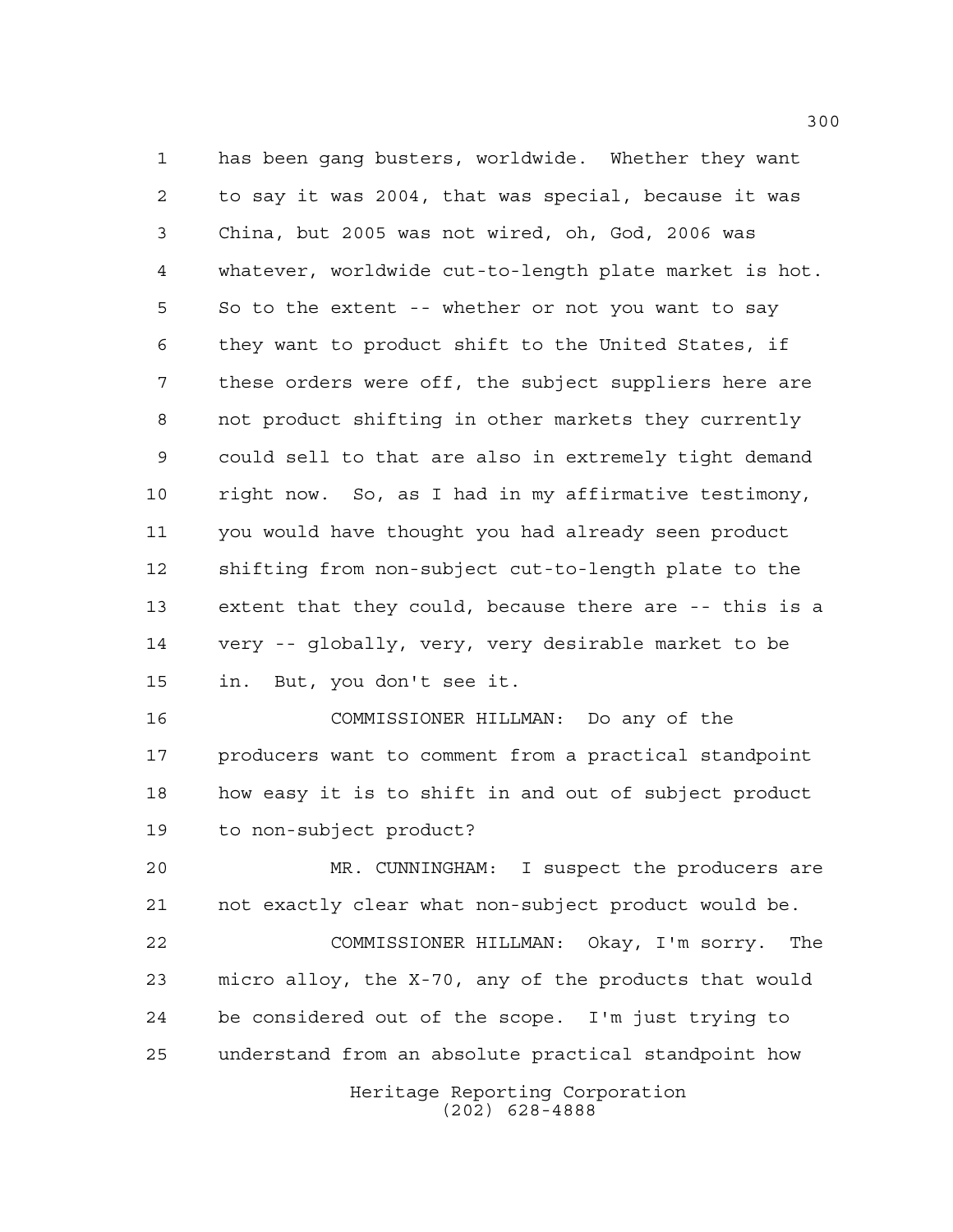readily done that is today.

 MR. PARKINS: It's Paul Parkins. If you want to know how readily could you shift from subject to non-subject product or even more specialized product -- COMMISSIONER HILLMAN: Right. MR. PARKINS: -- it's very difficult, because you have process constraints on very much in the steel-making aspects of it, rather than actually at the rolling mills, because all the steel that you need to actually produce those products is manufactured using different equipment than that used for subject products, just basic commodity steels. And most steel producers have that equipment available, but the volumes it can be produced are restricted by the amount of equipment they've got. There are people, who are producing non-subject product, generally producing it at a level, which is as much of their capability at the steel-making plant, rather than at the rolling mills. It's not a physical constraint of rolling. It's an all-through process that has to be looked at. COMMISSIONER HILLMAN: Okay. I appreciate those responses. Unfortunately, the red light has come on, so I will come back. Mr. Pierce, thank you.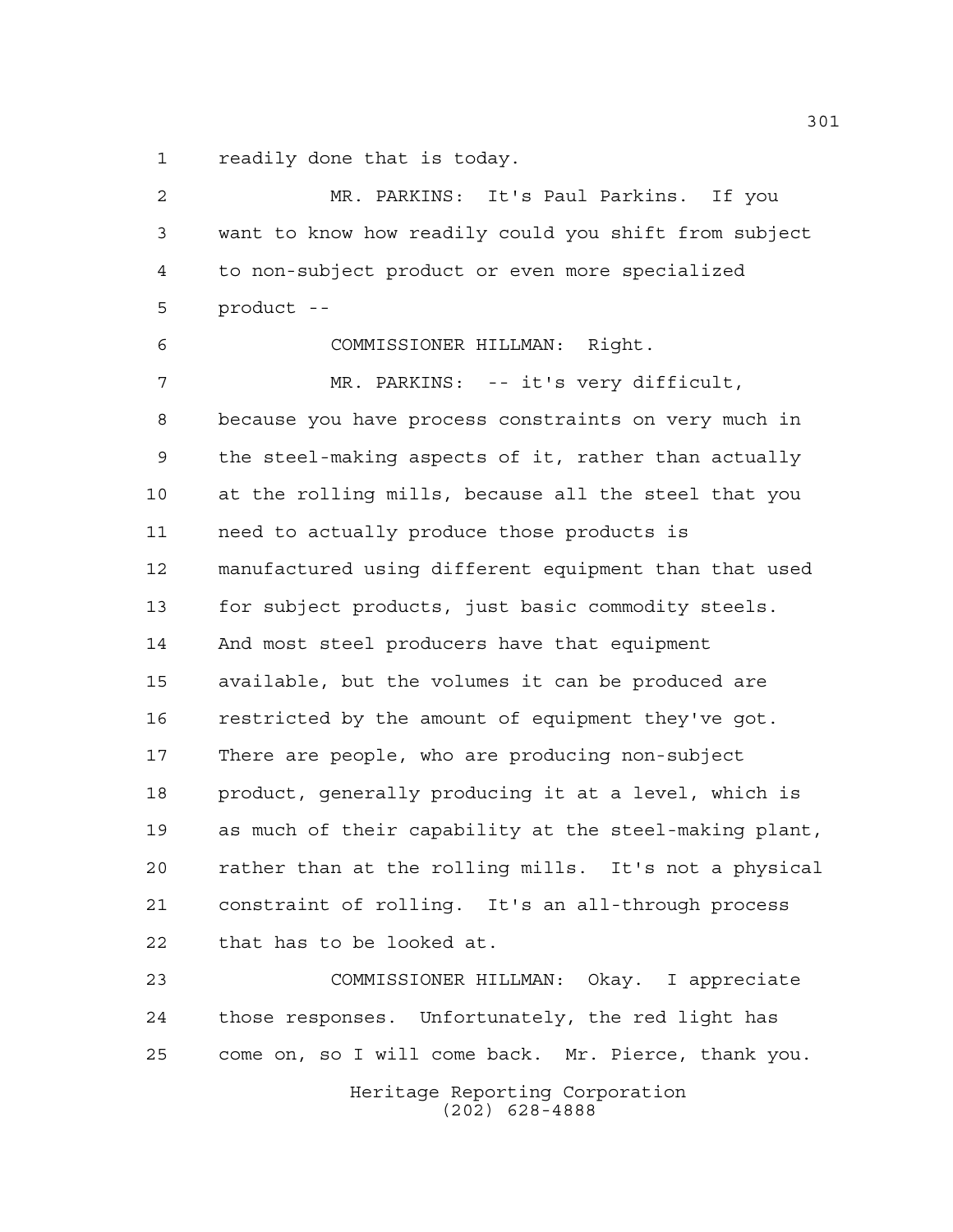CHAIRMAN PEARSON: Commissioner Koplan? COMMISSIONER KOPLAN: Thank you, Mr. Chairman. Thank you for your answers to our questions thus far and for your direct testimony. I want to start with a series of questions that I'm requesting counsel for each of the five subject countries participating in today's hearing to respond to for purposes of the posthearing. If I ask each of the five of you to respond to each of these questions, we will be here past 11:00, I guess, tonight.

 So, first, this first one goes to whether I should make a finding of no discernible adverse impact. It bears on that issue for me. In the staff report, at CTL part two, page five, and I'm coming back to the allocation control order entry issue that Commissioner Hillman has touched on, but purchasers were asked if any suppliers refused, declined, or were unable to supply CTL plate since 2000. Twenty-four purchasers reported that there had been problems with supply, with most reporting that domestic mills had placed them on allocation or controlled order entry from early 2004, to early to mid 2005; and four purchasers reported that domestic mills had placed them on allocation in 2006, with another purchaser reporting that the supply has been tight in 2006.

> Heritage Reporting Corporation (202) 628-4888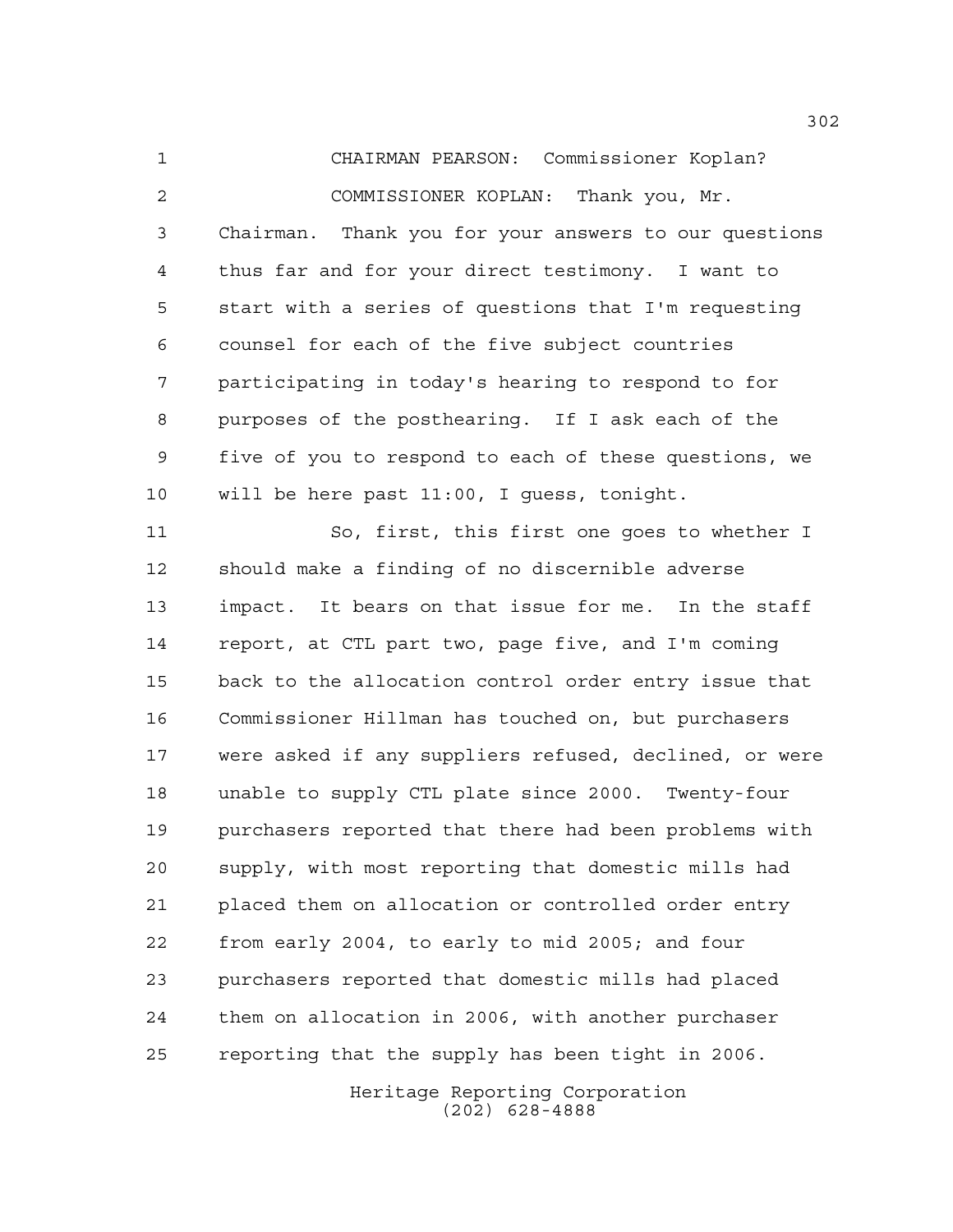Heritage Reporting Corporation (202) 628-4888 There's much more here, but I can't get into it, because it's BPI. If you would keep in mind that I am looking at this point with this question as to the issue of no discernible adverse impact and if each of you would respond to me on that issue, taking into account what I just read from the staff report, I would appreciate that. I'm referring to Mr. Campbell, Mr. Dunn, Mr. Montalbine, Mr. Cunningham, and Mr. Pierce. I don't think I've left anybody out of that group. So do I take it -- MR. CUNNINGHAM: We will do it. COMMISSIONER KOPLAN: Thank you. Are you speaking for the group? Whatever he says goes. All right. Next, for those Respondents, who reported capacity utilization during the period and either read at about 100 percent or in excess of 100 percent, for the posthearing, please document how you allocated your production and capacity to arrive at that number. Again, I would ask counsel to do that for me. And you're speaking for the group again, Mr. Cunningham? MR. PIERCE: Whatever he says. COMMISSIONER KOPLAN: Whatever he says -- MR. CUNNINGHAM: But that's not us, but -- COMMISSIONER KOPLAN: I hear you.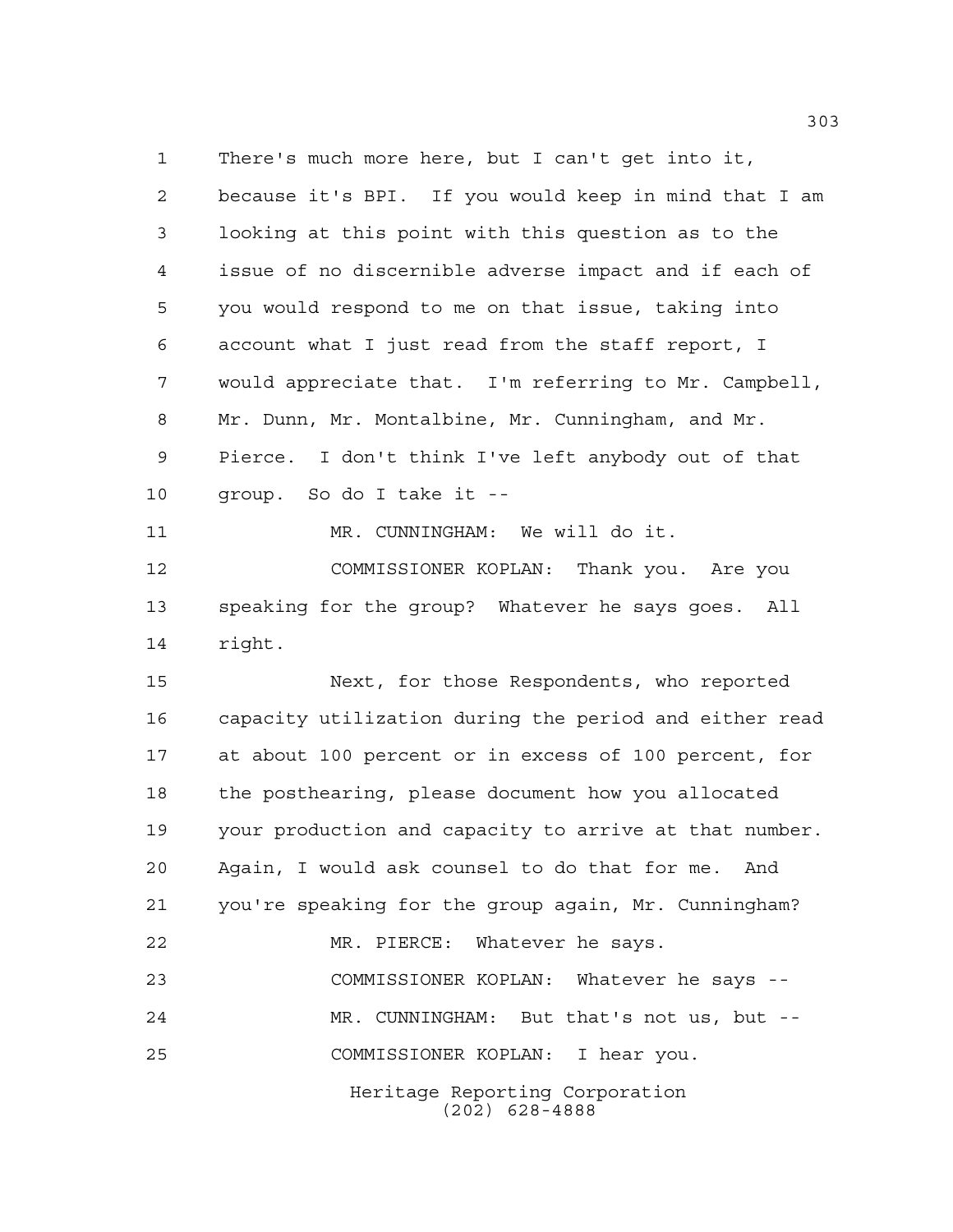MR. PIERCE: Yes, Commissioner Koplan.

 COMMISSIONER KOPLAN: Thank you. I didn't want to single anybody out, that's why I'm making this a group question.

 Next, earlier I asked the domestic industry this question. On page CTL 4-96, the staff report states that with regard to 'published monthly prices for steel plate, U.S. prices were generally higher than non-U.S. prices.' But, according to Table CTL 4- 69, at page 4-100, which contains confidential data, the price gap with certain non-U.S. markets narrowed considerably in 2006. I consider the relative prices in export markets for CTL plate an important factor. Will you document your independent estimates of prices for CTL plate in the U.S., European, Brazilian, and Asian markets for the last four months of 2006 through 2008 for me in the posthearing?

 MR. CUNNINGHAM: Could I ask for a clarification on that? When you say let's say we're doing this for Corus, when you refer to the Asian market, do you mean for Corus' exports to Asia, or do you mean for the Asian market as a whole?

 COMMISSIONER KOPLAN: For your exports to Asia. MR. CUNNINGHAM: Thank you. We'll be happy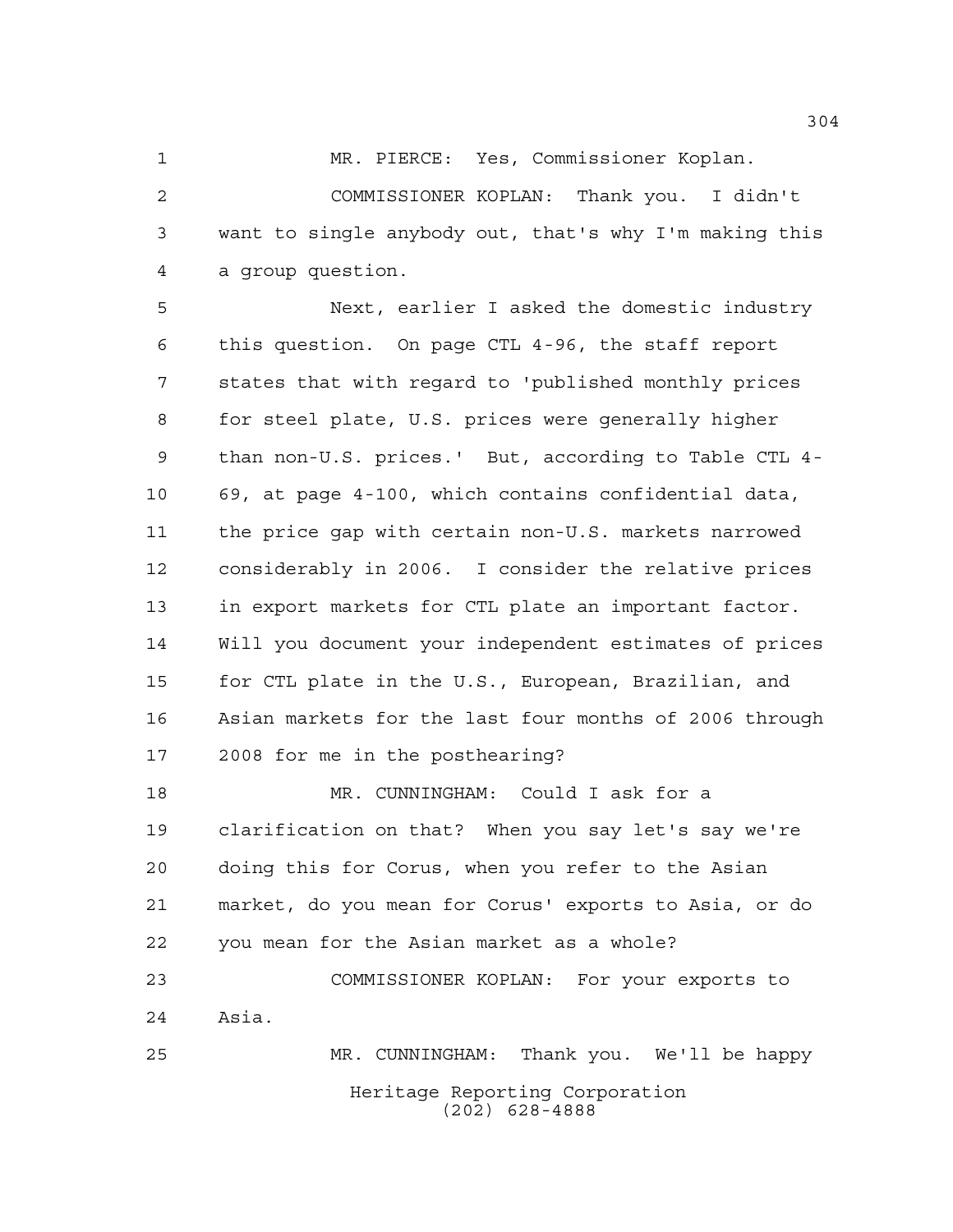to do that.

| $\overline{2}$ | MR. PIERCE: Ken Pierce. If I may clarify               |
|----------------|--------------------------------------------------------|
| 3              | or get a clarification as well? You didn't mention     |
| 4              | Mexico. We don't export hardly anywhere, but we'll     |
| 5              | get you the home market prices, if that would be       |
| 6              | helpful.                                               |
| 7              | COMMISSIONER KOPLAN: Okay. All right.                  |
| 8              | Can I expect this, then, from counsel?                 |
| 9              | Mr. Montalbine, you're saying yes?                     |
| 10             | MR. MONTALBINE: Yes, sir.                              |
| 11             | COMMISSIONER KOPLAN: Thank you.                        |
| 12             | Mr. White, on page 1 of your brief, you                |
| 13             | state that, "Corus, the only significant U.K. CTL      |
| 14             | plate producer for the issues in this review, has no   |
| 15             | significant capacity available for export to the       |
| 16             | United States and longstanding customer relationships  |
| 17             | preclude any significant shifting to the U.S. market   |
| 18             | of its present shipment patterns."                     |
| 19             | Can you document the nature of those                   |
| 20             | relationships for me for purposes of the post-hearing? |
| 21             | Are we talking about spot or long-term? For example,   |
| 22             | does Corus have long-term contracts which quarantee    |
| 23             | sales volume at set prices?                            |
| 24             | MR. WHITE: Yes, we have.                               |
| 25             | COMMISSIONER KOPLAN: Okay. And so could                |
|                | Heritage Reporting Corporation<br>$(202)$ 628-4888     |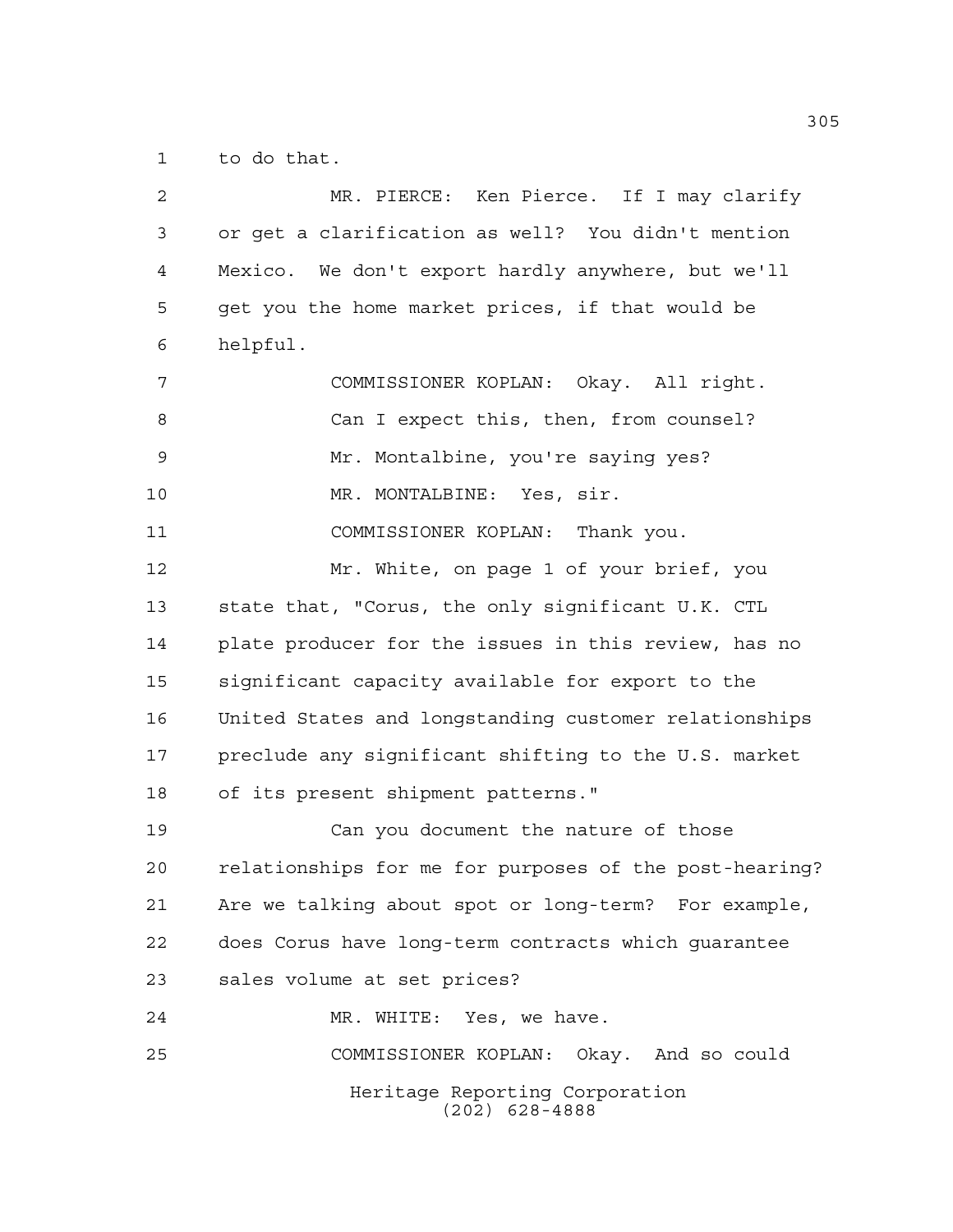you document those things for me for purposes of the post-hearing?

Heritage Reporting Corporation MR. WHITE: Yes. Yes, we can do that. COMMISSIONER KOPLAN: Thank you very much. Mr. Cunningham, in the first reviews when I declined to exercise my discretion to cumulate CTL plate imports from the U.K. with imports from the other subject countries, I did that largely on the basis of Corus' relationship to domestic producer Tuscaloosa Steel. I stated, and I quote, "Corus' participation in the domestic market is likely to be altered by its relationship and significant investment in Tuscaloosa Steel." But, as you've mentioned, in 2004, Corus sold Tuscaloosa to Nucor. Could you comment on how that should impact on my decision to cumulate the U.K. again? You could do that either now or in the post-hearing. MR. CUNNINGHAM: I can do it briefly now and will expand in the post-hearing brief. COMMISSIONER KOPLAN: Okay. MR. CUNNINGHAM: That reinforces your decision and let me tell you why. Corus' setting up Tuscaloosa was its decision not to serve the U.S. market on commodity plate by selling from the U.K. but instead to serve it by domestic U.S. producer. Corus'

(202) 628-4888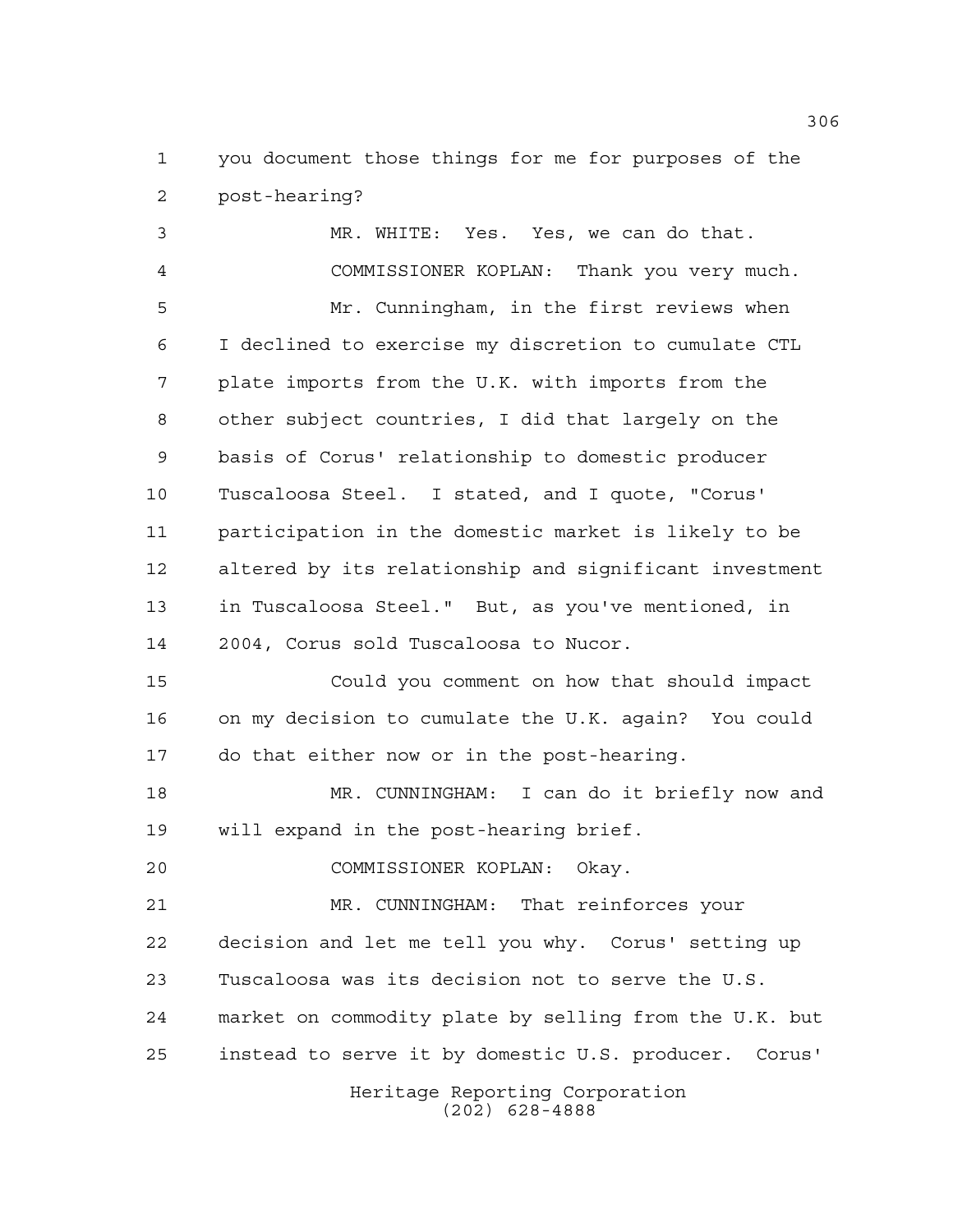sale of Tuscaloosa demonstrably does not represent a determination to go back to selling commodity plate into the U.S. from the U.K. but rather simply to stop participating in the commodity plate market.

 Why do I say demonstrably? I say demonstrably first because Corus could have throughout this period shipped commodity plate to the United States from the Netherlands where it has ample commodity plate production and did not do so.

 Secondly, in the analogous situation in Canada, where Corus was under an antidumping order there, in 1998, that dumping order was lifted and Corus did not return to selling significant quantities of commodity plate. We sell the same specialized stuff there as we do here and sold it only in quantities which by the commission's calculation standards were de minimis for all the years after that and, indeed, were substantially zero for several years after that.

 COMMISSIONER KOPLAN: Thank you. That's helpful. If you want to add more to that post-hearing, of course, that would be fine, too. Thank you very much for that.

 Mr. Dunn, your principal arguments for why Brazilian exports of CTL plate will not enter the U.S.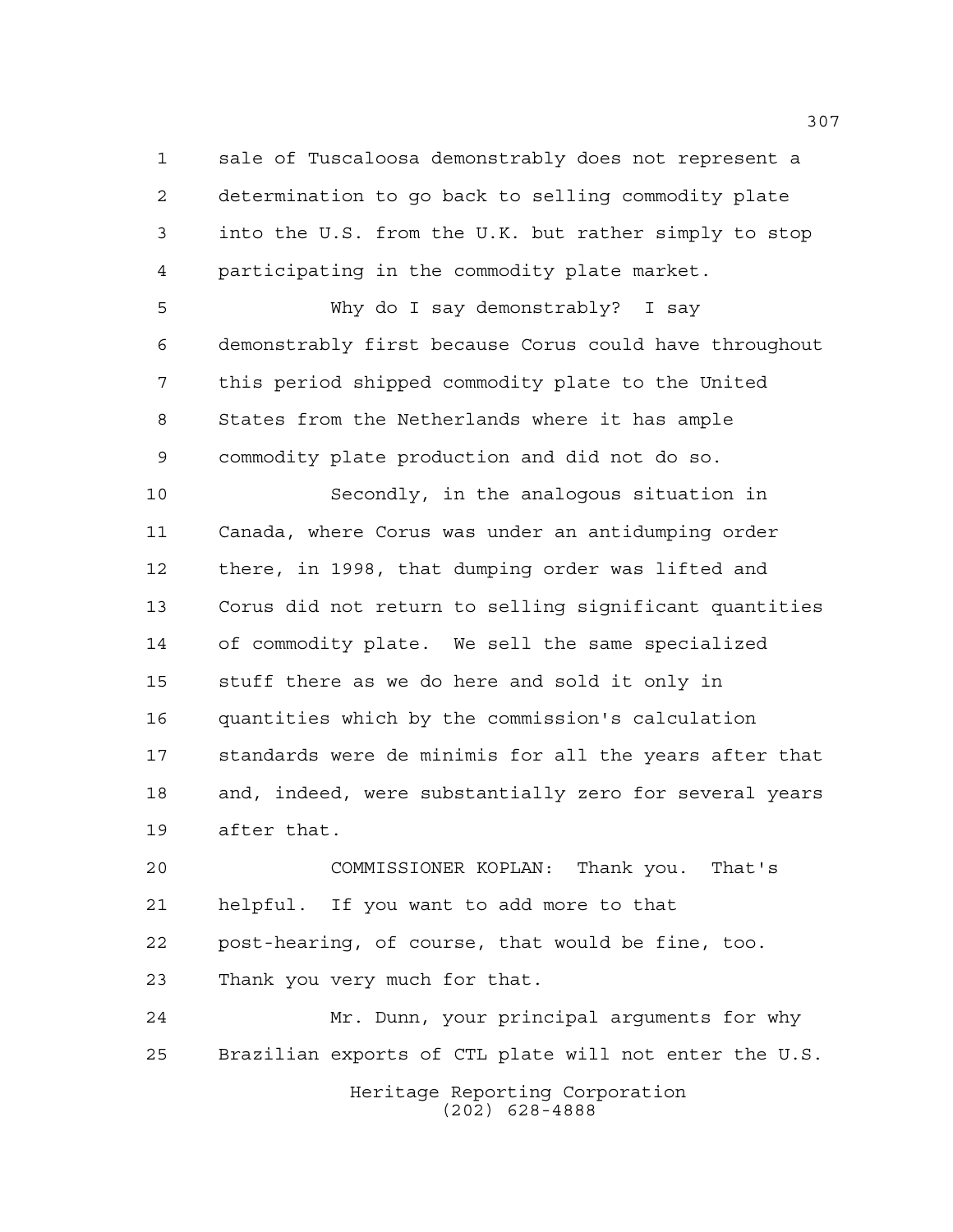market to any material degree if the order is revoked are that Brazilian producers have no available capacity and that Brazilian demand is strong and growing for the foreseeable future, but for purposes of the post-hearing, I refer you to CTL part 2, page 9, footnote 10 of the staff reporter, which is BPI, but contains information about competition in the Brazilian home market. In your post-hearing brief, could you reconcile your argument with the reference I just cited? MR. DUNN: Absolutely. We'll be happy to do that. COMMISSIONER KOPLAN: Thank you. I see my yellow light is on. Thank you, Mr. Chairman. CHAIRMAN PEARSON: I must say that was a very efficient use of your time. Congratulations. Commissioner Okun? COMMISSIONER OKUN: Thank you, Mr. Chairman. I join my colleagues in thanking this panel for being here, particularly those who have traveled from other countries to be with us. I very much appreciate your willingness to be here to answer our questions.

> Heritage Reporting Corporation (202) 628-4888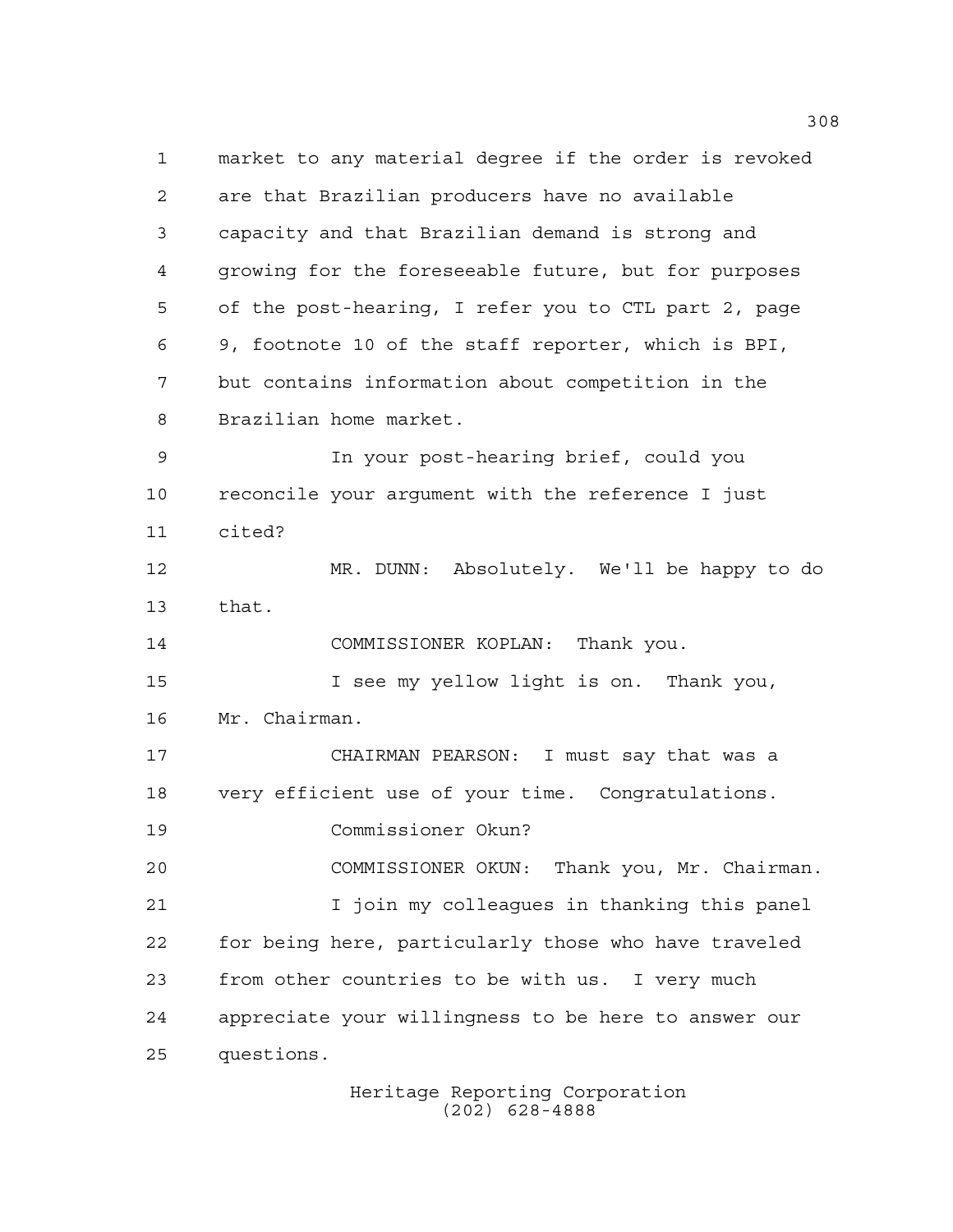1 1 If I could turn to the representatives here from AHMSA and to you, Mr. Pierce, I appreciate the further explanation or the further statistics that you gave with regard to the proposed expansion in Mexico and I'm not sure if there's further backup information you could provide the commission in post-hearing to back up the information that's in your presentation, any documents prepared for the expansion that would indicate the time table?

 MR. PIERCE: We would be happy to do that. We have put in pretty extensive information. Much of it is reflected in the staff report. We did bring this up to the commission's attention right in our questionnaire response. This isn't something Petitioners raised that they found in a Spanish newspaper that Mr. Schagrin alluded to. We also addressed it in our brief.

 I think it's something important and I'd like you to hear from Mr. Reyes about it. One of the things that we're talking about is this is planned, but it's uncertain. We don't have financing in place, we don't have vendors hired and, indeed, this company is under the equivalent of Chapter 11 bankruptcy supervision. So I thought with Mr. Reyes here he could talk with you a little bit about some of the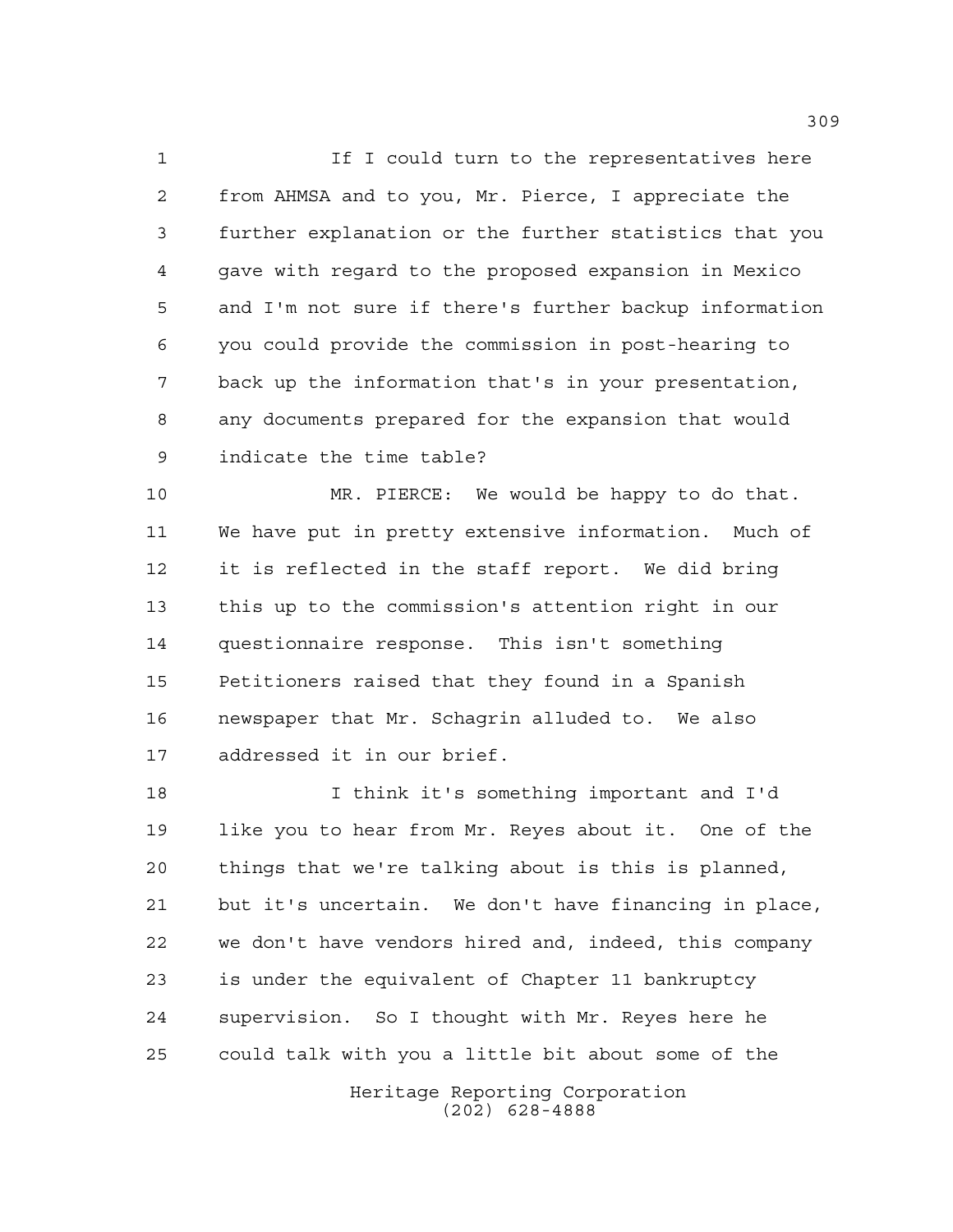problems they've been having getting financing because until you get the money, nothing gets started. At the earliest date, if we got the money quickly, we think we can get started by early 2009.

COMMISSIONER OKUN: Mr. Reyes?

 MR. VILLARREAL: Good evening. Well, as Ken was saying, we're in the process of evaluating the project, receiving bids, and making evaluations on the cash flows to see if it's profitable. Besides that, we're also searching for financing which we haven't been very lucky on that. So it's not a done deal right now.

 MR. PIERCE: What we'll be able to document for you is that under this type of bankruptcy law, you have to have court approval before you can incur debt of this sort for financing and we don't have that court approval yet. We'll lay out the efforts that we've been attempting over the last six months to get financing, both from banks and trying to convince some of the vendors to handle some of the financing for us, with the backup documentation that you requested. COMMISSIONER OKUN: Okay. I very much appreciate that. I'll look forward to seeing that. Now, let's see. Mr. Cunningham, I think,

has just switched places back there.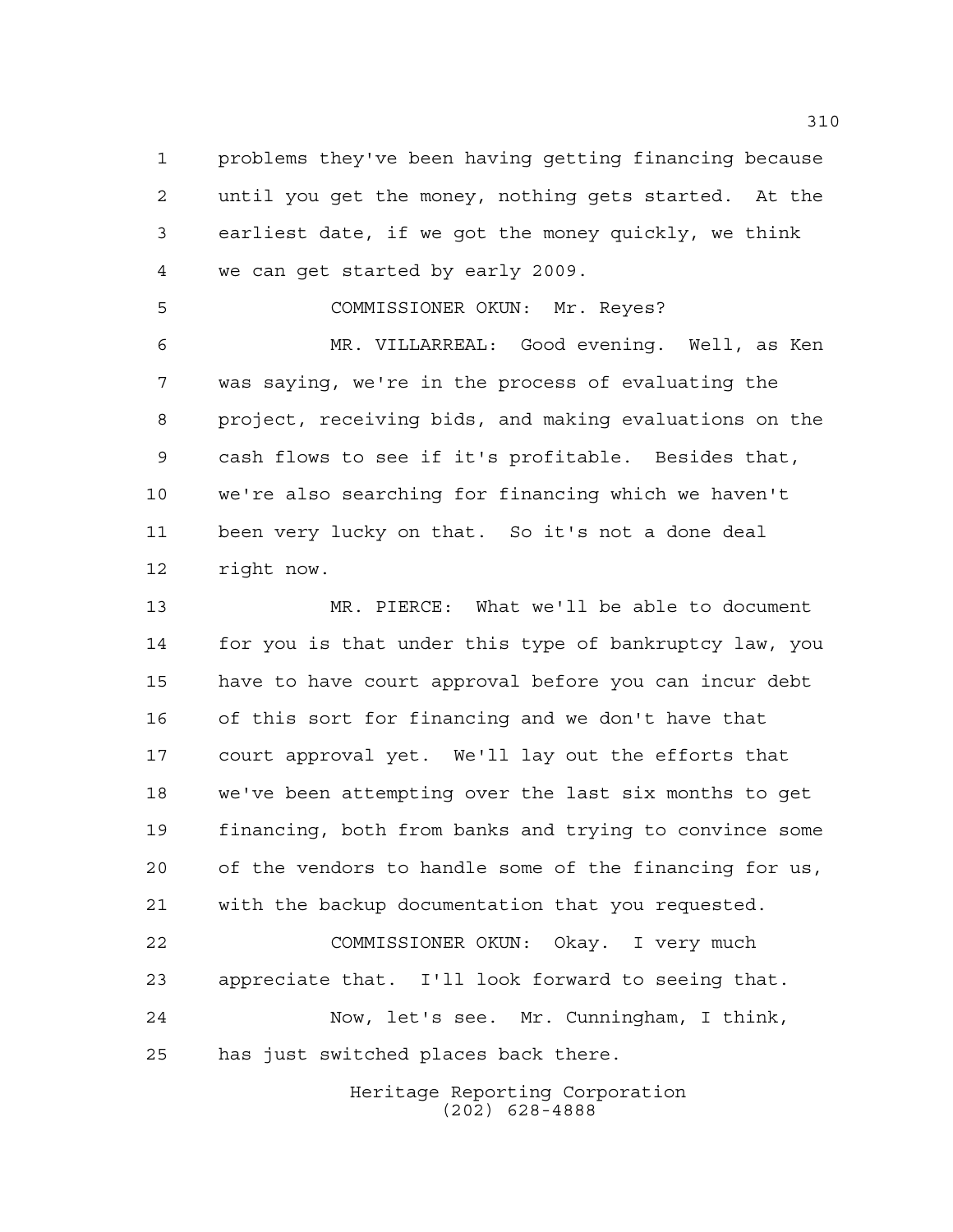You don't need to come back up, but this may be -- sorry.

 Actually, the question may be better put to the representatives but, again --

 MR. CUNNINGHAM: I don't want to miss my chance.

 COMMISSIONER OKUN: Continuing on the theme of this is not your father's steel company, of course, it's been in the press that Tata has offered to purchase Corus. For post-hearing, if there is anything that can be put on the record, to the extent that is going to take place, what impact that should have on our deliberations with regard to where imports would come from or if there's anything you want to say now?

 MR. CUNNINGHAM: It may not surprise you to know that I have a certain interest in how that comes out myself.

 COMMISSIONER OKUN: I assume Mr. White does and Mr. Parkins, too.

 MR. CUNNINGHAM: I've been trying to find out and as yet I haven't, but we'll do our best to try and find out. As transactions like this go, people are not anxious to make all the details public until something is really solidly established, so whatever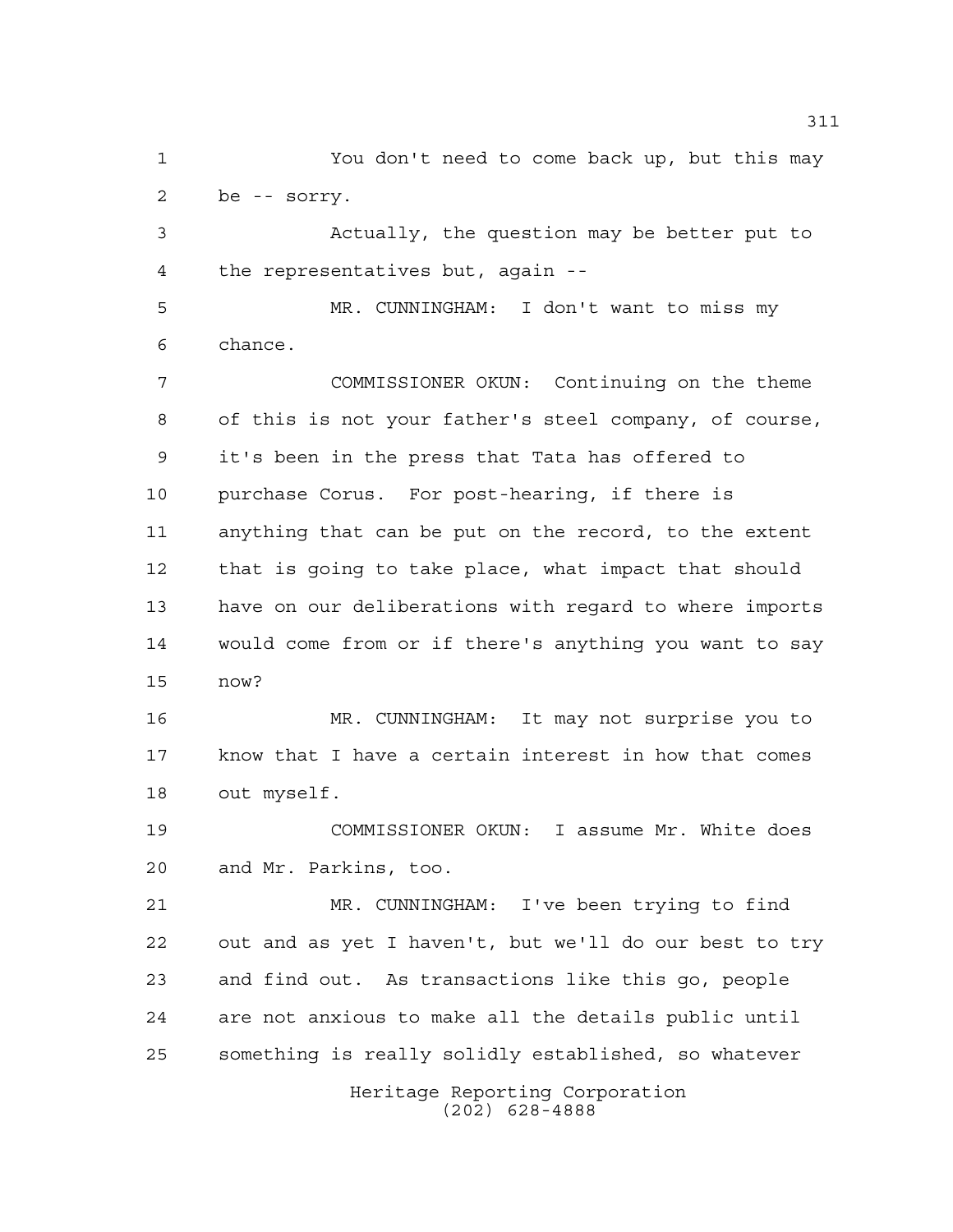we can get for you, we'll get for you.

Heritage Reporting Corporation (202) 628-4888 COMMISSIONER OKUN: I understand that there happened to be something that came over the wire when we were back at lunch, so I thought that -- MR. CUNNINGHAM: And what was it? COMMISSIONER OKUN: We believe that -- well, I will get the actual document. So for Mr. White and Mr. Parkins, I don't know if there's anything -- you probably don't want to add anything here, but if you did -- MR. WHITE: Richard White. I don't mind speculating that any potential new owners of Corus, as they examine the plate business, they'll be pleased to find the performance and the results and how we've restructured the business over the last few years. Thank you. COMMISSIONER OKUN: I wanted to confirm that the board of directors of Corus had approved the offer, is what was over the wire, but, again, whether that's true or accurate is beyond -- I don't want to speculate on that. MR. CUNNINGHAM: Eek. For the reporter, that's E-E-K. COMMISSIONER OKUN: Okay. Let's see. Let's talk about China since I have producers from other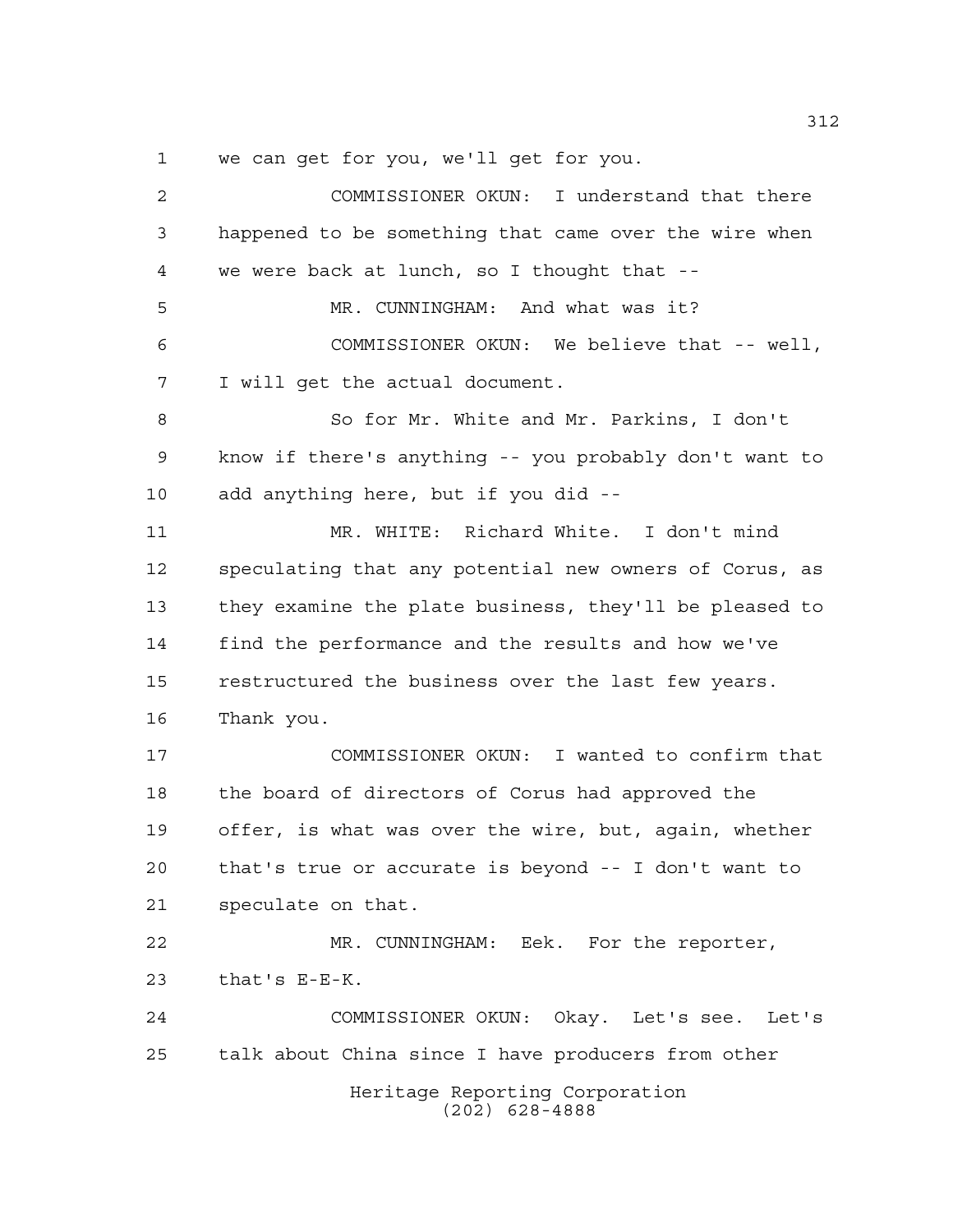countries here and it was mentioned, I believe, at least by the Mexicans and maybe others that there may be possible trade actions being contemplated against China's imports into those countries.

 How do you view China? It's come up in every case I've been in for a while and one of the big issues is we have some data on the record indicating how much their production is going to exceed capacity and what impact that's going to have on the market, so I'd love to hear from the producers here on how they see China.

Who would like to start?

The Mexicans? Or Mr. White?

 MR. PIERCE: Well, I can start, if I could? COMMISSIONER OKUN: Okay.

 MR. PIERCE: China is a huge market with tremendous demand and that's sucked in a lot of the 18 steel of the world over the last couple of years and definitely affects market.

 China is also subject to a U.S. antidumping order. This isn't corrosion resistant, this isn't a case where any plate could be exported, CTL plate from China, to the United States without being subject to an antidumping order. Therefore, Petitioners have concocted this causal analysis, well, first thing,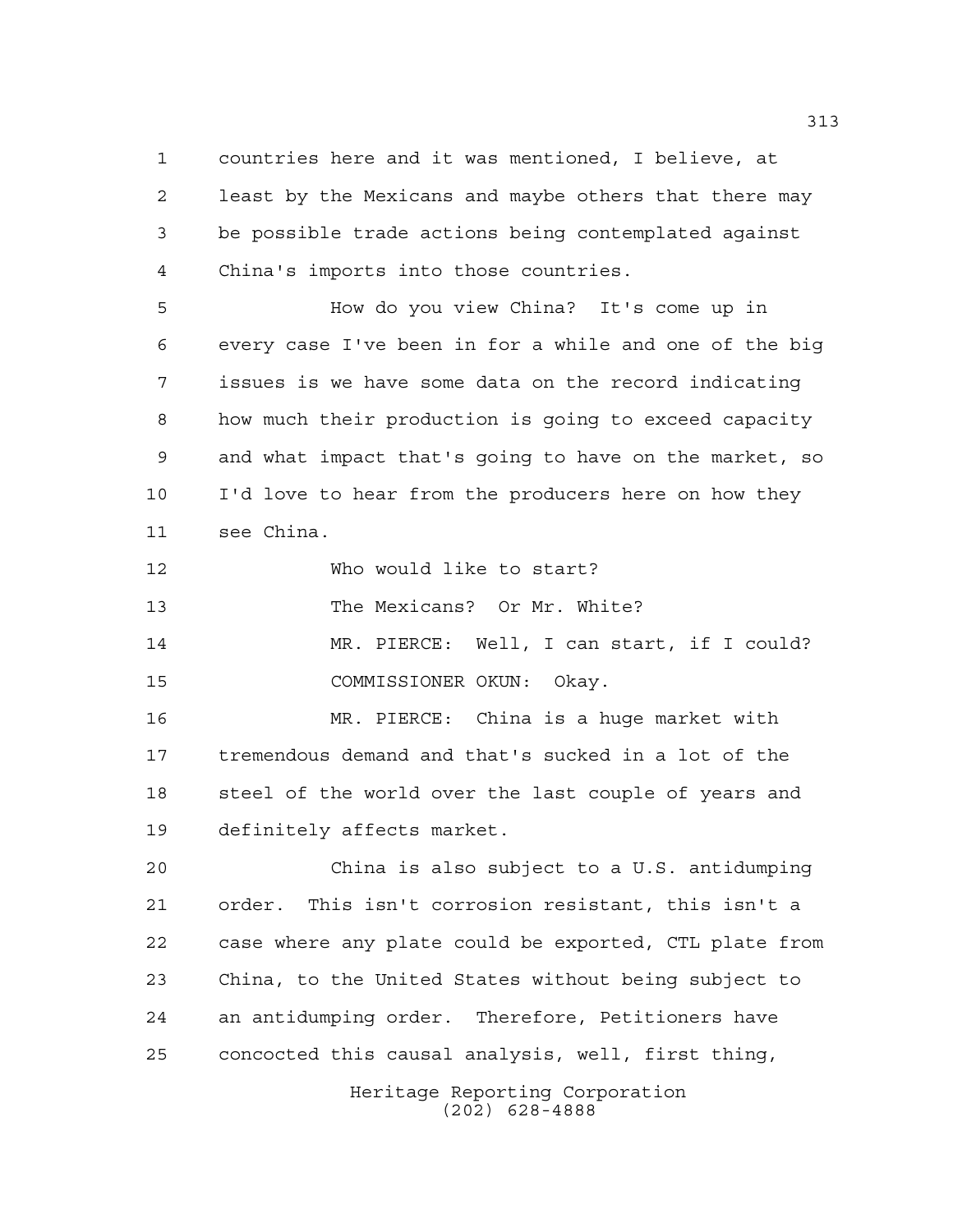subject country exports to China are going to be

 pushed out of China and therefore put pressure on them by cutting off that market. The fact is the subject countries in this case don't export much to China and haven't for quite some time.

 Their next argument is, well, China's going to ship a lot into these other countries' market, the subject countries' home markets and that's going to put pressure on and force those countries to export to the United States. In the case at least of Mexico, I would expect by the end of this month, if not shortly thereafter, there will be an antidumping petition filed against China by AHMSA and with that you will have, once that order goes into place and we're confident that it will, you will have essentially an antidumping wall around North America vis-a-vis China in cut-to-length plate. So in Mexico's case, exports from China have increased to Mexico. Frankly, Mexico is a net importer, mostly from the United States. Nevertheless, that increase in imports from China is going to be dealt with in an antidumping petition which will be filed well before you vote.

Heritage Reporting Corporation (202) 628-4888 MR. CUNNINGHAM: Could I ask Richard White to address that from the standpoint of the U.K. market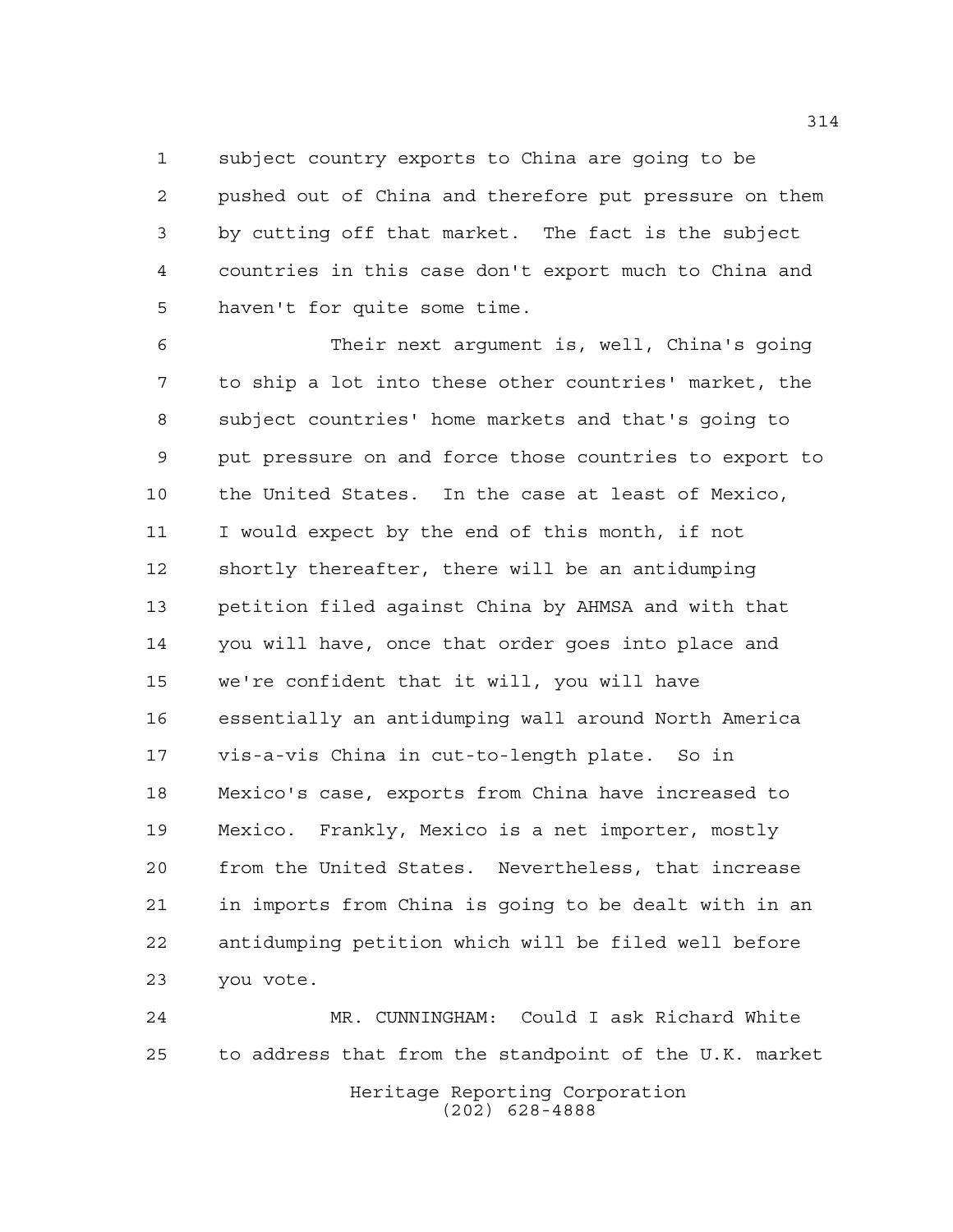and China's access or lack of it to the U.K. market? COMMISSIONER OKUN: Yes.

 MR. WHITE: If I can just say that in terms of our sales to China, they've been negligible. In terms of China's sales to the U.K., last year it was around 6000 tons. This year, it's around 13,000 tons. The Chinese plate enters the U.K., it's traders who sell to stockholders, to distributors. What we've found is that any increase -- the trade volumes are quite fixed. The whole of the U.K. market is quite a stable market. The trader volumes are fixed and if there's an increase in Chinese, there will be a decrease in Ukrainian. For example, there's more Ukrainian plate around now because demand is so high in their own market. So we tend to see what we call traded imports which I think is what the U.S. 17 producers are most concerned about, but what we tend to find is one source substitutes for another and overall the level remains fairly constant. MR. CUNNINGHAM: How's that for a Bratsk

 argument? COMMISSIONER OKUN: What's that?

 MR. CUNNINGHAM: How's that for a Bratsk argument?

Heritage Reporting Corporation (202) 628-4888 COMMISSIONER OKUN: You're ready for the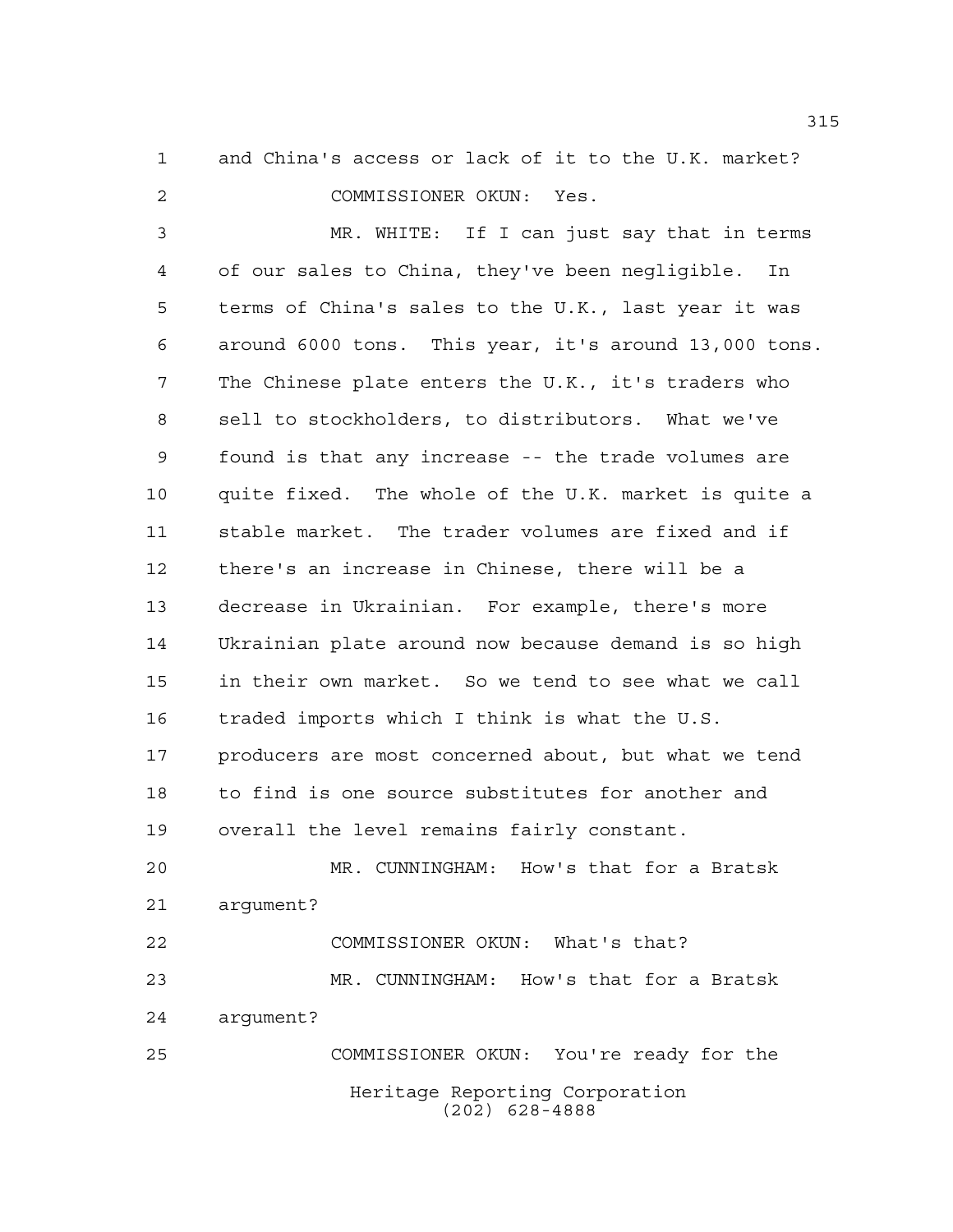question.

 MR. WHITE: The other fact is that I would just like to point out again we sell commodity plate in the U.K., in our home state, if you like. We have reduced, as I said earlier, dramatically our vulnerability in Europe, so we see China, yes, it's a threat, anything that's unknown is a threat, but let's get it into perspective and I think this morning it was just way out of perspective, if I can say that respectfully. The other thing that was missing is, yes, there's new capacities coming on stream, but there is old redundant capacity being taken out and that doesn't seem to be getting any place at all. And then, of course, the other factor we have is Chinese local demand and this is where these factors, we haven't really seen them come together yet in a realistic set of numbers and until we see that it's very difficult to assess just how much of a threat this is going to be. COMMISSIONER OKUN: Okay. I appreciate those comments. My red light has come on, so I'll have a follow-up on that when I come back. Thank you. CHAIRMAN PEARSON: Commissioner Lane?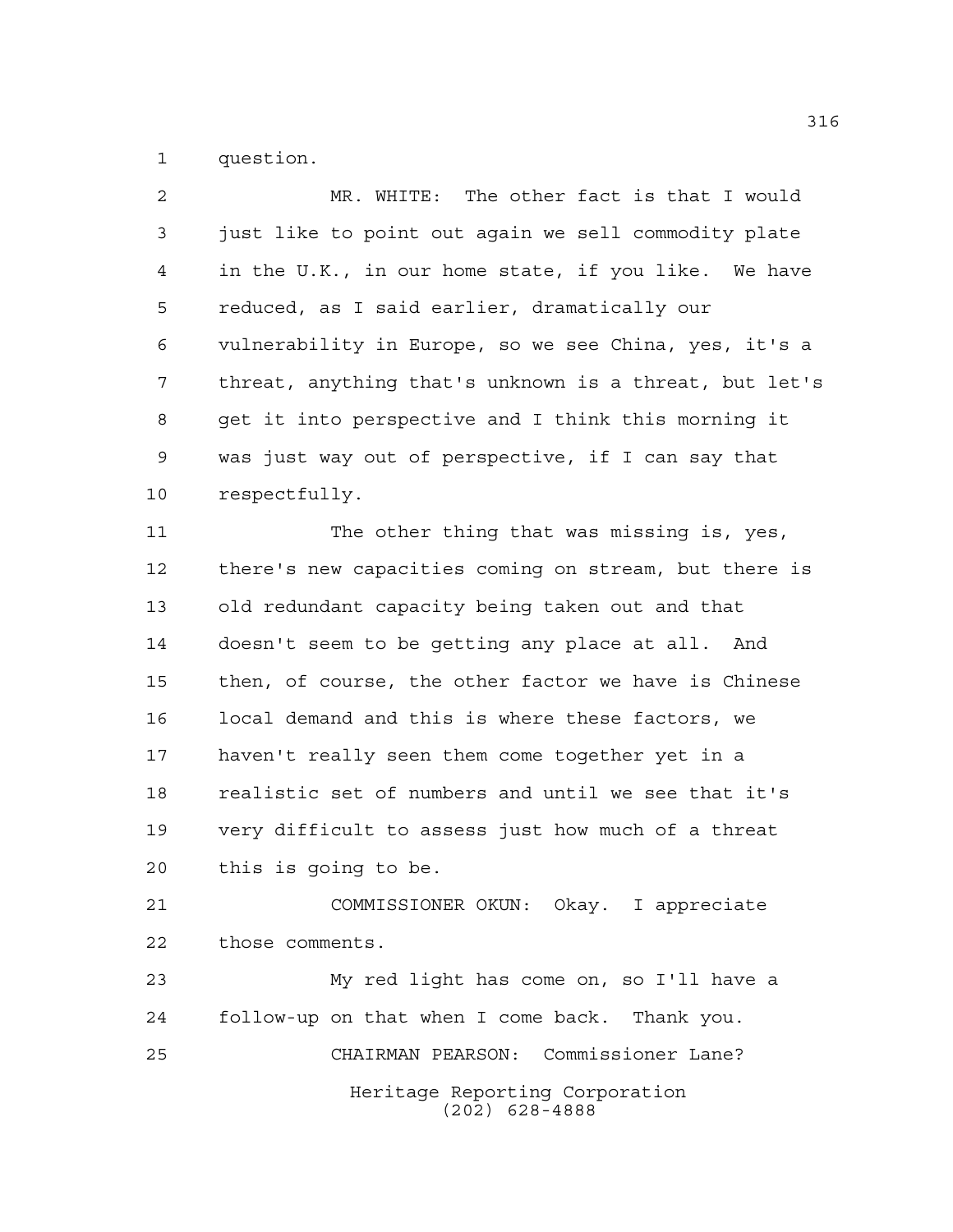COMMISSIONER LANE: Good afternoon.

 Mr. Malashevich and Mr. Prusa, maybe I'll start with you. You all heard my question earlier to the Petitioners in looking at the current pricing from 2002 to 2003 and 2004 in relation to the increase in the cost of goods sold, that it occurred to me that it was a pretty incredible jump that didn't bar much relation to the size of the increase in the cost of goods sold. The answer was China or supply and demand. I would just like to give you an opportunity to give me your take on how the domestic industry was able to achieve these increased prices and how long do you think it would last, whether or not the orders stay on.

 MR. MALASHEVICH: I'd be happy to address that, but I also defer to Dr. Prusa and Jim Dougan because in our division of labor they focused on the joint defense, so to speak, and I focused on U.K. specific issues. So if I may, I'd like to defer to them.

 COMMISSIONER LANE: I recognize that, but I also know that you probably have an opinion on the matter and would love to tell us, so let's go with Dr. Prusa and Mr. Dougan and then we'll finish up with you. How would that be?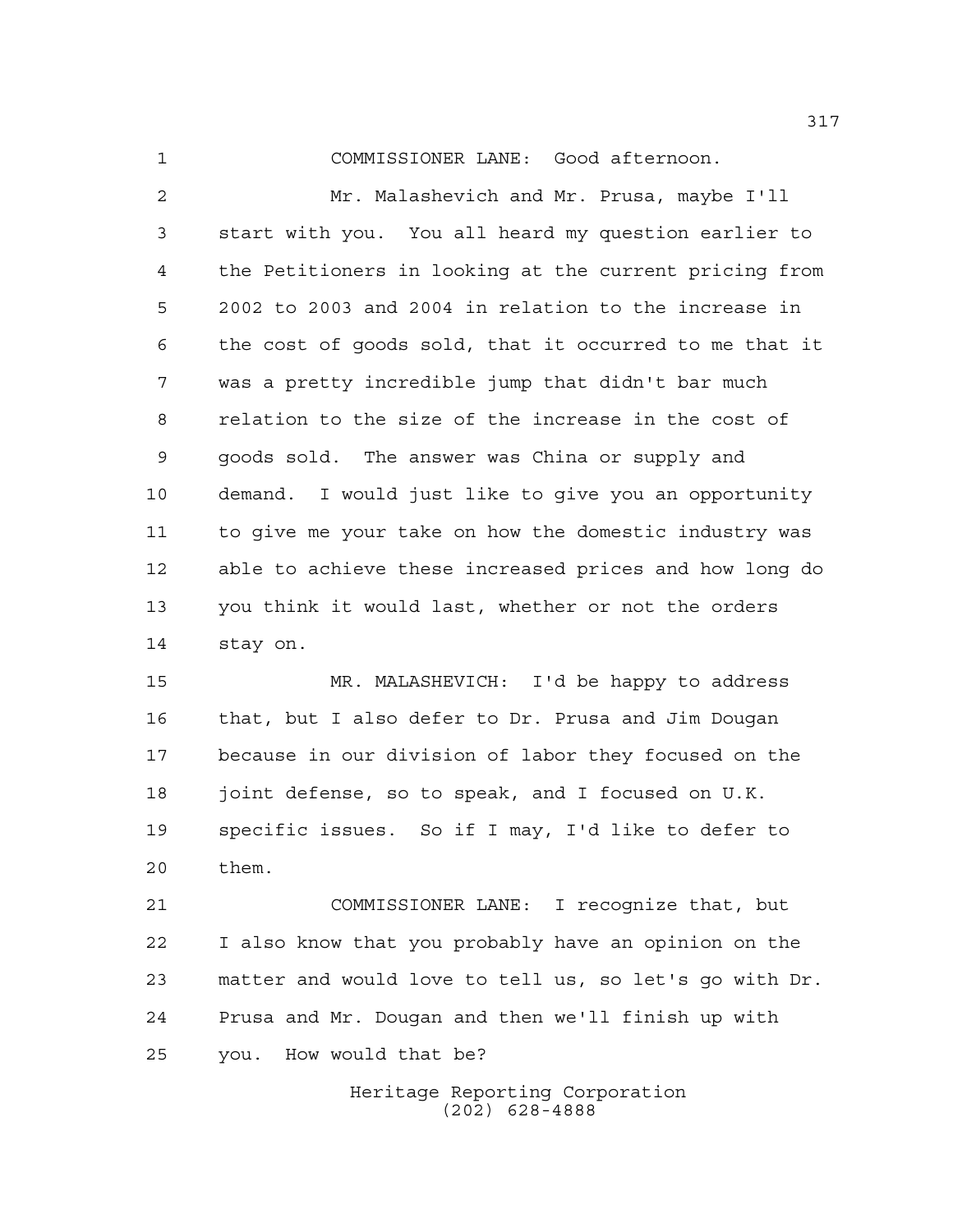MR. MALASHEVICH: Okay. I do have two kids in college that I have to educate, so I'll be happy to follow up.

COMMISSIONER LANE: Okay.

 MR. DOUGAN: This is Jim Dougan from ECS. One of the slides that I showed -- you were given the impression, I think, this morning from the domestic producers that there was something anomalous about 2004 and while indeed it was the beginning of the current boom in demand in the U.S. for CTL plate, it wasn't a one-time thing. While there may have been a number of factors that contributed to the increase in prices and tightness of supply, it wasn't this perfect storm because, as you can see, the prices continued to remain high in 2005 and thus far in 2006, even while the raw material price increases did not accompany that. I think that is a function, to a large degree, of strong and continuing demand, again, in all of the key end use segments and a tightness of supply here. I think the market will bear the prices and so that's what they charge.

Heritage Reporting Corporation (202) 628-4888 MR. PRUSA: I want to follow up a little bit on that, slightly different. I agree completely. What's really interesting about what happened to cut-to-length plate is it all happened after the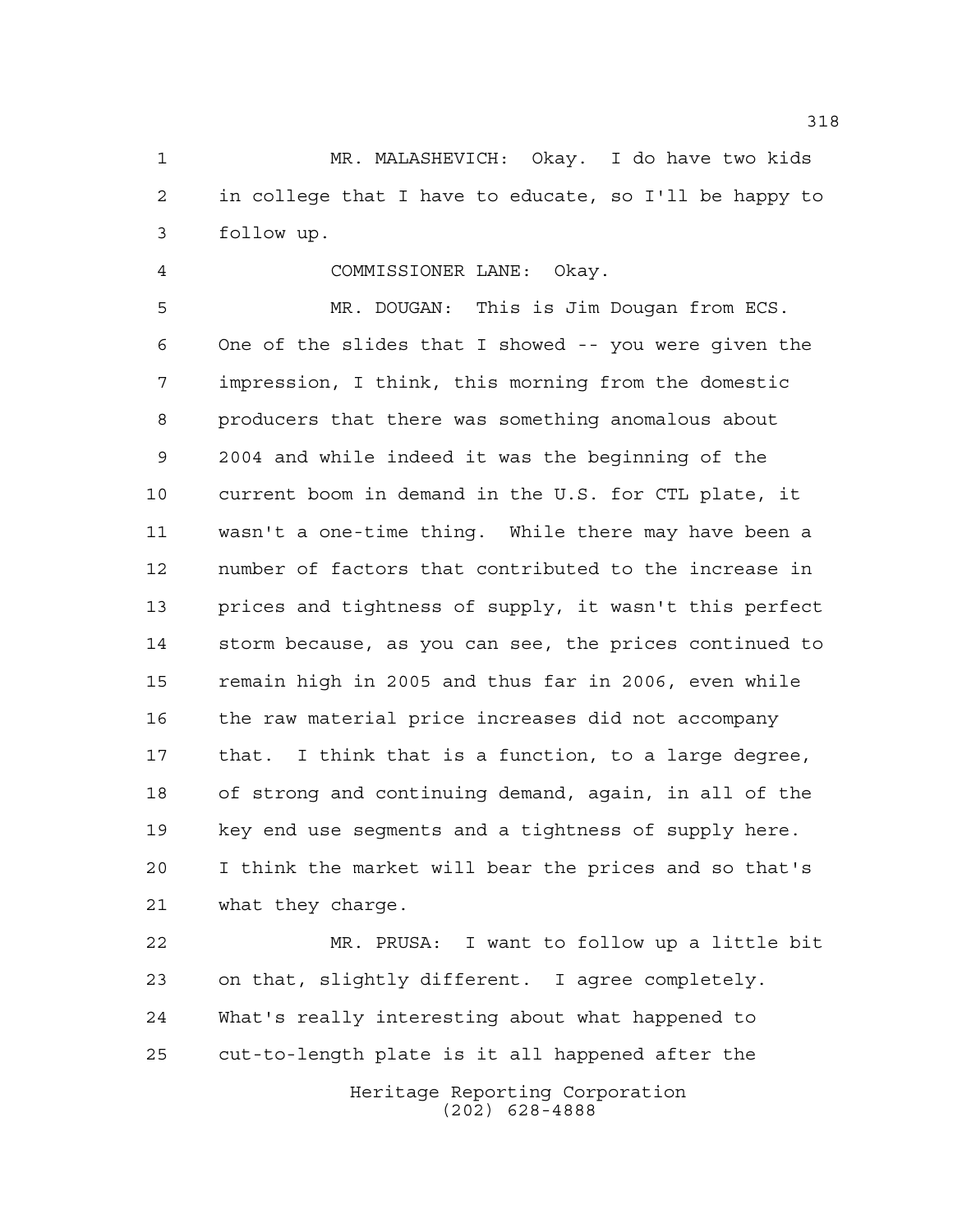safeguard duties came off, so any idea that but for imports we lost money in 2003, it's clearly not the case. What happened in 2004, at the end of 2003, this industry has gone under just a complete restructuring. We had the entrance of two mills with large amounts of capacity who did not exist who were entering this industry early in this POR, they were not there. They changed the cost structure. How else can you get such high priced cost markups? These guys COGs are way more efficient than the industry in 2000. The firms that they put out of business are no longer here.

 The existing U.S. mills have shed billions of dollars of cost and they now have lower COGs and the question this morning about the labor productivity numbers, which are one reflection of how great this industry has restructured, so I do think a big part of it's demand.

 If you only say demand, you're not giving this industrial transformation that happened during the POR any credit for changing the industry. The industry is fundamentally different. When that finished, when the shake-up finished, demand did pick up and they were able to take advantage of very, very efficient operations. The industry deserves credit. They are way, way more efficient now than they were in

> Heritage Reporting Corporation (202) 628-4888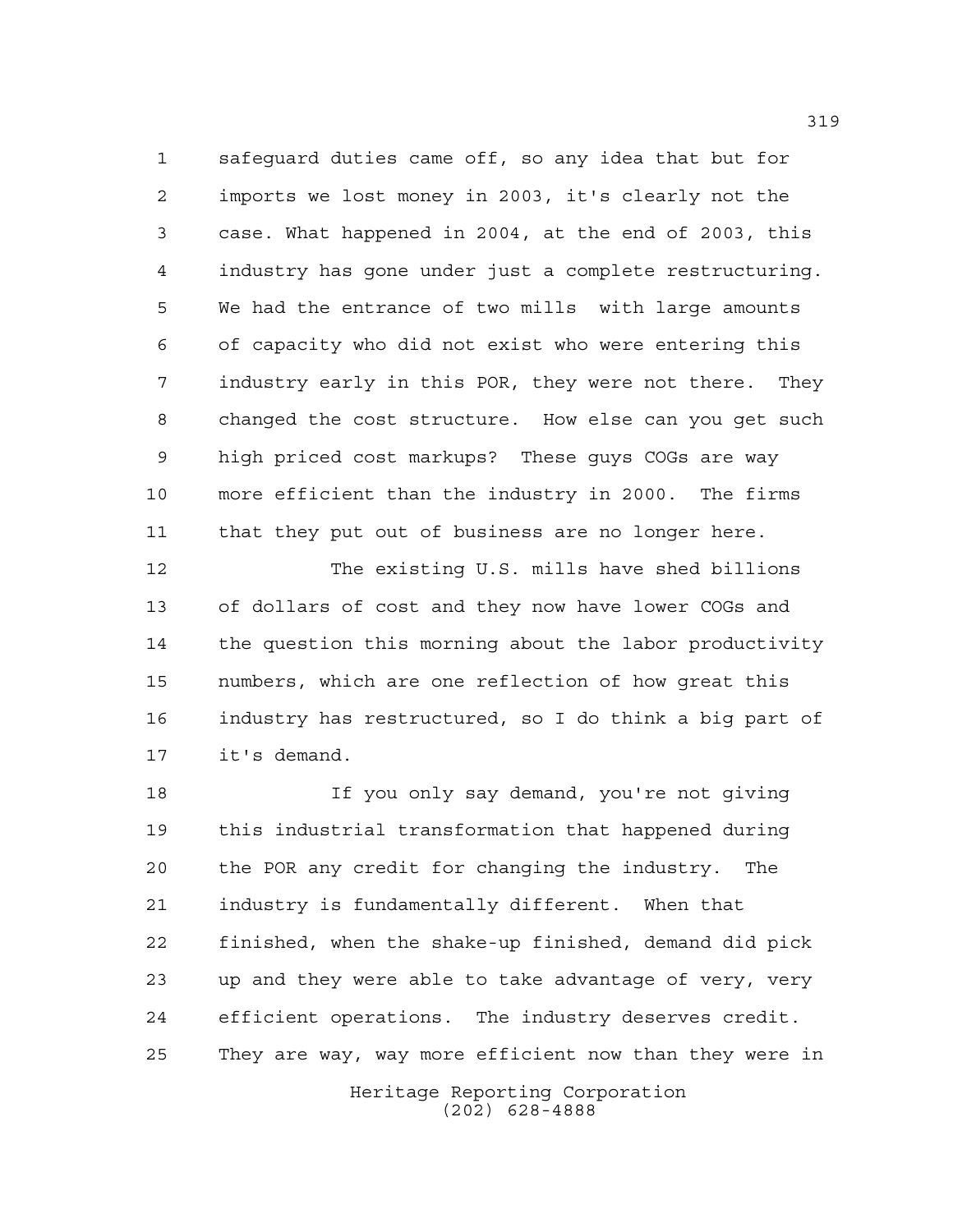2000. Let's acknowledge that. That's how you can have -- what might have previously only been a price cost markup of 12 percent, say the industry circa 1999, same circumstances, is now a price cost markup of 40 percent, that's stable. And part of that is this is not your father's steel industry, all right? COMMISSIONER LANE: Okay. Mr. Malashevich? MR. MALASHEVICH: I do have two things to add, although I concur entirely with my colleagues. There's been a lot of debate in the steel cases generally recently in the reviews especially concerning illustrations of what we call market power, the ability to move the price in a particular direction, which is how I would define it in basic terms. A lot of times it's difficult to measure it, how much the concentration -- not just the restructuring, but the concentration -- of U.S. production in just basically less than a handful of mills can do to the price. And I think the percent markup per ton illustrated in one of the exhibits earlier is an excellent way of illustrating the change in market power shifting in the favor of the domestic industry and away from purchasers.

Heritage Reporting Corporation (202) 628-4888 The other thing is the steel industry has argued consistently that, well, the problem is not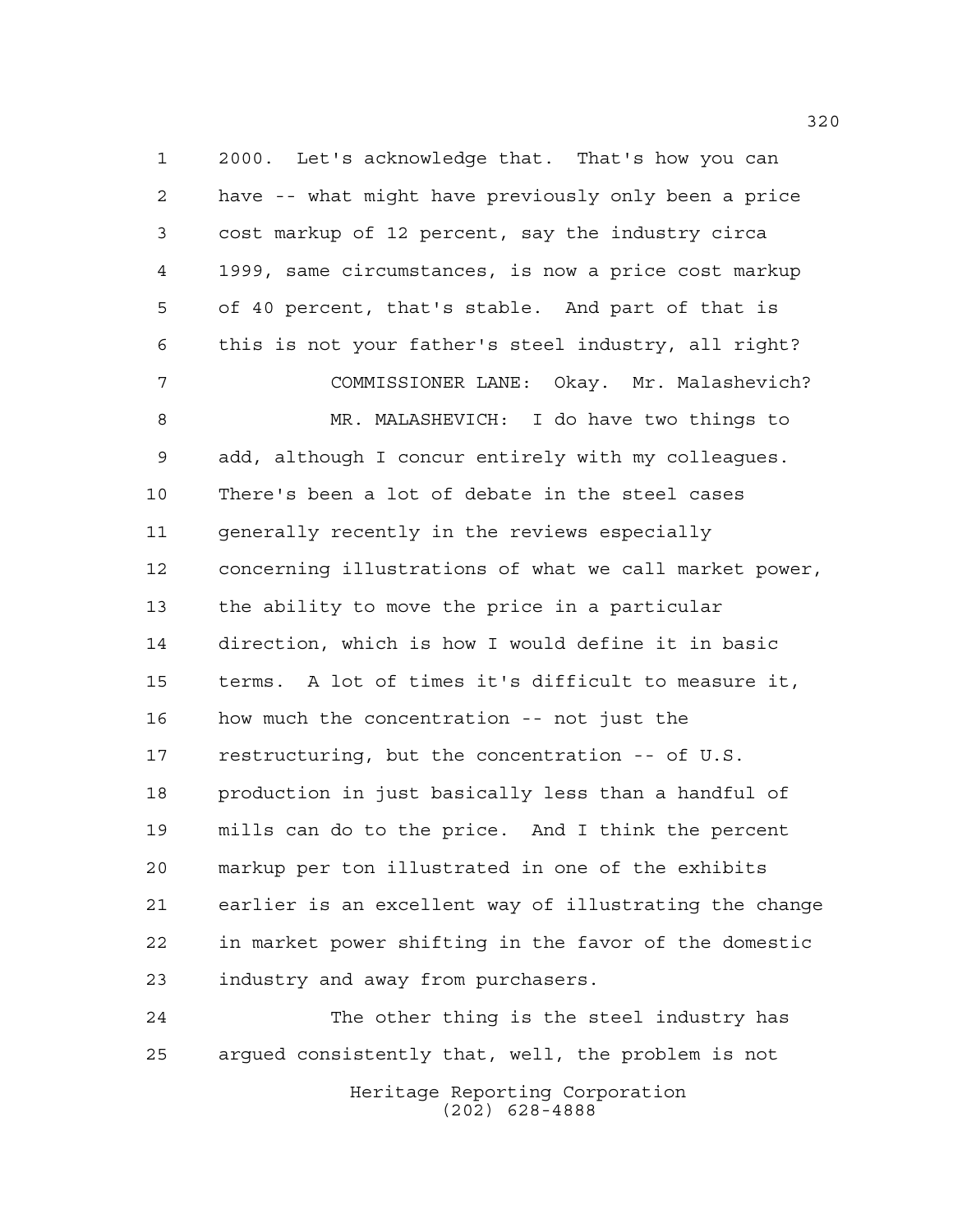only earning a particular rate of profit but

 sustaining that rate of profit over a succession of years rather than having it go up and down in boom and bust cycle. So the sustenance of that high margin over a period of years in addition to the magnitude of the margin I find extremely compelling evidence of true market power.

 COMMISSIONER LANE: Okay. Thank you. That leads me to the next question relating to what is the business cycle for this industry and where do you see that we are in that business cycle?

**I** would like the same three suspects to answer that.

 MR. DOUGAN: I believe we heard from one of the market participants this morning that we were at the third year of a five to seven year business cycle, so I think we can expect to continue to grow in the reasonably foreseeable future.

 MR. CUNNINGHAM: That was Mr. Tulloch who voiced that opinion.

 MR. PRUSA: Tom Prusa. I'm not quite sure. There is, I'm sure, a cut-to-length plate business cycle. I think one of the things that stood out to me when you look at the data is the argument that this is simply the reflection of a cycle of GDP, which I'm not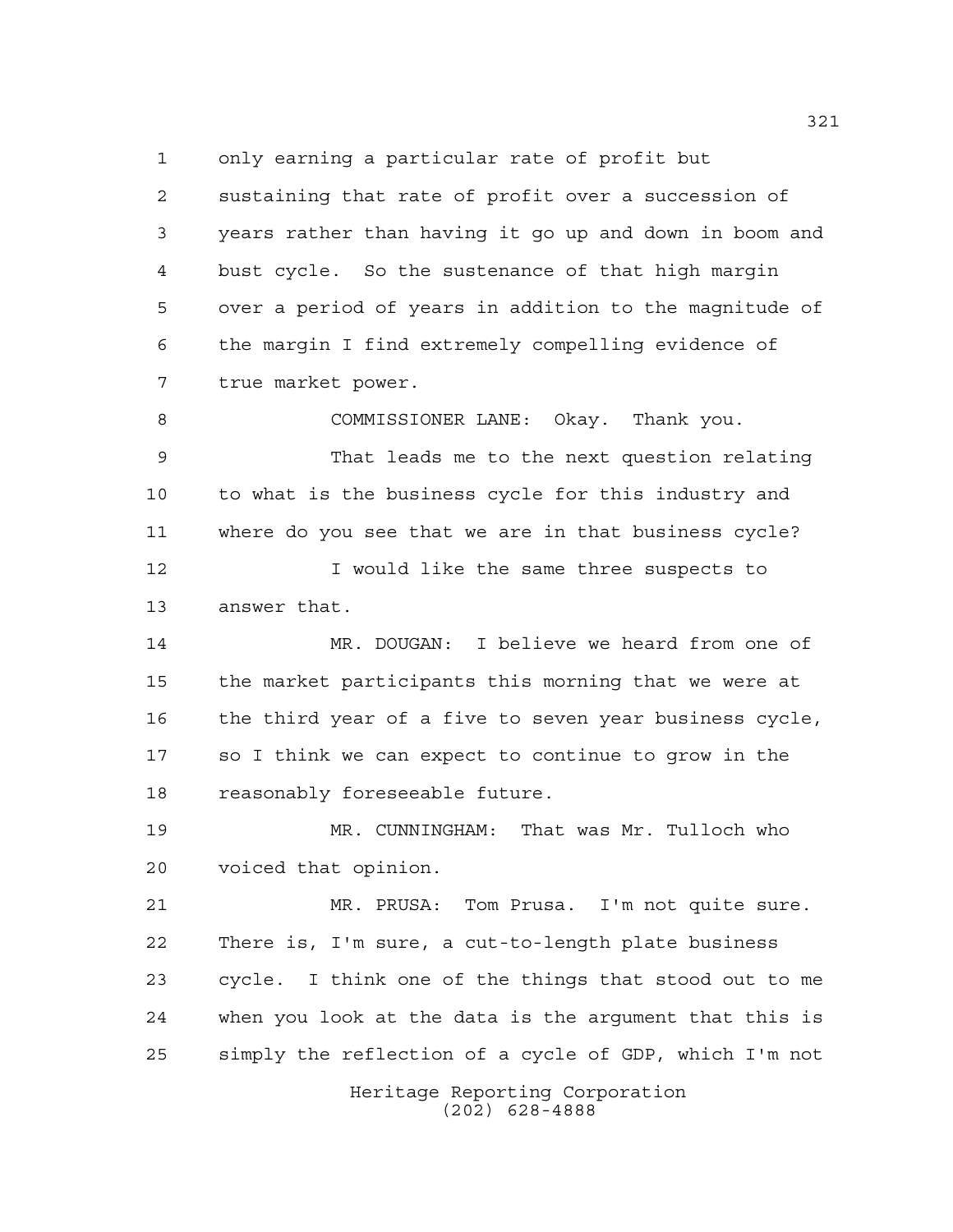trying to discount that GDP is related to

 cut-to-length plate demand. I do think that there was a lot of pent up demand for downstream products that use it. Now, for why the downstream products, say some of the bridge building, some of the oil rigs, why they were not being built in 2000 and 1999 and 2001, I'm not quite sure I know why but it's clear that for the last several years all the downstream demand for cut-to-length plate is growing significantly faster than GDP and all the projections for those products. So even notwithstanding GDP perhaps slowing down, it's that those downstream demand industries are growing faster, are continuing to grow. We're not seeing a slowdown in those products. So I don't see for the reasonably foreseeable future any sense that we're 16 going to have a decrease in demand and I though that the domestic industry made it clear that they actually are booked out quite far into the future and they see a very strong demand.

 MR. DOUGAN: If I may add to that, it was Mr. Southerland who is the CEO of IPSCO who in his quote from the steel business briefing referred specifically to certain items in the transportation sector, rail cars and barges, that for some reason were being used far beyond what is normally considered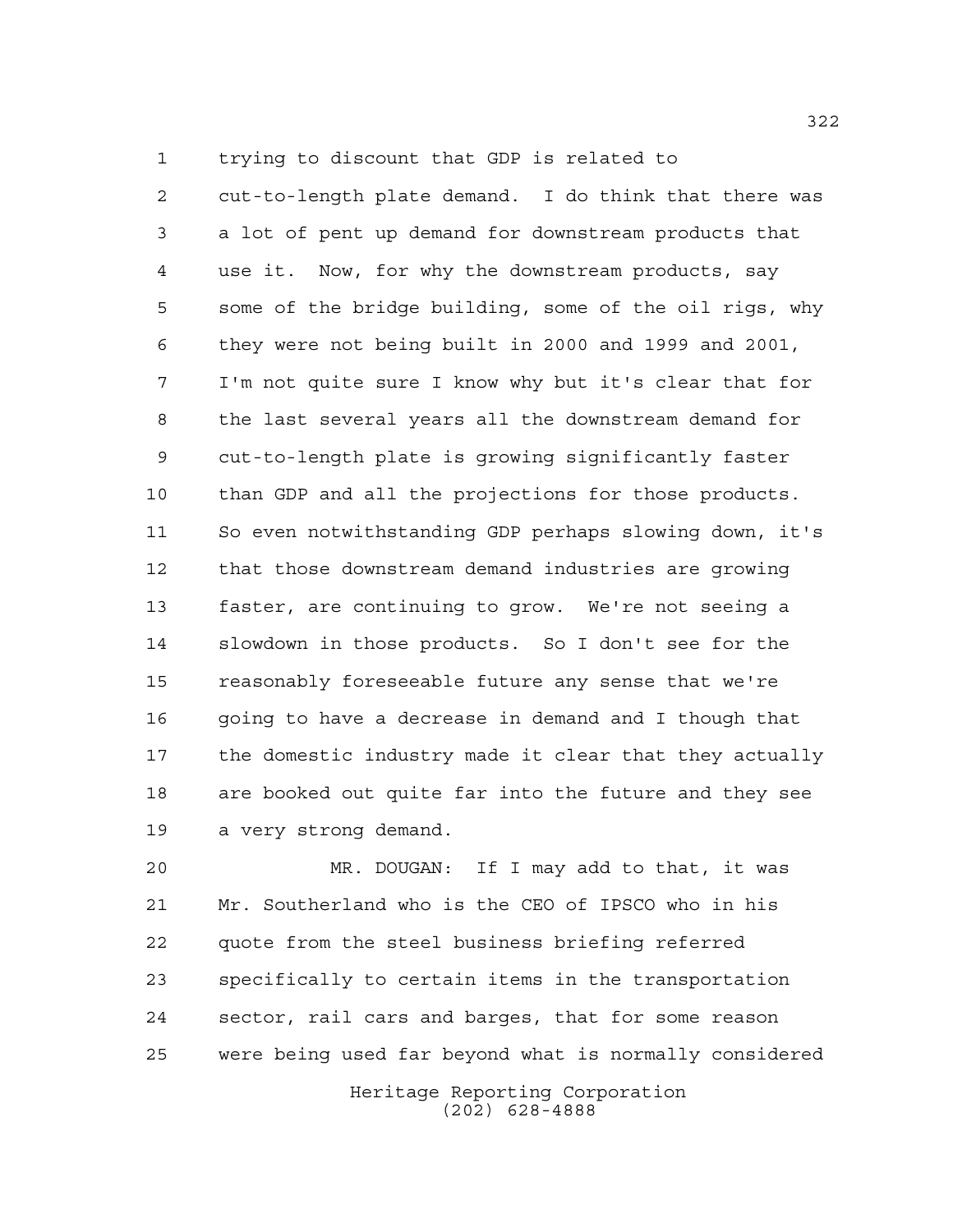their useful life and now those things are kind of wearing out and there's this pent up demand, as well as the booming energy sector which I think all here would agree --

 MR. CUNNINGHAM: And highway construction. MR. DOUGAN: And highway construction. COMMISSIONER LANE: Mr. Malashevich?

 MR. MALASHEVICH: What I would add is simply that the plate follows, as everyone, I think, agrees, the capital goods cycle. The capital goods cycle is very distinct from GDP or consumer goods cycle for sure and it is steeper in terms of its movements.

 So for a given change in GDP, I would go a little further than Dr. Prusa to say there is an order of magnitude change greater in the capital goods cycle at the same time. This cycle, in general, the capital goods cycle that I've studied for other purposes, tends to be five to seven years, I would agree, but that's historically. I think what's different about this cycle is the confluence of every thing that's being replaced.

 When energy prices were low, there was no investment at all in transit lines for oil and gas that use this kind of plate and part. Now, there is booming investment, not only associated with expanding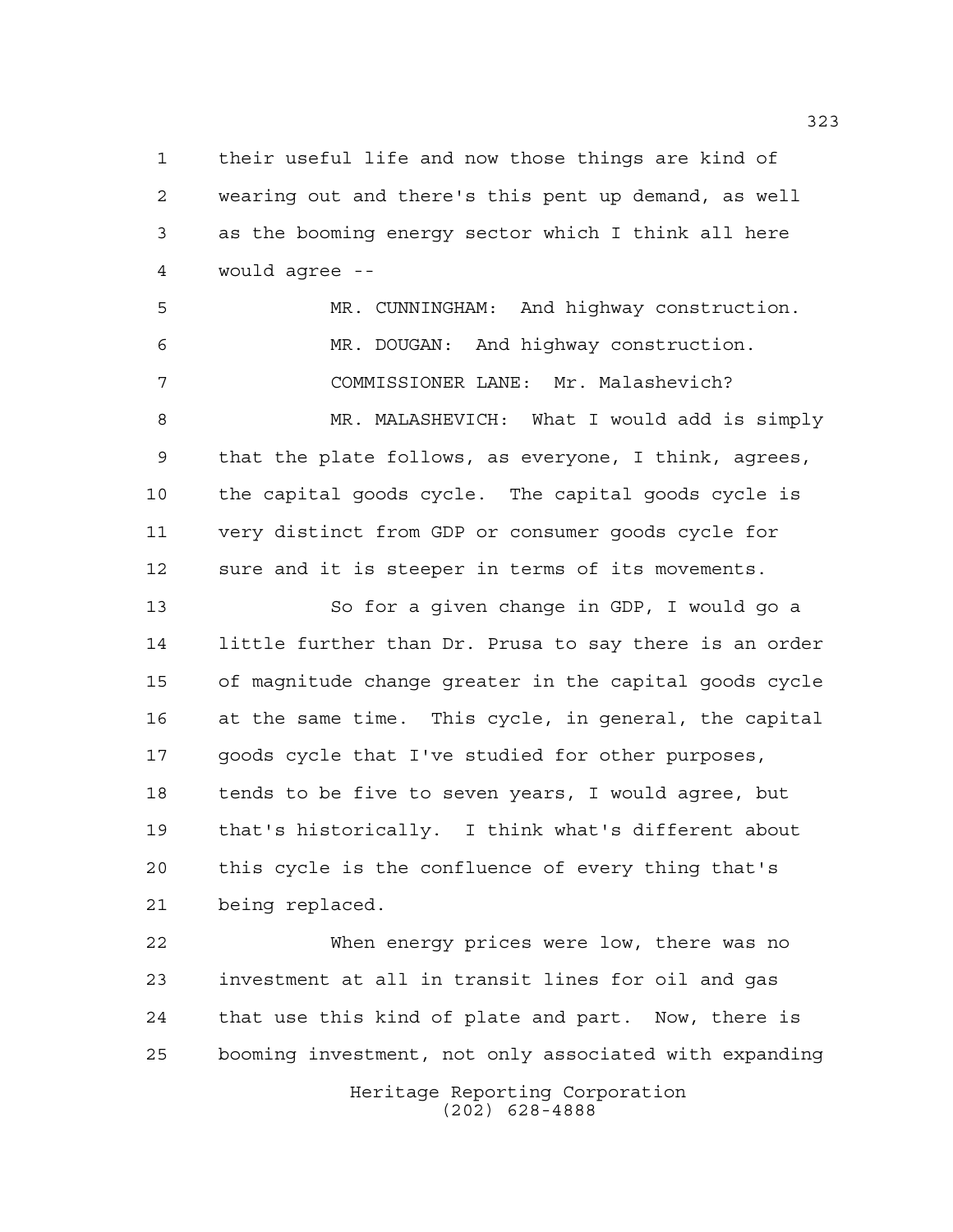demand for energy, but making up for all the investment that was never made in earlier years because oil in real terms was priced very low for about ten years. No one was building any pipelines. The same is true of rail cars. The same is true of barge traffic.

 What I would like to emphasize is the confluence of all these segments growing sharply at the same time. Unprecedented, I believe, certainly in recent history of 20 or 30 years. It's an extremely unusual cycle that will make it longer than has been true historically and profoundly more profitable for everybody who is involved from steel on downstream. COMMISSIONER LANE: Okay. Thank you. Thank you, Mr. Chairman.

 CHAIRMAN PEARSON: My colleagues have done a really good job of asking some of the question that I had in mind, so I'm left here with a couple, but one of them is an issue on which I generally am hesitant to tread. It's accumulation.

 That's not really an issue for economists. That's more an issue for counsel, I think, but let me give it a try.

Heritage Reporting Corporation (202) 628-4888 We, of course, have the discretion to decumulate in sunset cases but if we set aside the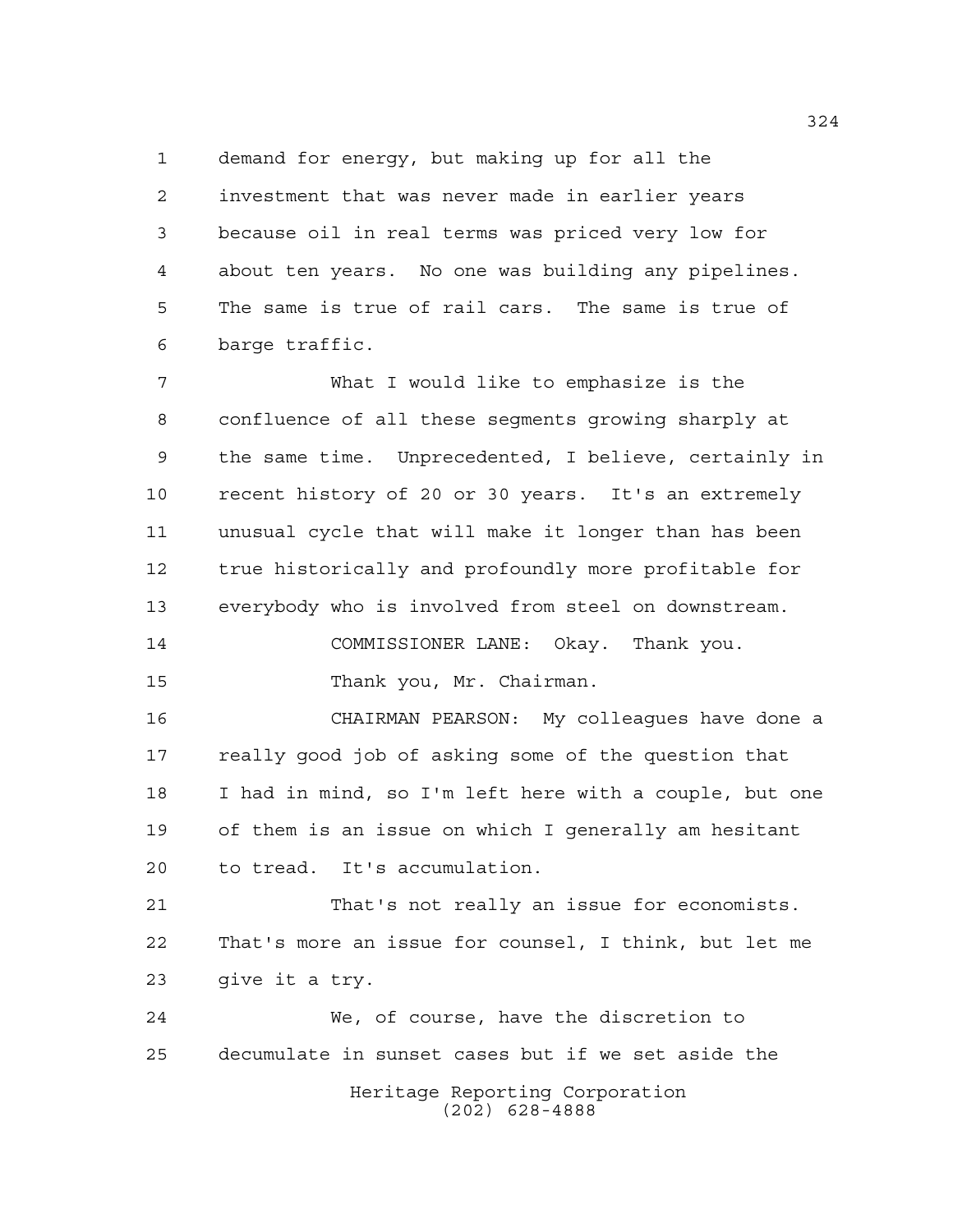issue of no discernable adverse impact and the

 reasonable overlap of competition, we have at times in the past declined to cumulate based on likely differences in conditions of competition.

 For those of you who are urging us to engage in a decumulated analysis, can you identify any such differences and, in particular, whether these differences existed prior to the imposition of the duties?

 Part of the issue here is if the differences have developed since the orders went into effect, then how do you counter the argument that the differences are the result of the orders?

 Have I done an adequate job of throwing the issue out there?

 MR. CUNNINGHAM: This is Dick Cunningham again. I'm not going to take a lot of time with this, I've already said a lot of the things that I would say responsive to this about Corus' change in selling policy, about Corus no longer being in the commodities market, Corus not selling to the spot market, Corus selling different types of merchandise, the things like that. But it is also clear that that for Corus is a change since the original investigation and that's what makes it a particularly compelling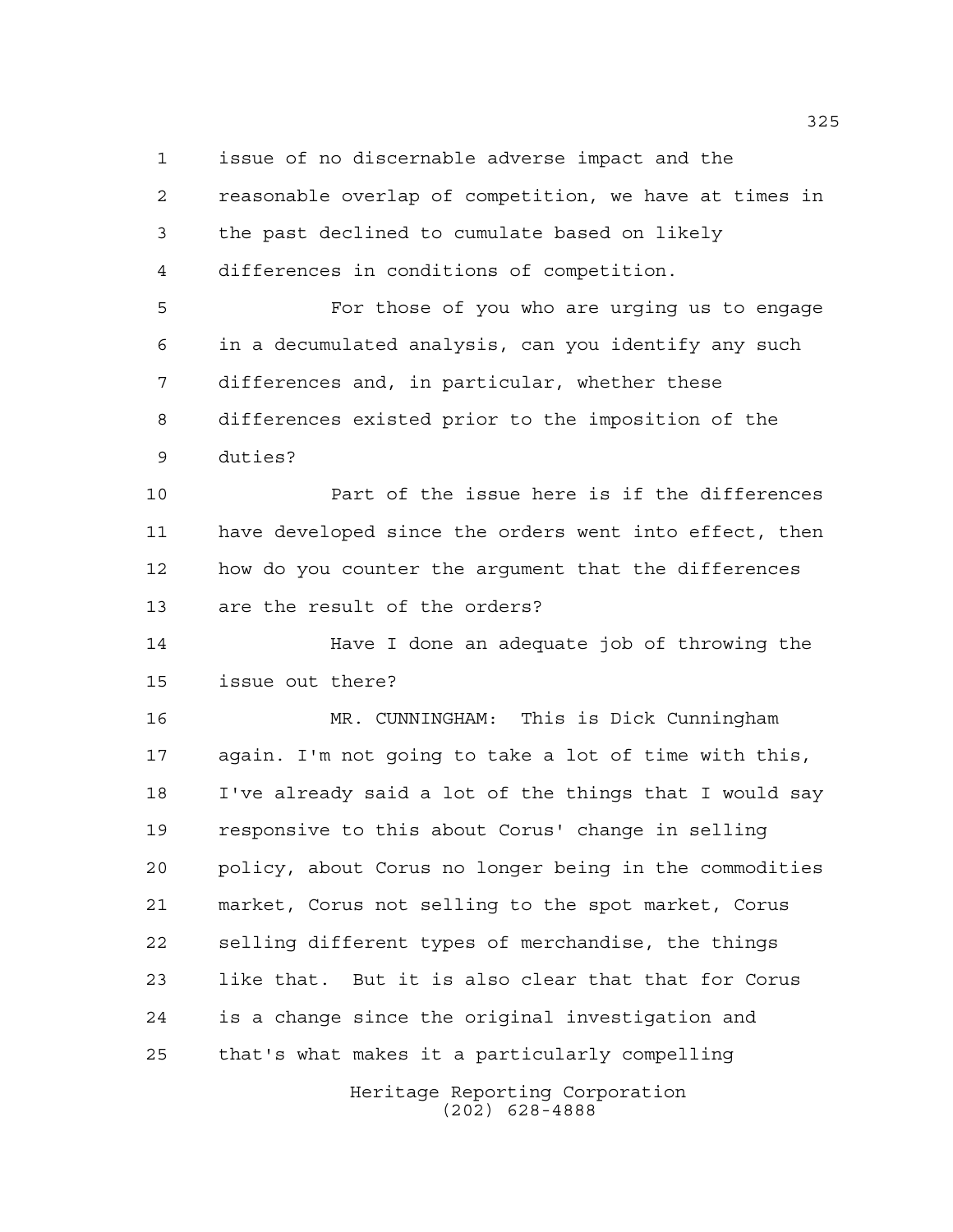argument for decumulation here.

 I'm not going to talk about no discernable impact now because you asked me not to, but I will point out what Commissioner Aranoff pointed out, which was the reason for not touching no discernable impact last time which was vulnerability, last year, I must say I find that hard to be a justification for staying away from the issue now.

 MR. MALASHEVICH: One further point in the context strictly of the U.K. is I think the most compelling evidence already in the record on why what's happened in the case of the U.K. was not as a consequence of the order is that it's not -- the new policy is not specific to the United States, it's globally outside of the E.U. and it's evidenced already in the behavior of U.K. exports to Canada and also you've been given fairly weighty documentation, weighty in terms of the corporate authority behind it, that the policy is institutionalized, it's not an ad hoc reaction to the order in the U.S.

 CHAIRMAN PEARSON: Okay. So in terms of the U.K., even though a number of the differences took place after the imposition of the order, it's sufficiently documented that they were done for reasons that had nothing to do with the order.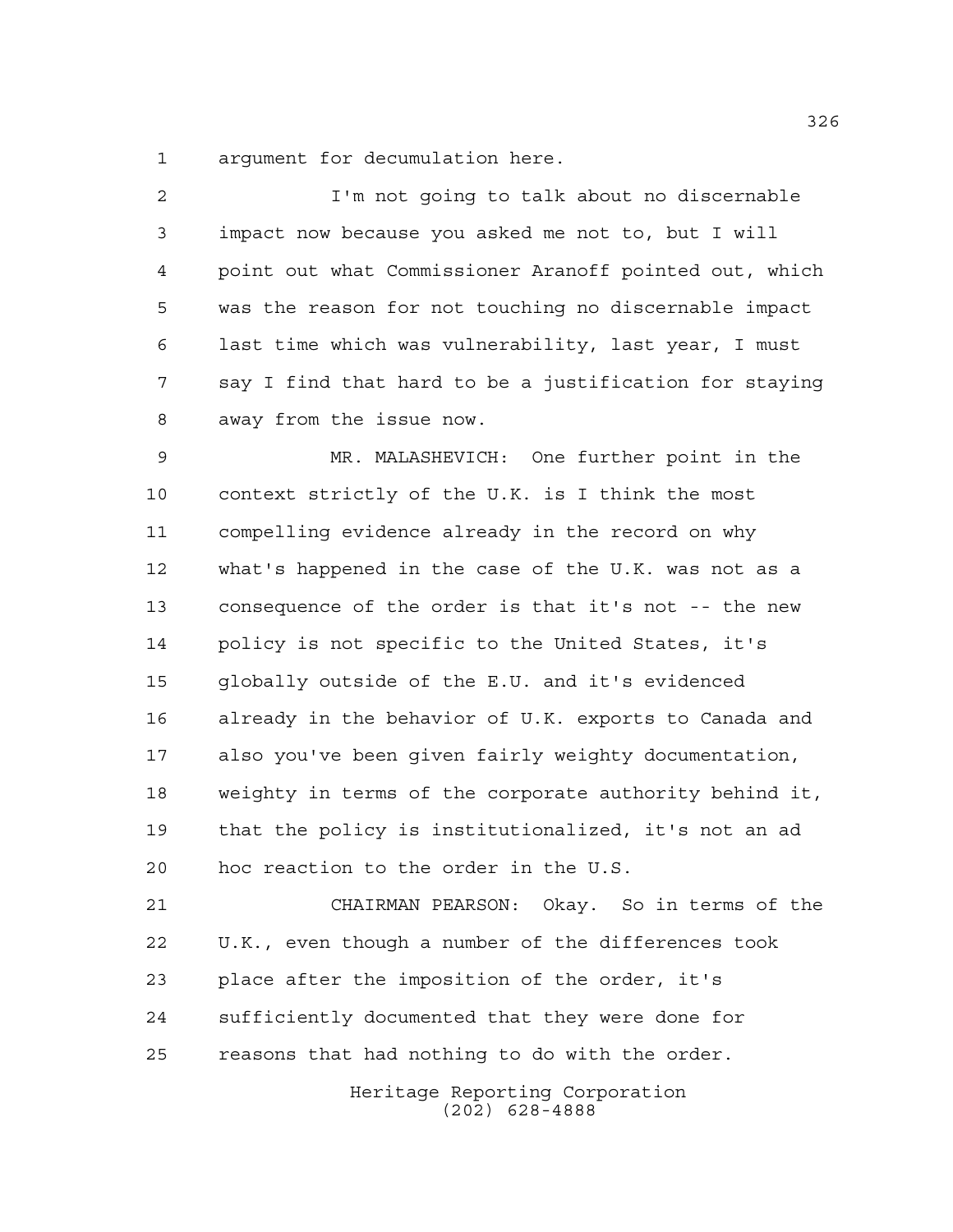Heritage Reporting Corporation MR. CUNNINGHAM: That's correct. MR. MALASHEVICH: Absolutely. CHAIRMAN PEARSON: How about counsel from some other countries? Mr. Pierce? MR. PIERCE: Well, with respect to Mexico and then we'll be able to submit this for the record, you're going to see a tremendous growth in demand to Mexico since imposition of the antidumping order such that you see a dramatic shortfall in the ability of domestic production in Mexico to meet demand, leading it to be a very large net importer such that it exports virtually nothing from Mexico today. MR. MALASHEVICH: I would add one more thing. I don't even think the Petitioners would argue that NAFTA was caused by the antidumping order. To the extent that what has happened in Mexico is related to NAFTA, that is a change in the conditions of official competition and the way businesses think about U.S. and Mexico. CHAIRMAN PEARSON: Mr. Montalbine? MR. MONTALBINE: In Germany, you have a real restructuring and reorganization of the industry that obviously had nothing to do with the antidumping duty order, it had to do with the economics in Germany, the

(202) 628-4888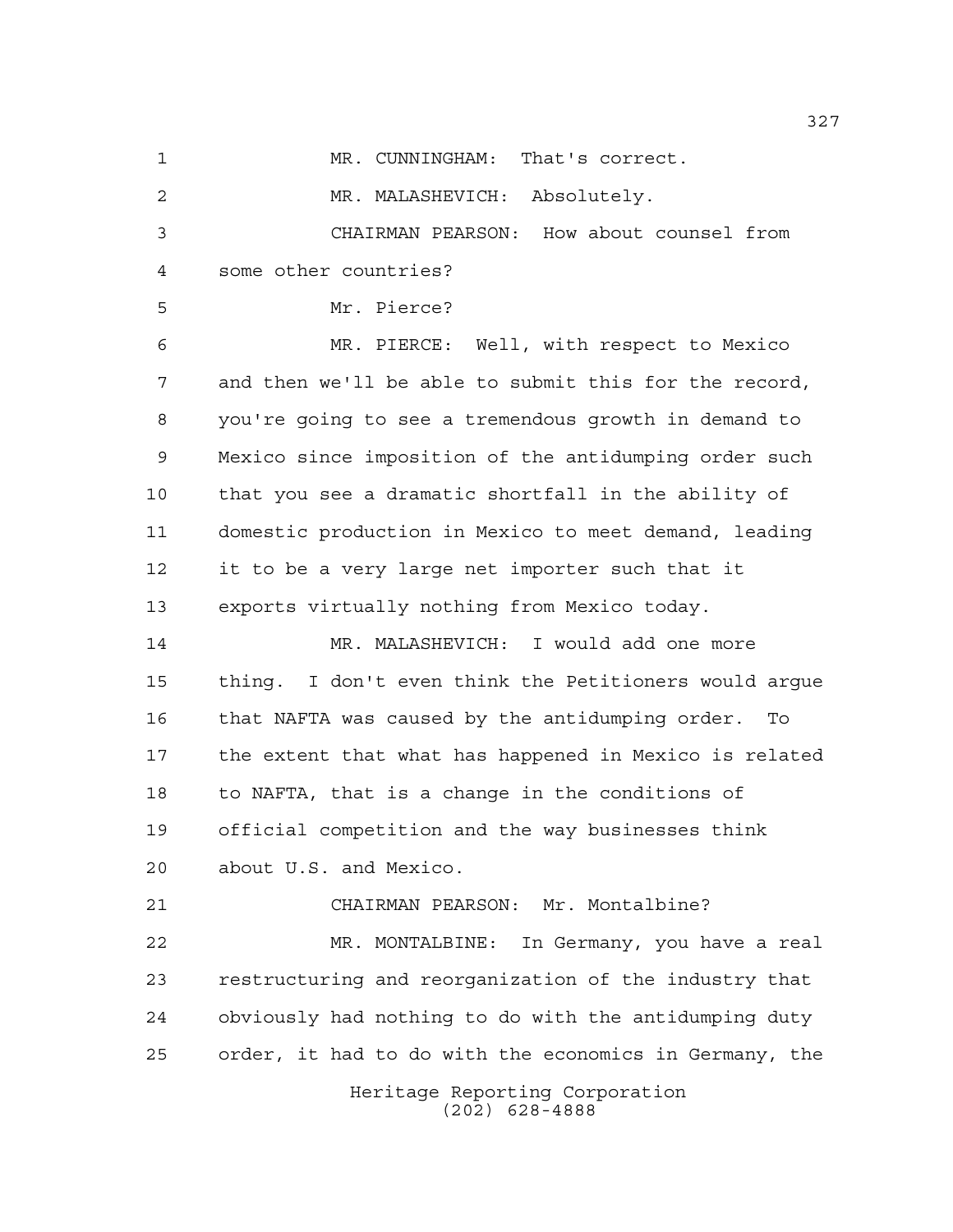German reunification, and you have the six producers being shrunk down to three producers. You have capacity being closed. At the same time, you had legal changes within the European Union that prohibited any more state aid to steel companies. So you have the German industry being reorganized but also not receiving any more subsidies and Commerce has confirmed that and revoked a countervailing duty order on Germany.

 CHAIRMAN PEARSON: Others? Yes? MR. CAMPBELL: Chairman Pearson, this is Jay Campbell in the back. I'm with White & Case, here today on behalf of Duferco Quebec, the Belgium producer. Just to confirm, we do make a decumulation argument for Belgium and we submitted a prehearing brief on this issue. Just to confirm, our argument is based on no likely discernable adverse impact and we do not make an argument based on significant differences in the trends of competition for Belgium. MR. CUNNINGHAM: Might I just add one more point? The commission should note that one other change has occurred and that is that the countervailing duty order has been revoked as to the U.K. MR. PIERCE: With respect to NAFTA, just to

Heritage Reporting Corporation (202) 628-4888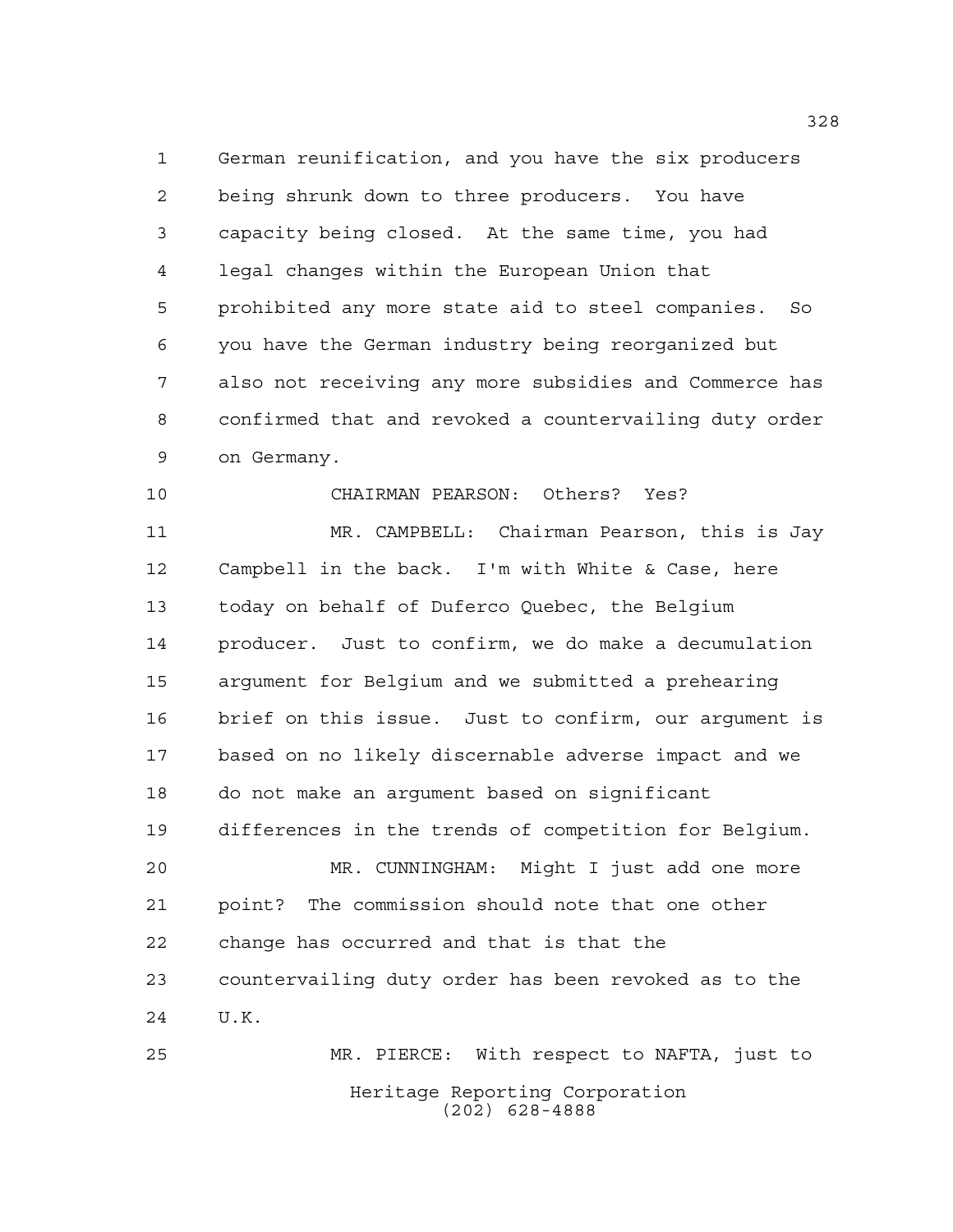take it one step further, it's not just the existence of NAFTA, it's the integration of the two markets that we've seen. The cross border trade has picked up tremendously, whether it be the raw materials coming into Mexico or the cut-to-length plate coming into Mexico or where the customer base is. This integration in the market in 2000 vis-a-vis NAFTA, U.S. and Canada, was the reason that Canada was decumulated by the commission the last time around in that sunset review. We've seen the Mexican economy develop over that time significantly in the last six years, greater integration between Mexico and the United States such that I would say that Mexico has now advanced to a position where the exact same rationale on which you decumulated Canada in 2000 certainly applies today vis-a-vis Mexico.

 CHAIRMAN PEARSON: Anything else on cumulation or have we pretty well exhausted that? MR. CUNNINGHAM: I would just say one thing. When you look at what you did with respect to France in the last case and when you talked about the other aspects, that is, the other things, not under the heading of no discernable impact, in your conditions of competition you talked at that point about two factors that are certainly relevant to both Germany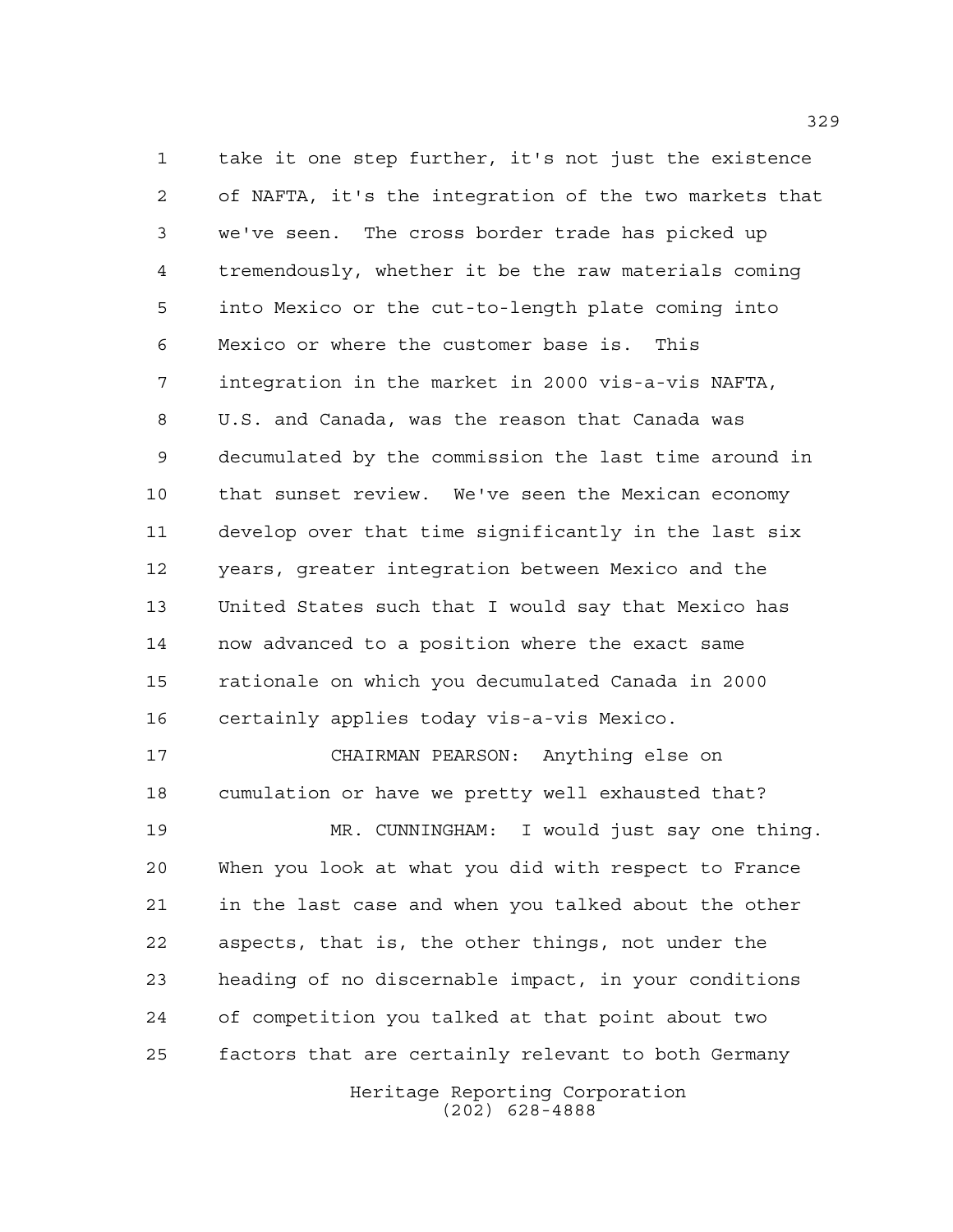and to the U.K. which is the decline in volume during the original investigation period and the substantial reduction in capacity of the two industries. CHAIRMAN PEARSON: Okay. Thank you. I appreciate those comments. I may stay here long

 enough at the commission so that I fully understand all the cumulation considerations, but --

 MR. CUNNINGHAM: And I will call you for a lesson at that point, if I may, sir.

 CHAIRMAN PEARSON: If there are any other things that we should know for purposes of the post-hearing, by all means go ahead and clarify, add to what you might have already said, make sure that we have this outlined to the extent that even I can understand it.

 I have one last question. Have any of the foreign producers implemented accounting systems or other type of control systems that would allow them to know in advance of making an export sale whether it would be priced at a level that the Department of Commerce might deem to be dumped? I understand that's a little bit tricky because it's not entirely possible to predict, there's a bit of art and science there together, but first of all, do you know what I'm talking about when I raise this issue and has there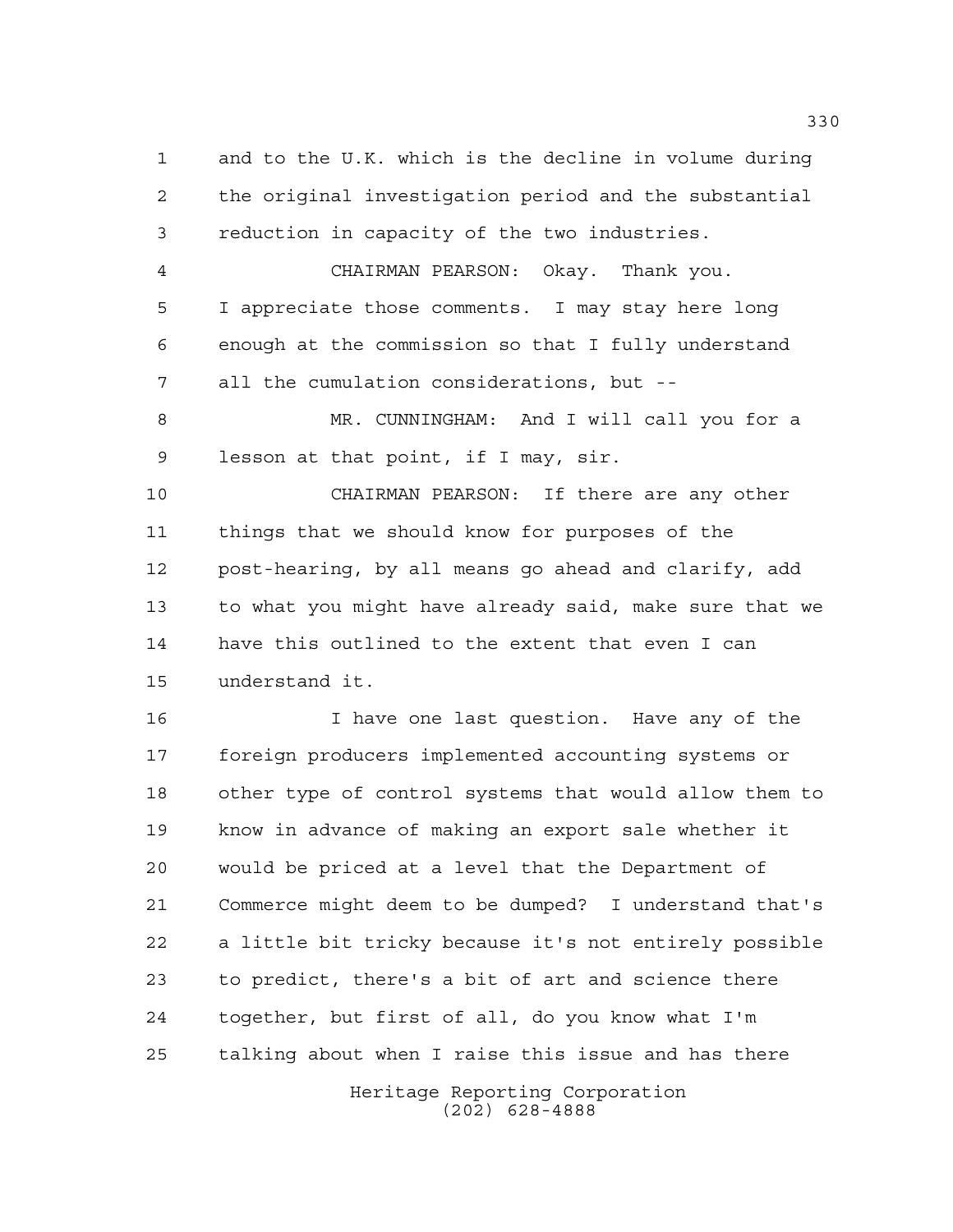been progress in this direction?

 MR. CUNNINGHAM: We conduct seminars for Corus every year on this, both in the U.K. and in the Netherlands and included in that are the plate people. CHAIRMAN PEARSON: And do you know whether Corus has adopted any measures, any accounting system or any way to monitor closely what sales prices are in response to your seminars? MR. CUNNINGHAM: They vary from product group to product group, but in general all the product groups have some degree of price monitoring in both markets with the knowledge that we give them as to how the dumping price computations are made so they can do more, not just raw price analysis. MR. PIERCE: With respect to Mexico, Mexico currently has a zero antidumping rate as a result of a review. Reviews take time, thinking, so that will tell you something about their planning. Other than that, they haven't been selling to the United States. As we move towards selling to the United States following revocation, all of our information and the information we've provided to the commission is that the prices track extremely closely between the United States and Mexico. It really is an integrated market with the United States selling into Mexico. So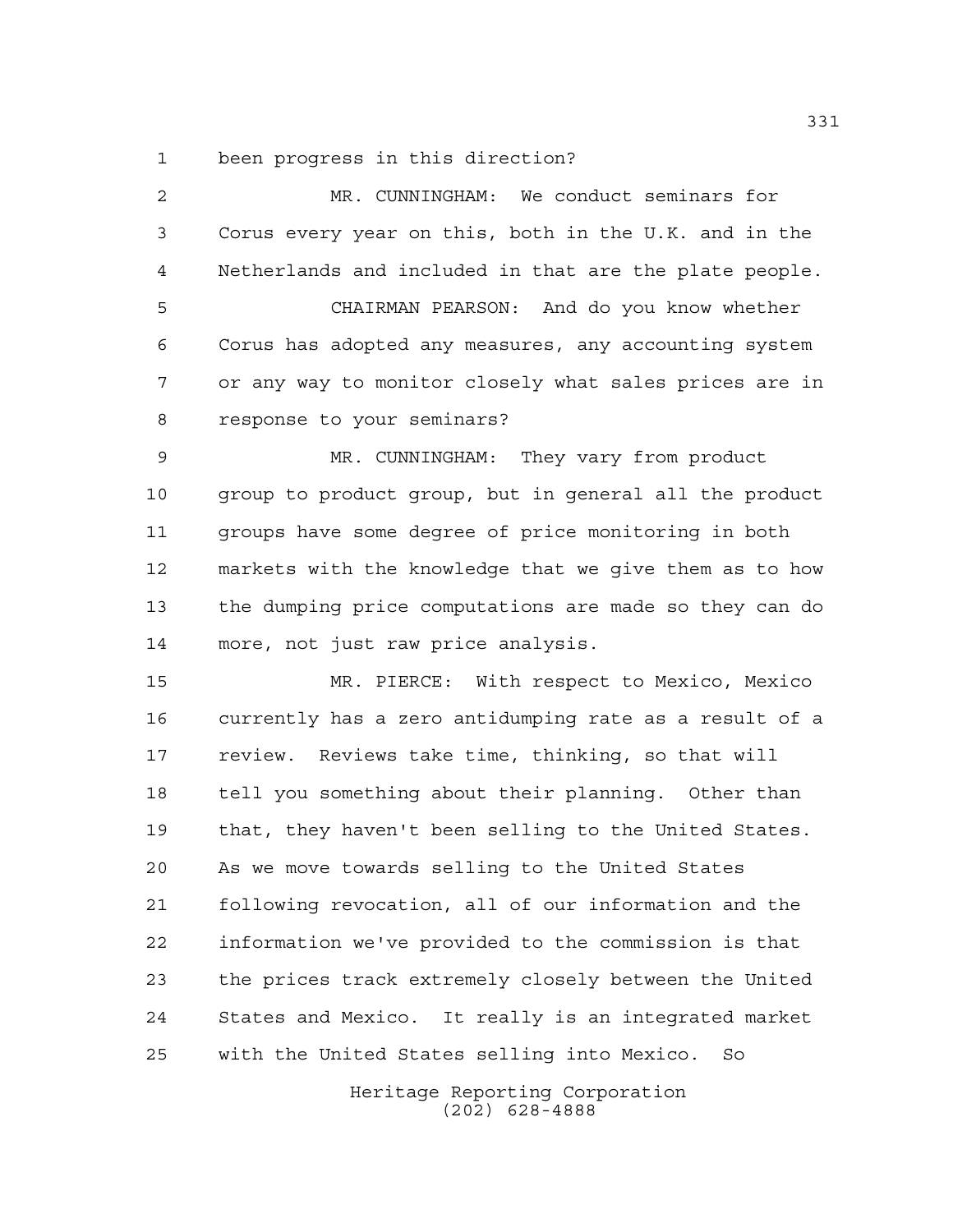I think you're at a price equivalency in the market between the U.S. and Mexico now.

 CHAIRMAN PEARSON: Okay. My yellow light has come on.

 Mr. Montalbine, do you have something to add quickly or would it be best to address it in the post-hearing?

 MR. MONTALBINE: I can say very quickly ThyssenKrupp has never imported its product to the United States, but they testified at the corrosion resistant hearing that they do have that sort of price monitoring system in place and so they would be available if they chose in the future to import this product.

CHAIRMAN PEARSON: Okay. Thank you.

 If there are other comments, if we could have them for the post-hearing, that would be great. I thank you very much.

Madam Vice Chairman?

VICE CHAIRMAN ARANOFF: Thanks,

Mr. Chairman.

 The chairman did an admirable job of asking questions about cumulation, but I actually still have another one.

Heritage Reporting Corporation (202) 628-4888 This takes me to something of an existential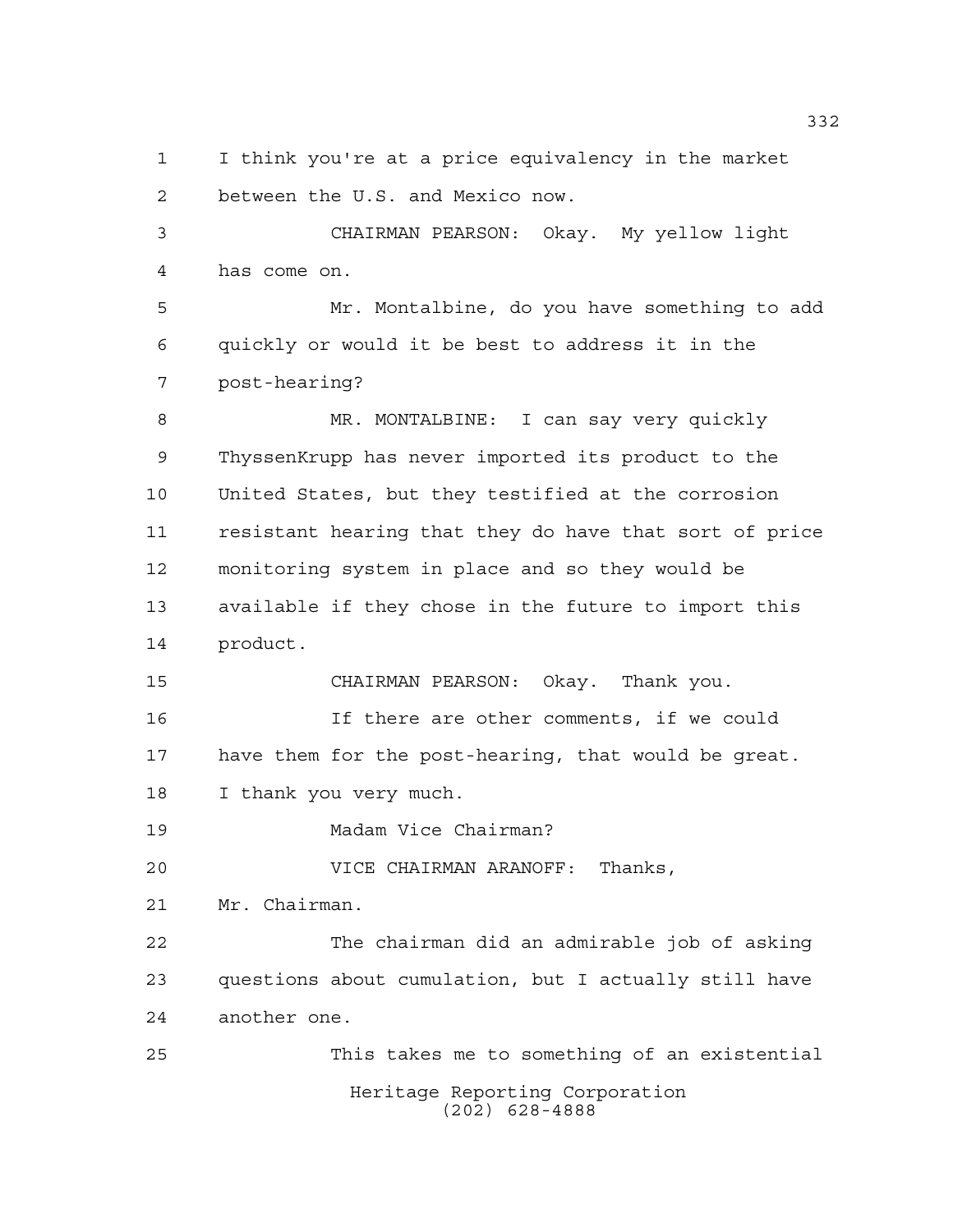dilemma. The U.K. and German producers have in each case argued that the country should be decumulated, we should exercise our discretion not to cumulate because the subject volume from both countries were declining prior to the orders, production capacity has fallen and each would export mostly specialized, higher value plate. While that may distinguish them from some of the other subject countries, it doesn't distinguish them from each other. We always have to ask ourselves that existential question, if we have 11 countries and two of them differ from the others in some respects but not from each other do we then cumulate those two and then consider the other nine in a separate pot. I have considered doing a very large spreadsheet with the 11 countries down one side and 14 or 15 factors along the other side and see if I can get checkmarks in all the different columns and different places so that then maybe I could say that each one of them has different conditions of competition, but that's a pretty hard place to go.

 I guess I'll start with counsel for the German and U.K. producers, since that's the easiest question to answer.

Heritage Reporting Corporation (202) 628-4888 MR. CUNNINGHAM: I didn't bring my volume of Kierkegaard with me. First of all, it's never been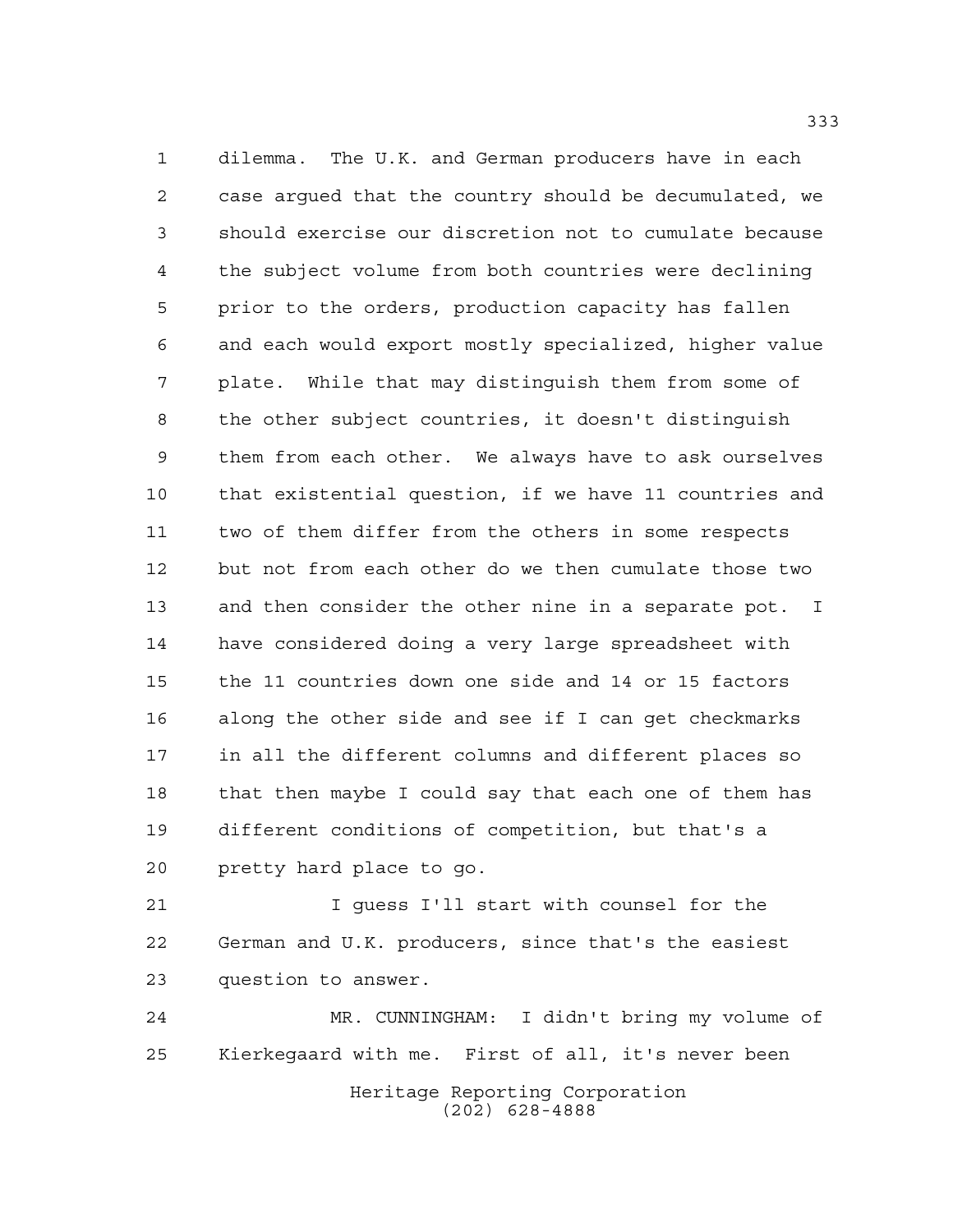done in the commission one way or the other and so you have the rich prospect of being able to roll it your own way, but it seems to me the logic is that if you were to find that two of the respondent countries are unlike all the other respondent countries but are like each other then one would cumulate the two of them together and I think it would be obvious -- if you cumulated Germany and the U.K., the answer would be obvious, two nothings is a nothing. The whole point of cumulation is you don't cumulate unlike competitors. VICE CHAIRMAN ARANOFF: Okay. MR. MONTALBINE: Marc Montalbine on behalf

 of the Germans. I agree with that and I think especially when you're talking about the U.K. and Germany, both E.U. countries, that could make a lot of sense.

 VICE CHAIRMAN ARANOFF: Okay. I appreciate your answers. You're right, the commission has never answered this question. We've thought about it a lot and always found a way to avoid having to answer it. MR. CUNNINGHAM: So did Kierkegaard on a whole lot of questions.

 VICE CHAIRMAN ARANOFF: I think I understand this better.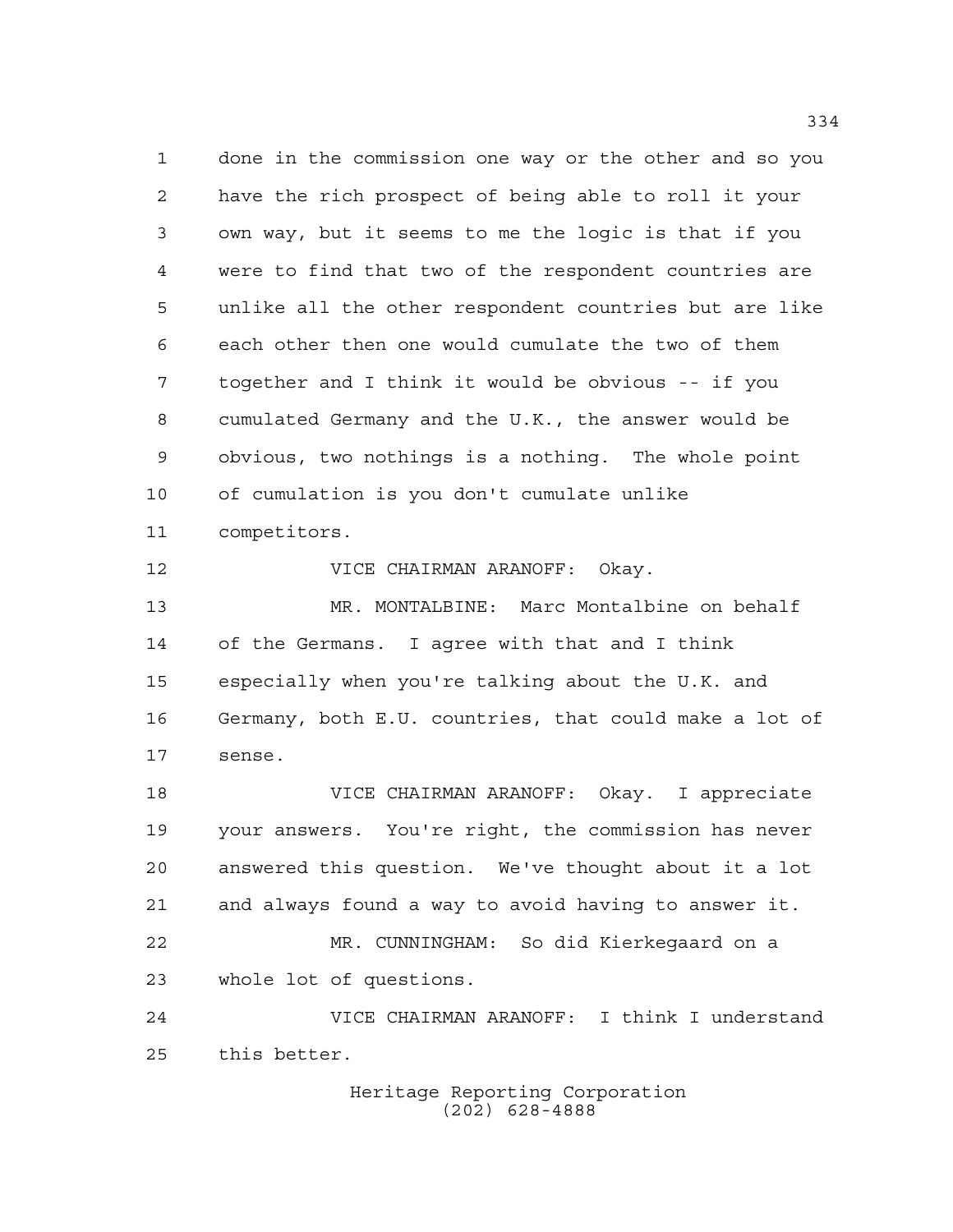All right. Totally different question on transportation costs. The domestic industry, I think it's in the IPSCO brief, asserts that once you put plate on the water, it pretty much doesn't matter where you're sending it, it's just as cheap to move it anywhere. The joint Respondents' brief takes the opposite view, that transportation costs are very high and have to be factored into any comparisons that we make between prices in different markets. Can those both be right?

 MR. DOUGAN: I would say the staff report itself sort of puts the light on that and has observed differences in shipping costs among the different countries or rather from the different subject countries to the U.S. It only stands to reason that you have to take into consideration transportation costs and other factors like that when you compare prices across markets.

 In the analysis in the joint Respondents' brief to which I alluded earlier, we actually tried to look at these things on a real market basis as possible. What if you were to take a ton of plate and take it from Germany and put it on a boat and bring it to the United States? Once you accounted for transportation costs, would the price differential or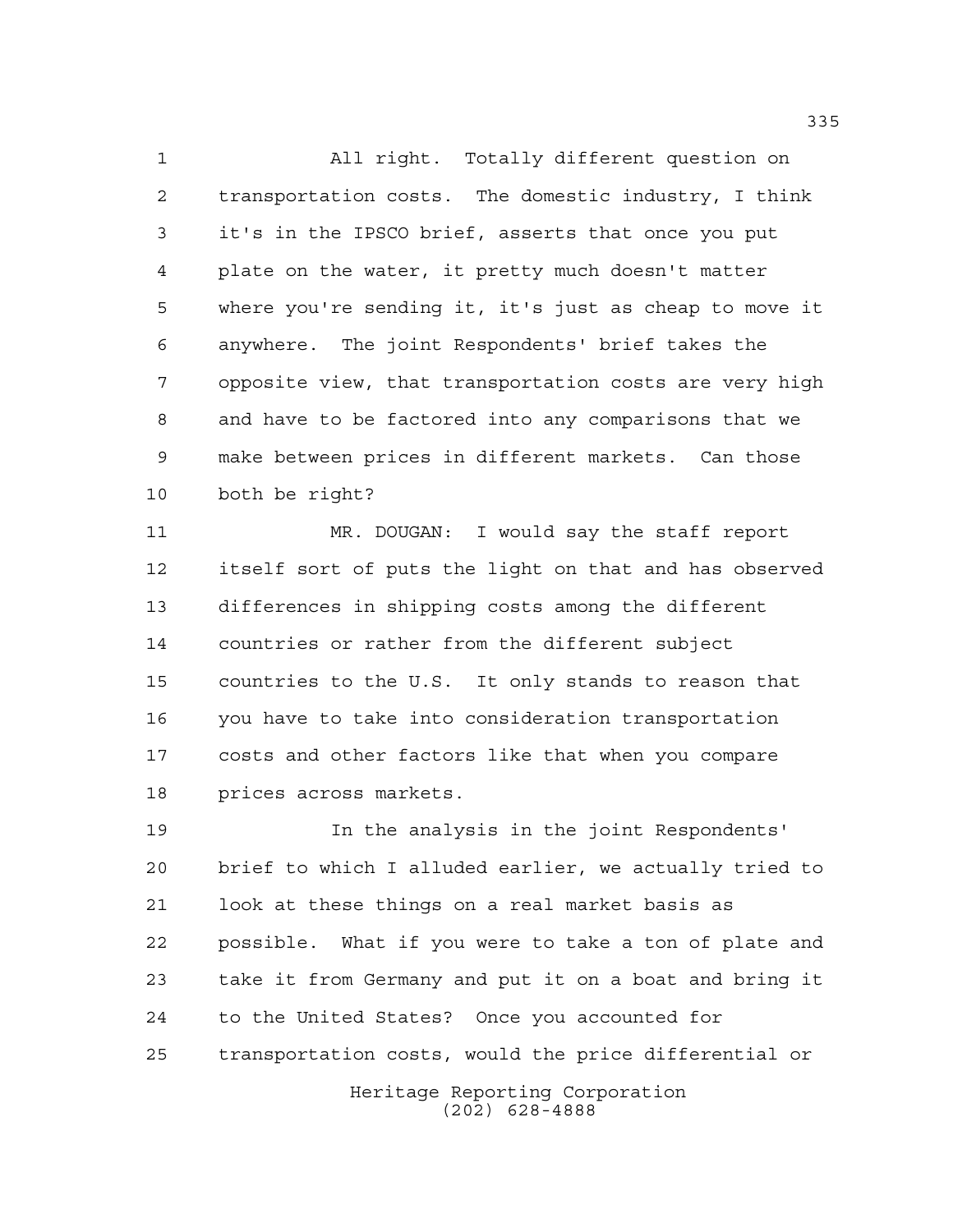the alleged price differential really exist? I think the data on which it's based are confidential, but more or less once you take these things into consideration the differences do not exist to the degree that are claimed by the domestics.

 CHAIRMAN PEARSON: Let me ask the witnesses from Corus, first of all, when you ship your product, either within the U.K. or to continental Europe, how do you do that and how does the cost of doing that differ from the cost of shipping your product to the United States?

 MR. PARKINS: Paul Parkins. Shipping in the U.K. is primarily done by truck. It's quite simple. From the mills to a domestic customer, we throw it on a truck and we deliver it. On average, that costs us about \$22 a ton. If we're shipping to mainland Europe, we have to go across the English Channel by one means or another. We can either use coasters and go straight up the Rhine, if we move them into Germany, or we can deliver by truck from the U.K. The cost therefore is considerably higher, a factor of about another 50 to 60 percent more delivering to near Western European markets as opposed to the U.K.

 Conversely, if you're delivering to the United States, there's a much longer transit time and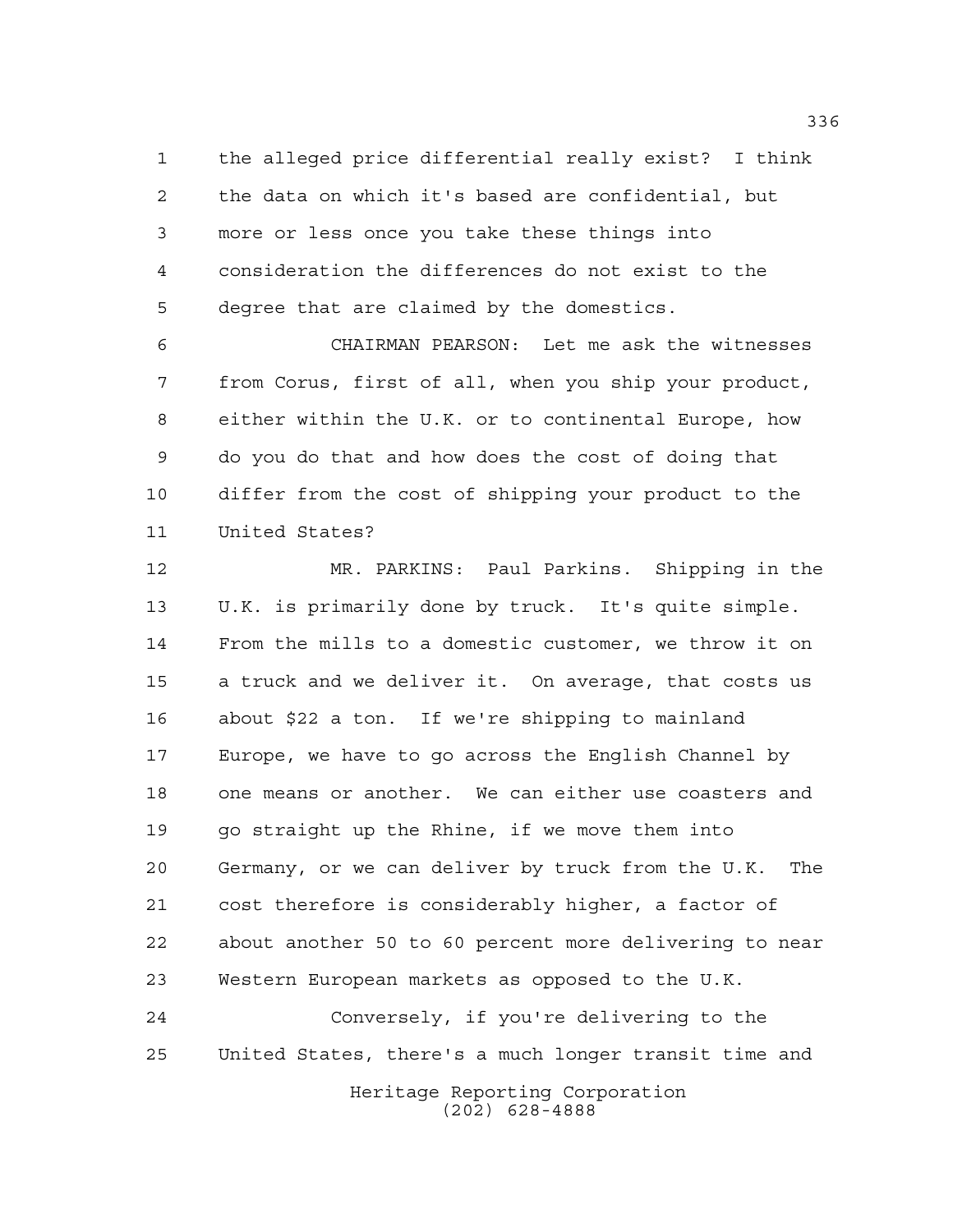a much longer transit distance and you're talking about a considerably larger factor of transport costs. Steel pricing for the carriage is very much dependent on the volume that you move. If you're looking to move a lot of volume in a big boat, its unit cost is cheaper. Certainly from Corus' perspective, we don't do that globally. As a business, we don't believe in steel tourism.

 VICE CHAIRMAN ARANOFF: I appreciate that answer. I guess while we're talking about transportation costs, that also goes to the sort of China domino effect argument that we've been discussing today, this idea that because China is exporting more and because it can't send so much of that directly to the U.S. because it's under order it might send it to some of the markets that are represented here today and then that would mean there would be displaced volume from those markets that would be shipped to the U.S. How do transportation costs play into the way that we evaluate the likelihood of that scenario? If you want to think about it and answer it post-hearing, that's okay, too. MR. PRUSA: I'll address it in post-hearing, but it certainly makes you question, again, the whole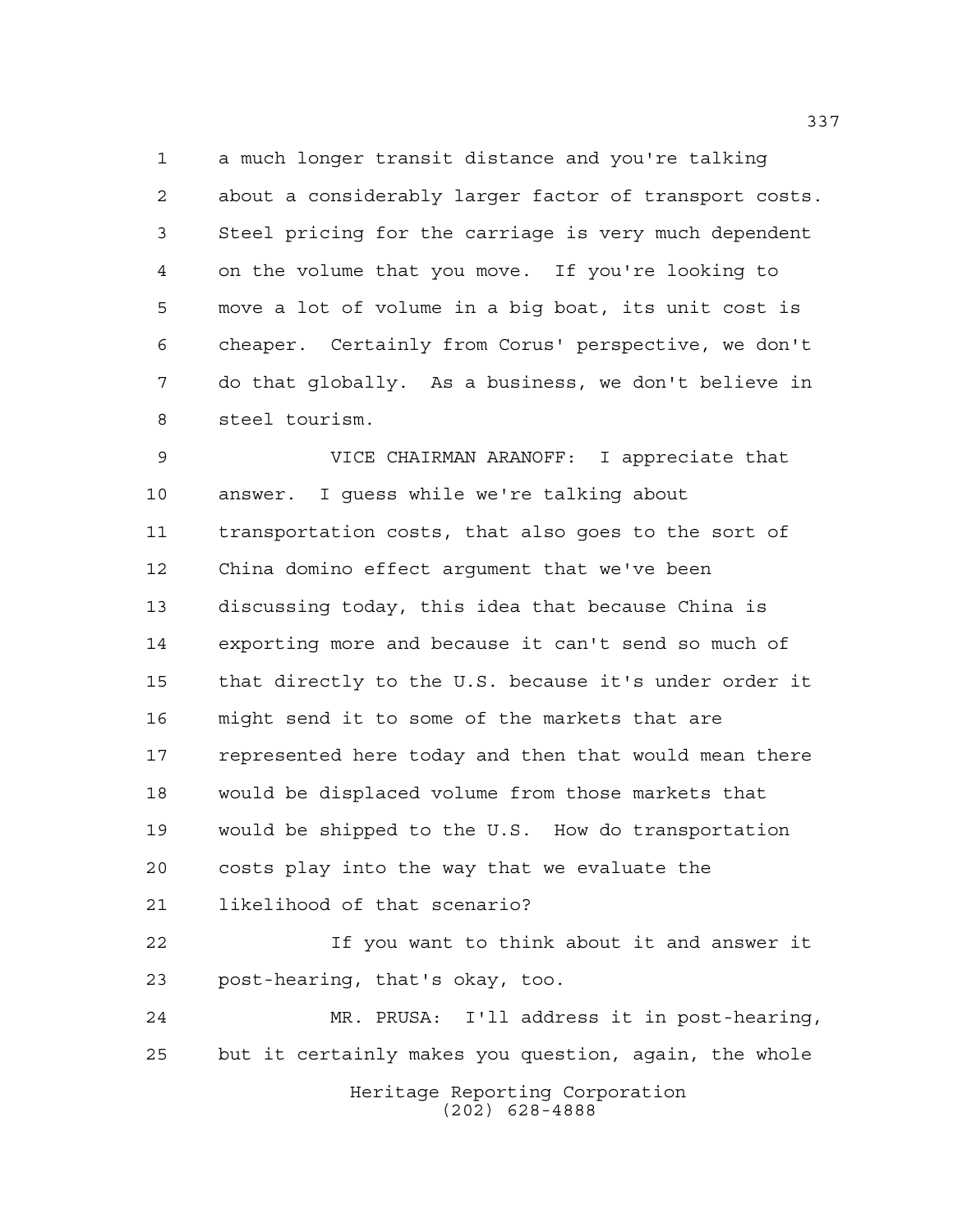sequence of dominoes that has to happen. I hadn't heard that term before, about steel tourism, but the idea of all this stuff, it is not free to ship and the staff report clearly indicates that. Their measure of transportation costs is exactly the standard measure that economists use. It would be nice if you could actually get it, but this measure they use is the proxy that everybody uses for transportation costs and if you're on a \$700, \$800 product, these transportation costs map into significant difference that have to make you wonder whether Europe or Mexico certainly it makes sense to send it.

 MR. CUNNINGHAM: I'm not quite sure I understand the question here and I really do want to give you the best answer. Are you saying that you want to know from us whether transportation costs from China to any of these various European or Brazilian or Mexican markets would be an inhibition to China exporting to them? Is that it?

 VICE CHAIRMAN ARANOFF: Well, if the argument that's being made China has an imperative to export to whatever markets are open to it, which may not include the U.S. market because there's an order, therefore China may export to some or all of the subject countries, resulting in displacement of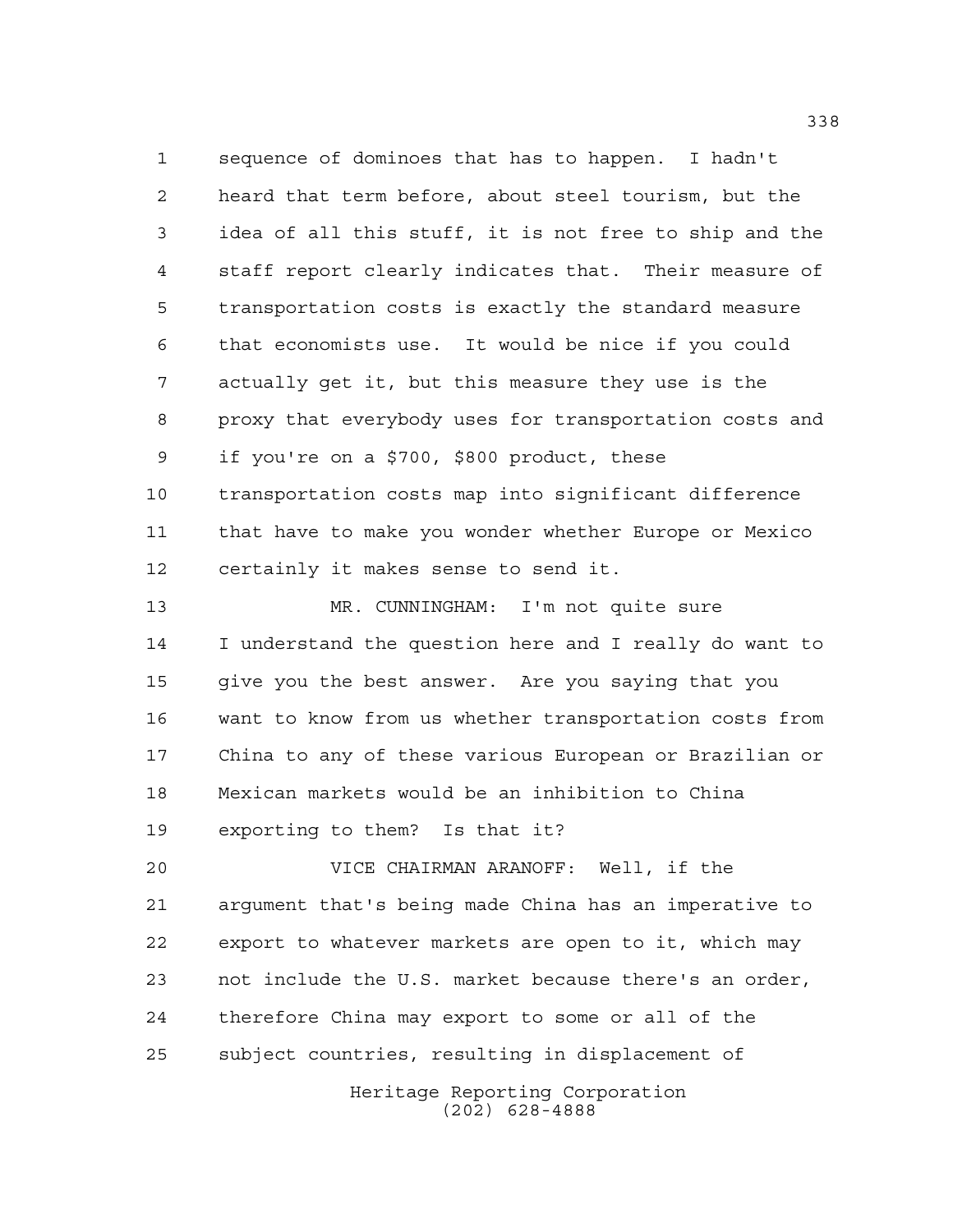domestically produced tonnage, which will look for a market which will come to the U.S. because whatever, we're a desirable or large or high priced market. That's sort of the way that argument goes. To what extent do transportation costs provide an explanation for why that is perhaps not likely to happen?

 MR. CUNNINGHAM: Okay. Let's think about that and give you something in the post-hearing brief. Corus will at any rate.

 MR. PIERCE: On that particular issue, as you articulate it, there is, of course, even in a sunset review still a causation requirement, a likely causal requirement, and when you get down this domino effect, you're really back to first year law school and proximate cause. How strung out is this causal effect going to be that you're still going to be buying these arguments because every time there's another link in the causal chain it gets less and less likely and more and more uncertain. And so as they've strung out their argument, one wonders -- I don't know what the kids' riddle is, the mouse run up the house and that's what caused the barn to burn down. But just the way you articulate it, it's showing how strung out this whole causal argument is.

Heritage Reporting Corporation (202) 628-4888 VICE CHAIRMAN ARANOFF: That's the Palzgraf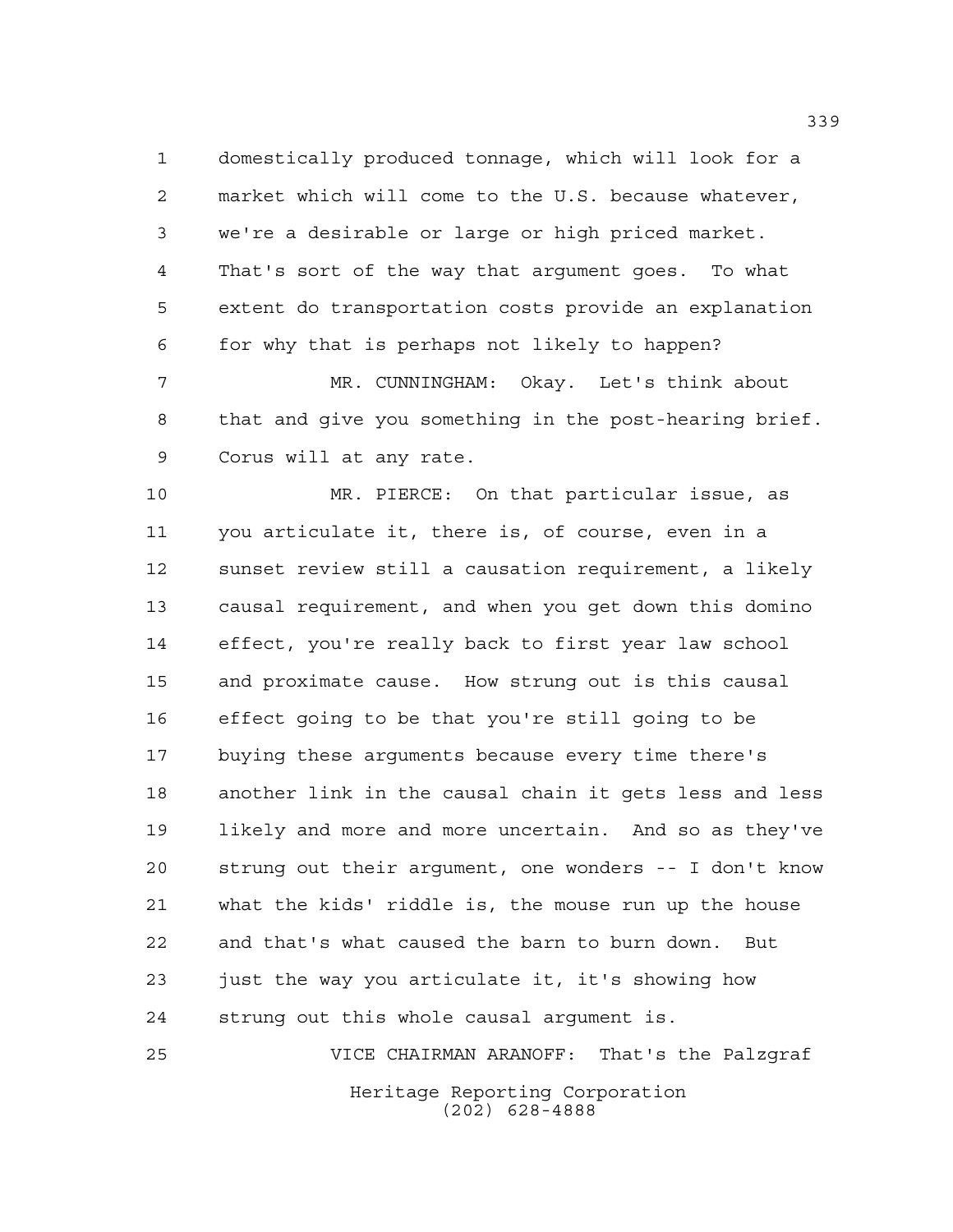case, right?

| 2  | MR. PIERCE: Yes, exactly. Exactly.                    |
|----|-------------------------------------------------------|
| 3  | MR. MALASHEVICH: I'd like to make one                 |
| 4  | comment, please, specific to the U.K. on that issue.  |
| 5  | VICE CHAIRMAN ARANOFF: Okay.                          |
| 6  | MR. MALASHEVICH: And by the way, it's "The            |
| 7  | House That Jack Built."                               |
| 8  | If you look at my prepared statement which            |
| 9  | goes into considerably more detail than my oral       |
| 10 | testimony, you'll see the U.K., as you heard earlier, |
| 11 | penetration is only 2 percent today and also the      |
| 12 | structure of the U.K. is generally dominated by       |
| 13 | affiliated service centers, if you will, or           |
| 14 | distributors, to Corus. So it's very, very difficult  |
| 15 | for the Chinese, whatever the incentives may be. The  |
| 16 | Chinese stuff is not going to go to the U.K.          |
| 17 | VICE CHAIRMAN ARANOFF: My apologies to Mr.            |
| 18 | Montalbine and whoever else was raising their hand in |
| 19 | the back, but the light has turned red.               |
| 20 | CHAIRMAN PEARSON: Madam Vice Chairman,                |
| 21 | I don't know whether you're planning another round,   |
| 22 | but if you wanted to go to those people now, I think  |
| 23 | we could probably accommodate that.                   |
| 24 | VICE CHAIRMAN ARANOFF: I still might have             |
| 25 | one more question for another round.                  |
|    | Heritage Reporting Corporation<br>$(202)$ 628-4888    |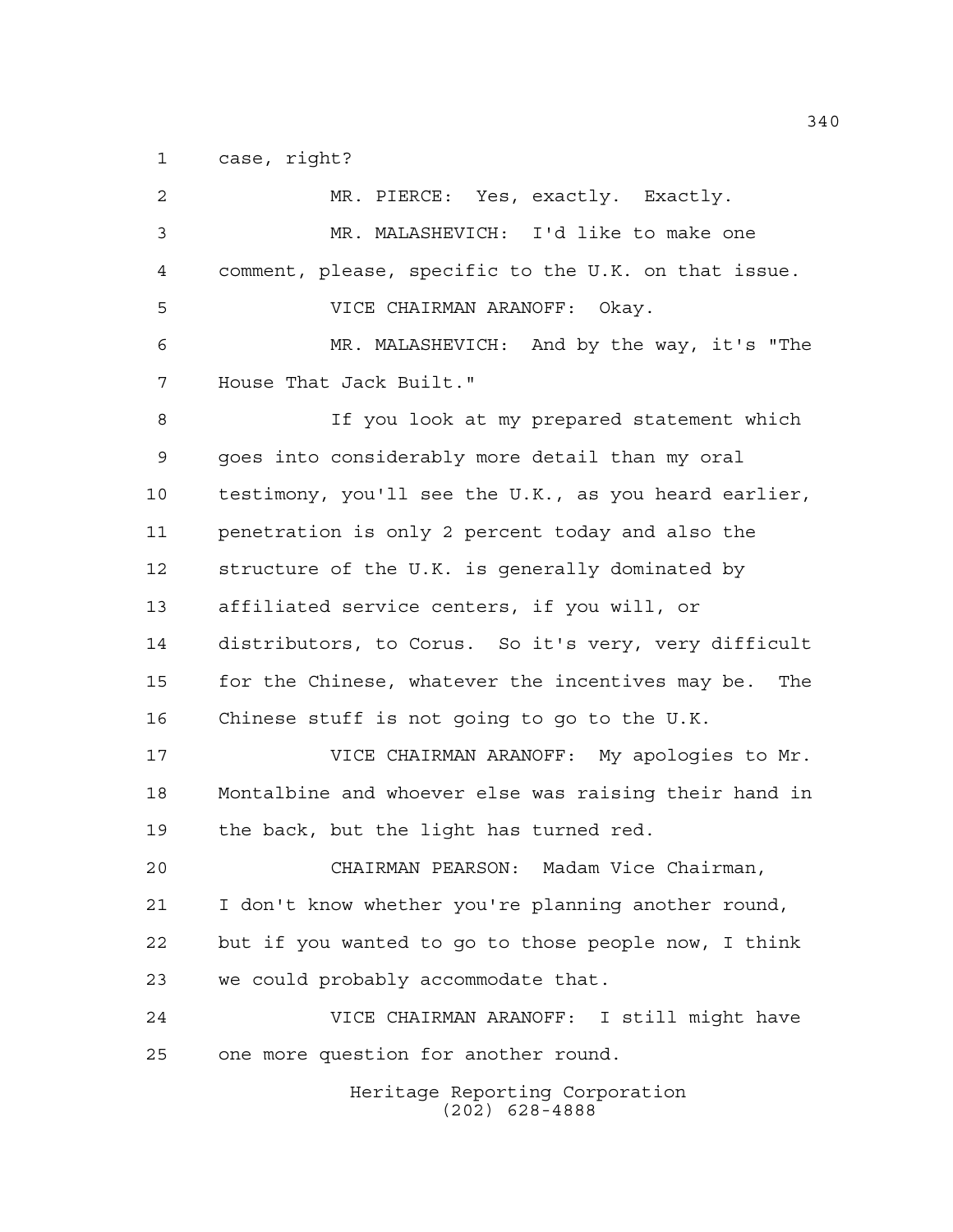CHAIRMAN PEARSON: Fine. Save your

responses, please.

Commissioner Hillman?

COMMISSIONER HILLMAN: Thank you.

I hope a couple of quick follow-ups.

 Mr. Dunn, you heard, I think, this morning this notion that we should look at what happened when Canada revoked its antidumping order as a proxy for what will happen in the United States and allegations about the tremendous increase of Brazilian product going into Canada after that order was revoked. I just wanted to get your response to that. Do you think that is what happened? What was the relationship between the revocation of the order and the Brazilian product going into Canada?

 MR. DUNN: I'd be happy to expand on my comments earlier about that. The increase in Canada, I think it needs to be put in perspective. As I said in my testimony, you're talking about a country where 900,000 tons of capacity came out of domestic product, stopped. Stelco closed its mill. That left a huge gap. If you look at the CITT opinion in that case, they said this is a vacuum which the other two Canadian producers have not been able to fill. Now, the market in Canada is about -- I'm

Heritage Reporting Corporation (202) 628-4888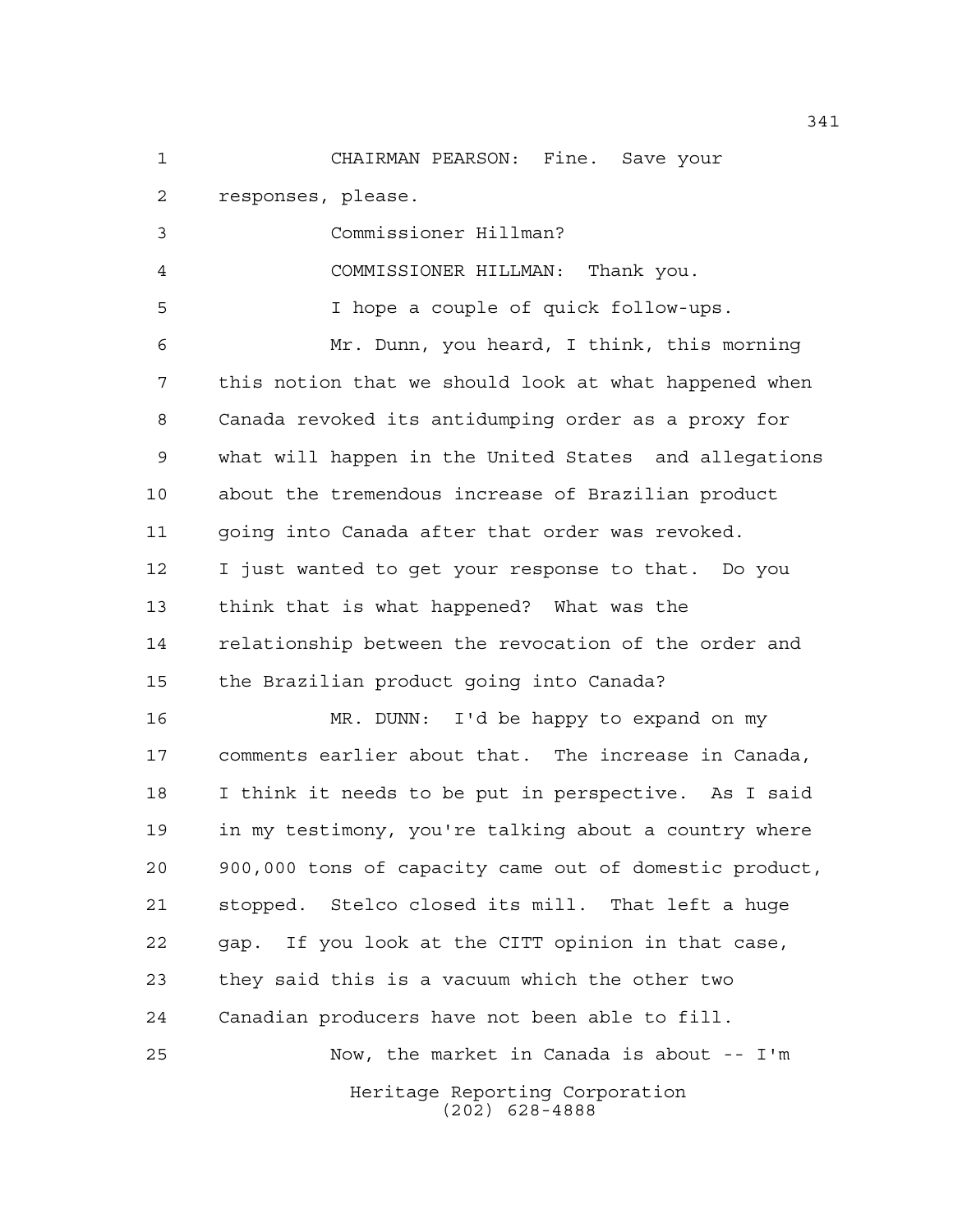trying to recollect because I represented Stelco in the 2000 sunset review. My recollection, the market in Canada is about 2 to 2.5 million tons. The United States so far in 2006 exported over 500,000 tons of steel to Canada. Now, we have Canadian exports of 41,000 tons. In 2005, it was 16,000 tons. You're talking about a drop in the bucket.

 Now, let me just say one other thing about these huge, massive exports of 41,000 tons. In Canada, those interim, you can't just take those interim imports -- I can't remember how many months they were. If they were six months, you can't take them and double them; if they were seven months, you can't take them and multiply by them by 12 over seven because the St. Lawrence seaway closes in late October, November, December, so what comes in by September is pretty much what's going to be in for the year. So my point is that you don't have a massive increase in shipments the way they would characterize it. There was an increase in shipments, undeniably, but it is peanuts compared to what the U.S. mills have done.

Heritage Reporting Corporation (202) 628-4888 COMMISSIONER HILLMAN: All right. I appreciate that. If there is anything further that you or any others want to comment on this issue of the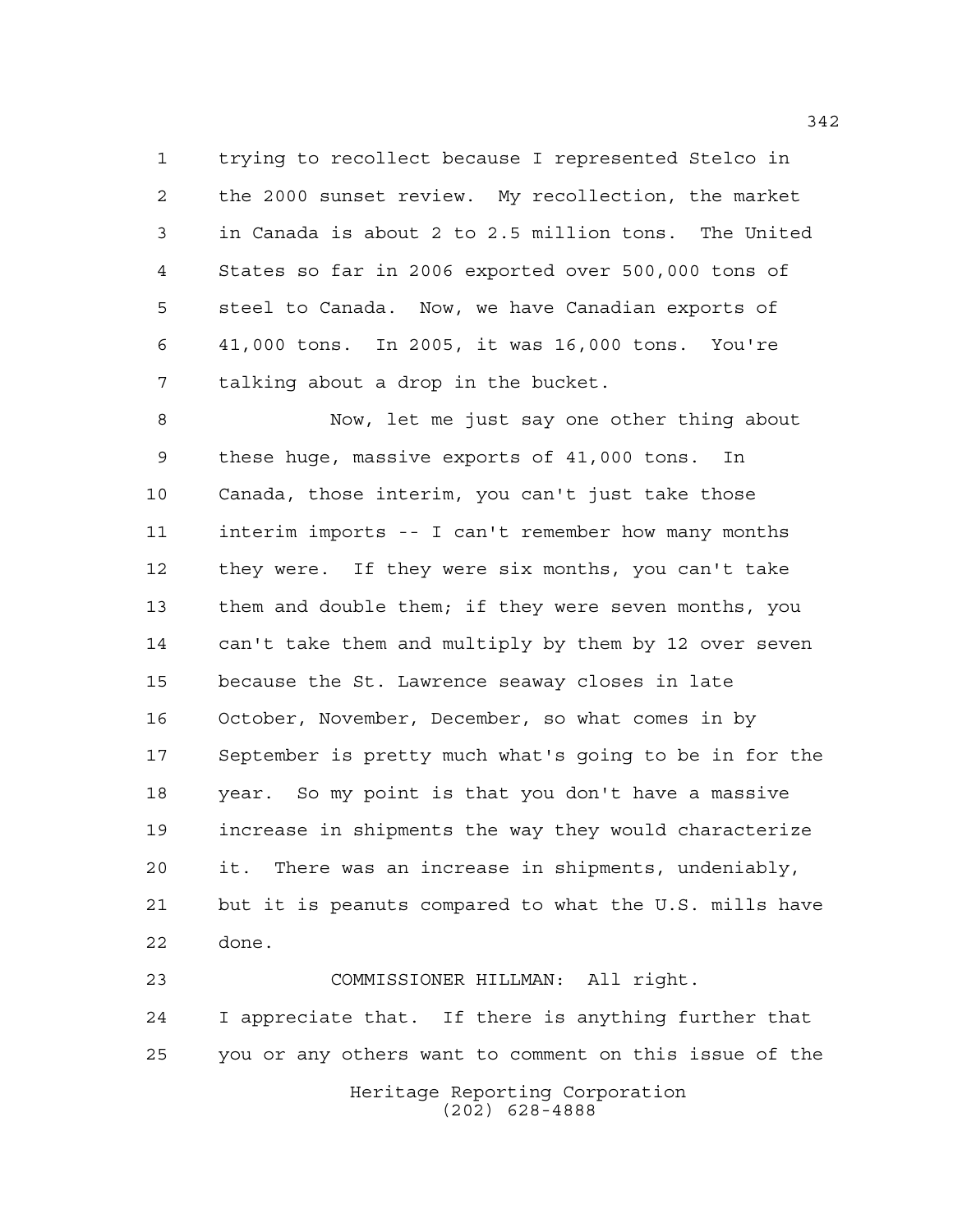situation in terms of what happened in Canada is or is not representative of what would or would not happen in the United States if these orders are revoked, I would invite you to do so.

 MR. CUNNINGHAM: For your convenience, Commissioner Hillman, the Canadian tribunal decision in that case appears at Tab 6 of Corus' pre-hearing brief.

 COMMISSIONER HILLMAN: No, it's more the what happened since then.

11 MR. CUNNINGHAM: I understand.

 COMMISSIONER HILLMAN: And the take on that. And I guess as part of that, to the extent that anything connected to the Stelco closure itself is in any way linked to imports, again, I would just ask you to help us understand how you would urge U.S. Steel to think about this whole issue of Canada, if indeed the argument is being made that the Stelco closure was also connected to an increase.

 MR. DUNN: I can just add to that briefly, Commissioner Hillman. The Stelco closure was due to the fact that they made the questionable decision to try to install a steckle mill, a new steckle mill into their operations, without closing down their existing plate mill and they never were able to get it running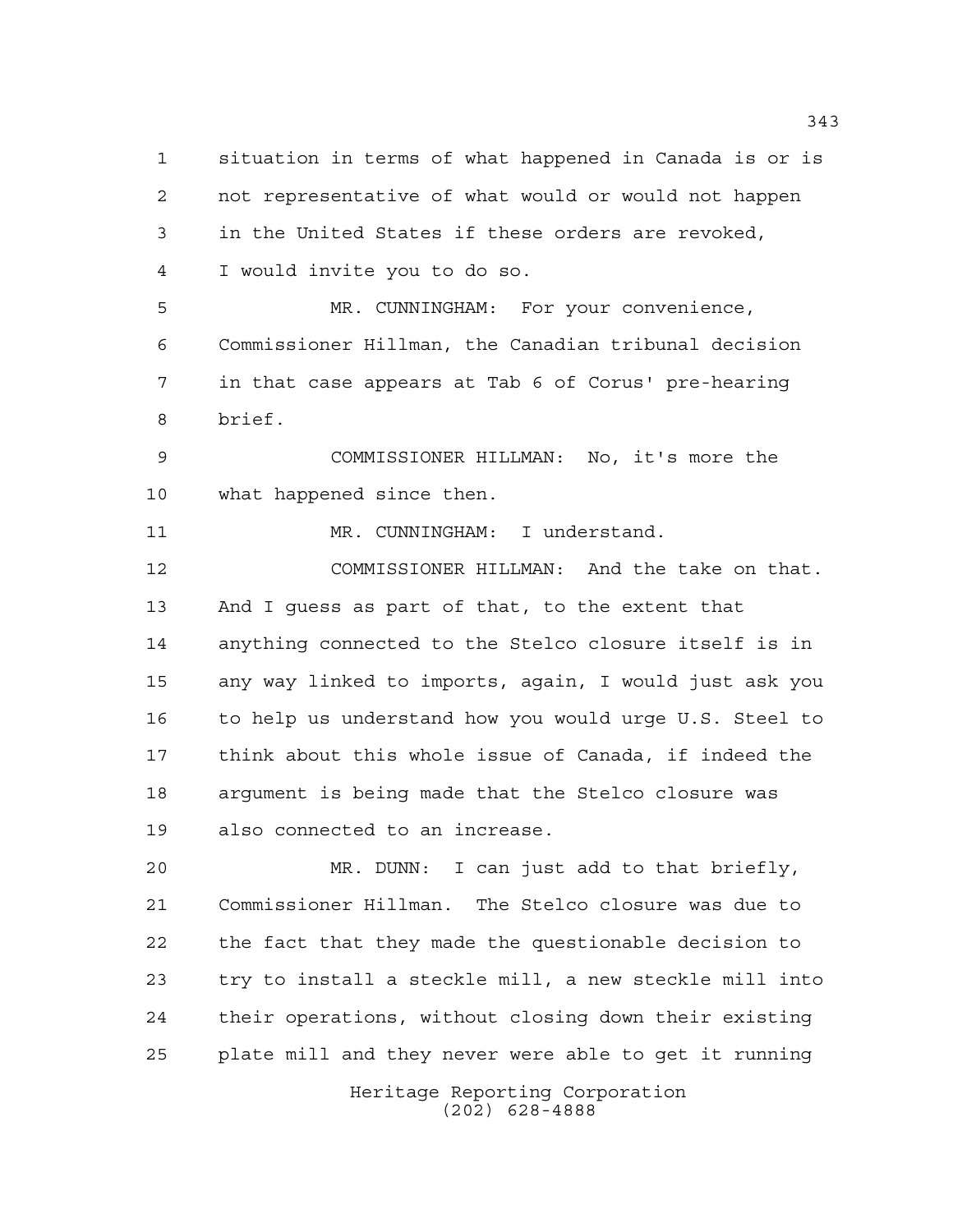efficiently. They ended basically wrecking their plate mill operation and they were never able to get it to run efficiently and they just couldn't perform in the market with what they ended up with. COMMISSIONER HILLMAN: I appreciate those

 comments. Again, anything further in the post-hearing.

8 A lot of what we heard in terms of testimony from the domestic industry concerns very recent timeframes. In essence, post when a lot of the data was collected. It particularly concerned a lot of testimony of recent months, that people's order books are no longer as full, that they're all out there seeking further orders and, as the Nucor folks kept saying, that the November prices will be below the October prices.

 I'm just curious for the Corus representatives and on the Mexican side, if you could help me understand in your home market, are you seeing any softening of demand very recently and/or any downturn in prices?

 MR. WHITE: Richard White from Corus. U.K. demand is still strong. European demand is strong and strengthening. If you look at European shipbuilding, typically the shipbuilders have ordered two to three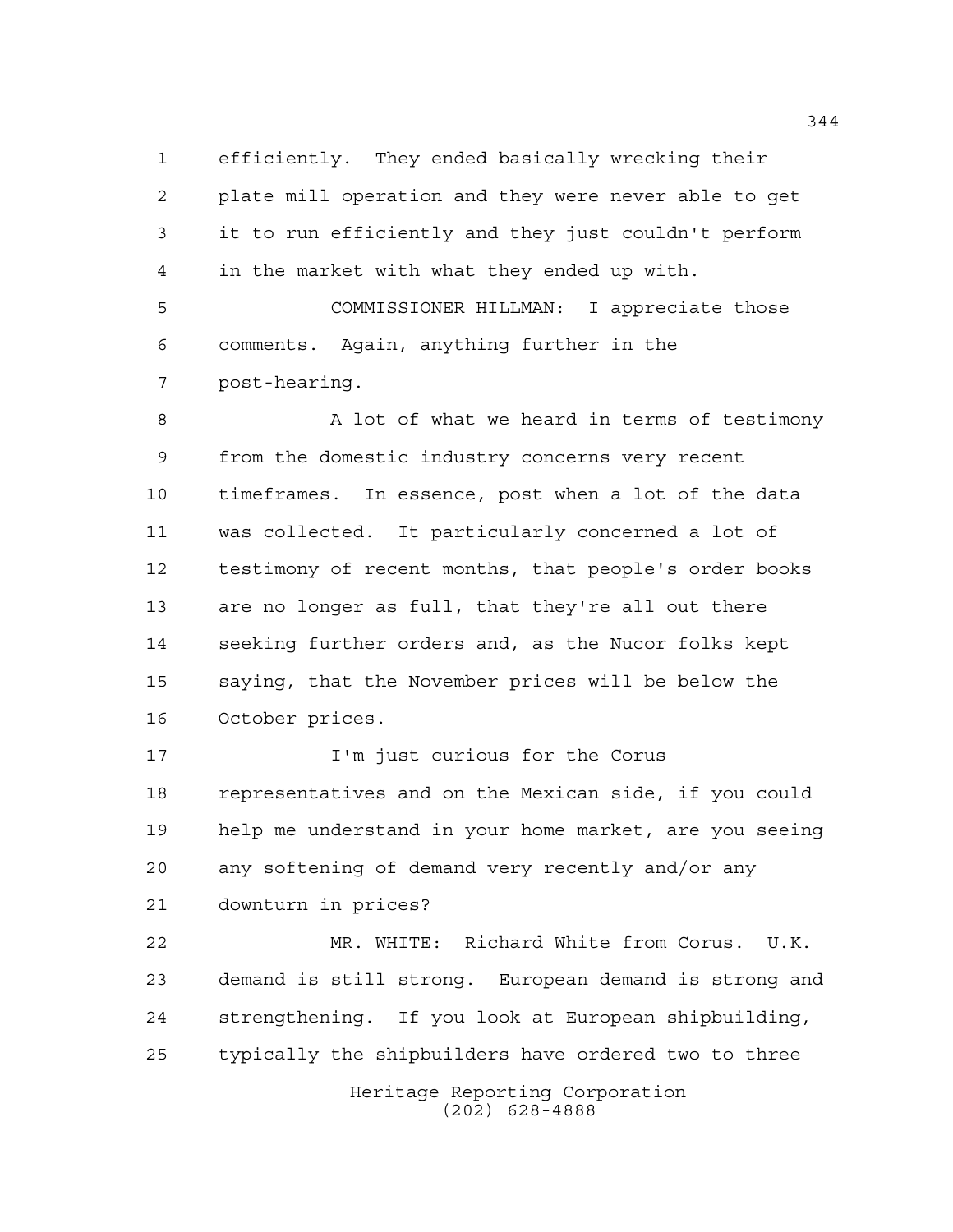years ahead. Construction is also improving in Europe from the current levels. Our order book in quarter 4 is filled, has been filled for some time. We're turning away business. In quarter 1, we are fully committed. I'm not saying we've got all the orders yet, but we're fully committed in quarter 1 and 2007 is looking very strong.

 COMMISSIONER HILLMAN: Okay. On the Mexican side?

 MR. GARZA: This Luis Garza of AHMSA. On the Mexican side, the prices on the OEM side of the business have been high and steady and on the service center side, we have experienced a small decline but still at the high records at this moment.

 COMMISSIONER HILLMAN: Okay. And on the demand side?

 MR. GARZA: The demand side, on the OEMs or industrial customers, strong. On the service center side, it's soft.

 COMMISSIONER HILLMAN: Okay. All right. I appreciate those answers.

 We've heard in essence nothing from two of the European producers, the Spanish and the Swedes. I didn't know whether any of the producers or counsel here have anything you would want to put on the record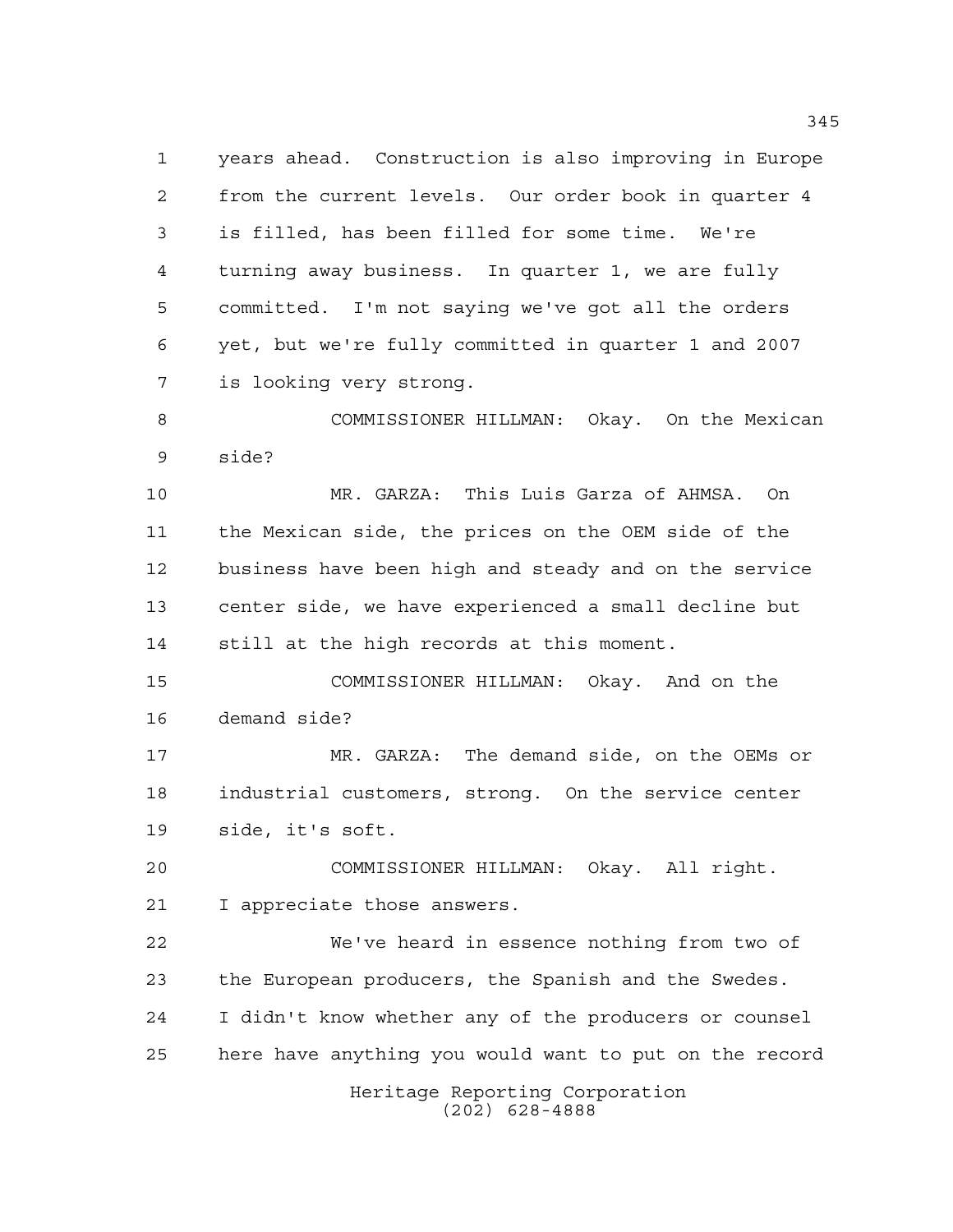that's not already there in terms of any changes in production, capacity, product mix, anything with respect to either the Spanish producers or the Swedish producers.

 MR. WHITE: Richard White from Corus. I can say that our understanding of the Swedish mills is that they have been heavily geared towards quench and tempered products. They have over the last 18 months or so gone even further down the quench and tempered route, which is out of consideration here. So I would suspect that the availability of commodity plate from them will be even less than it has been over the last few years.

 COMMISSIONER HILLMAN: Okay. I appreciate that.

 One of the arguments I think we hear at least with respect to some of the countries and this issue of cumulation concerns the product mix issues. I just want to make sure I understand the degree to which you're arguing that what you would be shipping here or could be shipping here in the absence of the order are specialty products that are not made in the United States, either from a thickness, a width, heat treatment, to the extent that you think what you're shipping is something that in your perception is not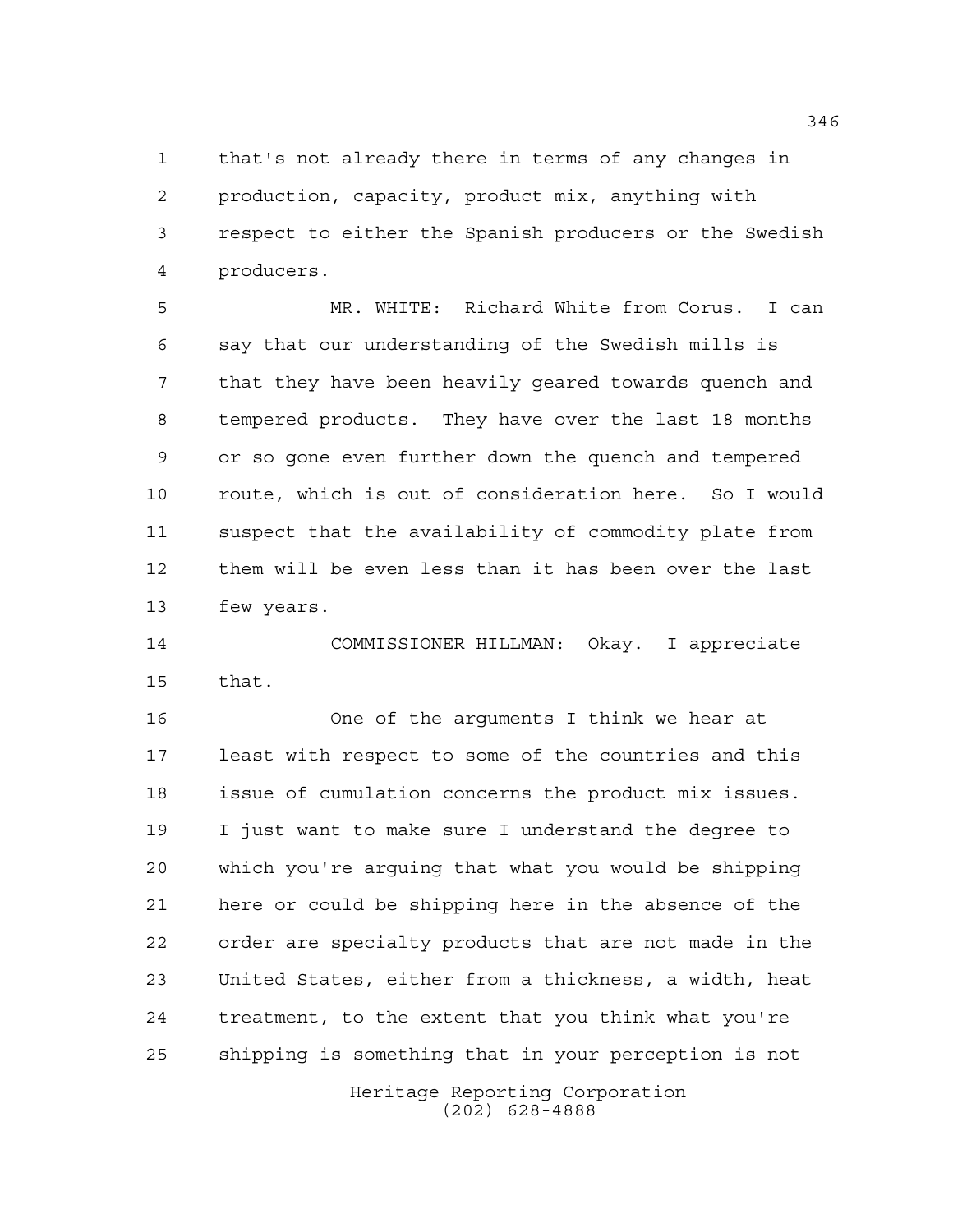made here. I'm wondering if you could at least make sure we understand what those products are that you believe you would be shipping, again, not against U.S. competition.

 MR. PIERCE: For Mexico, that's not part of our argument.

 MR. CUNNINGHAM: Nor is it in general part of the Corus argument, although I can't say there's no product that's so specialized that it's not made. It's more the situation that's like -- I believe it was Mr. -- well, I can't find it right now. Probably Mr. Tulloch, I think. One of the domestic industry witnesses said late in the day that there are some products that aren't made, a few, there are others that aren't made in sufficient quantity. It's more that situation.

 Our point really is that these are going to be small quantity products, not big volume products, that are sold in attenuated competition with the U.S. producers.

CHAIRMAN PEARSON: Okay.

Mr. Montalbine?

 MR. MONTALBINE: I'd just quickly say that would be the same for Germany. For example, lined pipe plate, you heard a lot of testimony in the French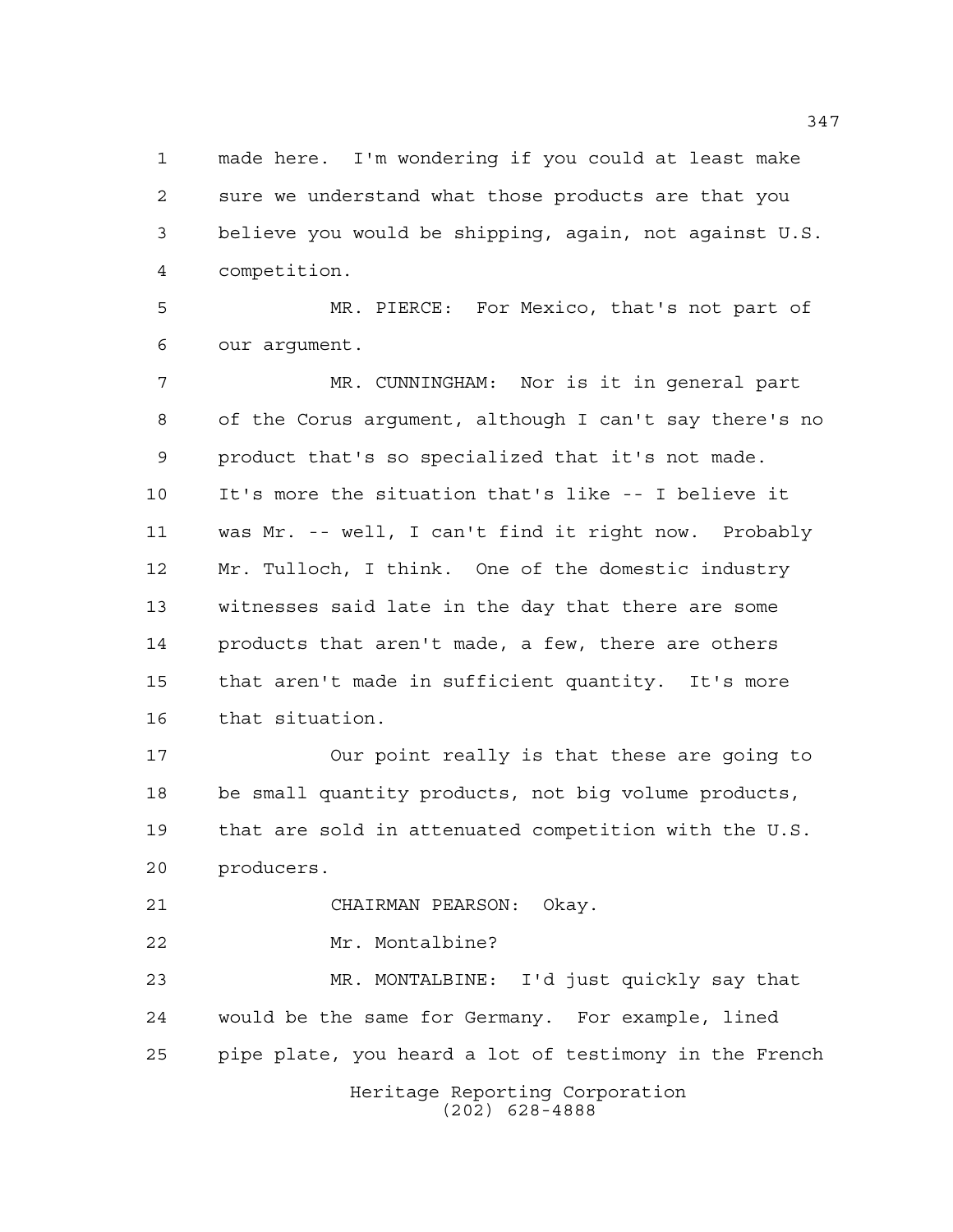case from Bergsteel Pipe Corporation that it's very tight and very difficult to get. Though they do try to source that in the United States, you can't always get that.

 COMMISSIONER HILLMAN: Okay. I appreciate that. I guess I heard it a little bit differently, that it was not made here and I now understand it slightly differently. Thank you.

 The last question is on this issue of the use of surcharges. You heard discussion this morning again that surcharges are out there and in place, when they occur. I just want to make sure I understand whether that is also the case in either the European markets or in Mexico. Again, surcharges for increases in any of the raw material costs, energy surcharges. Mr. White?

 MR. WHITE: In terms of Corus, we have constantly moved prices up as iron ore and coal have moved. In terms of surcharges, we introduced a surcharge way back in 2004 that proved to be extremely unpopular. The market preferred steady movements and published list prices and that's the practice we've adopted.

Heritage Reporting Corporation (202) 628-4888 COMMISSIONER HILLMAN: Okay. So you have not had any surcharges since then, you just move up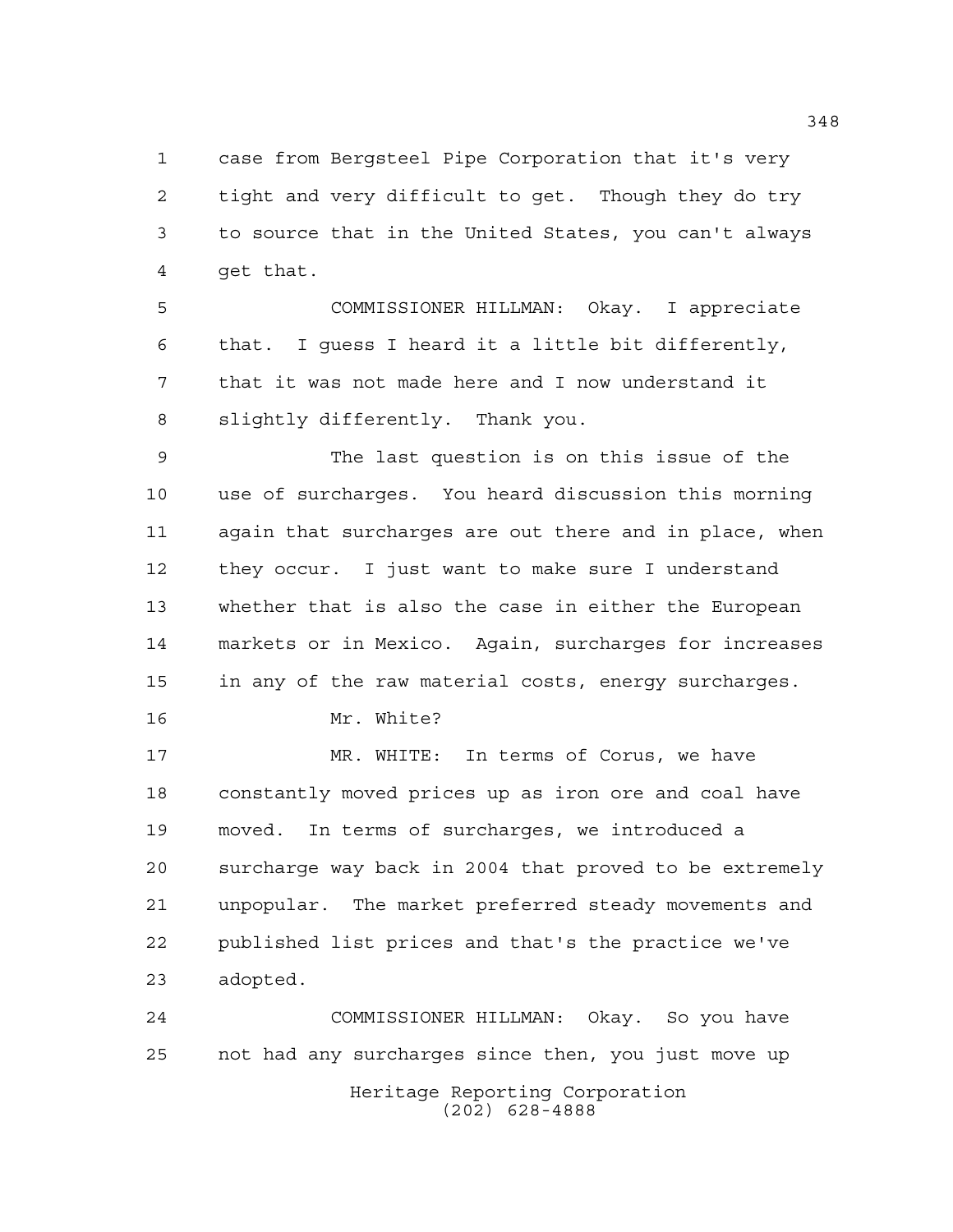the base price?

Heritage Reporting Corporation (202) 628-4888 MR. WHITE: We just move the base price. COMMISSIONER HILLMAN: Mr. Montalbine? MR. MONTALBINE: Similar in Germany, they do it on a transaction price basis and I think surcharges are mainly for mini mills that are based on scrap input. In the basic oxygen furnace production, they don't use surcharges because the scrap is not such an important factor. COMMISSIONER HILLMAN: Okay. All right. MR. GARZA: In the case of Mexico, in 2004, on the industrial side or the OEMs, we implemented surcharges. On the service center side, they are on the spot basis, we just keep changing or adjusting the price. COMMISSIONER HILLMAN: Okay. All right. I appreciate those responses. Thank you very much. MR. CUNNINGHAM: And just for completeness, the testimony that I cited to from the domestic industry about products that are produced in sufficient volume was by Mr. Insetta and Mr. McFadden in responses to question from Commissioner Koplan. COMMISSIONER HILLMAN: Thank you very much. CHAIRMAN PEARSON: Commissioner Koplan? COMMISSIONER KOPLAN: Thank you,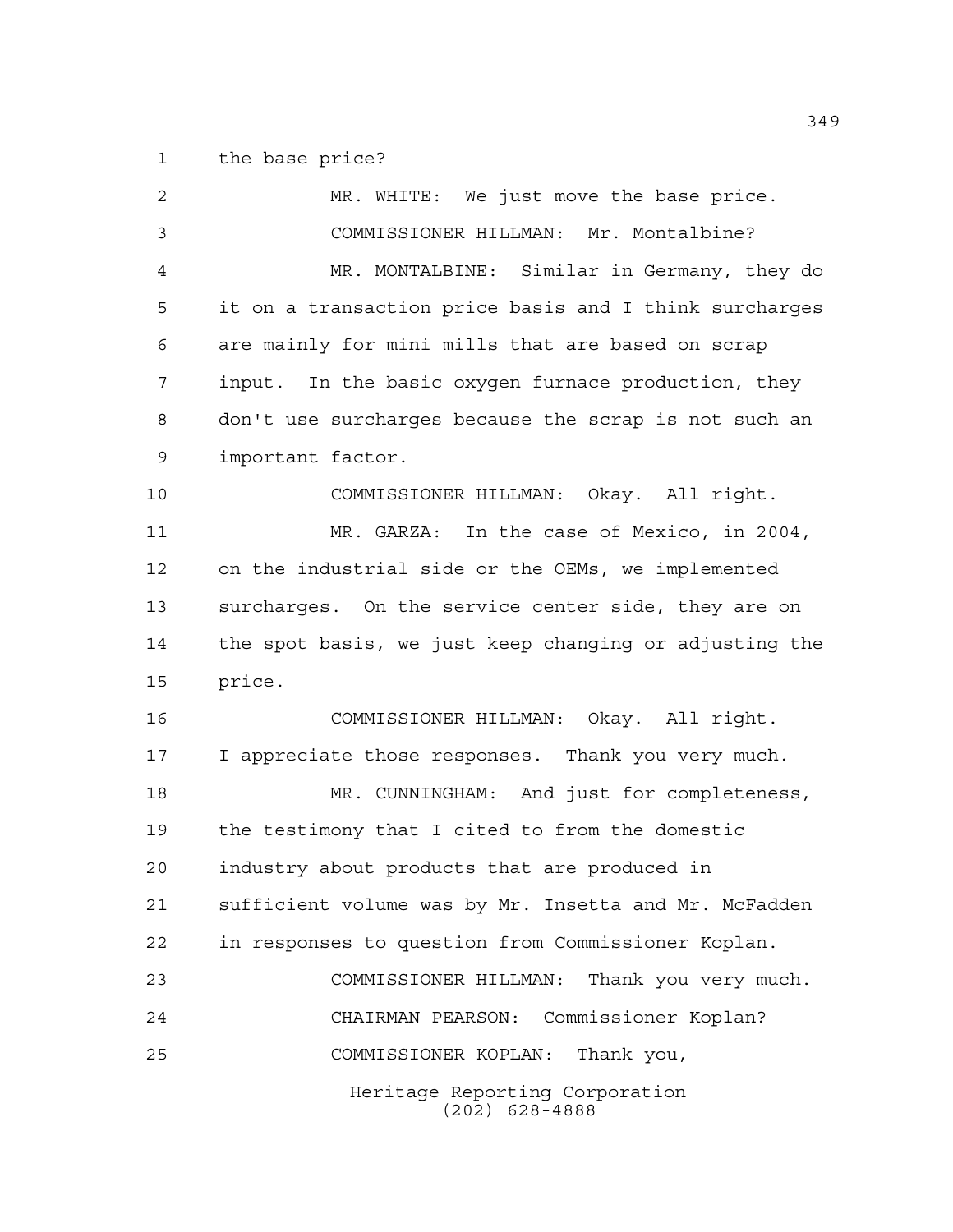Mr. Chairman.

| $\overline{c}$ | When you say moved rather efficiently,                 |
|----------------|--------------------------------------------------------|
| 3              | I moved a little too efficiently on my first round.    |
| 4              | Mr. Malashevich, hearing you straighten out            |
| 5              | counsel, Mr. Pierce, about the fact that he meant "The |
| 6              | House That Jack Built," I don't feel quite as badly to |
| 7              | have to sit here and acknowledge that my economist,    |
| 8              | John Fry, just straightened me out on a question that  |
| 9              | I asked on my first round that I'm going to come back  |
| 10             | to and see if I can get it right this time with you    |
| 11             | all. That was that was request that I made of counsel  |
| 12             | for estimates of future prices for the last four       |
| 13             | months of 2006 through 2008.                           |
| 14             | I was not asking for company-specific                  |
| 15             | contract pricing, although it might have sounded that  |
| 16             | way when you asked me, Mr. Cunningham.                 |
| 17             | I am requesting each of you to give me your            |
| 18             | independent estimates of what cut-to-length prices     |
| 19             | will be in the markets I listed, the U.S., European,   |
| 20             | Brazilian and Asian markets and, of course, I welcome  |
| 21             | your offer on behalf of the Mexicans to give me the    |
| 22             | home market prices.                                    |
| 23             | When I refer to Asia, I'm referring to China           |
| 24             | and Taiwan.                                            |
| 25             | That's what I'm asking from counsel, is to             |
|                | Heritage Reporting Corporation<br>$(202)$ 628-4888     |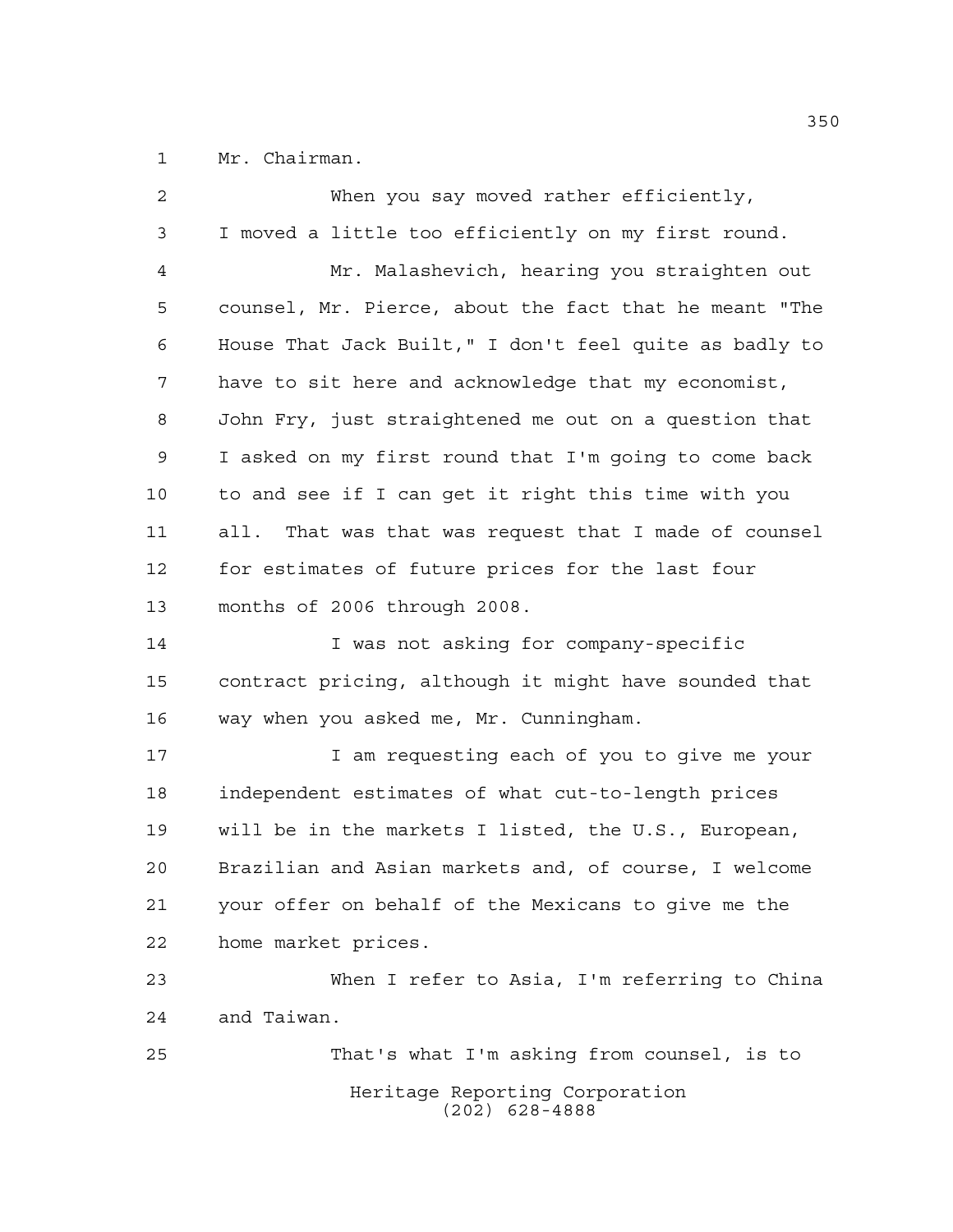Heritage Reporting Corporation (202) 628-4888 give me your best estimates of what you foresee will be happening in those markets during that period of time. Does that clarify it? MR. CUNNINGHAM: Do you have any clarification as to grade or type or anything like that? COMMISSIONER KOPLAN: No. MR. CUNNINGHAM: We'll just wing it with that. COMMISSIONER KOPLAN: Cut-to-length plate. MR. CUNNINGHAM: Cut-to-length plate? Got it. COMMISSIONER KOPLAN: If that's what you would like to do, you can certainly do that, but I'm just asking for cut-to-length plate. MR. CUNNINGHAM: I hear you. We'll do our best. COMMISSIONER KOPLAN: Thank you very much. That's what I asked this morning, actually, of the domestic side. Now, then, again for counsel, on page 4 of U.K. Steel's brief, it's stated, "The bar industry is therefore fundamentally different from the plate industry. This is also reflected in the fact that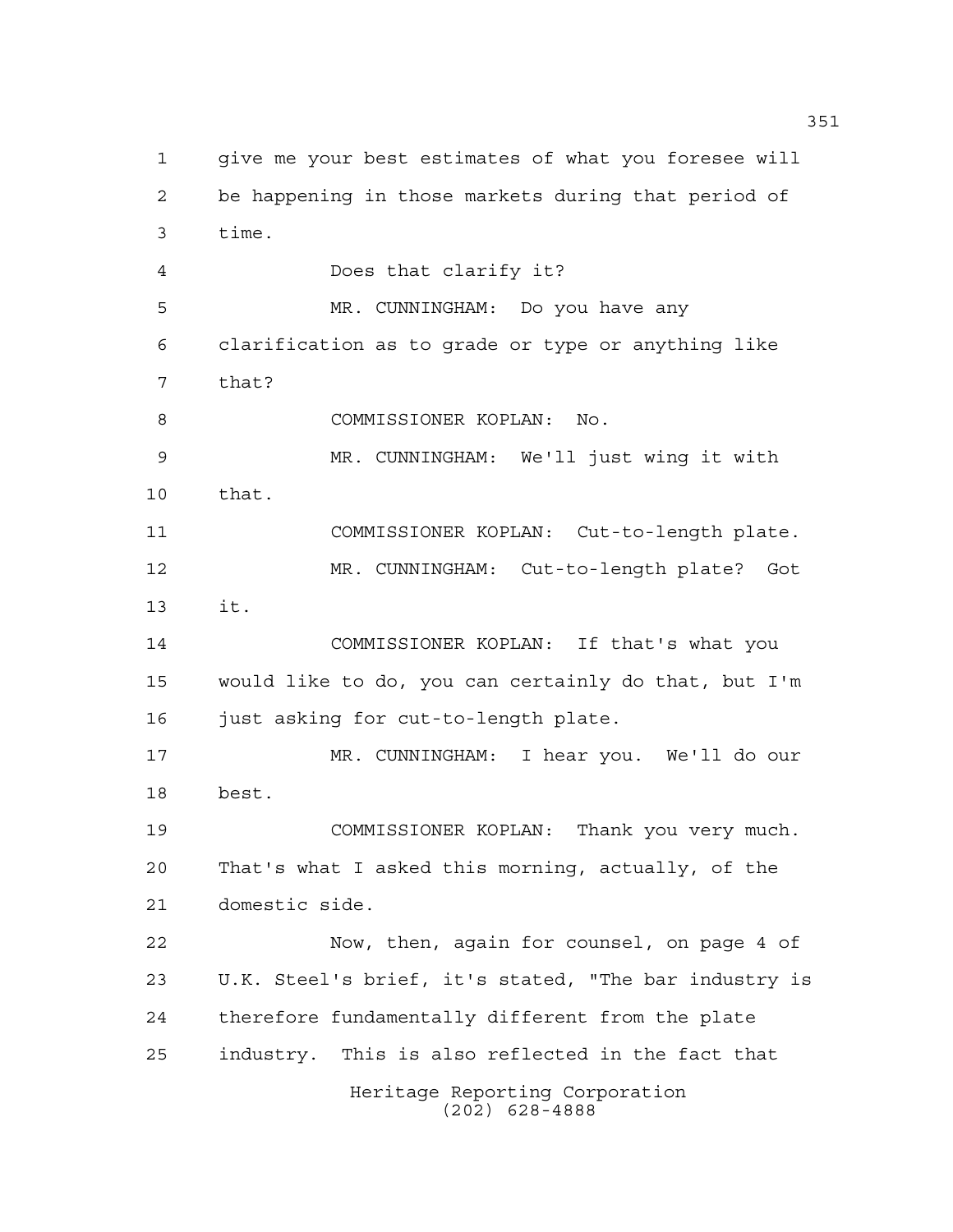Heritage Reporting Corporation (202) 628-4888 only two of the U.S. Petitioners produce flat bars and these are produced on different facilities from their plate production. In the U.K., none of the plate producers manufactures flat bars and vice versa. Therefore, if the commission were to decide against revocation of the antidumping duty order on cut-to-length plate, U.K. Steel submits that the definition of the like product should be amended by excluding wide flat bars rolled on a bar mill from plate so that wide flat bars would be a separate and distinct like product." For the Respondents' post-hearing briefs, could you please provide a like product analysis for flat bar that addresses for me the six traditional factors? MR. CUNNINGHAM: We'll be happy to do that. COMMISSIONER KOPLAN: Thank you very much. (Pause.) CHAIRMAN PEARSON: The chair will entertain some more nursery rhymes while the commissioner is -- COMMISSIONER KOPLAN: No, actually, I'm ready. Thank you, though, for that offer. I notice that the cash deposit rate for one of Romania's exporters, MEI, became zero on January 12, 2001, down from 75.04 percent, that's at table CTL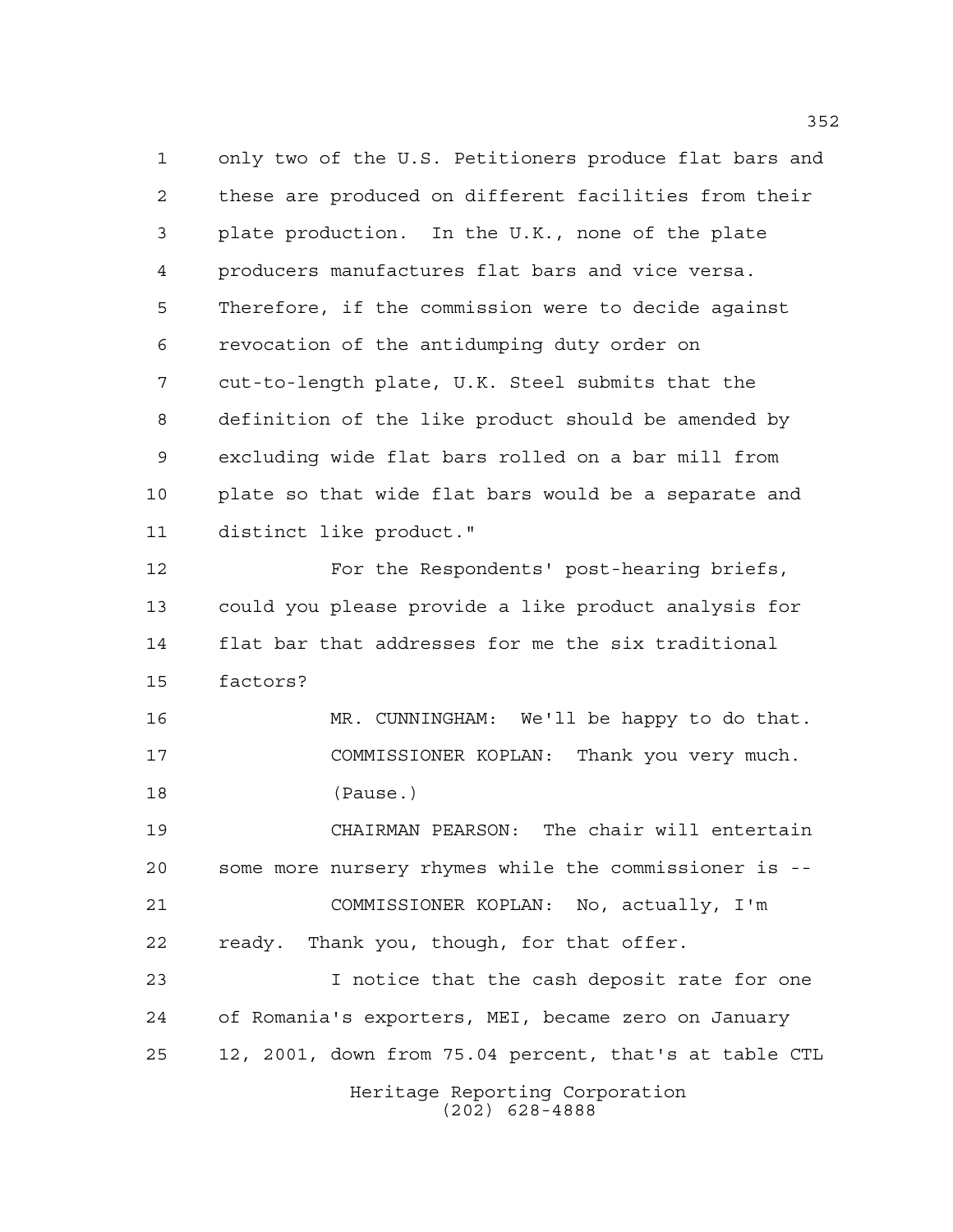Heritage Reporting Corporation (202) 628-4888 1-10 and CTL 111. On March 15, 2005, the rate for MEI was raised to 13.50 percent and on March 10, 2006, the cash deposit rate was increased back to 75.04 percent. Subject imports from Romania over that period increased from 6 short tons in 2000 to 109,969 short tons in 2004 and 49,813 short tons in 2005. I'm referring to Table 1-23 in the CTL portion at page 1-41. With a cash deposit rate of 75.04 percent back in place, imports of cut-to-length plate from Romania declined to zero in the first half of 2006. When I look at that, it indicates to me that if this order comes off I would expect to see Romania resume their past practice upon revocation. I'd like to now if anybody disagrees with the way I'm evaluating that. I'd be happy to hear from anyone on that with respect to Romania. MR. PIERCE: If I may, Ken Pierce. There's two aspects. I think I heard you say, if I'm correct, that the increase to the 75 rate happened in March '06? COMMISSIONER KOPLAN: March 10th. MR. PIERCE: '06? COMMISSIONER KOPLAN: Yes. MR. PIERCE: And imports for the whole first half of '06 were zero, so before that increase to 75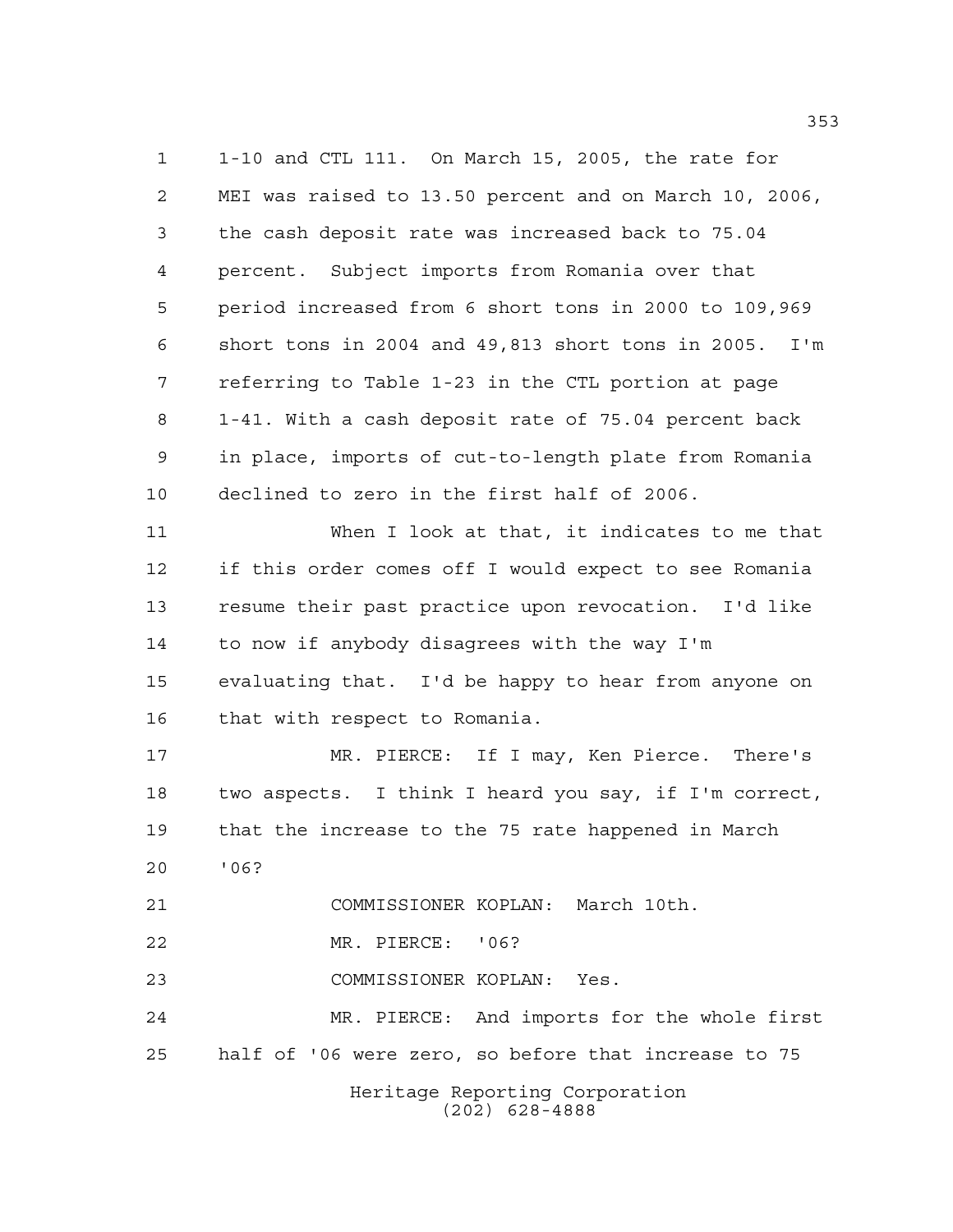percent, for the first quarter of '06, they'd already stopped shipping to the United States, if I'm understanding your dates and times correctly. COMMISSIONER KOPLAN: It's right in the staff report. MR. PIERCE: Okay. COMMISSIONER KOPLAN: I gave you the page references. MR. PIERCE: But if I'm understanding this, you went up to 75 percent in the first quarter of '06, right? It was still at a 13 percent deposit rate during the first quarter of '06, right? COMMISSIONER KOPLAN: With a cash deposit rate of 75.04 percent back in place, their imports declined to zero in the first half of '06. MR. PIERCE: It went into place in March of '06, so the first quarter of '06, it wasn't in place and already they weren't shipping to the United States. COMMISSIONER KOPLAN: But on March 15th of 2005, I was raised to 13.50, so they were on their way. MR. PIERCE: Right. COMMISSIONER KOPLAN: They were on their way.

Heritage Reporting Corporation (202) 628-4888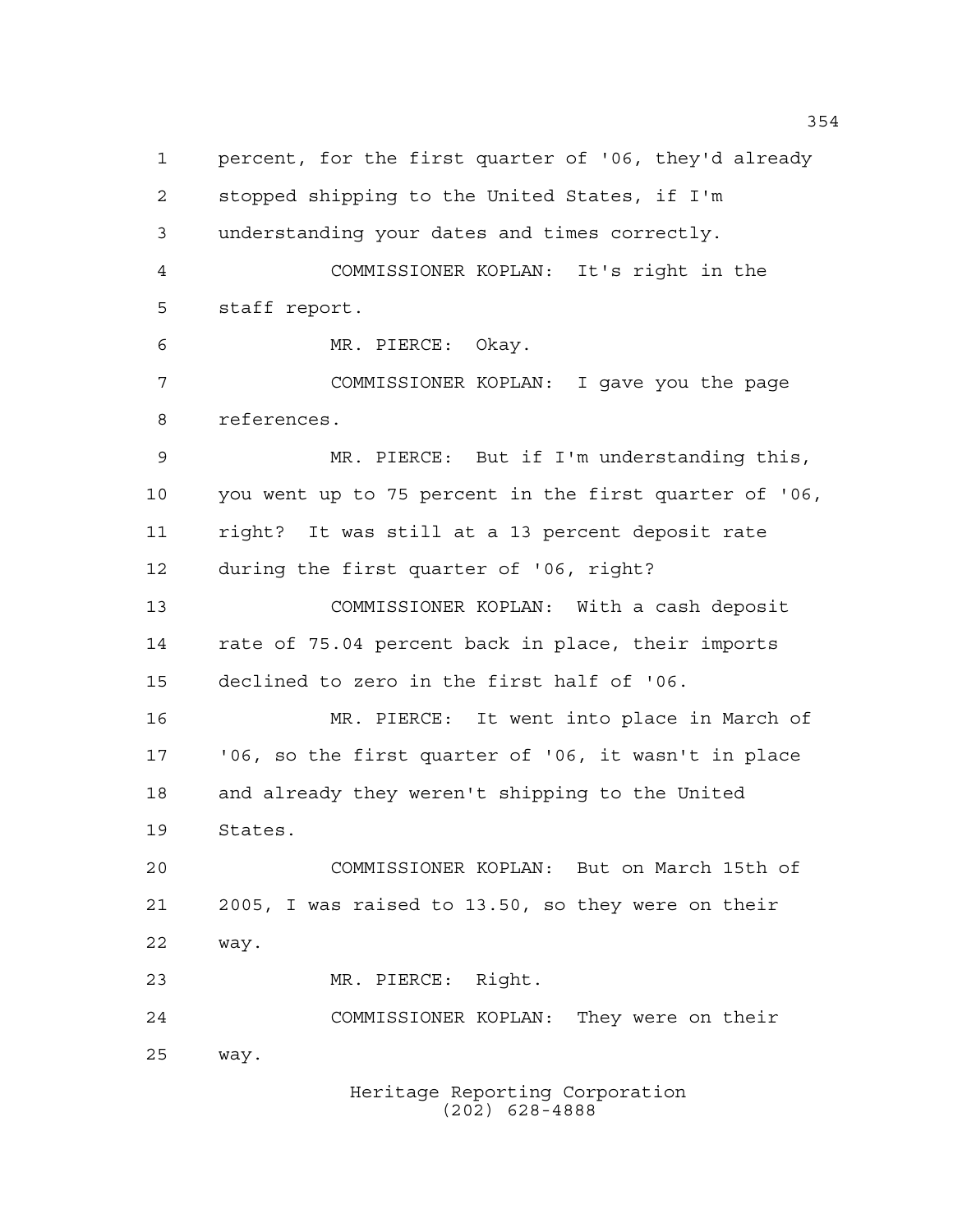MR. PIERCE: Well, they were at 13 percent during the first quarter. That's correct. But it's different than 75 percent.

COMMISSIONER KOPLAN: Right.

 MR. PIERCE: The second thing, as mentioned in the opening remarks and that you had attempted to ask some questions about but you didn't get answers to and I assume you will in Petitioners' post-hearing brief, Mittal is Mittal and Mittal is a Petitioner, so Mittal's intentions, what they're going to do vis-a-vis Romania, what their plans are, what their intentions are, I assume they'll be telling you in their post-hearing brief as they committed to do and I can't tell you anything better about them than what they can tell you themselves.

 COMMISSIONER KOPLAN: Okay. Anyone else? 17 Mr. Cunningham?

Heritage Reporting Corporation MR. CUNNINGHAM: It's hard to evaluate numbers like that about the cash deposits unless you have a little bit more information on what's going on at the Commerce Department. A cash deposit is, of course, a cash deposit. It's not your ultimate duty liability, there are circumstances where one has a cash deposit, let's say, for example, it was calculated on a facts available basis but one knows

(202) 628-4888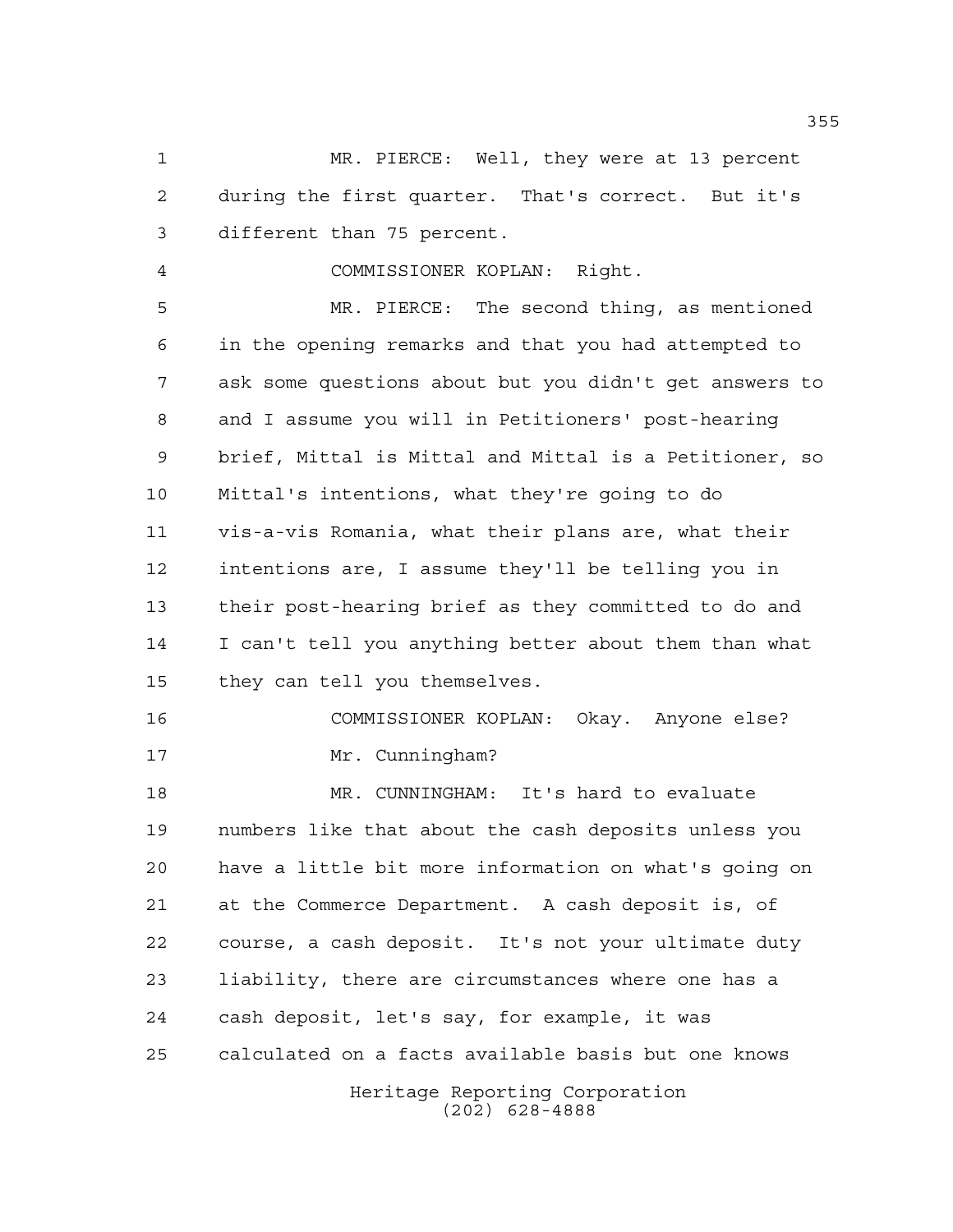that one can present the facts for the duty assessment that will get that down to zero or something very small. That still takes a certain amount of strength of character to say I'm going to put up a 75 percent cash deposit.

 I suspect it's also true that some of that, of course, just gets recycled because after all Mittal gets bird money and Mittal pays the duty. While they may not get all of it back -- I don't know. All of this is pure speculation unless you know what's going on at Commerce.

COMMISSIONER KOPLAN: Thank you for that.

13 I have nothing further.

 CHAIRMAN PEARSON: Commissioner Okun? COMMISSIONER OKUN: Thank you, Mr. Chairman.

16 Again, thank you for all the answers you've provided so far.

 If I can just go back on the Romania question just for one moment, this question will be for counsel, although I understand that I'm going to ask your indulgence here and raise something that may not be immediately in your interests and that is the question that Commissioner Aranoff put to Mr. Schagrin this morning, which is how much weight the commission should place on these corporate relationships.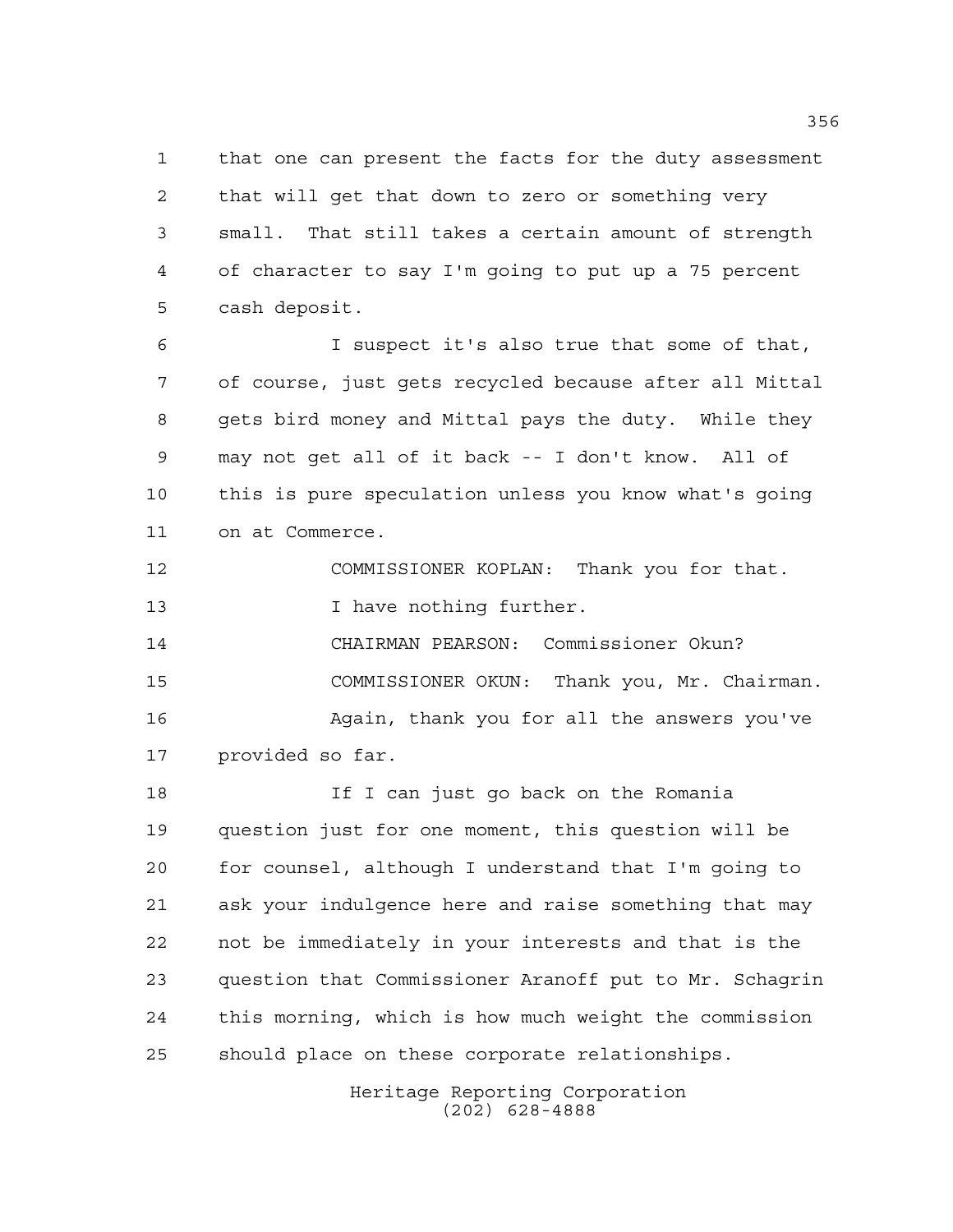Actually, Mr. Cunningham might a much a greater interest in this by the time he goes home tonight, but if you could help us evaluate that.

 I understand your point, Mr. Pierce, which is we hope that we will have information from Mittal indicating their intentions, but even if we have that, what the representative from Nucor said, we don't really care what Mittal says, we'd like an order in place to make sure it doesn't really happen.

 I wondered if you had any comments on, again, how things have changed in this industry, how much weight we should place on the changing corporate relationships and determining what the trade flows will be into the United States.

 MR. PIERCE: We'll be happy to address it in greater detail in the post-hearing brief, but it's always been part of the commission practice, there's a 18 lot of cases on this and that should continue today, that a related party, a foreign related party related to a member of the domestic industry, is likely to be controlled in such a way as that it does not cause injury to its domestic parent or domestic related party and I think that carries over here. Unless you see some major distinction between Mittal's production, IPSCO's, Nucor's and Oregon's from

> Heritage Reporting Corporation (202) 628-4888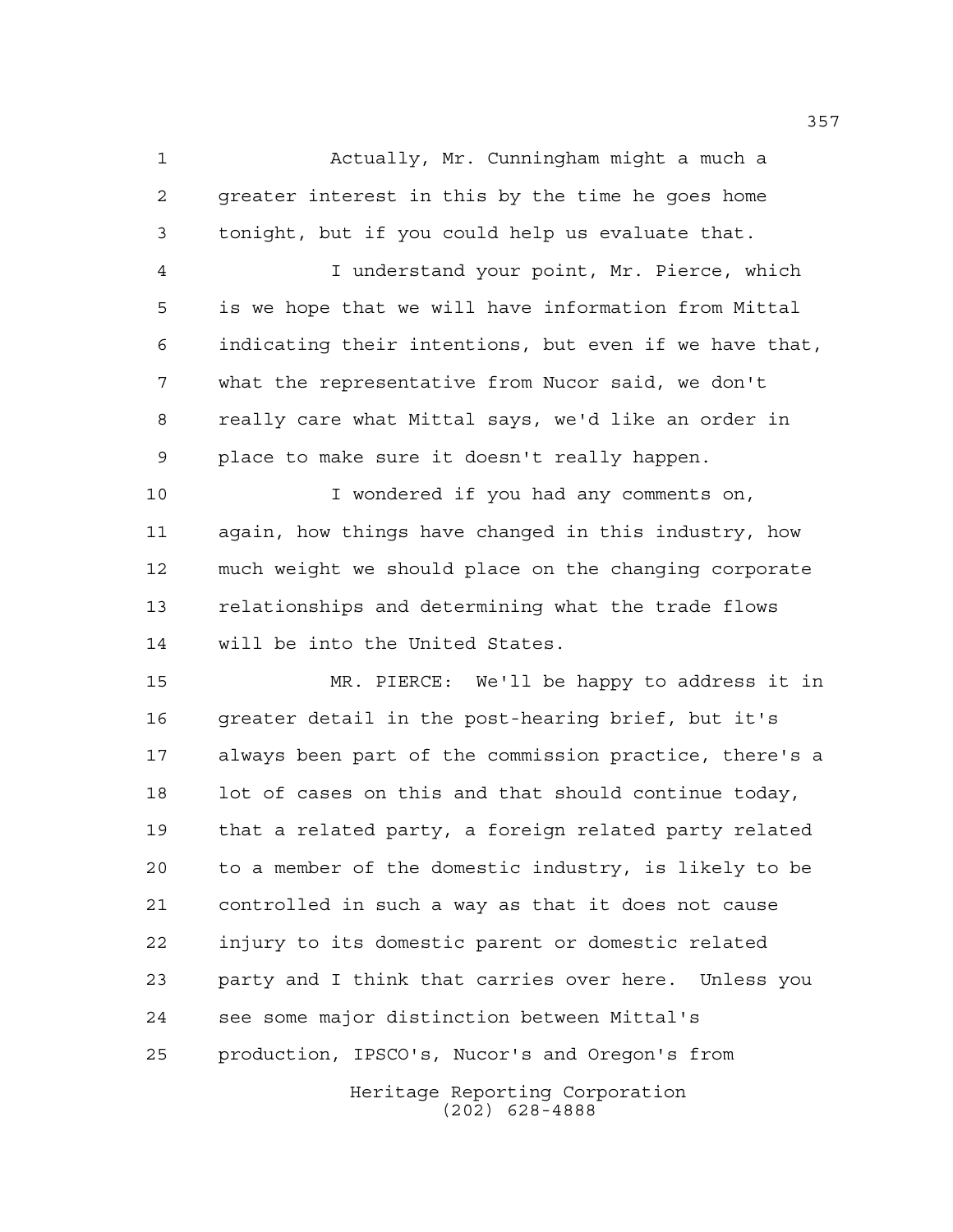Heritage Reporting Corporation (202) 628-4888 Mittal's, then one has to presume if Mittal is bringing in product from Romania in such a way that it is not hurting Mittal, then it's not hurting anybody else unless they can show that there is some reason why it's not hurting Mittal but it would be hurting the others. I haven't heard anything from the domestic mills, from Mr. Schagrin or others, why the imports from Romania planned, if they are, by Mittal in the United States to be non-injurious to Mittal would then turn around and be injurious to other members of the domestic industry that are in the same markets, the same products, the same channels of distribution. COMMISSIONER OKUN: I appreciate those comments. Mr. Cunningham, did you have anything you wanted to add to that? MR. CUNNINGHAM: I don't have a view on this issue, believe it or not. COMMISSIONER OKUN: You will soon. MR. CUNNINGHAM: Well, maybe. Yes, I probably will. Yes. COMMISSIONER OKUN: Okay. Mr. Kunka, if I could go back to you for a moment, just with respect to pricing and the market and you've had a chance to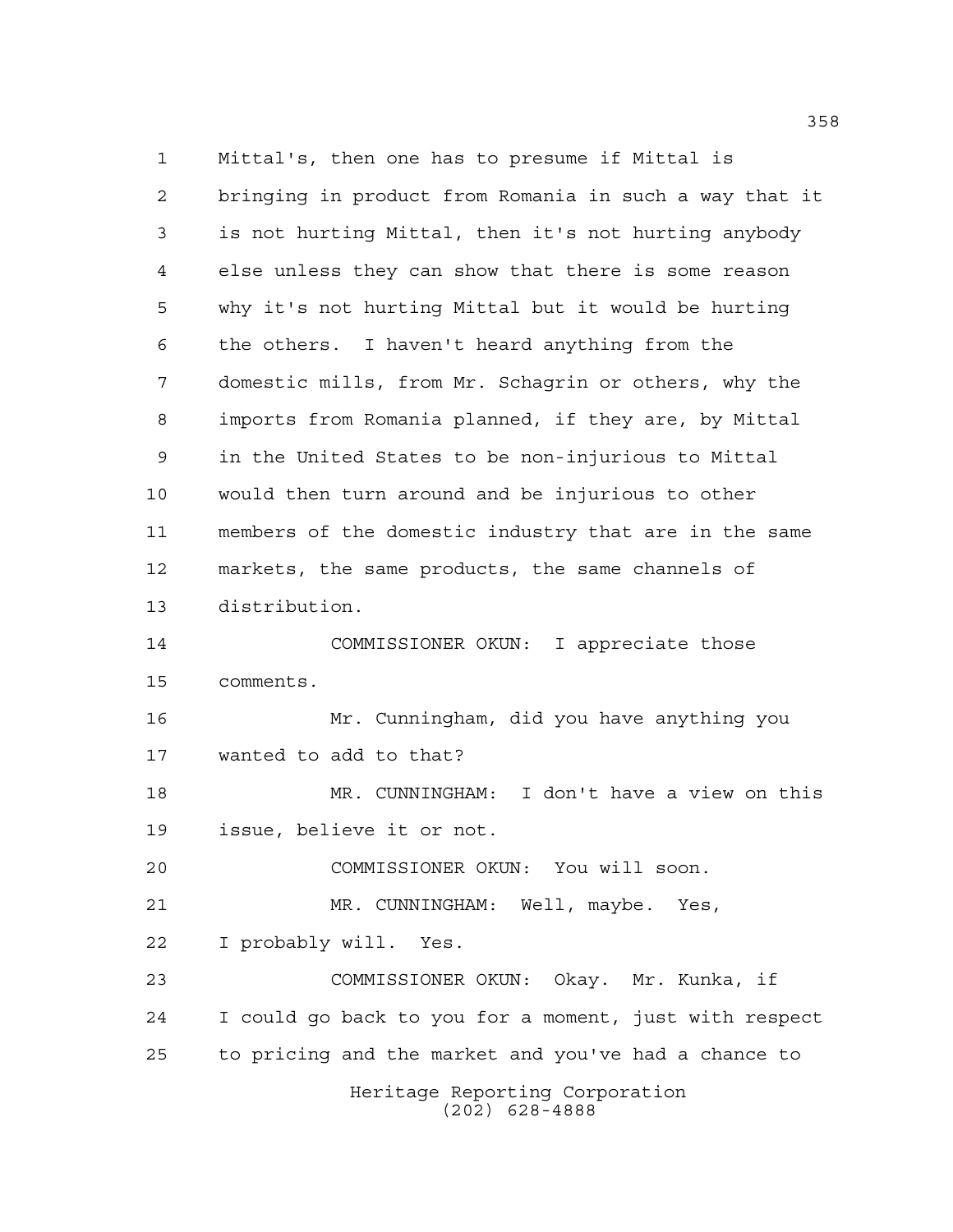respond to a number of things, but one question I had was in the period of review when we saw these very large price increases, one of the arguments made by the dual use is because you've had a comprehensive order in place against a lot of countries that by lifting that order you would not have -- without the comprehensive orders in place, you would have a lot more price pressure. I guess my question for you would be during this period when you saw price increases, when you had allocation issues, there were non-subjects. Non-subjects increased over our period of review. Did you use that as leverage in your negotiations on these prices? Why were you forced to accept these price increases if you did? MR. KUNKA: I'd like to refrain from

 answering questions about pricing and respond to that in the post-hearing review, if that's okay.

 COMMISSIONER OKUN: That's perfectly fine. I appreciate that and understand the sensitivity on that.

 Mr. Cunningham, you already anticipated the question that I will put to all counsel, which is with respect to Bratsk and to the extent that they talked about future replacement and parts of that decision whether it has a place in sunset analysis and in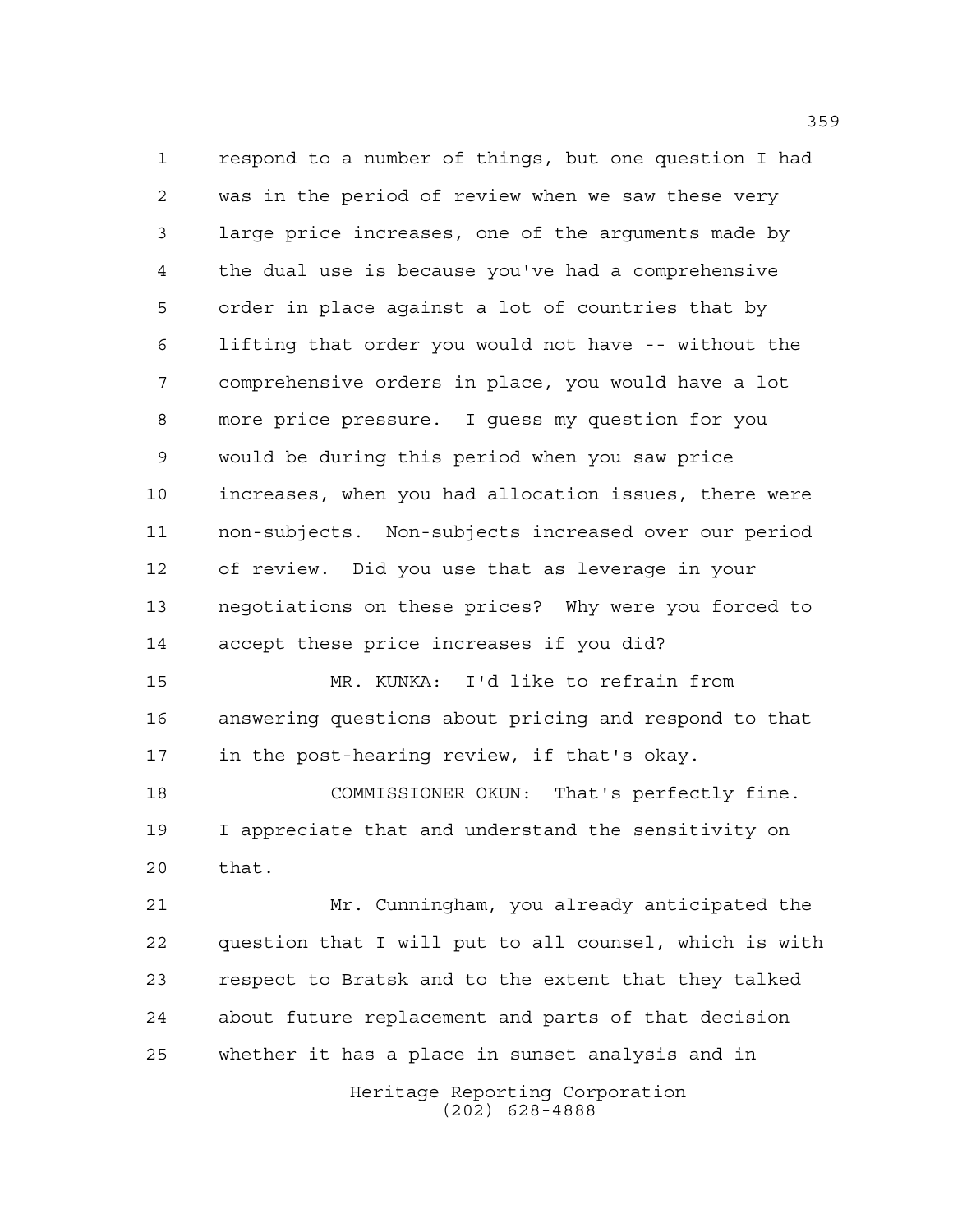particular for this case, where we had increasing non-subject imports, how we should evaluate it. And that's for post-hearing. MR. CUNNINGHAM: We'll do that in post-hearing. COMMISSIONER OKUN: Thank you. **I** think with that and my colleagues' questions, I've covered everything I would like to this afternoon, but I did again want to thank you very much for all the answers you've provided and I will look forward to the post-hearing briefs. CHAIRMAN PEARSON: Commissioner Lane? COMMISSIONER LANE: I just have one final question. This morning, Dr. Scott in predicting the future and economic indicators presented a picture that was pretty gloomy, so much so that I almost wanted to fold my tent and go home and wait until maybe things were going to get better, but listening to the three economists this afternoon, things aren't as bad apparently as Dr. Scott said. So tell me what indicators you all are looking at that are different than what Dr. Scott looked at that make you come to a totally different conclusion than what he did as to the future of the economy and this particular market. MR. DOUGAN: This is Jim Dougan from ECS.

> Heritage Reporting Corporation (202) 628-4888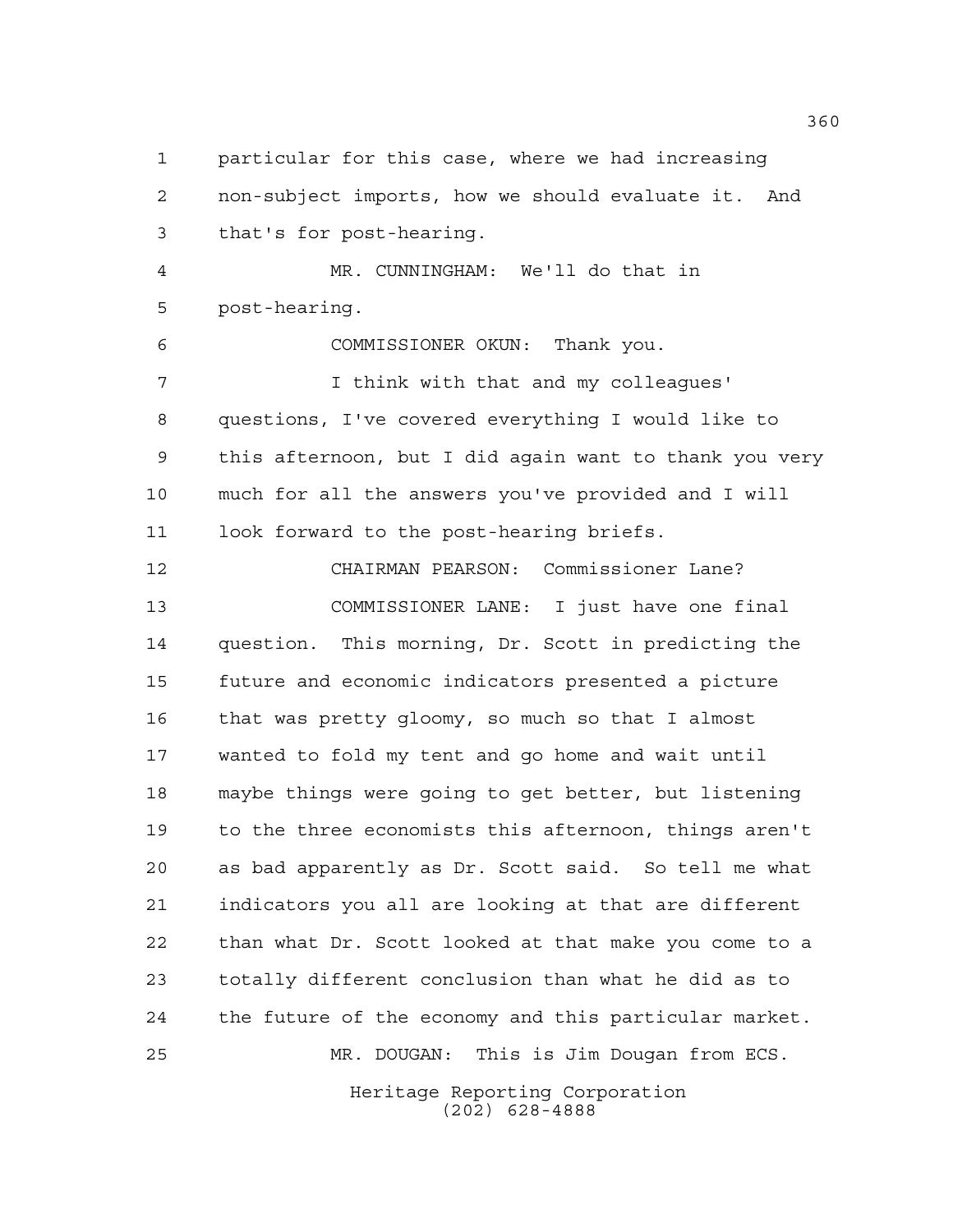As I pointed out in my critique of Dr. Scott's analysis, and we can do more on this in the post-hearing, he was broadcasting on very broad measures of economic activity, but there are key end use segments for CTL plate that are quite determinative of what demand will be for these products. In Exhibit 5 to the joint brief that we presented, there are a number of documentation that supports how demand is growing simultaneously in all of the key end use segments and you see that echoed in the presentation that we haven't actually seen but is quoted in AMM and Steel Business Briefing from the domestic producers themselves about booming demand in the key end use markets. So I think that's somewhat of a confirmation and a corroboration of this documentation that we have here at Exhibit 5, but if it's pipelines that are quote in the pipeline, if it's the replacement of rail stock or barges that are well beyond their useful life, if it's non-residential construction that the head of the AIA expects to be the best that it's been, '06 and '07 will be the best periods for the past decade, and the highway build which was sort of characterized this morning as a risk for the domestic producers and yet it seems to me like that would be a source of additional demand for them

> Heritage Reporting Corporation (202) 628-4888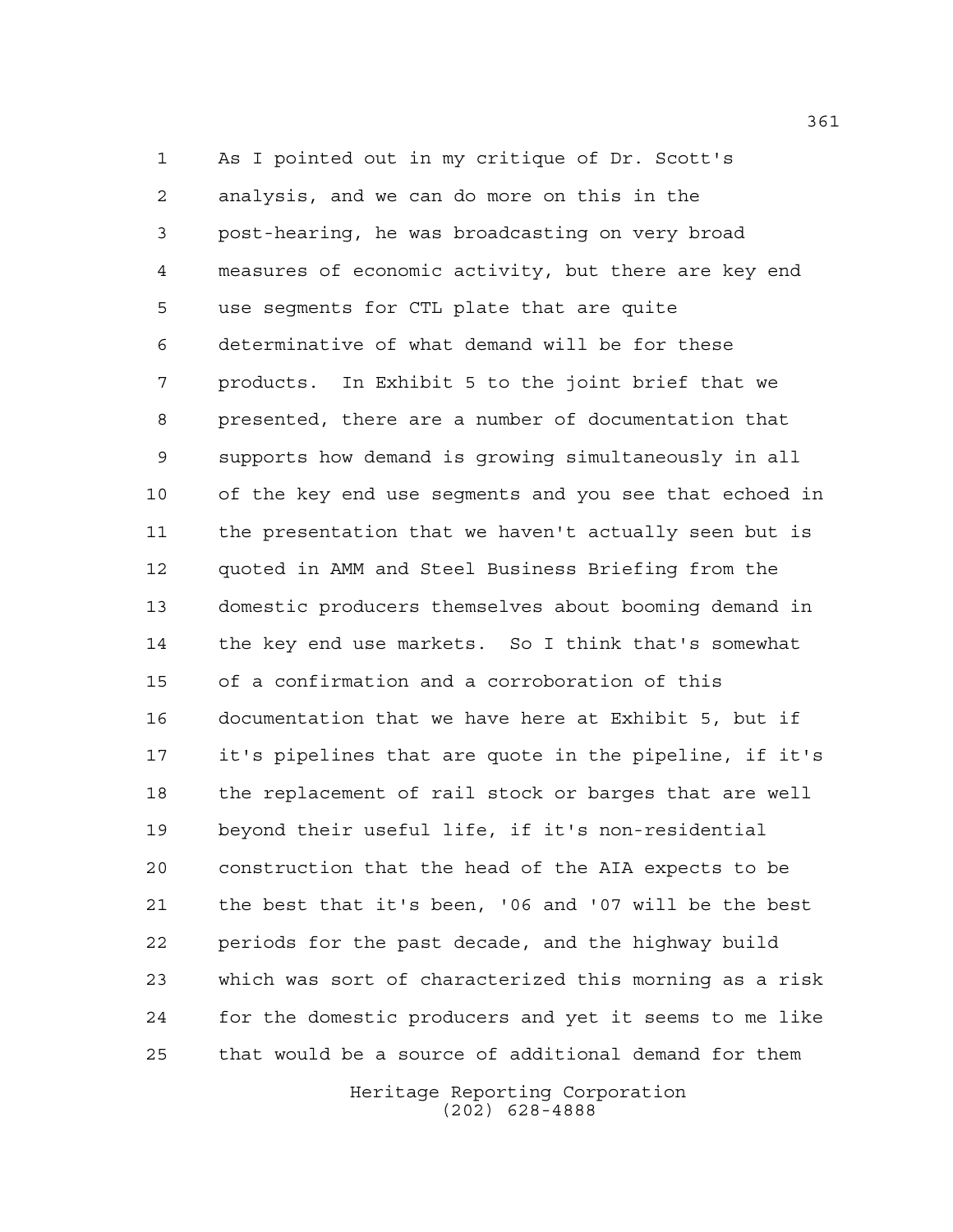and those participating in the U.S. plate market.

 So if you look at those indicators and the things that actually drive demand for CTL plate rather than the larger sort of macro variables, it seems to me -- and also to the domestic producers themselves and their own forecasts that they present elsewhere that things are looking pretty good for the reasonably foreseeable future.

 MR. PRUSA: One thing that struck me with their analysis beyond other issues with it but just the sense that it was like flying an airplane at 30,000 feet and saying, well, I'm looking at GDP. They took no time or chose not to actually look at the actual industries that demand cut-to-length plate. So I instead am going to focus on something that is broadly potentially related to the product in question. Instead, we present page after page of documented industry press reports, company reports that say our oil and rig demand is going up, construction is going up, energy use is going up, which means we need more pipelines.

 You have to decide which approach do you want: an approach that actually looked at demand for the product and documents case after case after case of actually people saying we are buying the product

> Heritage Reporting Corporation (202) 628-4888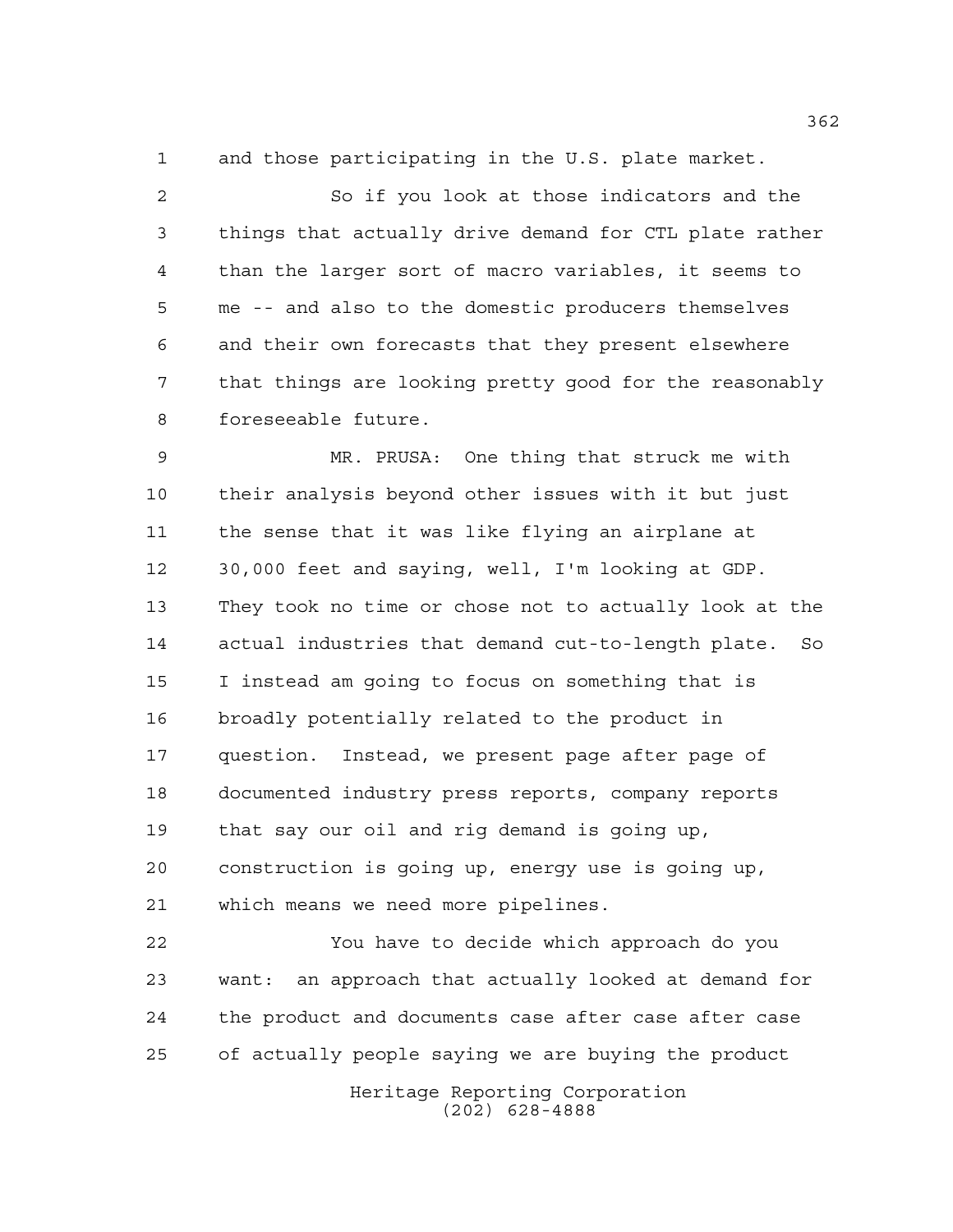and will be increasing our buys for the future years versus a discussion in general terms of what we think might be a slowdown in GDP. That's how you get a difference of opinion. One is actually based on fact of relevant demand in the case and the other one is a broad discussion of potential GDP trends.

 MR. MALASHEVICH: I might add that in addition to all that's been said you also have to make an assessment of quality and by quality I don't mean at all to suggest the skills of economic experts on the other side. That's not what I mean. But if any of us did a model of this industry and forecasting the future, it wouldn't be nearly as good as all the work that's been done by those in the end using segments actually consuming the stuff. I'd much rather rely on the trade association for rail cars to come up with what they forecast to be the future than anybody's model, however brilliant. I think this is a case where the commission is blessed by an industry that sells into a handful of individual segments and you have extensive documentation for what people in those segments think is going to happen. I think it's a no brainer as to which is the higher quality in terms of its relationship to the product at issue in this case.

COMMISSIONER LANE: Thank you.

Heritage Reporting Corporation (202) 628-4888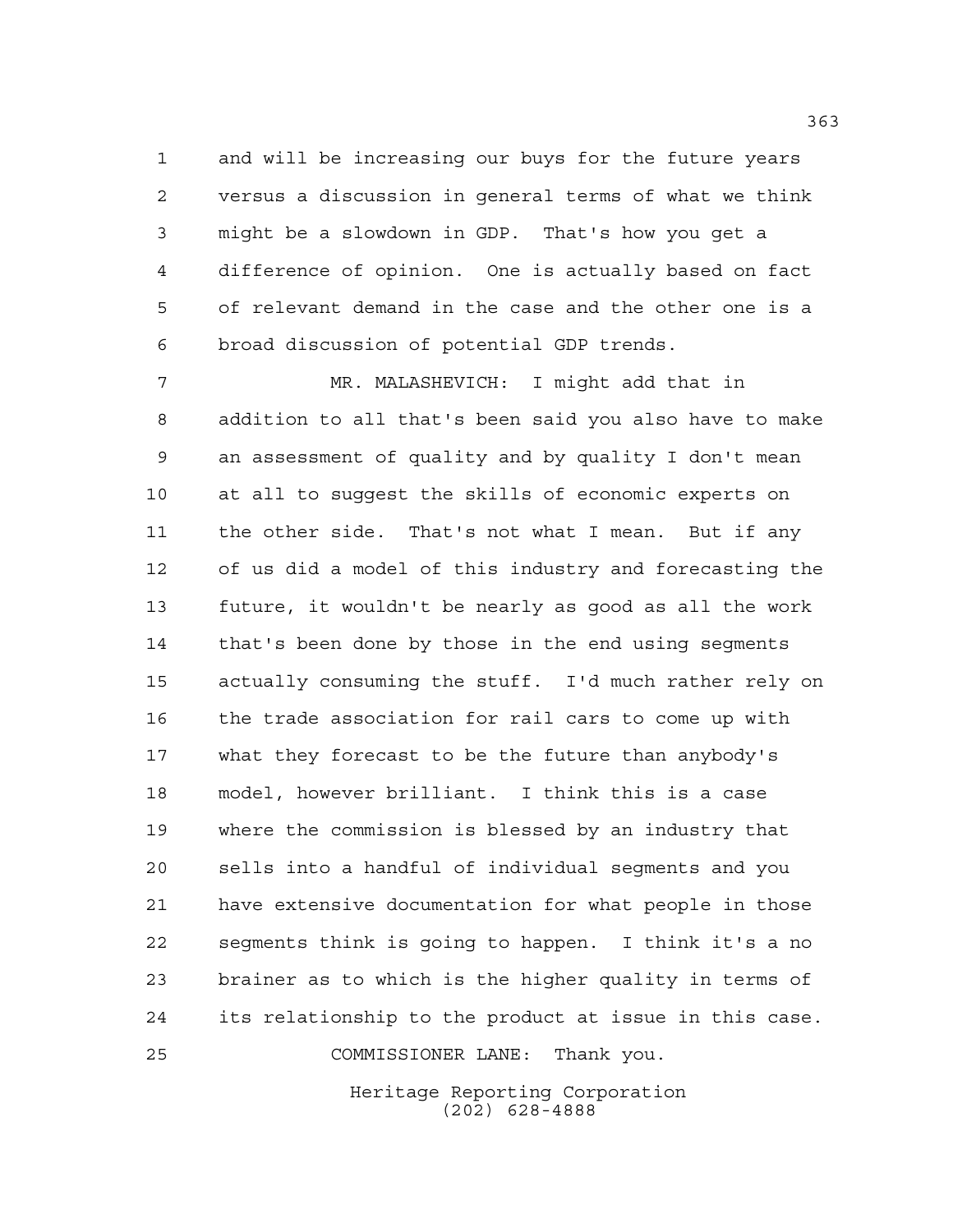Heritage Reporting Corporation (202) 628-4888 One final question. In this particular industry, how would you define the reasonably foreseeable future? MR. PIERCE: Well, your database allows you to go out to 2000. Once you start getting past a year out, a year and a quarter out, a year and a half out -- COMMISSIONER LANE: Wait a minute. Allows me to go to the year 2000? MR. PIERCE: I'm sorry, 2007. I'm sorry. I'm sorry. COMMISSIONER LANE: You were just checking to see if we were awake. MR. PIERCE: If somebody was listening, yes. And you are. Out to 2007. Even if you pushed it out to 2008, which is a pretty long time out in the distance. Of course, the further you push something out the more unlikely or uncertain it becomes. We'll address this specifically in the post-hearing brief, but I would think if you go anywhere past 2008 you're just out in guess land. MR. MALASHEVICH: I'd like to add I think that's supported by all the documentation I just referred to. The people actually in the segments being served with plate have produced certain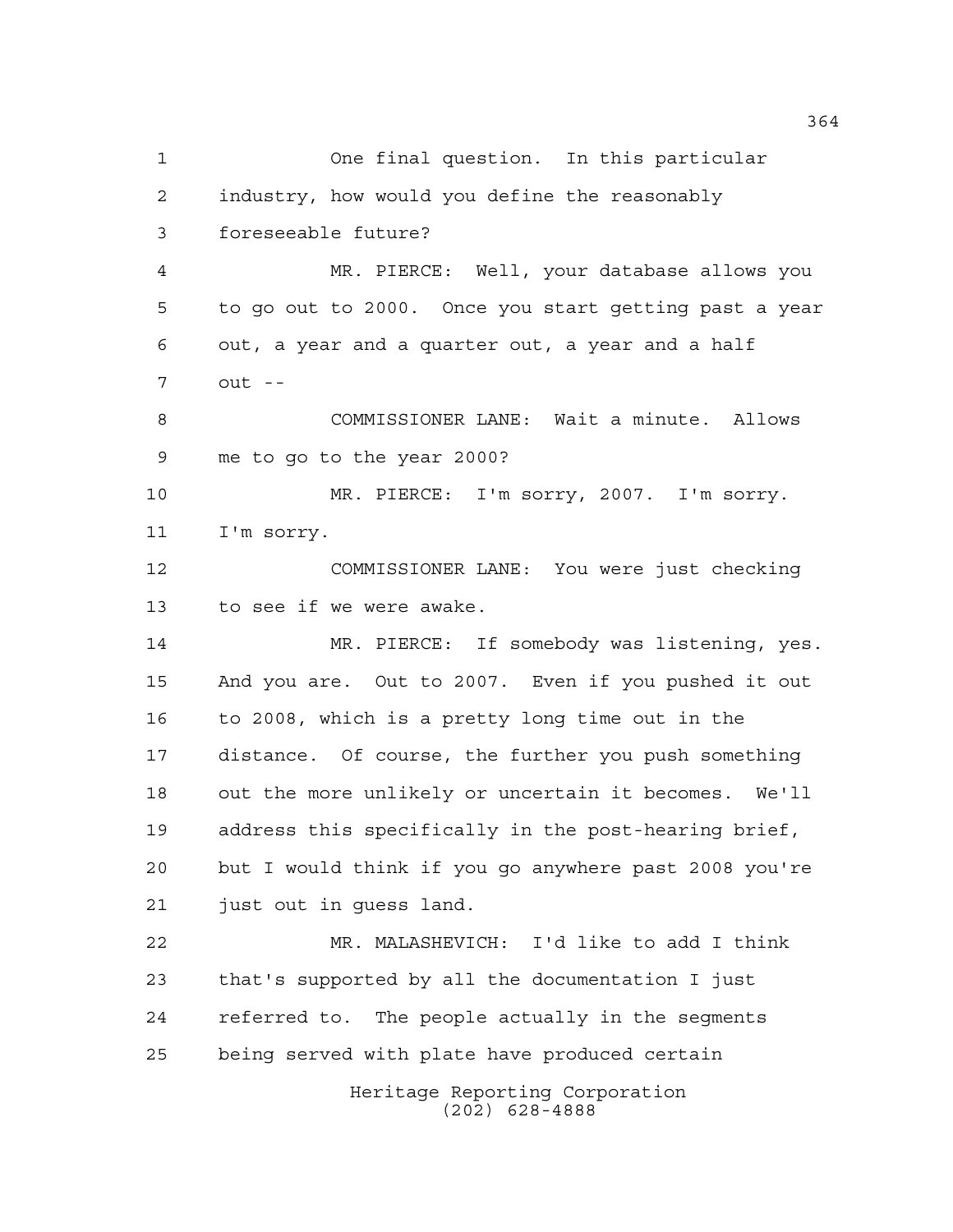forecasts about the future and I think when time runs out on that forecast that's what they regard as the reasonably foreseeable future or else they wouldn't have forecast it.

 COMMISSIONER LANE: Okay. Thank you. MR. CUNNINGHAM: Could I add one thing to that?

 COMMISSIONER LANE: Yes, Mr. Cunningham. MR. CUNNINGHAM: I do think there is a factor that you should think about as you decide in a particular case, not just for a particular industry, what the reasonably foreseeable future is.

 You're being asked here by the U.S. industry 14 to speculate on certain types of things that they say they think are going to happen in the future and it boils down to really two specific things. One is whether certain things are going to happen with China and then China's exports to other countries and then the displacement from those other countries to the United States. The other thing is basically an inventory correction of prices. Those are the two things that this industry really has pinned its entire case on here.

Heritage Reporting Corporation (202) 628-4888 As to the inventory correction, an inventory correction is a fairly short-term phenomena and you're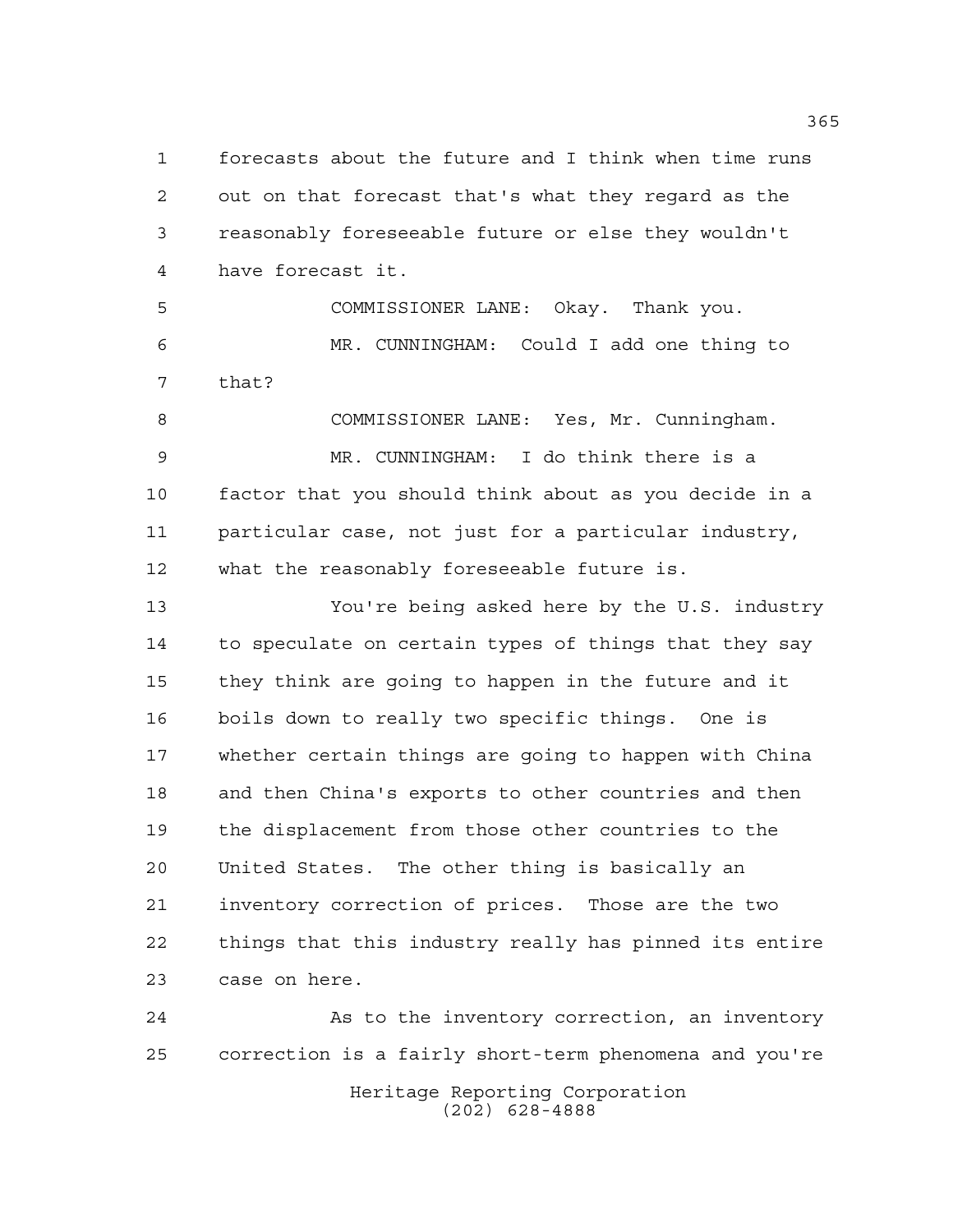looking, I think, a year is fine to think about that. The problem with the China thing is as everybody said here is it's a bunch of hypotheticals on hypotheticals. It's a bunch of imponderables on imponderables. Will this happen? There's no evidence of it happening yet, but maybe it will happen and maybe this will happen, maybe that will happen. The farther you go out in time on that the more uncertain your speculation, and it's inherently speculation, is going to become.

11 1 I really think there's a good case here -- ordinarily in a steel case I probably would have said two years is not a bad timeframe, but in this case I think because of what the U.S. industry is asking you to pin the decision on, you really shouldn't go out two years. If you go out two years and speculate on those sorts of things, you're really into Never Never Land.

 COMMISSIONER LANE: So if we don't go two years, then what should we go?

 MR. CUNNINGHAM: One year. If it's not going to happen in one year, I think you shouldn't speculate it's going to happen after that.

COMMISSIONER LANE: Thank you.

Mr. McCullough?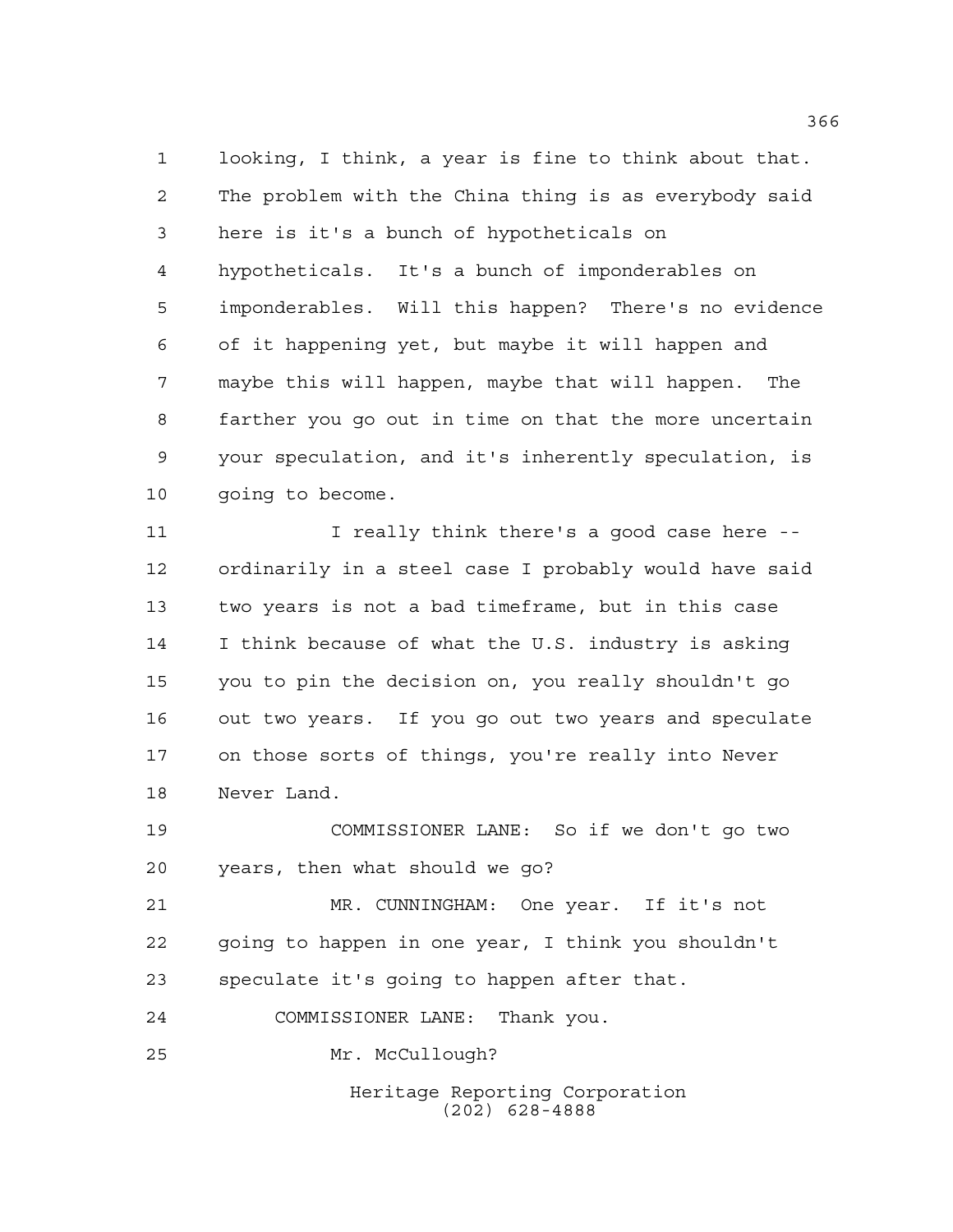Heritage Reporting Corporation MR. McCULLOUGH: I think on that point, I think what is very certain was the testimony you heard this morning from Mr. Tulloch at IPSCO who saw that 2007 was going to be a very strong year. He admitted as much. Nucor, despite projections they've had earlier, Mr. McFadden said at best what he saw, maybe a ten percent decline in shipments next year which by the way, would still be higher than their record shipments in 2005 when they made 25 percent profits. COMMISSIONER LANE: Thank you. 11 Thank you, Mr. Chairman. CHAIRMAN PEARSON: I have no further questions. Madame Vice Chairman? VICE CHAIRMAN ARANOFF: A few quick follow- ups. I know that Commissioner Koplan has asked the UK producers and anyone else who is interested to brief the like product factors on the wide flat bar issue. I would just add to that if you look all the way back to the Commission's preliminary determination in the original investigation, which is where I found that issue addressed in a couple of paragraphs in the opinion. I guess I'd just add, he asked you to

(202) 628-4888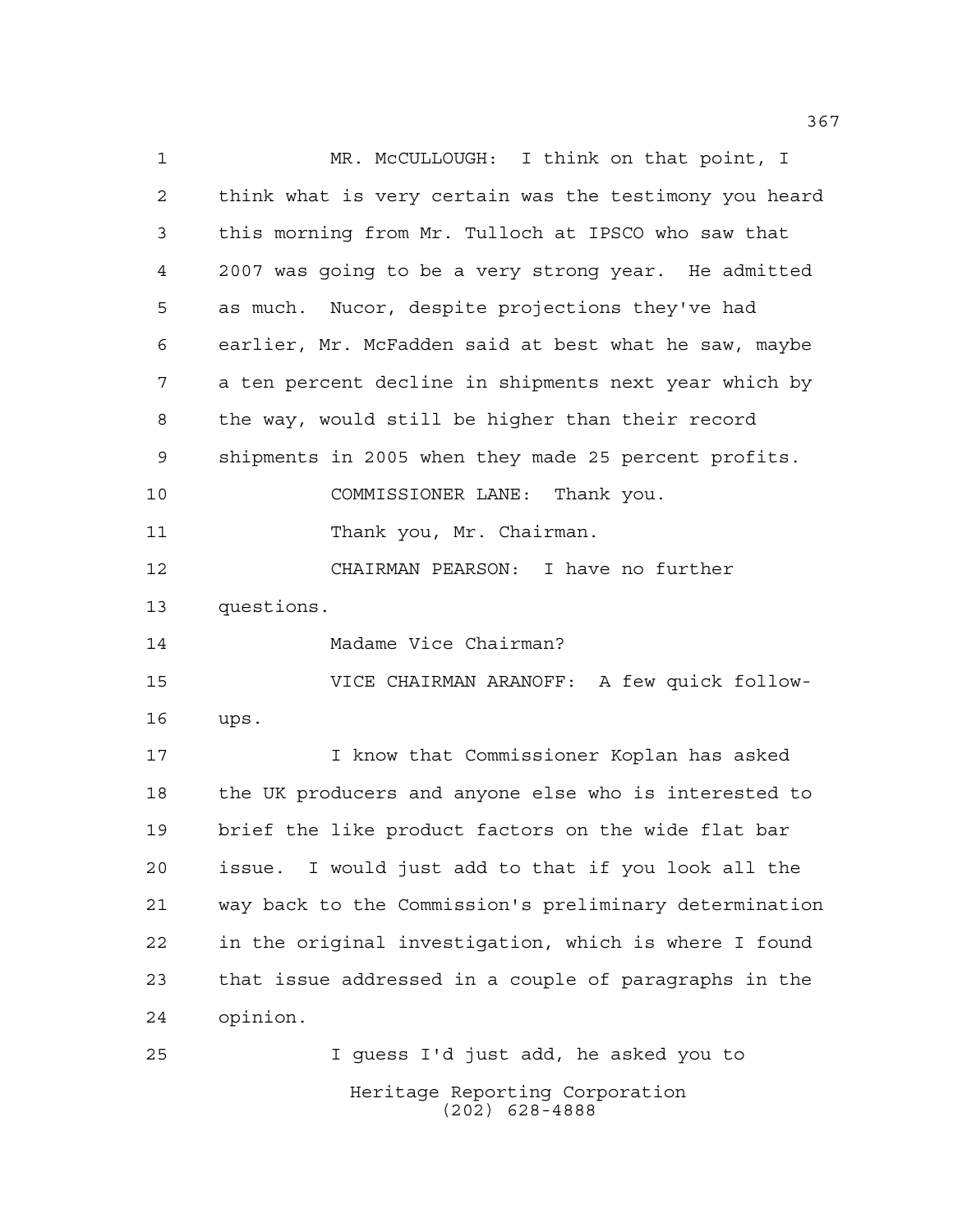address the like product factors, and my additional question is the Commission did address the like product factors in the preliminary determination and it said basically, well, the fact that the manufacturing process is very different weighs one way, and the fact that there are overlaps in end uses weighs the other way and we go with that one.

8 So the question would be, well we can change our like product determinations in a sunset review, but we usually like to know has something changed about those six like product factors in the intervening time. So as you address them it's not just did we weigh them wrong the first time, or did that Commission weigh them wrong, but has anything changed in the underlying facts that might influence our decision on whether or not to reconsider.

 Just one other quick follow-up question. In the last chart in the Willkie Farr Mexico questions where it talks about how under any scenario the projected increase in capacity for the current Mexican producer would not get rid of the supply deficit in the Mexican market, that I assume did not take into consideration whatever it is that Mittals is planning to do in the Mexican market.

Heritage Reporting Corporation (202) 628-4888 MR. PRUSA: That is correct. That is with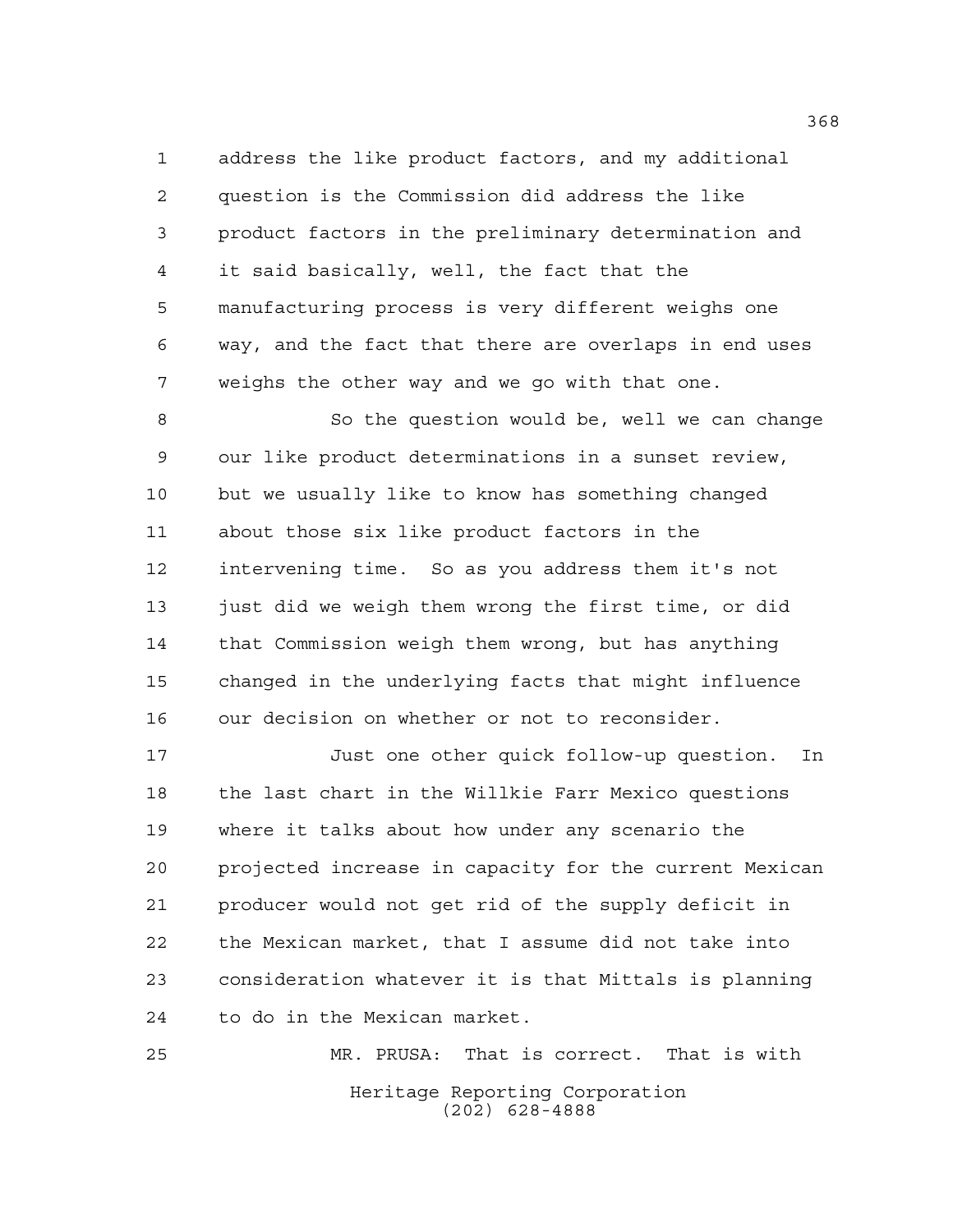Heritage Reporting Corporation (202) 628-4888 AHMSA right now as the sole producer, it's focused on AHMSA and demand projections on top of that. Correct. VICE CHAIRMAN ARANOFF: Okay. So feel free in your posthearing to address whether the fact that Mittal may be preparing to enter that market makes a difference to the analysis that you offered. MR. PIERCE: We'd be happy to. We don't know much about Mittal's plans. There's a press report about it. As far as the details beyond that, we'll see what we can find. VICE CHAIRMAN ARANOFF: I'm assuming they're not buying your client, they're actually talking about building another producer in Mexico. But -- MR. PIERCE: I'm assuming that too. (Laughter). VICE CHAIRMAN ARANOFF: There's only two ways to enter the Mexican market, right? You've either got to buy the mill that's there or you have to build one. MR. CUNNINGHAM: If you see Mr. Pierce and me drinking heavily in a bar together -- (Laughter). VICE CHAIRMAN ARANOFF: I don't hang out in bars so I probably wouldn't see you. (Laughter).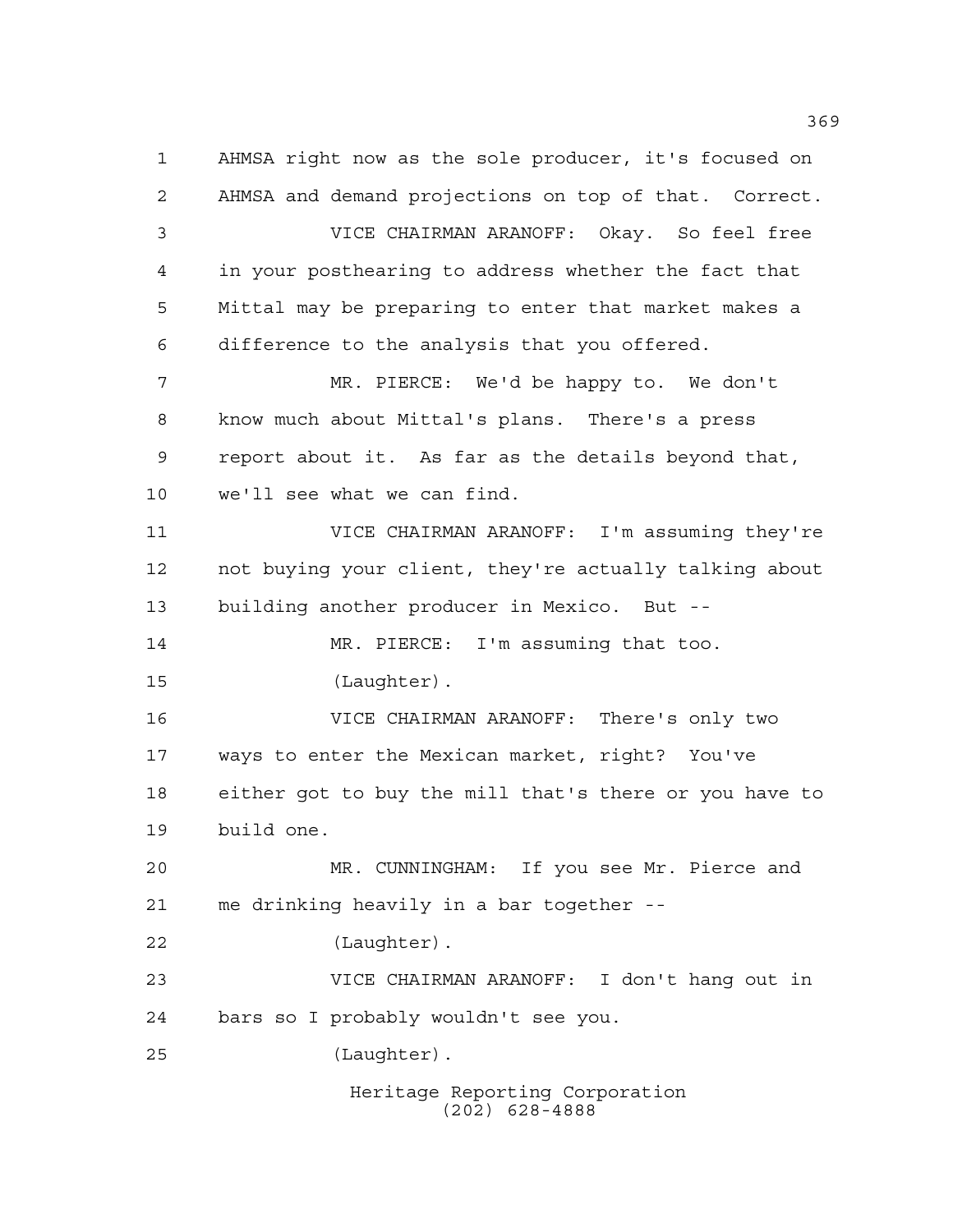Heritage Reporting Corporation (202) 628-4888 Thank you very much to all of the witnesses this afternoon. I have no further questions. CHAIRMAN PEARSON: Madame Vice Chairman, at the end of your previous round both Mr. Kunka and Mr. Montalbine had wanted to comment on the question then pending. Do you recall what it was, and would you be willing to allow them to answer now? VICE CHAIRMAN ARANOFF: the question was transportation costs to China and how much we can move big, heavy plates around the world. I don't know if there's anything you want to add now. You're welcome to do so. MR. KUNKA: This is Mr. Kunka from Caterpillar. We look at total supply chain costs which include transportation. But there was a question about is transportation equal no matter where it's coming from. The answer is no. We also look at how it affects our other criteria such as delivery and the risk of the product being damaged when it gets there. There are things we have to consider that do add cost to the total supply chain when considering long transportation, so again, if the material gets damaged, rusts, the boat sinks, a number of different things. So I just wanted to say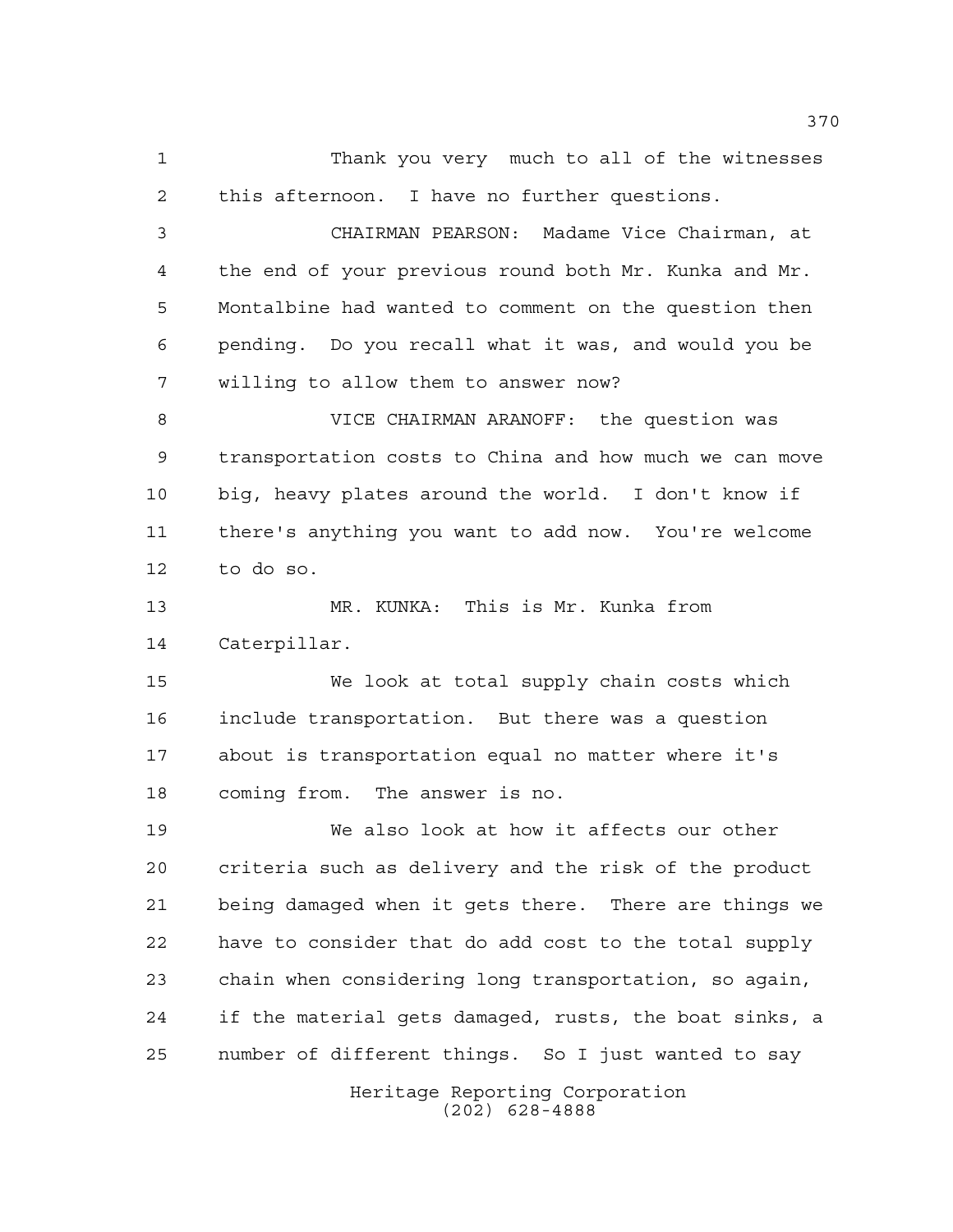## that we do look at that from a purchaser's

perspective.

Thank you.

 MR. MONTALBINE: Marc Montalbine on behalf of Germany.

 If I could add one thing. If we're talking about the so-called steel tourism, that is only something that happens with commodity products. When you're talking about special grade products, those are ordered by a specific client with specific specifications for a specific project. You can't just put it on a boat that's supposed to go to a pipeline in Iran and say oh, the order's gone in America, please turn the boat around and ship it to America. It's tied to a very specific project.

 That gets back to an earlier presentation by the Petitioners. I believe there was a question that you had about German exports outside of the EU and how there was an increase. Those are exports to a pipeline project in Iran. What the Germans are exporting outside the EU is project specific. So it's not anything that could easily be diverted to the United States.

Thank you.

Heritage Reporting Corporation (202) 628-4888 VICE CHAIRMAN ARANOFF: Actually, I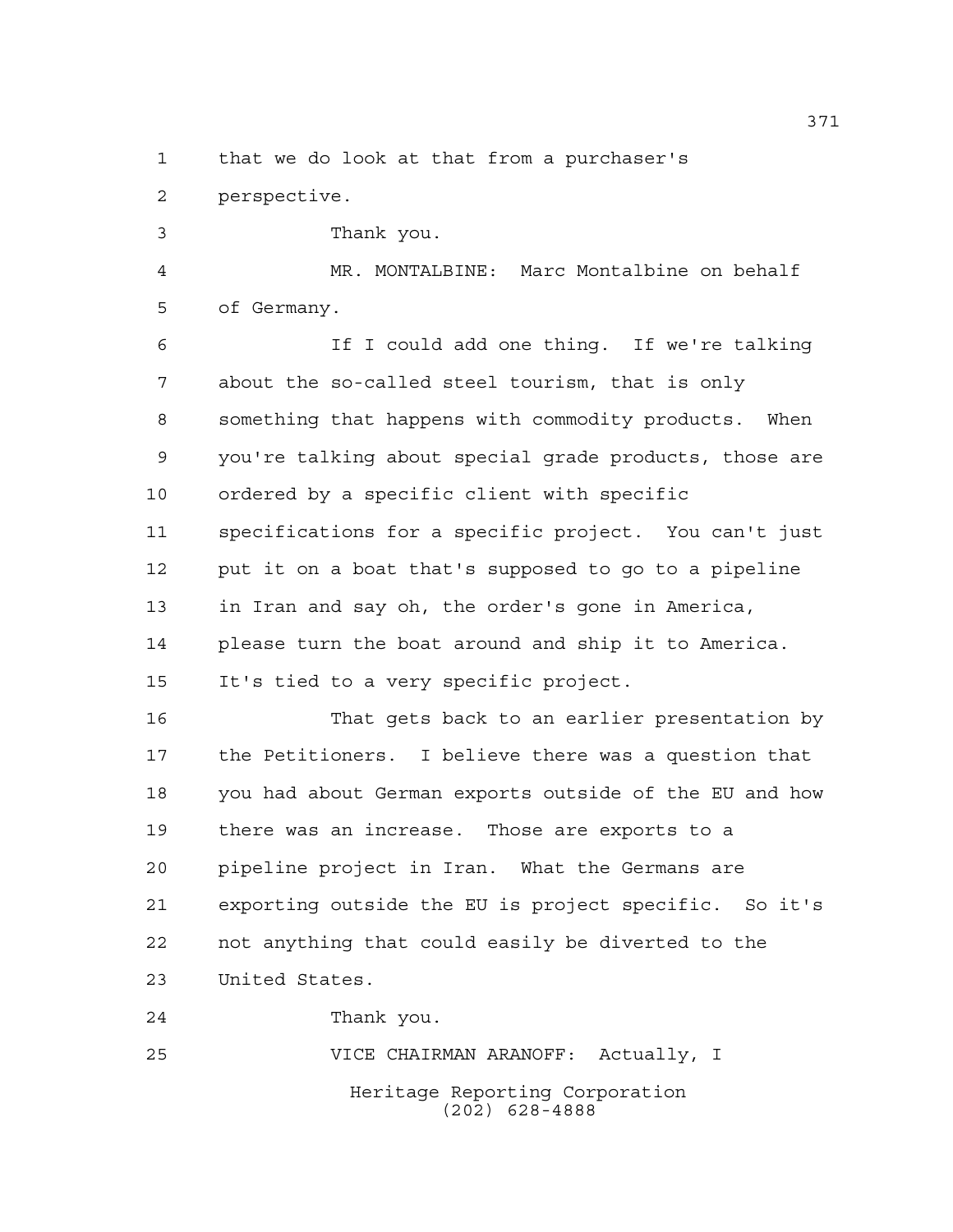appreciate those answers very much and thank you, Mr. Chairman for reminding me to give you the time. And anything that you can add in your briefs to document that that's where the Germany extra EU exports are going, although Commissioner Okun is suggesting that perhaps you don't want to advertise that too broadly in Washington. In any event, thanks very much for those comments.

 MR. MONTALBINE: I'm a little naive. I live in Germany, I work out of our German office, so I'm not as savvy in the Washington politics as maybe the others. So thank you for the comment. I'll try to be careful.

14 (Laughter).

 VICE CHAIRMAN ARANOFF: I believe the correct term is "axis of evil."

17 (Laughter).

 CHAIRMAN PEARSON: Madame Vice Chairman, I too am surprised I remembered that at 6:00 in the evening but I'm glad we got those responses. So thank you.

Commissioner Hillman?

 COMMISSIONER HILLMAN: Thank you. I hope just a couple of quick follow-ups.

Heritage Reporting Corporation (202) 628-4888 This exchange, Mr. Kunka, has just prompted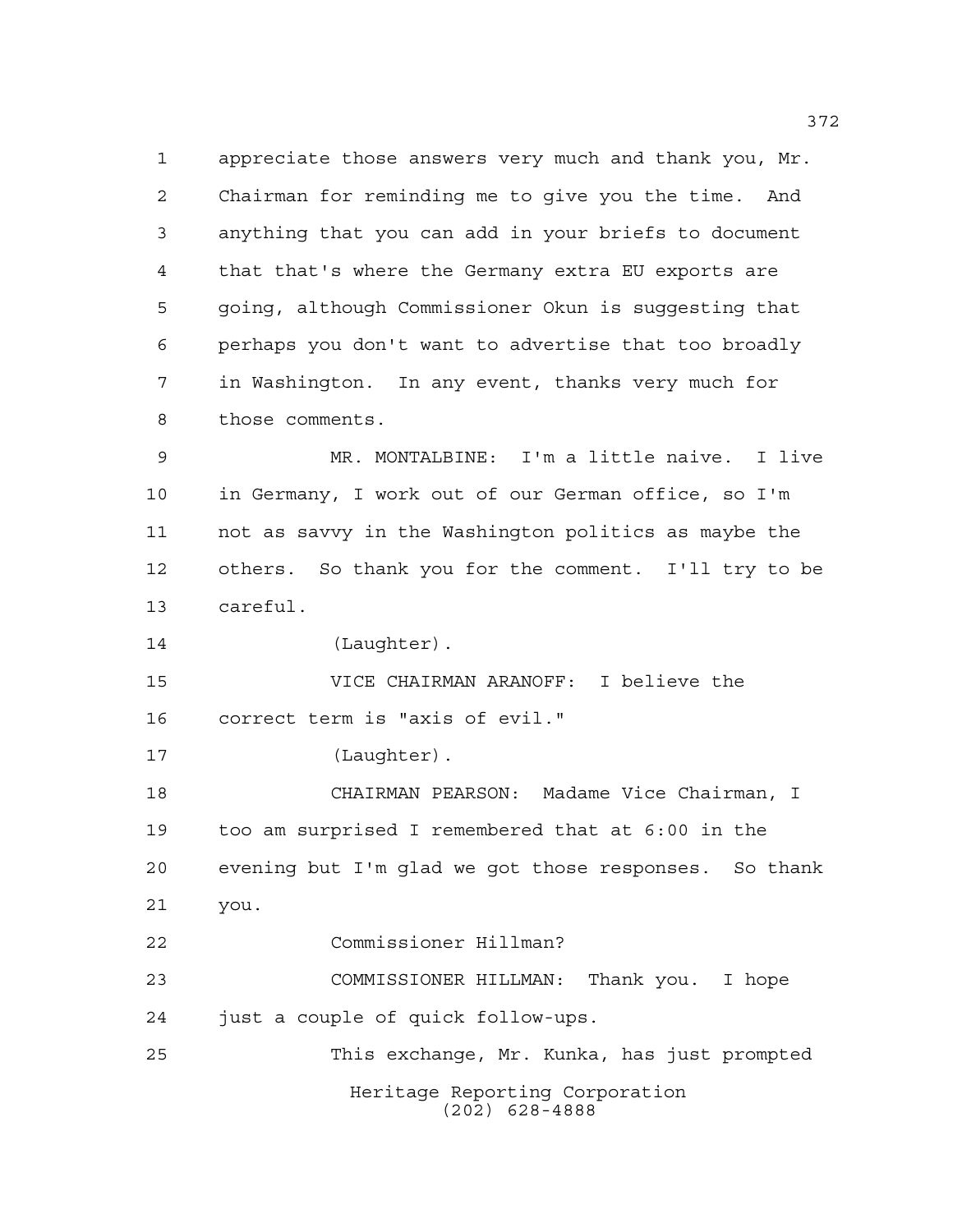me to make sure I know whether we have on the record, does Caterpillar purchaser cut-to-length plate from China? If you have to do that posthearing if it's confidential, fair enough. MR. KUNKA: You mean for U.S. consumption? COMMISSIONER HILLMAN: Either way. Are you

purchasing it for U.S. consumption?

 MR. KUNKA: Not for U.S. consumption. We have facilities that manufacture product in China that consumes Chinese cut-to-length plate.

 COMMISSIONER HILLMAN: Okay. I appreciate that answer.

 The last question on this issue of what is reasonably foreseeable, et cetera, et cetera. We heard a lot, Mr. Reyes, from you and others about how likely or near term any additions to capacity are in Mexico. But I noted in your slides you've also noted there's going to be this new rail car facility right near your plant. Can you give me a sense of what is the reasonably foreseeable timeframe in which this rail car facility would be actually up and running and demanding product?

Heritage Reporting Corporation (202) 628-4888 MR. GARZA: This is a joint venture between Greenbrier Group of Oregon with already existing company, Monclova Cuavila. They are going to use the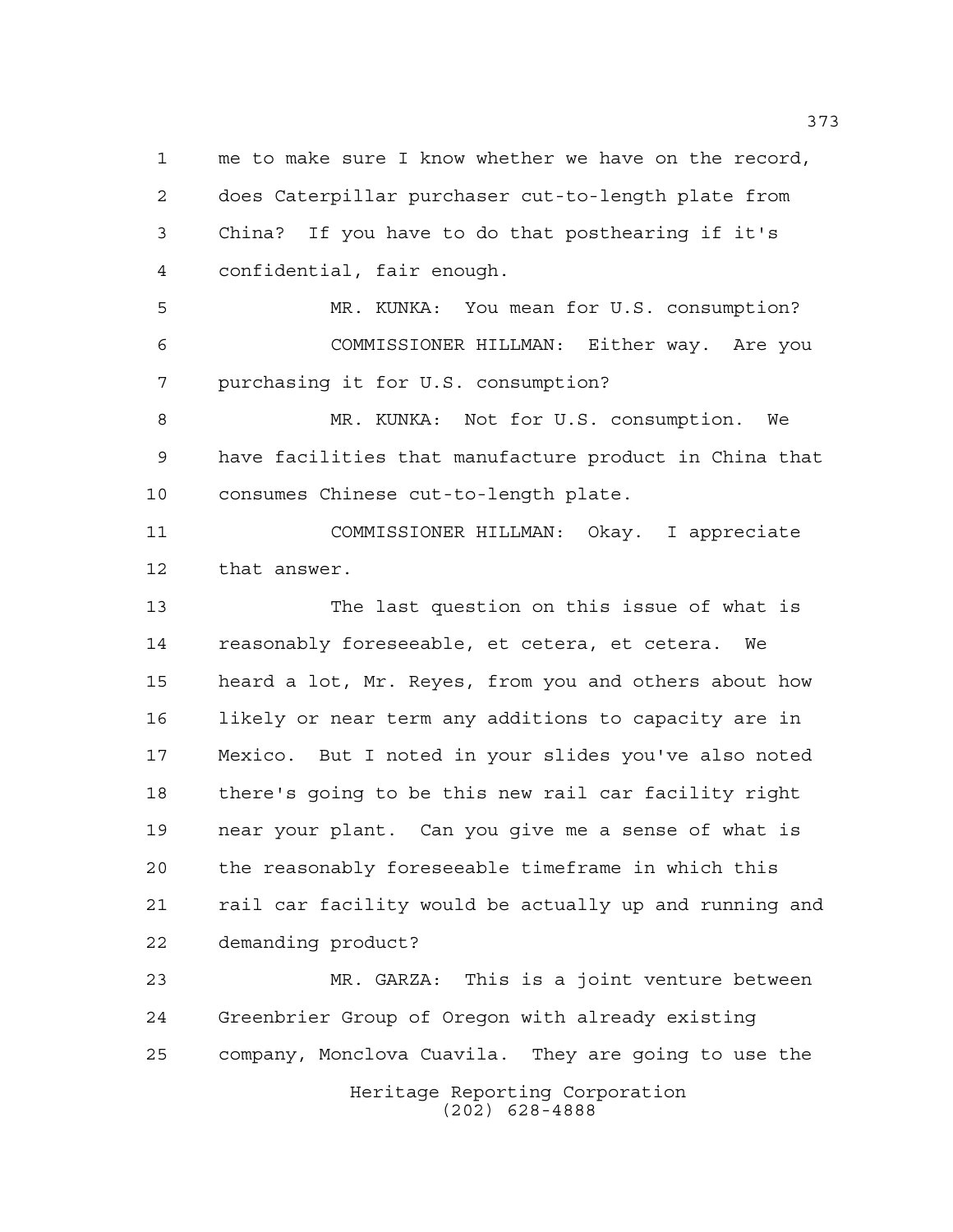Heritage Reporting Corporation (202) 628-4888 facilities that already exist, so they are planning on start operation in four months. COMMISSIONER HILLMAN: Four months from now. MR. GARZA: Yes. COMMISSIONER HILLMAN: Do you have a sense of how long it would take them to ramp up in terms of needing -- MR. GARZA: The first order they have is for 500 railroad cars. COMMISSIONER HILLMAN: Beginning in four months. 12 MR. GARZA: Yes. COMMISSIONER HILLMAN: I appreciate that. With that, I have no further questions. MR. PRUSA: There is a press article we can submit posthearing that actually documents the specifics. COMMISSIONER HILLMAN: I appreciate that. I would join my colleagues in thanking all of you for your testimony and for taking the time to be with us. We very very much appreciate it. Thank you. CHAIRMAN PEARSON: Commissioner Okun? Any further questions from the dais? Mr. Corkran, do members of the staff have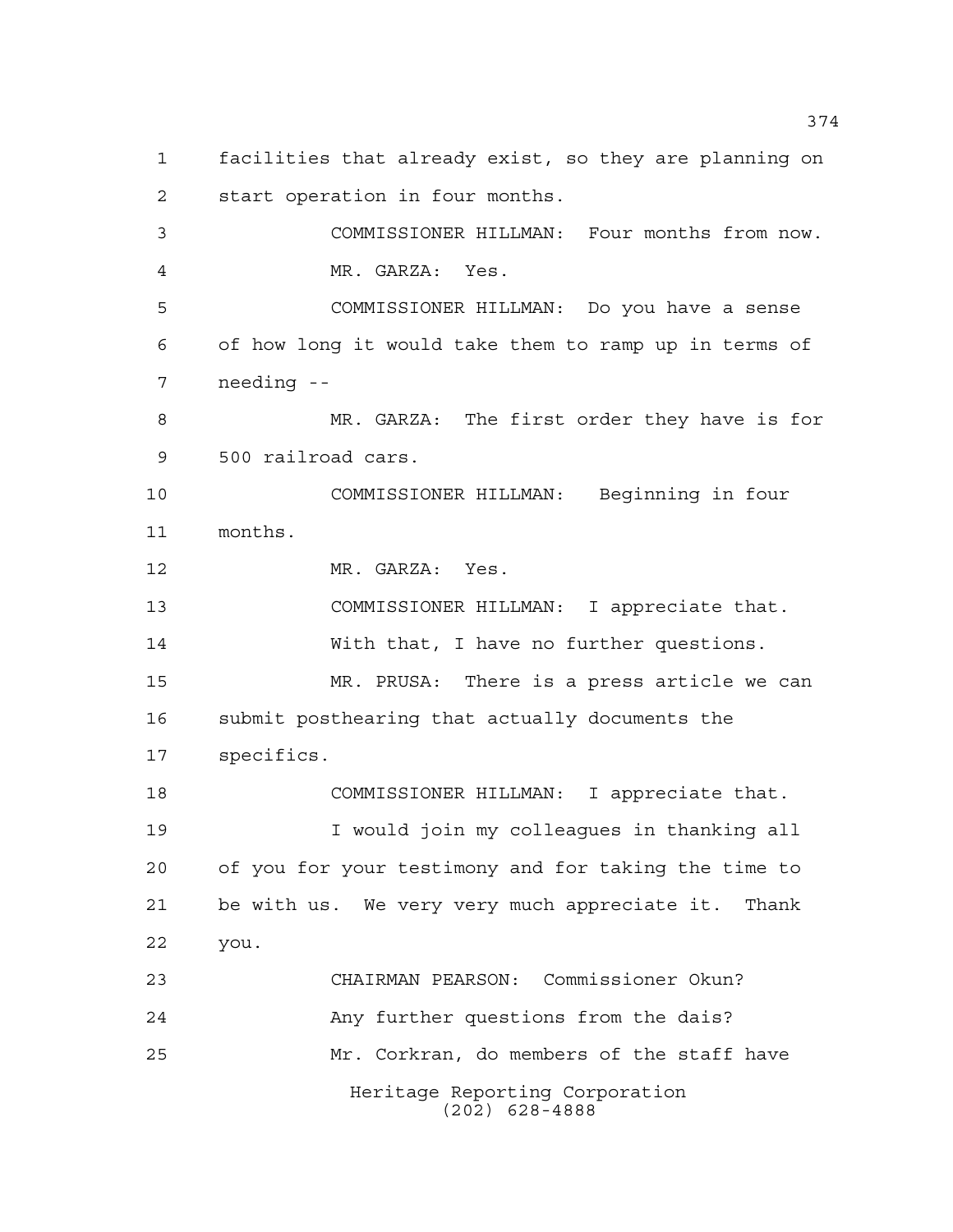any questions?

 MR. CORKRAN: Douglas Corkran, Office of Investigation. Thank you, Chairman Pearson. Staff have no further questions. CHAIRMAN PEARSON: Do parties in support of the continuation of the orders have any questions for this panel? MR. SCHAGRIN: Thank you, Chairman Pearson. Roger Schagrin speaking. On behalf of all counsel we have no questions of this panel. CHAIRMAN PEARSON: Okay. Let me review the time remaining. Those in support of continuation have 11 minutes left from the direct presentation plus five minutes for closing. In opposition to continuation, three minutes from direct plus the five. How would you like to proceed? Do you want to offer rebuttal or would you like to go directly to closing? MR. SCHAGRIN: It's so early, we would like to offer rebuttal. CHAIRMAN PEARSON: Very well. Go ahead and rebut.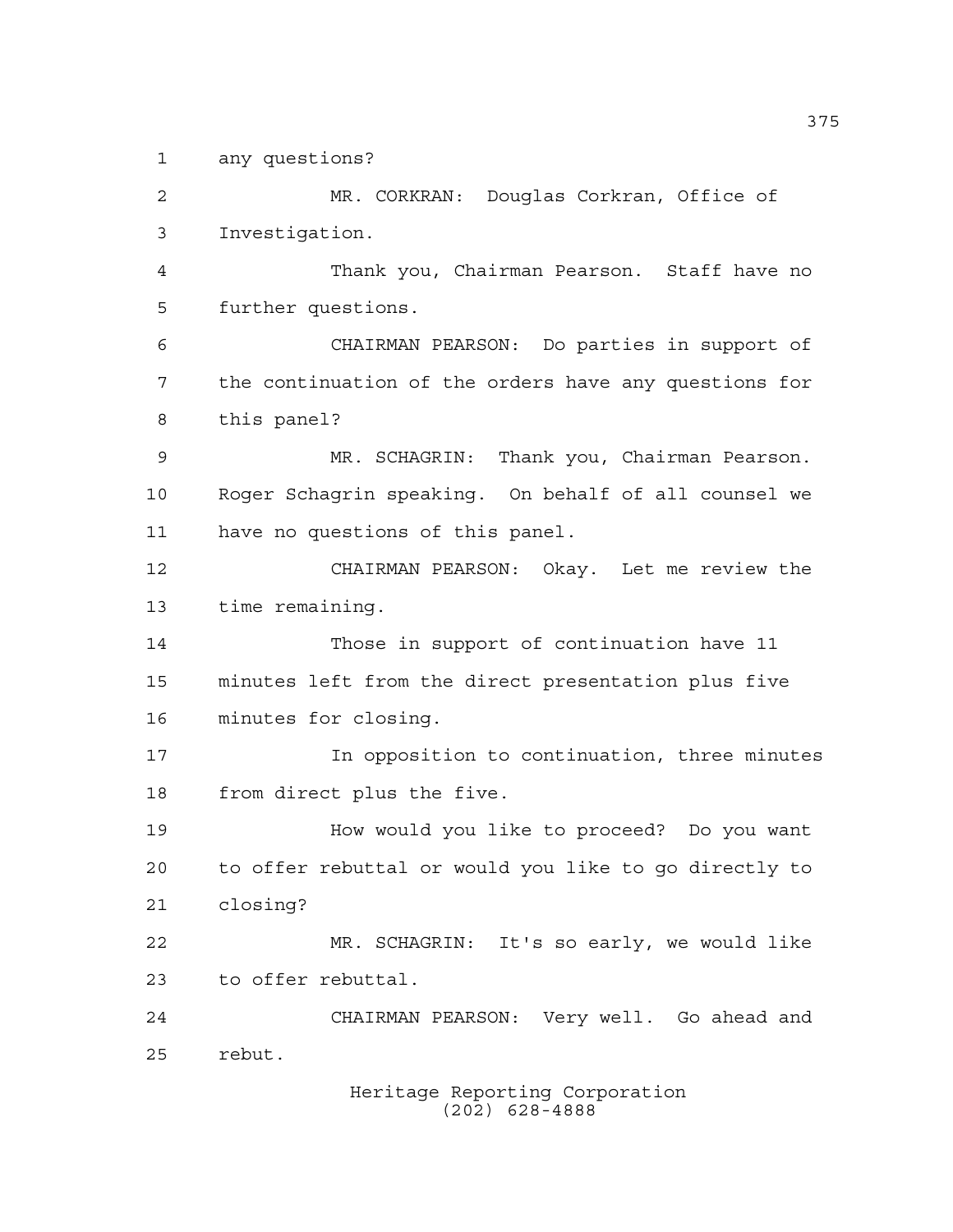We should excuse the panel.

Heritage Reporting Corporation (202) 628-4888 MR. CUNNINGHAM: Let me defer until after I hear what they rebut, but I'm pretty sure all I want to do is close, but let's see what they rebut with first. CHAIRMAN PEARSON: Would you like the opportunity to rebut after their rebuttal or -- MR. CUNNINGHAM: I've got to -- We've already rebutted everything they did in their original presentation. So if they have something new on rebuttal I might want to rebut that, but I'm going to try to avoid it if possible. CHAIRMAN PEARSON: You have no objection in allowing me to let them go directly to closing? MR. CUNNINGHAM: Absolutely. (Pause). CHAIRMAN PEARSON: Please proceed. Mr. Schagrin, you're starting? MR. SCHAGRIN: Thank you, Chairman Pearson, members of the Commission. I will begin. It's interesting that Respondents started out with charts and their economic presentation trying to demonstrate to the Commission that between 1990 and 2005 there was no correlation between import volumes and industry profitability, which came as quite a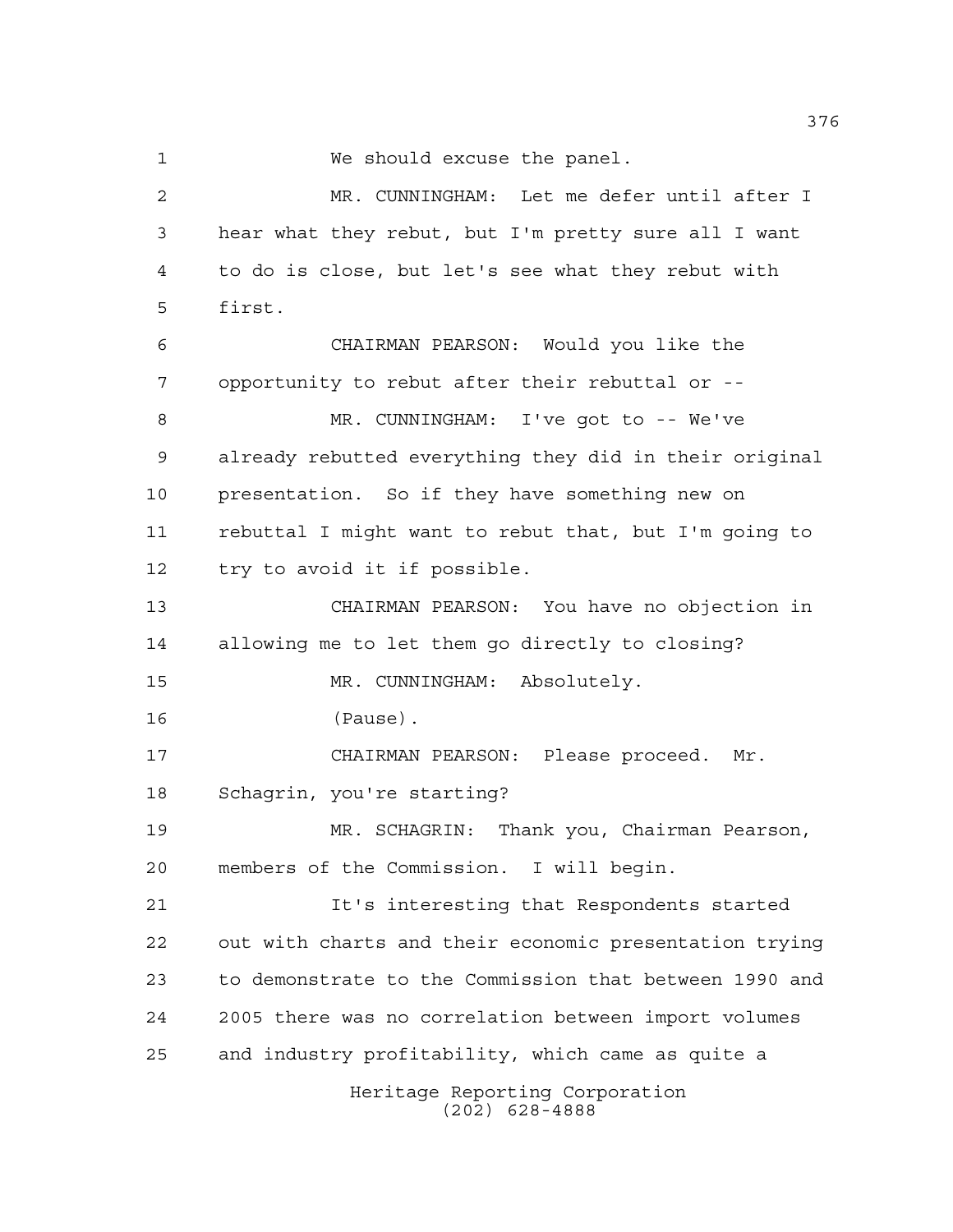shock to me since the Commission's done three cases on cut-to-length plates since that time, as well as three sunset reviews and you found correlation in all between imports and the injury suffered by the industry. Why did you do that? Because it was obvious, of course.

 I think there's a misunderstanding of the Petitioners' argument and what is called the Schagrin economic paper, although to be honest we did put the names of our two PhD economists on it, not myself. I am not an economist and I am one of the few people who is actually proud of that.

 But the misunderstanding is that there is a sense from respondents that in order for there to be a recurrence of injury you had to believe the U.S. was going into recession. That is not the case.

 There is, I think, little chance that the first quarter of 2007 is going to experience the incredible growth which happened in the first quarter of 2006, 5.6 percent GDP growth, tremendous growth as was pointed out at the hearing this morning, in plate consumption. If we have that kind of growth in the first quarter of 2007 I'll jump for joy. I love economic growth. It's good for everybody. It's just so unlikely.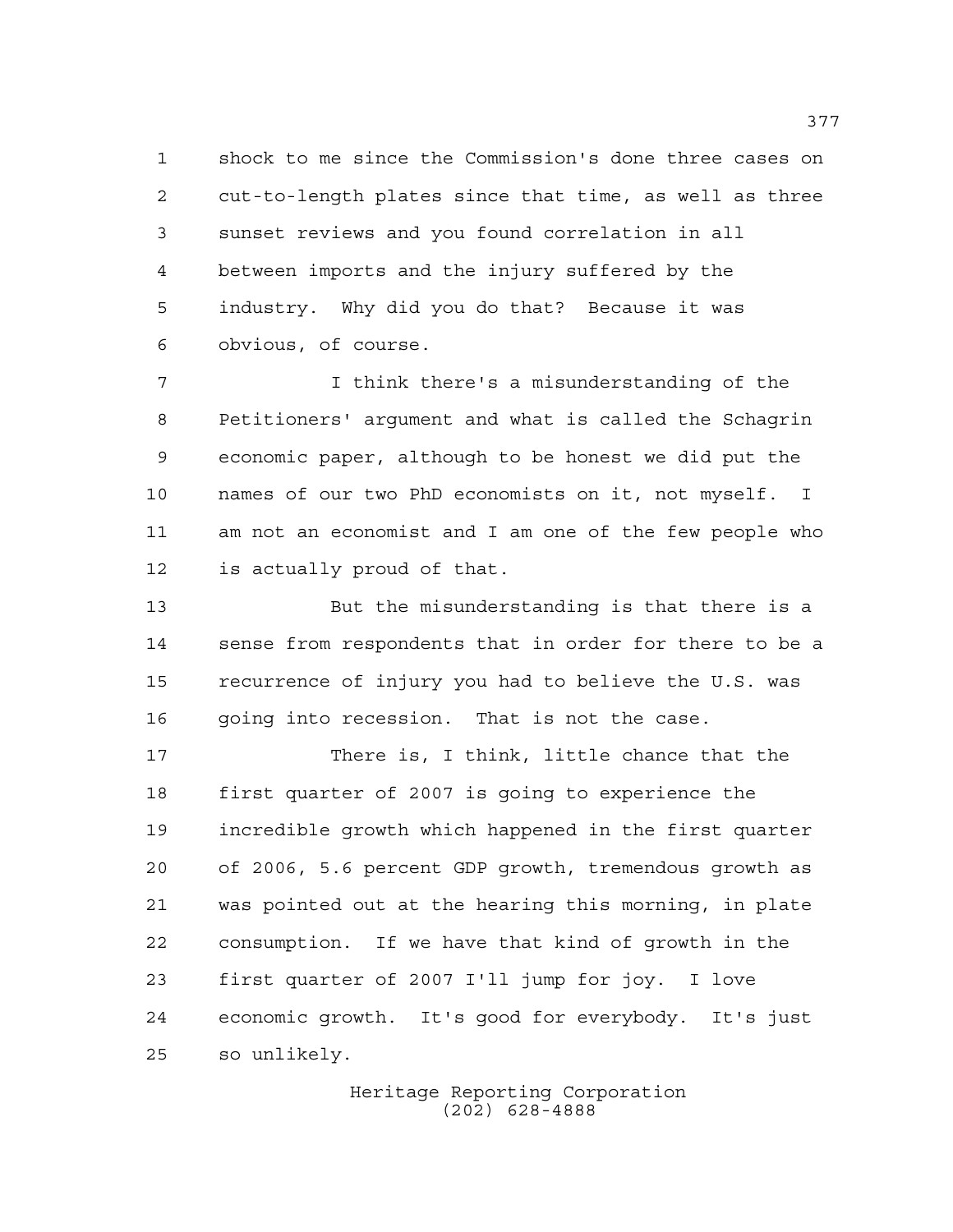Listening to the financial news every day, reading the financial press, it seems to me that the entire debate going on in this country after 17 Fed rate increases is whether we're going to have a hard landing, a soft landing, or a bumpy landing. I never hear anybody of the financial gurus or the economic press talking about a no landing scenario. So I think there's little doubt, it's the economic cycle, that we are going to have a slowing economy, and it's because we're going to have the slowing economy that the plate producers now I think, two or three of the major plate producers told you this morning that they are planning some capacity shutdowns or production shutdowns in the fourth quarter. Strong market, tight supply, tight demand conditions don't make companies tell their workers to come home, don't come to work today, we're not producing plate today.

 Let's be realistic here, and I don't think the Respondents were ever realistic this afternoon.

 It was very interesting to me that the purchasing manager of Caterpillar said gee, it's a pity we heard about these fourth quarter industry shutdowns because we're afraid it's going to add to tightness.

Heritage Reporting Corporation (202) 628-4888 The industry wouldn't be planning shutdowns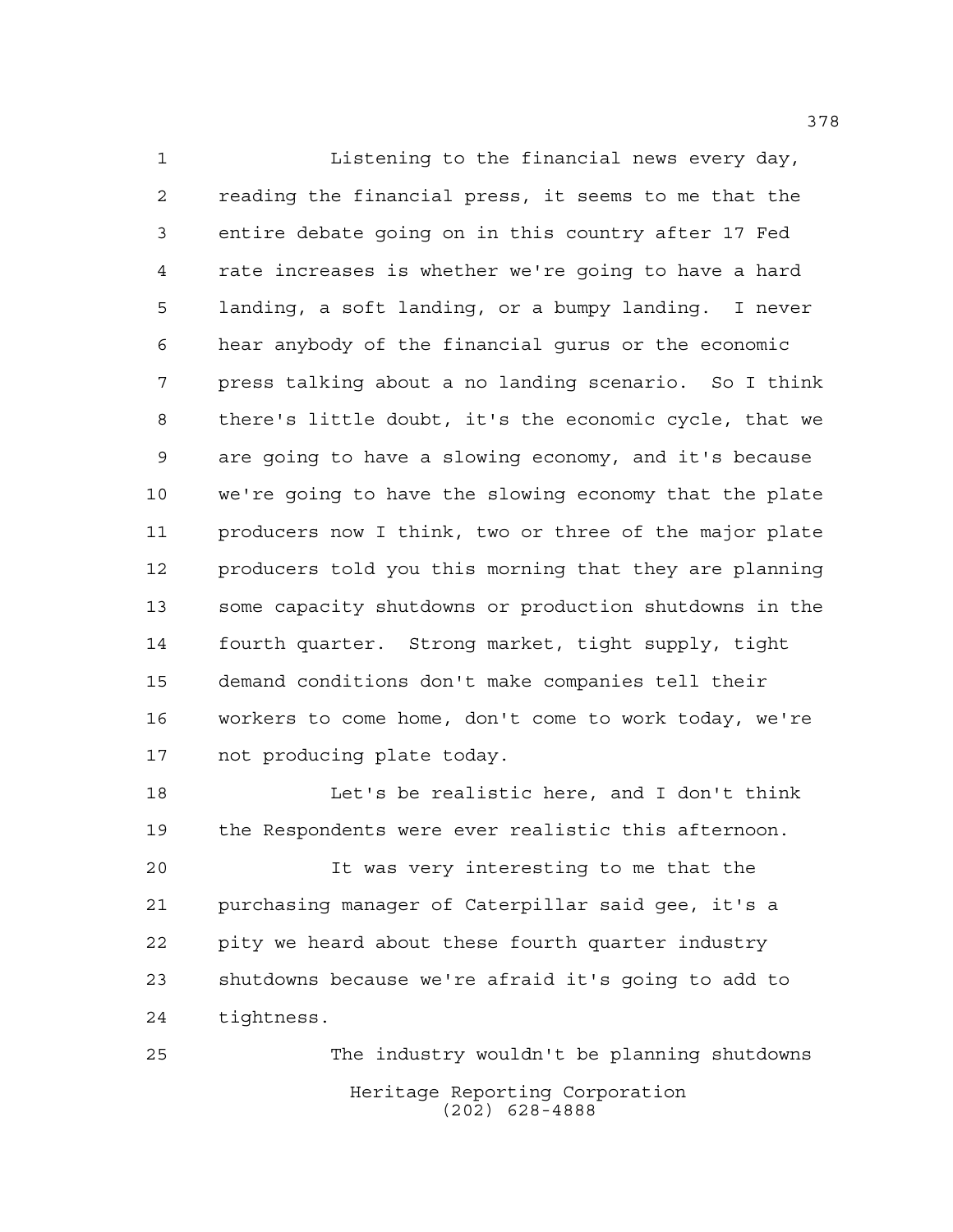during the fourth quarter, which we'll get to in our posthearing brief, if it wasn't for the fact that their order books are so weak.

 If Caterpillar wants to make sure that the industry doesn't have a shutdown, let them order more plate from the domestic producers and we'll talk about that in our posthearing brief confidentially.

 I wasn't here on Tuesday, but I presume that the Caterpillar arguments are very similar to that of auto producers. They really want to buy domestic product but they don't want there to be orders against unfairly traded product because they'd love to use the price offers of unfairly traded products in order to force down domestic pricing.

 That's essentially what I heard the Caterpillar witness saying today. That demonstrates that if you get rid of these orders there's going to be a price effect. But the fact is the largest segment of demand for the domestic industry isn't in fact any of the segments discussed this afternoon. The vast majority of sales are to service centers. That is what drives orders for the domestic industry. And unlike Caterpillar, the service centers don't want to use import prices to force down domestic prices. They're going to buy imports as soon as they're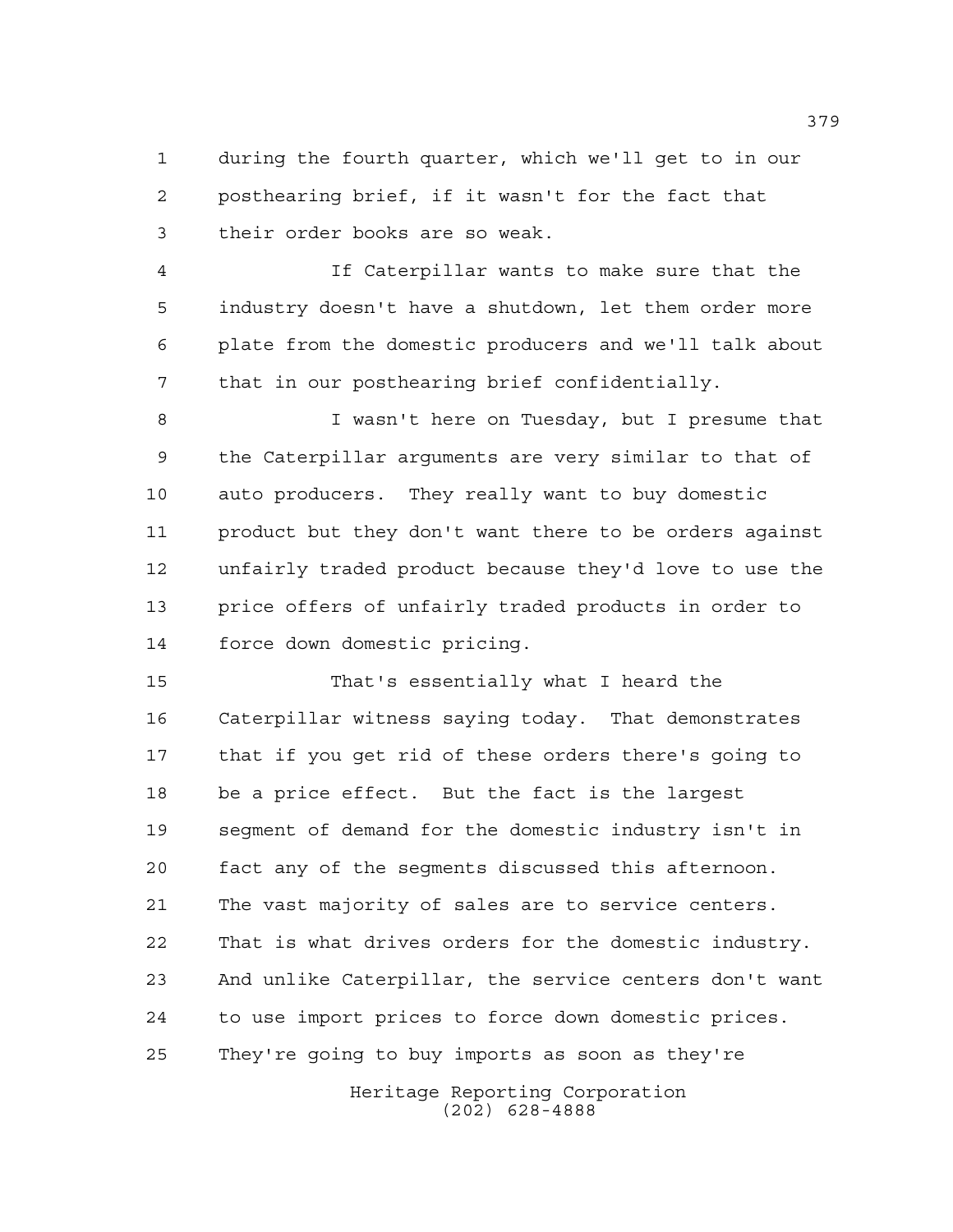offered at lower prices. That's why we had these huge import surges from the former Soviet countries back in '96, why we had them after the Asian crisis in '98, '99, is because service centers bought imports at lower prices than domestic products in droves.

 Let me just talk about the Brazilian exports to Canada. I don't think there's a dire shortage of plate in Canada, but there are a lot of exports to Canada. A lot of those exports are just from Oregon Steel Mills right to their Camrose Pipe Facility. They're not really "in" the Canadian market. But if there are such shortages in Canada that caused Brazilians to ship 45,000 tons in the first half of this year you would think that Brazilian export prices to Canada would be at least as high as U.S. prices, and I think you'll see in our posthearing brief that that's not the case. It's because they're buying share in Canada and having an adverse affect on the two remaining Canadian producers.

 The China issue. China is the next Asian crisis. The difference is that the Asian crisis was a meltdown in demand. This time it's a supply explosion in China. It's not speculation about where China is going and a bunch of domino theories and how do we connect the dominoes, and it's so complicated. China

> Heritage Reporting Corporation (202) 628-4888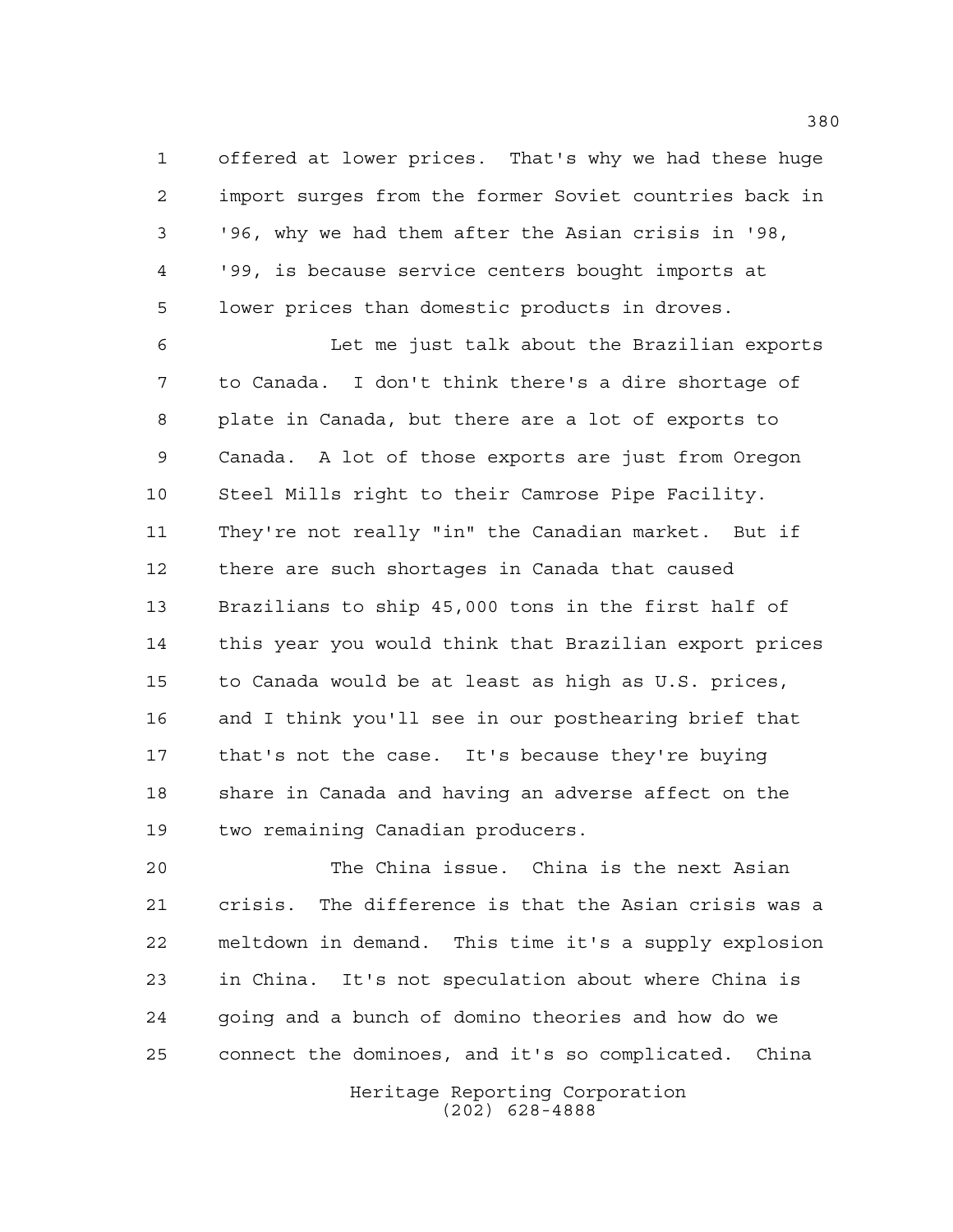is exporting massive amounts of plate around the world right now. It's going to increase in the future, but they're doing it right now. All the data is in the Stewart and Stewart brief and we'll highlight it in ours.

 In fact there was an article in AMM just yesterday where a representative course was complaining about the fact that there's so much flat rolled imports coming to the EU from China that it's causing problems. Why would there be a potential EU pate case against China if there weren't already a lot of plate imports from China into the EU?

 The penultimate issue, the cumulation issue. I think this Commission has done an extraordinary job over the first six years of sunset in deciding when not to cumulate and to let countries out or to find no discernible impact. I know just as the plate where I've done the first, the last two reviews you let South Africa out, you let France out. We haven't had an increase in imports from those countries. You didn't hear the domestic industry complaining about that. The Commission got it right.

 I know that if you end the orders against all 11 of these countries, we're going to have import surges and we're going to have damage to this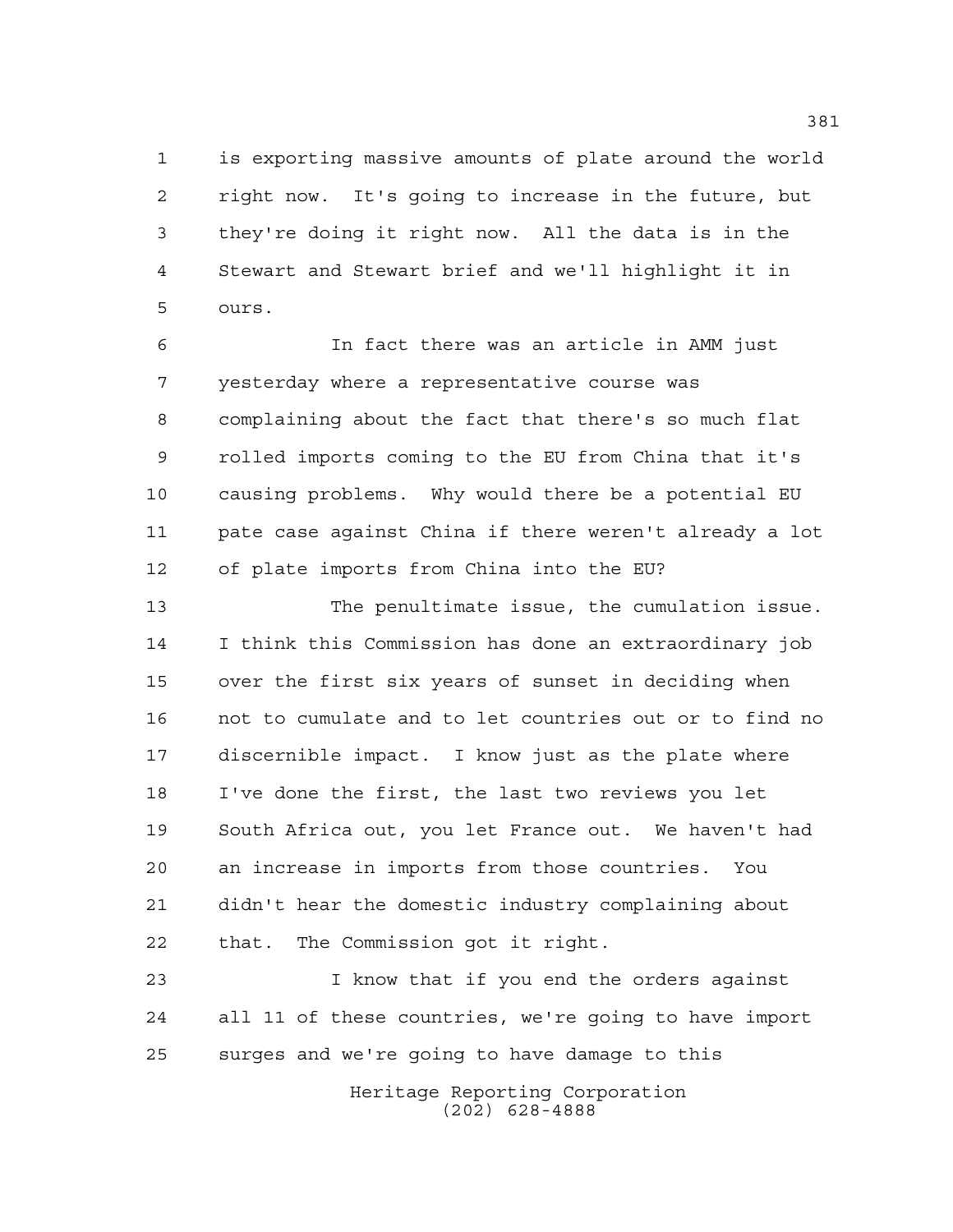industry. I've got enough clients laying people off and piping tubes. I'm tired of seeing good, efficient producers damaged by imports. Those are all China issues. I won't get into that.

 So we're really depending on you to use your wisdom in this case to decide which of these 11 countries, if you sunset the order, won't provide larger quantities of low priced imports to the United States. If that's the case, let them out.

 It's clear from the record that doesn't apply to all 11 countries.

12 Last night I just need to get on the record, looking at my calendar, my next time coming to this Commission isn't until April 12th. That may be the longest time span of my career.

 I know that the two successors to Commissioner Koplan are not here, and Commissioner Hillman, have already been named by the President. I presume if the Senate does their job there's at least a reasonable chance I won't see you again on April 12th. I just want you to know you have been a credit to the professionalism of the Commission and I have enjoyed practicing before you, including all the 201 cases. Unfortunately 9/11, but at least the Red Sox won the World Series during that time. Thank you.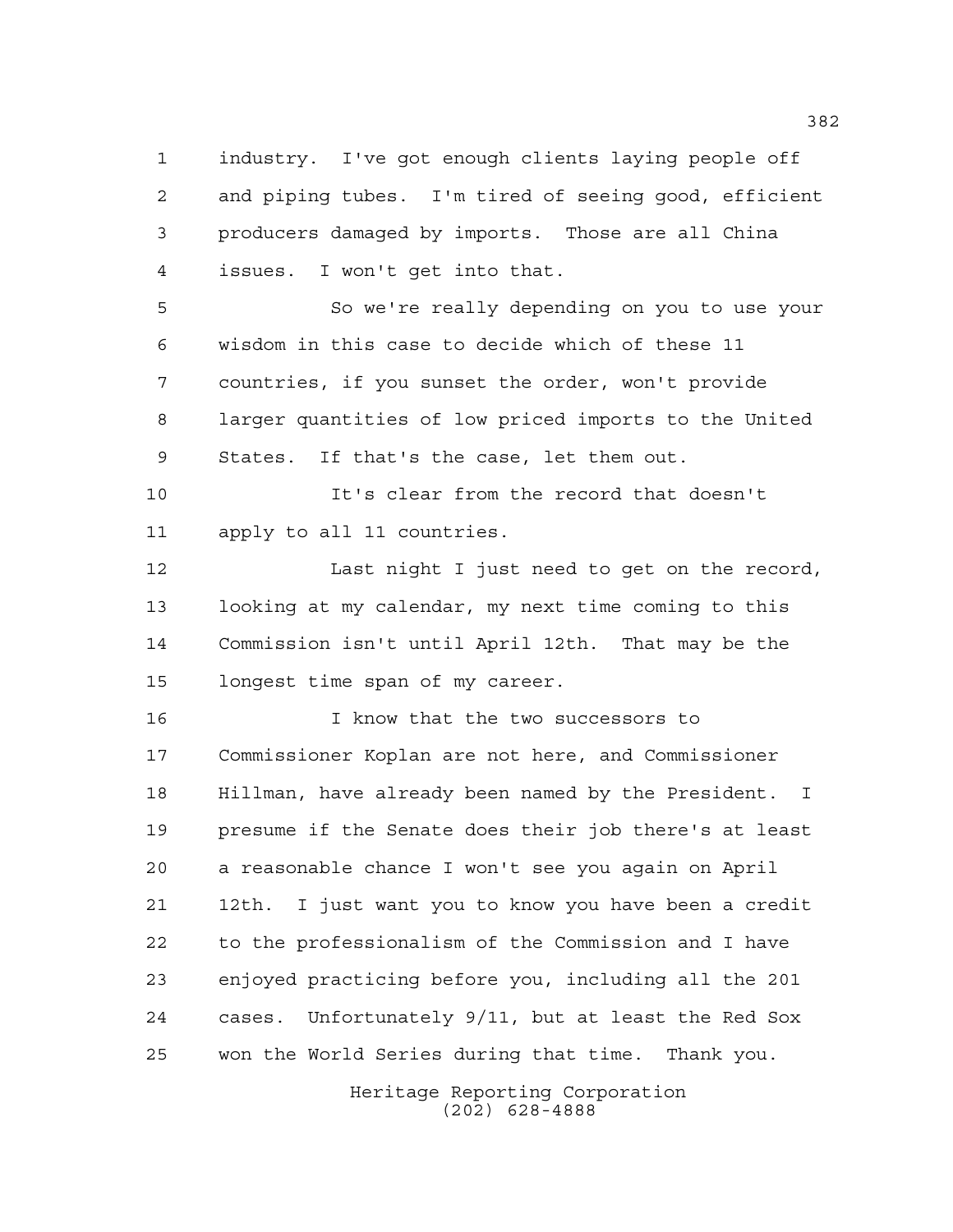MR. RIKER: I'm David Riker with some rebuttal points.

 Dr. Prusa listed a number of concerns with my economic analysis. I disagree with his comments. I'll have to review the transcript to address them point-by-point, but as I understand his comments, they are not only difference of opinion, but refutable misrepresentations of fact on Dr. Prusa's part. The study's on the record. It speaks for itself. Some people have even told me that it's readable, as economics go.

 My first example is those staples of economics, supply and demand. As I understand his testimony, Dr. Prusa claimed that my economic analysis is not a model of supply and demand, yet the last few pages of the submission show the equations for supply and demand for the model. You can look it up.

 My second example involves international price differences. As I understand his testimony, Dr. Prusa claimed that my analysis assumes that prices are higher in the U.S. than anywhere else in the world. That's not true. As I testified earlier today, the evidence that I reviewed does not indicate significant differences between EU and U.S. prices at the current time. The economic model does not assume that there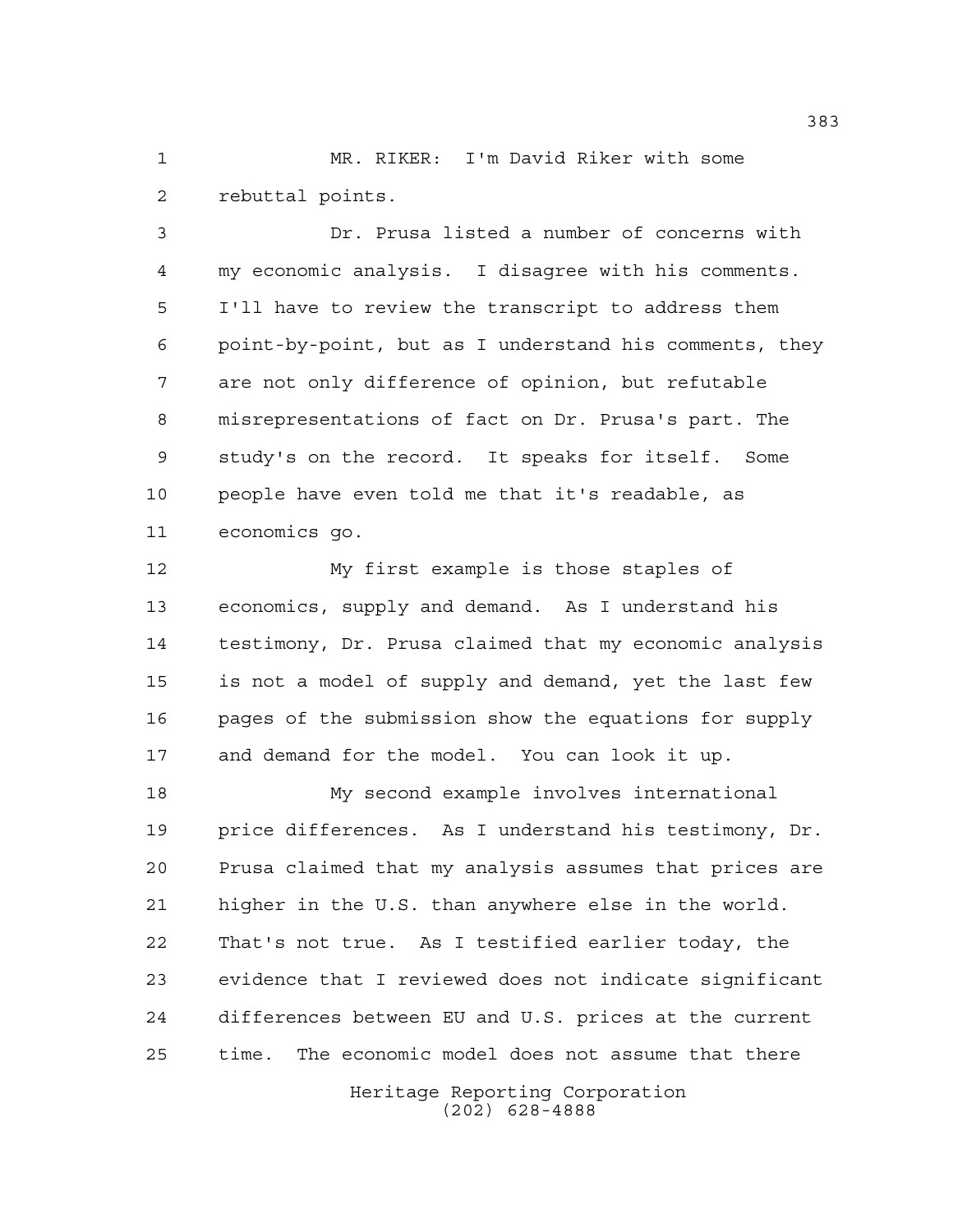are. The model is driven by large differences between prices in Asia and the U.S. The model is driven by the magnitude of existing unused capacity, by divertible exports, and by excess inventory of foreign subject producers.

 My third and last example involves foreign excess capacity. As I understand his testimony, Dr. Prusa claimed that my model assumes that 100 percent of the foreign subject producers reported excess capacity will be shipped to the U.S. market. In fact the economic submission explicitly states that there is likely a strong economic incentive to shift only a portion of these volumes if the orders are revoked.

 As I understand one of Commissioner Okun's questions earlier today, she was looking for a framework to gauge the significance of foreign subject tons to the reoccurrence of injury. In fact, the purpose of my economic model is to integrate these economic data in order to quantify the economic impact of revoking the orders. Whether you embrace an economic model or not, I think the Commission staff's own variance analysis shows just how sensitive the industry's financial performance has been to fluctuations in prices.

Heritage Reporting Corporation (202) 628-4888 MR. BRIGHTBILL: Let me continue with a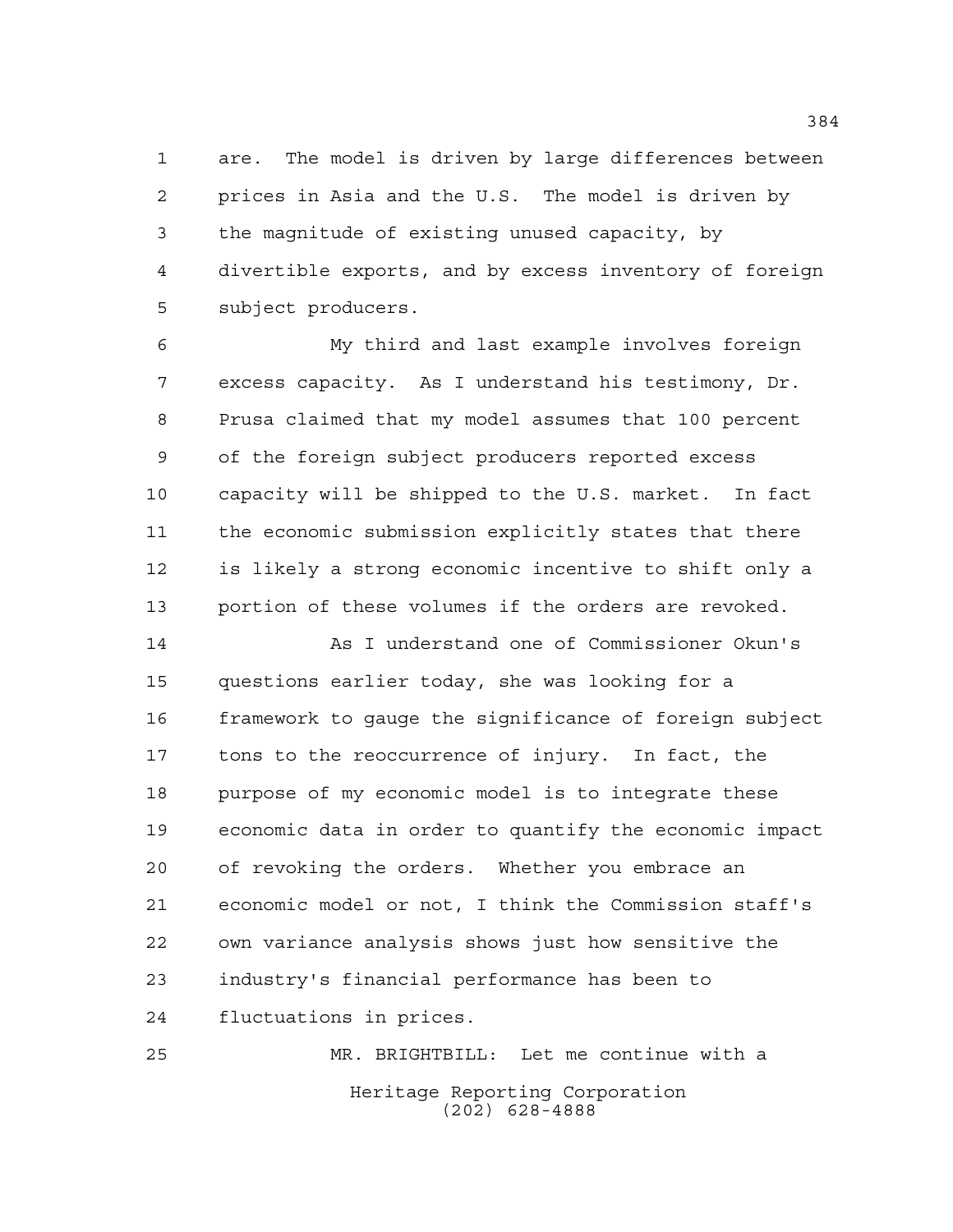couple of rebuttal points.

Heritage Reporting Corporation (202) 628-4888 China capacity. We did put on the record 70 million tons of capacity that's going to come on-line. We believe two years is the appropriate timeframe for looking at what is reasonably foreseeable. That's precedent which the Commission has established and which is appropriate. We've compiled all that capacity. The reason why Ambassador Schwab has elevated the China capacity problem to the level that she has is because of the dire situation that is faced today. I'd just underscore what Mr. Schagrin said, that the China domino effect story is not speculative, it's not overly complex. It's happening today. Brazil says, the President of the Brazilian Steel Institute recently described China's growing capacity as "a threat to Brazilian producers." So it's a threat to subject imports and the world. CHAIRMAN PEARSON: Now you're prepared for closing. MR. BRIGHTBILL: Would you like me to move directly to closing at this point? CHAIRMAN PEARSON: Yes. Unless you prefer to wait until after Respondents, but if you're ready - - Mr. Cunningham?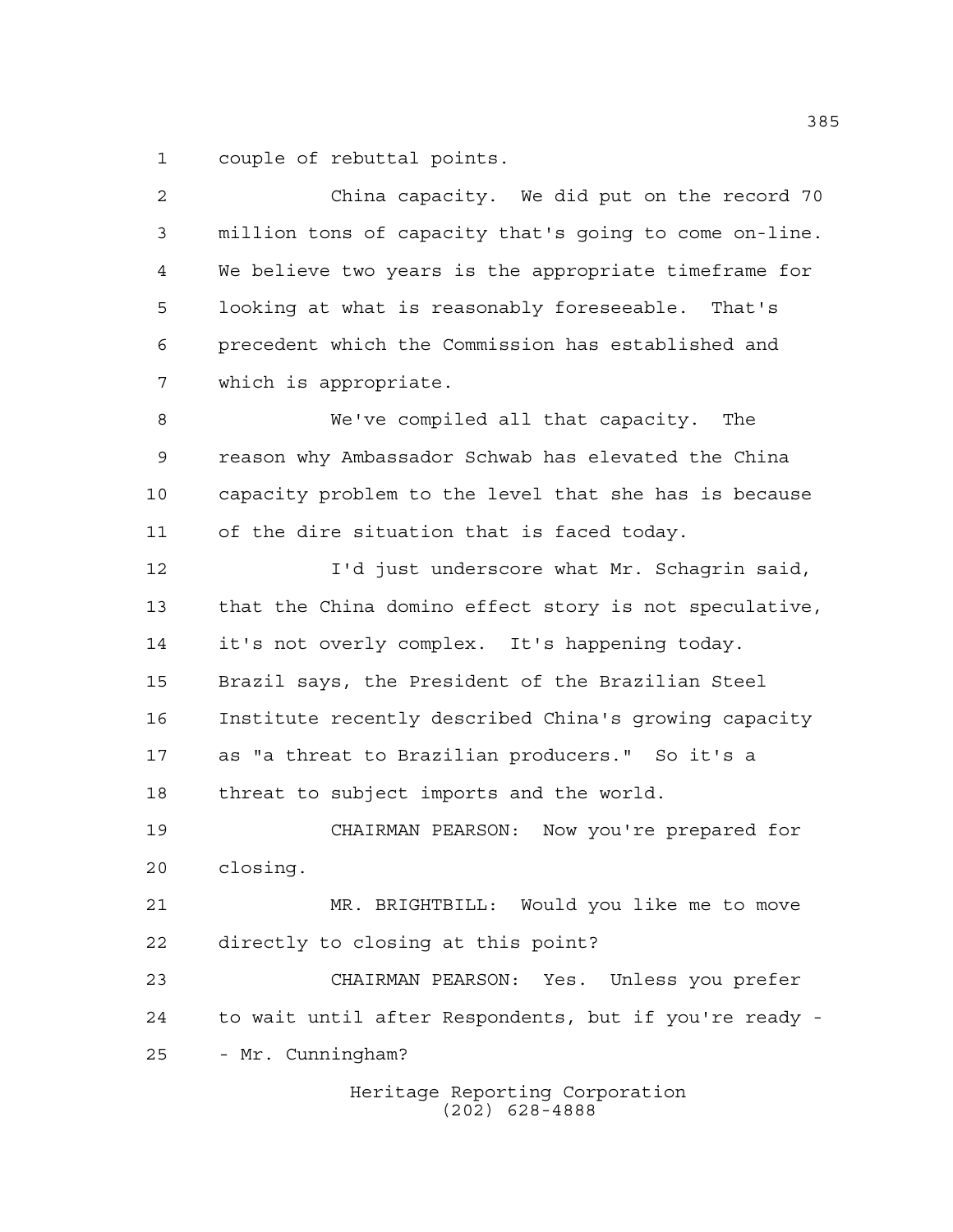MR. CUNNINGHAM: I don't intend to rebut anything other than some things I may say in my closing, so why doesn't he just go ahead with his closing and I'll take all my eight minutes and take part of it or whatever to do the closing. CHAIRMAN PEARSON: If you have no objection, Mr. Brightbill, go ahead. MR. BRIGHTBILL: Chairman Pearson, members of the Commission. Thank you for your attention during this long -- not as long day. As confirmed by this weeks' hearings no one can doubt the seriousness

 and the thoroughness of the Commission and we greatly appreciate the opportunity. Since 2004 the domestic cut-to-length plate industry has been doing well. Very well. Let's not forget, this is two years following many many more years of losses and decades of dumping, subsidies, and

 affirmative material injury determinations by this Commission.

 The AD and CVD orders on these and other subject countries are a very important reason why the domestic industry has recovered. The orders on these 21 countries have worked as intended, by eliminating dumped and subsidized merchandise from the market. Moreover, you know that the domestic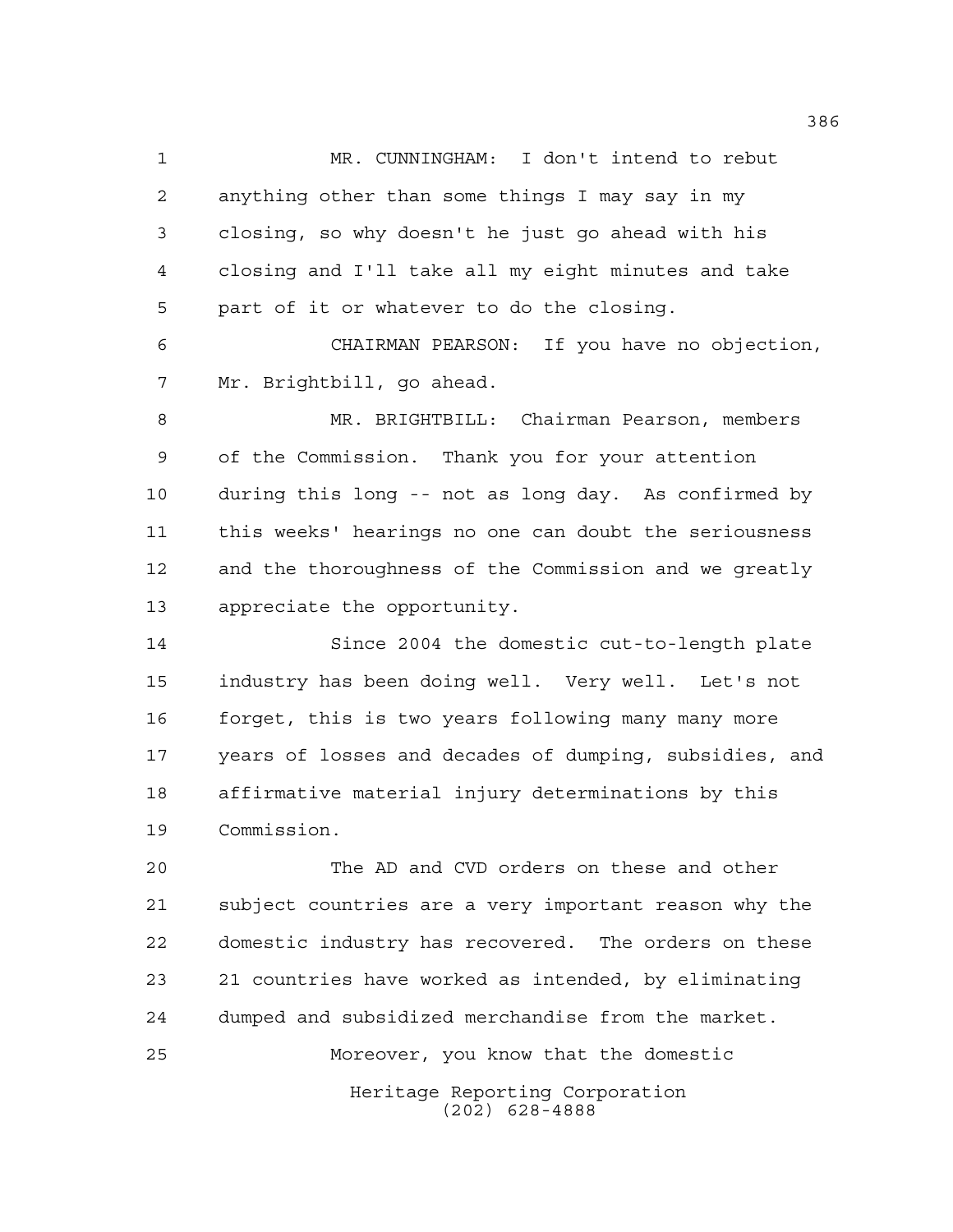industry's two years of profits are not the whole story of this sunset review. So what has this investigation revealed? Many of the same facts that you found a year ago in the sunset review of plate. Massive addition to Chinese capacity resulting in China becoming a net plate exporter with resulting impacts immediately throughout the rest of the world. Not speculative, not domino. True a year ago, still true today.

 Planned cut-to-length plate capacity additions of about 70 million short tons worldwide, including China, including many of the subject countries. Current prices that have already started to decline and are projected to decline by very substantial amounts. Global demand growth that is currently strong but which will slow significantly in 2007 and 2008. And a significant price gap between the United States and the rest of the world, several hundred dollars between the United States and Asia. Also, let's not forget, a domestic industry that lost money for four years of the period of review. So with these conditions as backdrop, what will happen if these orders are revoked? There will be a volume effect. Subject imports will return. These 11 countries will surge

Heritage Reporting Corporation (202) 628-4888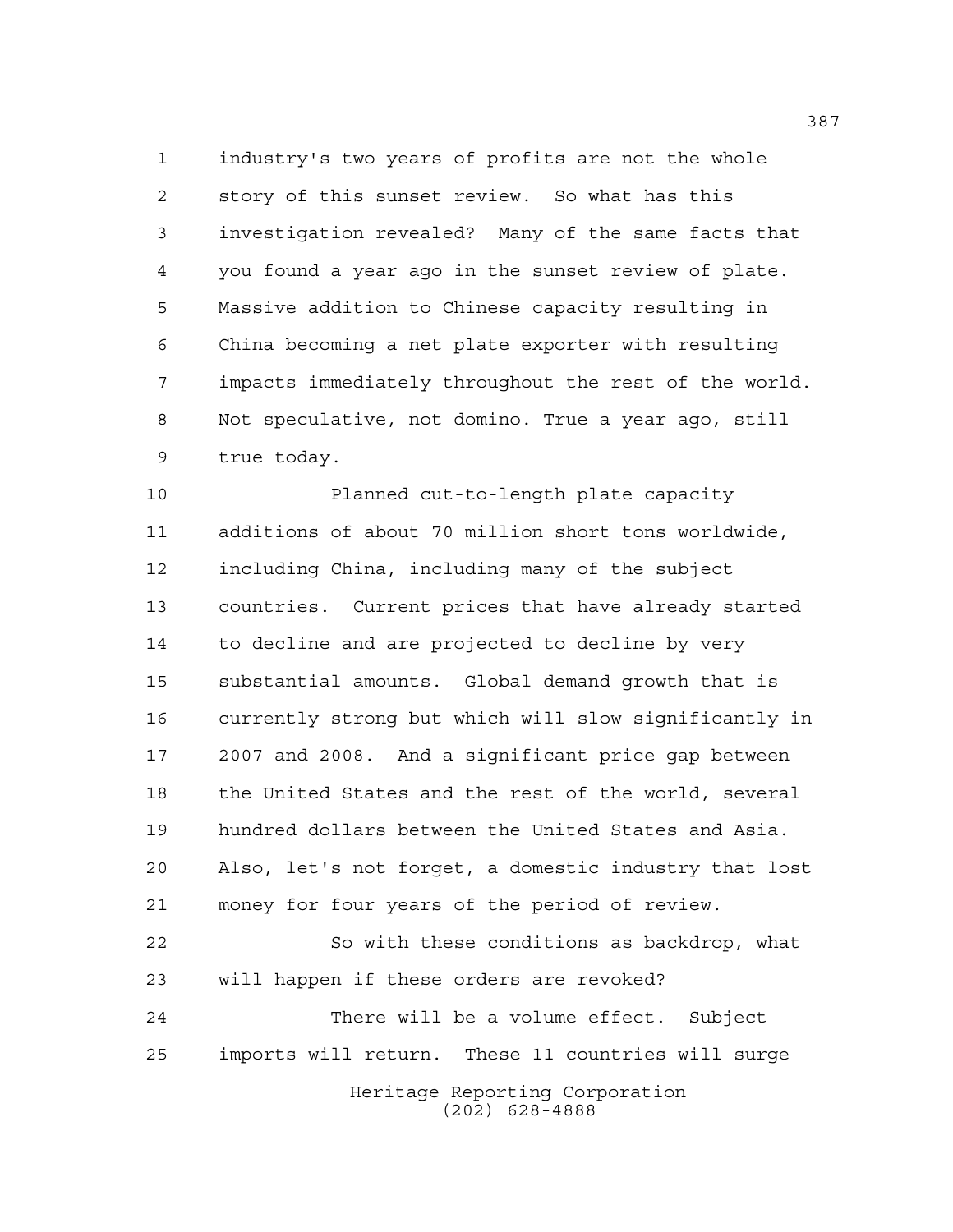back. This is particularly true because subsidized, uncontrollable growth of China leaves them no choice. Everyone in this room on both sides of the aisle knows that China is poised to take their markets and their customers. This is not speculation. Many of them have or are seeking trade protection against Chinese plate imports. While these foreign antidumping orders are going up or being considered, perhaps now is not the best time to get rid of ours.

 There will be price effects. These products are sold on the basis of price, as the investigation has established, and small volumes of imports can have immediate, large price affects. This is a commodity product with bigger price swings than on corrosion resistant products. It's a much different industry than what you talked about on Tuesday. There would be substantial price declines no later than 2007 and 2008.

 You've heard testimony today of \$100 a ton or more being likely. We've seen such rapid, destabilizing price swings in the past.

 What would be the impact on the industry? An increase in subject imports would have substantial impact on the domestic industry. And we don't have to show a death spiral to show that material injury would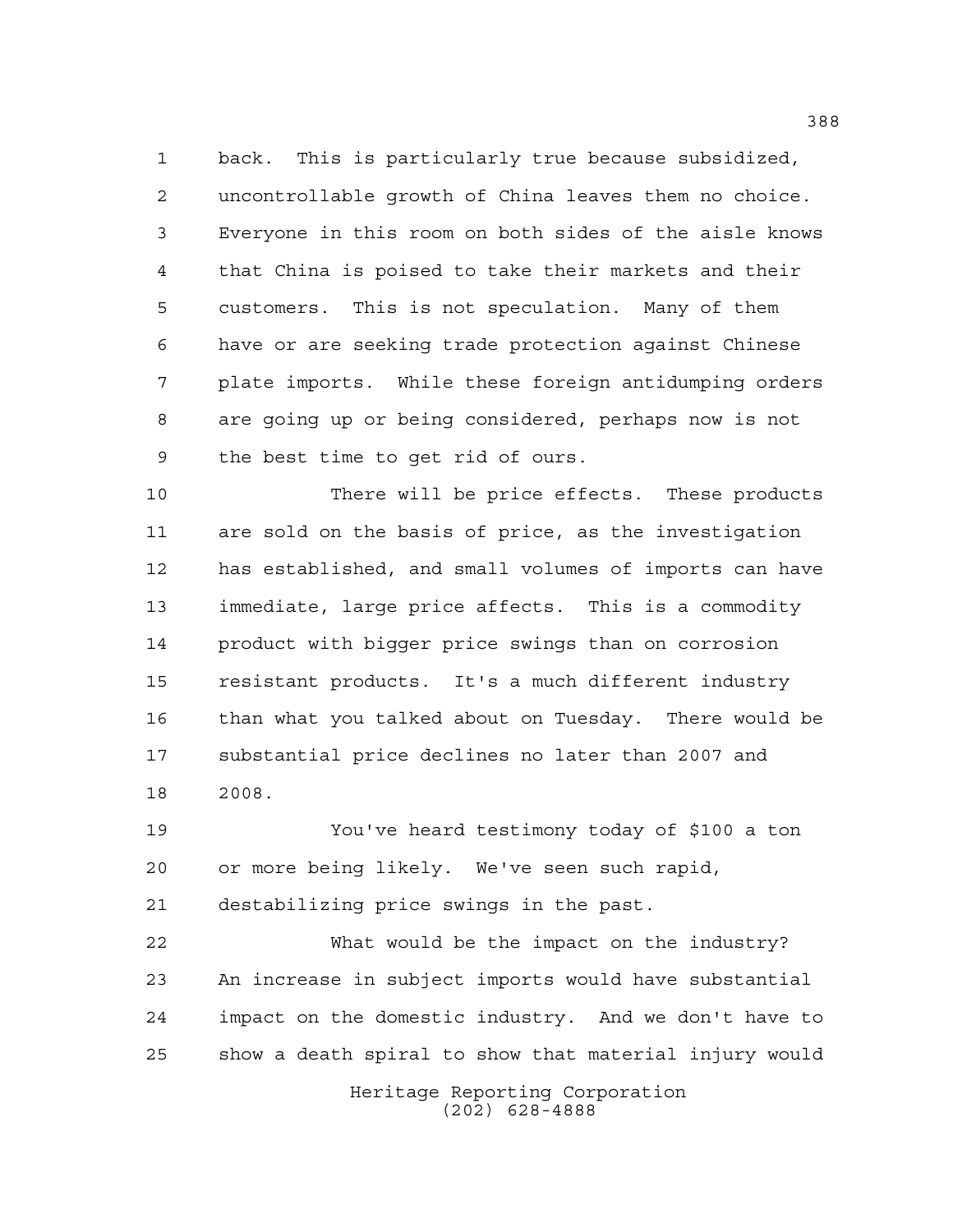recur. A price drop in this industry goes straight to the bottom line and the financial performance of these domestic producers, their production levels, their substantial capacity and capital investments are all linked to whether or not these orders remain in place.

 I'd like to rebut just a couple of points. One, market power.

 It is true as Respondents say that the domestic industry is today more efficient and productive and competitive than it was five years ago, but it is not true that the domestic industry has substantial pricing power or is insulated in any way. Not when imports consistently undercut pricing levels, not when the slightest uptick in import levels causes plate prices to drop \$50 a ton or more.

 Cumulation. We've heard a lot today from individual countries and producers saying how they're special, how they're not like the rest of Respondents. But plate is a commodity product by and large with imports that are highly substitutable for domestic product and competition based on price. We've shown today why there really aren't that many situations where you can let someone off the hook because their situation is that much different. All of them have capacity, all of them export to varying degrees, all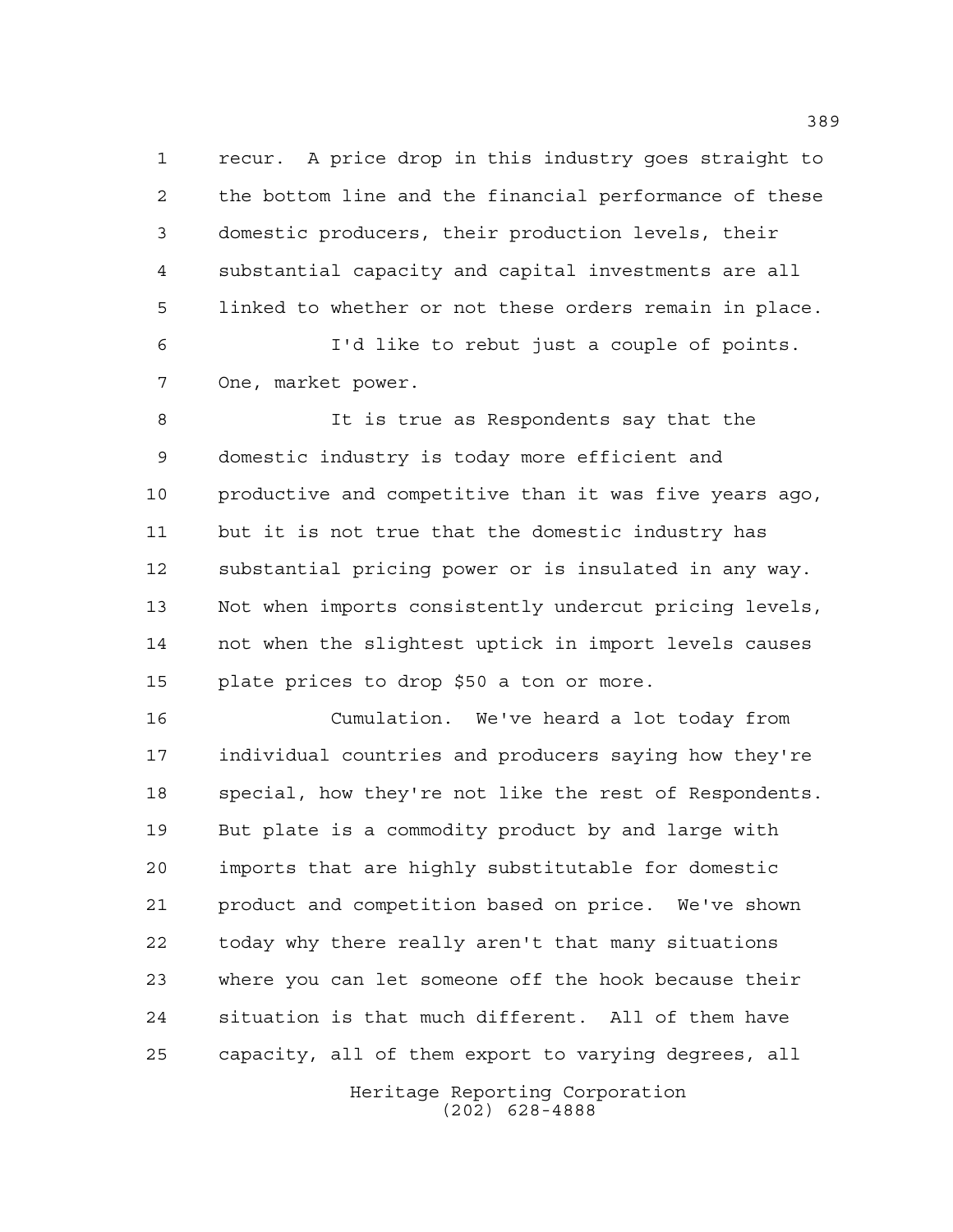of them undersell, and all of them will seek high-priced markets.

Heritage Reporting Corporation (202) 628-4888 It's been a good two years, we don't apologize for that, but your question is where we will be in the next one to two years if these orders are removed. As the domestic industry has told you, we're at the top of the price cycle, we're at the top of the demand cycle, inventory is very high, the roller coaster is headed one way, down. And removing these orders now will likely cause the bottom to drop out. For all these reasons, on behalf of the domestic industry and its workers, we ask you to reach the same conclusion as you did in 2003 and 2005, and leave these orders in place. Thank you. CHAIRMAN PEARSON: Thank you, Mr. Brightbill. 17 Mr. Cunningham? Please turn the microphone on before thanking us. MR. CUNNINGHAM: Is that not on? Okay. Thanks again for your patience on this long day. (Laughter). The Commission has two fundamental tasks in this proceeding, two fundamental issues you face.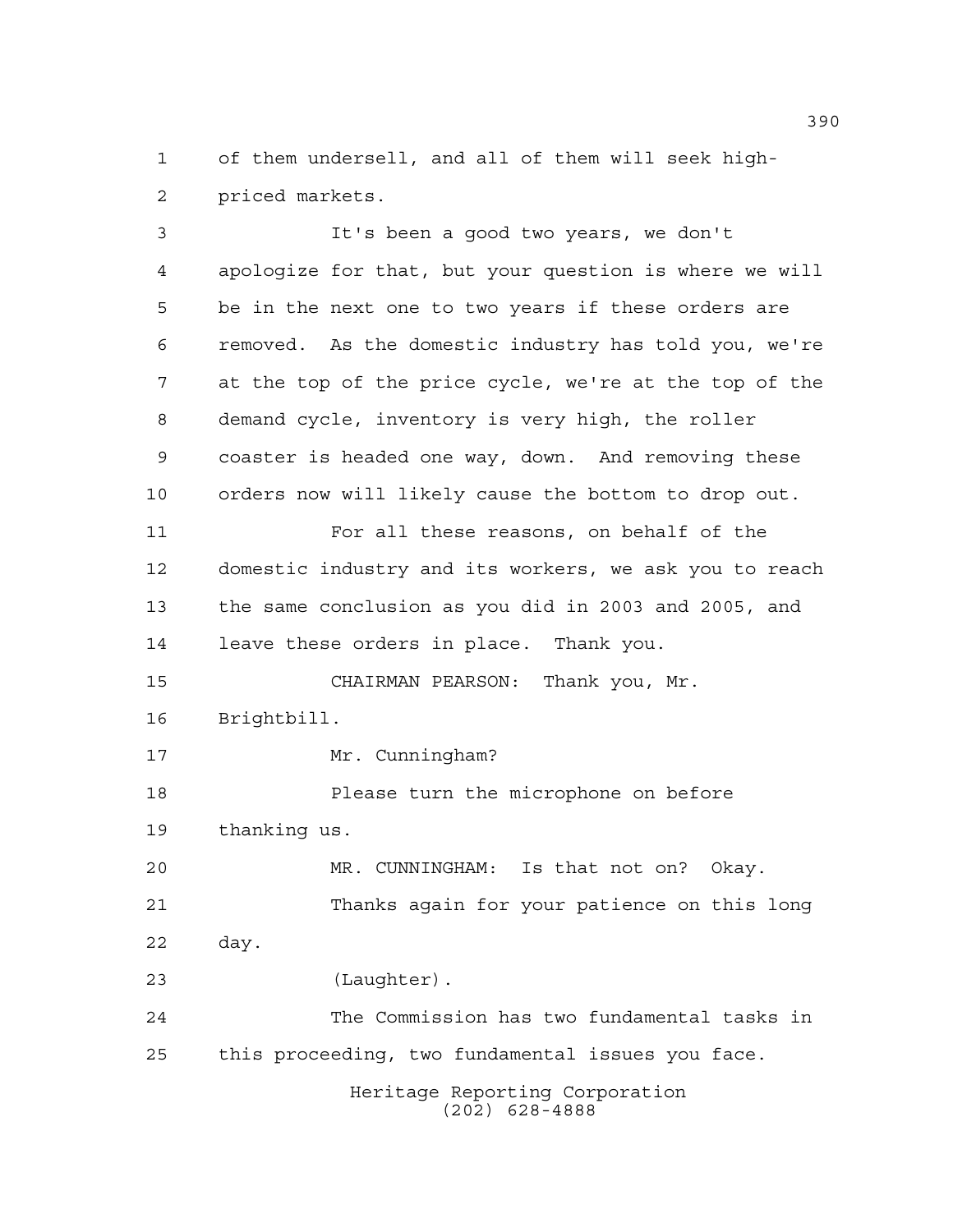There is the overall yay or nay issues. Should you simply say this order is to be revoked entirely.

 The second question is, are there countries that should be decumulated from your analysis.

 On the first question, I have to confess to the Commission that I can't point you to any case where the Commission has ever said simply because the industry is doing so fabulously well, that alone requires revocation of the order. But I must say this case pushes the envelope on that. It pushes it right to the limit. That's a spectacular chart. This is a spectacular earnings performance, a spectacular level of prices, and an industry that in all the years I've been doing steel, and I've been doing it since '74, I've never seen a performance this strong by a steel industry.

 But let's not stop there. Even if we'll say that alone doesn't do it, it does do a couple of things. One is it colors how you analyze all of the other issues. It colors how you analyze the extent to which the industry is vulnerable. I think it's preposterous to say this industry is vulnerable given this financial situation and these operating results.

 It colors how much threat of how much impact you have to find to say that it's going to have a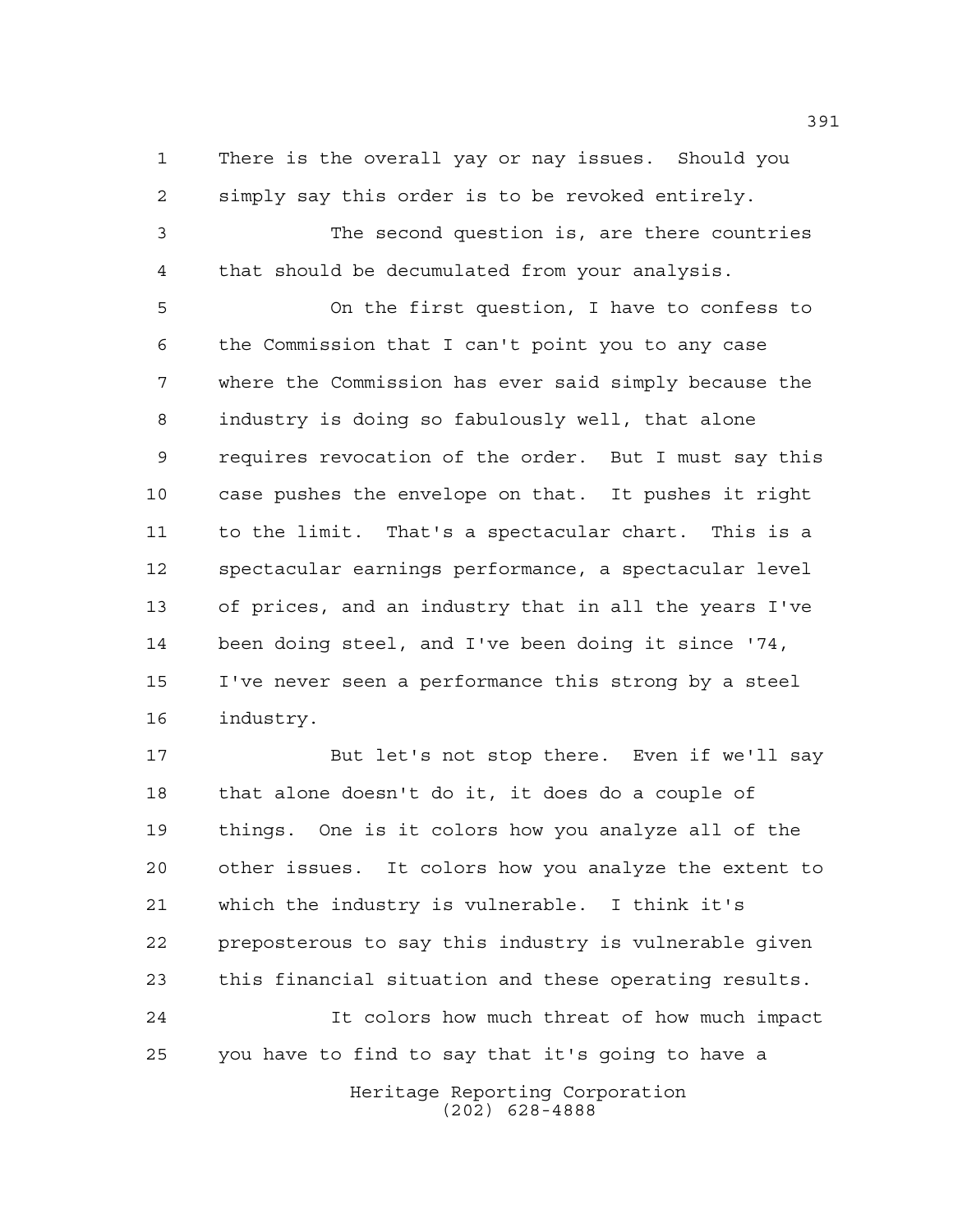material adverse impact on that industry. I submit you have to have something awfully tangible, awfully sure, and awfully substantial, and the U.S. industry hasn't offered that to you.

 I said before, a few minutes ago, they have two arguments. I'll give them a little credit. Let's say they have three arguments. One, let me just sort of tell you I don't think you ought to go with. That's the argument that yes, everything's fine now but we're going to have a recession here in the United States. I don't think the Commission's ever based a decision on its forecasts of what the U.S. economy as a whole is going to do as opposed to what you always do which is a very specific analysis of this market, this industry, this demand prospect, this supply prospect, these price prospects. That's what we've been giving you data on here today. The U.S. industry hasn't given you much of that.

 Don't just say oh, my gosh, we're going to have a recession. Economists all over the world will disagree on that, what's going to come, when there's going to be a recession. Some day we'll have a recession but whether it's in your foreseeability period, I think it's a hard call for you to make and not a sound basis for your decision.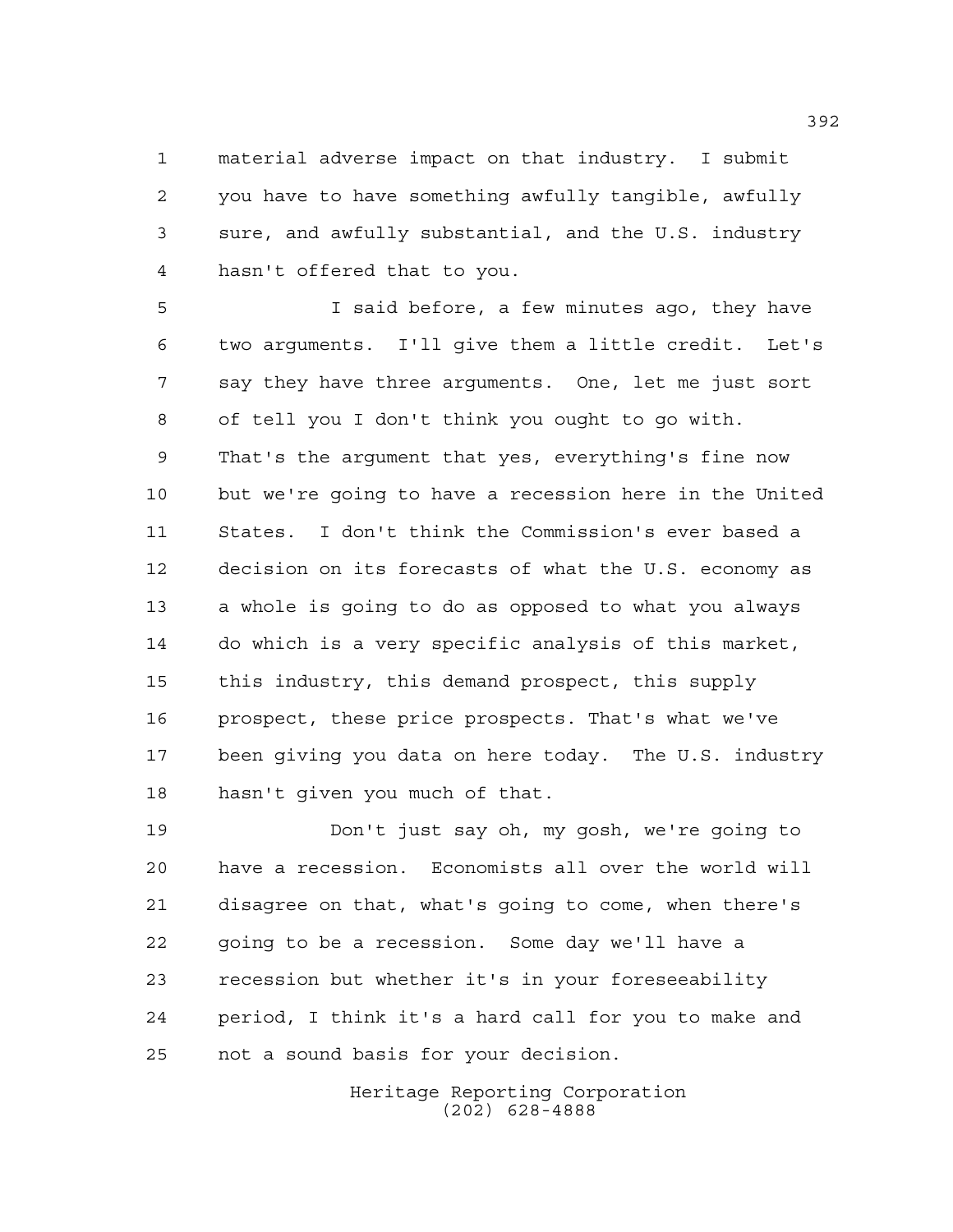The second point they say is China. The China bomb is going to go off. It hasn't yet. You don't have substantial exports to the degree of forcing out the Respondent countries' sales, either from the domestic markets or from their other export markets now. You don't have any trends that show that. You have to have something a lot more substantial than that to say well, China's going to be a big problem in the future. I guess we ought to keep the order in effect.

 Then they say well, this increase -- That's really the only thing they have for you that says there's going to be an overall increase in imports in any significant way. That's their whole argument.

 They also say look, we've got a price decline coming. What kind of price decline coming is it? It's not a decline coming from end use demand shrinking. Very important that you look at the figures they present. Look at page 44 of Mittal's brief. Demand's going to go up. Steadily. Throughout the period they look at. And it's at a massively high level now.

Heritage Reporting Corporation (202) 628-4888 What they're saying is there will be an inventory correction. These happen in the steel industry. We had that last year. They talked about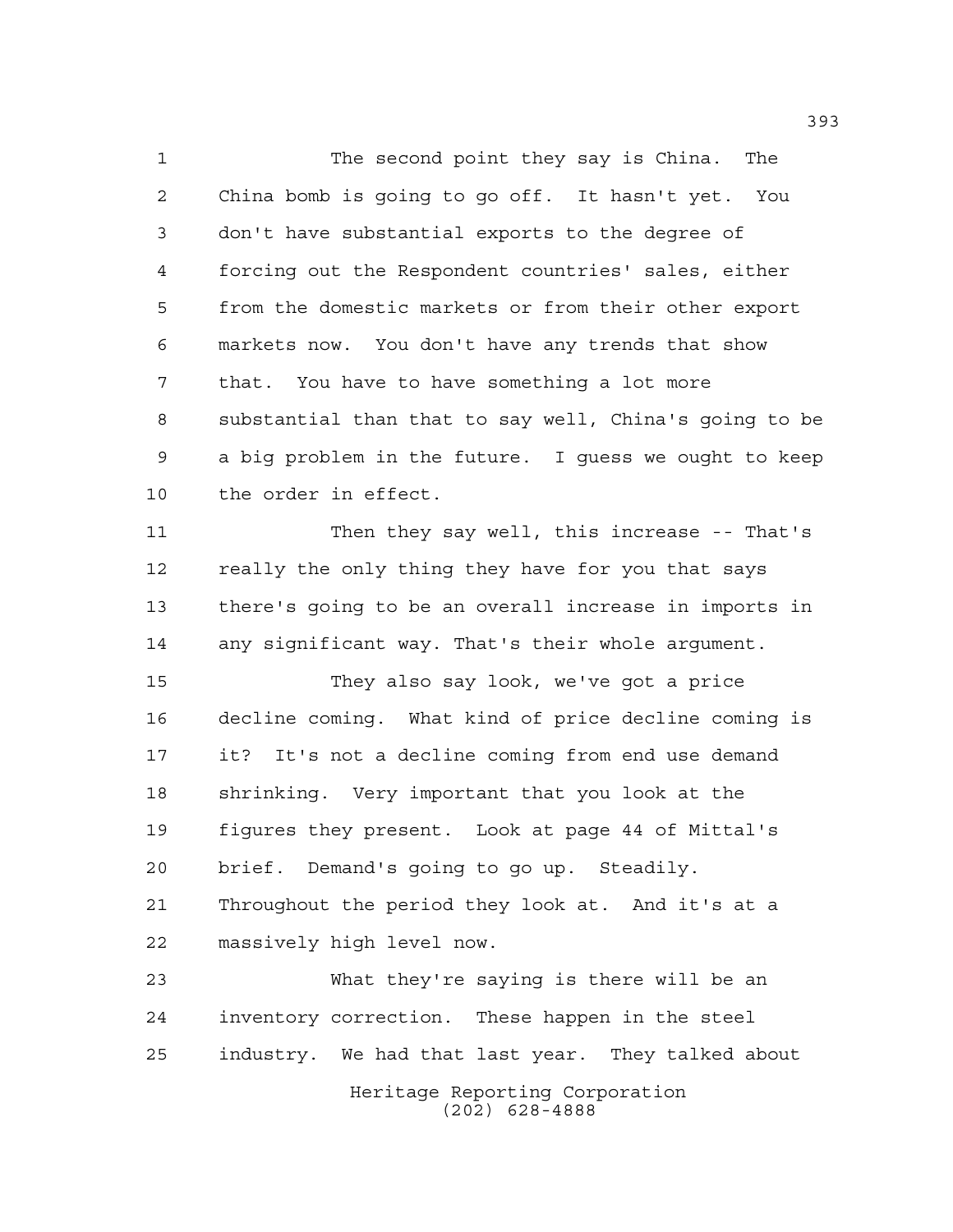it in the last hearing. We're going to have an inventory correction. We had it. It's over. It was over before we got very far into this year and prices have gone, in just that period of time, up to new high levels. So it's not a very persuasive argument for you.

 I will say this, there are all the arguments you've heard before. The industry is very clearly adopting what I call the Alan Greenspan axiom which is the secret to successful economic forecasting is to forecast frequently. If your forecast is wrong, make it again a little later. Maybe it will be right. If it's not right then, make it again. It hasn't been right yet. There's no indication they're going to be right that is tangible enough for you to rely on.

 Let's turn now to the decumulation issues. I want to apologize because I know the Belgians are here and they've said they've got a decumulation argument. I'm sorry I just can't address it because I don't know it. I hope you'll consider theirs on their brief.

Heritage Reporting Corporation You've got two kinds of decumulation arguments today. You have the argument that's presented by the Mexicans, and I think you should listen to Mr. Schagrin on that. Mr. Schagrin said if

(202) 628-4888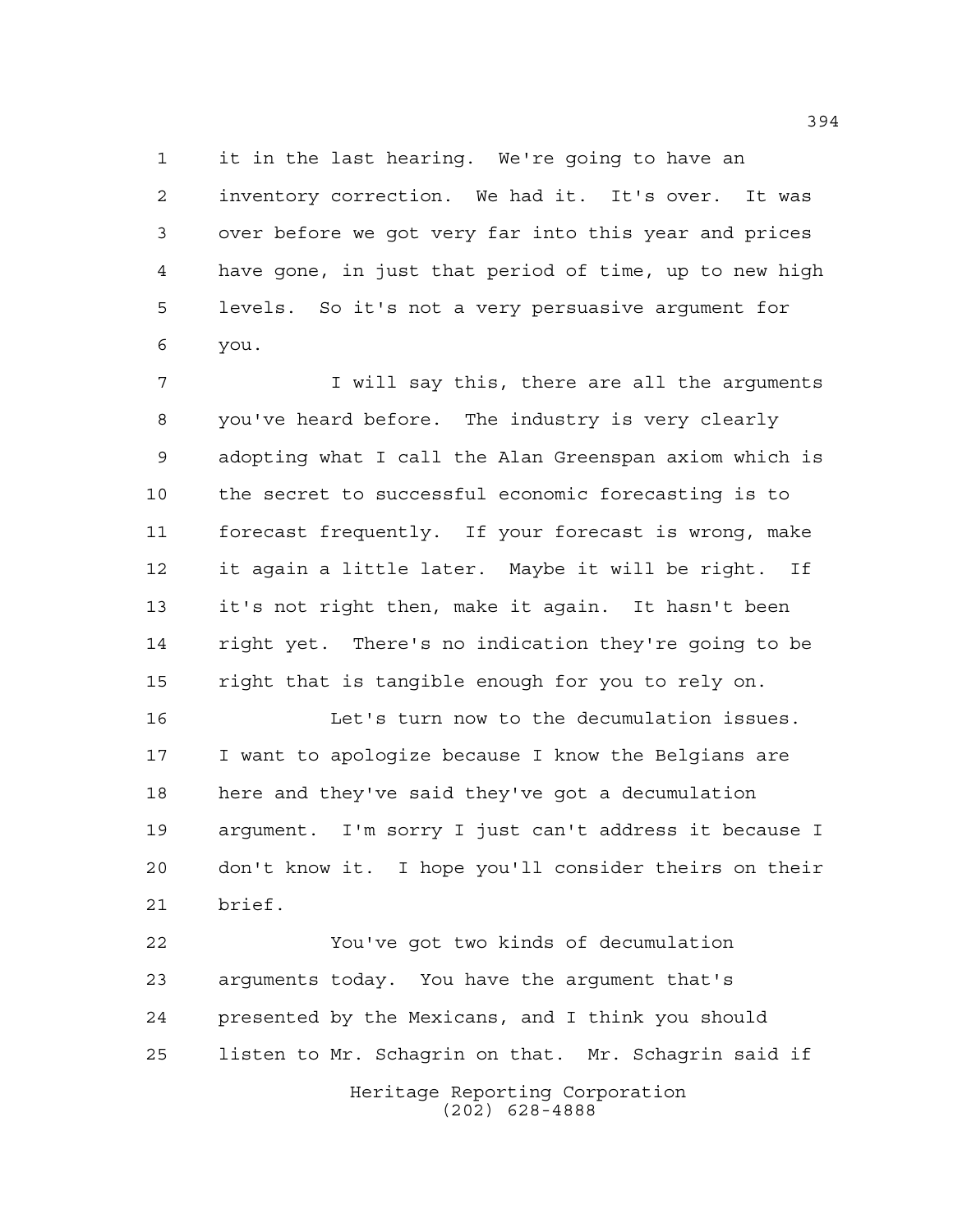it weren't for the fact that they've got a capacity increase coming they should be out of this case in a minute. I agree. They should be out of this case in a minute. I think they've effectively rebutted for you the idea that there's any substantial capacity increase coming within the foreseeability parameters that you normally would use or that you should use here.

 The other sort of argument is what is presented by the two European producers that appeared here. The British and the Germans.

 You consider a number of factors in determining whether to decumulate or not, and in different cases you give different weight to different factors.

 Let me give you a rule of thumb as to how you ought to choose which factors are significant in decumulation. I suggest to you you ought to listen to what it is that the U.S. industry tells you they're threatened with. And you should look as to cumulation as to whether a particular country fits those concerns of the U.S. industry. You know they don't here. Neither the British nor the Germans.

Heritage Reporting Corporation Listen to Mr. Schagrin in his closing. He said the largest segments, the vast majority of our

(202) 628-4888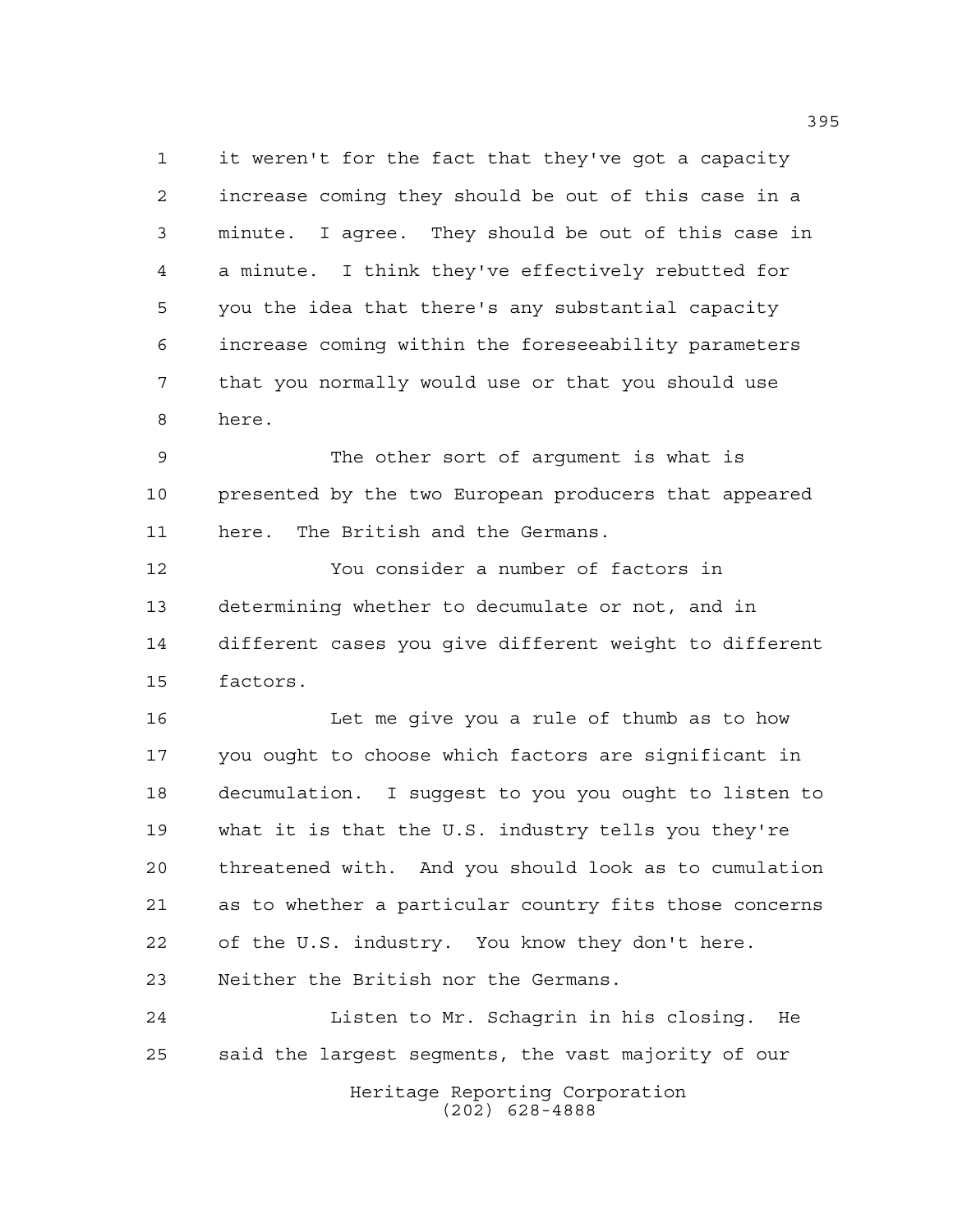problem is in the service center sector, in the spot market, in the commodity plate that's plugged into the service center spot market. That's not the Germans, it's not the Brits. Both of them have declines of significant amounts during the original investigation period. Both of them have substantial declines in their capacity and the Brits in addition have shown you what they would not do. That is they would not come into a market when the order is lifted both because they didn't use their Dutch production to come in here when they could have done so, no duties; and they didn't increase their Canadian sales when the Canadian order was lifted. You should decumulate these countries. But maybe you don't have to get to that if you just terminate the whole order. 17 (Laughter). CHAIRMAN PEARSON: Thank you, Mr. Cunningham. Mr. Schagrin, permit me to offer an extemporaneous comment. Commissioner Koplan got an excused absence from us to receive an honor this evening from his alma mater. I will be pleased to tell him that you also have honored him tonight with your comments.

Heritage Reporting Corporation (202) 628-4888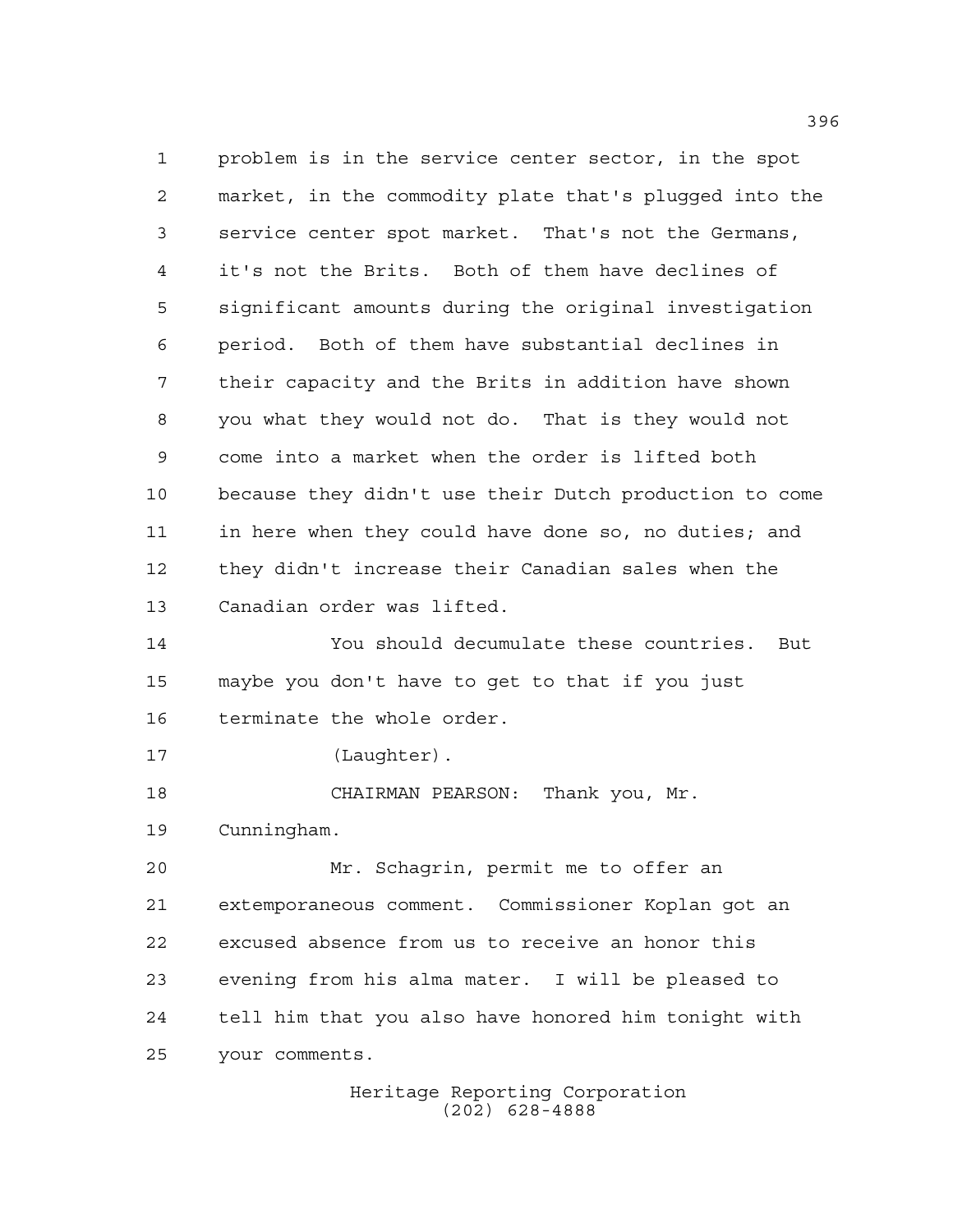Now the closing statement.

 Posthearing briefs, statements responsive to questions and requests of the Commission, and corrections to the transcript are to be filed by October 30, 2006; closing of the record and final release of data to parties, December 5, 2006; final comments, December 8, 2006. 8 A final word, sincere thanks to the staff, particularly those who have been here both on Tuesday and Thursday. I don't envy your task of putting together the final -- (Applause). CHAIRMAN PEARSON: I don't envy your task of putting together the final staff report, but that's something you can handle and you don't have to do it in the midnight hours. I think there is no further business and no further rambling comments. I'm getting my rambling comments out of order the closing. But at any rate, now at not much after 6:30, I am going to adjourn this hearing. (Whereupon, at 6:33 p.m. the hearing was adjourned.)  $24 /$ //

Heritage Reporting Corporation (202) 628-4888